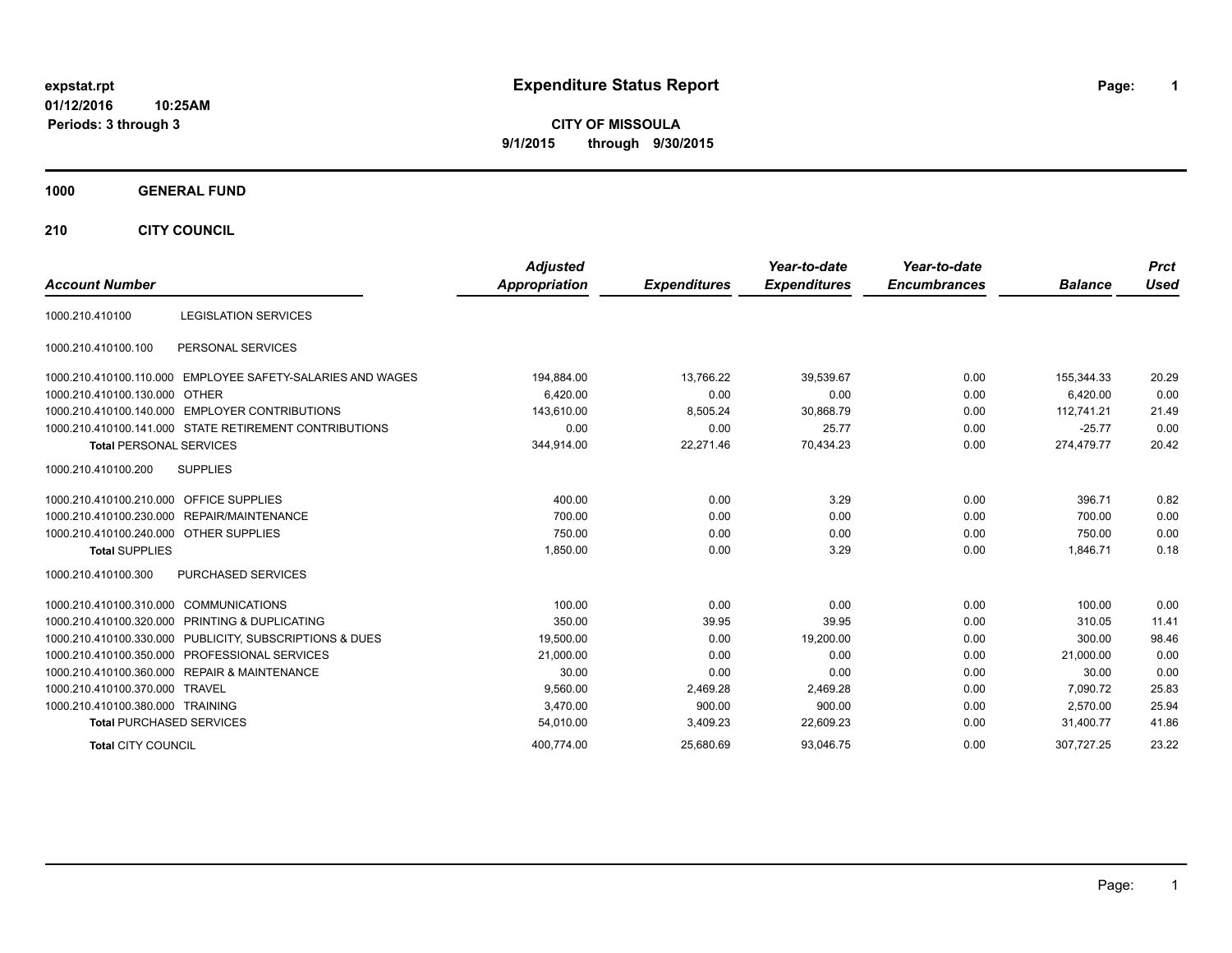**CITY OF MISSOULA 9/1/2015 through 9/30/2015**

**1000 GENERAL FUND**

**220 MAYOR**

| <b>Account Number</b>                   |                                                         | <b>Adjusted</b><br><b>Appropriation</b> | <b>Expenditures</b> | Year-to-date<br><b>Expenditures</b> | Year-to-date<br><b>Encumbrances</b> | <b>Balance</b> | <b>Prct</b><br><b>Used</b> |
|-----------------------------------------|---------------------------------------------------------|-----------------------------------------|---------------------|-------------------------------------|-------------------------------------|----------------|----------------------------|
| 1000.220.410210                         | <b>ADMINISTRATION</b>                                   |                                         |                     |                                     |                                     |                |                            |
| 1000.220.410210.100                     | PERSONAL SERVICES                                       |                                         |                     |                                     |                                     |                |                            |
|                                         | 1000.220.410210.110.000 SALARIES AND WAGES              | 302,628.00                              | 23,790.21           | 68,971.69                           | 0.00                                | 233,656.31     | 22.79                      |
| 1000.220.410210.120.000                 | OVERTIME/TERMINATION                                    | 500.00                                  | 0.00                | 0.00                                | 0.00                                | 500.00         | 0.00                       |
| 1000.220.410210.130.000 OTHER           |                                                         | 6,600.00                                | 0.00                | 0.00                                | 0.00                                | 6,600.00       | 0.00                       |
|                                         | 1000.220.410210.140.000 EMPLOYER CONTRIBUTIONS          | 88,020.00                               | 7,245.35            | 24,232.44                           | 0.00                                | 63,787.56      | 27.53                      |
|                                         | 1000.220.410210.141.000 STATE RETIREMENT CONTRIBUTIONS  | 0.00                                    | 0.00                | 56.49                               | 0.00                                | $-56.49$       | 0.00                       |
| <b>Total PERSONAL SERVICES</b>          |                                                         | 397,748.00                              | 31,035.56           | 93,260.62                           | 0.00                                | 304,487.38     | 23.45                      |
| 1000.220.410210.200                     | <b>SUPPLIES</b>                                         |                                         |                     |                                     |                                     |                |                            |
| 1000.220.410210.210.000 OFFICE SUPPLIES |                                                         | 1,004.00                                | 71.77               | 152.93                              | 0.00                                | 851.07         | 15.23                      |
| 1000.220.410210.220.000                 | OPERATING SUPPLIES                                      | 1,120.00                                | 79.90               | 79.90                               | 0.00                                | 1,040.10       | 7.13                       |
| 1000.220.410210.230.000                 | REPAIR/MAINTENANCE                                      | 100.00                                  | 0.00                | 0.00                                | 0.00                                | 100.00         | 0.00                       |
| 1000.220.410210.231.000 GASOLINE        |                                                         | 108.00                                  | 0.00                | 50.49                               | 0.00                                | 57.51          | 46.75                      |
| <b>Total SUPPLIES</b>                   |                                                         | 2,332.00                                | 151.67              | 283.32                              | 0.00                                | 2,048.68       | 12.15                      |
| 1000.220.410210.300                     | PURCHASED SERVICES                                      |                                         |                     |                                     |                                     |                |                            |
| 1000.220.410210.310.000 COMMUNICATIONS  |                                                         | 890.00                                  | 17.92               | 30.74                               | 0.00                                | 859.26         | 3.45                       |
| 1000.220.410210.320.000                 | PRINTING & DUPLICATING                                  | 956.00                                  | 0.00                | 0.00                                | 0.00                                | 956.00         | 0.00                       |
|                                         | 1000.220.410210.330.000 PUBLICITY, SUBSCRIPTIONS & DUES | 8,214.00                                | 0.00                | 5,419.00                            | 0.00                                | 2,795.00       | 65.97                      |
|                                         | 1000.220.410210.344.000 TELEPHONE SERVICE               | 4,124.00                                | 0.00                | 176.12                              | 0.00                                | 3,947.88       | 4.27                       |
| 1000.220.410210.350.000                 | PROFESSIONAL SERVICES                                   | 2,072.00                                | 0.00                | 0.00                                | 0.00                                | 2,072.00       | 0.00                       |
|                                         | 1000.220.410210.360.000 REPAIR & MAINTENANCE            | 1,405.00                                | 26.12               | 137.60                              | 0.00                                | 1,267.40       | 9.79                       |
| 1000.220.410210.370.000 TRAVEL          |                                                         | 2,008.00                                | 0.00                | 0.00                                | 0.00                                | 2,008.00       | 0.00                       |
| 1000.220.410210.380.000 TRAINING        |                                                         | 1,600.00                                | 300.00              | 300.00                              | 0.00                                | 1,300.00       | 18.75                      |
|                                         | 1000.220.410210.390.000 OTHER PURCHASED SERVICES        | 1,050.00                                | 21.90               | 21.90                               | 0.00                                | 1,028.10       | 2.09                       |
| <b>Total PURCHASED SERVICES</b>         |                                                         | 22,319.00                               | 365.94              | 6,085.36                            | 0.00                                | 16,233.64      | 27.27                      |
| <b>Total ADMINISTRATION</b>             |                                                         | 422,399.00                              | 31,553.17           | 99,629.30                           | 0.00                                | 322,769.70     | 23.59                      |
| 1000000110005                           | <b>DUDLIO DEL ATIONO</b>                                |                                         |                     |                                     |                                     |                |                            |

1000.220.410225 PUBLIC RELATIONS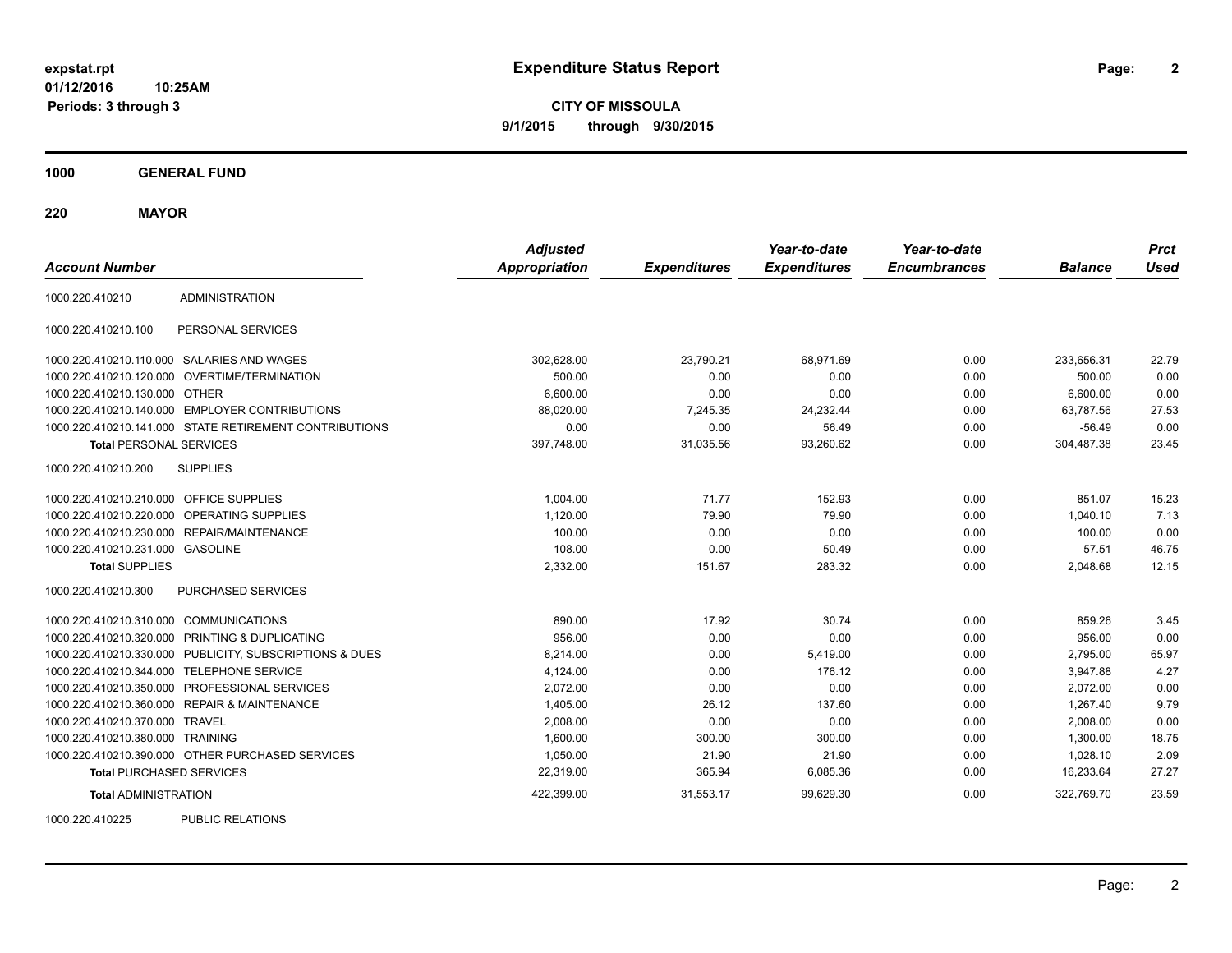**CITY OF MISSOULA 9/1/2015 through 9/30/2015**

**1000 GENERAL FUND**

**220 MAYOR**

| <b>Account Number</b>                                   | <b>Adjusted</b><br><b>Appropriation</b> | <b>Expenditures</b> | Year-to-date<br><b>Expenditures</b> | Year-to-date<br><b>Encumbrances</b> | <b>Balance</b> | <b>Prct</b><br><b>Used</b> |
|---------------------------------------------------------|-----------------------------------------|---------------------|-------------------------------------|-------------------------------------|----------------|----------------------------|
| PERSONAL SERVICES<br>1000.220.410225.100                |                                         |                     |                                     |                                     |                |                            |
| 1000.220.410225.110.000 SALARIES AND WAGES              | 6,176.00                                | 485.55              | 1,407.65                            | 0.00                                | 4,768.35       | 22.79                      |
| 1000.220.410225.140.000 EMPLOYER CONTRIBUTIONS          | 1,794.00                                | 148.00              | 494.69                              | 0.00                                | 1,299.31       | 27.57                      |
| <b>Total PERSONAL SERVICES</b>                          | 7,970.00                                | 633.55              | 1,902.34                            | 0.00                                | 6,067.66       | 23.87                      |
| <b>SUPPLIES</b><br>1000.220.410225.200                  |                                         |                     |                                     |                                     |                |                            |
| 1000.220.410225.240.000 OTHER SUPPLIES                  | 400.00                                  | 0.00                | 0.00                                | 0.00                                | 400.00         | 0.00                       |
| <b>Total SUPPLIES</b>                                   | 400.00                                  | 0.00                | 0.00                                | 0.00                                | 400.00         | 0.00                       |
| 1000.220.410225.300<br>PURCHASED SERVICES               |                                         |                     |                                     |                                     |                |                            |
| 1000.220.410225.330.000 PUBLICITY, SUBSCRIPTIONS & DUES | 1,982.00                                | 0.00                | 322.00                              | 0.00                                | 1,660.00       | 16.25                      |
| 1000.220.410225.390.000 OTHER PURCHASED SERVICES        | 200.00                                  | 0.00                | 0.00                                | 0.00                                | 200.00         | 0.00                       |
| <b>Total PURCHASED SERVICES</b>                         | 2,182.00                                | 0.00                | 322.00                              | 0.00                                | 1.860.00       | 14.76                      |
| <b>Total PUBLIC RELATIONS</b>                           | 10,552.00                               | 633.55              | 2.224.34                            | 0.00                                | 8.327.66       | 21.08                      |
| <b>ADMINISTRATION</b><br>1000.220.410250                |                                         |                     |                                     |                                     |                |                            |
| 1000.220.410250.100<br>PERSONAL SERVICES                |                                         |                     |                                     |                                     |                |                            |
| 1000.220.410250.110.000 SALARIES AND WAGES              | 71,663.00                               | 5,467.72            | 15,850.49                           | 0.00                                | 55,812.51      | 22.12                      |
| 1000.220.410250.140.000 EMPLOYER CONTRIBUTIONS          | 21,190.00                               | 1,669.08            | 5,530.77                            | 0.00                                | 15,659.23      | 26.10                      |
| <b>Total PERSONAL SERVICES</b>                          | 92,853.00                               | 7,136.80            | 21,381.26                           | 0.00                                | 71,471.74      | 23.03                      |
| 1000.220.410250.300<br>PURCHASED SERVICES               |                                         |                     |                                     |                                     |                |                            |
| 1000.220.410250.320.000 PRINTING & DUPLICATING          | 2,100.00                                | 0.00                | 0.00                                | 0.00                                | 2,100.00       | 0.00                       |
| 1000.220.410250.344.000 TELEPHONE SERVICE               | 1,952.00                                | 0.00                | 115.17                              | 0.00                                | 1,836.83       | 5.90                       |
| 1000.220.410250.350.000 PROFESSIONAL SERVICES           | 1,235.00                                | 0.00                | 0.00                                | 0.00                                | 1,235.00       | 0.00                       |
| 1000.220.410250.380.000 TRAINING                        | 420.00                                  | 150.00              | 150.00                              | 0.00                                | 270.00         | 35.71                      |
| <b>Total PURCHASED SERVICES</b>                         | 5,707.00                                | 150.00              | 265.17                              | 0.00                                | 5,441.83       | 4.65                       |
| <b>Total ADMINISTRATION</b>                             | 98,560.00                               | 7,286.80            | 21,646.43                           | 0.00                                | 76,913.57      | 21.96                      |
| <b>Total MAYOR</b>                                      | 531,511.00                              | 39,473.52           | 123,500.07                          | 0.00                                | 408,010.93     | 23.24                      |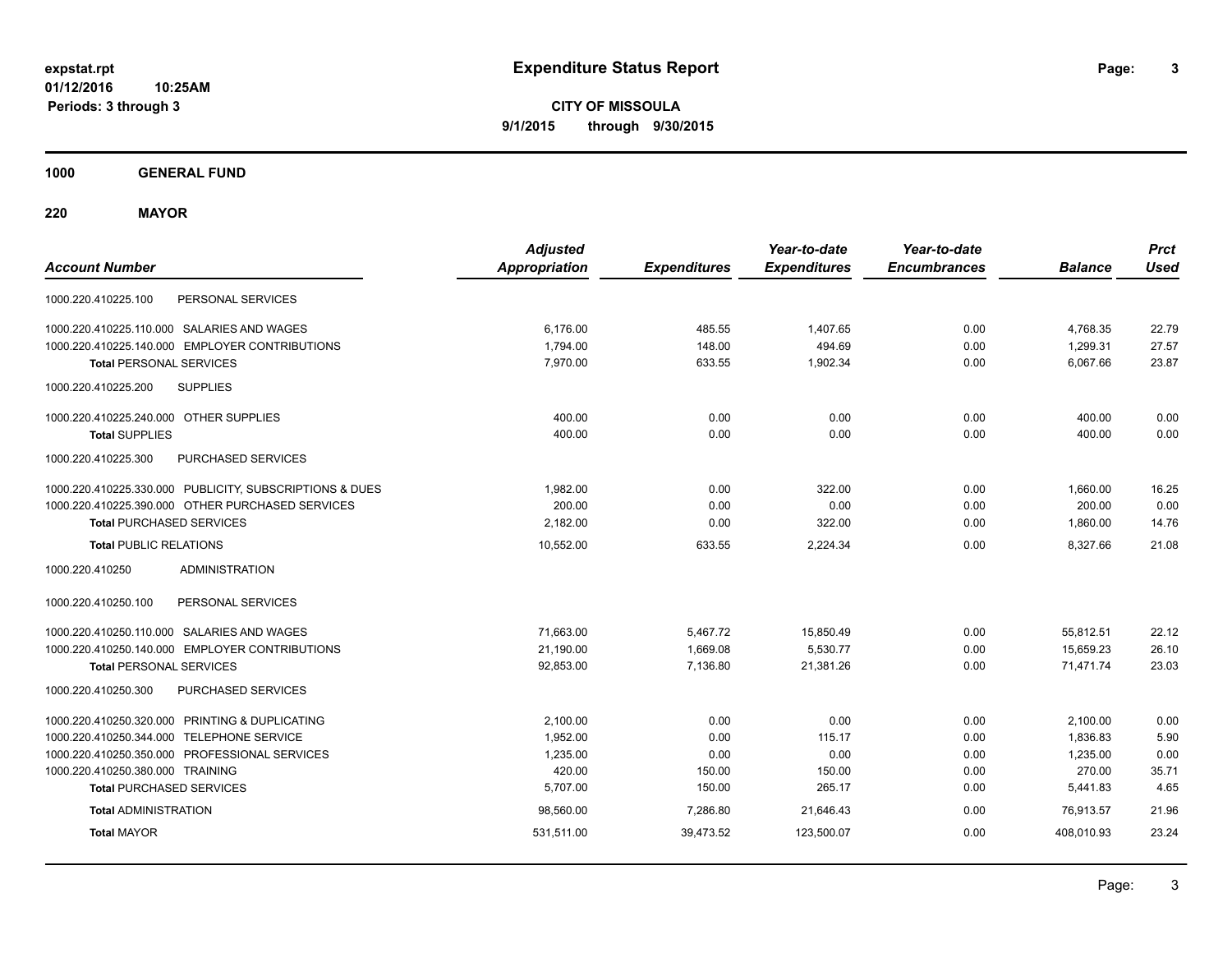**CITY OF MISSOULA 9/1/2015 through 9/30/2015**

**1000 GENERAL FUND**

|                                                         | <b>Adjusted</b>      |                     | Year-to-date        | Year-to-date        |                | <b>Prct</b> |
|---------------------------------------------------------|----------------------|---------------------|---------------------|---------------------|----------------|-------------|
| <b>Account Number</b>                                   | <b>Appropriation</b> | <b>Expenditures</b> | <b>Expenditures</b> | <b>Encumbrances</b> | <b>Balance</b> | <b>Used</b> |
| <b>ADMINISTRATION</b><br>1000.221.410810                |                      |                     |                     |                     |                |             |
| 1000.221.410810.100<br>PERSONAL SERVICES                |                      |                     |                     |                     |                |             |
| 1000.221.410810.110.000 SALARIES AND WAGES              | 89,211.00            | 6,436.29            | 18,654.94           | 0.00                | 70,556.06      | 20.91       |
| 1000.221.410810.140.000 EMPLOYER CONTRIBUTIONS          | 30.750.00            | 2,272.11            | 7,343.36            | 0.00                | 23,406.64      | 23.88       |
| 1000.221.410810.141.000 STATE RETIREMENT CONTRIBUTIONS  | 0.00                 | 0.00                | 28.47               | 0.00                | $-28.47$       | 0.00        |
| <b>Total PERSONAL SERVICES</b>                          | 119,961.00           | 8,708.40            | 26,026.77           | 0.00                | 93,934.23      | 21.70       |
| <b>SUPPLIES</b><br>1000.221.410810.200                  |                      |                     |                     |                     |                |             |
| 1000.221.410810.210.000 OFFICE SUPPLIES                 | 1.000.00             | 0.00                | 175.40              | 0.00                | 824.60         | 17.54       |
| <b>Total SUPPLIES</b>                                   | 1,000.00             | 0.00                | 175.40              | 0.00                | 824.60         | 17.54       |
| PURCHASED SERVICES<br>1000.221.410810.300               |                      |                     |                     |                     |                |             |
| 1000.221.410810.310.000 COMMUNICATIONS                  | 450.00               | 67.15               | 83.86               | 0.00                | 366.14         | 18.64       |
| 1000.221.410810.320.000 PRINTING & DUPLICATING          | 417.00               | 0.00                | 0.00                | 0.00                | 417.00         | 0.00        |
| 1000.221.410810.330.000 PUBLICITY, SUBSCRIPTIONS & DUES | 750.00               | 0.00                | 1,000.00            | 0.00                | $-250.00$      | 133.33      |
| 1000.221.410810.344.000 TELEPHONE SERVICE               | 45.00                | 0.00                | 0.00                | 0.00                | 45.00          | 0.00        |
| 1000.221.410810.360.000 REPAIR & MAINTENANCE            | 1,260.00             | 0.00                | 0.00                | 0.00                | 1,260.00       | 0.00        |
| 1000.221.410810.370.000 TRAVEL                          | 995.00               | 0.00                | 0.00                | 0.00                | 995.00         | 0.00        |
| 1000.221.410810.380.000 TRAINING                        | 1,225.00             | 0.00                | 0.00                | 0.00                | 1,225.00       | 0.00        |
| <b>Total PURCHASED SERVICES</b>                         | 5,142.00             | 67.15               | 1,083.86            | 0.00                | 4,058.14       | 21.08       |
| <b>Total ADMINISTRATION</b>                             | 126,103.00           | 8,775.55            | 27,286.03           | 0.00                | 98,816.97      | 21.64       |
| <b>TRAINING</b><br>1000.221.410820                      |                      |                     |                     |                     |                |             |
| 1000.221.410820.100<br>PERSONAL SERVICES                |                      |                     |                     |                     |                |             |
| 1000.221.410820.110.000 SALARIES AND WAGES              | 4,723.00             | 180.87              | 524.16              | 0.00                | 4,198.84       | 11.10       |
| 1000.221.410820.140.000 EMPLOYER CONTRIBUTIONS          | 1,710.00             | 67.73               | 230.99              | 0.00                | 1,479.01       | 13.51       |
| <b>Total PERSONAL SERVICES</b>                          | 6,433.00             | 248.60              | 755.15              | 0.00                | 5,677.85       | 11.74       |
| <b>SUPPLIES</b><br>1000.221.410820.200                  |                      |                     |                     |                     |                |             |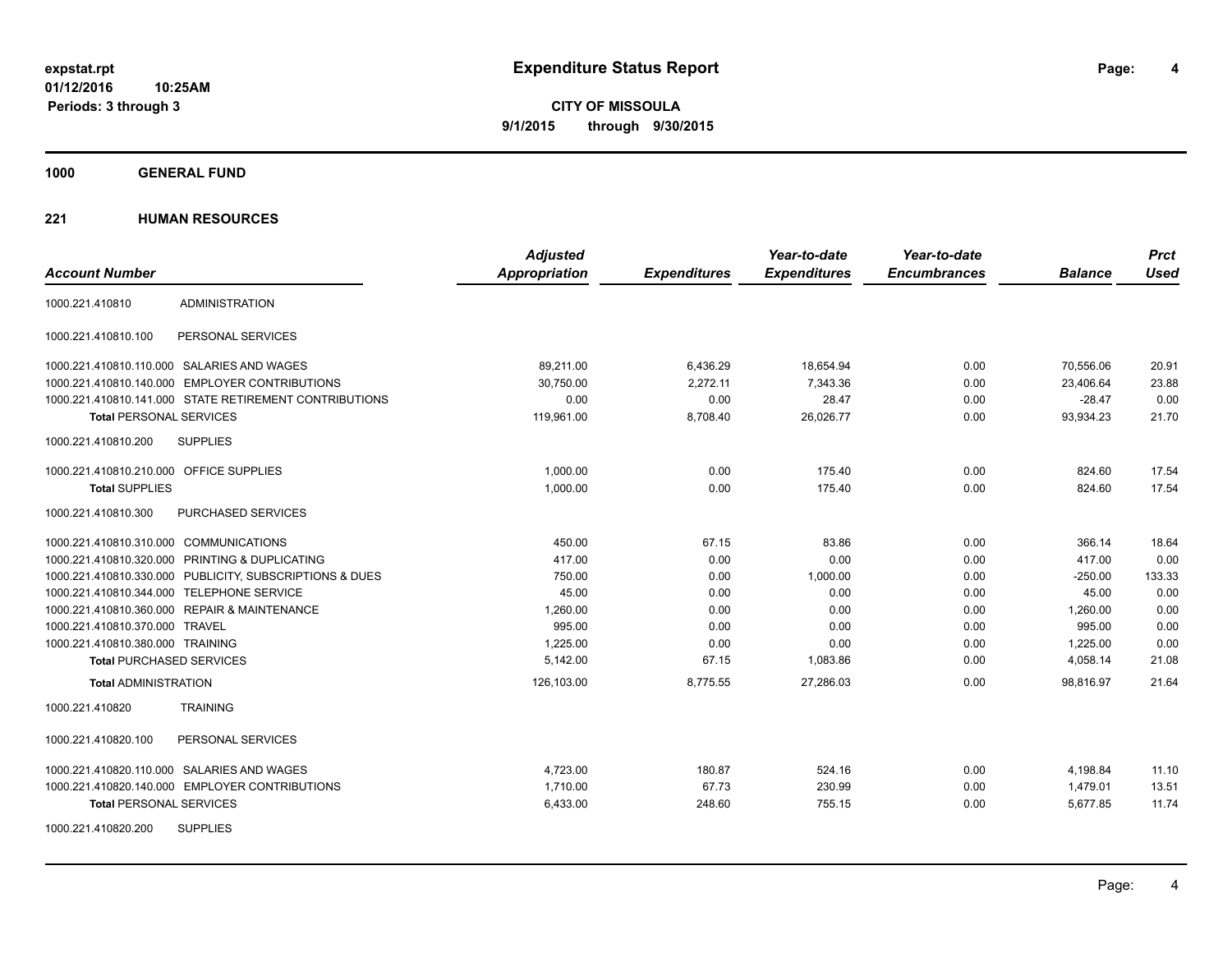**CITY OF MISSOULA 9/1/2015 through 9/30/2015**

### **1000 GENERAL FUND**

|                                                         | <b>Adjusted</b> |                     | Year-to-date        | Year-to-date        |                | <b>Prct</b> |
|---------------------------------------------------------|-----------------|---------------------|---------------------|---------------------|----------------|-------------|
| <b>Account Number</b>                                   | Appropriation   | <b>Expenditures</b> | <b>Expenditures</b> | <b>Encumbrances</b> | <b>Balance</b> | <b>Used</b> |
| 1000.221.410820.210.000 OFFICE SUPPLIES                 | 405.00          | 0.00                | 0.00                | 0.00                | 405.00         | 0.00        |
| <b>Total SUPPLIES</b>                                   | 405.00          | 0.00                | 0.00                | 0.00                | 405.00         | 0.00        |
| 1000.221.410820.300<br>PURCHASED SERVICES               |                 |                     |                     |                     |                |             |
| 1000.221.410820.320.000 PRINTING & DUPLICATING          | 500.00          | 0.00                | 55.00               | 0.00                | 445.00         | 11.00       |
| 1000.221.410820.330.000 PUBLICITY, SUBSCRIPTIONS & DUES | 26.00           | 0.00                | 0.00                | 0.00                | 26.00          | 0.00        |
| 1000.221.410820.344.000 TELEPHONE SERVICE               | 34.00           | 0.00                | 0.00                | 0.00                | 34.00          | 0.00        |
| 1000.221.410820.350.000 PROFESSIONAL SERVICES           | 2,000.00        | 0.00                | 0.00                | 0.00                | 2,000.00       | 0.00        |
| 1000.221.410820.360.000 REPAIR & MAINTENANCE            | 1,556.00        | 0.00                | 0.00                | 0.00                | 1,556.00       | 0.00        |
| 1000.221.410820.370.000 TRAVEL                          | 600.00          | 0.00                | 0.00                | 0.00                | 600.00         | 0.00        |
| 1000.221.410820.380.000 TRAINING                        | 1,250.00        | 0.00                | 0.00                | 0.00                | 1,250.00       | 0.00        |
| <b>Total PURCHASED SERVICES</b>                         | 5,966.00        | 0.00                | 55.00               | 0.00                | 5,911.00       | 0.92        |
| <b>Total TRAINING</b>                                   | 12,804.00       | 248.60              | 810.15              | 0.00                | 11,993.85      | 6.33        |
| <b>LABOR RELATIONS</b><br>1000.221.410840               |                 |                     |                     |                     |                |             |
| 1000.221.410840.100<br>PERSONAL SERVICES                |                 |                     |                     |                     |                |             |
| 1000.221.410840.110.000 SALARIES AND WAGES              | 42,990.00       | 3,103.00            | 8,985.64            | 0.00                | 34,004.36      | 20.90       |
| 1000.221.410840.140.000 EMPLOYER CONTRIBUTIONS          | 17,653.00       | 1,321.66            | 4,562.43            | 0.00                | 13,090.57      | 25.85       |
| <b>Total PERSONAL SERVICES</b>                          | 60,643.00       | 4,424.66            | 13,548.07           | 0.00                | 47,094.93      | 22.34       |
| 1000.221.410840.200<br><b>SUPPLIES</b>                  |                 |                     |                     |                     |                |             |
| 1000.221.410840.210.000 OFFICE SUPPLIES                 | 950.00          | 0.00                | 0.00                | 0.00                | 950.00         | 0.00        |
| <b>Total SUPPLIES</b>                                   | 950.00          | 0.00                | 0.00                | 0.00                | 950.00         | 0.00        |
| 1000.221.410840.300<br>PURCHASED SERVICES               |                 |                     |                     |                     |                |             |
| 1000.221.410840.320.000 PRINTING & DUPLICATING          | 350.00          | 0.00                | 0.00                | 0.00                | 350.00         | 0.00        |
| 1000.221.410840.330.000 PUBLICITY, SUBSCRIPTIONS & DUES | 450.00          | 0.00                | 0.00                | 0.00                | 450.00         | 0.00        |
| 1000.221.410840.344.000 TELEPHONE SERVICE               | 24.00           | 0.00                | 0.00                | 0.00                | 24.00          | 0.00        |
| 1000.221.410840.360.000 REPAIR & MAINTENANCE            | 526.00          | 0.00                | 0.00                | 0.00                | 526.00         | 0.00        |
|                                                         |                 |                     |                     |                     |                |             |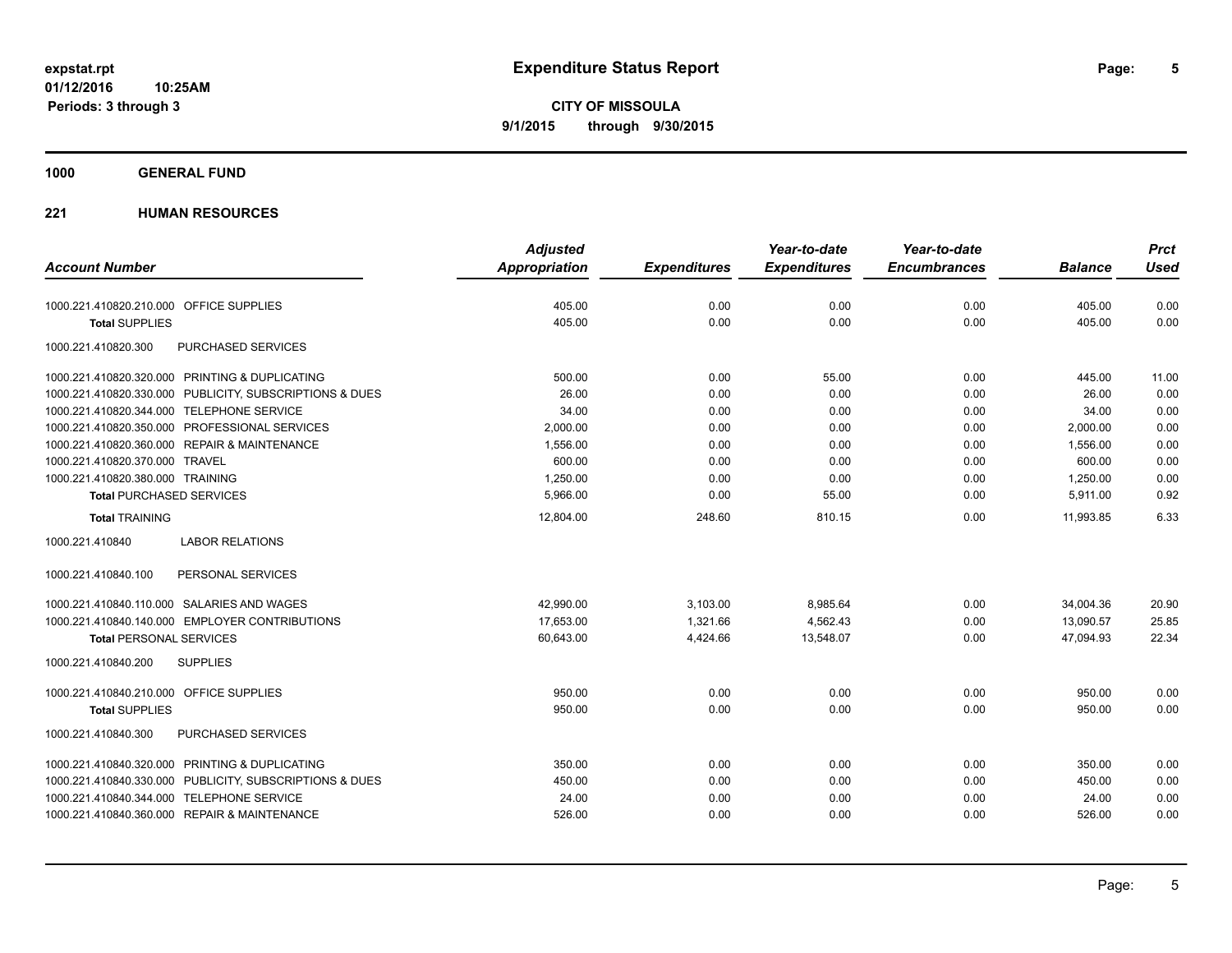### **1000 GENERAL FUND**

| <b>Account Number</b>                          | <b>Adjusted</b><br>Appropriation | <b>Expenditures</b> | Year-to-date<br><b>Expenditures</b> | Year-to-date<br><b>Encumbrances</b> | <b>Balance</b> | <b>Prct</b><br><b>Used</b> |
|------------------------------------------------|----------------------------------|---------------------|-------------------------------------|-------------------------------------|----------------|----------------------------|
| 1000.221.410840.370.000 TRAVEL                 | 815.00                           | 0.00                | 0.00                                | 0.00                                | 815.00         | 0.00                       |
| 1000.221.410840.380.000 TRAINING               | 300.00                           | 275.00              | 275.00                              | 0.00                                | 25.00          | 91.67                      |
| <b>Total PURCHASED SERVICES</b>                | 2,465.00                         | 275.00              | 275.00                              | 0.00                                | 2,190.00       | 11.16                      |
| <b>Total LABOR RELATIONS</b>                   | 64,058.00                        | 4,699.66            | 13,823.07                           | 0.00                                | 50,234.93      | 21.58                      |
| <b>EEO COMPLIANCE</b><br>1000.221.410850       |                                  |                     |                                     |                                     |                |                            |
| PERSONAL SERVICES<br>1000.221.410850.100       |                                  |                     |                                     |                                     |                |                            |
| 1000.221.410850.110.000 SALARIES AND WAGES     | 35,631.00                        | 2,874.47            | 8,331.41                            | 0.00                                | 27,299.59      | 23.38                      |
| 1000.221.410850.140.000 EMPLOYER CONTRIBUTIONS | 12,125.00                        | 1,012.85            | 3,238.28                            | 0.00                                | 8,886.72       | 26.71                      |
| <b>Total PERSONAL SERVICES</b>                 | 47,756.00                        | 3,887.32            | 11.569.69                           | 0.00                                | 36.186.31      | 24.23                      |
| 1000.221.410850.200<br><b>SUPPLIES</b>         |                                  |                     |                                     |                                     |                |                            |
| <b>Total SUPPLIES</b>                          | 0.00                             | 0.00                | 0.00                                | 0.00                                | 0.00           | 0.00                       |
| 1000.221.410850.300<br>PURCHASED SERVICES      |                                  |                     |                                     |                                     |                |                            |
| 1000.221.410850.350.000 PROFESSIONAL SERVICES  | 9,000.00                         | 285.00              | 380.00                              | 0.00                                | 8,620.00       | 4.22                       |
| <b>Total PURCHASED SERVICES</b>                | 9,000.00                         | 285.00              | 380.00                              | 0.00                                | 8,620.00       | 4.22                       |
| 1000.221.410850.900<br><b>CAPITAL OUTLAY</b>   |                                  |                     |                                     |                                     |                |                            |
| <b>Total CAPITAL OUTLAY</b>                    | 0.00                             | 0.00                | 0.00                                | 0.00                                | 0.00           | 0.00                       |
| <b>Total EEO COMPLIANCE</b>                    | 56,756.00                        | 4,172.32            | 11,949.69                           | 0.00                                | 44,806.31      | 21.05                      |
| <b>EMPLOYEE BENEFITS</b><br>1000.221.410860    |                                  |                     |                                     |                                     |                |                            |
| 1000.221.410860.100<br>PERSONAL SERVICES       |                                  |                     |                                     |                                     |                |                            |
| 1000.221.410860.110.000 SALARIES AND WAGES     | 23,350.00                        | 2,404.20            | 6,968.53                            | 0.00                                | 16,381.47      | 29.84                      |
| 1000.221.410860.140.000 EMPLOYER CONTRIBUTIONS | 7,679.00                         | 836.69              | 2,637.62                            | 0.00                                | 5,041.38       | 34.35                      |
| <b>Total PERSONAL SERVICES</b>                 | 31,029.00                        | 3,240.89            | 9,606.15                            | 0.00                                | 21,422.85      | 30.96                      |
| <b>SUPPLIES</b><br>1000.221.410860.200         |                                  |                     |                                     |                                     |                |                            |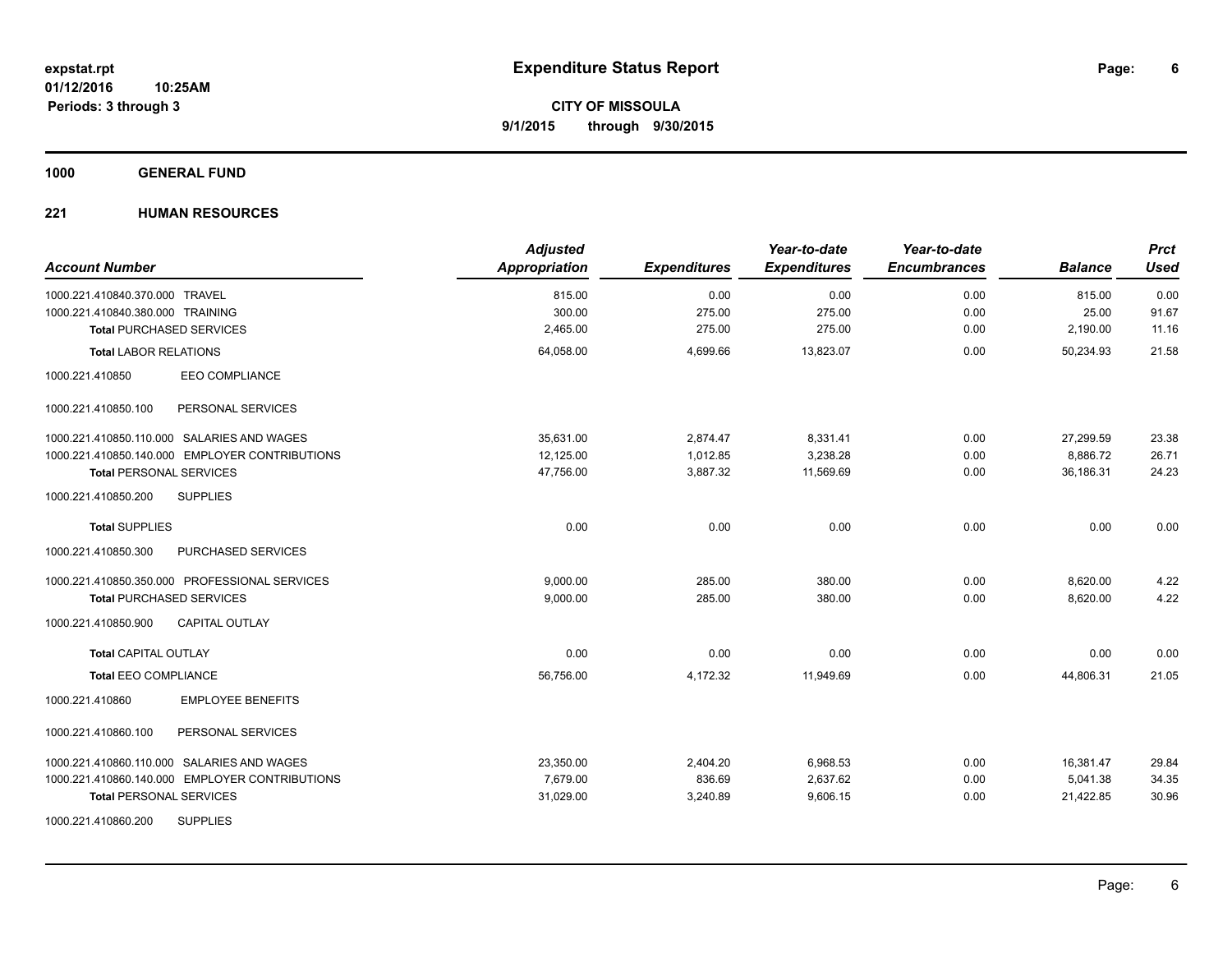**1000 GENERAL FUND**

|                                                         | <b>Adjusted</b>      |                     | Year-to-date        | Year-to-date        |                | <b>Prct</b> |
|---------------------------------------------------------|----------------------|---------------------|---------------------|---------------------|----------------|-------------|
| <b>Account Number</b>                                   | <b>Appropriation</b> | <b>Expenditures</b> | <b>Expenditures</b> | <b>Encumbrances</b> | <b>Balance</b> | Used        |
| <b>OFFICE SUPPLIES</b><br>1000.221.410860.210.000       | 760.00               | 0.00                | 0.00                | 0.00                | 760.00         | 0.00        |
| <b>Total SUPPLIES</b>                                   | 760.00               | 0.00                | 0.00                | 0.00                | 760.00         | 0.00        |
| PURCHASED SERVICES<br>1000.221.410860.300               |                      |                     |                     |                     |                |             |
| 1000.221.410860.320.000 PRINTING & DUPLICATING          | 365.00               | 0.00                | 0.00                | 0.00                | 365.00         | 0.00        |
| 1000.221.410860.330.000 PUBLICITY, SUBSCRIPTIONS & DUES | 865.00               | 0.00                | 109.69              | 0.00                | 755.31         | 12.68       |
| 1000.221.410860.344.000 TELEPHONE SERVICE               | 87.00                | 0.00                | 0.00                | 0.00                | 87.00          | 0.00        |
| 1000.221.410860.360.000 REPAIR & MAINTENANCE            | 650.00               | 0.00                | 0.00                | 0.00                | 650.00         | 0.00        |
| 1000.221.410860.370.000 TRAVEL                          | 678.00               | 0.00                | 0.00                | 0.00                | 678.00         | 0.00        |
| 1000.221.410860.380.000 TRAINING                        | 275.00               | 0.00                | 0.00                | 0.00                | 275.00         | 0.00        |
| 1000.221.410860.390.000 OTHER PURCHASED SERVICES        | 17,490.00            | 475.00              | 537.19              | 0.00                | 16,952.81      | 3.07        |
| <b>Total PURCHASED SERVICES</b>                         | 20,410.00            | 475.00              | 646.88              | 0.00                | 19,763.12      | 3.17        |
| <b>Total EMPLOYEE BENEFITS</b>                          | 52,199.00            | 3,715.89            | 10,253.03           | 0.00                | 41,945.97      | 19.64       |
| <b>Total HUMAN RESOURCES</b>                            | 311,920.00           | 21,612.02           | 64,121.97           | 0.00                | 247.798.03     | 20.56       |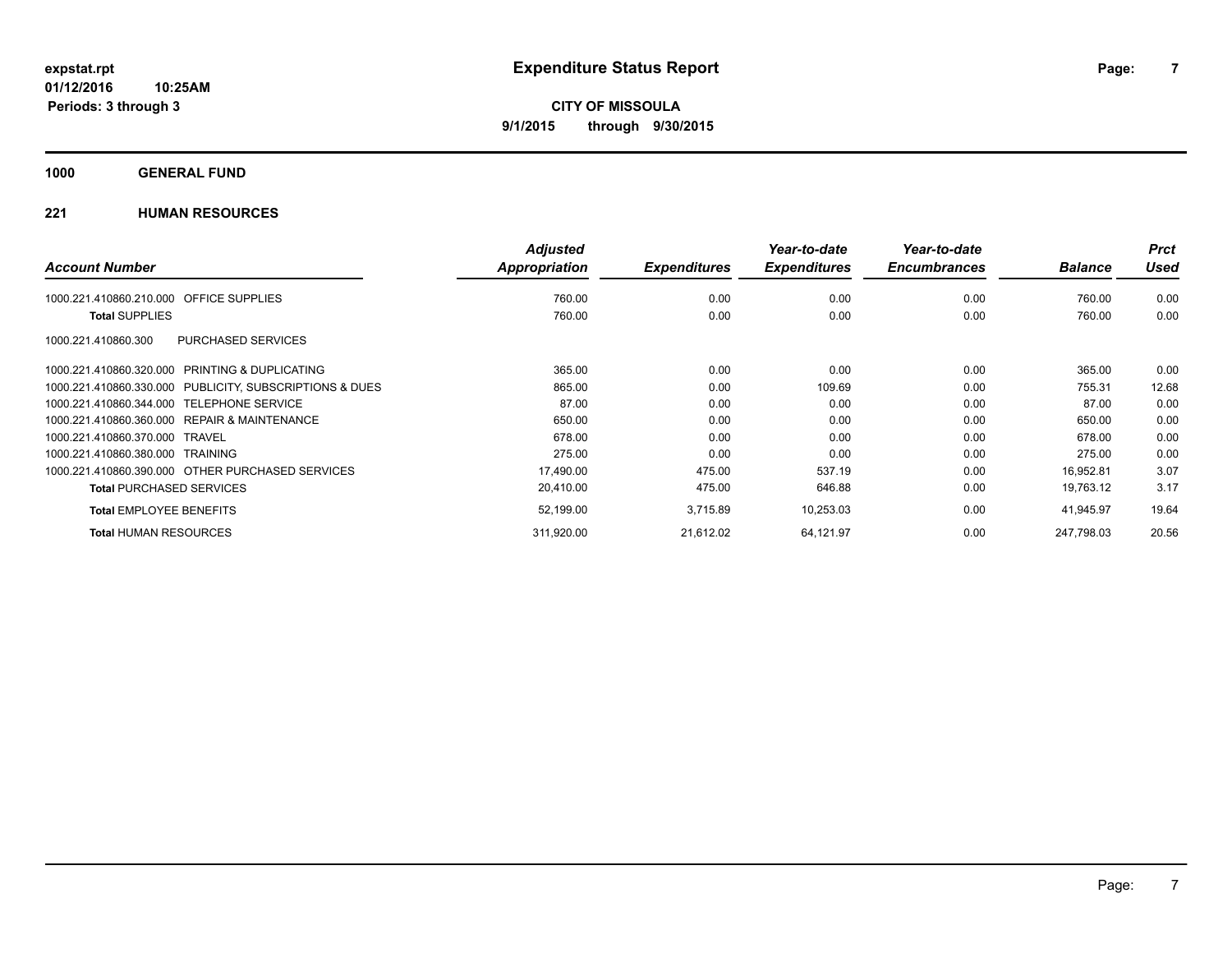**CITY OF MISSOULA 9/1/2015 through 9/30/2015**

**1000 GENERAL FUND**

| <b>Account Number</b>                                                     |                                                                                           | <b>Adjusted</b><br>Appropriation | <b>Expenditures</b> | Year-to-date<br><b>Expenditures</b> | Year-to-date<br><b>Encumbrances</b> | <b>Balance</b>       | <b>Prct</b><br><b>Used</b> |
|---------------------------------------------------------------------------|-------------------------------------------------------------------------------------------|----------------------------------|---------------------|-------------------------------------|-------------------------------------|----------------------|----------------------------|
| 1000.223.410101                                                           | <b>NC-GRANT CREEK</b>                                                                     |                                  |                     |                                     |                                     |                      |                            |
| 1000.223.410101.300                                                       | PURCHASED SERVICES                                                                        |                                  |                     |                                     |                                     |                      |                            |
| <b>Total PURCHASED SERVICES</b>                                           | 1000.223.410101.310.000 GRANT CREEK NC/COMMUNICATIONS                                     | 324.00<br>324.00                 | 0.00<br>0.00        | 0.00<br>0.00                        | 0.00<br>0.00                        | 324.00<br>324.00     | 0.00<br>0.00               |
| 1000.223.410101.700                                                       | <b>GRANTS &amp; CONTRIBUTIONS</b>                                                         |                                  |                     |                                     |                                     |                      |                            |
|                                                                           | 1000.223.410101.700.000 GRANTS & CONTRIBUTIONS<br><b>Total GRANTS &amp; CONTRIBUTIONS</b> | 800.00<br>800.00                 | 0.00<br>0.00        | 286.92<br>286.92                    | 0.00<br>0.00                        | 513.08<br>513.08     | 35.87<br>35.87             |
| <b>Total NC-GRANT CREEK</b>                                               |                                                                                           | 1,124.00                         | 0.00                | 286.92                              | 0.00                                | 837.08               | 25.53                      |
| 1000.223.410102                                                           | NC-UPPER RATTLESNAKE                                                                      |                                  |                     |                                     |                                     |                      |                            |
| 1000.223.410102.300                                                       | PURCHASED SERVICES                                                                        |                                  |                     |                                     |                                     |                      |                            |
| <b>Total PURCHASED SERVICES</b>                                           | 1000.223.410102.310.000 UPPER RATTLESNAKE/COMMUNICATIONS                                  | 742.00<br>742.00                 | 0.00<br>0.00        | 0.00<br>0.00                        | 0.00<br>0.00                        | 742.00<br>742.00     | 0.00<br>0.00               |
| 1000.223.410102.700                                                       | <b>GRANTS &amp; CONTRIBUTIONS</b>                                                         |                                  |                     |                                     |                                     |                      |                            |
|                                                                           | 1000.223.410102.700.000 GRANTS & CONTRIBUTIONS<br><b>Total GRANTS &amp; CONTRIBUTIONS</b> | 800.00<br>800.00                 | 59.00<br>59.00      | 59.00<br>59.00                      | 0.00<br>0.00                        | 741.00<br>741.00     | 7.38<br>7.38               |
|                                                                           | Total NC-UPPER RATTLESNAKE                                                                | 1,542.00                         | 59.00               | 59.00                               | 0.00                                | 1,483.00             | 3.83                       |
| 1000.223.410103                                                           | NC-LOWER RATTLESNAKE                                                                      |                                  |                     |                                     |                                     |                      |                            |
| 1000.223.410103.300                                                       | PURCHASED SERVICES                                                                        |                                  |                     |                                     |                                     |                      |                            |
| 1000.223.410103.310.000 COMMUNICATIONS<br><b>Total PURCHASED SERVICES</b> |                                                                                           | 407.00<br>407.00                 | 420.80<br>420.80    | 420.80<br>420.80                    | 0.00<br>0.00                        | $-13.80$<br>$-13.80$ | 103.39<br>103.39           |
| 1000.223.410103.700                                                       | <b>GRANTS &amp; CONTRIBUTIONS</b>                                                         |                                  |                     |                                     |                                     |                      |                            |
|                                                                           | 1000.223.410103.700.000 GRANTS & CONTRIBUTIONS                                            | 800.00                           | 59.00               | 59.00                               | 0.00                                | 741.00               | 7.38                       |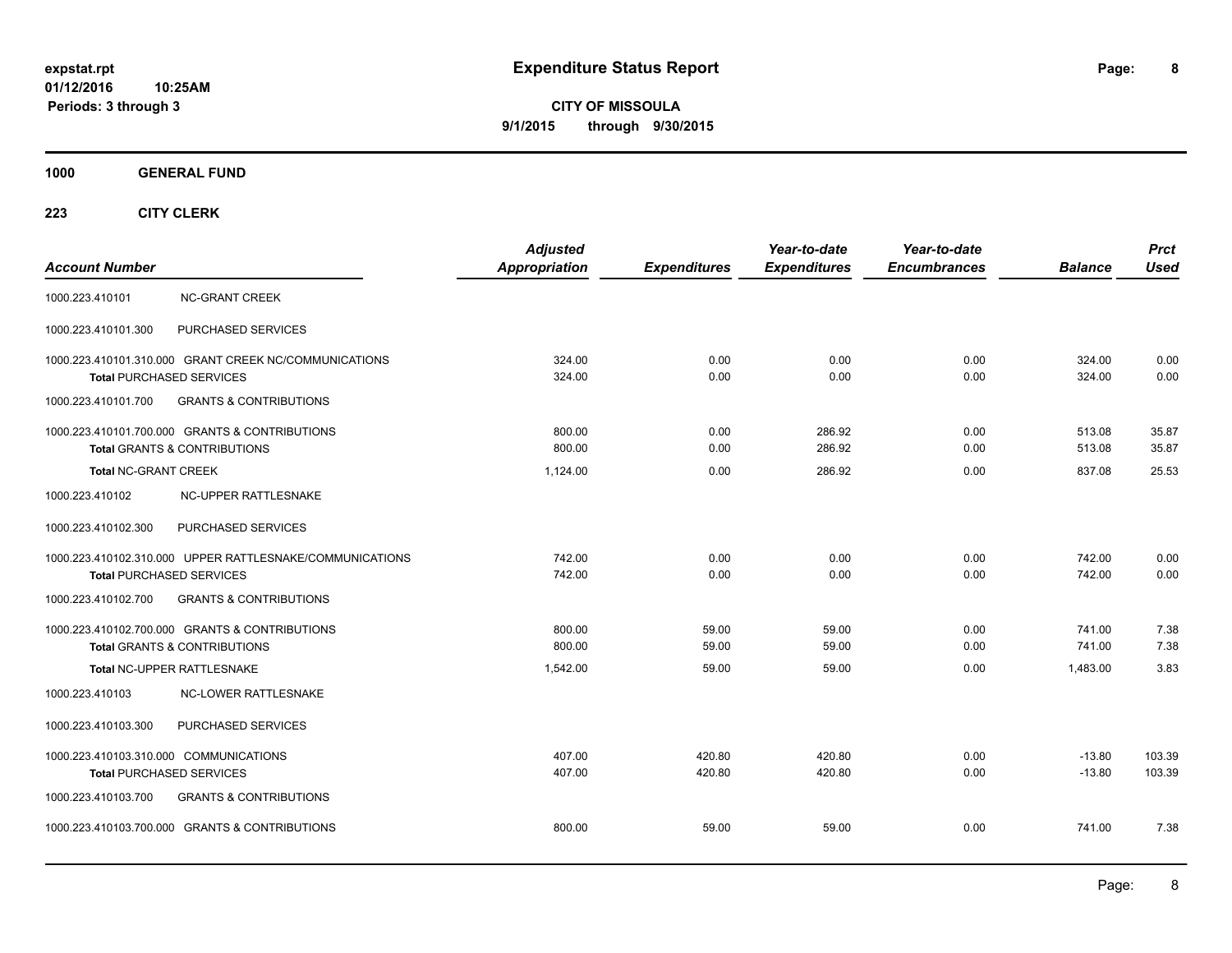**1000 GENERAL FUND**

| <b>Account Number</b>                  |                                                | <b>Adjusted</b><br>Appropriation | <b>Expenditures</b> | Year-to-date<br><b>Expenditures</b> | Year-to-date<br><b>Encumbrances</b> | <b>Balance</b> | <b>Prct</b><br><b>Used</b> |
|----------------------------------------|------------------------------------------------|----------------------------------|---------------------|-------------------------------------|-------------------------------------|----------------|----------------------------|
|                                        | <b>Total GRANTS &amp; CONTRIBUTIONS</b>        | 800.00                           | 59.00               | 59.00                               | 0.00                                | 741.00         | 7.38                       |
|                                        | Total NC-LOWER RATTLESNAKE                     | 1,207.00                         | 479.80              | 479.80                              | 0.00                                | 727.20         | 39.75                      |
| 1000.223.410104                        | NC-NORTHSIDE                                   |                                  |                     |                                     |                                     |                |                            |
| 1000.223.410104.300                    | PURCHASED SERVICES                             |                                  |                     |                                     |                                     |                |                            |
| 1000.223.410104.310.000 COMMUNICATIONS |                                                | 618.00                           | 0.00                | 0.00                                | 0.00                                | 618.00         | 0.00                       |
| <b>Total PURCHASED SERVICES</b>        |                                                | 618.00                           | 0.00                | 0.00                                | 0.00                                | 618.00         | 0.00                       |
| 1000.223.410104.700                    | <b>GRANTS &amp; CONTRIBUTIONS</b>              |                                  |                     |                                     |                                     |                |                            |
|                                        | 1000.223.410104.700.000 GRANTS & CONTRIBUTIONS | 800.00                           | 83.77               | 100.85                              | 0.00                                | 699.15         | 12.61                      |
|                                        | Total GRANTS & CONTRIBUTIONS                   | 800.00                           | 83.77               | 100.85                              | 0.00                                | 699.15         | 12.61                      |
| Total NC-NORTHSIDE                     |                                                | 1,418.00                         | 83.77               | 100.85                              | 0.00                                | 1,317.15       | 7.11                       |
| 1000.223.410105                        | NC-WESTSIDE                                    |                                  |                     |                                     |                                     |                |                            |
| 1000.223.410105.300                    | PURCHASED SERVICES                             |                                  |                     |                                     |                                     |                |                            |
| 1000.223.410105.310.000 COMMUNICATIONS |                                                | 1.166.00                         | 0.00                | 0.00                                | 0.00                                | 1,166.00       | 0.00                       |
| <b>Total PURCHASED SERVICES</b>        |                                                | 1,166.00                         | 0.00                | 0.00                                | 0.00                                | 1,166.00       | 0.00                       |
| 1000.223.410105.700                    | <b>GRANTS &amp; CONTRIBUTIONS</b>              |                                  |                     |                                     |                                     |                |                            |
|                                        | 1000.223.410105.700.000 GRANTS & CONTRIBUTIONS | 800.00                           | 24.77               | 41.86                               | 0.00                                | 758.14         | 5.23                       |
|                                        | <b>Total GRANTS &amp; CONTRIBUTIONS</b>        | 800.00                           | 24.77               | 41.86                               | 0.00                                | 758.14         | 5.23                       |
| <b>Total NC-WESTSIDE</b>               |                                                | 1,966.00                         | 24.77               | 41.86                               | 0.00                                | 1,924.14       | 2.13                       |
| 1000.223.410106                        | NC-HEART OF MISSOULA                           |                                  |                     |                                     |                                     |                |                            |
| 1000.223.410106.300                    | PURCHASED SERVICES                             |                                  |                     |                                     |                                     |                |                            |
| 1000.223.410106.310.000 COMMUNICATIONS |                                                | 628.00                           | 0.00                | 0.00                                | 0.00                                | 628.00         | 0.00                       |
| <b>Total PURCHASED SERVICES</b>        |                                                | 628.00                           | 0.00                | 0.00                                | 0.00                                | 628.00         | 0.00                       |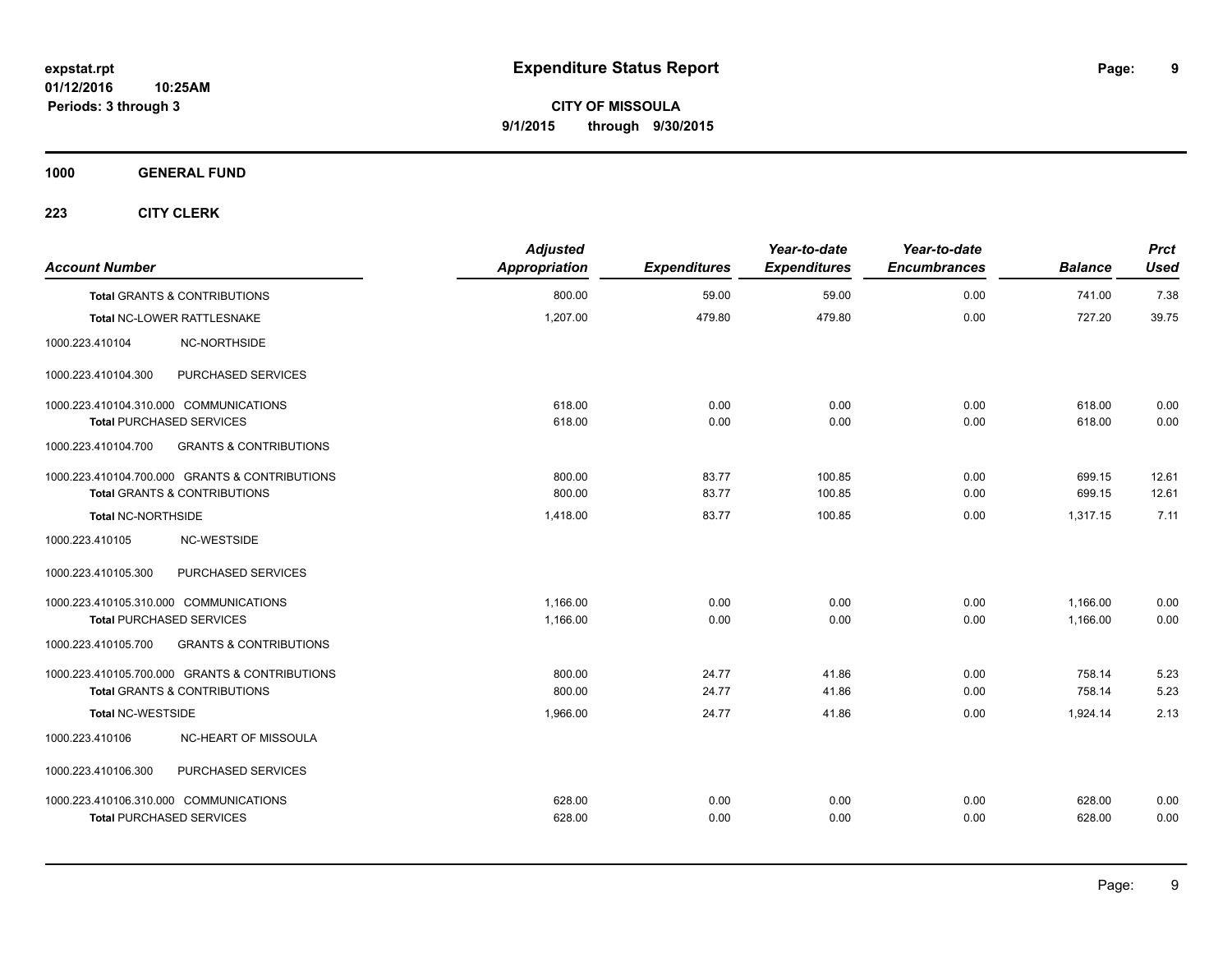**CITY OF MISSOULA 9/1/2015 through 9/30/2015**

**1000 GENERAL FUND**

**223 CITY CLERK**

| <b>Account Number</b>                                    | <b>Adjusted</b><br>Appropriation | <b>Expenditures</b> | Year-to-date<br><b>Expenditures</b> | Year-to-date<br><b>Encumbrances</b> | <b>Balance</b> | <b>Prct</b><br><b>Used</b> |
|----------------------------------------------------------|----------------------------------|---------------------|-------------------------------------|-------------------------------------|----------------|----------------------------|
| <b>GRANTS &amp; CONTRIBUTIONS</b><br>1000.223.410106.700 |                                  |                     |                                     |                                     |                |                            |
| 1000.223.410106.700.000 GRANTS & CONTRIBUTIONS           | 800.00                           | 59.00               | 59.00                               | 0.00                                | 741.00         | 7.38                       |
| <b>Total GRANTS &amp; CONTRIBUTIONS</b>                  | 800.00                           | 59.00               | 59.00                               | 0.00                                | 741.00         | 7.38                       |
| Total NC-HEART OF MISSOULA                               | 1,428.00                         | 59.00               | 59.00                               | 0.00                                | 1,369.00       | 4.13                       |
| NC-UNIVERSITY DISTRICT<br>1000.223.410107                |                                  |                     |                                     |                                     |                |                            |
| PURCHASED SERVICES<br>1000.223.410107.300                |                                  |                     |                                     |                                     |                |                            |
| 1000.223.410107.310.000 COMMUNICATIONS                   | 1,658.00                         | 0.00                | 0.00                                | 0.00                                | 1,658.00       | 0.00                       |
| <b>Total PURCHASED SERVICES</b>                          | 1,658.00                         | 0.00                | 0.00                                | 0.00                                | 1,658.00       | 0.00                       |
| <b>GRANTS &amp; CONTRIBUTIONS</b><br>1000.223.410107.700 |                                  |                     |                                     |                                     |                |                            |
| 1000.223.410107.700.000 GRANTS & CONTRIBUTIONS           | 800.00                           | 0.00                | 309.62                              | 0.00                                | 490.38         | 38.70                      |
| <b>Total GRANTS &amp; CONTRIBUTIONS</b>                  | 800.00                           | 0.00                | 309.62                              | 0.00                                | 490.38         | 38.70                      |
| Total NC-UNIVERSITY DISTRICT                             | 2,458.00                         | 0.00                | 309.62                              | 0.00                                | 2,148.38       | 12.60                      |
| 1000.223.410108<br>NC-RIVERFRONT                         |                                  |                     |                                     |                                     |                |                            |
| PURCHASED SERVICES<br>1000.223.410108.300                |                                  |                     |                                     |                                     |                |                            |
| 1000.223.410108.310.000 COMMUNICATIONS                   | 578.00                           | 51.49               | 51.49                               | 0.00                                | 526.51         | 8.91                       |
| <b>Total PURCHASED SERVICES</b>                          | 578.00                           | 51.49               | 51.49                               | 0.00                                | 526.51         | 8.91                       |
| <b>GRANTS &amp; CONTRIBUTIONS</b><br>1000.223.410108.700 |                                  |                     |                                     |                                     |                |                            |
| 1000.223.410108.700.000 GRANTS & CONTRIBUTIONS           | 800.00                           | 0.00                | 0.00                                | 0.00                                | 800.00         | 0.00                       |
| <b>Total GRANTS &amp; CONTRIBUTIONS</b>                  | 800.00                           | 0.00                | 0.00                                | 0.00                                | 800.00         | 0.00                       |
| Total NC-RIVERFRONT                                      | 1,378.00                         | 51.49               | 51.49                               | 0.00                                | 1,326.51       | 3.74                       |
| NC-EMMA DICKENSON & ORCHARD HOMES<br>1000.223.410109     |                                  |                     |                                     |                                     |                |                            |

1000.223.410109.300 PURCHASED SERVICES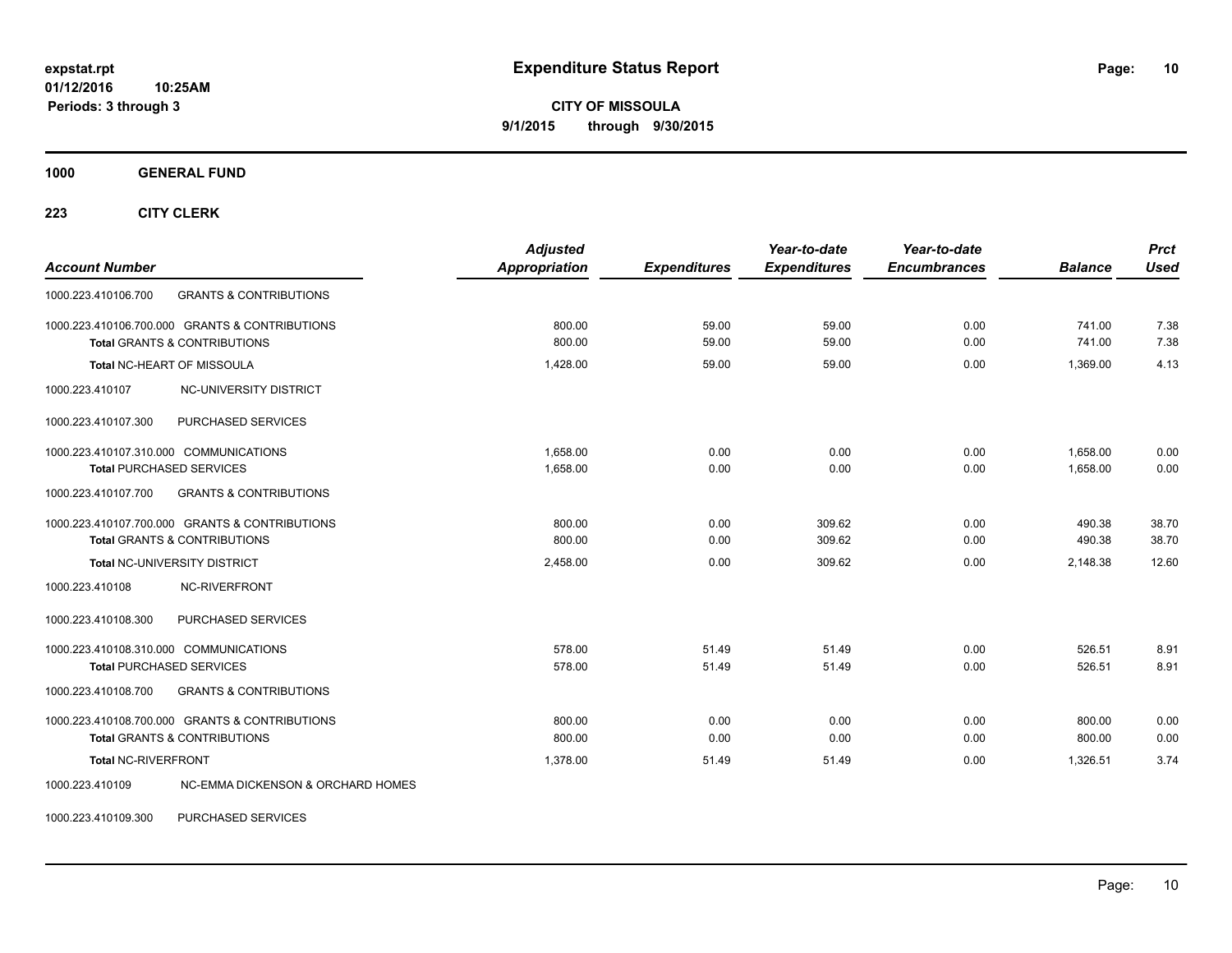**1000 GENERAL FUND**

| <b>Account Number</b>                  |                                                                                           | <b>Adjusted</b><br>Appropriation | <b>Expenditures</b> | Year-to-date<br><b>Expenditures</b> | Year-to-date<br><b>Encumbrances</b> | <b>Balance</b>   | <b>Prct</b><br><b>Used</b> |
|----------------------------------------|-------------------------------------------------------------------------------------------|----------------------------------|---------------------|-------------------------------------|-------------------------------------|------------------|----------------------------|
|                                        | 1000.223.410109.310.000 COMMUNICATIONS<br><b>Total PURCHASED SERVICES</b>                 | 713.00<br>713.00                 | 0.00<br>0.00        | 0.00<br>0.00                        | 0.00<br>0.00                        | 713.00<br>713.00 | 0.00<br>0.00               |
| 1000.223.410109.700                    | <b>GRANTS &amp; CONTRIBUTIONS</b>                                                         |                                  |                     |                                     |                                     |                  |                            |
|                                        | 1000.223.410109.700.000 GRANTS & CONTRIBUTIONS<br><b>Total GRANTS &amp; CONTRIBUTIONS</b> | 800.00<br>800.00                 | 0.00<br>0.00        | 0.00<br>0.00                        | 0.00<br>0.00                        | 800.00<br>800.00 | 0.00<br>0.00               |
|                                        | <b>Total NC-EMMA DICKENSON &amp; ORCHARD HOMES</b>                                        | 1,513.00                         | 0.00                | 0.00                                | 0.00                                | 1,513.00         | 0.00                       |
| 1000.223.410110                        | <b>NC-FRANKLIN TO FORT</b>                                                                |                                  |                     |                                     |                                     |                  |                            |
| 1000.223.410110.300                    | PURCHASED SERVICES                                                                        |                                  |                     |                                     |                                     |                  |                            |
| 1000.223.410110.310.000 COMMUNICATIONS | <b>Total PURCHASED SERVICES</b>                                                           | 1,710.00<br>1,710.00             | 0.00<br>0.00        | 1,591.77<br>1.591.77                | 0.00<br>0.00                        | 118.23<br>118.23 | 93.09<br>93.09             |
| 1000.223.410110.700                    | <b>GRANTS &amp; CONTRIBUTIONS</b>                                                         |                                  |                     |                                     |                                     |                  |                            |
|                                        | 1000.223.410110.700.000 GRANTS & CONTRIBUTIONS<br><b>Total GRANTS &amp; CONTRIBUTIONS</b> | 800.00<br>800.00                 | 0.00<br>0.00        | 70.72<br>70.72                      | 0.00<br>0.00                        | 729.28<br>729.28 | 8.84<br>8.84               |
|                                        | Total NC-FRANKLIN TO FORT                                                                 | 2,510.00                         | 0.00                | 1,662.49                            | 0.00                                | 847.51           | 66.23                      |
| 1000.223.410111                        | <b>NC-ROSE PARK</b>                                                                       |                                  |                     |                                     |                                     |                  |                            |
| 1000.223.410111.300                    | PURCHASED SERVICES                                                                        |                                  |                     |                                     |                                     |                  |                            |
| 1000.223.410111.310.000 COMMUNICATIONS | <b>Total PURCHASED SERVICES</b>                                                           | 1.066.00<br>1,066.00             | 899.65<br>899.65    | 899.65<br>899.65                    | 0.00<br>0.00                        | 166.35<br>166.35 | 84.39<br>84.39             |
| 1000.223.410111.700                    | <b>GRANTS &amp; CONTRIBUTIONS</b>                                                         |                                  |                     |                                     |                                     |                  |                            |
|                                        | 1000.223.410111.700.000 GRANTS & CONTRIBUTIONS<br><b>Total GRANTS &amp; CONTRIBUTIONS</b> | 800.00<br>800.00                 | 0.00<br>0.00        | 0.00<br>0.00                        | 0.00<br>0.00                        | 800.00<br>800.00 | 0.00<br>0.00               |
| <b>Total NC-ROSE PARK</b>              |                                                                                           | 1,866.00                         | 899.65              | 899.65                              | 0.00                                | 966.35           | 48.21                      |
| 1000.223.410112                        | NC-FARVIEWS & PATTEE CANYON                                                               |                                  |                     |                                     |                                     |                  |                            |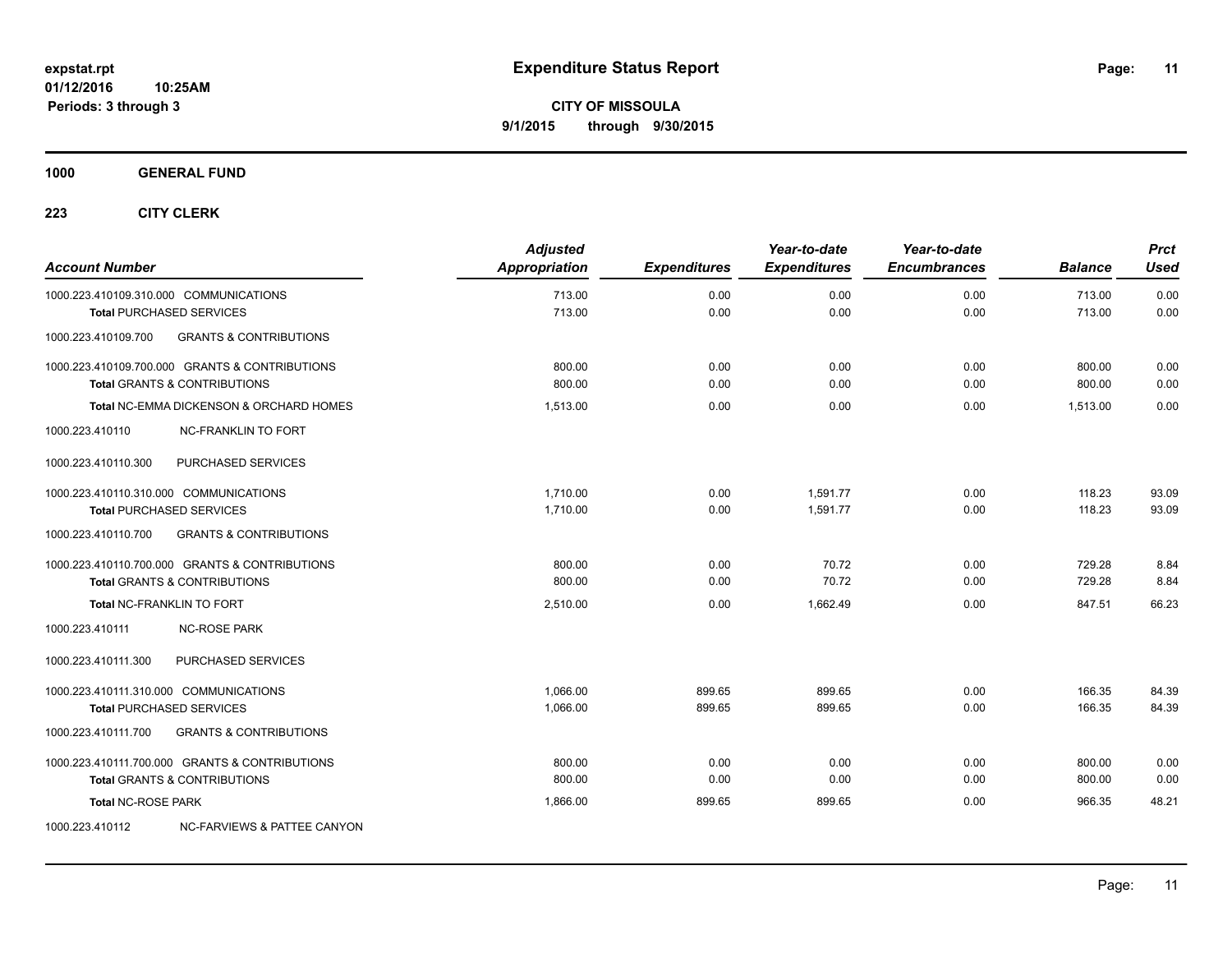**CITY OF MISSOULA 9/1/2015 through 9/30/2015**

### **1000 GENERAL FUND**

|                                                          | <b>Adjusted</b> |                     | Year-to-date        | Year-to-date        |                | <b>Prct</b> |
|----------------------------------------------------------|-----------------|---------------------|---------------------|---------------------|----------------|-------------|
| <b>Account Number</b>                                    | Appropriation   | <b>Expenditures</b> | <b>Expenditures</b> | <b>Encumbrances</b> | <b>Balance</b> | <b>Used</b> |
| PURCHASED SERVICES<br>1000.223.410112.300                |                 |                     |                     |                     |                |             |
| 1000.223.410112.310.000 COMMUNICATIONS                   | 705.00          | 0.00                | 0.00                | 0.00                | 705.00         | 0.00        |
| <b>Total PURCHASED SERVICES</b>                          | 705.00          | 0.00                | 0.00                | 0.00                | 705.00         | 0.00        |
| 1000.223.410112.700<br><b>GRANTS &amp; CONTRIBUTIONS</b> |                 |                     |                     |                     |                |             |
| 1000.223.410112.700.000 GRANTS & CONTRIBUTIONS           | 800.00          | 0.00                | 0.00                | 0.00                | 800.00         | 0.00        |
| <b>Total GRANTS &amp; CONTRIBUTIONS</b>                  | 800.00          | 0.00                | 0.00                | 0.00                | 800.00         | 0.00        |
| Total NC-FARVIEWS & PATTEE CANYON                        | 1,505.00        | 0.00                | 0.00                | 0.00                | 1.505.00       | 0.00        |
| 1000.223.410113<br><b>NC-SOUTHGATE &amp; TRIANGLE</b>    |                 |                     |                     |                     |                |             |
| 1000.223.410113.300<br>PURCHASED SERVICES                |                 |                     |                     |                     |                |             |
| 1000.223.410113.310.000 COMMUNICATIONS                   | 616.00          | 118.78              | 118.78              | 0.00                | 497.22         | 19.28       |
| <b>Total PURCHASED SERVICES</b>                          | 616.00          | 118.78              | 118.78              | 0.00                | 497.22         | 19.28       |
| 1000.223.410113.700<br><b>GRANTS &amp; CONTRIBUTIONS</b> |                 |                     |                     |                     |                |             |
| 1000.223.410113.700.000 GRANTS & CONTRIBUTIONS           | 800.00          | 0.00                | 0.00                | 0.00                | 800.00         | 0.00        |
| <b>Total GRANTS &amp; CONTRIBUTIONS</b>                  | 800.00          | 0.00                | 0.00                | 0.00                | 800.00         | 0.00        |
| Total NC-SOUTHGATE & TRIANGLE                            | 1.416.00        | 118.78              | 118.78              | 0.00                | 1.297.22       | 8.39        |
| 1000.223.410114<br><b>NC-LEWIS &amp; CLARK</b>           |                 |                     |                     |                     |                |             |
| PURCHASED SERVICES<br>1000.223.410114.300                |                 |                     |                     |                     |                |             |
| 1000.223.410114.310.000 COMMUNICATIONS                   | 660.00          | 112.59              | 402.73              | 0.00                | 257.27         | 61.02       |
| <b>Total PURCHASED SERVICES</b>                          | 660.00          | 112.59              | 402.73              | 0.00                | 257.27         | 61.02       |
| <b>GRANTS &amp; CONTRIBUTIONS</b><br>1000.223.410114.700 |                 |                     |                     |                     |                |             |
| 1000.223.410114.700.000 GRANTS & CONTRIBUTIONS           | 800.00          | 0.00                | 382.08              | 0.00                | 417.92         | 47.76       |
| <b>Total GRANTS &amp; CONTRIBUTIONS</b>                  | 800.00          | 0.00                | 382.08              | 0.00                | 417.92         | 47.76       |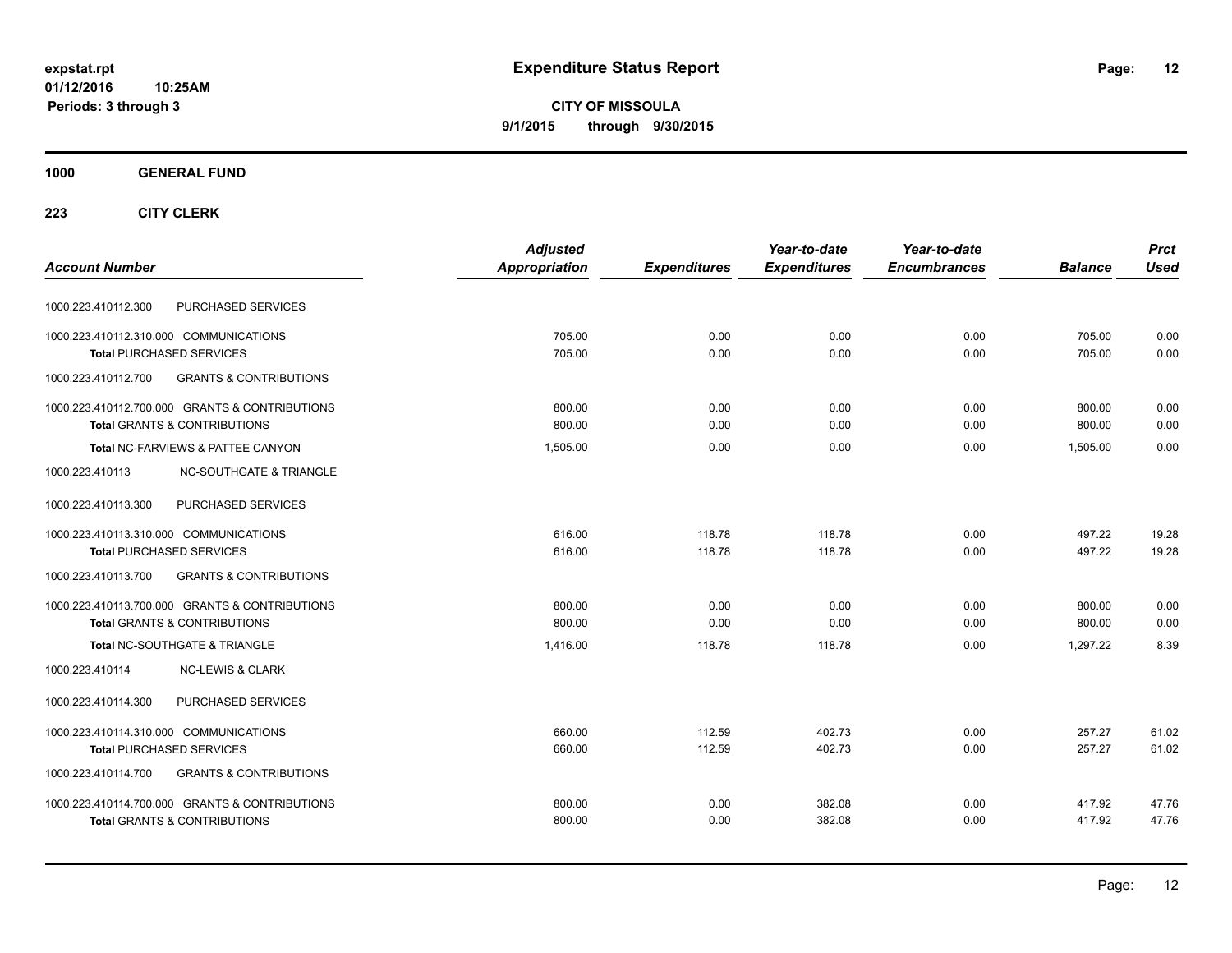**CITY OF MISSOULA 9/1/2015 through 9/30/2015**

**1000 GENERAL FUND**

| <b>Account Number</b>  |                                                                                           | <b>Adjusted</b><br><b>Appropriation</b> | <b>Expenditures</b> | Year-to-date<br><b>Expenditures</b> | Year-to-date<br><b>Encumbrances</b> | <b>Balance</b>   | <b>Prct</b><br><b>Used</b> |
|------------------------|-------------------------------------------------------------------------------------------|-----------------------------------------|---------------------|-------------------------------------|-------------------------------------|------------------|----------------------------|
| Total NC-LEWIS & CLARK |                                                                                           | 1,460.00                                | 112.59              | 784.81                              | 0.00                                | 675.19           | 53.75                      |
| 1000.223.410115        | NC-S 39TH                                                                                 |                                         |                     |                                     |                                     |                  |                            |
| 1000.223.410115.300    | PURCHASED SERVICES                                                                        |                                         |                     |                                     |                                     |                  |                            |
|                        | 1000.223.410115.310.000 COMMUNICATIONS<br><b>Total PURCHASED SERVICES</b>                 | 541.00<br>541.00                        | 0.00<br>0.00        | 0.00<br>0.00                        | 0.00<br>0.00                        | 541.00<br>541.00 | 0.00<br>0.00               |
| 1000.223.410115.700    | <b>GRANTS &amp; CONTRIBUTIONS</b>                                                         |                                         |                     |                                     |                                     |                  |                            |
|                        | 1000.223.410115.700.000 GRANTS & CONTRIBUTIONS<br><b>Total GRANTS &amp; CONTRIBUTIONS</b> | 800.00<br>800.00                        | 0.00<br>0.00        | 0.00<br>0.00                        | 0.00<br>0.00                        | 800.00<br>800.00 | 0.00<br>0.00               |
| Total NC-S 39TH        |                                                                                           | 1,341.00                                | 0.00                | 0.00                                | 0.00                                | 1.341.00         | 0.00                       |
| 1000.223.410116        | NC-MOOSE CAN GULLY                                                                        |                                         |                     |                                     |                                     |                  |                            |
| 1000.223.410116.300    | PURCHASED SERVICES                                                                        |                                         |                     |                                     |                                     |                  |                            |
|                        | 1000.223.410116.310.000 COMMUNICATIONS<br><b>Total PURCHASED SERVICES</b>                 | 969.00<br>969.00                        | 0.00<br>0.00        | 0.00<br>0.00                        | 0.00<br>0.00                        | 969.00<br>969.00 | 0.00<br>0.00               |
| 1000.223.410116.700    | <b>GRANTS &amp; CONTRIBUTIONS</b>                                                         |                                         |                     |                                     |                                     |                  |                            |
|                        | 1000.223.410116.700.000 GRANTS & CONTRIBUTIONS<br><b>Total GRANTS &amp; CONTRIBUTIONS</b> | 800.00<br>800.00                        | 0.00<br>0.00        | 0.00<br>0.00                        | 0.00<br>0.00                        | 800.00<br>800.00 | 0.00<br>0.00               |
|                        | Total NC-MOOSE CAN GULLY                                                                  | 1,769.00                                | 0.00                | 0.00                                | 0.00                                | 1,769.00         | 0.00                       |
| 1000.223.410117        | <b>NC-MILLER CREEK</b>                                                                    |                                         |                     |                                     |                                     |                  |                            |
| 1000.223.410117.300    | PURCHASED SERVICES                                                                        |                                         |                     |                                     |                                     |                  |                            |
|                        | 1000.223.410117.310.000 COMMUNICATIONS<br><b>Total PURCHASED SERVICES</b>                 | 694.00<br>694.00                        | 0.00<br>0.00        | 454.40<br>454.40                    | 0.00<br>0.00                        | 239.60<br>239.60 | 65.48<br>65.48             |
| 1000.223.410117.700    | <b>GRANTS &amp; CONTRIBUTIONS</b>                                                         |                                         |                     |                                     |                                     |                  |                            |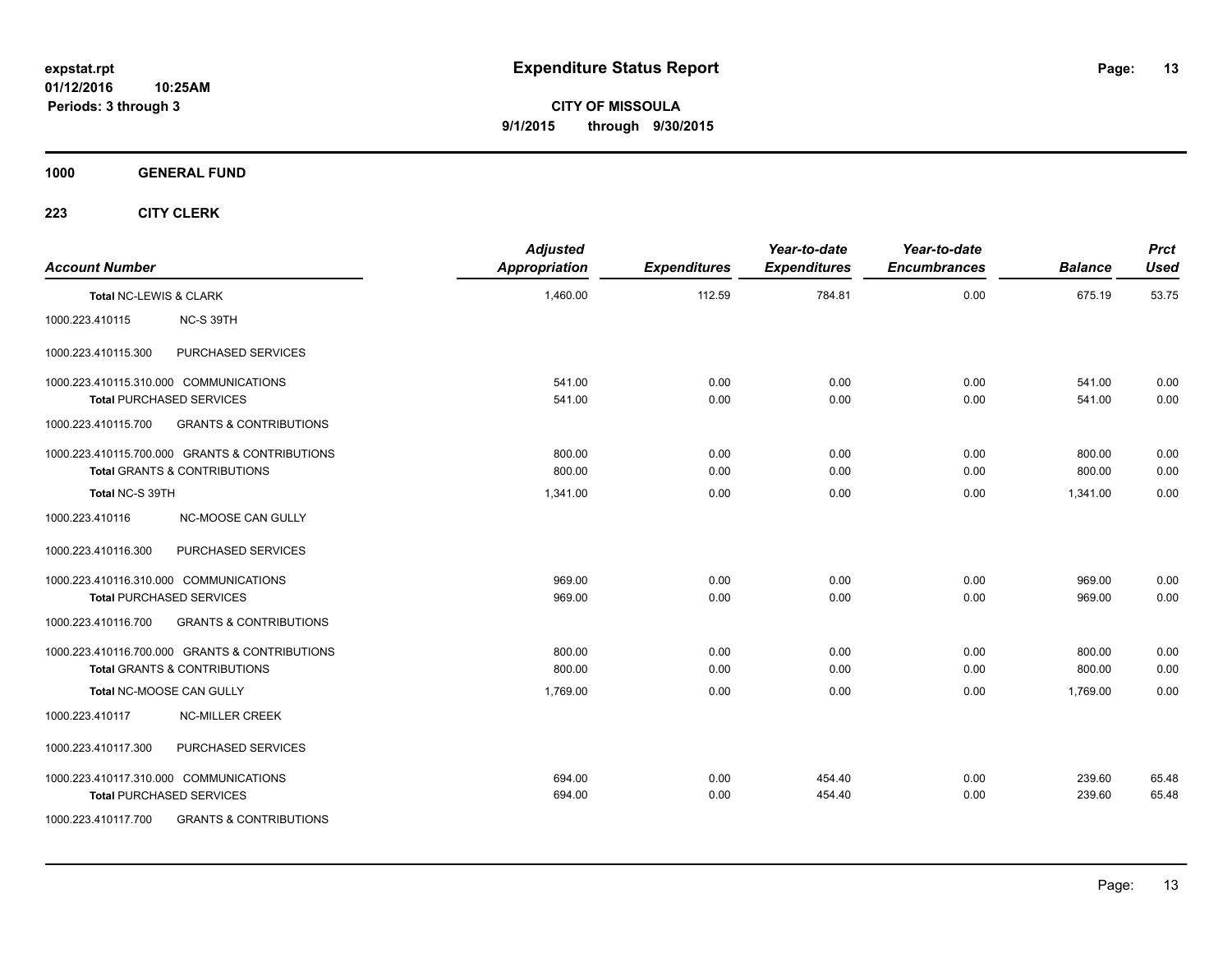**1000 GENERAL FUND**

| <b>Account Number</b>                                      | <b>Adjusted</b><br><b>Appropriation</b> | <b>Expenditures</b> | Year-to-date<br><b>Expenditures</b> | Year-to-date<br><b>Encumbrances</b> | <b>Balance</b> | <b>Prct</b><br><b>Used</b> |
|------------------------------------------------------------|-----------------------------------------|---------------------|-------------------------------------|-------------------------------------|----------------|----------------------------|
| 1000.223.410117.700.000 GRANTS & CONTRIBUTIONS             | 800.00                                  | 255.25              | 273.21                              | 0.00                                | 526.79         | 34.15                      |
| Total GRANTS & CONTRIBUTIONS                               | 800.00                                  | 255.25              | 273.21                              | 0.00                                | 526.79         | 34.15                      |
| <b>Total NC-MILLER CREEK</b>                               | 1,494.00                                | 255.25              | 727.61                              | 0.00                                | 766.39         | 48.70                      |
| MULLAN ROAD NC<br>1000.223.410118                          |                                         |                     |                                     |                                     |                |                            |
| PURCHASED SERVICES<br>1000.223.410118.300                  |                                         |                     |                                     |                                     |                |                            |
| 1000.223.410118.310.000 COMMUNICATIONS                     | 714.00                                  | 714.00              | 714.00                              | 0.00                                | 0.00           | 100.00                     |
| <b>Total PURCHASED SERVICES</b>                            | 714.00                                  | 714.00              | 714.00                              | 0.00                                | 0.00           | 100.00                     |
| 1000.223.410118.700<br><b>GRANTS &amp; CONTRIBUTIONS</b>   |                                         |                     |                                     |                                     |                |                            |
| 1000.223.410118.700.000 GRANTS & CONTRIBUTIONS             | 800.00                                  | 442.26              | 442.26                              | 0.00                                | 357.74         | 55.28                      |
| <b>Total GRANTS &amp; CONTRIBUTIONS</b>                    | 800.00                                  | 442.26              | 442.26                              | 0.00                                | 357.74         | 55.28                      |
| <b>Total MULLAN ROAD NC</b>                                | 1,514.00                                | 1,156.26            | 1,156.26                            | 0.00                                | 357.74         | 76.37                      |
| 1000.223.410119<br>EAST MISSOULA NC                        |                                         |                     |                                     |                                     |                |                            |
| 1000.223.410119.300<br>PURCHASED SERVICES                  |                                         |                     |                                     |                                     |                |                            |
| 1000.223.410119.310.000 COMMUNICATIONS                     | 12.00                                   | 0.00                | 0.00                                | 0.00                                | 12.00          | 0.00                       |
| <b>Total PURCHASED SERVICES</b>                            | 12.00                                   | 0.00                | 0.00                                | 0.00                                | 12.00          | 0.00                       |
| <b>GRANTS &amp; CONTRIBUTIONS</b><br>1000.223.410119.700   |                                         |                     |                                     |                                     |                |                            |
| 1000.223.410119.700.000 EAST MISSOULA NEIGHBORHOOD COUNCIL | 800.00                                  | 0.00                | 0.00                                | 0.00                                | 800.00         | 0.00                       |
| <b>Total GRANTS &amp; CONTRIBUTIONS</b>                    | 800.00                                  | 0.00                | 0.00                                | 0.00                                | 800.00         | 0.00                       |
| <b>Total EAST MISSOULA NC</b>                              | 812.00                                  | 0.00                | 0.00                                | 0.00                                | 812.00         | 0.00                       |
| 1000.223.410120<br><b>COMMUNITY FORUM/NC LIAISON</b>       |                                         |                     |                                     |                                     |                |                            |
| PURCHASED SERVICES<br>1000.223.410120.300                  |                                         |                     |                                     |                                     |                |                            |
| 1000.223.410120.320.000 PRINTING & DUPLICATING             | 500.00                                  | 0.00                | 0.00                                | 0.00                                | 500.00         | 0.00                       |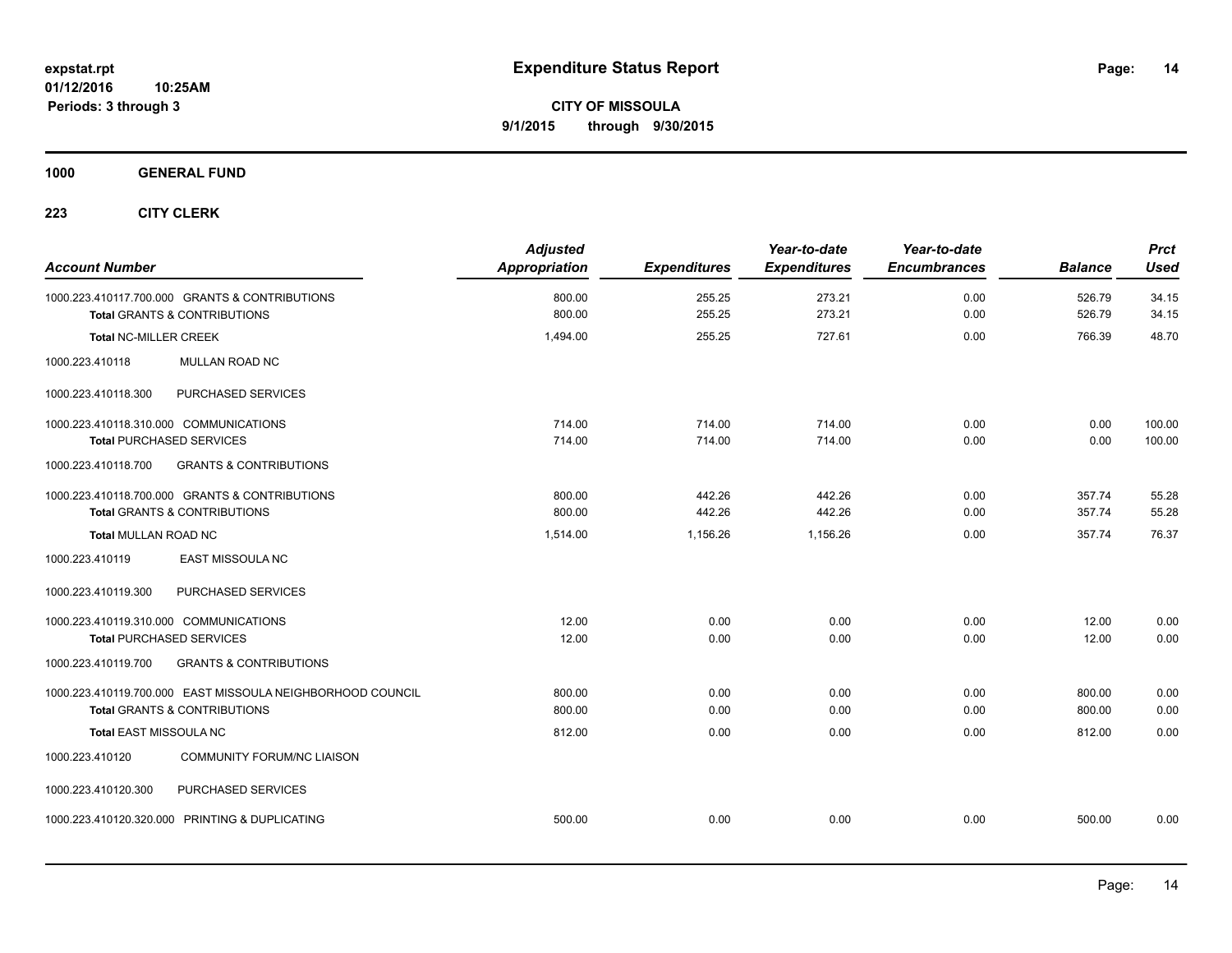**Periods: 3 through 3**

**CITY OF MISSOULA 9/1/2015 through 9/30/2015**

**1000 GENERAL FUND**

| <b>Account Number</b>                                      | <b>Adjusted</b><br>Appropriation | <b>Expenditures</b> | Year-to-date<br><b>Expenditures</b> | Year-to-date<br><b>Encumbrances</b> | <b>Balance</b> | <b>Prct</b><br><b>Used</b> |
|------------------------------------------------------------|----------------------------------|---------------------|-------------------------------------|-------------------------------------|----------------|----------------------------|
| 1000.223.410120.380.000 TRAINING                           | 1,700.00                         | 0.00                | 0.00                                | 0.00                                | 1,700.00       | 0.00                       |
| <b>Total PURCHASED SERVICES</b>                            | 2,200.00                         | 0.00                | 0.00                                | 0.00                                | 2,200.00       | 0.00                       |
| <b>GRANTS &amp; CONTRIBUTIONS</b><br>1000.223.410120.700   |                                  |                     |                                     |                                     |                |                            |
| 1000.223.410120.700.000 GRANTS & CONTRIBUTIONS             | 0.00                             | 0.00                | 909.00                              | 0.00                                | $-909.00$      | 0.00                       |
| 1000.223.410120.700.799 GRANTS & CONTRIBUTIONS             | 0.00                             | 19.77               | 199.70                              | 0.00                                | $-199.70$      | 0.00                       |
| <b>Total GRANTS &amp; CONTRIBUTIONS</b>                    | 0.00                             | 19.77               | 1,108.70                            | 0.00                                | $-1,108.70$    | 0.00                       |
| Total COMMUNITY FORUM/NC LIAISON                           | 2,200.00                         | 19.77               | 1.108.70                            | 0.00                                | 1,091.30       | 50.40                      |
| 1000.223.410121<br>NEIGHBORHOOD PROJECT                    |                                  |                     |                                     |                                     |                |                            |
| <b>GRANTS &amp; CONTRIBUTIONS</b><br>1000.223.410121.700   |                                  |                     |                                     |                                     |                |                            |
| 1000.223.410121.700.000 NEIGHBORHOOD PROJECT               | 21.000.00                        | 0.00                | 0.00                                | 0.00                                | 21,000.00      | 0.00                       |
| 1000.223.410121.700.840 FY15 RIVERFRONT NC MURAL           | 0.00                             | 1,975.00            | 1,975.00                            | 0.00                                | $-1,975.00$    | 0.00                       |
| 1000.223.410121.700.844 TRAIL SIGNS SOUTH HILLS            | 0.00                             | 489.02              | 489.02                              | 0.00                                | $-489.02$      | 0.00                       |
| <b>Total NEIGHBORHOOD PROJECT</b>                          | 21,000.00                        | 2,464.02            | 2,464.02                            | 0.00                                | 18,535.98      | 11.73                      |
| ORCHARD HOMES NEIGHBORHOOD COUNCIL<br>1000.223.410122      |                                  |                     |                                     |                                     |                |                            |
| 1000.223.410122.300<br>PURCHASED SERVICES                  |                                  |                     |                                     |                                     |                |                            |
| 1000.223.410122.310.000 COMMUNICATIONS                     | 238.00                           | 0.00                | 0.00                                | 0.00                                | 238.00         | 0.00                       |
| <b>Total PURCHASED SERVICES</b>                            | 238.00                           | 0.00                | 0.00                                | 0.00                                | 238.00         | 0.00                       |
| 1000.223.410122.700<br><b>GRANTS &amp; CONTRIBUTIONS</b>   |                                  |                     |                                     |                                     |                |                            |
| 1000.223.410122.700.000 ORCHARD HOMES NEIGHBORHOOD COUNCIL | 800.00                           | 0.00                | 0.00                                | 0.00                                | 800.00         | 0.00                       |
| <b>Total GRANTS &amp; CONTRIBUTIONS</b>                    | 800.00                           | 0.00                | 0.00                                | 0.00                                | 800.00         | 0.00                       |
| Total ORCHARD HOMES NEIGHBORHOOD COUNCIL                   | 1,038.00                         | 0.00                | 0.00                                | 0.00                                | 1,038.00       | 0.00                       |
| NEIGHBORHOOD OFFICE<br>1000.223.410125                     |                                  |                     |                                     |                                     |                |                            |
| PERSONAL SERVICES<br>1000.223.410125.100                   |                                  |                     |                                     |                                     |                |                            |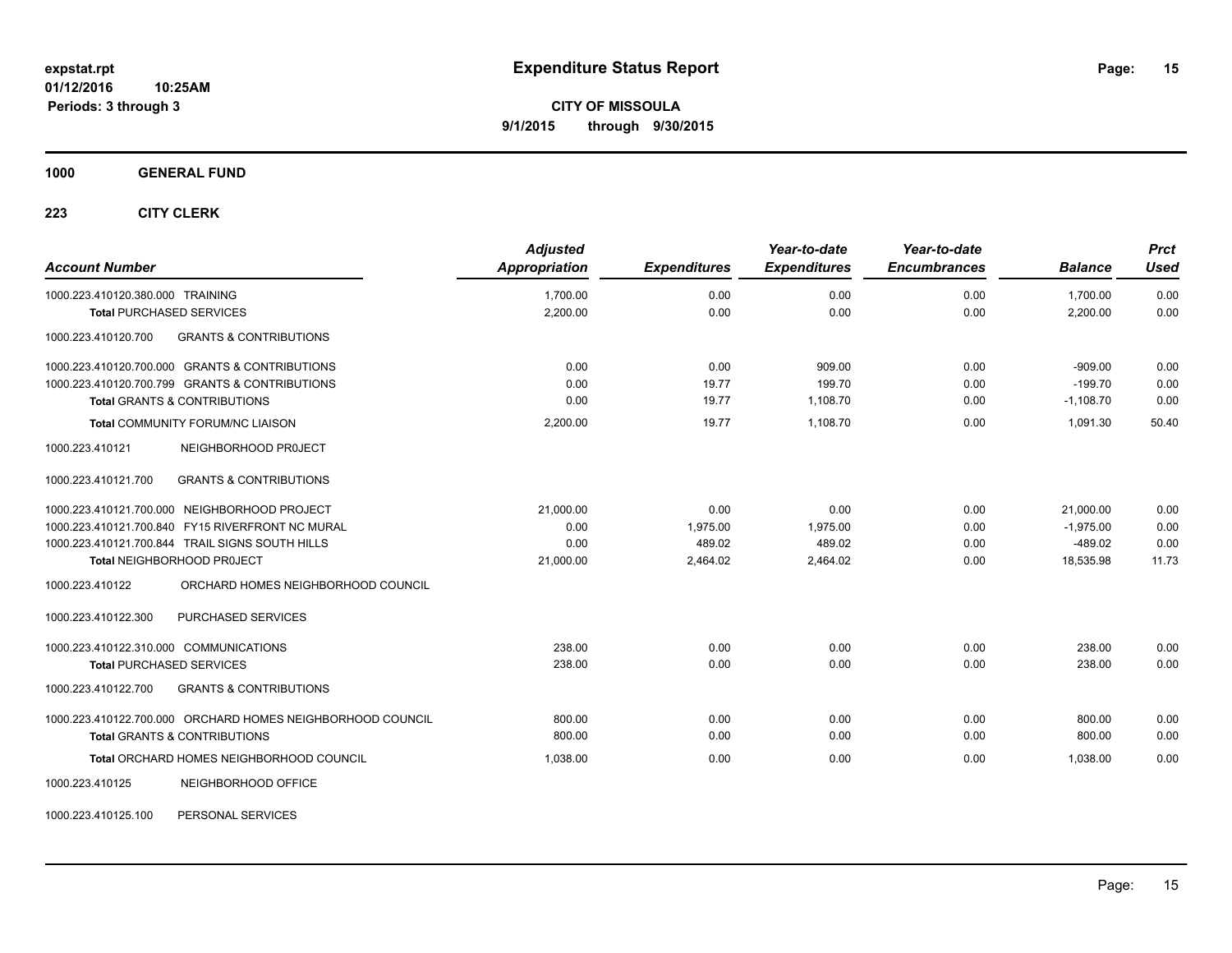**1000 GENERAL FUND**

| <b>Account Number</b>                                   | <b>Adjusted</b><br>Appropriation | <b>Expenditures</b> | Year-to-date<br><b>Expenditures</b> | Year-to-date<br><b>Encumbrances</b> | <b>Balance</b> | <b>Prct</b><br><b>Used</b> |
|---------------------------------------------------------|----------------------------------|---------------------|-------------------------------------|-------------------------------------|----------------|----------------------------|
| 1000.223.410125.110.000 SALARIES AND WAGES              | 75,093.00                        | 5,725.83            | 16,595.12                           | 0.00                                | 58,497.88      | 22.10                      |
| 1000.223.410125.140.000 EMPLOYER CONTRIBUTIONS          | 31,632.00                        | 2.515.36            | 8,684.05                            | 0.00                                | 22,947.95      | 27.45                      |
| <b>Total PERSONAL SERVICES</b>                          | 106,725.00                       | 8,241.19            | 25,279.17                           | 0.00                                | 81,445.83      | 23.69                      |
| <b>SUPPLIES</b><br>1000.223.410125.200                  |                                  |                     |                                     |                                     |                |                            |
| 1000.223.410125.210.000 OFFICE SUPPLIES                 | 200.00                           | 0.00                | 0.00                                | 0.00                                | 200.00         | 0.00                       |
| 1000.223.410125.220.000 OPERATING SUPPLIES              | 150.00                           | 0.00                | 0.00                                | 0.00                                | 150.00         | 0.00                       |
| 1000.223.410125.231.000 GASOLINE                        | 100.00                           | 0.00                | 0.00                                | 0.00                                | 100.00         | 0.00                       |
| 1000.223.410125.240.000 OTHER SUPPLIES                  | 65.00                            | 0.00                | 0.00                                | 0.00                                | 65.00          | 0.00                       |
| <b>Total SUPPLIES</b>                                   | 515.00                           | 0.00                | 0.00                                | 0.00                                | 515.00         | 0.00                       |
| PURCHASED SERVICES<br>1000.223.410125.300               |                                  |                     |                                     |                                     |                |                            |
| 1000.223.410125.310.000 COMMUNICATIONS                  | 134.00                           | 0.00                | 0.00                                | 0.00                                | 134.00         | 0.00                       |
| 1000.223.410125.320.000 PRINTING & DUPLICATING          | 100.00                           | 39.95               | 39.95                               | 0.00                                | 60.05          | 39.95                      |
| 1000.223.410125.330.000 PUBLICITY, SUBSCRIPTIONS & DUES | 200.00                           | 0.00                | 0.00                                | 0.00                                | 200.00         | 0.00                       |
| 1000.223.410125.344.000 TELEPHONE SERVICE               | 100.00                           | 0.00                | 0.00                                | 0.00                                | 100.00         | 0.00                       |
| 1000.223.410125.350.000 PROFESSIONAL SERVICES           | 3,000.00                         | 0.00                | 0.00                                | 0.00                                | 3,000.00       | 0.00                       |
| 1000.223.410125.370.000 TRAVEL                          | 1,460.00                         | 0.00                | 0.00                                | 0.00                                | 1,460.00       | 0.00                       |
| 1000.223.410125.380.000 TRAINING                        | 1,550.00                         | 199.00              | 199.00                              | 0.00                                | 1,351.00       | 12.84                      |
| <b>Total PURCHASED SERVICES</b>                         | 6,544.00                         | 238.95              | 238.95                              | 0.00                                | 6,305.05       | 3.65                       |
| 1000.223.410125.900<br><b>CAPITAL OUTLAY</b>            |                                  |                     |                                     |                                     |                |                            |
| <b>Total CAPITAL OUTLAY</b>                             | 0.00                             | 0.00                | 0.00                                | 0.00                                | 0.00           | 0.00                       |
| Total NEIGHBORHOOD OFFICE                               | 113,784.00                       | 8,480.14            | 25,518.12                           | 0.00                                | 88,265.88      | 22.43                      |
| 1000.223.410600<br><b>ELECTIONS</b>                     |                                  |                     |                                     |                                     |                |                            |
| 1000.223.410600.300<br>PURCHASED SERVICES               |                                  |                     |                                     |                                     |                |                            |
| 1000.223.410600.350.000 PROFESSIONAL SERVICES           | 42,000.00                        | 0.00                | 0.00                                | 0.00                                | 42,000.00      | 0.00                       |
| <b>Total ELECTIONS</b>                                  | 42,000.00                        | 0.00                | 0.00                                | 0.00                                | 42,000.00      | 0.00                       |
| 1000.223.410900<br><b>RECORDS ADMINISTRATION</b>        |                                  |                     |                                     |                                     |                |                            |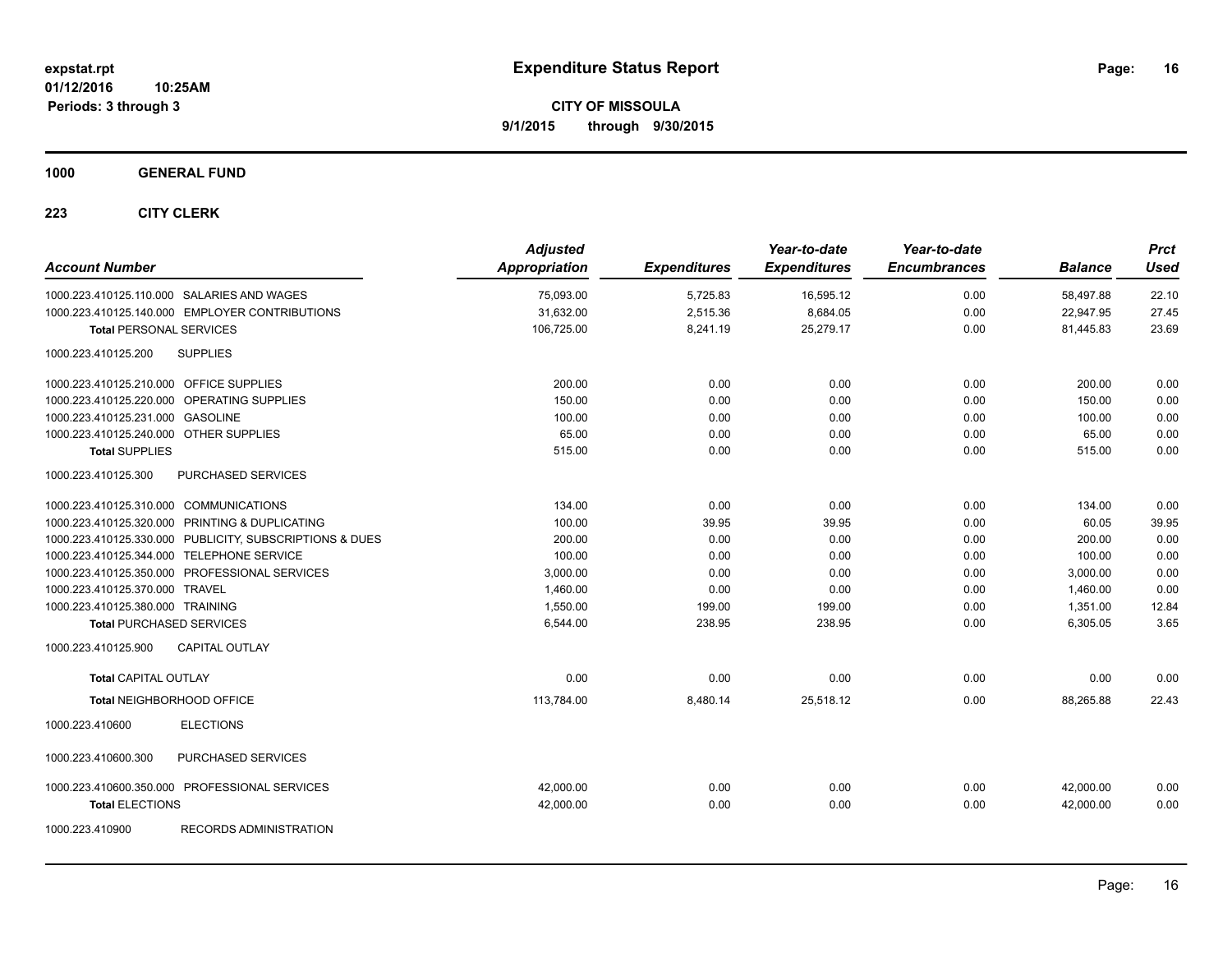**CITY OF MISSOULA 9/1/2015 through 9/30/2015**

# **1000 GENERAL FUND**

| <b>Account Number</b>                                   | <b>Adjusted</b><br><b>Appropriation</b> | <b>Expenditures</b> | Year-to-date<br><b>Expenditures</b> | Year-to-date<br><b>Encumbrances</b> | <b>Balance</b> | <b>Prct</b><br><b>Used</b> |
|---------------------------------------------------------|-----------------------------------------|---------------------|-------------------------------------|-------------------------------------|----------------|----------------------------|
|                                                         |                                         |                     |                                     |                                     |                |                            |
| PERSONAL SERVICES<br>1000.223.410900.100                |                                         |                     |                                     |                                     |                |                            |
| 1000.223.410900.141.000 STATE RETIREMENT CONTRIBUTIONS  | 0.00                                    | 0.00                | 31.38                               | 0.00                                | $-31.38$       | 0.00                       |
| <b>Total RECORDS ADMINISTRATION</b>                     | 0.00                                    | 0.00                | 31.38                               | 0.00                                | $-31.38$       | 0.00                       |
| 1000.223.410910<br><b>ADMINISTRATION</b>                |                                         |                     |                                     |                                     |                |                            |
| PERSONAL SERVICES<br>1000.223.410910.100                |                                         |                     |                                     |                                     |                |                            |
| 1000.223.410910.110.000 SALARIES AND WAGES              | 141,646.00                              | 10,807.03           | 31,321.63                           | 0.00                                | 110,324.37     | 22.11                      |
| 1000.223.410910.140.000 EMPLOYER CONTRIBUTIONS          | 51,934.00                               | 4,120.11            | 14,057.33                           | 0.00                                | 37,876.67      | 27.07                      |
| <b>Total PERSONAL SERVICES</b>                          | 193,580.00                              | 14,927.14           | 45,378.96                           | 0.00                                | 148,201.04     | 23.44                      |
| 1000.223.410910.200<br><b>SUPPLIES</b>                  |                                         |                     |                                     |                                     |                |                            |
| 1000.223.410910.210.000 OFFICE SUPPLIES                 | 2,500.00                                | 154.46              | 154.46                              | 0.00                                | 2,345.54       | 6.18                       |
| 1000.223.410910.220.000 OPERATING SUPPLIES              | 100.00                                  | 0.00                | 0.00                                | 0.00                                | 100.00         | 0.00                       |
| 1000.223.410910.231.000 GASOLINE                        | 150.00                                  | 0.00                | 0.00                                | 0.00                                | 150.00         | 0.00                       |
| 1000.223.410910.240.000 OTHER SUPPLIES                  | 160.00                                  | 0.00                | 0.00                                | 0.00                                | 160.00         | 0.00                       |
| <b>Total SUPPLIES</b>                                   | 2,910.00                                | 154.46              | 154.46                              | 0.00                                | 2,755.54       | 5.31                       |
| PURCHASED SERVICES<br>1000.223.410910.300               |                                         |                     |                                     |                                     |                |                            |
| 1000.223.410910.310.000 COMMUNICATIONS                  | 4,445.00                                | $-5,416.91$         | 3,175.57                            | 0.00                                | 1,269.43       | 71.44                      |
| 1000.223.410910.320.000 PRINTING & DUPLICATING          | 100.00                                  | 0.00                | 0.00                                | 0.00                                | 100.00         | 0.00                       |
| 1000.223.410910.330.000 PUBLICITY, SUBSCRIPTIONS & DUES | 1,725.00                                | 166.00              | 299.00                              | 0.00                                | 1,426.00       | 17.33                      |
| 1000.223.410910.344.000 TELEPHONE SERVICE               | 100.00                                  | 0.00                | 0.00                                | 0.00                                | 100.00         | 0.00                       |
| 1000.223.410910.350.000 PROFESSIONAL SERVICES           | 17,300.00                               | 551.25              | 1,392.75                            | 0.00                                | 15,907.25      | 8.05                       |
| 1000.223.410910.360.000 REPAIR & MAINTENANCE            | 1,100.00                                | 20.93               | 183.10                              | 0.00                                | 916.90         | 16.65                      |
| 1000.223.410910.370.000 TRAVEL                          | 3,690.00                                | 443.32              | 443.32                              | 0.00                                | 3,246.68       | 12.01                      |
| 1000.223.410910.380.000 TRAINING                        | 3,070.00                                | 150.00              | 150.00                              | 0.00                                | 2,920.00       | 4.89                       |
| 1000.223.410910.390.000 OTHER PURCHASED SERVICES        | 3,500.00                                | 42.00               | 119.00                              | 0.00                                | 3,381.00       | 3.40                       |
| <b>Total PURCHASED SERVICES</b>                         | 35,030.00                               | $-4,043.41$         | 5,762.74                            | 0.00                                | 29,267.26      | 16.45                      |
| <b>FIXED CHARGES</b><br>1000.223.410910.500             |                                         |                     |                                     |                                     |                |                            |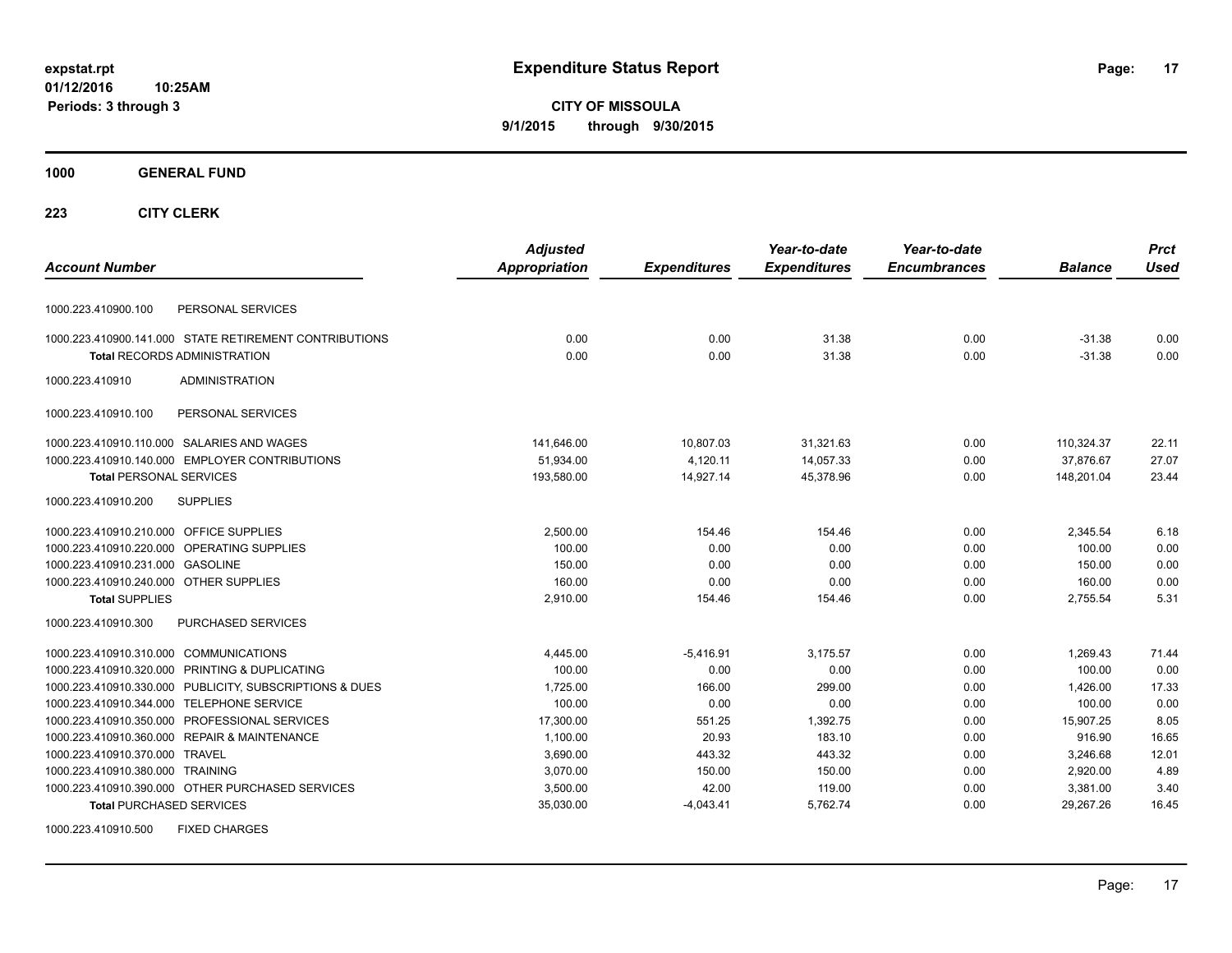**CITY OF MISSOULA 9/1/2015 through 9/30/2015**

**1000 GENERAL FUND**

|                                                                            | <b>Adjusted</b>      |                     | Year-to-date        | Year-to-date        |                | <b>Prct</b> |
|----------------------------------------------------------------------------|----------------------|---------------------|---------------------|---------------------|----------------|-------------|
| <b>Account Number</b>                                                      | <b>Appropriation</b> | <b>Expenditures</b> | <b>Expenditures</b> | <b>Encumbrances</b> | <b>Balance</b> | <b>Used</b> |
| <b>Total FIXED CHARGES</b><br>OTHER OBJECTS<br>1000.223.410910.800         | 0.00                 | 0.00                | 0.00                | 0.00                | 0.00           | 0.00        |
| <b>Total OTHER OBJECTS</b><br>1000.223.410910.900<br><b>CAPITAL OUTLAY</b> | 0.00                 | 0.00                | 0.00                | 0.00                | 0.00           | 0.00        |
| <b>Total CAPITAL OUTLAY</b>                                                | 0.00                 | 0.00                | 0.00                | 0.00                | 0.00           | 0.00        |
| <b>Total ADMINISTRATION</b>                                                | 231,520.00           | 11,038.19           | 51,296.16           | 0.00                | 180,223.84     | 22.16       |
| <b>Total CITY CLERK</b>                                                    | 441,263.00           | 25,302.48           | 87,156.52           | 0.00                | 354,106.48     | 19.75       |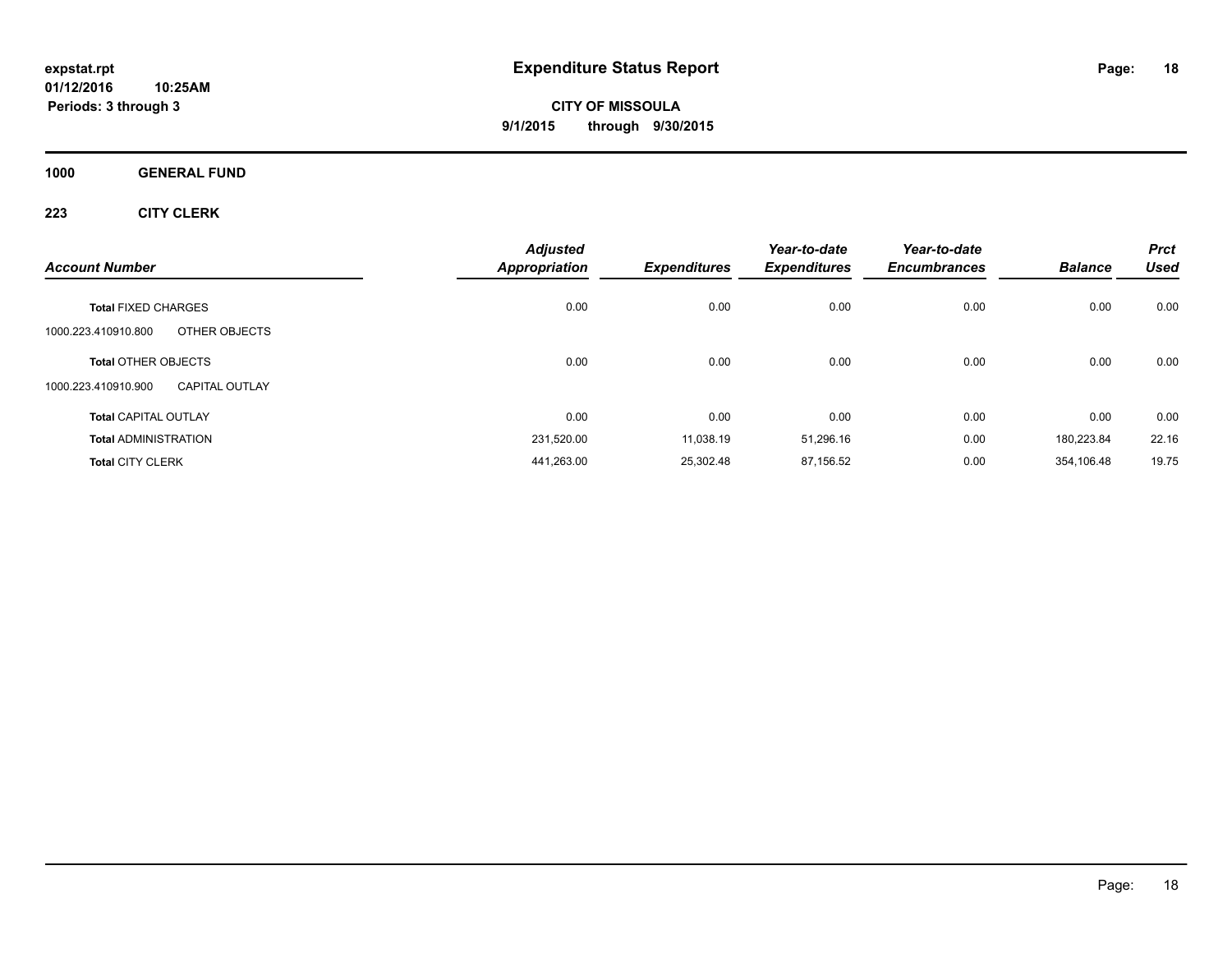**CITY OF MISSOULA 9/1/2015 through 9/30/2015**

**1000 GENERAL FUND**

### **224 INFORMATION SERVICES**

|                                         |                                                        | <b>Adjusted</b>      |                     | Year-to-date        | Year-to-date        |                | <b>Prct</b> |
|-----------------------------------------|--------------------------------------------------------|----------------------|---------------------|---------------------|---------------------|----------------|-------------|
| <b>Account Number</b>                   |                                                        | <b>Appropriation</b> | <b>Expenditures</b> | <b>Expenditures</b> | <b>Encumbrances</b> | <b>Balance</b> | <b>Used</b> |
| 1000.224.410580                         | <b>INFORMATION TECHNOLOGIES</b>                        |                      |                     |                     |                     |                |             |
| 1000.224.410580.100                     | PERSONAL SERVICES                                      |                      |                     |                     |                     |                |             |
|                                         | 1000.224.410580.110.000 SALARIES AND WAGES             | 335,042.00           | 26,598.14           | 75,973.59           | 0.00                | 259,068.41     | 22.68       |
| 1000.224.410580.130.000 OTHER           |                                                        | 5.400.00             | 0.00                | 0.00                | 0.00                | 5,400.00       | 0.00        |
|                                         | 1000.224.410580.140.000 EMPLOYER CONTRIBUTIONS         | 112.513.00           | 9,176.03            | 30.583.76           | 0.00                | 81.929.24      | 27.18       |
|                                         | 1000.224.410580.141.000 STATE RETIREMENT CONTRIBUTIONS | 0.00                 | 0.00                | 49.46               | 0.00                | $-49.46$       | 0.00        |
| <b>Total PERSONAL SERVICES</b>          |                                                        | 452,955.00           | 35,774.17           | 106,606.81          | 0.00                | 346,348.19     | 23.54       |
| 1000.224.410580.200                     | <b>SUPPLIES</b>                                        |                      |                     |                     |                     |                |             |
| 1000.224.410580.210.000 OFFICE SUPPLIES |                                                        | 1,200.00             | 498.04              | 498.04              | 0.00                | 701.96         | 41.50       |
| 1000.224.410580.220.000                 | OPERATING SUPPLIES                                     | 10,025.00            | 357.78              | 1.259.77            | 0.00                | 8,765.23       | 12.57       |
|                                         | 1000.224.410580.230.000 REPAIR/MAINTENANCE             | 2,000.00             | 0.00                | 0.00                | 0.00                | 2,000.00       | 0.00        |
| 1000.224.410580.231.000 GASOLINE        |                                                        | 250.00               | 0.00                | 33.38               | 0.00                | 216.62         | 13.35       |
| 1000.224.410580.240.000 OTHER SUPPLIES  |                                                        | 1,900.00             | 0.00                | 0.00                | 0.00                | 1,900.00       | 0.00        |
| <b>Total SUPPLIES</b>                   |                                                        | 15,375.00            | 855.82              | 1,791.19            | 0.00                | 13,583.81      | 11.65       |
| 1000.224.410580.300                     | <b>PURCHASED SERVICES</b>                              |                      |                     |                     |                     |                |             |
| 1000.224.410580.310.000 COMMUNICATIONS  |                                                        | 100.00               | 0.00                | 7.84                | 0.00                | 92.16          | 7.84        |
| 1000.224.410580.320.000                 | PRINTING & DUPLICATING                                 | 350.00               | 0.00                | 0.00                | 0.00                | 350.00         | 0.00        |
| 1000.224.410580.344.000                 | <b>TELEPHONE SERVICE</b>                               | 136,330.00           | 1,543.29            | 20,229.64           | 0.00                | 116,100.36     | 14.84       |
| 1000.224.410580.350.000                 | PROFESSIONAL SERVICES                                  | 4,000.00             | 46.80               | 46.80               | 0.00                | 3,953.20       | 1.17        |
|                                         | 1000.224.410580.360.000 REPAIR & MAINTENANCE           | 241,649.00           | 27,231.51           | 66,418.69           | 0.00                | 175,230.31     | 27.49       |
| 1000.224.410580.370.000 TRAVEL          |                                                        | 6.055.00             | 448.00              | 3.032.58            | 0.00                | 3.022.42       | 50.08       |
| 1000.224.410580.380.000 TRAINING        |                                                        | 11,981.00            | 180.18              | 3,579.18            | 0.00                | 8,401.82       | 29.87       |
|                                         | 1000.224.410580.390.000 OTHER PURCHASED SERVICES       | 2,150.00             | 0.00                | 0.00                | 0.00                | 2,150.00       | 0.00        |
| <b>Total PURCHASED SERVICES</b>         |                                                        | 402,615.00           | 29,449.78           | 93,314.73           | 0.00                | 309,300.27     | 23.18       |
| 1000.224.410580.500                     | <b>FIXED CHARGES</b>                                   |                      |                     |                     |                     |                |             |
| <b>Total FIXED CHARGES</b>              |                                                        | 0.00                 | 0.00                | 0.00                | 0.00                | 0.00           | 0.00        |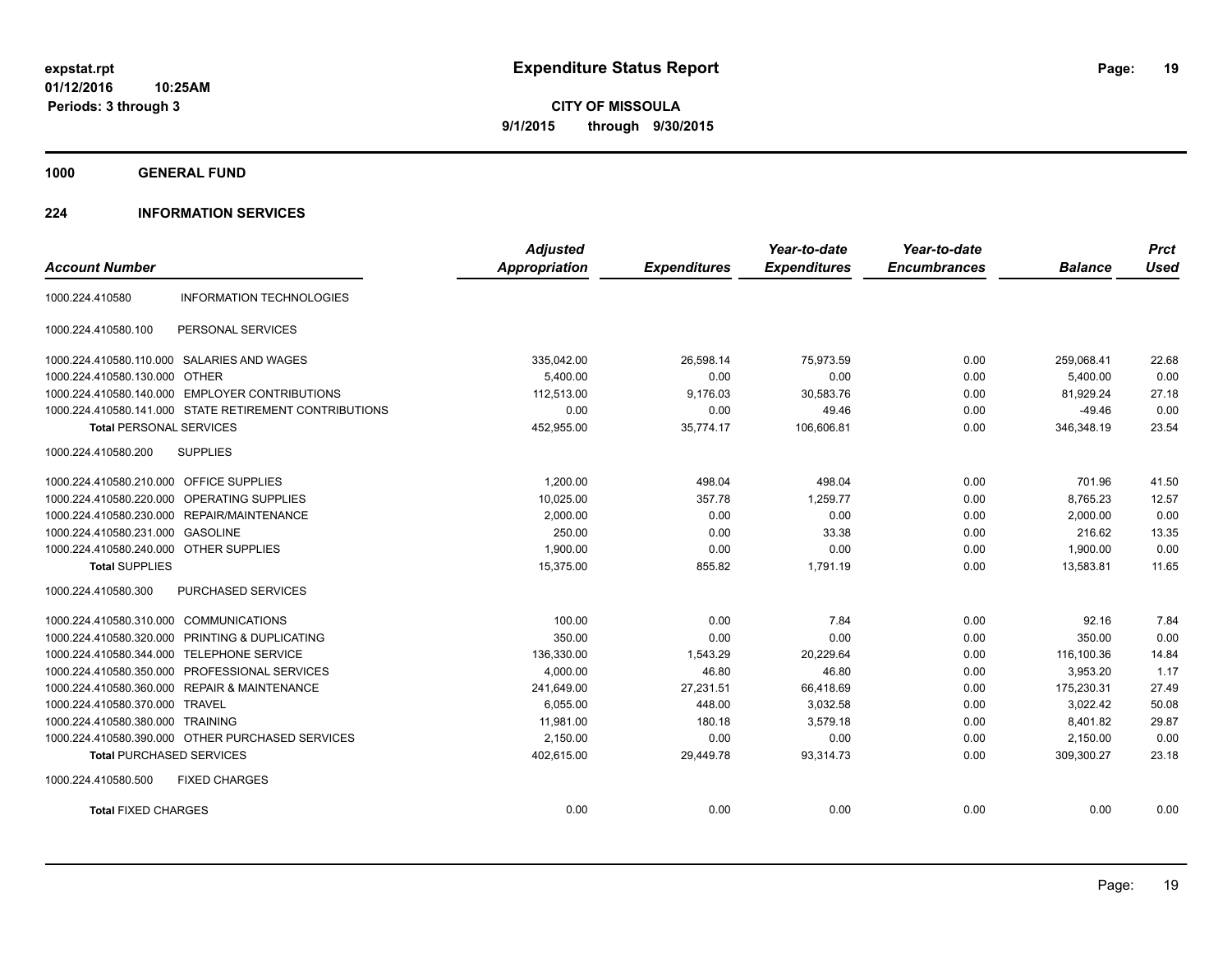**1000 GENERAL FUND**

### **224 INFORMATION SERVICES**

| <b>Account Number</b>                   |                                                        | <b>Adjusted</b><br>Appropriation | <b>Expenditures</b> | Year-to-date<br><b>Expenditures</b> | Year-to-date<br><b>Encumbrances</b> | <b>Balance</b> | <b>Prct</b><br><b>Used</b> |
|-----------------------------------------|--------------------------------------------------------|----------------------------------|---------------------|-------------------------------------|-------------------------------------|----------------|----------------------------|
|                                         |                                                        |                                  |                     |                                     |                                     |                |                            |
| 1000.224.410580.900                     | <b>CAPITAL OUTLAY</b>                                  |                                  |                     |                                     |                                     |                |                            |
| Total CAPITAL OUTLAY                    |                                                        | 0.00                             | 0.00                | 0.00                                | 0.00                                | 0.00           | 0.00                       |
|                                         | <b>Total INFORMATION TECHNOLOGIES</b>                  | 870,945.00                       | 66,079.77           | 201,712.73                          | 0.00                                | 669,232.27     | 23.16                      |
| 1000.224.411060                         | <b>GIS</b>                                             |                                  |                     |                                     |                                     |                |                            |
| 1000.224.411060.100                     | PERSONAL SERVICES                                      |                                  |                     |                                     |                                     |                |                            |
|                                         | 1000.224.411060.110.000 SALARIES AND WAGES             | 101,580.00                       | 22,367.40           | 22,457.30                           | 0.00                                | 79,122.70      | 22.11                      |
|                                         | 1000.224.411060.140.000 GIS-EMPLOYER CONTRIBUTIONS     | 38,073.00                        | 8,584.86            | 10,135.92                           | 0.00                                | 27,937.08      | 26.62                      |
|                                         | 1000.224.411060.141.000 STATE RETIREMENT CONTRIBUTIONS | 0.00                             | 14.62               | 14.62                               | 0.00                                | $-14.62$       | 0.00                       |
| <b>Total PERSONAL SERVICES</b>          |                                                        | 139,653.00                       | 30,966.88           | 32,607.84                           | 0.00                                | 107,045.16     | 23.35                      |
| 1000.224.411060.200                     | <b>SUPPLIES</b>                                        |                                  |                     |                                     |                                     |                |                            |
| 1000.224.411060.210.000 OFFICE SUPPLIES |                                                        | 3,000.00                         | 4.99                | 4.99                                | 0.00                                | 2,995.01       | 0.17                       |
|                                         | 1000.224.411060.220.000 OPERATING SUPPLIES             | 684.00                           | 0.00                | 0.00                                | 0.00                                | 684.00         | 0.00                       |
|                                         | 1000.224.411060.230.000 REPAIR/MAINTENANCE             | 2,140.00                         | 0.00                | 0.00                                | 0.00                                | 2,140.00       | 0.00                       |
| 1000.224.411060.231.000 GASOLINE        |                                                        | 500.00                           | 0.00                | 0.00                                | 0.00                                | 500.00         | 0.00                       |
| 1000.224.411060.240.000 OTHER SUPPLIES  |                                                        | 1,000.00                         | 0.00                | 77.92                               | 0.00                                | 922.08         | 7.79                       |
| <b>Total SUPPLIES</b>                   |                                                        | 7.324.00                         | 4.99                | 82.91                               | 0.00                                | 7,241.09       | 1.13                       |
| 1000.224.411060.300                     | PURCHASED SERVICES                                     |                                  |                     |                                     |                                     |                |                            |
| 1000.224.411060.310.000 COMMUNICATIONS  |                                                        | 500.00                           | 0.00                | 0.00                                | 0.00                                | 500.00         | 0.00                       |
|                                         | 1000.224.411060.344.000 TELEPHONE SERVICE              | 1,370.00                         | 0.00                | 0.00                                | 0.00                                | 1.370.00       | 0.00                       |
|                                         | 1000.224.411060.350.000 PROFESSIONAL SERVICES          | 380.00                           | 0.00                | 0.00                                | 0.00                                | 380.00         | 0.00                       |
|                                         | 1000.224.411060.360.000 REPAIR & MAINTENANCE           | 172,800.00                       | 0.00                | 6,982.15                            | 0.00                                | 165,817.85     | 4.04                       |
| 1000.224.411060.370.000 TRAVEL          |                                                        | 1,025.00                         | 0.00                | 0.00                                | 0.00                                | 1,025.00       | 0.00                       |
| 1000.224.411060.380.000 TRAINING        |                                                        | 2.425.00                         | 0.00                | 0.00                                | 0.00                                | 2.425.00       | 0.00                       |
|                                         | 1000.224.411060.390.000 OTHER PURCHASED SERVICES       | 1,550.00                         | 0.00                | 0.00                                | 0.00                                | 1,550.00       | 0.00                       |
|                                         | <b>Total PURCHASED SERVICES</b>                        | 180,050.00                       | 0.00                | 6,982.15                            | 0.00                                | 173,067.85     | 3.88                       |
| <b>Total GIS</b>                        |                                                        | 327,027.00                       | 30,971.87           | 39,672.90                           | 0.00                                | 287,354.10     | 12.13                      |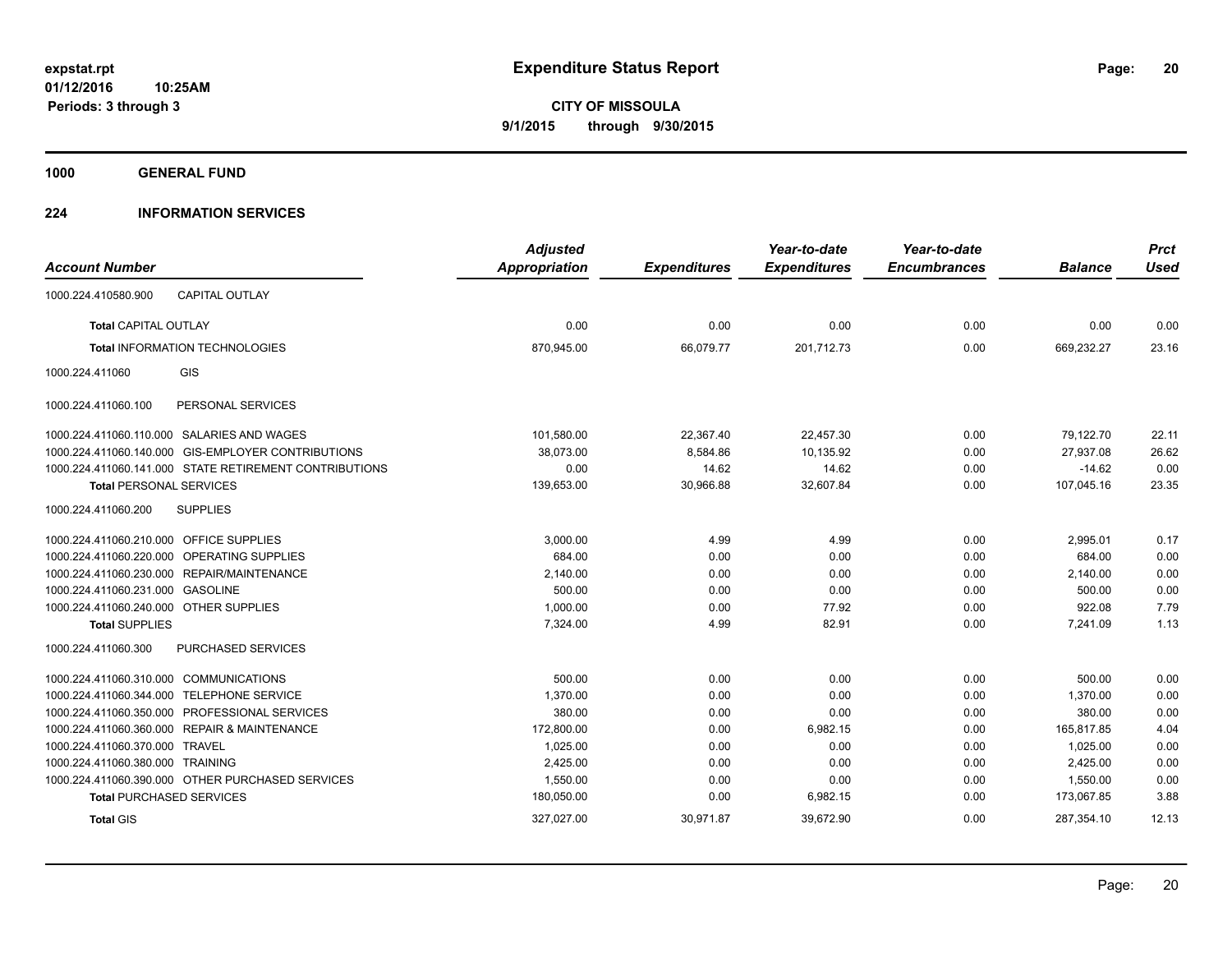**21**

**CITY OF MISSOULA 9/1/2015 through 9/30/2015**

| 1000 | <b>GENERAL FUND</b>               |              |           |                                 |              |            |               |
|------|-----------------------------------|--------------|-----------|---------------------------------|--------------|------------|---------------|
|      | <b>Total INFORMATION SERVICES</b> | 1,197,972.00 | 97,051.64 | 241,385.63                      | 0.00         | 956,586.37 | 20.15         |
| 230  | <b>MUNICIPAL COURT</b>            |              |           |                                 |              |            |               |
|      |                                   | .            |           | $\mathbf{v}$ , and $\mathbf{v}$ | $\mathbf{v}$ |            | $\sim$ $\sim$ |

|                                                         | <b>Adjusted</b> |                     | Year-to-date        | Year-to-date        |                | <b>Prct</b> |
|---------------------------------------------------------|-----------------|---------------------|---------------------|---------------------|----------------|-------------|
| <b>Account Number</b>                                   | Appropriation   | <b>Expenditures</b> | <b>Expenditures</b> | <b>Encumbrances</b> | <b>Balance</b> | <b>Used</b> |
| CITY/MUNICIPAL COURT<br>1000.230.410360                 |                 |                     |                     |                     |                |             |
| PERSONAL SERVICES<br>1000.230.410360.100                |                 |                     |                     |                     |                |             |
| 1000.230.410360.110.000 SALARIES AND WAGES              | 787,986.00      | 53,794.91           | 157,028.16          | 0.00                | 630,957.84     | 19.93       |
| 1000.230.410360.120.000 OVERTIME/TERMINATION            | 5,000.00        | 475.73              | 1,153.66            | 0.00                | 3,846.34       | 23.07       |
| 1000.230.410360.140.000 EMPLOYER CONTRIBUTIONS          | 306,300.00      | 21,375.63           | 75,509.76           | 0.00                | 230,790.24     | 24.65       |
| 1000.230.410360.141.000 STATE RETIREMENT CONTRIBUTIONS  | 0.00            | 0.00                | 103.23              | 0.00                | $-103.23$      | 0.00        |
| <b>Total PERSONAL SERVICES</b>                          | 1,099,286.00    | 75,646.27           | 233,794.81          | 0.00                | 865,491.19     | 21.27       |
| <b>SUPPLIES</b><br>1000.230.410360.200                  |                 |                     |                     |                     |                |             |
| 1000.230.410360.210.000 OFFICE SUPPLIES                 | 4,756.00        | 33.67               | 1.261.85            | 0.00                | 3,494.15       | 26.53       |
| 1000.230.410360.220.000<br><b>OPERATING SUPPLIES</b>    | 4,973.00        | 0.00                | 522.49              | 0.00                | 4,450.51       | 10.51       |
| 1000.230.410360.240.000 OTHER SUPPLIES                  | 3,540.00        | 0.00                | 0.00                | 0.00                | 3,540.00       | 0.00        |
| <b>Total SUPPLIES</b>                                   | 13,269.00       | 33.67               | 1,784.34            | 0.00                | 11,484.66      | 13.45       |
| 1000.230.410360.300<br><b>PURCHASED SERVICES</b>        |                 |                     |                     |                     |                |             |
| 1000.230.410360.310.000 COMMUNICATIONS                  | 11,500.00       | 3,585.42            | 4,446.36            | 0.00                | 7,053.64       | 38.66       |
| 1000.230.410360.320.000 PRINTING & DUPLICATING          | 1,187.00        | 0.00                | 0.00                | 0.00                | 1,187.00       | 0.00        |
| 1000.230.410360.330.000 PUBLICITY, SUBSCRIPTIONS & DUES | 10,196.00       | 452.00              | 1,394.00            | 0.00                | 8,802.00       | 13.67       |
| 1000.230.410360.344.000 TELEPHONE SERVICE               | 1,584.00        | 0.00                | 96.38               | 0.00                | 1.487.62       | 6.08        |
| 1000.230.410360.350.000 PROFESSIONAL SERVICES           | 217,662.00      | 72.00               | 72.00               | 0.00                | 217,590.00     | 0.03        |
| 1000.230.410360.350.004 PROFESSIONAL SERVICES           | 0.00            | 0.00                | 3,669.04            | 0.00                | $-3,669.04$    | 0.00        |
| 1000.230.410360.350.005 PROFESSIONAL SERVICES           | 0.00            | 248.02              | 1,385.50            | 0.00                | $-1,385.50$    | 0.00        |
| 1000.230.410360.350.006 PROFESSIONAL SERVICES           | 0.00            | 96.00               | 414.00              | 0.00                | $-414.00$      | 0.00        |
| 1000.230.410360.360.000 REPAIR & MAINTENANCE            | 3,790.00        | 0.00                | 0.00                | 0.00                | 3,790.00       | 0.00        |
| 1000.230.410360.370.000 TRAVEL                          | 5,174.00        | 655.60              | 655.60              | 0.00                | 4,518.40       | 12.67       |
| 1000.230.410360.380.000 TRAINING                        | 9,000.00        | 2,100.00            | 3,725.00            | 0.00                | 5,275.00       | 41.39       |
| 1000.230.410360.390.000 OTHER PURCHASED SERVICES        | 6,262.00        | 134.11              | 294.31              | 0.00                | 5,967.69       | 4.70        |
| <b>Total PURCHASED SERVICES</b>                         | 266,355.00      | 7,343.15            | 16,152.19           | 0.00                | 250,202.81     | 6.06        |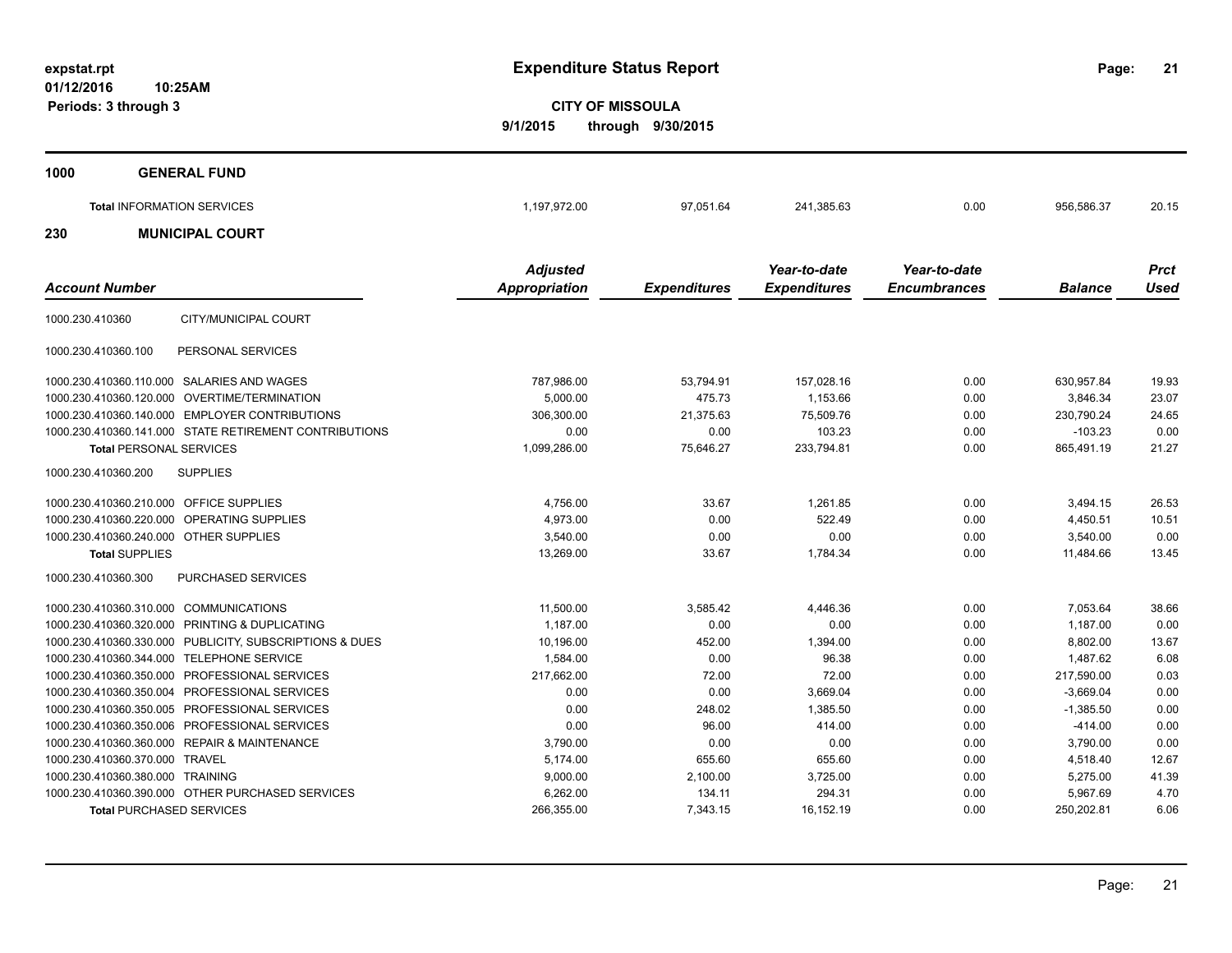**CITY OF MISSOULA 9/1/2015 through 9/30/2015**

**1000 GENERAL FUND**

**230 MUNICIPAL COURT**

| <b>Account Number</b>             |                                                      | <b>Adjusted</b><br><b>Appropriation</b> | <b>Expenditures</b> | Year-to-date<br><b>Expenditures</b> | Year-to-date<br><b>Encumbrances</b> | <b>Balance</b> | <b>Prct</b><br><b>Used</b> |
|-----------------------------------|------------------------------------------------------|-----------------------------------------|---------------------|-------------------------------------|-------------------------------------|----------------|----------------------------|
| 1000.230.410360.500               | <b>FIXED CHARGES</b>                                 |                                         |                     |                                     |                                     |                |                            |
| <b>Total FIXED CHARGES</b>        |                                                      | 0.00                                    | 0.00                | 0.00                                | 0.00                                | 0.00           | 0.00                       |
| 1000.230.410360.900               | <b>CAPITAL OUTLAY</b>                                |                                         |                     |                                     |                                     |                |                            |
| <b>Total CAPITAL OUTLAY</b>       |                                                      | 0.00                                    | 0.00                | 0.00                                | 0.00                                | 0.00           | 0.00                       |
| <b>Total CITY/MUNICIPAL COURT</b> |                                                      | 1,378,910.00                            | 83,023.09           | 251,731.34                          | 0.00                                | 1,127,178.66   | 18.26                      |
| 1000.230.411853                   | <b>MCS</b>                                           |                                         |                     |                                     |                                     |                |                            |
| 1000.230.411853.300               | PURCHASED SERVICES                                   |                                         |                     |                                     |                                     |                |                            |
|                                   | 1000.230.411853.390.000 MCS-OTHER PURCHASED SERVICES | 68,401.00                               | 0.00                | 0.00                                | 0.00                                | 68,401.00      | 0.00                       |
| <b>Total MCS</b>                  |                                                      | 68,401.00                               | 0.00                | 0.00                                | 0.00                                | 68,401.00      | 0.00                       |
| <b>Total MUNICIPAL COURT</b>      |                                                      | 1,447,311.00                            | 83,023.09           | 251,731.34                          | 0.00                                | 1,195,579.66   | 17.39                      |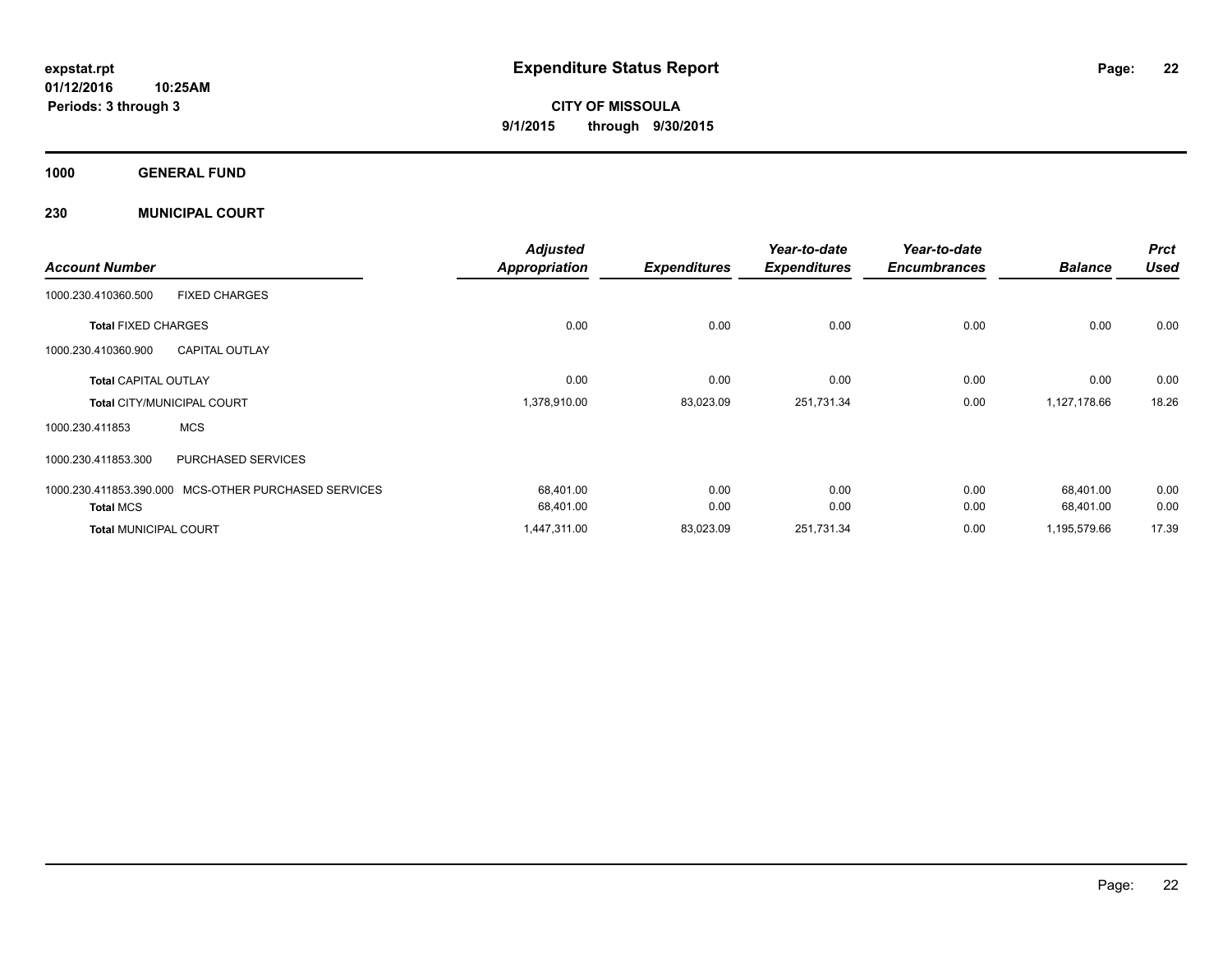**CITY OF MISSOULA 9/1/2015 through 9/30/2015**

**1000 GENERAL FUND**

| <b>Account Number</b>                          | <b>Adjusted</b><br><b>Appropriation</b> | <b>Expenditures</b> | Year-to-date<br><b>Expenditures</b> | Year-to-date<br><b>Encumbrances</b> | <b>Balance</b> | <b>Prct</b><br><b>Used</b> |
|------------------------------------------------|-----------------------------------------|---------------------|-------------------------------------|-------------------------------------|----------------|----------------------------|
| <b>BUDGETING</b><br>1000.240.410520            |                                         |                     |                                     |                                     |                |                            |
| PERSONAL SERVICES<br>1000.240.410520.100       |                                         |                     |                                     |                                     |                |                            |
| 1000.240.410520.110.000 SALARIES AND WAGES     | 80,804.00                               | 3,411.62            | 10,934.17                           | 0.00                                | 69,869.83      | 13.53                      |
| 1000.240.410520.140.000 EMPLOYER CONTRIBUTIONS | 26,628.00                               | 1,129.95            | 4,364.07                            | 0.00                                | 22,263.93      | 16.39                      |
| <b>Total PERSONAL SERVICES</b>                 | 107,432.00                              | 4,541.57            | 15,298.24                           | 0.00                                | 92.133.76      | 14.24                      |
| <b>SUPPLIES</b><br>1000.240.410520.200         |                                         |                     |                                     |                                     |                |                            |
| 1000.240.410520.210.000 OFFICE SUPPLIES        | 160.00                                  | 0.00                | 0.00                                | 0.00                                | 160.00         | 0.00                       |
| 1000.240.410520.220.000 OPERATING SUPPLIES     | 285.00                                  | 0.00                | 0.00                                | 0.00                                | 285.00         | 0.00                       |
| <b>Total SUPPLIES</b>                          | 445.00                                  | 0.00                | 0.00                                | 0.00                                | 445.00         | 0.00                       |
| 1000.240.410520.300<br>PURCHASED SERVICES      |                                         |                     |                                     |                                     |                |                            |
| 1000.240.410520.320.000 PRINTING & DUPLICATING | 823.00                                  | 53.15               | 54.30                               | 0.00                                | 768.70         | 6.60                       |
| 1000.240.410520.350.000 PROFESSIONAL SERVICES  | 9,289.00                                | 0.00                | 0.00                                | 0.00                                | 9,289.00       | 0.00                       |
| <b>Total PURCHASED SERVICES</b>                | 10.112.00                               | 53.15               | 54.30                               | 0.00                                | 10,057.70      | 0.54                       |
| <b>Total BUDGETING</b>                         | 117,989.00                              | 4,594.72            | 15,352.54                           | 0.00                                | 102,636.46     | 13.01                      |
| 1000.240.410540<br><b>TREASURY</b>             |                                         |                     |                                     |                                     |                |                            |
| PERSONAL SERVICES<br>1000.240.410540.100       |                                         |                     |                                     |                                     |                |                            |
| 1000.240.410540.110.000 SALARIES AND WAGES     | 203,954.00                              | 11,087.75           | 30,351.71                           | 0.00                                | 173,602.29     | 14.88                      |
| 1000.240.410540.140.000 EMPLOYER CONTRIBUTIONS | 77,829.00                               | 4,362.86            | 14,739.59                           | 0.00                                | 63,089.41      | 18.94                      |
| <b>Total PERSONAL SERVICES</b>                 | 281,783.00                              | 15,450.61           | 45,091.30                           | 0.00                                | 236.691.70     | 16.00                      |
| 1000.240.410540.200<br><b>SUPPLIES</b>         |                                         |                     |                                     |                                     |                |                            |
| OFFICE SUPPLIES<br>1000.240.410540.210.000     | 1,402.00                                | 236.45              | 742.66                              | 0.00                                | 659.34         | 52.97                      |
| 1000.240.410540.220.000<br>OPERATING SUPPLIES  | 303.00                                  | 16.80               | 16.80                               | 0.00                                | 286.20         | 5.54                       |
| <b>Total SUPPLIES</b>                          | 1,705.00                                | 253.25              | 759.46                              | 0.00                                | 945.54         | 44.54                      |
| 1000.240.410540.300<br>PURCHASED SERVICES      |                                         |                     |                                     |                                     |                |                            |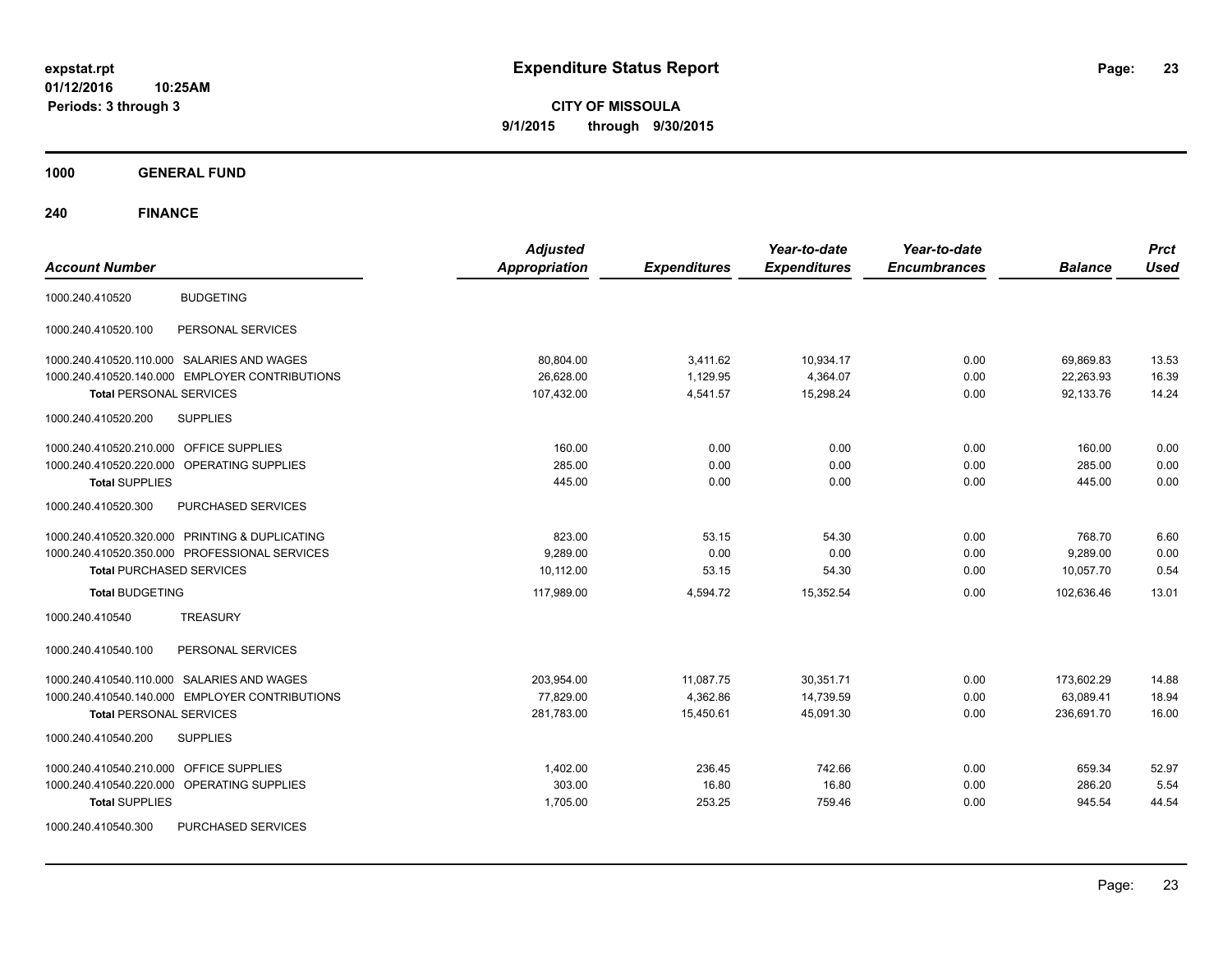**CITY OF MISSOULA 9/1/2015 through 9/30/2015**

**1000 GENERAL FUND**

| <b>Account Number</b>                                   | <b>Adjusted</b><br><b>Appropriation</b> | <b>Expenditures</b> | Year-to-date<br><b>Expenditures</b> | Year-to-date<br><b>Encumbrances</b> | <b>Balance</b> | <b>Prct</b><br><b>Used</b> |
|---------------------------------------------------------|-----------------------------------------|---------------------|-------------------------------------|-------------------------------------|----------------|----------------------------|
|                                                         |                                         |                     |                                     |                                     |                |                            |
| 1000.240.410540.310.000 COMMUNICATIONS                  | 5,518.00                                | 501.13              | 1,210.85                            | 0.00                                | 4,307.15       | 21.94                      |
| 1000.240.410540.320.000 PRINTING & DUPLICATING          | 448.00                                  | 412.88              | 1,080.39                            | 0.00                                | $-632.39$      | 241.16                     |
| 1000.240.410540.330.000 PUBLICITY, SUBSCRIPTIONS & DUES | 10.00                                   | 0.00                | 0.00                                | 0.00                                | 10.00          | 0.00                       |
| 1000.240.410540.344.000 TELEPHONE SERVICE               | 25.00                                   | 0.00                | 0.00                                | 0.00                                | 25.00          | 0.00                       |
| 1000.240.410540.350.000 PROFESSIONAL SERVICES           | 11,911.00                               | 455.40              | 1,164.40                            | 0.00                                | 10,746.60      | 9.78                       |
| 1000.240.410540.360.000 REPAIR & MAINTENANCE            | 26.00                                   | 0.00                | 0.00                                | 0.00                                | 26.00          | 0.00                       |
| 1000.240.410540.370.000 TRAVEL                          | 4,125.00                                | 0.00                | 0.00                                | 0.00                                | 4,125.00       | 0.00                       |
| 1000.240.410540.380.000 TRAINING                        | 2,000.00                                | 0.00                | 0.00                                | 0.00                                | 2,000.00       | 0.00                       |
| <b>Total PURCHASED SERVICES</b>                         | 24,063.00                               | 1,369.41            | 3,455.64                            | 0.00                                | 20.607.36      | 14.36                      |
| <b>FIXED CHARGES</b><br>1000.240.410540.500             |                                         |                     |                                     |                                     |                |                            |
| 1000.240.410540.500.000 FIXED CHARGES                   | 500.00                                  | 0.00                | 0.00                                | 0.00                                | 500.00         | 0.00                       |
| <b>Total FIXED CHARGES</b>                              | 500.00                                  | 0.00                | 0.00                                | 0.00                                | 500.00         | 0.00                       |
| 1000.240.410540.900<br><b>CAPITAL OUTLAY</b>            |                                         |                     |                                     |                                     |                |                            |
| <b>Total CAPITAL OUTLAY</b>                             | 0.00                                    | 0.00                | 0.00                                | 0.00                                | 0.00           | 0.00                       |
| <b>Total TREASURY</b>                                   | 308,051.00                              | 17,073.27           | 49,306.40                           | 0.00                                | 258.744.60     | 16.01                      |
| <b>ACCOUNTING</b><br>1000.240.410550                    |                                         |                     |                                     |                                     |                |                            |
| PERSONAL SERVICES<br>1000.240.410550.100                |                                         |                     |                                     |                                     |                |                            |
| 1000.240.410550.110.000 SALARIES AND WAGES              | 331,668.00                              | 26,695.00           | 76,448.61                           | 0.00                                | 255,219.39     | 23.05                      |
| 1000.240.410550.120.000 OVERTIME/TERMINATION            | 1,000.00                                | 933.95              | 1,338.66                            | 0.00                                | $-338.66$      | 133.87                     |
| 1000.240.410550.140.000 EMPLOYER CONTRIBUTIONS          | 123.069.00                              | 10.223.77           | 33.904.94                           | 0.00                                | 89,164.06      | 27.55                      |
| 1000.240.410550.141.000 STATE RETIREMENT CONTRIBUTIONS  | 0.00                                    | 0.00                | 83.05                               | 0.00                                | $-83.05$       | 0.00                       |
| <b>Total PERSONAL SERVICES</b>                          | 455,737.00                              | 37,852.72           | 111,775.26                          | 0.00                                | 343,961.74     | 24.53                      |
| 1000.240.410550.200<br><b>SUPPLIES</b>                  |                                         |                     |                                     |                                     |                |                            |
| 1000.240.410550.210.000 OFFICE SUPPLIES                 | 2,274.00                                | 272.82              | 881.30                              | 0.00                                | 1,392.70       | 38.76                      |
| 1000.240.410550.220.000 OPERATING SUPPLIES              | 926.00                                  | 346.59              | 346.59                              | 0.00                                | 579.41         | 37.43                      |
| 1000.240.410550.230.000 REPAIR/MAINTENANCE              | 300.00                                  | 0.00                | 0.00                                | 0.00                                | 300.00         | 0.00                       |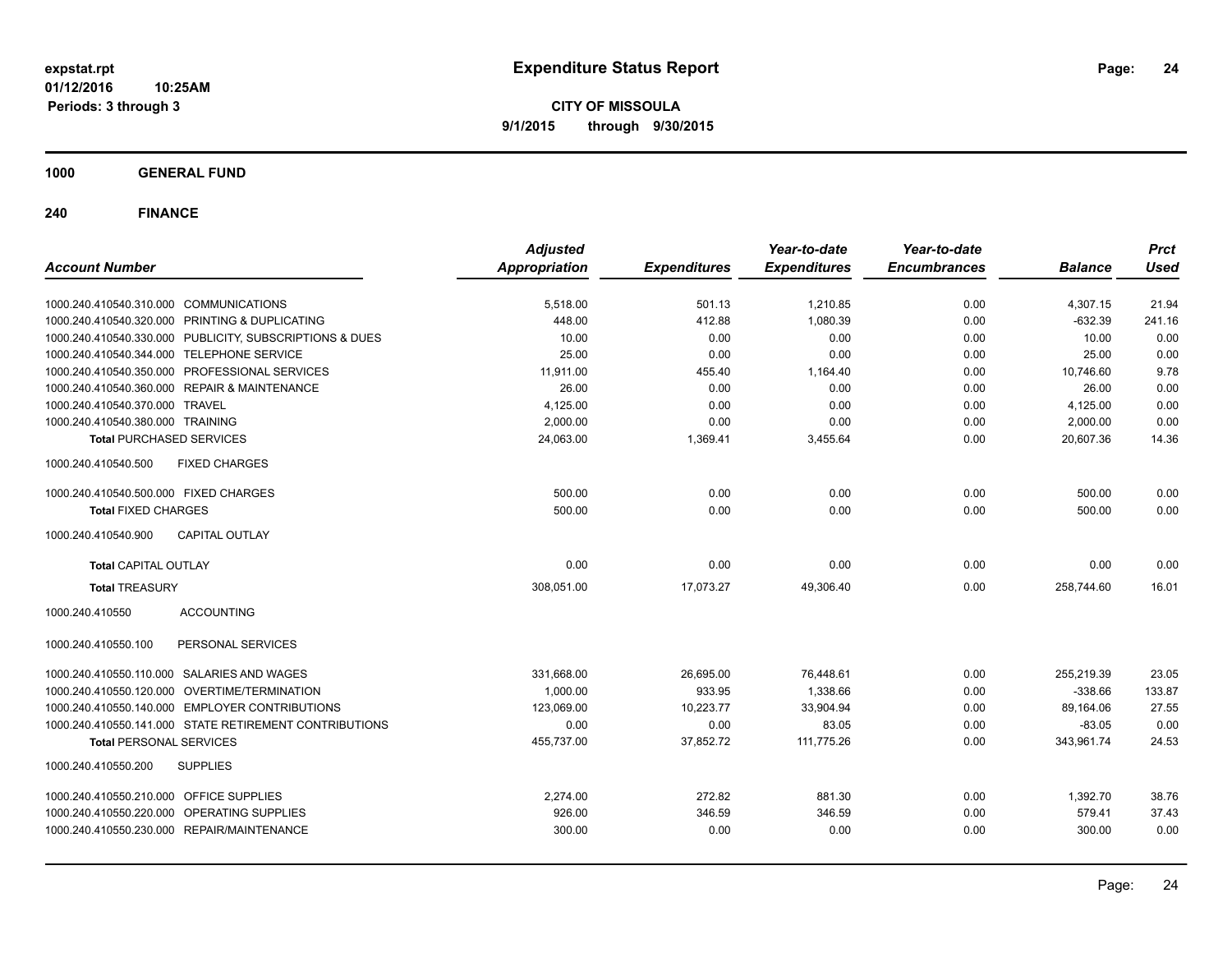**CITY OF MISSOULA 9/1/2015 through 9/30/2015**

**1000 GENERAL FUND**

| <b>Account Number</b>                                   | <b>Adjusted</b><br>Appropriation | <b>Expenditures</b> | Year-to-date<br><b>Expenditures</b> | Year-to-date<br><b>Encumbrances</b> | <b>Balance</b> | <b>Prct</b><br><b>Used</b> |
|---------------------------------------------------------|----------------------------------|---------------------|-------------------------------------|-------------------------------------|----------------|----------------------------|
| 1000.240.410550.231.000 GASOLINE                        | 91.00                            | 0.00                | 0.00                                | 0.00                                | 91.00          | 0.00                       |
| 1000.240.410550.240.000 OTHER SUPPLIES                  | 500.00                           | 0.00                | 0.00                                | 0.00                                | 500.00         | 0.00                       |
| <b>Total SUPPLIES</b>                                   | 4,091.00                         | 619.41              | 1,227.89                            | 0.00                                | 2,863.11       | 30.01                      |
| 1000.240.410550.300<br>PURCHASED SERVICES               |                                  |                     |                                     |                                     |                |                            |
| 1000.240.410550.310.000 COMMUNICATIONS                  | 36,270.00                        | 664.25              | 17,098.40                           | 0.00                                | 19,171.60      | 47.14                      |
| 1000.240.410550.320.000 PRINTING & DUPLICATING          | 2,014.00                         | 0.00                | 157.50                              | 0.00                                | 1,856.50       | 7.82                       |
| 1000.240.410550.330.000 PUBLICITY, SUBSCRIPTIONS & DUES | 3,400.00                         | 0.00                | 253.56                              | 0.00                                | 3,146.44       | 7.46                       |
| 1000.240.410550.344.000 TELEPHONE SERVICE               | 1,200.00                         | 0.00                | 59.04                               | 0.00                                | 1,140.96       | 4.92                       |
| 1000.240.410550.350.000 PROFESSIONAL SERVICES           | 126,624.00                       | 3,445.60            | 5,730.00                            | 0.00                                | 120,894.00     | 4.53                       |
| 1000.240.410550.360.000 REPAIR & MAINTENANCE            | 174.00                           | 0.00                | 0.00                                | 0.00                                | 174.00         | 0.00                       |
| 1000.240.410550.370.000 TRAVEL                          | 3,520.00                         | 381.74              | 381.74                              | 0.00                                | 3,138.26       | 10.84                      |
| 1000.240.410550.380.000 TRAINING                        | 3,805.00                         | 405.00              | 390.00                              | 0.00                                | 3,415.00       | 10.25                      |
| <b>Total PURCHASED SERVICES</b>                         | 177,007.00                       | 4,896.59            | 24,070.24                           | 0.00                                | 152,936.76     | 13.60                      |
| 1000.240.410550.500<br><b>FIXED CHARGES</b>             |                                  |                     |                                     |                                     |                |                            |
| <b>Total FIXED CHARGES</b>                              | 0.00                             | 0.00                | 0.00                                | 0.00                                | 0.00           | 0.00                       |
| <b>CAPITAL OUTLAY</b><br>1000.240.410550.900            |                                  |                     |                                     |                                     |                |                            |
| <b>Total CAPITAL OUTLAY</b>                             | 0.00                             | 0.00                | 0.00                                | 0.00                                | 0.00           | 0.00                       |
| <b>Total ACCOUNTING</b>                                 | 636,835.00                       | 43,368.72           | 137,073.39                          | 0.00                                | 499,761.61     | 21.52                      |
| 1000.240.410552<br><b>FINANCIAL REPORTING</b>           |                                  |                     |                                     |                                     |                |                            |
| PERSONAL SERVICES<br>1000.240.410552.100                |                                  |                     |                                     |                                     |                |                            |
| 1000.240.410552.110.000 SALARIES AND WAGES              | 51,834.00                        | 3,210.97            | 9,721.63                            | 0.00                                | 42,112.37      | 18.76                      |
| 1000.240.410552.140.000 EMPLOYER CONTRIBUTIONS          | 17,082.00                        | 1,060.15            | 3,657.36                            | 0.00                                | 13,424.64      | 21.41                      |
| <b>Total PERSONAL SERVICES</b>                          | 68,916.00                        | 4,271.12            | 13,378.99                           | 0.00                                | 55,537.01      | 19.41                      |
| 1000.240.410552.200<br><b>SUPPLIES</b>                  |                                  |                     |                                     |                                     |                |                            |
| 1000.240.410552.210.000 OFFICE SUPPLIES                 | 129.00                           | 0.00                | 0.00                                | 0.00                                | 129.00         | 0.00                       |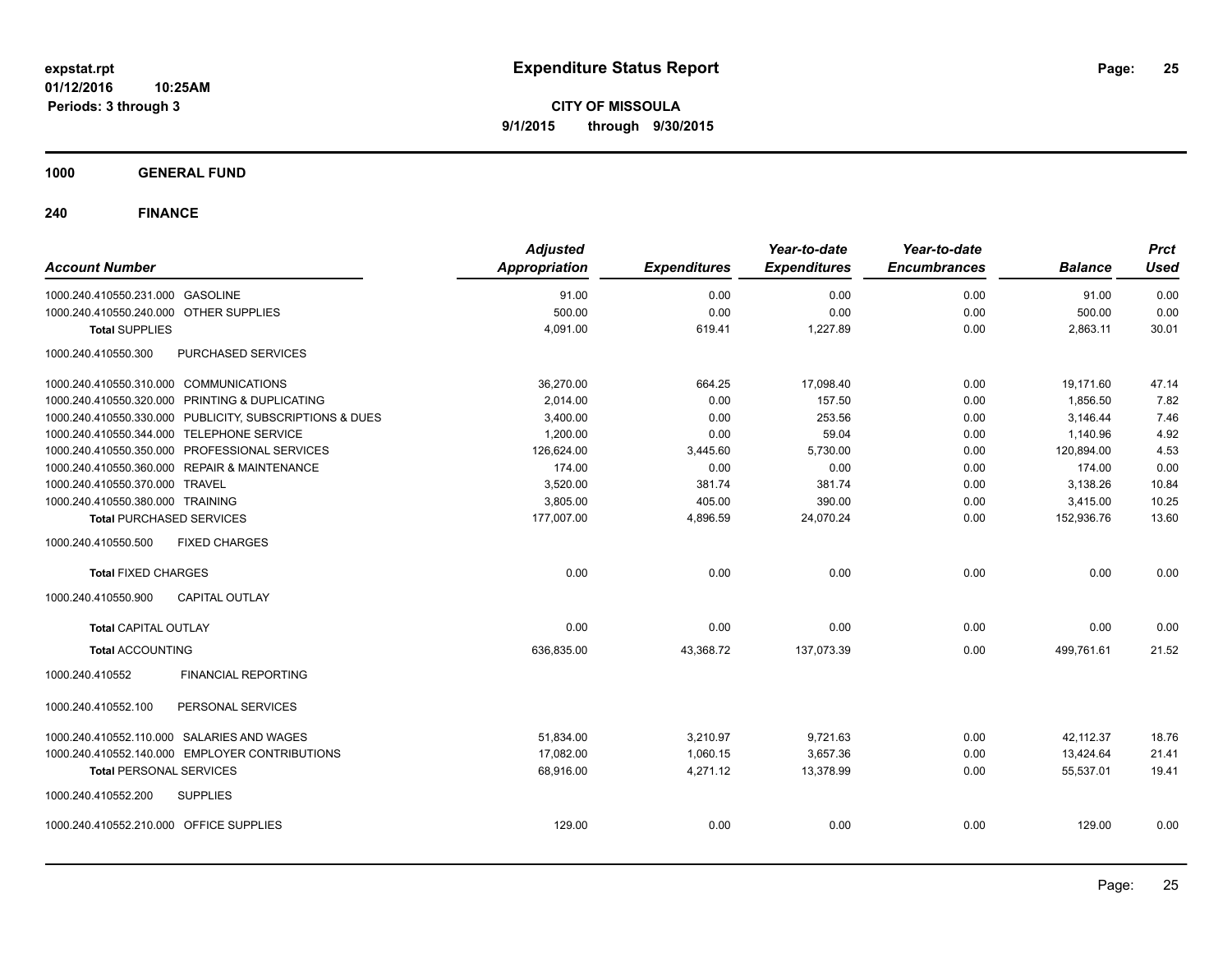**CITY OF MISSOULA 9/1/2015 through 9/30/2015**

**1000 GENERAL FUND**

|                                                      | <b>Adjusted</b> |                     | Year-to-date        | Year-to-date        |                | <b>Prct</b> |
|------------------------------------------------------|-----------------|---------------------|---------------------|---------------------|----------------|-------------|
| <b>Account Number</b>                                | Appropriation   | <b>Expenditures</b> | <b>Expenditures</b> | <b>Encumbrances</b> | <b>Balance</b> | <b>Used</b> |
| <b>OPERATING SUPPLIES</b><br>1000.240.410552.220.000 | 390.00          | 0.00                | 0.00                | 0.00                | 390.00         | 0.00        |
| <b>Total SUPPLIES</b>                                | 519.00          | 0.00                | 0.00                | 0.00                | 519.00         | 0.00        |
| PURCHASED SERVICES<br>1000.240.410552.300            |                 |                     |                     |                     |                |             |
| 1000.240.410552.310.000 COMMUNICATIONS               | 321.00          | 0.00                | 0.00                | 0.00                | 321.00         | 0.00        |
| 1000.240.410552.320.000 PRINTING & DUPLICATING       | 2,195.00        | 0.00                | 0.00                | 0.00                | 2,195.00       | 0.00        |
| 1000.240.410552.350.000 PROFESSIONAL SERVICES        | 10,530.00       | 0.00                | 0.00                | 0.00                | 10,530.00      | 0.00        |
| 1000.240.410552.370.000 TRAVEL                       | 600.00          | 0.00                | 0.00                | 0.00                | 600.00         | 0.00        |
| 1000.240.410552.380.000 TRAINING                     | 1,525.00        | 0.00                | 0.00                | 0.00                | 1,525.00       | 0.00        |
| <b>Total PURCHASED SERVICES</b>                      | 15.171.00       | 0.00                | 0.00                | 0.00                | 15.171.00      | 0.00        |
| <b>CAPITAL OUTLAY</b><br>1000.240.410552.900         |                 |                     |                     |                     |                |             |
| <b>Total CAPITAL OUTLAY</b>                          | 0.00            | 0.00                | 0.00                | 0.00                | 0.00           | 0.00        |
| <b>Total FINANCIAL REPORTING</b>                     | 84,606.00       | 4,271.12            | 13,378.99           | 0.00                | 71,227.01      | 15.81       |
| FINANCIAL SOFTWARE<br>1000.240.410553                |                 |                     |                     |                     |                |             |
| 1000.240.410553.100<br>PERSONAL SERVICES             |                 |                     |                     |                     |                |             |
| <b>Total FINANCIAL SOFTWARE</b>                      | 0.00            | 0.00                | 0.00                | 0.00                | 0.00           | 0.00        |
| <b>Total FINANCE</b>                                 | 1,147,481.00    | 69,307.83           | 215, 111.32         | 0.00                | 932,369.68     | 18.75       |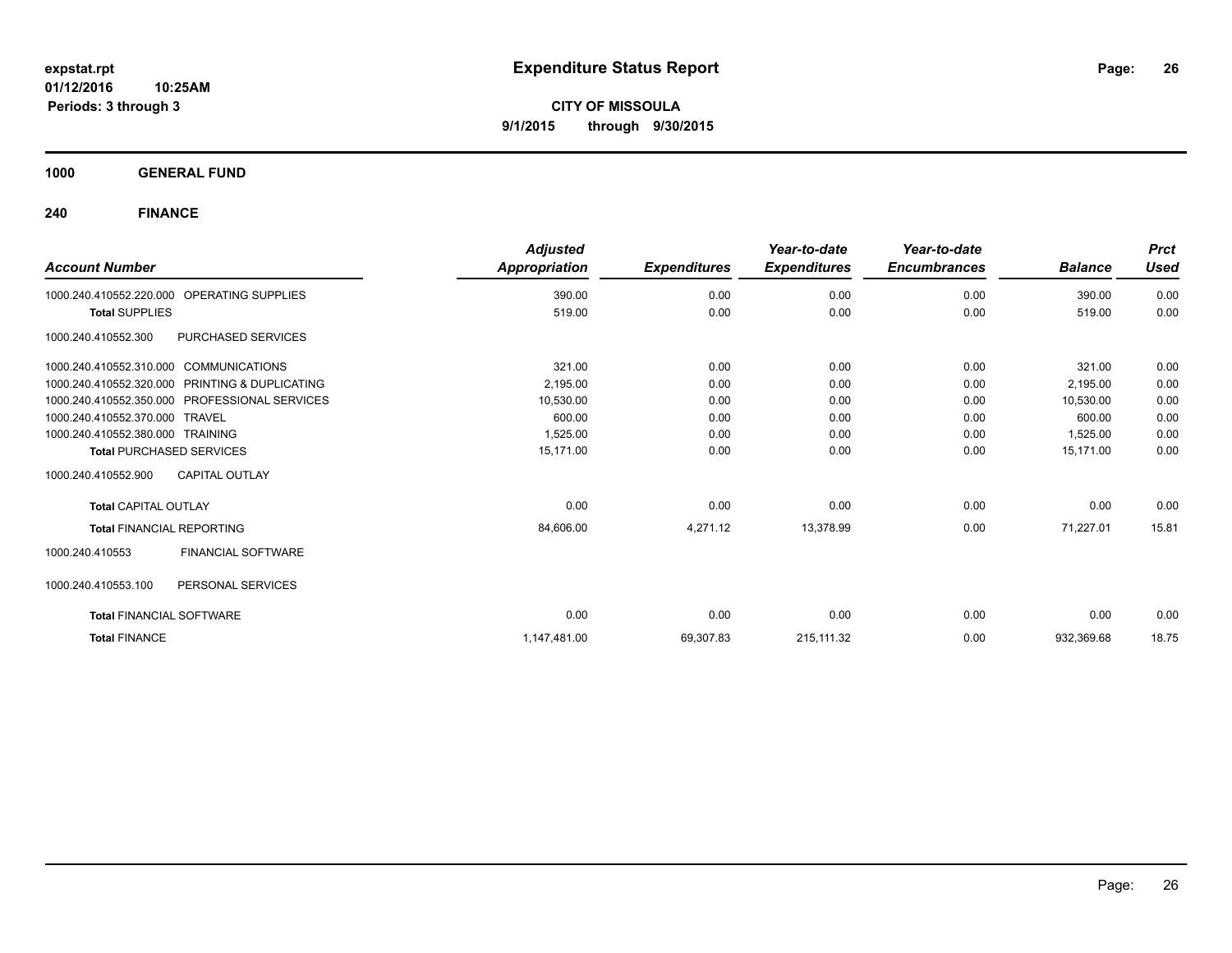**CITY OF MISSOULA 9/1/2015 through 9/30/2015**

**1000 GENERAL FUND**

### **245 CENTRALIZED SERVICES**

| <b>Account Number</b>                   |                                                         | <b>Adjusted</b><br><b>Appropriation</b> | <b>Expenditures</b> | Year-to-date<br><b>Expenditures</b> | Year-to-date<br><b>Encumbrances</b> | <b>Balance</b> | <b>Prct</b><br><b>Used</b> |
|-----------------------------------------|---------------------------------------------------------|-----------------------------------------|---------------------|-------------------------------------|-------------------------------------|----------------|----------------------------|
| 1000.245.410810                         | <b>ADMINISTRATION</b>                                   |                                         |                     |                                     |                                     |                |                            |
| 1000.245.410810.100                     | PERSONAL SERVICES                                       |                                         |                     |                                     |                                     |                |                            |
| 1000.245.410810.110.000                 | CENTRALIZED SERVICES/SALARIES AND WAGES                 | 121,797.00                              | 9,293.78            | 26,951.95                           | 0.00                                | 94,845.05      | 22.13                      |
|                                         | 1000.245.410810.140.000 EMPLOYER CONTRIBUTIONS          | 32,477.00                               | 2,279.76            | 7.310.34                            | 0.00                                | 25.166.66      | 22.51                      |
|                                         | 1000.245.410810.141.000 STATE RETIREMENT CONTRIBUTIONS  | 0.00                                    | 0.00                | 37.57                               | 0.00                                | $-37.57$       | 0.00                       |
| <b>Total PERSONAL SERVICES</b>          |                                                         | 154,274.00                              | 11,573.54           | 34,299.86                           | 0.00                                | 119,974.14     | 22.23                      |
| 1000.245.410810.200                     | <b>SUPPLIES</b>                                         |                                         |                     |                                     |                                     |                |                            |
| 1000.245.410810.210.000 OFFICE SUPPLIES |                                                         | 500.00                                  | 49.95               | 110.10                              | 0.00                                | 389.90         | 22.02                      |
|                                         | 1000.245.410810.220.000 OPERATING SUPPLIES              | 350.00                                  | 0.00                | 0.00                                | 0.00                                | 350.00         | 0.00                       |
| 1000.245.410810.231.000 GASOLINE        |                                                         | 175.00                                  | 0.00                | 0.00                                | 0.00                                | 175.00         | 0.00                       |
| <b>Total SUPPLIES</b>                   |                                                         | 1,025.00                                | 49.95               | 110.10                              | 0.00                                | 914.90         | 10.74                      |
| 1000.245.410810.300                     | <b>PURCHASED SERVICES</b>                               |                                         |                     |                                     |                                     |                |                            |
| 1000.245.410810.310.000 COMMUNICATIONS  |                                                         | 100.00                                  | 0.00                | 0.00                                | 0.00                                | 100.00         | 0.00                       |
|                                         | 1000.245.410810.320.000 PRINTING & DUPLICATING          | 200.00                                  | 0.00                | 0.00                                | 0.00                                | 200.00         | 0.00                       |
|                                         | 1000.245.410810.330.000 PUBLICITY, SUBSCRIPTIONS & DUES | 200.00                                  | 0.00                | 0.00                                | 0.00                                | 200.00         | 0.00                       |
|                                         | 1000.245.410810.344.000 TELEPHONE SERVICE               | 500.00                                  | 0.00                | 0.00                                | 0.00                                | 500.00         | 0.00                       |
| 1000.245.410810.370.000 TRAVEL          |                                                         | 1,000.00                                | 0.00                | 0.00                                | 0.00                                | 1.000.00       | 0.00                       |
| 1000.245.410810.380.000 TRAINING        |                                                         | 1,500.00                                | 0.00                | 0.00                                | 0.00                                | 1,500.00       | 0.00                       |
| <b>Total PURCHASED SERVICES</b>         |                                                         | 3,500.00                                | 0.00                | 0.00                                | 0.00                                | 3,500.00       | 0.00                       |
| 1000.245.410810.700                     | <b>GRANTS &amp; CONTRIBUTIONS</b>                       |                                         |                     |                                     |                                     |                |                            |
|                                         | 1000.245.410810.700.000 GRANTS & CONTRIBUTIONS          | 5.000.00                                | 0.00                | 0.00                                | 0.00                                | 5.000.00       | 0.00                       |
|                                         | <b>Total GRANTS &amp; CONTRIBUTIONS</b>                 | 5,000.00                                | 0.00                | 0.00                                | 0.00                                | 5,000.00       | 0.00                       |
| <b>Total ADMINISTRATION</b>             |                                                         | 163,799.00                              | 11,623.49           | 34,409.96                           | 0.00                                | 129,389.04     | 21.01                      |
| 1000.245.410835                         | *** Title Not Found ***                                 |                                         |                     |                                     |                                     |                |                            |

1000.245.410835.100 PERSONAL SERVICES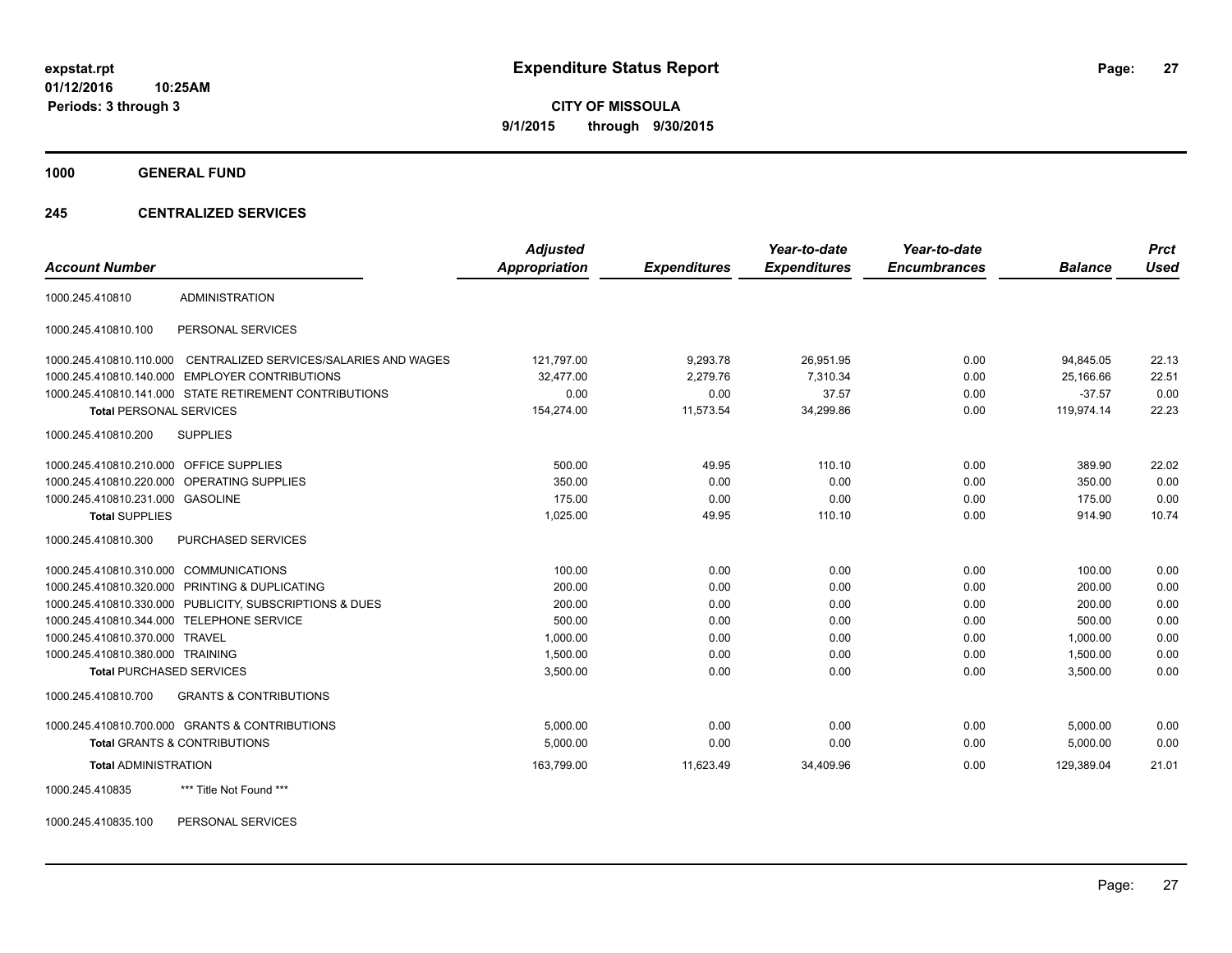**1000 GENERAL FUND**

### **245 CENTRALIZED SERVICES**

| <b>Account Number</b>                                            | <b>Adjusted</b><br><b>Appropriation</b> | <b>Expenditures</b> | Year-to-date<br><b>Expenditures</b> | Year-to-date<br><b>Encumbrances</b> | <b>Balance</b> | <b>Prct</b><br><b>Used</b> |
|------------------------------------------------------------------|-----------------------------------------|---------------------|-------------------------------------|-------------------------------------|----------------|----------------------------|
| 1000.245.410835.110.000 SALARIES AND WAGES                       | 85,866.00                               | 6,551.87            | 18,974.41                           | 0.00                                | 66,891.59      | 22.10                      |
| 1000.245.410835.140.000 EMPLOYER CONTRIBUTIONS                   | 23,564.00                               | 2,080.42            | 6,926.25                            | 0.00                                | 16,637.75      | 29.39                      |
| <b>Total PERSONAL SERVICES</b>                                   | 109,430.00                              | 8,632.29            | 25,900.66                           | 0.00                                | 83,529.34      | 23.67                      |
| <b>SUPPLIES</b><br>1000.245.410835.200                           |                                         |                     |                                     |                                     |                |                            |
| 1000.245.410835.210.000 OFFICE SUPPLIES                          | 200.00                                  | 0.00                | 0.00                                | 0.00                                | 200.00         | 0.00                       |
| 1000.245.410835.220.000 OPERATING SUPPLIES                       | 300.00                                  | 0.00                | 0.00                                | 0.00                                | 300.00         | 0.00                       |
| 1000.245.410835.231.000 GASOLINE                                 | 172.00                                  | 0.00                | 0.00                                | 0.00                                | 172.00         | 0.00                       |
| <b>Total SUPPLIES</b>                                            | 672.00                                  | 0.00                | 0.00                                | 0.00                                | 672.00         | 0.00                       |
| 1000.245.410835.300<br><b>PURCHASED SERVICES</b>                 |                                         |                     |                                     |                                     |                |                            |
| 1000.245.410835.310.000 COMMUNICATIONS                           | 100.00                                  | 0.00                | 0.00                                | 0.00                                | 100.00         | 0.00                       |
| 1000.245.410835.320.000 PRINTING & DUPLICATING                   | 100.00                                  | 0.00                | 0.00                                | 0.00                                | 100.00         | 0.00                       |
| 1000.245.410835.330.000 PUBLICITY, SUBSCRIPTIONS & DUES          | 150.00                                  | 0.00                | 0.00                                | 0.00                                | 150.00         | 0.00                       |
| 1000.245.410835.344.000 TELEPHONE SERVICE                        | 145.00                                  | 0.00                | 62.04                               | 0.00                                | 82.96          | 42.79                      |
| <b>Total PURCHASED SERVICES</b>                                  | 495.00                                  | 0.00                | 62.04                               | 0.00                                | 432.96         | 12.53                      |
| Total *** Title Not Found ***                                    | 110,597.00                              | 8,632.29            | 25,962.70                           | 0.00                                | 84,634.30      | 23.48                      |
| 1000.245.411010<br>*** Title Not Found ***                       |                                         |                     |                                     |                                     |                |                            |
| PERSONAL SERVICES<br>1000.245.411010.100                         |                                         |                     |                                     |                                     |                |                            |
| Total *** Title Not Found ***                                    | 0.00                                    | 0.00                | 0.00                                | 0.00                                | 0.00           | 0.00                       |
| <b>ENERGY CONSERVATION</b><br>1000.245.411231                    |                                         |                     |                                     |                                     |                |                            |
| 1000.245.411231.100<br>PERSONAL SERVICES                         |                                         |                     |                                     |                                     |                |                            |
| ENERGY COORDINATOR/SALARIES AND WAGES<br>1000.245.411231.110.000 | 51,690.00                               | 3,931.30            | 11,420.94                           | 0.00                                | 40.269.06      | 22.10                      |
| 1000.245.411231.140.000 EMPLOYER CONTRIBUTIONS                   | 20,757.00                               | 1,582.00            | 8,830.62                            | 0.00                                | 11,926.38      | 42.54                      |
| <b>Total PERSONAL SERVICES</b>                                   | 72,447.00                               | 5,513.30            | 20,251.56                           | 0.00                                | 52,195.44      | 27.95                      |
| <b>SUPPLIES</b><br>1000.245.411231.200                           |                                         |                     |                                     |                                     |                |                            |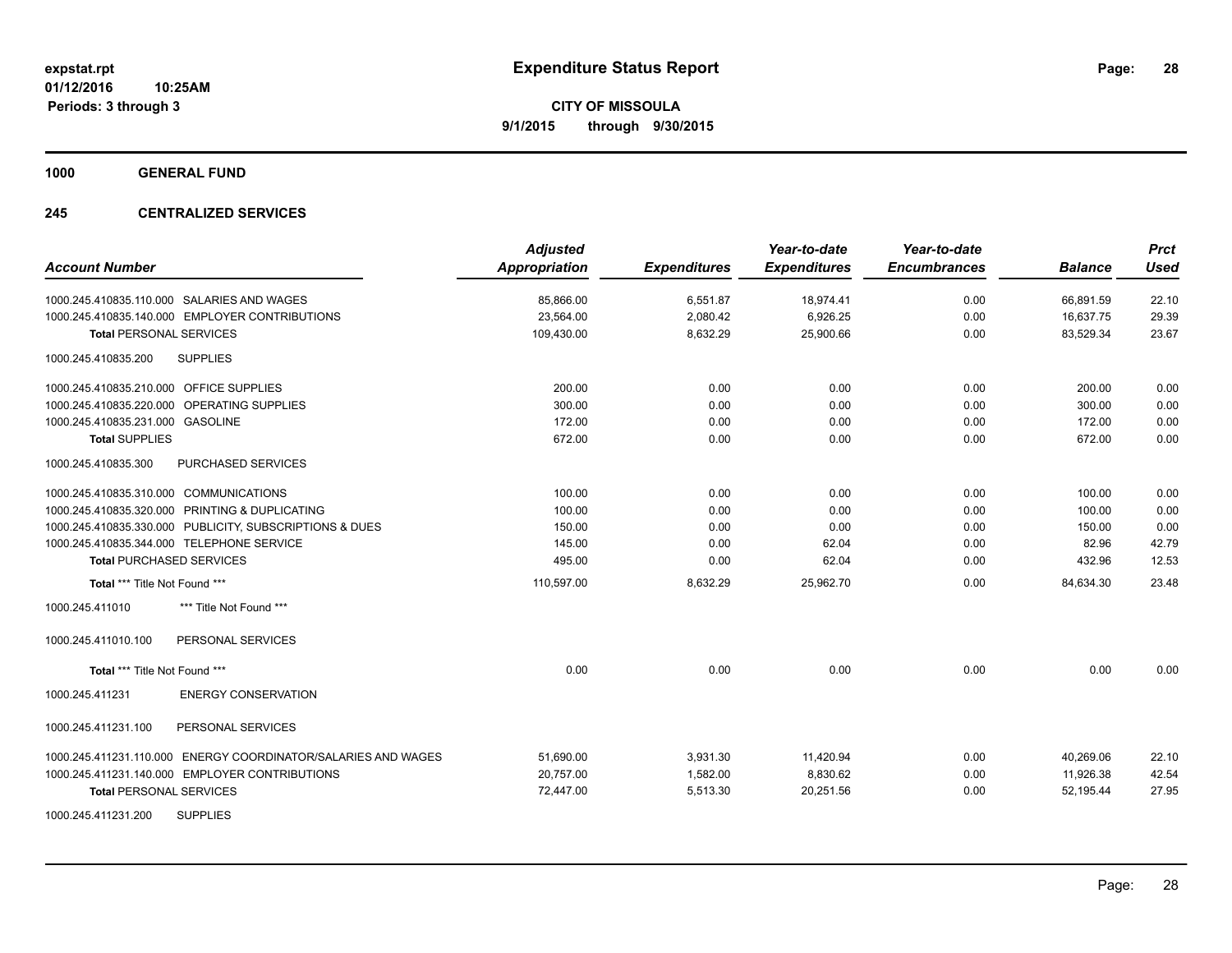**1000 GENERAL FUND**

### **245 CENTRALIZED SERVICES**

|                                                         | <b>Adjusted</b> |                     | Year-to-date        | Year-to-date        |                | <b>Prct</b> |
|---------------------------------------------------------|-----------------|---------------------|---------------------|---------------------|----------------|-------------|
| <b>Account Number</b>                                   | Appropriation   | <b>Expenditures</b> | <b>Expenditures</b> | <b>Encumbrances</b> | <b>Balance</b> | <b>Used</b> |
| 1000.245.411231.210.000<br><b>OFFICE SUPPLIES</b>       | 500.00          | 0.00                | 0.00                | 0.00                | 500.00         | 0.00        |
| 1000.245.411231.220.000 OPERATING SUPPLIES              | 350.00          | 0.00                | 0.00                | 0.00                | 350.00         | 0.00        |
| 1000.245.411231.231.000 GASOLINE                        | 175.00          | 0.00                | 0.00                | 0.00                | 175.00         | 0.00        |
| <b>Total SUPPLIES</b>                                   | 1,025.00        | 0.00                | 0.00                | 0.00                | 1,025.00       | 0.00        |
| PURCHASED SERVICES<br>1000.245.411231.300               |                 |                     |                     |                     |                |             |
| 1000.245.411231.310.000 COMMUNICATIONS                  | 200.00          | 0.00                | 0.00                | 0.00                | 200.00         | 0.00        |
| 1000.245.411231.320.000 PRINTING & DUPLICATING          | 250.00          | 2.04                | 3.42                | 0.00                | 246.58         | 1.37        |
| 1000.245.411231.330.000 PUBLICITY, SUBSCRIPTIONS & DUES | 200.00          | 850.00              | 850.00              | 0.00                | $-650.00$      | 425.00      |
| <b>TELEPHONE SERVICE</b><br>1000.245.411231.344.000     | 200.00          | 0.00                | 0.00                | 0.00                | 200.00         | 0.00        |
| 1000.245.411231.370.000<br>TRAVEL                       | 1,000.00        | 0.00                | 0.00                | 0.00                | 1,000.00       | 0.00        |
| 1000.245.411231.380.000<br>TRAINING                     | 1,500.00        | 0.00                | 0.00                | 0.00                | 1,500.00       | 0.00        |
| <b>Total PURCHASED SERVICES</b>                         | 3,350.00        | 852.04              | 853.42              | 0.00                | 2,496.58       | 25.48       |
| <b>Total ENERGY CONSERVATION</b>                        | 76,822.00       | 6,365.34            | 21,104.98           | 0.00                | 55,717.02      | 27.47       |
| <b>Total CENTRALIZED SERVICES</b>                       | 351,218.00      | 26,621.12           | 81,477.64           | 0.00                | 269.740.36     | 23.20       |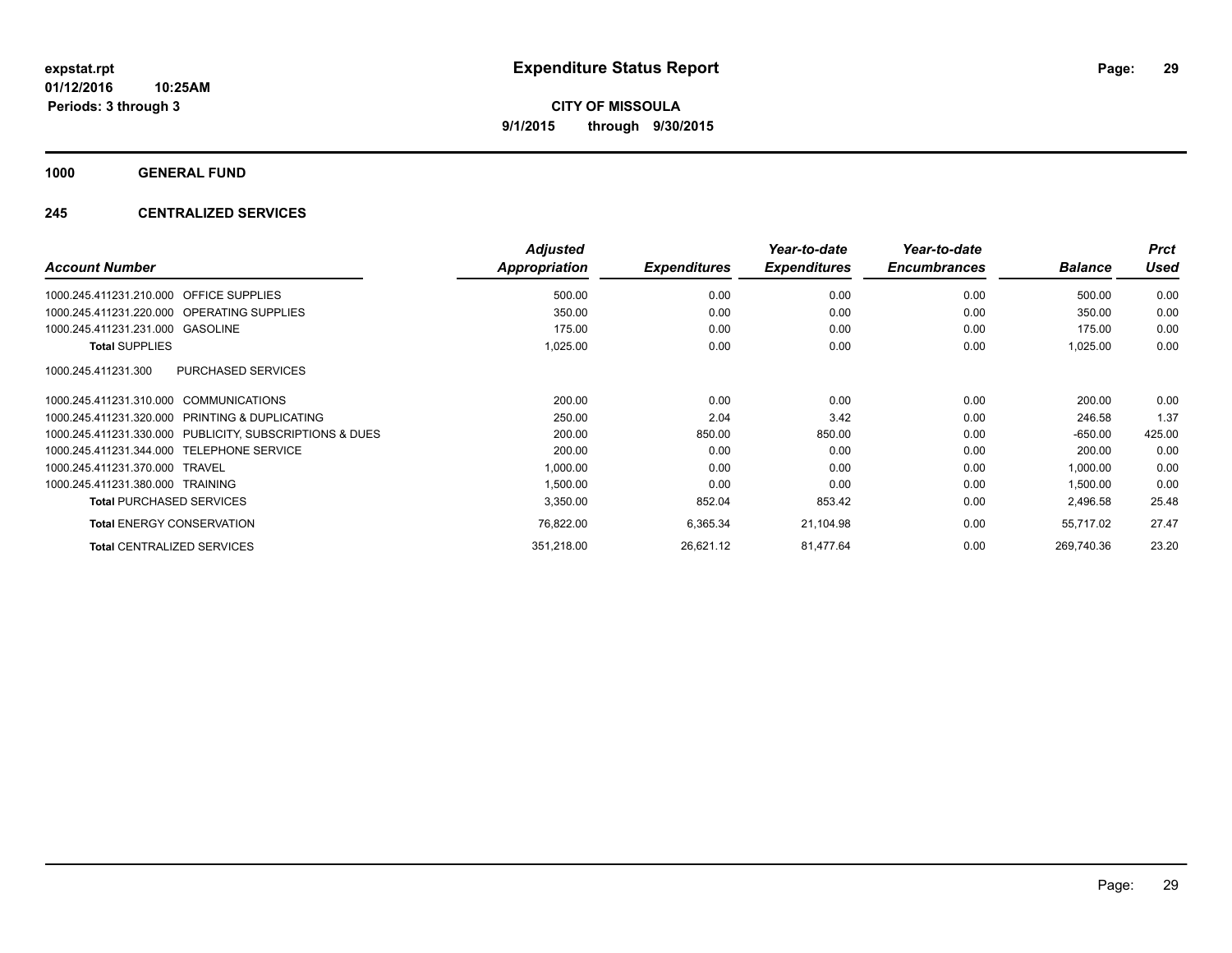**1000 GENERAL FUND**

|                                         |                                                              | <b>Adjusted</b>      |                     | Year-to-date        | Year-to-date        |                | <b>Prct</b> |
|-----------------------------------------|--------------------------------------------------------------|----------------------|---------------------|---------------------|---------------------|----------------|-------------|
| <b>Account Number</b>                   |                                                              | <b>Appropriation</b> | <b>Expenditures</b> | <b>Expenditures</b> | <b>Encumbrances</b> | <b>Balance</b> | <b>Used</b> |
| 1000.250.411000                         | *** Title Not Found ***                                      |                      |                     |                     |                     |                |             |
| 1000.250.411000.700                     | <b>GRANTS &amp; CONTRIBUTIONS</b>                            |                      |                     |                     |                     |                |             |
|                                         | 1000.250.411000.700.000 MISSOULA RAVALI TMA                  | 10,780.00            | 0.00                | 0.00                | 0.00                | 10,780.00      | 0.00        |
| Total *** Title Not Found ***           |                                                              | 10,780.00            | 0.00                | 0.00                | 0.00                | 10,780.00      | 0.00        |
| 1000.250.411010                         | <b>ADMINISTRATION</b>                                        |                      |                     |                     |                     |                |             |
| 1000.250.411010.100                     | PERSONAL SERVICES                                            |                      |                     |                     |                     |                |             |
|                                         | 1000.250.411010.110.000 ADMIN/SALARIES AND WAGES             | 127,657.00           | 15,569.79           | 44,985.97           | 0.00                | 82,671.03      | 35.24       |
|                                         | 1000.250.411010.120.000 ADMIN-OVERTIME/TERMINATION           | 1,155.00             | 0.00                | 0.00                | 0.00                | 1,155.00       | 0.00        |
|                                         | 1000.250.411010.140.000 ADMIN/EMPLOYER CONTRIBUTIONS         | 46,417.00            | 6,352.90            | 18,214.03           | 0.00                | 28,202.97      | 39.24       |
|                                         | 1000.250.411010.141.000 ADMIN-STATE RETIREMENT CONTRIBUTIONS | 0.00                 | 0.00                | 203.60              | 0.00                | $-203.60$      | 0.00        |
| <b>Total PERSONAL SERVICES</b>          |                                                              | 175,229.00           | 21,922.69           | 63,403.60           | 0.00                | 111,825.40     | 36.18       |
| 1000.250.411010.200                     | <b>SUPPLIES</b>                                              |                      |                     |                     |                     |                |             |
| 1000.250.411010.210.000 OFFICE SUPPLIES |                                                              | 7,100.00             | 60.28               | 520.58              | 0.00                | 6,579.42       | 7.33        |
| 1000.250.411010.210.301 OFFICE SUPPLIES |                                                              | 0.00                 | 69.61               | 215.66              | 0.00                | $-215.66$      | 0.00        |
|                                         | 1000.250.411010.220.000 ADMIN-OPERATING SUPPLIES             | 181.00               | 66.26               | 66.26               | 0.00                | 114.74         | 36.61       |
|                                         | 1000.250.411010.230.000 REPAIR/MAINTENANCE                   | 50.00                | 0.00                | 0.00                | 0.00                | 50.00          | 0.00        |
| 1000.250.411010.231.000 GASOLINE        |                                                              | 500.00               | 0.00                | 0.00                | 0.00                | 500.00         | 0.00        |
| 1000.250.411010.240.000 OTHER SUPPLIES  |                                                              | 100.00               | 0.00                | 0.00                | 0.00                | 100.00         | 0.00        |
| <b>Total SUPPLIES</b>                   |                                                              | 7,931.00             | 196.15              | 802.50              | 0.00                | 7,128.50       | 10.12       |
| 1000.250.411010.300                     | <b>PURCHASED SERVICES</b>                                    |                      |                     |                     |                     |                |             |
| 1000.250.411010.310.000 COMMUNICATIONS  |                                                              | 2.000.00             | 4.25                | 4.25                | 0.00                | 1.995.75       | 0.21        |
| 1000.250.411010.310.351                 | <b>COMMUNICATIONS</b>                                        | 0.00                 | 3.05                | 25.98               | 0.00                | $-25.98$       | 0.00        |
|                                         | 1000.250.411010.320.000 PRINTING & DUPLICATING               | 1,365.00             | 0.00                | 0.00                | 0.00                | 1,365.00       | 0.00        |
|                                         | 1000.250.411010.330.000 PUBLICITY, SUBSCRIPTIONS & DUES      | 1,370.00             | 0.00                | 0.00                | 0.00                | 1,370.00       | 0.00        |
|                                         | 1000.250.411010.344.000 TELEPHONE SERVICE                    | 655.00               | 52.05               | 52.05               | 0.00                | 602.95         | 7.95        |
|                                         | 1000.250.411010.350.000 PROFESSIONAL SERVICES                | 500.00               | 0.00                | 0.00                | 0.00                | 500.00         | 0.00        |
|                                         |                                                              |                      |                     |                     |                     |                |             |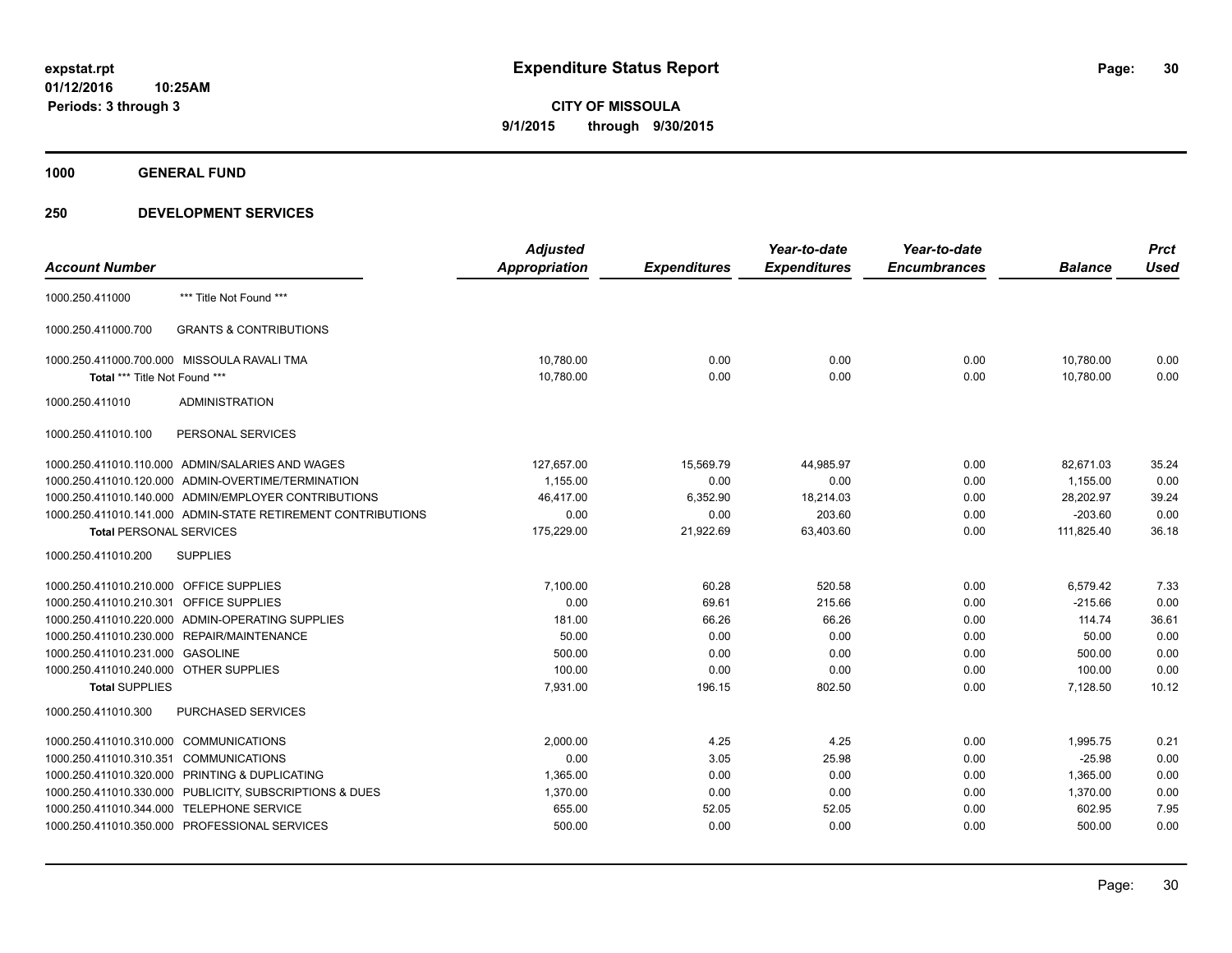**1000 GENERAL FUND**

| <b>Account Number</b>            |                                                     | <b>Adjusted</b><br><b>Appropriation</b> | <b>Expenditures</b> | Year-to-date<br><b>Expenditures</b> | Year-to-date<br><b>Encumbrances</b> | <b>Balance</b> | <b>Prct</b><br><b>Used</b> |
|----------------------------------|-----------------------------------------------------|-----------------------------------------|---------------------|-------------------------------------|-------------------------------------|----------------|----------------------------|
|                                  | 1000.250.411010.360.000 REPAIR & MAINTENANCE        | 650.00                                  | 0.00                | 0.00                                | 0.00                                | 650.00         | 0.00                       |
| 1000.250.411010.370.000 TRAVEL   |                                                     | 1,500.00                                | 0.00                | 0.00                                | 0.00                                | 1,500.00       | 0.00                       |
| 1000.250.411010.380.000 TRAINING |                                                     | 1,300.00                                | 0.00                | 0.00                                | 0.00                                | 1,300.00       | 0.00                       |
|                                  | <b>Total PURCHASED SERVICES</b>                     | 9,340.00                                | 59.35               | 82.28                               | 0.00                                | 9,257.72       | 0.88                       |
| <b>Total ADMINISTRATION</b>      |                                                     | 192,500.00                              | 22,178.19           | 64,288.38                           | 0.00                                | 128,211.62     | 33.40                      |
| 1000.250.411030                  | <b>GRANTS &amp; COMMUNITY PROGRAM CONTRIBUTIONS</b> |                                         |                     |                                     |                                     |                |                            |
| 1000.250.411030.100              | PERSONAL SERVICES                                   |                                         |                     |                                     |                                     |                |                            |
| <b>Total PERSONAL SERVICES</b>   |                                                     | 0.00                                    | 0.00                | 0.00                                | 0.00                                | 0.00           | 0.00                       |
| 1000.250.411030.200              | <b>SUPPLIES</b>                                     |                                         |                     |                                     |                                     |                |                            |
| <b>Total SUPPLIES</b>            |                                                     | 0.00                                    | 0.00                | 0.00                                | 0.00                                | 0.00           | 0.00                       |
| 1000.250.411030.300              | PURCHASED SERVICES                                  |                                         |                     |                                     |                                     |                |                            |
|                                  | 1000.250.411030.390.000 GCP CONTRIBUTION            | 165,204.00                              | 0.00                | 0.00                                | 0.00                                | 165,204.00     | 0.00                       |
|                                  | <b>Total PURCHASED SERVICES</b>                     | 165,204.00                              | 0.00                | 0.00                                | 0.00                                | 165,204.00     | 0.00                       |
| 1000.250.411030.800              | OTHER OBJECTS                                       |                                         |                     |                                     |                                     |                |                            |
| <b>Total OTHER OBJECTS</b>       |                                                     | 0.00                                    | 0.00                | 0.00                                | 0.00                                | 0.00           | 0.00                       |
| 1000.250.411030.900              | <b>CAPITAL OUTLAY</b>                               |                                         |                     |                                     |                                     |                |                            |
| <b>Total CAPITAL OUTLAY</b>      |                                                     | 0.00                                    | 0.00                | 0.00                                | 0.00                                | 0.00           | 0.00                       |
|                                  | Total GRANTS & COMMUNITY PROGRAM CONTRIBUTIONS      | 165,204.00                              | 0.00                | 0.00                                | 0.00                                | 165,204.00     | 0.00                       |
| 1000.250.411031                  | PLANNING SUBSIDY                                    |                                         |                     |                                     |                                     |                |                            |
| 1000.250.411031.800              | OTHER OBJECTS                                       |                                         |                     |                                     |                                     |                |                            |
|                                  | 1000.250.411031.820.000 PLANNING SUBSIDY            | 18,900.00                               | 0.00                | 0.00                                | 0.00                                | 18,900.00      | 0.00                       |
| <b>Total PLANNING SUBSIDY</b>    |                                                     | 18,900.00                               | 0.00                | 0.00                                | 0.00                                | 18,900.00      | 0.00                       |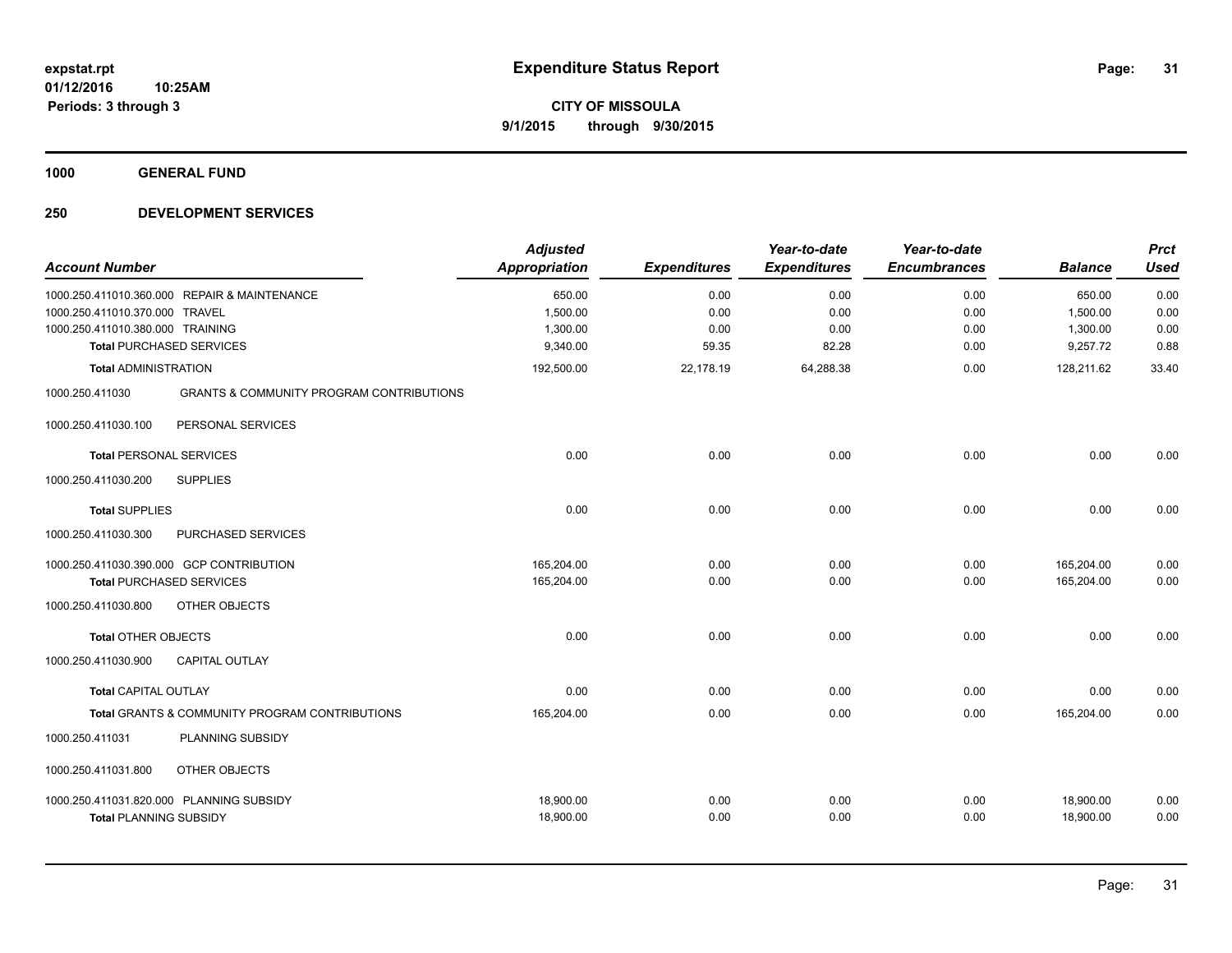**CITY OF MISSOULA 9/1/2015 through 9/30/2015**

**1000 GENERAL FUND**

| <b>Account Number</b>                   |                                                                | <b>Adjusted</b><br><b>Appropriation</b> | <b>Expenditures</b> | Year-to-date<br><b>Expenditures</b> | Year-to-date<br><b>Encumbrances</b> | <b>Balance</b> | <b>Prct</b><br><b>Used</b> |
|-----------------------------------------|----------------------------------------------------------------|-----------------------------------------|---------------------|-------------------------------------|-------------------------------------|----------------|----------------------------|
| 1000.250.411050                         | DEVELOPMENT & PERMIT REVIEWS                                   |                                         |                     |                                     |                                     |                |                            |
| 1000.250.411050.100                     | PERSONAL SERVICES                                              |                                         |                     |                                     |                                     |                |                            |
|                                         | 1000.250.411050.110.000 DEV & PERMIT REVIEW/SALARIES AND WAGES | 479,466.00                              | 48,379.19           | 139,418.64                          | 0.00                                | 340,047.36     | 29.08                      |
| 1000.250.411050.120.000                 | <b>OVERTIME/TERMINATION</b>                                    | 684.00                                  | 0.00                | 0.00                                | 0.00                                | 684.00         | 0.00                       |
|                                         | 1000.250.411050.140.000 EMPLOYER CONTRIBUTIONS                 | 154,396.00                              | 17.567.04           | 58,207.41                           | 0.00                                | 96.188.59      | 37.70                      |
| <b>Total PERSONAL SERVICES</b>          |                                                                | 634,546.00                              | 65,946.23           | 197,626.05                          | 0.00                                | 436,919.95     | 31.14                      |
| 1000.250.411050.200                     | <b>SUPPLIES</b>                                                |                                         |                     |                                     |                                     |                |                            |
|                                         | 1000.250.411050.210.000 DEV & PERMIT REVIEW-OFFICE SUPPLIES    | 4.550.00                                | 509.20              | 583.95                              | 0.00                                | 3,966.05       | 12.83                      |
| 1000.250.411050.210.301 OFFICE SUPPLIES |                                                                | 0.00                                    | 51.27               | 99.25                               | 0.00                                | $-99.25$       | 0.00                       |
| 1000.250.411050.220.000                 | OPERATING SUPPLIES                                             | 600.00                                  | 190.37              | 210.72                              | 0.00                                | 389.28         | 35.12                      |
| 1000.250.411050.230.000                 | <b>REPAIR/MAINTENANCE</b>                                      | 700.00                                  | 0.00                | 0.00                                | 0.00                                | 700.00         | 0.00                       |
| 1000.250.411050.231.000                 | DEV & PERMIT REVIEW-GASOLINE                                   | 1,800.00                                | 0.00                | 87.47                               | 0.00                                | 1,712.53       | 4.86                       |
| 1000.250.411050.240.000 OTHER SUPPLIES  |                                                                | 255.00                                  | 62.77               | 163.11                              | 0.00                                | 91.89          | 63.96                      |
| <b>Total SUPPLIES</b>                   |                                                                | 7.905.00                                | 813.61              | 1,144.50                            | 0.00                                | 6.760.50       | 14.48                      |
| 1000.250.411050.300                     | PURCHASED SERVICES                                             |                                         |                     |                                     |                                     |                |                            |
| 1000.250.411050.310.000 COMMUNICATIONS  |                                                                | 5,000.00                                | 506.62              | 506.62                              | 0.00                                | 4.493.38       | 10.13                      |
| 1000.250.411050.310.351 COMMUNICATIONS  |                                                                | 0.00                                    | 101.76              | 700.29                              | 0.00                                | $-700.29$      | 0.00                       |
|                                         | 1000.250.411050.320.000 PRINTING & DUPLICATING                 | 5.019.00                                | 0.00                | 51.61                               | 0.00                                | 4.967.39       | 1.03                       |
|                                         | 1000.250.411050.330.000 PUBLICITY, SUBSCRIPTIONS & DUES        | 3,680.00                                | 42.50               | 252.50                              | 0.00                                | 3,427.50       | 6.86                       |
| 1000.250.411050.344.000                 | <b>TELEPHONE SERVICE</b>                                       | 3.015.00                                | 306.40              | 306.40                              | 0.00                                | 2.708.60       | 10.16                      |
| 1000.250.411050.350.000                 | PROFESSIONAL SERVICES                                          | 24.606.00                               | 418.17              | 730.17                              | 0.00                                | 23.875.83      | 2.97                       |
| 1000.250.411050.360.000                 | <b>REPAIR &amp; MAINTENANCE</b>                                | 945.00                                  | 0.00                | 0.00                                | 0.00                                | 945.00         | 0.00                       |
| 1000.250.411050.370.000                 | DEV & PERMIT REVIEW-TRAVEL                                     | 8.373.00                                | 1.756.25            | 2.225.45                            | 0.00                                | 6.147.55       | 26.58                      |
| 1000.250.411050.380.000 TRAINING        |                                                                | 6,589.00                                | 195.00              | 195.00                              | 0.00                                | 6,394.00       | 2.96                       |
| <b>Total PURCHASED SERVICES</b>         |                                                                | 57,227.00                               | 3,326.70            | 4,968.04                            | 0.00                                | 52,258.96      | 8.68                       |
| 1000.250.411050.900                     | <b>CAPITAL OUTLAY</b>                                          |                                         |                     |                                     |                                     |                |                            |
| <b>Total CAPITAL OUTLAY</b>             |                                                                | 0.00                                    | 0.00                | 0.00                                | 0.00                                | 0.00           | 0.00                       |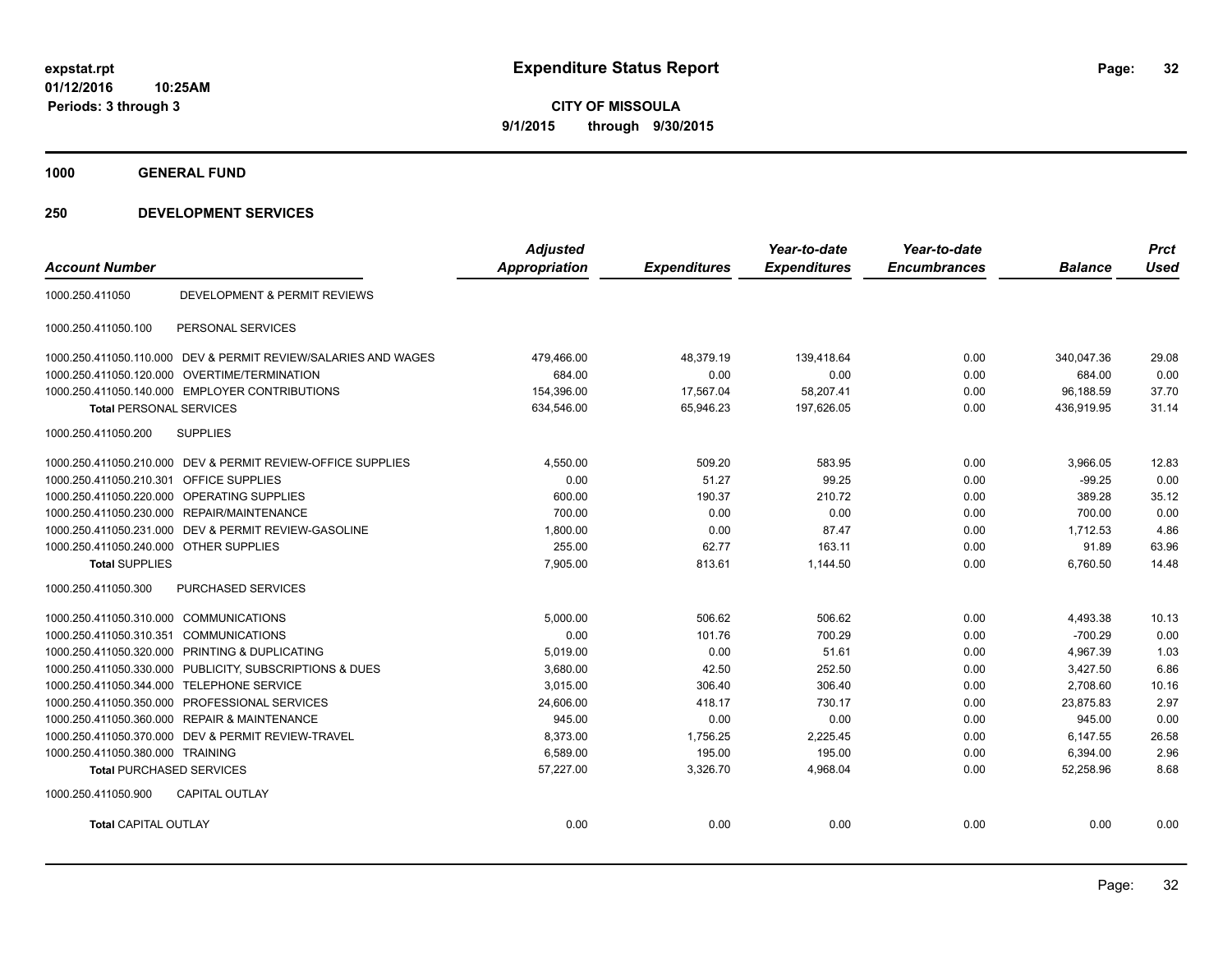**1000 GENERAL FUND**

| <b>Account Number</b>                   |                                                         | <b>Adjusted</b><br>Appropriation | <b>Expenditures</b> | Year-to-date<br><b>Expenditures</b> | Year-to-date<br><b>Encumbrances</b> | <b>Balance</b> | <b>Prct</b><br><b>Used</b> |
|-----------------------------------------|---------------------------------------------------------|----------------------------------|---------------------|-------------------------------------|-------------------------------------|----------------|----------------------------|
|                                         | Total DEVELOPMENT & PERMIT REVIEWS                      | 699,678.00                       | 70,086.54           | 203,738.59                          | 0.00                                | 495,939.41     | 29.12                      |
| 1000.250.411055                         | CODE COMPLIANCE                                         |                                  |                     |                                     |                                     |                |                            |
| 1000.250.411055.100                     | PERSONAL SERVICES                                       |                                  |                     |                                     |                                     |                |                            |
|                                         | 1000.250.411055.110.000 SALARIES AND WAGES              | 297,580.00                       | 18,202.47           | 52,713.24                           | 0.00                                | 244,866.76     | 17.71                      |
|                                         | 1000.250.411055.140.000 EMPLOYER CONTRIBUTIONS          | 113,997.00                       | 7,386.34            | 25,020.91                           | 0.00                                | 88,976.09      | 21.95                      |
| <b>Total PERSONAL SERVICES</b>          |                                                         | 411,577.00                       | 25,588.81           | 77,734.15                           | 0.00                                | 333,842.85     | 18.89                      |
| 1000.250.411055.200                     | <b>SUPPLIES</b>                                         |                                  |                     |                                     |                                     |                |                            |
| 1000.250.411055.210.000 OFFICE SUPPLIES |                                                         | 1,096.00                         | 0.00                | 0.00                                | 0.00                                | 1,096.00       | 0.00                       |
|                                         | 1000.250.411055.220.000 OPERATING SUPPLIES              | 200.00                           | 190.37              | 190.37                              | 0.00                                | 9.63           | 95.19                      |
|                                         | 1000.250.411055.230.000 REPAIR/MAINTENANCE              | 1.200.00                         | 0.00                | 0.00                                | 0.00                                | 1,200.00       | 0.00                       |
| 1000.250.411055.231.000 GASOLINE        |                                                         | 6.600.00                         | 0.00                | 491.28                              | 0.00                                | 6,108.72       | 7.44                       |
| 1000.250.411055.240.000 OTHER SUPPLIES  |                                                         | 500.00                           | 62.77               | 163.10                              | 0.00                                | 336.90         | 32.62                      |
| <b>Total SUPPLIES</b>                   |                                                         | 9,596.00                         | 253.14              | 844.75                              | 0.00                                | 8,751.25       | 8.80                       |
| 1000.250.411055.300                     | PURCHASED SERVICES                                      |                                  |                     |                                     |                                     |                |                            |
| 1000.250.411055.310.000 COMMUNICATIONS  |                                                         | 800.00                           | 16.12               | 16.12                               | 0.00                                | 783.88         | 2.02                       |
| 1000.250.411055.310.351 COMMUNICATIONS  |                                                         | 0.00                             | 17.99               | 37.50                               | 0.00                                | $-37.50$       | 0.00                       |
|                                         | 1000.250.411055.320.000 PRINTING & DUPLICATING          | 1,000.00                         | 0.00                | 0.00                                | 0.00                                | 1,000.00       | 0.00                       |
|                                         | 1000.250.411055.330.000 PUBLICITY, SUBSCRIPTIONS & DUES | 600.00                           | 147.80              | 466.80                              | 0.00                                | 133.20         | 77.80                      |
|                                         | 1000.250.411055.344.000 TELEPHONE SERVICE               | 3,400.00                         | 360.45              | 545.45                              | 0.00                                | 2,854.55       | 16.04                      |
|                                         | 1000.250.411055.350.000 PROFESSIONAL SERVICES           | 500.00                           | 429.17              | 429.17                              | 0.00                                | 70.83          | 85.83                      |
|                                         | 1000.250.411055.360.000 REPAIR & MAINTENANCE            | 660.00                           | 81.00               | 84.11                               | 0.00                                | 575.89         | 12.74                      |
| 1000.250.411055.370.000 TRAVEL          |                                                         | 2,000.00                         | 0.00                | 0.00                                | 0.00                                | 2,000.00       | 0.00                       |
| 1000.250.411055.380.000 TRAINING        |                                                         | 2,500.00                         | 0.00                | 0.00                                | 0.00                                | 2,500.00       | 0.00                       |
|                                         | 1000.250.411055.390.000 OTHER PURCHASED SERVICES        | 1,200.00                         | 0.00                | 0.00                                | 0.00                                | 1,200.00       | 0.00                       |
| <b>Total PURCHASED SERVICES</b>         |                                                         | 12,660.00                        | 1,052.53            | 1,579.15                            | 0.00                                | 11,080.85      | 12.47                      |
| <b>Total CODE COMPLIANCE</b>            |                                                         | 433,833.00                       | 26,894.48           | 80,158.05                           | 0.00                                | 353,674.95     | 18.48                      |
| 1000.250.411070                         | <b>TRANSPORTATION</b>                                   |                                  |                     |                                     |                                     |                |                            |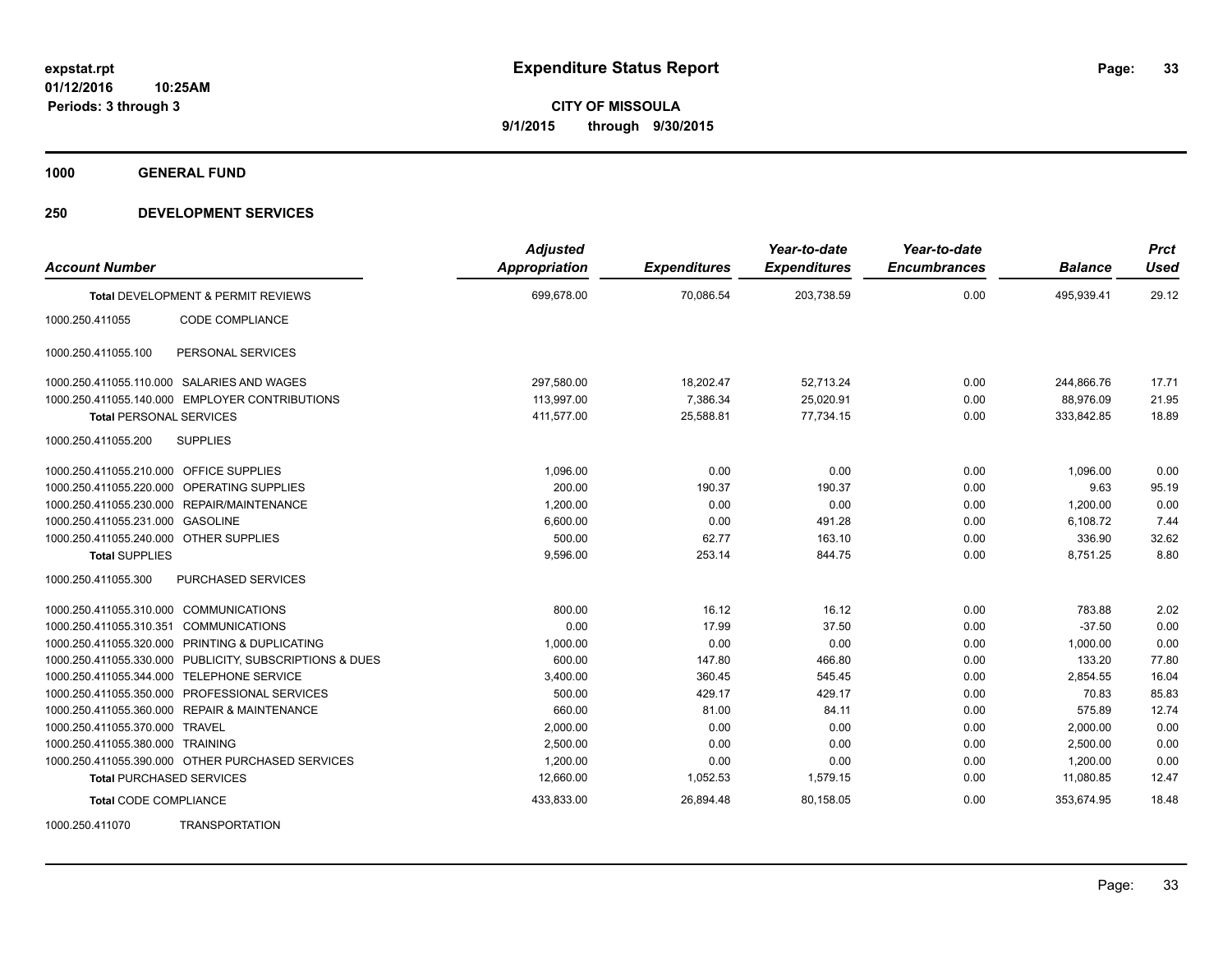**Periods: 3 through 3**

**CITY OF MISSOULA 9/1/2015 through 9/30/2015**

**1000 GENERAL FUND**

|                                |                                         | <b>Adjusted</b> |                     | Year-to-date        | Year-to-date        |                | <b>Prct</b> |
|--------------------------------|-----------------------------------------|-----------------|---------------------|---------------------|---------------------|----------------|-------------|
| <b>Account Number</b>          |                                         | Appropriation   | <b>Expenditures</b> | <b>Expenditures</b> | <b>Encumbrances</b> | <b>Balance</b> | <b>Used</b> |
| 1000.250.411070.100            | PERSONAL SERVICES                       |                 |                     |                     |                     |                |             |
| <b>Total PERSONAL SERVICES</b> |                                         | 0.00            | 0.00                | 0.00                | 0.00                | 0.00           | 0.00        |
| 1000.250.411070.200            | <b>SUPPLIES</b>                         |                 |                     |                     |                     |                |             |
| <b>Total SUPPLIES</b>          |                                         | 0.00            | 0.00                | 0.00                | 0.00                | 0.00           | 0.00        |
| 1000.250.411070.300            | PURCHASED SERVICES                      |                 |                     |                     |                     |                |             |
|                                | <b>Total PURCHASED SERVICES</b>         | 0.00            | 0.00                | 0.00                | 0.00                | 0.00           | 0.00        |
| 1000.250.411070.500            | <b>FIXED CHARGES</b>                    |                 |                     |                     |                     |                |             |
| <b>Total FIXED CHARGES</b>     |                                         | 0.00            | 0.00                | 0.00                | 0.00                | 0.00           | 0.00        |
| 1000.250.411070.700            | <b>GRANTS &amp; CONTRIBUTIONS</b>       |                 |                     |                     |                     |                |             |
|                                | <b>Total GRANTS &amp; CONTRIBUTIONS</b> | 0.00            | 0.00                | 0.00                | 0.00                | 0.00           | 0.00        |
| 1000.250.411070.800            | OTHER OBJECTS                           |                 |                     |                     |                     |                |             |
| <b>Total TRANSPORTATION</b>    |                                         | 0.00            | 0.00                | 0.00                | 0.00                | 0.00           | 0.00        |
| 1000.250.411080                | <b>MIM MDT</b>                          |                 |                     |                     |                     |                |             |
| 1000.250.411080.100            | PERSONAL SERVICES                       |                 |                     |                     |                     |                |             |
| <b>Total PERSONAL SERVICES</b> |                                         | 0.00            | 0.00                | 0.00                | 0.00                | 0.00           | 0.00        |
| 1000.250.411080.200            | <b>SUPPLIES</b>                         |                 |                     |                     |                     |                |             |
| <b>Total SUPPLIES</b>          |                                         | 0.00            | 0.00                | 0.00                | 0.00                | 0.00           | 0.00        |
| 1000.250.411080.300            | PURCHASED SERVICES                      |                 |                     |                     |                     |                |             |
|                                | <b>Total PURCHASED SERVICES</b>         | 0.00            | 0.00                | 0.00                | 0.00                | 0.00           | 0.00        |
| 1000.250.411080.500            | <b>FIXED CHARGES</b>                    |                 |                     |                     |                     |                |             |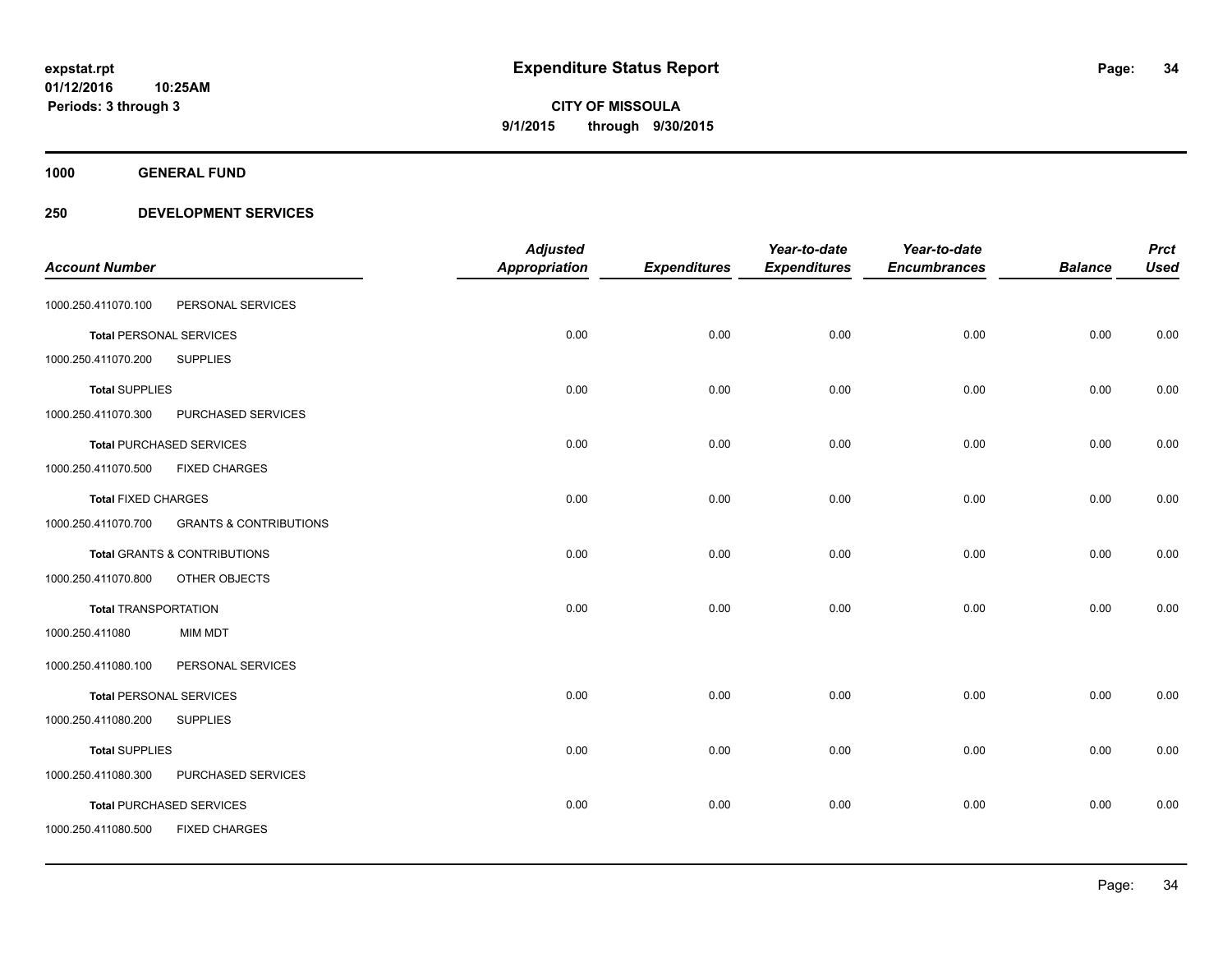**1000 GENERAL FUND**

|                                |                                                  | <b>Adjusted</b>      |                     | Year-to-date        | Year-to-date        |                | <b>Prct</b> |
|--------------------------------|--------------------------------------------------|----------------------|---------------------|---------------------|---------------------|----------------|-------------|
| <b>Account Number</b>          |                                                  | <b>Appropriation</b> | <b>Expenditures</b> | <b>Expenditures</b> | <b>Encumbrances</b> | <b>Balance</b> | <b>Used</b> |
| <b>Total FIXED CHARGES</b>     |                                                  | 0.00                 | 0.00                | 0.00                | 0.00                | 0.00           | 0.00        |
| 1000.250.411080.700            | <b>GRANTS &amp; CONTRIBUTIONS</b>                |                      |                     |                     |                     |                |             |
|                                | 1000.250.411080.700.000 MIM AND BIKE PED SUBSIDY | 9.900.00             | 0.00                | 0.00                | 0.00                | 9,900.00       | 0.00        |
|                                | <b>Total GRANTS &amp; CONTRIBUTIONS</b>          | 9,900.00             | 0.00                | 0.00                | 0.00                | 9,900.00       | 0.00        |
| 1000.250.411080.800            | OTHER OBJECTS                                    |                      |                     |                     |                     |                |             |
|                                | 1000.250.411080.820.000 MIM & BIKE PED SUBSIDY   | 82,086.00            | 0.00                | 0.00                | 0.00                | 82,086.00      | 0.00        |
| <b>Total OTHER OBJECTS</b>     |                                                  | 82,086.00            | 0.00                | 0.00                | 0.00                | 82,086.00      | 0.00        |
| <b>Total MIM MDT</b>           |                                                  | 91,986.00            | 0.00                | 0.00                | 0.00                | 91,986.00      | 0.00        |
| 1000.250.411081                | <b>MIM-TRANSIT</b>                               |                      |                     |                     |                     |                |             |
| 1000.250.411081.100            | PERSONAL SERVICES                                |                      |                     |                     |                     |                |             |
| <b>Total PERSONAL SERVICES</b> |                                                  | 0.00                 | 0.00                | 0.00                | 0.00                | 0.00           | 0.00        |
| 1000.250.411081.200            | <b>SUPPLIES</b>                                  |                      |                     |                     |                     |                |             |
| <b>Total SUPPLIES</b>          |                                                  | 0.00                 | 0.00                | 0.00                | 0.00                | 0.00           | 0.00        |
| 1000.250.411081.300            | PURCHASED SERVICES                               |                      |                     |                     |                     |                |             |
|                                | <b>Total PURCHASED SERVICES</b>                  | 0.00                 | 0.00                | 0.00                | 0.00                | 0.00           | 0.00        |
| 1000.250.411081.500            | <b>FIXED CHARGES</b>                             |                      |                     |                     |                     |                |             |
| <b>Total FIXED CHARGES</b>     |                                                  | 0.00                 | 0.00                | 0.00                | 0.00                | 0.00           | 0.00        |
| 1000.250.411081.700            | <b>GRANTS &amp; CONTRIBUTIONS</b>                |                      |                     |                     |                     |                |             |
|                                | <b>Total GRANTS &amp; CONTRIBUTIONS</b>          | 0.00                 | 0.00                | 0.00                | 0.00                | 0.00           | 0.00        |
| 1000.250.411081.900            | <b>CAPITAL OUTLAY</b>                            |                      |                     |                     |                     |                |             |
| <b>Total MIM-TRANSIT</b>       |                                                  | 0.00                 | 0.00                | 0.00                | 0.00                | 0.00           | 0.00        |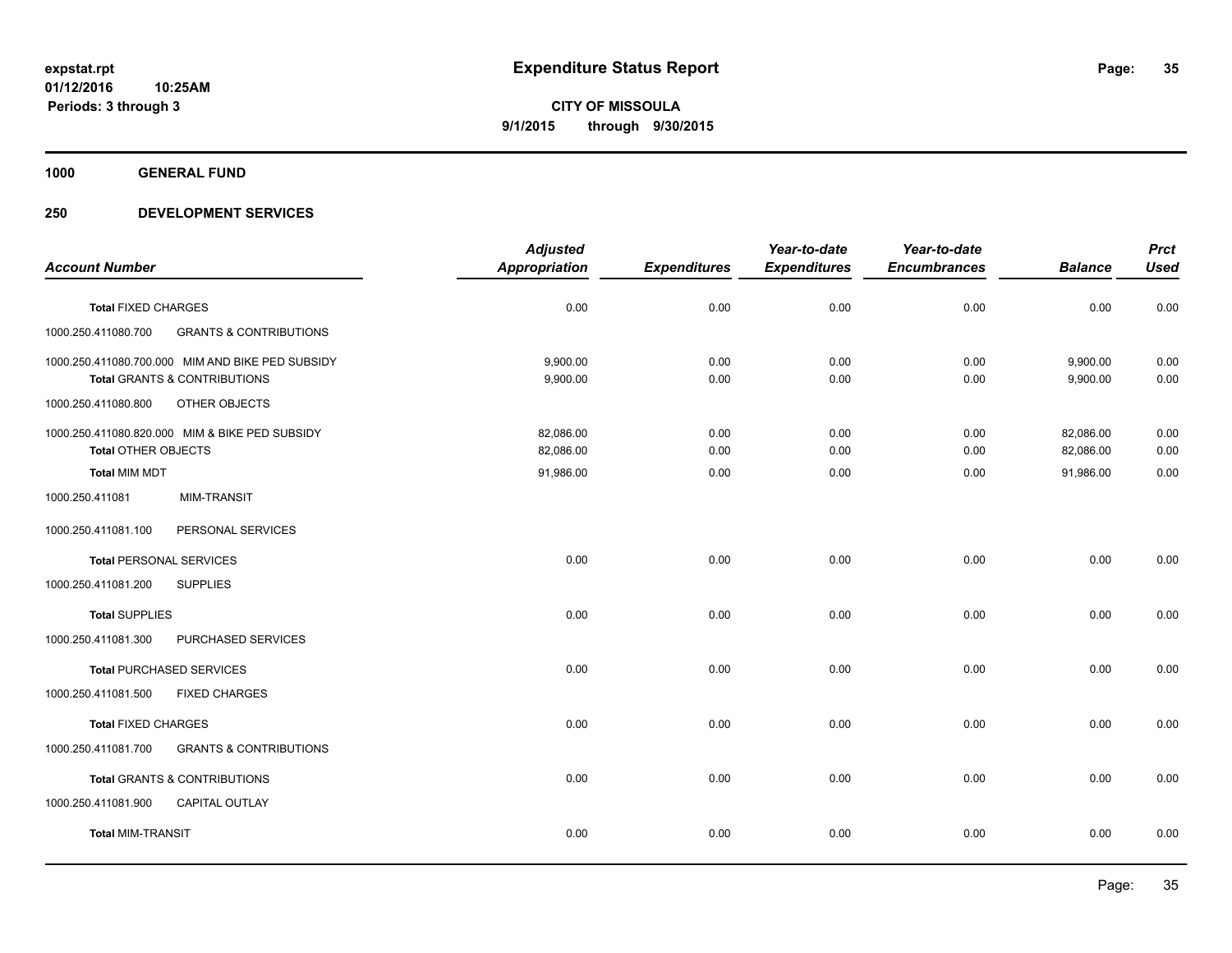**1000 GENERAL FUND**

| <b>Account Number</b>          |                         | <b>Adjusted</b><br><b>Appropriation</b> | <b>Expenditures</b> | Year-to-date<br><b>Expenditures</b> | Year-to-date<br><b>Encumbrances</b> | <b>Balance</b> | <b>Prct</b><br><b>Used</b> |
|--------------------------------|-------------------------|-----------------------------------------|---------------------|-------------------------------------|-------------------------------------|----------------|----------------------------|
| 1000.250.430255                | <b>BIKE-PED PROGRAM</b> |                                         |                     |                                     |                                     |                |                            |
| 1000.250.430255.100            | PERSONAL SERVICES       |                                         |                     |                                     |                                     |                |                            |
| Total PERSONAL SERVICES        |                         | 0.00                                    | 0.00                | 0.00                                | 0.00                                | 0.00           | 0.00                       |
| 1000.250.430255.200            | <b>SUPPLIES</b>         |                                         |                     |                                     |                                     |                |                            |
| Total BIKE-PED PROGRAM         |                         | 0.00                                    | 0.00                | 0.00                                | 0.00                                | 0.00           | 0.00                       |
| 1000.250.430256                | SAFE ROUTES TO SCHOOLS  |                                         |                     |                                     |                                     |                |                            |
| 1000.250.430256.100            | PERSONAL SERVICES       |                                         |                     |                                     |                                     |                |                            |
| <b>Total PERSONAL SERVICES</b> |                         | 0.00                                    | 0.00                | 0.00                                | 0.00                                | 0.00           | 0.00                       |
| 1000.250.430256.300            | PURCHASED SERVICES      |                                         |                     |                                     |                                     |                |                            |
| Total SAFE ROUTES TO SCHOOLS   |                         | 0.00                                    | 0.00                | 0.00                                | 0.00                                | 0.00           | 0.00                       |
| 1000.250.430262                | <b>SIDEWALKS</b>        |                                         |                     |                                     |                                     |                |                            |
| 1000.250.430262.300            | PURCHASED SERVICES      |                                         |                     |                                     |                                     |                |                            |
| <b>Total SIDEWALKS</b>         |                         | 0.00                                    | 0.00                | 0.00                                | 0.00                                | 0.00           | 0.00                       |
| 1000.250.430267                | <b>CMAQ GRANT</b>       |                                         |                     |                                     |                                     |                |                            |
| 1000.250.430267.100            | PERSONAL SERVICES       |                                         |                     |                                     |                                     |                |                            |
| <b>Total PERSONAL SERVICES</b> |                         | 0.00                                    | 0.00                | 0.00                                | 0.00                                | 0.00           | 0.00                       |
| 1000.250.430267.200            | <b>SUPPLIES</b>         |                                         |                     |                                     |                                     |                |                            |
| <b>Total SUPPLIES</b>          |                         | 0.00                                    | 0.00                | 0.00                                | 0.00                                | 0.00           | 0.00                       |
| 1000.250.430267.300            | PURCHASED SERVICES      |                                         |                     |                                     |                                     |                |                            |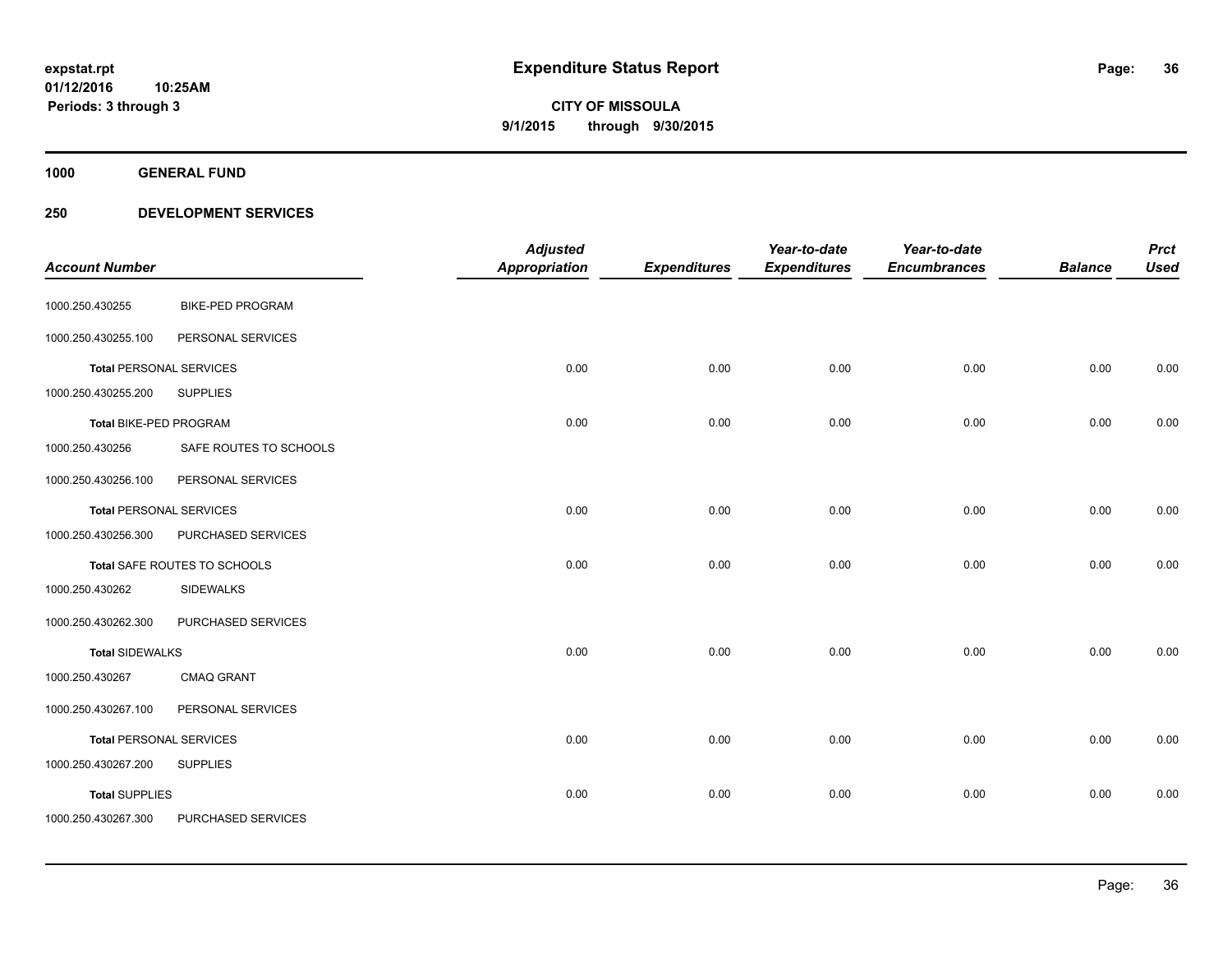**1000 GENERAL FUND**

### **250 DEVELOPMENT SERVICES**

|                                                          | <b>Adjusted</b>      |                     | Year-to-date        | Year-to-date        |                | <b>Prct</b> |
|----------------------------------------------------------|----------------------|---------------------|---------------------|---------------------|----------------|-------------|
| <b>Account Number</b>                                    | <b>Appropriation</b> | <b>Expenditures</b> | <b>Expenditures</b> | <b>Encumbrances</b> | <b>Balance</b> | <b>Used</b> |
| <b>Total PURCHASED SERVICES</b>                          | 0.00                 | 0.00                | 0.00                | 0.00                | 0.00           | 0.00        |
| <b>FIXED CHARGES</b><br>1000.250.430267.500              |                      |                     |                     |                     |                |             |
| <b>Total CMAQ GRANT</b>                                  | 0.00                 | 0.00                | 0.00                | 0.00                | 0.00           | 0.00        |
| <b>ENGINEERING</b><br>1000.250.431400                    |                      |                     |                     |                     |                |             |
| PERSONAL SERVICES<br>1000.250.431400.100                 |                      |                     |                     |                     |                |             |
| 1000.250.431400.110.000 ENGINEERING/SALARIES AND WAGES   | 347,931.00           | 25,616.34           | 74,255.86           | 0.00                | 273,675.14     | 21.34       |
| 1000.250.431400.120.000 OVERTIME/TERMINATION             | 2,437.00             | 0.00                | 0.00                | 0.00                | 2,437.00       | 0.00        |
| 1000.250.431400.140.000 EMPLOYER CONTRIBUTIONS           | 109.699.00           | 8,322.44            | 27,869.71           | 0.00                | 81,829.29      | 25.41       |
| <b>Total PERSONAL SERVICES</b>                           | 460.067.00           | 33.938.78           | 102.125.57          | 0.00                | 357.941.43     | 22.20       |
| 1000.250.431400.200<br><b>SUPPLIES</b>                   |                      |                     |                     |                     |                |             |
| 1000.250.431400.210.000 ENGINEERING-OFFICE SUPPLIES      | 875.00               | 147.00              | 147.00              | 0.00                | 728.00         | 16.80       |
| 1000.250.431400.210.301<br>OFFICE SUPPLIES               | 0.00                 | 63.25               | 124.79              | 0.00                | $-124.79$      | 0.00        |
| 1000.250.431400.220.000 OPERATING SUPPLIES               | 425.00               | 190.37              | 190.37              | 0.00                | 234.63         | 44.79       |
| 1000.250.431400.230.000 REPAIR/MAINTENANCE               | 1,050.00             | 611.38              | 618.88              | 0.00                | 431.12         | 58.94       |
| 1000.250.431400.231.000 ENGINEERING-GASOLINE             | 2,000.00             | 0.00                | 236.89              | 0.00                | 1,763.11       | 11.84       |
| 1000.250.431400.240.000 OTHER SUPPLIES                   | 400.00               | 62.78               | 163.12              | 0.00                | 236.88         | 40.78       |
| <b>Total SUPPLIES</b>                                    | 4,750.00             | 1,074.78            | 1,481.05            | 0.00                | 3,268.95       | 31.18       |
| 1000.250.431400.300<br>PURCHASED SERVICES                |                      |                     |                     |                     |                |             |
| 1000.250.431400.310.000 COMMUNICATIONS                   | 2,000.00             | 72.13               | 72.13               | 0.00                | 1,927.87       | 3.61        |
| 1000.250.431400.310.351<br><b>COMMUNICATIONS</b>         | 0.00                 | 26.02               | 81.13               | 0.00                | $-81.13$       | 0.00        |
| 1000.250.431400.320.000 PRINTING & DUPLICATING           | 520.00               | 0.00                | 34.95               | 0.00                | 485.05         | 6.72        |
| 1000.250.431400.330.000 PUBLICITY, SUBSCRIPTIONS & DUES  | 5,367.00             | 0.00                | 0.00                | 0.00                | 5,367.00       | 0.00        |
| 1000.250.431400.344.000 TELEPHONE SERVICE                | 1,975.00             | 485.18              | 485.18              | 0.00                | 1,489.82       | 24.57       |
| 1000.250.431400.350.000 PROFESSIONAL SERVICES            | 63,330.00            | 1,416.10            | 6,675.65            | 0.00                | 56,654.35      | 10.54       |
| 1000.250.431400.360.000 ENGINEERING-REPAIR & MAINTENANCE | 400.00               | 0.00                | 0.00                | 0.00                | 400.00         | 0.00        |
| 1000.250.431400.370.000 ENGINEERING-TRAVEL               | 1,850.00             | 1,048.78            | 1,048.78            | 0.00                | 801.22         | 56.69       |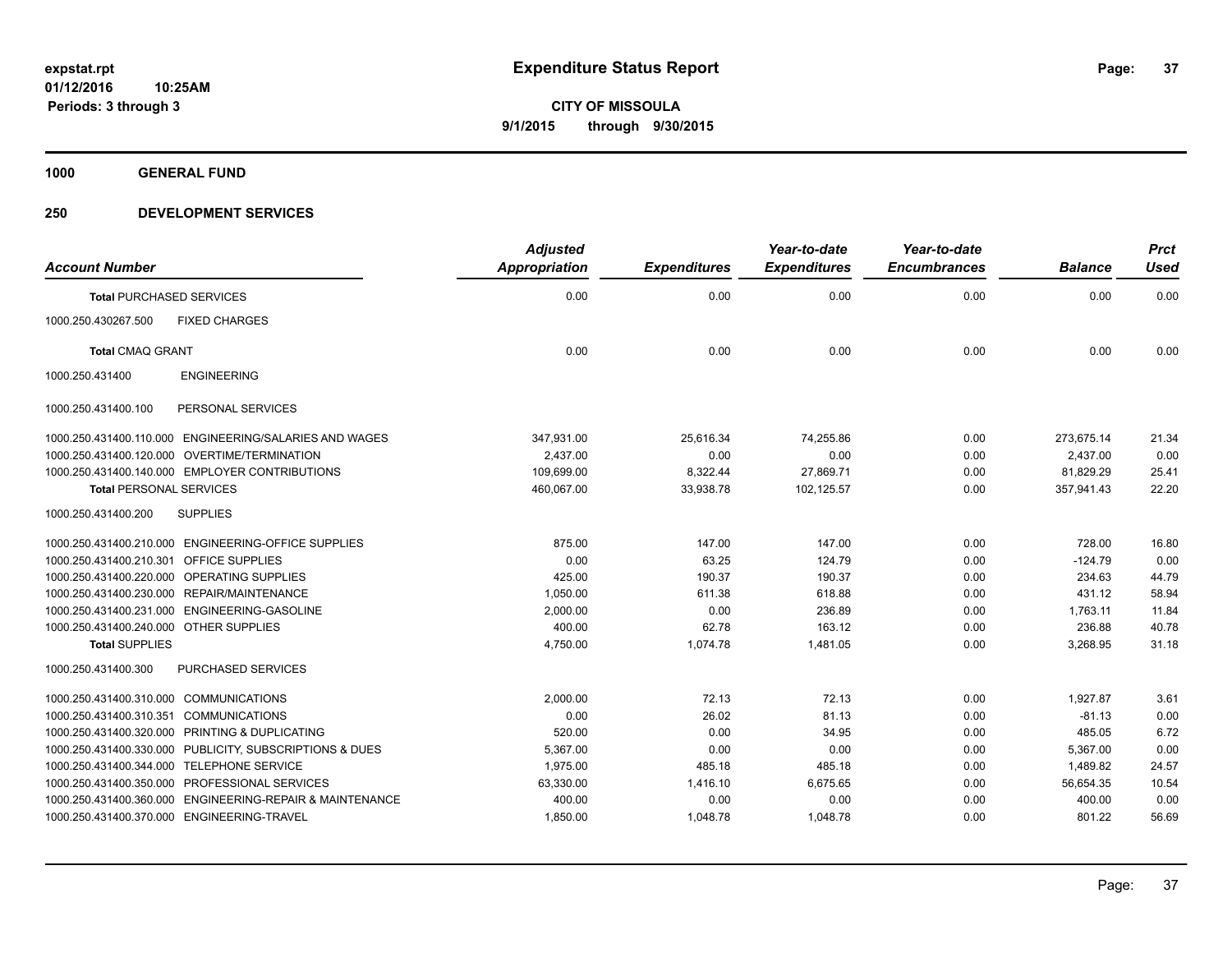**1000 GENERAL FUND**

### **250 DEVELOPMENT SERVICES**

| <b>Account Number</b>                                 | <b>Adjusted</b><br>Appropriation | <b>Expenditures</b> | Year-to-date<br><b>Expenditures</b> | Year-to-date<br><b>Encumbrances</b> | <b>Balance</b> | <b>Prct</b><br><b>Used</b> |
|-------------------------------------------------------|----------------------------------|---------------------|-------------------------------------|-------------------------------------|----------------|----------------------------|
| 1000.250.431400.380.000 TRAINING                      | 1,850.00                         | 0.00                | 785.00                              | 0.00                                | 1.065.00       | 42.43                      |
| 1000.250.431400.390.000 OTHER PURCHASED SERVICES      | 100.00                           | 0.00                | 0.00                                | 0.00                                | 100.00         | 0.00                       |
| <b>Total PURCHASED SERVICES</b>                       | 77,392.00                        | 3,048.21            | 9,182.82                            | 0.00                                | 68,209.18      | 11.87                      |
| <b>CAPITAL OUTLAY</b><br>1000.250.431400.900          |                                  |                     |                                     |                                     |                |                            |
| <b>Total CAPITAL OUTLAY</b>                           | 0.00                             | 0.00                | 0.00                                | 0.00                                | 0.00           | 0.00                       |
| <b>Total ENGINEERING</b>                              | 542,209.00                       | 38,061.77           | 112,789.44                          | 0.00                                | 429,419.56     | 20.80                      |
| <b>HISTORIC PRESERVATION</b><br>1000.250.460460       |                                  |                     |                                     |                                     |                |                            |
| 1000.250.460460.800<br>OTHER OBJECTS                  |                                  |                     |                                     |                                     |                |                            |
| 1000.250.460460.820.000 HISTORIC PRESERVATION SUBSIDY | 64,834.00                        | 0.00                | 0.00                                | 0.00                                | 64,834.00      | 0.00                       |
| <b>Total HISTORIC PRESERVATION</b>                    | 64,834.00                        | 0.00                | 0.00                                | 0.00                                | 64,834.00      | 0.00                       |
| <b>MERCHANT SERVICES</b><br>1000.250.510110           |                                  |                     |                                     |                                     |                |                            |
| <b>FIXED CHARGES</b><br>1000.250.510110.500           |                                  |                     |                                     |                                     |                |                            |
| 1000.250.510110.550.000 MERCHANT SERVICE FEES         | 0.00                             | 1.646.09            | 1,646.09                            | 0.00                                | $-1.646.09$    | 0.00                       |
| <b>Total MERCHANT SERVICES</b>                        | 0.00                             | 1,646.09            | 1,646.09                            | 0.00                                | $-1,646.09$    | 0.00                       |
| <b>Total DEVELOPMENT SERVICES</b>                     | 2,219,924.00                     | 158,867.07          | 462,620.55                          | 0.00                                | 1,757,303.45   | 20.84                      |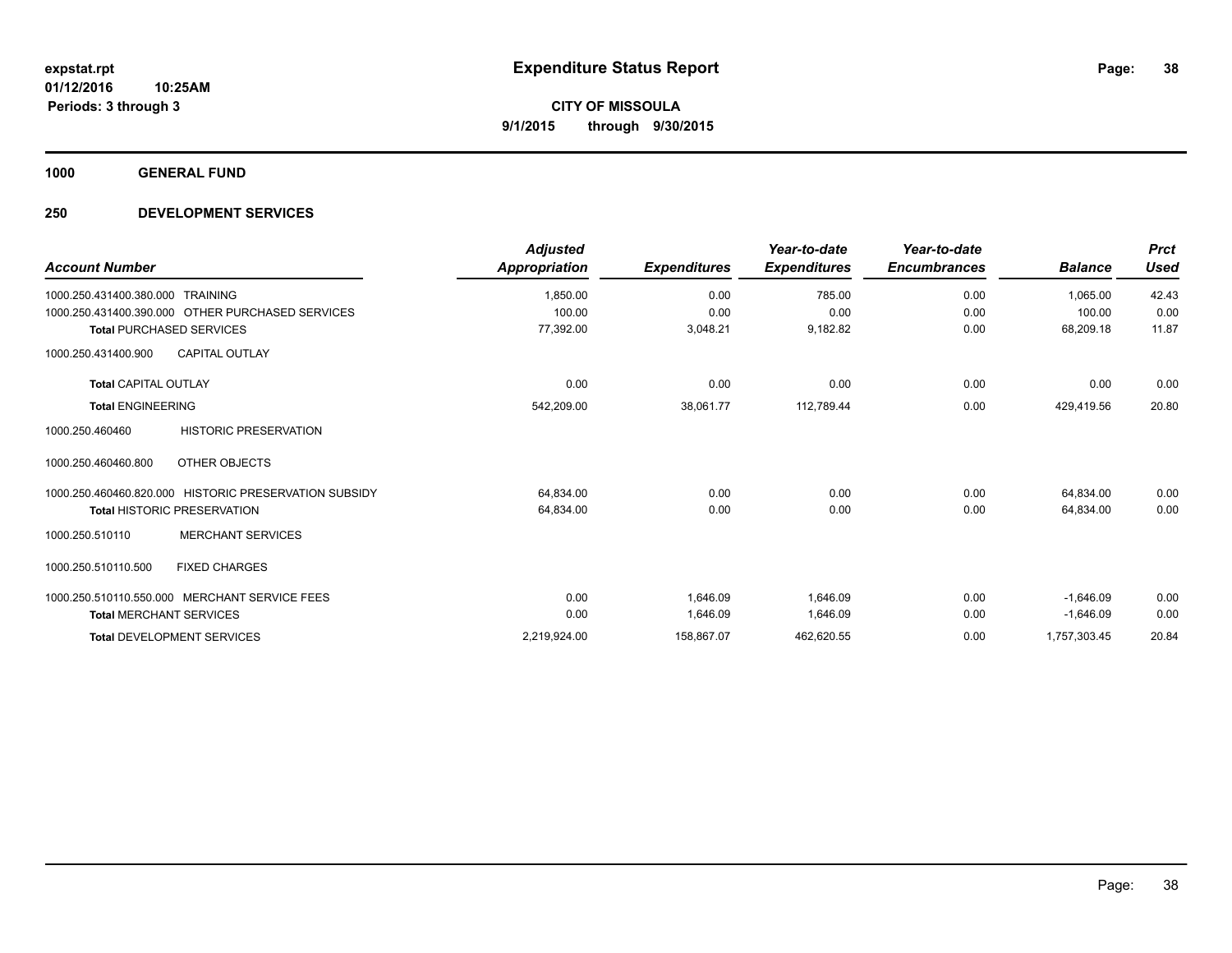**CITY OF MISSOULA 9/1/2015 through 9/30/2015**

**1000 GENERAL FUND**

**260 GIS SERVICES**

| <b>Account Number</b>                                  | <b>Adjusted</b><br>Appropriation | <b>Expenditures</b> | Year-to-date<br><b>Expenditures</b> | Year-to-date<br><b>Encumbrances</b> | <b>Balance</b> | <b>Prct</b><br><b>Used</b> |
|--------------------------------------------------------|----------------------------------|---------------------|-------------------------------------|-------------------------------------|----------------|----------------------------|
| <b>GIS</b><br>1000.260.411060                          |                                  |                     |                                     |                                     |                |                            |
| 1000.260.411060.100<br>PERSONAL SERVICES               |                                  |                     |                                     |                                     |                |                            |
| 1000.260.411060.110.000 SALARIES AND WAGES             | 0.00                             | $-14,618.68$        | 0.00                                | 0.00                                | 0.00           | 0.00                       |
| 1000.260.411060.140.000 EMPLOYER CONTRIBUTIONS         | 0.00                             | $-5,565.54$         | 0.00                                | 0.00                                | 0.00           | 0.00                       |
| 1000.260.411060.141.000 STATE RETIREMENT CONTRIBUTIONS | 0.00                             | $-14.62$            | 0.00                                | 0.00                                | 0.00           | 0.00                       |
| <b>Total PERSONAL SERVICES</b>                         | 0.00                             | $-20,198.84$        | 0.00                                | 0.00                                | 0.00           | 0.00                       |
| 1000.260.411060.200<br><b>SUPPLIES</b>                 |                                  |                     |                                     |                                     |                |                            |
| <b>Total SUPPLIES</b>                                  | 0.00                             | 0.00                | 0.00                                | 0.00                                | 0.00           | 0.00                       |
| <b>PURCHASED SERVICES</b><br>1000.260.411060.300       |                                  |                     |                                     |                                     |                |                            |
| <b>Total PURCHASED SERVICES</b>                        | 0.00                             | 0.00                | 0.00                                | 0.00                                | 0.00           | 0.00                       |
| <b>Total GIS SERVICES</b>                              | 0.00                             | $-20,198.84$        | 0.00                                | 0.00                                | 0.00           | 0.00                       |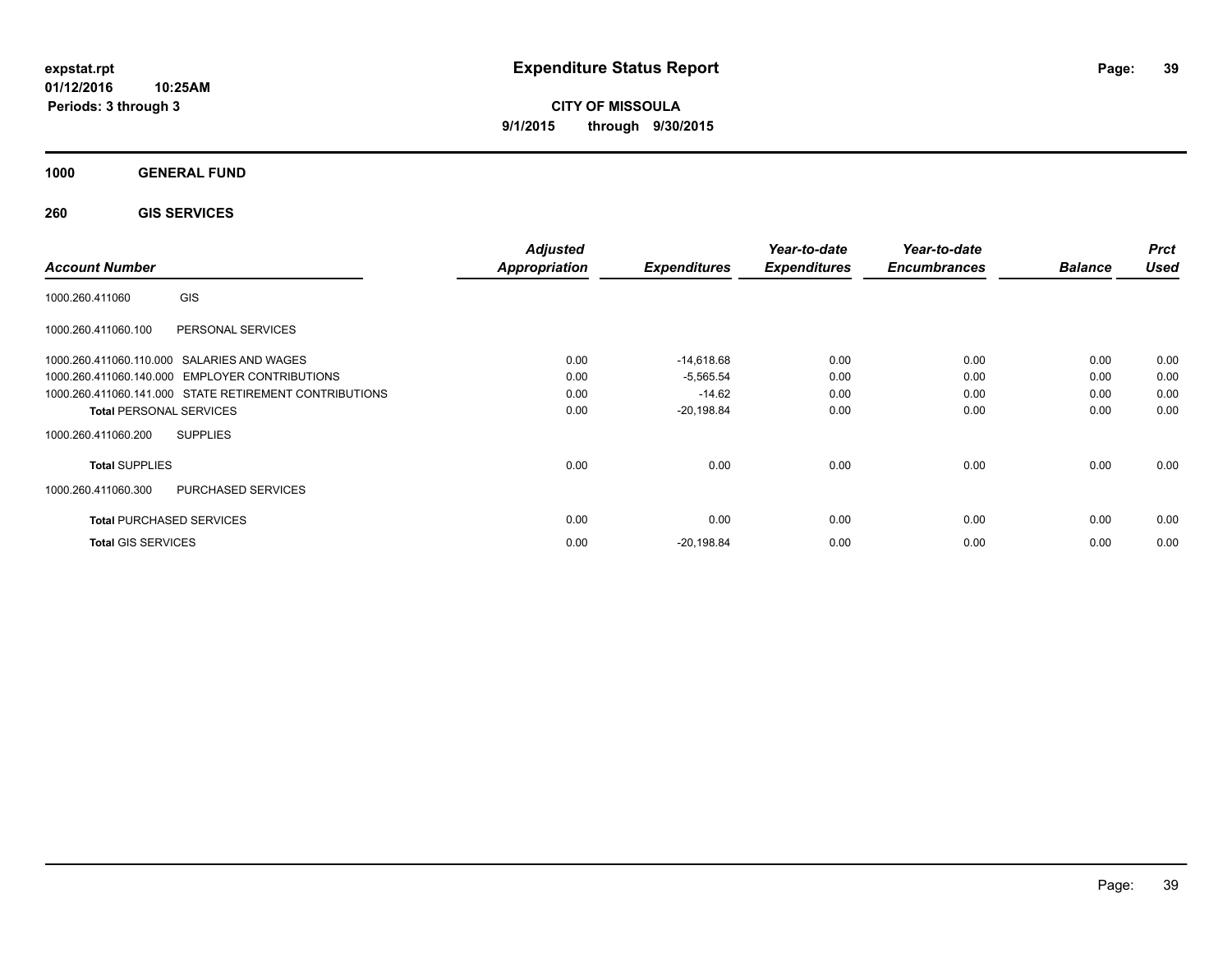**CITY OF MISSOULA 9/1/2015 through 9/30/2015**

**1000 GENERAL FUND**

**270 CITY ATTORNEY**

| <b>Account Number</b>          |                                                                                                                                                        | <b>Adjusted</b><br>Appropriation           | <b>Expenditures</b>          | Year-to-date<br><b>Expenditures</b> | Year-to-date<br><b>Encumbrances</b> | <b>Balance</b>                                  | <b>Prct</b><br><b>Used</b>   |
|--------------------------------|--------------------------------------------------------------------------------------------------------------------------------------------------------|--------------------------------------------|------------------------------|-------------------------------------|-------------------------------------|-------------------------------------------------|------------------------------|
| 1000.270.410360                | ALTERNATIVE DISPUTE RESOLUTION                                                                                                                         |                                            |                              |                                     |                                     |                                                 |                              |
| 1000.270.410360.700            | <b>GRANTS &amp; CONTRIBUTIONS</b>                                                                                                                      |                                            |                              |                                     |                                     |                                                 |                              |
|                                | 1000.270.410360.700.000 ALTERNATIVE DISPUTE RESOLUTION<br>Total ALTERNATIVE DISPUTE RESOLUTION                                                         | 7,200.00<br>7,200.00                       | 0.00<br>0.00                 | 0.00<br>0.00                        | 0.00<br>0.00                        | 7,200.00<br>7.200.00                            | 0.00<br>0.00                 |
| 1000.270.410371                | SEXUAL ASSUALT PREVENTION CAMPAIGN                                                                                                                     |                                            |                              |                                     |                                     |                                                 |                              |
| 1000.270.410371.700            | <b>GRANTS &amp; CONTRIBUTIONS</b>                                                                                                                      |                                            |                              |                                     |                                     |                                                 |                              |
|                                | 1000.270.410371.700.000 SEXUAL ASSUAL PREVENTION CAMPAIGN<br><b>Total SEXUAL ASSUALT PREVENTION CAMPAIGN</b>                                           | 56,675.00<br>56,675.00                     | 0.00<br>0.00                 | 0.00<br>0.00                        | 0.00<br>0.00                        | 56,675.00<br>56,675.00                          | 0.00<br>0.00                 |
| 1000.270.411115                | <b>VICTIM SERVICES</b>                                                                                                                                 |                                            |                              |                                     |                                     |                                                 |                              |
| 1000.270.411115.100            | PERSONAL SERVICES                                                                                                                                      |                                            |                              |                                     |                                     |                                                 |                              |
| <b>Total PERSONAL SERVICES</b> | 1000.270.411115.110.000 SALARIES AND WAGES<br>1000.270.411115.140.000 EMPLOYER CONTRIBUTIONS<br>1000.270.411115.141.000 STATE RETIREMENT CONTRIBUTIONS | 17,470.00<br>5,743.00<br>0.00<br>23,213.00 | 0.00<br>0.00<br>0.00<br>0.00 | 0.00<br>0.00<br>134.14<br>134.14    | 0.00<br>0.00<br>0.00<br>0.00        | 17,470.00<br>5,743.00<br>$-134.14$<br>23,078.86 | 0.00<br>0.00<br>0.00<br>0.58 |
| 1000.270.411115.300            | PURCHASED SERVICES                                                                                                                                     |                                            |                              |                                     |                                     |                                                 |                              |
| 1000.270.411115.900            | 1000.270.411115.350.000 PROFESSIONAL SERVICES<br><b>Total PURCHASED SERVICES</b><br><b>CAPITAL OUTLAY</b>                                              | 9,665.00<br>9,665.00                       | 0.00<br>0.00                 | 0.00<br>0.00                        | 0.00<br>0.00                        | 9,665.00<br>9,665.00                            | 0.00<br>0.00                 |
| <b>Total CAPITAL OUTLAY</b>    |                                                                                                                                                        | 0.00                                       | 0.00                         | 0.00                                | 0.00                                | 0.00                                            | 0.00                         |
| <b>Total VICTIM SERVICES</b>   |                                                                                                                                                        | 32,878.00                                  | 0.00                         | 134.14                              | 0.00                                | 32,743.86                                       | 0.41                         |
| 1000.270.411120                | ADMINISTRATION & CIVIL LAW                                                                                                                             |                                            |                              |                                     |                                     |                                                 |                              |

1000.270.411120.100 PERSONAL SERVICES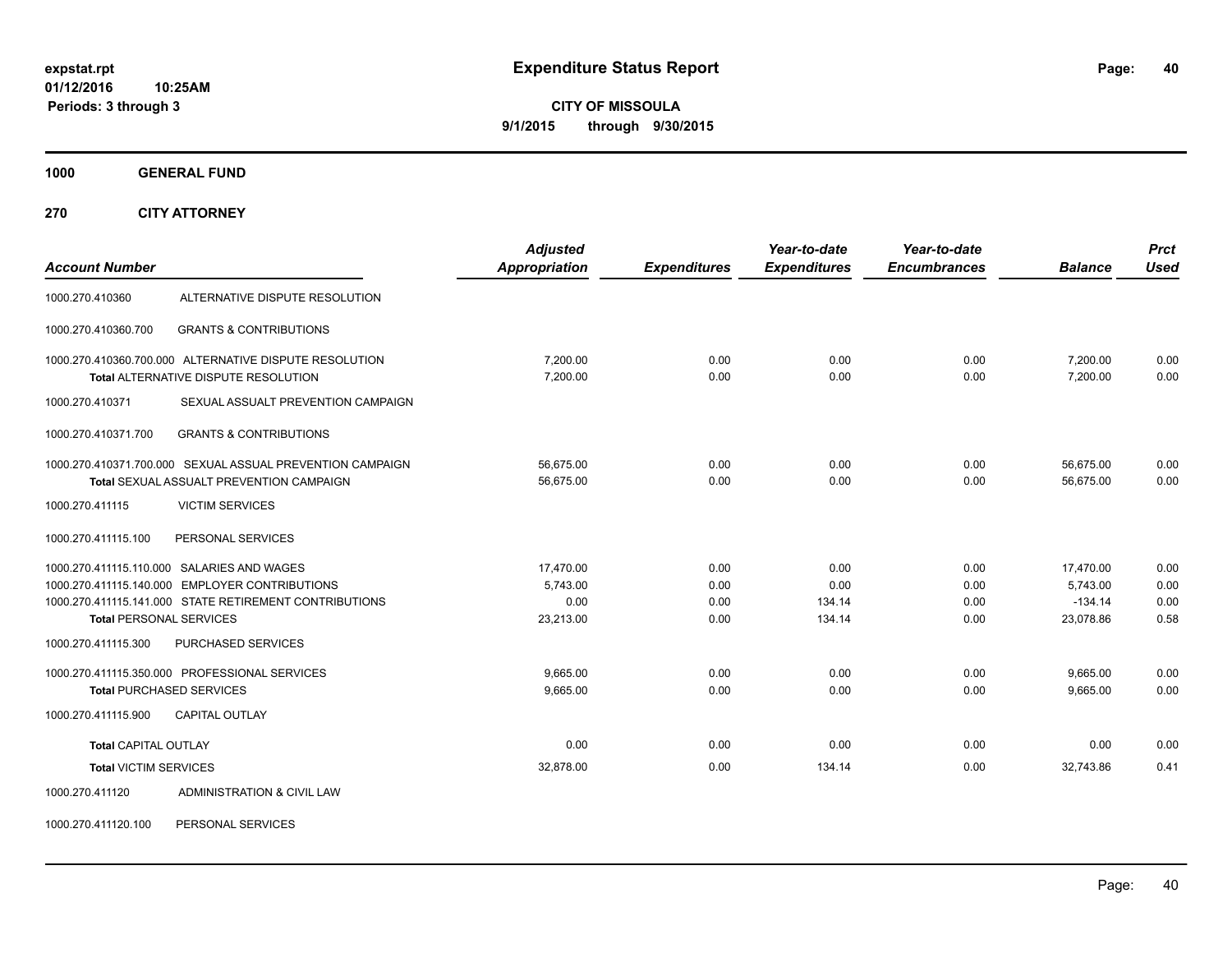**CITY OF MISSOULA 9/1/2015 through 9/30/2015**

**1000 GENERAL FUND**

**270 CITY ATTORNEY**

| <b>Account Number</b>                   |                                                         | <b>Adjusted</b><br><b>Appropriation</b> | <b>Expenditures</b> | Year-to-date<br><b>Expenditures</b> | Year-to-date<br><b>Encumbrances</b> | <b>Balance</b> | <b>Prct</b><br><b>Used</b> |
|-----------------------------------------|---------------------------------------------------------|-----------------------------------------|---------------------|-------------------------------------|-------------------------------------|----------------|----------------------------|
|                                         | 1000.270.411120.110.000 SALARIES AND WAGES              | 328,783.00                              | 38,277.94           | 110,942.62                          | 0.00                                | 217,840.38     | 33.74                      |
|                                         | 1000.270.411120.120.000 OVERTIME/TERMINATION            | 2.270.00                                | 656.16              | 745.95                              | 0.00                                | 1,524.05       | 32.86                      |
|                                         | 1000.270.411120.140.000 EMPLOYER CONTRIBUTIONS          | 97,921.00                               | 11,876.51           | 39,273.64                           | 0.00                                | 58,647.36      | 40.11                      |
| <b>Total PERSONAL SERVICES</b>          |                                                         | 428,974.00                              | 50,810.61           | 150,962.21                          | 0.00                                | 278,011.79     | 35.19                      |
| 1000.270.411120.200                     | <b>SUPPLIES</b>                                         |                                         |                     |                                     |                                     |                |                            |
| 1000.270.411120.210.000 OFFICE SUPPLIES |                                                         | 2,709.00                                | 20.83               | 42.91                               | 0.00                                | 2,666.09       | 1.58                       |
|                                         | 1000.270.411120.220.000 OPERATING SUPPLIES              | 550.00                                  | 0.00                | 0.00                                | 0.00                                | 550.00         | 0.00                       |
| 1000.270.411120.231.000 GASOLINE        |                                                         | 163.00                                  | 0.00                | 19.45                               | 0.00                                | 143.55         | 11.93                      |
| <b>Total SUPPLIES</b>                   |                                                         | 3,422.00                                | 20.83               | 62.36                               | 0.00                                | 3,359.64       | 1.82                       |
| 1000.270.411120.300                     | PURCHASED SERVICES                                      |                                         |                     |                                     |                                     |                |                            |
| 1000.270.411120.310.000 COMMUNICATIONS  |                                                         | 500.00                                  | 0.00                | 0.00                                | 0.00                                | 500.00         | 0.00                       |
|                                         | 1000.270.411120.320.000 PRINTING & DUPLICATING          | 275.00                                  | 0.00                | 0.00                                | 0.00                                | 275.00         | 0.00                       |
|                                         | 1000.270.411120.330.000 PUBLICITY, SUBSCRIPTIONS & DUES | 9,355.00                                | 1,356.78            | 1,356.78                            | 0.00                                | 7,998.22       | 14.50                      |
|                                         | 1000.270.411120.344.000 TELEPHONE SERVICE               | 132.00                                  | 0.00                | 0.00                                | 0.00                                | 132.00         | 0.00                       |
|                                         | 1000.270.411120.350.000 PROFESSIONAL SERVICES           | 900.00                                  | 0.00                | 0.00                                | 0.00                                | 900.00         | 0.00                       |
|                                         | 1000.270.411120.360.000 REPAIR & MAINTENANCE            | 1,258.00                                | 0.00                | 1,757.50                            | 0.00                                | $-499.50$      | 139.71                     |
| 1000.270.411120.370.000 TRAVEL          |                                                         | 1,700.00                                | 0.00                | 0.00                                | 0.00                                | 1,700.00       | 0.00                       |
| 1000.270.411120.380.000 TRAINING        |                                                         | 3,511.00                                | 599.00              | 1,194.00                            | 0.00                                | 2,317.00       | 34.01                      |
|                                         | <b>Total PURCHASED SERVICES</b>                         | 17,631.00                               | 1,955.78            | 4,308.28                            | 0.00                                | 13,322.72      | 24.44                      |
| 1000.270.411120.800                     | <b>OTHER OBJECTS</b>                                    |                                         |                     |                                     |                                     |                |                            |
| <b>Total OTHER OBJECTS</b>              |                                                         | 0.00                                    | 0.00                | 0.00                                | 0.00                                | 0.00           | 0.00                       |
| 1000.270.411120.900                     | <b>CAPITAL OUTLAY</b>                                   |                                         |                     |                                     |                                     |                |                            |
| <b>Total CAPITAL OUTLAY</b>             |                                                         | 0.00                                    | 0.00                | 0.00                                | 0.00                                | 0.00           | 0.00                       |
|                                         | <b>Total ADMINISTRATION &amp; CIVIL LAW</b>             | 450,027.00                              | 52,787.22           | 155,332.85                          | 0.00                                | 294,694.15     | 34.52                      |
| 1000.270.411125                         | <b>CRIMINAL LAW</b>                                     |                                         |                     |                                     |                                     |                |                            |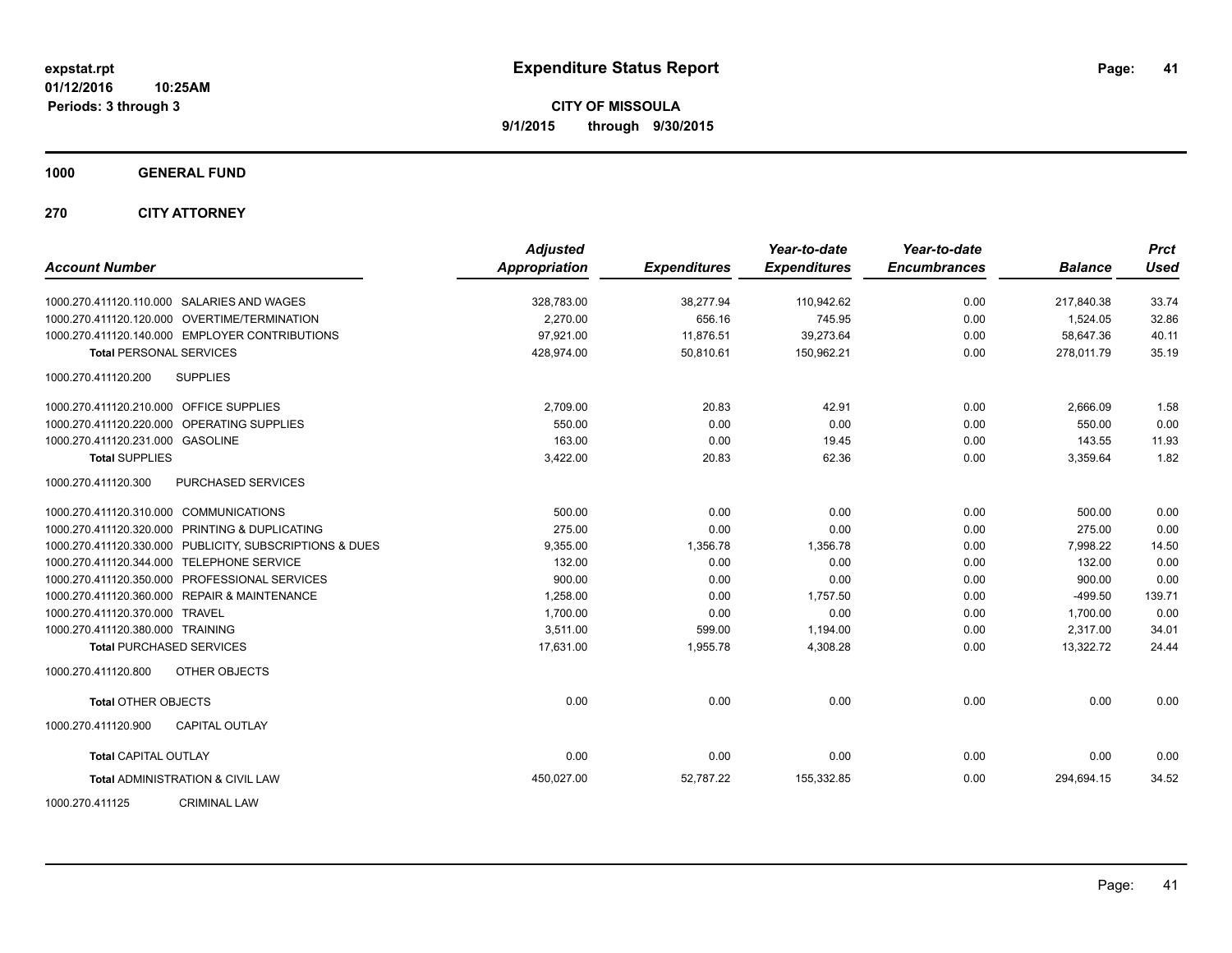**CITY OF MISSOULA 9/1/2015 through 9/30/2015**

**1000 GENERAL FUND**

**270 CITY ATTORNEY**

| <b>Account Number</b>                                   | <b>Adjusted</b><br><b>Appropriation</b> | <b>Expenditures</b> | Year-to-date<br><b>Expenditures</b> | Year-to-date<br><b>Encumbrances</b> | <b>Balance</b> | <b>Prct</b><br><b>Used</b> |
|---------------------------------------------------------|-----------------------------------------|---------------------|-------------------------------------|-------------------------------------|----------------|----------------------------|
| 1000.270.411125.100<br>PERSONAL SERVICES                |                                         |                     |                                     |                                     |                |                            |
| 1000.270.411125.110.000 SALARIES AND WAGES              | 609.790.00                              | 32,379.63           | 93,855.81                           | 0.00                                | 515,934.19     | 15.39                      |
| 1000.270.411125.120.000 OVERTIME/TERMINATION            | 0.00                                    | 72.90               | 82.88                               | 0.00                                | $-82.88$       | 0.00                       |
| 1000.270.411125.140.000 EMPLOYER CONTRIBUTIONS          | 210,622.00                              | 12,184.68           | 41,360.04                           | 0.00                                | 169,261.96     | 19.64                      |
| <b>Total PERSONAL SERVICES</b>                          | 820,412.00                              | 44,637.21           | 135,298.73                          | 0.00                                | 685,113.27     | 16.49                      |
| <b>SUPPLIES</b><br>1000.270.411125.200                  |                                         |                     |                                     |                                     |                |                            |
| 1000.270.411125.210.000 OFFICE SUPPLIES                 | 2,909.00                                | 47.28               | 261.79                              | 0.00                                | 2,647.21       | 9.00                       |
| 1000.270.411125.220.000<br>OPERATING SUPPLIES           | 700.00                                  | 1,359.98            | 1,359.98                            | 0.00                                | $-659.98$      | 194.28                     |
| 1000.270.411125.231.000<br><b>GASOLINE</b>              | 100.00                                  | 0.00                | 0.00                                | 0.00                                | 100.00         | 0.00                       |
| <b>Total SUPPLIES</b>                                   | 3,709.00                                | 1,407.26            | 1,621.77                            | 0.00                                | 2,087.23       | 43.73                      |
| PURCHASED SERVICES<br>1000.270.411125.300               |                                         |                     |                                     |                                     |                |                            |
| 1000.270.411125.310.000 COMMUNICATIONS                  | 850.00                                  | 110.56              | 201.96                              | 0.00                                | 648.04         | 23.76                      |
| 1000.270.411125.320.000 PRINTING & DUPLICATING          | 275.00                                  | 0.00                | 0.00                                | 0.00                                | 275.00         | 0.00                       |
| 1000.270.411125.330.000 PUBLICITY, SUBSCRIPTIONS & DUES | 6,645.00                                | 0.00                | 0.00                                | 0.00                                | 6,645.00       | 0.00                       |
| 1000.270.411125.344.000 TELEPHONE SERVICE               | 132.00                                  | 0.00                | 0.00                                | 0.00                                | 132.00         | 0.00                       |
| 1000.270.411125.350.000 PROFESSIONAL SERVICES           | 2,350.00                                | $-22.50$            | 225.50                              | 0.00                                | 2,124.50       | 9.60                       |
| 1000.270.411125.360.000 REPAIR & MAINTENANCE            | 18,189.00                               | 41.18               | 8,041.18                            | 0.00                                | 10,147.82      | 44.21                      |
| 1000.270.411125.370.000 TRAVEL                          | 2.800.00                                | 0.00                | 806.96                              | 0.00                                | 1,993.04       | 28.82                      |
| 1000.270.411125.380.000 TRAINING                        | 4,489.00                                | 750.00              | 750.00                              | 0.00                                | 3,739.00       | 16.71                      |
| <b>Total PURCHASED SERVICES</b>                         | 35,730.00                               | 879.24              | 10,025.60                           | 0.00                                | 25,704.40      | 28.06                      |
| 1000.270.411125.500<br><b>FIXED CHARGES</b>             |                                         |                     |                                     |                                     |                |                            |
| <b>Total FIXED CHARGES</b>                              | 0.00                                    | 0.00                | 0.00                                | 0.00                                | 0.00           | 0.00                       |
| 1000.270.411125.900<br><b>CAPITAL OUTLAY</b>            |                                         |                     |                                     |                                     |                |                            |
| <b>Total CAPITAL OUTLAY</b>                             | 0.00                                    | 0.00                | 0.00                                | 0.00                                | 0.00           | 0.00                       |
| <b>Total CRIMINAL LAW</b>                               | 859,851.00                              | 46,923.71           | 146,946.10                          | 0.00                                | 712,904.90     | 17.09                      |
| <b>Total CITY ATTORNEY</b>                              | 1,406,631.00                            | 99,710.93           | 302,413.09                          | 0.00                                | 1,104,217.91   | 21.50                      |
|                                                         |                                         |                     |                                     |                                     |                |                            |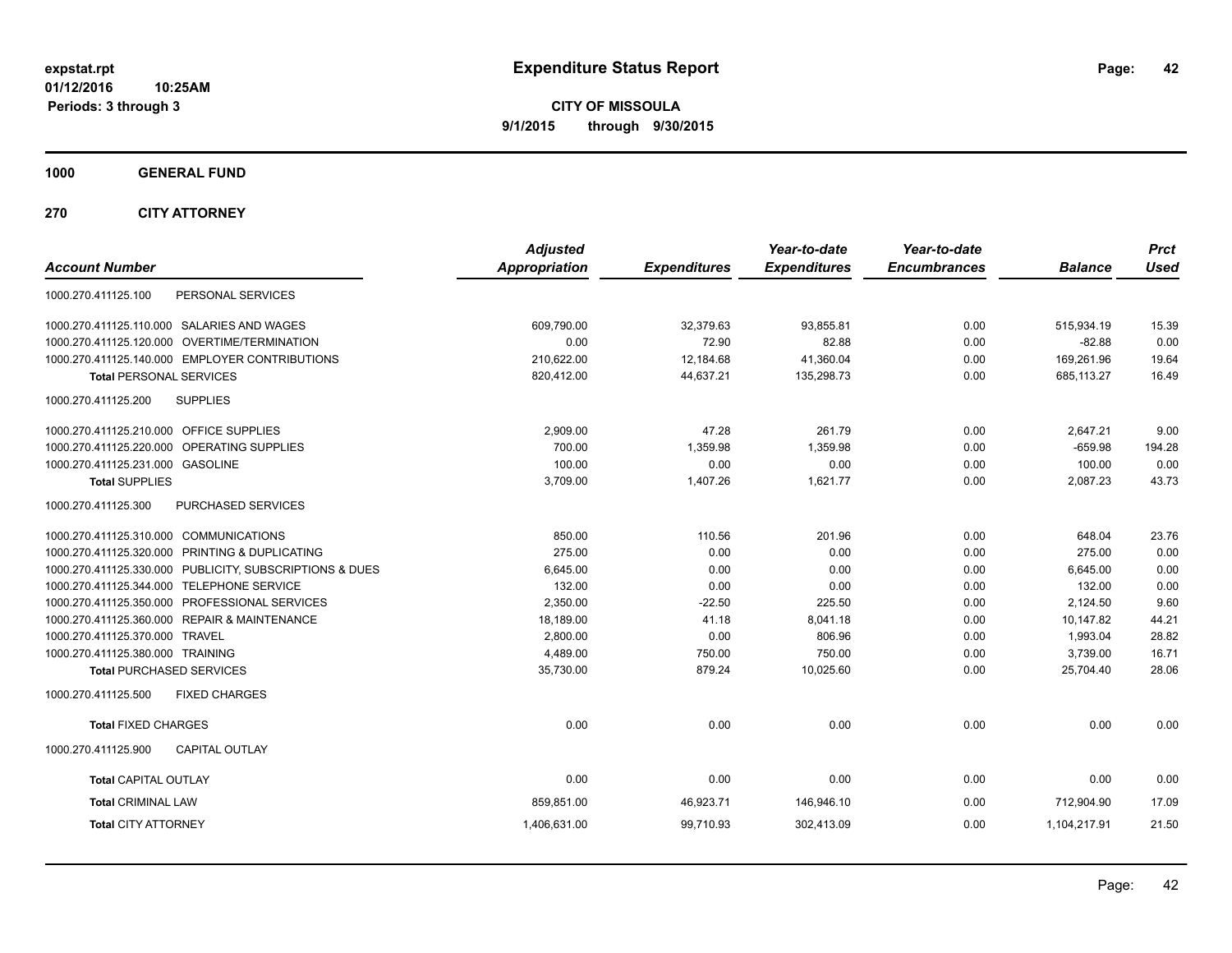**1000 GENERAL FUND**

|                                         |                                                         | <b>Adjusted</b>      |                     | Year-to-date        | Year-to-date        |                | <b>Prct</b> |
|-----------------------------------------|---------------------------------------------------------|----------------------|---------------------|---------------------|---------------------|----------------|-------------|
| <b>Account Number</b>                   |                                                         | <b>Appropriation</b> | <b>Expenditures</b> | <b>Expenditures</b> | <b>Encumbrances</b> | <b>Balance</b> | <b>Used</b> |
| 1000.280.430100                         | PUBLIC WORKS ADMINISTRATION                             |                      |                     |                     |                     |                |             |
| 1000.280.430100.100                     | PERSONAL SERVICES                                       |                      |                     |                     |                     |                |             |
|                                         | 1000.280.430100.110.000 SALARIES AND WAGES              | 125,111.00           | 12,227.46           | 34,736.05           | 0.00                | 90,374.95      | 27.76       |
|                                         | 1000.280.430100.120.000 OVERTIME/TERMINATION            | 291.00               | 0.00                | 0.00                | 0.00                | 291.00         | 0.00        |
|                                         | 1000.280.430100.140.000 EMPLOYER CONTRIBUTIONS          | 32,497.00            | 2,782.10            | 8,647.24            | 0.00                | 23,849.76      | 26.61       |
|                                         | 1000.280.430100.141.000 STATE RETIREMENT CONTRIBUTIONS  | 0.00                 | 0.00                | 77.18               | 0.00                | $-77.18$       | 0.00        |
| <b>Total PERSONAL SERVICES</b>          |                                                         | 157,899.00           | 15,009.56           | 43,460.47           | 0.00                | 114,438.53     | 27.52       |
| 1000.280.430100.200                     | <b>SUPPLIES</b>                                         |                      |                     |                     |                     |                |             |
| 1000.280.430100.210.000 OFFICE SUPPLIES |                                                         | 250.00               | 137.93              | 221.27              | 0.00                | 28.73          | 88.51       |
| 1000.280.430100.230.000                 | REPAIR/MAINTENANCE                                      | 50.00                | 0.00                | 0.00                | 0.00                | 50.00          | 0.00        |
| 1000.280.430100.231.000 GASOLINE        |                                                         | 249.00               | 21.43               | 82.75               | 0.00                | 166.25         | 33.23       |
| <b>Total SUPPLIES</b>                   |                                                         | 549.00               | 159.36              | 304.02              | 0.00                | 244.98         | 55.38       |
| 1000.280.430100.300                     | <b>PURCHASED SERVICES</b>                               |                      |                     |                     |                     |                |             |
| 1000.280.430100.310.000 COMMUNICATIONS  |                                                         | 500.00               | 0.00                | 0.00                | 0.00                | 500.00         | 0.00        |
| 1000.280.430100.310.351                 | COMMUNICATIONS~POSTAGE                                  | 0.00                 | 2.56                | 5.38                | 0.00                | $-5.38$        | 0.00        |
|                                         | 1000.280.430100.320.000 PRINTING & DUPLICATING          | 200.00               | 0.00                | 0.00                | 0.00                | 200.00         | 0.00        |
|                                         | 1000.280.430100.330.000 PUBLICITY, SUBSCRIPTIONS & DUES | 920.00               | 0.00                | 0.00                | 0.00                | 920.00         | 0.00        |
|                                         | 1000.280.430100.344.000 TELEPHONE SERVICE               | 733.00               | 73.18               | 188.71              | 0.00                | 544.29         | 25.74       |
|                                         | 1000.280.430100.360.000 REPAIR & MAINTENANCE            | 100.00               | 0.00                | 0.00                | 0.00                | 100.00         | 0.00        |
| 1000.280.430100.370.000 TRAVEL          |                                                         | 700.00               | 0.00                | 0.00                | 0.00                | 700.00         | 0.00        |
| 1000.280.430100.380.000 TRAINING        |                                                         | 800.00               | 0.00                | 0.00                | 0.00                | 800.00         | 0.00        |
| <b>Total PURCHASED SERVICES</b>         |                                                         | 3,953.00             | 75.74               | 194.09              | 0.00                | 3,758.91       | 4.91        |
| 1000.280.430100.500                     | <b>FIXED CHARGES</b>                                    |                      |                     |                     |                     |                |             |
| <b>Total FIXED CHARGES</b>              |                                                         | 0.00                 | 0.00                | 0.00                | 0.00                | 0.00           | 0.00        |
| 1000.280.430100.800                     | OTHER OBJECTS                                           |                      |                     |                     |                     |                |             |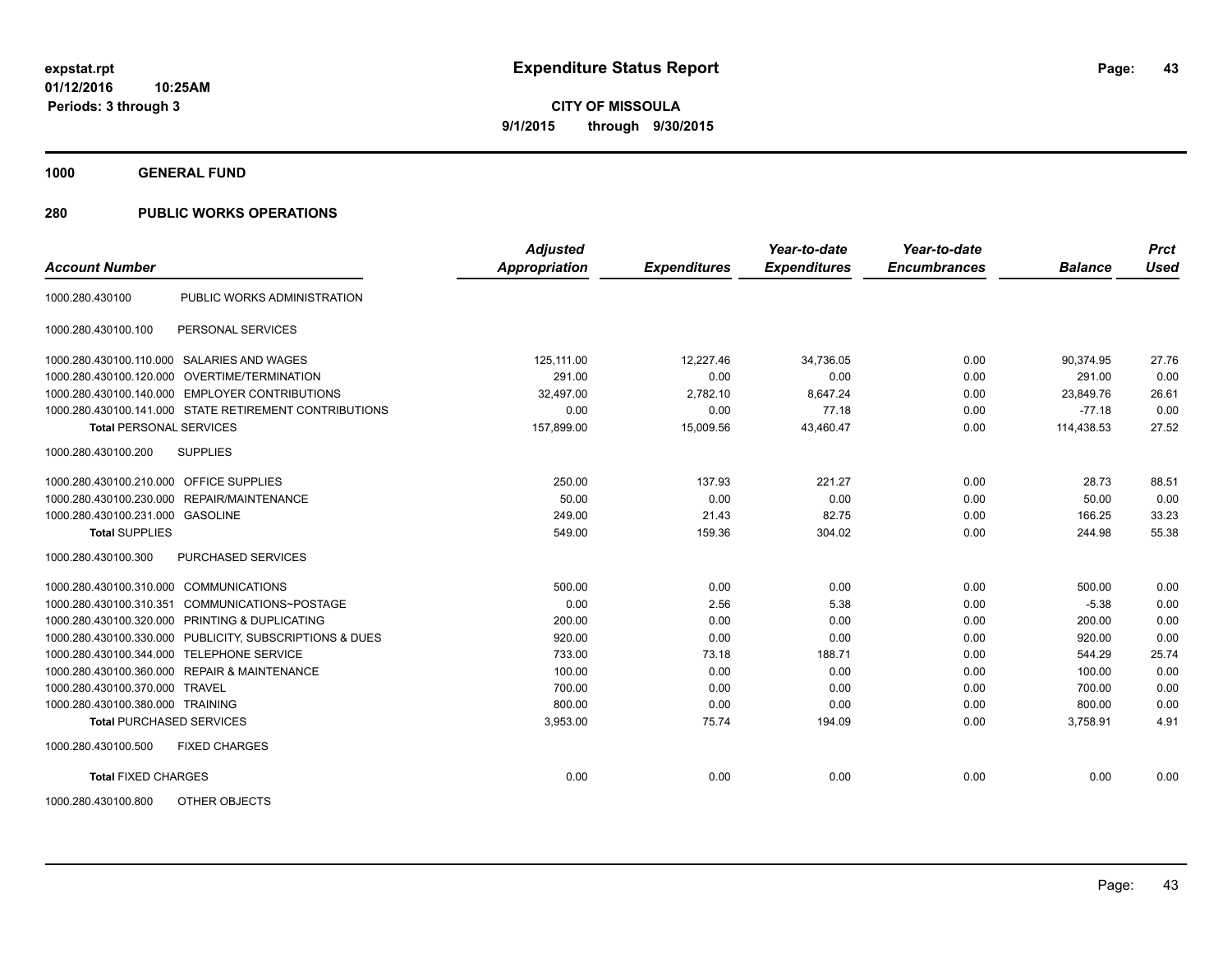**1000 GENERAL FUND**

| <b>Account Number</b>                                | <b>Adjusted</b><br><b>Appropriation</b> | <b>Expenditures</b> | Year-to-date<br><b>Expenditures</b> | Year-to-date<br><b>Encumbrances</b> | <b>Balance</b> | <b>Prct</b><br><b>Used</b> |
|------------------------------------------------------|-----------------------------------------|---------------------|-------------------------------------|-------------------------------------|----------------|----------------------------|
| 1000.280.430100.850.000 SALARY SAVINGS               | $-5.411.00$                             | 0.00                | 0.00                                | 0.00                                | $-5.411.00$    | 0.00                       |
| <b>Total OTHER OBJECTS</b>                           | $-5,411.00$                             | 0.00                | 0.00                                | 0.00                                | $-5,411.00$    | 0.00                       |
| <b>Total PUBLIC WORKS ADMINISTRATION</b>             | 156,990.00                              | 15,244.66           | 43,958.58                           | 0.00                                | 113.031.42     | 28.00                      |
| 1000.280.430250<br><b>REIMBURSABLE SERVICES</b>      |                                         |                     |                                     |                                     |                |                            |
| <b>SUPPLIES</b><br>1000.280.430250.200               |                                         |                     |                                     |                                     |                |                            |
| <b>REPAIR/MAINTENANCE</b><br>1000.280.430250.230.000 | 10,000.00                               | 0.00                | 0.00                                | 0.00                                | 10,000.00      | 0.00                       |
| <b>Total SUPPLIES</b>                                | 10,000.00                               | 0.00                | 0.00                                | 0.00                                | 10.000.00      | 0.00                       |
| 1000.280.430250.300<br>PURCHASED SERVICES            |                                         |                     |                                     |                                     |                |                            |
| 1000.280.430250.360.000 REPAIR & MAINTENANCE         | 10,000.00                               | 0.00                | 0.00                                | 0.00                                | 10,000.00      | 0.00                       |
| 1000.280.430250.360.300 REPAIR & MAINTENANCE         | 0.00                                    | 882.53              | 7,275.14                            | 0.00                                | $-7,275.14$    | 0.00                       |
| <b>Total PURCHASED SERVICES</b>                      | 10,000.00                               | 882.53              | 7,275.14                            | 0.00                                | 2,724.86       | 72.75                      |
| <b>Total REIMBURSABLE SERVICES</b>                   | 20,000.00                               | 882.53              | 7,275.14                            | 0.00                                | 12,724.86      | 36.38                      |
| <b>STREET LIGHTING</b><br>1000.280.430263            |                                         |                     |                                     |                                     |                |                            |
| PERSONAL SERVICES<br>1000.280.430263.100             |                                         |                     |                                     |                                     |                |                            |
| 1000.280.430263.110.000 SALARIES AND WAGES           | 3,653.00                                | 251.92              | 730.28                              | 0.00                                | 2,922.72       | 19.99                      |
| 1000.280.430263.120.000 OVERTIME/TERMINATION         | 380.00                                  | 0.00                | 0.00                                | 0.00                                | 380.00         | 0.00                       |
| 1000.280.430263.130.000 OTHER                        | 320.00                                  | 0.00                | 0.00                                | 0.00                                | 320.00         | 0.00                       |
| 1000.280.430263.140.000 EMPLOYER CONTRIBUTIONS       | 1,982.00                                | 98.47               | 326.83                              | 0.00                                | 1,655.17       | 16.49                      |
| <b>Total PERSONAL SERVICES</b>                       | 6,335.00                                | 350.39              | 1,057.11                            | 0.00                                | 5,277.89       | 16.69                      |
| 1000.280.430263.300<br>PURCHASED SERVICES            |                                         |                     |                                     |                                     |                |                            |
| 1000.280.430263.341.000 ELECTRICITY & NATURAL GAS    | 118,654.00                              | 27,030.54           | 28,664.96                           | 0.00                                | 89,989.04      | 24.16                      |
| <b>Total PURCHASED SERVICES</b>                      | 118,654.00                              | 27,030.54           | 28,664.96                           | 0.00                                | 89,989.04      | 24.16                      |
| <b>Total STREET LIGHTING</b>                         | 124,989.00                              | 27,380.93           | 29,722.07                           | 0.00                                | 95,266.93      | 23.78                      |
| <b>TRAFFIC SIGNAL MAINTENANCE</b><br>1000.280.430264 |                                         |                     |                                     |                                     |                |                            |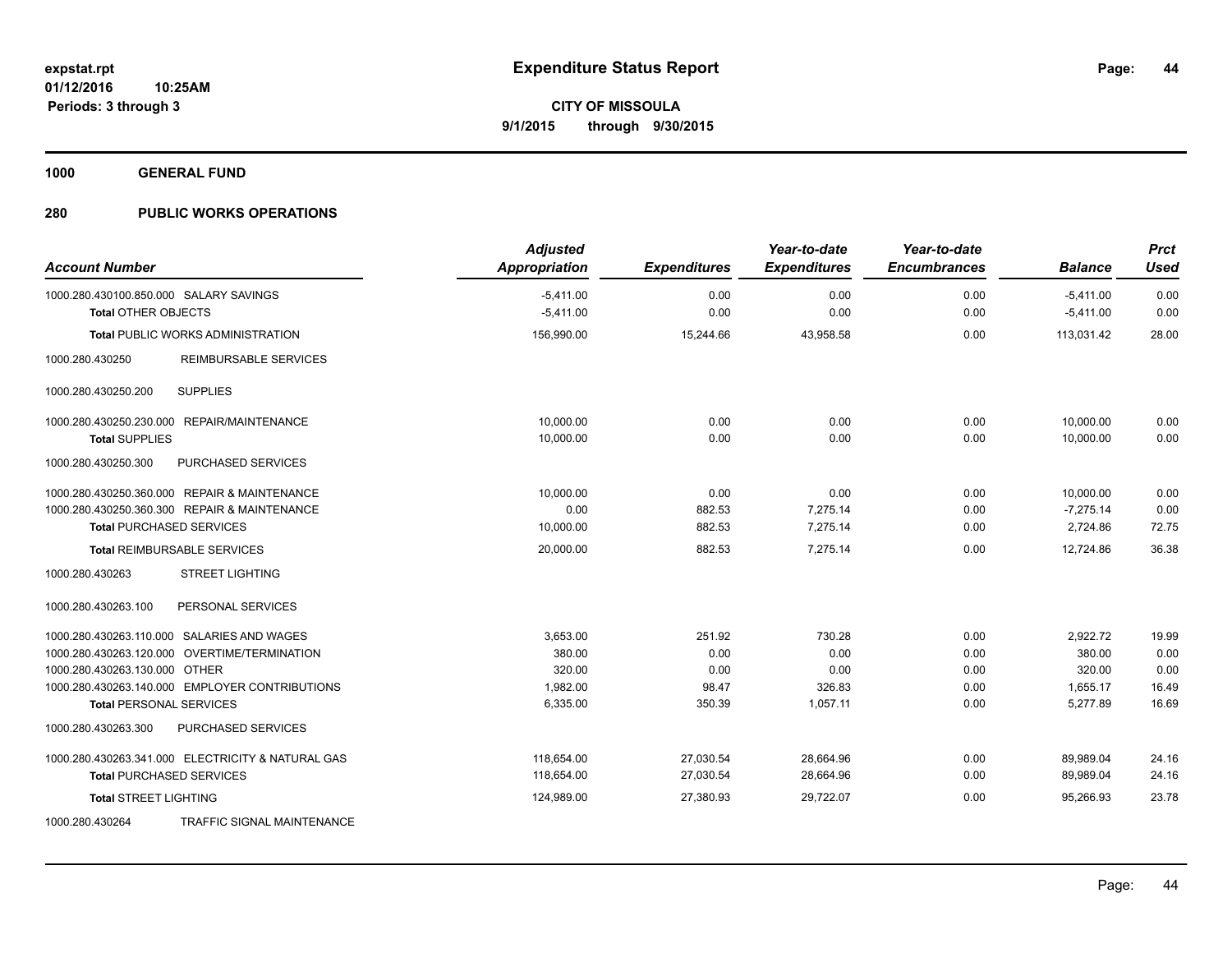**1000 GENERAL FUND**

|                                                   | <b>Adjusted</b> |                     | Year-to-date        | Year-to-date        |                | <b>Prct</b> |
|---------------------------------------------------|-----------------|---------------------|---------------------|---------------------|----------------|-------------|
| <b>Account Number</b>                             | Appropriation   | <b>Expenditures</b> | <b>Expenditures</b> | <b>Encumbrances</b> | <b>Balance</b> | <b>Used</b> |
| PERSONAL SERVICES<br>1000.280.430264.100          |                 |                     |                     |                     |                |             |
| 1000.280.430264.110.000 SALARIES AND WAGES        | 82,198.00       | 5,668.29            | 16,431.21           | 0.00                | 65,766.79      | 19.99       |
| 1000.280.430264.120.000 OVERTIME/TERMINATION      | 1.229.00        | 0.00                | 0.00                | 0.00                | 1.229.00       | 0.00        |
| 1000.280.430264.130.000 OTHER                     | 7.200.00        | 0.00                | 0.00                | 0.00                | 7.200.00       | 0.00        |
| 1000.280.430264.140.000 EMPLOYER CONTRIBUTIONS    | 41,939.00       | 2,215.04            | 7,351.42            | 0.00                | 34,587.58      | 17.53       |
| <b>Total PERSONAL SERVICES</b>                    | 132,566.00      | 7,883.33            | 23,782.63           | 0.00                | 108,783.37     | 17.94       |
| 1000.280.430264.200<br><b>SUPPLIES</b>            |                 |                     |                     |                     |                |             |
| 1000.280.430264.210.000 OFFICE SUPPLIES           | 350.00          | 0.00                | 109.23              | 0.00                | 240.77         | 31.21       |
| OPERATING SUPPLIES<br>1000.280.430264.220.000     | 235.00          | 0.00                | 0.00                | 0.00                | 235.00         | 0.00        |
| 1000.280.430264.230.000 REPAIR/MAINTENANCE        | 1,060.00        | 0.00                | 0.00                | 0.00                | 1,060.00       | 0.00        |
| 1000.280.430264.231.000 GASOLINE                  | 2,799.00        | 0.00                | 0.00                | 0.00                | 2,799.00       | 0.00        |
| 1000.280.430264.240.000 OTHER SUPPLIES            | 9.880.00        | 4,285.47            | 5,551.15            | 0.00                | 4,328.85       | 56.19       |
| <b>Total SUPPLIES</b>                             | 14,324.00       | 4,285.47            | 5,660.38            | 0.00                | 8,663.62       | 39.52       |
| PURCHASED SERVICES<br>1000.280.430264.300         |                 |                     |                     |                     |                |             |
| 1000.280.430264.341.000 ELECTRICITY & NATURAL GAS | 14,650.00       | 1,175.35            | 1.779.09            | 0.00                | 12,870.91      | 12.14       |
| 1000.280.430264.350.000 PROFESSIONAL SERVICES     | 200.00          | 0.00                | 0.00                | 0.00                | 200.00         | 0.00        |
| 1000.280.430264.360.000 REPAIR & MAINTENANCE      | 1,100.00        | 0.00                | 0.00                | 0.00                | 1,100.00       | 0.00        |
| 1000.280.430264.370.000 TRAVEL                    | 150.00          | 0.00                | 0.00                | 0.00                | 150.00         | 0.00        |
| 1000.280.430264.380.000 TRAINING                  | 450.00          | 0.00                | 0.00                | 0.00                | 450.00         | 0.00        |
| <b>Total PURCHASED SERVICES</b>                   | 16,550.00       | 1,175.35            | 1,779.09            | 0.00                | 14,770.91      | 10.75       |
| <b>Total TRAFFIC SIGNAL MAINTENANCE</b>           | 163,440.00      | 13,344.15           | 31,222.10           | 0.00                | 132,217.90     | 19.10       |
| 1000.280.430265<br><b>SIGNING &amp; STRIPING</b>  |                 |                     |                     |                     |                |             |
| 1000.280.430265.100<br>PERSONAL SERVICES          |                 |                     |                     |                     |                |             |
| 1000.280.430265.110.000 SALARIES AND WAGES        | 178,839.00      | 13,908.20           | 44,660.53           | 0.00                | 134, 178.47    | 24.97       |
| OVERTIME/TERMINATION<br>1000.280.430265.120.000   | 67.00           | 0.00                | 0.00                | 0.00                | 67.00          | 0.00        |
| 1000.280.430265.130.000 OTHER                     | 1,900.00        | 0.00                | 0.00                | 0.00                | 1,900.00       | 0.00        |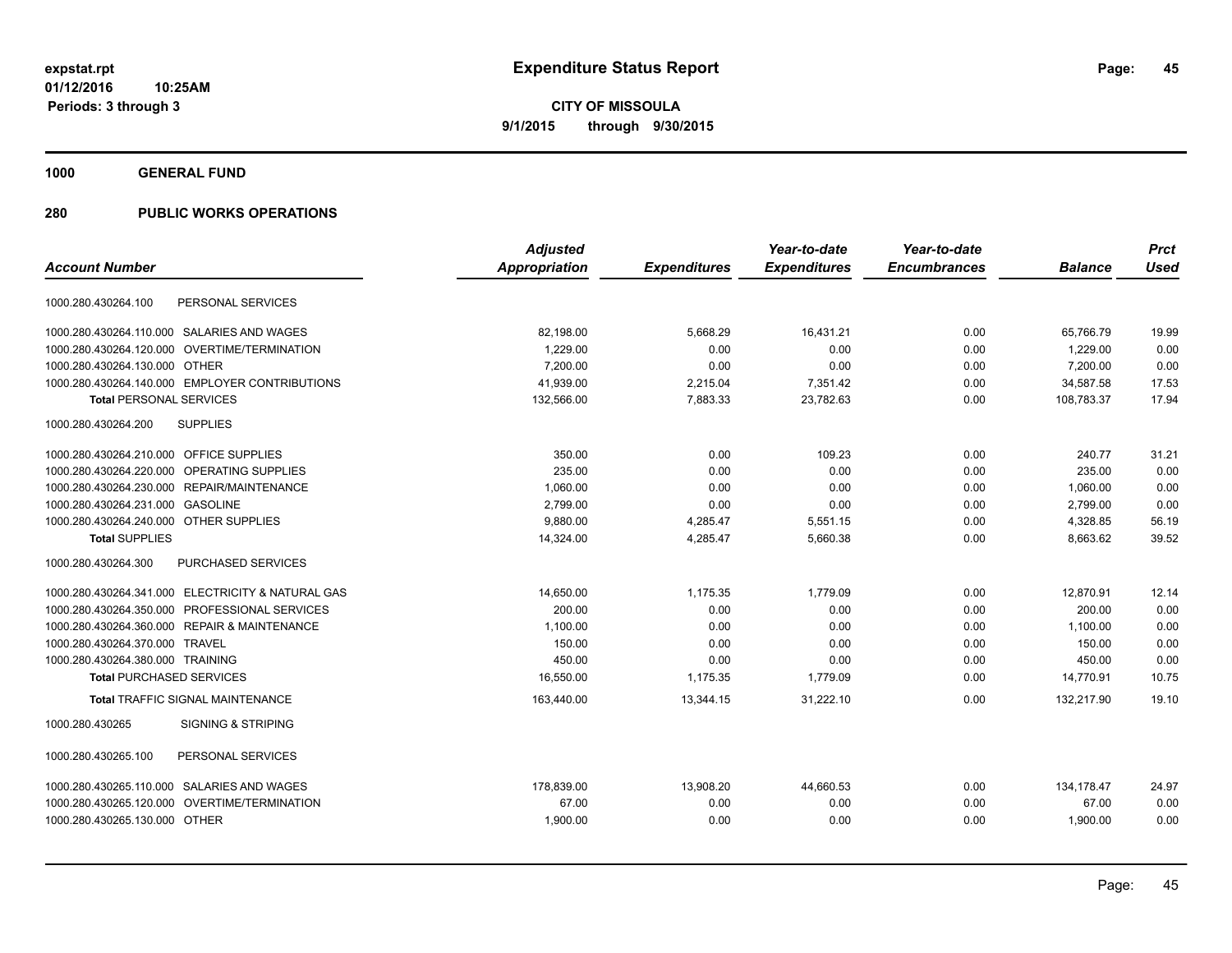**1000 GENERAL FUND**

### **280 PUBLIC WORKS OPERATIONS**

| <b>Account Number</b>                                       | <b>Adjusted</b><br><b>Appropriation</b> | <b>Expenditures</b> | Year-to-date<br><b>Expenditures</b> | Year-to-date<br><b>Encumbrances</b> | <b>Balance</b> | <b>Prct</b><br>Used |
|-------------------------------------------------------------|-----------------------------------------|---------------------|-------------------------------------|-------------------------------------|----------------|---------------------|
| 1000.280.430265.140.000 EMPLOYER CONTRIBUTIONS              | 93,550.00                               | 8,253.08            | 29,196.24                           | 0.00                                | 64,353.76      | 31.21               |
| <b>Total PERSONAL SERVICES</b>                              | 274,356.00                              | 22,161.28           | 73,856.77                           | 0.00                                | 200,499.23     | 26.92               |
| 1000.280.430265.200<br><b>SUPPLIES</b>                      |                                         |                     |                                     |                                     |                |                     |
| 1000.280.430265.210.000 OFFICE SUPPLIES                     | 350.00                                  | 0.00                | 0.00                                | 0.00                                | 350.00         | 0.00                |
| OPERATING SUPPLIES<br>1000.280.430265.220.000               | 1,700.00                                | 234.68              | 268.68                              | 0.00                                | 1.431.32       | 15.80               |
| 1000.280.430265.220.311 OPERATING SUPPLIES~CLOTHING ALLOW   | 0.00                                    | 0.00                | 104.98                              | 0.00                                | $-104.98$      | 0.00                |
| REPAIR/MAINTENANCE<br>1000.280.430265.230.000               | 40,700.00                               | 45.67               | 71.72                               | 0.00                                | 40,628.28      | 0.18                |
| REPAIR/MAINTENANCE~VEHICLE PARTS<br>1000.280.430265.230.321 | 0.00                                    | 201.08              | 240.49                              | 0.00                                | $-240.49$      | 0.00                |
| 1000.280.430265.231.000 GASOLINE                            | 3,739.00                                | 465.53              | 465.53                              | 0.00                                | 3.273.47       | 12.45               |
| 1000.280.430265.240.000 OTHER SUPPLIES                      | 21,210.00                               | 388.15              | 1,911.15                            | 0.00                                | 19,298.85      | 9.01                |
| 1000.280.430265.240.300 OTHER SUPPLIES                      | 0.00                                    | 0.00                | 17.59                               | 0.00                                | $-17.59$       | 0.00                |
| <b>Total SUPPLIES</b>                                       | 67,699.00                               | 1,335.11            | 3,080.14                            | 0.00                                | 64,618.86      | 4.55                |
| 1000.280.430265.300<br>PURCHASED SERVICES                   |                                         |                     |                                     |                                     |                |                     |
| 1000.280.430265.344.000<br><b>TELEPHONE SERVICE</b>         | 558.00                                  | 0.00                | 0.00                                | 0.00                                | 558.00         | 0.00                |
| <b>TELEPHONE SERVICE</b><br>1000.280.430265.344.399         | 0.00                                    | 69.80               | 139.58                              | 0.00                                | $-139.58$      | 0.00                |
| 1000.280.430265.345.000 GARBAGE                             | 457.00                                  | 15.60               | 46.80                               | 0.00                                | 410.20         | 10.24               |
| 1000.280.430265.350.000 PROFESSIONAL SERVICES               | 570.00                                  | 353.40              | 353.40                              | 0.00                                | 216.60         | 62.00               |
| 1000.280.430265.360.000 REPAIR & MAINTENANCE                | 1,700.00                                | 0.00                | 0.00                                | 0.00                                | 1.700.00       | 0.00                |
| 1000.280.430265.370.000 TRAVEL                              | 700.00                                  | 0.00                | 0.00                                | 0.00                                | 700.00         | 0.00                |
| 1000.280.430265.380.000 TRAINING                            | 950.00                                  | 0.00                | 0.00                                | 0.00                                | 950.00         | 0.00                |
| <b>Total PURCHASED SERVICES</b>                             | 4,935.00                                | 438.80              | 539.78                              | 0.00                                | 4,395.22       | 10.94               |
| 1000.280.430265.900<br><b>CAPITAL OUTLAY</b>                |                                         |                     |                                     |                                     |                |                     |
| <b>Total CAPITAL OUTLAY</b>                                 | 0.00                                    | 0.00                | 0.00                                | 0.00                                | 0.00           | 0.00                |
| <b>Total SIGNING &amp; STRIPING</b>                         | 346,990.00                              | 23,935.19           | 77,476.69                           | 0.00                                | 269,513.31     | 22.33               |
| 1000000100007<br>Q                                          |                                         |                     |                                     |                                     |                |                     |

1000.280.430267 CMAQ GRANT

1000.280.430267.100 PERSONAL SERVICES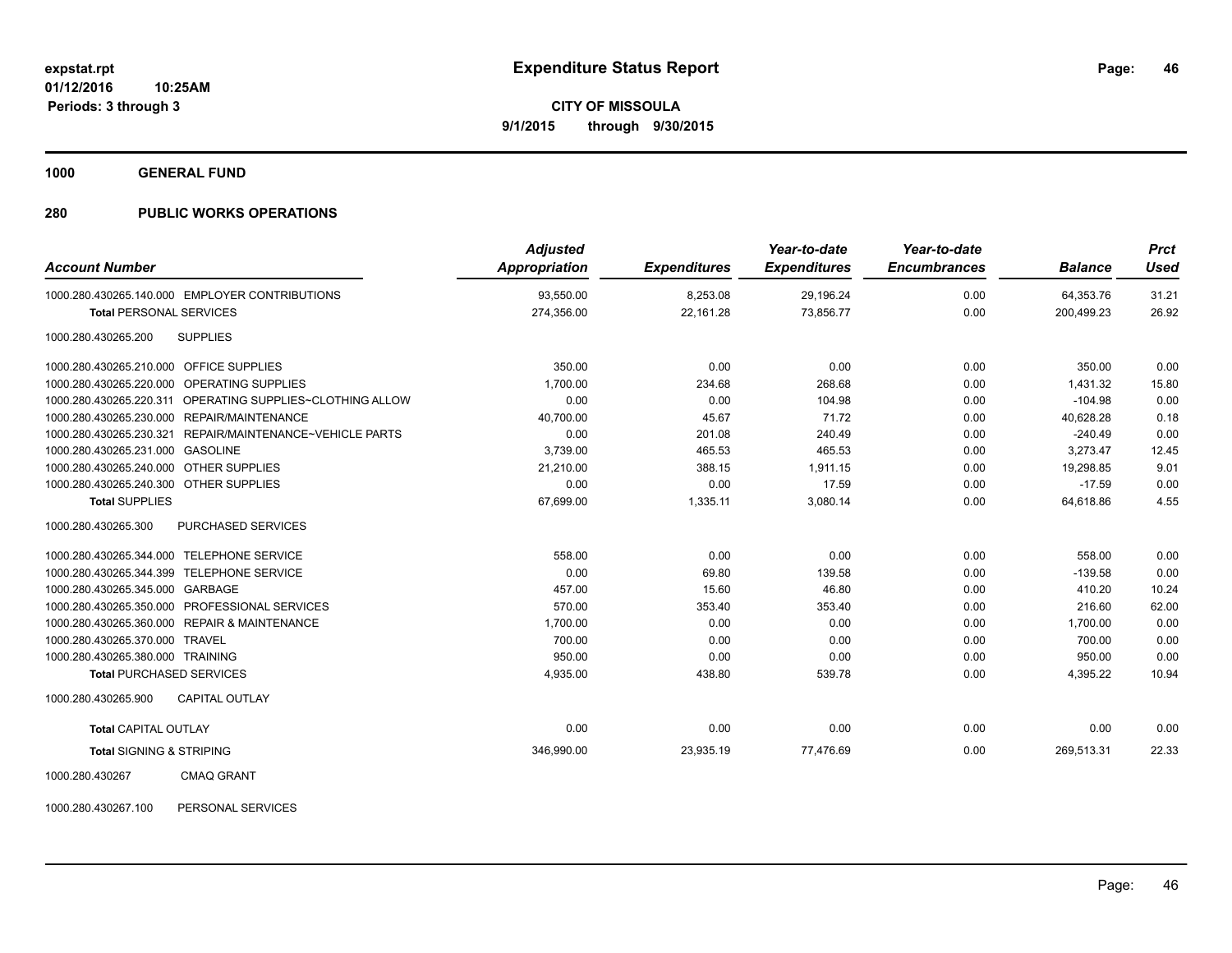**1000 GENERAL FUND**

|                                  |                                                         | <b>Adjusted</b> |                     | Year-to-date        | Year-to-date        |                | <b>Prct</b> |
|----------------------------------|---------------------------------------------------------|-----------------|---------------------|---------------------|---------------------|----------------|-------------|
| <b>Account Number</b>            |                                                         | Appropriation   | <b>Expenditures</b> | <b>Expenditures</b> | <b>Encumbrances</b> | <b>Balance</b> | <b>Used</b> |
| <b>Total CMAQ GRANT</b>          |                                                         | 0.00            | 0.00                | 0.00                | 0.00                | 0.00           | 0.00        |
| 1000.280.430270                  | <b>COMMUNICATIONS</b>                                   |                 |                     |                     |                     |                |             |
| 1000.280.430270.100              | PERSONAL SERVICES                                       |                 |                     |                     |                     |                |             |
|                                  | 1000.280.430270.110.000 SALARIES AND WAGES              | 96,811.00       | 6,675.96            | 19,352.18           | 0.00                | 77,458.82      | 19.99       |
|                                  | 1000.280.430270.120.000 OVERTIME/TERMINATION            | 268.00          | 0.00                | 0.00                | 0.00                | 268.00         | 0.00        |
| 1000.280.430270.130.000 OTHER    |                                                         | 8,480.00        | 0.00                | 0.00                | 0.00                | 8,480.00       | 0.00        |
|                                  | 1000.280.430270.140.000 EMPLOYER CONTRIBUTIONS          | 48,967.00       | 2,609.00            | 8,658.73            | 0.00                | 40,308.27      | 17.68       |
| <b>Total PERSONAL SERVICES</b>   |                                                         | 154,526.00      | 9,284.96            | 28,010.91           | 0.00                | 126,515.09     | 18.13       |
| 1000.280.430270.200              | <b>SUPPLIES</b>                                         |                 |                     |                     |                     |                |             |
|                                  | 1000.280.430270.230.000 REPAIR/MAINTENANCE              | 8,050.00        | 691.72              | 1.319.12            | 0.00                | 6,730.88       | 16.39       |
| 1000.280.430270.231.000 GASOLINE |                                                         | 2,493.00        | 172.28              | 172.28              | 0.00                | 2,320.72       | 6.91        |
| <b>Total SUPPLIES</b>            |                                                         | 10,543.00       | 864.00              | 1,491.40            | 0.00                | 9,051.60       | 14.15       |
| 1000.280.430270.300              | PURCHASED SERVICES                                      |                 |                     |                     |                     |                |             |
|                                  | 1000.280.430270.330.000 PUBLICITY, SUBSCRIPTIONS & DUES | 180.00          | 0.00                | 0.00                | 0.00                | 180.00         | 0.00        |
|                                  | 1000.280.430270.341.000 ELECTRICITY & NATURAL GAS       | 2,474.00        | 449.43              | 778.11              | 0.00                | 1,695.89       | 31.45       |
|                                  | 1000.280.430270.344.000 TELEPHONE SERVICE               | 513.00          | 0.00                | 0.00                | 0.00                | 513.00         | 0.00        |
|                                  | 1000.280.430270.344.400 TELEPHONE SERVICE               | 0.00            | 60.05               | 120.10              | 0.00                | $-120.10$      | 0.00        |
|                                  | 1000.280.430270.350.000 PROFESSIONAL SERVICES           | 100.00          | 0.00                | 0.00                | 0.00                | 100.00         | 0.00        |
|                                  | 1000.280.430270.360.000 REPAIR & MAINTENANCE            | 3,000.00        | 0.00                | 0.00                | 0.00                | 3,000.00       | 0.00        |
|                                  | <b>Total PURCHASED SERVICES</b>                         | 6.267.00        | 509.48              | 898.21              | 0.00                | 5,368.79       | 14.33       |
| <b>Total COMMUNICATIONS</b>      |                                                         | 171,336.00      | 10,658.44           | 30,400.52           | 0.00                | 140,935.48     | 17.74       |
| 1000.280.431120                  | <b>WEED PROGRAM</b>                                     |                 |                     |                     |                     |                |             |
| 1000.280.431120.100              | PERSONAL SERVICES                                       |                 |                     |                     |                     |                |             |
| <b>Total WEED PROGRAM</b>        |                                                         | 0.00            | 0.00                | 0.00                | 0.00                | 0.00           | 0.00        |
| 1000.280.431400                  | <b>ENGINEERING</b>                                      |                 |                     |                     |                     |                |             |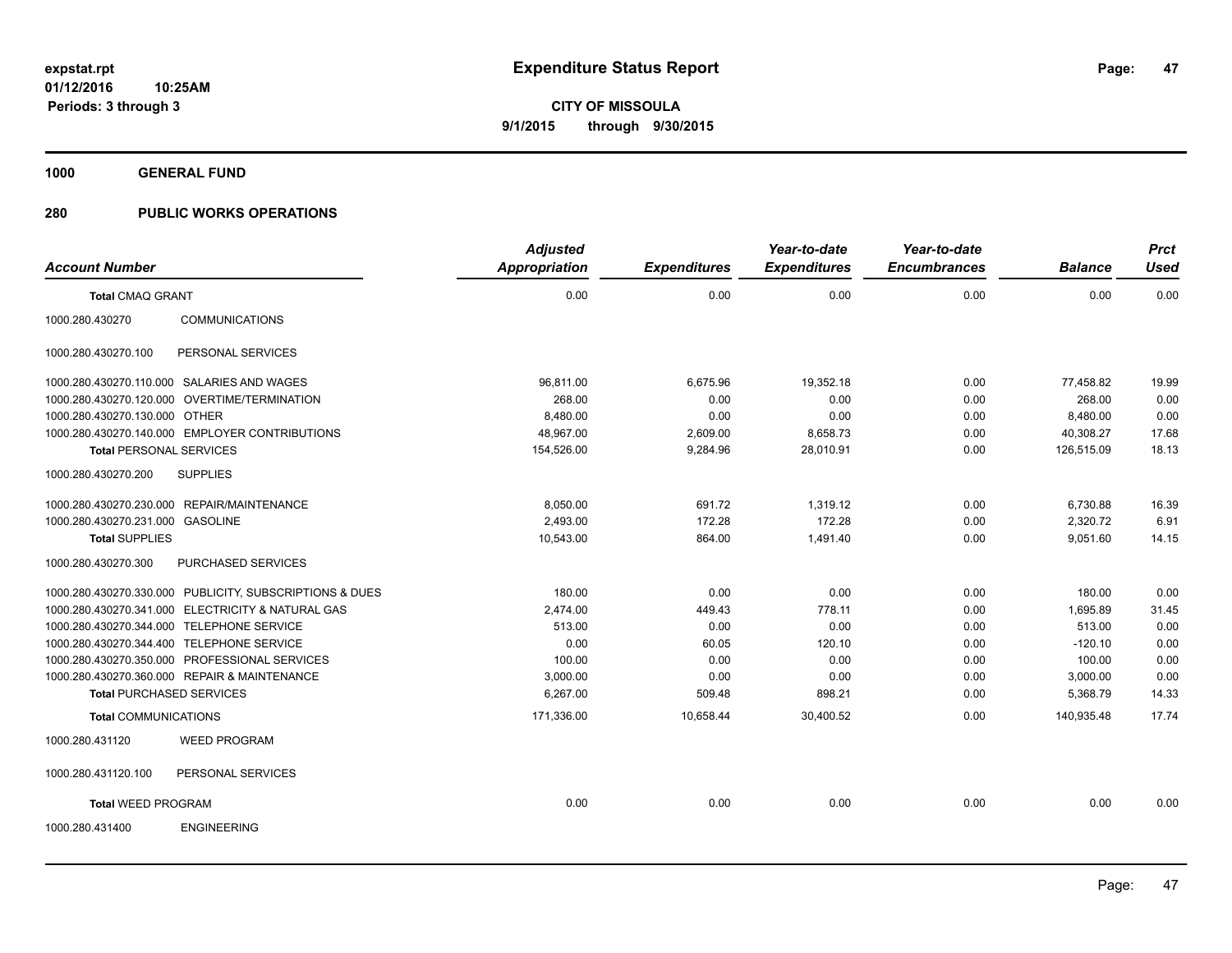**1000 GENERAL FUND**

| <b>Account Number</b>                     | <b>Adjusted</b><br><b>Appropriation</b> | <b>Expenditures</b> | Year-to-date<br><b>Expenditures</b> | Year-to-date<br><b>Encumbrances</b> | <b>Balance</b> | <b>Prct</b><br><b>Used</b> |
|-------------------------------------------|-----------------------------------------|---------------------|-------------------------------------|-------------------------------------|----------------|----------------------------|
| PERSONAL SERVICES<br>1000.280.431400.100  |                                         |                     |                                     |                                     |                |                            |
| <b>Total PERSONAL SERVICES</b>            | 0.00                                    | 0.00                | 0.00                                | 0.00                                | 0.00           | 0.00                       |
| PURCHASED SERVICES<br>1000.280.431400.300 |                                         |                     |                                     |                                     |                |                            |
| <b>Total ENGINEERING</b>                  | 0.00                                    | 0.00                | 0.00                                | 0.00                                | 0.00           | 0.00                       |
| <b>Total PUBLIC WORKS OPERATIONS</b>      | 983,745.00                              | 91.445.90           | 220.055.10                          | 0.00                                | 763.689.90     | 22.37                      |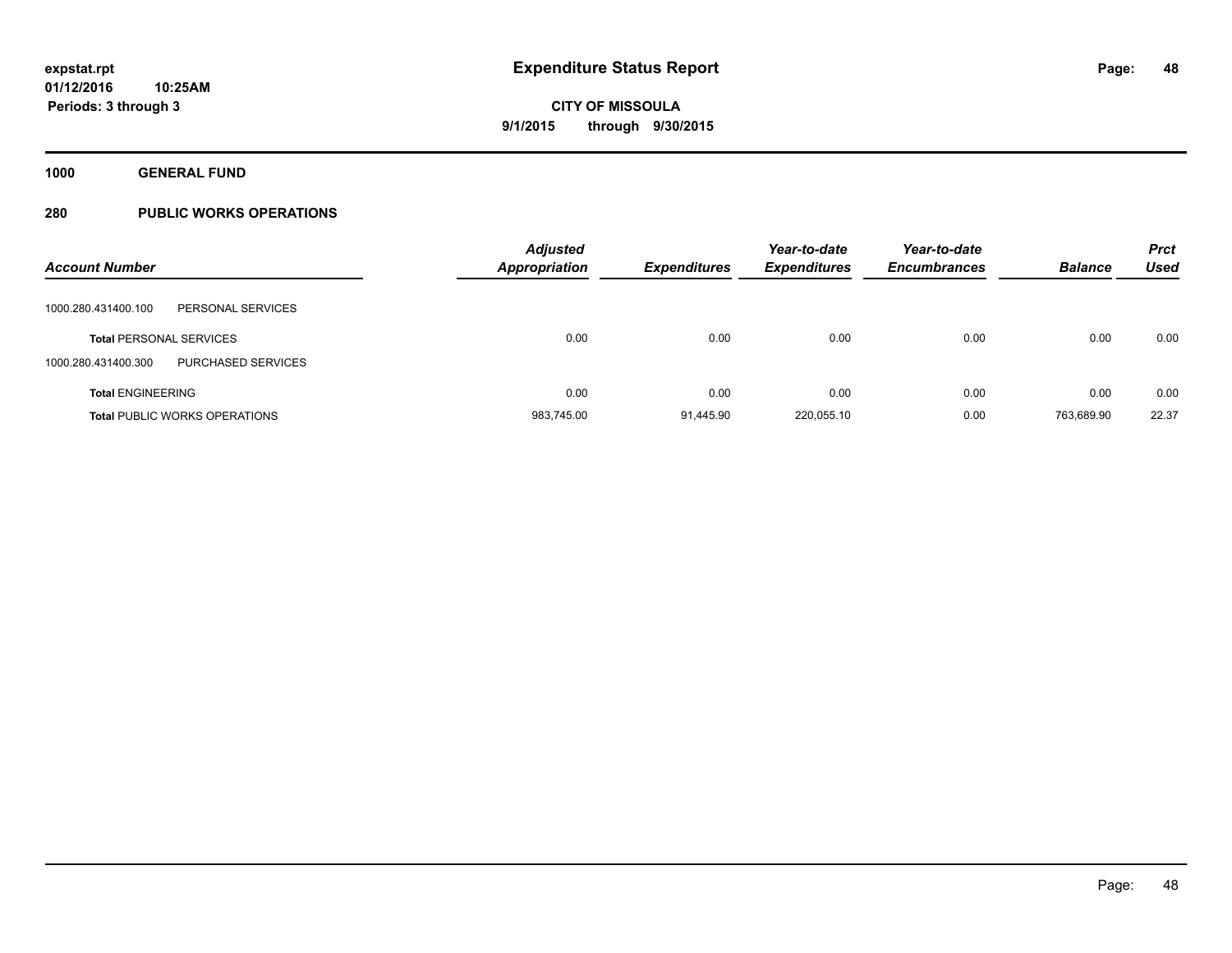**CITY OF MISSOULA 9/1/2015 through 9/30/2015**

**1000 GENERAL FUND**

| <b>Account Number</b>                   |                                                         | <b>Adjusted</b><br><b>Appropriation</b> | <b>Expenditures</b> | Year-to-date<br><b>Expenditures</b> | Year-to-date<br><b>Encumbrances</b> | <b>Balance</b> | <b>Prct</b><br><b>Used</b> |
|-----------------------------------------|---------------------------------------------------------|-----------------------------------------|---------------------|-------------------------------------|-------------------------------------|----------------|----------------------------|
| 1000.290.420110                         | <b>ADMINISTRATION</b>                                   |                                         |                     |                                     |                                     |                |                            |
| 1000.290.420110.100                     | PERSONAL SERVICES                                       |                                         |                     |                                     |                                     |                |                            |
|                                         | 1000.290.420110.110.000 SALARIES AND WAGES              | 704,074.00                              | 50,573.39           | 146,493.41                          | 0.00                                | 557,580.59     | 20.81                      |
| 1000.290.420110.115.000                 | SALARIES/HEALTH INSURANCE BENEFIT                       | 0.00                                    | 2,850.00            | 6,840.00                            | 0.00                                | $-6.840.00$    | 0.00                       |
|                                         | 1000.290.420110.120.000 OVERTIME/TERMINATION            | 8,471.00                                | 328.92              | 558.32                              | 0.00                                | 7,912.68       | 6.59                       |
|                                         | 1000.290.420110.121.000 OUTSIDE HIRE OVERTIME           | 0.00                                    | 15,342.30           | 61,105.81                           | 0.00                                | $-61, 105.81$  | 0.00                       |
| 1000.290.420110.130.000 OTHER           |                                                         | 3.365.00                                | 0.00                | 3.365.45                            | 0.00                                | $-0.45$        | 100.01                     |
|                                         | 1000.290.420110.140.000 EMPLOYER CONTRIBUTIONS          | 376,292.00                              | 16,546.82           | 52,876.85                           | 0.00                                | 323,415.15     | 14.05                      |
|                                         | 1000.290.420110.141.000 STATE RETIREMENT CONTRIBUTIONS  | 0.00                                    | 0.00                | 18.988.32                           | 0.00                                | $-18.988.32$   | 0.00                       |
| <b>Total PERSONAL SERVICES</b>          |                                                         | 1,092,202.00                            | 85,641.43           | 290,228.16                          | 0.00                                | 801,973.84     | 26.57                      |
| 1000.290.420110.200                     | <b>SUPPLIES</b>                                         |                                         |                     |                                     |                                     |                |                            |
| 1000.290.420110.210.000 OFFICE SUPPLIES |                                                         | 11.650.00                               | 62.19               | 1,321.60                            | 0.00                                | 10,328.40      | 11.34                      |
| 1000.290.420110.220.000                 | OPERATING SUPPLIES                                      | 19.550.00                               | 2.171.03            | 2.793.10                            | 0.00                                | 16.756.90      | 14.29                      |
|                                         | 1000.290.420110.230.000 REPAIR/MAINTENANCE              | 900.00                                  | 22.85               | 326.45                              | 0.00                                | 573.55         | 36.27                      |
| 1000.290.420110.231.000 GASOLINE        |                                                         | 3.515.00                                | 471.73              | 901.83                              | 0.00                                | 2,613.17       | 25.66                      |
| <b>Total SUPPLIES</b>                   |                                                         | 35,615.00                               | 2,727.80            | 5,342.98                            | 0.00                                | 30,272.02      | 15.00                      |
| 1000.290.420110.300                     | <b>PURCHASED SERVICES</b>                               |                                         |                     |                                     |                                     |                |                            |
| 1000.290.420110.310.000 COMMUNICATIONS  |                                                         | 4,712.00                                | 477.64              | 1,557.86                            | 0.00                                | 3,154.14       | 33.06                      |
|                                         | 1000.290.420110.320.000 PRINTING & DUPLICATING          | 500.00                                  | 19.61               | 19.61                               | 0.00                                | 480.39         | 3.92                       |
|                                         | 1000.290.420110.330.000 PUBLICITY, SUBSCRIPTIONS & DUES | 12,538.00                               | 186.98              | 7,857.23                            | 0.00                                | 4,680.77       | 62.67                      |
|                                         | 1000.290.420110.344.000 TELEPHONE SERVICE               | 47,693.00                               | 7,094.17            | 7,094.17                            | 0.00                                | 40,598.83      | 14.87                      |
|                                         | 1000.290.420110.350.000 PROFESSIONAL SERVICES           | 7,920.00                                | 502.40              | 1,448.00                            | 0.00                                | 6,472.00       | 18.28                      |
|                                         | 1000.290.420110.360.000 REPAIR & MAINTENANCE            | 10,600.00                               | 0.00                | 19,792.39                           | 0.00                                | $-9,192.39$    | 186.72                     |
| <b>Total PURCHASED SERVICES</b>         |                                                         | 83,963.00                               | 8,280.80            | 37,769.26                           | 0.00                                | 46,193.74      | 44.98                      |
| 1000.290.420110.500                     | <b>FIXED CHARGES</b>                                    |                                         |                     |                                     |                                     |                |                            |
| 1000.290.420110.500.000 FIXED CHARGES   |                                                         | 90,812.00                               | 11,465.96           | 23,505.22                           | 0.00                                | 67,306.78      | 25.88                      |
| <b>Total FIXED CHARGES</b>              |                                                         | 90,812.00                               | 11,465.96           | 23,505.22                           | 0.00                                | 67,306.78      | 25.88                      |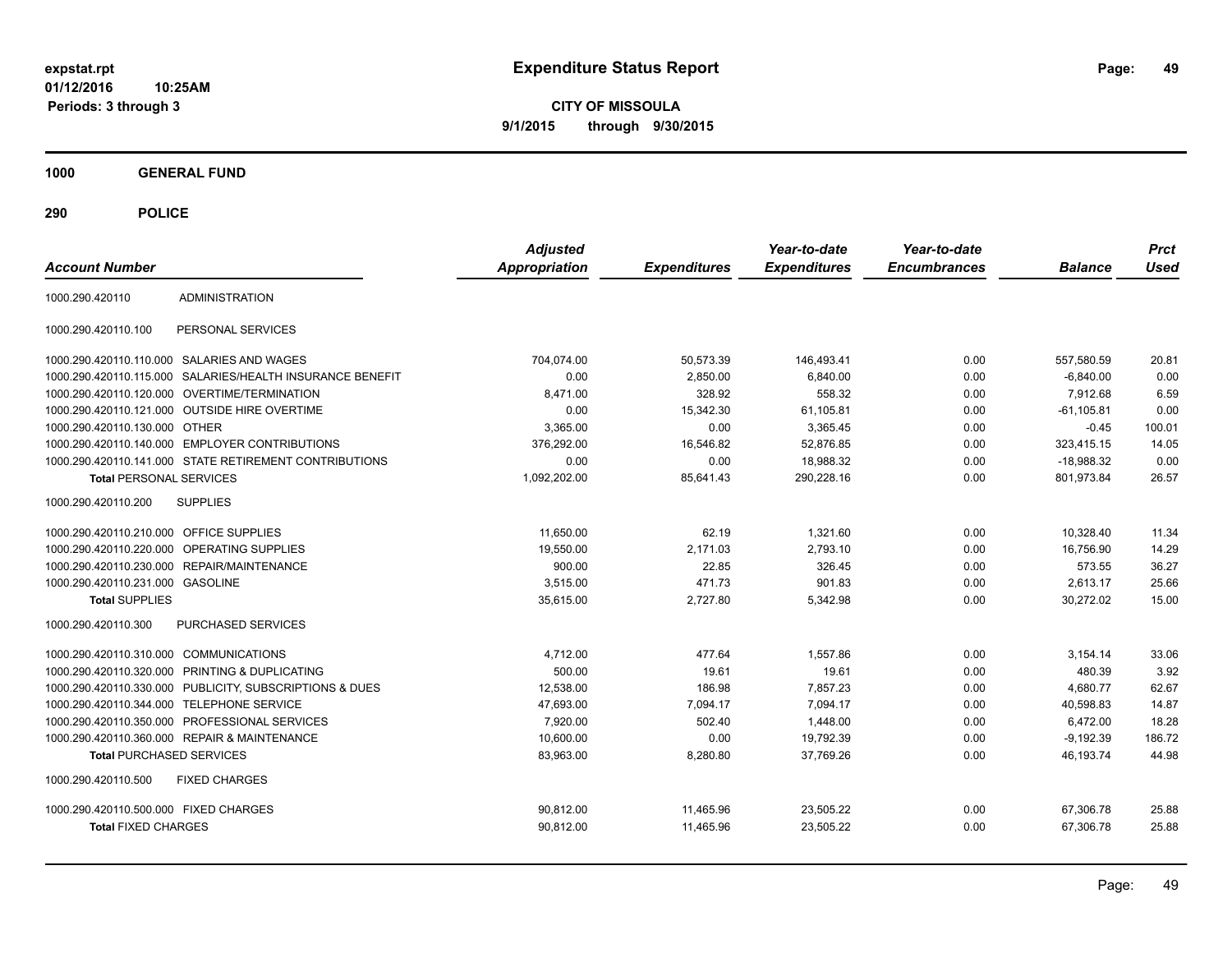**CITY OF MISSOULA 9/1/2015 through 9/30/2015**

**1000 GENERAL FUND**

| <b>Account Number</b>                                     | <b>Adjusted</b><br>Appropriation | <b>Expenditures</b> | Year-to-date<br><b>Expenditures</b> | Year-to-date<br><b>Encumbrances</b> | <b>Balance</b> | <b>Prct</b><br><b>Used</b> |
|-----------------------------------------------------------|----------------------------------|---------------------|-------------------------------------|-------------------------------------|----------------|----------------------------|
| <b>GRANTS &amp; CONTRIBUTIONS</b><br>1000.290.420110.700  |                                  |                     |                                     |                                     |                |                            |
| 1000.290.420110.700.000 GRANTS & CONTRIBUTIONS            | 4,000.00                         | 0.00                | 0.00                                | 0.00                                | 4,000.00       | 0.00                       |
| <b>Total GRANTS &amp; CONTRIBUTIONS</b>                   | 4,000.00                         | 0.00                | 0.00                                | 0.00                                | 4,000.00       | 0.00                       |
| 1000.290.420110.800<br>OTHER OBJECTS                      |                                  |                     |                                     |                                     |                |                            |
| 1000.290.420110.850.000 SALARY SAVINGS                    | $-79,245.00$                     | 0.00                | 0.00                                | 0.00                                | $-79,245.00$   | 0.00                       |
| <b>Total OTHER OBJECTS</b>                                | $-79,245.00$                     | 0.00                | 0.00                                | 0.00                                | $-79,245.00$   | 0.00                       |
| 1000.290.420110.900<br><b>CAPITAL OUTLAY</b>              |                                  |                     |                                     |                                     |                |                            |
| <b>Total CAPITAL OUTLAY</b>                               | 0.00                             | 0.00                | 0.00                                | 0.00                                | 0.00           | 0.00                       |
| <b>Total ADMINISTRATION</b>                               | 1,227,347.00                     | 108,115.99          | 356,845.62                          | 0.00                                | 870,501.38     | 29.07                      |
| PERSONNEL TRAINING<br>1000.290.420130                     |                                  |                     |                                     |                                     |                |                            |
| PERSONAL SERVICES<br>1000.290.420130.100                  |                                  |                     |                                     |                                     |                |                            |
| 1000.290.420130.110.000 SALARIES AND WAGES                | 61,810.00                        | 5,058.50            | 14,598.83                           | 0.00                                | 47,211.17      | 23.62                      |
| 1000.290.420130.115.000 SALARIES/HEALTH INSURANCE BENEFIT | 0.00                             | 570.00              | 1.368.00                            | 0.00                                | $-1,368.00$    | 0.00                       |
| 1000.290.420130.120.000 OVERTIME/TERMINATION              | 1.070.00                         | 421.52              | 421.52                              | 0.00                                | 648.48         | 39.39                      |
| 1000.290.420130.130.000 OTHER                             | 673.00                           | 0.00                | 673.09                              | 0.00                                | $-0.09$        | 100.01                     |
| 1000.290.420130.140.000 EMPLOYER CONTRIBUTIONS            | 34,098.00                        | 1,388.92            | 4,155.59                            | 0.00                                | 29,942.41      | 12.19                      |
| 1000.290.420130.141.000 STATE RETIREMENT CONTRIBUTIONS    | 0.00                             | 0.00                | 3,036.37                            | 0.00                                | $-3.036.37$    | 0.00                       |
| <b>Total PERSONAL SERVICES</b>                            | 97,651.00                        | 7,438.94            | 24,253.40                           | 0.00                                | 73,397.60      | 24.84                      |
| 1000.290.420130.200<br><b>SUPPLIES</b>                    |                                  |                     |                                     |                                     |                |                            |
| 1000.290.420130.210.000 OFFICE SUPPLIES                   | 200.00                           | 36.94               | 36.94                               | 0.00                                | 163.06         | 18.47                      |
| 1000.290.420130.220.000<br>OPERATING SUPPLIES             | 25,020.00                        | 0.00                | 2,664.37                            | 0.00                                | 22,355.63      | 10.65                      |
| <b>Total SUPPLIES</b>                                     | 25,220.00                        | 36.94               | 2,701.31                            | 0.00                                | 22,518.69      | 10.71                      |
| PURCHASED SERVICES<br>1000.290.420130.300                 |                                  |                     |                                     |                                     |                |                            |
| 1000.290.420130.320.000 PRINTING & DUPLICATING            | 350.00                           | 0.00                | 0.00                                | 0.00                                | 350.00         | 0.00                       |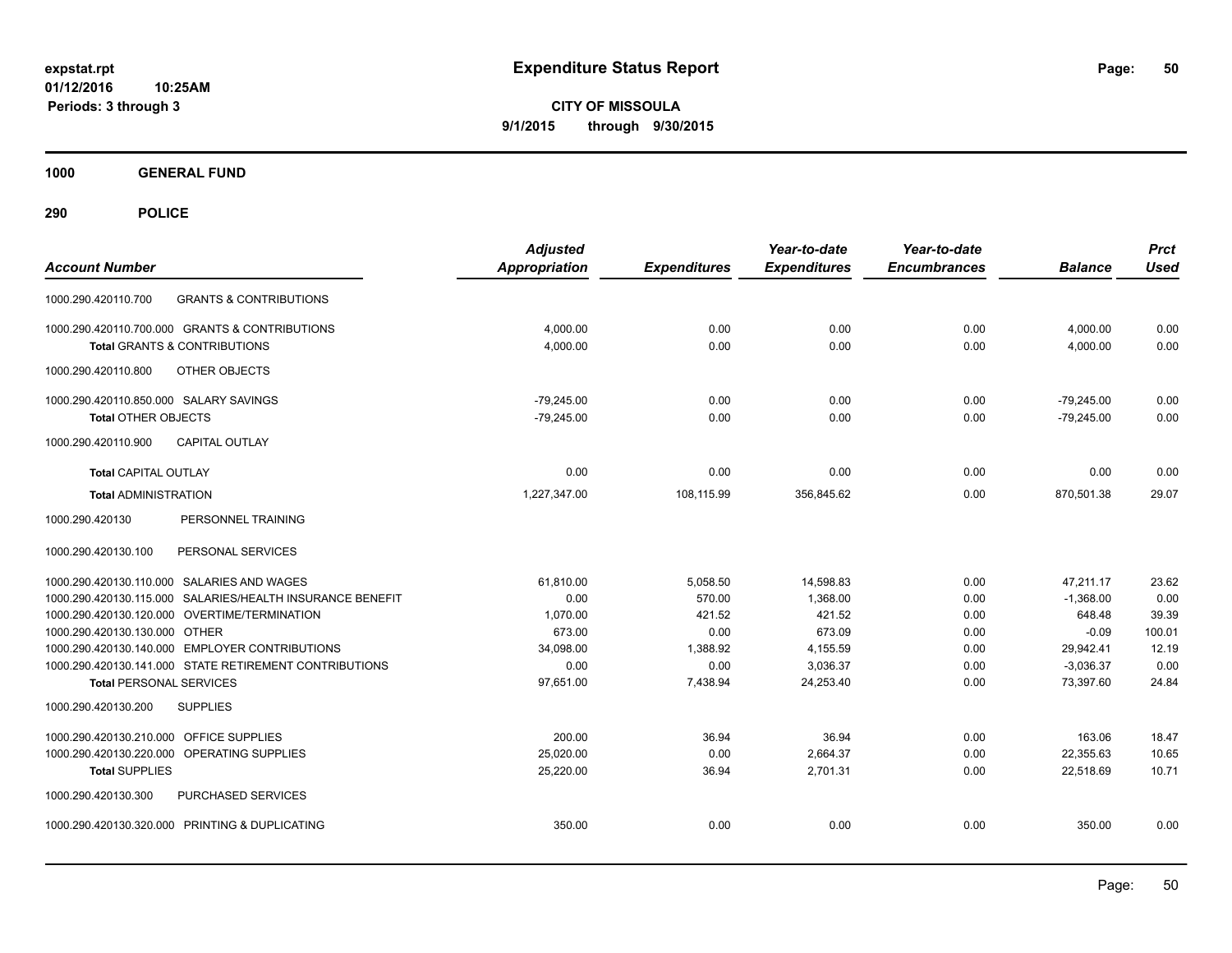**CITY OF MISSOULA 9/1/2015 through 9/30/2015**

**1000 GENERAL FUND**

| <b>Account Number</b>                                     | <b>Adjusted</b><br>Appropriation | <b>Expenditures</b> | Year-to-date<br><b>Expenditures</b> | Year-to-date<br><b>Encumbrances</b> | <b>Balance</b> | <b>Prct</b><br><b>Used</b> |
|-----------------------------------------------------------|----------------------------------|---------------------|-------------------------------------|-------------------------------------|----------------|----------------------------|
| 1000.290.420130.360.000 REPAIR & MAINTENANCE              | 100.00                           | 0.00                | 0.00                                | 0.00                                | 100.00         | 0.00                       |
| 1000.290.420130.370.000 TRAVEL                            | 26,000.00                        | 960.85              | 6,826.40                            | 0.00                                | 19,173.60      | 26.26                      |
| 1000.290.420130.380.000 TRAINING                          | 31,300.00                        | 8,826.00            | 14,645.00                           | 0.00                                | 16,655.00      | 46.79                      |
| 1000.290.420130.390.000 OTHER PURCHASED SERVICES          | 25.000.00                        | 0.00                | 0.00                                | 0.00                                | 25.000.00      | 0.00                       |
| 1000.290.420130.390.021 PD TRAINING 1                     | 0.00                             | 96.98               | 96.98                               | 0.00                                | $-96.98$       | 0.00                       |
| 1000.290.420130.390.022 PD TRAINING 2                     | 0.00                             | 199.04              | 199.04                              | 0.00                                | $-199.04$      | 0.00                       |
| 1000.290.420130.390.031 MISC TRAINING/TRAVEL EXPENSES     | 0.00                             | 0.00                | 1,446.81                            | 0.00                                | $-1,446.81$    | 0.00                       |
| <b>Total PURCHASED SERVICES</b>                           | 82,750.00                        | 10,082.87           | 23,214.23                           | 0.00                                | 59,535.77      | 28.05                      |
| <b>Total PERSONNEL TRAINING</b>                           | 205,621.00                       | 17,558.75           | 50,168.94                           | 0.00                                | 155,452.06     | 24.40                      |
| <b>CRIMINAL INVESTIGATION</b><br>1000.290.420141          |                                  |                     |                                     |                                     |                |                            |
| 1000.290.420141.100<br>PERSONAL SERVICES                  |                                  |                     |                                     |                                     |                |                            |
| 1000.290.420141.110.000 SALARIES AND WAGES                | 1,460,892.00                     | 92,008.04           | 266,045.01                          | 0.00                                | 1,194,846.99   | 18.21                      |
| 1000.290.420141.115.000 SALARIES/HEALTH INSURANCE BENEFIT | 0.00                             | 9,120.00            | 21,888.00                           | 0.00                                | $-21.888.00$   | 0.00                       |
| 1000.290.420141.120.000 OVERTIME/TERMINATION              | 46,370.00                        | 3,707.82            | 11,190.48                           | 0.00                                | 35.179.52      | 24.13                      |
| 1000.290.420141.130.000 OTHER                             | 10,096.00                        | 0.00                | 10,769.44                           | 0.00                                | $-673.44$      | 106.67                     |
| 1000.290.420141.140.000 EMPLOYER CONTRIBUTIONS            | 797,295.00                       | 26,164.55           | 79,255.82                           | 0.00                                | 718,039.18     | 9.94                       |
| 1000.290.420141.141.000 STATE RETIREMENT CONTRIBUTIONS    | 0.00                             | 0.00                | 50,387.41                           | 0.00                                | $-50,387.41$   | 0.00                       |
| <b>Total PERSONAL SERVICES</b>                            | 2,314,653.00                     | 131,000.41          | 439,536.16                          | 0.00                                | 1,875,116.84   | 18.99                      |
| <b>SUPPLIES</b><br>1000.290.420141.200                    |                                  |                     |                                     |                                     |                |                            |
| 1000.290.420141.210.000 OFFICE SUPPLIES                   | 2,500.00                         | 24.95               | 940.04                              | 0.00                                | 1,559.96       | 37.60                      |
| 1000.290.420141.220.000 OPERATING SUPPLIES                | 3,500.00                         | 63.88               | 358.37                              | 0.00                                | 3,141.63       | 10.24                      |
| 1000.290.420141.230.000 REPAIR/MAINTENANCE                | 3,900.00                         | 271.10              | 913.08                              | 0.00                                | 2,986.92       | 23.41                      |
| 1000.290.420141.231.000 GASOLINE                          | 7.744.00                         | 1.084.40            | 2.169.02                            | 0.00                                | 5.574.98       | 28.01                      |
| <b>Total SUPPLIES</b>                                     | 17,644.00                        | 1,444.33            | 4,380.51                            | 0.00                                | 13,263.49      | 24.83                      |
| 1000.290.420141.300<br><b>PURCHASED SERVICES</b>          |                                  |                     |                                     |                                     |                |                            |
| 1000.290.420141.310.000 COMMUNICATIONS                    | 200.00                           | 0.00                | 0.00                                | 0.00                                | 200.00         | 0.00                       |
| 1000.290.420141.320.000 PRINTING & DUPLICATING            | 1,300.00                         | 395.64              | 395.64                              | 0.00                                | 904.36         | 30.43                      |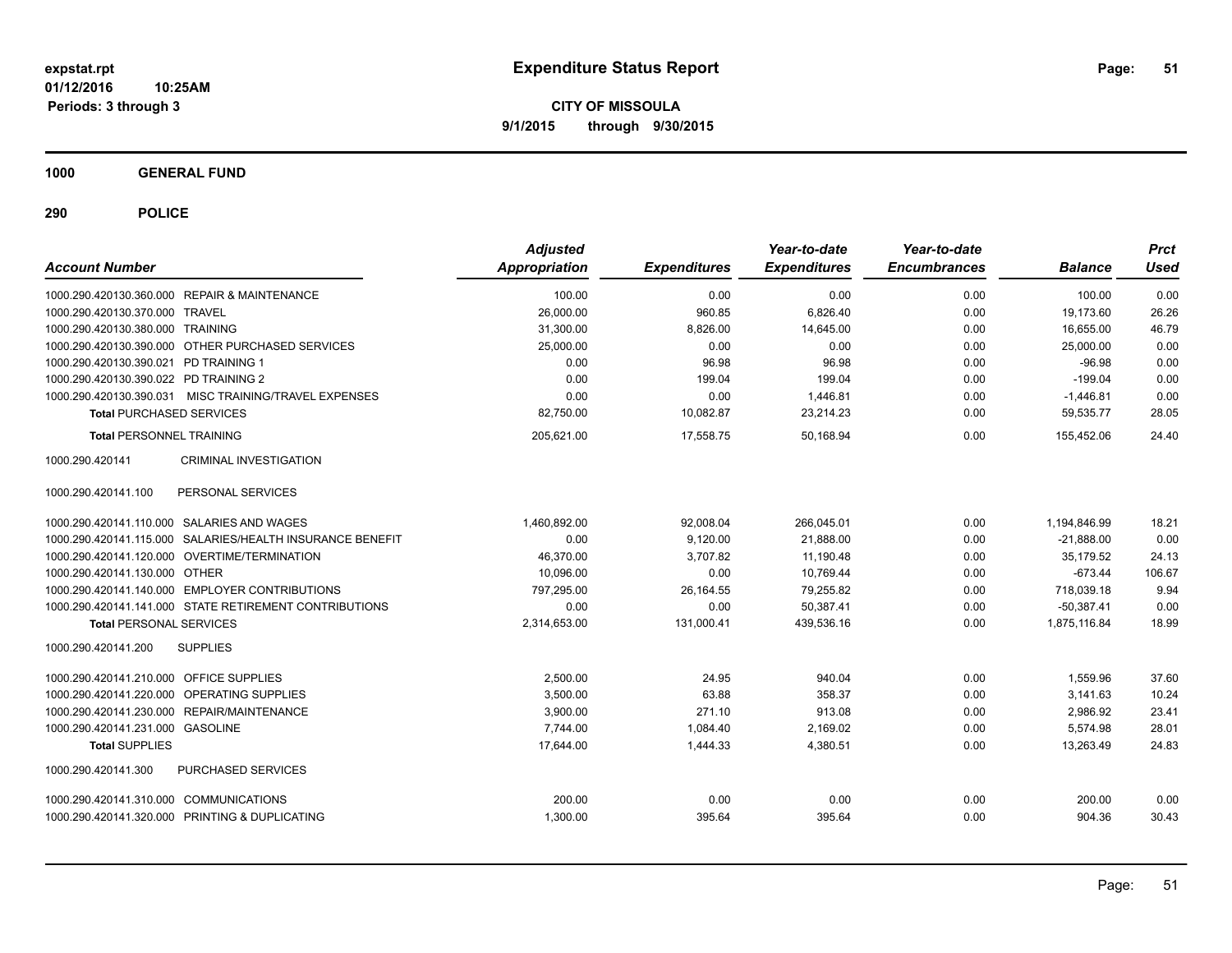**CITY OF MISSOULA 9/1/2015 through 9/30/2015**

**1000 GENERAL FUND**

| <b>Account Number</b>                                     | <b>Adjusted</b><br>Appropriation | <b>Expenditures</b> | Year-to-date<br><b>Expenditures</b> | Year-to-date<br><b>Encumbrances</b> | <b>Balance</b> | <b>Prct</b><br><b>Used</b> |
|-----------------------------------------------------------|----------------------------------|---------------------|-------------------------------------|-------------------------------------|----------------|----------------------------|
| 1000.290.420141.350.000 PROFESSIONAL SERVICES             | 2,500.00                         | 0.00                | 100.00                              | 0.00                                | 2.400.00       | 4.00                       |
| 1000.290.420141.360.000 REPAIR & MAINTENANCE              | 1,500.00                         | 0.00                | 189.00                              | 0.00                                | 1,311.00       | 12.60                      |
| <b>Total PURCHASED SERVICES</b>                           | 5,500.00                         | 395.64              | 684.64                              | 0.00                                | 4,815.36       | 12.45                      |
| <b>CAPITAL OUTLAY</b><br>1000.290.420141.900              |                                  |                     |                                     |                                     |                |                            |
| <b>Total CAPITAL OUTLAY</b>                               | 0.00                             | 0.00                | 0.00                                | 0.00                                | 0.00           | 0.00                       |
| <b>Total CRIMINAL INVESTIGATION</b>                       | 2,337,797.00                     | 132,840.38          | 444.601.31                          | 0.00                                | 1.893.195.69   | 19.02                      |
| 1000.290.420142<br><b>NARCOTICS</b>                       |                                  |                     |                                     |                                     |                |                            |
| PERSONAL SERVICES<br>1000.290.420142.100                  |                                  |                     |                                     |                                     |                |                            |
| 1000.290.420142.110.000 SALARIES AND WAGES                | 151,411.00                       | 15,586.98           | 45,207.60                           | 0.00                                | 106,203.40     | 29.86                      |
| 1000.290.420142.115.000 SALARIES/HEALTH INSURANCE BENEFIT | 0.00                             | 1,710.00            | 4,104.00                            | 0.00                                | $-4.104.00$    | 0.00                       |
| 1000.290.420142.120.000 OVERTIME/TERMINATION              | 4,637.00                         | 311.54              | 1,536.93                            | 0.00                                | 3,100.07       | 33.14                      |
| 1000.290.420142.130.000 OTHER                             | 2,019.00                         | 0.00                | 2,019.27                            | 0.00                                | $-0.27$        | 100.01                     |
| 1000.290.420142.140.000 EMPLOYER CONTRIBUTIONS            | 82,607.00                        | 4,208.03            | 12,762.05                           | 0.00                                | 69,844.95      | 15.45                      |
| 1000.290.420142.141.000 STATE RETIREMENT CONTRIBUTIONS    | 0.00                             | 0.00                | 9,402.69                            | 0.00                                | $-9,402.69$    | 0.00                       |
| <b>Total PERSONAL SERVICES</b>                            | 240,674.00                       | 21,816.55           | 75,032.54                           | 0.00                                | 165,641.46     | 31.18                      |
| 1000.290.420142.200<br><b>SUPPLIES</b>                    |                                  |                     |                                     |                                     |                |                            |
| 1000.290.420142.210.000 OFFICE SUPPLIES                   | 100.00                           | 0.00                | 0.00                                | 0.00                                | 100.00         | 0.00                       |
| 1000.290.420142.220.000 OPERATING SUPPLIES                | 200.00                           | 10.00               | 10.00                               | 0.00                                | 190.00         | 5.00                       |
| 1000.290.420142.230.000 REPAIR/MAINTENANCE                | 700.00                           | 298.14              | 303.04                              | 0.00                                | 396.96         | 43.29                      |
| 1000.290.420142.231.000 GASOLINE                          | 2,675.00                         | 81.31               | 172.77                              | 0.00                                | 2,502.23       | 6.46                       |
| <b>Total SUPPLIES</b>                                     | 3,675.00                         | 389.45              | 485.81                              | 0.00                                | 3,189.19       | 13.22                      |
| 1000.290.420142.300<br><b>PURCHASED SERVICES</b>          |                                  |                     |                                     |                                     |                |                            |
| 1000.290.420142.320.000 PRINTING & DUPLICATING            | 100.00                           | 0.00                | 0.00                                | 0.00                                | 100.00         | 0.00                       |
| 1000.290.420142.350.000 PROFESSIONAL SERVICES             | 300.00                           | 15.00               | 15.00                               | 0.00                                | 285.00         | 5.00                       |
| 1000.290.420142.360.000 REPAIR & MAINTENANCE              | 300.00                           | 67.99               | 67.99                               | 0.00                                | 232.01         | 22.66                      |
| <b>Total PURCHASED SERVICES</b>                           | 700.00                           | 82.99               | 82.99                               | 0.00                                | 617.01         | 11.86                      |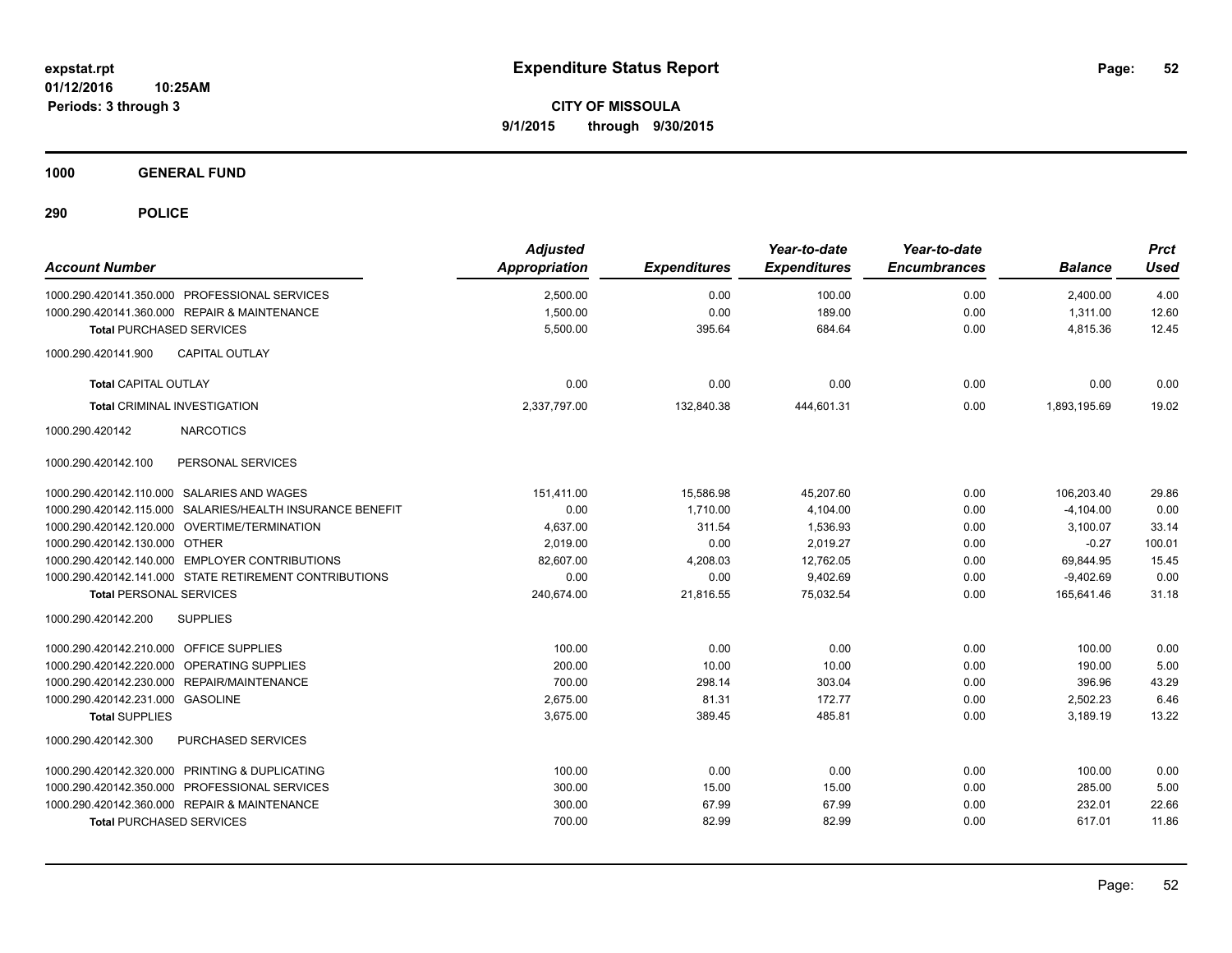**CITY OF MISSOULA 9/1/2015 through 9/30/2015**

**1000 GENERAL FUND**

| <b>Account Number</b>                   |                                                           | <b>Adjusted</b><br><b>Appropriation</b> | <b>Expenditures</b> | Year-to-date<br><b>Expenditures</b> | Year-to-date<br><b>Encumbrances</b> | <b>Balance</b> | <b>Prct</b><br><b>Used</b> |
|-----------------------------------------|-----------------------------------------------------------|-----------------------------------------|---------------------|-------------------------------------|-------------------------------------|----------------|----------------------------|
| <b>Total NARCOTICS</b>                  |                                                           | 245,049.00                              | 22.288.99           | 75,601.34                           | 0.00                                | 169,447.66     | 30.85                      |
| 1000.290.420150                         | TRAFFIC POLICING-UNIFORM                                  |                                         |                     |                                     |                                     |                |                            |
| 1000.290.420150.100                     | PERSONAL SERVICES                                         |                                         |                     |                                     |                                     |                |                            |
|                                         | 1000.290.420150.110.000 SALARIES AND WAGES                | 4,527,204.00                            | 290,013.86          | 816,597.20                          | 0.00                                | 3,710,606.80   | 18.04                      |
|                                         | 1000.290.420150.115.000 SALARIES/HEALTH INSURANCE BENEFIT | 0.00                                    | 32,775.00           | 77,976.00                           | 0.00                                | $-77,976.00$   | 0.00                       |
|                                         | 1000.290.420150.120.000 OVERTIME/TERMINATION              | 154,166.00                              | 13,314.34           | 37,487.18                           | 0.00                                | 116,678.82     | 24.32                      |
| 1000.290.420150.122.000 COURT OVERTIME  |                                                           | 0.00                                    | 1,907.34            | 3,617.38                            | 0.00                                | $-3.617.38$    | 0.00                       |
| 1000.290.420150.130.000 OTHER           |                                                           | 44,424.00                               | 673.09              | 37,812.92                           | 0.00                                | 6,611.08       | 85.12                      |
|                                         | 1000.290.420150.140.000 EMPLOYER CONTRIBUTIONS            | 2,481,639.00                            | 80,753.41           | 237,242.44                          | 0.00                                | 2,244,396.56   | 9.56                       |
|                                         | 1000.290.420150.141.000 STATE RETIREMENT CONTRIBUTIONS    | 0.00                                    | 0.00                | 167,933.06                          | 0.00                                | $-167,933.06$  | 0.00                       |
| <b>Total PERSONAL SERVICES</b>          |                                                           | 7,207,433.00                            | 419,437.04          | 1,378,666.18                        | 0.00                                | 5,828,766.82   | 19.13                      |
| 1000.290.420150.200                     | <b>SUPPLIES</b>                                           |                                         |                     |                                     |                                     |                |                            |
| 1000.290.420150.210.000 OFFICE SUPPLIES |                                                           | 1,444.00                                | 49.58               | 211.63                              | 0.00                                | 1,232.37       | 14.66                      |
|                                         | 1000.290.420150.220.000 OPERATING SUPPLIES                | 9.384.00                                | 2.112.67            | 2.540.81                            | 0.00                                | 6.843.19       | 27.08                      |
| 1000.290.420150.230.000                 | <b>REPAIR/MAINTENANCE</b>                                 | 34,284.00                               | 7,331.01            | 10,139.66                           | 0.00                                | 24,144.34      | 29.58                      |
| 1000.290.420150.231.000 GASOLINE        |                                                           | 141,236.00                              | 10,713.69           | 21,808.82                           | 0.00                                | 119,427.18     | 15.44                      |
| <b>Total SUPPLIES</b>                   |                                                           | 186,348.00                              | 20,206.95           | 34,700.92                           | 0.00                                | 151.647.08     | 18.62                      |
| 1000.290.420150.300                     | PURCHASED SERVICES                                        |                                         |                     |                                     |                                     |                |                            |
|                                         | 1000.290.420150.320.000 PRINTING & DUPLICATING            | 5,669.00                                | 0.00                | 127.92                              | 0.00                                | 5,541.08       | 2.26                       |
|                                         | 1000.290.420150.350.000 PROFESSIONAL SERVICES             | 4,425.00                                | 572.50              | 572.50                              | 0.00                                | 3,852.50       | 12.94                      |
|                                         | 1000.290.420150.360.000 REPAIR & MAINTENANCE              | 13,630.00                               | 1.241.50            | 3,725.79                            | 0.00                                | 9,904.21       | 27.34                      |
| <b>Total PURCHASED SERVICES</b>         |                                                           | 23,724.00                               | 1,814.00            | 4,426.21                            | 0.00                                | 19,297.79      | 18.66                      |
| 1000.290.420150.900                     | CAPITAL OUTLAY                                            |                                         |                     |                                     |                                     |                |                            |
| <b>Total CAPITAL OUTLAY</b>             |                                                           | 0.00                                    | 0.00                | 0.00                                | 0.00                                | 0.00           | 0.00                       |
|                                         | <b>Total TRAFFIC POLICING-UNIFORM</b>                     | 7,417,505.00                            | 441,457.99          | 1,417,793.31                        | 0.00                                | 5,999,711.69   | 19.11                      |
| 1000.290.420151                         | <b>ACCIDENT INVESTIGATION</b>                             |                                         |                     |                                     |                                     |                |                            |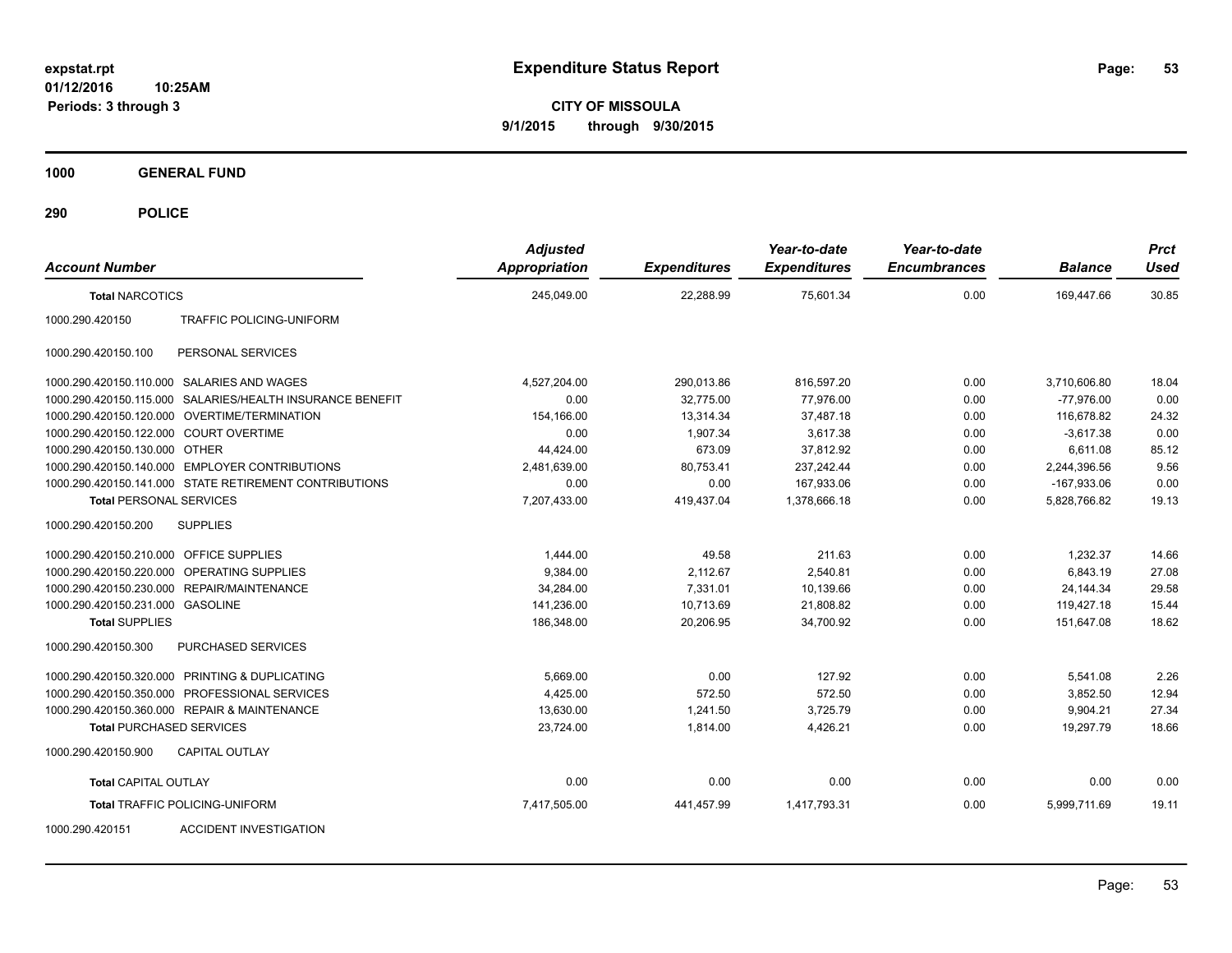**CITY OF MISSOULA 9/1/2015 through 9/30/2015**

**1000 GENERAL FUND**

**290 POLICE**

| <b>Account Number</b>                   |                                                        | <b>Adjusted</b><br>Appropriation | <b>Expenditures</b> | Year-to-date<br><b>Expenditures</b> | Year-to-date<br><b>Encumbrances</b> | <b>Balance</b> | <b>Prct</b><br><b>Used</b> |
|-----------------------------------------|--------------------------------------------------------|----------------------------------|---------------------|-------------------------------------|-------------------------------------|----------------|----------------------------|
| 1000.290.420151.100                     | PERSONAL SERVICES                                      |                                  |                     |                                     |                                     |                |                            |
|                                         | 1000.290.420151.110.000 SALARIES AND WAGES             | 458,017.00                       | 40,580.97           | 117,346.04                          | 0.00                                | 340,670.96     | 25.62                      |
| 1000.290.420151.115.000                 | SALARIES/HEALTH INSURANCE BENEFIT                      | 0.00                             | 3,420.00            | 8,208.00                            | 0.00                                | $-8.208.00$    | 0.00                       |
| 1000.290.420151.120.000                 | OVERTIME/TERMINATION                                   | 13,376.00                        | 678.45              | 2,771.87                            | 0.00                                | 10,604.13      | 20.72                      |
| 1000.290.420151.130.000                 | <b>OTHER</b>                                           | 3,365.00                         | 0.00                | 4,038.54                            | 0.00                                | $-673.54$      | 120.02                     |
|                                         | 1000.290.420151.140.000 EMPLOYER CONTRIBUTIONS         | 242,922.00                       | 12,757.49           | 39,454.54                           | 0.00                                | 203,467.46     | 16.24                      |
|                                         | 1000.290.420151.141.000 STATE RETIREMENT CONTRIBUTIONS | 0.00                             | 0.00                | 23,952.14                           | 0.00                                | $-23.952.14$   | 0.00                       |
| <b>Total PERSONAL SERVICES</b>          |                                                        | 717,680.00                       | 57,436.91           | 195,771.13                          | 0.00                                | 521,908.87     | 27.28                      |
| 1000.290.420151.200                     | <b>SUPPLIES</b>                                        |                                  |                     |                                     |                                     |                |                            |
| 1000.290.420151.210.000 OFFICE SUPPLIES |                                                        | 200.00                           | 115.78              | 115.78                              | 0.00                                | 84.22          | 57.89                      |
| 1000.290.420151.220.000                 | <b>OPERATING SUPPLIES</b>                              | 2.967.00                         | 728.86              | 805.78                              | 0.00                                | 2.161.22       | 27.16                      |
| 1000.290.420151.230.000                 | REPAIR/MAINTENANCE                                     | 4,151.00                         | 77.40               | 212.40                              | 0.00                                | 3,938.60       | 5.12                       |
| 1000.290.420151.231.000 GASOLINE        |                                                        | 13,423.00                        | 1,113.28            | 2,380.42                            | 0.00                                | 11.042.58      | 17.73                      |
| <b>Total SUPPLIES</b>                   |                                                        | 20,741.00                        | 2,035.32            | 3,514.38                            | 0.00                                | 17,226.62      | 16.94                      |
| 1000.290.420151.300                     | PURCHASED SERVICES                                     |                                  |                     |                                     |                                     |                |                            |
|                                         | 1000.290.420151.320.000 PRINTING & DUPLICATING         | 207.00                           | 103.34              | 103.34                              | 0.00                                | 103.66         | 49.92                      |
| 1000.290.420151.350.000                 | PROFESSIONAL SERVICES                                  | 300.00                           | 0.00                | 0.00                                | 0.00                                | 300.00         | 0.00                       |
|                                         | 1000.290.420151.360.000 REPAIR & MAINTENANCE           | 5,615.00                         | 1,019.50            | 3,891.20                            | 0.00                                | 1,723.80       | 69.30                      |
| <b>Total PURCHASED SERVICES</b>         |                                                        | 6,122.00                         | 1,122.84            | 3,994.54                            | 0.00                                | 2,127.46       | 65.25                      |
| 1000.290.420151.900                     | <b>CAPITAL OUTLAY</b>                                  |                                  |                     |                                     |                                     |                |                            |
| <b>Total CAPITAL OUTLAY</b>             |                                                        | 0.00                             | 0.00                | 0.00                                | 0.00                                | 0.00           | 0.00                       |
|                                         | <b>Total ACCIDENT INVESTIGATION</b>                    | 744,543.00                       | 60,595.07           | 203,280.05                          | 0.00                                | 541,262.95     | 27.30                      |
| 1000.290.420152                         | <b>PLANS UNIT</b>                                      |                                  |                     |                                     |                                     |                |                            |

1000.290.420152.100 PERSONAL SERVICES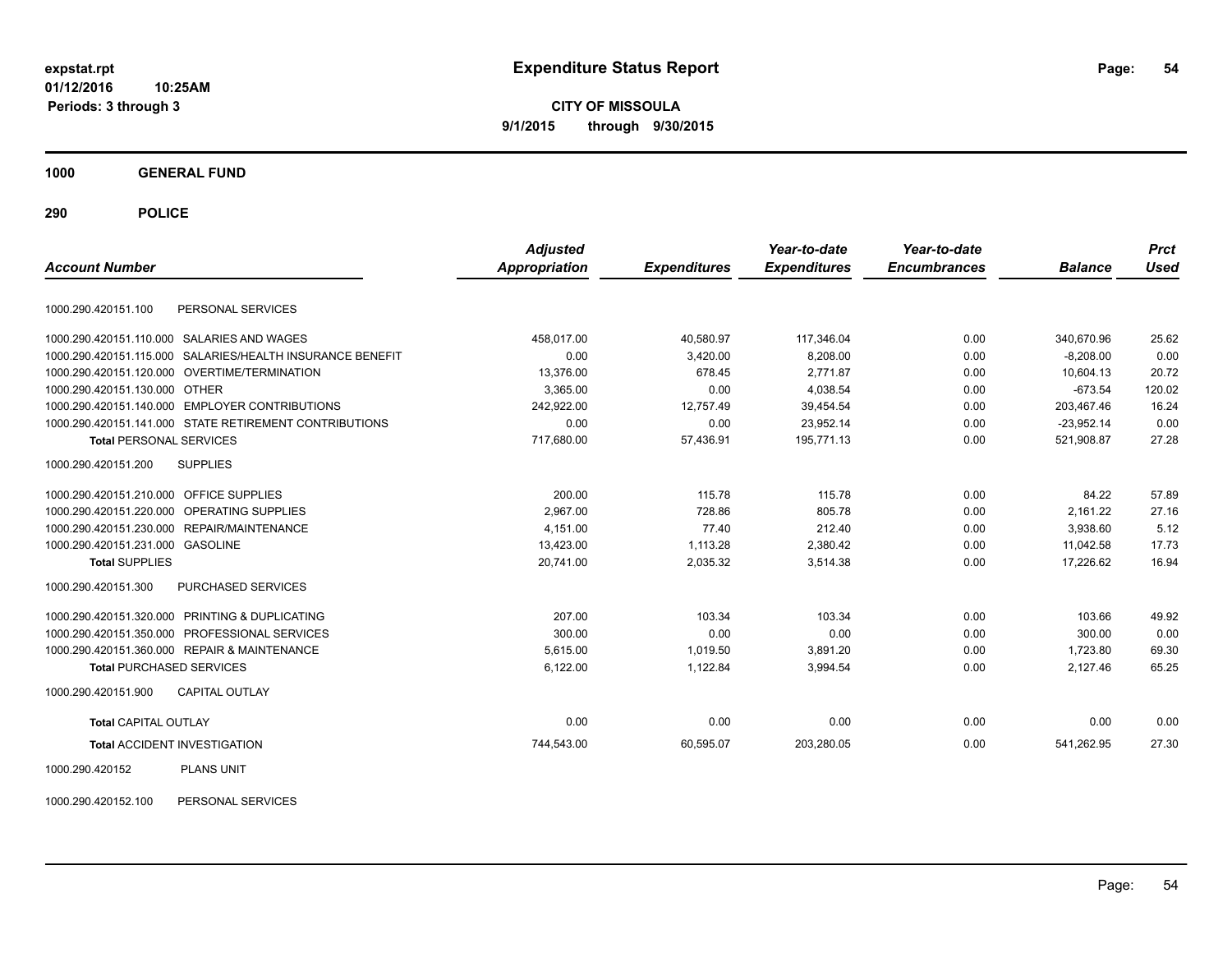**CITY OF MISSOULA 9/1/2015 through 9/30/2015**

**1000 GENERAL FUND**

| <b>Account Number</b>                      |                                                           | <b>Adjusted</b><br>Appropriation | <b>Expenditures</b> | Year-to-date<br><b>Expenditures</b> | Year-to-date<br><b>Encumbrances</b> | <b>Balance</b> | <b>Prct</b><br><b>Used</b> |
|--------------------------------------------|-----------------------------------------------------------|----------------------------------|---------------------|-------------------------------------|-------------------------------------|----------------|----------------------------|
| 1000.290.420152.110.000 SALARIES AND WAGES |                                                           | 157,302.00                       | 17,047.04           | 49,322.46                           | 0.00                                | 107,979.54     | 31.36                      |
|                                            | 1000.290.420152.115.000 SALARIES/HEALTH INSURANCE BENEFIT | 0.00                             | 1,710.00            | 4,104.00                            | 0.00                                | $-4,104.00$    | 0.00                       |
|                                            | 1000.290.420152.120.000 OVERTIME/TERMINATION              | 0.00                             | 0.00                | 173.40                              | 0.00                                | $-173.40$      | 0.00                       |
| 1000.290.420152.122.000 COURT OVERTIME     |                                                           | 2,675.00                         | 0.00                | 0.00                                | 0.00                                | 2,675.00       | 0.00                       |
| 1000.290.420152.130.000                    | <b>OTHER</b>                                              | 0.00                             | 0.00                | 2,019.27                            | 0.00                                | $-2,019.27$    | 0.00                       |
| 1000.290.420152.140.000                    | <b>EMPLOYER CONTRIBUTIONS</b>                             | 2,019.00                         | 4,456.59            | 13,420.73                           | 0.00                                | $-11,401.73$   | 664.72                     |
|                                            | 1000.290.420152.141.000 STATE RETIREMENT CONTRIBUTIONS    | 85,477.00                        | 0.00                | 10,182.41                           | 0.00                                | 75,294.59      | 11.91                      |
| <b>Total PERSONAL SERVICES</b>             |                                                           | 247,473.00                       | 23,213.63           | 79,222.27                           | 0.00                                | 168,250.73     | 32.01                      |
| 1000.290.420152.200                        | <b>SUPPLIES</b>                                           |                                  |                     |                                     |                                     |                |                            |
| 1000.290.420152.210.000 OFFICE SUPPLIES    |                                                           | 200.00                           | 0.00                | 0.00                                | 0.00                                | 200.00         | 0.00                       |
| 1000.290.420152.220.000                    | <b>OPERATING SUPPLIES</b>                                 | 2.000.00                         | 0.00                | 0.00                                | 0.00                                | 2,000.00       | 0.00                       |
| <b>Total SUPPLIES</b>                      |                                                           | 2,200.00                         | 0.00                | 0.00                                | 0.00                                | 2,200.00       | 0.00                       |
| 1000.290.420152.300                        | PURCHASED SERVICES                                        |                                  |                     |                                     |                                     |                |                            |
|                                            | 1000.290.420152.320.000 PRINTING & DUPLICATING            | 200.00                           | 0.00                | 0.00                                | 0.00                                | 200.00         | 0.00                       |
|                                            | 1000.290.420152.350.000 PROFESSIONAL SERVICES             | 150.00                           | 0.00                | 0.00                                | 0.00                                | 150.00         | 0.00                       |
|                                            | 1000.290.420152.360.000 REPAIR & MAINTENANCE              | 500.00                           | 0.00                | 0.00                                | 0.00                                | 500.00         | 0.00                       |
| <b>Total PURCHASED SERVICES</b>            |                                                           | 850.00                           | 0.00                | 0.00                                | 0.00                                | 850.00         | 0.00                       |
| <b>Total PLANS UNIT</b>                    |                                                           | 250,523.00                       | 23,213.63           | 79,222.27                           | 0.00                                | 171,300.73     | 31.62                      |
| 1000.290.420153                            | <b>COMMUNITY RESOURCE</b>                                 |                                  |                     |                                     |                                     |                |                            |
| 1000.290.420153.100                        | PERSONAL SERVICES                                         |                                  |                     |                                     |                                     |                |                            |
| 1000.290.420153.110.000                    | <b>CRO/SALARIES AND WAGES</b>                             | 681,961.00                       | 39,659.69           | 112,350.35                          | 0.00                                | 569,610.65     | 16.47                      |
| 1000.290.420153.115.000                    | SALARIES/HEALTH INSURANCE BENEFIT                         | 0.00                             | 3,990.00            | 9,063.00                            | 0.00                                | $-9,063.00$    | 0.00                       |
|                                            | 1000.290.420153.120.000 OVERTIME/TERMINATION              | 3,567.00                         | 456.92              | 1,328.41                            | 0.00                                | 2.238.59       | 37.24                      |
| 1000.290.420153.130.000 OTHER              |                                                           | 3.365.00                         | 0.00                | 4.711.63                            | 0.00                                | $-1,346.63$    | 140.02                     |
|                                            | 1000.290.420153.140.000 EMPLOYER CONTRIBUTIONS            | 365,997.00                       | 11,376.84           | 36.022.25                           | 0.00                                | 329.974.75     | 9.84                       |
|                                            | 1000.290.420153.141.000 STATE RETIREMENT CONTRIBUTIONS    | 0.00                             | 0.00                | 22,839.19                           | 0.00                                | $-22,839.19$   | 0.00                       |
| <b>Total PERSONAL SERVICES</b>             |                                                           | 1,054,890.00                     | 55,483.45           | 186,314.83                          | 0.00                                | 868,575.17     | 17.66                      |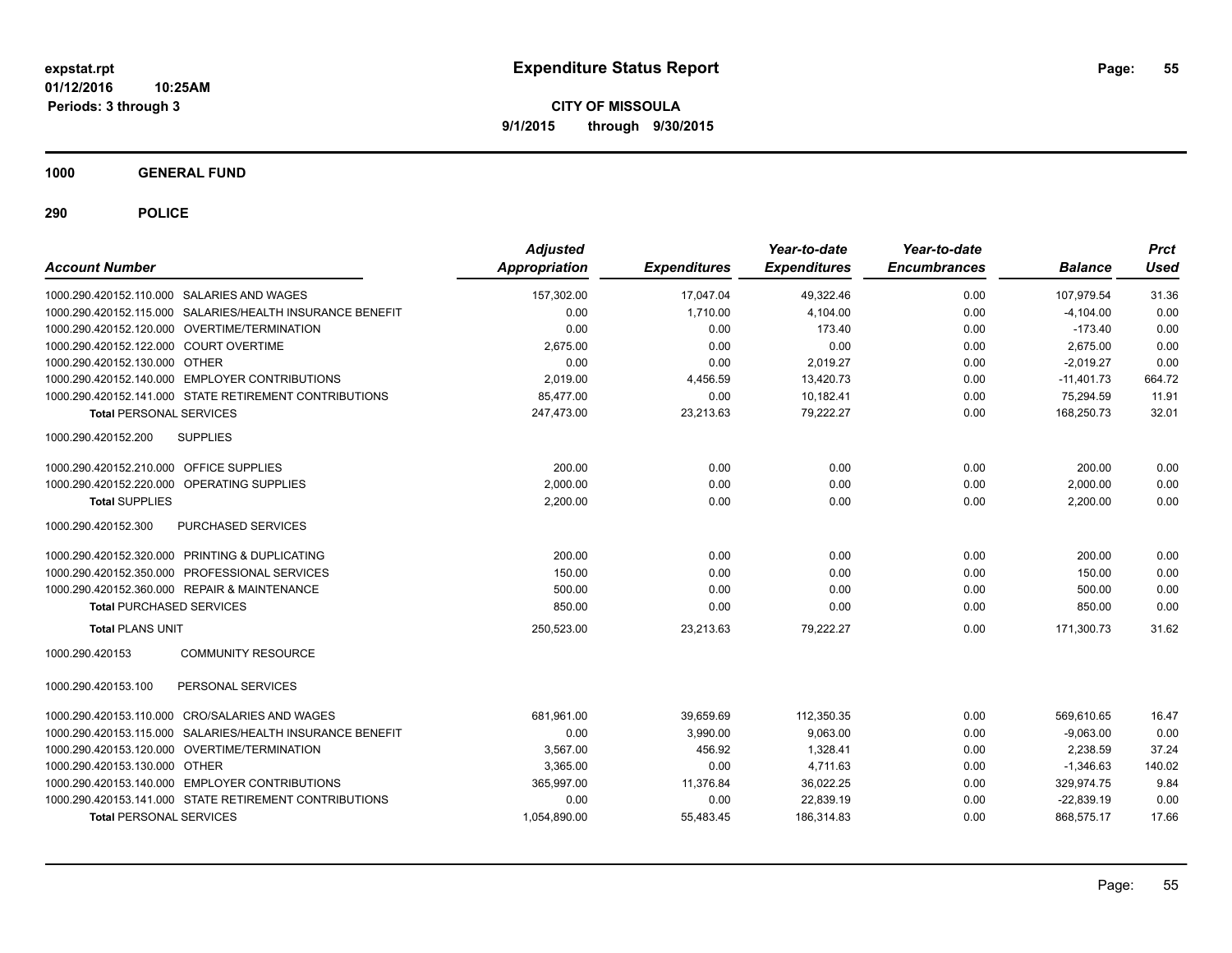**CITY OF MISSOULA 9/1/2015 through 9/30/2015**

**1000 GENERAL FUND**

| <b>Account Number</b>                             | <b>Adjusted</b><br><b>Appropriation</b> | <b>Expenditures</b> | Year-to-date<br><b>Expenditures</b> | Year-to-date<br><b>Encumbrances</b> | <b>Balance</b> | <b>Prct</b><br><b>Used</b> |
|---------------------------------------------------|-----------------------------------------|---------------------|-------------------------------------|-------------------------------------|----------------|----------------------------|
| <b>SUPPLIES</b><br>1000.290.420153.200            |                                         |                     |                                     |                                     |                |                            |
| 1000.290.420153.210.000 OFFICE SUPPLIES           | 1,340.00                                | 0.00                | 0.00                                | 0.00                                | 1,340.00       | 0.00                       |
| OPERATING SUPPLIES<br>1000.290.420153.220.000     | 3.500.00                                | 75.95               | 75.95                               | 0.00                                | 3.424.05       | 2.17                       |
| 1000.290.420153.230.000 REPAIR/MAINTENANCE        | 1.100.00                                | 0.00                | 0.00                                | 0.00                                | 1.100.00       | 0.00                       |
| 1000.290.420153.231.000 GASOLINE                  | 3,561.00                                | 0.00                | 0.00                                | 0.00                                | 3,561.00       | 0.00                       |
| <b>Total SUPPLIES</b>                             | 9,501.00                                | 75.95               | 75.95                               | 0.00                                | 9,425.05       | 0.80                       |
| 1000.290.420153.300<br>PURCHASED SERVICES         |                                         |                     |                                     |                                     |                |                            |
| 1000.290.420153.320.000 PRINTING & DUPLICATING    | 580.00                                  | 0.00                | 0.00                                | 0.00                                | 580.00         | 0.00                       |
| 1000.290.420153.360.000 REPAIR & MAINTENANCE      | 500.00                                  | 0.00                | 0.00                                | 0.00                                | 500.00         | 0.00                       |
| <b>Total PURCHASED SERVICES</b>                   | 1,080.00                                | 0.00                | 0.00                                | 0.00                                | 1,080.00       | 0.00                       |
| <b>CAPITAL OUTLAY</b><br>1000.290.420153.900      |                                         |                     |                                     |                                     |                |                            |
| <b>Total CAPITAL OUTLAY</b>                       | 0.00                                    | 0.00                | 0.00                                | 0.00                                | 0.00           | 0.00                       |
| <b>Total COMMUNITY RESOURCE</b>                   | 1,065,471.00                            | 55,559.40           | 186,390.78                          | 0.00                                | 879,080.22     | 17.49                      |
| ABANDONED VEHICLE PROGRAM<br>1000.290.420154      |                                         |                     |                                     |                                     |                |                            |
| PERSONAL SERVICES<br>1000.290.420154.100          |                                         |                     |                                     |                                     |                |                            |
| 1000.290.420154.110.000 SALARIES AND WAGES        | 37,276.00                               | 2,881.65            | 8,289.65                            | 0.00                                | 28,986.35      | 22.24                      |
| 1000.290.420154.120.000 OVERTIME/TERMINATION      | 892.00                                  | 0.00                | 0.00                                | 0.00                                | 892.00         | 0.00                       |
| 1000.290.420154.140.000 EMPLOYER CONTRIBUTIONS    | 15,830.00                               | 1.271.32            | 4,366.18                            | 0.00                                | 11,463.82      | 27.58                      |
| <b>Total PERSONAL SERVICES</b>                    | 53,998.00                               | 4,152.97            | 12,655.83                           | 0.00                                | 41,342.17      | 23.44                      |
| 1000.290.420154.200<br><b>SUPPLIES</b>            |                                         |                     |                                     |                                     |                |                            |
| 1000.290.420154.210.000<br><b>OFFICE SUPPLIES</b> | 240.00                                  | 0.00                | 9.29                                | 0.00                                | 230.71         | 3.87                       |
| 1000.290.420154.220.000 OPERATING SUPPLIES        | 400.00                                  | 0.00                | 0.00                                | 0.00                                | 400.00         | 0.00                       |
| <b>Total SUPPLIES</b>                             | 640.00                                  | 0.00                | 9.29                                | 0.00                                | 630.71         | 1.45                       |
| PURCHASED SERVICES<br>1000.290.420154.300         |                                         |                     |                                     |                                     |                |                            |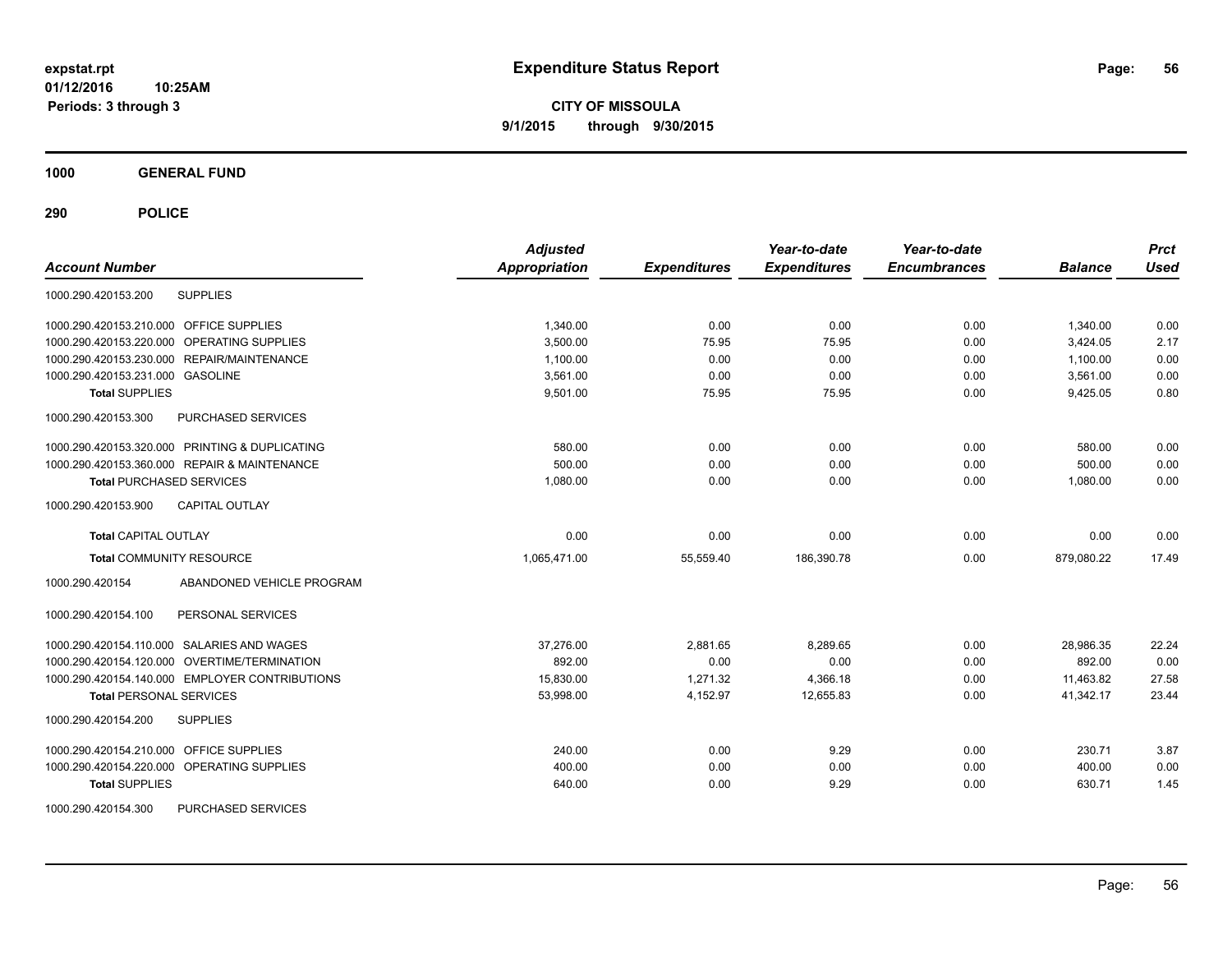**CITY OF MISSOULA 9/1/2015 through 9/30/2015**

**1000 GENERAL FUND**

**290 POLICE**

| <b>Account Number</b>                                   | <b>Adjusted</b><br>Appropriation | <b>Expenditures</b> | Year-to-date<br><b>Expenditures</b> | Year-to-date<br><b>Encumbrances</b> | <b>Balance</b> | <b>Prct</b><br><b>Used</b> |
|---------------------------------------------------------|----------------------------------|---------------------|-------------------------------------|-------------------------------------|----------------|----------------------------|
| 1000.290.420154.310.000 COMMUNICATIONS                  | 2,484.00                         | 97.20               | 97.20                               | 0.00                                | 2,386.80       | 3.91                       |
| 1000.290.420154.320.000 PRINTING & DUPLICATING          | 768.00                           | 213.58              | 213.58                              | 0.00                                | 554.42         | 27.81                      |
| 1000.290.420154.330.000 PUBLICITY, SUBSCRIPTIONS & DUES | 2,400.00                         | 0.00                | 0.00                                | 0.00                                | 2.400.00       | 0.00                       |
| 1000.290.420154.350.000 PROFESSIONAL SERVICES           | 12,429.00                        | 20.25               | 27.00                               | 0.00                                | 12,402.00      | 0.22                       |
| 1000.290.420154.350.011 PROFESSIONAL SERVICES           | 0.00                             | 490.00              | 710.00                              | 0.00                                | $-710.00$      | 0.00                       |
| 1000.290.420154.350.012 PROFESSIONAL SERVICES           | 0.00                             | 1,000.00            | 1,500.00                            | 0.00                                | $-1,500.00$    | 0.00                       |
| <b>Total PURCHASED SERVICES</b>                         | 18.081.00                        | 1,821.03            | 2,547.78                            | 0.00                                | 15,533.22      | 14.09                      |
| <b>Total ABANDONED VEHICLE PROGRAM</b>                  | 72,719.00                        | 5,974.00            | 15,212.90                           | 0.00                                | 57,506.10      | 20.92                      |
| 1000.290.420160<br><b>COMMUNICATIONS</b>                |                                  |                     |                                     |                                     |                |                            |
| 1000.290.420160.100<br>PERSONAL SERVICES                |                                  |                     |                                     |                                     |                |                            |
| 1000.290.420160.110.000 SALARIES AND WAGES              | 306,001.00                       | 19,274.15           | 58,243.73                           | 0.00                                | 247.757.27     | 19.03                      |
| 1000.290.420160.120.000 OVERTIME/TERMINATION            | 8,917.00                         | 548.23              | 1,083.23                            | 0.00                                | 7.833.77       | 12.15                      |
| 1000.290.420160.140.000 EMPLOYER CONTRIBUTIONS          | 118,937.00                       | 6,956.30            | 24,917.40                           | 0.00                                | 94,019.60      | 20.95                      |
| <b>Total PERSONAL SERVICES</b>                          | 433,855.00                       | 26,778.68           | 84,244.36                           | 0.00                                | 349,610.64     | 19.42                      |
| <b>SUPPLIES</b><br>1000.290.420160.200                  |                                  |                     |                                     |                                     |                |                            |
| 1000.290.420160.210.000 OFFICE SUPPLIES                 | 400.00                           | 0.00                | 0.00                                | 0.00                                | 400.00         | 0.00                       |
| 1000.290.420160.220.000 OPERATING SUPPLIES              | 800.00                           | 136.99              | 136.99                              | 0.00                                | 663.01         | 17.12                      |
| <b>Total SUPPLIES</b>                                   | 1,200.00                         | 136.99              | 136.99                              | 0.00                                | 1,063.01       | 11.42                      |
| 1000.290.420160.300<br>PURCHASED SERVICES               |                                  |                     |                                     |                                     |                |                            |
| 1000.290.420160.310.000 COMMUNICATIONS                  | 6,700.00                         | 0.00                | 11,942.75                           | 0.00                                | $-5,242.75$    | 178.25                     |
| 1000.290.420160.320.000 PRINTING & DUPLICATING          | 150.00                           | 0.00                | 39.71                               | 0.00                                | 110.29         | 26.47                      |
| <b>Total PURCHASED SERVICES</b>                         | 6,850.00                         | 0.00                | 11,982.46                           | 0.00                                | $-5,132.46$    | 174.93                     |
| <b>Total COMMUNICATIONS</b>                             | 441,905.00                       | 26,915.67           | 96,363.81                           | 0.00                                | 345,541.19     | 21.81                      |
| 1000.290.420170<br><b>RECORDS</b>                       |                                  |                     |                                     |                                     |                |                            |

1000.290.420170.100 PERSONAL SERVICES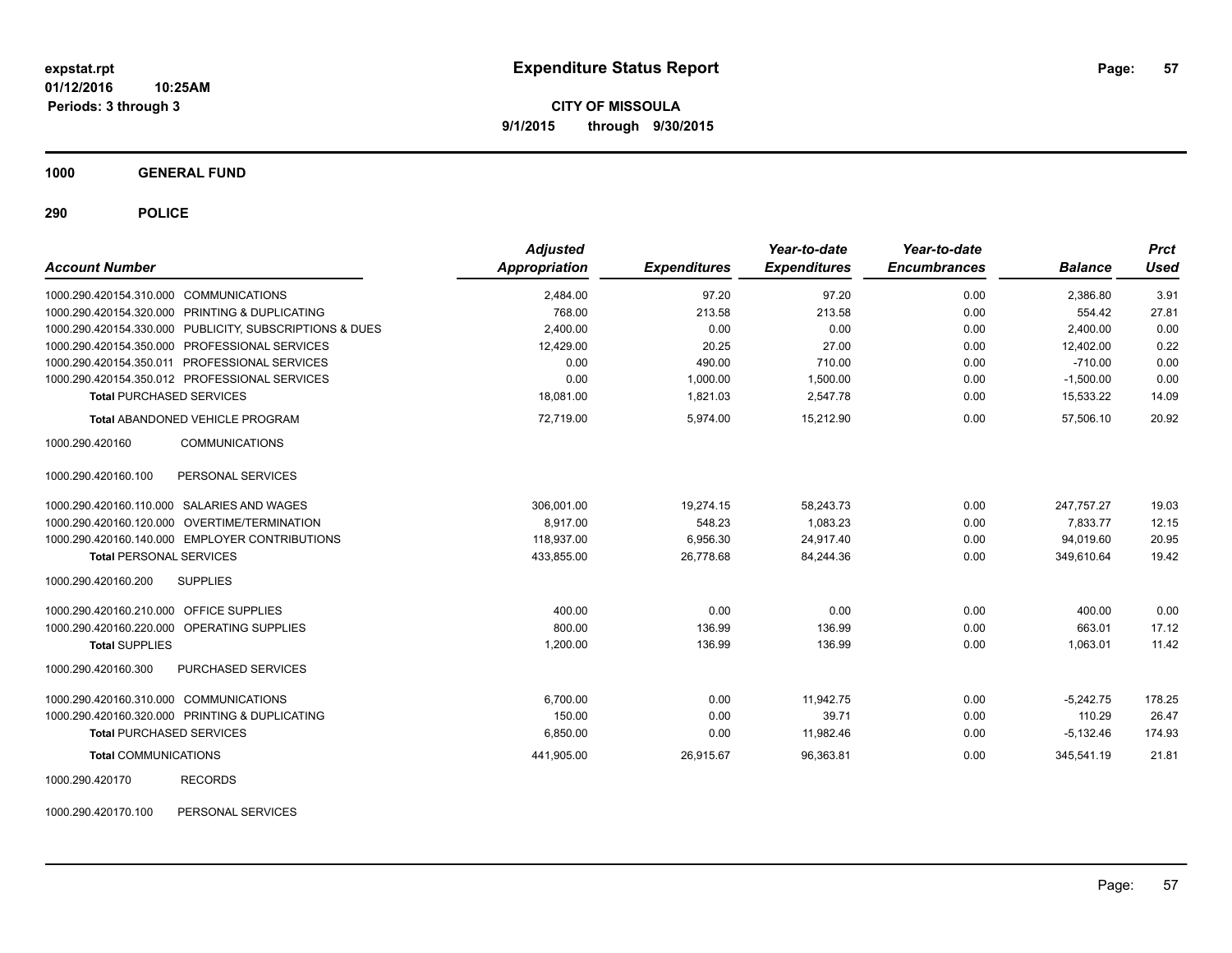**CITY OF MISSOULA 9/1/2015 through 9/30/2015**

**1000 GENERAL FUND**

| <b>Account Number</b>                          | <b>Adjusted</b><br><b>Appropriation</b> | <b>Expenditures</b> | Year-to-date<br><b>Expenditures</b> | Year-to-date<br><b>Encumbrances</b> | <b>Balance</b> | <b>Prct</b><br><b>Used</b> |
|------------------------------------------------|-----------------------------------------|---------------------|-------------------------------------|-------------------------------------|----------------|----------------------------|
| 1000.290.420170.110.000 SALARIES AND WAGES     | 158,592.00                              | 7,630.07            | 22,120.35                           | 0.00                                | 136.471.65     | 13.95                      |
| 1000.290.420170.120.000 OVERTIME/TERMINATION   | 713.00                                  | 177.62              | 866.84                              | 0.00                                | $-153.84$      | 121.58                     |
| 1000.290.420170.140.000 EMPLOYER CONTRIBUTIONS | 64,315.00                               | 3,653.29            | 12,733.33                           | 0.00                                | 51,581.67      | 19.80                      |
| <b>Total PERSONAL SERVICES</b>                 | 223,620.00                              | 11,460.98           | 35,720.52                           | 0.00                                | 187,899.48     | 15.97                      |
| <b>SUPPLIES</b><br>1000.290.420170.200         |                                         |                     |                                     |                                     |                |                            |
| 1000.290.420170.210.000 OFFICE SUPPLIES        | 800.00                                  | 6.47                | 117.79                              | 0.00                                | 682.21         | 14.72                      |
| 1000.290.420170.220.000 OPERATING SUPPLIES     | 850.00                                  | 0.00                | 99.75                               | 0.00                                | 750.25         | 11.74                      |
| <b>Total SUPPLIES</b>                          | 1,650.00                                | 6.47                | 217.54                              | 0.00                                | 1,432.46       | 13.18                      |
| PURCHASED SERVICES<br>1000.290.420170.300      |                                         |                     |                                     |                                     |                |                            |
| <b>Total PURCHASED SERVICES</b>                | 0.00                                    | 0.00                | 0.00                                | 0.00                                | 0.00           | 0.00                       |
| 1000.290.420170.500<br><b>FIXED CHARGES</b>    |                                         |                     |                                     |                                     |                |                            |
| <b>Total FIXED CHARGES</b>                     | 0.00                                    | 0.00                | 0.00                                | 0.00                                | 0.00           | 0.00                       |
| 1000.290.420170.900<br><b>CAPITAL OUTLAY</b>   |                                         |                     |                                     |                                     |                |                            |
| <b>Total CAPITAL OUTLAY</b>                    | 0.00                                    | 0.00                | 0.00                                | 0.00                                | 0.00           | 0.00                       |
| <b>Total RECORDS</b>                           | 225,270.00                              | 11,467.45           | 35,938.06                           | 0.00                                | 189,331.94     | 15.95                      |
| 1000.290.420182<br><b>EVIDENCE</b>             |                                         |                     |                                     |                                     |                |                            |
| 1000.290.420182.100<br>PERSONAL SERVICES       |                                         |                     |                                     |                                     |                |                            |
| 1000.290.420182.110.000 SALARIES AND WAGES     | 72,905.00                               | 8,708.47            | 25,211.99                           | 0.00                                | 47,693.01      | 34.58                      |
| 1000.290.420182.120.000 OVERTIME/TERMINATION   | 2.229.00                                | 59.24               | 598.26                              | 0.00                                | 1,630.74       | 26.84                      |
| 1000.290.420182.140.000 EMPLOYER CONTRIBUTIONS | 31,402.00                               | 3,820.76            | 12,459.33                           | 0.00                                | 18,942.67      | 39.68                      |
| <b>Total PERSONAL SERVICES</b>                 | 106,536.00                              | 12,588.47           | 38,269.58                           | 0.00                                | 68,266.42      | 35.92                      |
| <b>SUPPLIES</b><br>1000.290.420182.200         |                                         |                     |                                     |                                     |                |                            |
| 1000.290.420182.210.000 OFFICE SUPPLIES        | 800.00                                  | 0.00                | 0.00                                | 0.00                                | 800.00         | 0.00                       |
| 1000.290.420182.220.000 OPERATING SUPPLIES     | 5,800.00                                | 929.16              | 3,800.86                            | 0.00                                | 1,999.14       | 65.53                      |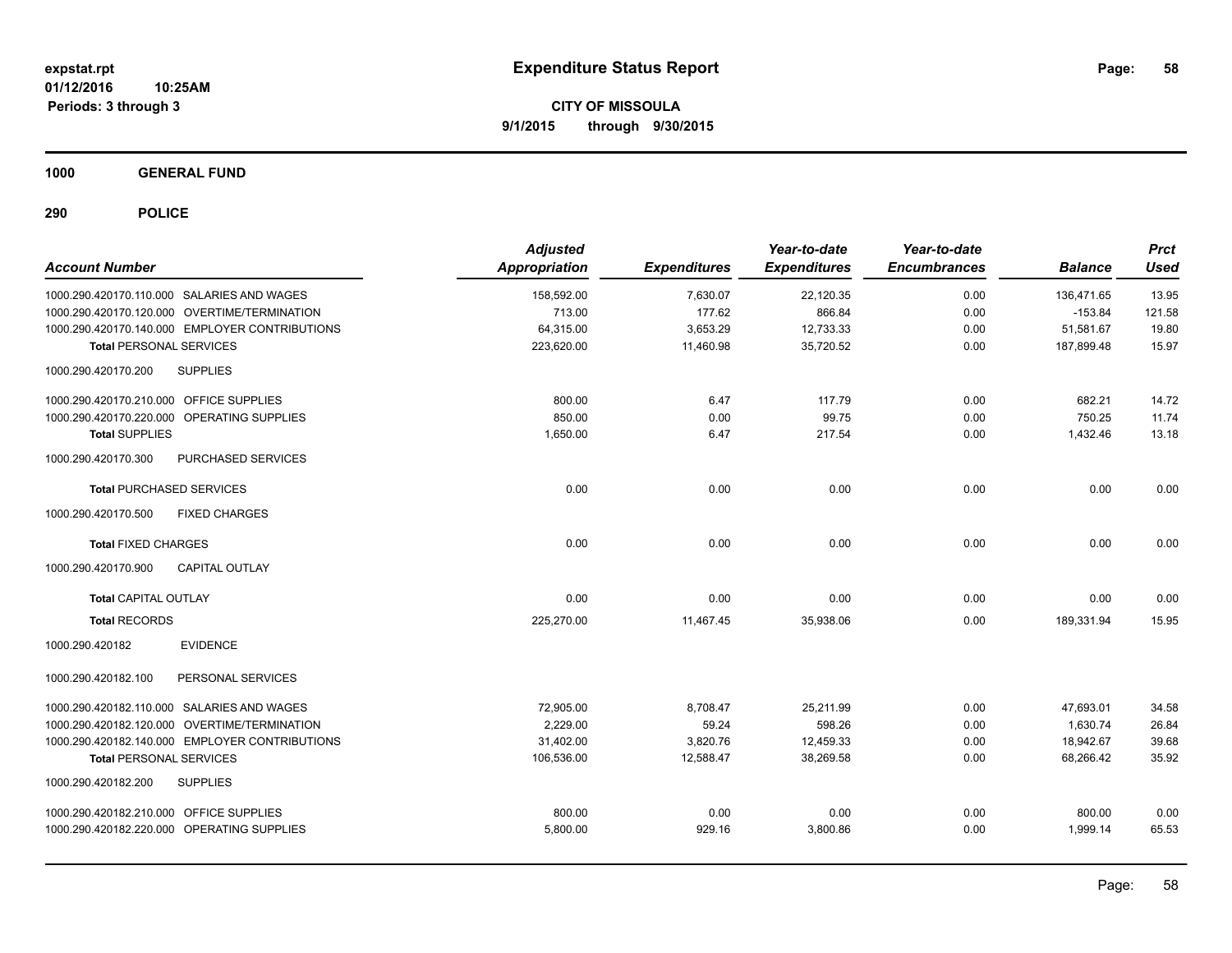**CITY OF MISSOULA 9/1/2015 through 9/30/2015**

**1000 GENERAL FUND**

| <b>Account Number</b>                          | <b>Adjusted</b><br><b>Appropriation</b> | <b>Expenditures</b> | Year-to-date<br><b>Expenditures</b> | Year-to-date<br><b>Encumbrances</b> | <b>Balance</b> | <b>Prct</b><br><b>Used</b> |
|------------------------------------------------|-----------------------------------------|---------------------|-------------------------------------|-------------------------------------|----------------|----------------------------|
| 1000.290.420182.230.000 REPAIR/MAINTENANCE     | 500.00                                  | 0.00                | 51.64                               | 0.00                                | 448.36         | 10.33                      |
| 1000.290.420182.231.000 GASOLINE               | 479.00                                  | 61.33               | 172.71                              | 0.00                                | 306.29         | 36.06                      |
| <b>Total SUPPLIES</b>                          | 7,579.00                                | 990.49              | 4,025.21                            | 0.00                                | 3,553.79       | 53.11                      |
| PURCHASED SERVICES<br>1000.290.420182.300      |                                         |                     |                                     |                                     |                |                            |
| 1000.290.420182.310.000 COMMUNICATIONS         | 300.00                                  | 0.00                | 0.00                                | 0.00                                | 300.00         | 0.00                       |
| 1000.290.420182.320.000 PRINTING & DUPLICATING | 1,000.00                                | 0.00                | 0.00                                | 0.00                                | 1,000.00       | 0.00                       |
| 1000.290.420182.350.000 PROFESSIONAL SERVICES  | 34,700.00                               | 4,916.32            | 5,129.32                            | 0.00                                | 29,570.68      | 14.78                      |
| 1000.290.420182.360.000 REPAIR & MAINTENANCE   | 150.00                                  | 0.00                | 0.00                                | 0.00                                | 150.00         | 0.00                       |
| <b>Total PURCHASED SERVICES</b>                | 36,150.00                               | 4,916.32            | 5,129.32                            | 0.00                                | 31,020.68      | 14.19                      |
| 1000.290.420182.500<br><b>FIXED CHARGES</b>    |                                         |                     |                                     |                                     |                |                            |
| 1000.290.420182.500.000 FIXED CHARGES          | 650.00                                  | 0.00                | 0.00                                | 0.00                                | 650.00         | 0.00                       |
| <b>Total FIXED CHARGES</b>                     | 650.00                                  | 0.00                | 0.00                                | 0.00                                | 650.00         | 0.00                       |
| <b>Total EVIDENCE</b>                          | 150,915.00                              | 18,495.28           | 47,424.11                           | 0.00                                | 103,490.89     | 31.42                      |
| 1000.290.420185<br><b>SPECIAL TEAMS</b>        |                                         |                     |                                     |                                     |                |                            |
| 1000.290.420185.100<br>PERSONAL SERVICES       |                                         |                     |                                     |                                     |                |                            |
| <b>Total PERSONAL SERVICES</b>                 | 0.00                                    | 0.00                | 0.00                                | 0.00                                | 0.00           | 0.00                       |
| 1000.290.420185.200<br><b>SUPPLIES</b>         |                                         |                     |                                     |                                     |                |                            |
| 1000.290.420185.220.000 OPERATING SUPPLIES     | 6,325.00                                | 1,092.25            | 1,092.25                            | 0.00                                | 5,232.75       | 17.27                      |
| 1000.290.420185.230.000 REPAIR/MAINTENANCE     | 200.00                                  | 22.18               | 22.18                               | 0.00                                | 177.82         | 11.09                      |
| 1000.290.420185.231.000 GASOLINE               | 239.00                                  | 30.72               | 30.72                               | 0.00                                | 208.28         | 12.85                      |
| <b>Total SUPPLIES</b>                          | 6,764.00                                | 1,145.15            | 1,145.15                            | 0.00                                | 5,618.85       | 16.93                      |
| 1000.290.420185.300<br>PURCHASED SERVICES      |                                         |                     |                                     |                                     |                |                            |
| 1000.290.420185.350.000 PROFESSIONAL SERVICES  | 175.00                                  | 0.00                | 0.00                                | 0.00                                | 175.00         | 0.00                       |
| 1000.290.420185.360.000 REPAIR & MAINTENANCE   | 350.00                                  | 0.00                | 0.00                                | 0.00                                | 350.00         | 0.00                       |
| <b>Total PURCHASED SERVICES</b>                | 525.00                                  | 0.00                | 0.00                                | 0.00                                | 525.00         | 0.00                       |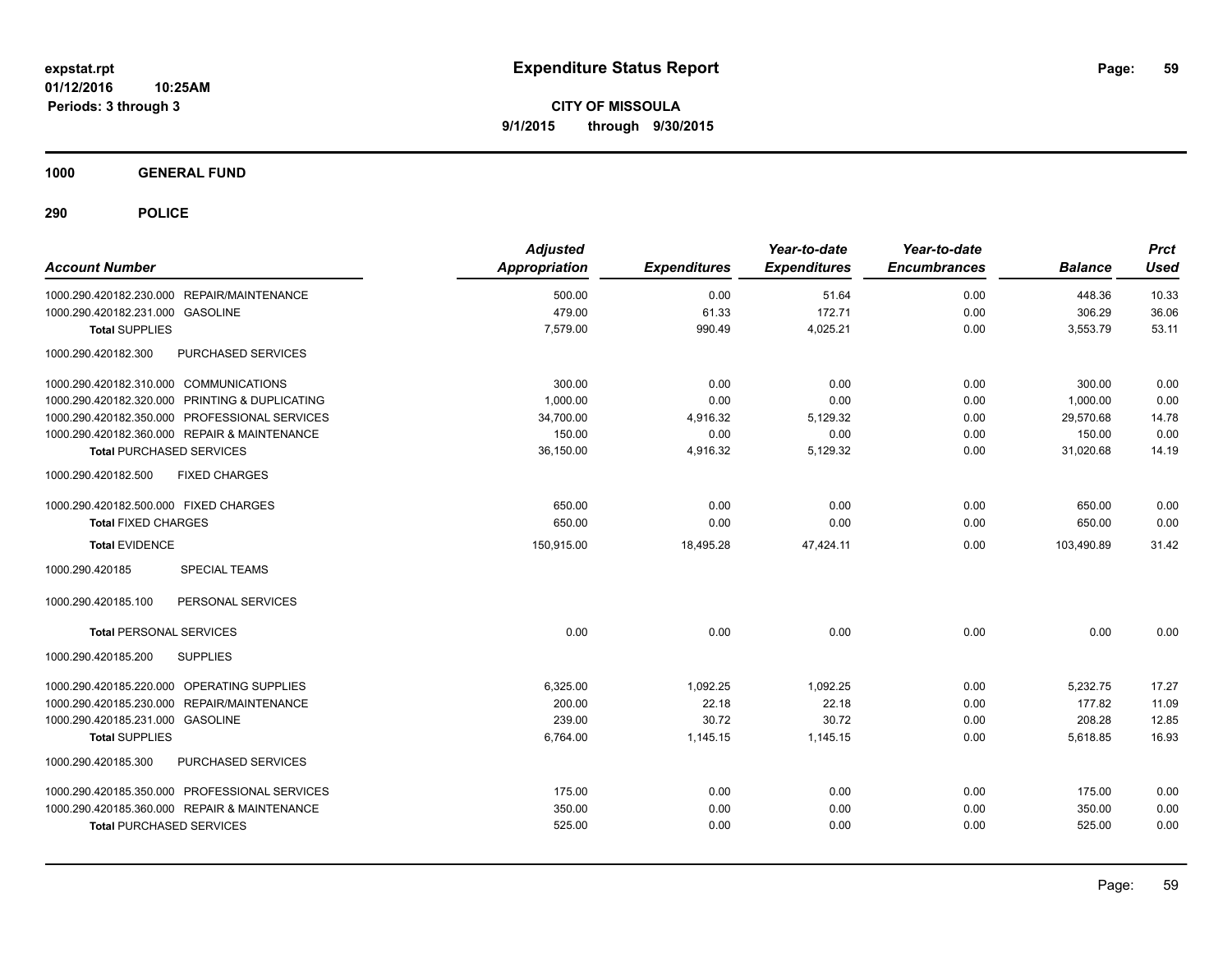**CITY OF MISSOULA 9/1/2015 through 9/30/2015**

**1000 GENERAL FUND**

| <b>Account Number</b>         |                                     | <b>Adjusted</b><br><b>Appropriation</b> | <b>Expenditures</b> | Year-to-date<br><b>Expenditures</b> | Year-to-date<br><b>Encumbrances</b> | <b>Balance</b> | <b>Prct</b><br><b>Used</b> |
|-------------------------------|-------------------------------------|-----------------------------------------|---------------------|-------------------------------------|-------------------------------------|----------------|----------------------------|
| <b>Total SPECIAL TEAMS</b>    |                                     | 7,289.00                                | 1,145.15            | 1,145.15                            | 0.00                                | 6,143.85       | 15.71                      |
| 1000.290.420199               | CONTINGENCY-NEW AWARD FUNDING       |                                         |                     |                                     |                                     |                |                            |
| 1000.290.420199.100           | PERSONAL SERVICES                   |                                         |                     |                                     |                                     |                |                            |
|                               | <b>Total PERSONAL SERVICES</b>      | 0.00                                    | 0.00                | 0.00                                | 0.00                                | 0.00           | 0.00                       |
| 1000.290.420199.200           | <b>SUPPLIES</b>                     |                                         |                     |                                     |                                     |                |                            |
| <b>Total SUPPLIES</b>         |                                     | 0.00                                    | 0.00                | 0.00                                | 0.00                                | 0.00           | 0.00                       |
| 1000.290.420199.300           | PURCHASED SERVICES                  |                                         |                     |                                     |                                     |                |                            |
|                               | <b>Total PURCHASED SERVICES</b>     | 0.00                                    | 0.00                | 0.00                                | 0.00                                | 0.00           | 0.00                       |
| 1000.290.420199.900           | <b>CAPITAL OUTLAY</b>               |                                         |                     |                                     |                                     |                |                            |
|                               | Total CONTINGENCY-NEW AWARD FUNDING | 0.00                                    | 0.00                | 0.00                                | 0.00                                | 0.00           | 0.00                       |
| 1000.290.420256               | *** Title Not Found ***             |                                         |                     |                                     |                                     |                |                            |
| 1000.290.420256.100           | PERSONAL SERVICES                   |                                         |                     |                                     |                                     |                |                            |
| Total *** Title Not Found *** |                                     | 0.00                                    | 0.00                | 0.00                                | 0.00                                | 0.00           | 0.00                       |
| <b>Total POLICE</b>           |                                     | 14,391,954.00                           | 925,627.75          | 3,009,987.65                        | 0.00                                | 11,381,966.35  | 20.91                      |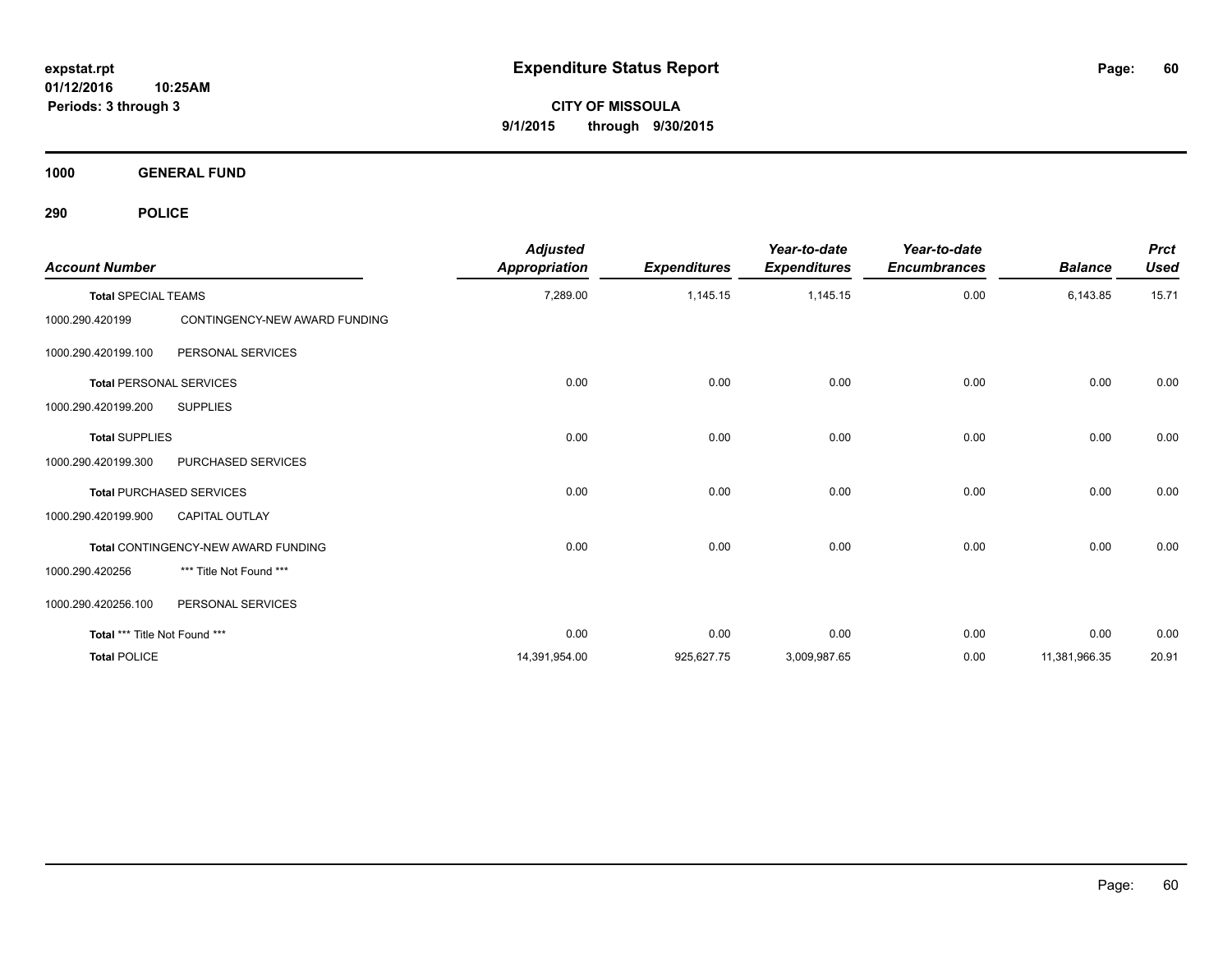**CITY OF MISSOULA 9/1/2015 through 9/30/2015**

**1000 GENERAL FUND**

| <b>Account Number</b>                   |                                                           | <b>Adjusted</b><br><b>Appropriation</b> | <b>Expenditures</b> | Year-to-date<br><b>Expenditures</b> | Year-to-date<br><b>Encumbrances</b> | <b>Balance</b> | <b>Prct</b><br><b>Used</b> |
|-----------------------------------------|-----------------------------------------------------------|-----------------------------------------|---------------------|-------------------------------------|-------------------------------------|----------------|----------------------------|
| 1000.300.420410                         | <b>ADMINISTRATION</b>                                     |                                         |                     |                                     |                                     |                |                            |
| 1000.300.420410.100                     | PERSONAL SERVICES                                         |                                         |                     |                                     |                                     |                |                            |
|                                         | 1000.300.420410.110.000 SALARIES AND WAGES                | 441,354.00                              | 32,196.48           | 93,169.66                           | 0.00                                | 348, 184. 34   | 21.11                      |
|                                         | 1000.300.420410.115.000 SALARIES/HEALTH INSURANCE BENEFIT | 0.00                                    | 1.710.00            | 4,104.00                            | 0.00                                | $-4,104.00$    | 0.00                       |
|                                         | 1000.300.420410.140.000 EMPLOYER CONTRIBUTIONS            | 105,401.00                              | 9.051.79            | 29.300.40                           | 0.00                                | 76.100.60      | 27.80                      |
|                                         | 1000.300.420410.141.000 STATE RETIREMENT CONTRIBUTIONS    | 120,013.00                              | 0.00                | 13,358.15                           | 0.00                                | 106,654.85     | 11.13                      |
| <b>Total PERSONAL SERVICES</b>          |                                                           | 666,768.00                              | 42,958.27           | 139,932.21                          | 0.00                                | 526,835.79     | 20.99                      |
| 1000.300.420410.200                     | <b>SUPPLIES</b>                                           |                                         |                     |                                     |                                     |                |                            |
| 1000.300.420410.210.000 OFFICE SUPPLIES |                                                           | 8,471.00                                | 513.61              | 1,530.04                            | 0.00                                | 6,940.96       | 18.06                      |
|                                         | 1000.300.420410.220.000 OPERATING SUPPLIES                | 2,822.00                                | 237.48              | 237.48                              | 0.00                                | 2,584.52       | 8.42                       |
| 1000.300.420410.230.000                 | REPAIR/MAINTENANCE                                        | 300.00                                  | 0.00                | 0.00                                | 0.00                                | 300.00         | 0.00                       |
| 1000.300.420410.240.000                 | <b>OTHER SUPPLIES</b>                                     | 2,848.00                                | 0.00                | 0.00                                | 0.00                                | 2,848.00       | 0.00                       |
| <b>Total SUPPLIES</b>                   |                                                           | 14,441.00                               | 751.09              | 1,767.52                            | 0.00                                | 12,673.48      | 12.24                      |
| 1000.300.420410.300                     | PURCHASED SERVICES                                        |                                         |                     |                                     |                                     |                |                            |
| 1000.300.420410.310.000                 | <b>COMMUNICATIONS</b>                                     | 577.00                                  | 2.01                | 31.00                               | 0.00                                | 546.00         | 5.37                       |
| 1000.300.420410.320.000                 | <b>PRINTING &amp; DUPLICATING</b>                         | 240.00                                  | 0.00                | 0.00                                | 0.00                                | 240.00         | 0.00                       |
| 1000.300.420410.330.000                 | PUBLICITY, SUBSCRIPTIONS & DUES                           | 1,238.00                                | 0.00                | 0.00                                | 0.00                                | 1,238.00       | 0.00                       |
| 1000.300.420410.350.000                 | PROFESSIONAL SERVICES                                     | 192.00                                  | 0.00                | 192.00                              | 0.00                                | 0.00           | 100.00                     |
| 1000.300.420410.370.000                 | <b>TRAVEL</b>                                             | 4,240.00                                | 0.00                | 0.00                                | 0.00                                | 4,240.00       | 0.00                       |
| 1000.300.420410.380.000 TRAINING        |                                                           | 1,054.00                                | 0.00                | 0.00                                | 0.00                                | 1,054.00       | 0.00                       |
| <b>Total PURCHASED SERVICES</b>         |                                                           | 7,541.00                                | 2.01                | 223.00                              | 0.00                                | 7,318.00       | 2.96                       |
| 1000.300.420410.700                     | <b>GRANTS &amp; CONTRIBUTIONS</b>                         |                                         |                     |                                     |                                     |                |                            |
|                                         | 1000.300.420410.700.000 GRANTS & CONTRIBUTIONS            | 2,700.00                                | 0.00                | 0.00                                | 0.00                                | 2,700.00       | 0.00                       |
|                                         | <b>Total GRANTS &amp; CONTRIBUTIONS</b>                   | 2,700.00                                | 0.00                | 0.00                                | 0.00                                | 2,700.00       | 0.00                       |
| 1000.300.420410.800                     | OTHER OBJECTS                                             |                                         |                     |                                     |                                     |                |                            |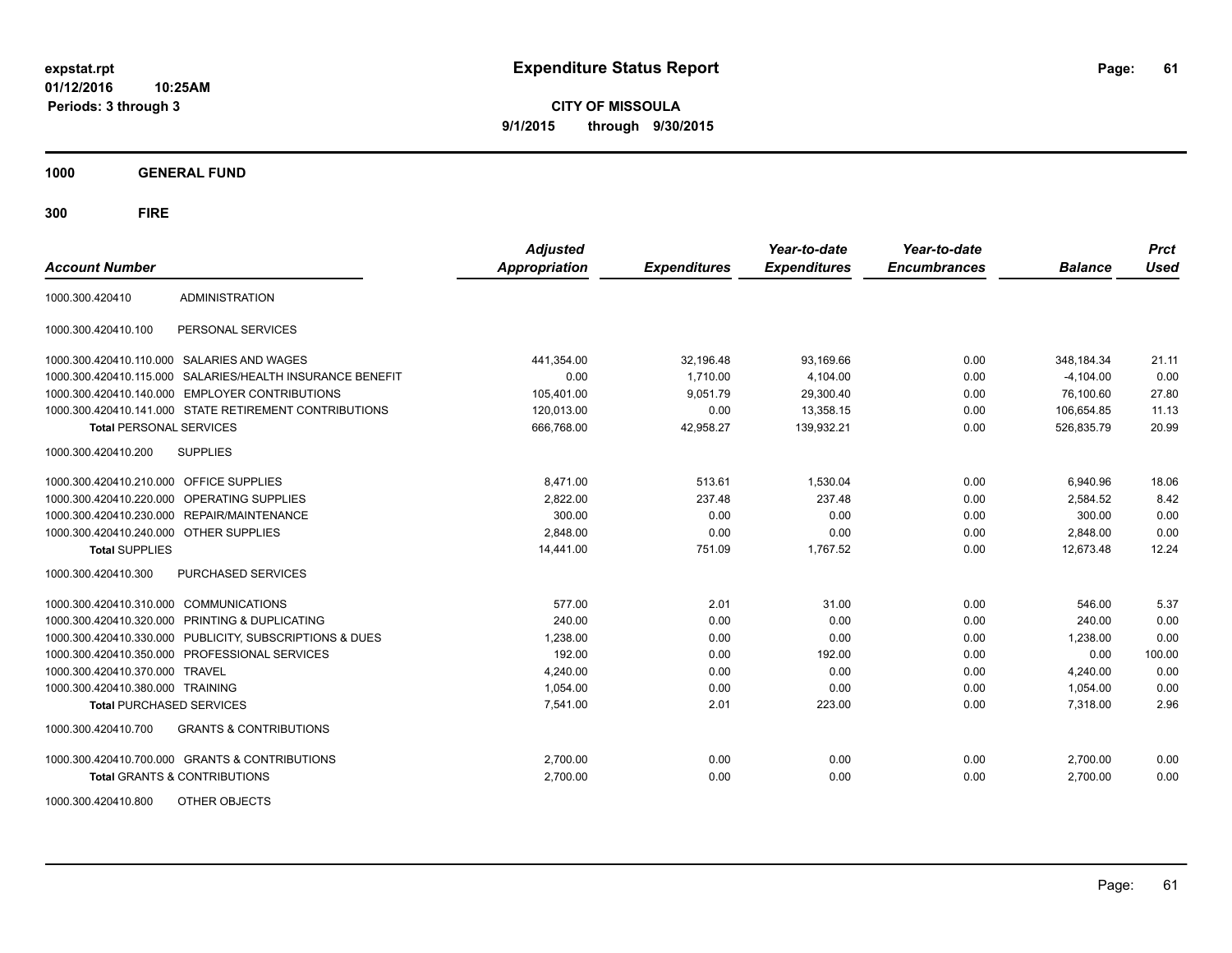**CITY OF MISSOULA 9/1/2015 through 9/30/2015**

**1000 GENERAL FUND**

| <b>Account Number</b>                             | <b>Adjusted</b><br>Appropriation | <b>Expenditures</b> | Year-to-date<br><b>Expenditures</b> | Year-to-date<br><b>Encumbrances</b> | <b>Balance</b>               | <b>Prct</b><br><b>Used</b> |
|---------------------------------------------------|----------------------------------|---------------------|-------------------------------------|-------------------------------------|------------------------------|----------------------------|
| 1000.300.420410.850.000 SALARY SAVINGS            | $-65,888.00$<br>$-65,888.00$     | 0.00<br>0.00        | 0.00<br>0.00                        | 0.00<br>0.00                        | $-65,888.00$<br>$-65,888.00$ | 0.00<br>0.00               |
| <b>Total OTHER OBJECTS</b>                        |                                  |                     |                                     |                                     |                              |                            |
| <b>Total ADMINISTRATION</b>                       | 625,562.00                       | 43,711.37           | 141,922.73                          | 0.00                                | 483,639.27                   | 22.69                      |
| <b>FACILITY</b><br>1000.300.420420                |                                  |                     |                                     |                                     |                              |                            |
| PERSONAL SERVICES<br>1000.300.420420.100          |                                  |                     |                                     |                                     |                              |                            |
| <b>Total PERSONAL SERVICES</b>                    | 0.00                             | 0.00                | 0.00                                | 0.00                                | 0.00                         | 0.00                       |
| <b>SUPPLIES</b><br>1000.300.420420.200            |                                  |                     |                                     |                                     |                              |                            |
| 1000.300.420420.210.000 OFFICE SUPPLIES           | 7,245.00                         | 419.95              | 419.95                              | 0.00                                | 6,825.05                     | 5.80                       |
| 1000.300.420420.220.000 OPERATING SUPPLIES        | 6.448.00                         | 60.65               | 1.616.01                            | 0.00                                | 4.831.99                     | 25.06                      |
| 1000.300.420420.230.000 REPAIR/MAINTENANCE        | 14,000.00                        | 434.17              | 751.07                              | 0.00                                | 13,248.93                    | 5.36                       |
| <b>Total SUPPLIES</b>                             | 27,693.00                        | 914.77              | 2,787.03                            | 0.00                                | 24,905.97                    | 10.06                      |
| PURCHASED SERVICES<br>1000.300.420420.300         |                                  |                     |                                     |                                     |                              |                            |
| 1000.300.420420.340.000 SEWER                     | 1,394.00                         | 0.00                | 551.58                              | 0.00                                | 842.42                       | 39.57                      |
| 1000.300.420420.341.000 ELECTRICITY & NATURAL GAS | 66,891.00                        | 4,828.84            | 10,071.98                           | 0.00                                | 56,819.02                    | 15.06                      |
| 1000.300.420420.343.000 WATER CHARGES             | 14,677.00                        | 2,072.36            | 3,448.35                            | 0.00                                | 11,228.65                    | 23.49                      |
| 1000.300.420420.344.000 TELEPHONE SERVICE         | 20,484.00                        | 1.277.35            | 2,552.71                            | 0.00                                | 17.931.29                    | 12.46                      |
| 1000.300.420420.345.000 GARBAGE                   | 5,462.00                         | 441.35              | 1,324.05                            | 0.00                                | 4,137.95                     | 24.24                      |
| 1000.300.420420.360.000 REPAIR & MAINTENANCE      | 25,258.00                        | 1,753.13            | 4,243.08                            | 0.00                                | 21,014.92                    | 16.80                      |
| <b>Total PURCHASED SERVICES</b>                   | 134,166.00                       | 10,373.03           | 22,191.75                           | 0.00                                | 111,974.25                   | 16.54                      |
| 1000.300.420420.500<br><b>FIXED CHARGES</b>       |                                  |                     |                                     |                                     |                              |                            |
| 1000.300.420420.530.000 PROPANE TANK RENTAL       | 226.00                           | 0.00                | 0.00                                | 0.00                                | 226.00                       | 0.00                       |
| <b>Total FIXED CHARGES</b>                        | 226.00                           | 0.00                | 0.00                                | 0.00                                | 226.00                       | 0.00                       |
| <b>Total FACILITY</b>                             | 162,085.00                       | 11,287.80           | 24,978.78                           | 0.00                                | 137.106.22                   | 15.41                      |
| 1000.300.420430<br>PERSONNEL TRAINING             |                                  |                     |                                     |                                     |                              |                            |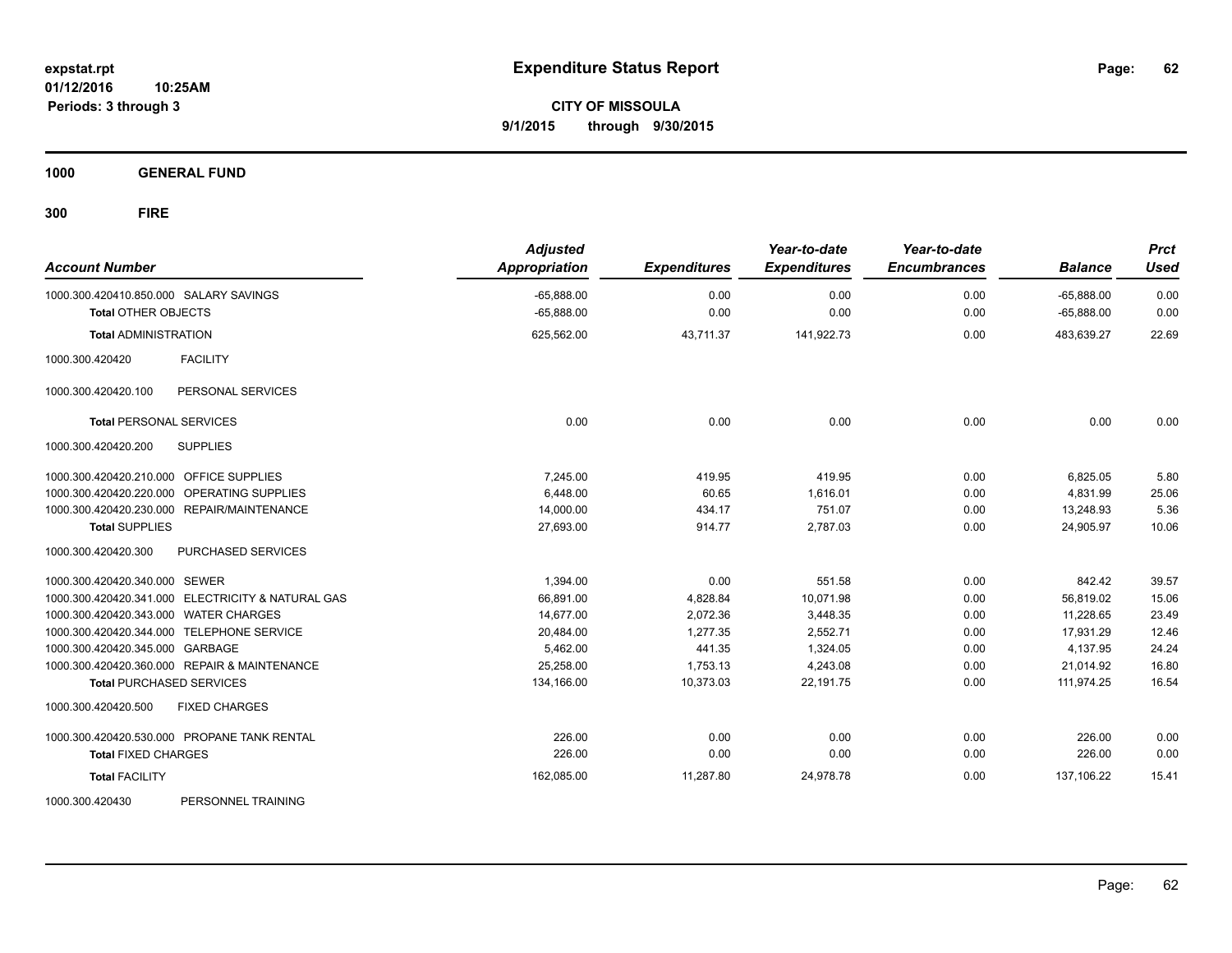**CITY OF MISSOULA 9/1/2015 through 9/30/2015**

**1000 GENERAL FUND**

| PERSONAL SERVICES<br>1000.300.420430.100<br>1000.300.420430.110.000 SALARIES AND WAGES<br>85,034.00<br>6,508.00<br>18,826.71<br>0.00<br>66,207.29<br>22.14<br>SALARIES/HEALTH INSURANCE BENEFIT<br>6.840.00<br>570.00<br>1.425.00<br>0.00<br>5,415.00<br>20.83<br>1000.300.420430.115.000<br>0.00<br>0.00<br>1000.300.420430.120.000 OVERTIME/TERMINATION<br>2,223.00<br>0.00<br>2,223.00<br>0.00<br>1000.300.420430.140.000 EMPLOYER CONTRIBUTIONS<br>29,960.00<br>1,321.38<br>4,467.88<br>0.00<br>25,492.12<br>14.91<br>1000.300.420430.141.000 STATE RETIREMENT CONTRIBUTIONS<br>20,870.00<br>0.00<br>4,292.52<br>16,577.48<br>20.57<br>0.00<br>20.02<br>144,927.00<br>8,399.38<br>29,012.11<br>0.00<br>115,914.89<br><b>Total PERSONAL SERVICES</b><br>1000.300.420430.200<br><b>SUPPLIES</b><br>1000.300.420430.210.000 OFFICE SUPPLIES<br>96.00<br>0.00<br>0.00<br>0.00<br>96.00<br>0.00<br>23.73<br>1000.300.420430.220.000 OPERATING SUPPLIES<br>3,701.00<br>257.80<br>878.33<br>0.00<br>2,822.67 |
|-----------------------------------------------------------------------------------------------------------------------------------------------------------------------------------------------------------------------------------------------------------------------------------------------------------------------------------------------------------------------------------------------------------------------------------------------------------------------------------------------------------------------------------------------------------------------------------------------------------------------------------------------------------------------------------------------------------------------------------------------------------------------------------------------------------------------------------------------------------------------------------------------------------------------------------------------------------------------------------------------------------|
|                                                                                                                                                                                                                                                                                                                                                                                                                                                                                                                                                                                                                                                                                                                                                                                                                                                                                                                                                                                                           |
|                                                                                                                                                                                                                                                                                                                                                                                                                                                                                                                                                                                                                                                                                                                                                                                                                                                                                                                                                                                                           |
|                                                                                                                                                                                                                                                                                                                                                                                                                                                                                                                                                                                                                                                                                                                                                                                                                                                                                                                                                                                                           |
|                                                                                                                                                                                                                                                                                                                                                                                                                                                                                                                                                                                                                                                                                                                                                                                                                                                                                                                                                                                                           |
|                                                                                                                                                                                                                                                                                                                                                                                                                                                                                                                                                                                                                                                                                                                                                                                                                                                                                                                                                                                                           |
|                                                                                                                                                                                                                                                                                                                                                                                                                                                                                                                                                                                                                                                                                                                                                                                                                                                                                                                                                                                                           |
|                                                                                                                                                                                                                                                                                                                                                                                                                                                                                                                                                                                                                                                                                                                                                                                                                                                                                                                                                                                                           |
|                                                                                                                                                                                                                                                                                                                                                                                                                                                                                                                                                                                                                                                                                                                                                                                                                                                                                                                                                                                                           |
|                                                                                                                                                                                                                                                                                                                                                                                                                                                                                                                                                                                                                                                                                                                                                                                                                                                                                                                                                                                                           |
|                                                                                                                                                                                                                                                                                                                                                                                                                                                                                                                                                                                                                                                                                                                                                                                                                                                                                                                                                                                                           |
| 320.00<br>0.00<br>239.92<br>80.08<br>74.98<br>1000.300.420430.230.000 REPAIR/MAINTENANCE<br>0.00                                                                                                                                                                                                                                                                                                                                                                                                                                                                                                                                                                                                                                                                                                                                                                                                                                                                                                          |
| 27.16<br>4.117.00<br>257.80<br>1,118.25<br>0.00<br>2,998.75<br><b>Total SUPPLIES</b>                                                                                                                                                                                                                                                                                                                                                                                                                                                                                                                                                                                                                                                                                                                                                                                                                                                                                                                      |
| <b>PURCHASED SERVICES</b><br>1000.300.420430.300                                                                                                                                                                                                                                                                                                                                                                                                                                                                                                                                                                                                                                                                                                                                                                                                                                                                                                                                                          |
| 0.00<br>0.00<br>0.00<br>1000.300.420430.320.000 PRINTING & DUPLICATING<br>192.00<br>192.00<br>0.00                                                                                                                                                                                                                                                                                                                                                                                                                                                                                                                                                                                                                                                                                                                                                                                                                                                                                                        |
| 322.00<br>6.52<br>1000.300.420430.330.000 PUBLICITY, SUBSCRIPTIONS & DUES<br>0.00<br>21.00<br>0.00<br>301.00                                                                                                                                                                                                                                                                                                                                                                                                                                                                                                                                                                                                                                                                                                                                                                                                                                                                                              |
| 0.00<br>1000.300.420430.370.000 TRAVEL<br>1.148.00<br>0.00<br>0.00<br>1,148.00<br>0.00                                                                                                                                                                                                                                                                                                                                                                                                                                                                                                                                                                                                                                                                                                                                                                                                                                                                                                                    |
| 480.00<br>0.00<br>480.00<br>0.00<br>1000.300.420430.380.000 TRAINING<br>0.00<br>0.00                                                                                                                                                                                                                                                                                                                                                                                                                                                                                                                                                                                                                                                                                                                                                                                                                                                                                                                      |
| 21.00<br>0.98<br>2,142.00<br>0.00<br>0.00<br>2,121.00<br><b>Total PURCHASED SERVICES</b>                                                                                                                                                                                                                                                                                                                                                                                                                                                                                                                                                                                                                                                                                                                                                                                                                                                                                                                  |
| 8,657.18<br>0.00<br>19.94<br><b>Total PERSONNEL TRAINING</b><br>151,186.00<br>30,151.36<br>121.034.64                                                                                                                                                                                                                                                                                                                                                                                                                                                                                                                                                                                                                                                                                                                                                                                                                                                                                                     |
| 1000.300.420440<br><b>FIRE PREVENTION</b>                                                                                                                                                                                                                                                                                                                                                                                                                                                                                                                                                                                                                                                                                                                                                                                                                                                                                                                                                                 |
| 1000.300.420440.100<br>PERSONAL SERVICES                                                                                                                                                                                                                                                                                                                                                                                                                                                                                                                                                                                                                                                                                                                                                                                                                                                                                                                                                                  |
| 1000.300.420440.110.000 SALARIES AND WAGES<br>393.104.00<br>29,984.40<br>86,740.61<br>0.00<br>306.363.39<br>22.07                                                                                                                                                                                                                                                                                                                                                                                                                                                                                                                                                                                                                                                                                                                                                                                                                                                                                         |
| 1000.300.420440.115.000 SALARIES/HEALTH INSURANCE BENEFIT<br>34,200.00<br>2,850.00<br>7,125.00<br>0.00<br>27.075.00<br>20.83                                                                                                                                                                                                                                                                                                                                                                                                                                                                                                                                                                                                                                                                                                                                                                                                                                                                              |
| 1000.300.420440.120.000 OVERTIME/TERMINATION<br>9,590.00<br>363.53<br>2,523.76<br>0.00<br>7,066.24<br>26.32                                                                                                                                                                                                                                                                                                                                                                                                                                                                                                                                                                                                                                                                                                                                                                                                                                                                                               |
| 1000.300.420440.140.000 EMPLOYER CONTRIBUTIONS<br>139,344.00<br>6,907.25<br>21,403.18<br>0.00<br>117,940.82<br>15.36                                                                                                                                                                                                                                                                                                                                                                                                                                                                                                                                                                                                                                                                                                                                                                                                                                                                                      |
| 0.00<br>1000.300.420440.141.000 STATE RETIREMENT CONTRIBUTIONS<br>97,889.00<br>19,872.66<br>0.00<br>78,016.34<br>20.30                                                                                                                                                                                                                                                                                                                                                                                                                                                                                                                                                                                                                                                                                                                                                                                                                                                                                    |
| <b>Total PERSONAL SERVICES</b><br>674,127.00<br>137,665.21<br>0.00<br>536.461.79<br>20.42<br>40.105.18                                                                                                                                                                                                                                                                                                                                                                                                                                                                                                                                                                                                                                                                                                                                                                                                                                                                                                    |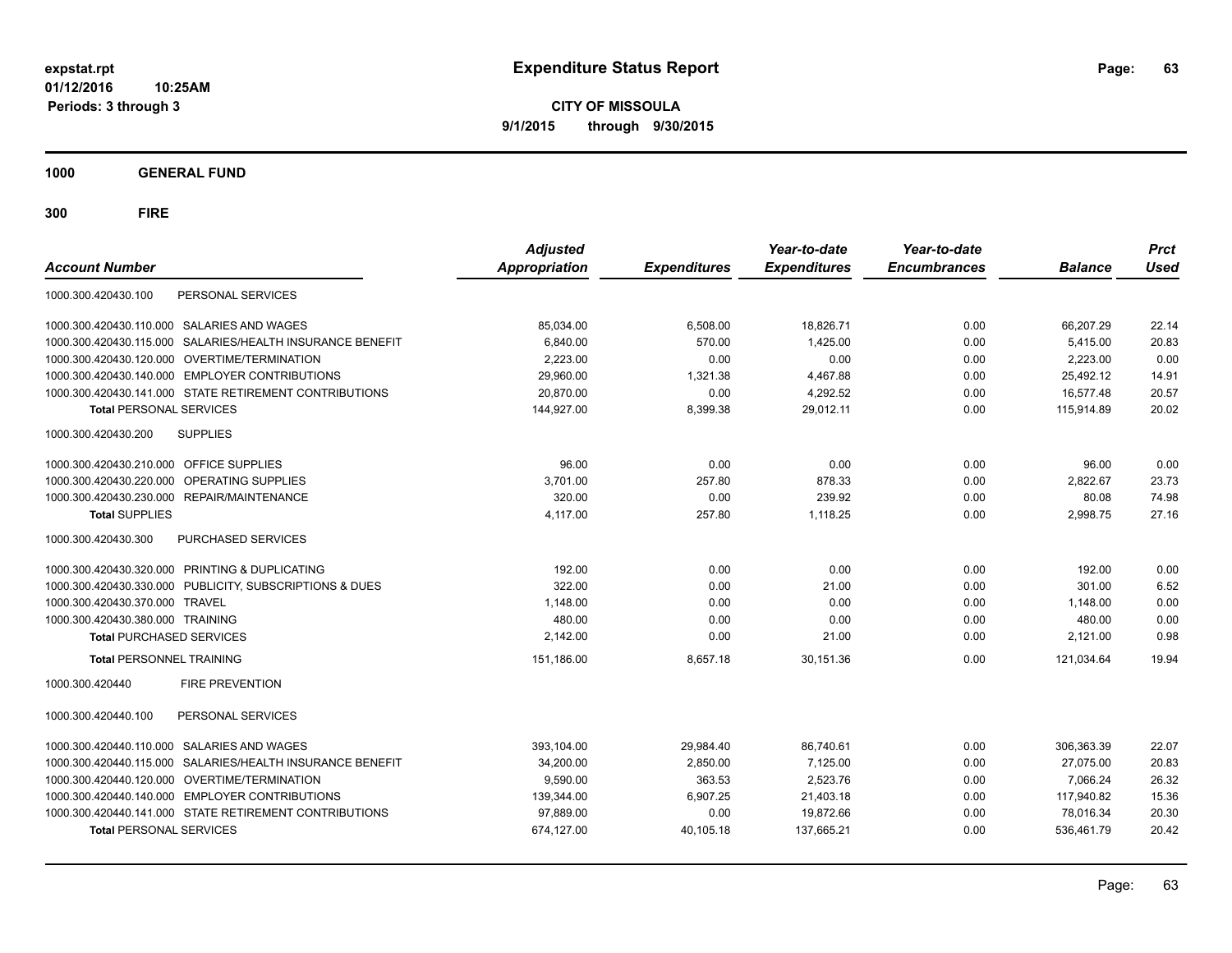**CITY OF MISSOULA 9/1/2015 through 9/30/2015**

**1000 GENERAL FUND**

| <b>Account Number</b>            |                                                         | <b>Adjusted</b><br><b>Appropriation</b> | <b>Expenditures</b> | Year-to-date<br><b>Expenditures</b> | Year-to-date<br><b>Encumbrances</b> | <b>Balance</b> | <b>Prct</b><br><b>Used</b> |
|----------------------------------|---------------------------------------------------------|-----------------------------------------|---------------------|-------------------------------------|-------------------------------------|----------------|----------------------------|
| 1000.300.420440.200              | <b>SUPPLIES</b>                                         |                                         |                     |                                     |                                     |                |                            |
| 1000.300.420440.210.000          | OFFICE SUPPLIES                                         | 144.00                                  | 0.00                | 0.00                                | 0.00                                | 144.00         | 0.00                       |
| 1000.300.420440.220.000          | OPERATING SUPPLIES                                      | 4,956.00                                | 699.00              | 898.51                              | 0.00                                | 4,057.49       | 18.13                      |
| 1000.300.420440.230.000          | REPAIR/MAINTENANCE                                      | 1,540.00                                | 0.00                | 28.15                               | 0.00                                | 1,511.85       | 1.83                       |
| <b>Total SUPPLIES</b>            |                                                         | 6,640.00                                | 699.00              | 926.66                              | 0.00                                | 5,713.34       | 13.96                      |
| 1000.300.420440.300              | PURCHASED SERVICES                                      |                                         |                     |                                     |                                     |                |                            |
|                                  | 1000.300.420440.320.000 PRINTING & DUPLICATING          | 192.00                                  | 56.25               | 56.25                               | 0.00                                | 135.75         | 29.30                      |
|                                  | 1000.300.420440.330.000 PUBLICITY, SUBSCRIPTIONS & DUES | 3,916.00                                | 0.00                | 3,035.50                            | 0.00                                | 880.50         | 77.52                      |
| 1000.300.420440.370.000 TRAVEL   |                                                         | 5,448.00                                | 0.00                | 0.00                                | 0.00                                | 5,448.00       | 0.00                       |
| 1000.300.420440.380.000 TRAINING |                                                         | 2,506.00                                | 0.00                | 0.00                                | 0.00                                | 2,506.00       | 0.00                       |
| <b>Total PURCHASED SERVICES</b>  |                                                         | 12,062.00                               | 56.25               | 3,091.75                            | 0.00                                | 8,970.25       | 25.63                      |
| <b>Total FIRE PREVENTION</b>     |                                                         | 692,829.00                              | 40.860.43           | 141,683.62                          | 0.00                                | 551,145.38     | 20.45                      |
| 1000.300.420450                  | <b>FIRE GRANTS</b>                                      |                                         |                     |                                     |                                     |                |                            |
| 1000.300.420450.300              | <b>PURCHASED SERVICES</b>                               |                                         |                     |                                     |                                     |                |                            |
| <b>Total FIRE GRANTS</b>         |                                                         | 0.00                                    | 0.00                | 0.00                                | 0.00                                | 0.00           | 0.00                       |
| 1000.300.420455                  | <b>EMS</b>                                              |                                         |                     |                                     |                                     |                |                            |
| 1000.300.420455.100              | PERSONAL SERVICES                                       |                                         |                     |                                     |                                     |                |                            |
| 1000.300.420455.110.000          | <b>SALARIES AND WAGES</b>                               | 55,243.00                               | 6,284.41            | 18.179.88                           | 0.00                                | 37,063.12      | 32.91                      |
| 1000.300.420455.115.000          | SALARIES/HEALTH INSURANCE BENEFIT                       | 6,840.00                                | 570.00              | 1,425.00                            | 0.00                                | 5,415.00       | 20.83                      |
|                                  | 1000.300.420455.120.000 OVERTIME/TERMINATION            | 2,158.00                                | 0.00                | 0.00                                | 0.00                                | 2,158.00       | 0.00                       |
|                                  | 1000.300.420455.140.000 EMPLOYER CONTRIBUTIONS          | 20,245.00                               | 1,562.48            | 4,145.71                            | 0.00                                | 16,099.29      | 20.48                      |
|                                  | 1000.300.420455.141.000 STATE RETIREMENT CONTRIBUTIONS  | 14,869.00                               | 0.00                | 4,153.98                            | 0.00                                | 10,715.02      | 27.94                      |
| <b>Total PERSONAL SERVICES</b>   |                                                         | 99,355.00                               | 8,416.89            | 27,904.57                           | 0.00                                | 71,450.43      | 28.09                      |
| 1000.300.420455.200              | <b>SUPPLIES</b>                                         |                                         |                     |                                     |                                     |                |                            |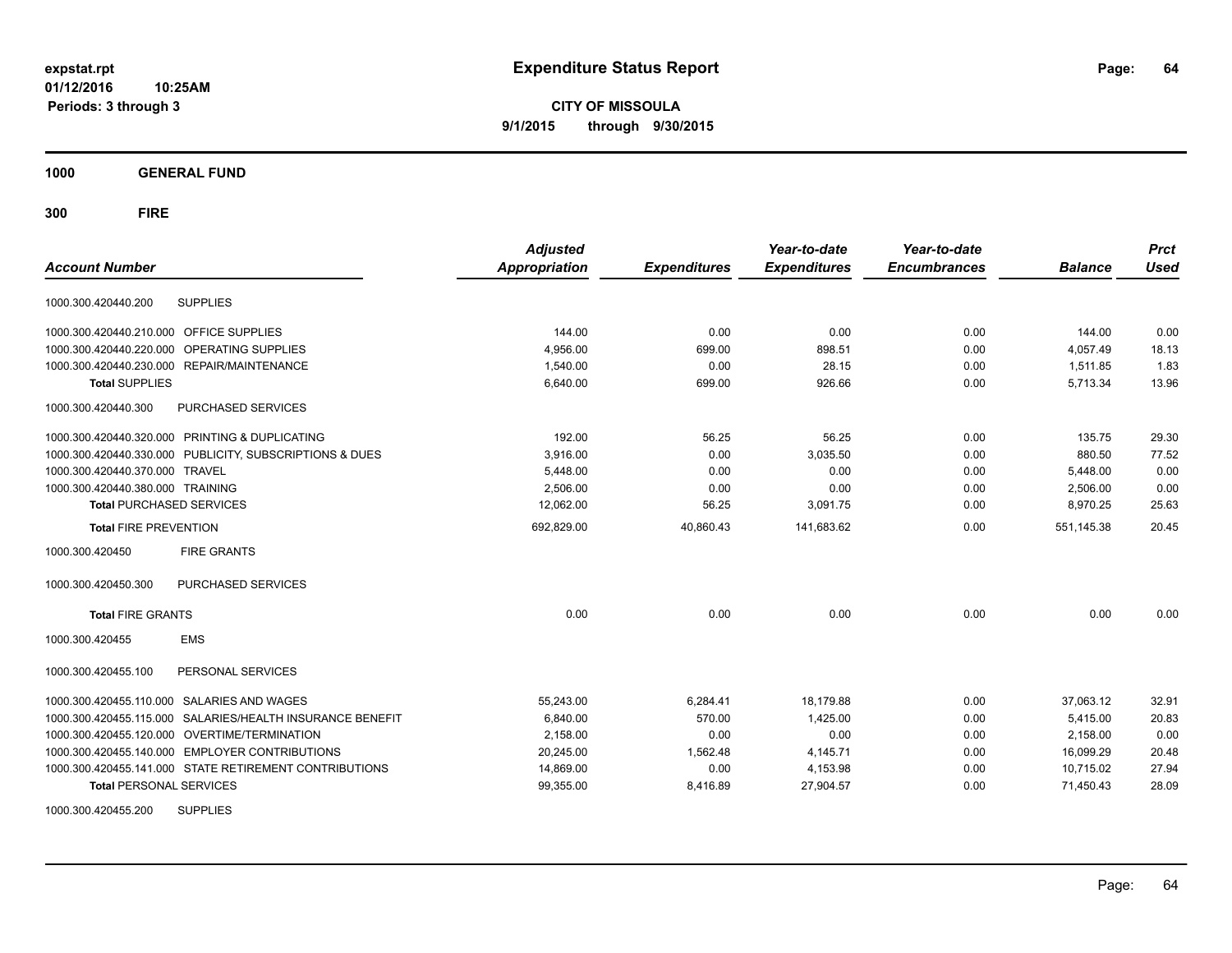**CITY OF MISSOULA 9/1/2015 through 9/30/2015**

**1000 GENERAL FUND**

| <b>Account Number</b>                                      | <b>Adjusted</b><br>Appropriation | <b>Expenditures</b> | Year-to-date<br><b>Expenditures</b> | Year-to-date<br><b>Encumbrances</b> | <b>Balance</b> | <b>Prct</b><br><b>Used</b> |
|------------------------------------------------------------|----------------------------------|---------------------|-------------------------------------|-------------------------------------|----------------|----------------------------|
| 1000.300.420455.220.000 OPERATING SUPPLIES                 | 18,581.00                        | 1,322.69            | 6,468.08                            | 0.00                                | 12,112.92      | 34.81                      |
| 1000.300.420455.230.000 REPAIR/MAINTENANCE                 | 320.00                           | 19.56               | 19.56                               | 0.00                                | 300.44         | 6.11                       |
| <b>Total SUPPLIES</b>                                      | 18,901.00                        | 1,342.25            | 6,487.64                            | 0.00                                | 12,413.36      | 34.32                      |
| PURCHASED SERVICES<br>1000.300.420455.300                  |                                  |                     |                                     |                                     |                |                            |
| 1000.300.420455.330.000 PUBLICITY, SUBSCRIPTIONS & DUES    | 3,984.00                         | 0.00                | 0.00                                | 0.00                                | 3,984.00       | 0.00                       |
| PROFESSIONAL SERVICES<br>1000.300.420455.350.000           | 5,000.00                         | 0.00                | 0.00                                | 0.00                                | 5,000.00       | 0.00                       |
| <b>REPAIR &amp; MAINTENANCE</b><br>1000.300.420455.360.000 | 4,500.00                         | 0.00                | 0.00                                | 0.00                                | 4,500.00       | 0.00                       |
| 1000.300.420455.370.000 TRAVEL                             | 1,023.00                         | 0.00                | 0.00                                | 0.00                                | 1,023.00       | 0.00                       |
| 1000.300.420455.380.000 TRAINING                           | 1,920.00                         | 0.00                | 100.50                              | 0.00                                | 1.819.50       | 5.23                       |
| 1000.300.420455.390.000 OTHER PURCHASED SERVICES           | 10,080.00                        | 545.00              | 845.96                              | 0.00                                | 9,234.04       | 8.39                       |
| <b>Total PURCHASED SERVICES</b>                            | 26,507.00                        | 545.00              | 946.46                              | 0.00                                | 25,560.54      | 3.57                       |
| <b>Total EMS</b>                                           | 144,763.00                       | 10,304.14           | 35,338.67                           | 0.00                                | 109.424.33     | 24.41                      |
| 1000.300.420460<br><b>OPERATIONS</b>                       |                                  |                     |                                     |                                     |                |                            |
| 1000.300.420460.100<br>PERSONAL SERVICES                   |                                  |                     |                                     |                                     |                |                            |
| 1000.300.420460.110.000 SALARIES AND WAGES                 | 5,463,100.00                     | 393,947.22          | 1,211,231.20                        | 0.00                                | 4,251,868.80   | 22.17                      |
| 1000.300.420460.115.000 SALARIES/HEALTH INSURANCE BENEFIT  | 547,200.00                       | 45,030.00           | 108,300.00                          | 0.00                                | 438,900.00     | 19.79                      |
| 1000.300.420460.120.000 OVERTIME/TERMINATION               | 302,147.00                       | 223,416.41          | 430,186.09                          | 0.00                                | $-128,039.09$  | 142.38                     |
| 1000.300.420460.130.000 OTHER                              | 81.324.00                        | 2.449.10            | 53.361.10                           | 0.00                                | 27.962.90      | 65.62                      |
| 1000.300.420460.140.000 EMPLOYER CONTRIBUTIONS             | 1.920.696.00                     | 114.565.92          | 352.118.80                          | 0.00                                | 1.568.577.20   | 18.33                      |
| 1000.300.420460.141.000 STATE RETIREMENT CONTRIBUTIONS     | 1,398,725.00                     | 0.00                | 286,679.50                          | 0.00                                | 1,112,045.50   | 20.50                      |
| <b>Total PERSONAL SERVICES</b>                             | 9,713,192.00                     | 779,408.65          | 2,441,876.69                        | 0.00                                | 7,271,315.31   | 25.14                      |
| 1000.300.420460.200<br><b>SUPPLIES</b>                     |                                  |                     |                                     |                                     |                |                            |
| <b>OPERATING SUPPLIES</b><br>1000.300.420460.220.000       | 76,236.00                        | 12,109.89           | 17,988.24                           | 0.00                                | 58,247.76      | 23.60                      |
| 1000.300.420460.230.000<br><b>REPAIR/MAINTENANCE</b>       | 41,420.00                        | 6,004.75            | 10,976.35                           | 0.00                                | 30,443.65      | 26.50                      |
| 1000.300.420460.231.000 GASOLINE                           | 61,827.00                        | 4,223.35            | 9,885.01                            | 0.00                                | 51,941.99      | 15.99                      |
| <b>Total SUPPLIES</b>                                      | 179,483.00                       | 22,337.99           | 38,849.60                           | 0.00                                | 140,633.40     | 21.65                      |
| 1000.300.420460.300<br>PURCHASED SERVICES                  |                                  |                     |                                     |                                     |                |                            |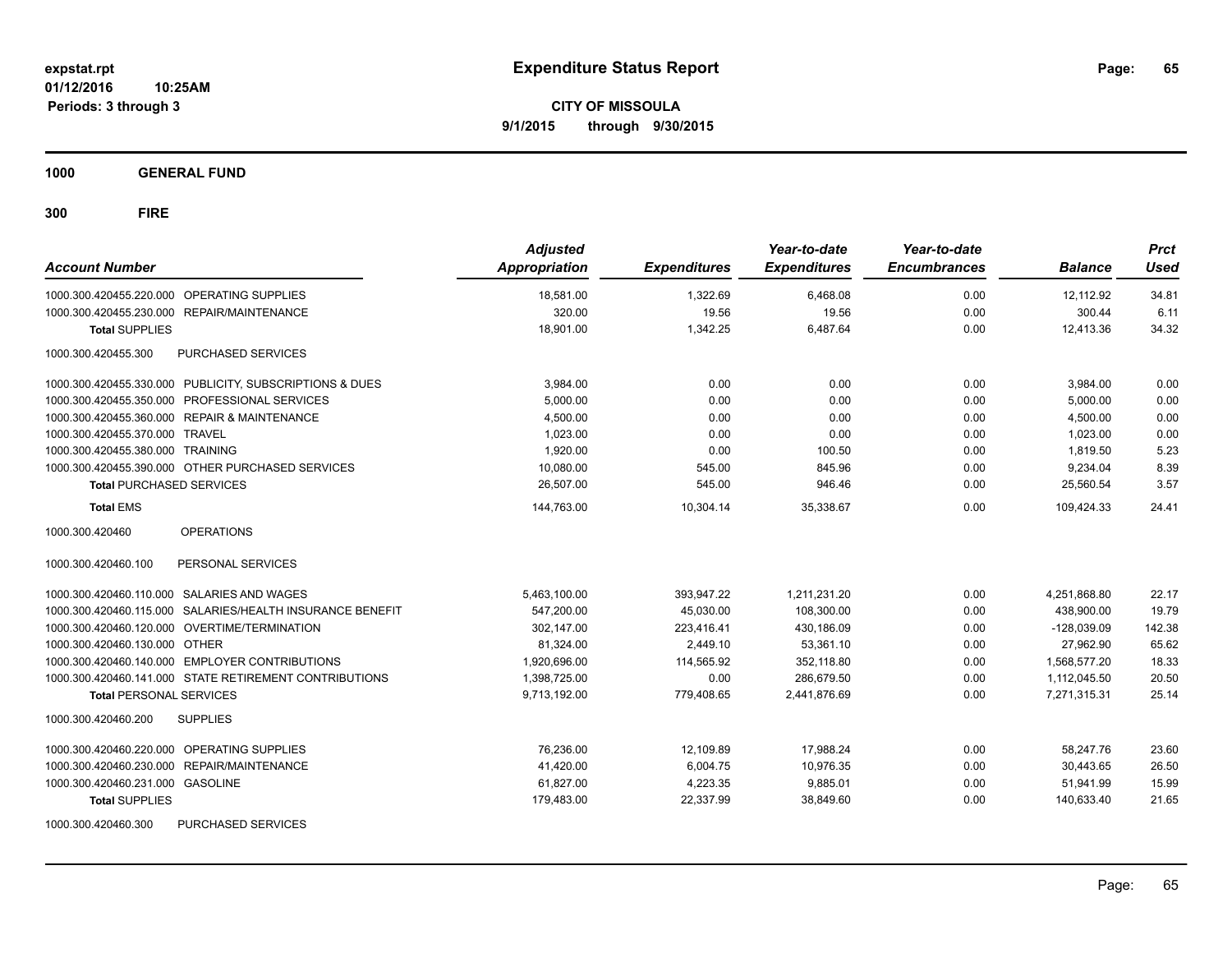**CITY OF MISSOULA 9/1/2015 through 9/30/2015**

**1000 GENERAL FUND**

| <b>Account Number</b>                                     | <b>Adjusted</b><br><b>Appropriation</b> | <b>Expenditures</b> | Year-to-date<br><b>Expenditures</b> | Year-to-date<br><b>Encumbrances</b> | <b>Balance</b> | <b>Prct</b><br><b>Used</b> |
|-----------------------------------------------------------|-----------------------------------------|---------------------|-------------------------------------|-------------------------------------|----------------|----------------------------|
| 1000.300.420460.320.000 PRINTING & DUPLICATING            | 864.00                                  | 0.00                | 12.68                               | 0.00                                | 851.32         | 1.47                       |
| 1000.300.420460.330.000 PUBLICITY, SUBSCRIPTIONS & DUES   | 312.00                                  | 0.00                | 0.00                                | 0.00                                | 312.00         | 0.00                       |
| 1000.300.420460.350.000 PROFESSIONAL SERVICES             | 19,080.00                               | 1,300.00            | 1,300.00                            | 0.00                                | 17,780.00      | 6.81                       |
| 1000.300.420460.360.000 REPAIR & MAINTENANCE              | 22,225.00                               | 2,146.04            | 5,692.28                            | 0.00                                | 16,532.72      | 25.61                      |
| 1000.300.420460.370.000 TRAVEL                            | 6,158.00                                | 487.48              | 654.80                              | 0.00                                | 5.503.20       | 10.63                      |
| 1000.300.420460.380.000 TRAINING                          | 5,956.00                                | 0.00                | 25.00                               | 0.00                                | 5,931.00       | 0.42                       |
| 1000.300.420460.390.000 OTHER PURCHASED SERVICES          | 1,500.00                                | 0.00                | 0.00                                | 0.00                                | 1,500.00       | 0.00                       |
| <b>Total PURCHASED SERVICES</b>                           | 56,095.00                               | 3,933.52            | 7,684.76                            | 0.00                                | 48.410.24      | 13.70                      |
| <b>CAPITAL OUTLAY</b><br>1000.300.420460.900              |                                         |                     |                                     |                                     |                |                            |
| <b>Total CAPITAL OUTLAY</b>                               | 0.00                                    | 0.00                | 0.00                                | 0.00                                | 0.00           | 0.00                       |
| <b>Total OPERATIONS</b>                                   | 9,948,770.00                            | 805,680.16          | 2,488,411.05                        | 0.00                                | 7,460,358.95   | 25.01                      |
| <b>MAINTENANCE</b><br>1000.300.420490                     |                                         |                     |                                     |                                     |                |                            |
| 1000.300.420490.100<br>PERSONAL SERVICES                  |                                         |                     |                                     |                                     |                |                            |
| 1000.300.420490.110.000 SALARIES AND WAGES                | 143.974.00                              | 11,993.08           | 34,694.25                           | 0.00                                | 109,279.75     | 24.10                      |
| 1000.300.420490.115.000 SALARIES/HEALTH INSURANCE BENEFIT | 13,680.00                               | 1,140.00            | 2.850.00                            | 0.00                                | 10.830.00      | 20.83                      |
| 1000.300.420490.120.000 OVERTIME/TERMINATION              | 4,426.00                                | 59.08               | 1,418.68                            | 0.00                                | 3,007.32       | 32.05                      |
| 1000.300.420490.140.000 EMPLOYER CONTRIBUTIONS            | 51,411.00                               | 2,920.47            | 8,962.97                            | 0.00                                | 42,448.03      | 17.43                      |
| 1000.300.420490.141.000 STATE RETIREMENT CONTRIBUTIONS    | 36,483.00                               | 0.00                | 7,802.54                            | 0.00                                | 28,680.46      | 21.39                      |
| <b>Total PERSONAL SERVICES</b>                            | 249,974.00                              | 16,112.63           | 55,728.44                           | 0.00                                | 194,245.56     | 22.29                      |
| 1000.300.420490.200<br><b>SUPPLIES</b>                    |                                         |                     |                                     |                                     |                |                            |
| 1000.300.420490.210.000 OFFICE SUPPLIES                   | 48.00                                   | 0.00                | 0.00                                | 0.00                                | 48.00          | 0.00                       |
| 1000.300.420490.230.000 REPAIR/MAINTENANCE                | 3,600.00                                | 164.99              | 2,078.68                            | 0.00                                | 1,521.32       | 57.74                      |
| <b>Total SUPPLIES</b>                                     | 3,648.00                                | 164.99              | 2,078.68                            | 0.00                                | 1,569.32       | 56.98                      |
| PURCHASED SERVICES<br>1000.300.420490.300                 |                                         |                     |                                     |                                     |                |                            |
| 1000.300.420490.330.000 PUBLICITY, SUBSCRIPTIONS & DUES   | 91.00                                   | 0.00                | 0.00                                | 0.00                                | 91.00          | 0.00                       |
| 1000.300.420490.370.000 TRAVEL                            | 2,000.00                                | 0.00                | 0.00                                | 0.00                                | 2,000.00       | 0.00                       |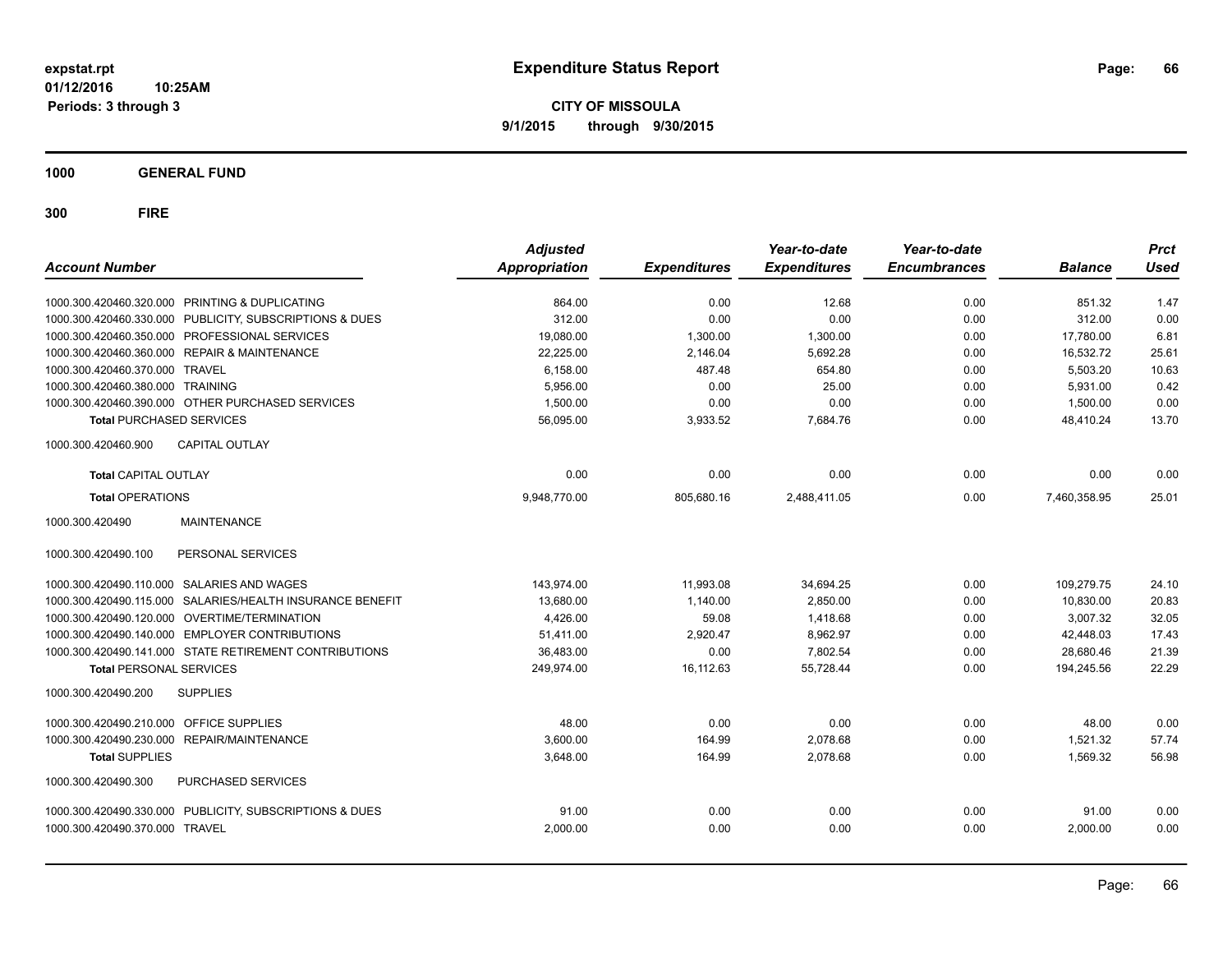**CITY OF MISSOULA 9/1/2015 through 9/30/2015**

**1000 GENERAL FUND**

|                                  | <b>Adjusted</b> |                     | Year-to-date        | Year-to-date        |                | <b>Prct</b> |
|----------------------------------|-----------------|---------------------|---------------------|---------------------|----------------|-------------|
| <b>Account Number</b>            | Appropriation   | <b>Expenditures</b> | <b>Expenditures</b> | <b>Encumbrances</b> | <b>Balance</b> | Used        |
| 1000.300.420490.380.000 TRAINING | 1,500.00        | 0.00                | 0.00                | 0.00                | 1.500.00       | 0.00        |
| <b>Total PURCHASED SERVICES</b>  | 3.591.00        | 0.00                | 0.00                | 0.00                | 3.591.00       | 0.00        |
| <b>Total MAINTENANCE</b>         | 257,213.00      | 16,277.62           | 57.807.12           | 0.00                | 199.405.88     | 22.47       |
| <b>Total FIRE</b>                | 11,982,408.00   | 936,778.70          | 2,920,293.33        | 0.00                | 9,062,114.67   | 24.37       |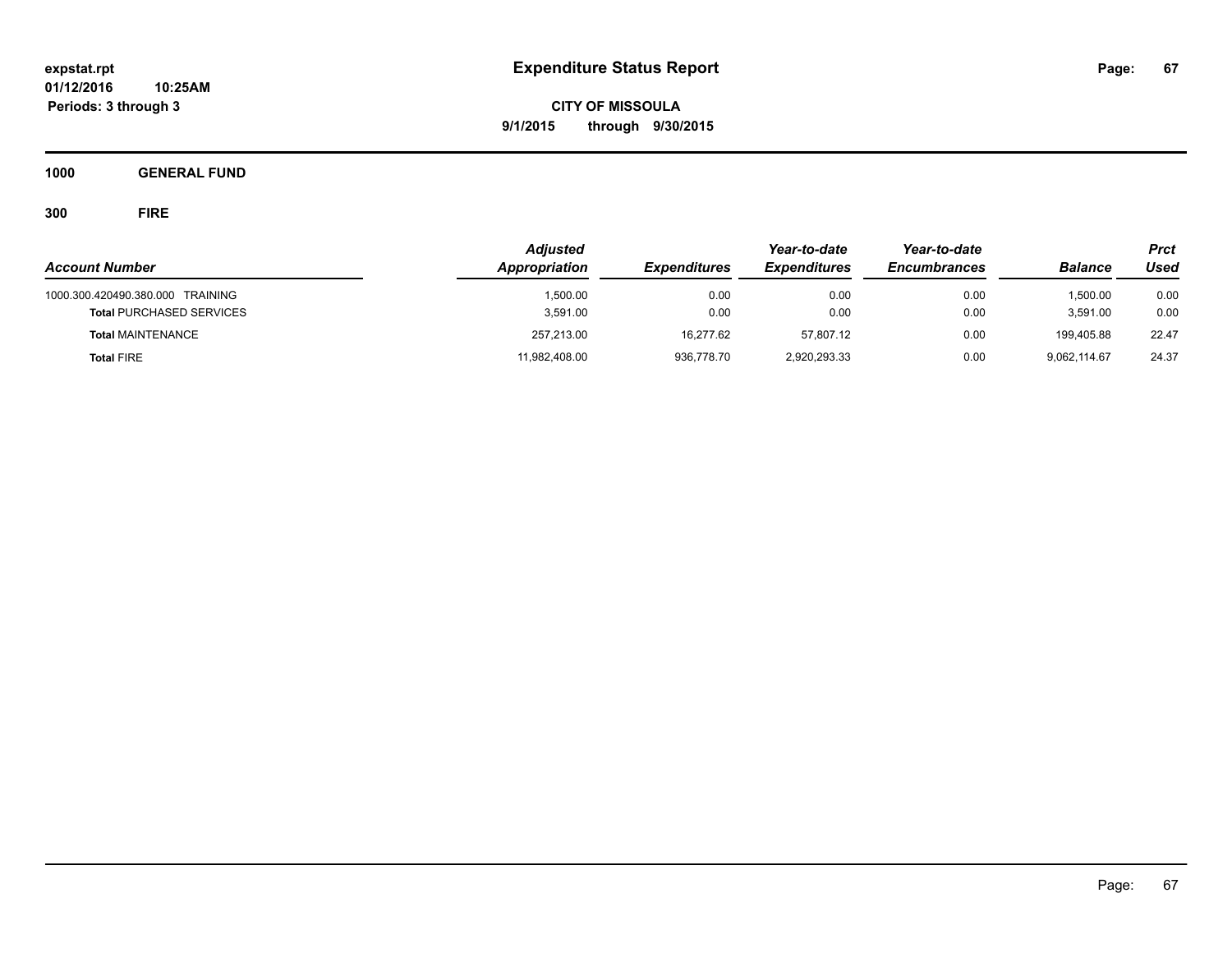**1000 GENERAL FUND**

|                                  |                                                         | <b>Adjusted</b>      |                     | Year-to-date        | Year-to-date        |                | <b>Prct</b> |
|----------------------------------|---------------------------------------------------------|----------------------|---------------------|---------------------|---------------------|----------------|-------------|
| <b>Account Number</b>            |                                                         | <b>Appropriation</b> | <b>Expenditures</b> | <b>Expenditures</b> | <b>Encumbrances</b> | <b>Balance</b> | <b>Used</b> |
| 1000.320.430210                  | <b>ADMINISTRATION</b>                                   |                      |                     |                     |                     |                |             |
| 1000.320.430210.100              | PERSONAL SERVICES                                       |                      |                     |                     |                     |                |             |
|                                  | 1000.320.430210.110.000 SALARIES AND WAGES              | 101.300.00           | 7,422.42            | 22.090.00           | 0.00                | 79,210.00      | 21.81       |
| 1000.320.430210.120.000          | <b>OVERTIME/TERMINATION</b>                             | 0.00                 | 40.31               | 438.19              | 0.00                | $-438.19$      | 0.00        |
|                                  | 1000.320.430210.140.000 EMPLOYER CONTRIBUTIONS          | 54,286.00            | 4,091.62            | 13,945.01           | 0.00                | 40,340.99      | 25.69       |
|                                  | 1000.320.430210.141.000 STATE RETIREMENT CONTRIBUTIONS  | 0.00                 | 0.00                | 197.95              | 0.00                | $-197.95$      | 0.00        |
| <b>Total PERSONAL SERVICES</b>   |                                                         | 155,586.00           | 11,554.35           | 36,671.15           | 0.00                | 118,914.85     | 23.57       |
| 1000.320.430210.200              | <b>SUPPLIES</b>                                         |                      |                     |                     |                     |                |             |
| 1000.320.430210.210.000          | OFFICE SUPPLIES                                         | 1,600.00             | 0.00                | 0.00                | 0.00                | 1,600.00       | 0.00        |
|                                  | 1000.320.430210.220.000 OPERATING SUPPLIES              | 8,440.00             | 536.88              | 1,311.87            | 0.00                | 7,128.13       | 15.54       |
| <b>Total SUPPLIES</b>            |                                                         | 10,040.00            | 536.88              | 1,311.87            | 0.00                | 8,728.13       | 13.07       |
| 1000.320.430210.300              | PURCHASED SERVICES                                      |                      |                     |                     |                     |                |             |
|                                  | 1000.320.430210.320.000 PRINTING & DUPLICATING          | 7,000.00             | 0.00                | 0.00                | 0.00                | 7,000.00       | 0.00        |
|                                  | 1000.320.430210.330.000 PUBLICITY, SUBSCRIPTIONS & DUES | 3,000.00             | 0.00                | 600.92              | 0.00                | 2,399.08       | 20.03       |
| 1000.320.430210.370.000 TRAVEL   |                                                         | 2,300.00             | 197.25              | 197.25              | 0.00                | 2,102.75       | 8.58        |
| 1000.320.430210.380.000 TRAINING |                                                         | 1,500.00             | 300.00              | 300.00              | 0.00                | 1,200.00       | 20.00       |
| <b>Total PURCHASED SERVICES</b>  |                                                         | 13,800.00            | 497.25              | 1,098.17            | 0.00                | 12,701.83      | 7.96        |
| 1000.320.430210.900              | <b>CAPITAL OUTLAY</b>                                   |                      |                     |                     |                     |                |             |
| <b>Total CAPITAL OUTLAY</b>      |                                                         | 0.00                 | 0.00                | 0.00                | 0.00                | 0.00           | 0.00        |
| <b>Total ADMINISTRATION</b>      |                                                         | 179,426.00           | 12,588.48           | 39,081.19           | 0.00                | 140,344.81     | 21.78       |
| 1000.320.430220                  | <b>FACILITY</b>                                         |                      |                     |                     |                     |                |             |
| 1000.320.430220.100              | PERSONAL SERVICES                                       |                      |                     |                     |                     |                |             |
| 1000.320.430220.110.000          | SALARIES AND WAGES                                      | 46.647.00            | 3,415.88            | 10,166.08           | 0.00                | 36,480.92      | 21.79       |
|                                  | 1000.320.430220.120.000 OVERTIME/TERMINATION            | 0.00                 | 18.55               | 201.70              | 0.00                | $-201.70$      | 0.00        |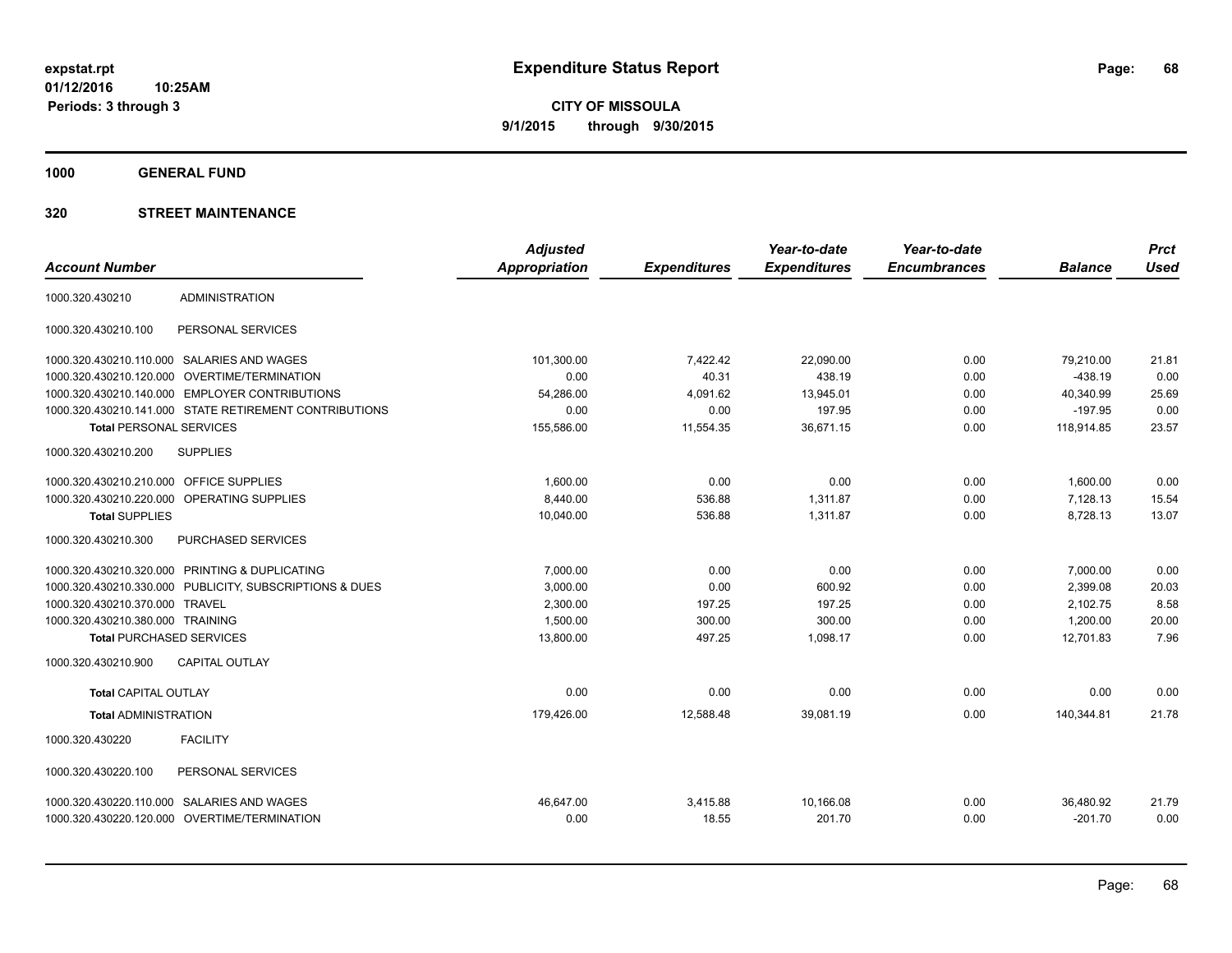**1000 GENERAL FUND**

| <b>Account Number</b>                          | <b>Adjusted</b><br>Appropriation | <b>Expenditures</b> | Year-to-date<br><b>Expenditures</b> | Year-to-date<br><b>Encumbrances</b> | <b>Balance</b> | <b>Prct</b><br><b>Used</b> |
|------------------------------------------------|----------------------------------|---------------------|-------------------------------------|-------------------------------------|----------------|----------------------------|
| 1000.320.430220.140.000 EMPLOYER CONTRIBUTIONS | 24,998.00                        | 1,883.28            | 6,418.20                            | 0.00                                | 18,579.80      | 25.67                      |
| <b>Total PERSONAL SERVICES</b>                 | 71,645.00                        | 5,317.71            | 16,785.98                           | 0.00                                | 54,859.02      | 23.43                      |
| <b>SUPPLIES</b><br>1000.320.430220.200         |                                  |                     |                                     |                                     |                |                            |
| 1000.320.430220.220.000 OPERATING SUPPLIES     | 8,000.00                         | 0.00                | 182.87                              | 0.00                                | 7,817.13       | 2.29                       |
| <b>Total SUPPLIES</b>                          | 8,000.00                         | 0.00                | 182.87                              | 0.00                                | 7,817.13       | 2.29                       |
| 1000.320.430220.300<br>PURCHASED SERVICES      |                                  |                     |                                     |                                     |                |                            |
| 1000.320.430220.343.000 WATER CHARGES          | 7,000.00                         | 0.00                | 3,873.11                            | 0.00                                | 3,126.89       | 55.33                      |
| 1000.320.430220.344.000 TELEPHONE SERVICE      | 1,822.00                         | 168.13              | 336.26                              | 0.00                                | 1.485.74       | 18.46                      |
| 1000.320.430220.345.000 GARBAGE                | 0.00                             | 71.25               | 91.50                               | 0.00                                | $-91.50$       | 0.00                       |
| 1000.320.430220.350.000 PROFESSIONAL SERVICES  | 1,650.00                         | 280.00              | 930.00                              | 0.00                                | 720.00         | 56.36                      |
| <b>Total PURCHASED SERVICES</b>                | 10,472.00                        | 519.38              | 5,230.87                            | 0.00                                | 5,241.13       | 49.95                      |
| <b>FIXED CHARGES</b><br>1000.320.430220.500    |                                  |                     |                                     |                                     |                |                            |
| 1000.320.430220.500.000 FIXED CHARGES          | 9.000.00                         | 0.00                | 0.00                                | 0.00                                | 9,000.00       | 0.00                       |
| <b>Total FIXED CHARGES</b>                     | 9,000.00                         | 0.00                | 0.00                                | 0.00                                | 9,000.00       | 0.00                       |
| <b>Total FACILITY</b>                          | 99,117.00                        | 5,837.09            | 22,199.72                           | 0.00                                | 76,917.28      | 22.40                      |
| <b>STREET RESTORATION</b><br>1000.320.430230   |                                  |                     |                                     |                                     |                |                            |
| PERSONAL SERVICES<br>1000.320.430230.100       |                                  |                     |                                     |                                     |                |                            |
| 1000.320.430230.110.000 SALARIES AND WAGES     | 303.251.00                       | 22.448.49           | 66.808.87                           | 0.00                                | 236.442.13     | 22.03                      |
| 1000.320.430230.120.000 OVERTIME/TERMINATION   | 3,000.00                         | 121.91              | 1,325.29                            | 0.00                                | 1,674.71       | 44.18                      |
| 1000.320.430230.140.000 EMPLOYER CONTRIBUTIONS | 164,119.00                       | 12,373.52           | 42,171.32                           | 0.00                                | 121,947.68     | 25.70                      |
| <b>Total PERSONAL SERVICES</b>                 | 470,370.00                       | 34,943.92           | 110,305.48                          | 0.00                                | 360,064.52     | 23.45                      |
| 1000.320.430230.200<br><b>SUPPLIES</b>         |                                  |                     |                                     |                                     |                |                            |
| 1000.320.430230.220.000 OPERATING SUPPLIES     | 1,599.00                         | 0.00                | 0.00                                | 0.00                                | 1,599.00       | 0.00                       |
| 1000.320.430230.230.000 REPAIR/MAINTENANCE     | 25,009.00                        | 0.00                | 22.00                               | 0.00                                | 24,987.00      | 0.09                       |
| 1000.320.430230.231.000 GASOLINE               | 74,487.00                        | 0.00                | 14,193.84                           | 0.00                                | 60,293.16      | 19.06                      |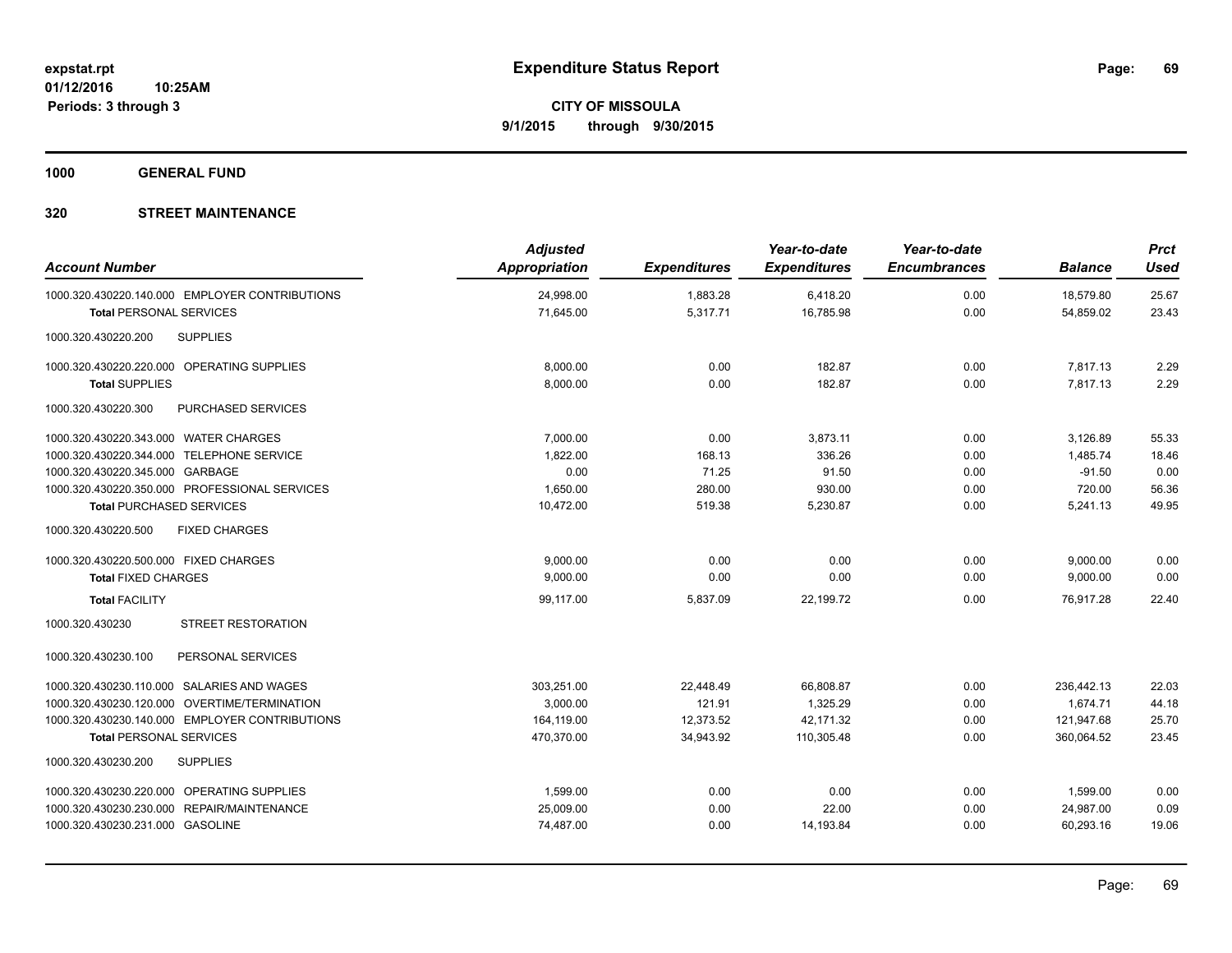**1000 GENERAL FUND**

| <b>Account Number</b>                            | <b>Adjusted</b><br>Appropriation | <b>Expenditures</b> | Year-to-date<br><b>Expenditures</b> | Year-to-date<br><b>Encumbrances</b> | <b>Balance</b> | <b>Prct</b><br><b>Used</b> |
|--------------------------------------------------|----------------------------------|---------------------|-------------------------------------|-------------------------------------|----------------|----------------------------|
| <b>Total SUPPLIES</b>                            | 101,095.00                       | 0.00                | 14,215.84                           | 0.00                                | 86,879.16      | 14.06                      |
| PURCHASED SERVICES<br>1000.320.430230.300        |                                  |                     |                                     |                                     |                |                            |
| 1000.320.430230.345.000 GARBAGE                  | 5,200.00                         | 442.15              | 442.15                              | 0.00                                | 4,757.85       | 8.50                       |
| 1000.320.430230.350.000 PROFESSIONAL SERVICES    | 1,000.00                         | 0.00                | 0.00                                | 0.00                                | 1,000.00       | 0.00                       |
| 1000.320.430230.360.000 REPAIR & MAINTENANCE     | 2,000.00                         | 0.00                | 608.80                              | 0.00                                | 1,391.20       | 30.44                      |
| <b>Total PURCHASED SERVICES</b>                  | 8,200.00                         | 442.15              | 1,050.95                            | 0.00                                | 7.149.05       | 12.82                      |
| 1000.320.430230.400<br><b>BUILDING MATERIALS</b> |                                  |                     |                                     |                                     |                |                            |
| 1000.320.430230.400.000 BUILDING MATERIALS       | 17,598.00                        | 0.00                | 0.00                                | 0.00                                | 17,598.00      | 0.00                       |
| <b>Total BUILDING MATERIALS</b>                  | 17,598.00                        | 0.00                | 0.00                                | 0.00                                | 17,598.00      | 0.00                       |
| 1000.320.430230.500<br><b>FIXED CHARGES</b>      |                                  |                     |                                     |                                     |                |                            |
| 1000.320.430230.500.000 FIXED CHARGES            | 5,500.00                         | 0.00                | 55.00                               | 0.00                                | 5,445.00       | 1.00                       |
| <b>Total FIXED CHARGES</b>                       | 5,500.00                         | 0.00                | 55.00                               | 0.00                                | 5,445.00       | 1.00                       |
| <b>CAPITAL OUTLAY</b><br>1000.320.430230.900     |                                  |                     |                                     |                                     |                |                            |
| <b>Total CAPITAL OUTLAY</b>                      | 0.00                             | 0.00                | 0.00                                | 0.00                                | 0.00           | 0.00                       |
| <b>Total STREET RESTORATION</b>                  | 602,763.00                       | 35,386.07           | 125,627.27                          | 0.00                                | 477, 135.73    | 20.84                      |
| STREET MAINTENANCE<br>1000.320.430240            |                                  |                     |                                     |                                     |                |                            |
| 1000.320.430240.100<br>PERSONAL SERVICES         |                                  |                     |                                     |                                     |                |                            |
| 1000.320.430240.110.000 SALARIES AND WAGES       | 410,458.00                       | 30,472.37           | 90,688.72                           | 0.00                                | 319,769.28     | 22.09                      |
| 1000.320.430240.120.000 OVERTIME/TERMINATION     | 2,100.00                         | 165.49              | 1,799.00                            | 0.00                                | 301.00         | 85.67                      |
| 1000.320.430240.130.000 OTHER                    | 3,000.00                         | 0.00                | 0.00                                | 0.00                                | 3,000.00       | 0.00                       |
| 1000.320.430240.140.000 EMPLOYER CONTRIBUTIONS   | 222,697.00                       | 16,791.12           | 57,198.39                           | 0.00                                | 165,498.61     | 25.68                      |
| <b>Total PERSONAL SERVICES</b>                   | 638,255.00                       | 47,428.98           | 149,686.11                          | 0.00                                | 488.568.89     | 23.45                      |
| 1000.320.430240.200<br><b>SUPPLIES</b>           |                                  |                     |                                     |                                     |                |                            |
| 1000.320.430240.220.000 OPERATING SUPPLIES       | 1,599.00                         | 0.00                | 0.00                                | 0.00                                | 1,599.00       | 0.00                       |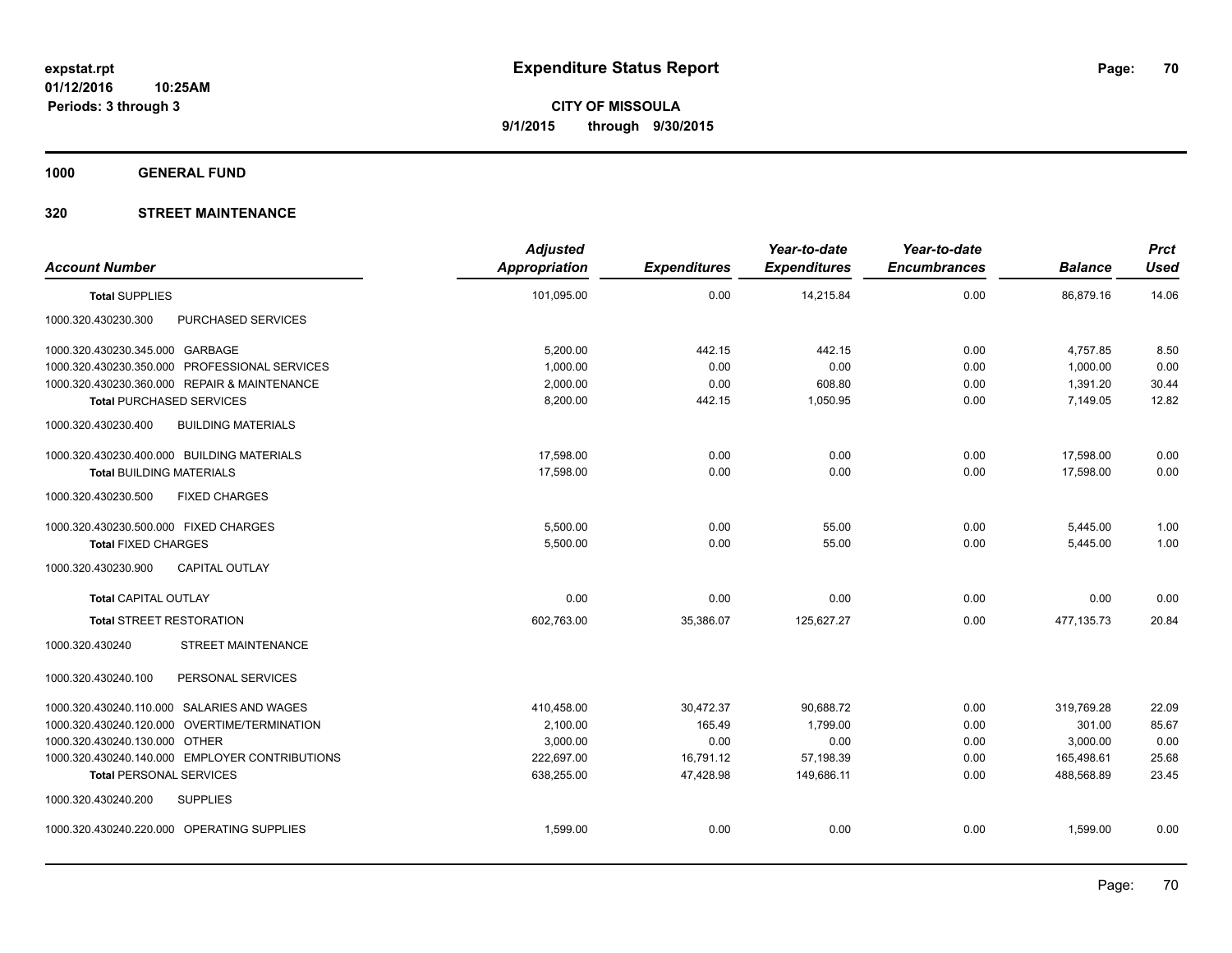**1000 GENERAL FUND**

| <b>Account Number</b>                      |                                                | <b>Adjusted</b> |                     | Year-to-date        | Year-to-date<br><b>Encumbrances</b> | <b>Balance</b> | <b>Prct</b><br><b>Used</b> |
|--------------------------------------------|------------------------------------------------|-----------------|---------------------|---------------------|-------------------------------------|----------------|----------------------------|
|                                            |                                                | Appropriation   | <b>Expenditures</b> | <b>Expenditures</b> |                                     |                |                            |
| 1000.320.430240.230.000 REPAIR/MAINTENANCE |                                                | 19,455.00       | 0.00                | 0.00                | 0.00                                | 19,455.00      | 0.00                       |
| 1000.320.430240.231.000 GASOLINE           |                                                | 14,133.00       | 179.82              | 327.80              | 0.00                                | 13,805.20      | 2.32                       |
| <b>Total SUPPLIES</b>                      |                                                | 35,187.00       | 179.82              | 327.80              | 0.00                                | 34,859.20      | 0.93                       |
| 1000.320.430240.300                        | PURCHASED SERVICES                             |                 |                     |                     |                                     |                |                            |
| 1000.320.430240.345.000 GARBAGE            |                                                | 2,080.00        | 0.00                | 0.00                | 0.00                                | 2,080.00       | 0.00                       |
|                                            | 1000.320.430240.350.000 PROFESSIONAL SERVICES  | 2,000.00        | 0.00                | 0.00                | 0.00                                | 2,000.00       | 0.00                       |
| <b>Total PURCHASED SERVICES</b>            |                                                | 4,080.00        | 0.00                | 0.00                | 0.00                                | 4,080.00       | 0.00                       |
| 1000.320.430240.400                        | <b>BUILDING MATERIALS</b>                      |                 |                     |                     |                                     |                |                            |
| 1000.320.430240.400.000 BUILDING MATERIALS |                                                | 28.687.00       | 0.00                | 0.00                | 0.00                                | 28.687.00      | 0.00                       |
| <b>Total BUILDING MATERIALS</b>            |                                                | 28,687.00       | 0.00                | 0.00                | 0.00                                | 28.687.00      | 0.00                       |
| 1000.320.430240.500                        | <b>FIXED CHARGES</b>                           |                 |                     |                     |                                     |                |                            |
| 1000.320.430240.500.000 FIXED CHARGES      |                                                | 5,000.00        | 65.00               | 315.00              | 0.00                                | 4,685.00       | 6.30                       |
| <b>Total FIXED CHARGES</b>                 |                                                | 5,000.00        | 65.00               | 315.00              | 0.00                                | 4,685.00       | 6.30                       |
| 1000.320.430240.900                        | <b>CAPITAL OUTLAY</b>                          |                 |                     |                     |                                     |                |                            |
| <b>Total CAPITAL OUTLAY</b>                |                                                | 0.00            | 0.00                | 0.00                | 0.00                                | 0.00           | 0.00                       |
| <b>Total STREET MAINTENANCE</b>            |                                                | 711.209.00      | 47.673.80           | 150.328.91          | 0.00                                | 560.880.09     | 21.14                      |
| 1000.320.430251                            | ICE & SNOW REMOVAL                             |                 |                     |                     |                                     |                |                            |
| 1000.320.430251.100                        | PERSONAL SERVICES                              |                 |                     |                     |                                     |                |                            |
| 1000.320.430251.110.000 SALARIES AND WAGES |                                                | 137,340.00      | 10,437.86           | 31,064.24           | 0.00                                | 106,275.76     | 22.62                      |
|                                            | 1000.320.430251.120.000 OVERTIME/TERMINATION   | 4,950.00        | 56.69               | 616.15              | 0.00                                | 4,333.85       | 12.45                      |
|                                            | 1000.320.430251.140.000 EMPLOYER CONTRIBUTIONS | 76,253.00       | 5,751.54            | 19,604.27           | 0.00                                | 56,648.73      | 25.71                      |
| <b>Total PERSONAL SERVICES</b>             |                                                | 218,543.00      | 16,246.09           | 51,284.66           | 0.00                                | 167,258.34     | 23.47                      |
| 1000.320.430251.200                        | <b>SUPPLIES</b>                                |                 |                     |                     |                                     |                |                            |
| 1000.320.430251.220.000 OPERATING SUPPLIES |                                                | 148,548.00      | 0.00                | 0.00                | 0.00                                | 148,548.00     | 0.00                       |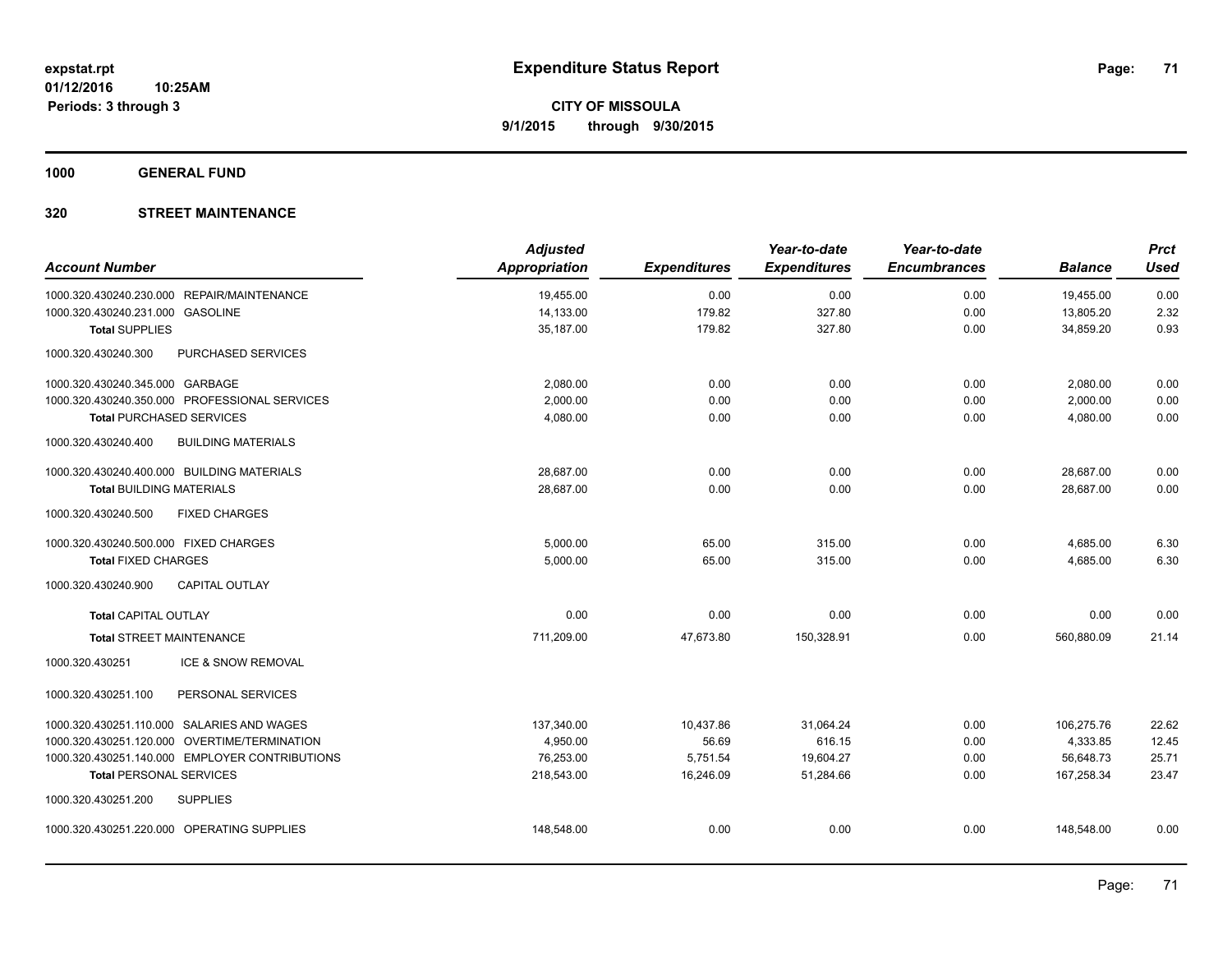**1000 GENERAL FUND**

| <b>Account Number</b>                          | <b>Adjusted</b><br><b>Appropriation</b> | <b>Expenditures</b> | Year-to-date<br><b>Expenditures</b> | Year-to-date<br><b>Encumbrances</b> | <b>Balance</b> | <b>Prct</b><br><b>Used</b> |
|------------------------------------------------|-----------------------------------------|---------------------|-------------------------------------|-------------------------------------|----------------|----------------------------|
| 1000.320.430251.230.000 REPAIR/MAINTENANCE     | 14,316.00                               | 0.00                | 0.00                                | 0.00                                | 14,316.00      | 0.00                       |
| 1000.320.430251.231.000 GASOLINE               | 86,170.00                               | 0.00                | 0.00                                | 0.00                                | 86,170.00      | 0.00                       |
| <b>Total SUPPLIES</b>                          | 249,034.00                              | 0.00                | 0.00                                | 0.00                                | 249,034.00     | 0.00                       |
| 1000.320.430251.300<br>PURCHASED SERVICES      |                                         |                     |                                     |                                     |                |                            |
| 1000.320.430251.360.000 REPAIR & MAINTENANCE   | 5,000.00                                | 0.00                | 0.00                                | 0.00                                | 5,000.00       | 0.00                       |
| <b>Total PURCHASED SERVICES</b>                | 5,000.00                                | 0.00                | 0.00                                | 0.00                                | 5,000.00       | 0.00                       |
| 1000.320.430251.500<br><b>FIXED CHARGES</b>    |                                         |                     |                                     |                                     |                |                            |
| 1000.320.430251.500.000 FIXED CHARGES          | 2,000.00                                | 0.00                | 0.00                                | 0.00                                | 2,000.00       | 0.00                       |
| <b>Total FIXED CHARGES</b>                     | 2,000.00                                | 0.00                | 0.00                                | 0.00                                | 2,000.00       | 0.00                       |
| <b>CAPITAL OUTLAY</b><br>1000.320.430251.900   |                                         |                     |                                     |                                     |                |                            |
| <b>Total CAPITAL OUTLAY</b>                    | 0.00                                    | 0.00                | 0.00                                | 0.00                                | 0.00           | 0.00                       |
| Total ICE & SNOW REMOVAL                       | 474,577.00                              | 16,246.09           | 51,284.66                           | 0.00                                | 423,292.34     | 10.81                      |
| <b>STREET CLEANING</b><br>1000.320.430252      |                                         |                     |                                     |                                     |                |                            |
| PERSONAL SERVICES<br>1000.320.430252.100       |                                         |                     |                                     |                                     |                |                            |
| 1000.320.430252.110.000 SALARIES AND WAGES     | 346,341.00                              | 25,974.23           | 77,301.74                           | 0.00                                | 269,039.26     | 22.32                      |
| 1000.320.430252.120.000 OVERTIME/TERMINATION   | 4,950.00                                | 141.07              | 1,533.43                            | 0.00                                | 3,416.57       | 30.98                      |
| 1000.320.430252.130.000 OTHER                  | 3,000.00                                | 0.00                | 0.00                                | 0.00                                | 3,000.00       | 0.00                       |
| 1000.320.430252.140.000 EMPLOYER CONTRIBUTIONS | 189,864.00                              | 14,314.54           | 48,022.24                           | 0.00                                | 141,841.76     | 25.29                      |
| <b>Total PERSONAL SERVICES</b>                 | 544,155.00                              | 40,429.84           | 126,857.41                          | 0.00                                | 417,297.59     | 23.31                      |
| 1000.320.430252.200<br><b>SUPPLIES</b>         |                                         |                     |                                     |                                     |                |                            |
| 1000.320.430252.220.000 OPERATING SUPPLIES     | 2,132.00                                | 0.00                | 0.00                                | 0.00                                | 2,132.00       | 0.00                       |
| 1000.320.430252.230.000 REPAIR/MAINTENANCE     | 25,435.00                               | 0.00                | 0.00                                | 0.00                                | 25,435.00      | 0.00                       |
| 1000.320.430252.231.000 GASOLINE               | 43,814.00                               | 0.00                | 0.00                                | 0.00                                | 43,814.00      | 0.00                       |
| <b>Total SUPPLIES</b>                          | 71,381.00                               | 0.00                | 0.00                                | 0.00                                | 71,381.00      | 0.00                       |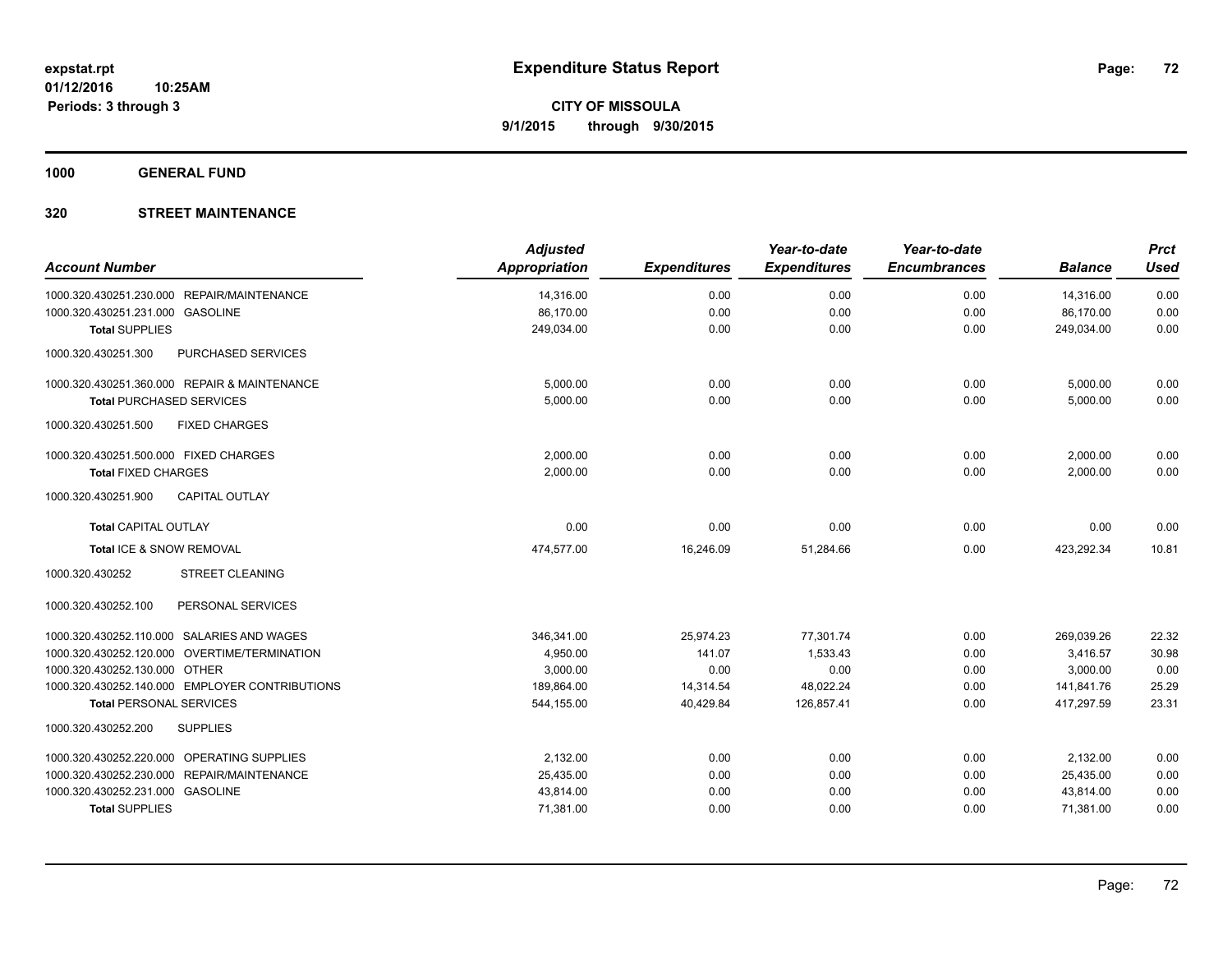**1000 GENERAL FUND**

## **320 STREET MAINTENANCE**

|                                                      | <b>Adjusted</b> |                     | Year-to-date        | Year-to-date        |                | <b>Prct</b> |
|------------------------------------------------------|-----------------|---------------------|---------------------|---------------------|----------------|-------------|
| <b>Account Number</b>                                | Appropriation   | <b>Expenditures</b> | <b>Expenditures</b> | <b>Encumbrances</b> | <b>Balance</b> | <b>Used</b> |
| PURCHASED SERVICES<br>1000.320.430252.300            |                 |                     |                     |                     |                |             |
| 1000.320.430252.350.000 PROFESSIONAL SERVICES        | 500.00          | 0.00                | 0.00                | 0.00                | 500.00         | 0.00        |
| 1000.320.430252.360.000 REPAIR & MAINTENANCE         | 14,000.00       | 0.00                | 0.00                | 0.00                | 14,000.00      | 0.00        |
| <b>Total PURCHASED SERVICES</b>                      | 14,500.00       | 0.00                | 0.00                | 0.00                | 14,500.00      | 0.00        |
| 1000.320.430252.400<br><b>BUILDING MATERIALS</b>     |                 |                     |                     |                     |                |             |
| <b>Total BUILDING MATERIALS</b>                      | 0.00            | 0.00                | 0.00                | 0.00                | 0.00           | 0.00        |
| 1000.320.430252.500<br><b>FIXED CHARGES</b>          |                 |                     |                     |                     |                |             |
| 1000.320.430252.500.000 FIXED CHARGES                | 9,000.00        | 0.00                | 0.00                | 0.00                | 9,000.00       | 0.00        |
| <b>Total FIXED CHARGES</b>                           | 9,000.00        | 0.00                | 0.00                | 0.00                | 9,000.00       | 0.00        |
| Total STREET CLEANING                                | 639,036.00      | 40,429.84           | 126,857.41          | 0.00                | 512,178.59     | 19.85       |
| 1000.320.430270<br><b>COMMUNICATIONS MAINTENANCE</b> |                 |                     |                     |                     |                |             |
| 1000.320.430270.100<br>PERSONAL SERVICES             |                 |                     |                     |                     |                |             |
| <b>Total PERSONAL SERVICES</b>                       | 0.00            | 0.00                | 0.00                | 0.00                | 0.00           | 0.00        |
| 1000.320.430270.200<br><b>SUPPLIES</b>               |                 |                     |                     |                     |                |             |
| <b>Total SUPPLIES</b>                                | 0.00            | 0.00                | 0.00                | 0.00                | 0.00           | 0.00        |
| 1000.320.430270.900<br><b>CAPITAL OUTLAY</b>         |                 |                     |                     |                     |                |             |
| 1000.320.430270.930.000 IMPROVEMENTS                 | 197,705.00      | 32,083.88           | 32,683.88           | 0.00                | 165,021.12     | 16.53       |
| <b>Total COMMUNICATIONS MAINTENANCE</b>              | 197,705.00      | 32,083.88           | 32,683.88           | 0.00                | 165,021.12     | 16.53       |
| <b>DEBT SERVICE</b><br>1000.320.490504               |                 |                     |                     |                     |                |             |
| 1000.320.490504.600<br><b>DEBT SERVICE</b>           |                 |                     |                     |                     |                |             |
| <b>Total DEBT SERVICE</b>                            | 0.00            | 0.00                | 0.00                | 0.00                | 0.00           | 0.00        |
| <b>Total STREET MAINTENANCE</b>                      | 2,903,833.00    | 190,245.25          | 548,063.04          | 0.00                | 2,355,769.96   | 18.87       |
|                                                      |                 |                     |                     |                     |                |             |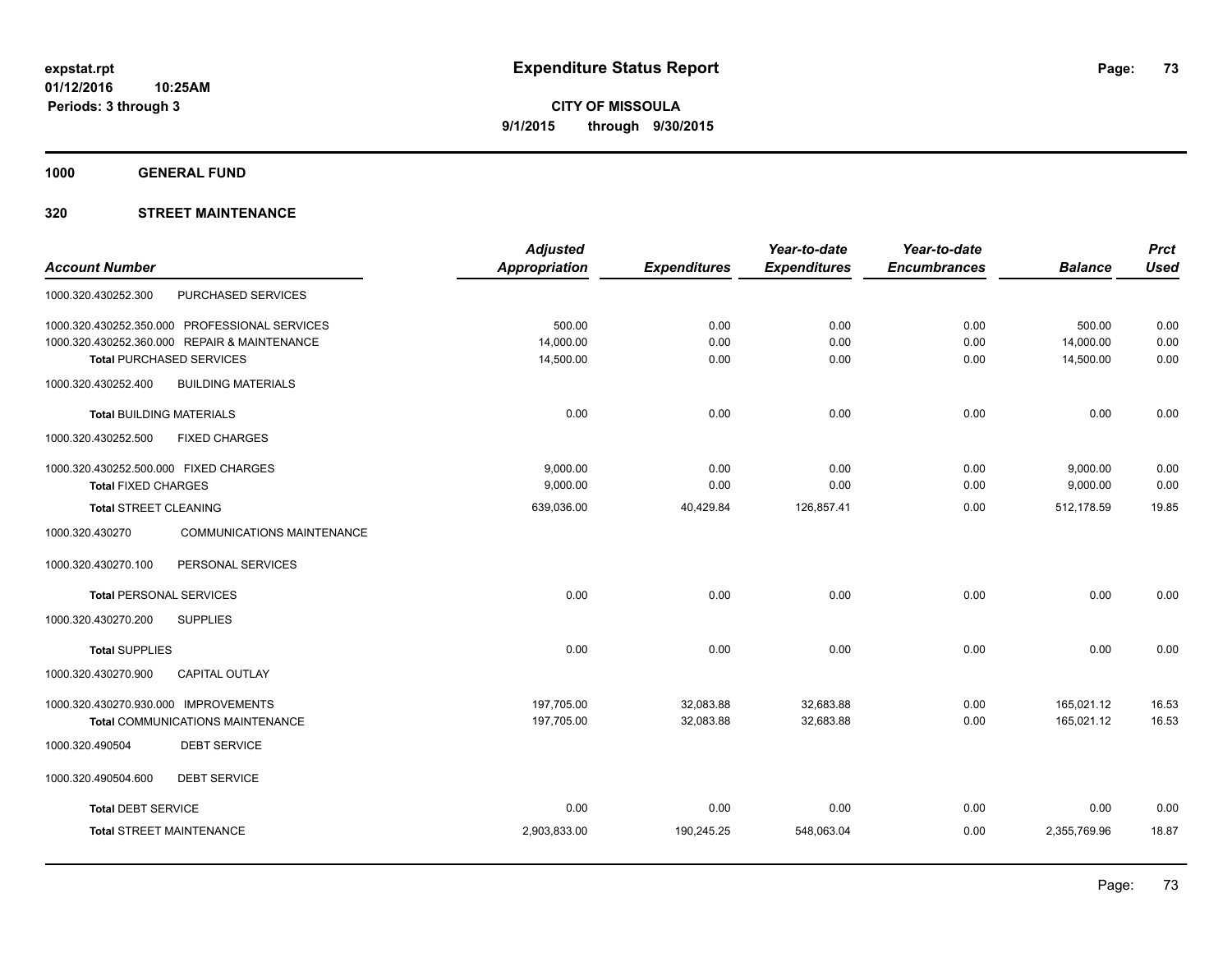**1000 GENERAL FUND**

|                                        |                                                   | <b>Adjusted</b>      |                     | Year-to-date        | Year-to-date        |                | <b>Prct</b> |
|----------------------------------------|---------------------------------------------------|----------------------|---------------------|---------------------|---------------------|----------------|-------------|
| <b>Account Number</b>                  |                                                   | <b>Appropriation</b> | <b>Expenditures</b> | <b>Expenditures</b> | <b>Encumbrances</b> | <b>Balance</b> | <b>Used</b> |
| 1000.321.411231                        | <b>ENERGY CONSERVATION</b>                        |                      |                     |                     |                     |                |             |
| 1000.321.411231.100                    | PERSONAL SERVICES                                 |                      |                     |                     |                     |                |             |
| <b>Total PERSONAL SERVICES</b>         |                                                   | 0.00                 | 0.00                | 0.00                | 0.00                | 0.00           | 0.00        |
| 1000.321.411231.200                    | <b>SUPPLIES</b>                                   |                      |                     |                     |                     |                |             |
| <b>Total SUPPLIES</b>                  |                                                   | 0.00                 | 0.00                | 0.00                | 0.00                | 0.00           | 0.00        |
| 1000.321.411231.300                    | PURCHASED SERVICES                                |                      |                     |                     |                     |                |             |
|                                        | <b>Total ENERGY CONSERVATION</b>                  | 0.00                 | 0.00                | 0.00                | 0.00                | 0.00           | 0.00        |
| 1000.321.411810                        | <b>FACILITY MAINTENANCE</b>                       |                      |                     |                     |                     |                |             |
| 1000.321.411810.100                    | PERSONAL SERVICES                                 |                      |                     |                     |                     |                |             |
|                                        | 1000.321.411810.110.000 SALARIES AND WAGES        | 47.882.00            | 2,916.50            | 9,042.31            | 0.00                | 38,839.69      | 18.88       |
|                                        | 1000.321.411810.140.000 EMPLOYER CONTRIBUTIONS    | 19,906.00            | 1,246.92            | 4,326.32            | 0.00                | 15,579.68      | 21.73       |
| <b>Total PERSONAL SERVICES</b>         |                                                   | 67,788.00            | 4,163.42            | 13,368.63           | 0.00                | 54,419.37      | 19.72       |
| 1000.321.411810.200                    | <b>SUPPLIES</b>                                   |                      |                     |                     |                     |                |             |
|                                        | 1000.321.411810.220.000 OPERATING SUPPLIES        | 450.00               | 0.00                | 0.00                | 0.00                | 450.00         | 0.00        |
| 1000.321.411810.231.000 GASOLINE       |                                                   | 198.00               | 0.00                | 0.00                | 0.00                | 198.00         | 0.00        |
| 1000.321.411810.240.000 OTHER SUPPLIES |                                                   | 6,070.00             | 0.00                | 0.00                | 0.00                | 6,070.00       | 0.00        |
| <b>Total SUPPLIES</b>                  |                                                   | 6,718.00             | 0.00                | 0.00                | 0.00                | 6,718.00       | 0.00        |
| 1000.321.411810.300                    | <b>PURCHASED SERVICES</b>                         |                      |                     |                     |                     |                |             |
| 1000.321.411810.340.000 SEWER          |                                                   | 748.00               | 0.00                | 0.00                | 0.00                | 748.00         | 0.00        |
|                                        | 1000.321.411810.341.000 ELECTRICITY & NATURAL GAS | 25,420.00            | 434.38              | 434.38              | 0.00                | 24,985.62      | 1.71        |
| 1000.321.411810.343.000 WATER CHARGES  |                                                   | 957.00               | 0.00                | 0.00                | 0.00                | 957.00         | 0.00        |
|                                        | 1000.321.411810.360.000 REPAIR & MAINTENANCE      | 10,020.00            | 0.00                | 0.00                | 0.00                | 10,020.00      | 0.00        |
| 1000.321.411810.370.000 TRAVEL         |                                                   | 150.00               | 0.00                | 0.00                | 0.00                | 150.00         | 0.00        |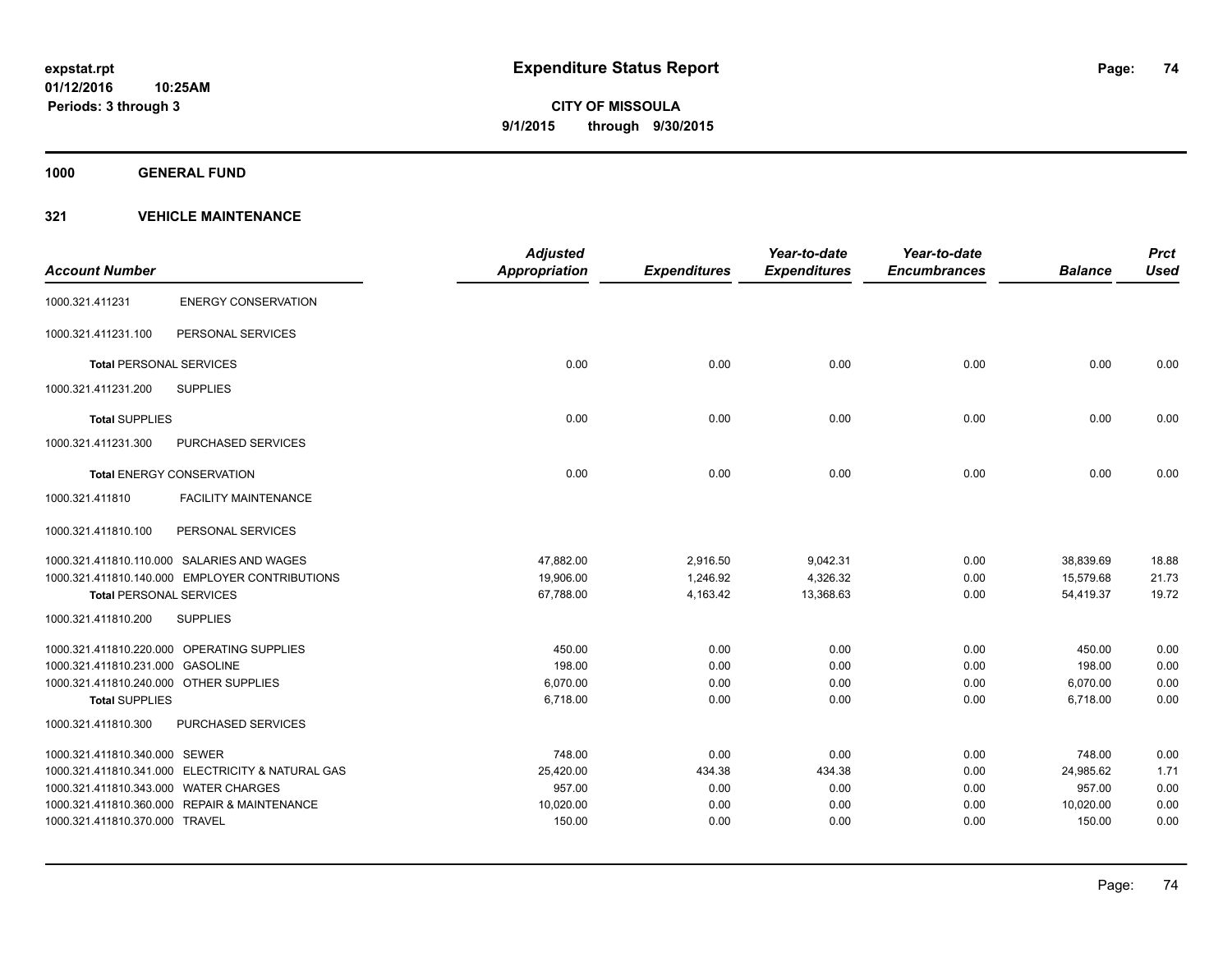**1000 GENERAL FUND**

| <b>Account Number</b>                   |                                                            | <b>Adjusted</b><br>Appropriation | <b>Expenditures</b> | Year-to-date<br><b>Expenditures</b> | Year-to-date<br><b>Encumbrances</b> | <b>Balance</b> | <b>Prct</b><br><b>Used</b> |
|-----------------------------------------|------------------------------------------------------------|----------------------------------|---------------------|-------------------------------------|-------------------------------------|----------------|----------------------------|
|                                         | <b>Total PURCHASED SERVICES</b>                            | 37,295.00                        | 434.38              | 434.38                              | 0.00                                | 36,860.62      | 1.16                       |
| 1000.321.411810.900                     | <b>CAPITAL OUTLAY</b>                                      |                                  |                     |                                     |                                     |                |                            |
| <b>Total CAPITAL OUTLAY</b>             |                                                            | 0.00                             | 0.00                | 0.00                                | 0.00                                | 0.00           | 0.00                       |
|                                         | <b>Total FACILITY MAINTENANCE</b>                          | 111,801.00                       | 4,597.80            | 13,803.01                           | 0.00                                | 97,997.99      | 12.35                      |
| 1000.321.430220                         | <b>CITY HALL UTILITIES</b>                                 |                                  |                     |                                     |                                     |                |                            |
| 1000.321.430220.200                     | <b>SUPPLIES</b>                                            |                                  |                     |                                     |                                     |                |                            |
|                                         | 1000.321.430220.240.000 CITY HALL UTILITIES/OTHER SUPPLIES | 2.340.00                         | 196.20              | 324.19                              | 0.00                                | 2,015.81       | 13.85                      |
| <b>Total SUPPLIES</b>                   |                                                            | 2,340.00                         | 196.20              | 324.19                              | 0.00                                | 2.015.81       | 13.85                      |
| 1000.321.430220.300                     | PURCHASED SERVICES                                         |                                  |                     |                                     |                                     |                |                            |
| 1000.321.430220.340.000 CITY HALL/SEWER |                                                            | 1.233.00                         | 0.00                | 519.71                              | 0.00                                | 713.29         | 42.15                      |
|                                         | 1000.321.430220.341.000 CITYHALL/ELECTRICITY & NATURAL GAS | 78,950.00                        | 21,681.28           | 24,002.00                           | 0.00                                | 54,948.00      | 30.40                      |
|                                         | 1000.321.430220.343.000 CITYHALL/WATER CHARGES             | 7,677.00                         | 862.66              | 1,300.00                            | 0.00                                | 6.377.00       | 16.93                      |
|                                         | 1000.321.430220.344.000 CITYHALL/TELEPHONE SERVICE         | 637.00                           | 0.00                | 0.00                                | 0.00                                | 637.00         | 0.00                       |
|                                         | 1000.321.430220.345.000 CITY HALL/GARBAGE                  | 6,375.00                         | 439.45              | 1,369.64                            | 0.00                                | 5,005.36       | 21.48                      |
|                                         | 1000.321.430220.350.000 PROFESSIONAL SERVICES              | 1,720.00                         | 0.00                | 0.00                                | 0.00                                | 1,720.00       | 0.00                       |
|                                         | 1000.321.430220.360.000 CITY HALL/REPAIR & MAINTENANCE     | 170,086.00                       | 9,743.99            | 29,207.23                           | 0.00                                | 140,878.77     | 17.17                      |
|                                         | <b>Total PURCHASED SERVICES</b>                            | 266,678.00                       | 32,727.38           | 56,398.58                           | 0.00                                | 210,279.42     | 21.15                      |
| 1000.321.430220.900                     | CAPITAL OUTLAY                                             |                                  |                     |                                     |                                     |                |                            |
| <b>Total CAPITAL OUTLAY</b>             |                                                            | 0.00                             | 0.00                | 0.00                                | 0.00                                | 0.00           | 0.00                       |
| Total CITY HALL UTILITIES               |                                                            | 269,018.00                       | 32,923.58           | 56,722.77                           | 0.00                                | 212,295.23     | 21.09                      |
| 1000.321.431310                         | <b>ADMINISTRATION</b>                                      |                                  |                     |                                     |                                     |                |                            |
| 1000.321.431310.100                     | PERSONAL SERVICES                                          |                                  |                     |                                     |                                     |                |                            |
|                                         | 1000.321.431310.110.000 SALARIES AND WAGES                 | 87.284.00                        | 6,666.38            | 20,668.16                           | 0.00                                | 66.615.84      | 23.68                      |
|                                         | 1000.321.431310.140.000 EMPLOYER CONTRIBUTIONS             | 33,881.00                        | 2,856.74            | 9,896.65                            | 0.00                                | 23,984.35      | 29.21                      |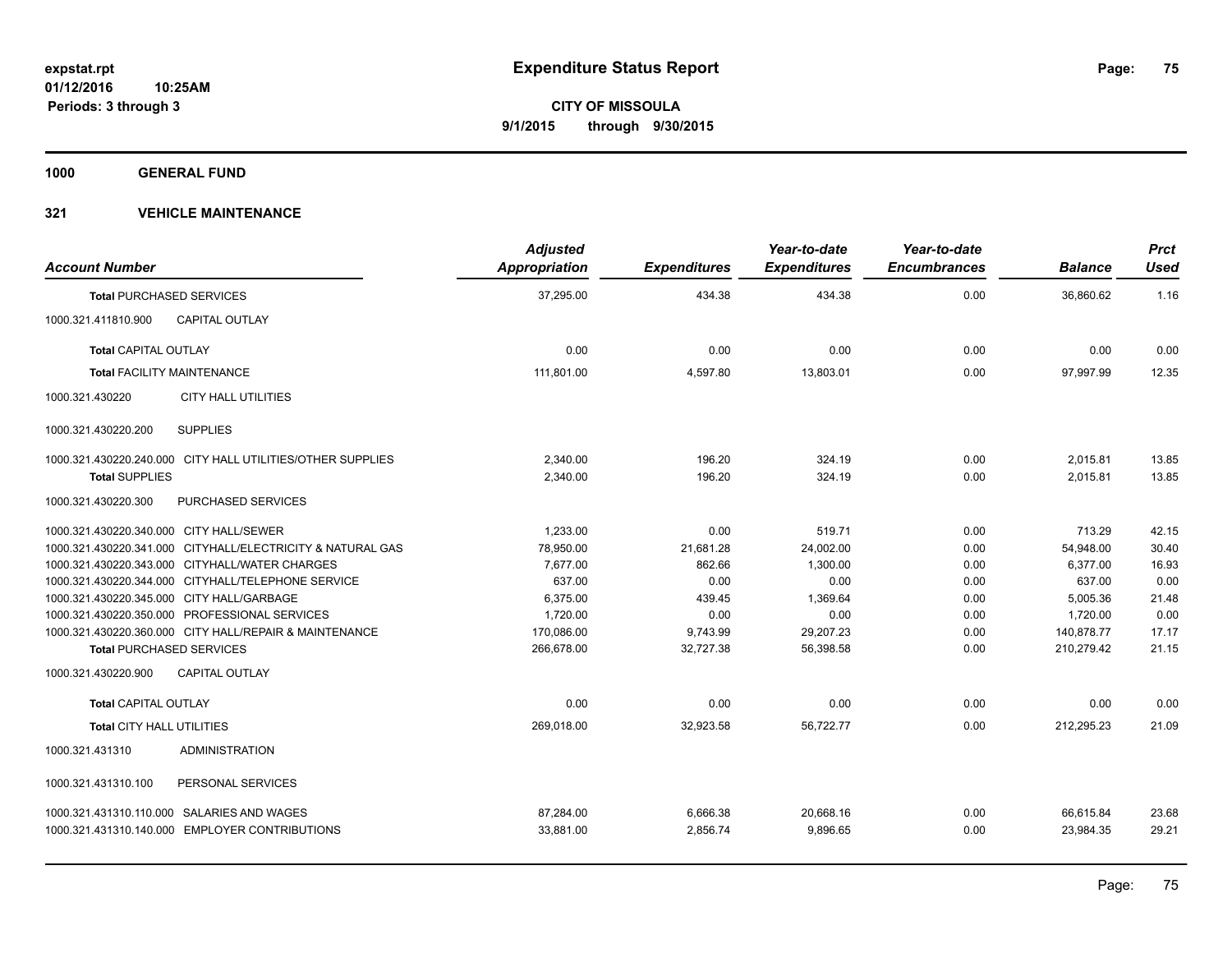**1000 GENERAL FUND**

| <b>Account Number</b>                                   | <b>Adjusted</b><br>Appropriation | <b>Expenditures</b> | Year-to-date<br><b>Expenditures</b> | Year-to-date<br><b>Encumbrances</b> | <b>Balance</b> | <b>Prct</b><br><b>Used</b> |
|---------------------------------------------------------|----------------------------------|---------------------|-------------------------------------|-------------------------------------|----------------|----------------------------|
| <b>Total PERSONAL SERVICES</b>                          | 121,165.00                       | 9,523.12            | 30,564.81                           | 0.00                                | 90.600.19      | 25.23                      |
| <b>SUPPLIES</b><br>1000.321.431310.200                  |                                  |                     |                                     |                                     |                |                            |
| 1000.321.431310.210.000 OFFICE SUPPLIES                 | 1,000.00                         | 0.00                | 0.00                                | 0.00                                | 1,000.00       | 0.00                       |
| 1000.321.431310.220.000 OPERATING SUPPLIES              | 150.00                           | 0.00                | 0.00                                | 0.00                                | 150.00         | 0.00                       |
| <b>Total SUPPLIES</b>                                   | 1,150.00                         | 0.00                | 0.00                                | 0.00                                | 1.150.00       | 0.00                       |
| 1000.321.431310.300<br>PURCHASED SERVICES               |                                  |                     |                                     |                                     |                |                            |
| 1000.321.431310.310.000 COMMUNICATIONS                  | 150.00                           | 0.00                | 0.00                                | 0.00                                | 150.00         | 0.00                       |
| 1000.321.431310.320.000 PRINTING & DUPLICATING          | 100.00                           | 0.00                | 0.00                                | 0.00                                | 100.00         | 0.00                       |
| 1000.321.431310.330.000 PUBLICITY, SUBSCRIPTIONS & DUES | 230.00                           | 0.00                | 0.00                                | 0.00                                | 230.00         | 0.00                       |
| <b>Total PURCHASED SERVICES</b>                         | 480.00                           | 0.00                | 0.00                                | 0.00                                | 480.00         | 0.00                       |
| OTHER OBJECTS<br>1000.321.431310.800                    |                                  |                     |                                     |                                     |                |                            |
| <b>Total OTHER OBJECTS</b>                              | 0.00                             | 0.00                | 0.00                                | 0.00                                | 0.00           | 0.00                       |
| <b>Total ADMINISTRATION</b>                             | 122,795.00                       | 9,523.12            | 30,564.81                           | 0.00                                | 92,230.19      | 24.89                      |
| 1000.321.431330<br><b>EQUIPMENT MAINTENANCE</b>         |                                  |                     |                                     |                                     |                |                            |
| PERSONAL SERVICES<br>1000.321.431330.100                |                                  |                     |                                     |                                     |                |                            |
| 1000.321.431330.110.000 SALARIES AND WAGES              | 399.968.00                       | 32.081.58           | 99.465.02                           | 0.00                                | 300,502.98     | 24.87                      |
| 1000.321.431330.120.000 OVERTIME/TERMINATION            | 2,000.00                         | 0.00                | 0.00                                | 0.00                                | 2,000.00       | 0.00                       |
| 1000.321.431330.130.000 OTHER                           | 81,744.00                        | 0.00                | 0.00                                | 0.00                                | 81,744.00      | 0.00                       |
| 1000.321.431330.140.000 EMPLOYER CONTRIBUTIONS          | 191.565.00                       | 13,747.69           | 47,625.47                           | 0.00                                | 143,939.53     | 24.86                      |
| 1000.321.431330.141.000 STATE RETIREMENT CONTRIBUTIONS  | 0.00                             | 0.00                | 87.51                               | 0.00                                | $-87.51$       | 0.00                       |
| <b>Total PERSONAL SERVICES</b>                          | 675,277.00                       | 45,829.27           | 147,178.00                          | 0.00                                | 528,099.00     | 21.80                      |
| 1000.321.431330.200<br><b>SUPPLIES</b>                  |                                  |                     |                                     |                                     |                |                            |
| 1000.321.431330.220.000 OPERATING SUPPLIES              | 17,600.00                        | 545.36              | 1,642.12                            | 0.00                                | 15,957.88      | 9.33                       |
| 1000.321.431330.230.000 REPAIR/MAINTENANCE              | 37,355.00                        | 4,942.76            | 11,585.11                           | 0.00                                | 25,769.89      | 31.01                      |
| 1000.321.431330.231.000 GASOLINE                        | 4,615.00                         | 0.00                | 245.65                              | 0.00                                | 4,369.35       | 5.32                       |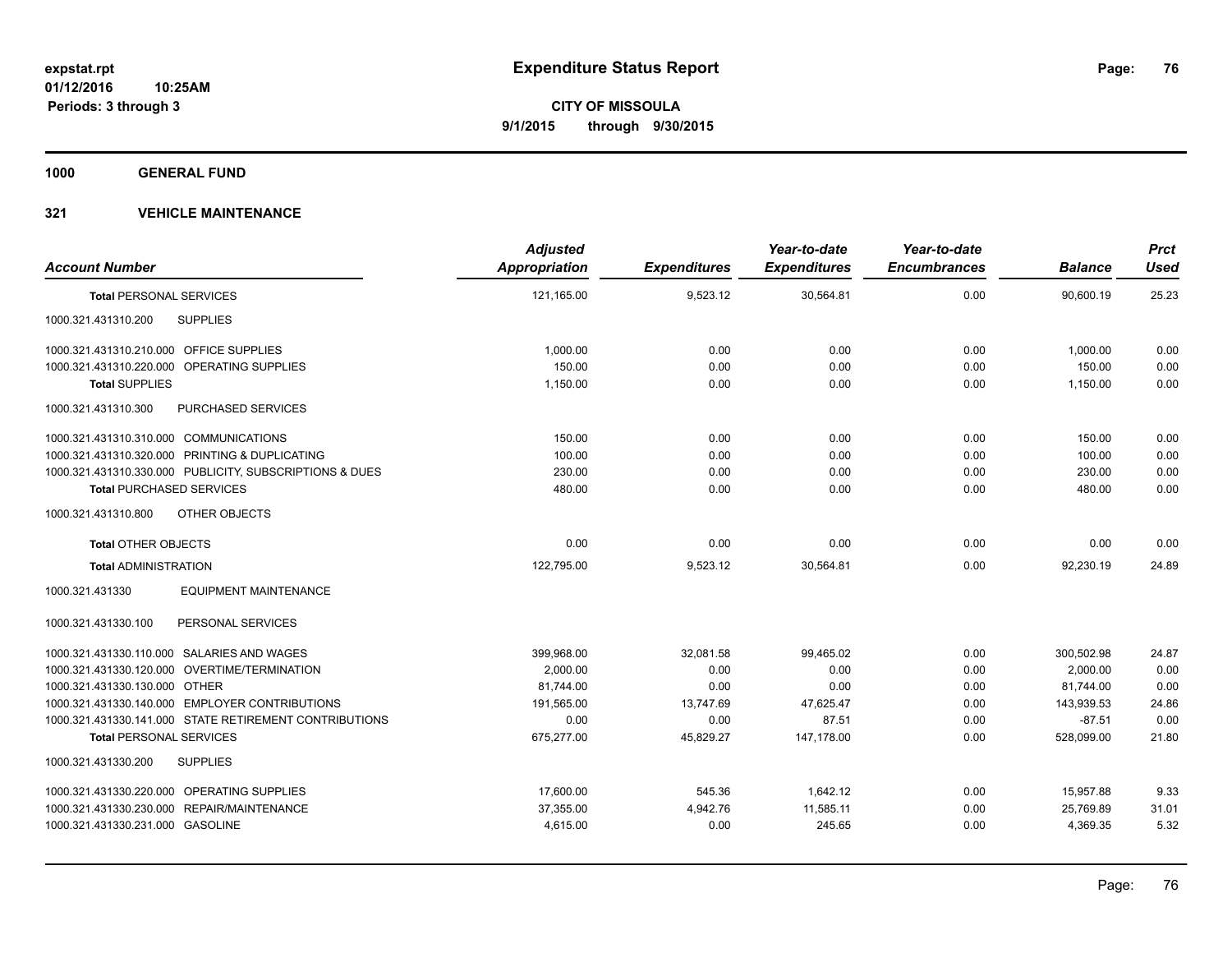**1000 GENERAL FUND**

| <b>Account Number</b>                   |                                                   | <b>Adjusted</b><br>Appropriation | <b>Expenditures</b> | Year-to-date<br><b>Expenditures</b> | Year-to-date<br><b>Encumbrances</b> | <b>Balance</b> | <b>Prct</b><br>Used |
|-----------------------------------------|---------------------------------------------------|----------------------------------|---------------------|-------------------------------------|-------------------------------------|----------------|---------------------|
| 1000.321.431330.240.000 OTHER SUPPLIES  |                                                   | 2,600.00                         | 79.24               | 79.24                               | 0.00                                | 2,520.76       | 3.05                |
| <b>Total SUPPLIES</b>                   |                                                   | 62,170.00                        | 5,567.36            | 13,552.12                           | 0.00                                | 48,617.88      | 21.80               |
| 1000.321.431330.300                     | PURCHASED SERVICES                                |                                  |                     |                                     |                                     |                |                     |
|                                         | 1000.321.431330.320.000 PRINTING & DUPLICATING    | 250.00                           | 0.00                | 0.00                                | 0.00                                | 250.00         | 0.00                |
|                                         | 1000.321.431330.350.000 PROFESSIONAL SERVICES     | 7,480.00                         | 0.00                | 1,500.00                            | 0.00                                | 5,980.00       | 20.05               |
|                                         | 1000.321.431330.360.000 REPAIR & MAINTENANCE      | 15,735.00                        | 716.65              | 1,353.39                            | 0.00                                | 14,381.61      | 8.60                |
| 1000.321.431330.370.000 TRAVEL          |                                                   | 900.00                           | 0.00                | 0.00                                | 0.00                                | 900.00         | 0.00                |
| 1000.321.431330.380.000 TRAINING        |                                                   | 850.00                           | 0.00                | 0.00                                | 0.00                                | 850.00         | 0.00                |
| <b>Total PURCHASED SERVICES</b>         |                                                   | 25,215.00                        | 716.65              | 2,853.39                            | 0.00                                | 22,361.61      | 11.32               |
| 1000.321.431330.900                     | <b>CAPITAL OUTLAY</b>                             |                                  |                     |                                     |                                     |                |                     |
| <b>Total CAPITAL OUTLAY</b>             |                                                   | 0.00                             | 0.00                | 0.00                                | 0.00                                | 0.00           | 0.00                |
|                                         | <b>Total EQUIPMENT MAINTENANCE</b>                | 762,662.00                       | 52,113.28           | 163,583.51                          | 0.00                                | 599,078.49     | 21.45               |
| 1000.321.431350                         | <b>VEHICLE FACILITY</b>                           |                                  |                     |                                     |                                     |                |                     |
| 1000.321.431350.200                     | <b>SUPPLIES</b>                                   |                                  |                     |                                     |                                     |                |                     |
| 1000.321.431350.210.000 OFFICE SUPPLIES |                                                   | 0.00                             | 17.15               | 28.52                               | 0.00                                | $-28.52$       | 0.00                |
|                                         | 1000.321.431350.220.000 OPERATING SUPPLIES        | 10,151.00                        | 0.00                | 0.00                                | 0.00                                | 10,151.00      | 0.00                |
|                                         | 1000.321.431350.230.000 REPAIR/MAINTENANCE        | 0.00                             | 0.00                | 258.00                              | 0.00                                | $-258.00$      | 0.00                |
| <b>Total SUPPLIES</b>                   |                                                   | 10,151.00                        | 17.15               | 286.52                              | 0.00                                | 9,864.48       | 2.82                |
| 1000.321.431350.300                     | PURCHASED SERVICES                                |                                  |                     |                                     |                                     |                |                     |
| 1000.321.431350.340.000 SEWER           |                                                   | 748.00                           | 0.00                | 154.50                              | 0.00                                | 593.50         | 20.66               |
|                                         | 1000.321.431350.341.000 ELECTRICITY & NATURAL GAS | 96,573.00                        | 1,908.12            | 1,908.12                            | 0.00                                | 94,664.88      | 1.98                |
| 1000.321.431350.343.000 WATER CHARGES   |                                                   | 3,722.00                         | 114.70              | 225.39                              | 0.00                                | 3,496.61       | 6.06                |
|                                         | 1000.321.431350.344.000 TELEPHONE SERVICE         | 1,952.00                         | 197.64              | 197.64                              | 0.00                                | 1,754.36       | 10.13               |
| 1000.321.431350.345.000 GARBAGE         |                                                   | 4,068.00                         | 0.00                | 363.60                              | 0.00                                | 3,704.40       | 8.94                |
|                                         | 1000.321.431350.350.000 PROFESSIONAL SERVICES     | 5,195.00                         | 0.00                | 0.00                                | 0.00                                | 5,195.00       | 0.00                |
|                                         | 1000.321.431350.360.000 REPAIR & MAINTENANCE      | 36,160.00                        | 1,042.26            | 3,991.26                            | 0.00                                | 32,168.74      | 11.04               |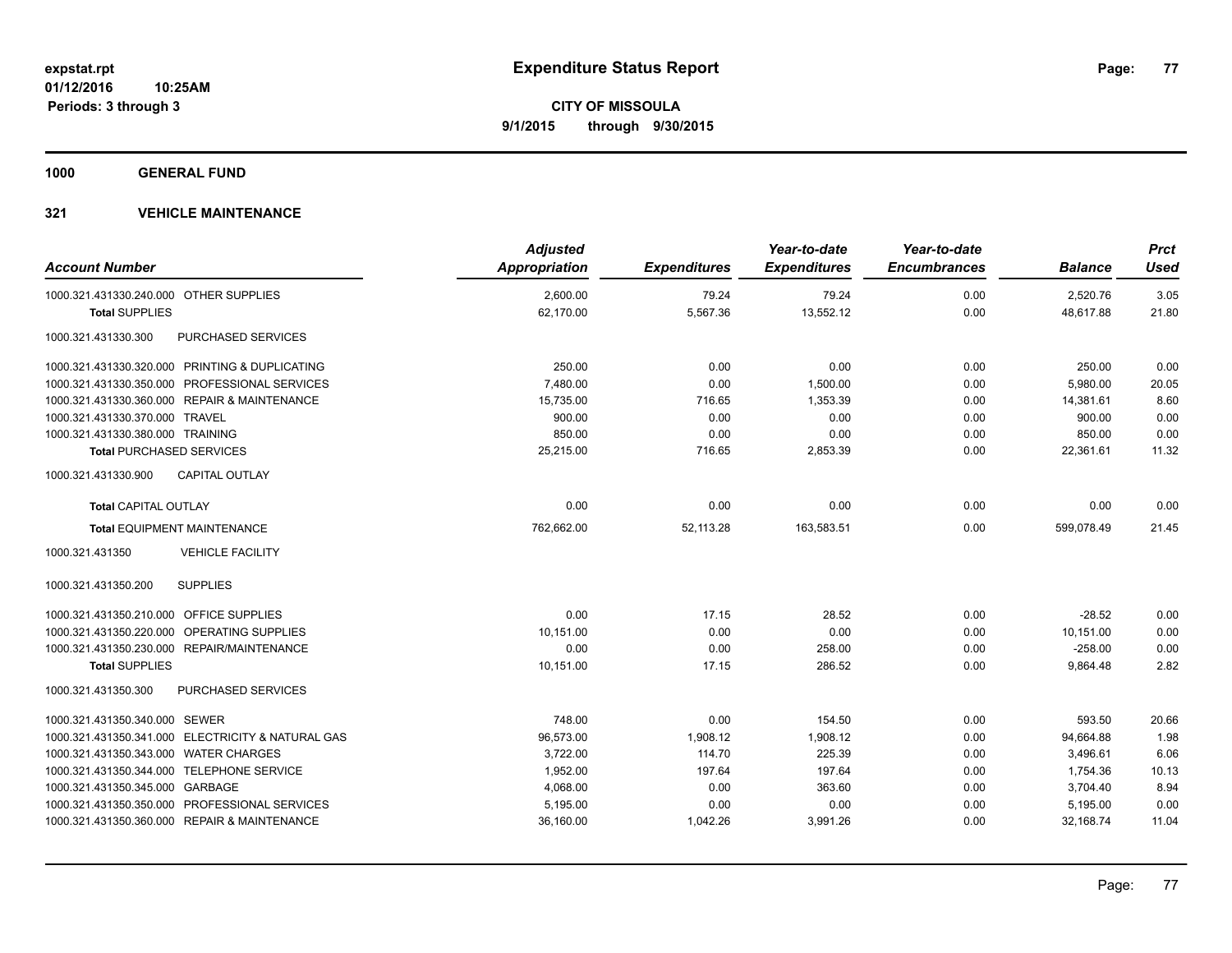**1000 GENERAL FUND**

| <b>Account Number</b>                                   | <b>Adjusted</b><br><b>Appropriation</b> | <b>Expenditures</b> | Year-to-date<br><b>Expenditures</b> | Year-to-date<br><b>Encumbrances</b> | <b>Balance</b> | <b>Prct</b><br><b>Used</b> |
|---------------------------------------------------------|-----------------------------------------|---------------------|-------------------------------------|-------------------------------------|----------------|----------------------------|
| <b>Total PURCHASED SERVICES</b>                         | 148,418.00                              | 3,262.72            | 6,840.51                            | 0.00                                | 141,577.49     | 4.61                       |
| <b>CAPITAL OUTLAY</b><br>1000.321.431350.900            |                                         |                     |                                     |                                     |                |                            |
| <b>Total CAPITAL OUTLAY</b>                             | 0.00                                    | 0.00                | 0.00                                | 0.00                                | 0.00           | 0.00                       |
| <b>Total VEHICLE FACILITY</b>                           | 158,569.00                              | 3,279.87            | 7,127.03                            | 0.00                                | 151,441.97     | 4.49                       |
| <b>ART MUSEUM</b><br>1000.321.460452                    |                                         |                     |                                     |                                     |                |                            |
| <b>SUPPLIES</b><br>1000.321.460452.200                  |                                         |                     |                                     |                                     |                |                            |
| <b>Total SUPPLIES</b>                                   | 0.00                                    | 0.00                | 0.00                                | 0.00                                | 0.00           | 0.00                       |
| PURCHASED SERVICES<br>1000.321.460452.300               |                                         |                     |                                     |                                     |                |                            |
| 1000.321.460452.360.000 ART MUSEUM-REPAIR & MAINTENANCE | 44,526.00                               | 0.00                | 0.00                                | 0.00                                | 44,526.00      | 0.00                       |
| <b>Total ART MUSEUM</b>                                 | 44,526.00                               | 0.00                | 0.00                                | 0.00                                | 44,526.00      | 0.00                       |
| <b>Total VEHICLE MAINTENANCE</b>                        | 1,469,371.00                            | 102,437.65          | 271,801.13                          | 0.00                                | 1,197,569.87   | 18.50                      |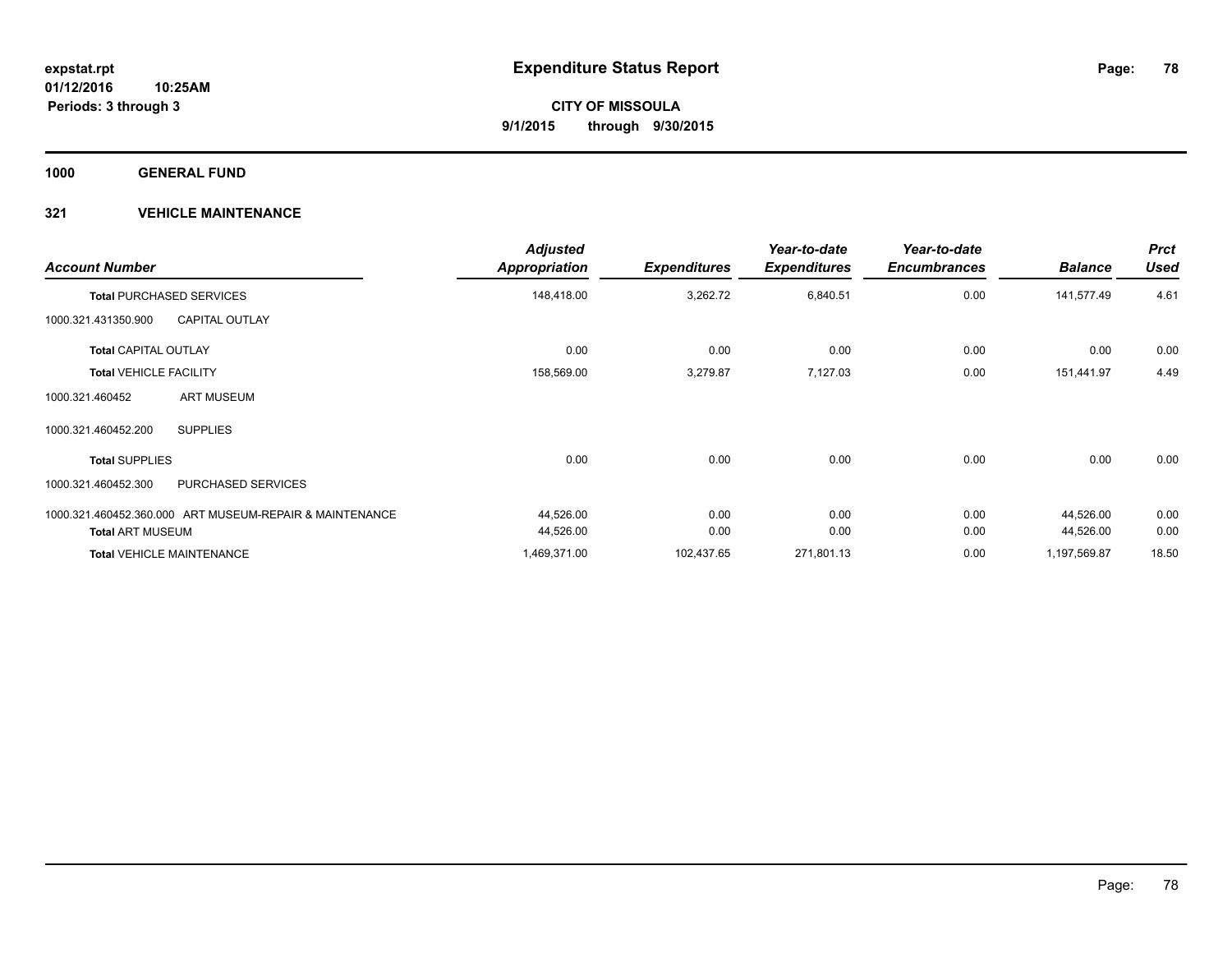**CITY OF MISSOULA 9/1/2015 through 9/30/2015**

**1000 GENERAL FUND**

| <b>Account Number</b>                          |                                                         | <b>Adjusted</b><br><b>Appropriation</b> | <b>Expenditures</b> | Year-to-date<br><b>Expenditures</b> | Year-to-date<br><b>Encumbrances</b> | <b>Balance</b> | <b>Prct</b><br><b>Used</b> |
|------------------------------------------------|---------------------------------------------------------|-----------------------------------------|---------------------|-------------------------------------|-------------------------------------|----------------|----------------------------|
|                                                |                                                         |                                         |                     |                                     |                                     |                |                            |
| 1000.340.430910                                | <b>ADMINISTRATION</b>                                   |                                         |                     |                                     |                                     |                |                            |
| 1000.340.430910.100                            | PERSONAL SERVICES                                       |                                         |                     |                                     |                                     |                |                            |
| 1000.340.430910.110.000 SALARIES AND WAGES     |                                                         | 88,025.00                               | 5,942.38            | 17.222.48                           | 0.00                                | 70.802.52      | 19.57                      |
| 1000.340.430910.120.000 OVERTIME/TERMINATION   |                                                         | 5.000.00                                | 0.00                | 42.14                               | 0.00                                | 4.957.86       | 0.84                       |
| 1000.340.430910.140.000 EMPLOYER CONTRIBUTIONS |                                                         | 35,158.00                               | 2,307.80            | 7,734.57                            | 0.00                                | 27,423.43      | 22.00                      |
|                                                | 1000.340.430910.141.000 STATE RETIREMENT CONTRIBUTIONS  | 0.00                                    | 0.00                | 55.82                               | 0.00                                | $-55.82$       | 0.00                       |
| <b>Total PERSONAL SERVICES</b>                 |                                                         | 128,183.00                              | 8,250.18            | 25,055.01                           | 0.00                                | 103,127.99     | 19.55                      |
| 1000.340.430910.200<br><b>SUPPLIES</b>         |                                                         |                                         |                     |                                     |                                     |                |                            |
| 1000.340.430910.210.000 OFFICE SUPPLIES        |                                                         | 2,770.00                                | 57.00               | 73.40                               | 0.00                                | 2,696.60       | 2.65                       |
| <b>Total SUPPLIES</b>                          |                                                         | 2,770.00                                | 57.00               | 73.40                               | 0.00                                | 2,696.60       | 2.65                       |
| 1000.340.430910.300                            | PURCHASED SERVICES                                      |                                         |                     |                                     |                                     |                |                            |
| 1000.340.430910.310.000 COMMUNICATIONS         |                                                         | 1,933.00                                | 47.15               | 255.95                              | 0.00                                | 1,677.05       | 13.24                      |
| 1000.340.430910.320.000 PRINTING & DUPLICATING |                                                         | 775.00                                  | 0.00                | 0.00                                | 0.00                                | 775.00         | 0.00                       |
|                                                | 1000.340.430910.330.000 PUBLICITY, SUBSCRIPTIONS & DUES | 813.00                                  | 248.74              | 248.74                              | 0.00                                | 564.26         | 30.60                      |
| 1000.340.430910.344.000 TELEPHONE SERVICE      |                                                         | 2,100.00                                | 96.37               | 193.02                              | 0.00                                | 1,906.98       | 9.19                       |
| 1000.340.430910.350.000 PROFESSIONAL SERVICES  |                                                         | 600.00                                  | 0.00                | 0.00                                | 0.00                                | 600.00         | 0.00                       |
| 1000.340.430910.360.000 REPAIR & MAINTENANCE   |                                                         | 600.00                                  | 16.67               | 45.73                               | 0.00                                | 554.27         | 7.62                       |
| 1000.340.430910.370.000 TRAVEL                 |                                                         | 500.00                                  | 0.00                | 0.00                                | 0.00                                | 500.00         | 0.00                       |
| 1000.340.430910.380.000 TRAINING               |                                                         | 1,006.00                                | 77.33               | 117.33                              | 0.00                                | 888.67         | 11.66                      |
| <b>Total PURCHASED SERVICES</b>                |                                                         | 8,327.00                                | 486.26              | 860.77                              | 0.00                                | 7.466.23       | 10.34                      |
| 1000.340.430910.800                            | OTHER OBJECTS                                           |                                         |                     |                                     |                                     |                |                            |
| 1000.340.430910.850.000 SALARY SAVINGS         |                                                         | $-3.479.00$                             | 0.00                | 0.00                                | 0.00                                | $-3,479.00$    | 0.00                       |
| <b>Total OTHER OBJECTS</b>                     |                                                         | $-3,479.00$                             | 0.00                | 0.00                                | 0.00                                | $-3,479.00$    | 0.00                       |
| 1000.340.430910.900                            | <b>CAPITAL OUTLAY</b>                                   |                                         |                     |                                     |                                     |                |                            |
| <b>Total CAPITAL OUTLAY</b>                    |                                                         | 0.00                                    | 0.00                | 0.00                                | 0.00                                | 0.00           | 0.00                       |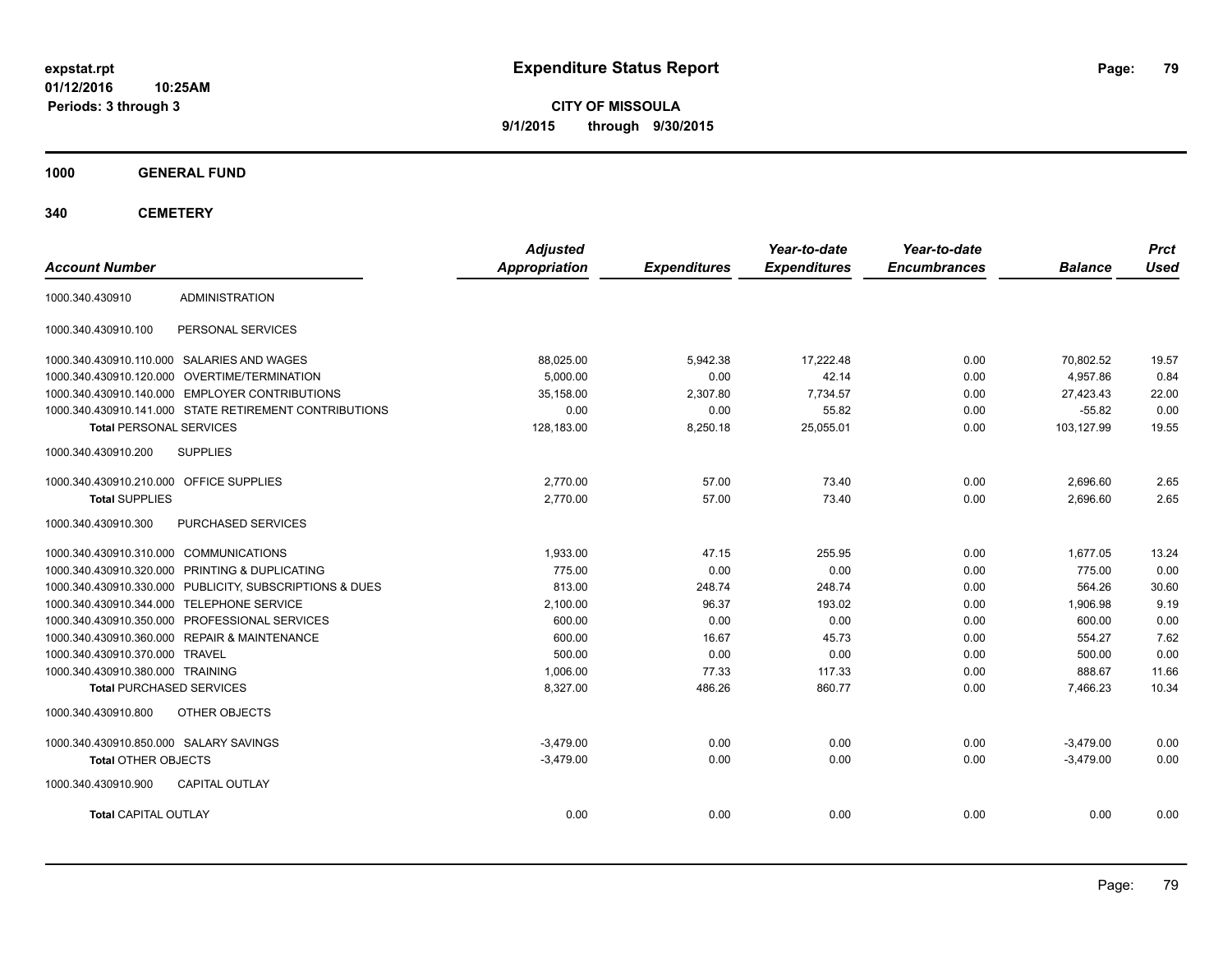**CITY OF MISSOULA 9/1/2015 through 9/30/2015**

**1000 GENERAL FUND**

| <b>Account Number</b>                             | <b>Adjusted</b><br><b>Appropriation</b> | <b>Expenditures</b> | Year-to-date<br><b>Expenditures</b> | Year-to-date<br><b>Encumbrances</b> | <b>Balance</b> | <b>Prct</b><br><b>Used</b> |
|---------------------------------------------------|-----------------------------------------|---------------------|-------------------------------------|-------------------------------------|----------------|----------------------------|
| <b>Total ADMINISTRATION</b>                       | 135,801.00                              | 8,793.44            | 25,989.18                           | 0.00                                | 109.811.82     | 19.14                      |
| <b>FACILITIES</b><br>1000.340.430920              |                                         |                     |                                     |                                     |                |                            |
| 1000.340.430920.100<br>PERSONAL SERVICES          |                                         |                     |                                     |                                     |                |                            |
| 1000.340.430920.110.000 SALARIES AND WAGES        | 6.501.00                                | 783.22              | 2,293.39                            | 0.00                                | 4,207.61       | 35.28                      |
| 1000.340.430920.120.000 OVERTIME/TERMINATION      | 0.00                                    | 6.60                | 55.20                               | 0.00                                | $-55.20$       | 0.00                       |
| 1000.340.430920.140.000 EMPLOYER CONTRIBUTIONS    | 2,928.00                                | 342.06              | 1,161.97                            | 0.00                                | 1,766.03       | 39.68                      |
| <b>Total PERSONAL SERVICES</b>                    | 9,429.00                                | 1,131.88            | 3,510.56                            | 0.00                                | 5,918.44       | 37.23                      |
| 1000.340.430920.200<br><b>SUPPLIES</b>            |                                         |                     |                                     |                                     |                |                            |
| 1000.340.430920.220.000 OPERATING SUPPLIES        | 2,050.00                                | 0.00                | 171.96                              | 0.00                                | 1,878.04       | 8.39                       |
| REPAIR/MAINTENANCE<br>1000.340.430920.230.000     | 500.00                                  | 0.00                | 0.00                                | 0.00                                | 500.00         | 0.00                       |
| <b>Total SUPPLIES</b>                             | 2,550.00                                | 0.00                | 171.96                              | 0.00                                | 2,378.04       | 6.74                       |
| <b>PURCHASED SERVICES</b><br>1000.340.430920.300  |                                         |                     |                                     |                                     |                |                            |
| 1000.340.430920.341.000 ELECTRICITY & NATURAL GAS | 10.208.00                               | 383.15              | 838.74                              | 0.00                                | 9,369.26       | 8.22                       |
| 1000.340.430920.343.000 WATER CHARGES             | 1.082.00                                | 85.39               | 170.78                              | 0.00                                | 911.22         | 15.78                      |
| 1000.340.430920.345.000 GARBAGE                   | 780.00                                  | 78.80               | 236.40                              | 0.00                                | 543.60         | 30.31                      |
| 1000.340.430920.350.000 PROFESSIONAL SERVICES     | 400.00                                  | 0.00                | 0.00                                | 0.00                                | 400.00         | 0.00                       |
| 1000.340.430920.360.000 REPAIR & MAINTENANCE      | 2,145.00                                | 0.00                | 0.00                                | 0.00                                | 2,145.00       | 0.00                       |
| <b>Total PURCHASED SERVICES</b>                   | 14,615.00                               | 547.34              | 1,245.92                            | 0.00                                | 13,369.08      | 8.52                       |
| <b>BUILDING MATERIALS</b><br>1000.340.430920.400  |                                         |                     |                                     |                                     |                |                            |
| <b>Total BUILDING MATERIALS</b>                   | 0.00                                    | 0.00                | 0.00                                | 0.00                                | 0.00           | 0.00                       |
| 1000.340.430920.900<br><b>CAPITAL OUTLAY</b>      |                                         |                     |                                     |                                     |                |                            |
| <b>Total CAPITAL OUTLAY</b>                       | 0.00                                    | 0.00                | 0.00                                | 0.00                                | 0.00           | 0.00                       |
| <b>Total FACILITIES</b>                           | 26,594.00                               | 1,679.22            | 4.928.44                            | 0.00                                | 21.665.56      | 18.53                      |
| 1000.340.430930<br><b>GROUNDS MAINTENANCE</b>     |                                         |                     |                                     |                                     |                |                            |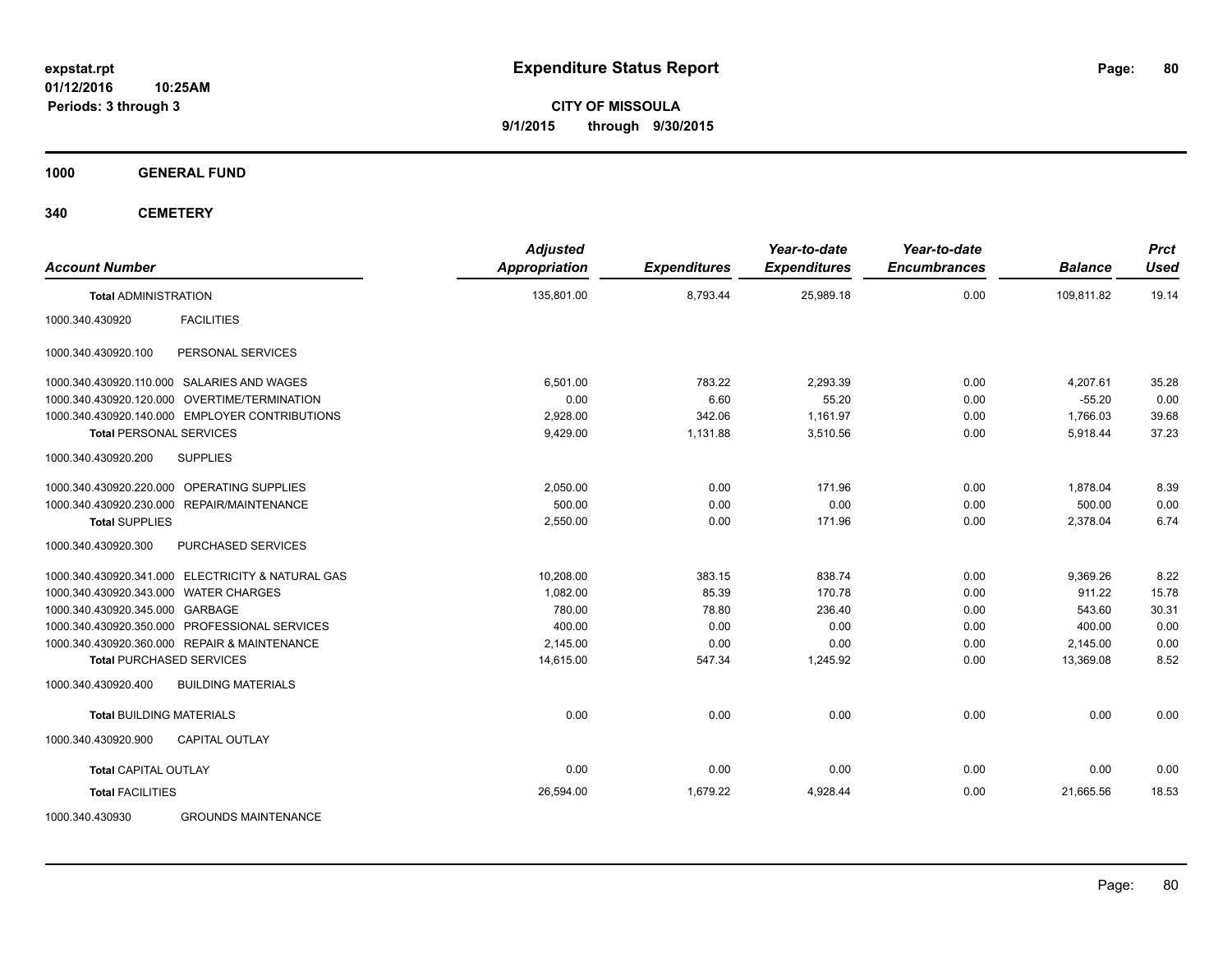**CITY OF MISSOULA 9/1/2015 through 9/30/2015**

**1000 GENERAL FUND**

| <b>Account Number</b>                             | <b>Adjusted</b><br><b>Appropriation</b> | <b>Expenditures</b> | Year-to-date<br><b>Expenditures</b> | Year-to-date<br><b>Encumbrances</b> | <b>Balance</b> | <b>Prct</b><br><b>Used</b> |
|---------------------------------------------------|-----------------------------------------|---------------------|-------------------------------------|-------------------------------------|----------------|----------------------------|
| 1000.340.430930.100<br>PERSONAL SERVICES          |                                         |                     |                                     |                                     |                |                            |
| 1000.340.430930.110.000 SALARIES AND WAGES        | 190,438.00                              | 15,755.43           | 46,517.33                           | 0.00                                | 143,920.67     | 24.43                      |
| 1000.340.430930.120.000 OVERTIME/TERMINATION      | 0.00                                    | 247.87              | 658.86                              | 0.00                                | $-658.86$      | 0.00                       |
| 1000.340.430930.140.000 EMPLOYER CONTRIBUTIONS    | 88,887.00                               | 7,312.00            | 25,029.54                           | 0.00                                | 63,857.46      | 28.16                      |
| <b>Total PERSONAL SERVICES</b>                    | 279,325.00                              | 23.315.30           | 72.205.73                           | 0.00                                | 207.119.27     | 25.85                      |
| 1000.340.430930.200<br><b>SUPPLIES</b>            |                                         |                     |                                     |                                     |                |                            |
| 1000.340.430930.220.000 OPERATING SUPPLIES        | 32,252.00                               | 0.00                | 3,245.27                            | 0.00                                | 29,006.73      | 10.06                      |
| 1000.340.430930.230.000 REPAIR/MAINTENANCE        | 19.620.00                               | 1.879.70            | 9.115.49                            | 0.00                                | 10.504.51      | 46.46                      |
| 1000.340.430930.231.000 GASOLINE                  | 14,398.00                               | 954.00              | 1,876.30                            | 0.00                                | 12,521.70      | 13.03                      |
| <b>Total SUPPLIES</b>                             | 66,270.00                               | 2,833.70            | 14,237.06                           | 0.00                                | 52,032.94      | 21.48                      |
| 1000.340.430930.300<br>PURCHASED SERVICES         |                                         |                     |                                     |                                     |                |                            |
| 1000.340.430930.341.000 ELECTRICITY & NATURAL GAS | 7,657.00                                | 1,523.66            | 3,401.98                            | 0.00                                | 4,255.02       | 44.43                      |
| 1000.340.430930.344.000 TELEPHONE SERVICE         | 300.00                                  | 52.38               | 106.01                              | 0.00                                | 193.99         | 35.34                      |
| 1000.340.430930.345.000 GARBAGE                   | 290.00                                  | 0.00                | 0.00                                | 0.00                                | 290.00         | 0.00                       |
| 1000.340.430930.360.000 REPAIR & MAINTENANCE      | 955.00                                  | 0.00                | 612.99                              | 0.00                                | 342.01         | 64.19                      |
| 1000.340.430930.390.000 OTHER PURCHASED SERVICES  | 3,342.00                                | 257.25              | 664.20                              | 0.00                                | 2,677.80       | 19.87                      |
| <b>Total PURCHASED SERVICES</b>                   | 12,544.00                               | 1,833.29            | 4,785.18                            | 0.00                                | 7,758.82       | 38.15                      |
| 1000.340.430930.400<br><b>BUILDING MATERIALS</b>  |                                         |                     |                                     |                                     |                |                            |
| <b>Total BUILDING MATERIALS</b>                   | 0.00                                    | 0.00                | 0.00                                | 0.00                                | 0.00           | 0.00                       |
| 1000.340.430930.500<br><b>FIXED CHARGES</b>       |                                         |                     |                                     |                                     |                |                            |
| 1000.340.430930.530.000 EQUIPMENT RENTAL          | 500.00                                  | 10.50               | 21.00                               | 0.00                                | 479.00         | 4.20                       |
| <b>Total FIXED CHARGES</b>                        | 500.00                                  | 10.50               | 21.00                               | 0.00                                | 479.00         | 4.20                       |
| 1000.340.430930.900<br><b>CAPITAL OUTLAY</b>      |                                         |                     |                                     |                                     |                |                            |
| <b>Total CAPITAL OUTLAY</b>                       | 0.00                                    | 0.00                | 0.00                                | 0.00                                | 0.00           | 0.00                       |
| <b>Total GROUNDS MAINTENANCE</b>                  | 358,639.00                              | 27,992.79           | 91,248.97                           | 0.00                                | 267,390.03     | 25.44                      |
|                                                   |                                         |                     |                                     |                                     |                |                            |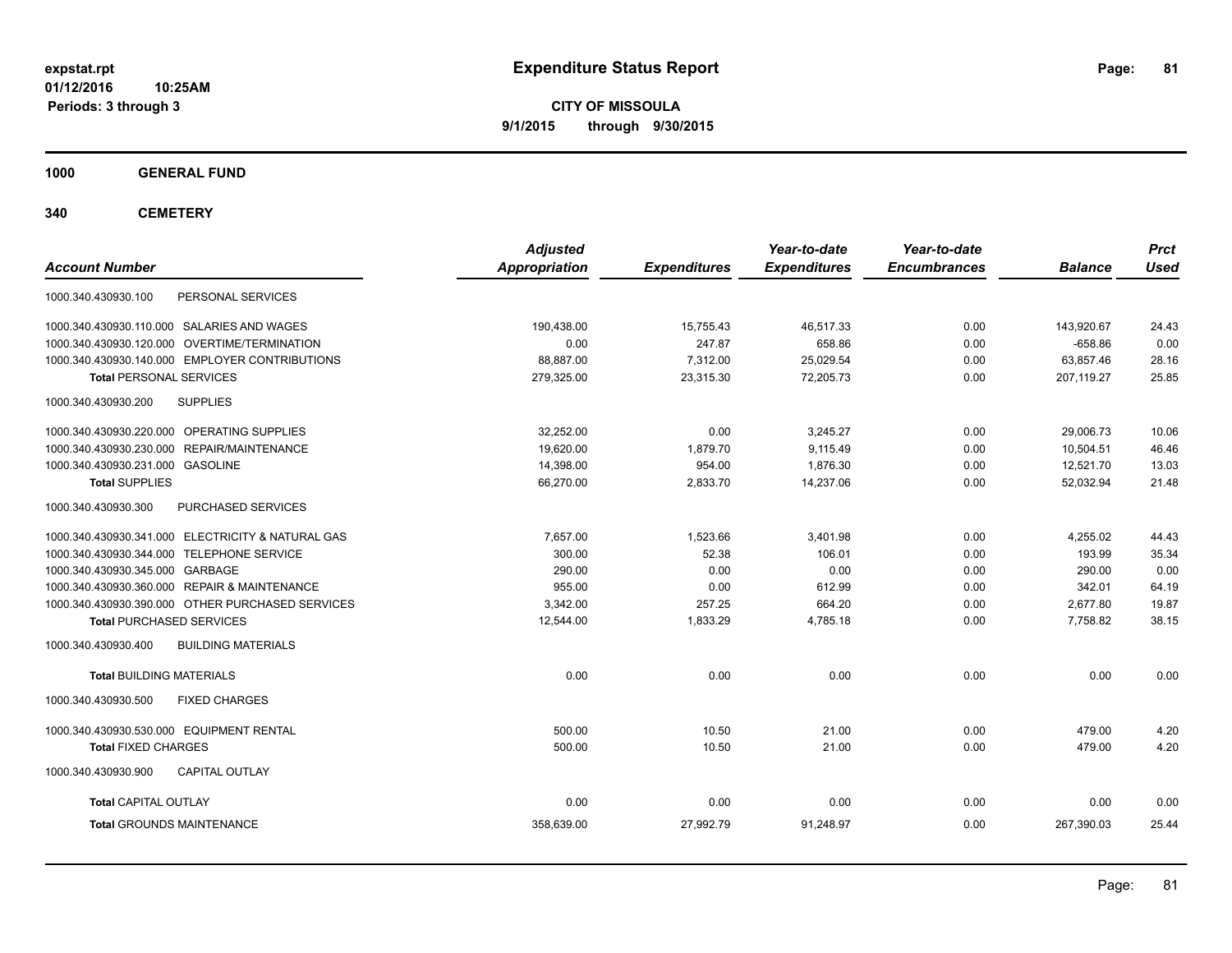**CITY OF MISSOULA 9/1/2015 through 9/30/2015**

**1000 GENERAL FUND**

| <b>Account Number</b>               |                                                | <b>Adjusted</b><br><b>Appropriation</b> | <b>Expenditures</b> | Year-to-date<br><b>Expenditures</b> | Year-to-date<br><b>Encumbrances</b> | <b>Balance</b> | <b>Prct</b><br><b>Used</b> |
|-------------------------------------|------------------------------------------------|-----------------------------------------|---------------------|-------------------------------------|-------------------------------------|----------------|----------------------------|
| 1000.340.430940                     | <b>BURIALS</b>                                 |                                         |                     |                                     |                                     |                |                            |
| 1000.340.430940.100                 | PERSONAL SERVICES                              |                                         |                     |                                     |                                     |                |                            |
|                                     | 1000.340.430940.110.000 SALARIES AND WAGES     | 71.067.00                               | 6,320.27            | 18,582.00                           | 0.00                                | 52,485.00      | 26.15                      |
|                                     | 1000.340.430940.120.000 OVERTIME/TERMINATION   | 0.00                                    | 76.02               | 318.92                              | 0.00                                | $-318.92$      | 0.00                       |
|                                     | 1000.340.430940.140.000 EMPLOYER CONTRIBUTIONS | 31,825.00                               | 2,794.37            | 9,512.91                            | 0.00                                | 22.312.09      | 29.89                      |
| <b>Total PERSONAL SERVICES</b>      |                                                | 102,892.00                              | 9,190.66            | 28,413.83                           | 0.00                                | 74,478.17      | 27.62                      |
| 1000.340.430940.200                 | <b>SUPPLIES</b>                                |                                         |                     |                                     |                                     |                |                            |
|                                     | 1000.340.430940.220.000 OPERATING SUPPLIES     | 1.500.00                                | 0.00                | 0.00                                | 0.00                                | 1,500.00       | 0.00                       |
| <b>Total SUPPLIES</b>               |                                                | 1,500.00                                | 0.00                | 0.00                                | 0.00                                | 1,500.00       | 0.00                       |
| 1000.340.430940.300                 | PURCHASED SERVICES                             |                                         |                     |                                     |                                     |                |                            |
|                                     | <b>Total PURCHASED SERVICES</b>                | 0.00                                    | 0.00                | 0.00                                | 0.00                                | 0.00           | 0.00                       |
| 1000.340.430940.400                 | <b>BUILDING MATERIALS</b>                      |                                         |                     |                                     |                                     |                |                            |
| <b>Total BUILDING MATERIALS</b>     |                                                | 0.00                                    | 0.00                | 0.00                                | 0.00                                | 0.00           | 0.00                       |
| 1000.340.430940.800                 | OTHER OBJECTS                                  |                                         |                     |                                     |                                     |                |                            |
| 1000.340.430940.845.000 CONTINGENCY |                                                | 8,185.00                                | 1,448.00            | 1,448.00                            | 0.00                                | 6,737.00       | 17.69                      |
| <b>Total OTHER OBJECTS</b>          |                                                | 8,185.00                                | 1,448.00            | 1,448.00                            | 0.00                                | 6,737.00       | 17.69                      |
| 1000.340.430940.900                 | <b>CAPITAL OUTLAY</b>                          |                                         |                     |                                     |                                     |                |                            |
| <b>Total CAPITAL OUTLAY</b>         |                                                | 0.00                                    | 0.00                | 0.00                                | 0.00                                | 0.00           | 0.00                       |
| <b>Total BURIALS</b>                |                                                | 112,577.00                              | 10,638.66           | 29,861.83                           | 0.00                                | 82,715.17      | 26.53                      |
| <b>Total CEMETERY</b>               |                                                | 633,611.00                              | 49,104.11           | 152,028.42                          | 0.00                                | 481,582.58     | 23.99                      |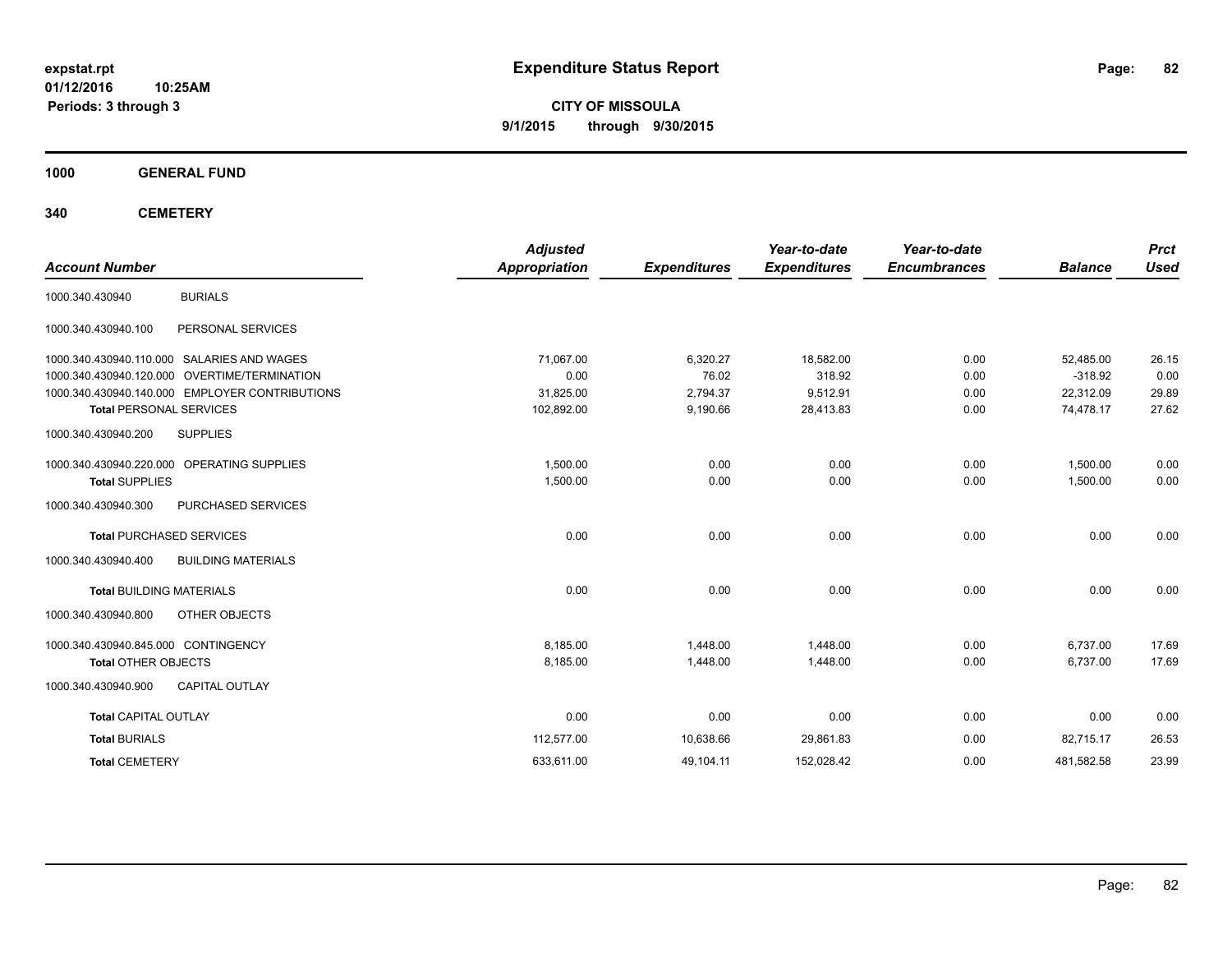**CITY OF MISSOULA 9/1/2015 through 9/30/2015**

**1000 GENERAL FUND**

#### **370 PARKS & RECREATION**

| <b>Account Number</b>                   |                                                         | <b>Adjusted</b><br><b>Appropriation</b> | <b>Expenditures</b> | Year-to-date<br><b>Expenditures</b> | Year-to-date<br><b>Encumbrances</b> | <b>Balance</b> | <b>Prct</b><br>Used |
|-----------------------------------------|---------------------------------------------------------|-----------------------------------------|---------------------|-------------------------------------|-------------------------------------|----------------|---------------------|
|                                         |                                                         |                                         |                     |                                     |                                     |                |                     |
| 1000.370.460410                         | PARKS & RECREATION ADMINISTRATION                       |                                         |                     |                                     |                                     |                |                     |
| 1000.370.460410.100                     | PERSONAL SERVICES                                       |                                         |                     |                                     |                                     |                |                     |
| 1000.370.460410.110.000                 | SALARIES AND WAGES                                      | 263,389.00                              | 20,162.83           | 57.774.33                           | 0.00                                | 205.614.67     | 21.93               |
| 1000.370.460410.120.000                 | OVERTIME/TERMINATION                                    | 700.00                                  | 0.00                | 0.00                                | 0.00                                | 700.00         | 0.00                |
| 1000.370.460410.140.000                 | <b>EMPLOYER CONTRIBUTIONS</b>                           | 85,672.00                               | 6,671.04            | 22,290.85                           | 0.00                                | 63,381.15      | 26.02               |
|                                         | 1000.370.460410.141.000 STATE RETIREMENT CONTRIBUTIONS  | 0.00                                    | 0.00                | 384.93                              | 0.00                                | $-384.93$      | 0.00                |
| <b>Total PERSONAL SERVICES</b>          |                                                         | 349,761.00                              | 26,833.87           | 80,450.11                           | 0.00                                | 269,310.89     | 23.00               |
| 1000.370.460410.200                     | <b>SUPPLIES</b>                                         |                                         |                     |                                     |                                     |                |                     |
| 1000.370.460410.210.000 OFFICE SUPPLIES |                                                         | 2.095.00                                | 77.52               | 250.38                              | 0.00                                | 1,844.62       | 11.95               |
|                                         | 1000.370.460410.220.000 OPERATING SUPPLIES              | 1,500.00                                | 76.33               | 76.33                               | 0.00                                | 1,423.67       | 5.09                |
| <b>Total SUPPLIES</b>                   |                                                         | 3,595.00                                | 153.85              | 326.71                              | 0.00                                | 3,268.29       | 9.09                |
| 1000.370.460410.300                     | <b>PURCHASED SERVICES</b>                               |                                         |                     |                                     |                                     |                |                     |
| 1000.370.460410.310.000                 | <b>COMMUNICATIONS</b>                                   | 3,463.00                                | 325.13              | 720.56                              | 0.00                                | 2,742.44       | 20.81               |
|                                         | 1000.370.460410.320.000 PRINTING & DUPLICATING          | 900.00                                  | 0.00                | 0.00                                | 0.00                                | 900.00         | 0.00                |
|                                         | 1000.370.460410.330.000 PUBLICITY, SUBSCRIPTIONS & DUES | 550.00                                  | 0.00                | 168.03                              | 0.00                                | 381.97         | 30.55               |
|                                         | 1000.370.460410.341.000 ELECTRICITY & NATURAL GAS       | 15,225.00                               | 0.00                | 0.00                                | 0.00                                | 15,225.00      | 0.00                |
| 1000.370.460410.343.000                 | <b>WATER CHARGES</b>                                    | 3,396.00                                | 0.00                | 0.00                                | 0.00                                | 3,396.00       | 0.00                |
| 1000.370.460410.344.000                 | <b>TELEPHONE SERVICE</b>                                | 1.319.00                                | 0.00                | 45.72                               | 0.00                                | 1.273.28       | 3.47                |
| 1000.370.460410.350.000                 | PROFESSIONAL SERVICES                                   | 15,980.00                               | 71.33               | 71.33                               | 0.00                                | 15,908.67      | 0.45                |
|                                         | 1000.370.460410.360.000 REPAIR & MAINTENANCE            | 4.867.00                                | 568.37              | 758.16                              | 0.00                                | 4,108.84       | 15.58               |
| 1000.370.460410.370.000                 | <b>TRAVEL</b>                                           | 350.00                                  | 0.00                | 0.00                                | 0.00                                | 350.00         | 0.00                |
| 1000.370.460410.380.000 TRAINING        |                                                         | 800.00                                  | 175.00              | 660.00                              | 0.00                                | 140.00         | 82.50               |
| <b>Total PURCHASED SERVICES</b>         |                                                         | 46,850.00                               | 1,139.83            | 2,423.80                            | 0.00                                | 44,426.20      | 5.17                |
|                                         | <b>Total PARKS &amp; RECREATION ADMINISTRATION</b>      | 400,206.00                              | 28,127.55           | 83,200.62                           | 0.00                                | 317,005.38     | 20.79               |

1000.370.460411 NMT ADMIN

1000.370.460411.100 PERSONAL SERVICES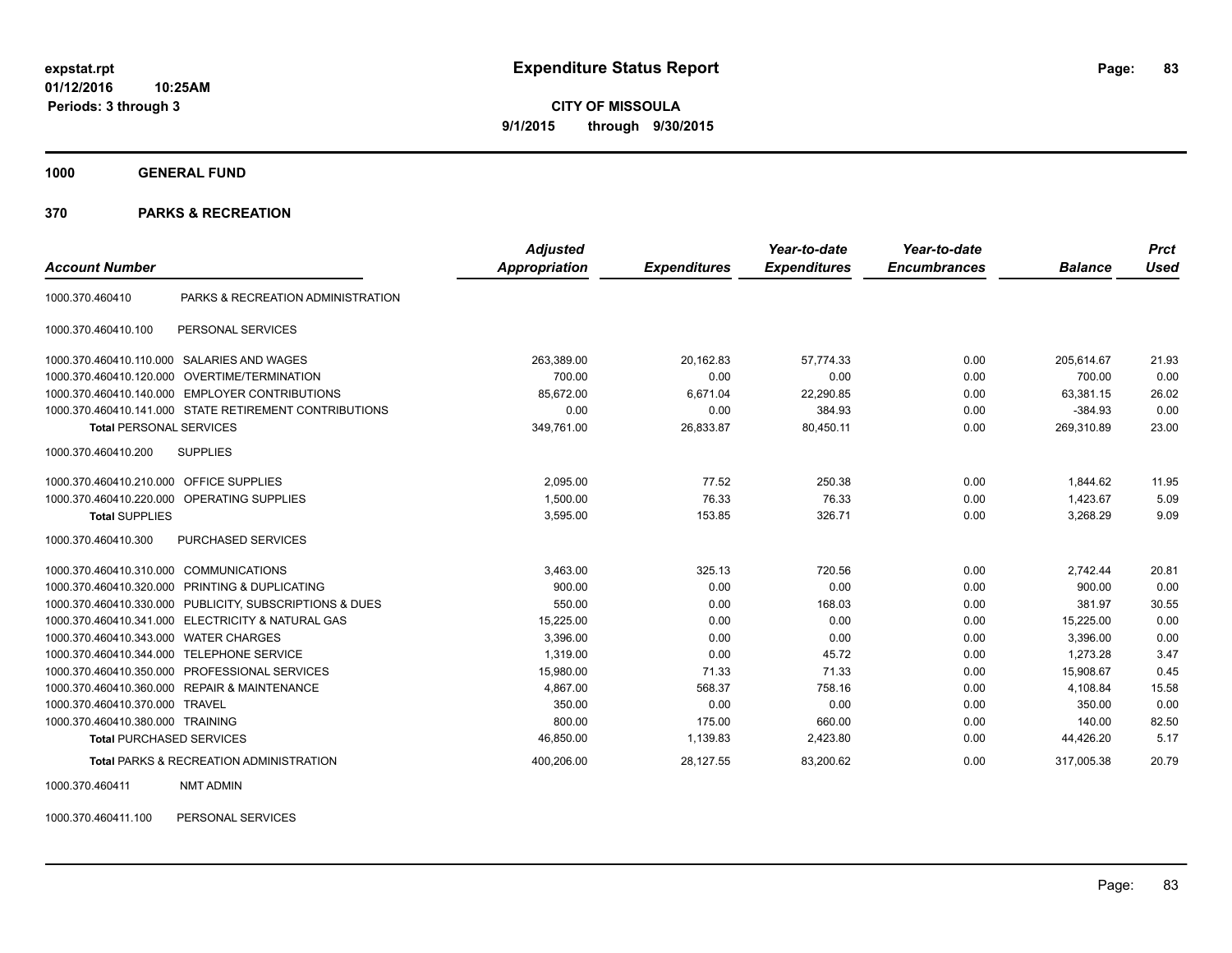**1000 GENERAL FUND**

|                                         |                                                         | <b>Adjusted</b> |                     | Year-to-date        | Year-to-date        |                | <b>Prct</b> |
|-----------------------------------------|---------------------------------------------------------|-----------------|---------------------|---------------------|---------------------|----------------|-------------|
| <b>Account Number</b>                   |                                                         | Appropriation   | <b>Expenditures</b> | <b>Expenditures</b> | <b>Encumbrances</b> | <b>Balance</b> | <b>Used</b> |
|                                         | 1000.370.460411.110.000 SALARIES AND WAGES              | 50,368.00       | 4,016.06            | 11,313.90           | 0.00                | 39,054.10      | 22.46       |
|                                         | 1000.370.460411.140.000 EMPLOYER CONTRIBUTIONS          | 17,627.00       | 1,416.62            | 4,757.15            | 0.00                | 12,869.85      | 26.99       |
| <b>Total PERSONAL SERVICES</b>          |                                                         | 67,995.00       | 5,432.68            | 16,071.05           | 0.00                | 51,923.95      | 23.64       |
| 1000.370.460411.200                     | <b>SUPPLIES</b>                                         |                 |                     |                     |                     |                |             |
| 1000.370.460411.210.000 OFFICE SUPPLIES |                                                         | 300.00          | 0.00                | 12.84               | 0.00                | 287.16         | 4.28        |
|                                         | 1000.370.460411.220.000 OPERATING SUPPLIES              | 400.00          | 0.00                | 0.00                | 0.00                | 400.00         | 0.00        |
| <b>Total SUPPLIES</b>                   |                                                         | 700.00          | 0.00                | 12.84               | 0.00                | 687.16         | 1.83        |
| 1000.370.460411.300                     | <b>PURCHASED SERVICES</b>                               |                 |                     |                     |                     |                |             |
| 1000.370.460411.310.000 COMMUNICATIONS  |                                                         | 150.00          | 0.00                | 0.00                | 0.00                | 150.00         | 0.00        |
|                                         | 1000.370.460411.320.000 PRINTING & DUPLICATING          | 350.00          | 0.00                | 0.00                | 0.00                | 350.00         | 0.00        |
|                                         | 1000.370.460411.330.000 PUBLICITY, SUBSCRIPTIONS & DUES | 1,150.00        | 0.00                | 0.00                | 0.00                | 1,150.00       | 0.00        |
|                                         | 1000.370.460411.344.000 TELEPHONE SERVICE               | 795.00          | 0.00                | 42.60               | 0.00                | 752.40         | 5.36        |
|                                         | 1000.370.460411.350.000 PROFESSIONAL SERVICES           | 1,436.00        | 0.00                | 0.00                | 0.00                | 1,436.00       | 0.00        |
|                                         | 1000.370.460411.360.000 REPAIR & MAINTENANCE            | 1,346.00        | 0.00                | 0.00                | 0.00                | 1,346.00       | 0.00        |
| 1000.370.460411.370.000 TRAVEL          |                                                         | 300.00          | 0.00                | 0.00                | 0.00                | 300.00         | 0.00        |
| 1000.370.460411.380.000 TRAINING        |                                                         | 200.00          | 175.00              | 175.00              | 0.00                | 25.00          | 87.50       |
|                                         | 1000.370.460411.390.000 OTHER PURCHASED SERVICES        | 7,497.00        | 0.00                | 675.00              | 0.00                | 6,822.00       | 9.00        |
| <b>Total PURCHASED SERVICES</b>         |                                                         | 13,224.00       | 175.00              | 892.60              | 0.00                | 12.331.40      | 6.75        |
| <b>Total NMT ADMIN</b>                  |                                                         | 81,919.00       | 5,607.68            | 16,976.49           | 0.00                | 64,942.51      | 20.72       |
| 1000.370.460413                         | <b>PARKS PROJECTS</b>                                   |                 |                     |                     |                     |                |             |
| 1000.370.460413.100                     | PERSONAL SERVICES                                       |                 |                     |                     |                     |                |             |
|                                         | 1000.370.460413.110.000 SALARIES AND WAGES              | 56,680.00       | 4,324.00            | 12,534.09           | 0.00                | 44,145.91      | 22.11       |
|                                         | 1000.370.460413.140.000 EMPLOYER CONTRIBUTIONS          | 18.683.00       | 1.469.16            | 4,950.77            | 0.00                | 13,732.23      | 26.50       |
| <b>Total PERSONAL SERVICES</b>          |                                                         | 75,363.00       | 5,793.16            | 17,484.86           | 0.00                | 57.878.14      | 23.20       |
| 1000.370.460413.200                     | <b>SUPPLIES</b>                                         |                 |                     |                     |                     |                |             |
| 1000.370.460413.210.000 OFFICE SUPPLIES |                                                         | 100.00          | 0.00                | 0.00                | 0.00                | 100.00         | 0.00        |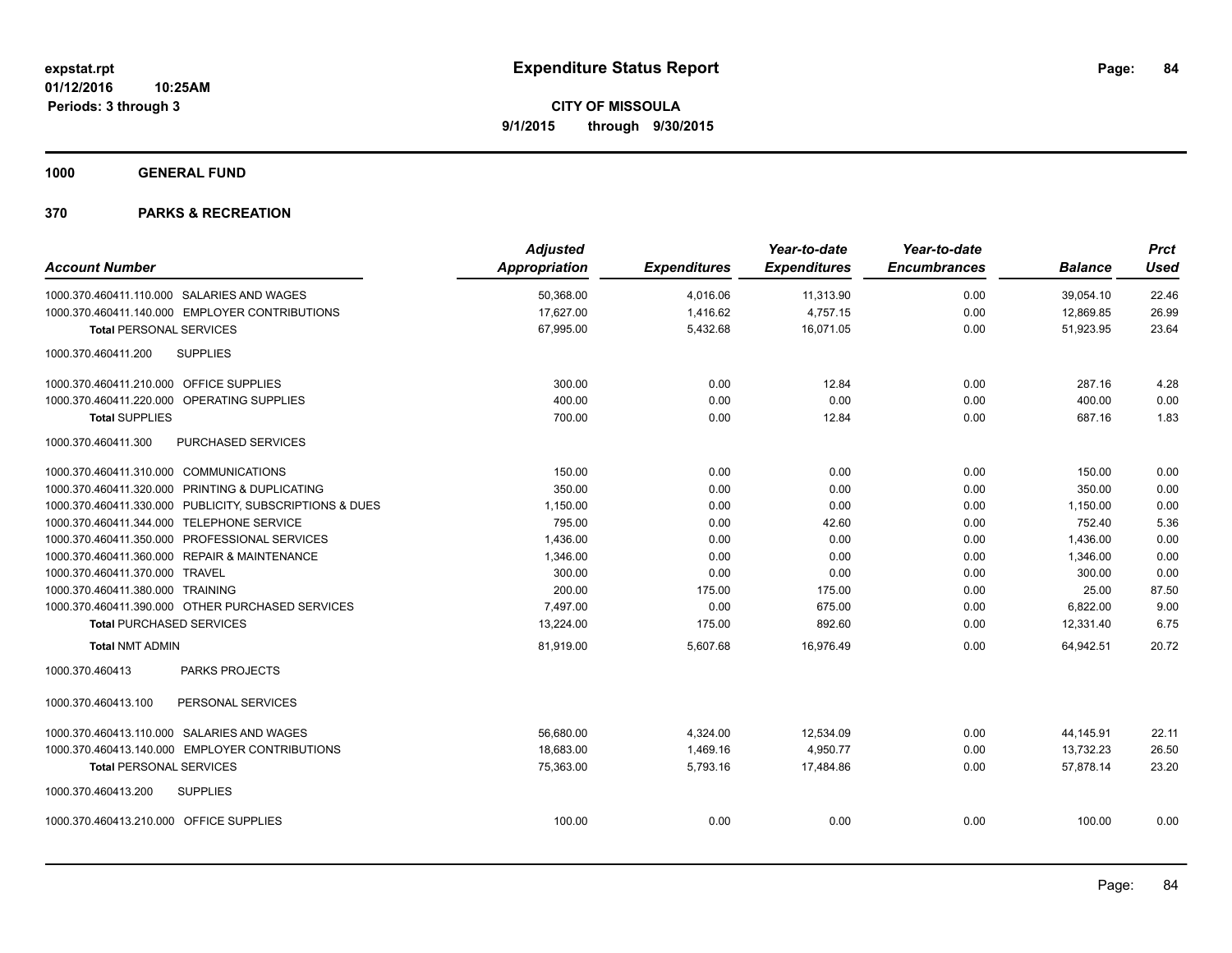**1000 GENERAL FUND**

|                                                         | <b>Adjusted</b>      |                     | Year-to-date        | Year-to-date        |                | <b>Prct</b> |
|---------------------------------------------------------|----------------------|---------------------|---------------------|---------------------|----------------|-------------|
| <b>Account Number</b>                                   | <b>Appropriation</b> | <b>Expenditures</b> | <b>Expenditures</b> | <b>Encumbrances</b> | <b>Balance</b> | <b>Used</b> |
| 1000.370.460413.220.000 OPERATING SUPPLIES              | 550.00               | 0.00                | 0.00                | 0.00                | 550.00         | 0.00        |
| <b>Total SUPPLIES</b>                                   | 650.00               | 0.00                | 0.00                | 0.00                | 650.00         | 0.00        |
| PURCHASED SERVICES<br>1000.370.460413.300               |                      |                     |                     |                     |                |             |
| 1000.370.460413.320.000 PRINTING & DUPLICATING          | 150.00               | 0.00                | 0.00                | 0.00                | 150.00         | 0.00        |
| 1000.370.460413.344.000 TELEPHONE SERVICE               | 700.00               | 0.00                | 58.58               | 0.00                | 641.42         | 8.37        |
| 1000.370.460413.350.000 PROFESSIONAL SERVICES           | 150.00               | 0.00                | 368.75              | 0.00                | $-218.75$      | 245.83      |
| 1000.370.460413.360.000 REPAIR & MAINTENANCE            | 1,000.00             | 0.00                | 0.00                | 0.00                | 1,000.00       | 0.00        |
| 1000.370.460413.370.000 TRAVEL                          | 300.00               | 0.00                | 0.00                | 0.00                | 300.00         | 0.00        |
| 1000.370.460413.380.000 TRAINING                        | 200.00               | 0.00                | 0.00                | 0.00                | 200.00         | 0.00        |
| 1000.370.460413.390.000 OTHER PURCHASED SERVICES        | 137.00               | 0.00                | 0.00                | 0.00                | 137.00         | 0.00        |
| <b>Total PURCHASED SERVICES</b>                         | 2,637.00             | 0.00                | 427.33              | 0.00                | 2,209.67       | 16.21       |
| <b>Total PARKS PROJECTS</b>                             | 78,650.00            | 5,793.16            | 17.912.19           | 0.00                | 60.737.81      | 22.77       |
| 1000.370.460431<br><b>OPEN SPACE</b>                    |                      |                     |                     |                     |                |             |
| 1000.370.460431.100<br>PERSONAL SERVICES                |                      |                     |                     |                     |                |             |
| 1000.370.460431.110.000 SALARIES AND WAGES              | 57,280.00            | 4,409.76            | 12,710.43           | 0.00                | 44,569.57      | 22.19       |
| 1000.370.460431.140.000 EMPLOYER CONTRIBUTIONS          | 18,783.00            | 1,466.02            | 4,929.70            | 0.00                | 13,853.30      | 26.25       |
| <b>Total PERSONAL SERVICES</b>                          | 76,063.00            | 5,875.78            | 17,640.13           | 0.00                | 58,422.87      | 23.19       |
| 1000.370.460431.200<br><b>SUPPLIES</b>                  |                      |                     |                     |                     |                |             |
| 1000.370.460431.210.000 OFFICE SUPPLIES                 | 200.00               | 0.00                | 9.10                | 0.00                | 190.90         | 4.55        |
| 1000.370.460431.220.000 OPERATING SUPPLIES              | 300.00               | 419.95              | 419.95              | 0.00                | $-119.95$      | 139.98      |
| <b>Total SUPPLIES</b>                                   | 500.00               | 419.95              | 429.05              | 0.00                | 70.95          | 85.81       |
| PURCHASED SERVICES<br>1000.370.460431.300               |                      |                     |                     |                     |                |             |
| 1000.370.460431.320.000 PRINTING & DUPLICATING          | 300.00               | 0.00                | 0.00                | 0.00                | 300.00         | 0.00        |
| 1000.370.460431.330.000 PUBLICITY, SUBSCRIPTIONS & DUES | 400.00               | 0.00                | 0.00                | 0.00                | 400.00         | 0.00        |
| 1000.370.460431.344.000 TELEPHONE SERVICE               | 425.00               | 0.00                | 37.42               | 0.00                | 387.58         | 8.80        |
| 1000.370.460431.350.000 PROFESSIONAL SERVICES           | 200.00               | 0.00                | 0.00                | 0.00                | 200.00         | 0.00        |
|                                                         |                      |                     |                     |                     |                |             |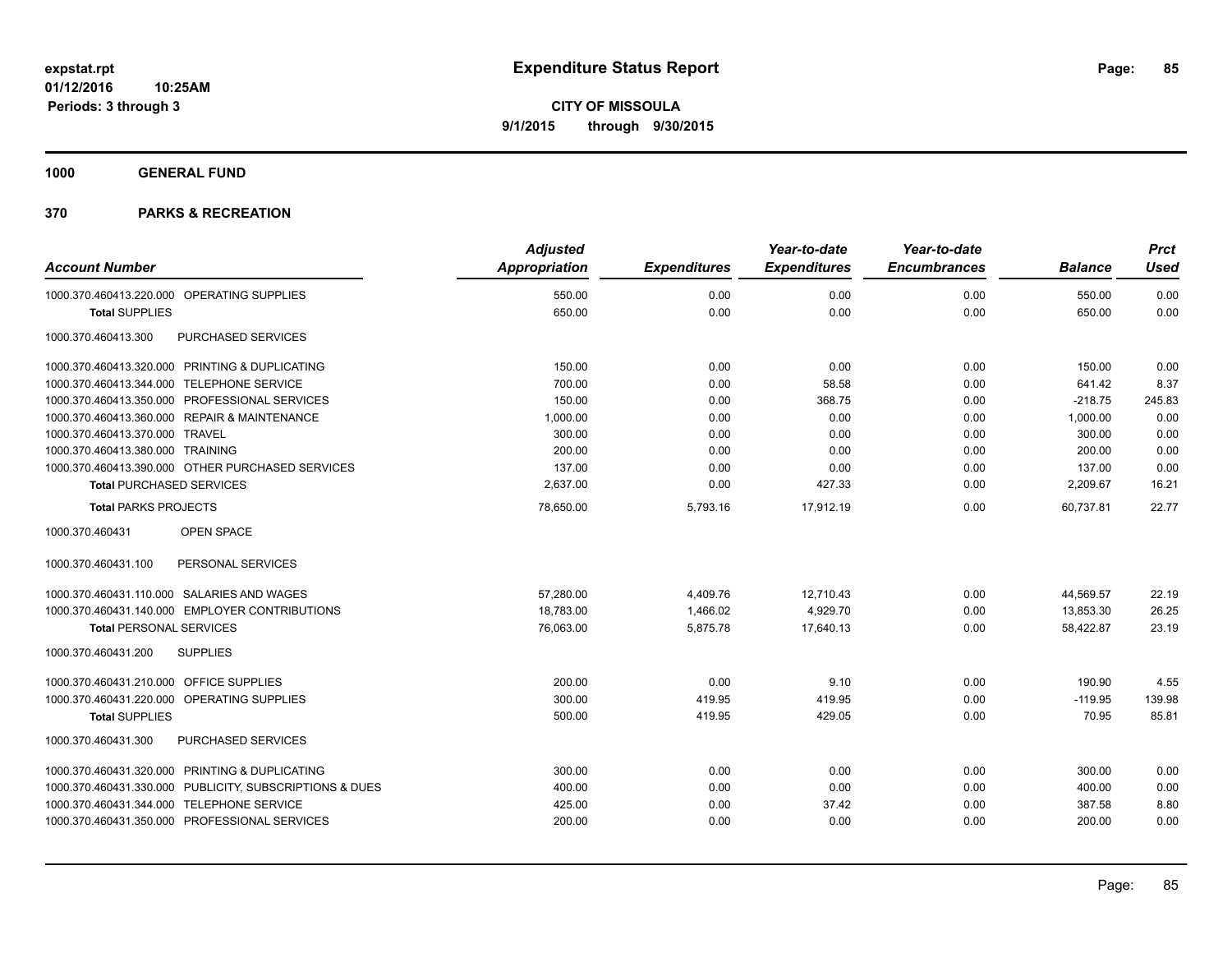**1000 GENERAL FUND**

|                                                         | <b>Adjusted</b>      |                     | Year-to-date        | Year-to-date        |                | <b>Prct</b> |
|---------------------------------------------------------|----------------------|---------------------|---------------------|---------------------|----------------|-------------|
| <b>Account Number</b>                                   | <b>Appropriation</b> | <b>Expenditures</b> | <b>Expenditures</b> | <b>Encumbrances</b> | <b>Balance</b> | <b>Used</b> |
| 1000.370.460431.370.000 TRAVEL                          | 300.00               | 0.00                | 0.00                | 0.00                | 300.00         | 0.00        |
| 1000.370.460431.380.000 TRAINING                        | 200.00               | 525.00              | 525.00              | 0.00                | $-325.00$      | 262.50      |
| <b>Total PURCHASED SERVICES</b>                         | 1,825.00             | 525.00              | 562.42              | 0.00                | 1,262.58       | 30.82       |
| <b>Total OPEN SPACE</b>                                 | 78,388.00            | 6,820.73            | 18,631.60           | 0.00                | 59,756.40      | 23.77       |
| 1000.370.460432<br>PARK ADMIN                           |                      |                     |                     |                     |                |             |
| 1000.370.460432.100<br>PERSONAL SERVICES                |                      |                     |                     |                     |                |             |
| 1000.370.460432.110.000 SALARIES AND WAGES              | 95,064.00            | 5,187.12            | 15,022.84           | 0.00                | 80,041.16      | 15.80       |
| 1000.370.460432.130.000 OTHER                           | 7.880.00             | 0.00                | 0.00                | 0.00                | 7,880.00       | 0.00        |
| 1000.370.460432.140.000 EMPLOYER CONTRIBUTIONS          | 46,113.00            | 2,377.38            | 9,053.55            | 0.00                | 37,059.45      | 19.63       |
| <b>Total PERSONAL SERVICES</b>                          | 149,057.00           | 7,564.50            | 24,076.39           | 0.00                | 124,980.61     | 16.15       |
| 1000.370.460432.200<br><b>SUPPLIES</b>                  |                      |                     |                     |                     |                |             |
| 1000.370.460432.210.000 OFFICE SUPPLIES                 | 1,520.00             | 169.83              | 169.83              | 0.00                | 1,350.17       | 11.17       |
| 1000.370.460432.220.000 OPERATING SUPPLIES              | 6,650.00             | 993.21              | 1,576.24            | 0.00                | 5,073.76       | 23.70       |
| <b>Total SUPPLIES</b>                                   | 8,170.00             | 1,163.04            | 1,746.07            | 0.00                | 6,423.93       | 21.37       |
| 1000.370.460432.300<br>PURCHASED SERVICES               |                      |                     |                     |                     |                |             |
| 1000.370.460432.310.000 COMMUNICATIONS                  | 100.00               | 0.00                | 84.90               | 0.00                | 15.10          | 84.90       |
| 1000.370.460432.320.000 PRINTING & DUPLICATING          | 150.00               | 0.00                | 0.00                | 0.00                | 150.00         | 0.00        |
| 1000.370.460432.330.000 PUBLICITY, SUBSCRIPTIONS & DUES | 500.00               | 0.00                | 0.00                | 0.00                | 500.00         | 0.00        |
| 1000.370.460432.340.000 SEWER                           | 2,154.00             | 0.00                | 983.50              | 0.00                | 1,170.50       | 45.66       |
| 1000.370.460432.344.000 TELEPHONE SERVICE               | 14,429.00            | 1,255.02            | 2,437.80            | 0.00                | 11,991.20      | 16.90       |
| 1000.370.460432.350.000 PROFESSIONAL SERVICES           | 20,112.00            | 0.00                | 0.00                | 0.00                | 20,112.00      | 0.00        |
| 1000.370.460432.390.000 OTHER PURCHASED SERVICES        | 2,345.00             | 0.00                | 0.00                | 0.00                | 2,345.00       | 0.00        |
| <b>Total PURCHASED SERVICES</b>                         | 39,790.00            | 1,255.02            | 3,506.20            | 0.00                | 36,283.80      | 8.81        |
| 1000.370.460432.900<br><b>CAPITAL OUTLAY</b>            |                      |                     |                     |                     |                |             |
| <b>Total CAPITAL OUTLAY</b>                             | 0.00                 | 0.00                | 0.00                | 0.00                | 0.00           | 0.00        |
| <b>Total PARK ADMIN</b>                                 | 197,017.00           | 9,982.56            | 29,328.66           | 0.00                | 167,688.34     | 14.89       |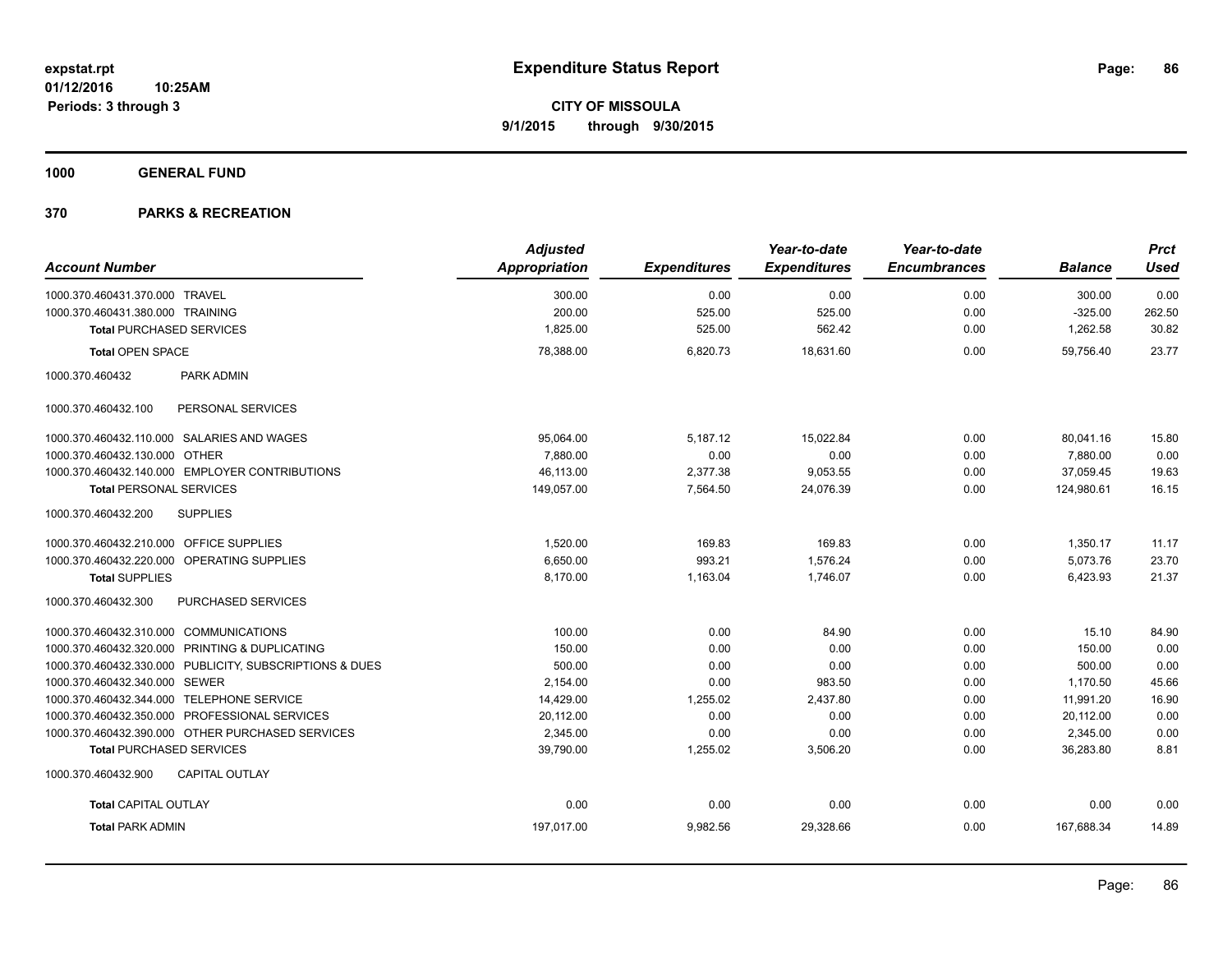**CITY OF MISSOULA 9/1/2015 through 9/30/2015**

**1000 GENERAL FUND**

| <b>Account Number</b>                                   | <b>Adjusted</b><br><b>Appropriation</b> | <b>Expenditures</b> | Year-to-date<br><b>Expenditures</b> | Year-to-date<br><b>Encumbrances</b> | <b>Balance</b> | <b>Prct</b><br><b>Used</b> |
|---------------------------------------------------------|-----------------------------------------|---------------------|-------------------------------------|-------------------------------------|----------------|----------------------------|
| <b>GREENWAYS &amp; HORTICULTURE</b><br>1000.370.460434  |                                         |                     |                                     |                                     |                |                            |
| PERSONAL SERVICES<br>1000.370.460434.100                |                                         |                     |                                     |                                     |                |                            |
| 1000.370.460434.110.000 SALARIES AND WAGES              | 113,604.00                              | 9,321.35            | 30,257.07                           | 0.00                                | 83,346.93      | 26.63                      |
| OVERTIME/TERMINATION<br>1000.370.460434.120.000         | 0.00                                    | 0.00                | 420.60                              | 0.00                                | $-420.60$      | 0.00                       |
| 1000.370.460434.140.000 EMPLOYER CONTRIBUTIONS          | 43,055.00                               | 3,567.72            | 12,370.55                           | 0.00                                | 30,684.45      | 28.73                      |
| <b>Total GREENWAYS &amp; HORTICULTURE</b>               | 156,659.00                              | 12,889.07           | 43,048.22                           | 0.00                                | 113.610.78     | 27.48                      |
| 1000.370.460439<br><b>URBAN FORESTRY</b>                |                                         |                     |                                     |                                     |                |                            |
| PERSONAL SERVICES<br>1000.370.460439.100                |                                         |                     |                                     |                                     |                |                            |
| 1000.370.460439.110.000 SALARIES AND WAGES              | 168,497.00                              | 12,458.17           | 36,473.85                           | 0.00                                | 132,023.15     | 21.65                      |
| 1000.370.460439.120.000 OVERTIME/TERMINATION            | 1,750.00                                | 5,720.30            | 5,720.30                            | 0.00                                | $-3,970.30$    | 326.87                     |
| 1000.370.460439.140.000 EMPLOYER CONTRIBUTIONS          | 74,123.00                               | 6,860.81            | 18,264.63                           | 0.00                                | 55,858.37      | 24.64                      |
| <b>Total PERSONAL SERVICES</b>                          | 244,370.00                              | 25,039.28           | 60,458.78                           | 0.00                                | 183,911.22     | 24.74                      |
| 1000.370.460439.200<br><b>SUPPLIES</b>                  |                                         |                     |                                     |                                     |                |                            |
| <b>OPERATING SUPPLIES</b><br>1000.370.460439.220.000    | 2,132.00                                | 0.00                | 0.00                                | 0.00                                | 2,132.00       | 0.00                       |
| 1000.370.460439.230.000 REPAIR/MAINTENANCE              | 581.00                                  | 0.00                | 0.00                                | 0.00                                | 581.00         | 0.00                       |
| <b>Total SUPPLIES</b>                                   | 2,713.00                                | 0.00                | 0.00                                | 0.00                                | 2,713.00       | 0.00                       |
| PURCHASED SERVICES<br>1000.370.460439.300               |                                         |                     |                                     |                                     |                |                            |
| 1000.370.460439.310.000 COMMUNICATIONS                  | 145.00                                  | 0.00                | 0.00                                | 0.00                                | 145.00         | 0.00                       |
| 1000.370.460439.320.000 PRINTING & DUPLICATING          | 100.00                                  | 0.00                | 0.00                                | 0.00                                | 100.00         | 0.00                       |
| 1000.370.460439.330.000 PUBLICITY, SUBSCRIPTIONS & DUES | 700.00                                  | 0.00                | 0.00                                | 0.00                                | 700.00         | 0.00                       |
| 1000.370.460439.350.000 PROFESSIONAL SERVICES           | 525.00                                  | 0.00                | 0.00                                | 0.00                                | 525.00         | 0.00                       |
| 1000.370.460439.360.000 REPAIR & MAINTENANCE            | 18,642.00                               | 0.00                | 0.00                                | 0.00                                | 18,642.00      | 0.00                       |
| <b>Total PURCHASED SERVICES</b>                         | 20,112.00                               | 0.00                | 0.00                                | 0.00                                | 20,112.00      | 0.00                       |
| <b>Total URBAN FORESTRY</b>                             | 267,195.00                              | 25,039.28           | 60,458.78                           | 0.00                                | 206,736.22     | 22.63                      |
| CITY LIFE GYM LEASE<br>1000.370.460440                  |                                         |                     |                                     |                                     |                |                            |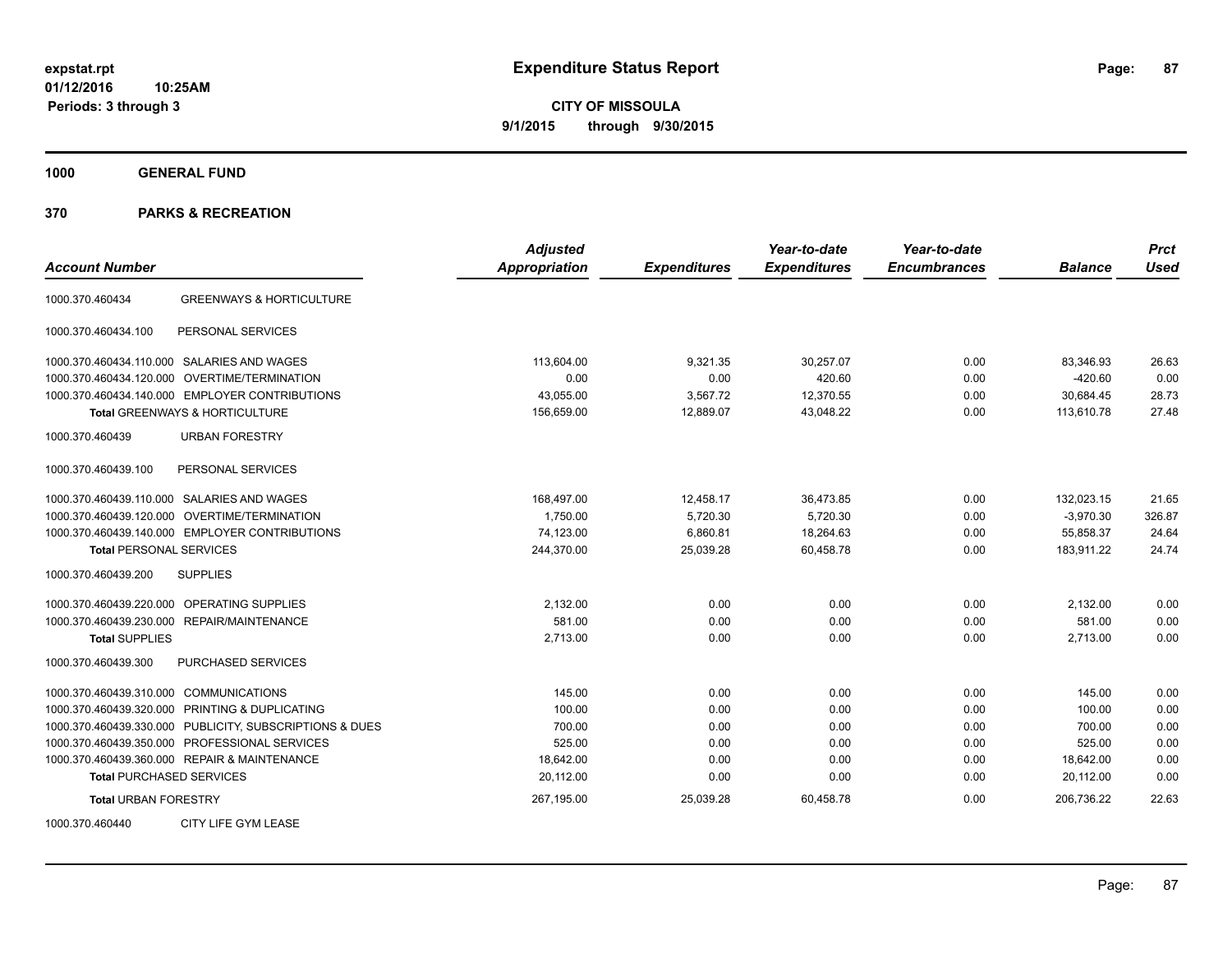**CITY OF MISSOULA 9/1/2015 through 9/30/2015**

## **1000 GENERAL FUND**

|                                         |                                                         | <b>Adjusted</b>      |                     | Year-to-date        | Year-to-date        |                | <b>Prct</b> |
|-----------------------------------------|---------------------------------------------------------|----------------------|---------------------|---------------------|---------------------|----------------|-------------|
| <b>Account Number</b>                   |                                                         | <b>Appropriation</b> | <b>Expenditures</b> | <b>Expenditures</b> | <b>Encumbrances</b> | <b>Balance</b> | <b>Used</b> |
| 1000.370.460440.200                     | <b>SUPPLIES</b>                                         |                      |                     |                     |                     |                |             |
|                                         |                                                         |                      |                     |                     |                     |                |             |
| Total CITY LIFE GYM LEASE               |                                                         | 0.00                 | 0.00                | 0.00                | 0.00                | 0.00           | 0.00        |
| 1000.370.460441                         | <b>RECREATION</b>                                       |                      |                     |                     |                     |                |             |
| 1000.370.460441.100                     | PERSONAL SERVICES                                       |                      |                     |                     |                     |                |             |
|                                         | 1000.370.460441.110.000 SALARIES AND WAGES              | 133,865.00           | 13,371.81           | 33,144.63           | 0.00                | 100,720.37     | 24.76       |
|                                         | 1000.370.460441.120.000 OVERTIME/TERMINATION            | 700.00               | 0.00                | 0.00                | 0.00                | 700.00         | 0.00        |
| 1000.370.460441.130.000 OTHER           |                                                         | 4,880.00             | 0.00                | 0.00                | 0.00                | 4,880.00       | 0.00        |
|                                         | 1000.370.460441.140.000 EMPLOYER CONTRIBUTIONS          | 55,602.00            | 5,007.19            | 15,353.46           | 0.00                | 40,248.54      | 27.61       |
| <b>Total PERSONAL SERVICES</b>          |                                                         | 195,047.00           | 18,379.00           | 48,498.09           | 0.00                | 146,548.91     | 24.86       |
| 1000.370.460441.200                     | <b>SUPPLIES</b>                                         |                      |                     |                     |                     |                |             |
| 1000.370.460441.210.000 OFFICE SUPPLIES |                                                         | 300.00               | 99.95               | 99.95               | 0.00                | 200.05         | 33.32       |
| <b>Total SUPPLIES</b>                   |                                                         | 300.00               | 99.95               | 99.95               | 0.00                | 200.05         | 33.32       |
| 1000.370.460441.300                     | PURCHASED SERVICES                                      |                      |                     |                     |                     |                |             |
|                                         | 1000.370.460441.320.000 PRINTING & DUPLICATING          | 2,150.00             | 0.00                | 0.00                | 0.00                | 2,150.00       | 0.00        |
|                                         | 1000.370.460441.330.000 PUBLICITY, SUBSCRIPTIONS & DUES | 1,490.00             | 0.00                | 0.00                | 0.00                | 1,490.00       | 0.00        |
|                                         | 1000.370.460441.344.000 TELEPHONE SERVICE               | 696.00               | 0.00                | 40.53               | 0.00                | 655.47         | 5.82        |
|                                         | 1000.370.460441.350.000 PROFESSIONAL SERVICES           | 1,360.00             | 0.00                | 0.00                | 0.00                | 1,360.00       | 0.00        |
|                                         | 1000.370.460441.360.000 REPAIR & MAINTENANCE            | 1,200.00             | 0.00                | 80.00               | 0.00                | 1,120.00       | 6.67        |
| 1000.370.460441.370.000 TRAVEL          |                                                         | 1,200.00             | 11.00               | 11.00               | 0.00                | 1,189.00       | 0.92        |
| 1000.370.460441.380.000 TRAINING        |                                                         | 900.00               | 0.00                | 870.00              | 0.00                | 30.00          | 96.67       |
| <b>Total PURCHASED SERVICES</b>         |                                                         | 8,996.00             | 11.00               | 1,001.53            | 0.00                | 7,994.47       | 11.13       |
| 1000.370.460441.800                     | OTHER OBJECTS                                           |                      |                     |                     |                     |                |             |
|                                         | 1000.370.460441.820.000 TRANSFERS TO OTHER FUNDS        | 10,000.00            | 0.00                | 0.00                | 0.00                | 10,000.00      | 0.00        |
| <b>Total OTHER OBJECTS</b>              |                                                         | 10,000.00            | 0.00                | 0.00                | 0.00                | 10,000.00      | 0.00        |
| <b>Total RECREATION</b>                 |                                                         | 214,343.00           | 18,489.95           | 49,599.57           | 0.00                | 164,743.43     | 23.14       |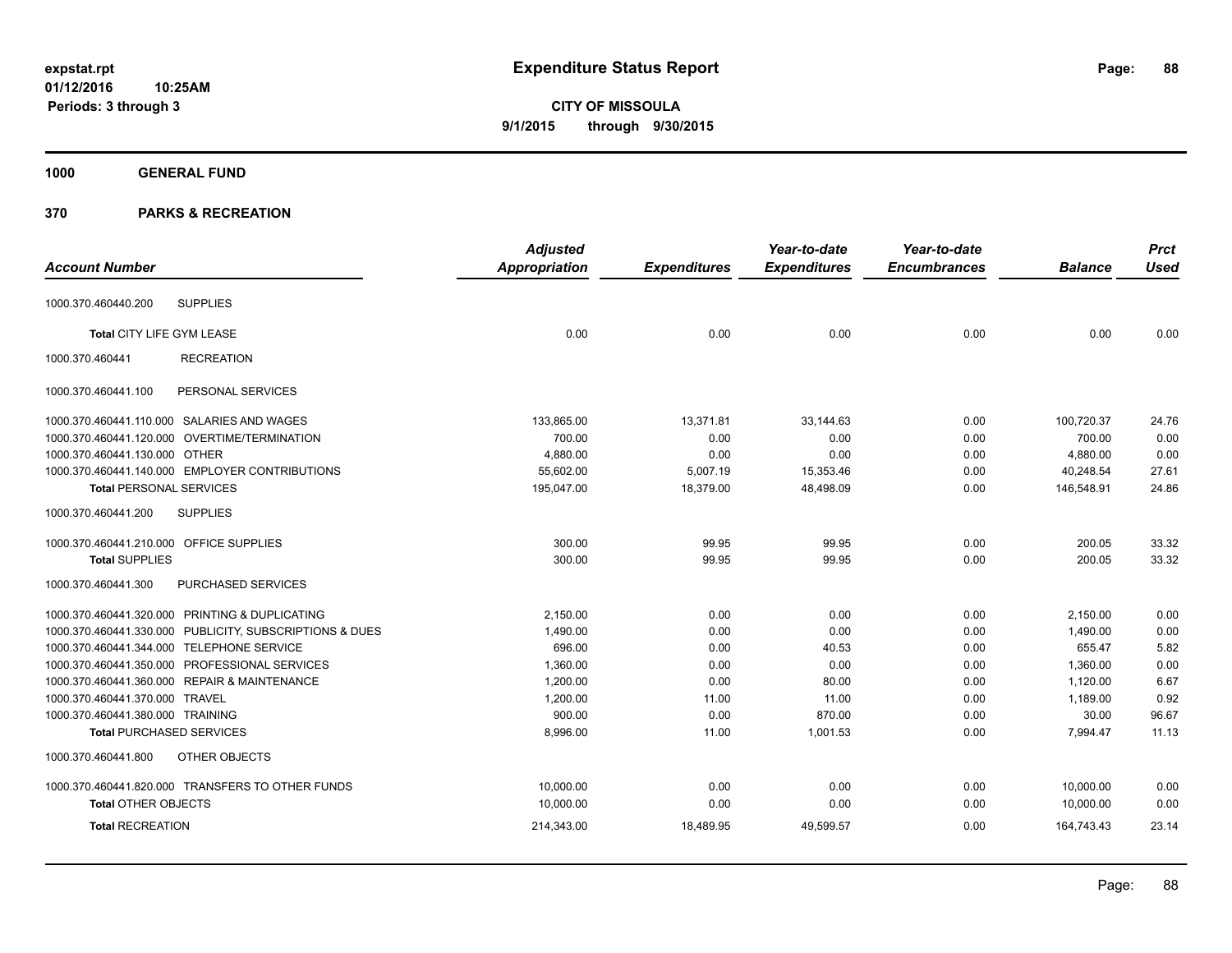**CITY OF MISSOULA 9/1/2015 through 9/30/2015**

**1000 GENERAL FUND**

| <b>Account Number</b>                                   | <b>Adjusted</b><br><b>Appropriation</b> | <b>Expenditures</b> | Year-to-date<br><b>Expenditures</b> | Year-to-date<br><b>Encumbrances</b> | <b>Balance</b> | <b>Prct</b><br><b>Used</b> |
|---------------------------------------------------------|-----------------------------------------|---------------------|-------------------------------------|-------------------------------------|----------------|----------------------------|
| <b>RECREATION MORE</b><br>1000.370.460470               |                                         |                     |                                     |                                     |                |                            |
| PERSONAL SERVICES<br>1000.370.460470.100                |                                         |                     |                                     |                                     |                |                            |
| 1000.370.460470.110.000 SALARIES AND WAGES              | 104,482.00                              | 9,538.72            | 46,897.53                           | 0.00                                | 57,584.47      | 44.89                      |
| 1000.370.460470.120.000 OVERTIME/TERMINATION            | 0.00                                    | 0.00                | 417.94                              | 0.00                                | $-417.94$      | 0.00                       |
| 1000.370.460470.140.000 EMPLOYER CONTRIBUTIONS          | 38,290.00                               | 3,418.32            | 14,130.13                           | 0.00                                | 24,159.87      | 36.90                      |
| <b>Total PERSONAL SERVICES</b>                          | 142,772.00                              | 12,957.04           | 61,445.60                           | 0.00                                | 81,326.40      | 43.04                      |
| <b>SUPPLIES</b><br>1000.370.460470.200                  |                                         |                     |                                     |                                     |                |                            |
| 1000.370.460470.210.000 OFFICE SUPPLIES                 | 100.00                                  | 4.89                | 4.89                                | 0.00                                | 95.11          | 4.89                       |
| 1000.370.460470.220.000 OPERATING SUPPLIES              | 1,512.00                                | 2,352.80            | 4,999.65                            | 0.00                                | $-3,487.65$    | 330.66                     |
| <b>Total SUPPLIES</b>                                   | 1,612.00                                | 2,357.69            | 5,004.54                            | 0.00                                | $-3,392.54$    | 310.46                     |
| PURCHASED SERVICES<br>1000.370.460470.300               |                                         |                     |                                     |                                     |                |                            |
| 1000.370.460470.320.000 PRINTING & DUPLICATING          | 1,200.00                                | 0.00                | 0.00                                | 0.00                                | 1,200.00       | 0.00                       |
| 1000.370.460470.330.000 PUBLICITY, SUBSCRIPTIONS & DUES | 780.00                                  | 121.00              | 226.00                              | 0.00                                | 554.00         | 28.97                      |
| 1000.370.460470.344.000 TELEPHONE SERVICE               | 428.00                                  | 0.00                | 65.70                               | 0.00                                | 362.30         | 15.35                      |
| 1000.370.460470.390.000 OTHER PURCHASED SERVICES        | 2,500.00                                | 1,019.89            | 1,752.64                            | 0.00                                | 747.36         | 70.11                      |
| <b>Total PURCHASED SERVICES</b>                         | 4,908.00                                | 1,140.89            | 2,044.34                            | 0.00                                | 2,863.66       | 41.65                      |
| <b>Total RECREATION MORE</b>                            | 149,292.00                              | 16,455.62           | 68,494.48                           | 0.00                                | 80,797.52      | 45.88                      |
| 1000.370.460471<br><b>RECREATION ADULTS</b>             |                                         |                     |                                     |                                     |                |                            |
| 1000.370.460471.100<br>PERSONAL SERVICES                |                                         |                     |                                     |                                     |                |                            |
| 1000.370.460471.110.000 SALARIES AND WAGES              | 111,162.00                              | 6,000.05            | 23,227.13                           | 0.00                                | 87,934.87      | 20.89                      |
| 1000.370.460471.140.000 EMPLOYER CONTRIBUTIONS          | 29,479.00                               | 1,971.69            | 7.277.55                            | 0.00                                | 22.201.45      | 24.69                      |
| <b>Total PERSONAL SERVICES</b>                          | 140.641.00                              | 7.971.74            | 30,504.68                           | 0.00                                | 110.136.32     | 21.69                      |
| 1000.370.460471.200<br><b>SUPPLIES</b>                  |                                         |                     |                                     |                                     |                |                            |
| 1000.370.460471.210.000 OFFICE SUPPLIES                 | 600.00                                  | 4.89                | 153.36                              | 0.00                                | 446.64         | 25.56                      |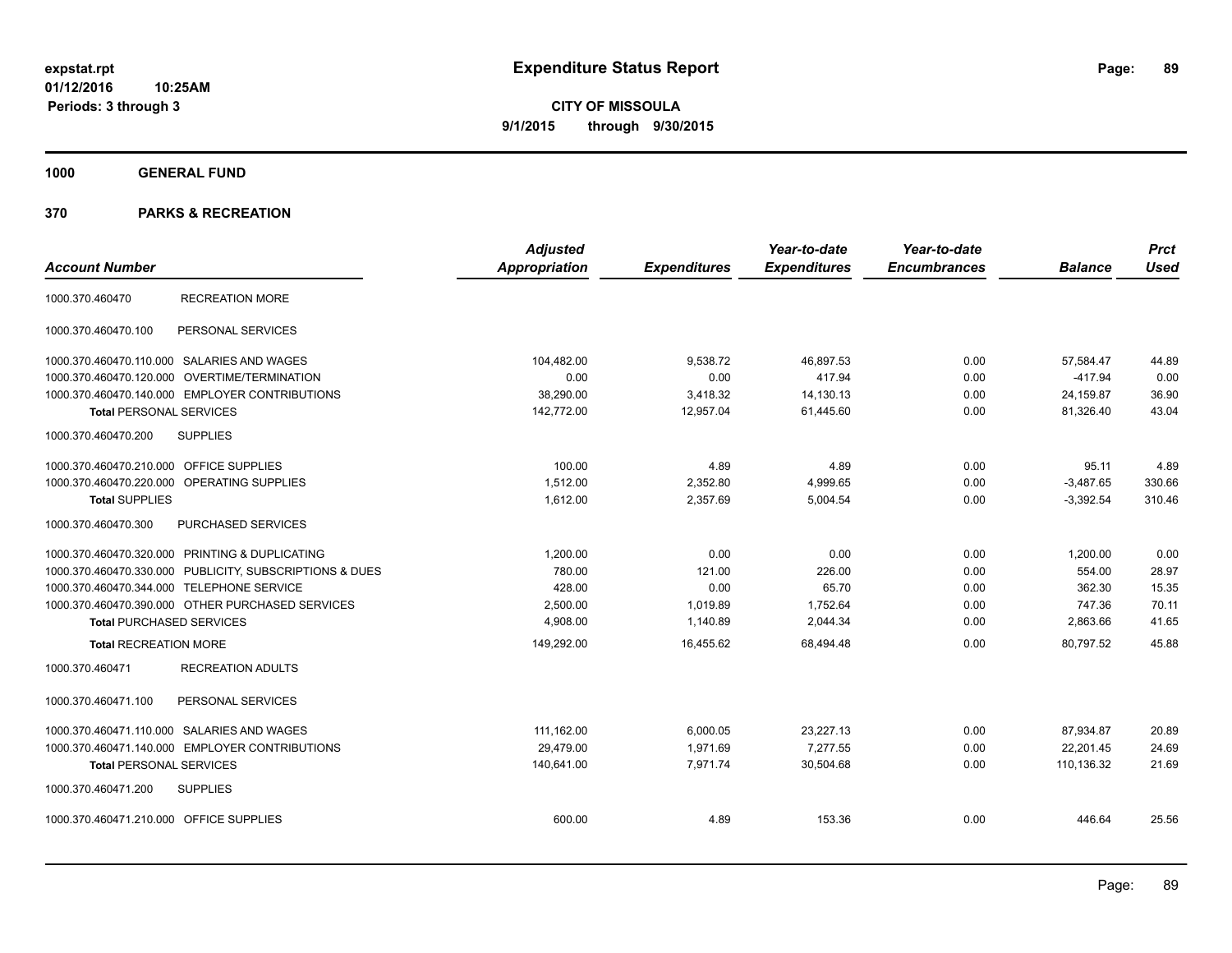**1000 GENERAL FUND**

| <b>Account Number</b>                                   | <b>Adjusted</b><br>Appropriation | <b>Expenditures</b> | Year-to-date<br><b>Expenditures</b> | Year-to-date<br><b>Encumbrances</b> | <b>Balance</b> | <b>Prct</b><br><b>Used</b> |
|---------------------------------------------------------|----------------------------------|---------------------|-------------------------------------|-------------------------------------|----------------|----------------------------|
|                                                         |                                  |                     |                                     |                                     |                |                            |
| 1000.370.460471.210.147 OFFICE SUPPLIES                 | 0.00                             | 151.98              | 218.31                              | 0.00                                | $-218.31$      | 0.00                       |
| 1000.370.460471.220.000 OPERATING SUPPLIES              | 6,892.00                         | 151.60              | 471.40                              | 0.00                                | 6,420.60       | 6.84                       |
| 1000.370.460471.220.144 OPERATING SUPPLIES              | 0.00                             | 0.00                | 603.72                              | 0.00                                | $-603.72$      | 0.00                       |
| 1000.370.460471.220.147 OPERATING SUPPLIES              | 0.00                             | 3,103.61            | 3,376.39                            | 0.00                                | $-3,376.39$    | 0.00                       |
| <b>Total SUPPLIES</b>                                   | 7,492.00                         | 3,412.08            | 4,823.18                            | 0.00                                | 2.668.82       | 64.38                      |
| PURCHASED SERVICES<br>1000.370.460471.300               |                                  |                     |                                     |                                     |                |                            |
| 1000.370.460471.310.000 COMMUNICATIONS                  | 460.00                           | 0.00                | 0.00                                | 0.00                                | 460.00         | 0.00                       |
| 1000.370.460471.320.000 PRINTING & DUPLICATING          | 1,800.00                         | 0.00                | 0.00                                | 0.00                                | 1,800.00       | 0.00                       |
| 1000.370.460471.320.147 PRINTING & DUPLICATING          | 0.00                             | 150.00              | 174.00                              | 0.00                                | $-174.00$      | 0.00                       |
| 1000.370.460471.330.000 PUBLICITY, SUBSCRIPTIONS & DUES | 1,220.00                         | 0.00                | 0.00                                | 0.00                                | 1,220.00       | 0.00                       |
| 1000.370.460471.344.000 TELEPHONE SERVICE               | 567.00                           | 9.61                | 70.98                               | 0.00                                | 496.02         | 12.52                      |
| 1000.370.460471.390.000 OTHER PURCHASED SERVICES        | 10,000.00                        | 0.00                | 0.00                                | 0.00                                | 10,000.00      | 0.00                       |
| 1000.370.460471.390.147 OTHER PURCHASED SERVICES        | 0.00                             | 250.00              | 250.00                              | 0.00                                | $-250.00$      | 0.00                       |
| <b>Total PURCHASED SERVICES</b>                         | 14,047.00                        | 409.61              | 494.98                              | 0.00                                | 13,552.02      | 3.52                       |
| <b>Total RECREATION ADULTS</b>                          | 162,180.00                       | 11,793.43           | 35,822.84                           | 0.00                                | 126,357.16     | 22.09                      |
| 1000.370.460472<br><b>RECREATION YOUTH</b>              |                                  |                     |                                     |                                     |                |                            |
| PERSONAL SERVICES<br>1000.370.460472.100                |                                  |                     |                                     |                                     |                |                            |
| 1000.370.460472.110.000 SALARIES AND WAGES              | 100.766.00                       | 4,179.84            | 36.547.33                           | 0.00                                | 64,218.67      | 36.27                      |
| 1000.370.460472.120.000 OVERTIME/TERMINATION            | 0.00                             | 0.00                | 4.21                                | 0.00                                | $-4.21$        | 0.00                       |
| 1000.370.460472.140.000 EMPLOYER CONTRIBUTIONS          | 24,139.00                        | 1,489.97            | 8,431.22                            | 0.00                                | 15,707.78      | 34.93                      |
| <b>Total PERSONAL SERVICES</b>                          | 124,905.00                       | 5,669.81            | 44,982.76                           | 0.00                                | 79,922.24      | 36.01                      |
| <b>SUPPLIES</b><br>1000.370.460472.200                  |                                  |                     |                                     |                                     |                |                            |
| 1000.370.460472.210.000 OFFICE SUPPLIES                 | 100.00                           | 0.00                | 40.70                               | 0.00                                | 59.30          | 40.70                      |
| 1000.370.460472.220.000 OPERATING SUPPLIES              | 16,006.00                        | 565.23              | 651.23                              | 0.00                                | 15,354.77      | 4.07                       |
| 1000.370.460472.220.147 OPERATING SUPPLIES              | 0.00                             | 0.00                | 10.21                               | 0.00                                | $-10.21$       | 0.00                       |
| 1000.370.460472.220.190 OPERATING SUPPLIES              | 0.00                             | 495.08              | 940.00                              | 0.00                                | $-940.00$      | 0.00                       |
| 1000.370.460472.220.191 OPERATING SUPPLIES              | 0.00                             | $-1,000.88$         | $-1,000.88$                         | 0.00                                | 1,000.88       | 0.00                       |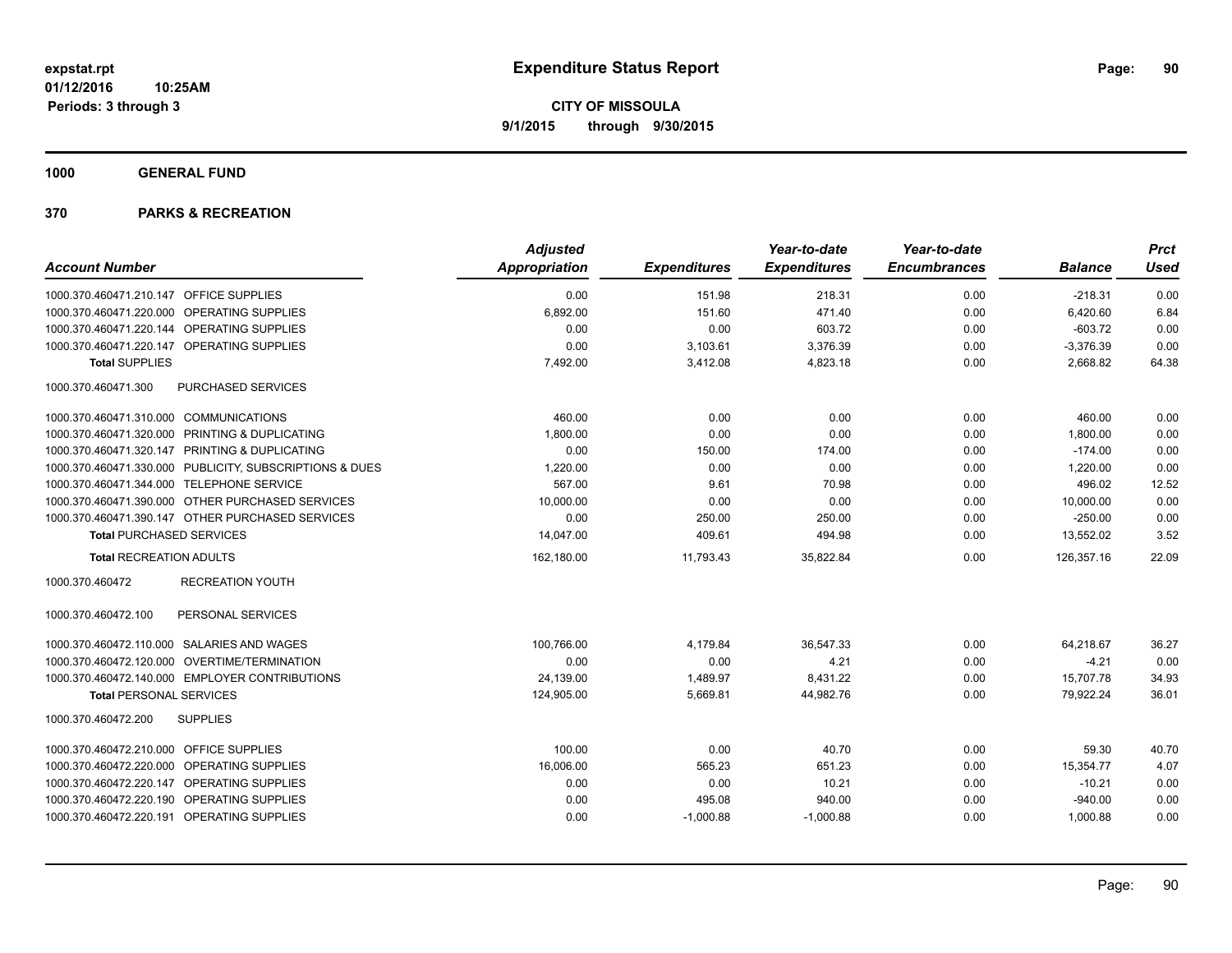**1000 GENERAL FUND**

| <b>Account Number</b>                                   | <b>Adjusted</b><br><b>Appropriation</b> |                     | Year-to-date<br><b>Expenditures</b> | Year-to-date<br><b>Encumbrances</b> | <b>Balance</b> | <b>Prct</b><br><b>Used</b> |
|---------------------------------------------------------|-----------------------------------------|---------------------|-------------------------------------|-------------------------------------|----------------|----------------------------|
|                                                         |                                         | <b>Expenditures</b> |                                     |                                     |                |                            |
| 1000.370.460472.220.192 OPERATING SUPPLIES              | 0.00                                    | 330.41              | 330.41                              | 0.00                                | $-330.41$      | 0.00                       |
| 1000.370.460472.220.193 OPERATING SUPPLIES              | 0.00                                    | 531.00              | 803.77                              | 0.00                                | $-803.77$      | 0.00                       |
| <b>Total SUPPLIES</b>                                   | 16,106.00                               | 920.84              | 1,775.44                            | 0.00                                | 14,330.56      | 11.02                      |
| 1000.370.460472.300<br>PURCHASED SERVICES               |                                         |                     |                                     |                                     |                |                            |
| 1000.370.460472.320.000 PRINTING & DUPLICATING          | 1.300.00                                | 0.00                | 0.00                                | 0.00                                | 1,300.00       | 0.00                       |
| 1000.370.460472.320.193 PRINTING & DUPLICATING          | 0.00                                    | 449.00              | 449.00                              | 0.00                                | $-449.00$      | 0.00                       |
| 1000.370.460472.330.000 PUBLICITY, SUBSCRIPTIONS & DUES | 1,500.00                                | 0.00                | 0.00                                | 0.00                                | 1,500.00       | 0.00                       |
| 1000.370.460472.341.000 ELECTRICITY & NATURAL GAS       | 1,225.00                                | 0.00                | 0.00                                | 0.00                                | 1,225.00       | 0.00                       |
| 1000.370.460472.343.000 WATER CHARGES                   | 601.00                                  | 0.00                | 0.00                                | 0.00                                | 601.00         | 0.00                       |
| 1000.370.460472.344.000 TELEPHONE SERVICE               | 662.00                                  | 0.00                | 20.53                               | 0.00                                | 641.47         | 3.10                       |
| 1000.370.460472.345.000 GARBAGE                         | 450.00                                  | 0.00                | 179.98                              | 0.00                                | 270.02         | 40.00                      |
| 1000.370.460472.350.000 PROFESSIONAL SERVICES           | 2,487.00                                | 0.00                | 0.00                                | 0.00                                | 2,487.00       | 0.00                       |
| 1000.370.460472.350.190 PROFESSIONAL SERVICES           | 0.00                                    | 698.93              | 1,261.73                            | 0.00                                | $-1,261.73$    | 0.00                       |
| 1000.370.460472.390.000 OTHER PURCHASED SERVICES        | 500.00                                  | 0.00                | 0.00                                | 0.00                                | 500.00         | 0.00                       |
| <b>Total PURCHASED SERVICES</b>                         | 8,725.00                                | 1,147.93            | 1,911.24                            | 0.00                                | 6,813.76       | 21.91                      |
| <b>Total RECREATION YOUTH</b>                           | 149,736.00                              | 7.738.58            | 48,669.44                           | 0.00                                | 101.066.56     | 32.50                      |
| <b>RECREATION SPECIAL EVENTS</b><br>1000.370.460473     |                                         |                     |                                     |                                     |                |                            |
| <b>SUPPLIES</b><br>1000.370.460473.200                  |                                         |                     |                                     |                                     |                |                            |
| 1000.370.460473.220.000 OPERATING SUPPLIES              | 2,328.00                                | 117.90              | 117.90                              | 0.00                                | 2,210.10       | 5.06                       |
| 1000.370.460473.220.193 OPERATING SUPPLIES              | 0.00                                    | 155.03              | 155.03                              | 0.00                                | $-155.03$      | 0.00                       |
| <b>Total SUPPLIES</b>                                   | 2,328.00                                | 272.93              | 272.93                              | 0.00                                | 2,055.07       | 11.72                      |
| 1000.370.460473.300<br>PURCHASED SERVICES               |                                         |                     |                                     |                                     |                |                            |
| <b>Total PURCHASED SERVICES</b>                         | 0.00                                    | 0.00                | 0.00                                | 0.00                                | 0.00           | 0.00                       |
| Total RECREATION SPECIAL EVENTS                         | 2,328.00                                | 272.93              | 272.93                              | 0.00                                | 2,055.07       | 11.72                      |
| 1000.370.460474<br><b>SPRAY DECKS</b>                   |                                         |                     |                                     |                                     |                |                            |
| 1000.370.460474.100<br>PERSONAL SERVICES                |                                         |                     |                                     |                                     |                |                            |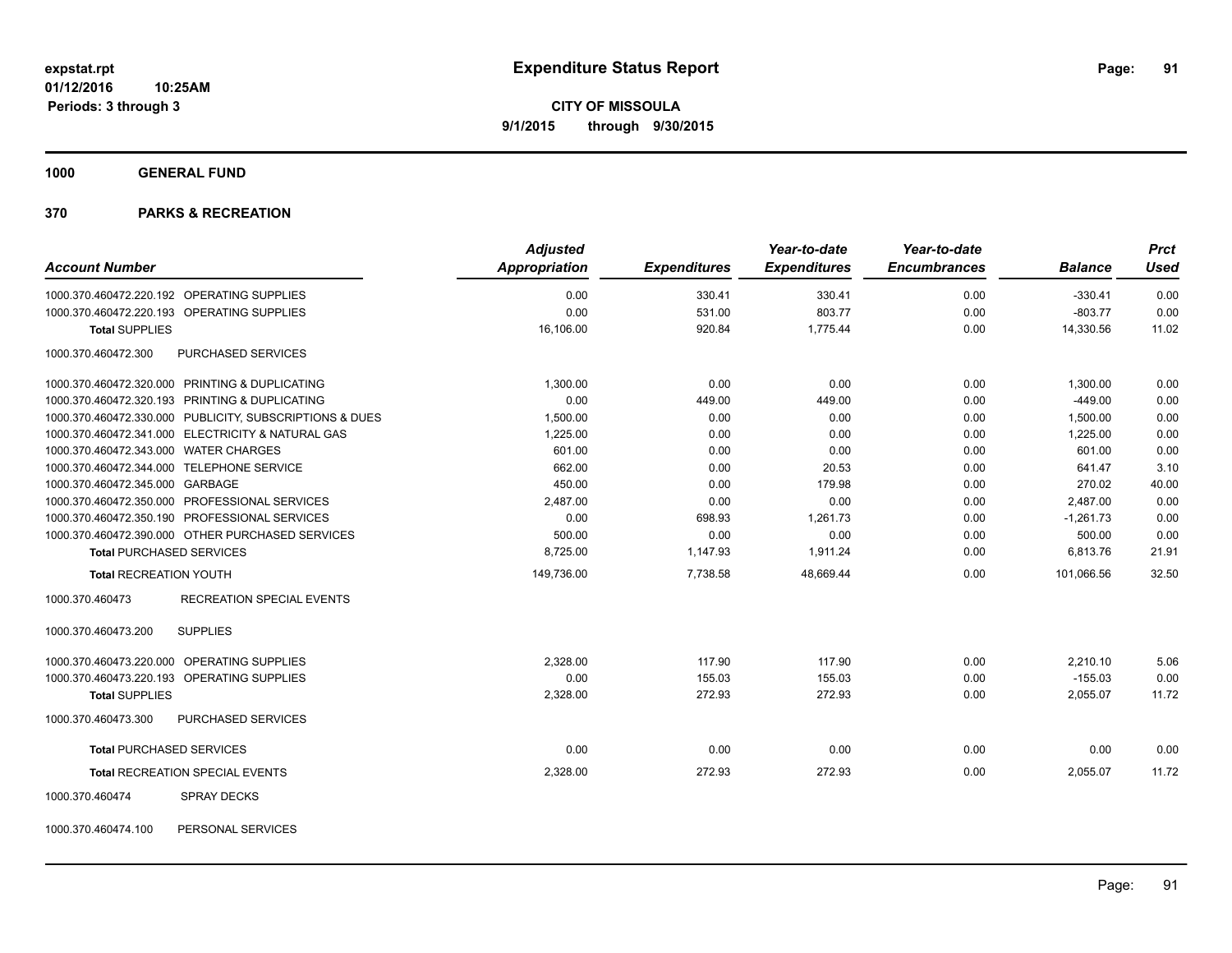**1000 GENERAL FUND**

| <b>Account Number</b>                                   | <b>Adjusted</b><br>Appropriation | <b>Expenditures</b> | Year-to-date<br><b>Expenditures</b> | Year-to-date<br><b>Encumbrances</b> | <b>Balance</b> | <b>Prct</b><br><b>Used</b> |
|---------------------------------------------------------|----------------------------------|---------------------|-------------------------------------|-------------------------------------|----------------|----------------------------|
|                                                         |                                  |                     |                                     |                                     |                |                            |
| 1000.370.460474.110.000 SALARIES AND WAGES              | 8,216.00                         | 0.00                | 0.00                                | 0.00                                | 8,216.00       | 0.00                       |
| 1000.370.460474.140.000 EMPLOYER CONTRIBUTIONS          | 1,149.00                         | 0.00                | 0.00                                | 0.00                                | 1,149.00       | 0.00                       |
| <b>Total PERSONAL SERVICES</b>                          | 9,365.00                         | 0.00                | 0.00                                | 0.00                                | 9,365.00       | 0.00                       |
| 1000.370.460474.200<br><b>SUPPLIES</b>                  |                                  |                     |                                     |                                     |                |                            |
| 1000.370.460474.220.000 OPERATING SUPPLIES              | 1,535.00                         | 0.00                | 0.00                                | 0.00                                | 1,535.00       | 0.00                       |
| 1000.370.460474.230.000 REPAIR/MAINTENANCE              | 5,424.00                         | 0.00                | 1,031.74                            | 0.00                                | 4,392.26       | 19.02                      |
| <b>Total SUPPLIES</b>                                   | 6,959.00                         | 0.00                | 1,031.74                            | 0.00                                | 5,927.26       | 14.83                      |
| 1000.370.460474.300<br>PURCHASED SERVICES               |                                  |                     |                                     |                                     |                |                            |
| 1000.370.460474.330.000 PUBLICITY, SUBSCRIPTIONS & DUES | 750.00                           | 0.00                | 0.00                                | 0.00                                | 750.00         | 0.00                       |
| 1000.370.460474.360.000 REPAIR & MAINTENANCE            | 2,050.00                         | 0.00                | 0.00                                | 0.00                                | 2,050.00       | 0.00                       |
| <b>Total PURCHASED SERVICES</b>                         | 2,800.00                         | 0.00                | 0.00                                | 0.00                                | 2,800.00       | 0.00                       |
| <b>CAPITAL OUTLAY</b><br>1000.370.460474.900            |                                  |                     |                                     |                                     |                |                            |
| <b>Total CAPITAL OUTLAY</b>                             | 0.00                             | 0.00                | 0.00                                | 0.00                                | 0.00           | 0.00                       |
| <b>Total SPRAY DECKS</b>                                | 19,124.00                        | 0.00                | 1,031.74                            | 0.00                                | 18.092.26      | 5.40                       |
| YOUTH DRUG<br>1000.370.460476                           |                                  |                     |                                     |                                     |                |                            |
| PERSONAL SERVICES<br>1000.370.460476.100                |                                  |                     |                                     |                                     |                |                            |
| 1000.370.460476.110.000 SALARIES AND WAGES              | 9,145.00                         | 0.00                | 0.00                                | 0.00                                | 9,145.00       | 0.00                       |
| 1000.370.460476.140.000 EMPLOYER CONTRIBUTIONS          | 1.279.00                         | 0.00                | 0.00                                | 0.00                                | 1.279.00       | 0.00                       |
| <b>Total PERSONAL SERVICES</b>                          | 10,424.00                        | 0.00                | 0.00                                | 0.00                                | 10,424.00      | 0.00                       |
| <b>SUPPLIES</b><br>1000.370.460476.200                  |                                  |                     |                                     |                                     |                |                            |
| 1000.370.460476.210.000 OFFICE SUPPLIES                 | 150.00                           | 0.00                | 0.00                                | 0.00                                | 150.00         | 0.00                       |
| 1000.370.460476.220.000 OPERATING SUPPLIES              | 2,200.00                         | 0.00                | 0.00                                | 0.00                                | 2,200.00       | 0.00                       |
| <b>Total SUPPLIES</b>                                   | 2,350.00                         | 0.00                | 0.00                                | 0.00                                | 2,350.00       | 0.00                       |
| 1000.370.460476.300<br>PURCHASED SERVICES               |                                  |                     |                                     |                                     |                |                            |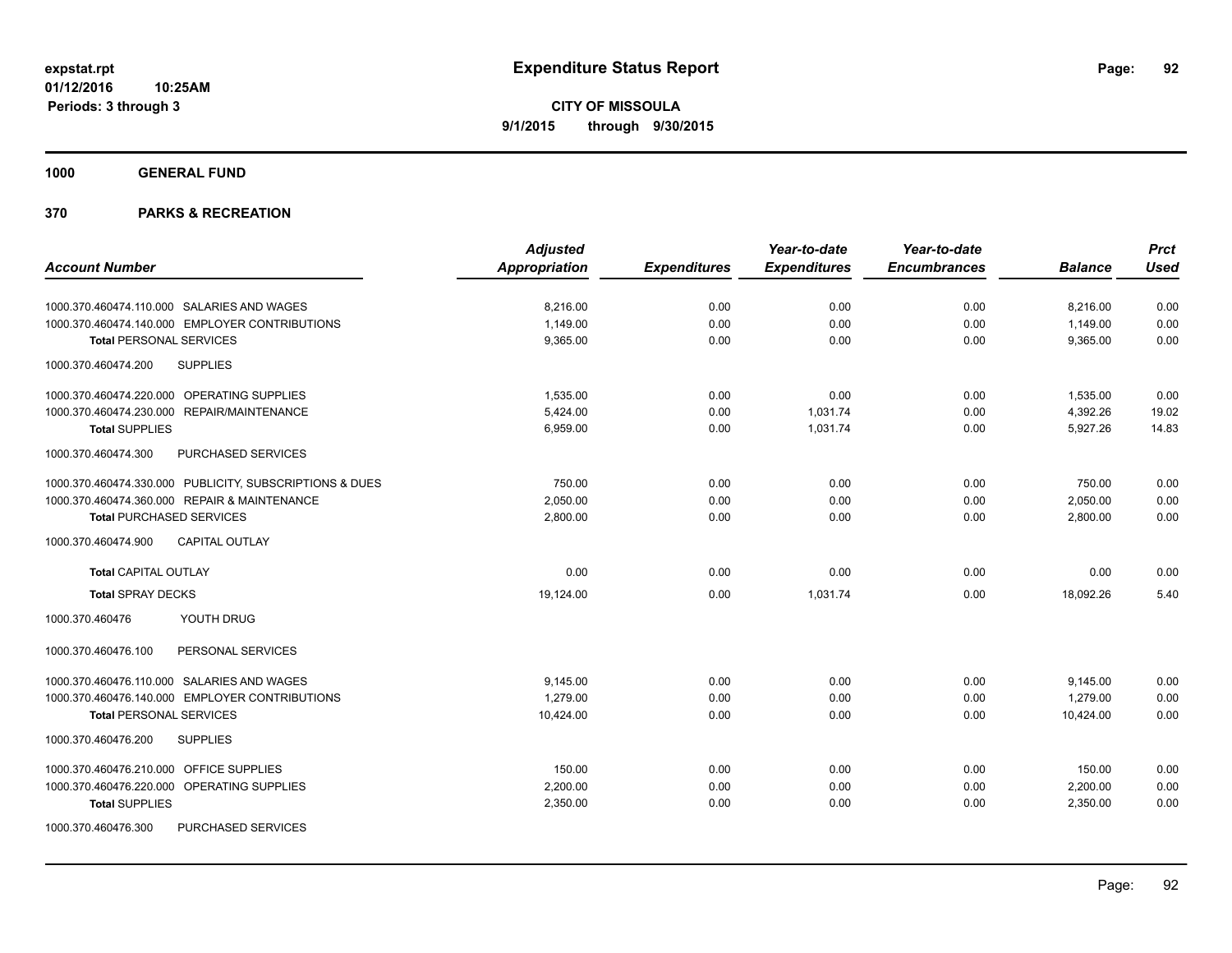## **1000 GENERAL FUND**

| <b>Account Number</b>                                   | <b>Adjusted</b><br>Appropriation | <b>Expenditures</b> | Year-to-date<br><b>Expenditures</b> | Year-to-date<br><b>Encumbrances</b> | <b>Balance</b> | <b>Prct</b><br><b>Used</b> |
|---------------------------------------------------------|----------------------------------|---------------------|-------------------------------------|-------------------------------------|----------------|----------------------------|
|                                                         |                                  |                     |                                     |                                     |                |                            |
| 1000.370.460476.320.000 PRINTING & DUPLICATING          | 250.00                           | 0.00                | 0.00                                | 0.00                                | 250.00         | 0.00                       |
| 1000.370.460476.330.000 PUBLICITY, SUBSCRIPTIONS & DUES | 100.00                           | 0.00                | 0.00                                | 0.00                                | 100.00         | 0.00                       |
| 1000.370.460476.350.000 PROFESSIONAL SERVICES           | 1,200.00                         | 0.00                | 0.00                                | 0.00                                | 1,200.00       | 0.00                       |
| <b>Total PURCHASED SERVICES</b>                         | 1,550.00                         | 0.00                | 0.00                                | 0.00                                | 1,550.00       | 0.00                       |
| <b>Total YOUTH DRUG</b>                                 | 14,324.00                        | 0.00                | 0.00                                | 0.00                                | 14,324.00      | 0.00                       |
| 1000.370.460477<br><b>GRILL VAN</b>                     |                                  |                     |                                     |                                     |                |                            |
| 1000.370.460477.200<br><b>SUPPLIES</b>                  |                                  |                     |                                     |                                     |                |                            |
| 1000.370.460477.220.000 OPERATING SUPPLIES              | 12,754.00                        | 1,770.54            | 2,101.40                            | 0.00                                | 10,652.60      | 16.48                      |
| 1000.370.460477.230.000 REPAIR/MAINTENANCE              | 29,102.00                        | 5,200.00            | 9,493.93                            | 0.00                                | 19,608.07      | 32.62                      |
| <b>Total SUPPLIES</b>                                   | 41,856.00                        | 6,970.54            | 11,595.33                           | 0.00                                | 30,260.67      | 27.70                      |
| PURCHASED SERVICES<br>1000.370.460477.300               |                                  |                     |                                     |                                     |                |                            |
| 1000.370.460477.350.000 PROFESSIONAL SERVICES           | 900.00                           | 0.00                | 0.00                                | 0.00                                | 900.00         | 0.00                       |
| 1000.370.460477.360.000 REPAIR & MAINTENANCE            | 5,228.00                         | 545.00              | 1,732.30                            | 0.00                                | 3,495.70       | 33.14                      |
| <b>Total PURCHASED SERVICES</b>                         | 6,128.00                         | 545.00              | 1,732.30                            | 0.00                                | 4,395.70       | 28.27                      |
| <b>Total GRILL VAN</b>                                  | 47,984.00                        | 7,515.54            | 13.327.63                           | 0.00                                | 34,656.37      | 27.78                      |
| <b>CONSERVATION LANDS MGMT</b><br>1000.370.460484       |                                  |                     |                                     |                                     |                |                            |
| PERSONAL SERVICES<br>1000.370.460484.100                |                                  |                     |                                     |                                     |                |                            |
| 1000.370.460484.110.000 SALARIES AND WAGES              | 172,491.00                       | 16,118.75           | 45,874.69                           | 0.00                                | 126,616.31     | 26.60                      |
| 1000.370.460484.120.000<br>OVERTIME/TERMINATION         | 1,750.00                         | 544.79              | 1,234.14                            | 0.00                                | 515.86         | 70.52                      |
| 1000.370.460484.140.000 EMPLOYER CONTRIBUTIONS          | 65,462.00                        | 6,344.59            | 20,946.41                           | 0.00                                | 44,515.59      | 32.00                      |
| <b>Total PERSONAL SERVICES</b>                          | 239,703.00                       | 23,008.13           | 68,055.24                           | 0.00                                | 171,647.76     | 28.39                      |
| 1000.370.460484.200<br><b>SUPPLIES</b>                  |                                  |                     |                                     |                                     |                |                            |
| 1000.370.460484.220.000 OPERATING SUPPLIES              | 4,837.00                         | 0.00                | 0.00                                | 0.00                                | 4,837.00       | 0.00                       |
| 1000.370.460484.230.000 REPAIR/MAINTENANCE              | 10,364.00                        | 0.00                | 0.00                                | 0.00                                | 10,364.00      | 0.00                       |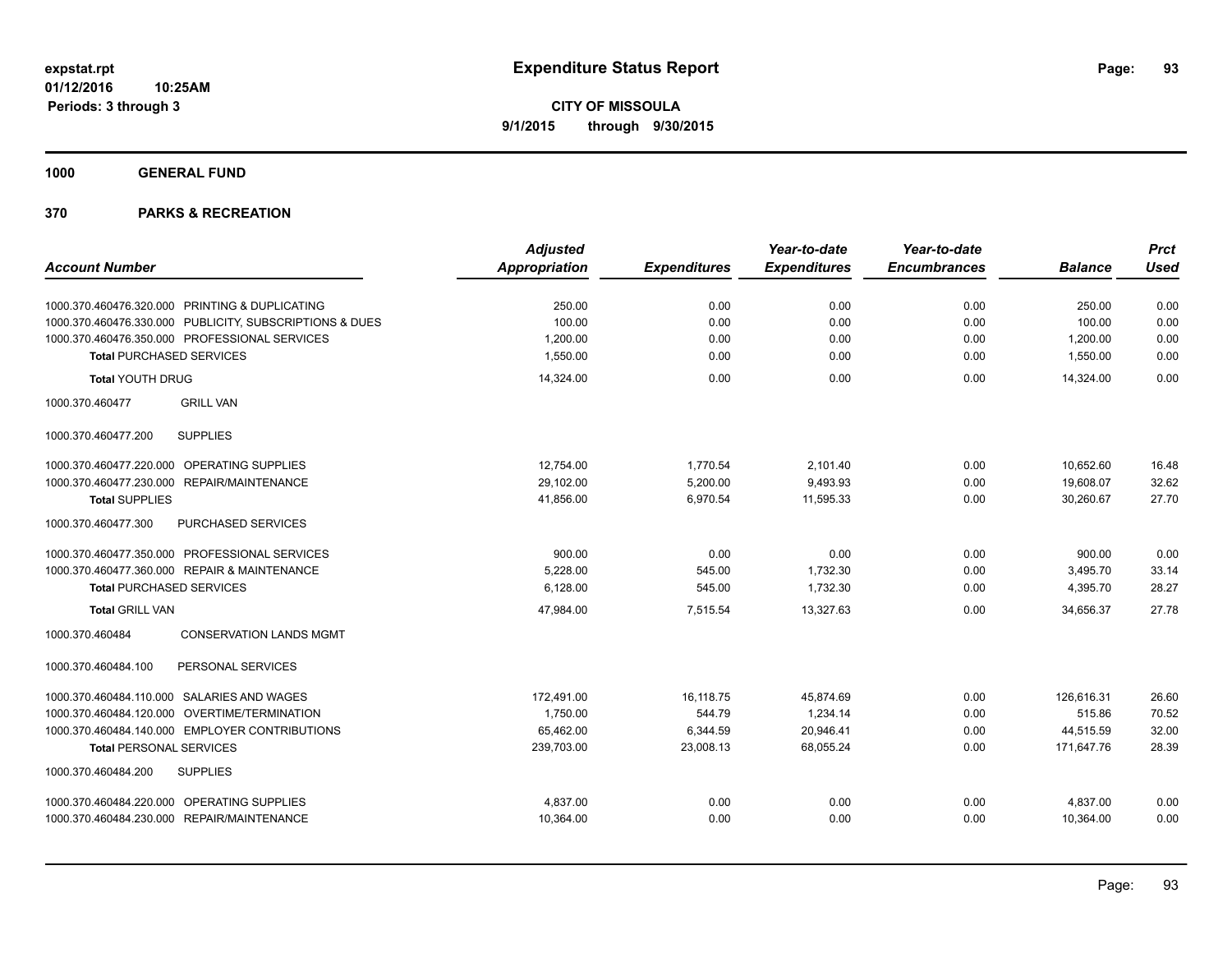**1000 GENERAL FUND**

| 0.00<br>15,201.00<br>0.00<br>0.00<br><b>Total SUPPLIES</b><br>PURCHASED SERVICES<br>1000.370.460484.300<br>1000.370.460484.350.000 PROFESSIONAL SERVICES<br>3,984.00<br>0.00<br>0.00<br>0.00<br>520.00<br>1000.370.460484.390.000 OTHER PURCHASED SERVICES<br>0.00<br>0.00<br>0.00 | 15,201.00<br>3,984.00<br>520.00<br>4,504.00 | 0.00<br>0.00<br>0.00 |
|------------------------------------------------------------------------------------------------------------------------------------------------------------------------------------------------------------------------------------------------------------------------------------|---------------------------------------------|----------------------|
|                                                                                                                                                                                                                                                                                    |                                             |                      |
|                                                                                                                                                                                                                                                                                    |                                             |                      |
|                                                                                                                                                                                                                                                                                    |                                             |                      |
|                                                                                                                                                                                                                                                                                    |                                             |                      |
| <b>Total PURCHASED SERVICES</b><br>0.00<br>4,504.00<br>0.00<br>0.00                                                                                                                                                                                                                |                                             | 0.00                 |
| 259,408.00<br>23,008.13<br>68,055.24<br>0.00<br><b>Total CONSERVATION LANDS MGMT</b>                                                                                                                                                                                               | 191,352.76                                  | 26.23                |
| <b>SAFETY &amp; TRAINING</b><br>1000.370.460485                                                                                                                                                                                                                                    |                                             |                      |
| <b>SUPPLIES</b><br>1000.370.460485.200                                                                                                                                                                                                                                             |                                             |                      |
| 5,980.00<br>279.44<br>299.44<br>0.00<br>1000.370.460485.220.000 OPERATING SUPPLIES                                                                                                                                                                                                 | 5,680.56                                    | 5.01                 |
| 5,980.00<br>279.44<br>299.44<br>0.00<br><b>Total SUPPLIES</b>                                                                                                                                                                                                                      | 5,680.56                                    | 5.01                 |
| PURCHASED SERVICES<br>1000.370.460485.300                                                                                                                                                                                                                                          |                                             |                      |
| 1000.370.460485.310.000 COMMUNICATIONS<br>50.00<br>0.00<br>0.00<br>0.00                                                                                                                                                                                                            | 50.00                                       | 0.00                 |
| 1000.370.460485.320.000 PRINTING & DUPLICATING<br>50.00<br>0.00<br>0.00<br>0.00                                                                                                                                                                                                    | 50.00                                       | 0.00                 |
| 1000.370.460485.370.000 TRAVEL<br>3,744.00<br>0.00<br>0.00<br>0.00                                                                                                                                                                                                                 | 3,744.00                                    | 0.00                 |
| 1000.370.460485.380.000 TRAINING<br>2,936.00<br>0.00<br>0.00<br>0.00                                                                                                                                                                                                               | 2,936.00                                    | 0.00                 |
| <b>Total PURCHASED SERVICES</b><br>6,780.00<br>0.00<br>0.00<br>0.00                                                                                                                                                                                                                | 6,780.00                                    | 0.00                 |
| <b>Total SAFETY &amp; TRAINING</b><br>12,760.00<br>279.44<br>299.44<br>0.00                                                                                                                                                                                                        | 12,460.56                                   | 2.35                 |
| 1000.370.460490<br><b>CURRENTS POOL EXPENSES</b>                                                                                                                                                                                                                                   |                                             |                      |
| <b>SUPPLIES</b><br>1000.370.460490.200                                                                                                                                                                                                                                             |                                             |                      |
| 0.00<br>0.00<br>0.00<br>0.00<br>Total CURRENTS POOL EXPENSES                                                                                                                                                                                                                       | 0.00                                        | 0.00                 |
| 1000.370.460500<br>PARK MAINTENANCE CONTRACTS                                                                                                                                                                                                                                      |                                             |                      |
| <b>SUPPLIES</b><br>1000.370.460500.200                                                                                                                                                                                                                                             |                                             |                      |
| 1000.370.460500.220.000 OPERATING SUPPLIES<br>0.00<br>0.00<br>6,540.00<br>0.00                                                                                                                                                                                                     | 6,540.00                                    | 0.00                 |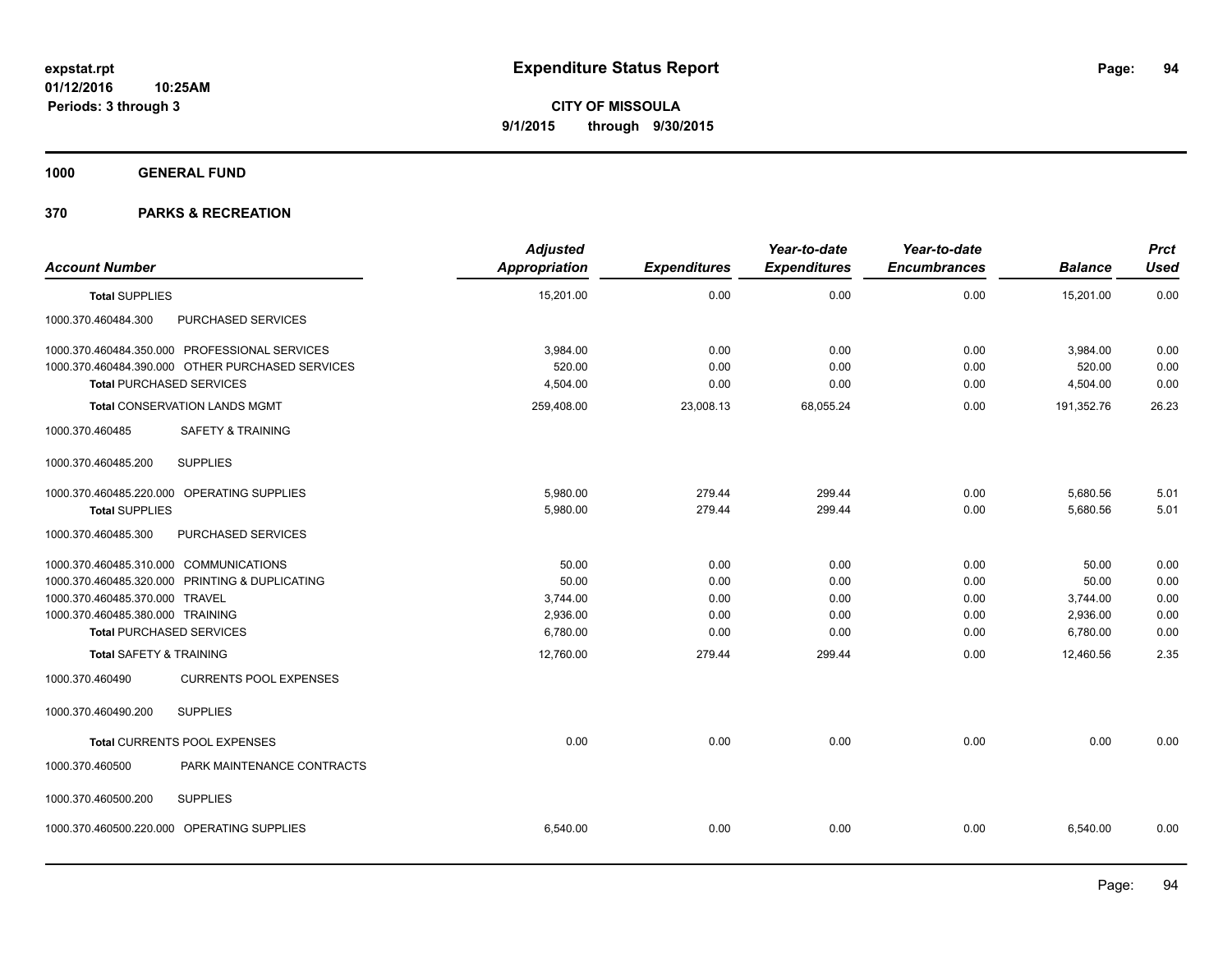**1000 GENERAL FUND**

| <b>Account Number</b>                             | <b>Adjusted</b><br>Appropriation | <b>Expenditures</b> | Year-to-date<br><b>Expenditures</b> | Year-to-date<br><b>Encumbrances</b> | <b>Balance</b> | <b>Prct</b><br><b>Used</b> |
|---------------------------------------------------|----------------------------------|---------------------|-------------------------------------|-------------------------------------|----------------|----------------------------|
| 1000.370.460500.230.000 REPAIR/MAINTENANCE        | 3,939.00                         | 531.15              | 1,010.80                            | 0.00                                | 2,928.20       | 25.66                      |
| <b>Total SUPPLIES</b>                             | 10,479.00                        | 531.15              | 1,010.80                            | 0.00                                | 9,468.20       | 9.65                       |
| 1000.370.460500.300<br>PURCHASED SERVICES         |                                  |                     |                                     |                                     |                |                            |
| <b>Total PURCHASED SERVICES</b>                   | 0.00                             | 0.00                | 0.00                                | 0.00                                | 0.00           | 0.00                       |
| <b>Total PARK MAINTENANCE CONTRACTS</b>           | 10,479.00                        | 531.15              | 1,010.80                            | 0.00                                | 9,468.20       | 9.65                       |
| PARK MAINTENANCE ROUTINE<br>1000.370.460501       |                                  |                     |                                     |                                     |                |                            |
| 1000.370.460501.100<br>PERSONAL SERVICES          |                                  |                     |                                     |                                     |                |                            |
| 1000.370.460501.110.000 SALARIES AND WAGES        | 639,476.00                       | 56,863.08           | 177,054.05                          | 0.00                                | 462,421.95     | 27.69                      |
| 1000.370.460501.120.000 OVERTIME/TERMINATION      | 2,100.00                         | 320.80              | 2,000.16                            | 0.00                                | 99.84          | 95.25                      |
| 1000.370.460501.140.000 EMPLOYER CONTRIBUTIONS    | 236,261.00                       | 21,056.60           | 69,866.20                           | 0.00                                | 166,394.80     | 29.57                      |
| <b>Total PERSONAL SERVICES</b>                    | 877,837.00                       | 78,240.48           | 248,920.41                          | 0.00                                | 628,916.59     | 28.36                      |
| 1000.370.460501.200<br><b>SUPPLIES</b>            |                                  |                     |                                     |                                     |                |                            |
| 1000.370.460501.220.000 OPERATING SUPPLIES        | 1,579.00                         | 0.00                | 0.00                                | 0.00                                | 1,579.00       | 0.00                       |
| 1000.370.460501.230.000 REPAIR/MAINTENANCE        | 5,275.00                         | 0.00                | 0.00                                | 0.00                                | 5,275.00       | 0.00                       |
| 1000.370.460501.231.000 GASOLINE                  | 79,836.00                        | 10,525.62           | 10,525.62                           | 0.00                                | 69,310.38      | 13.18                      |
| <b>Total SUPPLIES</b>                             | 86,690.00                        | 10,525.62           | 10,525.62                           | 0.00                                | 76,164.38      | 12.14                      |
| 1000.370.460501.300<br>PURCHASED SERVICES         |                                  |                     |                                     |                                     |                |                            |
| 1000.370.460501.341.000 ELECTRICITY & NATURAL GAS | 89,012.00                        | 0.00                | 5,939.27                            | 0.00                                | 83,072.73      | 6.67                       |
| 1000.370.460501.343.000 WATER CHARGES             | 152,803.00                       | 89,694.44           | 89,694.44                           | 0.00                                | 63,108.56      | 58.70                      |
| 1000.370.460501.345.000 GARBAGE                   | 27,833.00                        | 3,422.84            | 10.052.44                           | 0.00                                | 17,780.56      | 36.12                      |
| 1000.370.460501.350.000 PROFESSIONAL SERVICES     | 2,347.00                         | 696.00              | 696.00                              | 0.00                                | 1,651.00       | 29.65                      |
| 1000.370.460501.360.000 REPAIR & MAINTENANCE      | 3,183.00                         | 0.00                | 817.00                              | 0.00                                | 2,366.00       | 25.67                      |
| <b>Total PURCHASED SERVICES</b>                   | 275,178.00                       | 93,813.28           | 107,199.15                          | 0.00                                | 167,978.85     | 38.96                      |
| OTHER OBJECTS<br>1000.370.460501.800              |                                  |                     |                                     |                                     |                |                            |
| <b>Total OTHER OBJECTS</b>                        | 0.00                             | 0.00                | 0.00                                | 0.00                                | 0.00           | 0.00                       |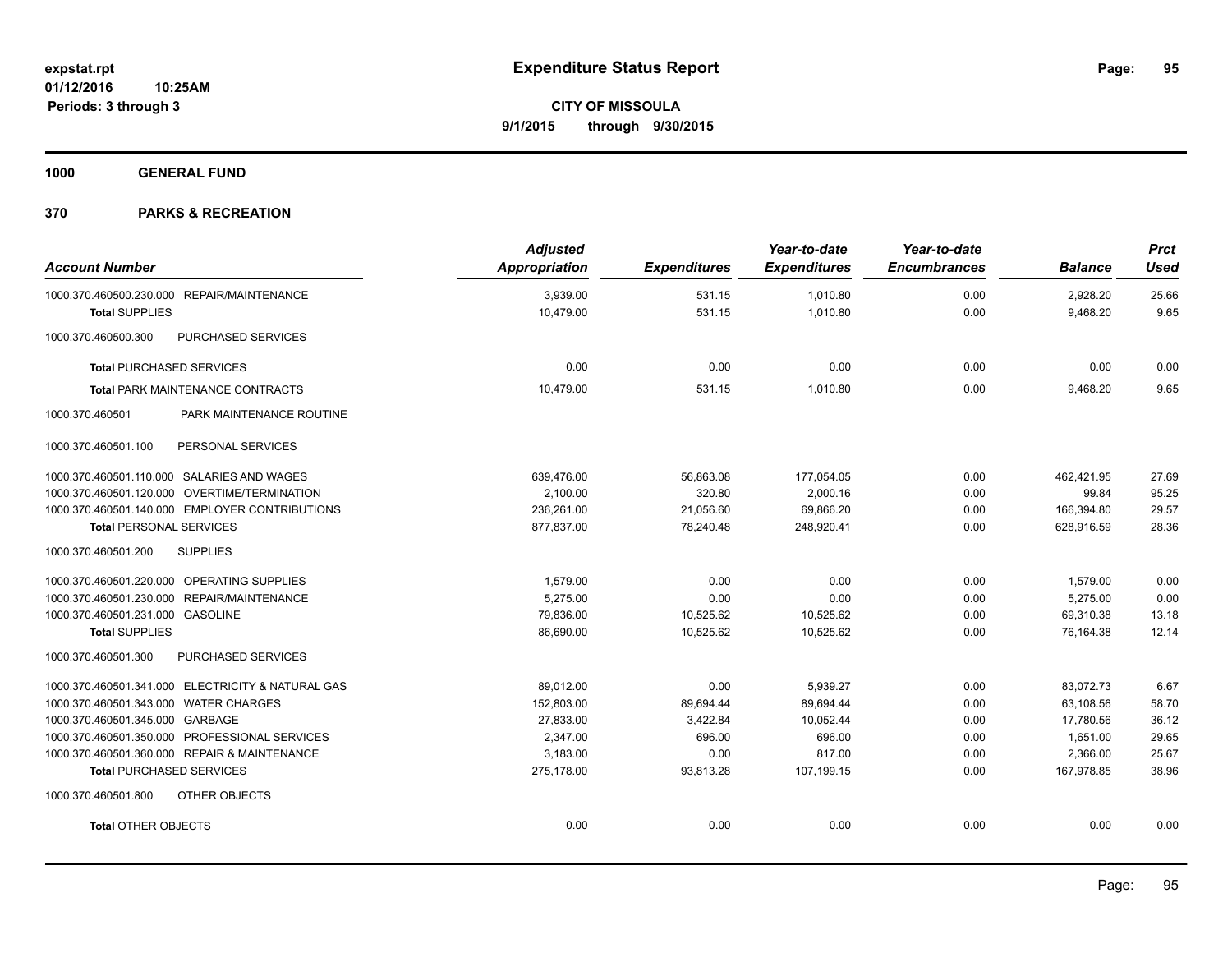**1000 GENERAL FUND**

| <b>Account Number</b>                                  | <b>Adjusted</b><br><b>Appropriation</b> | <b>Expenditures</b> | Year-to-date<br><b>Expenditures</b> | Year-to-date<br><b>Encumbrances</b> | <b>Balance</b> | <b>Prct</b><br><b>Used</b> |
|--------------------------------------------------------|-----------------------------------------|---------------------|-------------------------------------|-------------------------------------|----------------|----------------------------|
| <b>Total PARK MAINTENANCE ROUTINE</b>                  | 1,239,705.00                            | 182,579.38          | 366,645.18                          | 0.00                                | 873,059.82     | 29.58                      |
| <b>HICKORY FACILITY MAINTENANCE</b><br>1000.370.460502 |                                         |                     |                                     |                                     |                |                            |
| PERSONAL SERVICES<br>1000.370.460502.100               |                                         |                     |                                     |                                     |                |                            |
| <b>Total PERSONAL SERVICES</b>                         | 0.00                                    | 0.00                | 0.00                                | 0.00                                | 0.00           | 0.00                       |
| 1000.370.460502.200<br><b>SUPPLIES</b>                 |                                         |                     |                                     |                                     |                |                            |
| 1000.370.460502.220.000 OPERATING SUPPLIES             | 3,200.00                                | 0.00                | 0.00                                | 0.00                                | 3,200.00       | 0.00                       |
| 1000.370.460502.230.000 REPAIR/MAINTENANCE             | 1.500.00                                | 0.00                | 0.00                                | 0.00                                | 1,500.00       | 0.00                       |
| <b>Total SUPPLIES</b>                                  | 4,700.00                                | 0.00                | 0.00                                | 0.00                                | 4.700.00       | 0.00                       |
| PURCHASED SERVICES<br>1000.370.460502.300              |                                         |                     |                                     |                                     |                |                            |
| 1000.370.460502.350.000 PROFESSIONAL SERVICES          | 2,080.00                                | 0.00                | 0.00                                | 0.00                                | 2,080.00       | 0.00                       |
| 1000.370.460502.360.000 REPAIR & MAINTENANCE           | 6,000.00                                | 0.00                | 293.46                              | 0.00                                | 5,706.54       | 4.89                       |
| <b>Total PURCHASED SERVICES</b>                        | 8,080.00                                | 0.00                | 293.46                              | 0.00                                | 7,786.54       | 3.63                       |
| Total HICKORY FACILITY MAINTENANCE                     | 12,780.00                               | 0.00                | 293.46                              | 0.00                                | 12,486.54      | 2.30                       |
| 1000.370.460503<br>SPORTS FACILITIES MAINTENANCE       |                                         |                     |                                     |                                     |                |                            |
| PERSONAL SERVICES<br>1000.370.460503.100               |                                         |                     |                                     |                                     |                |                            |
| 1000.370.460503.110.000 SALARIES AND WAGES             | 66,067.00                               | 7,984.94            | 20,035.72                           | 0.00                                | 46,031.28      | 30.33                      |
| 1000.370.460503.120.000 OVERTIME/TERMINATION           | 0.00                                    | 0.00                | 194.17                              | 0.00                                | $-194.17$      | 0.00                       |
| 1000.370.460503.140.000 EMPLOYER CONTRIBUTIONS         | 23,970.00                               | 2,542.05            | 7,408.02                            | 0.00                                | 16,561.98      | 30.91                      |
| <b>Total PERSONAL SERVICES</b>                         | 90,037.00                               | 10,526.99           | 27,637.91                           | 0.00                                | 62,399.09      | 30.70                      |
| 1000.370.460503.200<br><b>SUPPLIES</b>                 |                                         |                     |                                     |                                     |                |                            |
| 1000.370.460503.220.000 OPERATING SUPPLIES             | 10,211.00                               | 84.00               | 11,005.81                           | 0.00                                | $-794.81$      | 107.78                     |
| 1000.370.460503.230.000 REPAIR/MAINTENANCE             | 12,464.00                               | 0.00                | 492.00                              | 0.00                                | 11,972.00      | 3.95                       |
| <b>Total SUPPLIES</b>                                  | 22,675.00                               | 84.00               | 11,497.81                           | 0.00                                | 11,177.19      | 50.71                      |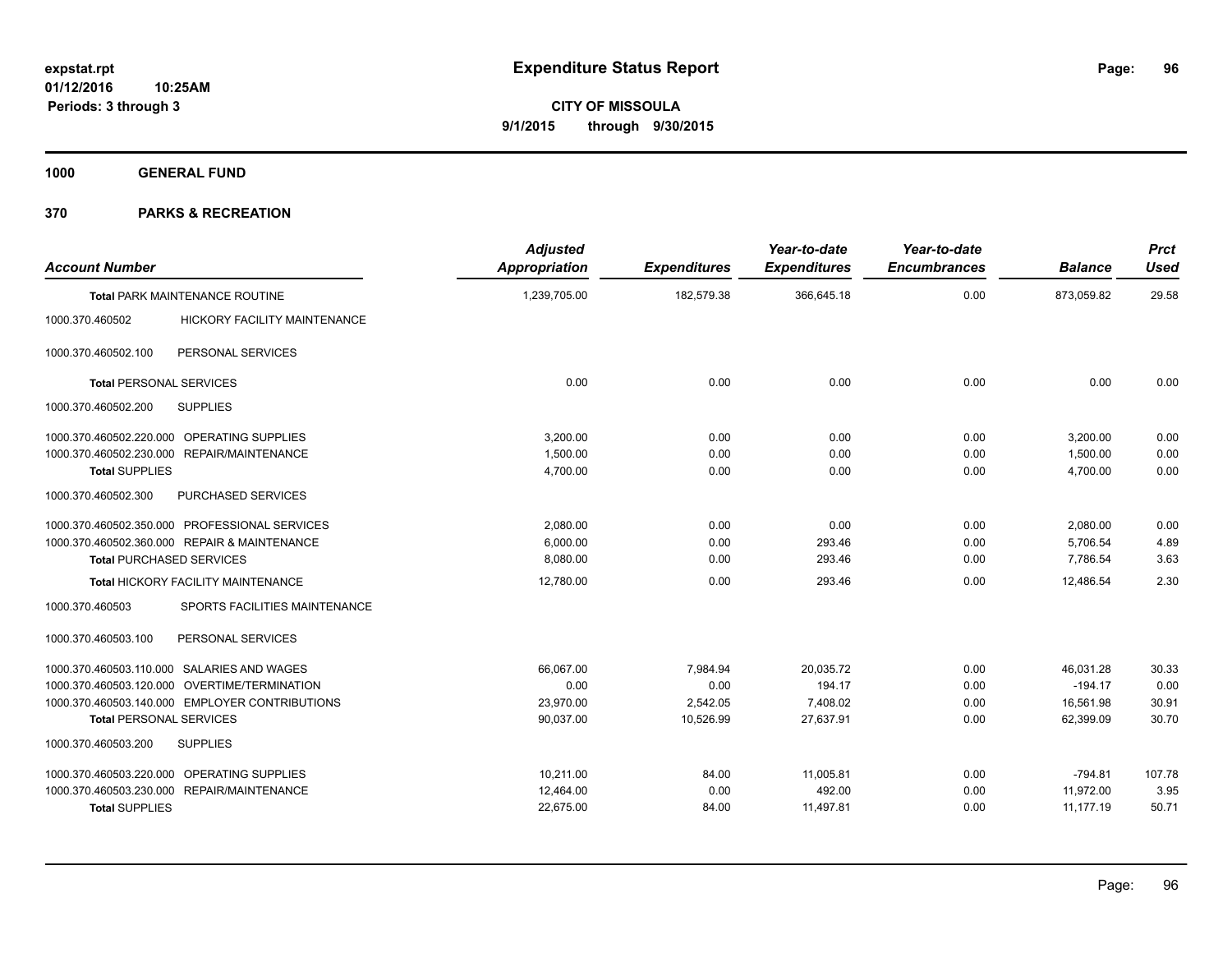**1000 GENERAL FUND**

| <b>Account Number</b>          |                                            | <b>Adjusted</b><br><b>Appropriation</b> | <b>Expenditures</b> | Year-to-date<br><b>Expenditures</b> | Year-to-date<br><b>Encumbrances</b> | <b>Balance</b> | <b>Prct</b><br><b>Used</b> |
|--------------------------------|--------------------------------------------|-----------------------------------------|---------------------|-------------------------------------|-------------------------------------|----------------|----------------------------|
| 1000.370.460503.300            | PURCHASED SERVICES                         |                                         |                     |                                     |                                     |                |                            |
|                                | <b>Total PURCHASED SERVICES</b>            | 0.00                                    | 0.00                | 0.00                                | 0.00                                | 0.00           | 0.00                       |
|                                | <b>Total SPORTS FACILITIES MAINTENANCE</b> | 112,712.00                              | 10,610.99           | 39,135.72                           | 0.00                                | 73,576.28      | 34.72                      |
| 1000.370.460504                | PARK SPECIAL DISTRICTS                     |                                         |                     |                                     |                                     |                |                            |
| 1000.370.460504.100            | PERSONAL SERVICES                          |                                         |                     |                                     |                                     |                |                            |
| <b>Total PERSONAL SERVICES</b> |                                            | 0.00                                    | 0.00                | 0.00                                | 0.00                                | 0.00           | 0.00                       |
| 1000.370.460504.200            | <b>SUPPLIES</b>                            |                                         |                     |                                     |                                     |                |                            |
| <b>Total SUPPLIES</b>          |                                            | 0.00                                    | 0.00                | 0.00                                | 0.00                                | 0.00           | 0.00                       |
| 1000.370.460504.300            | PURCHASED SERVICES                         |                                         |                     |                                     |                                     |                |                            |
|                                | <b>Total PARK SPECIAL DISTRICTS</b>        | 0.00                                    | 0.00                | 0.00                                | 0.00                                | 0.00           | 0.00                       |
|                                | <b>Total PARKS &amp; RECREATION</b>        | 3,667,189.00                            | 373,535.17          | 962,215.03                          | 0.00                                | 2,704,973.97   | 26.24                      |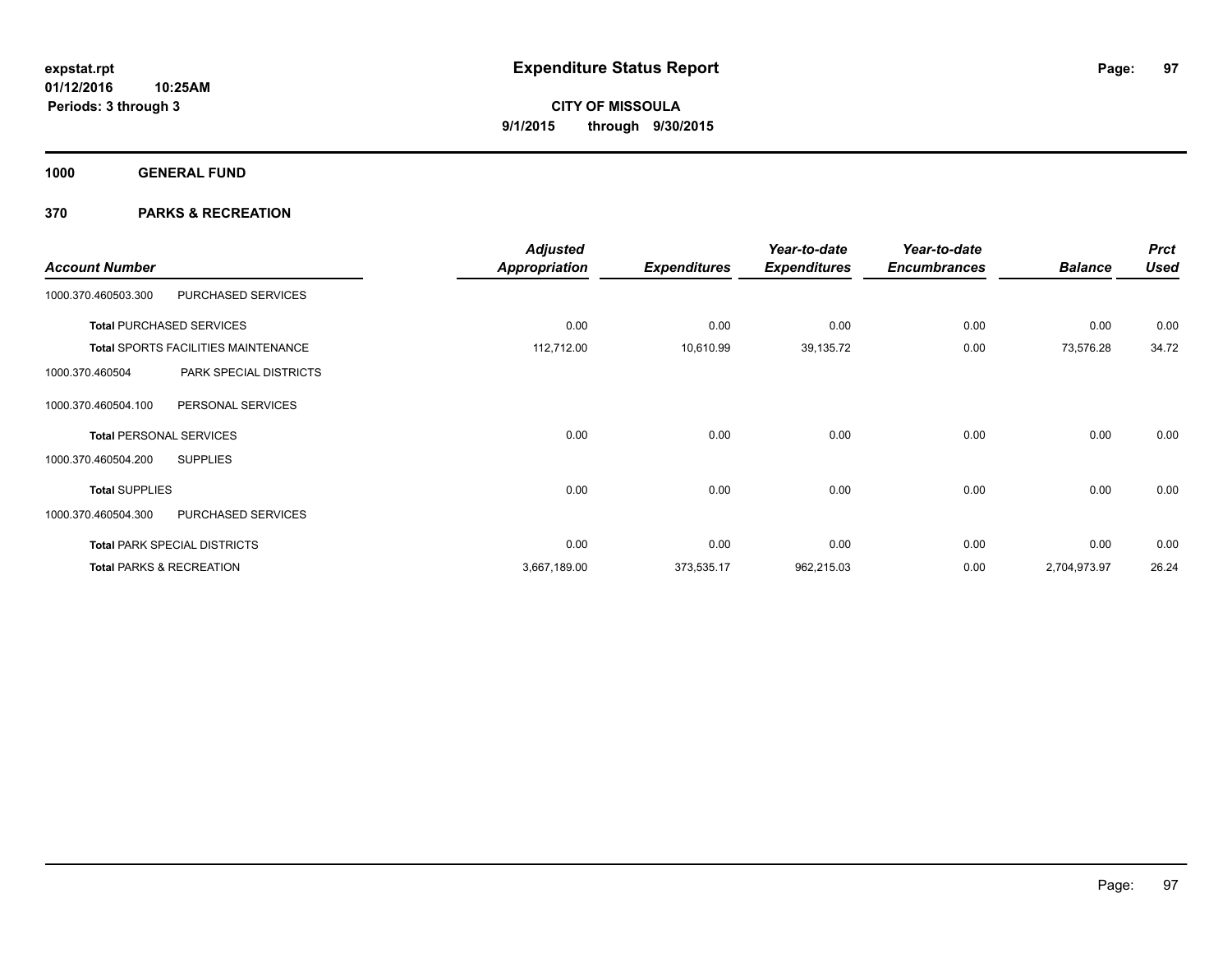**1000 GENERAL FUND**

| <b>Account Number</b>          |                                                                                           | <b>Adjusted</b><br>Appropriation | <b>Expenditures</b>          | Year-to-date<br><b>Expenditures</b> | Year-to-date<br><b>Encumbrances</b> | <b>Balance</b> | <b>Prct</b><br><b>Used</b> |
|--------------------------------|-------------------------------------------------------------------------------------------|----------------------------------|------------------------------|-------------------------------------|-------------------------------------|----------------|----------------------------|
| 1000.390.410000                | <b>GENERAL GOVERNMENT</b>                                                                 |                                  |                              |                                     |                                     |                |                            |
| 1000.390.410000.200            | <b>SUPPLIES</b>                                                                           |                                  |                              |                                     |                                     |                |                            |
|                                | <b>Total GENERAL GOVERNMENT</b>                                                           | 0.00                             | 0.00                         | 0.00                                | 0.00                                | 0.00           | 0.00                       |
| 1000.390.410123                | LEGISLATIVE PROGRAM                                                                       |                                  |                              |                                     |                                     |                |                            |
| 1000.390.410123.300            | PURCHASED SERVICES                                                                        |                                  |                              |                                     |                                     |                |                            |
|                                | <b>Total LEGISLATIVE PROGRAM</b>                                                          | 0.00                             | 0.00                         | 0.00                                | 0.00                                | 0.00           | 0.00                       |
| 1000.390.410230                | WORK COMP CONSULTANT                                                                      |                                  |                              |                                     |                                     |                |                            |
| 1000.390.410230.100            | PERSONAL SERVICES                                                                         |                                  |                              |                                     |                                     |                |                            |
| <b>Total PERSONAL SERVICES</b> |                                                                                           | 0.00                             | 0.00                         | 0.00                                | 0.00                                | 0.00           | 0.00                       |
| 1000.390.410230.300            | PURCHASED SERVICES                                                                        |                                  |                              |                                     |                                     |                |                            |
|                                | Total WORK COMP CONSULTANT                                                                | 0.00                             | 0.00                         | 0.00                                | 0.00                                | 0.00           | 0.00                       |
| 1000.390.410360                | COMMUNITY DISPUTE RESOLUTION                                                              |                                  |                              |                                     |                                     |                |                            |
| 1000.390.410360.700            | <b>GRANTS &amp; CONTRIBUTIONS</b>                                                         |                                  |                              |                                     |                                     |                |                            |
|                                | Total COMMUNITY DISPUTE RESOLUTION                                                        | 0.00                             | 0.00                         | 0.00                                | 0.00                                | 0.00           | 0.00                       |
| 1000.390.410371                | SEXUAL ASSUALT PREVENTION CAMPAIGN                                                        |                                  |                              |                                     |                                     |                |                            |
| 1000.390.410371.300            | PURCHASED SERVICES                                                                        |                                  |                              |                                     |                                     |                |                            |
|                                | 1000.390.410371.350.000 PROFESSIONAL SERVICES<br>Total SEXUAL ASSUALT PREVENTION CAMPAIGN | 0.00<br>0.00                     | $-10,806.77$<br>$-10,806.77$ | 0.00<br>0.00                        | 0.00<br>0.00                        | 0.00<br>0.00   | 0.00<br>0.00               |
| 1000.390.410550                | <b>ACCOUNTING</b>                                                                         |                                  |                              |                                     |                                     |                |                            |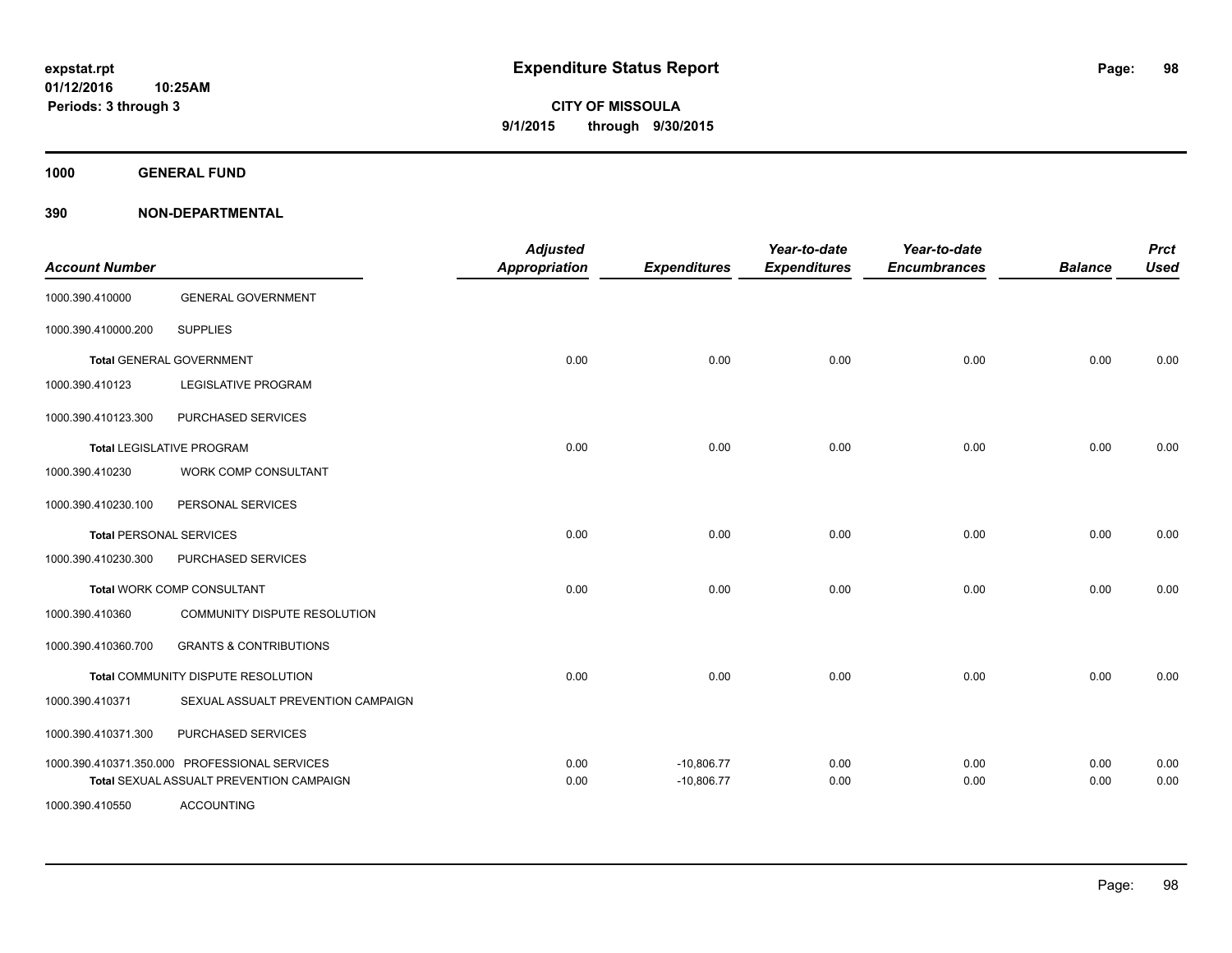**1000 GENERAL FUND**

| <b>Account Number</b>                                                   |                                                                                      | <b>Adjusted</b><br><b>Appropriation</b>                | <b>Expenditures</b>                | Year-to-date<br><b>Expenditures</b> | Year-to-date<br><b>Encumbrances</b> | <b>Balance</b>                                         | <b>Prct</b><br><b>Used</b>   |
|-------------------------------------------------------------------------|--------------------------------------------------------------------------------------|--------------------------------------------------------|------------------------------------|-------------------------------------|-------------------------------------|--------------------------------------------------------|------------------------------|
| 1000.390.410550.500                                                     | <b>FIXED CHARGES</b>                                                                 |                                                        |                                    |                                     |                                     |                                                        |                              |
| <b>Total ACCOUNTING</b>                                                 | 1000.390.410550.500.000 FIXED CHARGES-MISC                                           | 0.00<br>0.00                                           | 0.00<br>0.00                       | $-16,049.36$<br>$-16,049.36$        | 0.00<br>0.00                        | 16,049.36<br>16,049.36                                 | 0.00<br>0.00                 |
| 1000.390.410551                                                         | RESERVE FOR SALARY INCREASES                                                         |                                                        |                                    |                                     |                                     |                                                        |                              |
| 1000.390.410551.100                                                     | PERSONAL SERVICES                                                                    |                                                        |                                    |                                     |                                     |                                                        |                              |
| 1000.390.410551.110.000 SALARY RESERVE<br>1000.390.410551.130.000 OTHER | 1000.390.410551.140.000 EMPLOYER CONTRIBUTIONS<br>Total RESERVE FOR SALARY INCREASES | 337,171.00<br>12,000.00<br>$-104,213.00$<br>244,958.00 | 0.00<br>0.00<br>$-2.55$<br>$-2.55$ | 0.00<br>0.00<br>$-7.45$<br>$-7.45$  | 0.00<br>0.00<br>0.00<br>0.00        | 337,171.00<br>12,000.00<br>$-104,205.55$<br>244,965.45 | 0.00<br>0.00<br>0.01<br>0.00 |
| 1000.390.411000                                                         | <b>MRTMA</b>                                                                         |                                                        |                                    |                                     |                                     |                                                        |                              |
| 1000.390.411000.700                                                     | <b>GRANTS &amp; CONTRIBUTIONS</b>                                                    |                                                        |                                    |                                     |                                     |                                                        |                              |
| <b>Total MRTMA</b>                                                      |                                                                                      | 0.00                                                   | 0.00                               | 0.00                                | 0.00                                | 0.00                                                   | 0.00                         |
| 1000.390.411030                                                         | <b>PLANNING</b>                                                                      |                                                        |                                    |                                     |                                     |                                                        |                              |
| 1000.390.411030.300                                                     | PURCHASED SERVICES                                                                   |                                                        |                                    |                                     |                                     |                                                        |                              |
| <b>Total PLANNING</b>                                                   |                                                                                      | 0.00                                                   | 0.00                               | 0.00                                | 0.00                                | 0.00                                                   | 0.00                         |
| 1000.390.411031                                                         | PLANNING SUBSIDY                                                                     |                                                        |                                    |                                     |                                     |                                                        |                              |
| 1000.390.411031.800                                                     | OTHER OBJECTS                                                                        |                                                        |                                    |                                     |                                     |                                                        |                              |
| <b>Total PLANNING SUBSIDY</b>                                           |                                                                                      | 0.00                                                   | 0.00                               | 0.00                                | 0.00                                | 0.00                                                   | 0.00                         |
| 1000.390.411071                                                         | MOUNTAIN LINE SUBSIDY                                                                |                                                        |                                    |                                     |                                     |                                                        |                              |
| 1000.390.411071.700                                                     | <b>GRANTS &amp; CONTRIBUTIONS</b>                                                    |                                                        |                                    |                                     |                                     |                                                        |                              |
|                                                                         | 1000.390.411071.700.000 MOUNTAIN LINE FARE SUBSIDY                                   | 100,000.00                                             | 0.00                               | 0.00                                | 0.00                                | 100,000.00                                             | 0.00                         |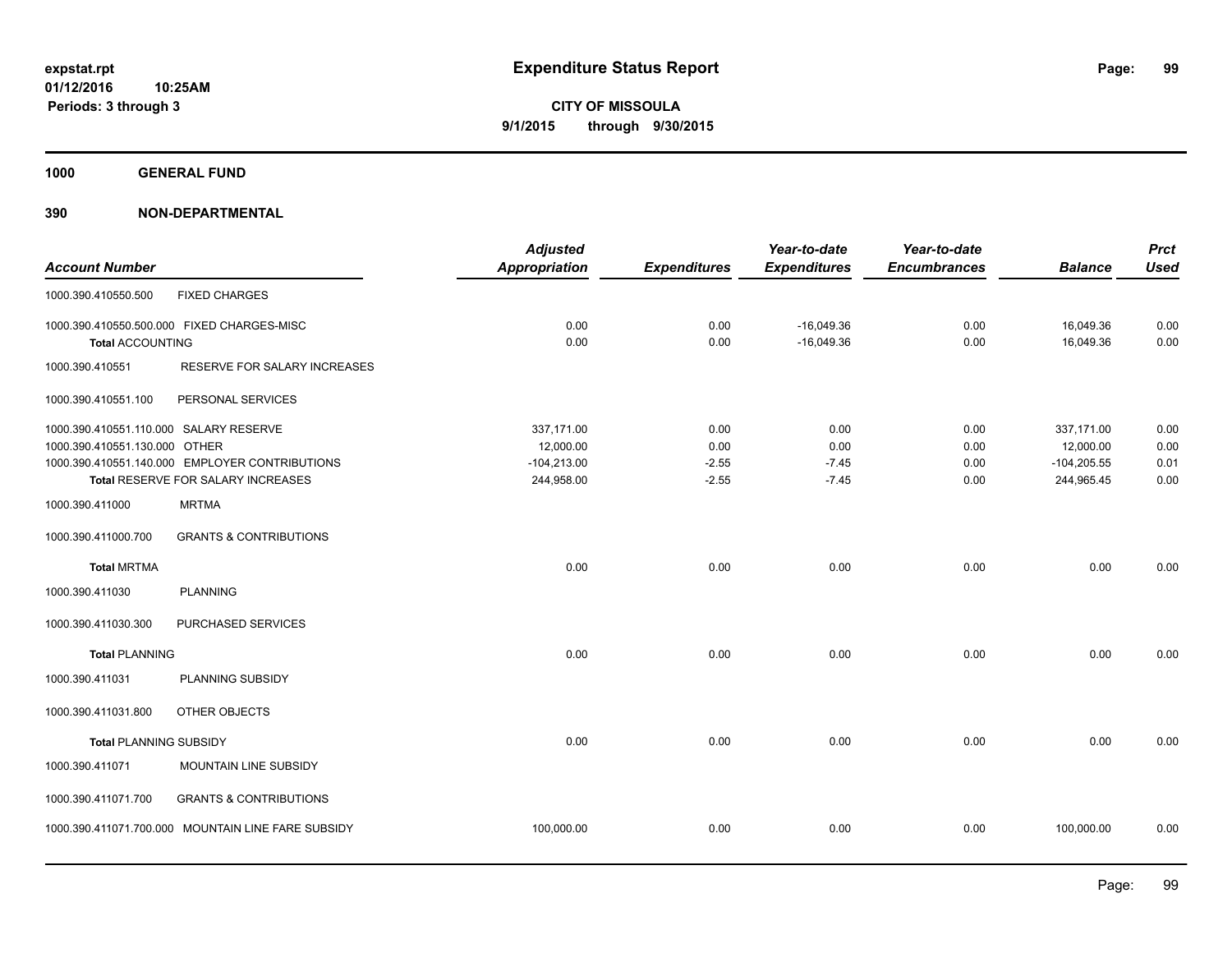**1000 GENERAL FUND**

| <b>Account Number</b>          |                                              | <b>Adjusted</b><br><b>Appropriation</b> | <b>Expenditures</b> | Year-to-date<br><b>Expenditures</b> | Year-to-date<br><b>Encumbrances</b> | <b>Balance</b> | <b>Prct</b><br><b>Used</b> |
|--------------------------------|----------------------------------------------|-----------------------------------------|---------------------|-------------------------------------|-------------------------------------|----------------|----------------------------|
|                                | <b>Total MOUNTAIN LINE SUBSIDY</b>           | 100,000.00                              | 0.00                | 0.00                                | 0.00                                | 100,000.00     | 0.00                       |
| 1000.390.411080                | MIM MDT                                      |                                         |                     |                                     |                                     |                |                            |
| 1000.390.411080.700            | <b>GRANTS &amp; CONTRIBUTIONS</b>            |                                         |                     |                                     |                                     |                |                            |
|                                | <b>Total GRANTS &amp; CONTRIBUTIONS</b>      | 0.00                                    | 0.00                | 0.00                                | 0.00                                | 0.00           | 0.00                       |
| 1000.390.411080.800            | OTHER OBJECTS                                |                                         |                     |                                     |                                     |                |                            |
| <b>Total MIM MDT</b>           |                                              | 0.00                                    | 0.00                | 0.00                                | 0.00                                | 0.00           | 0.00                       |
| 1000.390.411240                | CITY HALL POLICE RESTROOMS                   |                                         |                     |                                     |                                     |                |                            |
| 1000.390.411240.400            | <b>BUILDING MATERIALS</b>                    |                                         |                     |                                     |                                     |                |                            |
|                                | Total CITY HALL POLICE RESTROOMS             | 0.00                                    | 0.00                | 0.00                                | 0.00                                | 0.00           | 0.00                       |
| 1000.390.411802                | <b>VOLUNTEER MISSOULA</b>                    |                                         |                     |                                     |                                     |                |                            |
| 1000.390.411802.700            | <b>GRANTS &amp; CONTRIBUTIONS</b>            |                                         |                     |                                     |                                     |                |                            |
|                                | 1000.390.411802.700.000 VOLUNTEER MISSOULA   | 10.000.00                               | 0.00                | 0.00                                | 0.00                                | 10,000.00      | 0.00                       |
|                                | <b>Total VOLUNTEER MISSOULA</b>              | 10,000.00                               | 0.00                | 0.00                                | 0.00                                | 10,000.00      | 0.00                       |
| 1000.390.411810                | <b>TERMINATION PAY</b>                       |                                         |                     |                                     |                                     |                |                            |
| 1000.390.411810.100            | PERSONAL SERVICES                            |                                         |                     |                                     |                                     |                |                            |
|                                | 1000.390.411810.120.000 OVERTIME/TERMINATION | 25,000.00                               | 0.00                | 0.00                                | 0.00                                | 25,000.00      | 0.00                       |
| <b>Total PERSONAL SERVICES</b> |                                              | 25,000.00                               | 0.00                | 0.00                                | 0.00                                | 25,000.00      | 0.00                       |
| 1000.390.411810.300            | PURCHASED SERVICES                           |                                         |                     |                                     |                                     |                |                            |
|                                | <b>Total PURCHASED SERVICES</b>              | 0.00                                    | 0.00                | 0.00                                | 0.00                                | 0.00           | 0.00                       |
| <b>Total TERMINATION PAY</b>   |                                              | 25,000.00                               | 0.00                | 0.00                                | 0.00                                | 25,000.00      | 0.00                       |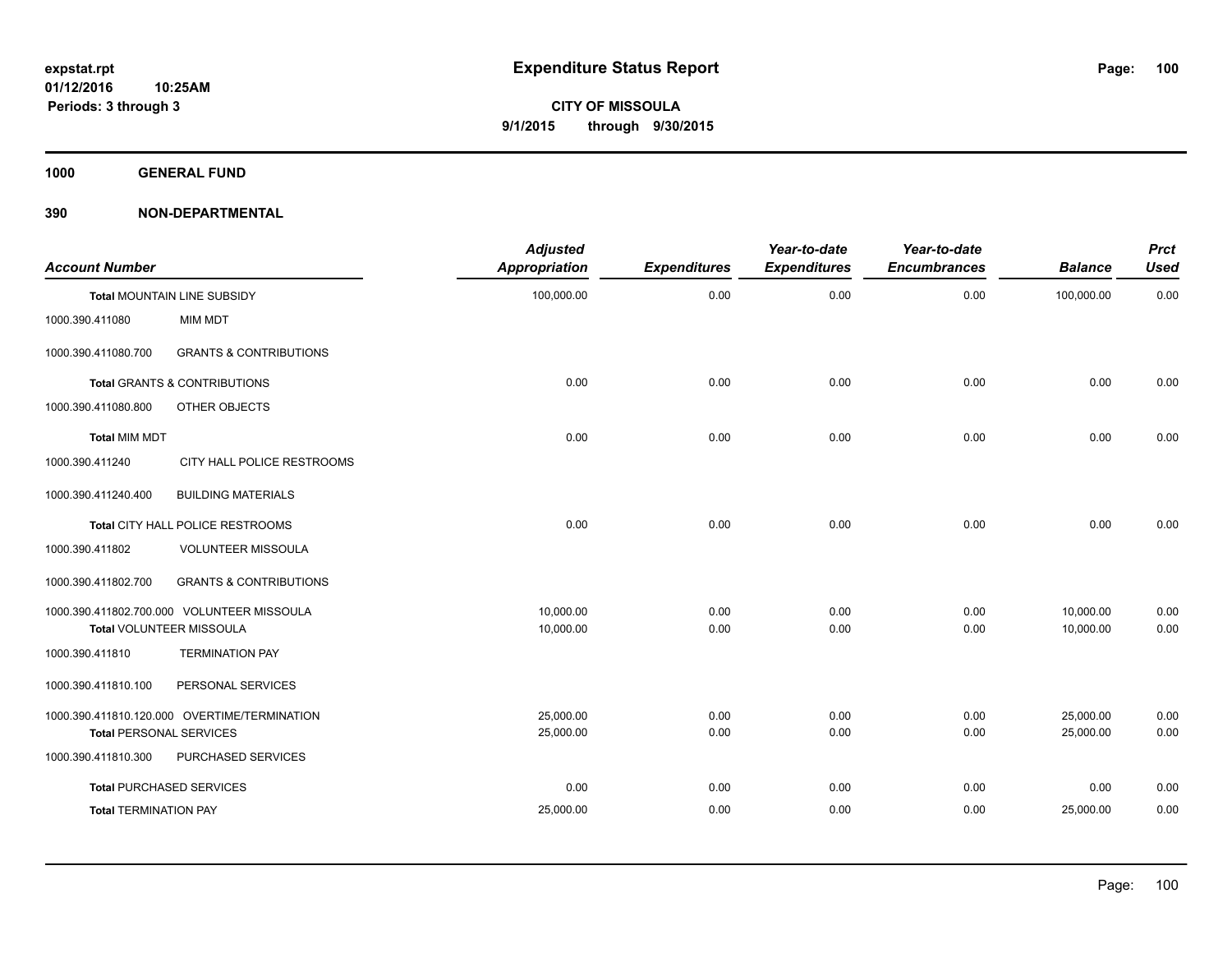**1000 GENERAL FUND**

|                                        |                                                       | <b>Adjusted</b>      |                     | Year-to-date        | Year-to-date        |                | <b>Prct</b> |
|----------------------------------------|-------------------------------------------------------|----------------------|---------------------|---------------------|---------------------|----------------|-------------|
| <b>Account Number</b>                  |                                                       | <b>Appropriation</b> | <b>Expenditures</b> | <b>Expenditures</b> | <b>Encumbrances</b> | <b>Balance</b> | <b>Used</b> |
| 1000.390.411850                        | <b>ECONOMIC DEVELOPMENT</b>                           |                      |                     |                     |                     |                |             |
| 1000.390.411850.300                    | PURCHASED SERVICES                                    |                      |                     |                     |                     |                |             |
|                                        | <b>Total PURCHASED SERVICES</b>                       | 0.00                 | 0.00                | 0.00                | 0.00                | 0.00           | 0.00        |
| 1000.390.411850.700                    | <b>GRANTS &amp; CONTRIBUTIONS</b>                     |                      |                     |                     |                     |                |             |
|                                        | 1000.390.411850.700.000 ECONOMIC PARTNERSHIP          | 100,000.00           | 0.00                | 100,000.00          | 0.00                | 0.00           | 100.00      |
|                                        | Total ECONOMIC DEVELOPMENT                            | 100,000.00           | 0.00                | 100,000.00          | 0.00                | 0.00           | 100.00      |
| 1000.390.411853                        | <b>MCS</b>                                            |                      |                     |                     |                     |                |             |
| 1000.390.411853.300                    | PURCHASED SERVICES                                    |                      |                     |                     |                     |                |             |
| <b>Total MCS</b>                       |                                                       | 0.00                 | 0.00                | 0.00                | 0.00                | 0.00           | 0.00        |
| 1000.390.411854                        | NEIGHBORHOOD AMBASSADOR                               |                      |                     |                     |                     |                |             |
| 1000.390.411854.700                    | <b>GRANTS &amp; CONTRIBUTIONS</b>                     |                      |                     |                     |                     |                |             |
|                                        | 1000.390.411854.700.000 NEIGHBORHOOD AMBASSADOR       | 10,000.00            | 0.00                | 0.00                | 0.00                | 10,000.00      | 0.00        |
|                                        | Total NEIGHBORHOOD AMBASSADOR                         | 10,000.00            | 0.00                | 0.00                | 0.00                | 10.000.00      | 0.00        |
| 1000.390.411860                        | SPECIAL IMPROVEMENT ASSESSMENTS                       |                      |                     |                     |                     |                |             |
| 1000.390.411860.500                    | <b>FIXED CHARGES</b>                                  |                      |                     |                     |                     |                |             |
|                                        | 1000.390.411860.500.000 SID ASSESSMENTS-FIXED CHARGES | 116,000.00           | 0.00                | 0.00                | 0.00                | 116,000.00     | 0.00        |
|                                        | Total SPECIAL IMPROVEMENT ASSESSMENTS                 | 116,000.00           | 0.00                | 0.00                | 0.00                | 116,000.00     | 0.00        |
| 1000.390.420183                        | CELL PHONE EDUCATION CAMPAIGN                         |                      |                     |                     |                     |                |             |
| 1000.390.420183.200                    | <b>SUPPLIES</b>                                       |                      |                     |                     |                     |                |             |
| 1000.390.420183.240.000 OTHER SUPPLIES |                                                       | 37,625.00            | 0.00                | 5,600.75            | 0.00                | 32,024.25      | 14.89       |
|                                        | Total CELL PHONE EDUCATION CAMPAIGN                   | 37,625.00            | 0.00                | 5,600.75            | 0.00                | 32,024.25      | 14.89       |
|                                        |                                                       |                      |                     |                     |                     |                |             |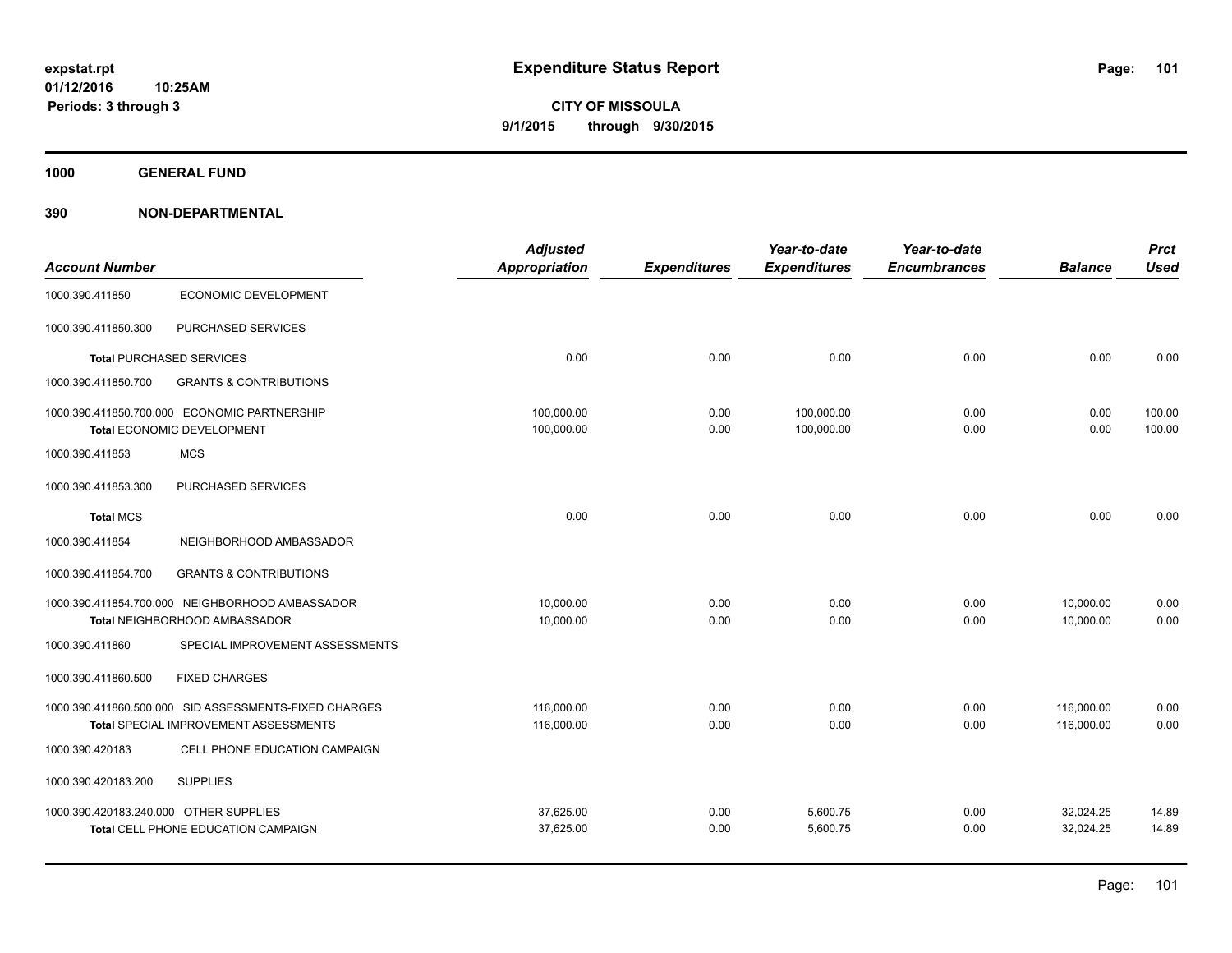**CITY OF MISSOULA 9/1/2015 through 9/30/2015**

**1000 GENERAL FUND**

| <b>Account Number</b>         |                                                                                               | <b>Adjusted</b><br><b>Appropriation</b> | <b>Expenditures</b>    | Year-to-date<br><b>Expenditures</b> | Year-to-date<br><b>Encumbrances</b> | <b>Balance</b>               | <b>Prct</b><br><b>Used</b> |
|-------------------------------|-----------------------------------------------------------------------------------------------|-----------------------------------------|------------------------|-------------------------------------|-------------------------------------|------------------------------|----------------------------|
| 1000.390.420500               | PROTECTIVE INSPECTIONS                                                                        |                                         |                        |                                     |                                     |                              |                            |
| 1000.390.420500.500           | <b>FIXED CHARGES</b>                                                                          |                                         |                        |                                     |                                     |                              |                            |
|                               | 1000.390.420500.500.000 BLDG DEPT REIMB FOR GENERAL FUND TIME<br>Total PROTECTIVE INSPECTIONS | 5,000.00<br>5,000.00                    | 0.00<br>0.00           | 0.00<br>0.00                        | 0.00<br>0.00                        | 5,000.00<br>5,000.00         | 0.00<br>0.00               |
| 1000.390.430255               | <b>BIKE-PED PROGRAM</b>                                                                       |                                         |                        |                                     |                                     |                              |                            |
| 1000.390.430255.800           | OTHER OBJECTS                                                                                 |                                         |                        |                                     |                                     |                              |                            |
| <b>Total BIKE-PED PROGRAM</b> |                                                                                               | 0.00                                    | 0.00                   | 0.00                                | 0.00                                | 0.00                         | 0.00                       |
| 1000.390.440190               | HEALTH DEPT CONTRIBUTIONS                                                                     |                                         |                        |                                     |                                     |                              |                            |
| 1000.390.440190.700           | <b>GRANTS &amp; CONTRIBUTIONS</b>                                                             |                                         |                        |                                     |                                     |                              |                            |
|                               | 1000.390.440190.700.000 HEALTH DEPT CONTRIBUTIONS<br>Total HEALTH DEPT CONTRIBUTIONS          | 1,355,693.00<br>1,355,693.00            | 0.00<br>0.00           | 0.00<br>0.00                        | 0.00<br>0.00                        | 1,355,693.00<br>1,355,693.00 | 0.00<br>0.00               |
| 1000.390.440191               | PARTNERSHIP HEALTH                                                                            |                                         |                        |                                     |                                     |                              |                            |
| 1000.390.440191.700           | <b>GRANTS &amp; CONTRIBUTIONS</b>                                                             |                                         |                        |                                     |                                     |                              |                            |
|                               | 1000.390.440191.700.000 PARTNERSHIP HEALTH - CONTRIBUTIONS<br><b>Total PARTNERSHIP HEALTH</b> | 42,532.00<br>42,532.00                  | 42,532.00<br>42,532.00 | 42,532.00<br>42,532.00              | 0.00<br>0.00                        | 0.00<br>0.00                 | 100.00<br>100.00           |
| 1000.390.440600               | ANIMAL CONTROL SERVICES                                                                       |                                         |                        |                                     |                                     |                              |                            |
| 1000.390.440600.700           | <b>GRANTS &amp; CONTRIBUTIONS</b>                                                             |                                         |                        |                                     |                                     |                              |                            |
|                               | 1000.390.440600.700.000 ANIMAL CONTROL TRANSFER<br><b>Total ANIMAL CONTROL SERVICES</b>       | 308,720.00<br>308,720.00                | 0.00<br>0.00           | 0.00<br>0.00                        | 0.00<br>0.00                        | 308,720.00<br>308,720.00     | 0.00<br>0.00               |
| 1000.390.440700               | PEST MANAGEMENT CONTROL                                                                       |                                         |                        |                                     |                                     |                              |                            |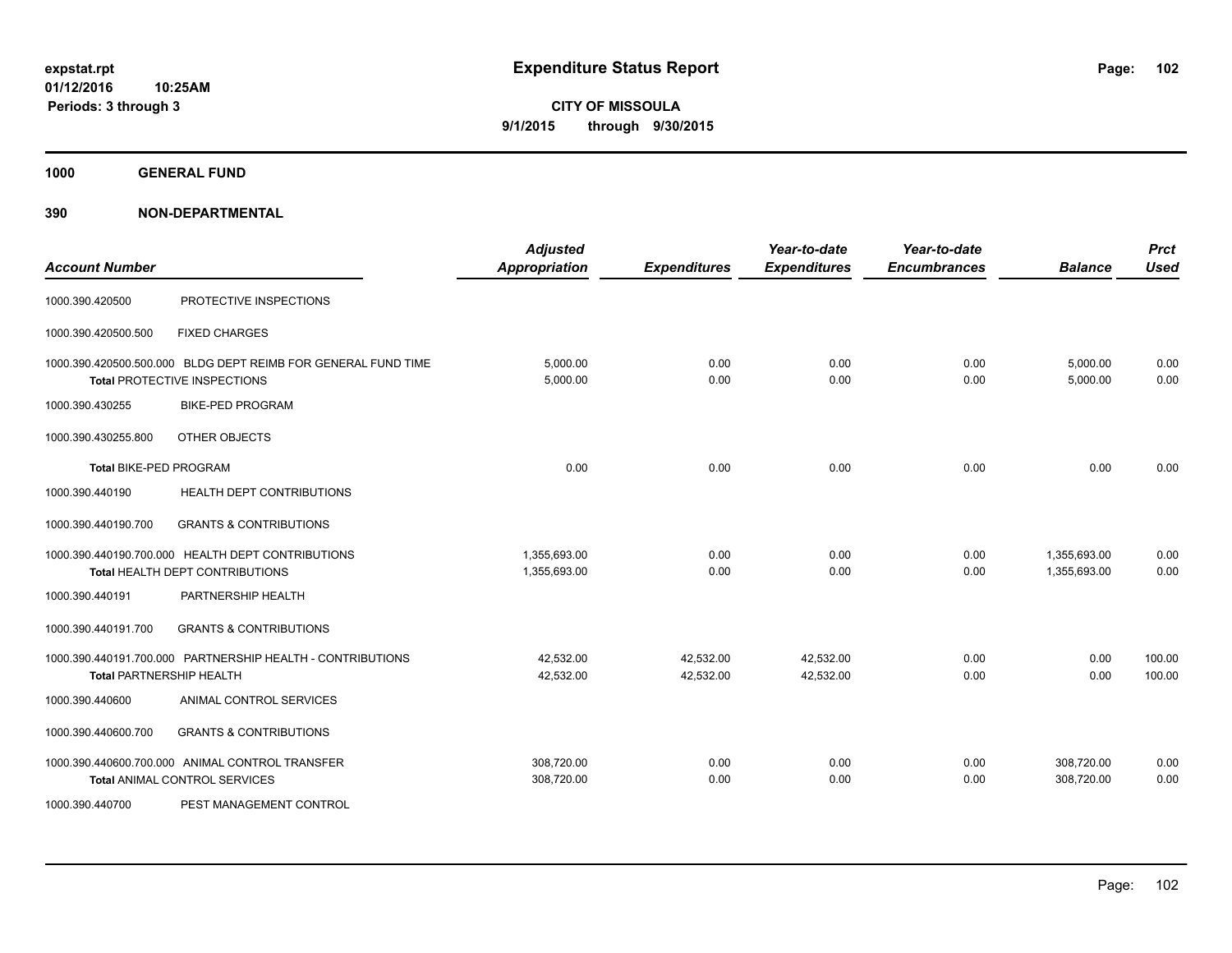**1000 GENERAL FUND**

| <b>Account Number</b>           |                                                                                                 | <b>Adjusted</b><br><b>Appropriation</b> | <b>Expenditures</b> | Year-to-date<br><b>Expenditures</b> | Year-to-date<br><b>Encumbrances</b> | <b>Balance</b>           | <b>Prct</b><br><b>Used</b> |
|---------------------------------|-------------------------------------------------------------------------------------------------|-----------------------------------------|---------------------|-------------------------------------|-------------------------------------|--------------------------|----------------------------|
| 1000.390.440700.700             | <b>GRANTS &amp; CONTRIBUTIONS</b>                                                               |                                         |                     |                                     |                                     |                          |                            |
|                                 | Total PEST MANAGEMENT CONTROL                                                                   | 0.00                                    | 0.00                | 0.00                                | 0.00                                | 0.00                     | 0.00                       |
| 1000.390.450000                 | <b>AGING SERVICES</b>                                                                           |                                         |                     |                                     |                                     |                          |                            |
| 1000.390.450000.700             | <b>GRANTS &amp; CONTRIBUTIONS</b>                                                               |                                         |                     |                                     |                                     |                          |                            |
| <b>Total AGING SERVICES</b>     | 1000.390.450000.700.000 AGING SERVICES - GRANTS & CONTRIBUTIONS                                 | 175,000.00<br>175,000.00                | 0.00<br>0.00        | 0.00<br>0.00                        | 0.00<br>0.00                        | 175,000.00<br>175,000.00 | 0.00<br>0.00               |
| 1000.390.450131                 | <b>GENERAL ASSISTANCE</b>                                                                       |                                         |                     |                                     |                                     |                          |                            |
| 1000.390.450131.700             | <b>GRANTS &amp; CONTRIBUTIONS</b>                                                               |                                         |                     |                                     |                                     |                          |                            |
| <b>Total GENERAL ASSISTANCE</b> | 1000.390.450131.700.000 10 YR PLAN TO END HOMELESSNESS                                          | 35,000.00<br>35,000.00                  | 0.00<br>0.00        | 0.00<br>0.00                        | 0.00<br>0.00                        | 35,000.00<br>35,000.00   | 0.00<br>0.00               |
| 1000.390.460300                 | OTHER COMMUNITY EVENTS                                                                          |                                         |                     |                                     |                                     |                          |                            |
| 1000.390.460300.700             | <b>GRANTS &amp; CONTRIBUTIONS</b>                                                               |                                         |                     |                                     |                                     |                          |                            |
|                                 | 1000.390.460300.700.000 CULTURAL COUNCIL-GRANTS & CONTRIBUTIONS<br>Total OTHER COMMUNITY EVENTS | 72,500.00<br>72,500.00                  | 0.00<br>0.00        | 36,250.00<br>36,250.00              | 0.00<br>0.00                        | 36,250.00<br>36,250.00   | 50.00<br>50.00             |
| 1000.390.460433                 | <b>AQUATICS SUBSIDY</b>                                                                         |                                         |                     |                                     |                                     |                          |                            |
| 1000.390.460433.800             | OTHER OBJECTS                                                                                   |                                         |                     |                                     |                                     |                          |                            |
| <b>Total AQUATICS SUBSIDY</b>   | 1000.390.460433.820.000 AQUATICS SUBSIDY/TRANS TO OTHER FUNDS                                   | 203.000.00<br>203,000.00                | 0.00<br>0.00        | 0.00<br>0.00                        | 0.00<br>0.00                        | 203.000.00<br>203.000.00 | 0.00<br>0.00               |
| 1000.390.460451                 | <b>CITY BAND</b>                                                                                |                                         |                     |                                     |                                     |                          |                            |
| 1000.390.460451.700             | <b>GRANTS &amp; CONTRIBUTIONS</b>                                                               |                                         |                     |                                     |                                     |                          |                            |
|                                 | 1000.390.460451.700.000 CITY BAND-GRANTS & CONTRIBUTIONS                                        | 5,880.00                                | 5,880.00            | 5,880.00                            | 0.00                                | 0.00                     | 100.00                     |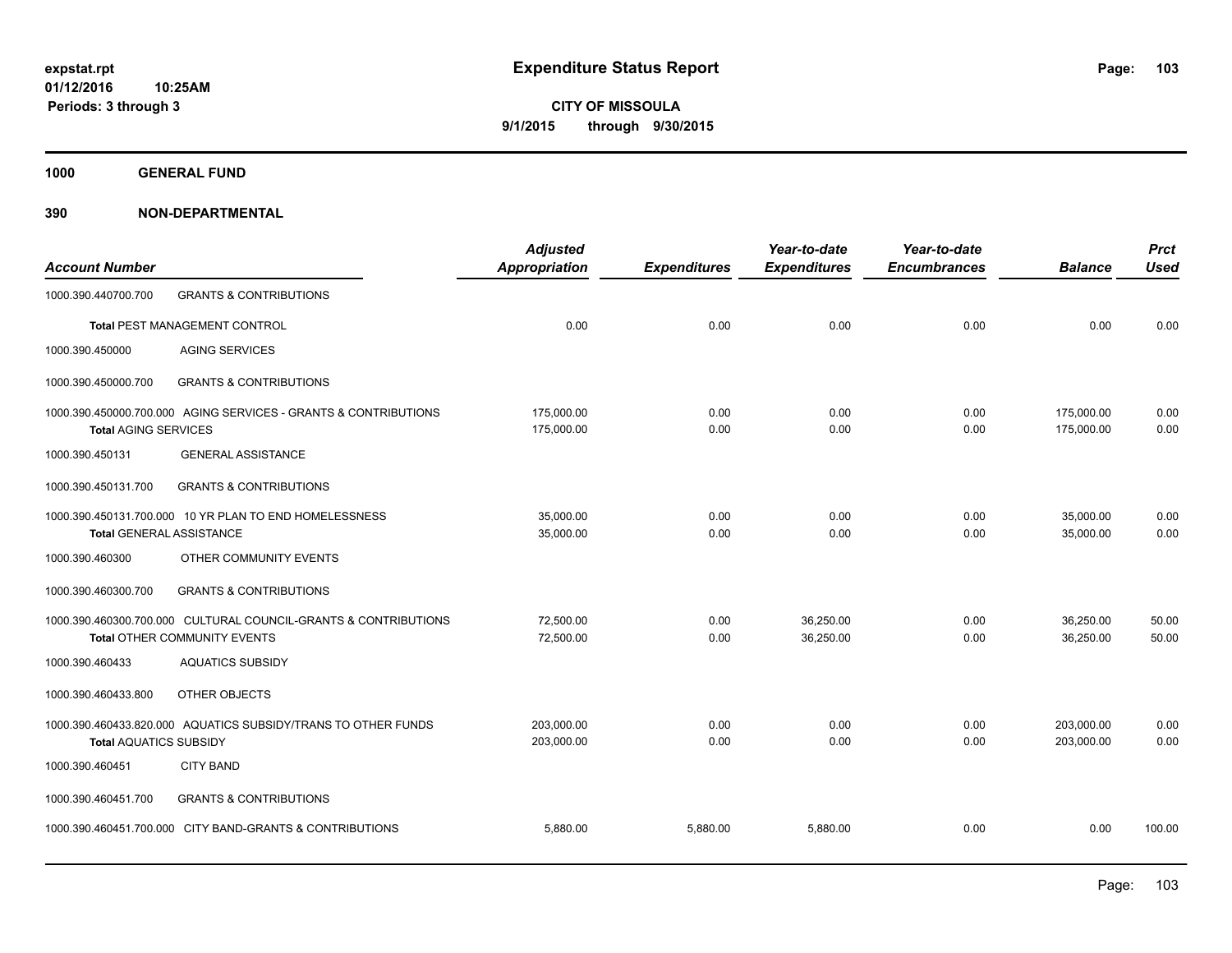**1000 GENERAL FUND**

| <b>Account Number</b>     |                                                                                        | <b>Adjusted</b><br>Appropriation | <b>Expenditures</b>  | Year-to-date<br><b>Expenditures</b> | Year-to-date<br><b>Encumbrances</b> | <b>Balance</b>               | <b>Prct</b><br><b>Used</b> |
|---------------------------|----------------------------------------------------------------------------------------|----------------------------------|----------------------|-------------------------------------|-------------------------------------|------------------------------|----------------------------|
| <b>Total CITY BAND</b>    |                                                                                        | 5,880.00                         | 5,880.00             | 5,880.00                            | 0.00                                | 0.00                         | 100.00                     |
| 1000.390.460452           | <b>ART MUSEUM</b>                                                                      |                                  |                      |                                     |                                     |                              |                            |
| 1000.390.460452.700       | <b>GRANTS &amp; CONTRIBUTIONS</b>                                                      |                                  |                      |                                     |                                     |                              |                            |
| <b>Total ART MUSEUM</b>   | 1000.390.460452.700.000 GRANTS & CONTRIBUTIONS                                         | 0.00<br>0.00                     | 2,273.77<br>2,273.77 | 10,398.93<br>10,398.93              | 0.00<br>0.00                        | $-10,398.93$<br>$-10.398.93$ | 0.00<br>0.00               |
| 1000.390.460453           | <b>INTL CHORAL FESTIVAL</b>                                                            |                                  |                      |                                     |                                     |                              |                            |
| 1000.390.460453.700       | <b>GRANTS &amp; CONTRIBUTIONS</b>                                                      |                                  |                      |                                     |                                     |                              |                            |
|                           | 1000.390.460453.700.000 INT'L CHORAL FESTIVAL<br>Total INTL CHORAL FESTIVAL            | 12,000.00<br>12,000.00           | 0.00<br>0.00         | 0.00<br>0.00                        | 0.00<br>0.00                        | 12,000.00<br>12,000.00       | 0.00<br>0.00               |
| 1000.390.460455           | <b>MUSIC RIGHTS</b>                                                                    |                                  |                      |                                     |                                     |                              |                            |
| 1000.390.460455.500       | <b>FIXED CHARGES</b>                                                                   |                                  |                      |                                     |                                     |                              |                            |
| <b>Total MUSIC RIGHTS</b> | 1000.390.460455.500.000 MUSIC RIGHTS/MUSICAL VENUES                                    | 1.300.00<br>1,300.00             | 0.00<br>0.00         | 673.50<br>673.50                    | 0.00<br>0.00                        | 626.50<br>626.50             | 51.81<br>51.81             |
| 1000.390.460460           | <b>HISTORIC PRESERVATION</b>                                                           |                                  |                      |                                     |                                     |                              |                            |
| 1000.390.460460.800       | OTHER OBJECTS                                                                          |                                  |                      |                                     |                                     |                              |                            |
|                           | <b>Total HISTORIC PRESERVATION</b>                                                     | 0.00                             | 0.00                 | 0.00                                | 0.00                                | 0.00                         | 0.00                       |
| 1000.390.470324           | BIG SKY TRUST FUND SUPPORT                                                             |                                  |                      |                                     |                                     |                              |                            |
| 1000.390.470324.700       | <b>GRANTS &amp; CONTRIBUTIONS</b>                                                      |                                  |                      |                                     |                                     |                              |                            |
|                           | 1000.390.470324.700.000 BIG SKY TRUST FUND SUPPORT<br>Total BIG SKY TRUST FUND SUPPORT | 30,000.00<br>30,000.00           | 0.00<br>0.00         | 0.00<br>0.00                        | 0.00<br>0.00                        | 30,000.00<br>30,000.00       | 0.00<br>0.00               |
| 1000.390.480400           | <b>REC/GREEN TAG PROGRAM</b>                                                           |                                  |                      |                                     |                                     |                              |                            |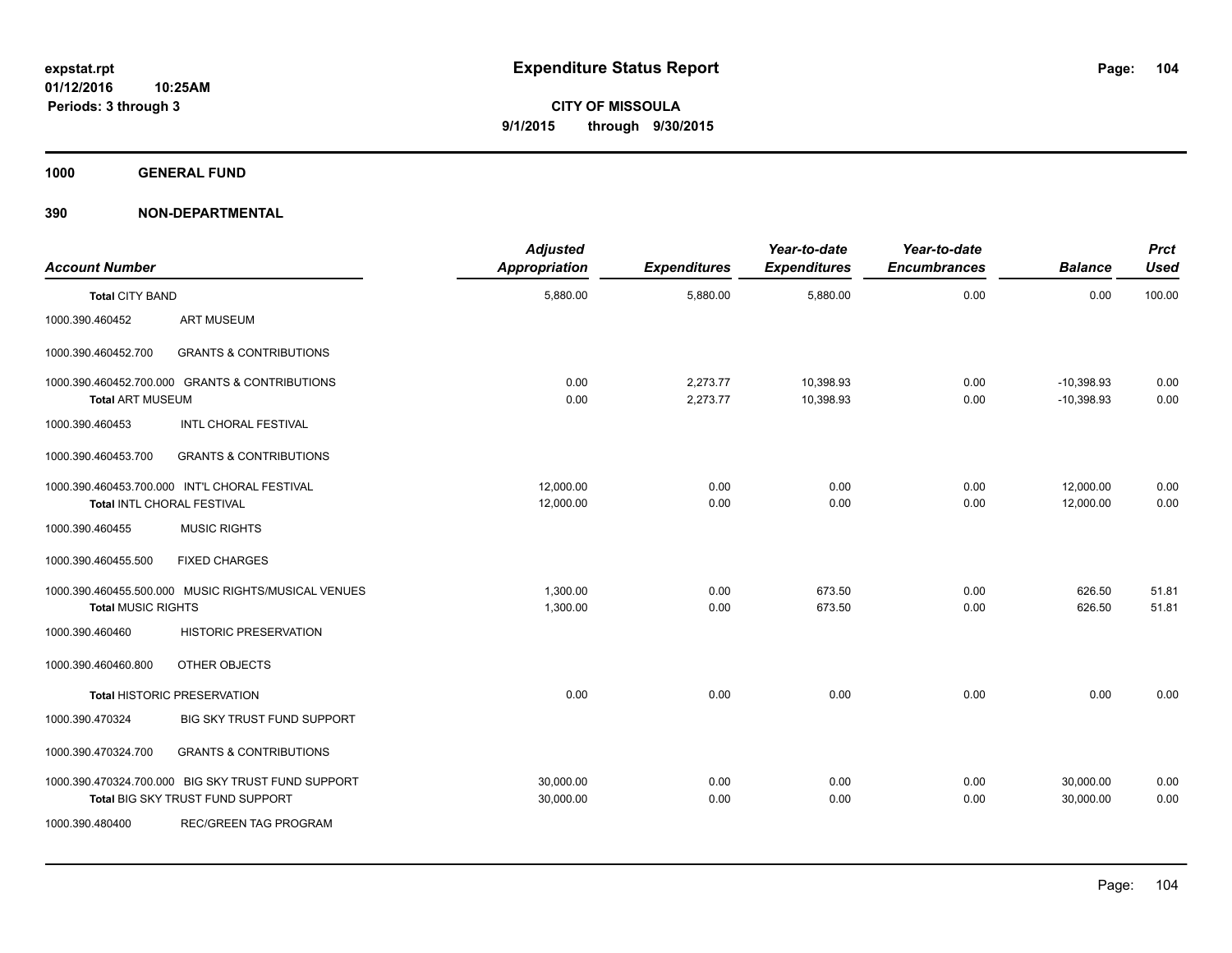**1000 GENERAL FUND**

| <b>Account Number</b>                    |                                                            | <b>Adjusted</b><br><b>Appropriation</b> | <b>Expenditures</b> | Year-to-date<br><b>Expenditures</b> | Year-to-date<br><b>Encumbrances</b> | <b>Balance</b> | <b>Prct</b><br><b>Used</b> |
|------------------------------------------|------------------------------------------------------------|-----------------------------------------|---------------------|-------------------------------------|-------------------------------------|----------------|----------------------------|
| 1000.390.480400.300                      | PURCHASED SERVICES                                         |                                         |                     |                                     |                                     |                |                            |
|                                          | <b>Total REC/GREEN TAG PROGRAM</b>                         | 0.00                                    | 0.00                | 0.00                                | 0.00                                | 0.00           | 0.00                       |
| 1000.390.490504                          | OPERATING EQUIPMENT DEBT SERVICE                           |                                         |                     |                                     |                                     |                |                            |
| 1000.390.490504.600                      | <b>DEBT SERVICE</b>                                        |                                         |                     |                                     |                                     |                |                            |
|                                          | 1000.390.490504.610.000 OPERATING EQUIP DEBT SVS-PRINCIPAL | 425,005.00                              | 0.00                | 205,926.54                          | 0.00                                | 219,078.46     | 48.45                      |
|                                          | 1000.390.490504.620.000 OPERATING EQUIP DEBT SVS-INTEREST  | 9,143.00                                | 0.00                | 2,792.11                            | 0.00                                | 6,350.89       | 30.54                      |
|                                          | Total OPERATING EQUIPMENT DEBT SERVICE                     | 434,148.00                              | 0.00                | 208,718.65                          | 0.00                                | 225,429.35     | 48.08                      |
| 1000.390.490505                          | <b>ACCELA LOAN DEBT SERVICE</b>                            |                                         |                     |                                     |                                     |                |                            |
| 1000.390.490505.600                      | <b>DEBT SERVICE</b>                                        |                                         |                     |                                     |                                     |                |                            |
| 1000.390.490505.610.000 ACCELA/PRINCIPAL |                                                            | 91,322.00                               | 0.00                | 45,443.02                           | 0.00                                | 45,878.98      | 49.76                      |
|                                          | 1000.390.490505.620.000 INTEREST / SERVICE FEES            | 9,104.00                                | 0.00                | 4,769.99                            | 0.00                                | 4,334.01       | 52.39                      |
|                                          | <b>Total ACCELA LOAN DEBT SERVICE</b>                      | 100,426.00                              | 0.00                | 50,213.01                           | 0.00                                | 50,212.99      | 50.00                      |
| 1000.390.510000                          | <b>MISCELLANEOUS</b>                                       |                                         |                     |                                     |                                     |                |                            |
| 1000.390.510000.800                      | OTHER OBJECTS                                              |                                         |                     |                                     |                                     |                |                            |
| <b>Total MISCELLANEOUS</b>               |                                                            | 0.00                                    | 0.00                | 0.00                                | 0.00                                | 0.00           | 0.00                       |
| 1000.390.510110                          | <b>MERCHANT SERVICES</b>                                   |                                         |                     |                                     |                                     |                |                            |
| 1000.390.510110.500                      | <b>FIXED CHARGES</b>                                       |                                         |                     |                                     |                                     |                |                            |
|                                          | 1000.390.510110.550.000 MERCHANT SERVICE FEES              | 29,700.00                               | 0.00                | 0.00                                | 0.00                                | 29,700.00      | 0.00                       |
| <b>Total MERCHANT SERVICES</b>           |                                                            | 29,700.00                               | 0.00                | 0.00                                | 0.00                                | 29,700.00      | 0.00                       |
| 1000.390.510250                          | <b>REIMBURSABLE LOSSES</b>                                 |                                         |                     |                                     |                                     |                |                            |
| 1000.390.510250.200                      | <b>SUPPLIES</b>                                            |                                         |                     |                                     |                                     |                |                            |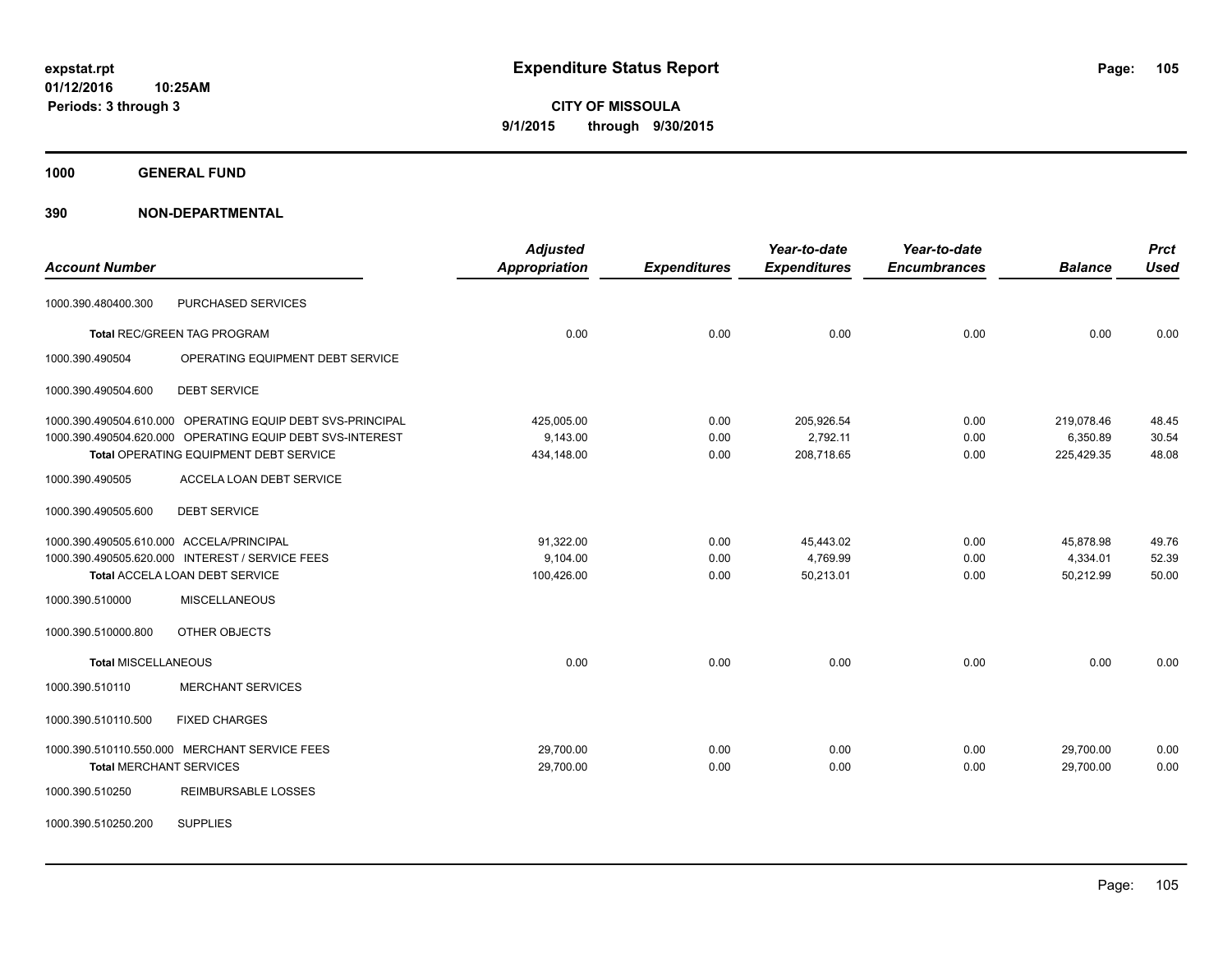**1000 GENERAL FUND**

| <b>Account Number</b>                                           |                                                                                 | <b>Adjusted</b><br><b>Appropriation</b> | <b>Expenditures</b> | Year-to-date<br><b>Expenditures</b> | Year-to-date<br><b>Encumbrances</b> | <b>Balance</b>         | <b>Prct</b><br><b>Used</b> |
|-----------------------------------------------------------------|---------------------------------------------------------------------------------|-----------------------------------------|---------------------|-------------------------------------|-------------------------------------|------------------------|----------------------------|
| <b>Total SUPPLIES</b>                                           | 1000.390.510250.230.000 REIMBURSEABLE LOSSES-REPAIR/MAINTENANCE                 | 50,000.00<br>50,000.00                  | 0.00<br>0.00        | 0.00<br>0.00                        | 0.00<br>0.00                        | 50,000.00<br>50,000.00 | 0.00<br>0.00               |
| 1000.390.510250.300                                             | PURCHASED SERVICES                                                              |                                         |                     |                                     |                                     |                        |                            |
|                                                                 | <b>Total PURCHASED SERVICES</b>                                                 | 0.00                                    | 0.00                | 0.00                                | 0.00                                | 0.00                   | 0.00                       |
|                                                                 | <b>Total REIMBURSABLE LOSSES</b>                                                | 50,000.00                               | 0.00                | 0.00                                | 0.00                                | 50,000.00              | 0.00                       |
| 1000.390.510300                                                 | <b>CONTINGENCY</b>                                                              |                                         |                     |                                     |                                     |                        |                            |
| 1000.390.510300.800                                             | OTHER OBJECTS                                                                   |                                         |                     |                                     |                                     |                        |                            |
| 1000.390.510300.845.000 CONTINGENCY<br><b>Total CONTINGENCY</b> |                                                                                 | 79,363.00<br>79,363.00                  | 0.00<br>0.00        | 0.00<br>0.00                        | 0.00<br>0.00                        | 79,363.00<br>79,363.00 | 0.00<br>0.00               |
| 1000.390.510301                                                 | <b>EMERGENCY RESPONSE OVERTIME</b>                                              |                                         |                     |                                     |                                     |                        |                            |
| 1000.390.510301.800                                             | OTHER OBJECTS                                                                   |                                         |                     |                                     |                                     |                        |                            |
|                                                                 | 1000.390.510301.845.000 EMERGENCY RESPONSE<br>Total EMERGENCY RESPONSE OVERTIME | 50,000.00<br>50,000.00                  | 0.00<br>0.00        | 0.00<br>0.00                        | 0.00<br>0.00                        | 50,000.00<br>50.000.00 | 0.00<br>0.00               |
| 1000.390.510303                                                 | <b>VEHICLE TRANSFERS</b>                                                        |                                         |                     |                                     |                                     |                        |                            |
| 1000.390.510303.900                                             | <b>CAPITAL OUTLAY</b>                                                           |                                         |                     |                                     |                                     |                        |                            |
| <b>Total VEHICLE TRANSFERS</b>                                  |                                                                                 | 0.00                                    | 0.00                | 0.00                                | 0.00                                | 0.00                   | 0.00                       |
| 1000.390.510304                                                 | RESERVE-INSURANCE PREMIUM SAVINGS                                               |                                         |                     |                                     |                                     |                        |                            |
| 1000.390.510304.500                                             | <b>FIXED CHARGES</b>                                                            |                                         |                     |                                     |                                     |                        |                            |
|                                                                 | Total RESERVE-INSURANCE PREMIUM SAVINGS                                         | 0.00                                    | 0.00                | 0.00                                | 0.00                                | 0.00                   | 0.00                       |
| 1000.390.510305                                                 | <b>BASELINE CUTS/CONTINGENCY</b>                                                |                                         |                     |                                     |                                     |                        |                            |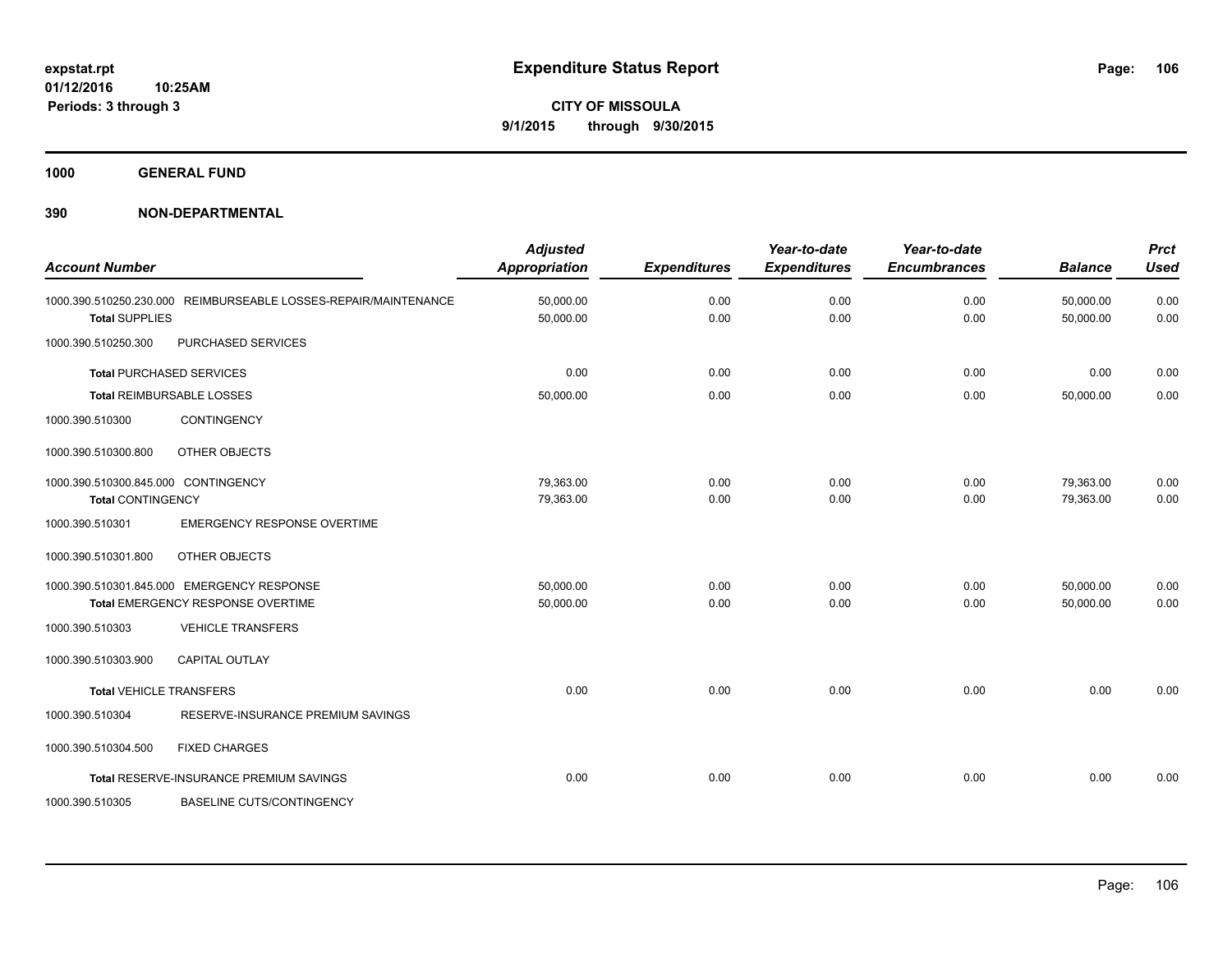**1000 GENERAL FUND**

| <b>Account Number</b>                                                                            | <b>Adjusted</b><br><b>Appropriation</b> | <b>Expenditures</b>    | Year-to-date<br><b>Expenditures</b> | Year-to-date<br><b>Encumbrances</b> | <b>Balance</b>               | <b>Prct</b><br><b>Used</b> |
|--------------------------------------------------------------------------------------------------|-----------------------------------------|------------------------|-------------------------------------|-------------------------------------|------------------------------|----------------------------|
| <b>SUPPLIES</b><br>1000.390.510305.200                                                           |                                         |                        |                                     |                                     |                              |                            |
| <b>Total SUPPLIES</b>                                                                            | 0.00                                    | 0.00                   | 0.00                                | 0.00                                | 0.00                         | 0.00                       |
| 1000.390.510305.300<br>PURCHASED SERVICES                                                        |                                         |                        |                                     |                                     |                              |                            |
| <b>Total PURCHASED SERVICES</b>                                                                  | 0.00                                    | 0.00                   | 0.00                                | 0.00                                | 0.00                         | 0.00                       |
| 1000.390.510305.800<br>OTHER OBJECTS                                                             |                                         |                        |                                     |                                     |                              |                            |
| Total BASELINE CUTS/CONTINGENCY                                                                  | 0.00                                    | 0.00                   | 0.00                                | 0.00                                | 0.00                         | 0.00                       |
| <b>COMPREHENSIVE LIABILITY INSURANCE</b><br>1000.390.510330                                      |                                         |                        |                                     |                                     |                              |                            |
| 1000.390.510330.500<br><b>FIXED CHARGES</b>                                                      |                                         |                        |                                     |                                     |                              |                            |
| 1000.390.510330.500.000 COMPREHENSIVE INSURANCE-FIXED<br>Total COMPREHENSIVE LIABILITY INSURANCE | 907,563.00<br>907,563.00                | 18,515.93<br>18,515.93 | 664,565.93<br>664,565.93            | 0.00<br>0.00                        | 242,997.07<br>242,997.07     | 73.23<br>73.23             |
| 1000.390.521000<br><b>INTERFUND OPERATING TRANSFERS</b>                                          |                                         |                        |                                     |                                     |                              |                            |
| 1000.390.521000.800<br>OTHER OBJECTS                                                             |                                         |                        |                                     |                                     |                              |                            |
| 1000.390.521000.820.000 TRANSFERS TO OTHER FUNDS<br><b>Total INTERFUND OPERATING TRANSFERS</b>   | 6.000.00<br>6,000.00                    | 0.00<br>0.00           | 0.00<br>0.00                        | 0.00<br>0.00                        | 6,000.00<br>6,000.00         | 0.00<br>0.00               |
| <b>TRANSFER TO CIP</b><br>1000.390.521001                                                        |                                         |                        |                                     |                                     |                              |                            |
| 1000.390.521001.800<br>OTHER OBJECTS                                                             |                                         |                        |                                     |                                     |                              |                            |
| 1000.390.521001.820.000 TRANSFERS TO CIP<br>Total TRANSFER TO CIP                                | 1,084,565.00<br>1,084,565.00            | 0.00<br>0.00           | 0.00<br>0.00                        | 0.00<br>0.00                        | 1,084,565.00<br>1,084,565.00 | 0.00<br>0.00               |
| 1000.390.521006<br>HEALTH INSURANCE TRANSFER                                                     |                                         |                        |                                     |                                     |                              |                            |
| OTHER OBJECTS<br>1000.390.521006.800                                                             |                                         |                        |                                     |                                     |                              |                            |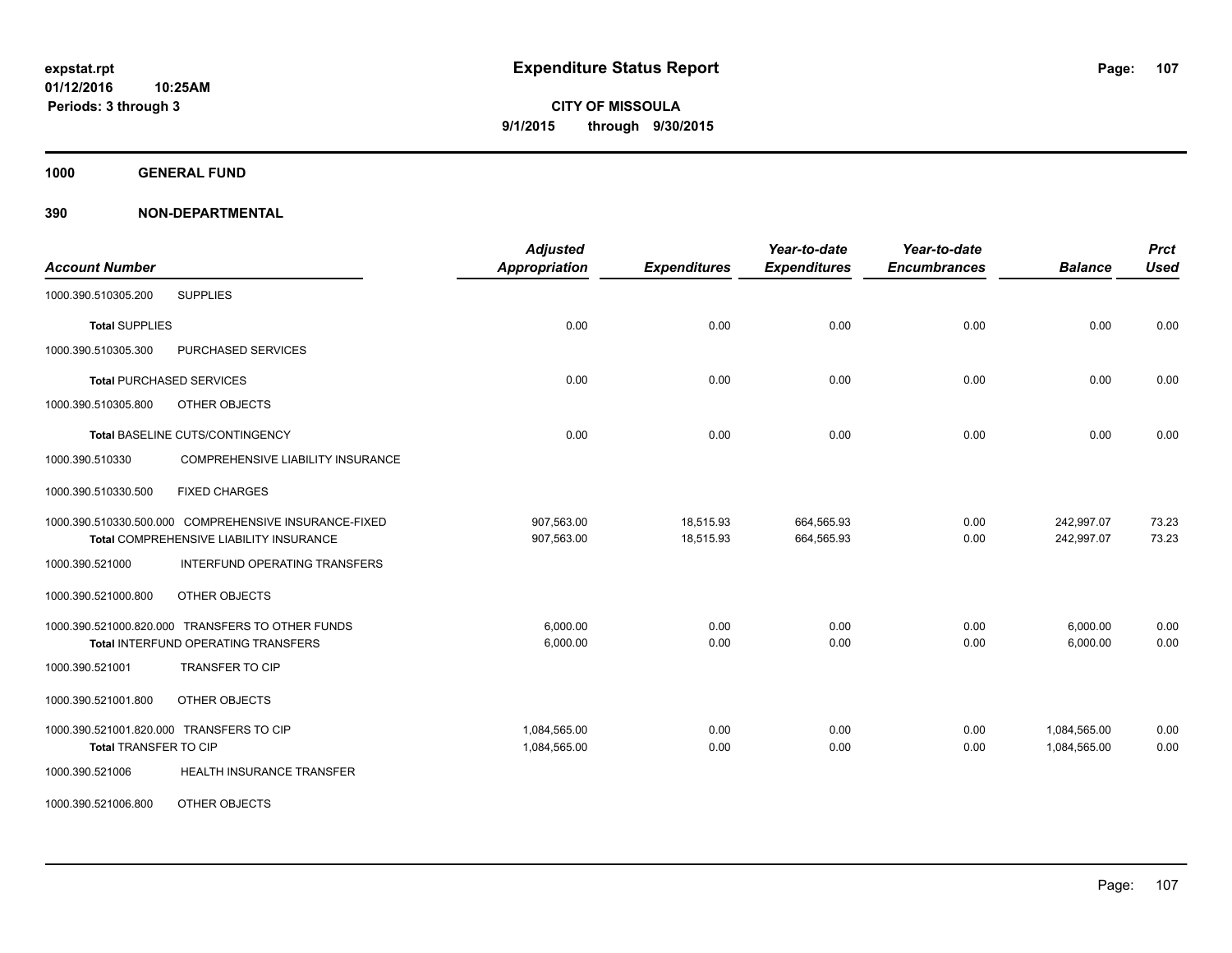**1000 GENERAL FUND**

|                                                                                             | <b>Adjusted</b>          |                          | Year-to-date               | Year-to-date        |                          | Prct           |  |
|---------------------------------------------------------------------------------------------|--------------------------|--------------------------|----------------------------|---------------------|--------------------------|----------------|--|
| <b>Account Number</b>                                                                       | Appropriation            | <b>Expenditures</b>      | <i><b>Expenditures</b></i> | <b>Encumbrances</b> | <b>Balance</b>           | Used           |  |
| 1000.390.521006.820.000 HEALTH INSURANCE TRANSFER<br><b>Total HEALTH INSURANCE TRANSFER</b> | 442,000.00<br>442,000.00 | 116.926.57<br>116.926.57 | 135.773.59<br>135.773.59   | 0.00<br>0.00        | 306.226.41<br>306.226.41 | 30.72<br>30.72 |  |
| <b>Total NON-DEPARTMENTAL</b>                                                               | 6.073.973.00             | 175.318.95               | 1.244.549.55               | 0.00                | 4.829.423.45             | 20.49          |  |
| <b>Total GENERAL FUND</b>                                                                   | 51,562,089.00            | 3,470,945.03             | 11.251.558.13              | 0.00                | 40.310.530.87            | 21.82          |  |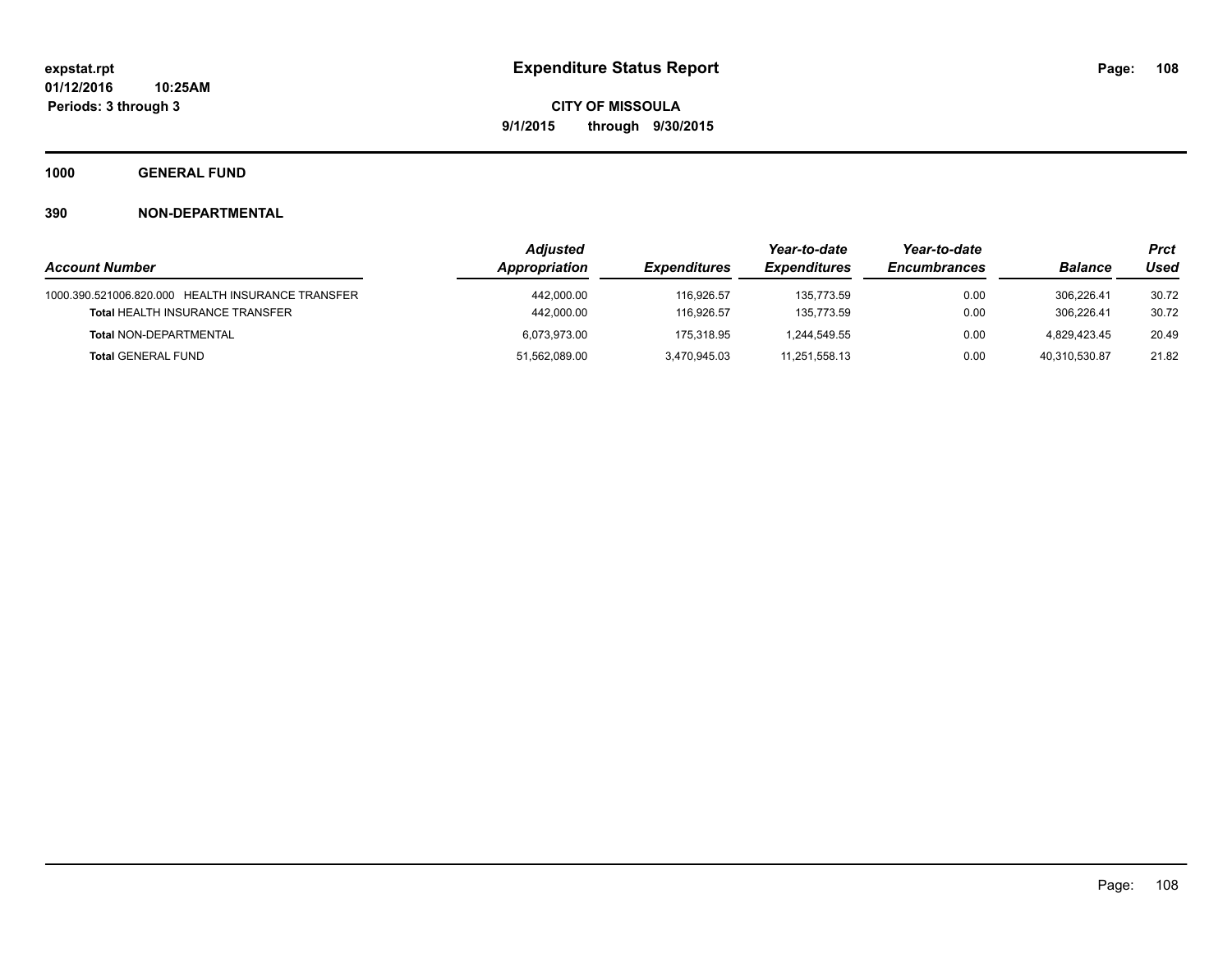#### **1211 PARK ACQUISITION & DEVELOPMENT**

| <b>Account Number</b>                                                                                                                                                        | <b>Adjusted</b><br><b>Appropriation</b> | <b>Expenditures</b>  | Year-to-date<br><b>Expenditures</b> | Year-to-date<br><b>Encumbrances</b> | <b>Balance</b>                      | <b>Prct</b><br><b>Used</b> |
|------------------------------------------------------------------------------------------------------------------------------------------------------------------------------|-----------------------------------------|----------------------|-------------------------------------|-------------------------------------|-------------------------------------|----------------------------|
| *** Title Not Found ***<br>1211.370.460433                                                                                                                                   |                                         |                      |                                     |                                     |                                     |                            |
| <b>SUPPLIES</b><br>1211.370.460433.200                                                                                                                                       |                                         |                      |                                     |                                     |                                     |                            |
| <b>Total SUPPLIES</b>                                                                                                                                                        | 0.00                                    | 0.00                 | 0.00                                | 0.00                                | 0.00                                | 0.00                       |
| 1211.370.460433.300<br><b>PURCHASED SERVICES</b>                                                                                                                             |                                         |                      |                                     |                                     |                                     |                            |
| Total *** Title Not Found ***                                                                                                                                                | 0.00                                    | 0.00                 | 0.00                                | 0.00                                | 0.00                                | 0.00                       |
| 1211.370.460510<br>PARK ACQUISITION & DEV                                                                                                                                    |                                         |                      |                                     |                                     |                                     |                            |
| <b>SUPPLIES</b><br>1211.370.460510.200                                                                                                                                       |                                         |                      |                                     |                                     |                                     |                            |
| 1211.370.460510.220.000 OPERATING SUPPLIES<br><b>Total SUPPLIES</b>                                                                                                          | 10,000.00<br>10,000.00                  | 0.00<br>0.00         | 0.00<br>0.00                        | 0.00<br>0.00                        | 10,000.00<br>10,000.00              | 0.00<br>0.00               |
| 1211.370.460510.300<br>PURCHASED SERVICES                                                                                                                                    |                                         |                      |                                     |                                     |                                     |                            |
| 1211.370.460510.350.000 PROFESSIONAL SERVICES<br>1211.370.460510.390.000 OTHER PURCHASED SERVICES<br><b>Total PURCHASED SERVICES</b><br>1211.370.460510.800<br>OTHER OBJECTS | 25,000.00<br>10,000.00<br>35,000.00     | 0.00<br>0.00<br>0.00 | 0.00<br>0.00<br>0.00                | 0.00<br>0.00<br>0.00                | 25,000.00<br>10,000.00<br>35,000.00 | 0.00<br>0.00<br>0.00       |
| <b>Total OTHER OBJECTS</b>                                                                                                                                                   | 0.00                                    | 0.00                 | 0.00                                | 0.00                                | 0.00                                | 0.00                       |
| <b>CAPITAL OUTLAY</b><br>1211.370.460510.900                                                                                                                                 |                                         |                      |                                     |                                     |                                     |                            |
| 1211.370.460510.930.000 IMPROVEMENTS<br><b>Total CAPITAL OUTLAY</b>                                                                                                          | 168,578.00<br>168,578.00                | 0.00<br>0.00         | 0.00<br>0.00                        | 0.00<br>0.00                        | 168,578.00<br>168,578.00            | 0.00<br>0.00               |
| Total PARK ACQUISITION & DEV                                                                                                                                                 | 213,578.00                              | 0.00                 | 0.00                                | 0.00                                | 213,578.00                          | 0.00                       |
| 1211.370.460511<br><b>PARK ENTERPRISE</b>                                                                                                                                    |                                         |                      |                                     |                                     |                                     |                            |
| <b>CAPITAL OUTLAY</b><br>1211.370.460511.900                                                                                                                                 |                                         |                      |                                     |                                     |                                     |                            |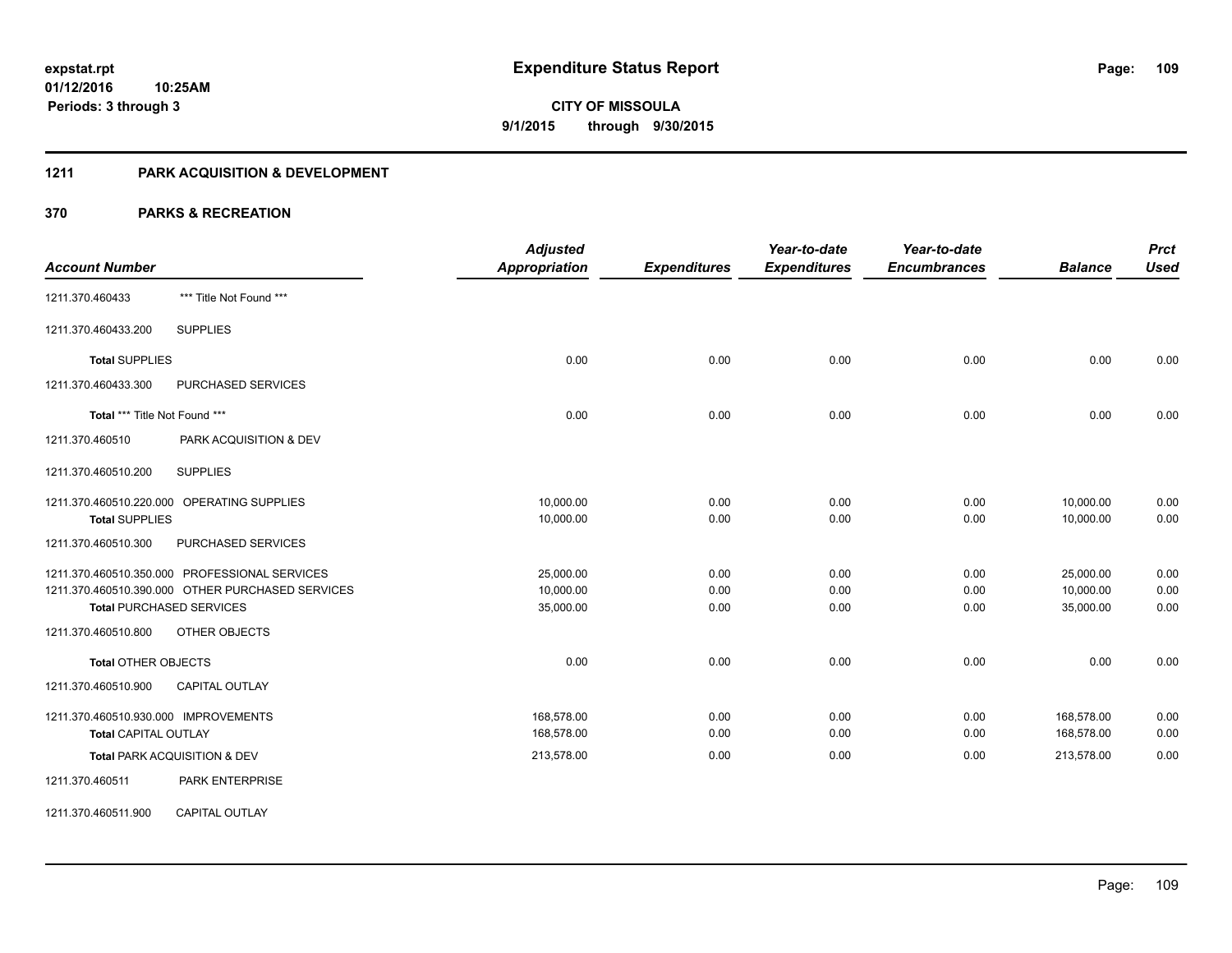### **1211 PARK ACQUISITION & DEVELOPMENT**

| <b>Account Number</b>        |                                                 | <b>Adjusted</b><br>Appropriation | <b>Expenditures</b> | Year-to-date<br><b>Expenditures</b> | Year-to-date<br><b>Encumbrances</b> | <b>Balance</b> | <b>Prct</b><br>Used |
|------------------------------|-------------------------------------------------|----------------------------------|---------------------|-------------------------------------|-------------------------------------|----------------|---------------------|
| <b>Total PARK ENTERPRISE</b> |                                                 | 0.00                             | 0.00                | 0.00                                | 0.00                                | 0.00           | 0.00                |
| 1211.370.510110              | MERCHANT SERVICES                               |                                  |                     |                                     |                                     |                |                     |
| 1211.370.510110.500          | <b>FIXED CHARGES</b>                            |                                  |                     |                                     |                                     |                |                     |
|                              | <b>Total MERCHANT SERVICES</b>                  | 0.00                             | 0.00                | 0.00                                | 0.00                                | 0.00           | 0.00                |
|                              | <b>Total PARK ACQUISITION &amp; DEVELOPMENT</b> | 213,578.00                       | 0.00                | 0.00                                | 0.00                                | 213.578.00     | 0.00                |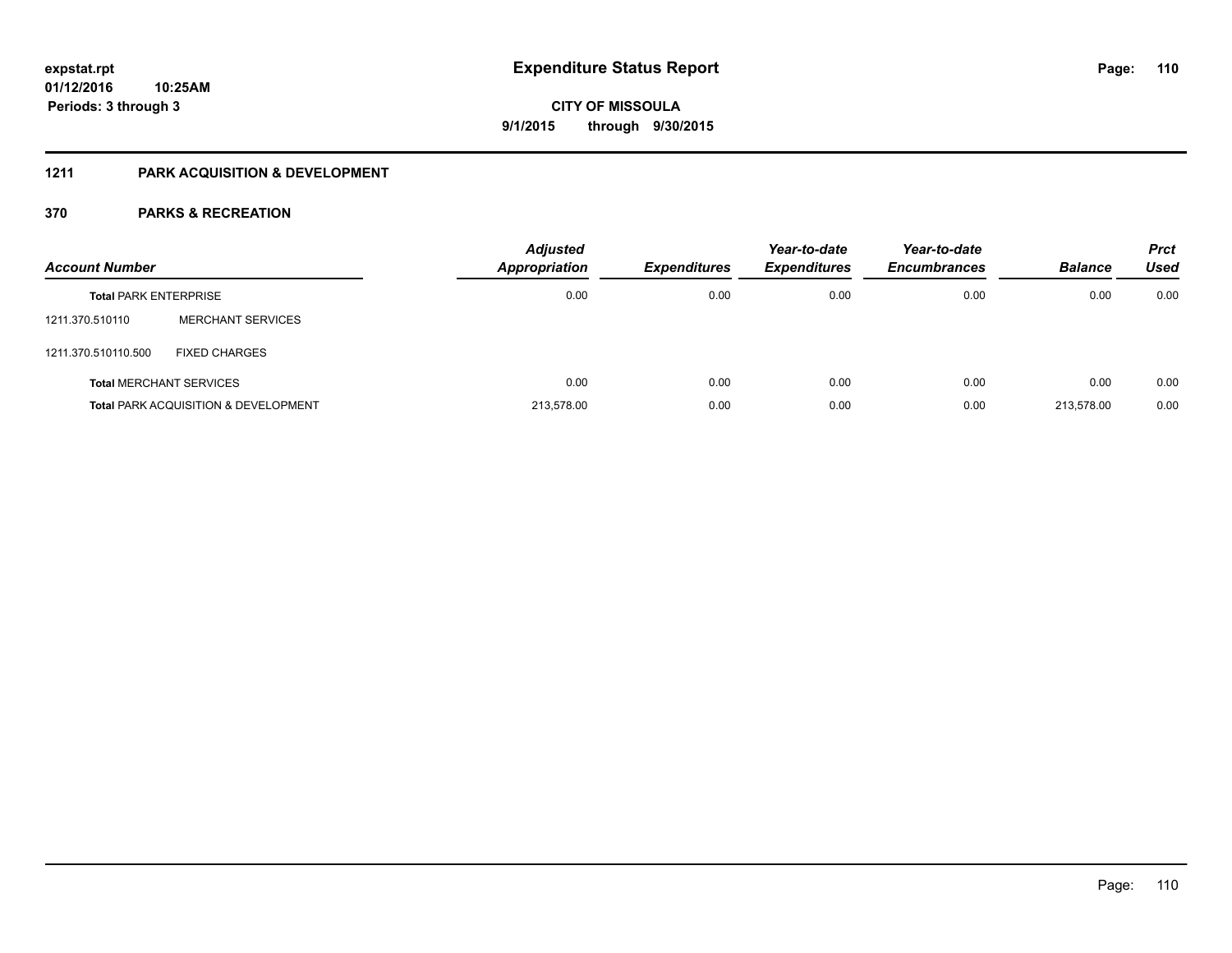#### **1212 PARK ENTERPRISE FUND**

|                       |                                               | <b>Adjusted</b>        |                     | Year-to-date        | Year-to-date        |                        | <b>Prct</b>  |
|-----------------------|-----------------------------------------------|------------------------|---------------------|---------------------|---------------------|------------------------|--------------|
| <b>Account Number</b> |                                               | <b>Appropriation</b>   | <b>Expenditures</b> | <b>Expenditures</b> | <b>Encumbrances</b> | <b>Balance</b>         | <b>Used</b>  |
| 1212.370.460433       | SILVER SUMMIT PICNIC AREA                     |                        |                     |                     |                     |                        |              |
| 1212.370.460433.200   | <b>SUPPLIES</b>                               |                        |                     |                     |                     |                        |              |
| <b>Total SUPPLIES</b> |                                               | 0.00                   | 0.00                | 0.00                | 0.00                | 0.00                   | 0.00         |
| 1212.370.460433.300   | PURCHASED SERVICES                            |                        |                     |                     |                     |                        |              |
|                       | <b>Total SILVER SUMMIT PICNIC AREA</b>        | 0.00                   | 0.00                | 0.00                | 0.00                | 0.00                   | 0.00         |
| 1212.370.460443       | <b>TRAINING</b>                               |                        |                     |                     |                     |                        |              |
| 1212.370.460443.200   | <b>SUPPLIES</b>                               |                        |                     |                     |                     |                        |              |
| <b>Total TRAINING</b> |                                               | 0.00                   | 0.00                | 0.00                | 0.00                | 0.00                   | 0.00         |
| 1212.370.460510       | PARK ACQUISITION & DEV                        |                        |                     |                     |                     |                        |              |
| 1212.370.460510.200   | <b>SUPPLIES</b>                               |                        |                     |                     |                     |                        |              |
| <b>Total SUPPLIES</b> |                                               | 0.00                   | 0.00                | 0.00                | 0.00                | 0.00                   | 0.00         |
| 1212.370.460510.300   | PURCHASED SERVICES                            |                        |                     |                     |                     |                        |              |
|                       | Total PARK ACQUISITION & DEV                  | 0.00                   | 0.00                | 0.00                | 0.00                | 0.00                   | 0.00         |
| 1212.370.460511       | <b>PARK ENTERPRISE</b>                        |                        |                     |                     |                     |                        |              |
| 1212.370.460511.200   | <b>SUPPLIES</b>                               |                        |                     |                     |                     |                        |              |
|                       | 1212.370.460511.220.000 OPERATING SUPPLIES    | 20,000.00              | 0.00                | 0.00                | 0.00                | 20,000.00              | 0.00         |
| <b>Total SUPPLIES</b> | 1212.370.460511.220.300 OPERATING SUPPLIES    | 15,000.00<br>35,000.00 | 0.00<br>0.00        | 0.00<br>0.00        | 0.00<br>0.00        | 15,000.00<br>35,000.00 | 0.00<br>0.00 |
| 1212.370.460511.300   | PURCHASED SERVICES                            |                        |                     |                     |                     |                        |              |
|                       | 1212.370.460511.350.000 PROFESSIONAL SERVICES | 10,000.00              | 0.00                | 0.00                | 0.00                | 10,000.00              | 0.00         |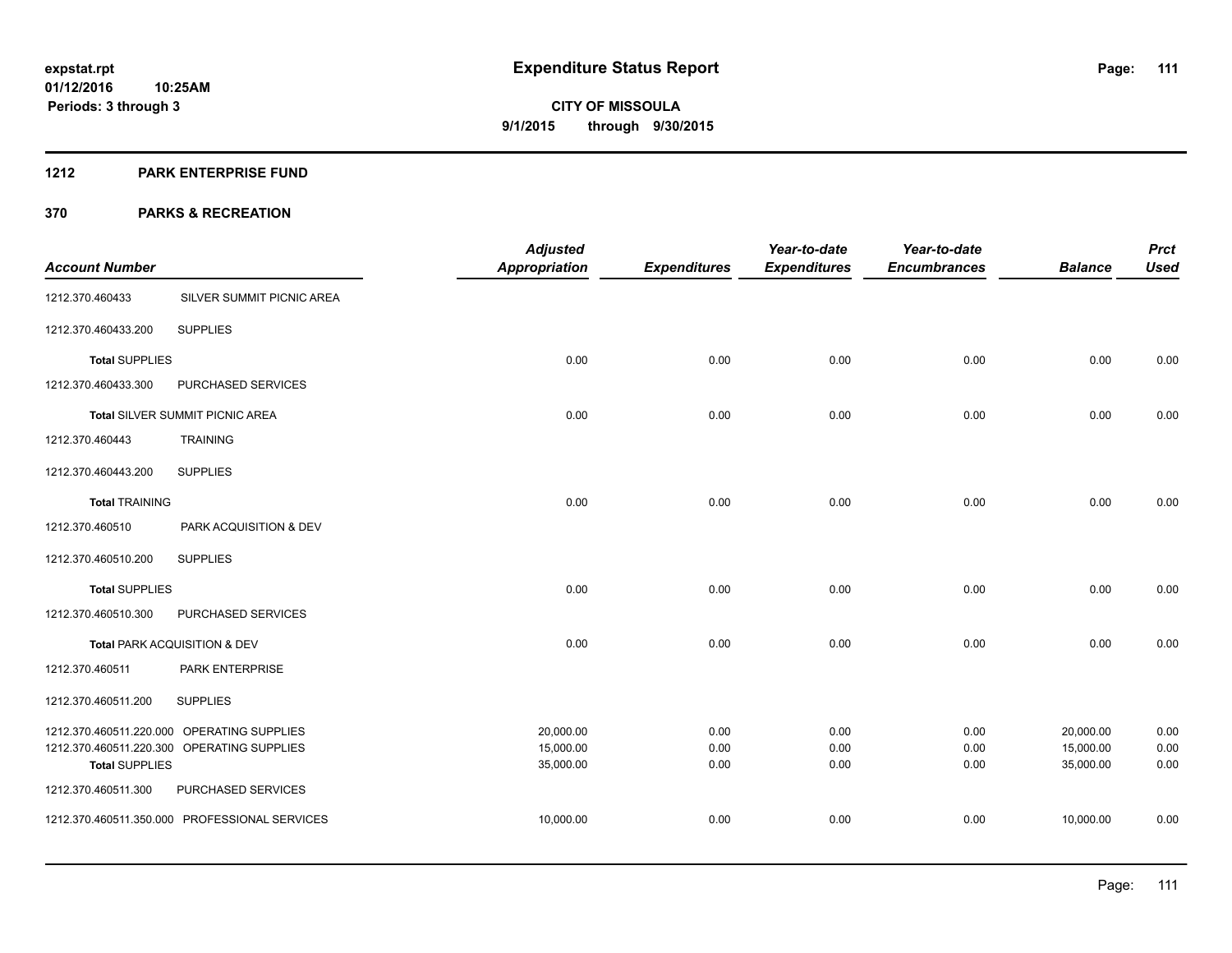### **1212 PARK ENTERPRISE FUND**

| <b>Account Number</b>                            | <b>Adjusted</b><br><b>Appropriation</b> | <b>Expenditures</b> | Year-to-date<br><b>Expenditures</b> | Year-to-date<br><b>Encumbrances</b> | <b>Balance</b> | <b>Prct</b><br><b>Used</b> |
|--------------------------------------------------|-----------------------------------------|---------------------|-------------------------------------|-------------------------------------|----------------|----------------------------|
| 1212.370.460511.390.000 OTHER PURCHASED SERVICES | 20,000.00                               | 1,900.00            | 1,900.00                            | 0.00                                | 18,100.00      | 9.50                       |
| <b>Total PURCHASED SERVICES</b>                  | 30,000.00                               | 1,900.00            | 1,900.00                            | 0.00                                | 28,100.00      | 6.33                       |
| OTHER OBJECTS<br>1212.370.460511.800             |                                         |                     |                                     |                                     |                |                            |
| <b>Total OTHER OBJECTS</b>                       | 0.00                                    | 0.00                | 0.00                                | 0.00                                | 0.00           | 0.00                       |
| 1212.370.460511.900<br><b>CAPITAL OUTLAY</b>     |                                         |                     |                                     |                                     |                |                            |
| 1212.370.460511.930.000 IMPROVEMENTS             | 180,150.00                              | 0.00                | 0.00                                | 0.00                                | 180,150.00     | 0.00                       |
| 1212.370.460511.940.000 MACHINERY & EQUIPMENT    | 30,000.00                               | 0.00                | 0.00                                | 0.00                                | 30,000.00      | 0.00                       |
| <b>Total CAPITAL OUTLAY</b>                      | 210,150.00                              | 0.00                | 0.00                                | 0.00                                | 210,150.00     | 0.00                       |
| <b>Total PARK ENTERPRISE</b>                     | 275,150.00                              | 1,900.00            | 1,900.00                            | 0.00                                | 273,250.00     | 0.69                       |
| <b>MERCHANT SERVICES</b><br>1212.370.510110      |                                         |                     |                                     |                                     |                |                            |
| <b>FIXED CHARGES</b><br>1212.370.510110.500      |                                         |                     |                                     |                                     |                |                            |
| <b>Total MERCHANT SERVICES</b>                   | 0.00                                    | 0.00                | 0.00                                | 0.00                                | 0.00           | 0.00                       |
| <b>Total PARK ENTERPRISE FUND</b>                | 275,150.00                              | 1,900.00            | 1,900.00                            | 0.00                                | 273,250.00     | 0.69                       |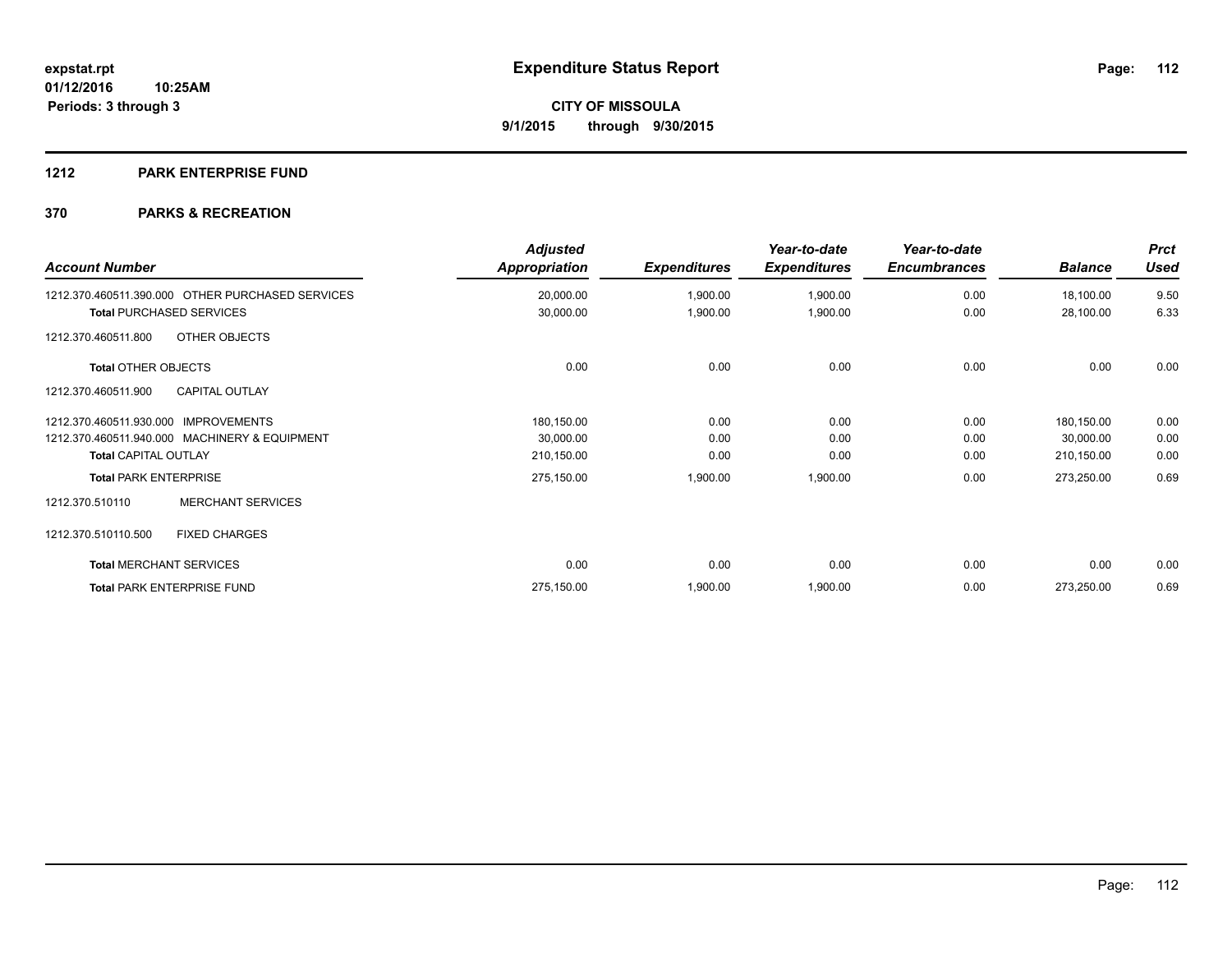### **1216 PARKS & REC TRAILS, DEV**

| <b>Account Number</b>          |                                                        | <b>Adjusted</b><br>Appropriation | <b>Expenditures</b> | Year-to-date<br><b>Expenditures</b> | Year-to-date<br><b>Encumbrances</b> | <b>Balance</b> | <b>Prct</b><br><b>Used</b> |
|--------------------------------|--------------------------------------------------------|----------------------------------|---------------------|-------------------------------------|-------------------------------------|----------------|----------------------------|
| 1216.370.460403                | PARK DEVELOPMENT & EXPANSION                           |                                  |                     |                                     |                                     |                |                            |
| 1216.370.460403.900            | <b>CAPITAL OUTLAY</b>                                  |                                  |                     |                                     |                                     |                |                            |
|                                | Total PARK DEVELOPMENT & EXPANSION                     | 0.00                             | 0.00                | 0.00                                | 0.00                                | 0.00           | 0.00                       |
| 1216.370.460433                | TRAILHEAD MAPS FOR WAYFINDING                          |                                  |                     |                                     |                                     |                |                            |
| 1216.370.460433.100            | PERSONAL SERVICES                                      |                                  |                     |                                     |                                     |                |                            |
| <b>Total PERSONAL SERVICES</b> |                                                        | 0.00                             | 0.00                | 0.00                                | 0.00                                | 0.00           | 0.00                       |
| 1216.370.460433.200            | <b>SUPPLIES</b>                                        |                                  |                     |                                     |                                     |                |                            |
| <b>Total SUPPLIES</b>          |                                                        | 0.00                             | 0.00                | 0.00                                | 0.00                                | 0.00           | 0.00                       |
| 1216.370.460433.300            | PURCHASED SERVICES                                     |                                  |                     |                                     |                                     |                |                            |
|                                | <b>Total TRAILHEAD MAPS FOR WAYFINDING</b>             | 0.00                             | 0.00                | 0.00                                | 0.00                                | 0.00           | 0.00                       |
| 1216.370.460434                | <b>GREENWAYS &amp; HORTICULTURE</b>                    |                                  |                     |                                     |                                     |                |                            |
| 1216.370.460434.200            | <b>SUPPLIES</b>                                        |                                  |                     |                                     |                                     |                |                            |
|                                | 1216.370.460434.220.000 OPERATING SUPPLIES             | 7,000.00                         | 0.00                | 0.00                                | 0.00                                | 7,000.00       | 0.00                       |
| <b>Total SUPPLIES</b>          |                                                        | 7,000.00                         | 0.00                | 0.00                                | 0.00                                | 7,000.00       | 0.00                       |
| 1216.370.460434.300            | PURCHASED SERVICES                                     |                                  |                     |                                     |                                     |                |                            |
|                                | 1216.370.460434.350.000 RECREATION TRAIL PROGRAM GRANT | 18,000.00                        | 0.00                | 0.00                                | 0.00                                | 18,000.00      | 0.00                       |
|                                | <b>Total PURCHASED SERVICES</b>                        | 18,000.00                        | 0.00                | 0.00                                | 0.00                                | 18,000.00      | 0.00                       |
| 1216.370.460434.800            | OTHER OBJECTS                                          |                                  |                     |                                     |                                     |                |                            |
| Total OTHER OBJECTS            |                                                        | 0.00                             | 0.00                | 0.00                                | 0.00                                | 0.00           | 0.00                       |
| 1216.370.460434.900            | <b>CAPITAL OUTLAY</b>                                  |                                  |                     |                                     |                                     |                |                            |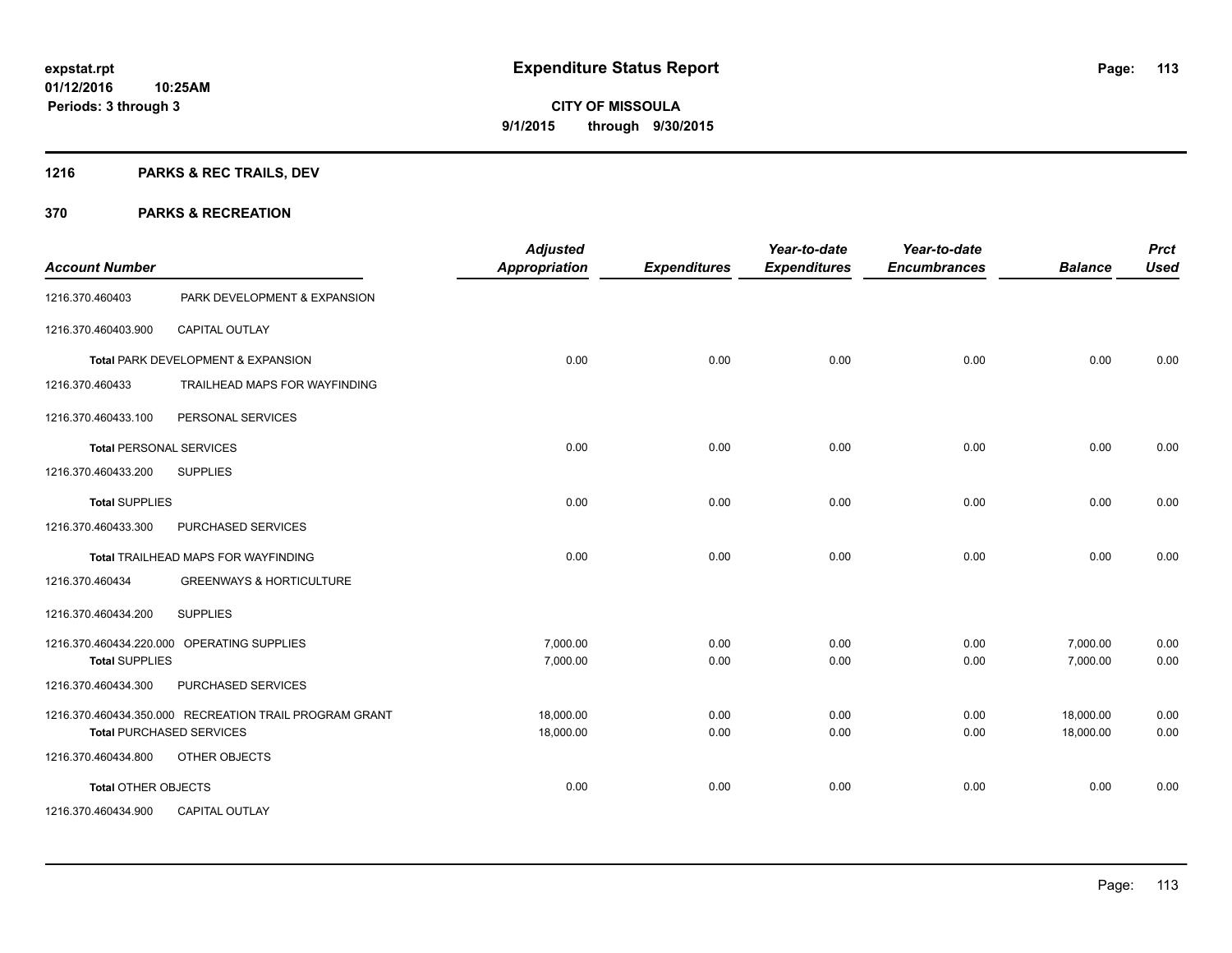### **1216 PARKS & REC TRAILS, DEV**

| <b>Account Number</b>       |                                                         | <b>Adjusted</b><br><b>Appropriation</b> | <b>Expenditures</b> | Year-to-date<br><b>Expenditures</b> | Year-to-date<br><b>Encumbrances</b> | <b>Balance</b>         | <b>Prct</b><br><b>Used</b> |
|-----------------------------|---------------------------------------------------------|-----------------------------------------|---------------------|-------------------------------------|-------------------------------------|------------------------|----------------------------|
| <b>Total CAPITAL OUTLAY</b> | 1216.370.460434.930.000 RECREATION TRAILS PROGRAM GRANT | 65,000.00<br>65,000.00                  | 0.00<br>0.00        | 0.00<br>0.00                        | 0.00<br>0.00                        | 65,000.00<br>65,000.00 | 0.00<br>0.00               |
|                             | <b>Total GREENWAYS &amp; HORTICULTURE</b>               | 90,000.00                               | 0.00                | 0.00                                | 0.00                                | 90,000.00              | 0.00                       |
| 1216.370.460437             | TREE INVENTORY DNRC GRANT                               |                                         |                     |                                     |                                     |                        |                            |
| 1216.370.460437.100         | PERSONAL SERVICES                                       |                                         |                     |                                     |                                     |                        |                            |
|                             | <b>Total PERSONAL SERVICES</b>                          | 0.00                                    | 0.00                | 0.00                                | 0.00                                | 0.00                   | 0.00                       |
| 1216.370.460437.200         | <b>SUPPLIES</b>                                         |                                         |                     |                                     |                                     |                        |                            |
|                             | Total TREE INVENTORY DNRC GRANT                         | 0.00                                    | 0.00                | 0.00                                | 0.00                                | 0.00                   | 0.00                       |
| 1216.370.460438             | MCCORMICK PARK SITE PLAN                                |                                         |                     |                                     |                                     |                        |                            |
| 1216.370.460438.200         | <b>SUPPLIES</b>                                         |                                         |                     |                                     |                                     |                        |                            |
| <b>Total SUPPLIES</b>       |                                                         | 0.00                                    | 0.00                | 0.00                                | 0.00                                | 0.00                   | 0.00                       |
| 1216.370.460438.300         | PURCHASED SERVICES                                      |                                         |                     |                                     |                                     |                        |                            |
|                             | Total MCCORMICK PARK SITE PLAN                          | 0.00                                    | 0.00                | 0.00                                | 0.00                                | 0.00                   | 0.00                       |
| 1216.370.460443             | <b>TRAINING</b>                                         |                                         |                     |                                     |                                     |                        |                            |
| 1216.370.460443.200         | <b>SUPPLIES</b>                                         |                                         |                     |                                     |                                     |                        |                            |
| <b>Total SUPPLIES</b>       |                                                         | 0.00                                    | 0.00                | 0.00                                | 0.00                                | 0.00                   | 0.00                       |
| 1216.370.460443.300         | PURCHASED SERVICES                                      |                                         |                     |                                     |                                     |                        |                            |
| <b>Total TRAINING</b>       | 1216.370.460443.350.000 PLAYGROUND SAFETY TRAINING      | 0.00<br>0.00                            | 521.99<br>521.99    | 521.99<br>521.99                    | 0.00<br>0.00                        | $-521.99$<br>$-521.99$ | 0.00<br>0.00               |
| 1216.370.460444             | <b>PLAYGROUNDS</b>                                      |                                         |                     |                                     |                                     |                        |                            |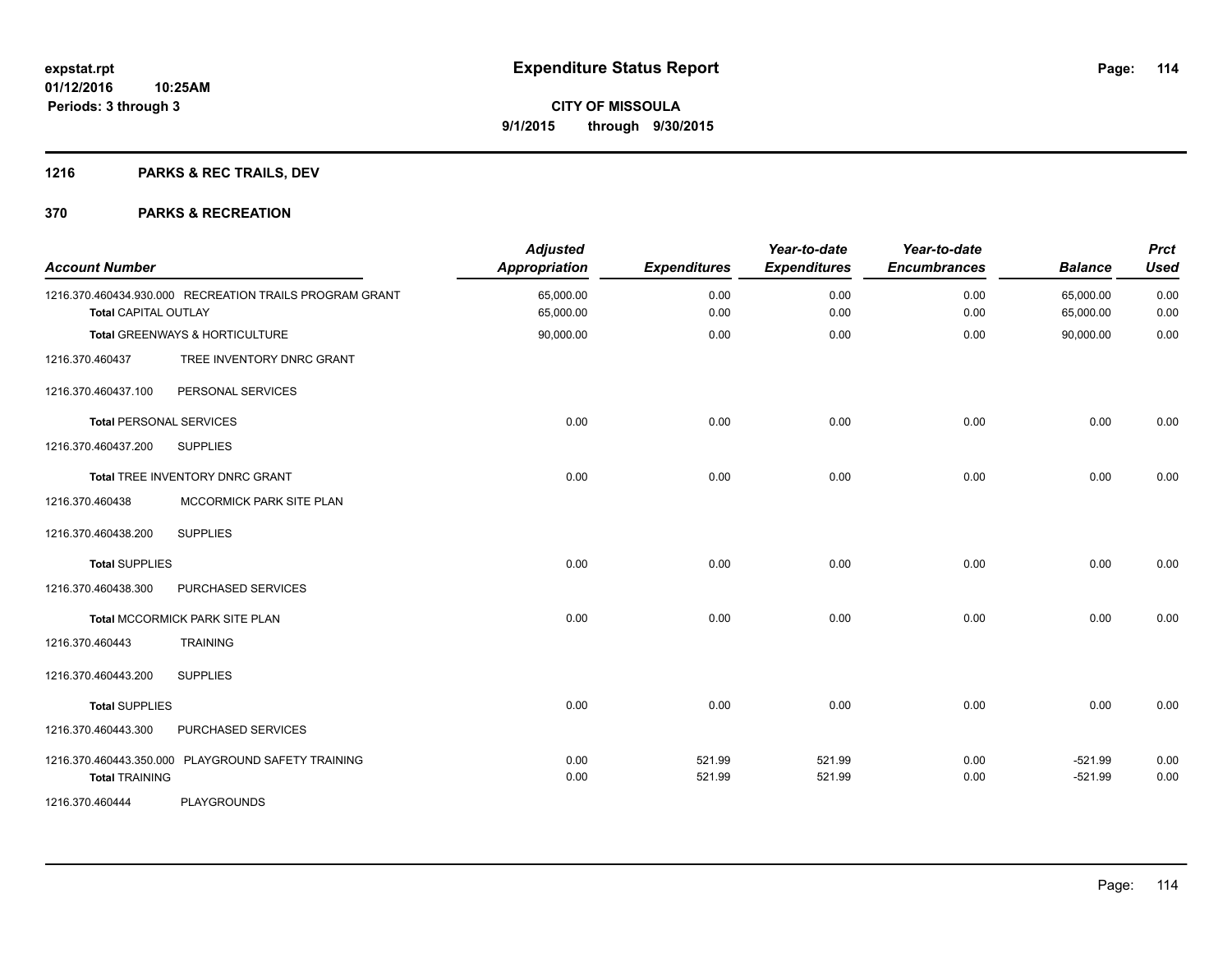### **1216 PARKS & REC TRAILS, DEV**

|                                                                 | <b>Adjusted</b>      |                     | Year-to-date        | Year-to-date        |                | <b>Prct</b> |
|-----------------------------------------------------------------|----------------------|---------------------|---------------------|---------------------|----------------|-------------|
| <b>Account Number</b>                                           | <b>Appropriation</b> | <b>Expenditures</b> | <b>Expenditures</b> | <b>Encumbrances</b> | <b>Balance</b> | <b>Used</b> |
| PURCHASED SERVICES<br>1216.370.460444.300                       |                      |                     |                     |                     |                |             |
| 1216.370.460444.350.000 PROFESSIONAL SERVICES                   | 0.00                 | 0.00                | 280.00              | 0.00                | $-280.00$      | 0.00        |
| <b>Total PURCHASED SERVICES</b>                                 | 0.00                 | 0.00                | 280.00              | 0.00                | $-280.00$      | 0.00        |
| <b>CAPITAL OUTLAY</b><br>1216.370.460444.900                    |                      |                     |                     |                     |                |             |
| 1216.370.460444.930.000 LITTLE MCCORMICK PLAYGROUND/MPROVEMENTS | 0.00                 | 2,592.74            | 2,592.74            | 0.00                | $-2,592.74$    | 0.00        |
| <b>Total CAPITAL OUTLAY</b>                                     | 0.00                 | 2,592.74            | 2,592.74            | 0.00                | $-2,592.74$    | 0.00        |
| <b>Total PLAYGROUNDS</b>                                        | 0.00                 | 2,592.74            | 2,872.74            | 0.00                | $-2,872.74$    | 0.00        |
| <b>RECREATION MORE</b><br>1216.370.460470                       |                      |                     |                     |                     |                |             |
| <b>SUPPLIES</b><br>1216.370.460470.200                          |                      |                     |                     |                     |                |             |
| 1216.370.460470.220.000 MORE/OPERATING SUPPLIES                 | 5.000.00             | 2,108.94            | 9,324.40            | 0.00                | $-4,324.40$    | 186.49      |
| 1216.370.460470.230.000 MORE/REPAI & MAINTENANCE                | 5,000.00             | 0.00                | 0.00                | 0.00                | 5,000.00       | 0.00        |
| <b>Total SUPPLIES</b>                                           | 10,000.00            | 2,108.94            | 9,324.40            | 0.00                | 675.60         | 93.24       |
| 1216.370.460470.300<br>PURCHASED SERVICES                       |                      |                     |                     |                     |                |             |
| 1216.370.460470.350.000 MORE/PROFESSIONAL SERVICES              | 10.000.00            | 0.00                | 0.00                | 0.00                | 10,000.00      | 0.00        |
| 1216.370.460470.390.000 OTHER PURCHASED SERVICES                | 10,000.00            | 0.00                | 0.00                | 0.00                | 10,000.00      | 0.00        |
| <b>Total PURCHASED SERVICES</b>                                 | 20,000.00            | 0.00                | 0.00                | 0.00                | 20,000.00      | 0.00        |
| 1216.370.460470.900<br><b>CAPITAL OUTLAY</b>                    |                      |                     |                     |                     |                |             |
| <b>Total CAPITAL OUTLAY</b>                                     | 0.00                 | 0.00                | 0.00                | 0.00                | 0.00           | 0.00        |
| <b>Total RECREATION MORE</b>                                    | 30,000.00            | 2,108.94            | 9,324.40            | 0.00                | 20,675.60      | 31.08       |
| <b>RECREATION ADULTS</b><br>1216.370.460471                     |                      |                     |                     |                     |                |             |
| 1216.370.460471.200<br><b>SUPPLIES</b>                          |                      |                     |                     |                     |                |             |
| 1216.370.460471.220.000 REC ADULT/OPERATING SUPPLIES            | 5,000.00             | 0.00                | 0.00                | 0.00                | 5,000.00       | 0.00        |
| <b>Total SUPPLIES</b>                                           | 5,000.00             | 0.00                | 0.00                | 0.00                | 5,000.00       | 0.00        |
|                                                                 |                      |                     |                     |                     |                |             |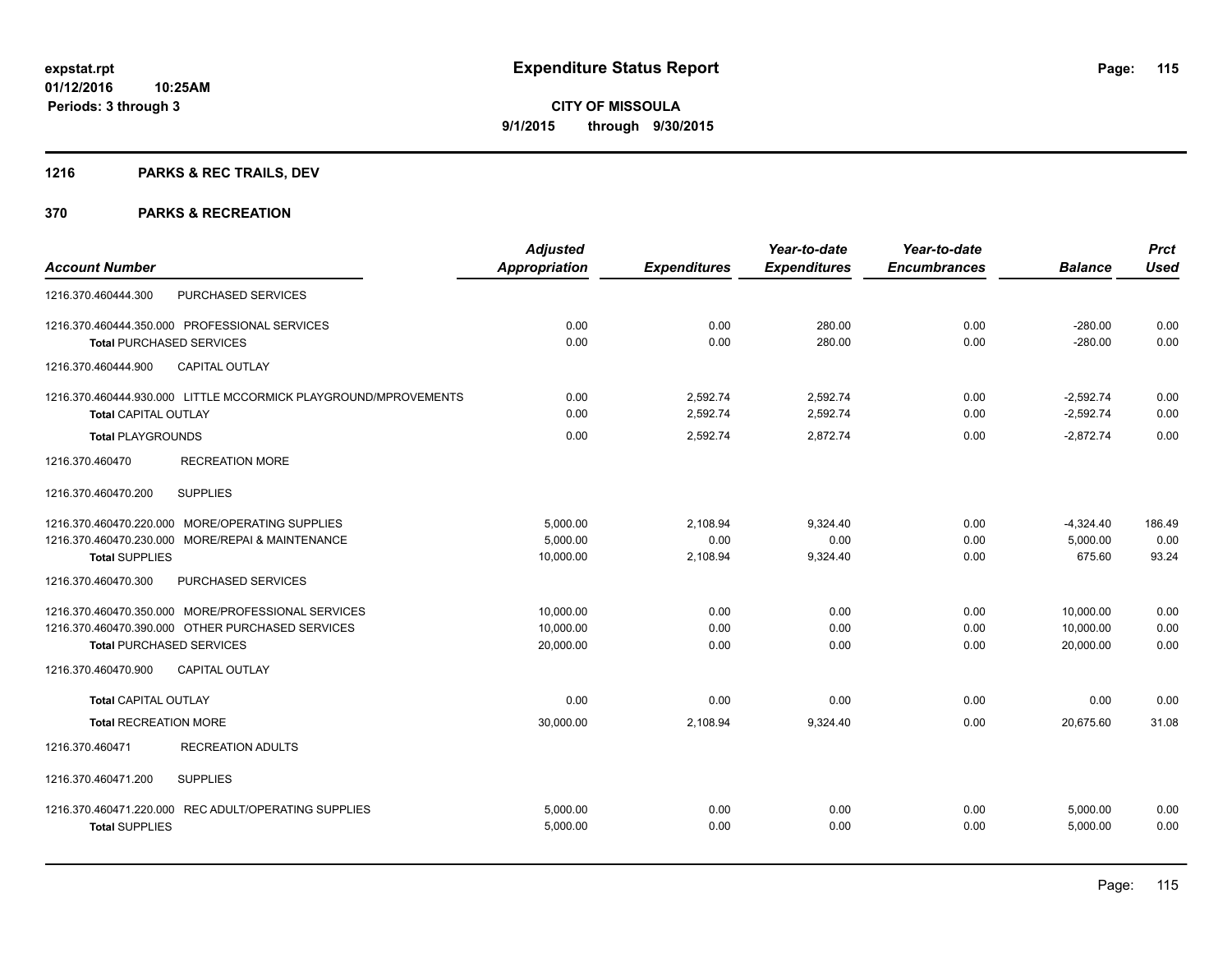### **1216 PARKS & REC TRAILS, DEV**

|                                                          | <b>Adjusted</b>      |                     | Year-to-date        | Year-to-date        |                | <b>Prct</b> |
|----------------------------------------------------------|----------------------|---------------------|---------------------|---------------------|----------------|-------------|
| <b>Account Number</b>                                    | <b>Appropriation</b> | <b>Expenditures</b> | <b>Expenditures</b> | <b>Encumbrances</b> | <b>Balance</b> | <b>Used</b> |
| PURCHASED SERVICES<br>1216.370.460471.300                |                      |                     |                     |                     |                |             |
| <b>Total PURCHASED SERVICES</b>                          | 0.00                 | 0.00                | 0.00                | 0.00                | 0.00           | 0.00        |
| OTHER OBJECTS<br>1216.370.460471.800                     |                      |                     |                     |                     |                |             |
| 1216.370.460471.820.000 TRANSFERS TO OTHER FUNDS         | 20,000.00            | 0.00                | 0.00                | 0.00                | 20,000.00      | 0.00        |
| <b>Total OTHER OBJECTS</b>                               | 20,000.00            | 0.00                | 0.00                | 0.00                | 20,000.00      | 0.00        |
| 1216.370.460471.900<br><b>CAPITAL OUTLAY</b>             |                      |                     |                     |                     |                |             |
| <b>Total CAPITAL OUTLAY</b>                              | 0.00                 | 0.00                | 0.00                | 0.00                | 0.00           | 0.00        |
| <b>Total RECREATION ADULTS</b>                           | 25,000.00            | 0.00                | 0.00                | 0.00                | 25,000.00      | 0.00        |
| 1216.370.460472<br><b>RECREATION YOUTH</b>               |                      |                     |                     |                     |                |             |
| 1216.370.460472.200<br><b>SUPPLIES</b>                   |                      |                     |                     |                     |                |             |
| 1216.370.460472.220.000 REC YOUTH/OPERATING SUPPLIES     | 5.000.00             | 0.00                | 0.00                | 0.00                | 5,000.00       | 0.00        |
| <b>Total SUPPLIES</b>                                    | 5,000.00             | 0.00                | 0.00                | 0.00                | 5,000.00       | 0.00        |
| 1216.370.460472.300<br>PURCHASED SERVICES                |                      |                     |                     |                     |                |             |
| <b>Total PURCHASED SERVICES</b>                          | 0.00                 | 0.00                | 0.00                | 0.00                | 0.00           | 0.00        |
| 1216.370.460472.700<br><b>GRANTS &amp; CONTRIBUTIONS</b> |                      |                     |                     |                     |                |             |
| <b>Total GRANTS &amp; CONTRIBUTIONS</b>                  | 0.00                 | 0.00                | 0.00                | 0.00                | 0.00           | 0.00        |
| 1216.370.460472.800<br>OTHER OBJECTS                     |                      |                     |                     |                     |                |             |
| 1216.370.460472.820.000 TRANSFERS TO OTHER FUNDS         | 30,000.00            | 0.00                | 0.00                | 0.00                | 30,000.00      | 0.00        |
| <b>Total OTHER OBJECTS</b>                               | 30,000.00            | 0.00                | 0.00                | 0.00                | 30,000.00      | 0.00        |
| 1216.370.460472.900<br><b>CAPITAL OUTLAY</b>             |                      |                     |                     |                     |                |             |
| <b>Total CAPITAL OUTLAY</b>                              | 0.00                 | 0.00                | 0.00                | 0.00                | 0.00           | 0.00        |
|                                                          |                      |                     |                     |                     |                |             |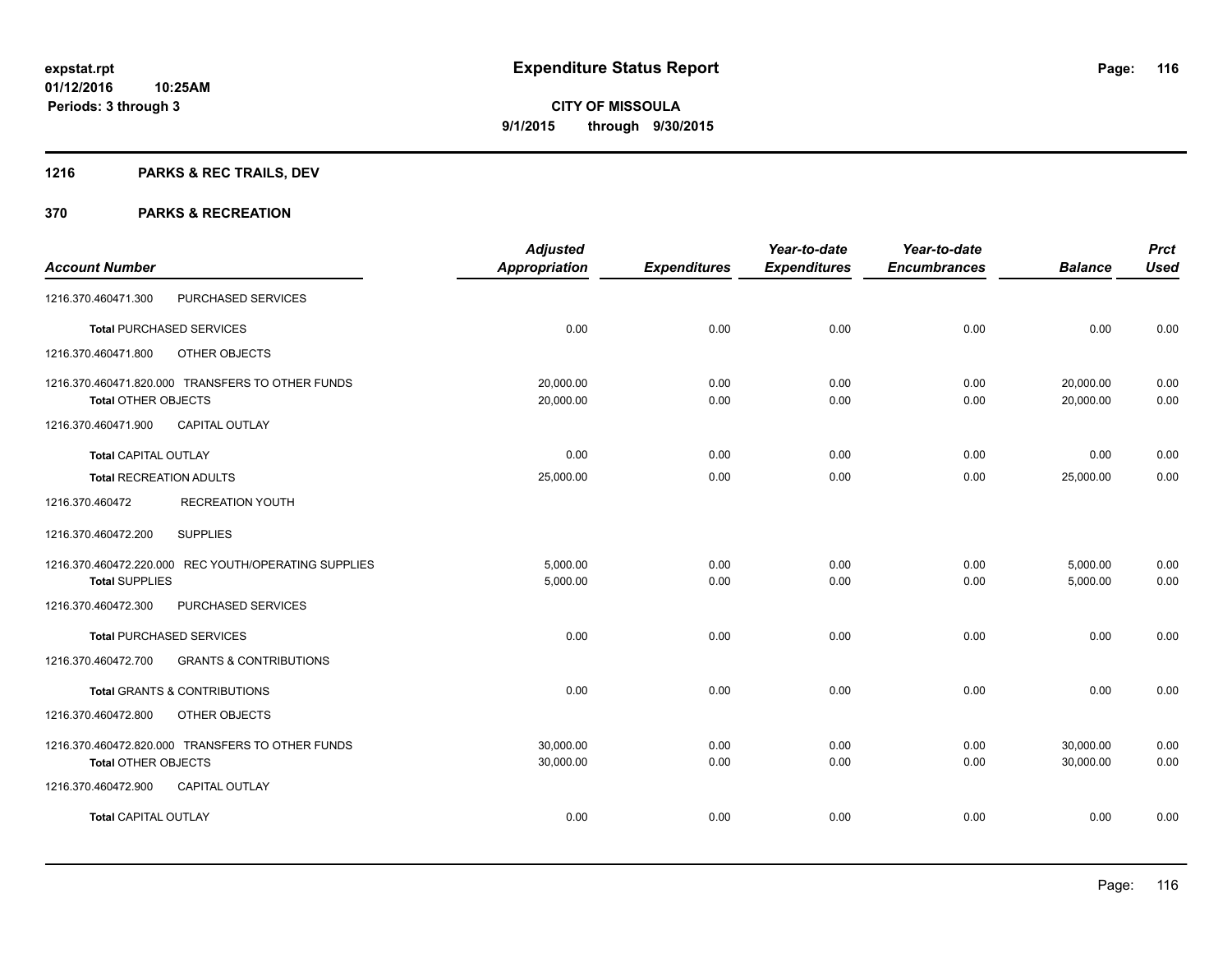### **1216 PARKS & REC TRAILS, DEV**

| <b>Account Number</b>                  |                                                              | <b>Adjusted</b><br><b>Appropriation</b> | <b>Expenditures</b> | Year-to-date<br><b>Expenditures</b> | Year-to-date<br><b>Encumbrances</b> | <b>Balance</b>       | <b>Prct</b><br><b>Used</b> |
|----------------------------------------|--------------------------------------------------------------|-----------------------------------------|---------------------|-------------------------------------|-------------------------------------|----------------------|----------------------------|
| <b>Total RECREATION YOUTH</b>          |                                                              | 35,000.00                               | 0.00                | 0.00                                | 0.00                                | 35,000.00            | 0.00                       |
| 1216.370.460506                        | <b>CARAS PARK</b>                                            |                                         |                     |                                     |                                     |                      |                            |
| 1216.370.460506.200                    | <b>SUPPLIES</b>                                              |                                         |                     |                                     |                                     |                      |                            |
| <b>Total SUPPLIES</b>                  |                                                              | 0.00                                    | 0.00                | 0.00                                | 0.00                                | 0.00                 | 0.00                       |
| 1216.370.460506.300                    | PURCHASED SERVICES                                           |                                         |                     |                                     |                                     |                      |                            |
|                                        | <b>Total PURCHASED SERVICES</b>                              | 0.00                                    | 0.00                | 0.00                                | 0.00                                | 0.00                 | 0.00                       |
| 1216.370.460506.900                    | <b>CAPITAL OUTLAY</b>                                        |                                         |                     |                                     |                                     |                      |                            |
| <b>Total CARAS PARK</b>                |                                                              | 0.00                                    | 0.00                | 0.00                                | 0.00                                | 0.00                 | 0.00                       |
| 1216.370.460507                        | <b>COMMUNITY TRAILS</b>                                      |                                         |                     |                                     |                                     |                      |                            |
| 1216.370.460507.200                    | <b>SUPPLIES</b>                                              |                                         |                     |                                     |                                     |                      |                            |
|                                        | 1216.370.460507.220.000 COMM TRAILS/OPERATING SUPPLIES       | 5,000.00                                | 0.00                | 0.00                                | 0.00                                | 5,000.00             | 0.00                       |
| 1216.370.460507.240.000 OTHER SUPPLIES | 1216.370.460507.230.000 COMM TRAILS/REPAIR/MAINTENANCE       | 5.000.00<br>1.100.00                    | 0.00<br>0.00        | 0.00<br>0.00                        | 0.00<br>0.00                        | 5,000.00<br>1,100.00 | 0.00<br>0.00               |
| <b>Total SUPPLIES</b>                  |                                                              | 11,100.00                               | 0.00                | 0.00                                | 0.00                                | 11,100.00            | 0.00                       |
| 1216.370.460507.300                    | PURCHASED SERVICES                                           |                                         |                     |                                     |                                     |                      |                            |
|                                        | 1216.370.460507.350.000 COMM TRAILS/PROFESSIONAL SERVICES    | 10,000.00                               | 0.00                | 0.00                                | 0.00                                | 10,000.00            | 0.00                       |
|                                        | 1216.370.460507.360.000 COMM TRAILS/REPAIR & MAINTENANCE     | 10,000.00                               | 0.00                | 0.00                                | 0.00                                | 10,000.00            | 0.00                       |
|                                        | 1216.370.460507.390.000 COMM TRAILS/OTHER PURCHASED SERVICES | 40,000.00                               | 0.00                | 0.00                                | 0.00                                | 40,000.00            | 0.00                       |
|                                        | <b>Total PURCHASED SERVICES</b>                              | 60,000.00                               | 0.00                | 0.00                                | 0.00                                | 60,000.00            | 0.00                       |
| 1216.370.460507.900                    | <b>CAPITAL OUTLAY</b>                                        |                                         |                     |                                     |                                     |                      |                            |
|                                        | 1216.370.460507.930.000 COMM TRAILS/IMPROVEMENTS             | 50,000.00                               | 0.00                | 0.00                                | 0.00                                | 50,000.00            | 0.00                       |
| <b>Total CAPITAL OUTLAY</b>            |                                                              | 50,000.00                               | 0.00                | 0.00                                | 0.00                                | 50,000.00            | 0.00                       |
| <b>Total COMMUNITY TRAILS</b>          |                                                              | 121,100.00                              | 0.00                | 0.00                                | 0.00                                | 121,100.00           | 0.00                       |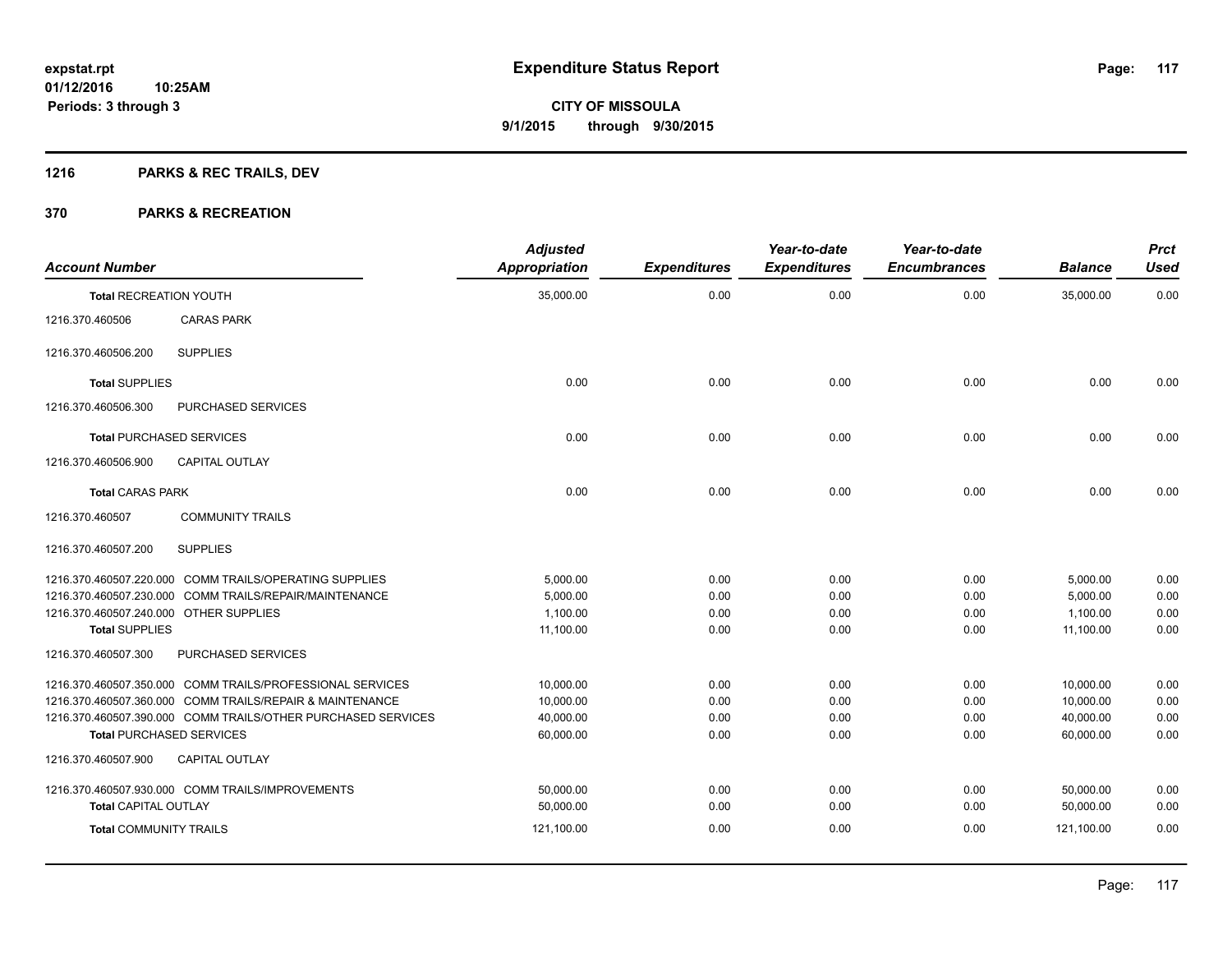### **1216 PARKS & REC TRAILS, DEV**

| <b>Account Number</b>           |                                                   | <b>Adjusted</b><br><b>Appropriation</b> | <b>Expenditures</b> | Year-to-date<br><b>Expenditures</b> | Year-to-date<br><b>Encumbrances</b> | <b>Balance</b>           | <b>Prct</b><br><b>Used</b> |
|---------------------------------|---------------------------------------------------|-----------------------------------------|---------------------|-------------------------------------|-------------------------------------|--------------------------|----------------------------|
| 1216.370.460508                 | <b>KIWANIS PARK</b>                               |                                         |                     |                                     |                                     |                          |                            |
| 1216.370.460508.900             | CAPITAL OUTLAY                                    |                                         |                     |                                     |                                     |                          |                            |
| <b>Total KIWANIS PARK</b>       | 1216.370.460508.930.000 KIWANIS PARK IMPROVEMENTS | 158,650.00<br>158,650.00                | 0.00<br>0.00        | 0.00<br>0.00                        | 0.00<br>0.00                        | 158,650.00<br>158,650.00 | 0.00<br>0.00               |
| 1216.370.460509                 | <b>KIM WILLIAMS TRAIL</b>                         |                                         |                     |                                     |                                     |                          |                            |
| 1216.370.460509.900             | <b>CAPITAL OUTLAY</b>                             |                                         |                     |                                     |                                     |                          |                            |
| <b>Total KIM WILLIAMS TRAIL</b> | 1216.370.460509.930.000 KIM WILLIAMS/IMPROVEMENTS | 36,170.00<br>36,170.00                  | 0.00<br>0.00        | 0.00<br>0.00                        | 0.00<br>0.00                        | 36,170.00<br>36,170.00   | 0.00<br>0.00               |
| 1216.370.460511                 | PARK ENTERPRISE                                   |                                         |                     |                                     |                                     |                          |                            |
| 1216.370.460511.200             | <b>SUPPLIES</b>                                   |                                         |                     |                                     |                                     |                          |                            |
| <b>Total SUPPLIES</b>           |                                                   | 0.00                                    | 0.00                | 0.00                                | 0.00                                | 0.00                     | 0.00                       |
| 1216.370.460511.300             | PURCHASED SERVICES                                |                                         |                     |                                     |                                     |                          |                            |
| <b>Total PARK ENTERPRISE</b>    |                                                   | 0.00                                    | 0.00                | 0.00                                | 0.00                                | 0.00                     | 0.00                       |
| 1216.370.460512                 | <b>PARK MEMORIALS</b>                             |                                         |                     |                                     |                                     |                          |                            |
| 1216.370.460512.200             | <b>SUPPLIES</b>                                   |                                         |                     |                                     |                                     |                          |                            |
| <b>Total SUPPLIES</b>           | 1216.370.460512.220.155 OPERATING SUPPLIES        | 0.00<br>0.00                            | 0.00<br>0.00        | 43.90<br>43.90                      | 0.00<br>0.00                        | $-43.90$<br>$-43.90$     | 0.00<br>0.00               |
| 1216.370.460512.300             | PURCHASED SERVICES                                |                                         |                     |                                     |                                     |                          |                            |
|                                 | <b>Total PURCHASED SERVICES</b>                   | 0.00                                    | 0.00                | 0.00                                | 0.00                                | 0.00                     | 0.00                       |
| 1216.370.460512.800             | OTHER OBJECTS                                     |                                         |                     |                                     |                                     |                          |                            |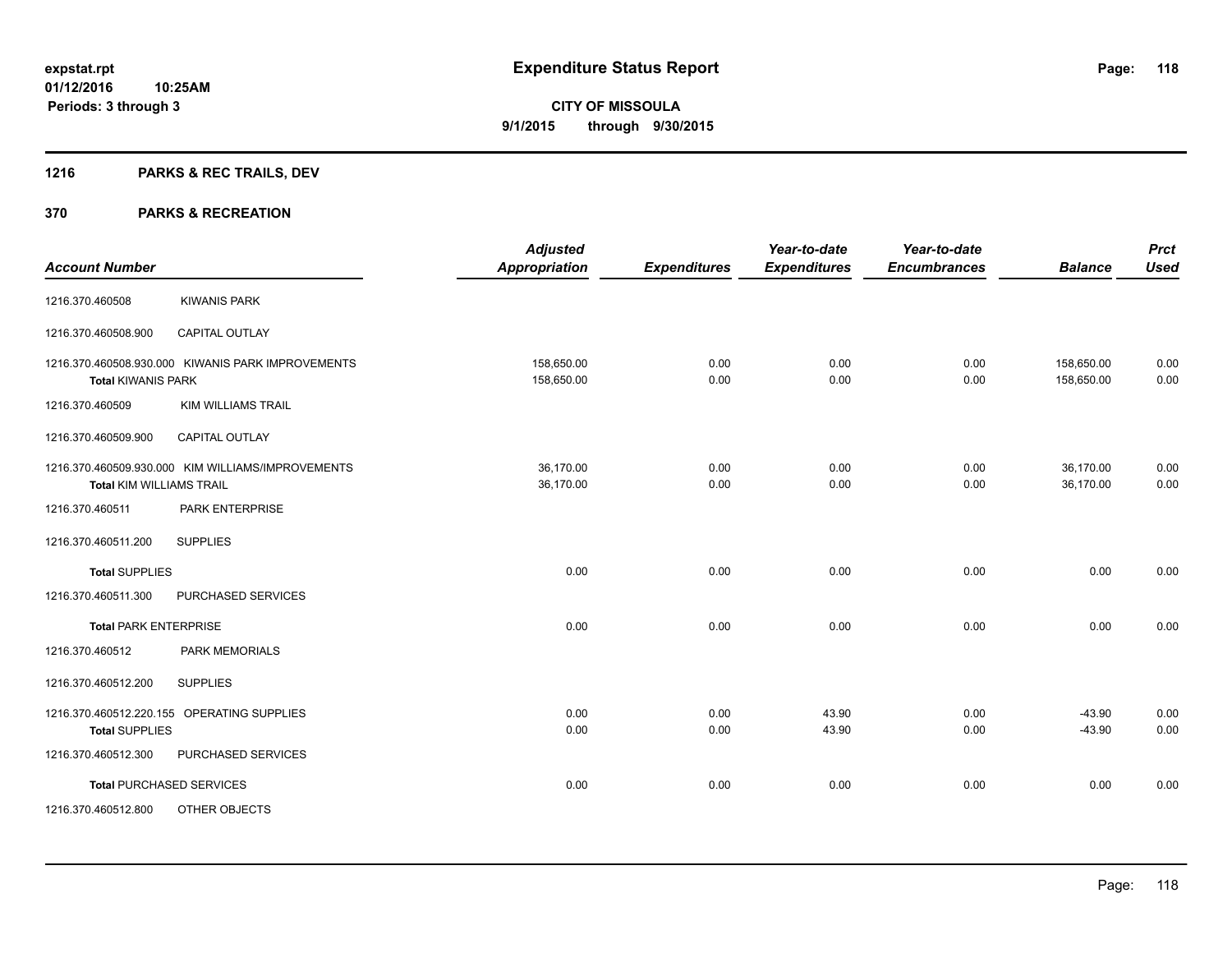### **1216 PARKS & REC TRAILS, DEV**

#### **370 PARKS & RECREATION**

| <b>Account Number</b>                                          | <b>Adjusted</b><br>Appropriation | <b>Expenditures</b> | Year-to-date<br><b>Expenditures</b> | Year-to-date<br><b>Encumbrances</b> | <b>Balance</b> | <b>Prct</b><br><b>Used</b> |
|----------------------------------------------------------------|----------------------------------|---------------------|-------------------------------------|-------------------------------------|----------------|----------------------------|
| <b>Total OTHER OBJECTS</b>                                     | 0.00                             | 0.00                | 0.00                                | 0.00                                | 0.00           | 0.00                       |
| CAPITAL OUTLAY<br>1216.370.460512.900                          |                                  |                     |                                     |                                     |                |                            |
| 1216.370.460512.920.000 PARK MEMORIALS/BUILDINGS               | 100,000.00                       | 0.00                | 0.00                                | 0.00                                | 100,000.00     | 0.00                       |
| 1216.370.460512.940.000 PARK MEMORIALS-MACHINERY & EQUIPMENT   | 50,000.00                        | 0.00                | 0.00                                | 0.00                                | 50.000.00      | 0.00                       |
| <b>Total CAPITAL OUTLAY</b>                                    | 150,000.00                       | 0.00                | 0.00                                | 0.00                                | 150,000.00     | 0.00                       |
| <b>Total PARK MEMORIALS</b>                                    | 150,000.00                       | 0.00                | 43.90                               | 0.00                                | 149,956.10     | 0.03                       |
| RECREATIONAL DONATIONS SPEC EVENTS<br>1216.370.460513          |                                  |                     |                                     |                                     |                |                            |
| <b>SUPPLIES</b><br>1216.370.460513.200                         |                                  |                     |                                     |                                     |                |                            |
| 1216.370.460513.220.000 REC DONATIONS/OPERATING SUPPLIES       | 20,000.00                        | 0.00                | 400.00                              | 0.00                                | 19,600.00      | 2.00                       |
| 1216.370.460513.230.000 REC DONATIONS-REPAIR/MAINTENANCE       | 5,000.00                         | 0.00                | 0.00                                | 0.00                                | 5,000.00       | 0.00                       |
| <b>Total SUPPLIES</b>                                          | 25,000.00                        | 0.00                | 400.00                              | 0.00                                | 24.600.00      | 1.60                       |
| 1216.370.460513.300<br><b>PURCHASED SERVICES</b>               |                                  |                     |                                     |                                     |                |                            |
| 1216.370.460513.350.000 REC DONATIONS/PROFESSIONAL SERVICES    | 5.000.00                         | 0.00                | 0.00                                | 0.00                                | 5,000.00       | 0.00                       |
| 1216.370.460513.390.000 REC DONATIONS/OTHER PURCHASED SERVICES | 40,000.00                        | 0.00                | 0.00                                | 0.00                                | 40,000.00      | 0.00                       |
| <b>Total PURCHASED SERVICES</b>                                | 45,000.00                        | 0.00                | 0.00                                | 0.00                                | 45.000.00      | 0.00                       |
| 1216.370.460513.800<br>OTHER OBJECTS                           |                                  |                     |                                     |                                     |                |                            |
| <b>Total OTHER OBJECTS</b>                                     | 0.00                             | 0.00                | 0.00                                | 0.00                                | 0.00           | 0.00                       |
| 1216.370.460513.900<br><b>CAPITAL OUTLAY</b>                   |                                  |                     |                                     |                                     |                |                            |
| <b>Total CAPITAL OUTLAY</b>                                    | 0.00                             | 0.00                | 0.00                                | 0.00                                | 0.00           | 0.00                       |
| <b>Total RECREATIONAL DONATIONS SPEC EVENTS</b>                | 70,000.00                        | 0.00                | 400.00                              | 0.00                                | 69,600.00      | 0.57                       |
| <b>URBAN FORESTRY</b><br>1216.370.460514                       |                                  |                     |                                     |                                     |                |                            |

1216.370.460514.100 PERSONAL SERVICES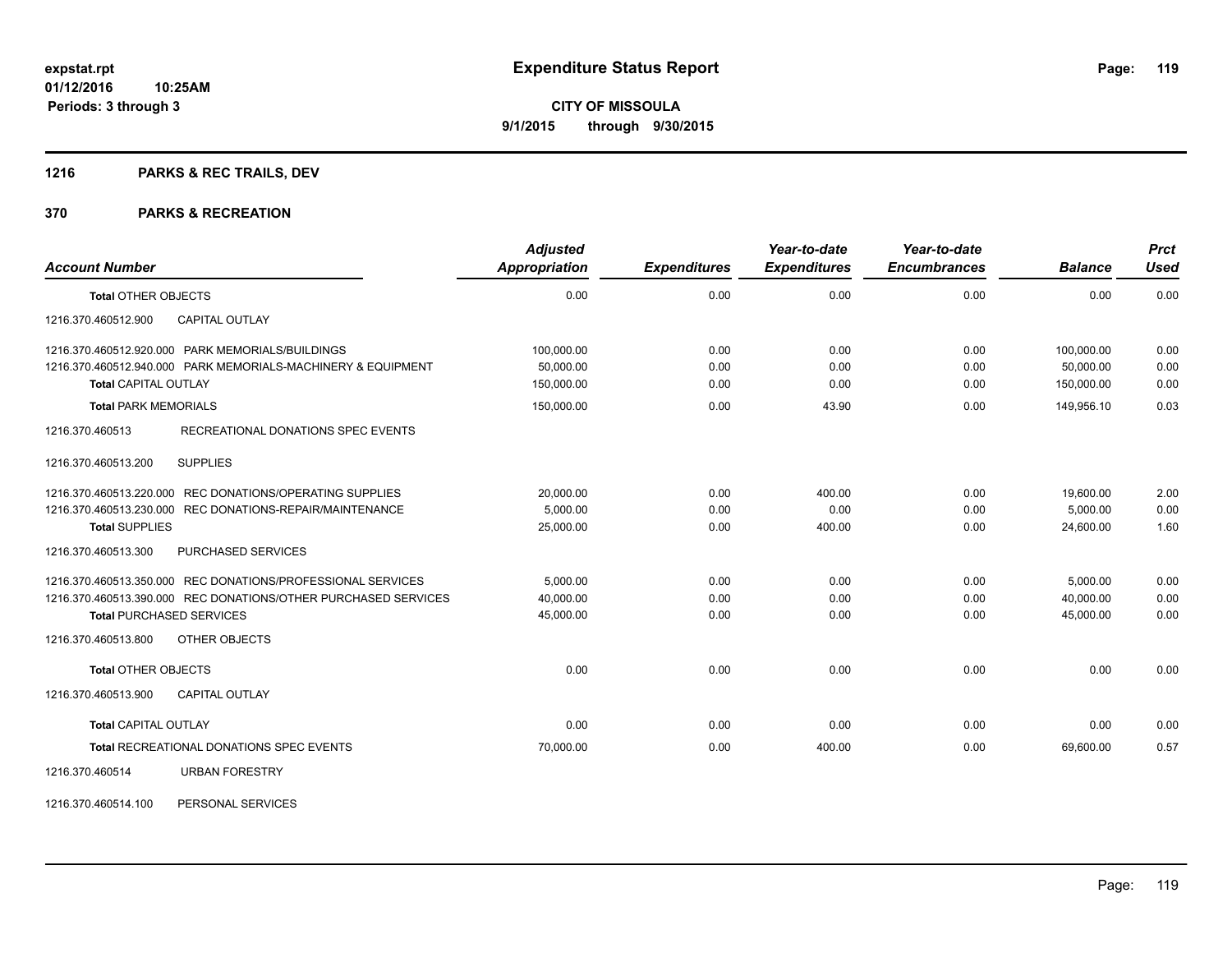### **1216 PARKS & REC TRAILS, DEV**

|                                                              | <b>Adjusted</b>      |                     | Year-to-date        | Year-to-date        |                | <b>Prct</b> |
|--------------------------------------------------------------|----------------------|---------------------|---------------------|---------------------|----------------|-------------|
| <b>Account Number</b>                                        | <b>Appropriation</b> | <b>Expenditures</b> | <b>Expenditures</b> | <b>Encumbrances</b> | <b>Balance</b> | <b>Used</b> |
| <b>Total PERSONAL SERVICES</b>                               | 0.00                 | 0.00                | 0.00                | 0.00                | 0.00           | 0.00        |
| <b>SUPPLIES</b><br>1216.370.460514.200                       |                      |                     |                     |                     |                |             |
| 1216.370.460514.220.000 URBAN FORESTRY/OPERATING SUPPLIES    | 10.000.00            | 0.00                | 0.00                | 0.00                | 10,000.00      | 0.00        |
| 1216.370.460514.220.192 OPERATING SUPPLIES                   | 0.00                 | 0.00                | 40.00               | 0.00                | $-40.00$       | 0.00        |
| 1216.370.460514.230.000 URBAN FORESTRY-REPAIR/MAINTENANCE    | 5,000.00             | 0.00                | 0.00                | 0.00                | 5,000.00       | 0.00        |
| <b>Total SUPPLIES</b>                                        | 15,000.00            | 0.00                | 40.00               | 0.00                | 14,960.00      | 0.27        |
| PURCHASED SERVICES<br>1216.370.460514.300                    |                      |                     |                     |                     |                |             |
| 1216.370.460514.350.000 URBAN FORESTRY/PROFESSIONAL SERVICES | 20,000.00            | 0.00                | 0.00                | 0.00                | 20,000.00      | 0.00        |
| 1216.370.460514.350.085 FOREST HEALTH GRANT                  | 59,000.00            | 0.00                | 0.00                | 0.00                | 59,000.00      | 0.00        |
| <b>Total PURCHASED SERVICES</b>                              | 79,000.00            | 0.00                | 0.00                | 0.00                | 79.000.00      | 0.00        |
| <b>CAPITAL OUTLAY</b><br>1216.370.460514.900                 |                      |                     |                     |                     |                |             |
| 1216.370.460514.930.000 IMPROVEMENTS                         | 20.000.00            | 0.00                | 0.00                | 0.00                | 20,000.00      | 0.00        |
| 1216.370.460514.940.000 MACHINERY & EQUIPMENT                | 0.00                 | 9,450.00            | 9,450.00            | 0.00                | $-9,450.00$    | 0.00        |
| <b>Total CAPITAL OUTLAY</b>                                  | 20,000.00            | 9,450.00            | 9,450.00            | 0.00                | 10,550.00      | 47.25       |
| <b>Total URBAN FORESTRY</b>                                  | 114,000.00           | 9,450.00            | 9,490.00            | 0.00                | 104,510.00     | 8.32        |
| <b>PARK REVOLVING</b><br>1216.370.460516                     |                      |                     |                     |                     |                |             |
| 1216.370.460516.800<br>OTHER OBJECTS                         |                      |                     |                     |                     |                |             |
| 1216.370.460516.845.000 CONTINGENCY                          | 25,000.00            | 0.00                | 0.00                | 0.00                | 25,000.00      | 0.00        |
| <b>Total PARK REVOLVING</b>                                  | 25,000.00            | 0.00                | 0.00                | 0.00                | 25,000.00      | 0.00        |
| 1216.370.460517<br>OPEN SPACE PURCHASE & DONATIONS           |                      |                     |                     |                     |                |             |
| 1216.370.460517.200<br><b>SUPPLIES</b>                       |                      |                     |                     |                     |                |             |
| <b>Total SUPPLIES</b>                                        | 0.00                 | 0.00                | 0.00                | 0.00                | 0.00           | 0.00        |
| 1216.370.460517.300<br>PURCHASED SERVICES                    |                      |                     |                     |                     |                |             |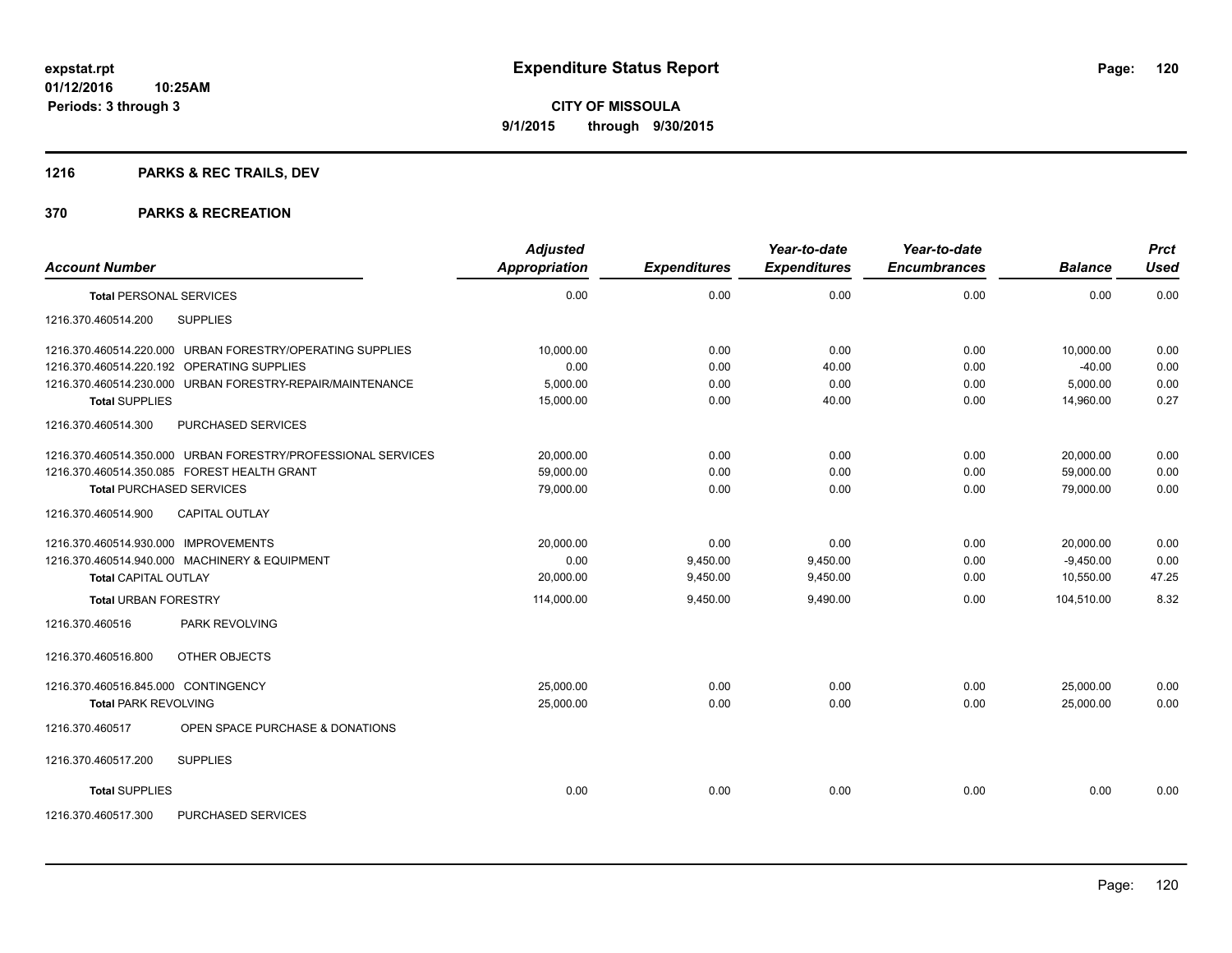### **1216 PARKS & REC TRAILS, DEV**

| <b>Account Number</b>         |                                                                                     | <b>Adjusted</b><br><b>Appropriation</b> | <b>Expenditures</b> | Year-to-date<br><b>Expenditures</b> | Year-to-date<br><b>Encumbrances</b> | <b>Balance</b>         | <b>Prct</b><br><b>Used</b> |
|-------------------------------|-------------------------------------------------------------------------------------|-----------------------------------------|---------------------|-------------------------------------|-------------------------------------|------------------------|----------------------------|
|                               | 1216.370.460517.390.000 OTHER PURCHASED SERVICES<br><b>Total PURCHASED SERVICES</b> | 10,000.00<br>10,000.00                  | 0.00<br>0.00        | 0.00<br>0.00                        | 0.00<br>0.00                        | 10,000.00<br>10,000.00 | 0.00<br>0.00               |
| 1216.370.460517.900           | CAPITAL OUTLAY                                                                      |                                         |                     |                                     |                                     |                        |                            |
| <b>Total CAPITAL OUTLAY</b>   |                                                                                     | 0.00                                    | 0.00                | 0.00                                | 0.00                                | 0.00                   | 0.00                       |
|                               | Total OPEN SPACE PURCHASE & DONATIONS                                               | 10,000.00                               | 0.00                | 0.00                                | 0.00                                | 10,000.00              | $0.00\,$                   |
| 1216.370.460518               | SILVERS LAGOON                                                                      |                                         |                     |                                     |                                     |                        |                            |
| 1216.370.460518.900           | <b>CAPITAL OUTLAY</b>                                                               |                                         |                     |                                     |                                     |                        |                            |
| <b>Total SILVERS LAGOON</b>   |                                                                                     | 0.00                                    | 0.00                | 0.00                                | 0.00                                | 0.00                   | 0.00                       |
| 1216.370.460519               | <b>AQUATICS CAPITAL</b>                                                             |                                         |                     |                                     |                                     |                        |                            |
| 1216.370.460519.200           | <b>SUPPLIES</b>                                                                     |                                         |                     |                                     |                                     |                        |                            |
| <b>Total SUPPLIES</b>         |                                                                                     | 0.00                                    | 0.00                | 0.00                                | 0.00                                | 0.00                   | 0.00                       |
| 1216.370.460519.300           | PURCHASED SERVICES                                                                  |                                         |                     |                                     |                                     |                        |                            |
|                               | <b>Total PURCHASED SERVICES</b>                                                     | 0.00                                    | 0.00                | 0.00                                | 0.00                                | 0.00                   | 0.00                       |
| 1216.370.460519.900           | <b>CAPITAL OUTLAY</b>                                                               |                                         |                     |                                     |                                     |                        |                            |
| <b>Total AQUATICS CAPITAL</b> |                                                                                     | 0.00                                    | 0.00                | 0.00                                | 0.00                                | 0.00                   | 0.00                       |
| 1216.370.460520               | *** Title Not Found ***                                                             |                                         |                     |                                     |                                     |                        |                            |
| 1216.370.460520.200           | <b>SUPPLIES</b>                                                                     |                                         |                     |                                     |                                     |                        |                            |
| <b>Total SUPPLIES</b>         |                                                                                     | 0.00                                    | 0.00                | 0.00                                | 0.00                                | 0.00                   | 0.00                       |
| 1216.370.460520.300           | PURCHASED SERVICES                                                                  |                                         |                     |                                     |                                     |                        |                            |
|                               | <b>Total PURCHASED SERVICES</b>                                                     | 0.00                                    | 0.00                | 0.00                                | 0.00                                | 0.00                   | 0.00                       |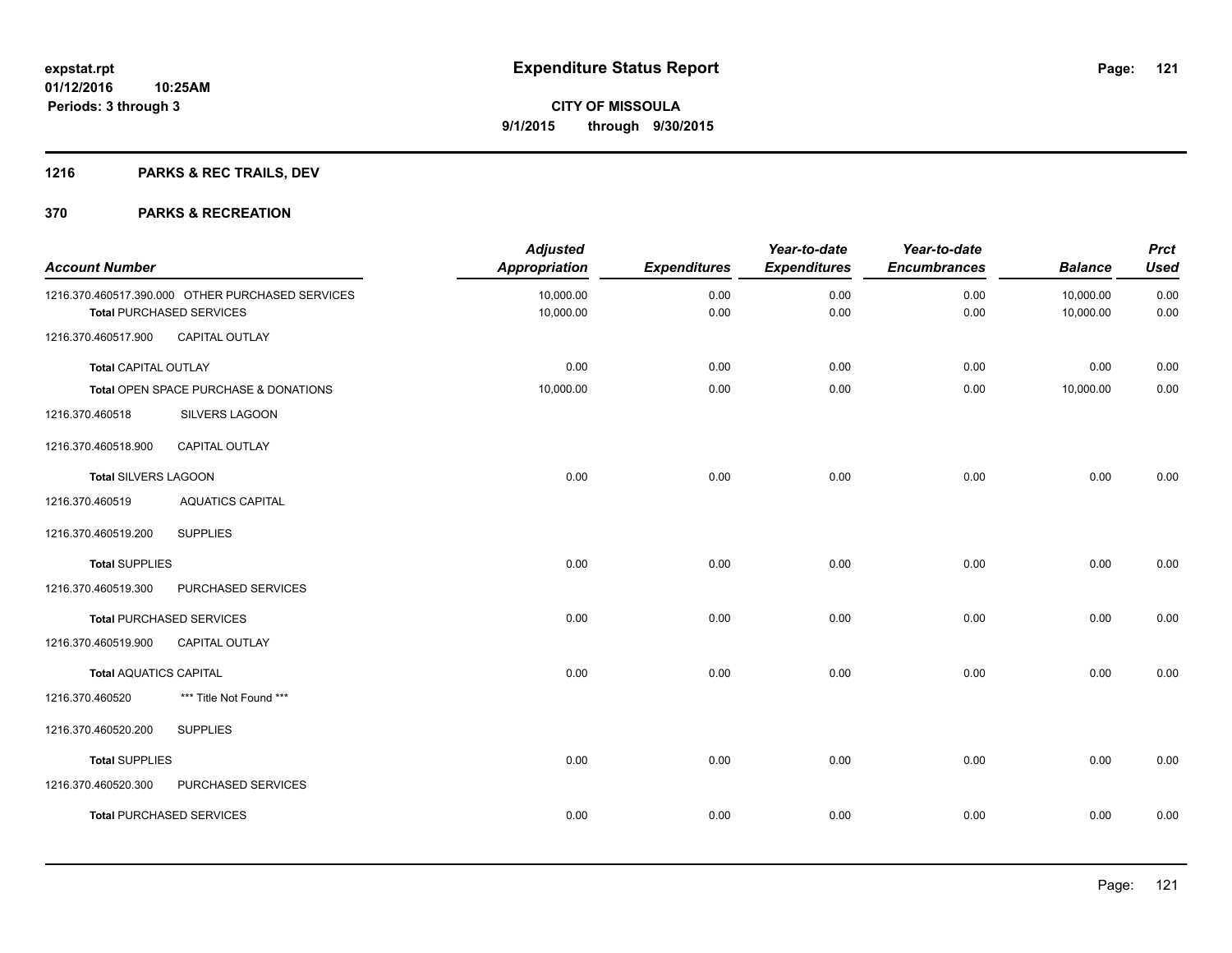### **1216 PARKS & REC TRAILS, DEV**

|                                      |                                                                 | <b>Adjusted</b>      |                     | Year-to-date        | Year-to-date        |                | <b>Prct</b> |
|--------------------------------------|-----------------------------------------------------------------|----------------------|---------------------|---------------------|---------------------|----------------|-------------|
| <b>Account Number</b>                |                                                                 | <b>Appropriation</b> | <b>Expenditures</b> | <b>Expenditures</b> | <b>Encumbrances</b> | <b>Balance</b> | Used        |
| 1216.370.460520.900                  | <b>CAPITAL OUTLAY</b>                                           |                      |                     |                     |                     |                |             |
| Total *** Title Not Found ***        |                                                                 | 0.00                 | 0.00                | 0.00                | 0.00                | 0.00           | 0.00        |
| 1216.370.460521                      | CONSERVATION LANDS DONATIONS                                    |                      |                     |                     |                     |                |             |
| 1216.370.460521.100                  | PERSONAL SERVICES                                               |                      |                     |                     |                     |                |             |
|                                      | 1216.370.460521.110.000 CONSV LANDS MGMT GRANTS                 | 11,291.00            | 0.00                | 0.00                | 0.00                | 11,291.00      | 0.00        |
|                                      | 1216.370.460521.110.106 SALARIES AND WAGES                      | 0.00                 | 730.99              | 4,521.08            | 0.00                | $-4,521.08$    | 0.00        |
|                                      | 1216.370.460521.140.000 CONSERVATION LAND MGMT GRANT/EMP CONTRI | 1,909.00             | 132.01              | 880.88              | 0.00                | 1,028.12       | 46.14       |
|                                      | 1216.370.460521.141.000 STATE RETIREMENT CONTRIBUTIONS          | 0.00                 | 0.00                | 3.79                | 0.00                | $-3.79$        | 0.00        |
| <b>Total PERSONAL SERVICES</b>       |                                                                 | 13,200.00            | 863.00              | 5,405.75            | 0.00                | 7,794.25       | 40.95       |
| 1216.370.460521.200                  | <b>SUPPLIES</b>                                                 |                      |                     |                     |                     |                |             |
|                                      | 1216.370.460521.220.000 CONSVERVATION LANDS GRANT/OPER SUPPLIES | 10,000.00            | 0.00                | 0.00                | 0.00                | 10,000.00      | 0.00        |
| 1216.370.460521.220.086              | OPERATING SUPPLIES~WEED PROGRAM                                 | 0.00                 | 0.00                | 710.17              | 0.00                | $-710.17$      | 0.00        |
|                                      | 1216.370.460521.230.000 CONSERVATION LANDS MGMT GRANT           | 5,000.00             | 0.00                | 0.00                | 0.00                | 5,000.00       | 0.00        |
| <b>Total SUPPLIES</b>                |                                                                 | 15,000.00            | 0.00                | 710.17              | 0.00                | 14,289.83      | 4.73        |
| 1216.370.460521.300                  | <b>PURCHASED SERVICES</b>                                       |                      |                     |                     |                     |                |             |
|                                      | 1216.370.460521.350.000 CONSERVATION LANDS                      | 9,700.00             | 0.00                | 0.00                | 0.00                | 9,700.00       | 0.00        |
|                                      | 1216.370.460521.350.086 PROFESSIONAL SERVICES~WEED PROGRAM      | 15,000.00            | 0.00                | 0.00                | 0.00                | 15,000.00      | 0.00        |
| 1216.370.460521.370.000 TRAVEL       |                                                                 | 150.00               | 0.00                | 0.00                | 0.00                | 150.00         | 0.00        |
| 1216.370.460521.380.000 TRAINING     |                                                                 | 150.00               | 0.00                | 0.00                | 0.00                | 150.00         | 0.00        |
| <b>Total PURCHASED SERVICES</b>      |                                                                 | 25,000.00            | 0.00                | 0.00                | 0.00                | 25,000.00      | 0.00        |
| 1216.370.460521.900                  | <b>CAPITAL OUTLAY</b>                                           |                      |                     |                     |                     |                |             |
| 1216.370.460521.930.000 IMPROVEMENTS |                                                                 | 6,800.00             | 0.00                | 0.00                | 0.00                | 6,800.00       | 0.00        |
| <b>Total CAPITAL OUTLAY</b>          |                                                                 | 6.800.00             | 0.00                | 0.00                | 0.00                | 6,800.00       | 0.00        |
|                                      | <b>Total CONSERVATION LANDS DONATIONS</b>                       | 60,000.00            | 863.00              | 6,115.92            | 0.00                | 53,884.08      | 10.19       |
| 1216.370.460522                      | <b>CONVERSATION LAND DONATIONS</b>                              |                      |                     |                     |                     |                |             |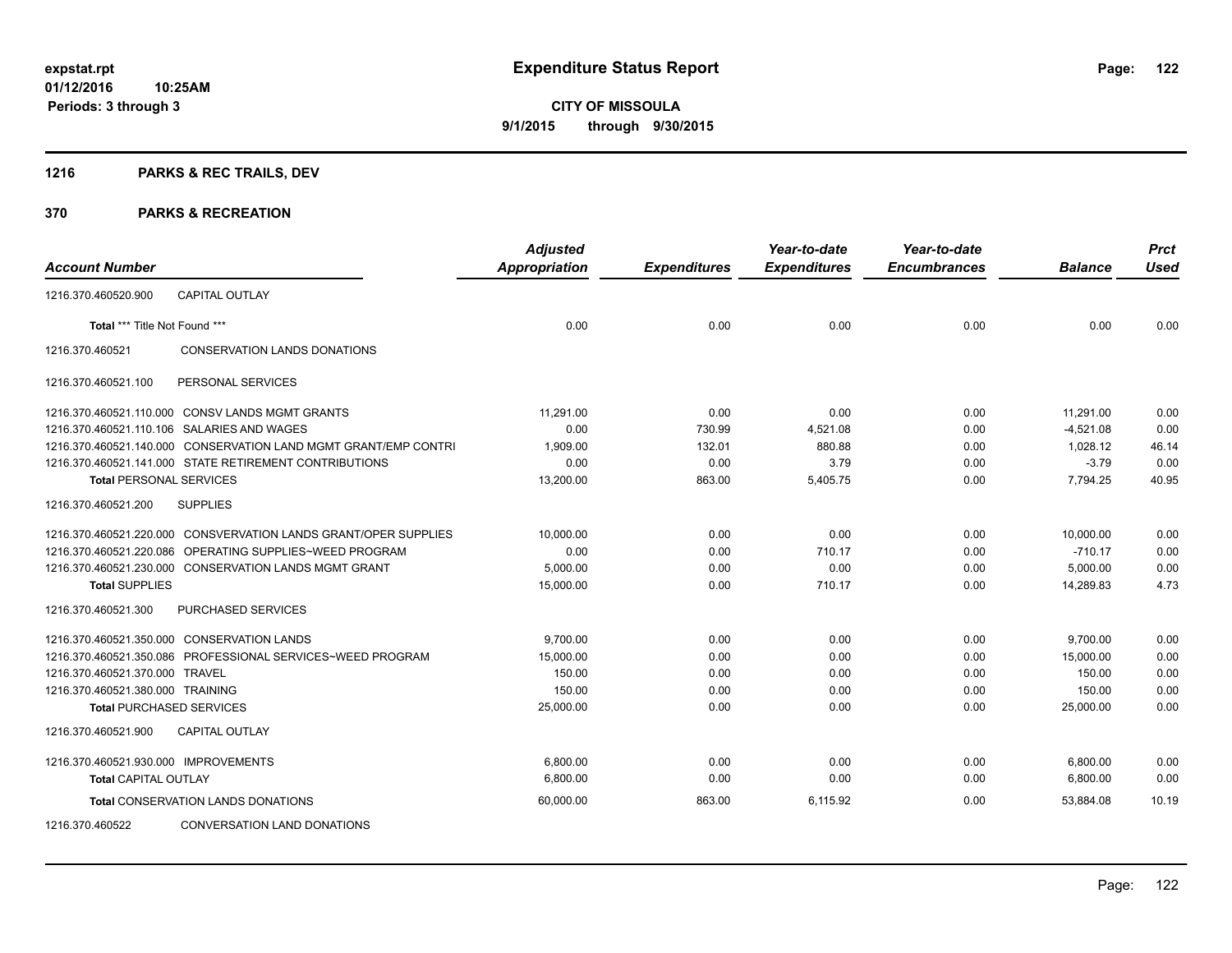### **1216 PARKS & REC TRAILS, DEV**

|                                              | <b>Adjusted</b>      |                     | Year-to-date        | Year-to-date        |                | <b>Prct</b> |
|----------------------------------------------|----------------------|---------------------|---------------------|---------------------|----------------|-------------|
| <b>Account Number</b>                        | <b>Appropriation</b> | <b>Expenditures</b> | <b>Expenditures</b> | <b>Encumbrances</b> | <b>Balance</b> | <b>Used</b> |
| <b>SUPPLIES</b><br>1216.370.460522.200       |                      |                     |                     |                     |                |             |
| 1216.370.460522.230.000 REPAIR/MAINTENANCE   | 10,000.00            | 0.00                | 0.00                | 0.00                | 10,000.00      | 0.00        |
| <b>Total SUPPLIES</b>                        | 10,000.00            | 0.00                | 0.00                | 0.00                | 10,000.00      | 0.00        |
| <b>CAPITAL OUTLAY</b><br>1216.370.460522.900 |                      |                     |                     |                     |                |             |
| 1216.370.460522.930.000 IMPROVEMENTS         | 10,000.00            | 0.00                | 0.00                | 0.00                | 10,000.00      | 0.00        |
| <b>Total CAPITAL OUTLAY</b>                  | 10,000.00            | 0.00                | 0.00                | 0.00                | 10,000.00      | 0.00        |
| Total CONVERSATION LAND DONATIONS            | 20,000.00            | 0.00                | 0.00                | 0.00                | 20,000.00      | 0.00        |
| *** Title Not Found ***<br>1216.370.460523   |                      |                     |                     |                     |                |             |
| 1216.370.460523.100<br>PERSONAL SERVICES     |                      |                     |                     |                     |                |             |
| <b>Total PERSONAL SERVICES</b>               | 0.00                 | 0.00                | 0.00                | 0.00                | 0.00           | 0.00        |
| 1216.370.460523.300<br>PURCHASED SERVICES    |                      |                     |                     |                     |                |             |
| <b>Total PURCHASED SERVICES</b>              | 0.00                 | 0.00                | 0.00                | 0.00                | 0.00           | 0.00        |
| <b>CAPITAL OUTLAY</b><br>1216.370.460523.900 |                      |                     |                     |                     |                |             |
| Total *** Title Not Found ***                | 0.00                 | 0.00                | 0.00                | 0.00                | 0.00           | 0.00        |
| 1216.370.460524<br>*** Title Not Found ***   |                      |                     |                     |                     |                |             |
| PERSONAL SERVICES<br>1216.370.460524.100     |                      |                     |                     |                     |                |             |
| <b>Total PERSONAL SERVICES</b>               | 0.00                 | 0.00                | 0.00                | 0.00                | 0.00           | 0.00        |
| 1216.370.460524.200<br><b>SUPPLIES</b>       |                      |                     |                     |                     |                |             |
| <b>Total SUPPLIES</b>                        | 0.00                 | 0.00                | 0.00                | 0.00                | 0.00           | 0.00        |
| PURCHASED SERVICES<br>1216.370.460524.300    |                      |                     |                     |                     |                |             |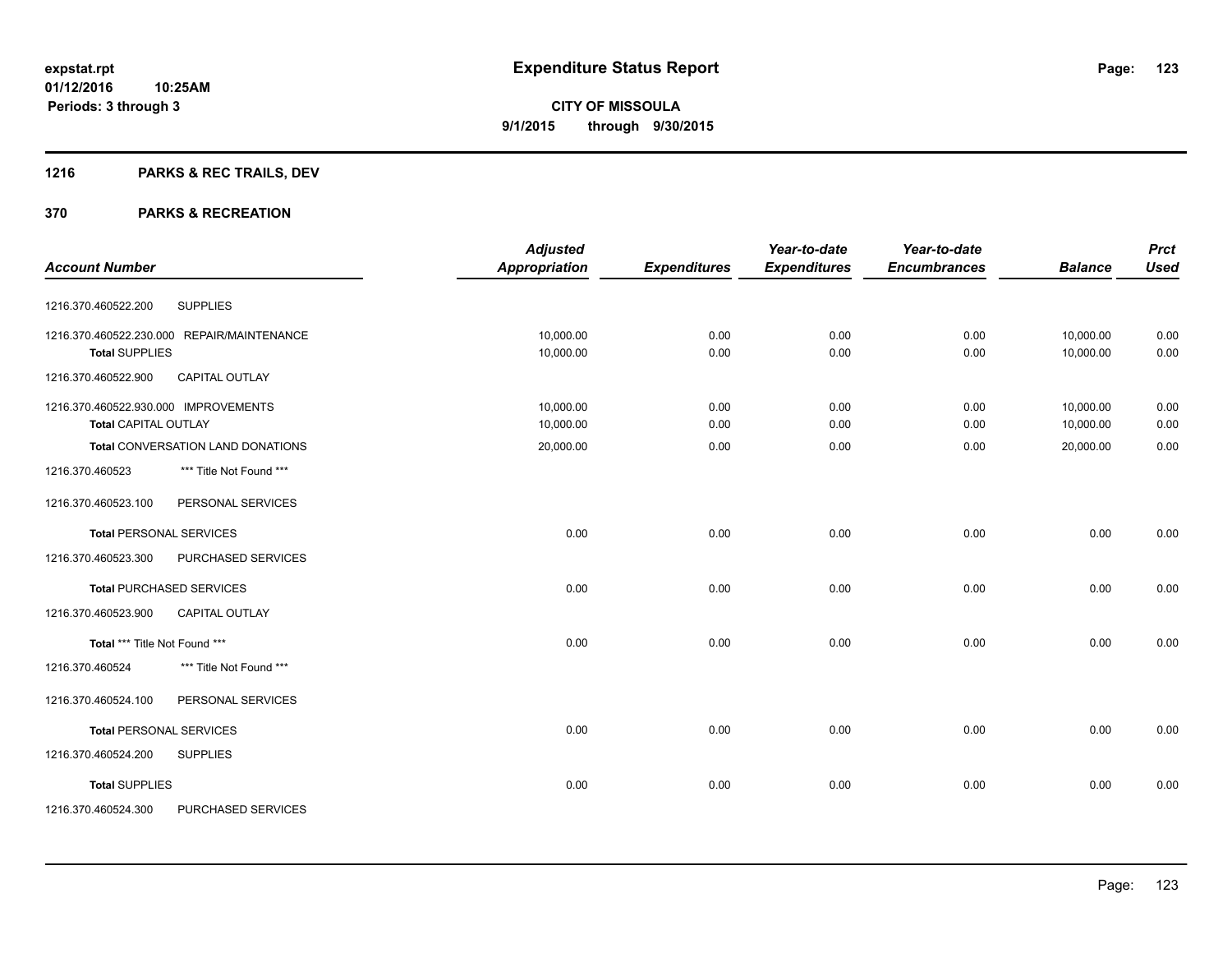### **1216 PARKS & REC TRAILS, DEV**

| <b>Account Number</b>                |                                          | <b>Adjusted</b><br>Appropriation<br><b>Expenditures</b> | Year-to-date<br><b>Expenditures</b> | Year-to-date<br><b>Encumbrances</b> | <b>Balance</b> | <b>Prct</b><br><b>Used</b> |      |
|--------------------------------------|------------------------------------------|---------------------------------------------------------|-------------------------------------|-------------------------------------|----------------|----------------------------|------|
| <b>Total *** Title Not Found ***</b> |                                          | 0.00                                                    | 0.00                                | 0.00                                | 0.00           | 0.00                       | 0.00 |
| 1216.370.510110                      | <b>MERCHANT SERVICES</b>                 |                                                         |                                     |                                     |                |                            |      |
| 1216.370.510110.500                  | <b>FIXED CHARGES</b>                     |                                                         |                                     |                                     |                |                            |      |
|                                      | <b>Total MERCHANT SERVICES</b>           | 0.00                                                    | 0.00                                | 0.00                                | 0.00           | 0.00                       | 0.00 |
|                                      | <b>Total PARKS &amp; REC TRAILS, DEV</b> | 944,920.00                                              | 15,536.67                           | 28,768.95                           | 0.00           | 916.151.05                 | 3.04 |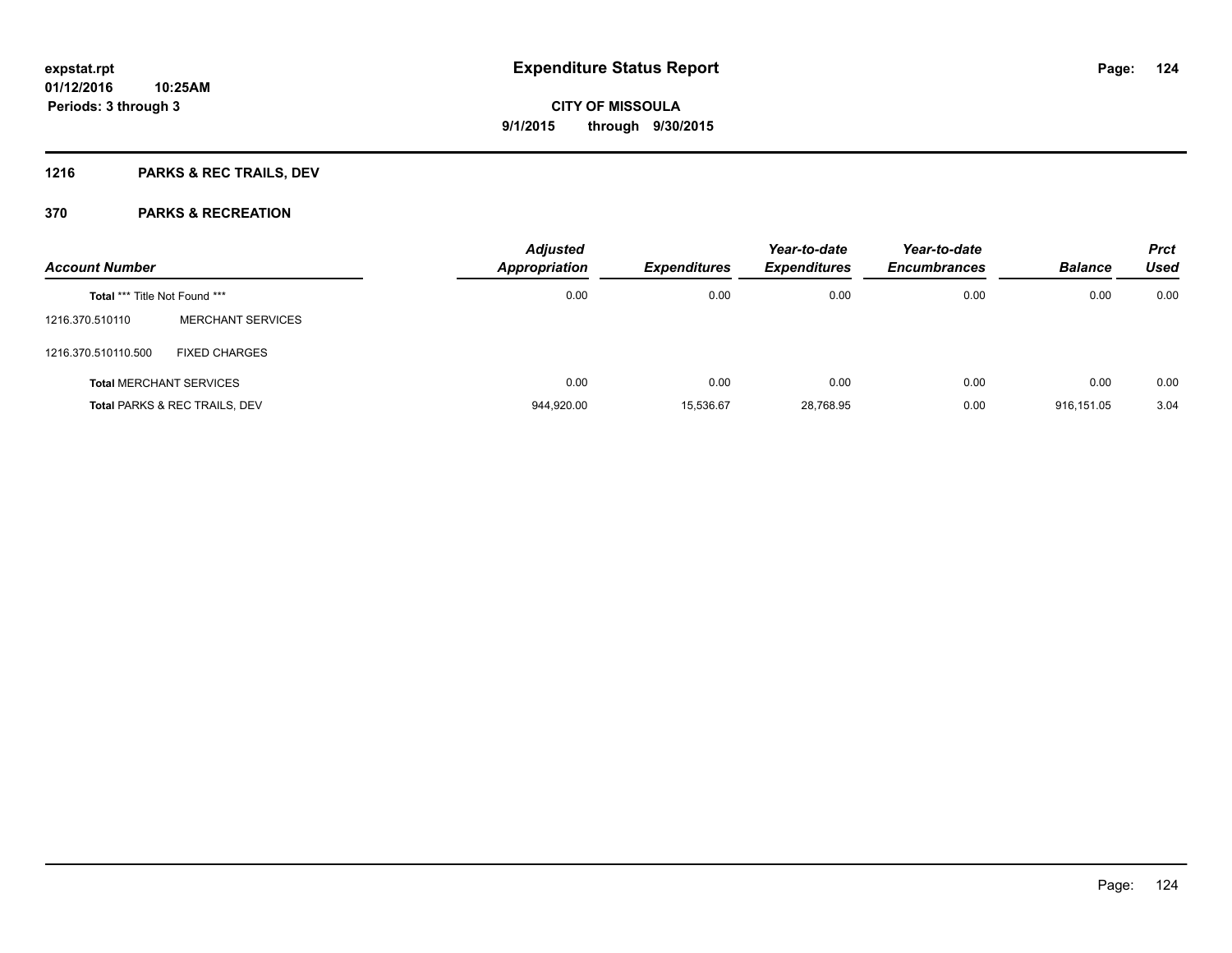### **1217 PARKS CITY LIFE GYM LEASE**

|                                                         | <b>Adjusted</b>      |                     | Year-to-date        | Year-to-date        |                | <b>Prct</b> |
|---------------------------------------------------------|----------------------|---------------------|---------------------|---------------------|----------------|-------------|
| <b>Account Number</b>                                   | <b>Appropriation</b> | <b>Expenditures</b> | <b>Expenditures</b> | <b>Encumbrances</b> | <b>Balance</b> | <b>Used</b> |
| CITY LIFE GYM LEASE<br>1217.370.460440                  |                      |                     |                     |                     |                |             |
| 1217.370.460440.100<br>PERSONAL SERVICES                |                      |                     |                     |                     |                |             |
| 1217.370.460440.110.000 SALARIES AND WAGES              | 12,000.00            | 0.00                | 0.00                | 0.00                | 12,000.00      | 0.00        |
| <b>Total PERSONAL SERVICES</b>                          | 12,000.00            | 0.00                | 0.00                | 0.00                | 12,000.00      | 0.00        |
| 1217.370.460440.200<br><b>SUPPLIES</b>                  |                      |                     |                     |                     |                |             |
| 1217.370.460440.220.000 OPERATING SUPPLIES              | 2,500.00             | 0.00                | 0.00                | 0.00                | 2,500.00       | 0.00        |
| 1217.370.460440.230.000 REPAIR/MAINTENANCE              | 2,500.00             | 0.00                | 0.00                | 0.00                | 2,500.00       | 0.00        |
| <b>Total SUPPLIES</b>                                   | 5,000.00             | 0.00                | 0.00                | 0.00                | 5,000.00       | 0.00        |
| PURCHASED SERVICES<br>1217.370.460440.300               |                      |                     |                     |                     |                |             |
| 1217.370.460440.320.000 PRINTING & DUPLICATING          | 1,000.00             | 0.00                | 0.00                | 0.00                | 1,000.00       | 0.00        |
| 1217.370.460440.330.000 PUBLICITY, SUBSCRIPTIONS & DUES | 1,000.00             | 0.00                | 0.00                | 0.00                | 1,000.00       | 0.00        |
| <b>Total PURCHASED SERVICES</b>                         | 2,000.00             | 0.00                | 0.00                | 0.00                | 2,000.00       | 0.00        |
| <b>FIXED CHARGES</b><br>1217.370.460440.500             |                      |                     |                     |                     |                |             |
| 1217.370.460440.500.000 LEASE/FIXED CHARGES             | 24,000.00            | 0.00                | 6,000.00            | 0.00                | 18,000.00      | 25.00       |
| <b>Total FIXED CHARGES</b>                              | 24,000.00            | 0.00                | 6,000.00            | 0.00                | 18,000.00      | 25.00       |
| Total CITY LIFE GYM LEASE                               | 43,000.00            | 0.00                | 6,000.00            | 0.00                | 37,000.00      | 13.95       |
| 1217.370.460471<br><b>RECREATION ADULTS</b>             |                      |                     |                     |                     |                |             |
| <b>SUPPLIES</b><br>1217.370.460471.200                  |                      |                     |                     |                     |                |             |
| <b>Total RECREATION ADULTS</b>                          | 0.00                 | 0.00                | 0.00                | 0.00                | 0.00           | 0.00        |
| 1217.370.510110<br><b>MERCHANT SERVICES</b>             |                      |                     |                     |                     |                |             |
| <b>FIXED CHARGES</b><br>1217.370.510110.500             |                      |                     |                     |                     |                |             |
| <b>Total MERCHANT SERVICES</b>                          | 0.00                 | 0.00                | 0.00                | 0.00                | 0.00           | 0.00        |
|                                                         |                      |                     |                     |                     |                |             |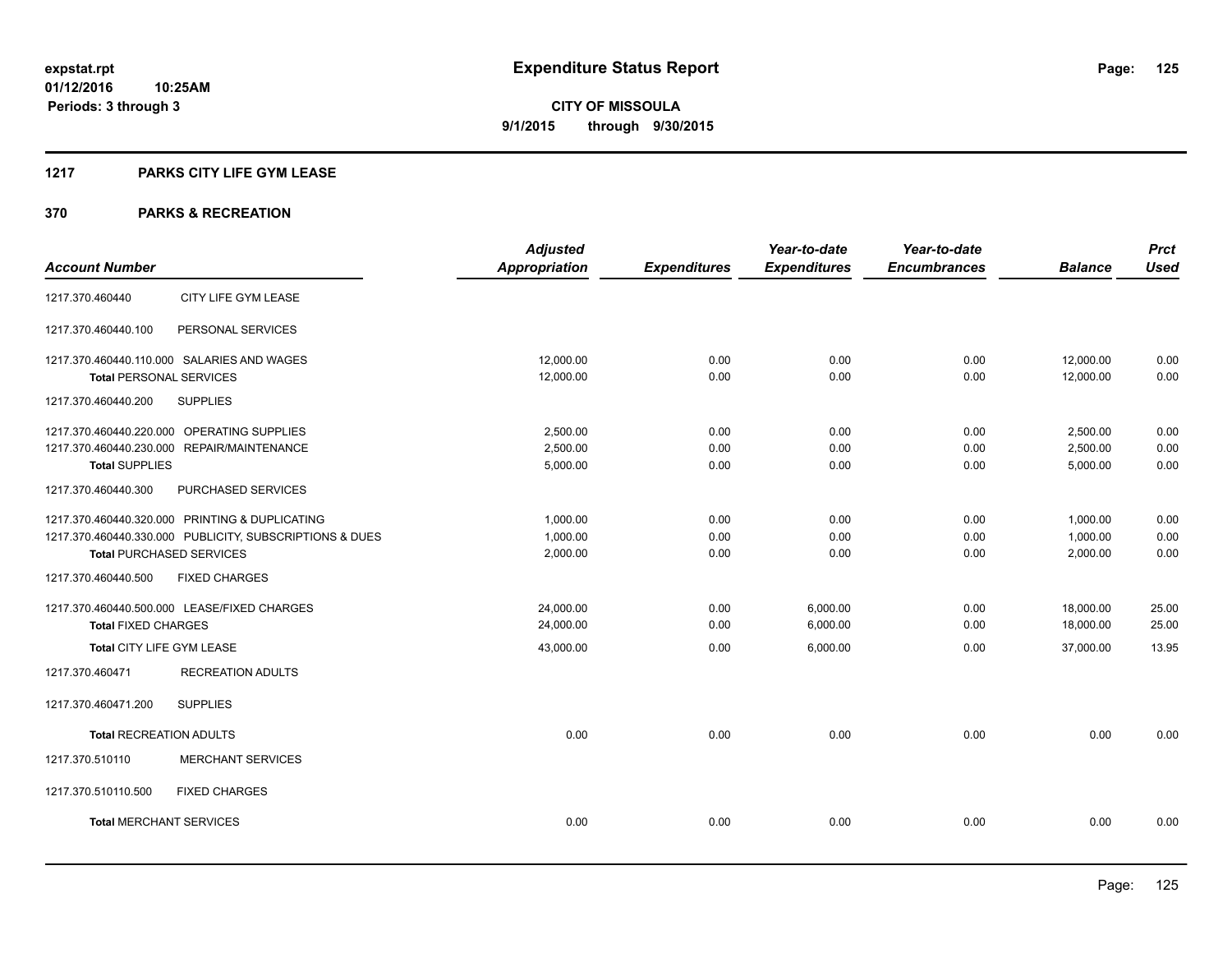#### **01/12/2016 10:25AM Periods: 3 through 3**

# **expstat.rpt Expenditure Status Report**

**126**

## **CITY OF MISSOULA 9/1/2015 through 9/30/2015**

|      | Total PARKS CITY LIFE GYM LEASE | 43,000.00 | 0.00 | 6,000.00 | 0.00 | 37,000.00 | 13.95 |
|------|---------------------------------|-----------|------|----------|------|-----------|-------|
| 1218 | ALL ABILITIES PLAYGROUND        |           |      |          |      |           |       |
|      |                                 |           |      |          |      |           |       |

|                                               | <b>Adjusted</b>      |                     | Year-to-date        | Year-to-date        |                | <b>Prct</b> |
|-----------------------------------------------|----------------------|---------------------|---------------------|---------------------|----------------|-------------|
| <b>Account Number</b>                         | <b>Appropriation</b> | <b>Expenditures</b> | <b>Expenditures</b> | <b>Encumbrances</b> | <b>Balance</b> | <b>Used</b> |
| PLAYGROUNDS<br>1218.370.460444                |                      |                     |                     |                     |                |             |
| 1218.370.460444.300<br>PURCHASED SERVICES     |                      |                     |                     |                     |                |             |
| 1218.370.460444.350.000 PROFESSIONAL SERVICES | 50,000.00            | 0.00                | 438.10              | 0.00                | 49,561.90      | 0.88        |
| <b>Total PURCHASED SERVICES</b>               | 50,000.00            | 0.00                | 438.10              | 0.00                | 49,561.90      | 0.88        |
| 1218.370.460444.900<br><b>CAPITAL OUTLAY</b>  |                      |                     |                     |                     |                |             |
| 1218.370.460444.930.000 IMPROVEMENTS          | 478,000.00           | 0.00                | 0.00                | 0.00                | 478,000.00     | 0.00        |
| <b>Total CAPITAL OUTLAY</b>                   | 478,000.00           | 0.00                | 0.00                | 0.00                | 478,000.00     | 0.00        |
| <b>Total PLAYGROUNDS</b>                      | 528,000.00           | 0.00                | 438.10              | 0.00                | 527,561.90     | 0.08        |
| <b>MERCHANT SERVICES</b><br>1218.370.510110   |                      |                     |                     |                     |                |             |
| <b>FIXED CHARGES</b><br>1218.370.510110.500   |                      |                     |                     |                     |                |             |
| <b>Total MERCHANT SERVICES</b>                | 0.00                 | 0.00                | 0.00                | 0.00                | 0.00           | 0.00        |
| Total ALL ABILITIES PLAYGROUND                | 528,000.00           | 0.00                | 438.10              | 0.00                | 527,561.90     | 0.08        |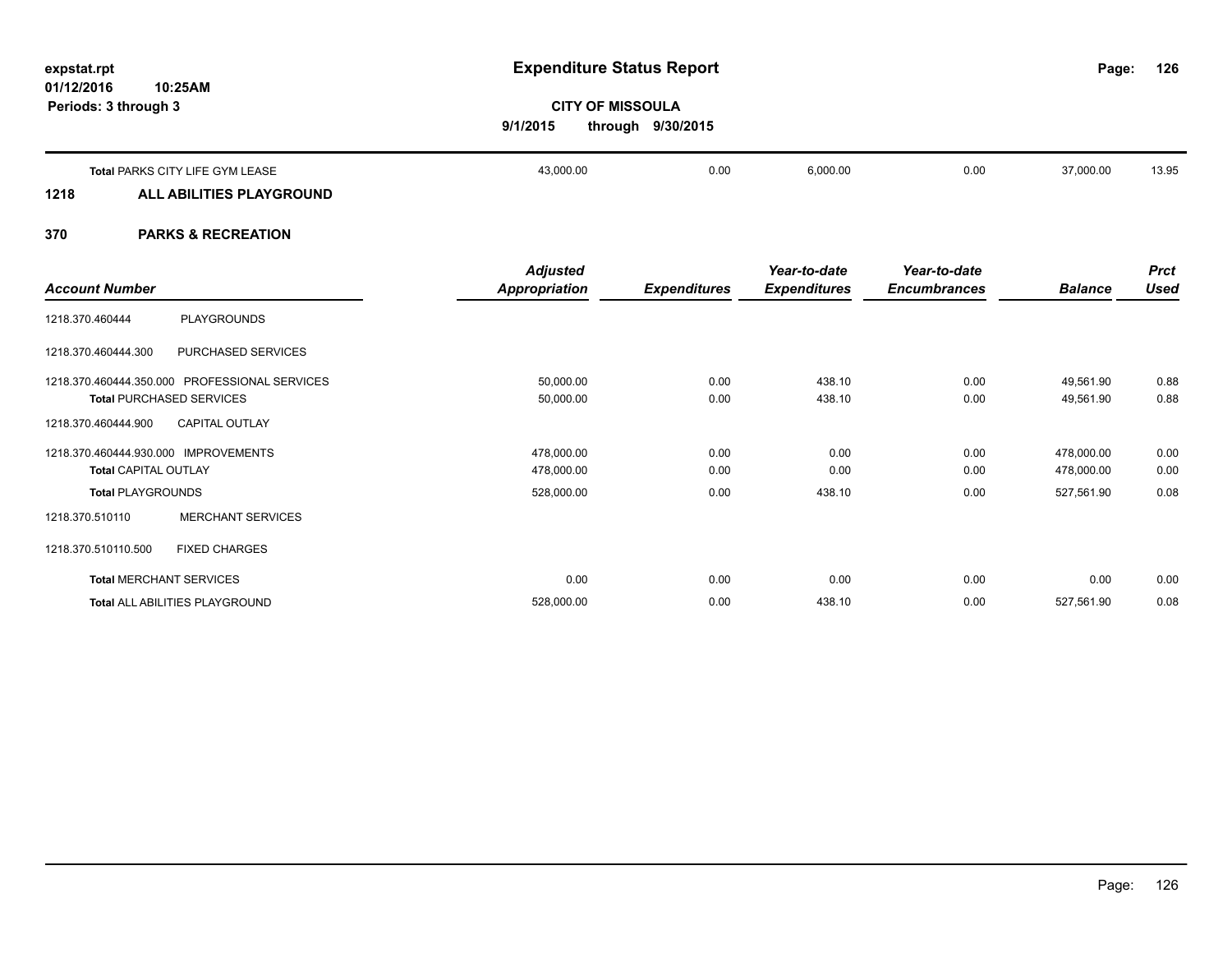### **1219 FY14 PARK & TRAIL BOND**

|                                |                                               | <b>Adjusted</b>      |                     | Year-to-date        | Year-to-date        |                | <b>Prct</b> |
|--------------------------------|-----------------------------------------------|----------------------|---------------------|---------------------|---------------------|----------------|-------------|
| <b>Account Number</b>          |                                               | <b>Appropriation</b> | <b>Expenditures</b> | <b>Expenditures</b> | <b>Encumbrances</b> | <b>Balance</b> | <b>Used</b> |
| 1219.370.460401                | FORT MSLA REGIONAL PARK                       |                      |                     |                     |                     |                |             |
| 1219.370.460401.200            | <b>SUPPLIES</b>                               |                      |                     |                     |                     |                |             |
| <b>Total SUPPLIES</b>          |                                               | 0.00                 | 0.00                | 0.00                | 0.00                | 0.00           | 0.00        |
| 1219.370.460401.300            | PURCHASED SERVICES                            |                      |                     |                     |                     |                |             |
|                                | Total PURCHASED SERVICES                      | 0.00                 | 0.00                | 0.00                | 0.00                | 0.00           | 0.00        |
| 1219.370.460401.900            | <b>CAPITAL OUTLAY</b>                         |                      |                     |                     |                     |                |             |
|                                | Total FORT MSLA REGIONAL PARK                 | 0.00                 | 0.00                | 0.00                | 0.00                | 0.00           | 0.00        |
| 1219.370.460444                | <b>PLAYGROUNDS</b>                            |                      |                     |                     |                     |                |             |
| 1219.370.460444.300            | PURCHASED SERVICES                            |                      |                     |                     |                     |                |             |
|                                | 1219.370.460444.350.000 PROFESSIONAL SERVICES | 0.00                 | 4,458.76            | 4,458.76            | 0.00                | $-4,458.76$    | 0.00        |
|                                | <b>Total PURCHASED SERVICES</b>               | 0.00                 | 4,458.76            | 4,458.76            | 0.00                | $-4,458.76$    | 0.00        |
| 1219.370.460444.900            | <b>CAPITAL OUTLAY</b>                         |                      |                     |                     |                     |                |             |
|                                | 1219.370.460444.940.000 MACHINERY & EQUIPMENT | 0.00                 | 5,378.00            | 30,676.10           | 0.00                | $-30,676.10$   | 0.00        |
| <b>Total CAPITAL OUTLAY</b>    |                                               | 0.00                 | 5,378.00            | 30,676.10           | 0.00                | $-30,676.10$   | 0.00        |
| <b>Total PLAYGROUNDS</b>       |                                               | 0.00                 | 9,836.76            | 35,134.86           | 0.00                | $-35,134.86$   | 0.00        |
| 1219.370.510110                | <b>MERCHANT SERVICES</b>                      |                      |                     |                     |                     |                |             |
| 1219.370.510110.500            | <b>FIXED CHARGES</b>                          |                      |                     |                     |                     |                |             |
| <b>Total MERCHANT SERVICES</b> |                                               | 0.00                 | 0.00                | 0.00                | 0.00                | 0.00           | 0.00        |
|                                | Total FY14 PARK & TRAIL BOND                  | 0.00                 | 9,836.76            | 35,134.86           | 0.00                | $-35,134.86$   | 0.00        |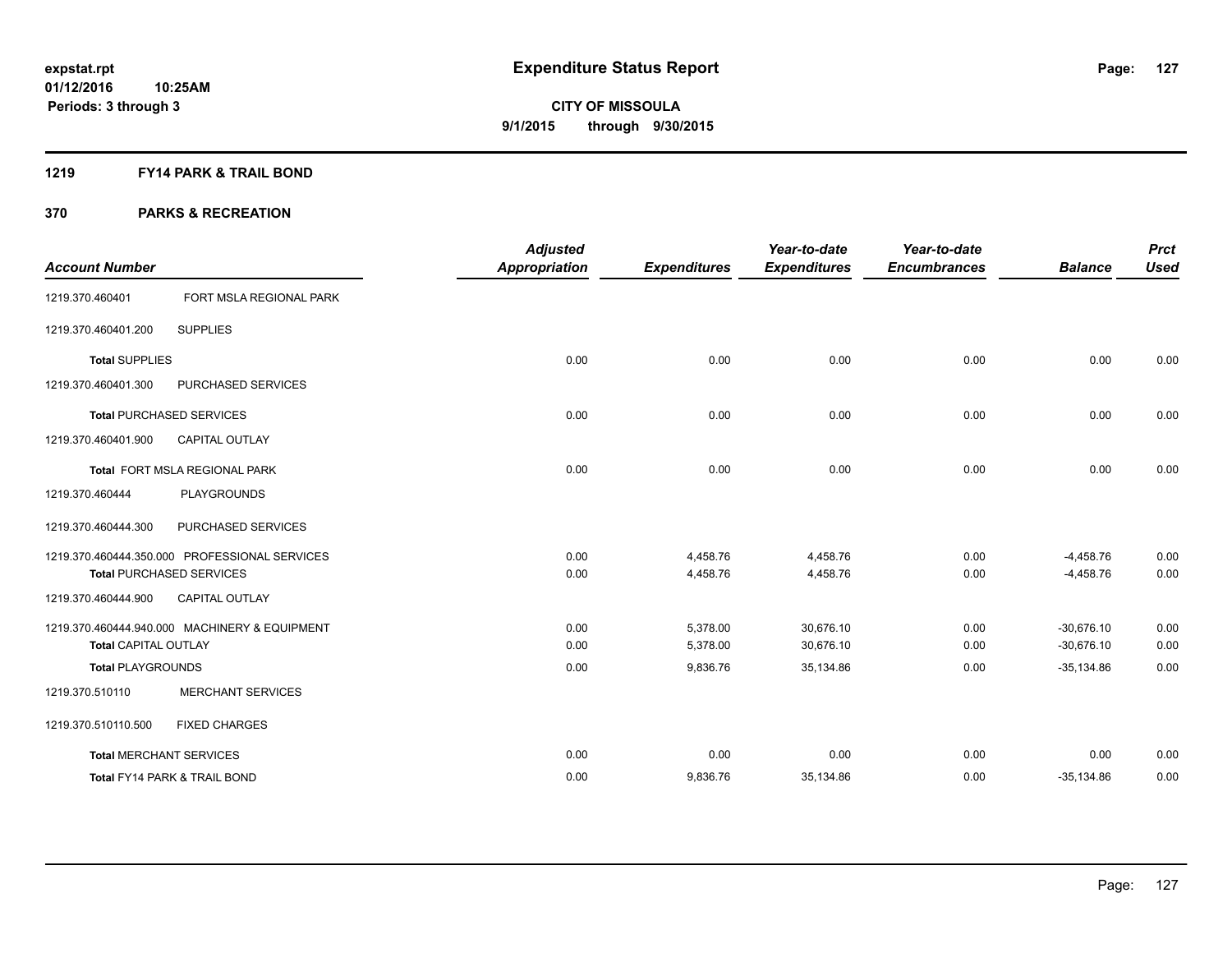**01/12/2016 10:25AM Periods: 3 through 3**

**CITY OF MISSOULA 9/1/2015 through 9/30/2015**

### **1241 CREMAIN WALL & CEMETERY DONATIONS FUND**

**340 CEMETERY**

| <b>Account Number</b>                              |                                              | <b>Adjusted</b><br><b>Appropriation</b> | <b>Expenditures</b> | Year-to-date<br><b>Expenditures</b> | Year-to-date<br><b>Encumbrances</b> | <b>Balance</b>       | <b>Prct</b><br><b>Used</b> |
|----------------------------------------------------|----------------------------------------------|-----------------------------------------|---------------------|-------------------------------------|-------------------------------------|----------------------|----------------------------|
| 1241.340.430920                                    | <b>FACILITIES</b>                            |                                         |                     |                                     |                                     |                      |                            |
| 1241.340.430920.900                                | <b>CAPITAL OUTLAY</b>                        |                                         |                     |                                     |                                     |                      |                            |
| 1241.340.430920.930.000<br><b>Total FACILITIES</b> | <b>IMPROVEMENTS</b>                          | 2,500.00<br>2,500.00                    | 0.00<br>0.00        | 0.00<br>0.00                        | 0.00<br>0.00                        | 2,500.00<br>2,500.00 | 0.00<br>0.00               |
| 1241.340.430921                                    | <b>CEMETERY MEMORIAL</b>                     |                                         |                     |                                     |                                     |                      |                            |
| 1241.340.430921.900                                | <b>CAPITAL OUTLAY</b>                        |                                         |                     |                                     |                                     |                      |                            |
| <b>Total CEMETERY MEMORIAL</b>                     |                                              | 0.00                                    | 0.00                | 0.00                                | 0.00                                | 0.00                 | 0.00                       |
| 1241.340.430930                                    | <b>GROUNDS MAINTENANCE</b>                   |                                         |                     |                                     |                                     |                      |                            |
| 1241.340.430930.900                                | <b>CAPITAL OUTLAY</b>                        |                                         |                     |                                     |                                     |                      |                            |
| 1241.340.430930.930.000                            | <b>IMPROVEMENTS</b>                          | 0.00                                    | 0.00                | 200.00                              | 0.00                                | $-200.00$            | 0.00                       |
|                                                    | <b>Total GROUNDS MAINTENANCE</b>             | 0.00                                    | 0.00                | 200.00                              | 0.00                                | $-200.00$            | 0.00                       |
| 1241.340.510110                                    | <b>MERCHANT SERVICES</b>                     |                                         |                     |                                     |                                     |                      |                            |
| 1241.340.510110.500                                | <b>FIXED CHARGES</b>                         |                                         |                     |                                     |                                     |                      |                            |
| <b>Total MERCHANT SERVICES</b>                     |                                              | 0.00                                    | 0.00                | 0.00                                | 0.00                                | 0.00                 | 0.00                       |
|                                                    | Total CREMAIN WALL & CEMETERY DONATIONS FUND | 2,500.00                                | 0.00                | 200.00                              | 0.00                                | 2,300.00             | 8.00                       |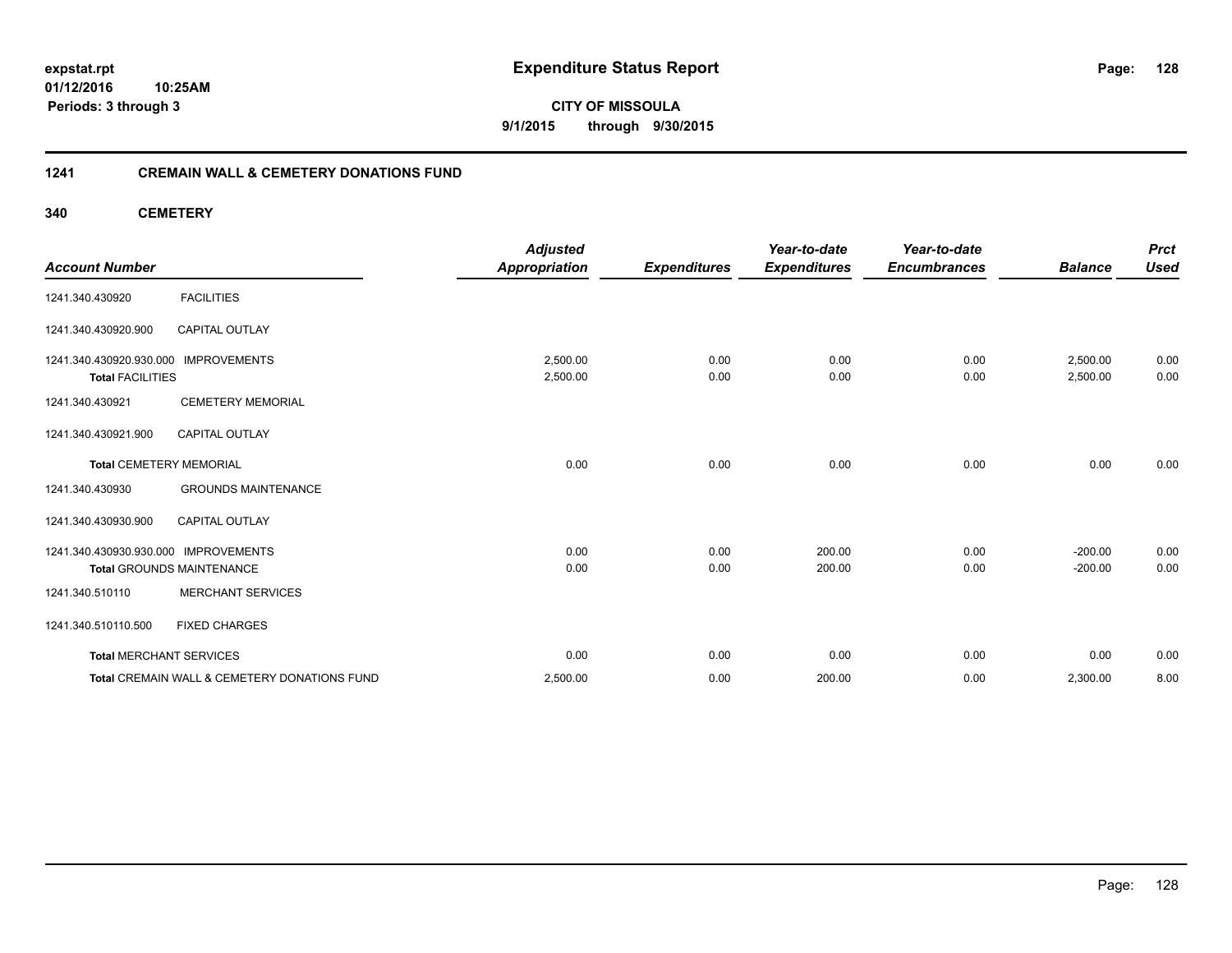### **1242 CEMETERY CARE FUND**

### **340 CEMETERY**

|                                     |                                                  | <b>Adjusted</b>      |                     | Year-to-date        | Year-to-date        |                | <b>Prct</b> |
|-------------------------------------|--------------------------------------------------|----------------------|---------------------|---------------------|---------------------|----------------|-------------|
| <b>Account Number</b>               |                                                  | <b>Appropriation</b> | <b>Expenditures</b> | <b>Expenditures</b> | <b>Encumbrances</b> | <b>Balance</b> | <b>Used</b> |
| 1242.340.430920                     | <b>FACILITIES</b>                                |                      |                     |                     |                     |                |             |
| 1242.340.430920.800                 | OTHER OBJECTS                                    |                      |                     |                     |                     |                |             |
|                                     | 1242.340.430920.820.000 TRANSFERS TO OTHER FUNDS | 9,545.00             | 0.00                | 0.00                | 0.00                | 9,545.00       | 0.00        |
| 1242.340.430920.845.000 CONTINGENCY |                                                  | 10,000.00            | 0.00                | 0.00                | 0.00                | 10,000.00      | 0.00        |
| <b>Total OTHER OBJECTS</b>          |                                                  | 19,545.00            | 0.00                | 0.00                | 0.00                | 19,545.00      | 0.00        |
| 1242.340.430920.900                 | <b>CAPITAL OUTLAY</b>                            |                      |                     |                     |                     |                |             |
|                                     | 1242.340.430920.940.000 MACHINERY & EQUIPMENT    | 153,500.00           | 0.00                | 0.00                | 0.00                | 153,500.00     | 0.00        |
| <b>Total CAPITAL OUTLAY</b>         |                                                  | 153,500.00           | 0.00                | 0.00                | 0.00                | 153,500.00     | 0.00        |
| <b>Total FACILITIES</b>             |                                                  | 173,045.00           | 0.00                | 0.00                | 0.00                | 173,045.00     | 0.00        |
| 1242.340.430930                     | <b>GROUNDS MAINTENANCE</b>                       |                      |                     |                     |                     |                |             |
| 1242.340.430930.900                 | <b>CAPITAL OUTLAY</b>                            |                      |                     |                     |                     |                |             |
|                                     | <b>Total GROUNDS MAINTENANCE</b>                 | 0.00                 | 0.00                | 0.00                | 0.00                | 0.00           | 0.00        |
| 1242.340.510110                     | <b>MERCHANT SERVICES</b>                         |                      |                     |                     |                     |                |             |
| 1242.340.510110.500                 | <b>FIXED CHARGES</b>                             |                      |                     |                     |                     |                |             |
|                                     | <b>Total MERCHANT SERVICES</b>                   | 0.00                 | 0.00                | 0.00                | 0.00                | 0.00           | 0.00        |
|                                     | <b>Total CEMETERY CARE FUND</b>                  | 173,045.00           | 0.00                | 0.00                | 0.00                | 173,045.00     | 0.00        |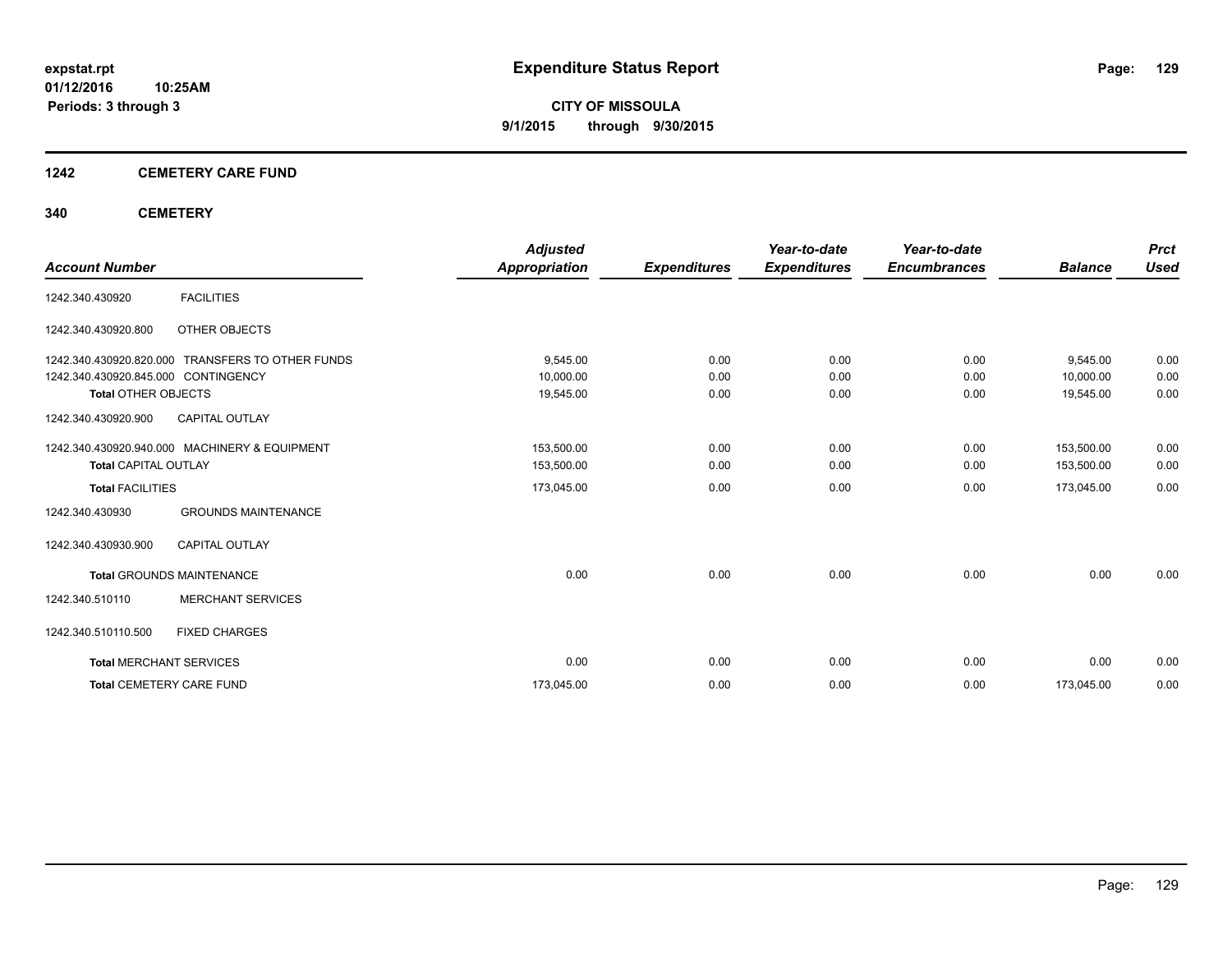### **1243 CEMETERY MEMORIAL FUND**

### **340 CEMETERY**

|                                      |                                     | <b>Adjusted</b>      |                     | Year-to-date        | Year-to-date        |                | <b>Prct</b> |
|--------------------------------------|-------------------------------------|----------------------|---------------------|---------------------|---------------------|----------------|-------------|
| <b>Account Number</b>                |                                     | <b>Appropriation</b> | <b>Expenditures</b> | <b>Expenditures</b> | <b>Encumbrances</b> | <b>Balance</b> | <b>Used</b> |
| 1243.340.430921                      | <b>CEMETERY MEMORIAL</b>            |                      |                     |                     |                     |                |             |
| 1243.340.430921.900                  | <b>CAPITAL OUTLAY</b>               |                      |                     |                     |                     |                |             |
|                                      | <b>Total CEMETERY MEMORIAL</b>      | 0.00                 | 0.00                | 0.00                | 0.00                | 0.00           | 0.00        |
| 1243.340.430930                      | <b>GROUNDS MAINTENANCE</b>          |                      |                     |                     |                     |                |             |
| 1243.340.430930.900                  | <b>CAPITAL OUTLAY</b>               |                      |                     |                     |                     |                |             |
| 1243.340.430930.930.000 IMPROVEMENTS |                                     | 500.00               | 0.00                | 2,877.40            | 0.00                | $-2,377.40$    | 575.48      |
|                                      | <b>Total GROUNDS MAINTENANCE</b>    | 500.00               | 0.00                | 2,877.40            | 0.00                | $-2,377.40$    | 575.48      |
| 1243.340.510110                      | <b>MERCHANT SERVICES</b>            |                      |                     |                     |                     |                |             |
| 1243.340.510110.500                  | <b>FIXED CHARGES</b>                |                      |                     |                     |                     |                |             |
|                                      | <b>Total MERCHANT SERVICES</b>      | 0.00                 | 0.00                | 0.00                | 0.00                | 0.00           | 0.00        |
|                                      | <b>Total CEMETERY MEMORIAL FUND</b> | 500.00               | 0.00                | 2,877.40            | 0.00                | $-2,377.40$    | 575.48      |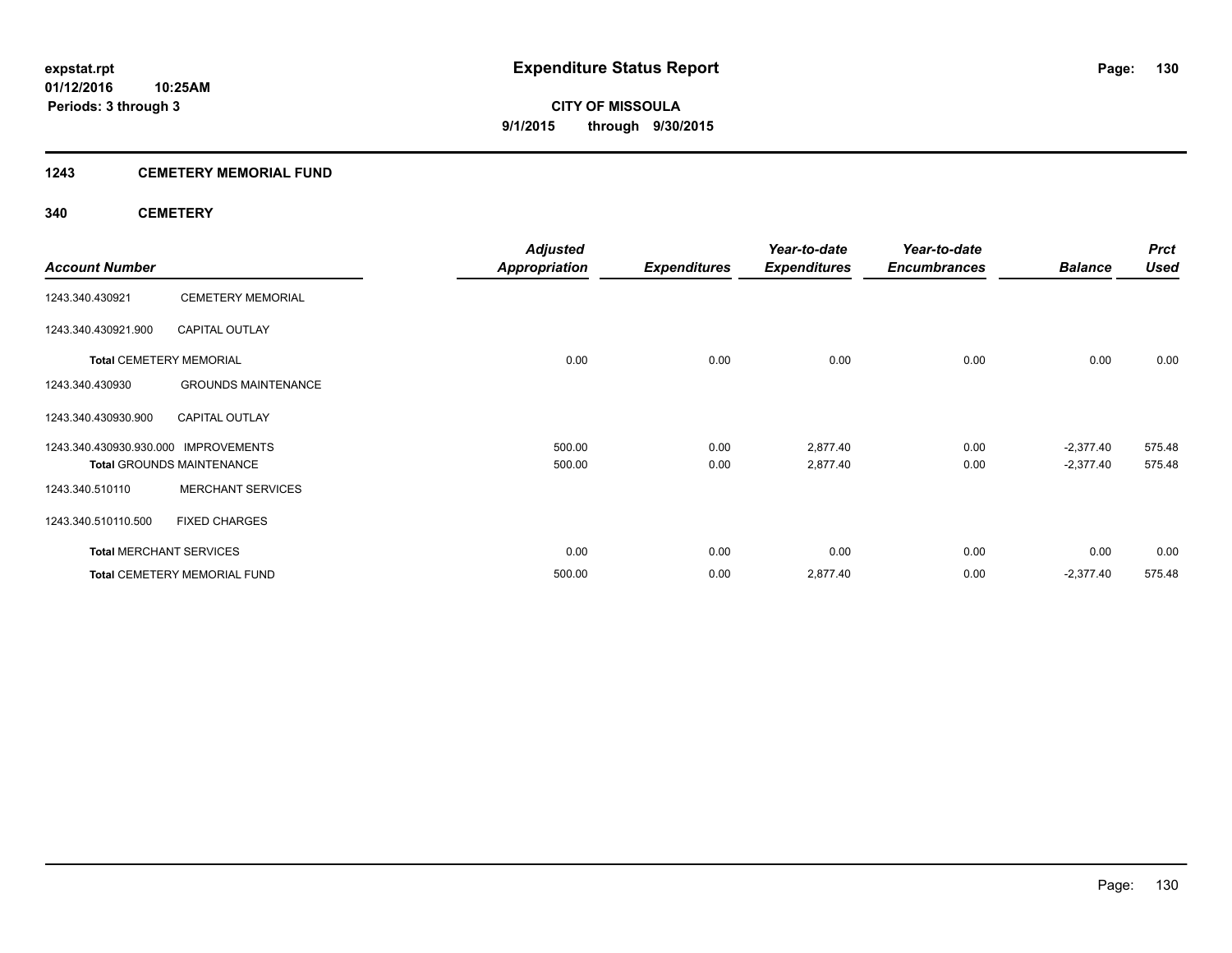### **1265 TITLE 1 PROJECTS FUND**

### **240 FINANCE**

| <b>Account Number</b>          |                                                | <b>Adjusted</b><br><b>Appropriation</b> | <b>Expenditures</b> | Year-to-date<br><b>Expenditures</b> | Year-to-date<br><b>Encumbrances</b> | <b>Balance</b> | <b>Prct</b><br><b>Used</b> |
|--------------------------------|------------------------------------------------|-----------------------------------------|---------------------|-------------------------------------|-------------------------------------|----------------|----------------------------|
|                                |                                                |                                         |                     |                                     |                                     |                |                            |
| 1265.240.411850                | ECONOMIC DEVELOPMENT                           |                                         |                     |                                     |                                     |                |                            |
| 1265.240.411850.500            | <b>FIXED CHARGES</b>                           |                                         |                     |                                     |                                     |                |                            |
| <b>Total FIXED CHARGES</b>     |                                                | 0.00                                    | 0.00                | 0.00                                | 0.00                                | 0.00           | 0.00                       |
| 1265.240.411850.700            | <b>GRANTS &amp; CONTRIBUTIONS</b>              |                                         |                     |                                     |                                     |                |                            |
|                                | 1265.240.411850.700.000 GRANTS & CONTRIBUTIONS | 136,000.00                              | 0.00                | 0.00                                | 0.00                                | 136,000.00     | 0.00                       |
|                                | <b>Total GRANTS &amp; CONTRIBUTIONS</b>        | 136,000.00                              | 0.00                | 0.00                                | 0.00                                | 136,000.00     | 0.00                       |
| 1265.240.411850.800            | <b>OTHER OBJECTS</b>                           |                                         |                     |                                     |                                     |                |                            |
| <b>Total OTHER OBJECTS</b>     |                                                | 0.00                                    | 0.00                | 0.00                                | 0.00                                | 0.00           | 0.00                       |
| Total ECONOMIC DEVELOPMENT     |                                                | 136,000.00                              | 0.00                | 0.00                                | 0.00                                | 136,000.00     | 0.00                       |
| 1265.240.440150                | *** Title Not Found ***                        |                                         |                     |                                     |                                     |                |                            |
| 1265.240.440150.800            | OTHER OBJECTS                                  |                                         |                     |                                     |                                     |                |                            |
| Total *** Title Not Found ***  |                                                | 0.00                                    | 0.00                | 0.00                                | 0.00                                | 0.00           | 0.00                       |
| 1265.240.470343                | MISSOULA HOUSING CORPORATION                   |                                         |                     |                                     |                                     |                |                            |
| 1265.240.470343.700            | <b>GRANTS &amp; CONTRIBUTIONS</b>              |                                         |                     |                                     |                                     |                |                            |
|                                | Total MISSOULA HOUSING CORPORATION             | 0.00                                    | 0.00                | 0.00                                | 0.00                                | 0.00           | 0.00                       |
| 1265.240.510110                | <b>MERCHANT SERVICES</b>                       |                                         |                     |                                     |                                     |                |                            |
| 1265.240.510110.500            | <b>FIXED CHARGES</b>                           |                                         |                     |                                     |                                     |                |                            |
| <b>Total MERCHANT SERVICES</b> |                                                | 0.00                                    | 0.00                | 0.00                                | 0.00                                | 0.00           | 0.00                       |
|                                | Total TITLE 1 PROJECTS FUND                    | 136,000.00                              | 0.00                | 0.00                                | 0.00                                | 136,000.00     | 0.00                       |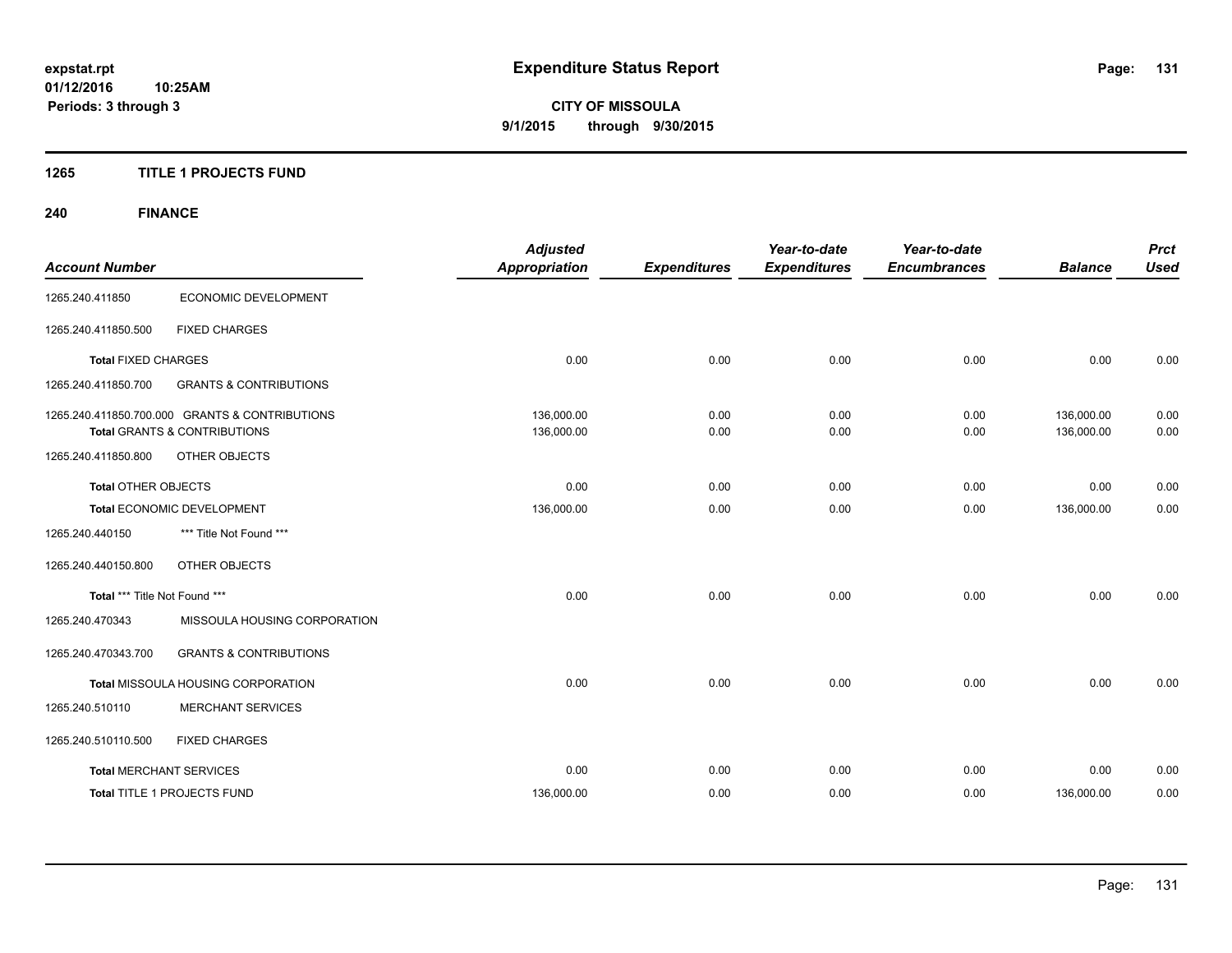### **1396 PROGRAM INCOME REVOLVING LOAN PROGRAM**

|                                |                                             | <b>Adjusted</b>      |                     | Year-to-date        | Year-to-date        |                | <b>Prct</b> |
|--------------------------------|---------------------------------------------|----------------------|---------------------|---------------------|---------------------|----------------|-------------|
| <b>Account Number</b>          |                                             | <b>Appropriation</b> | <b>Expenditures</b> | <b>Expenditures</b> | <b>Encumbrances</b> | <b>Balance</b> | <b>Used</b> |
| 1396.390.470200                | <b>HOUSING REHAB</b>                        |                      |                     |                     |                     |                |             |
| 1396.390.470200.700            | <b>GRANTS &amp; CONTRIBUTIONS</b>           |                      |                     |                     |                     |                |             |
| 1396.390.470200.700.000        | <b>RENTAL REHAB GRANTS</b>                  | 38,472.00            | 0.00                | 0.00                | 0.00                | 38,472.00      | 0.00        |
| <b>Total HOUSING REHAB</b>     |                                             | 38,472.00            | 0.00                | 0.00                | 0.00                | 38,472.00      | 0.00        |
| 1396.390.470401                | <b>WORD GRANT</b>                           |                      |                     |                     |                     |                |             |
| 1396.390.470401.300            | PURCHASED SERVICES                          |                      |                     |                     |                     |                |             |
| <b>Total WORD GRANT</b>        |                                             | 0.00                 | 0.00                | 0.00                | 0.00                | 0.00           | 0.00        |
| 1396.390.510110                | <b>MERCHANT SERVICES</b>                    |                      |                     |                     |                     |                |             |
| 1396.390.510110.500            | <b>FIXED CHARGES</b>                        |                      |                     |                     |                     |                |             |
| <b>Total MERCHANT SERVICES</b> |                                             | 0.00                 | 0.00                | 0.00                | 0.00                | 0.00           | 0.00        |
|                                | Total PROGRAM INCOME REVOLVING LOAN PROGRAM | 38,472.00            | 0.00                | 0.00                | 0.00                | 38,472.00      | 0.00        |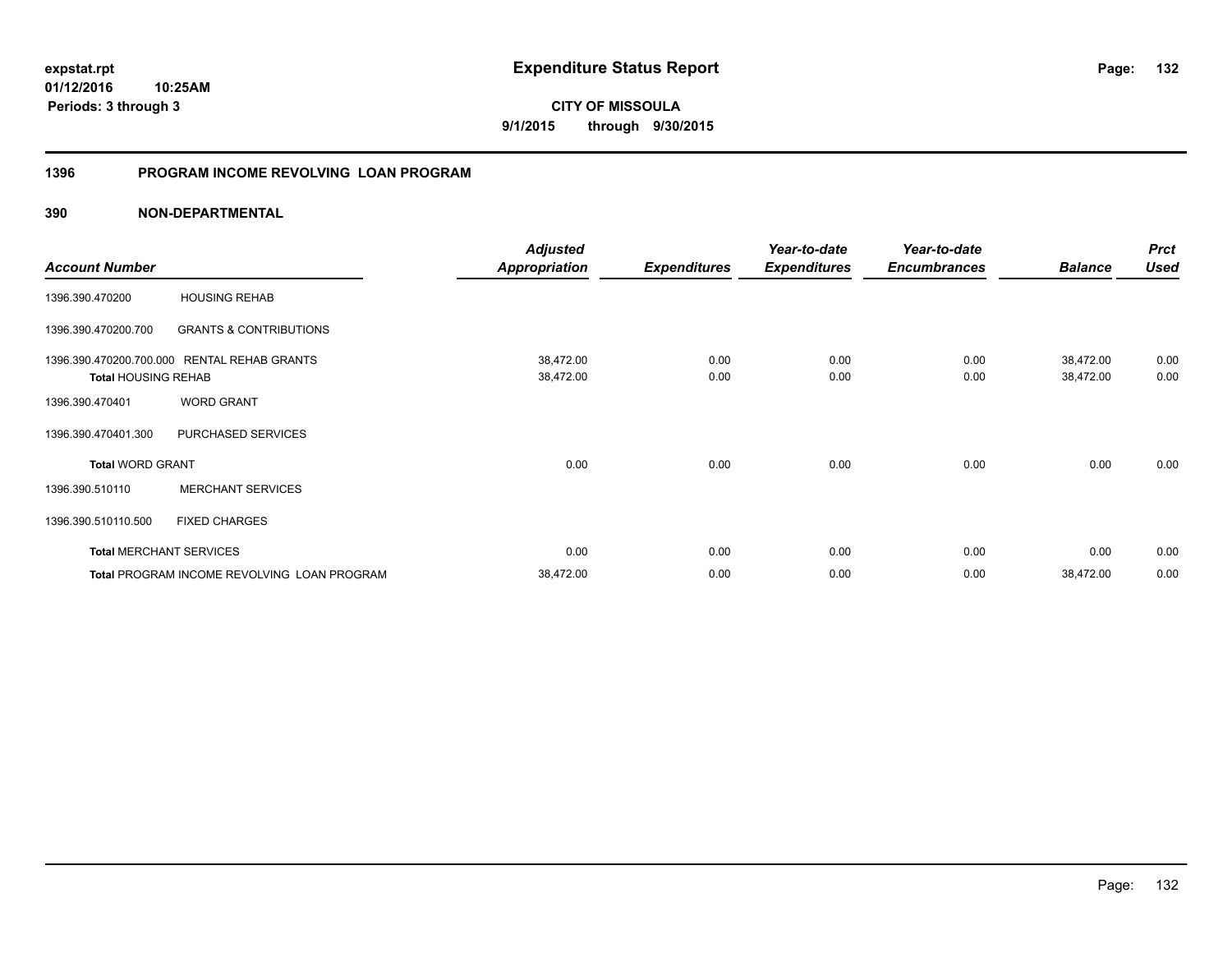### **1397 STATE HOME PROGRAM INCOME**

| <b>Account Number</b>          |                                                                | <b>Adjusted</b><br><b>Appropriation</b> | <b>Expenditures</b> | Year-to-date<br><b>Expenditures</b> | Year-to-date<br><b>Encumbrances</b> | <b>Balance</b>           | <b>Prct</b><br><b>Used</b> |
|--------------------------------|----------------------------------------------------------------|-----------------------------------------|---------------------|-------------------------------------|-------------------------------------|--------------------------|----------------------------|
| 1397.390.470200                | <b>HOUSING REHAB</b>                                           |                                         |                     |                                     |                                     |                          |                            |
| 1397.390.470200.300            | <b>PURCHASED SERVICES</b>                                      |                                         |                     |                                     |                                     |                          |                            |
| <b>Total HOUSING REHAB</b>     | 1397.390.470200.350.000 STATE HOME PROGRAM INCOME/CONTRACT SVS | 600,000.00<br>600,000.00                | 0.00<br>0.00        | 0.00<br>0.00                        | 0.00<br>0.00                        | 600,000.00<br>600,000.00 | 0.00<br>0.00               |
| 1397.390.510110                | <b>MERCHANT SERVICES</b>                                       |                                         |                     |                                     |                                     |                          |                            |
| 1397.390.510110.500            | <b>FIXED CHARGES</b>                                           |                                         |                     |                                     |                                     |                          |                            |
| <b>Total MERCHANT SERVICES</b> |                                                                | 0.00                                    | 0.00                | 0.00                                | 0.00                                | 0.00                     | 0.00                       |
|                                | <b>Total STATE HOME PROGRAM INCOME</b>                         | 600,000.00                              | 0.00                | 0.00                                | 0.00                                | 600.000.00               | 0.00                       |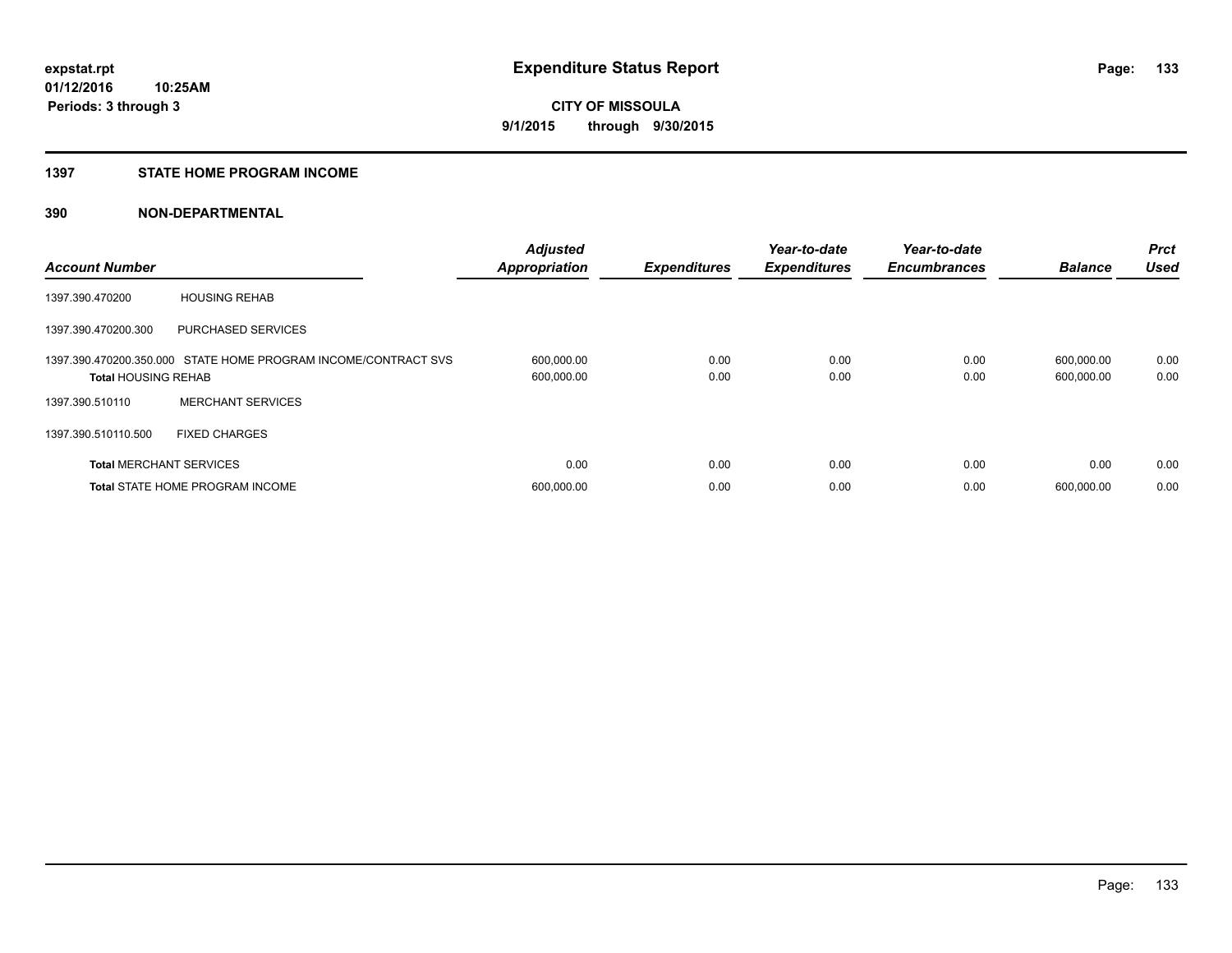**01/12/2016 10:25AM Periods: 3 through 3**

**CITY OF MISSOULA 9/1/2015 through 9/30/2015**

**2250 PLANNING FUND**

### **250 DEVELOPMENT SERVICES**

|                                            |                                                         | <b>Adjusted</b> |                     | Year-to-date        | Year-to-date        |                | <b>Prct</b> |
|--------------------------------------------|---------------------------------------------------------|-----------------|---------------------|---------------------|---------------------|----------------|-------------|
| <b>Account Number</b>                      |                                                         | Appropriation   | <b>Expenditures</b> | <b>Expenditures</b> | <b>Encumbrances</b> | <b>Balance</b> | <b>Used</b> |
| 2250.250.411030                            | <b>PLANNING</b>                                         |                 |                     |                     |                     |                |             |
| 2250.250.411030.100                        | PERSONAL SERVICES                                       |                 |                     |                     |                     |                |             |
| 2250.250.411030.110.000 SALARIES AND WAGES |                                                         | 262.841.00      | 20,010.14           | 53,863.92           | 0.00                | 208.977.08     | 20.49       |
|                                            | 2250.250.411030.140.000 EMPLOYER CONTRIBUTIONS          | 83,643.00       | 6,586.99            | 21,670.95           | 0.00                | 61,972.05      | 25.91       |
|                                            | 2250.250.411030.141.000 STATE RETIREMENT CONTRIBUTIONS  | 0.00            | 0.00                | 33.86               | 0.00                | $-33.86$       | 0.00        |
| <b>Total PERSONAL SERVICES</b>             |                                                         | 346,484.00      | 26,597.13           | 75,568.73           | 0.00                | 270,915.27     | 21.81       |
| 2250.250.411030.200                        | <b>SUPPLIES</b>                                         |                 |                     |                     |                     |                |             |
| 2250.250.411030.210.000 OFFICE SUPPLIES    |                                                         | 2,550.00        | 64.86               | 83.04               | 0.00                | 2,466.96       | 3.26        |
| 2250.250.411030.210.301                    | <b>OFFICE SUPPLIES</b>                                  | 0.00            | 96.42               | 141.04              | 0.00                | $-141.04$      | 0.00        |
| 2250.250.411030.220.000                    | OPERATING SUPPLIES                                      | 900.00          | 0.00                | 0.00                | 0.00                | 900.00         | 0.00        |
| 2250.250.411030.240.000 OTHER SUPPLIES     |                                                         | 400.00          | 33.97               | 48.96               | 0.00                | 351.04         | 12.24       |
| <b>Total SUPPLIES</b>                      |                                                         | 3,850.00        | 195.25              | 273.04              | 0.00                | 3,576.96       | 7.09        |
| 2250.250.411030.300                        | PURCHASED SERVICES                                      |                 |                     |                     |                     |                |             |
| 2250.250.411030.310.000 COMMUNICATIONS     |                                                         | 1,100.00        | 11.03               | 11.03               | 0.00                | 1,088.97       | 1.00        |
| 2250.250.411030.310.351                    | <b>COMMUNICATIONS</b>                                   | 0.00            | 0.59                | 1.62                | 0.00                | $-1.62$        | 0.00        |
|                                            | 2250.250.411030.320.000 PRINTING & DUPLICATING          | 8,000.00        | 1,369.06            | 1,396.98            | 0.00                | 6,603.02       | 17.46       |
|                                            | 2250.250.411030.330.000 PUBLICITY, SUBSCRIPTIONS & DUES | 4,005.00        | 40.00               | 80.00               | 0.00                | 3,925.00       | 2.00        |
| 2250.250.411030.344.000 TELEPHONE SERVICE  |                                                         | 125.00          | 0.00                | 0.00                | 0.00                | 125.00         | 0.00        |
|                                            | 2250.250.411030.350.000 PROFESSIONAL SERVICES           | 50,000.00       | 0.00                | 122.00              | 0.00                | 49,878.00      | 0.24        |
|                                            | 2250.250.411030.360.000 REPAIR & MAINTENANCE            | 1,540.00        | 0.00                | 0.00                | 0.00                | 1,540.00       | 0.00        |
| 2250.250.411030.370.000                    | <b>TRAVEL</b>                                           | 5,185.00        | 0.00                | 0.00                | 0.00                | 5,185.00       | 0.00        |
| 2250.250.411030.380.000 TRAINING           |                                                         | 4,595.00        | 1,730.00            | 1,730.00            | 0.00                | 2,865.00       | 37.65       |
|                                            | 2250.250.411030.390.000 OTHER PURCHASED SERVICES        | 3,750.00        | 0.00                | 0.00                | 0.00                | 3,750.00       | 0.00        |
| <b>Total PURCHASED SERVICES</b>            |                                                         | 78,300.00       | 3,150.68            | 3,341.63            | 0.00                | 74,958.37      | 4.27        |
| 2250.250.411030.500                        | <b>FIXED CHARGES</b>                                    |                 |                     |                     |                     |                |             |
| 2250.250.411030.500.000 FIXED CHARGES      |                                                         | 24,000.00       | 0.00                | 0.00                | 0.00                | 24,000.00      | 0.00        |
| <b>Total FIXED CHARGES</b>                 |                                                         | 24,000.00       | 0.00                | 0.00                | 0.00                | 24,000.00      | 0.00        |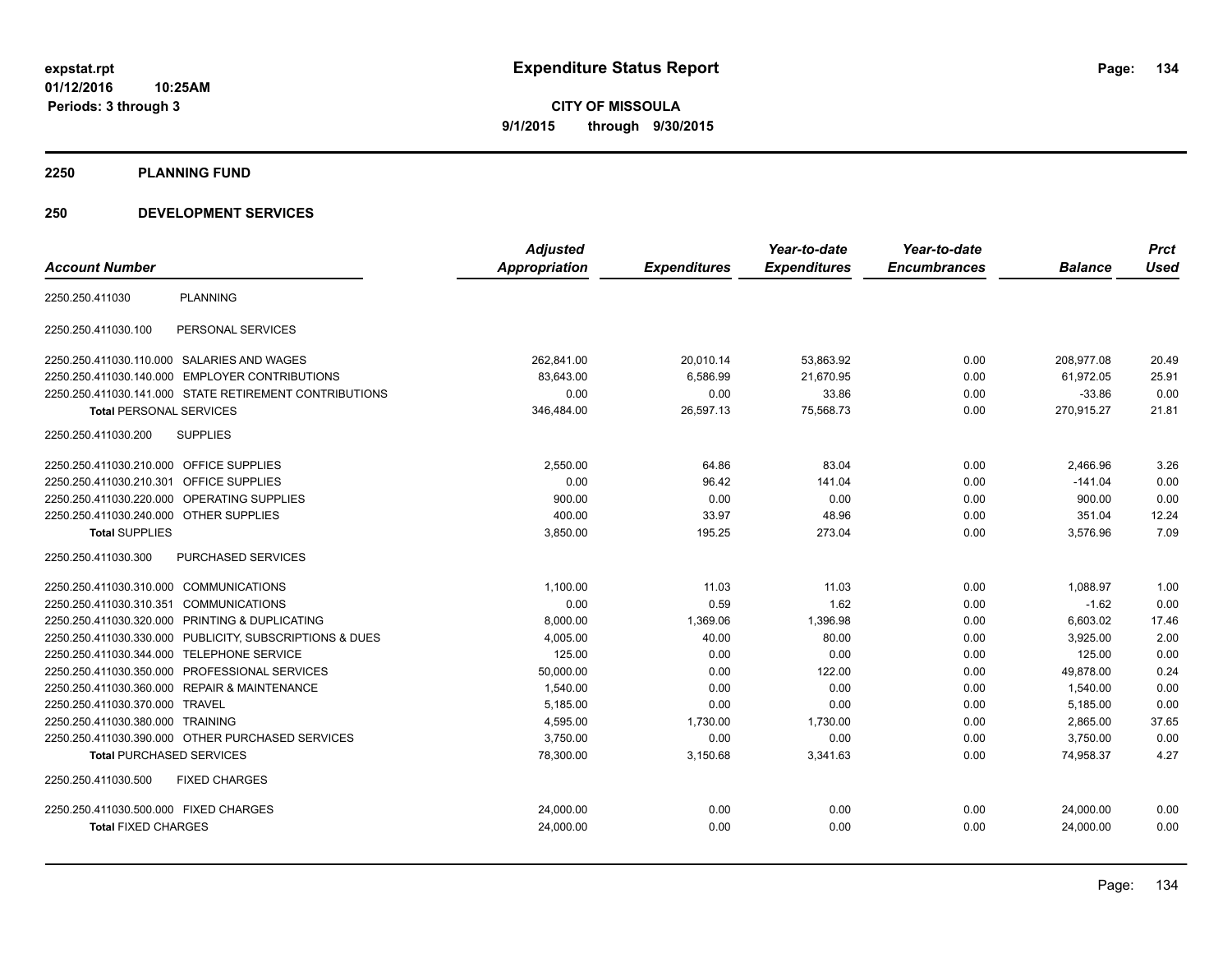**2250 PLANNING FUND**

### **250 DEVELOPMENT SERVICES**

| <b>Account Number</b>         |                                     | <b>Adjusted</b><br><b>Appropriation</b> | <b>Expenditures</b> | Year-to-date<br><b>Expenditures</b> | Year-to-date<br><b>Encumbrances</b> | <b>Balance</b> | <b>Prct</b><br><b>Used</b> |
|-------------------------------|-------------------------------------|-----------------------------------------|---------------------|-------------------------------------|-------------------------------------|----------------|----------------------------|
| 2250.250.411030.800           | OTHER OBJECTS                       |                                         |                     |                                     |                                     |                |                            |
| <b>Total OTHER OBJECTS</b>    |                                     | 0.00                                    | 0.00                | 0.00                                | 0.00                                | 0.00           | 0.00                       |
| <b>Total PLANNING</b>         |                                     | 452,634.00                              | 29,943.06           | 79,183.40                           | 0.00                                | 373,450.60     | 17.49                      |
| 2250.250.411050               | DEVELOPMENT & PERMIT REVIEWS        |                                         |                     |                                     |                                     |                |                            |
| 2250.250.411050.200           | <b>SUPPLIES</b>                     |                                         |                     |                                     |                                     |                |                            |
|                               | Total DEVELOPMENT & PERMIT REVIEWS  | 0.00                                    | 0.00                | 0.00                                | 0.00                                | 0.00           | 0.00                       |
| 2250.250.411070               | <b>TRANSPORTATION</b>               |                                         |                     |                                     |                                     |                |                            |
| 2250.250.411070.100           | PERSONAL SERVICES                   |                                         |                     |                                     |                                     |                |                            |
| <b>Total TRANSPORTATION</b>   |                                     | 0.00                                    | 0.00                | 0.00                                | 0.00                                | 0.00           | 0.00                       |
| 2250.250.430255               | <b>BIKE-PED PROGRAM</b>             |                                         |                     |                                     |                                     |                |                            |
| 2250.250.430255.300           | PURCHASED SERVICES                  |                                         |                     |                                     |                                     |                |                            |
| <b>Total BIKE-PED PROGRAM</b> |                                     | 0.00                                    | 0.00                | 0.00                                | 0.00                                | 0.00           | 0.00                       |
| 2250.250.510110               | <b>MERCHANT SERVICES</b>            |                                         |                     |                                     |                                     |                |                            |
| 2250.250.510110.500           | <b>FIXED CHARGES</b>                |                                         |                     |                                     |                                     |                |                            |
|                               | <b>Total MERCHANT SERVICES</b>      | 0.00                                    | 0.00                | 0.00                                | 0.00                                | 0.00           | 0.00                       |
| 2250.250.521000               | INTERFUND OPERATING TRANSFERS       |                                         |                     |                                     |                                     |                |                            |
| 2250.250.521000.800           | OTHER OBJECTS                       |                                         |                     |                                     |                                     |                |                            |
|                               | Total INTERFUND OPERATING TRANSFERS | 0.00                                    | 0.00                | 0.00                                | 0.00                                | 0.00           | 0.00                       |
| <b>Total PLANNING FUND</b>    |                                     | 452,634.00                              | 29,943.06           | 79,183.40                           | 0.00                                | 373,450.60     | 17.49                      |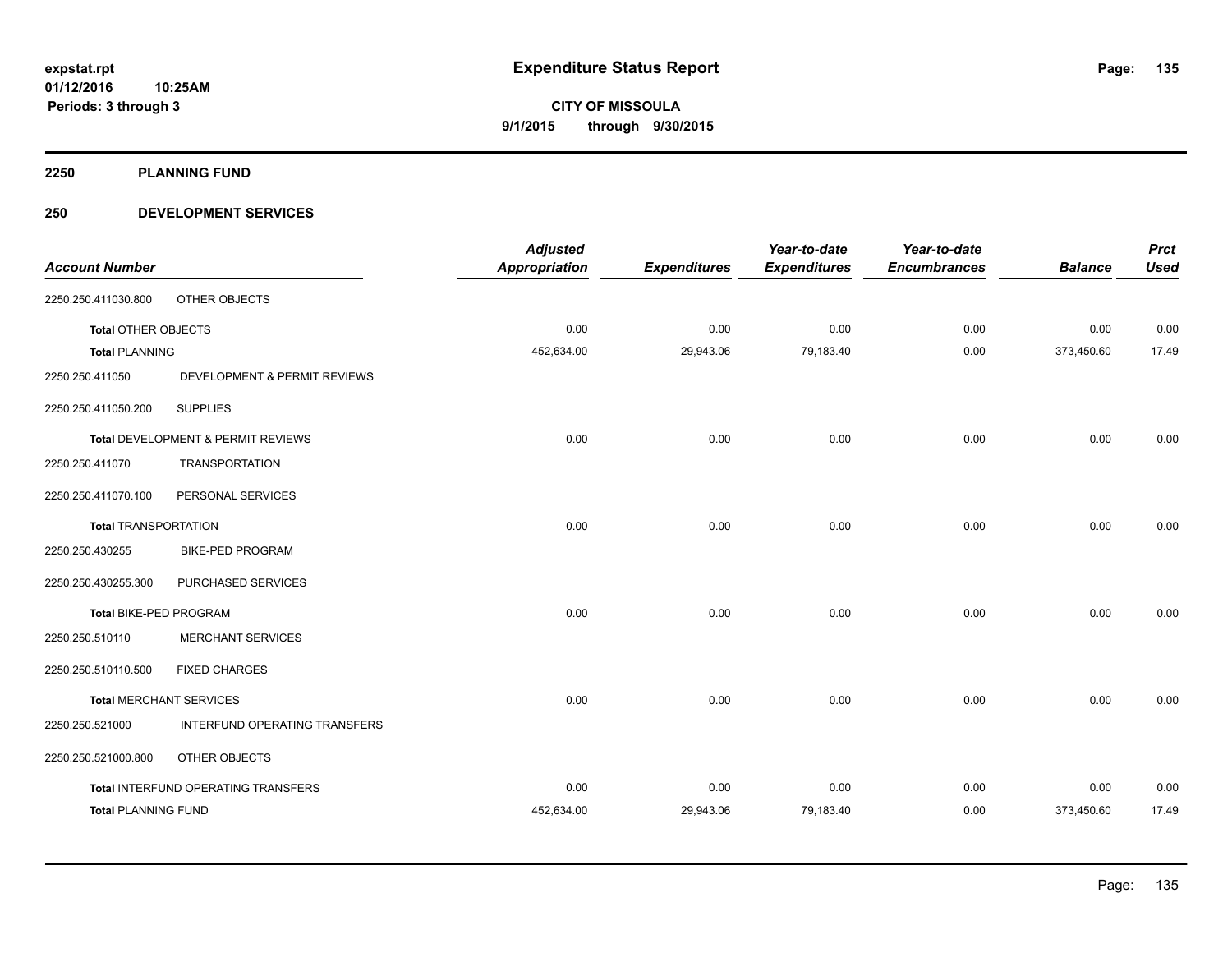### **2310 PUBLIC SAFETY INFORMATION SYSTEMS**

### **310 BUILDING INSPECTION**

| <b>Account Number</b>       |                                                | <b>Adjusted</b><br><b>Appropriation</b> | <b>Expenditures</b> | Year-to-date<br><b>Expenditures</b> | Year-to-date<br><b>Encumbrances</b> | <b>Balance</b> | <b>Prct</b><br><b>Used</b> |
|-----------------------------|------------------------------------------------|-----------------------------------------|---------------------|-------------------------------------|-------------------------------------|----------------|----------------------------|
| 2310.310.420510             | ADMINISTRATION                                 |                                         |                     |                                     |                                     |                |                            |
| 2310.310.420510.800         | OTHER OBJECTS                                  |                                         |                     |                                     |                                     |                |                            |
| <b>Total ADMINISTRATION</b> |                                                | 0.00                                    | 0.00                | 0.00                                | 0.00                                | 0.00           | 0.00                       |
| 2310.310.510110             | <b>MERCHANT SERVICES</b>                       |                                         |                     |                                     |                                     |                |                            |
| 2310.310.510110.500         | <b>FIXED CHARGES</b>                           |                                         |                     |                                     |                                     |                |                            |
|                             | <b>Total PUBLIC SAFETY INFORMATION SYSTEMS</b> | 0.00                                    | 0.00                | 0.00                                | 0.00                                | 0.00           | 0.00                       |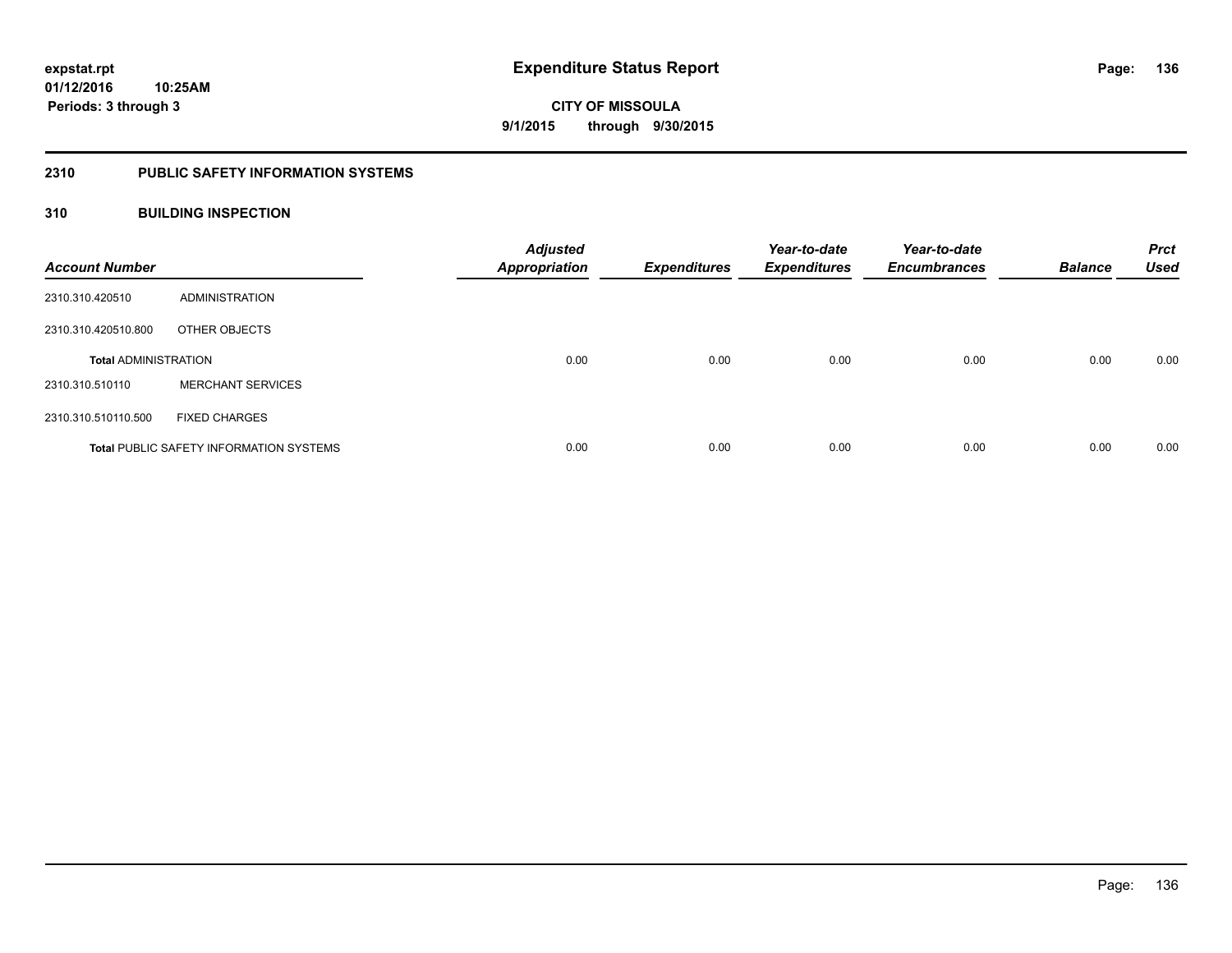### **2321 IMPACT FEE FUND**

| <b>Account Number</b> |                                                                                                           | <b>Adjusted</b><br><b>Appropriation</b> | <b>Expenditures</b>  | Year-to-date<br><b>Expenditures</b> | Year-to-date<br><b>Encumbrances</b> | <b>Balance</b>               | <b>Prct</b><br><b>Used</b> |
|-----------------------|-----------------------------------------------------------------------------------------------------------|-----------------------------------------|----------------------|-------------------------------------|-------------------------------------|------------------------------|----------------------------|
| 2321.390.411240       | CITY HALL POLICE RESTROOMS                                                                                |                                         |                      |                                     |                                     |                              |                            |
| 2321.390.411240.900   | <b>CAPITAL OUTLAY</b>                                                                                     |                                         |                      |                                     |                                     |                              |                            |
|                       | 2321.390.411240.930.000 CITY HALL POLICE RESTROOMS<br>Total CITY HALL POLICE RESTROOMS                    | 74,500.00<br>74,500.00                  | 0.00<br>0.00         | 0.00<br>0.00                        | 0.00<br>0.00                        | 74,500.00<br>74,500.00       | 0.00<br>0.00               |
| 2321.390.430230       | LOWER MILLER CREEK ROW ACQ                                                                                |                                         |                      |                                     |                                     |                              |                            |
| 2321.390.430230.900   | <b>CAPITAL OUTLAY</b>                                                                                     |                                         |                      |                                     |                                     |                              |                            |
|                       | 2321.390.430230.930.000 GRANT CREEK I-90 MPROVEMENTS<br>Total LOWER MILLER CREEK ROW ACQ                  | 200,000.00<br>200,000.00                | 0.00<br>0.00         | 0.00<br>0.00                        | 0.00<br>0.00                        | 200,000.00<br>200,000.00     | 0.00<br>0.00               |
| 2321.390.430247       | HILLVIEW WAY STREET IMPROVEMENTS                                                                          |                                         |                      |                                     |                                     |                              |                            |
| 2321.390.430247.900   | <b>CAPITAL OUTLAY</b>                                                                                     |                                         |                      |                                     |                                     |                              |                            |
|                       | 2321.390.430247.930.000 HILLVIEW WAY STREET IMPROVEMENTS<br><b>Total HILLVIEW WAY STREET IMPROVEMENTS</b> | 1,069,122.00<br>1,069,122.00            | 0.00<br>0.00         | 0.00<br>0.00                        | 0.00<br>0.00                        | 1,069,122.00<br>1,069,122.00 | 0.00<br>0.00               |
| 2321.390.430248       | <b>CREGG LN IMPROVEMENTS</b>                                                                              |                                         |                      |                                     |                                     |                              |                            |
| 2321.390.430248.900   | <b>CAPITAL OUTLAY</b>                                                                                     |                                         |                      |                                     |                                     |                              |                            |
|                       | 2321.390.430248.930.000 CREGG LN IMPROVEMENTS<br><b>Total CREGG LN IMPROVEMENTS</b>                       | 0.00<br>0.00                            | 1.249.00<br>1,249.00 | 1.249.00<br>1,249.00                | 0.00<br>0.00                        | $-1.249.00$<br>$-1,249.00$   | 0.00<br>0.00               |
| 2321.390.430249       | OLD US HWY 93 IMPROVEMENTS                                                                                |                                         |                      |                                     |                                     |                              |                            |
| 2321.390.430249.900   | <b>CAPITAL OUTLAY</b>                                                                                     |                                         |                      |                                     |                                     |                              |                            |
|                       | Total OLD US HWY 93 IMPROVEMENTS                                                                          | 0.00                                    | 0.00                 | 0.00                                | 0.00                                | 0.00                         | 0.00                       |
| 2321.390.430255       | <b>GRANT CREEK CABLE RAIL</b>                                                                             |                                         |                      |                                     |                                     |                              |                            |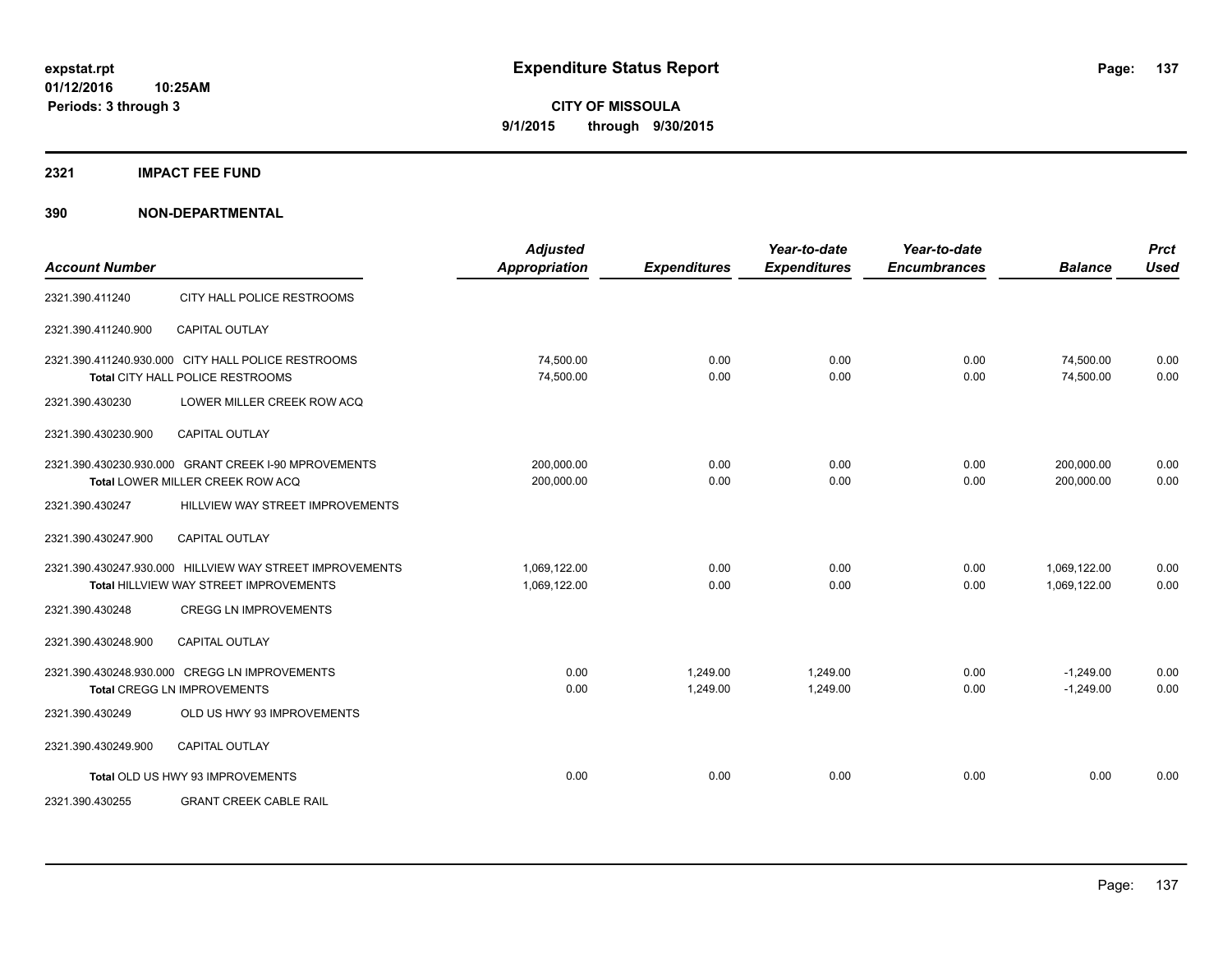### **2321 IMPACT FEE FUND**

|                               |                                                | <b>Adjusted</b>      |                     | Year-to-date        | Year-to-date        |                | <b>Prct</b> |
|-------------------------------|------------------------------------------------|----------------------|---------------------|---------------------|---------------------|----------------|-------------|
| <b>Account Number</b>         |                                                | <b>Appropriation</b> | <b>Expenditures</b> | <b>Expenditures</b> | <b>Encumbrances</b> | <b>Balance</b> | <b>Used</b> |
| 2321.390.430255.900           | CAPITAL OUTLAY                                 |                      |                     |                     |                     |                |             |
|                               | 2321.390.430255.930.000 GRANT CREEK CABLE RAIL | 45,000.00            | 0.00                | 0.00                | 0.00                | 45,000.00      | 0.00        |
|                               | Total GRANT CREEK CABLE RAIL                   | 45,000.00            | 0.00                | 0.00                | 0.00                | 45,000.00      | 0.00        |
| 2321.390.430260               | TRAFFIC & PEDESTRIAN SERVICES                  |                      |                     |                     |                     |                |             |
| 2321.390.430260.300           | PURCHASED SERVICES                             |                      |                     |                     |                     |                |             |
|                               | <b>Total PURCHASED SERVICES</b>                | 0.00                 | 0.00                | 0.00                | 0.00                | 0.00           | 0.00        |
| 2321.390.430260.900           | <b>CAPITAL OUTLAY</b>                          |                      |                     |                     |                     |                |             |
|                               | Total TRAFFIC & PEDESTRIAN SERVICES            | 0.00                 | 0.00                | 0.00                | 0.00                | 0.00           | 0.00        |
| 2321.390.430261               | *** Title Not Found ***                        |                      |                     |                     |                     |                |             |
| 2321.390.430261.300           | PURCHASED SERVICES                             |                      |                     |                     |                     |                |             |
|                               | <b>Total PURCHASED SERVICES</b>                | 0.00                 | 0.00                | 0.00                | 0.00                | 0.00           | 0.00        |
| 2321.390.430261.800           | OTHER OBJECTS                                  |                      |                     |                     |                     |                |             |
| <b>Total OTHER OBJECTS</b>    |                                                | 0.00                 | 0.00                | 0.00                | 0.00                | 0.00           | 0.00        |
| 2321.390.430261.900           | <b>CAPITAL OUTLAY</b>                          |                      |                     |                     |                     |                |             |
| Total *** Title Not Found *** |                                                | 0.00                 | 0.00                | 0.00                | 0.00                | 0.00           | 0.00        |
| 2321.390.430280               | MILLER CR: BRIGGS TO MOCKINGBIRD               |                      |                     |                     |                     |                |             |
| 2321.390.430280.900           | <b>CAPITAL OUTLAY</b>                          |                      |                     |                     |                     |                |             |
|                               | Total MILLER CR: BRIGGS TO MOCKINGBIRD         | 0.00                 | 0.00                | 0.00                | 0.00                | 0.00           | 0.00        |
| 2321.390.430281               | SOUTH 3RD STREET PROJECT                       |                      |                     |                     |                     |                |             |
| 2321.390.430281.300           | PURCHASED SERVICES                             |                      |                     |                     |                     |                |             |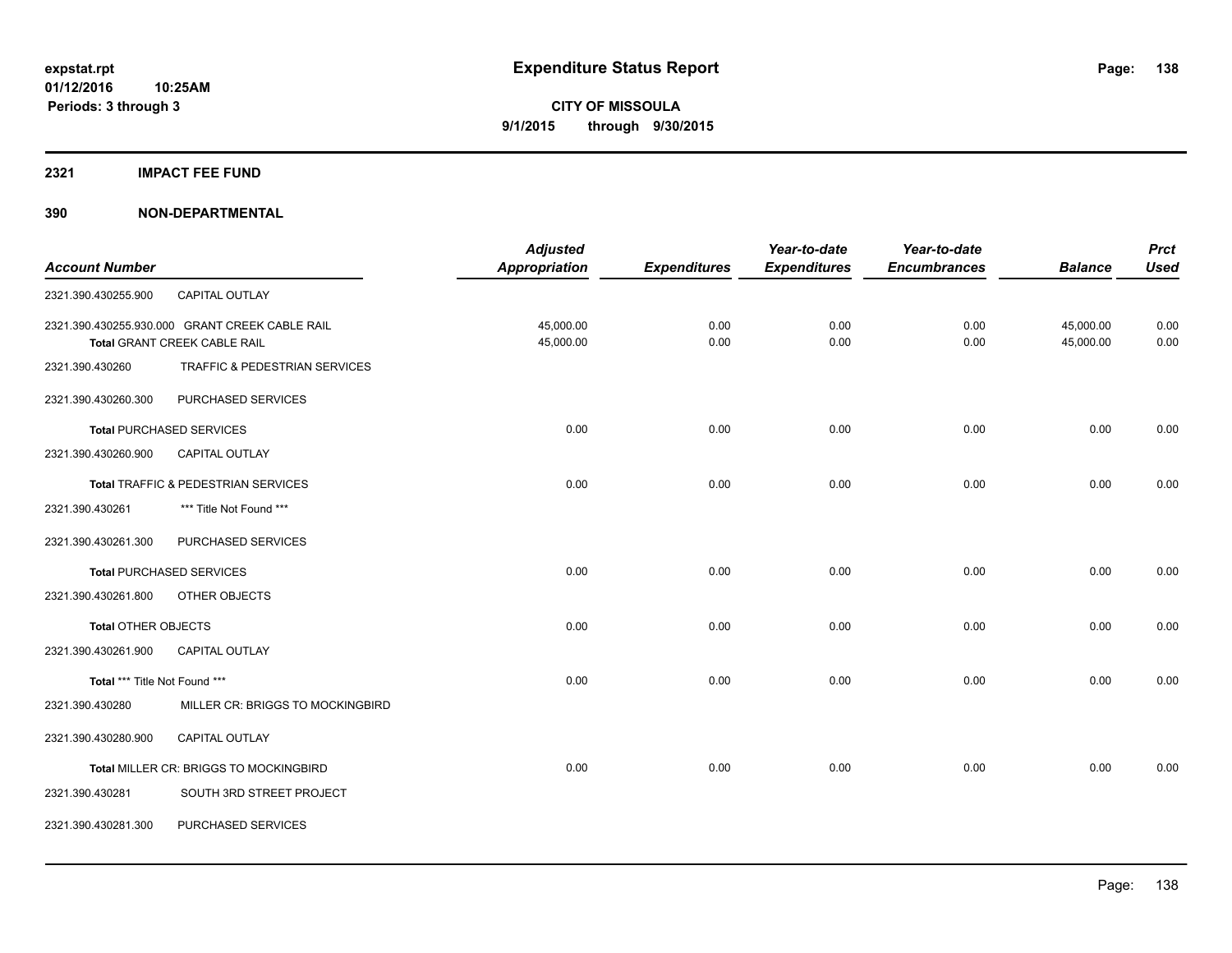### **2321 IMPACT FEE FUND**

|                                       |                                                                                  | <b>Adjusted</b>          |                        | Year-to-date           | Year-to-date        |                            | <b>Prct</b>    |
|---------------------------------------|----------------------------------------------------------------------------------|--------------------------|------------------------|------------------------|---------------------|----------------------------|----------------|
| <b>Account Number</b>                 |                                                                                  | Appropriation            | <b>Expenditures</b>    | <b>Expenditures</b>    | <b>Encumbrances</b> | <b>Balance</b>             | <b>Used</b>    |
|                                       | <b>Total PURCHASED SERVICES</b>                                                  | 0.00                     | 0.00                   | 0.00                   | 0.00                | 0.00                       | 0.00           |
| 2321.390.430281.900                   | CAPITAL OUTLAY                                                                   |                          |                        |                        |                     |                            |                |
|                                       | 2321.390.430281.930.000 SO 3RD ST/IMPROVEMENTS<br>Total SOUTH 3RD STREET PROJECT | 572,000.00<br>572,000.00 | 27,899.76<br>27,899.76 | 60,765.83<br>60,765.83 | 0.00<br>0.00        | 511,234.17<br>511,234.17   | 10.62<br>10.62 |
| 2321.390.460401                       | FORT MSLA REGIONAL PARK                                                          |                          |                        |                        |                     |                            |                |
| 2321.390.460401.900                   | CAPITAL OUTLAY                                                                   |                          |                        |                        |                     |                            |                |
| 2321.390.460401.930.000 FORT MISSOULA | Total FORT MSLA REGIONAL PARK                                                    | 0.00<br>0.00             | 4,528.52<br>4,528.52   | 4,528.52<br>4,528.52   | 0.00<br>0.00        | $-4,528.52$<br>$-4,528.52$ | 0.00<br>0.00   |
| 2321.390.460404                       | <b>EATON TRAIL</b>                                                               |                          |                        |                        |                     |                            |                |
| 2321.390.460404.100                   | PERSONAL SERVICES                                                                |                          |                        |                        |                     |                            |                |
| <b>Total PERSONAL SERVICES</b>        |                                                                                  | 0.00                     | 0.00                   | 0.00                   | 0.00                | 0.00                       | 0.00           |
| 2321.390.460404.300                   | PURCHASED SERVICES                                                               |                          |                        |                        |                     |                            |                |
|                                       | <b>Total PURCHASED SERVICES</b>                                                  | 0.00                     | 0.00                   | 0.00                   | 0.00                | 0.00                       | 0.00           |
| 2321.390.460404.900                   | <b>CAPITAL OUTLAY</b>                                                            |                          |                        |                        |                     |                            |                |
| <b>Total EATON TRAIL</b>              |                                                                                  | 0.00                     | 0.00                   | 0.00                   | 0.00                | 0.00                       | 0.00           |
| 2321.390.460406                       | WHITE PINE PARK                                                                  |                          |                        |                        |                     |                            |                |
| 2321.390.460406.100                   | PERSONAL SERVICES                                                                |                          |                        |                        |                     |                            |                |
| <b>Total PERSONAL SERVICES</b>        |                                                                                  | 0.00                     | 0.00                   | 0.00                   | 0.00                | 0.00                       | 0.00           |
| 2321.390.460406.300                   | PURCHASED SERVICES                                                               |                          |                        |                        |                     |                            |                |
| <b>Total WHITE PINE PARK</b>          |                                                                                  | 0.00                     | 0.00                   | 0.00                   | 0.00                | 0.00                       | 0.00           |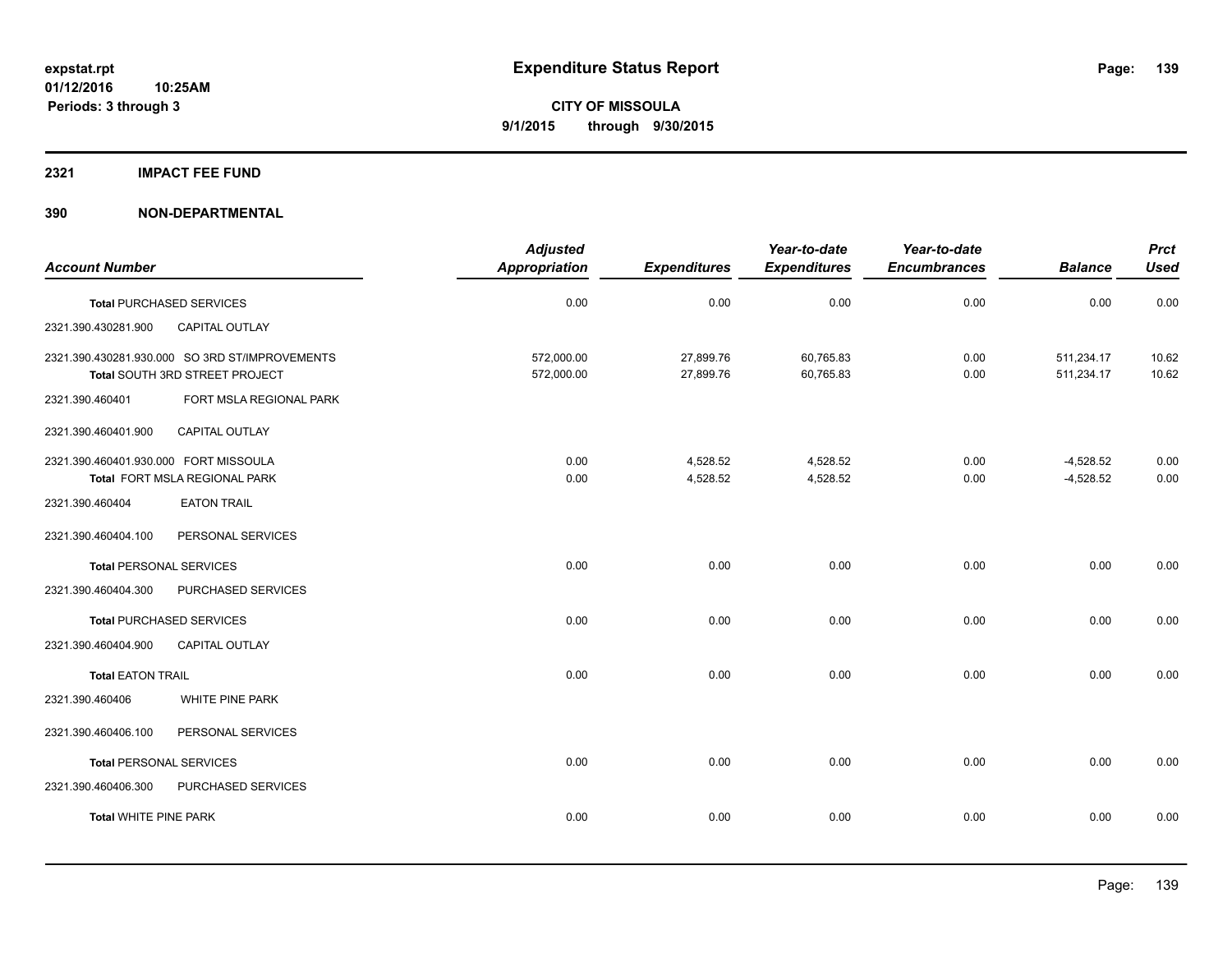**2321 IMPACT FEE FUND**

| <b>Account Number</b>                                                          |                                                     | <b>Adjusted</b><br><b>Appropriation</b> | <b>Expenditures</b> | Year-to-date<br><b>Expenditures</b> | Year-to-date<br><b>Encumbrances</b> | <b>Balance</b>           | <b>Prct</b><br><b>Used</b> |
|--------------------------------------------------------------------------------|-----------------------------------------------------|-----------------------------------------|---------------------|-------------------------------------|-------------------------------------|--------------------------|----------------------------|
| 2321.390.460408                                                                | CONSERVATION LAND MANAGEMENT PLAN                   |                                         |                     |                                     |                                     |                          |                            |
| 2321.390.460408.900                                                            | CAPITAL OUTLAY                                      |                                         |                     |                                     |                                     |                          |                            |
|                                                                                | Total CONSERVATION LAND MANAGEMENT PLAN             | 0.00                                    | 0.00                | 0.00                                | 0.00                                | 0.00                     | 0.00                       |
| 2321.390.460409                                                                | MISSOULA TO LOLO TRAIL                              |                                         |                     |                                     |                                     |                          |                            |
| 2321.390.460409.800                                                            | OTHER OBJECTS                                       |                                         |                     |                                     |                                     |                          |                            |
| <b>Total OTHER OBJECTS</b>                                                     |                                                     | 0.00                                    | 0.00                | 0.00                                | 0.00                                | 0.00                     | 0.00                       |
| 2321.390.460409.900                                                            | <b>CAPITAL OUTLAY</b>                               |                                         |                     |                                     |                                     |                          |                            |
| 2321.390.460409.930.000 MISSOULA TO LOLO TRAIL<br>Total MISSOULA TO LOLO TRAIL |                                                     | 156,000.00<br>156,000.00                | 0.00<br>0.00        | 0.00<br>0.00                        | 0.00<br>0.00                        | 156,000.00<br>156,000.00 | 0.00<br>0.00               |
| 2321.390.460411                                                                | MISSOULA TO LOLO TRAIL                              |                                         |                     |                                     |                                     |                          |                            |
| 2321.390.460411.900                                                            | <b>CAPITAL OUTLAY</b>                               |                                         |                     |                                     |                                     |                          |                            |
|                                                                                | Total MISSOULA TO LOLO TRAIL                        | 0.00                                    | 0.00                | 0.00                                | 0.00                                | 0.00                     | 0.00                       |
| 2321.390.460412                                                                | PLEASANT VIEW PARK                                  |                                         |                     |                                     |                                     |                          |                            |
| 2321.390.460412.900                                                            | <b>CAPITAL OUTLAY</b>                               |                                         |                     |                                     |                                     |                          |                            |
| Total PLEASANT VIEW PARK                                                       |                                                     | 0.00                                    | 0.00                | 0.00                                | 0.00                                | 0.00                     | 0.00                       |
| 2321.390.460444                                                                | <b>PLAYGROUNDS</b>                                  |                                         |                     |                                     |                                     |                          |                            |
| 2321.390.460444.900                                                            | CAPITAL OUTLAY                                      |                                         |                     |                                     |                                     |                          |                            |
| <b>Total PLAYGROUNDS</b>                                                       | 2321.390.460444.930.000 PARK TRAIL BOND PLAYGROUNDS | 30.000.00<br>30,000.00                  | 0.00<br>0.00        | 0.00<br>0.00                        | 0.00<br>0.00                        | 30,000.00<br>30,000.00   | 0.00<br>0.00               |
| 2321.390.510000                                                                | <b>UNALLOCATED IMPACT FEES</b>                      |                                         |                     |                                     |                                     |                          |                            |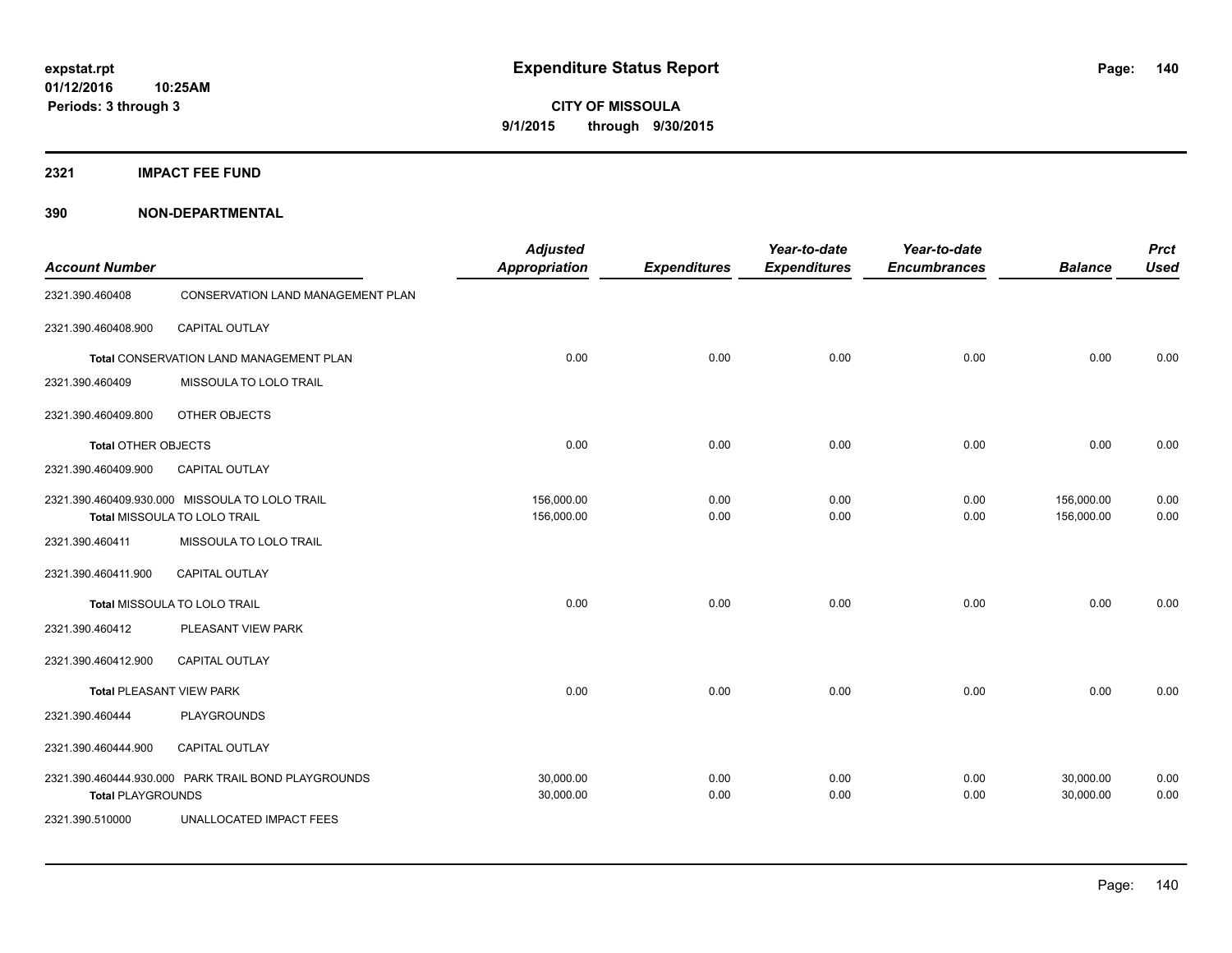### **2321 IMPACT FEE FUND**

|                                      |                                      | <b>Adjusted</b>      |                     | Year-to-date        | Year-to-date        |                | <b>Prct</b> |
|--------------------------------------|--------------------------------------|----------------------|---------------------|---------------------|---------------------|----------------|-------------|
| <b>Account Number</b>                |                                      | <b>Appropriation</b> | <b>Expenditures</b> | <b>Expenditures</b> | <b>Encumbrances</b> | <b>Balance</b> | <b>Used</b> |
| 2321.390.510000.800                  | OTHER OBJECTS                        |                      |                     |                     |                     |                |             |
| <b>Total OTHER OBJECTS</b>           |                                      | 0.00                 | 0.00                | 0.00                | 0.00                | 0.00           | 0.00        |
| 2321.390.510000.900                  | <b>CAPITAL OUTLAY</b>                |                      |                     |                     |                     |                |             |
| 2321.390.510000.930.000 IMPROVEMENTS |                                      | 253,378.00           | 0.00                | 0.00                | 0.00                | 253,378.00     | 0.00        |
|                                      | <b>Total UNALLOCATED IMPACT FEES</b> | 253,378.00           | 0.00                | 0.00                | 0.00                | 253,378.00     | 0.00        |
| 2321.390.510110                      | <b>MERCHANT SERVICES</b>             |                      |                     |                     |                     |                |             |
| 2321.390.510110.500                  | <b>FIXED CHARGES</b>                 |                      |                     |                     |                     |                |             |
| <b>Total MERCHANT SERVICES</b>       |                                      | 0.00                 | 0.00                | 0.00                | 0.00                | 0.00           | 0.00        |
| <b>Total IMPACT FEE FUND</b>         |                                      | 2,400,000.00         | 33,677.28           | 66,543.35           | 0.00                | 2,333,456.65   | 2.77        |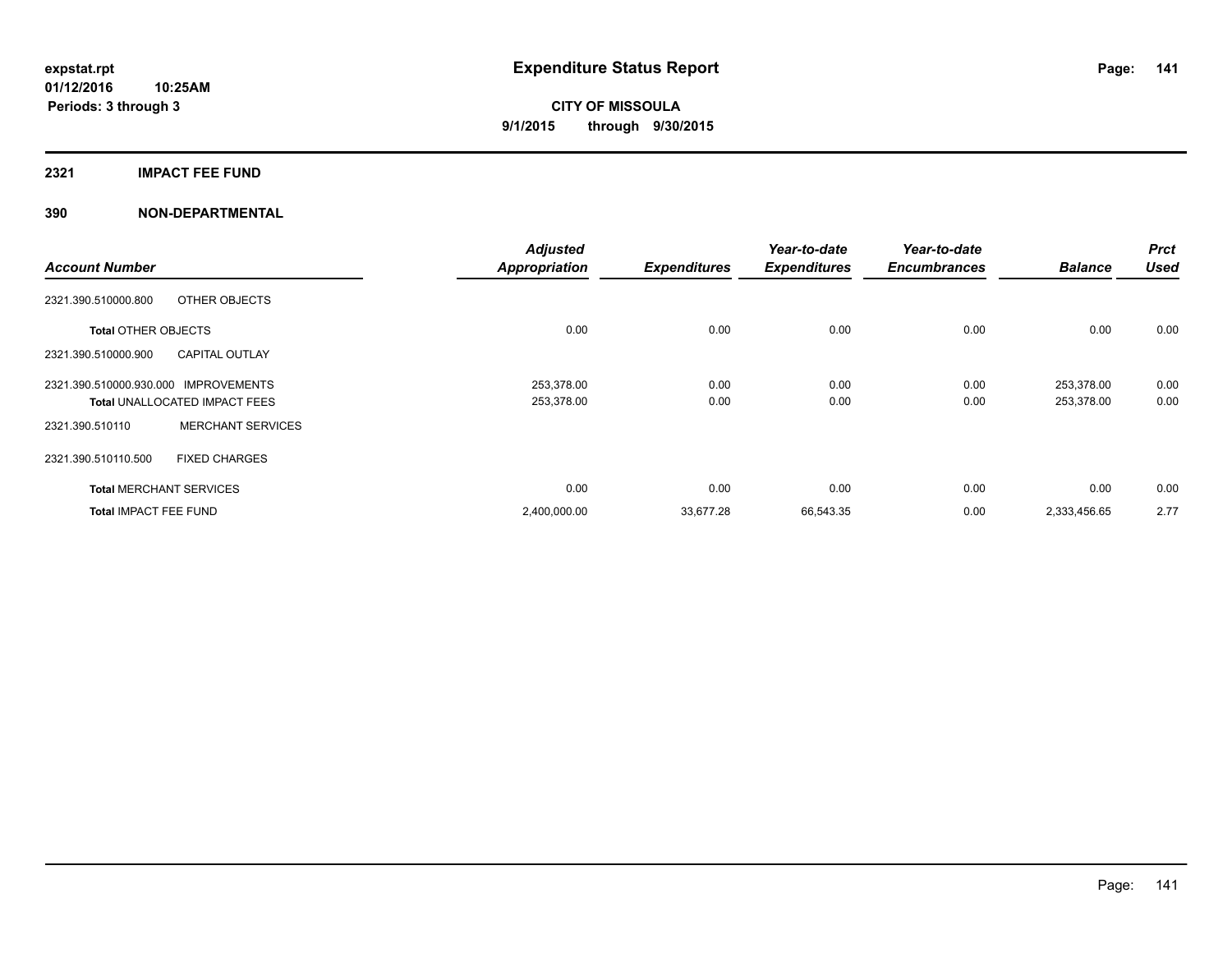**Periods: 3 through 3**

**CITY OF MISSOULA 9/1/2015 through 9/30/2015**

### **2322 GEORGE ELMER/CATTLE DR INTERSECTION**

### **390 NON-DEPARTMENTAL**

**10:25AM**

| <b>Account Number</b>                             |                                                                                                   | <b>Adjusted</b><br><b>Appropriation</b> | <b>Expenditures</b> | Year-to-date<br><b>Expenditures</b> | Year-to-date<br><b>Encumbrances</b> | <b>Balance</b>         | <b>Prct</b><br><b>Used</b> |
|---------------------------------------------------|---------------------------------------------------------------------------------------------------|-----------------------------------------|---------------------|-------------------------------------|-------------------------------------|------------------------|----------------------------|
| 2322.390.510100                                   | SPECIAL ASSESSMENTS                                                                               |                                         |                     |                                     |                                     |                        |                            |
| 2322.390.510100.300                               | PURCHASED SERVICES                                                                                |                                         |                     |                                     |                                     |                        |                            |
| 2322.390.510100.800                               | 2322.390.510100.350.000 PROFESSIONAL SERVICES<br><b>Total PURCHASED SERVICES</b><br>OTHER OBJECTS | 15,000.00<br>15,000.00                  | 0.00<br>0.00        | 0.00<br>0.00                        | 0.00<br>0.00                        | 15,000.00<br>15,000.00 | 0.00<br>0.00               |
| <b>Total OTHER OBJECTS</b><br>2322.390.510100.900 | <b>CAPITAL OUTLAY</b>                                                                             | 0.00                                    | 0.00                | 0.00                                | 0.00                                | 0.00                   | 0.00                       |
| <b>Total CAPITAL OUTLAY</b>                       |                                                                                                   | 0.00                                    | 0.00                | 0.00                                | 0.00                                | 0.00                   | 0.00                       |
| 2322.390.510110                                   | <b>Total SPECIAL ASSESSMENTS</b><br><b>MERCHANT SERVICES</b>                                      | 15,000.00                               | 0.00                | 0.00                                | 0.00                                | 15,000.00              | 0.00                       |
| 2322.390.510110.500                               | <b>FIXED CHARGES</b>                                                                              |                                         |                     |                                     |                                     |                        |                            |
|                                                   | <b>Total MERCHANT SERVICES</b>                                                                    | 0.00                                    | 0.00                | 0.00                                | 0.00                                | 0.00                   | 0.00                       |
|                                                   | Total GEORGE ELMER/CATTLE DR INTERSECTION                                                         | 15,000.00                               | 0.00                | 0.00                                | 0.00                                | 15,000.00              | 0.00                       |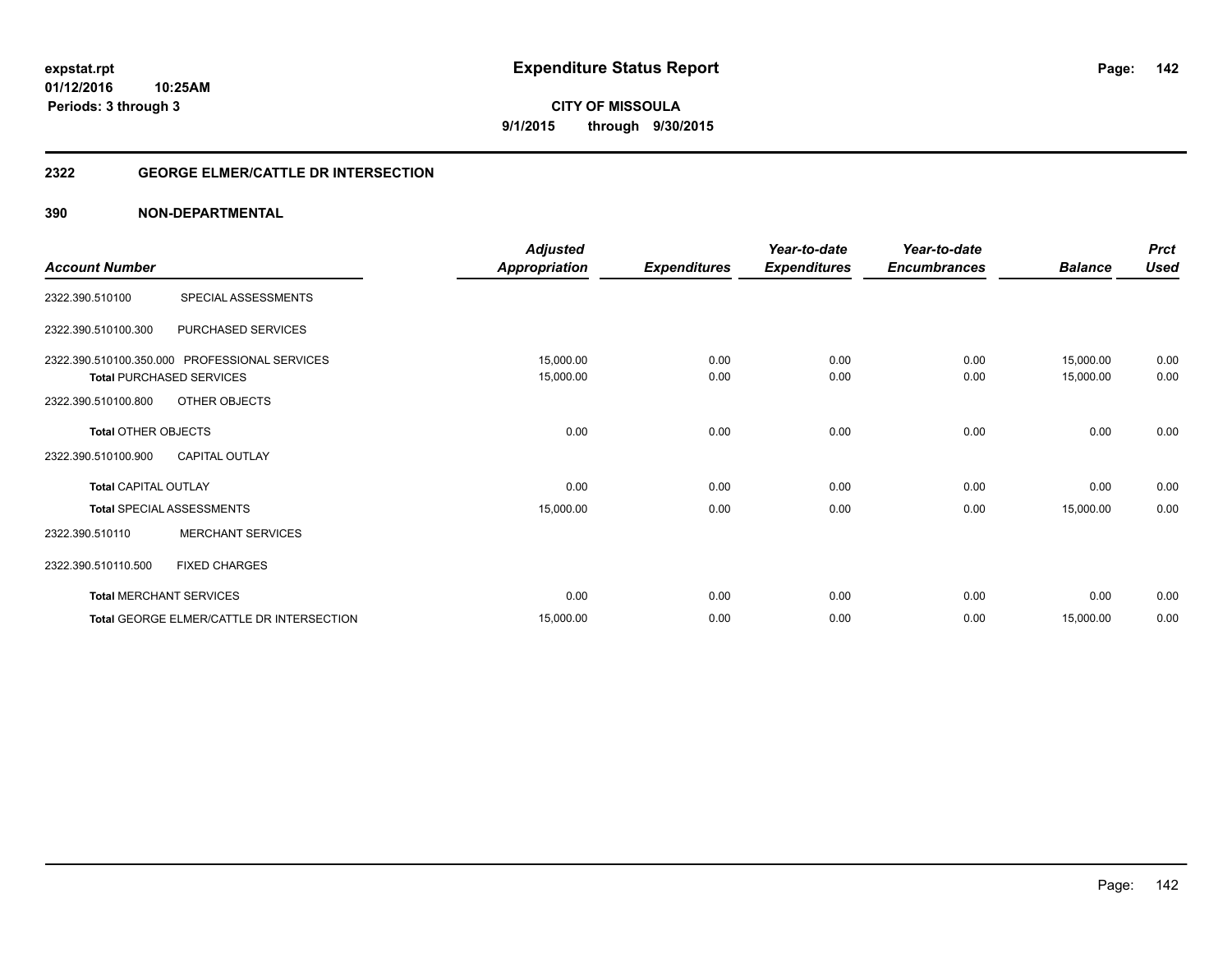**01/12/2016 10:25AM Periods: 3 through 3**

**CITY OF MISSOULA 9/1/2015 through 9/30/2015**

### **2365 PUBLIC ART FUND**

### **220 MAYOR**

| <b>Account Number</b>                                                            |                           | <b>Adjusted</b><br>Appropriation | <b>Expenditures</b>    | Year-to-date<br><b>Expenditures</b> | Year-to-date<br><b>Encumbrances</b> | <b>Balance</b>               | <b>Prct</b><br><b>Used</b> |
|----------------------------------------------------------------------------------|---------------------------|----------------------------------|------------------------|-------------------------------------|-------------------------------------|------------------------------|----------------------------|
| 2365.220.460518                                                                  | PUBLIC ART PROJECTS       |                                  |                        |                                     |                                     |                              |                            |
| 2365.220.460518.300                                                              | <b>PURCHASED SERVICES</b> |                                  |                        |                                     |                                     |                              |                            |
| 2365.220.460518.350.000 PROFESSIONAL SERVICES<br><b>Total PURCHASED SERVICES</b> |                           | 7,350.00<br>7,350.00             | 3,035.00<br>3,035.00   | 6,035.00<br>6,035.00                | 0.00<br>0.00                        | 1,315.00<br>1,315.00         | 82.11<br>82.11             |
| OTHER OBJECTS<br>2365.220.460518.800<br><b>Total OTHER OBJECTS</b>               |                           | 0.00                             | 0.00                   | 0.00                                | 0.00                                | 0.00                         | 0.00                       |
| 2365.220.460518.900<br><b>CAPITAL OUTLAY</b>                                     |                           |                                  |                        |                                     |                                     |                              |                            |
| 2365.220.460518.930.000 IMPROVEMENTS<br><b>Total CAPITAL OUTLAY</b>              |                           | 5,615.00<br>5,615.00             | 17,500.00<br>17,500.00 | 20,000.00<br>20,000.00              | 0.00<br>0.00                        | $-14,385.00$<br>$-14,385.00$ | 356.19<br>356.19           |
| <b>Total PUBLIC ART PROJECTS</b>                                                 |                           | 12,965.00                        | 20,535.00              | 26,035.00                           | 0.00                                | $-13,070.00$                 | 200.81                     |
| 2365.220.510110                                                                  | <b>MERCHANT SERVICES</b>  |                                  |                        |                                     |                                     |                              |                            |
| <b>FIXED CHARGES</b><br>2365.220.510110.500                                      |                           |                                  |                        |                                     |                                     |                              |                            |
| <b>Total FIXED CHARGES</b>                                                       |                           | 0.00                             | 0.00                   | 0.00                                | 0.00                                | 0.00                         | 0.00                       |
| <b>Total MERCHANT SERVICES</b>                                                   |                           | 0.00                             | 0.00                   | 0.00                                | 0.00                                | 0.00                         | 0.00                       |
| <b>Total PUBLIC ART FUND</b>                                                     |                           | 12.965.00                        | 20,535.00              | 26,035.00                           | 0.00                                | $-13,070.00$                 | 200.81                     |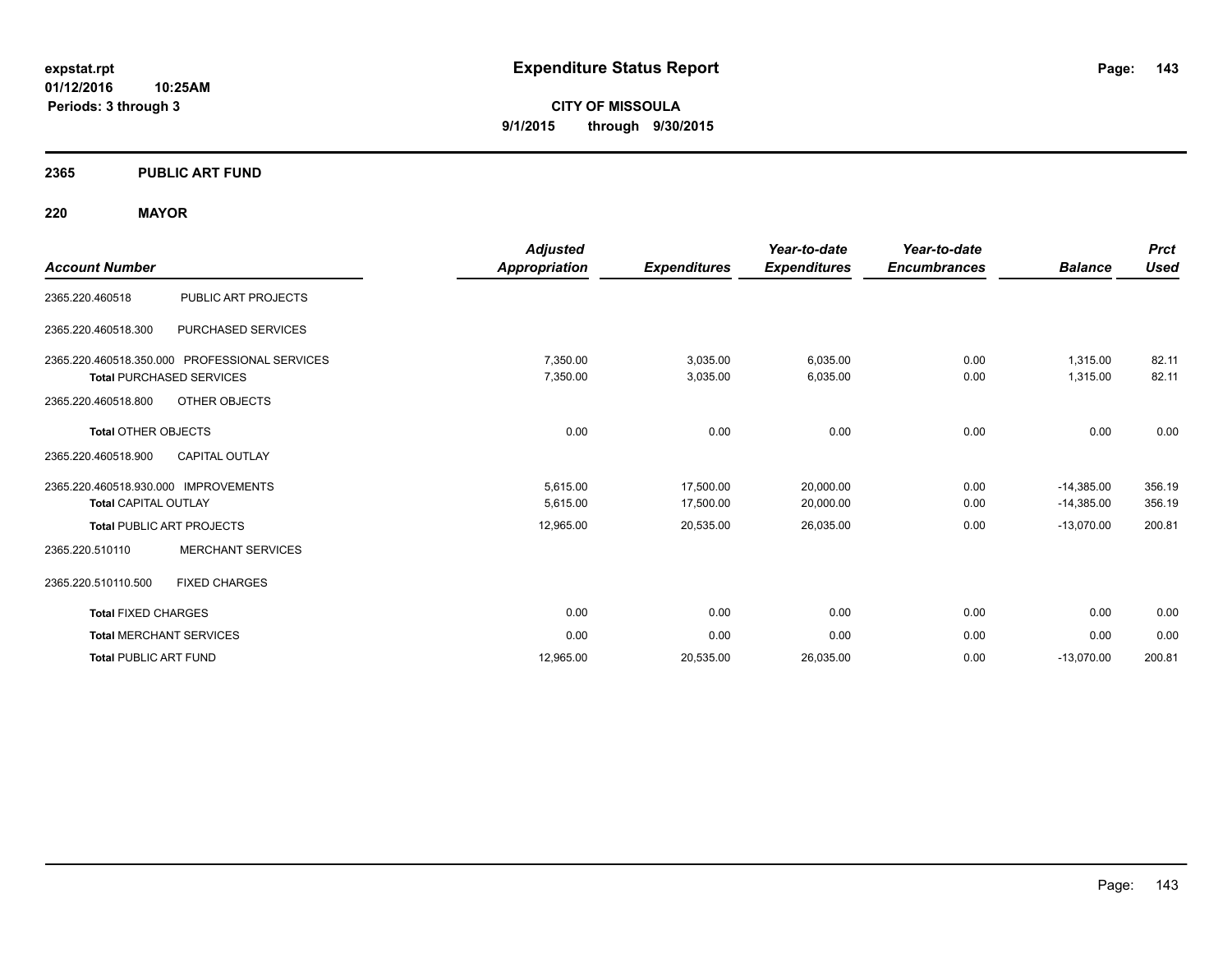#### **2371 EMPLOYEE HEALTH INSURANCE LEVY FUND**

| <b>Account Number</b>          |                                                  | <b>Adjusted</b><br><b>Appropriation</b> | <b>Expenditures</b> | Year-to-date<br><b>Expenditures</b> | Year-to-date<br><b>Encumbrances</b> | <b>Balance</b> | <b>Prct</b><br><b>Used</b> |
|--------------------------------|--------------------------------------------------|-----------------------------------------|---------------------|-------------------------------------|-------------------------------------|----------------|----------------------------|
| 2371.390.510110                | <b>MERCHANT SERVICES</b>                         |                                         |                     |                                     |                                     |                |                            |
| 2371.390.510110.500            | <b>FIXED CHARGES</b>                             |                                         |                     |                                     |                                     |                |                            |
| <b>Total MERCHANT SERVICES</b> |                                                  | 0.00                                    | 0.00                | 0.00                                | 0.00                                | 0.00           | 0.00                       |
| 2371.390.521000                | INTERFUND OPERATING TRANSFERS                    |                                         |                     |                                     |                                     |                |                            |
| 2371.390.521000.800            | OTHER OBJECTS                                    |                                         |                     |                                     |                                     |                |                            |
|                                | 2371.390.521000.820.000 TRANSFERS TO OTHER FUNDS | 4,462.00                                | 0.00                | 0.00                                | 0.00                                | 4,462.00       | 0.00                       |
|                                | <b>Total INTERFUND OPERATING TRANSFERS</b>       | 4,462.00                                | 0.00                | 0.00                                | 0.00                                | 4,462.00       | 0.00                       |
|                                | Total EMPLOYEE HEALTH INSURANCE LEVY FUND        | 4,462.00                                | 0.00                | 0.00                                | 0.00                                | 4,462.00       | 0.00                       |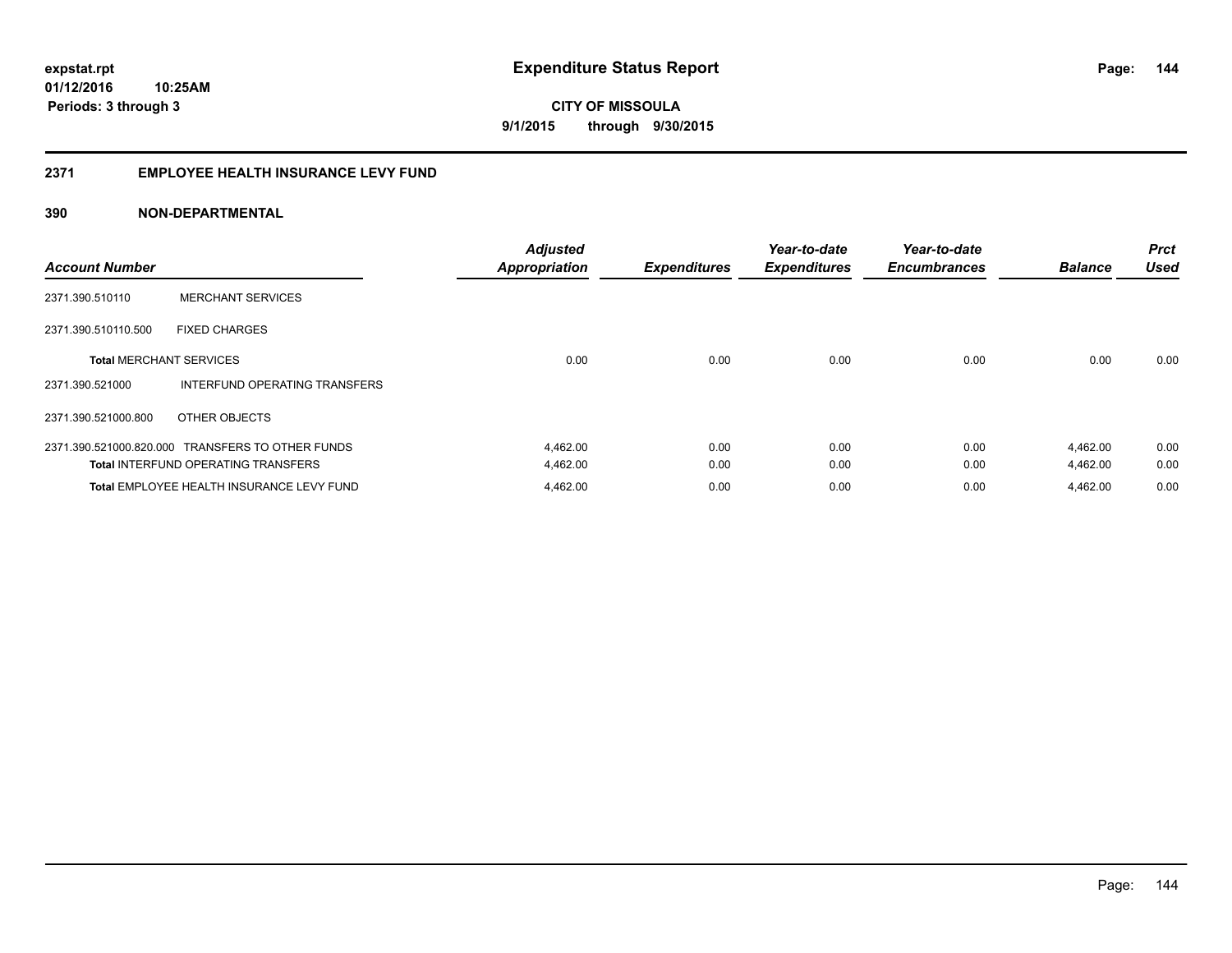#### **2372 PERMISSIVE MEDICAL LEVY**

### **390 NON-DEPARTMENTAL**

| <b>Account Number</b>          |                                                  | <b>Adjusted</b><br><b>Appropriation</b> | <b>Expenditures</b> | Year-to-date<br><b>Expenditures</b> | Year-to-date<br><b>Encumbrances</b> | <b>Balance</b> | <b>Prct</b><br><b>Used</b> |
|--------------------------------|--------------------------------------------------|-----------------------------------------|---------------------|-------------------------------------|-------------------------------------|----------------|----------------------------|
| 2372.390.510110                | <b>MERCHANT SERVICES</b>                         |                                         |                     |                                     |                                     |                |                            |
| 2372.390.510110.500            | <b>FIXED CHARGES</b>                             |                                         |                     |                                     |                                     |                |                            |
| <b>Total MERCHANT SERVICES</b> |                                                  | 0.00                                    | 0.00                | 0.00                                | 0.00                                | 0.00           | 0.00                       |
| 2372.390.521000                | INTERFUND OPERATING TRANSFERS                    |                                         |                     |                                     |                                     |                |                            |
| 2372.390.521000.800            | OTHER OBJECTS                                    |                                         |                     |                                     |                                     |                |                            |
|                                | 2372.390.521000.820.000 TRANSFERS TO OTHER FUNDS | 4,405,445.00                            | 0.00                | 0.00                                | 0.00                                | 4,405,445.00   | 0.00                       |
|                                | <b>Total INTERFUND OPERATING TRANSFERS</b>       | 4,405,445.00                            | 0.00                | 0.00                                | 0.00                                | 4,405,445.00   | 0.00                       |
|                                | <b>Total PERMISSIVE MEDICAL LEVY</b>             | 4,405,445.00                            | 0.00                | 0.00                                | 0.00                                | 4.405.445.00   | 0.00                       |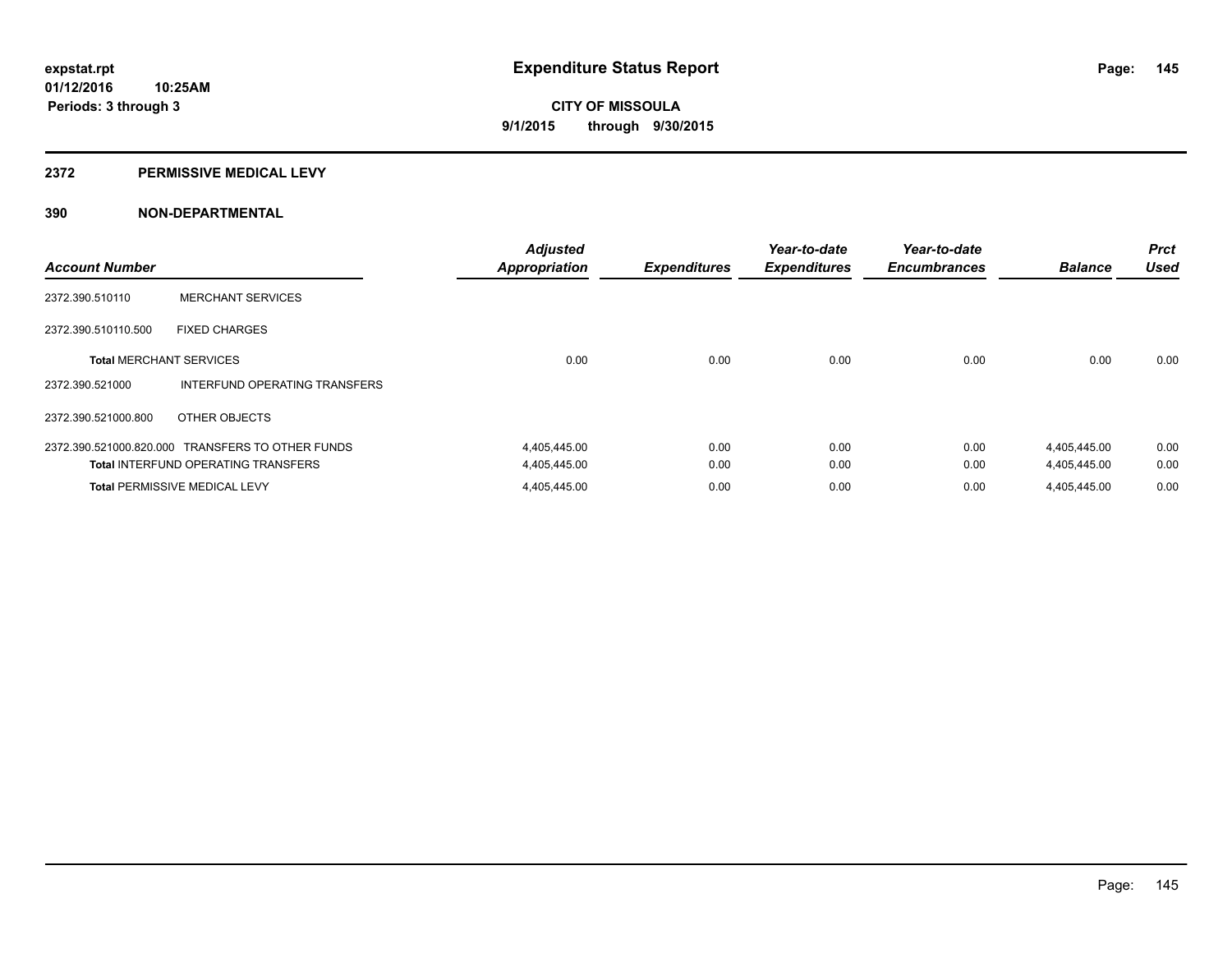**CITY OF MISSOULA 9/1/2015 through 9/30/2015**

#### **2389 CABLE TELEVISION FRANCHISE FUND**

### **390 NON-DEPARTMENTAL**

|                                  |                                                  | <b>Adjusted</b>      |                     | Year-to-date        | Year-to-date        |                | <b>Prct</b> |
|----------------------------------|--------------------------------------------------|----------------------|---------------------|---------------------|---------------------|----------------|-------------|
| <b>Account Number</b>            |                                                  | <b>Appropriation</b> | <b>Expenditures</b> | <b>Expenditures</b> | <b>Encumbrances</b> | <b>Balance</b> | <b>Used</b> |
| 2389.390.411810                  | CABLE TV FRANCHISE                               |                      |                     |                     |                     |                |             |
| 2389.390.411810.300              | PURCHASED SERVICES                               |                      |                     |                     |                     |                |             |
|                                  | 2389.390.411810.350.000 PROFESSIONAL SERVICES    | 5.000.00             | 0.00                | 0.00                | 0.00                | 5.000.00       | 0.00        |
| 2389.390.411810.370.000 TRAVEL   |                                                  | 1,000.00             | 0.00                | 0.00                | 0.00                | 1,000.00       | 0.00        |
| 2389.390.411810.380.000 TRAINING |                                                  | 1.000.00             | 0.00                | 0.00                | 0.00                | 1.000.00       | 0.00        |
|                                  | <b>Total PURCHASED SERVICES</b>                  | 7,000.00             | 0.00                | 0.00                | 0.00                | 7,000.00       | 0.00        |
| 2389.390.411810.700              | <b>GRANTS &amp; CONTRIBUTIONS</b>                |                      |                     |                     |                     |                |             |
|                                  | 2389.390.411810.700.000 GRANTS & CONTRIBUTIONS   | 440,000.00           | 0.00                | 0.00                | 0.00                | 440,000.00     | 0.00        |
|                                  | <b>Total GRANTS &amp; CONTRIBUTIONS</b>          | 440,000.00           | 0.00                | 0.00                | 0.00                | 440,000.00     | 0.00        |
| 2389.390.411810.800              | OTHER OBJECTS                                    |                      |                     |                     |                     |                |             |
|                                  | 2389.390.411810.820.000 TRANSFERS TO OTHER FUNDS | 251,433.00           | 0.00                | 0.00                | 0.00                | 251,433.00     | 0.00        |
| <b>Total OTHER OBJECTS</b>       |                                                  | 251,433.00           | 0.00                | 0.00                | 0.00                | 251,433.00     | 0.00        |
| 2389.390.411810.900              | <b>CAPITAL OUTLAY</b>                            |                      |                     |                     |                     |                |             |
|                                  | 2389.390.411810.940.000 MACHINERY & EQUIPMENT    | 37.567.00            | 4.676.50            | 9.847.82            | 0.00                | 27.719.18      | 26.21       |
| <b>Total CAPITAL OUTLAY</b>      |                                                  | 37,567.00            | 4,676.50            | 9,847.82            | 0.00                | 27.719.18      | 26.21       |
| <b>Total CABLE TV FRANCHISE</b>  |                                                  | 736,000.00           | 4,676.50            | 9.847.82            | 0.00                | 726.152.18     | 1.34        |
| 2389.390.510110                  | <b>MERCHANT SERVICES</b>                         |                      |                     |                     |                     |                |             |
| 2389.390.510110.500              | <b>FIXED CHARGES</b>                             |                      |                     |                     |                     |                |             |
| <b>Total MERCHANT SERVICES</b>   |                                                  | 0.00                 | 0.00                | 0.00                | 0.00                | 0.00           | 0.00        |
|                                  | <b>Total CABLE TELEVISION FRANCHISE FUND</b>     | 736.000.00           | 4,676.50            | 9,847.82            | 0.00                | 726.152.18     | 1.34        |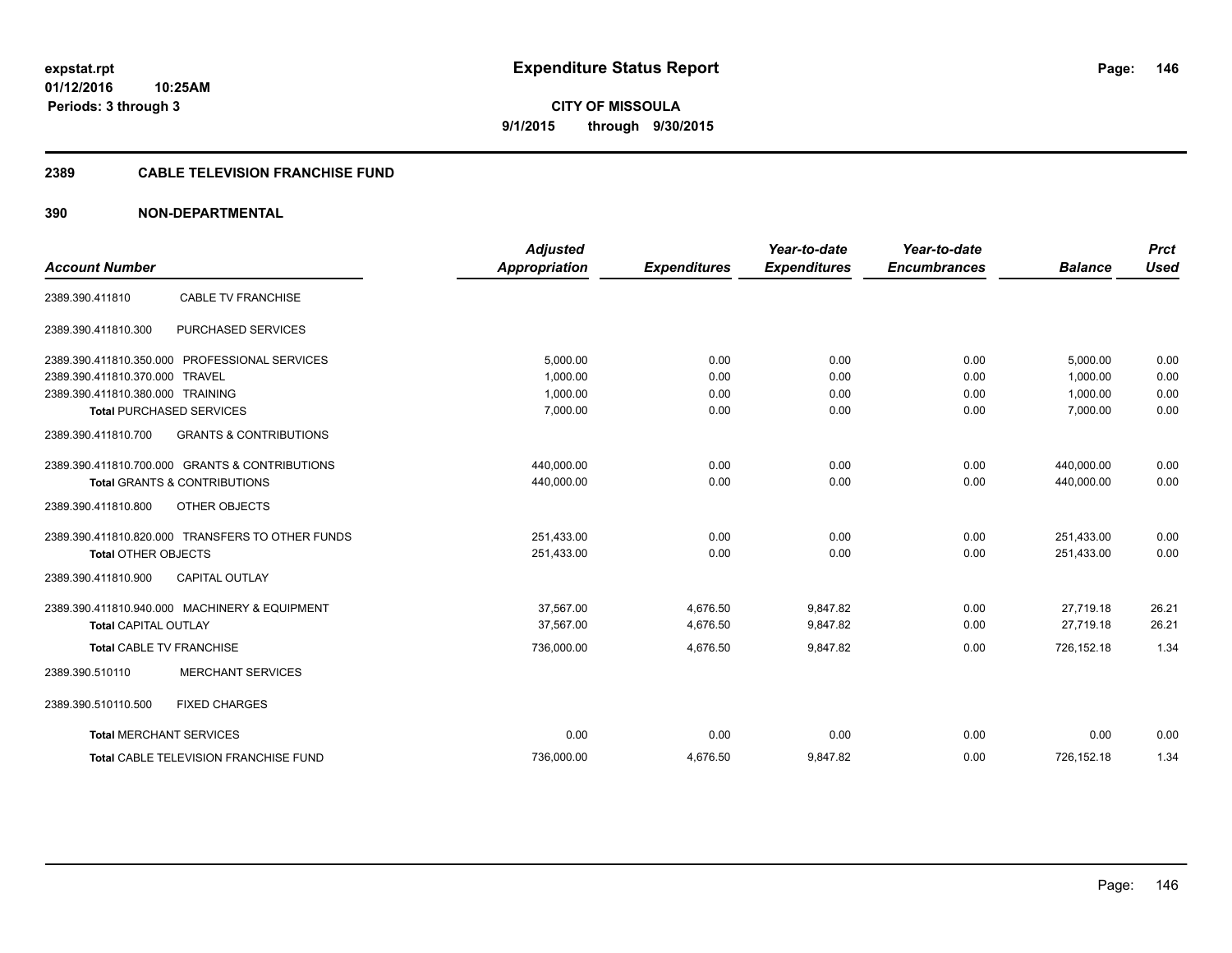**CITY OF MISSOULA 9/1/2015 through 9/30/2015**

### **2390 DRUG FORFEITURE FUND**

| <b>Account Number</b>                  |                                                  | <b>Adjusted</b><br><b>Appropriation</b> | <b>Expenditures</b> | Year-to-date<br><b>Expenditures</b> | Year-to-date<br><b>Encumbrances</b> | <b>Balance</b> | <b>Prct</b><br><b>Used</b> |
|----------------------------------------|--------------------------------------------------|-----------------------------------------|---------------------|-------------------------------------|-------------------------------------|----------------|----------------------------|
|                                        |                                                  |                                         |                     |                                     |                                     |                |                            |
| 2390.290.420142                        | <b>NARCOTICS</b>                                 |                                         |                     |                                     |                                     |                |                            |
| 2390.290.420142.100                    | PERSONAL SERVICES                                |                                         |                     |                                     |                                     |                |                            |
| <b>Total PERSONAL SERVICES</b>         |                                                  | 0.00                                    | 0.00                | 0.00                                | 0.00                                | 0.00           | 0.00                       |
| 2390.290.420142.200                    | <b>SUPPLIES</b>                                  |                                         |                     |                                     |                                     |                |                            |
|                                        | 2390.290.420142.220.000 OPERATING SUPPLIES       | 3.000.00                                | 101.98              | 1,816.27                            | 0.00                                | 1,183.73       | 60.54                      |
|                                        | 2390.290.420142.230.000 REPAIR/MAINTENANCE       | 3,000.00                                | 0.00                | 0.00                                | 0.00                                | 3,000.00       | 0.00                       |
| 2390.290.420142.231.000 GASOLINE       |                                                  | 500.00                                  | 0.00                | 0.00                                | 0.00                                | 500.00         | 0.00                       |
| <b>Total SUPPLIES</b>                  |                                                  | 6,500.00                                | 101.98              | 1,816.27                            | 0.00                                | 4,683.73       | 27.94                      |
| 2390.290.420142.300                    | PURCHASED SERVICES                               |                                         |                     |                                     |                                     |                |                            |
| 2390.290.420142.310.000 COMMUNICATIONS |                                                  | 500.00                                  | 0.00                | 0.00                                | 0.00                                | 500.00         | 0.00                       |
|                                        | 2390.290.420142.320.000 PRINTING & DUPLICATING   | 300.00                                  | 0.00                | 0.00                                | 0.00                                | 300.00         | 0.00                       |
|                                        | 2390.290.420142.360.000 REPAIR & MAINTENANCE     | 1,000.00                                | 0.00                | 0.00                                | 0.00                                | 1,000.00       | 0.00                       |
| 2390.290.420142.370.000 TRAVEL         |                                                  | 4,000.00                                | $-361.05$           | 0.00                                | 0.00                                | 4,000.00       | 0.00                       |
| 2390.290.420142.380.000 TRAINING       |                                                  | 2,000.00                                | 0.00                | 0.00                                | 0.00                                | 2,000.00       | 0.00                       |
|                                        | 2390.290.420142.390.000 OTHER PURCHASED SERVICES | 500.00                                  | 0.00                | 0.00                                | 0.00                                | 500.00         | 0.00                       |
| <b>Total PURCHASED SERVICES</b>        |                                                  | 8,300.00                                | $-361.05$           | 0.00                                | 0.00                                | 8,300.00       | 0.00                       |
| 2390.290.420142.500                    | <b>FIXED CHARGES</b>                             |                                         |                     |                                     |                                     |                |                            |
| 2390.290.420142.500.000 FIXED CHARGES  |                                                  | 1,000.00                                | 0.00                | 0.00                                | 0.00                                | 1,000.00       | 0.00                       |
| <b>Total FIXED CHARGES</b>             |                                                  | 1,000.00                                | 0.00                | 0.00                                | 0.00                                | 1,000.00       | 0.00                       |
| 2390.290.420142.700                    | <b>GRANTS &amp; CONTRIBUTIONS</b>                |                                         |                     |                                     |                                     |                |                            |
|                                        | <b>Total GRANTS &amp; CONTRIBUTIONS</b>          | 0.00                                    | 0.00                | 0.00                                | 0.00                                | 0.00           | 0.00                       |
| 2390.290.420142.800                    | OTHER OBJECTS                                    |                                         |                     |                                     |                                     |                |                            |
| <b>Total OTHER OBJECTS</b>             |                                                  | 0.00                                    | 0.00                | 0.00                                | 0.00                                | 0.00           | 0.00                       |
| 2390.290.420142.900                    | <b>CAPITAL OUTLAY</b>                            |                                         |                     |                                     |                                     |                |                            |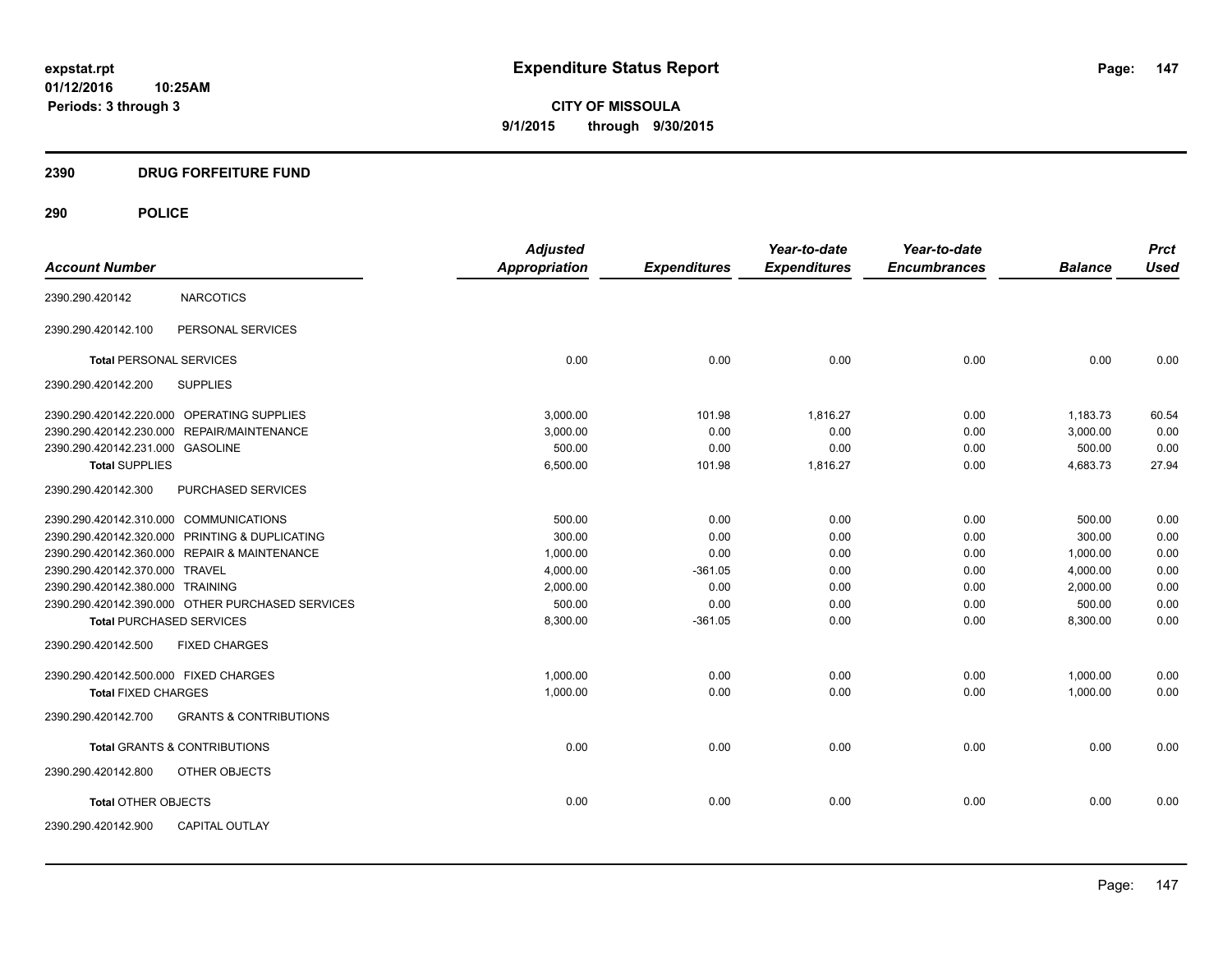### **2390 DRUG FORFEITURE FUND**

|                                               | <b>Adjusted</b>      |                     | Year-to-date        | Year-to-date        |                | <b>Prct</b> |
|-----------------------------------------------|----------------------|---------------------|---------------------|---------------------|----------------|-------------|
| <b>Account Number</b>                         | <b>Appropriation</b> | <b>Expenditures</b> | <b>Expenditures</b> | <b>Encumbrances</b> | <b>Balance</b> | <b>Used</b> |
| 2390.290.420142.940.000 MACHINERY & EQUIPMENT | 12,000.00            | 0.00                | 0.00                | 0.00                | 12.000.00      | 0.00        |
| <b>Total CAPITAL OUTLAY</b>                   | 12.000.00            | 0.00                | 0.00                | 0.00                | 12.000.00      | 0.00        |
| <b>Total NARCOTICS</b>                        | 27,800.00            | $-259.07$           | 1,816.27            | 0.00                | 25,983.73      | 6.53        |
| <b>MERCHANT SERVICES</b><br>2390.290.510110   |                      |                     |                     |                     |                |             |
| 2390.290.510110.500<br><b>FIXED CHARGES</b>   |                      |                     |                     |                     |                |             |
| <b>Total MERCHANT SERVICES</b>                | 0.00                 | 0.00                | 0.00                | 0.00                | 0.00           | 0.00        |
| <b>Total DRUG FORFEITURE FUND</b>             | 27,800.00            | $-259.07$           | 1.816.27            | 0.00                | 25,983.73      | 6.53        |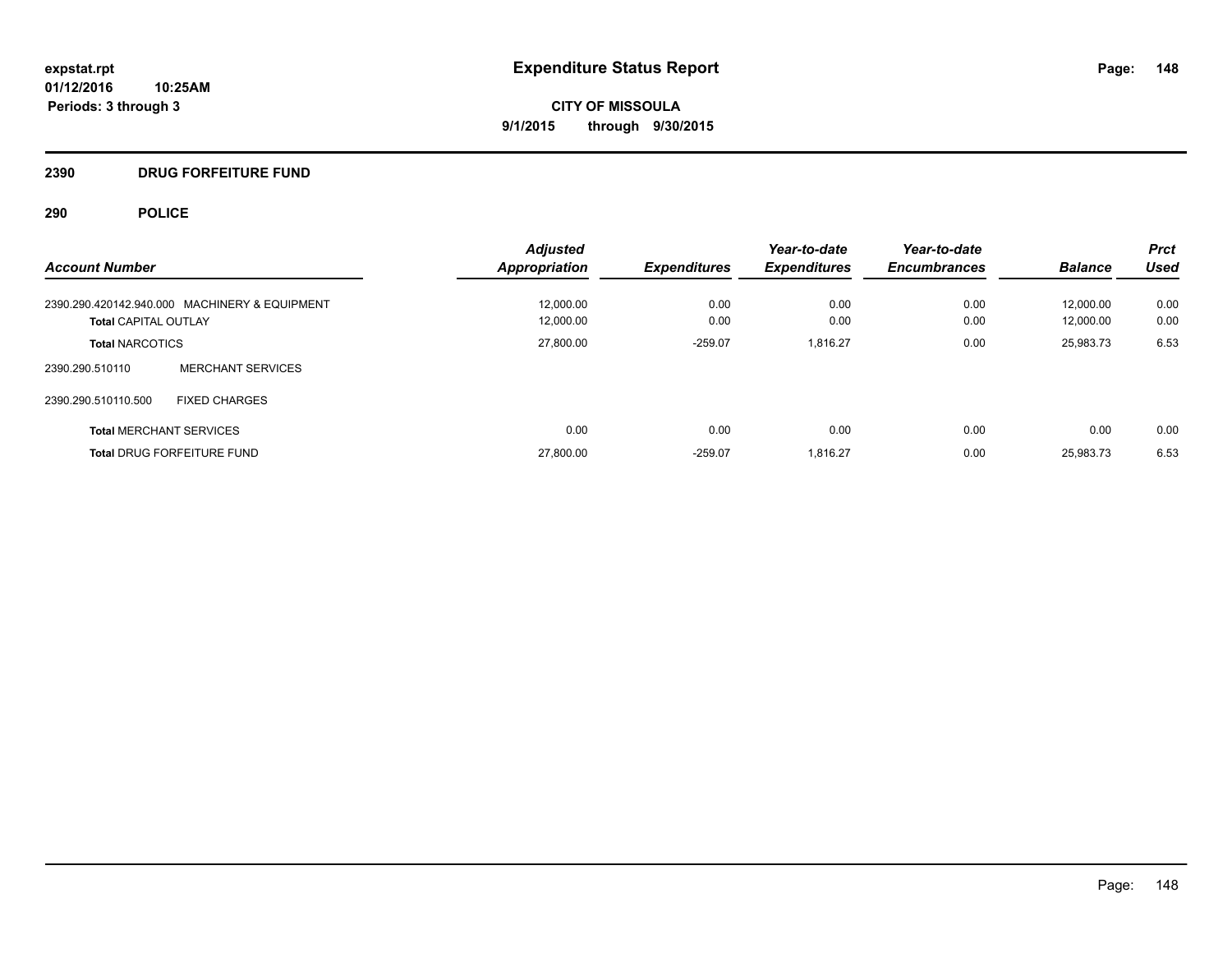#### **2394 BUILDING INSPECTION FUND**

### **310 BUILDING INSPECTION**

| <b>Account Number</b>                                        | <b>Adjusted</b><br><b>Appropriation</b> | <b>Expenditures</b> | Year-to-date<br><b>Expenditures</b> | Year-to-date<br><b>Encumbrances</b> | <b>Balance</b> | <b>Prct</b><br><b>Used</b> |
|--------------------------------------------------------------|-----------------------------------------|---------------------|-------------------------------------|-------------------------------------|----------------|----------------------------|
|                                                              |                                         |                     |                                     |                                     |                |                            |
| PROTECTIVE INSPECTIONS<br>2394.310.420500                    |                                         |                     |                                     |                                     |                |                            |
| 2394.310.420500.100<br>PERSONAL SERVICES                     |                                         |                     |                                     |                                     |                |                            |
| 2394.310.420500.110.000 SALARIES AND WAGES                   | 628,525.00                              | 36,871.64           | 108,330.67                          | 0.00                                | 520,194.33     | 17.24                      |
| <b>OVERTIME/TERMINATION</b><br>2394.310.420500.120.000       | 500.00                                  | 0.00                | 0.00                                | 0.00                                | 500.00         | 0.00                       |
| 2394.310.420500.130.000 OTHER                                | 19,912.00                               | 0.00                | 0.00                                | 0.00                                | 19,912.00      | 0.00                       |
| 2394.310.420500.140.000 EMPLOYER CONTRIBUTIONS               | 214,330.00                              | 14,075.87           | 46,661.15                           | 0.00                                | 167,668.85     | 21.77                      |
| 2394.310.420500.141.000 STATE RETIREMENT CONTRIBUTIONS       | 0.00                                    | 0.00                | 71.46                               | 0.00                                | $-71.46$       | 0.00                       |
| <b>Total PERSONAL SERVICES</b>                               | 863,267.00                              | 50,947.51           | 155,063.28                          | 0.00                                | 708,203.72     | 17.96                      |
| <b>SUPPLIES</b><br>2394.310.420500.200                       |                                         |                     |                                     |                                     |                |                            |
| 2394.310.420500.210.000 OFFICE SUPPLIES                      | 2,200.00                                | 532.54              | 11,052.62                           | 0.00                                | $-8,852.62$    | 502.39                     |
| OPERATING SUPPLIES<br>2394.310.420500.220.000                | 5,500.00                                | 458.01              | 657.25                              | 0.00                                | 4,842.75       | 11.95                      |
| 2394.310.420500.230.000 REPAIR/MAINTENANCE                   | 3,000.00                                | 11.00               | 22.00                               | 0.00                                | 2.978.00       | 0.73                       |
| 2394.310.420500.231.000 GASOLINE                             | 11,475.00                               | 0.00                | 701.90                              | 0.00                                | 10,773.10      | 6.12                       |
| 2394.310.420500.250.000 SUPPLIES FOR RESALE                  | 500.00                                  | 0.00                | 0.00                                | 0.00                                | 500.00         | 0.00                       |
| <b>Total SUPPLIES</b>                                        | 22,675.00                               | 1,001.55            | 12,433.77                           | 0.00                                | 10,241.23      | 54.83                      |
| PURCHASED SERVICES<br>2394.310.420500.300                    |                                         |                     |                                     |                                     |                |                            |
| 2394.310.420500.310.000 COMMUNICATIONS                       | 1,000.00                                | 6.48                | 11.61                               | 0.00                                | 988.39         | 1.16                       |
| 2394.310.420500.320.000<br><b>PRINTING &amp; DUPLICATING</b> | 7,600.00                                | 59.95               | 59.95                               | 0.00                                | 7,540.05       | 0.79                       |
| 2394.310.420500.330.000 PUBLICITY, SUBSCRIPTIONS & DUES      | 2,100.00                                | 22,464.95           | 22,464.95                           | 0.00                                | $-20,364.95$   | 1,069.76                   |
| 2394.310.420500.344.000<br><b>TELEPHONE SERVICE</b>          | 13,549.00                               | 1,160.71            | 1,491.71                            | 0.00                                | 12,057.29      | 11.01                      |
| PROFESSIONAL SERVICES<br>2394.310.420500.350.000             | 14,600.00                               | 789.15              | 1,104.14                            | 0.00                                | 13,495.86      | 7.56                       |
| <b>REPAIR &amp; MAINTENANCE</b><br>2394.310.420500.360.000   | 33,378.00                               | 0.00                | 0.00                                | 0.00                                | 33,378.00      | 0.00                       |
| 2394.310.420500.370.000<br><b>TRAVEL</b>                     | 5,025.00                                | 1,795.75            | 2,659.45                            | 0.00                                | 2,365.55       | 52.92                      |
| 2394.310.420500.380.000 TRAINING                             | 6,500.00                                | 473.50              | 2,847.50                            | 0.00                                | 3,652.50       | 43.81                      |
| <b>Total PURCHASED SERVICES</b>                              | 83,752.00                               | 26,750.49           | 30,639.31                           | 0.00                                | 53,112.69      | 36.58                      |
| 2394.310.420500.500<br><b>FIXED CHARGES</b>                  |                                         |                     |                                     |                                     |                |                            |
| 2394.310.420500.500.000 FIXED CHARGES                        | 310,310.00                              | 3,198.79            | 3,198.79                            | 0.00                                | 307,111.21     | 1.03                       |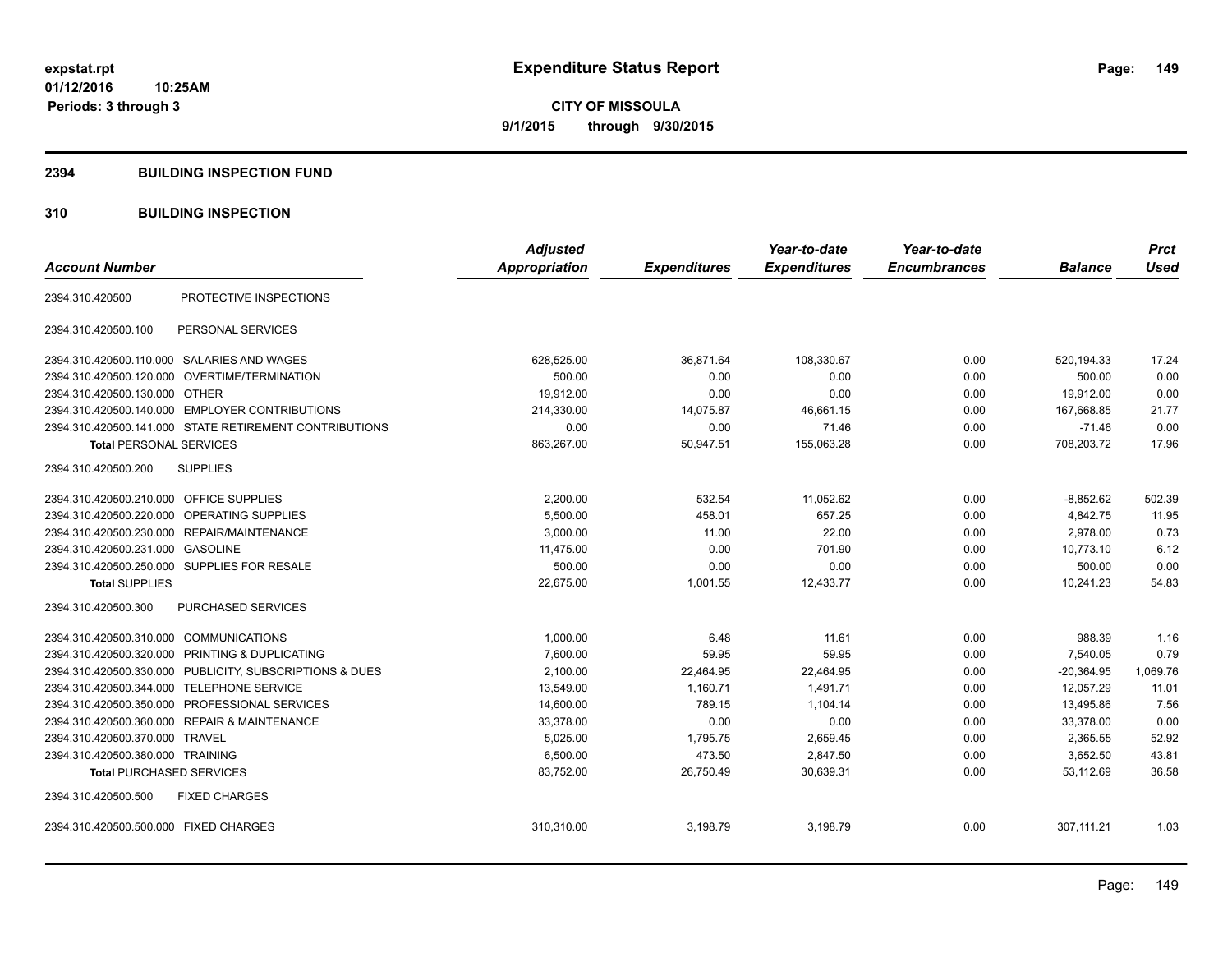### **2394 BUILDING INSPECTION FUND**

### **310 BUILDING INSPECTION**

| <b>Account Number</b>                         | <b>Adjusted</b><br><b>Appropriation</b> | <b>Expenditures</b> | Year-to-date<br><b>Expenditures</b> | Year-to-date<br><b>Encumbrances</b> | <b>Balance</b> | <b>Prct</b><br><b>Used</b> |
|-----------------------------------------------|-----------------------------------------|---------------------|-------------------------------------|-------------------------------------|----------------|----------------------------|
| <b>Total FIXED CHARGES</b>                    | 310,310.00                              | 3,198.79            | 3,198.79                            | 0.00                                | 307,111.21     | 1.03                       |
| <b>DEBT SERVICE</b><br>2394.310.420500.600    |                                         |                     |                                     |                                     |                |                            |
| <b>Total DEBT SERVICE</b>                     | 0.00                                    | 0.00                | 0.00                                | 0.00                                | 0.00           | 0.00                       |
| <b>CAPITAL OUTLAY</b><br>2394.310.420500.900  |                                         |                     |                                     |                                     |                |                            |
| <b>Total CAPITAL OUTLAY</b>                   | 0.00                                    | 0.00                | 0.00                                | 0.00                                | 0.00           | 0.00                       |
| <b>Total PROTECTIVE INSPECTIONS</b>           | 1,280,004.00                            | 81,898.34           | 201,335.15                          | 0.00                                | 1,078,668.85   | 15.73                      |
| <b>MERCHANT SERVICES</b><br>2394.310.510110   |                                         |                     |                                     |                                     |                |                            |
| <b>FIXED CHARGES</b><br>2394.310.510110.500   |                                         |                     |                                     |                                     |                |                            |
| 2394.310.510110.550.000 MERCHANT SERVICE FEES | 15,400.00                               | 1,921.80            | 1,921.80                            | 0.00                                | 13,478.20      | 12.48                      |
| <b>Total MERCHANT SERVICES</b>                | 15,400.00                               | 1,921.80            | 1,921.80                            | 0.00                                | 13,478.20      | 12.48                      |
| <b>Total BUILDING INSPECTION FUND</b>         | 1,295,404.00                            | 83,820.14           | 203,256.95                          | 0.00                                | 1,092,147.05   | 15.69                      |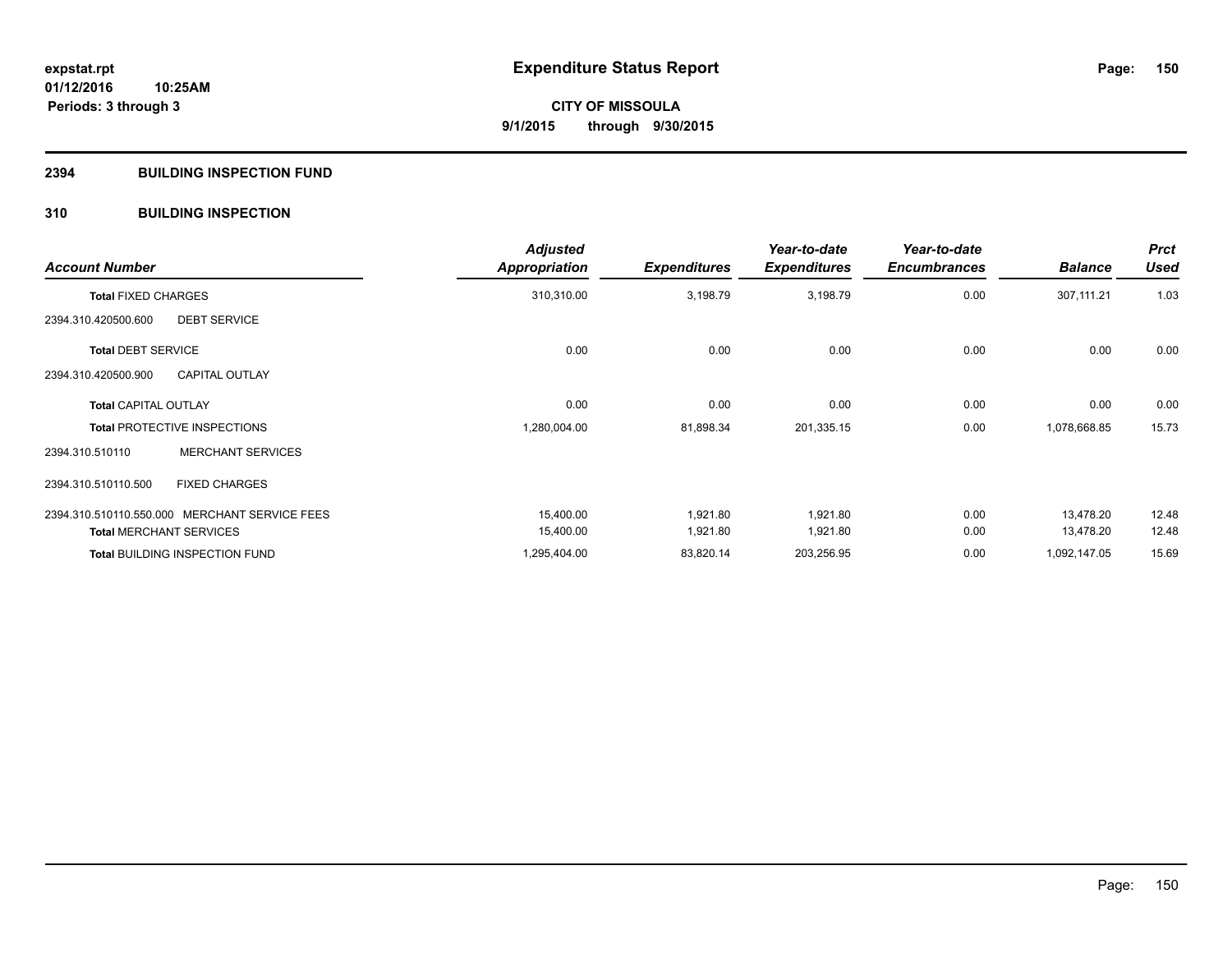**Periods: 3 through 3**

**151**

**CITY OF MISSOULA 9/1/2015 through 9/30/2015**

#### **2395 CITY GRANTS & PROGRAM INCOME FUND**

### **390 NON-DEPARTMENTAL**

**10:25AM**

|                             |                                               | <b>Adjusted</b> |                     | Year-to-date        | Year-to-date        |                | <b>Prct</b> |
|-----------------------------|-----------------------------------------------|-----------------|---------------------|---------------------|---------------------|----------------|-------------|
| <b>Account Number</b>       |                                               | Appropriation   | <b>Expenditures</b> | <b>Expenditures</b> | <b>Encumbrances</b> | <b>Balance</b> | <b>Used</b> |
| 2395.390.470200             | <b>HOUSING REHAB</b>                          |                 |                     |                     |                     |                |             |
| 2395.390.470200.700         | <b>GRANTS &amp; CONTRIBUTIONS</b>             |                 |                     |                     |                     |                |             |
|                             | <b>Total GRANTS &amp; CONTRIBUTIONS</b>       | 0.00            | 0.00                | 0.00                | 0.00                | 0.00           | 0.00        |
| 2395.390.470200.800         | OTHER OBJECTS                                 |                 |                     |                     |                     |                |             |
| <b>Total HOUSING REHAB</b>  |                                               | 0.00            | 0.00                | 0.00                | 0.00                | 0.00           | 0.00        |
| 2395.390.470210             | <b>ADMINISTRATION</b>                         |                 |                     |                     |                     |                |             |
| 2395.390.470210.300         | PURCHASED SERVICES                            |                 |                     |                     |                     |                |             |
|                             | 2395.390.470210.350.000 PROFESSIONAL SERVICES | 250.00          | 0.00                | 0.00                | 0.00                | 250.00         | 0.00        |
|                             | <b>Total PURCHASED SERVICES</b>               | 250.00          | 0.00                | 0.00                | 0.00                | 250.00         | 0.00        |
| 2395.390.470210.800         | OTHER OBJECTS                                 |                 |                     |                     |                     |                |             |
| Total OTHER OBJECTS         |                                               | 0.00            | 0.00                | 0.00                | 0.00                | 0.00           | 0.00        |
| <b>Total ADMINISTRATION</b> |                                               | 250.00          | 0.00                | 0.00                | 0.00                | 250.00         | 0.00        |
| 2395.390.470220             | PROPERTY ACQUISITION                          |                 |                     |                     |                     |                |             |
| 2395.390.470220.300         | PURCHASED SERVICES                            |                 |                     |                     |                     |                |             |
|                             | <b>Total PROPERTY ACQUISITION</b>             | 0.00            | 0.00                | 0.00                | 0.00                | 0.00           | 0.00        |
| 2395.390.470300             | ECONOMIC DEVELOPMENT                          |                 |                     |                     |                     |                |             |
| 2395.390.470300.700         | <b>GRANTS &amp; CONTRIBUTIONS</b>             |                 |                     |                     |                     |                |             |
|                             | Total ECONOMIC DEVELOPMENT                    | 0.00            | 0.00                | 0.00                | 0.00                | 0.00           | 0.00        |
| 2395.390.510110             | <b>MERCHANT SERVICES</b>                      |                 |                     |                     |                     |                |             |
| 2395.390.510110.500         | <b>FIXED CHARGES</b>                          |                 |                     |                     |                     |                |             |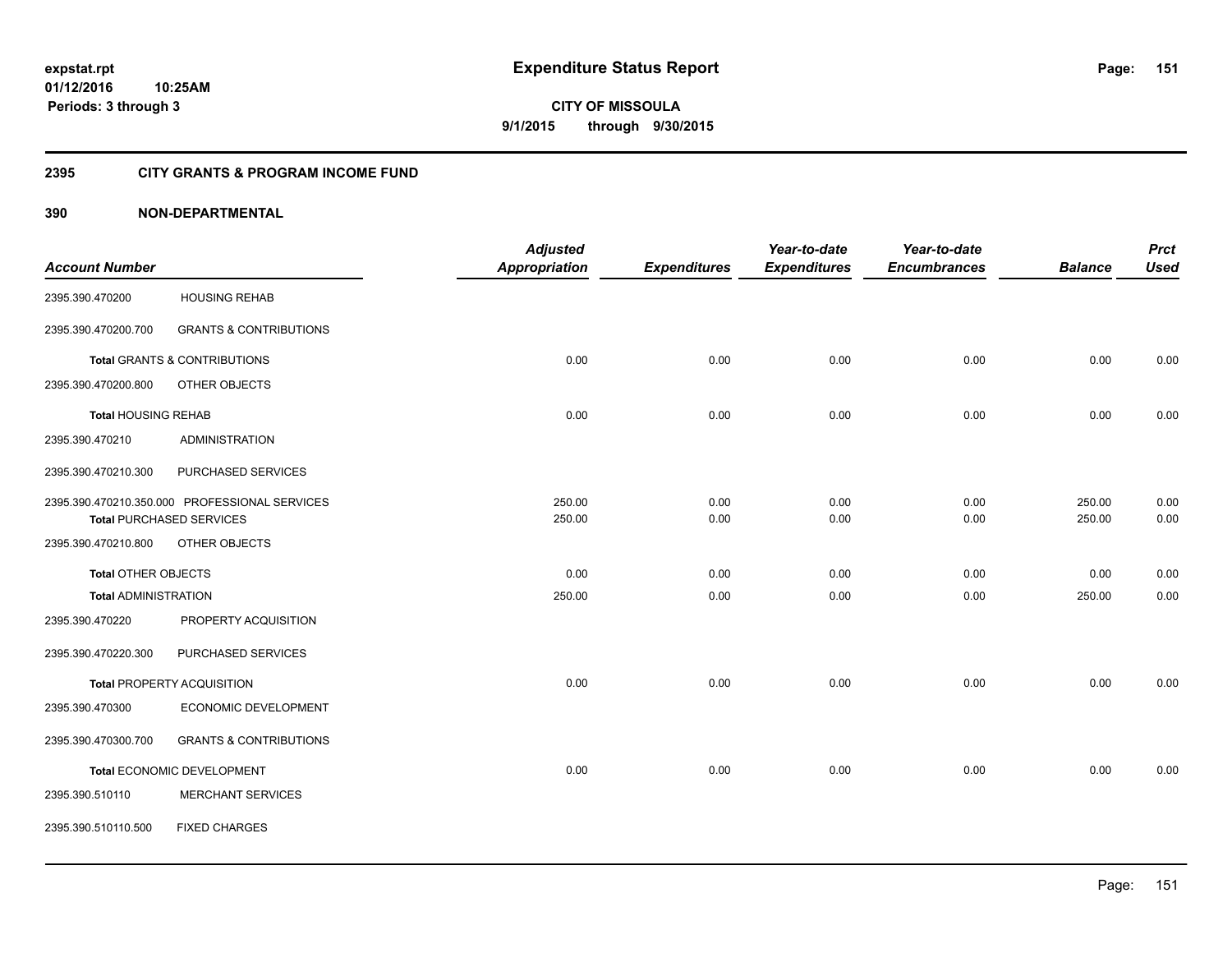**CITY OF MISSOULA 9/1/2015 through 9/30/2015**

### **2395 CITY GRANTS & PROGRAM INCOME FUND**

### **390 NON-DEPARTMENTAL**

| <b>Account Number</b>                   | <b>Adjusted</b><br>Appropriation | <b>Expenditures</b> | Year-to-date<br><b>Expenditures</b> | Year-to-date<br><i><b>Encumbrances</b></i> | <b>Balance</b> | Prct<br>Used |
|-----------------------------------------|----------------------------------|---------------------|-------------------------------------|--------------------------------------------|----------------|--------------|
| <b>Total MERCHANT SERVICES</b>          | 0.00                             | 0.00                | 0.00                                | 0.00                                       | 0.00           | 0.00         |
| Total CITY GRANTS & PROGRAM INCOME FUND | 250.00                           | 0.00                | 0.00                                | 0.00                                       | 250.00         | 0.00         |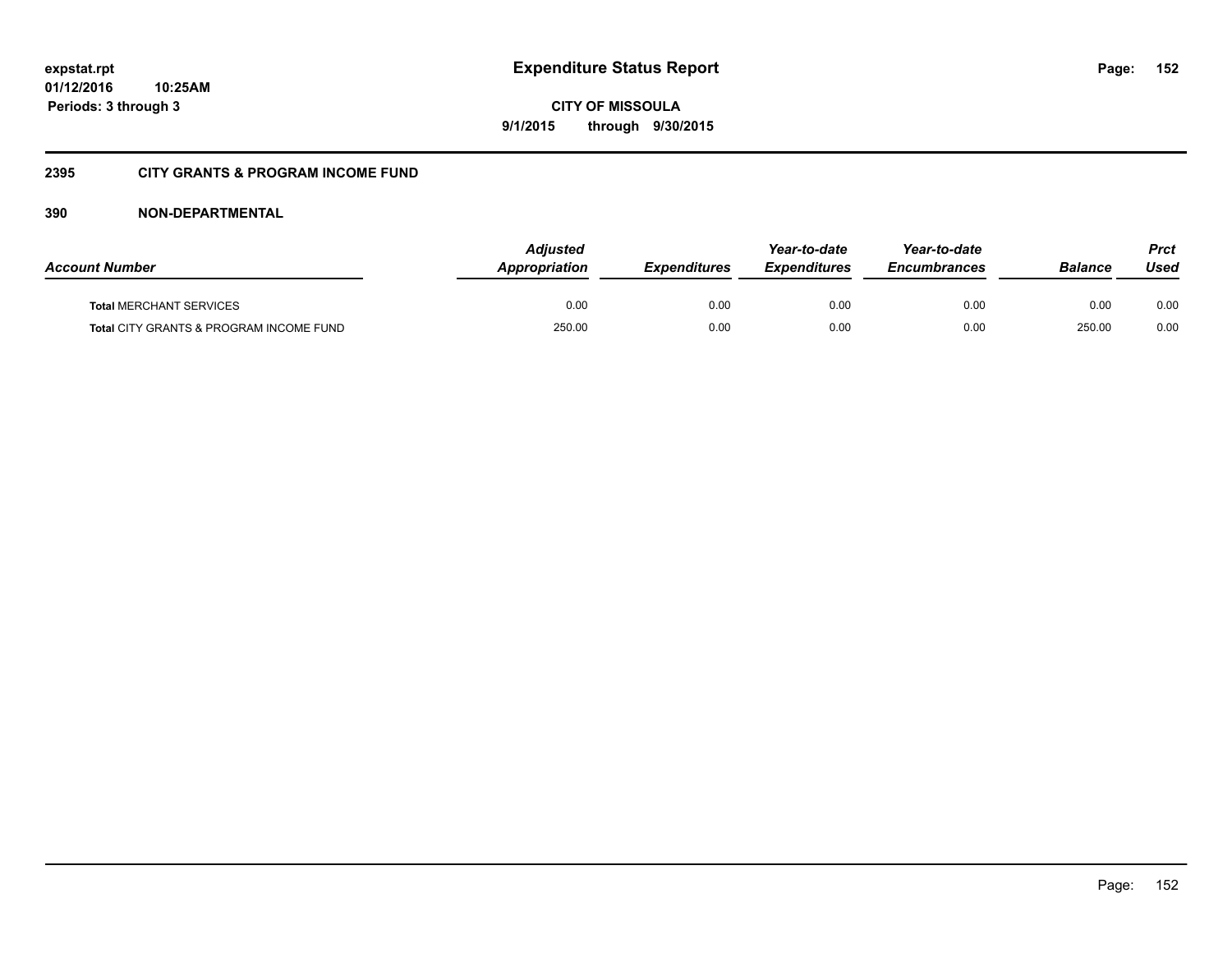**CITY OF MISSOULA 9/1/2015 through 9/30/2015**

### **2396 ENERGY EFFICIENCY REVOLVING LOAN FUND**

### **390 NON-DEPARTMENTAL**

| <b>Account Number</b> |                                                    | <b>Adjusted</b><br>Appropriation | <b>Expenditures</b> | Year-to-date<br><i><b>Expenditures</b></i> | Year-to-date<br><b>Encumbrances</b> | <b>Balance</b> | <b>Prct</b><br>Used |
|-----------------------|----------------------------------------------------|----------------------------------|---------------------|--------------------------------------------|-------------------------------------|----------------|---------------------|
| 2396.390.510001       | EECBG REVOLVING LOAN FUND                          |                                  |                     |                                            |                                     |                |                     |
| 2396.390.510001.700   | <b>GRANTS &amp; CONTRIBUTIONS</b>                  |                                  |                     |                                            |                                     |                |                     |
|                       | <b>Total ENERGY EFFICIENCY REVOLVING LOAN FUND</b> | 0.00                             | 0.00                | 0.00                                       | 0.00                                | 0.00           | 0.00                |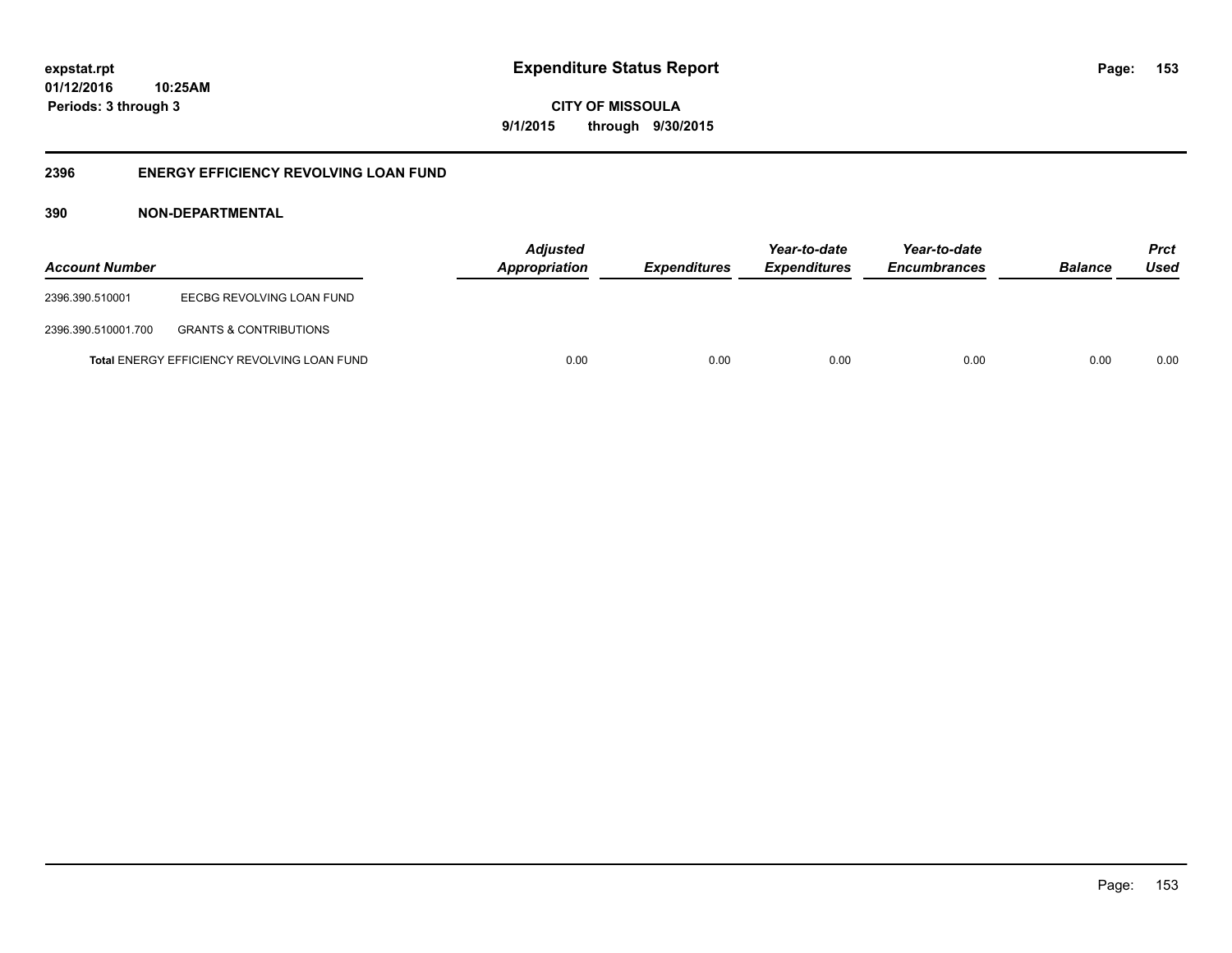**CITY OF MISSOULA 9/1/2015 through 9/30/2015**

### **2399 DANGEROUS BUILDING DEMOLITION & REPAIR F**

### **310 BUILDING INSPECTION**

| <b>Account Number</b>               |                                                           | <b>Adjusted</b><br><b>Appropriation</b> | <b>Expenditures</b> | Year-to-date<br><b>Expenditures</b> | Year-to-date<br><b>Encumbrances</b> | <b>Balance</b> | <b>Prct</b><br><b>Used</b> |
|-------------------------------------|-----------------------------------------------------------|-----------------------------------------|---------------------|-------------------------------------|-------------------------------------|----------------|----------------------------|
| 2399.310.420510                     | ADMINISTRATION                                            |                                         |                     |                                     |                                     |                |                            |
| 2399.310.420510.800                 | OTHER OBJECTS                                             |                                         |                     |                                     |                                     |                |                            |
| 2399.310.420510.845.000 CONTINGENCY |                                                           | 15,000.00                               | 0.00                | 0.00                                | 0.00                                | 15,000.00      | 0.00                       |
| <b>Total ADMINISTRATION</b>         |                                                           | 15,000.00                               | 0.00                | 0.00                                | 0.00                                | 15,000.00      | 0.00                       |
| 2399.310.510110                     | <b>MERCHANT SERVICES</b>                                  |                                         |                     |                                     |                                     |                |                            |
| 2399.310.510110.500                 | <b>FIXED CHARGES</b>                                      |                                         |                     |                                     |                                     |                |                            |
|                                     | <b>Total MERCHANT SERVICES</b>                            | 0.00                                    | 0.00                | 0.00                                | 0.00                                | 0.00           | 0.00                       |
|                                     | <b>Total DANGEROUS BUILDING DEMOLITION &amp; REPAIR F</b> | 15,000.00                               | 0.00                | 0.00                                | 0.00                                | 15,000.00      | 0.00                       |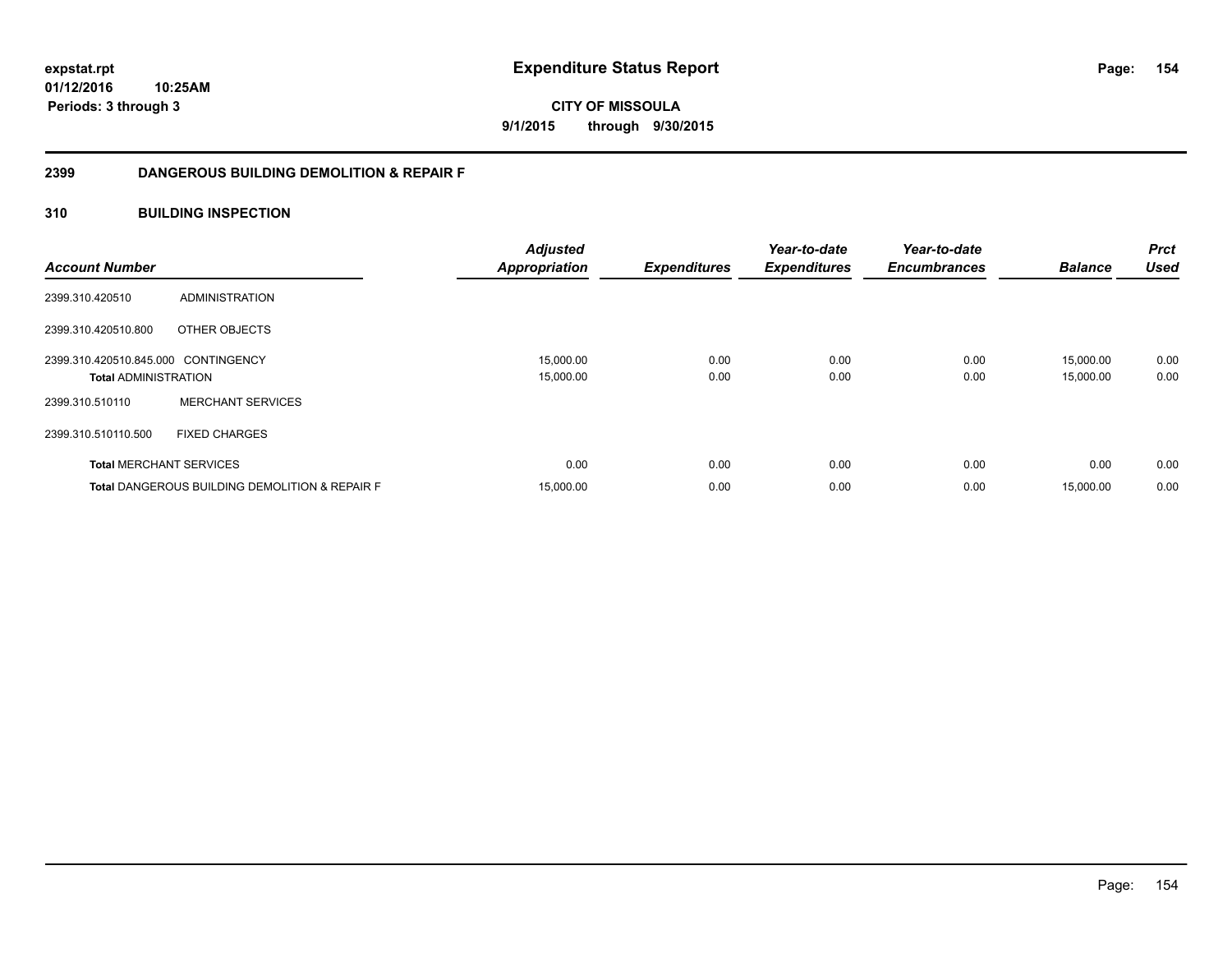**CITY OF MISSOULA 9/1/2015 through 9/30/2015**

#### **2400 STREET LIGHTING ASSESSMENTS FUND**

### **280 PUBLIC WORKS OPERATIONS**

| <b>Account Number</b>          |                                               | <b>Adjusted</b><br><b>Appropriation</b> | <b>Expenditures</b> | Year-to-date<br><b>Expenditures</b> | Year-to-date<br><b>Encumbrances</b> | <b>Balance</b> | <b>Prct</b><br><b>Used</b> |
|--------------------------------|-----------------------------------------------|-----------------------------------------|---------------------|-------------------------------------|-------------------------------------|----------------|----------------------------|
| 2400.280.430263                | <b>STREET LIGHTING</b>                        |                                         |                     |                                     |                                     |                |                            |
| 2400.280.430263.300            | PURCHASED SERVICES                            |                                         |                     |                                     |                                     |                |                            |
| 2400.280.430263.341.000        | ELECTRICITY & NATURAL GAS                     | 327,174.00                              | 80,555.52           | 80,555.52                           | 0.00                                | 246,618.48     | 24.62                      |
|                                | 2400.280.430263.350.000 PROFESSIONAL SERVICES | 22,902.00                               | 0.00                | 0.00                                | 0.00                                | 22,902.00      | 0.00                       |
| <b>Total STREET LIGHTING</b>   |                                               | 350,076.00                              | 80,555.52           | 80,555.52                           | 0.00                                | 269,520.48     | 23.01                      |
| 2400.280.510110                | <b>MERCHANT SERVICES</b>                      |                                         |                     |                                     |                                     |                |                            |
| 2400.280.510110.500            | <b>FIXED CHARGES</b>                          |                                         |                     |                                     |                                     |                |                            |
| <b>Total FIXED CHARGES</b>     |                                               | 0.00                                    | 0.00                | 0.00                                | 0.00                                | 0.00           | 0.00                       |
| <b>Total MERCHANT SERVICES</b> |                                               | 0.00                                    | 0.00                | 0.00                                | 0.00                                | 0.00           | 0.00                       |
|                                | <b>Total STREET LIGHTING ASSESSMENTS FUND</b> | 350,076.00                              | 80,555.52           | 80,555.52                           | 0.00                                | 269.520.48     | 23.01                      |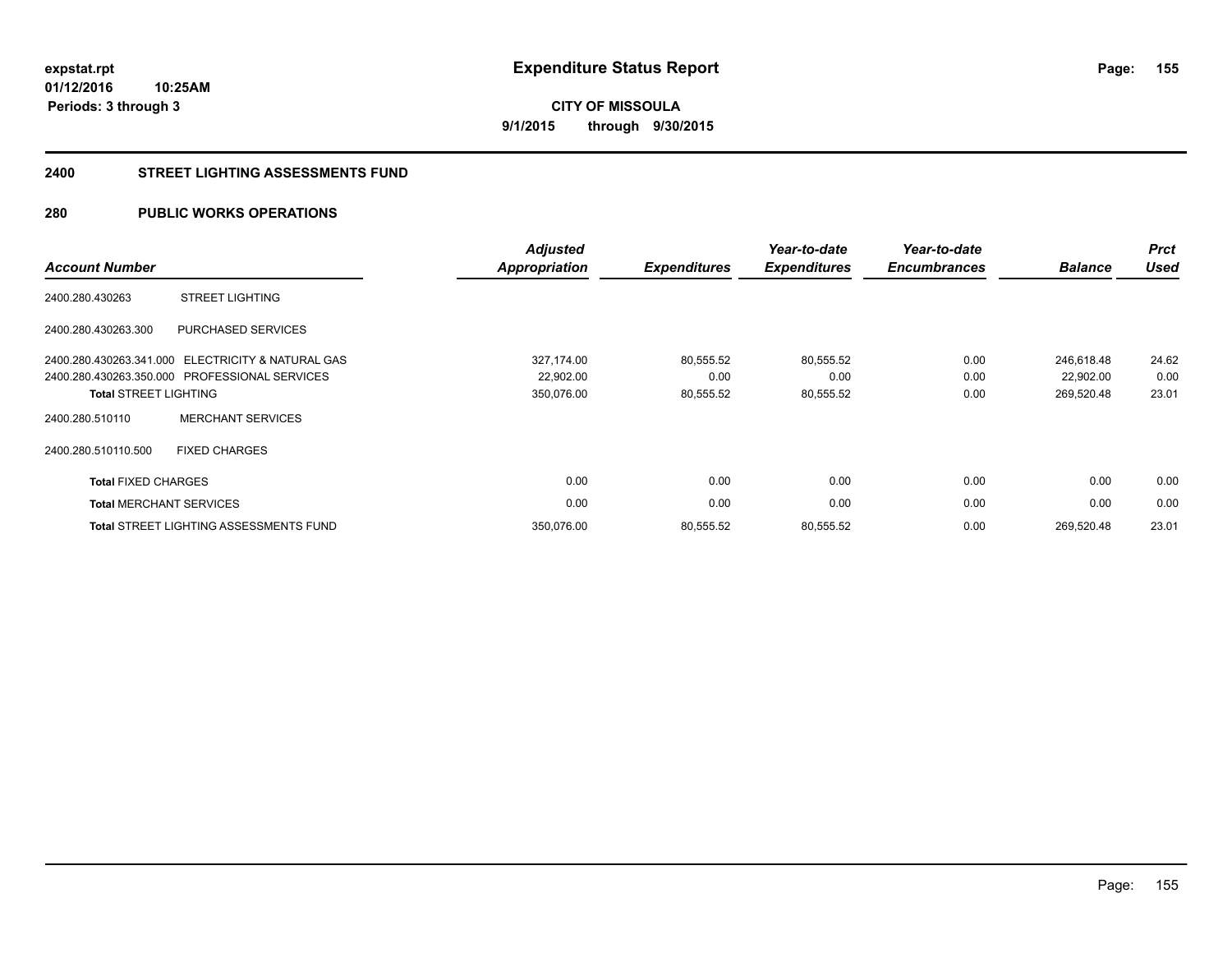**CITY OF MISSOULA 9/1/2015 through 9/30/2015**

#### **2500 STREET MAINTENANCE ASSESSMENT FUND**

### **390 NON-DEPARTMENTAL**

|                                 |                                                  | <b>Adjusted</b>      |                     | Year-to-date        | Year-to-date        |                | <b>Prct</b> |
|---------------------------------|--------------------------------------------------|----------------------|---------------------|---------------------|---------------------|----------------|-------------|
| <b>Account Number</b>           |                                                  | <b>Appropriation</b> | <b>Expenditures</b> | <b>Expenditures</b> | <b>Encumbrances</b> | <b>Balance</b> | <b>Used</b> |
| 2500.390.510110                 | <b>MERCHANT SERVICES</b>                         |                      |                     |                     |                     |                |             |
| 2500.390.510110.500             | <b>FIXED CHARGES</b>                             |                      |                     |                     |                     |                |             |
| <b>Total MERCHANT SERVICES</b>  |                                                  | 0.00                 | 0.00                | 0.00                | 0.00                | 0.00           | 0.00        |
| 2500.390.521000                 | INTERFUND OPERATING TRANSFERS                    |                      |                     |                     |                     |                |             |
| 2500.390.521000.300             | PURCHASED SERVICES                               |                      |                     |                     |                     |                |             |
| 2500.390.521000.345.000 GARBAGE |                                                  | 32,014.00            | 2,011.77            | 6,035.31            | 0.00                | 25,978.69      | 18.85       |
|                                 | <b>Total PURCHASED SERVICES</b>                  | 32,014.00            | 2,011.77            | 6,035.31            | 0.00                | 25,978.69      | 18.85       |
| 2500.390.521000.800             | OTHER OBJECTS                                    |                      |                     |                     |                     |                |             |
|                                 | 2500.390.521000.820.000 TRANSFERS TO OTHER FUNDS | 27,281.00            | 0.00                | 0.00                | 0.00                | 27,281.00      | 0.00        |
| <b>Total OTHER OBJECTS</b>      |                                                  | 27,281.00            | 0.00                | 0.00                | 0.00                | 27,281.00      | 0.00        |
|                                 | <b>Total STREET MAINTENANCE ASSESSMENT FUND</b>  | 59,295.00            | 2,011.77            | 6,035.31            | 0.00                | 53,259.69      | 10.18       |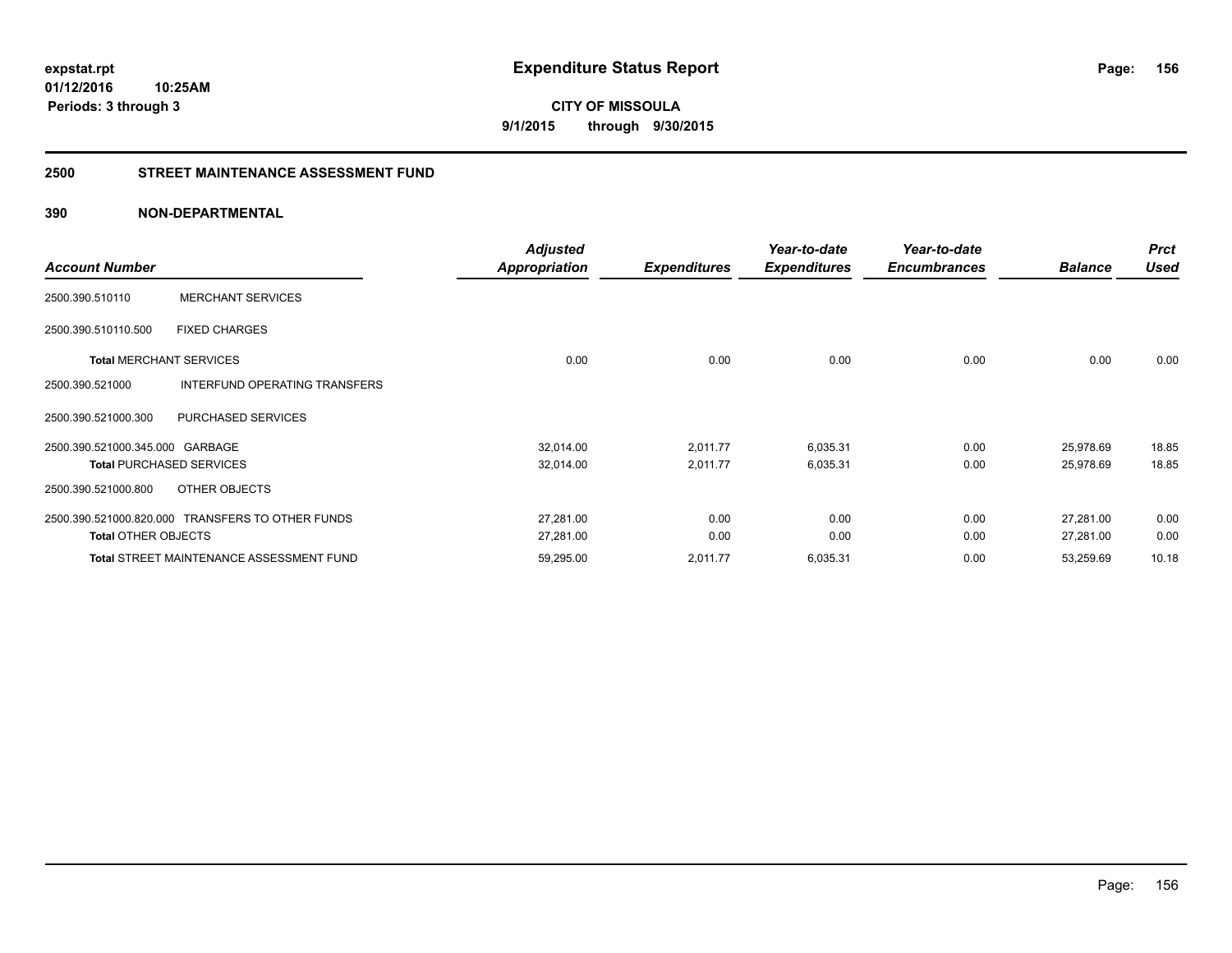## **CITY OF MISSOULA 9/1/2015 through 9/30/2015**

### **2510 RUSSELL PARK MAINTENANCE ASSESSMENT FUND**

| <b>Account Number</b> |                                                       | <b>Adjusted</b><br><b>Appropriation</b> | <b>Expenditures</b> | Year-to-date<br><b>Expenditures</b> | Year-to-date<br><b>Encumbrances</b> | <b>Balance</b> | <b>Prct</b><br><b>Used</b> |
|-----------------------|-------------------------------------------------------|-----------------------------------------|---------------------|-------------------------------------|-------------------------------------|----------------|----------------------------|
| 2510.370.460430       | <b>PARKS</b>                                          |                                         |                     |                                     |                                     |                |                            |
| 2510.370.460430.800   | OTHER OBJECTS                                         |                                         |                     |                                     |                                     |                |                            |
| <b>Total PARKS</b>    |                                                       | 0.00                                    | 0.00                | 0.00                                | 0.00                                | 0.00           | 0.00                       |
| 2510.370.510110       | <b>MERCHANT SERVICES</b>                              |                                         |                     |                                     |                                     |                |                            |
| 2510.370.510110.500   | <b>FIXED CHARGES</b>                                  |                                         |                     |                                     |                                     |                |                            |
|                       | <b>Total MERCHANT SERVICES</b>                        | 0.00                                    | 0.00                | 0.00                                | 0.00                                | 0.00           | 0.00                       |
|                       | <b>Total RUSSELL PARK MAINTENANCE ASSESSMENT FUND</b> | 0.00                                    | 0.00                | 0.00                                | 0.00                                | 0.00           | 0.00                       |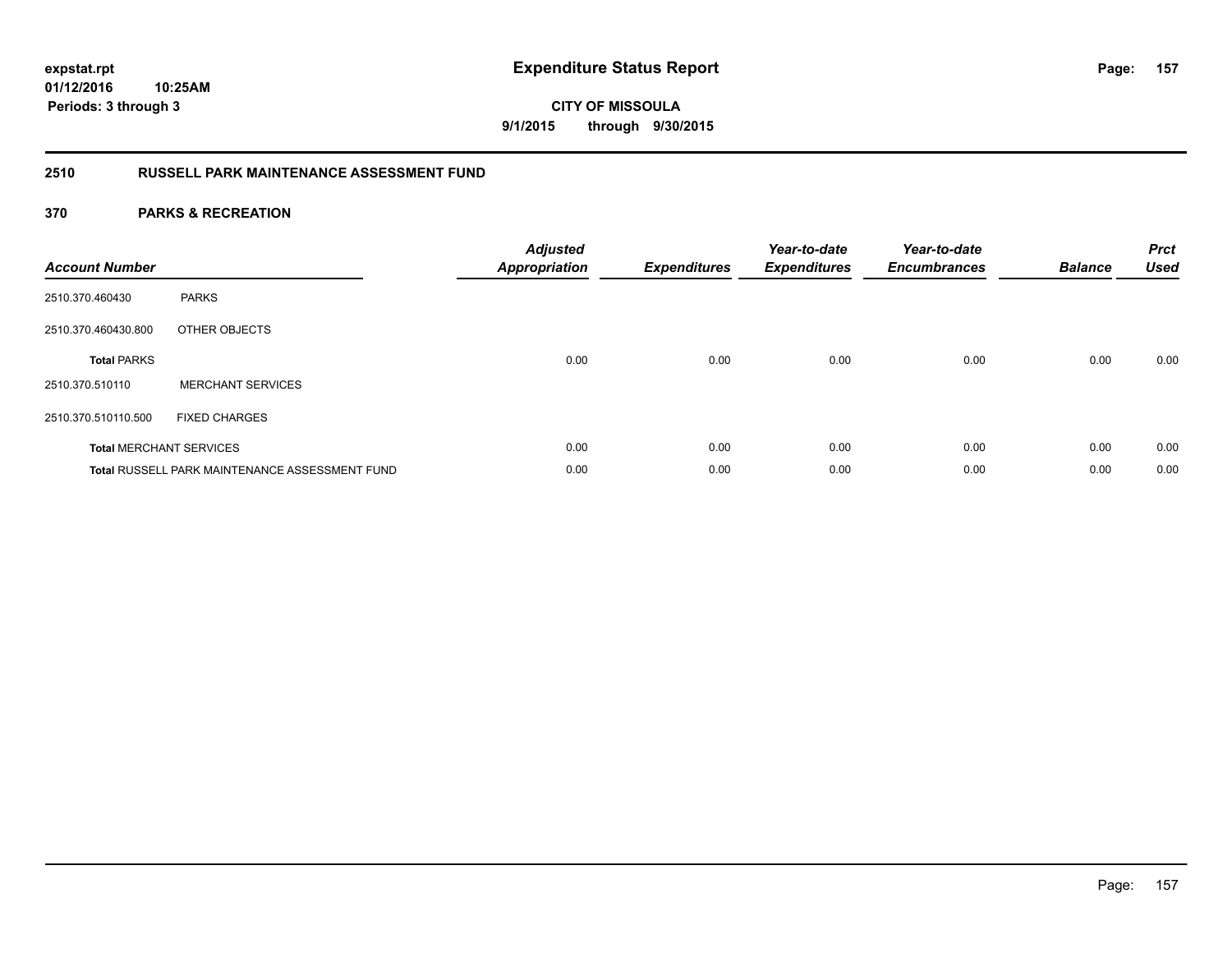**158**

**01/12/2016 10:25AM Periods: 3 through 3**

# **CITY OF MISSOULA 9/1/2015 through 9/30/2015**

# **2511 WILLOWWOOD PARK MAINTENANCE ASSESSMENT F**

| <b>Account Number</b>     |                                                | <b>Adjusted</b><br><b>Appropriation</b> | <b>Expenditures</b> | Year-to-date<br><b>Expenditures</b> | Year-to-date<br><b>Encumbrances</b> | <b>Balance</b> | <b>Prct</b><br><b>Used</b> |
|---------------------------|------------------------------------------------|-----------------------------------------|---------------------|-------------------------------------|-------------------------------------|----------------|----------------------------|
| 2511.370.460430           | <b>PARKS</b>                                   |                                         |                     |                                     |                                     |                |                            |
| 2511.370.460430.600       | <b>DEBT SERVICE</b>                            |                                         |                     |                                     |                                     |                |                            |
| <b>Total DEBT SERVICE</b> |                                                | 0.00                                    | 0.00                | 0.00                                | 0.00                                | 0.00           | 0.00                       |
| 2511.370.460430.800       | OTHER OBJECTS                                  |                                         |                     |                                     |                                     |                |                            |
| <b>Total PARKS</b>        |                                                | 0.00                                    | 0.00                | 0.00                                | 0.00                                | 0.00           | 0.00                       |
| 2511.370.510110           | <b>MERCHANT SERVICES</b>                       |                                         |                     |                                     |                                     |                |                            |
| 2511.370.510110.500       | <b>FIXED CHARGES</b>                           |                                         |                     |                                     |                                     |                |                            |
|                           | Total WILLOWWOOD PARK MAINTENANCE ASSESSMENT F | 0.00                                    | 0.00                | 0.00                                | 0.00                                | 0.00           | 0.00                       |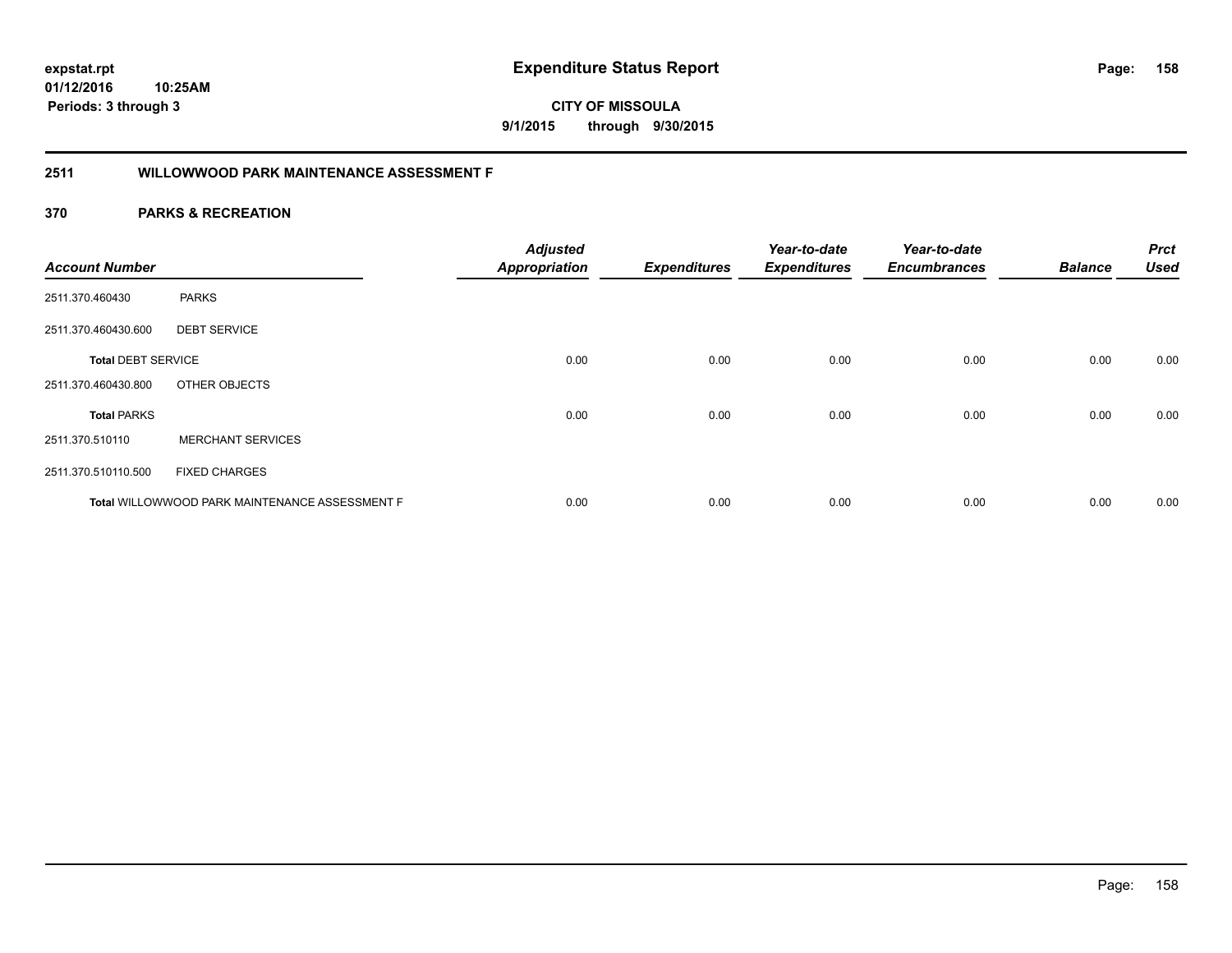### **2512 ROAD DISTRICT #1**

|                                                | <b>Adjusted</b>      |                     | Year-to-date        | Year-to-date        |                | <b>Prct</b> |
|------------------------------------------------|----------------------|---------------------|---------------------|---------------------|----------------|-------------|
| <b>Account Number</b>                          | <b>Appropriation</b> | <b>Expenditures</b> | <b>Expenditures</b> | <b>Encumbrances</b> | <b>Balance</b> | <b>Used</b> |
| PUBLIC WORKS ADMINISTRATION<br>2512.320.430100 |                      |                     |                     |                     |                |             |
| 2512.320.430100.100<br>PERSONAL SERVICES       |                      |                     |                     |                     |                |             |
| 2512.320.430100.110.000 SALARIES AND WAGES     | 31,353.00            | 0.00                | 0.00                | 0.00                | 31,353.00      | 0.00        |
| 2512.320.430100.140.000 EMPLOYER CONTRIBUTIONS | 9,855.00             | 0.00                | 0.00                | 0.00                | 9,855.00       | 0.00        |
| <b>Total PERSONAL SERVICES</b>                 | 41,208.00            | 0.00                | 0.00                | 0.00                | 41,208.00      | 0.00        |
| 2512.320.430100.200<br><b>SUPPLIES</b>         |                      |                     |                     |                     |                |             |
| 2512.320.430100.210.000 OFFICE SUPPLIES        | 6,185.00             | 4,157.69            | 4,157.69            | 0.00                | 2,027.31       | 67.22       |
| <b>Total SUPPLIES</b>                          | 6,185.00             | 4,157.69            | 4,157.69            | 0.00                | 2,027.31       | 67.22       |
| PURCHASED SERVICES<br>2512.320.430100.300      |                      |                     |                     |                     |                |             |
| 2512.320.430100.350.000 PROFESSIONAL SERVICES  | 19,500.00            | 0.00                | 0.00                | 0.00                | 19,500.00      | 0.00        |
| 2512.320.430100.370.000 TRAVEL                 | 1,450.00             | 0.00                | 0.00                | 0.00                | 1,450.00       | 0.00        |
| 2512.320.430100.380.000 TRAINING               | 350.00               | 0.00                | 0.00                | 0.00                | 350.00         | 0.00        |
| <b>Total PURCHASED SERVICES</b>                | 21,300.00            | 0.00                | 0.00                | 0.00                | 21,300.00      | 0.00        |
| OTHER OBJECTS<br>2512.320.430100.800           |                      |                     |                     |                     |                |             |
| 2512.320.430100.845.000 CONTINGENCY            | 37,295.00            | 0.00                | 24,856.33           | 0.00                | 12,438.67      | 66.65       |
| <b>Total OTHER OBJECTS</b>                     | 37,295.00            | 0.00                | 24,856.33           | 0.00                | 12,438.67      | 66.65       |
| <b>Total PUBLIC WORKS ADMINISTRATION</b>       | 105,988.00           | 4,157.69            | 29.014.02           | 0.00                | 76.973.98      | 27.37       |
| 2512.320.430220<br><b>FACILITY</b>             |                      |                     |                     |                     |                |             |
| 2512.320.430220.200<br><b>SUPPLIES</b>         |                      |                     |                     |                     |                |             |
| 2512.320.430220.230.000 REPAIR/MAINTENANCE     | 0.00                 | 179.99              | 179.99              | 0.00                | $-179.99$      | 0.00        |
| <b>Total SUPPLIES</b>                          | 0.00                 | 179.99              | 179.99              | 0.00                | $-179.99$      | 0.00        |
| 2512.320.430220.300<br>PURCHASED SERVICES      |                      |                     |                     |                     |                |             |
| <b>Total PURCHASED SERVICES</b>                | 0.00                 | 0.00                | 0.00                | 0.00                | 0.00           | 0.00        |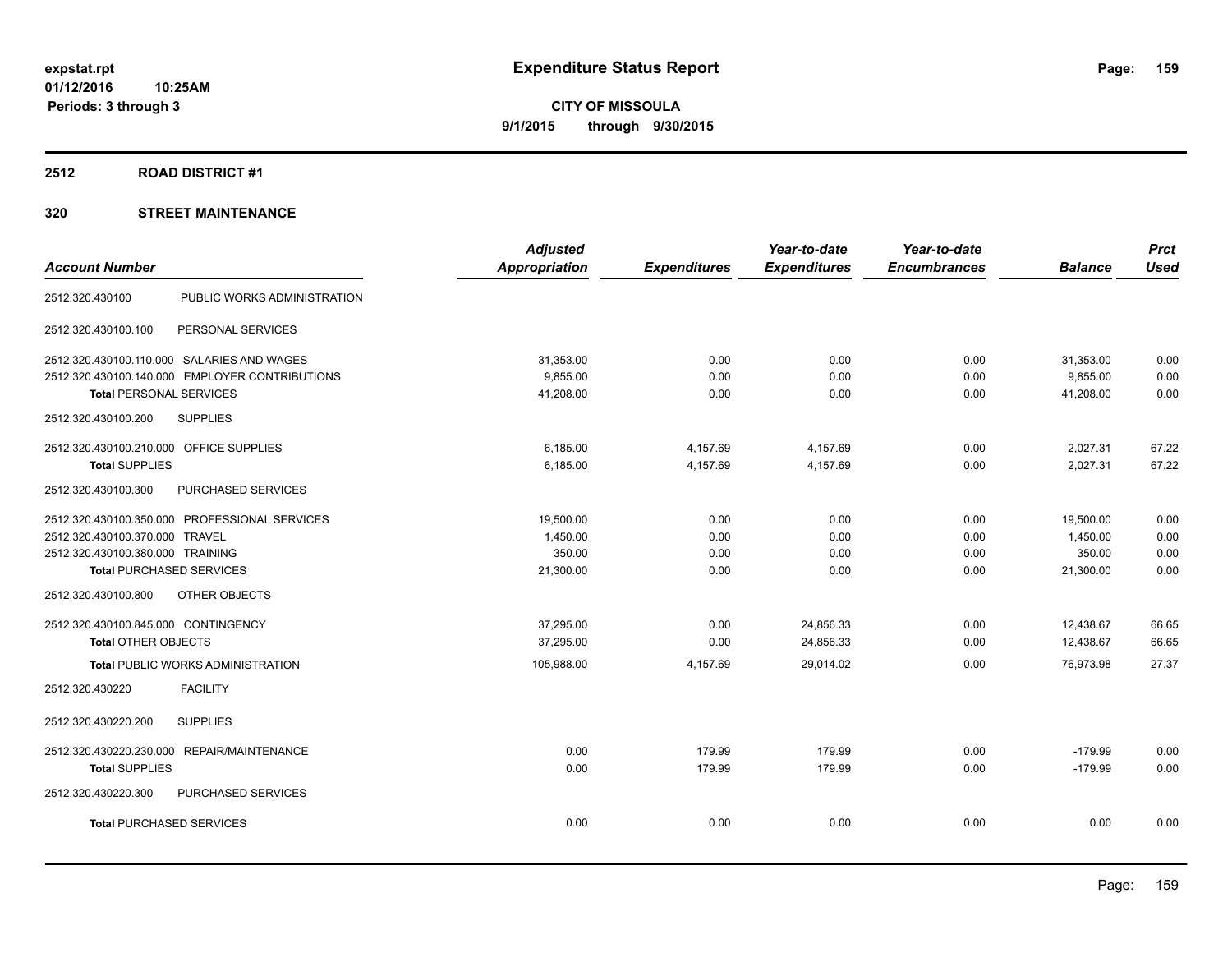#### **2512 ROAD DISTRICT #1**

| <b>Account Number</b>           |                                                           | <b>Adjusted</b><br>Appropriation | <b>Expenditures</b> | Year-to-date<br><b>Expenditures</b> | Year-to-date<br><b>Encumbrances</b> | <b>Balance</b> | <b>Prct</b><br><b>Used</b> |
|---------------------------------|-----------------------------------------------------------|----------------------------------|---------------------|-------------------------------------|-------------------------------------|----------------|----------------------------|
| <b>Total FACILITY</b>           |                                                           | 0.00                             | 179.99              | 179.99                              | 0.00                                | $-179.99$      | 0.00                       |
| 2512.320.430230                 | STREET RESTORATION                                        |                                  |                     |                                     |                                     |                |                            |
| 2512.320.430230.200             | <b>SUPPLIES</b>                                           |                                  |                     |                                     |                                     |                |                            |
|                                 | 2512.320.430230.220.000 STREET RESTORATION/OPERATING SUPP | 1.401.00                         | 1,273.61            | 4,777.20                            | 0.00                                | $-3,376.20$    | 340.99                     |
|                                 | 2512.320.430230.230.000 STREET RESTORATION/MAINT & REPAIR | 31,739.00                        | $-25.73$            | 11,980.45                           | 0.00                                | 19,758.55      | 37.75                      |
| <b>Total SUPPLIES</b>           |                                                           | 33,140.00                        | 1,247.88            | 16,757.65                           | 0.00                                | 16.382.35      | 50.57                      |
| 2512.320.430230.400             | <b>BUILDING MATERIALS</b>                                 |                                  |                     |                                     |                                     |                |                            |
|                                 | 2512.320.430230.400.000 BUILDING MATERIALS                | 215,418.00                       | 5,106.71            | 31,261.81                           | 0.00                                | 184, 156. 19   | 14.51                      |
| <b>Total BUILDING MATERIALS</b> |                                                           | 215,418.00                       | 5,106.71            | 31,261.81                           | 0.00                                | 184, 156. 19   | 14.51                      |
| 2512.320.430230.800             | OTHER OBJECTS                                             |                                  |                     |                                     |                                     |                |                            |
| Total OTHER OBJECTS             |                                                           | 0.00                             | 0.00                | 0.00                                | 0.00                                | 0.00           | 0.00                       |
| 2512.320.430230.900             | <b>CAPITAL OUTLAY</b>                                     |                                  |                     |                                     |                                     |                |                            |
| <b>Total CAPITAL OUTLAY</b>     |                                                           | 0.00                             | 0.00                | 0.00                                | 0.00                                | 0.00           | 0.00                       |
| <b>Total STREET RESTORATION</b> |                                                           | 248,558.00                       | 6,354.59            | 48,019.46                           | 0.00                                | 200,538.54     | 19.32                      |
| 2512.320.430234                 | <b>CURB &amp; GUTTERS</b>                                 |                                  |                     |                                     |                                     |                |                            |
| 2512.320.430234.900             | CAPITAL OUTLAY                                            |                                  |                     |                                     |                                     |                |                            |
|                                 | 2512.320.430234.930.000 ADA SIDEWALK ASSISTANCE           | 60,000.00                        | 0.00                | 1.600.00                            | 0.00                                | 58,400.00      | 2.67                       |
| Total CURB & GUTTERS            |                                                           | 60,000.00                        | 0.00                | 1,600.00                            | 0.00                                | 58,400.00      | 2.67                       |
| 2512.320.430240                 | <b>STREET MAINTENANCE</b>                                 |                                  |                     |                                     |                                     |                |                            |
| 2512.320.430240.100             | PERSONAL SERVICES                                         |                                  |                     |                                     |                                     |                |                            |
|                                 | 2512.320.430240.110.000 SALARIES AND WAGES                | 50,492.00                        | 0.00                | 0.00                                | 0.00                                | 50,492.00      | 0.00                       |
|                                 | 2512.320.430240.140.000 EMPLOYER CONTRIBUTIONS            | 12,556.00                        | 0.00                | 0.00                                | 0.00                                | 12,556.00      | 0.00                       |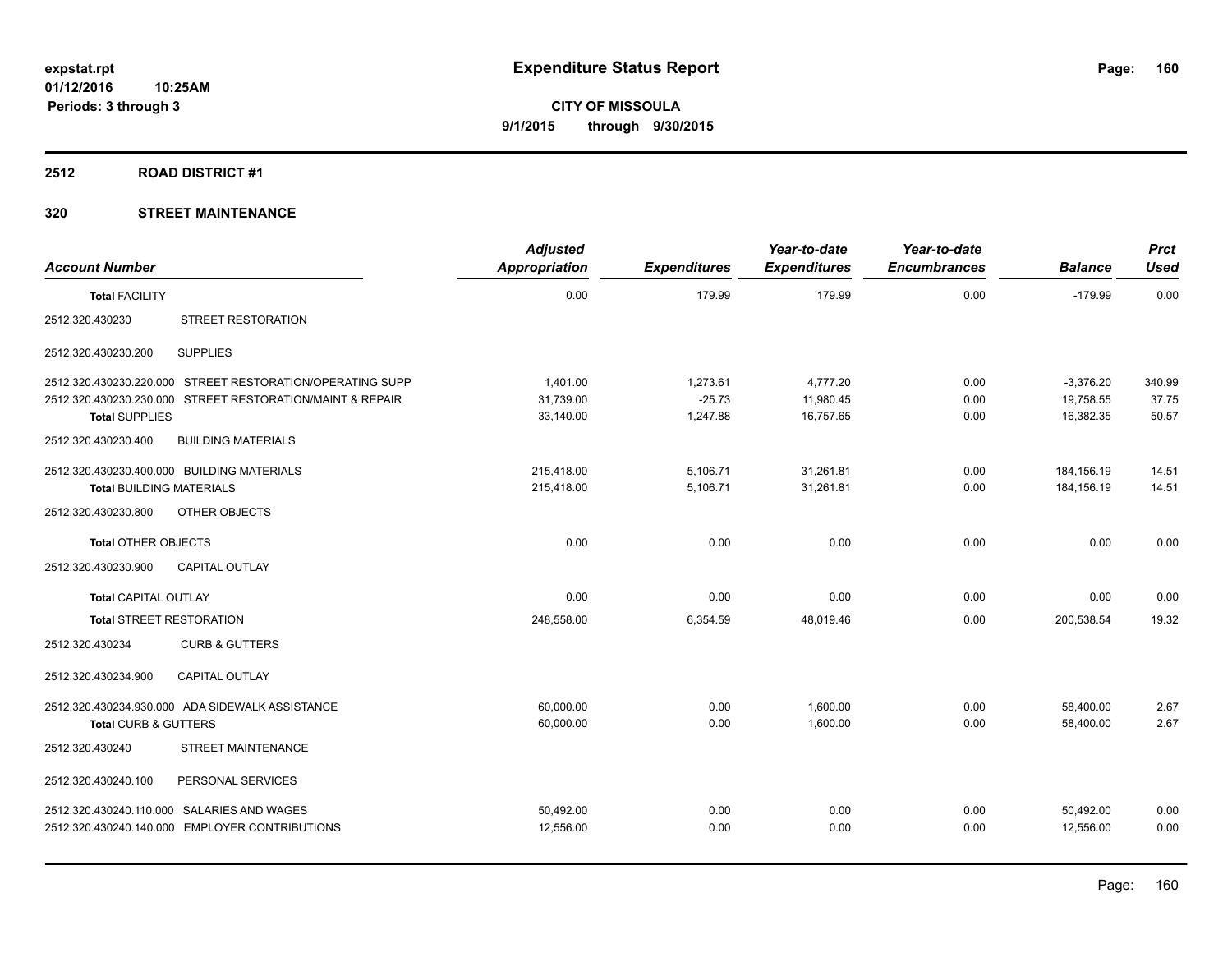#### **2512 ROAD DISTRICT #1**

|                                                        | <b>Adjusted</b> |                     | Year-to-date        | Year-to-date        |                | <b>Prct</b> |
|--------------------------------------------------------|-----------------|---------------------|---------------------|---------------------|----------------|-------------|
| <b>Account Number</b>                                  | Appropriation   | <b>Expenditures</b> | <b>Expenditures</b> | <b>Encumbrances</b> | <b>Balance</b> | <b>Used</b> |
| <b>Total PERSONAL SERVICES</b>                         | 63,048.00       | 0.00                | 0.00                | 0.00                | 63,048.00      | 0.00        |
| <b>SUPPLIES</b><br>2512.320.430240.200                 |                 |                     |                     |                     |                |             |
| 2512.320.430240.220.000 STREET MAINT/OPER SUPPLIES     | 1,401.00        | 0.00                | 993.37              | 0.00                | 407.63         | 70.90       |
| 2512.320.430240.230.000 STREET MAINT/REPAIR & MAINT    | 17,045.00       | 11,027.72           | 18,645.85           | 0.00                | $-1,600.85$    | 109.39      |
| 2512.320.430240.240.000 OTHER SUPPLIES                 | 400.00          | 0.00                | 0.00                | 0.00                | 400.00         | 0.00        |
| <b>Total SUPPLIES</b>                                  | 18,846.00       | 11,027.72           | 19,639.22           | 0.00                | $-793.22$      | 104.21      |
| 2512.320.430240.400<br><b>BUILDING MATERIALS</b>       |                 |                     |                     |                     |                |             |
| 2512.320.430240.400.000 BUILDING MATERIALS             | 59,783.00       | 1,714.72            | 7,637.50            | 0.00                | 52,145.50      | 12.78       |
| <b>Total BUILDING MATERIALS</b>                        | 59,783.00       | 1,714.72            | 7,637.50            | 0.00                | 52,145.50      | 12.78       |
| <b>Total STREET MAINTENANCE</b>                        | 141,677.00      | 12,742.44           | 27,276.72           | 0.00                | 114,400.28     | 19.25       |
| <b>TRANSFER CENTER IMPROVEMENTS</b><br>2512.320.430247 |                 |                     |                     |                     |                |             |
| <b>CAPITAL OUTLAY</b><br>2512.320.430247.900           |                 |                     |                     |                     |                |             |
| <b>Total TRANSFER CENTER IMPROVEMENTS</b>              | 0.00            | 0.00                | 0.00                | 0.00                | 0.00           | 0.00        |
| 2512.320.430251<br><b>ICE &amp; SNOW REMOVAL</b>       |                 |                     |                     |                     |                |             |
| PERSONAL SERVICES<br>2512.320.430251.100               |                 |                     |                     |                     |                |             |
| 2512.320.430251.110.000 SALARIES AND WAGES             | 10,721.00       | 0.00                | 0.00                | 0.00                | 10,721.00      | 0.00        |
| 2512.320.430251.140.000 EMPLOYER CONTRIBUTIONS         | 3,939.00        | 0.00                | 767.00              | 0.00                | 3,172.00       | 19.47       |
| <b>Total PERSONAL SERVICES</b>                         | 14,660.00       | 0.00                | 767.00              | 0.00                | 13.893.00      | 5.23        |
| 2512.320.430251.200<br><b>SUPPLIES</b>                 |                 |                     |                     |                     |                |             |
| 2512.320.430251.220.000 OPERATING SUPPLIES             | 86,343.00       | 4,331.25            | 4,331.25            | 0.00                | 82.011.75      | 5.02        |
| 2512.320.430251.230.000 SNOW/ICE CTRL REPAIR & MAINT   | 12,544.00       | 1,710.17            | 1,710.17            | 0.00                | 10,833.83      | 13.63       |
| <b>Total SUPPLIES</b>                                  | 98,887.00       | 6,041.42            | 6,041.42            | 0.00                | 92,845.58      | 6.11        |
| Total ICE & SNOW REMOVAL                               | 113,547.00      | 6,041.42            | 6,808.42            | 0.00                | 106,738.58     | 6.00        |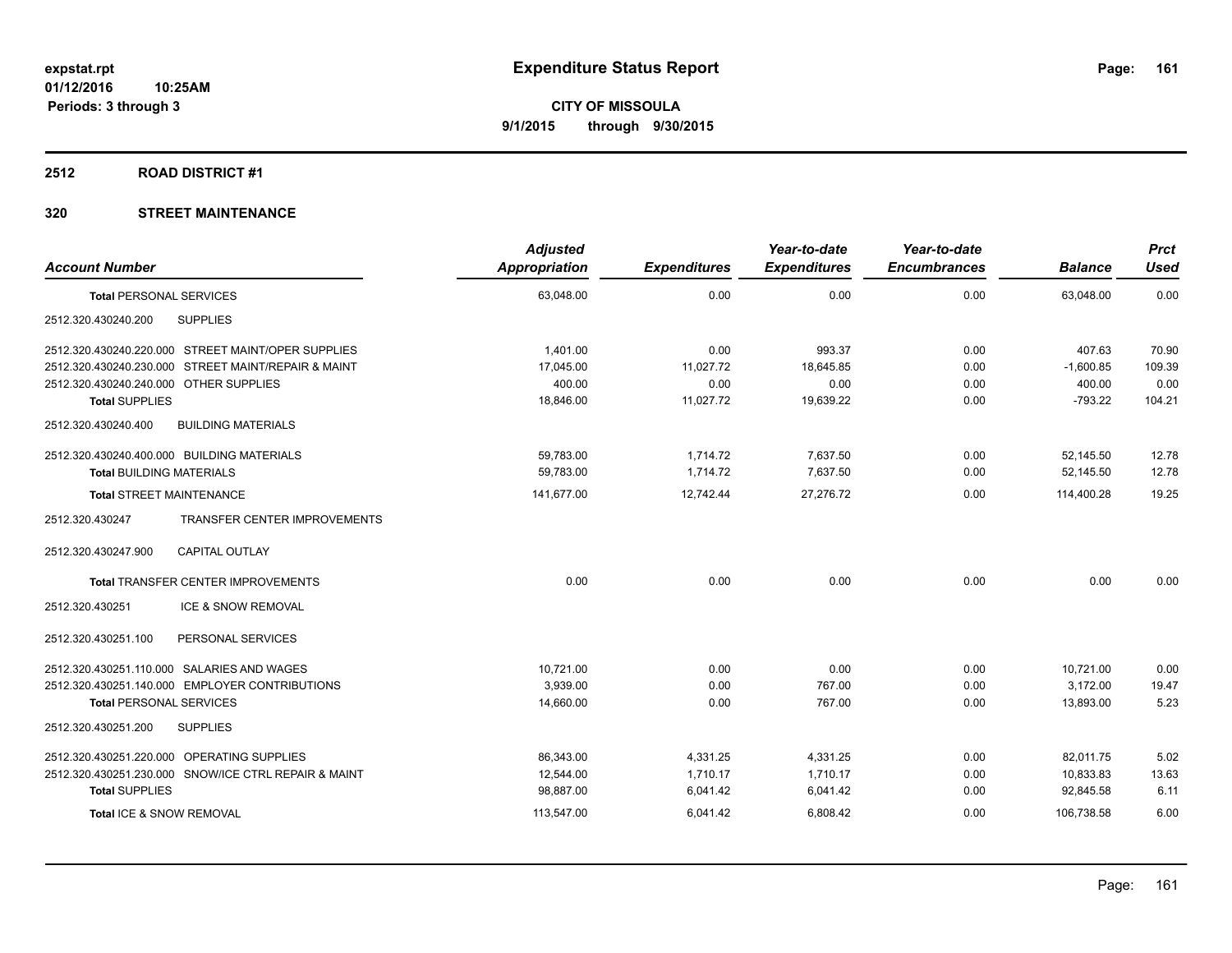#### **2512 ROAD DISTRICT #1**

|                                       |                                                               | <b>Adjusted</b>      |                     | Year-to-date        | Year-to-date        |                | <b>Prct</b> |
|---------------------------------------|---------------------------------------------------------------|----------------------|---------------------|---------------------|---------------------|----------------|-------------|
| <b>Account Number</b>                 |                                                               | <b>Appropriation</b> | <b>Expenditures</b> | <b>Expenditures</b> | <b>Encumbrances</b> | <b>Balance</b> | <b>Used</b> |
| 2512.320.430252                       | <b>STREET CLEANING</b>                                        |                      |                     |                     |                     |                |             |
| 2512.320.430252.200                   | <b>SUPPLIES</b>                                               |                      |                     |                     |                     |                |             |
|                                       | 2512.320.430252.220.000 STREET CLEANING/OPERATING SUPPLIES    | 1.869.00             | 0.00                | 307.00              | 0.00                | 1,562.00       | 16.43       |
| 2512.320.430252.230.000               | STREET CLEANING/REPAIR & MAINT                                | 22.285.00            | 7,197.39            | 9,265.06            | 0.00                | 13.019.94      | 41.58       |
| <b>Total SUPPLIES</b>                 |                                                               | 24,154.00            | 7,197.39            | 9,572.06            | 0.00                | 14,581.94      | 39.63       |
| 2512.320.430252.500                   | <b>FIXED CHARGES</b>                                          |                      |                     |                     |                     |                |             |
| 2512.320.430252.500.000 FIXED CHARGES |                                                               | 10,000.00            | 0.00                | 10,000.00           | 0.00                | 0.00           | 100.00      |
| <b>Total FIXED CHARGES</b>            |                                                               | 10,000.00            | 0.00                | 10,000.00           | 0.00                | 0.00           | 100.00      |
| <b>Total STREET CLEANING</b>          |                                                               | 34,154.00            | 7,197.39            | 19,572.06           | 0.00                | 14,581.94      | 57.31       |
| 2512.320.430262                       | <b>SIDEWALKS</b>                                              |                      |                     |                     |                     |                |             |
| 2512.320.430262.300                   | PURCHASED SERVICES                                            |                      |                     |                     |                     |                |             |
|                                       | 2512.320.430262.350.000 SIDEWALK & CURB-PROFESSIONAL SERVICES | 20,000.00            | 0.00                | 0.00                | 0.00                | 20,000.00      | 0.00        |
| <b>Total PURCHASED SERVICES</b>       |                                                               | 20.000.00            | 0.00                | 0.00                | 0.00                | 20.000.00      | 0.00        |
| 2512.320.430262.900                   | <b>CAPITAL OUTLAY</b>                                         |                      |                     |                     |                     |                |             |
|                                       | 2512.320.430262.930.000 SIDEWALK & CURB-MPROVEMENTS           | 408,000.00           | 0.00                | 0.00                | 0.00                | 408,000.00     | 0.00        |
| <b>Total CAPITAL OUTLAY</b>           |                                                               | 408,000.00           | 0.00                | 0.00                | 0.00                | 408.000.00     | 0.00        |
| <b>Total SIDEWALKS</b>                |                                                               | 428,000.00           | 0.00                | 0.00                | 0.00                | 428,000.00     | 0.00        |
| 2512.320.430265                       | <b>SIGNING &amp; STRIPING</b>                                 |                      |                     |                     |                     |                |             |
| 2512.320.430265.200                   | <b>SUPPLIES</b>                                               |                      |                     |                     |                     |                |             |
| 2512.320.430265.230.000               | SIGNING & STRIPING-REPAIR/MAINTENANCE                         | 8.865.00             | 0.00                | 0.00                | 0.00                | 8.865.00       | 0.00        |
|                                       | 2512.320.430265.231.000 SIGNING & STRIPING/GASOLINE           | 1,135.00             | 0.00                | 0.00                | 0.00                | 1,135.00       | 0.00        |
| <b>Total SIGNING &amp; STRIPING</b>   |                                                               | 10,000.00            | 0.00                | 0.00                | 0.00                | 10,000.00      | 0.00        |
| 2512.320.430270                       | <b>COMMUNICATIONS MAINTENANCE</b>                             |                      |                     |                     |                     |                |             |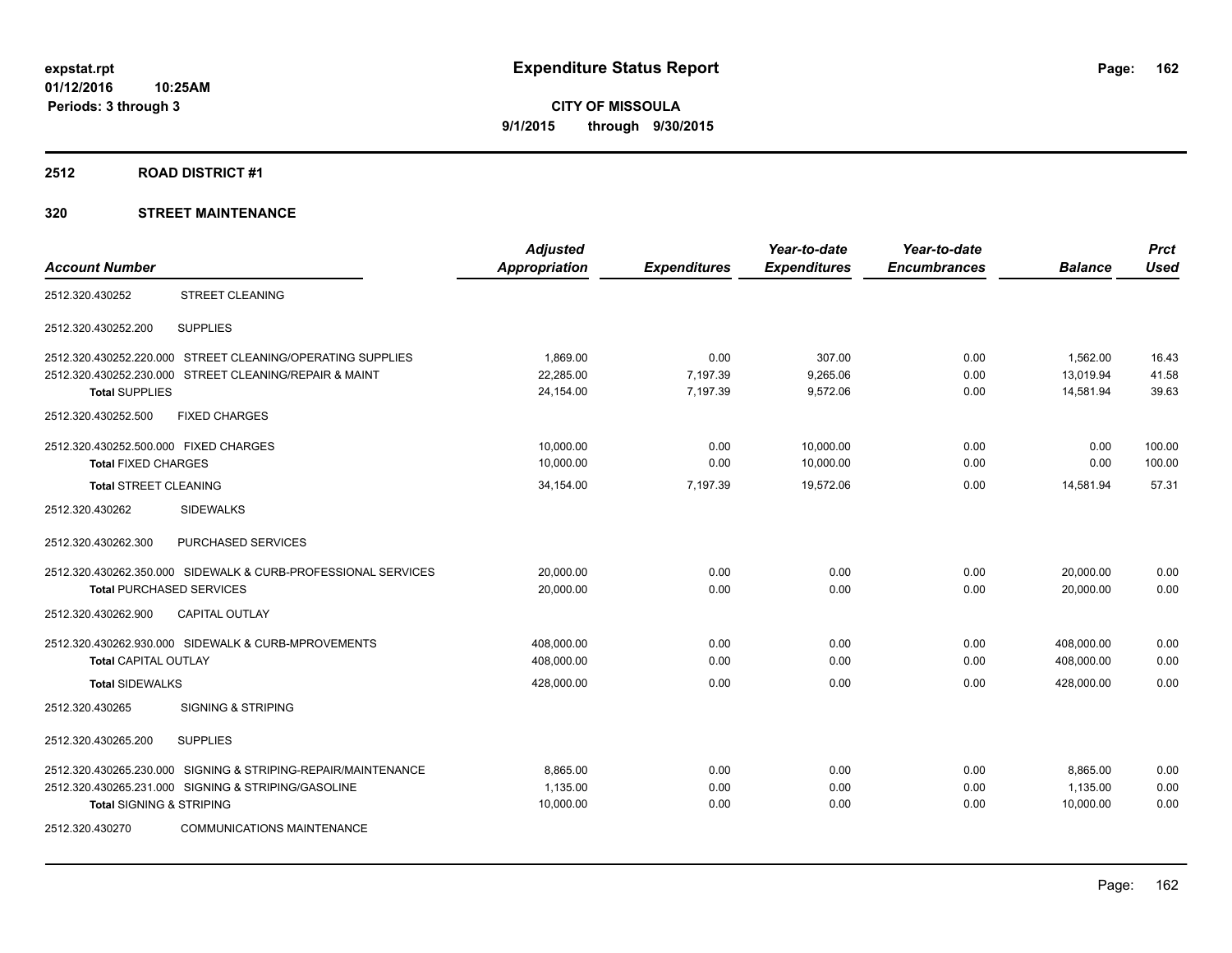#### **2512 ROAD DISTRICT #1**

|                                         |                                                         | <b>Adjusted</b>      |                     | Year-to-date        | Year-to-date        |                | <b>Prct</b> |
|-----------------------------------------|---------------------------------------------------------|----------------------|---------------------|---------------------|---------------------|----------------|-------------|
| <b>Account Number</b>                   |                                                         | <b>Appropriation</b> | <b>Expenditures</b> | <b>Expenditures</b> | <b>Encumbrances</b> | <b>Balance</b> | <b>Used</b> |
| 2512.320.430270.100                     | PERSONAL SERVICES                                       |                      |                     |                     |                     |                |             |
| 2512.320.430270.130.000 OTHER           |                                                         | 4.176.00             | 0.00                | 0.00                | 0.00                | 4,176.00       | 0.00        |
| <b>Total PERSONAL SERVICES</b>          |                                                         | 4.176.00             | 0.00                | 0.00                | 0.00                | 4.176.00       | 0.00        |
| 2512.320.430270.900                     | <b>CAPITAL OUTLAY</b>                                   |                      |                     |                     |                     |                |             |
| <b>Total CAPITAL OUTLAY</b>             |                                                         | 0.00                 | 0.00                | 0.00                | 0.00                | 0.00           | 0.00        |
|                                         | Total COMMUNICATIONS MAINTENANCE                        | 4,176.00             | 0.00                | 0.00                | 0.00                | 4.176.00       | 0.00        |
| 2512.320.431200                         | <b>FLOOD CONTROL</b>                                    |                      |                     |                     |                     |                |             |
| 2512.320.431200.100                     | PERSONAL SERVICES                                       |                      |                     |                     |                     |                |             |
|                                         | 2512.320.431200.110.000 SALARIES AND WAGES              | 22,374.00            | 0.00                | 0.00                | 0.00                | 22,374.00      | 0.00        |
| 2512.320.431200.130.000 OTHER           |                                                         | 2,881.00             | 0.00                | 0.00                | 0.00                | 2,881.00       | 0.00        |
|                                         | 2512.320.431200.140.000 EMPLOYER CONTRIBUTIONS          | 11,440.00            | 0.00                | 0.00                | 0.00                | 11,440.00      | 0.00        |
| <b>Total PERSONAL SERVICES</b>          |                                                         | 36,695.00            | 0.00                | 0.00                | 0.00                | 36,695.00      | 0.00        |
| 2512.320.431200.200                     | <b>SUPPLIES</b>                                         |                      |                     |                     |                     |                |             |
| 2512.320.431200.210.000 OFFICE SUPPLIES |                                                         | 2,318.00             | 2,771.80            | 2,771.80            | 0.00                | $-453.80$      | 119.58      |
| <b>Total SUPPLIES</b>                   |                                                         | 2.318.00             | 2.771.80            | 2.771.80            | 0.00                | $-453.80$      | 119.58      |
| 2512.320.431200.300                     | PURCHASED SERVICES                                      |                      |                     |                     |                     |                |             |
| 2512.320.431200.310.000 COMMUNICATIONS  |                                                         | 1,000.00             | 0.00                | 0.00                | 0.00                | 1,000.00       | 0.00        |
|                                         | 2512.320.431200.330.000 PUBLICITY, SUBSCRIPTIONS & DUES | 7,000.00             | 6,450.00            | 6,450.00            | 0.00                | 550.00         | 92.14       |
|                                         | 2512.320.431200.350.000 PROFESSIONAL SERVICES           | 50,000.00            | 0.00                | 0.00                | 0.00                | 50,000.00      | 0.00        |
| 2512.320.431200.370.000 TRAVEL          |                                                         | 0.00                 | 293.45              | 293.45              | 0.00                | $-293.45$      | 0.00        |
| <b>Total PURCHASED SERVICES</b>         |                                                         | 58,000.00            | 6,743.45            | 6,743.45            | 0.00                | 51,256.55      | 11.63       |
| 2512.320.431200.900                     | <b>CAPITAL OUTLAY</b>                                   |                      |                     |                     |                     |                |             |
|                                         | 2512.320.431200.930.000 FLOOD CONTROL MAINT/MPROVEMENTS | 10,000.00            | 0.00                | 0.00                | 0.00                | 10,000.00      | 0.00        |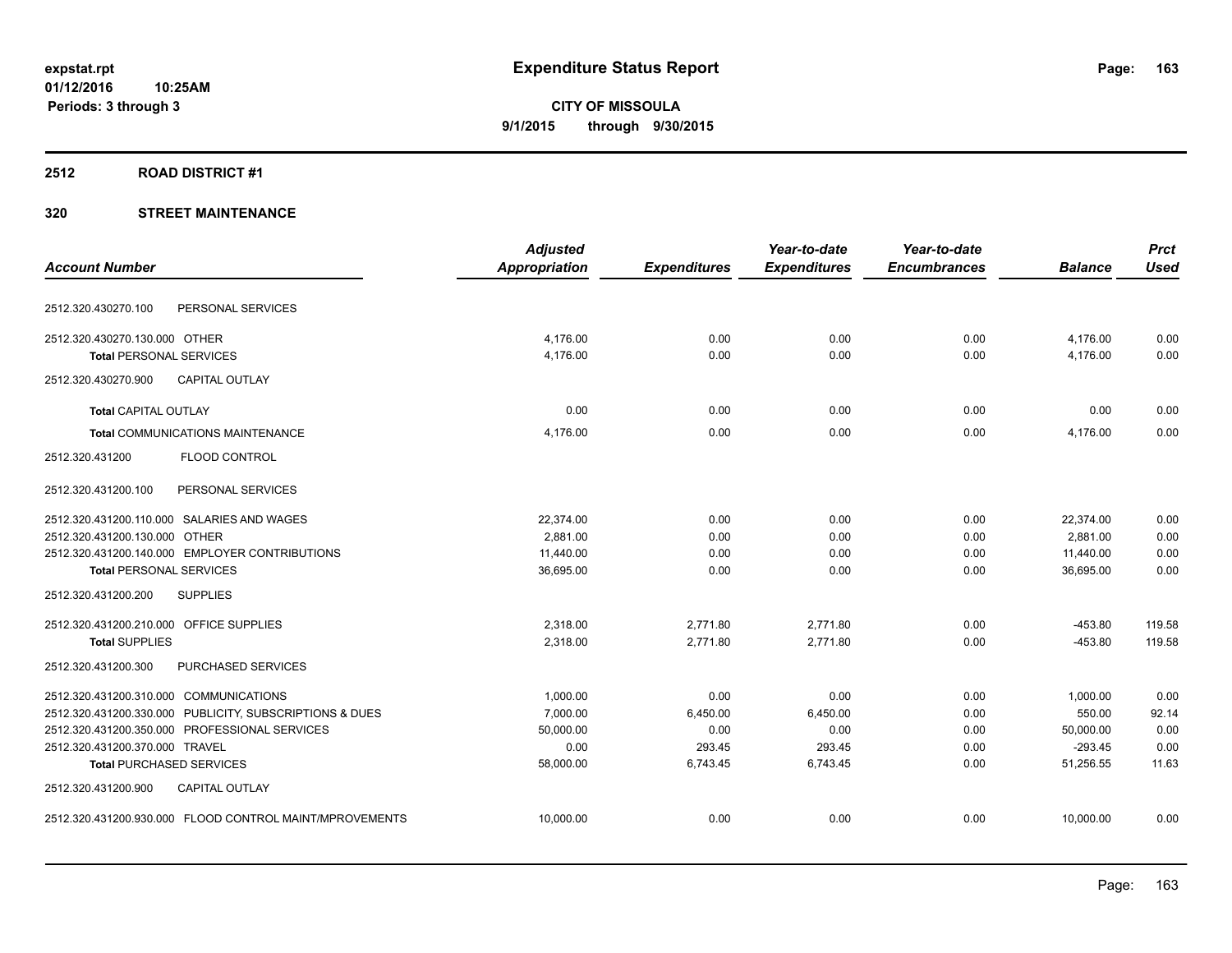#### **2512 ROAD DISTRICT #1**

| <b>Account Number</b>             |                                                 | <b>Adjusted</b><br><b>Appropriation</b> | <b>Expenditures</b> | Year-to-date<br><b>Expenditures</b> | Year-to-date<br><b>Encumbrances</b> | <b>Balance</b> | <b>Prct</b><br><b>Used</b> |
|-----------------------------------|-------------------------------------------------|-----------------------------------------|---------------------|-------------------------------------|-------------------------------------|----------------|----------------------------|
| <b>Total CAPITAL OUTLAY</b>       |                                                 | 10,000.00                               | 0.00                | 0.00                                | 0.00                                | 10,000.00      | 0.00                       |
| <b>Total FLOOD CONTROL</b>        |                                                 | 107,013.00                              | 9,515.25            | 9,515.25                            | 0.00                                | 97,497.75      | 8.89                       |
| 2512.320.460434                   | <b>GREENWAYS &amp; HORTICULTURE</b>             |                                         |                     |                                     |                                     |                |                            |
| 2512.320.460434.200               | <b>SUPPLIES</b>                                 |                                         |                     |                                     |                                     |                |                            |
|                                   | 2512.320.460434.230.000 ADOPT A TRAFFIC CIRCLE  | 2,500.00                                | 504.60              | 598.99                              | 0.00                                | 1,901.01       | 23.96                      |
|                                   | <b>Total GREENWAYS &amp; HORTICULTURE</b>       | 2,500.00                                | 504.60              | 598.99                              | 0.00                                | 1,901.01       | 23.96                      |
| 2512.320.490504                   | <b>DEBT SERVICE</b>                             |                                         |                     |                                     |                                     |                |                            |
| 2512.320.490504.600               | <b>DEBT SERVICE</b>                             |                                         |                     |                                     |                                     |                |                            |
| 2512.320.490504.610.000 PRINCIPAL |                                                 | 418,252.00                              | 54,331.43           | 142,414.29                          | 0.00                                | 275.837.71     | 34.05                      |
|                                   | 2512.320.490504.620.000 INTEREST / SERVICE FEES | 48,753.00                               | 23,221.90           | 32,136.04                           | 0.00                                | 16,616.96      | 65.92                      |
| <b>Total DEBT SERVICE</b>         |                                                 | 467,005.00                              | 77,553.33           | 174,550.33                          | 0.00                                | 292,454.67     | 37.38                      |
| 2512.320.510110                   | <b>MERCHANT SERVICES</b>                        |                                         |                     |                                     |                                     |                |                            |
| 2512.320.510110.500               | <b>FIXED CHARGES</b>                            |                                         |                     |                                     |                                     |                |                            |
| <b>Total MERCHANT SERVICES</b>    |                                                 | 0.00                                    | 0.00                | 0.00                                | 0.00                                | 0.00           | 0.00                       |
| Total ROAD DISTRICT #1            |                                                 | 1,722,618.00                            | 124,246.70          | 317,135.24                          | 0.00                                | 1,405,482.76   | 18.41                      |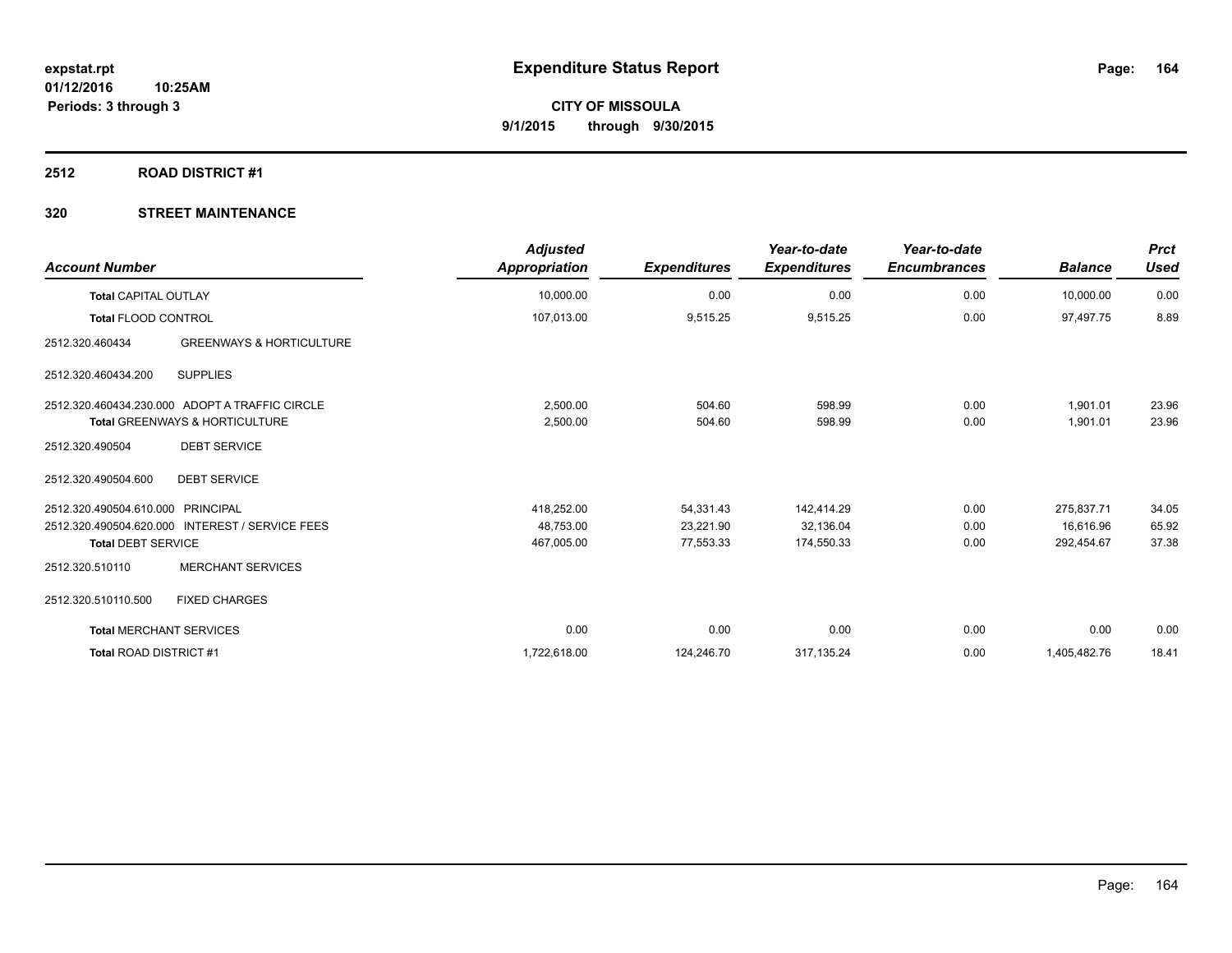### **2513 PARK DISTRICT #1**

|                                                         | <b>Adjusted</b>      |                     | Year-to-date        | Year-to-date        |                | <b>Prct</b> |
|---------------------------------------------------------|----------------------|---------------------|---------------------|---------------------|----------------|-------------|
| <b>Account Number</b>                                   | <b>Appropriation</b> | <b>Expenditures</b> | <b>Expenditures</b> | <b>Encumbrances</b> | <b>Balance</b> | <b>Used</b> |
| RENOVATE REPLACE IMPROV<br>2513.370.460400              |                      |                     |                     |                     |                |             |
| PURCHASED SERVICES<br>2513.370.460400.300               |                      |                     |                     |                     |                |             |
| 2513.370.460400.350.000 RENOVATE REPLACE IMPROVE        | 40,000.00            | 0.00                | 0.00                | 0.00                | 40,000.00      | 0.00        |
| <b>Total PURCHASED SERVICES</b>                         | 40,000.00            | 0.00                | 0.00                | 0.00                | 40,000.00      | 0.00        |
| <b>CAPITAL OUTLAY</b><br>2513.370.460400.900            |                      |                     |                     |                     |                |             |
| 2513.370.460400.930.000 RENOVATE REPLACE IMPROVE        | 30,000.00            | 0.00                | 1.457.00            | 0.00                | 28,543.00      | 4.86        |
| Total CAPITAL OUTLAY                                    | 30,000.00            | 0.00                | 1,457.00            | 0.00                | 28,543.00      | 4.86        |
| Total RENOVATE REPLACE IMPROV                           | 70,000.00            | 0.00                | 1.457.00            | 0.00                | 68.543.00      | 2.08        |
| PARK ADMIN<br>2513.370.460432                           |                      |                     |                     |                     |                |             |
| PERSONAL SERVICES<br>2513.370.460432.100                |                      |                     |                     |                     |                |             |
| 2513.370.460432.110.000 SALARIES AND WAGES              | 10,200.00            | 0.00                | 0.00                | 0.00                | 10,200.00      | 0.00        |
| 2513.370.460432.140.00 EMPLOYER CONTRIBUTIONS           | 1,909.00             | 0.00                | 0.00                | 0.00                | 1,909.00       | 0.00        |
| 2513.370.460432.141.000 STATE RETIREMENT CONTRIBUTIONS  | 0.00                 | 0.00                | 12.41               | 0.00                | $-12.41$       | 0.00        |
| <b>Total PERSONAL SERVICES</b>                          | 12,109.00            | 0.00                | 12.41               | 0.00                | 12,096.59      | 0.10        |
| <b>SUPPLIES</b><br>2513.370.460432.200                  |                      |                     |                     |                     |                |             |
| 2513.370.460432.220.000 OPERATING SUPPLIES              | 900.00               | 0.00                | 0.00                | 0.00                | 900.00         | 0.00        |
| <b>Total SUPPLIES</b>                                   | 900.00               | 0.00                | 0.00                | 0.00                | 900.00         | 0.00        |
| PURCHASED SERVICES<br>2513.370.460432.300               |                      |                     |                     |                     |                |             |
| 2513.370.460432.330.000 PUBLICITY, SUBSCRIPTIONS & DUES | 2,500.00             | 0.00                | 0.00                | 0.00                | 2,500.00       | 0.00        |
| 2513.370.460432.344.000 TELEPHONE SERVICE               | 360.00               | 0.00                | 0.00                | 0.00                | 360.00         | 0.00        |
| 2513.370.460432.350.000 PROFESSIONAL SERVICES           | 14,000.00            | 1,752.68            | 3,466.34            | 0.00                | 10,533.66      | 24.76       |
| 2513.370.460432.360.000 REPAIR & MAINTENANCE            | 3,000.00             | 0.00                | 0.00                | 0.00                | 3,000.00       | 0.00        |
| 2513.370.460432.380.000 TRAINING                        | 200.00               | 0.00                | 0.00                | 0.00                | 200.00         | 0.00        |
| <b>Total PURCHASED SERVICES</b>                         | 20,060.00            | 1,752.68            | 3,466.34            | 0.00                | 16,593.66      | 17.28       |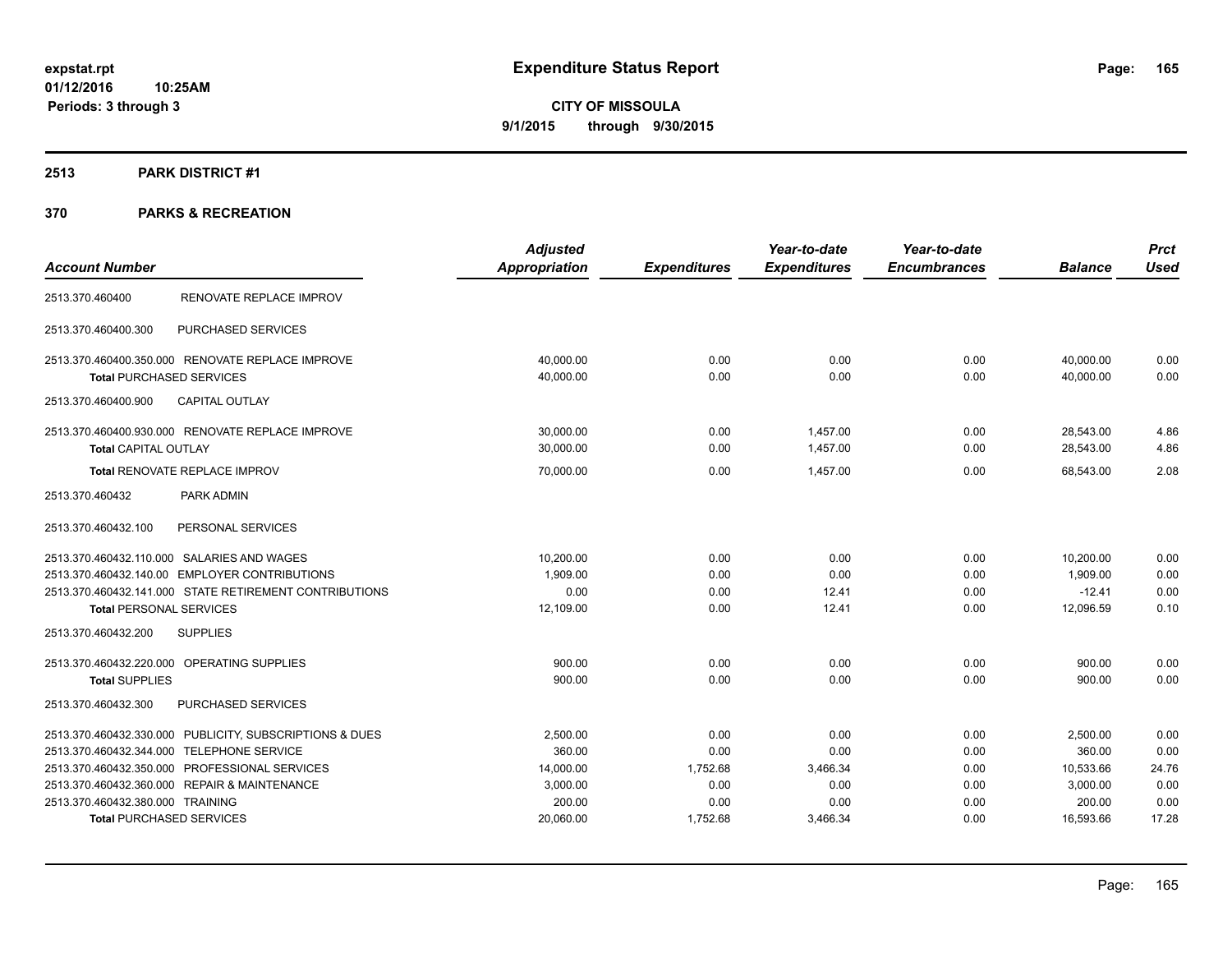#### **2513 PARK DISTRICT #1**

### **370 PARKS & RECREATION**

|                                                        | <b>Adjusted</b>      |                     | Year-to-date        | Year-to-date        |                | <b>Prct</b> |
|--------------------------------------------------------|----------------------|---------------------|---------------------|---------------------|----------------|-------------|
| <b>Account Number</b>                                  | <b>Appropriation</b> | <b>Expenditures</b> | <b>Expenditures</b> | <b>Encumbrances</b> | <b>Balance</b> | <b>Used</b> |
| 2513.370.460432.600<br><b>DEBT SERVICE</b>             |                      |                     |                     |                     |                |             |
| <b>Total DEBT SERVICE</b>                              | 0.00                 | 0.00                | 0.00                | 0.00                | 0.00           | 0.00        |
| <b>Total PARK ADMIN</b>                                | 33,069.00            | 1,752.68            | 3,478.75            | 0.00                | 29,590.25      | 10.52       |
| <b>GREENWAYS &amp; HORTICULTURE</b><br>2513.370.460434 |                      |                     |                     |                     |                |             |
| PERSONAL SERVICES<br>2513.370.460434.100               |                      |                     |                     |                     |                |             |
| 2513.370.460434.110.000 GREENWAYS & HORTCULTURE        | 25,069.00            | 1,491.97            | 4,470.55            | 0.00                | 20,598.45      | 17.83       |
| 2513.370.460434.120.000 OVERTIME/TERMINATION           | 0.00                 | 0.00                | 165.17              | 0.00                | $-165.17$      | 0.00        |
| 2513.370.460434.140.000 GREENWAYS & HORTICLTURE        | 8.028.00             | 208.59              | 644.74              | 0.00                | 7.383.26       | 8.03        |
| <b>Total PERSONAL SERVICES</b>                         | 33,097.00            | 1,700.56            | 5,280.46            | 0.00                | 27,816.54      | 15.95       |
| 2513.370.460434.200<br><b>SUPPLIES</b>                 |                      |                     |                     |                     |                |             |
| 2513.370.460434.220.000 OPERATING SUPPLIES             | 3,373.00             | 335.69              | 1.082.75            | 0.00                | 2,290.25       | 32.10       |
| 2513.370.460434.230.000 REPAIR/MAINTENANCE             | 7.135.00             | 27.75               | 27.75               | 0.00                | 7.107.25       | 0.39        |
| 2513.370.460434.231.000 GASOLINE                       | 2,000.00             | 2,000.00            | 2,000.00            | 0.00                | 0.00           | 100.00      |
| <b>Total SUPPLIES</b>                                  | 12,508.00            | 2,363.44            | 3,110.50            | 0.00                | 9,397.50       | 24.87       |
| PURCHASED SERVICES<br>2513.370.460434.300              |                      |                     |                     |                     |                |             |
| 2513.370.460434.341.000 ELECTRICITY & NATURAL GAS      | 310.00               | 9.23                | 136.39              | 0.00                | 173.61         | 44.00       |
| 2513.370.460434.343.000 WATER CHARGES                  | 310.00               | 130.28              | 130.28              | 0.00                | 179.72         | 42.03       |
| 2513.370.460434.345.000 GARBAGE                        | 136.00               | 96.75               | 96.75               | 0.00                | 39.25          | 71.14       |
| 2513.370.460434.350.000 PROFESSIONAL SERVICES          | 5,000.00             | 519.56              | 671.56              | 0.00                | 4,328.44       | 13.43       |
| 2513.370.460434.360.000 REPAIR & MAINTENANCE           | 2,589.00             | 0.00                | 0.00                | 0.00                | 2,589.00       | 0.00        |
| 2513.370.460434.380.000 TRAINING                       | 95.00                | 0.00                | 0.00                | 0.00                | 95.00          | 0.00        |
| <b>Total PURCHASED SERVICES</b>                        | 8,440.00             | 755.82              | 1,034.98            | 0.00                | 7,405.02       | 12.26       |
| Total GREENWAYS & HORTICULTURE                         | 54,045.00            | 4,819.82            | 9,425.94            | 0.00                | 44,619.06      | 17.44       |
| 2513.370.460439<br><b>URBAN FORESTRY</b>               |                      |                     |                     |                     |                |             |

2513.370.460439.100 PERSONAL SERVICES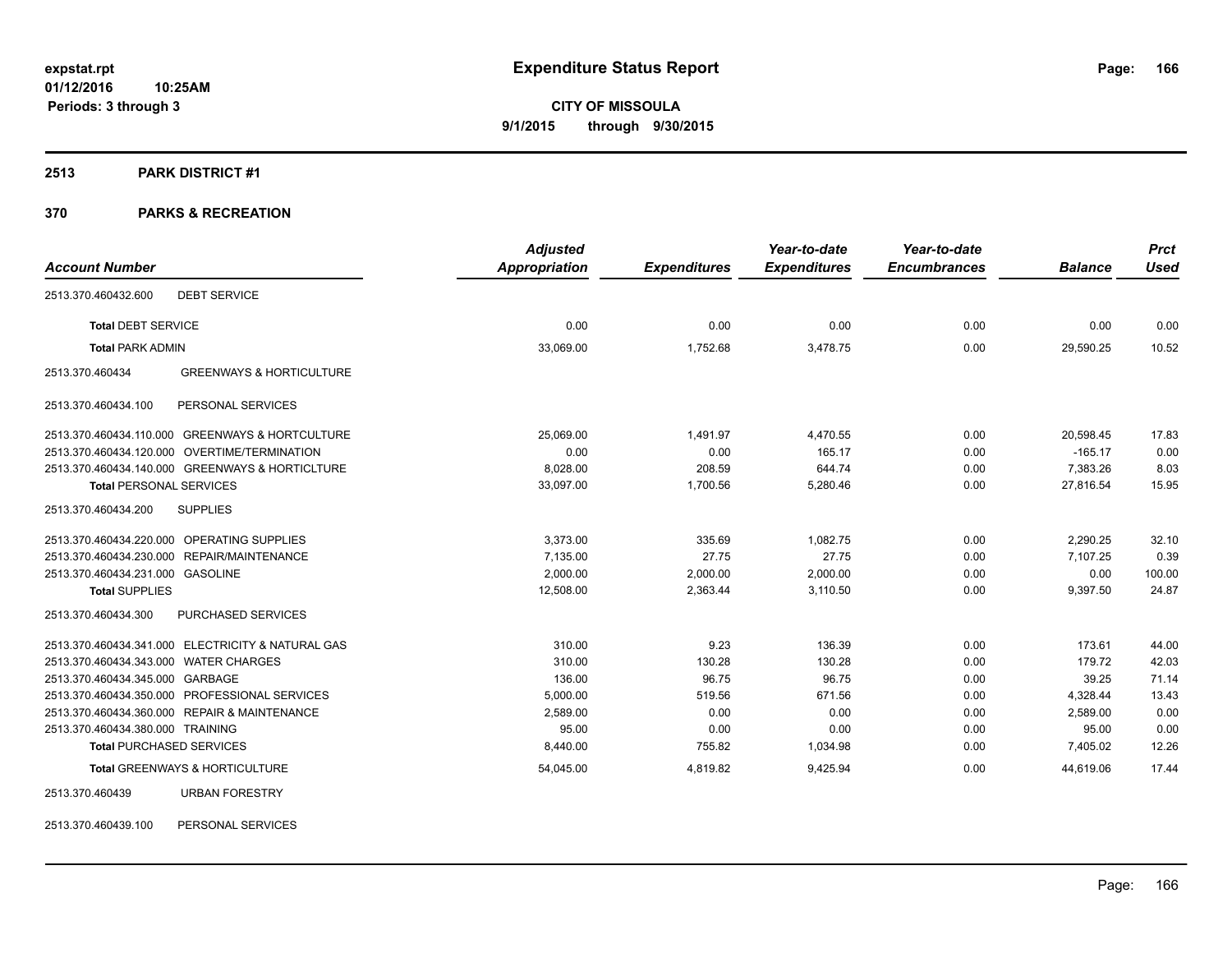#### **2513 PARK DISTRICT #1**

### **370 PARKS & RECREATION**

|                                                | <b>Adjusted</b> |                     | Year-to-date        | Year-to-date        |                | <b>Prct</b> |
|------------------------------------------------|-----------------|---------------------|---------------------|---------------------|----------------|-------------|
| <b>Account Number</b>                          | Appropriation   | <b>Expenditures</b> | <b>Expenditures</b> | <b>Encumbrances</b> | <b>Balance</b> | <b>Used</b> |
| 2513.370.460439.110.000 SALARIES AND WAGES     | 48,682.00       | 0.00                | 0.00                | 0.00                | 48,682.00      | 0.00        |
| 2513.370.460439.140.000 EMPLOYER CONTRIBUTIONS | 22.061.00       | 0.00                | 0.00                | 0.00                | 22,061.00      | 0.00        |
| <b>Total PERSONAL SERVICES</b>                 | 70,743.00       | 0.00                | 0.00                | 0.00                | 70.743.00      | 0.00        |
| 2513.370.460439.200<br><b>SUPPLIES</b>         |                 |                     |                     |                     |                |             |
| 2513.370.460439.220.000 OPERATING SUPPLIES     | 24,352.00       | 205.89              | 853.97              | 0.00                | 23,498.03      | 3.51        |
| 2513.370.460439.230.000 REPAIR/MAINTENANCE     | 3,952.00        | 84.99               | 84.99               | 0.00                | 3,867.01       | 2.15        |
| <b>Total SUPPLIES</b>                          | 28,304.00       | 290.88              | 938.96              | 0.00                | 27,365.04      | 3.32        |
| 2513.370.460439.300<br>PURCHASED SERVICES      |                 |                     |                     |                     |                |             |
| 2513.370.460439.350.000 PROFESSIONAL SERVICES  | 2.660.00        | 22,729.82           | 23.166.51           | 0.00                | $-20,506.51$   | 870.92      |
| 2513.370.460439.360.000 REPAIR & MAINTENANCE   | 60,000.00       | 20,650.00           | 20,650.00           | 0.00                | 39,350.00      | 34.42       |
| <b>Total PURCHASED SERVICES</b>                | 62,660.00       | 43,379.82           | 43,816.51           | 0.00                | 18.843.49      | 69.93       |
| <b>Total URBAN FORESTRY</b>                    | 161,707.00      | 43,670.70           | 44,755.47           | 0.00                | 116,951.53     | 27.68       |
| <b>RECREATION MORE</b><br>2513.370.460470      |                 |                     |                     |                     |                |             |
| PERSONAL SERVICES<br>2513.370.460470.100       |                 |                     |                     |                     |                |             |
| 2513.370.460470.110.000 SALARIES AND WAGES     | 4.124.00        | 0.00                | 0.00                | 0.00                | 4,124.00       | 0.00        |
| 2513.370.460470.140.000 EMPLOYER CONTRIBUTIONS | 847.00          | 0.00                | 0.00                | 0.00                | 847.00         | 0.00        |
| <b>Total PERSONAL SERVICES</b>                 | 4,971.00        | 0.00                | 0.00                | 0.00                | 4,971.00       | 0.00        |
| 2513.370.460470.300<br>PURCHASED SERVICES      |                 |                     |                     |                     |                |             |
| 2513.370.460470.360.000 REPAIR & MAINTENANCE   | 3,000.00        | 0.00                | 0.00                | 0.00                | 3,000.00       | 0.00        |
| <b>Total PURCHASED SERVICES</b>                | 3,000.00        | 0.00                | 0.00                | 0.00                | 3,000.00       | 0.00        |
| <b>Total RECREATION MORE</b>                   | 7,971.00        | 0.00                | 0.00                | 0.00                | 7,971.00       | 0.00        |
| <b>SPRAY DECKS</b><br>2513.370.460474          |                 |                     |                     |                     |                |             |

2513.370.460474.200 SUPPLIES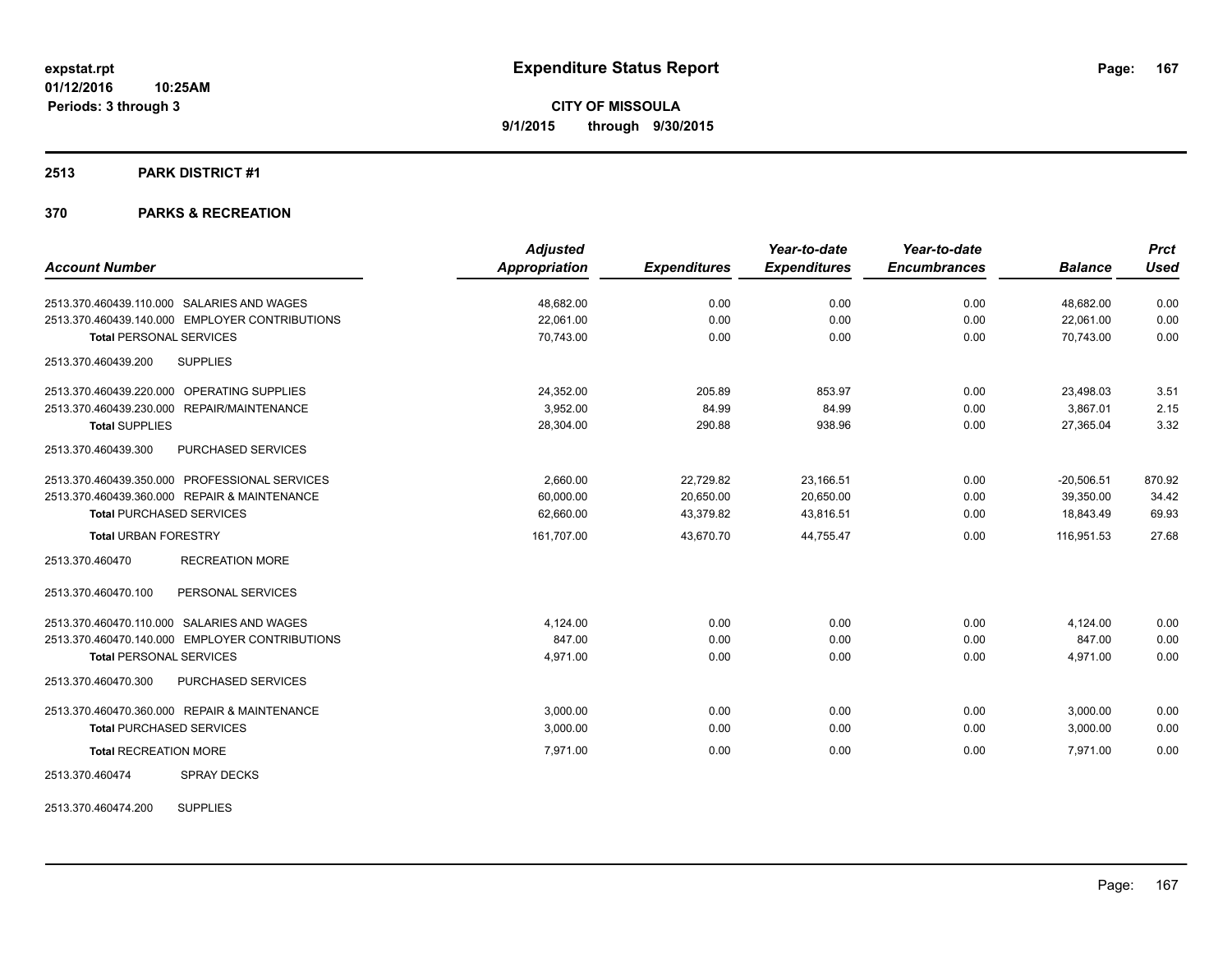### **2513 PARK DISTRICT #1**

|                                                              | <b>Adjusted</b> |                     | Year-to-date        | Year-to-date        |                | <b>Prct</b> |
|--------------------------------------------------------------|-----------------|---------------------|---------------------|---------------------|----------------|-------------|
| <b>Account Number</b>                                        | Appropriation   | <b>Expenditures</b> | <b>Expenditures</b> | <b>Encumbrances</b> | <b>Balance</b> | <b>Used</b> |
| 2513.370.460474.230.000 SPRAY DECKS/REPAIR/MAINTENANCE       | 1,600.00        | 0.00                | 0.00                | 0.00                | 1,600.00       | 0.00        |
| <b>Total SUPPLIES</b>                                        | 1,600.00        | 0.00                | 0.00                | 0.00                | 1,600.00       | 0.00        |
| 2513.370.460474.300<br>PURCHASED SERVICES                    |                 |                     |                     |                     |                |             |
| 2513.370.460474.341.000 ELECTRICITY & NATURAL GAS            | 2.100.00        | 0.00                | 0.00                | 0.00                | 2,100.00       | 0.00        |
| 2513.370.460474.360.000 REPAIR & MAINTENANCE                 | 6,300.00        | 0.00                | 219.77              | 0.00                | 6,080.23       | 3.49        |
| <b>Total PURCHASED SERVICES</b>                              | 8,400.00        | 0.00                | 219.77              | 0.00                | 8,180.23       | 2.62        |
| <b>Total SPRAY DECKS</b>                                     | 10,000.00       | 0.00                | 219.77              | 0.00                | 9.780.23       | 2.20        |
| <b>GRILL VAN</b><br>2513.370.460477                          |                 |                     |                     |                     |                |             |
| <b>SUPPLIES</b><br>2513.370.460477.200                       |                 |                     |                     |                     |                |             |
| 2513.370.460477.230.000 REPAIR/MAINTENANCE                   | 0.00            | 23.46               | 23.46               | 0.00                | $-23.46$       | 0.00        |
| <b>Total SUPPLIES</b>                                        | 0.00            | 23.46               | 23.46               | 0.00                | $-23.46$       | 0.00        |
| 2513.370.460477.300<br>PURCHASED SERVICES                    |                 |                     |                     |                     |                |             |
| <b>Total PURCHASED SERVICES</b>                              | 0.00            | 0.00                | 0.00                | 0.00                | 0.00           | 0.00        |
| <b>Total GRILL VAN</b>                                       | 0.00            | 23.46               | 23.46               | 0.00                | $-23.46$       | 0.00        |
| <b>CONSERVATION LANDS MGMT</b><br>2513.370.460484            |                 |                     |                     |                     |                |             |
| PERSONAL SERVICES<br>2513.370.460484.100                     |                 |                     |                     |                     |                |             |
| 2513.370.460484.110.000 CONSRVTN LAND MGMT/WAGES             | 60,079.00       | 3,838.52            | 9,321.39            | 0.00                | 50,757.61      | 15.52       |
| 2513.370.460484.120.000 OVERTIME/TERMINATION                 | 0.00            | 94.97               | 413.66              | 0.00                | $-413.66$      | 0.00        |
| 2513.370.460484.140.000 CONSRVTN LAND MGMT/EMP CONTRIBUTIONS | 31,781.00       | 1,637.42            | 4,253.91            | 0.00                | 27,527.09      | 13.39       |
| <b>Total PERSONAL SERVICES</b>                               | 91,860.00       | 5,570.91            | 13,988.96           | 0.00                | 77,871.04      | 15.23       |
| 2513.370.460484.200<br><b>SUPPLIES</b>                       |                 |                     |                     |                     |                |             |
| 2513.370.460484.220.000 OPERATING SUPPLIES                   | 1,000.00        | 365.95              | 1,767.23            | 0.00                | $-767.23$      | 176.72      |
| 2513.370.460484.230.000 REPAIR/MAINTENANCE                   | 3,000.00        | 75.53               | 247.36              | 0.00                | 2,752.64       | 8.25        |
| <b>Total SUPPLIES</b>                                        | 4,000.00        | 441.48              | 2,014.59            | 0.00                | 1,985.41       | 50.36       |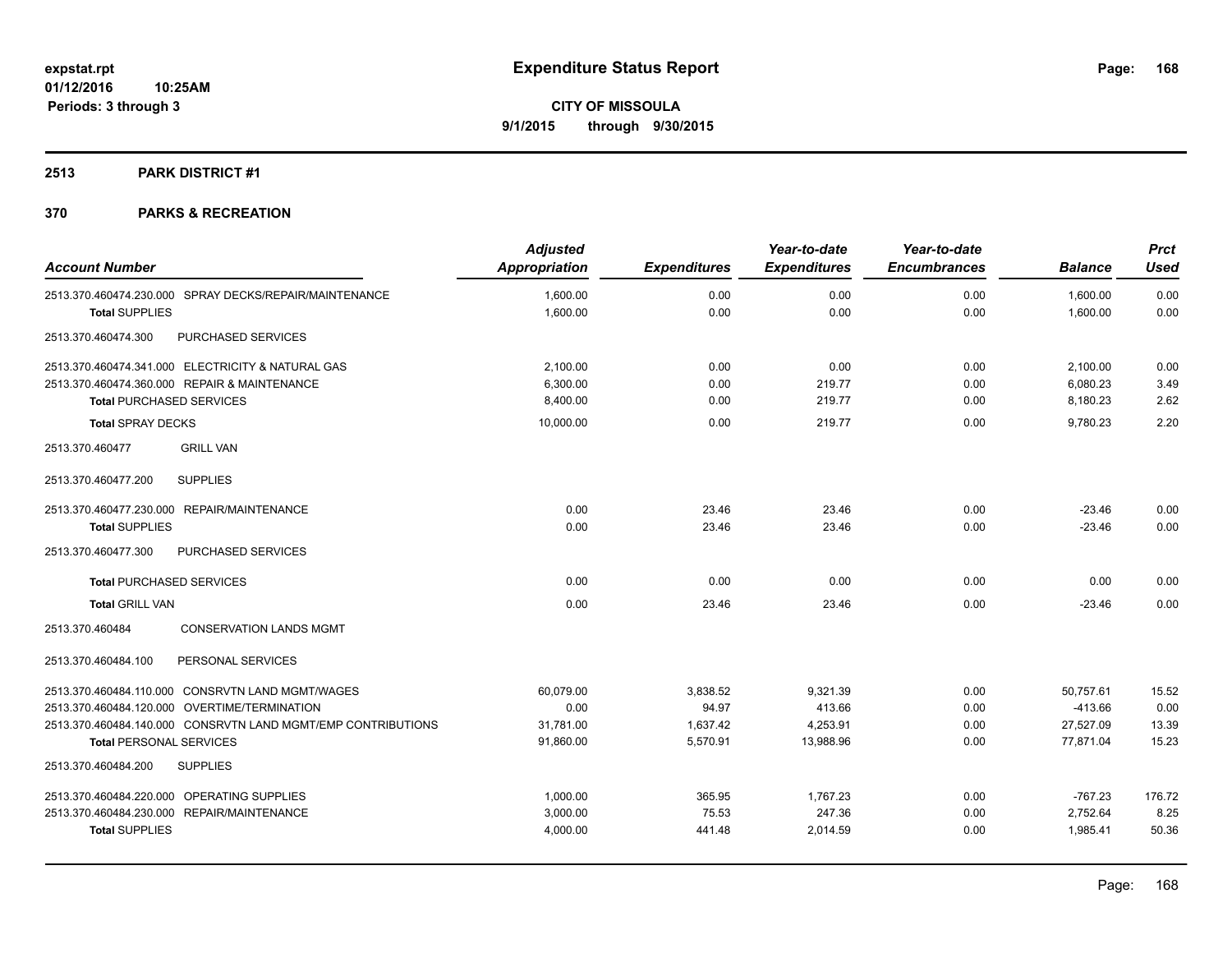### **2513 PARK DISTRICT #1**

|                                            |                                                               | <b>Adjusted</b> |                     | Year-to-date        | Year-to-date        |                | <b>Prct</b> |
|--------------------------------------------|---------------------------------------------------------------|-----------------|---------------------|---------------------|---------------------|----------------|-------------|
| <b>Account Number</b>                      |                                                               | Appropriation   | <b>Expenditures</b> | <b>Expenditures</b> | <b>Encumbrances</b> | <b>Balance</b> | <b>Used</b> |
| 2513.370.460484.300                        | PURCHASED SERVICES                                            |                 |                     |                     |                     |                |             |
|                                            | 2513.370.460484.350.000 PROFESSIONAL SERVICES                 | 39,127.00       | 2,168.00            | 7,597.66            | 0.00                | 31,529.34      | 19.42       |
| <b>Total PURCHASED SERVICES</b>            |                                                               | 39,127.00       | 2,168.00            | 7,597.66            | 0.00                | 31,529.34      | 19.42       |
|                                            | <b>Total CONSERVATION LANDS MGMT</b>                          | 134,987.00      | 8,180.39            | 23,601.21           | 0.00                | 111,385.79     | 17.48       |
| 2513.370.460485                            | <b>SAFETY &amp; TRAINING</b>                                  |                 |                     |                     |                     |                |             |
| 2513.370.460485.100                        | PERSONAL SERVICES                                             |                 |                     |                     |                     |                |             |
| <b>Total PERSONAL SERVICES</b>             |                                                               | 0.00            | 0.00                | 0.00                | 0.00                | 0.00           | 0.00        |
| 2513.370.460485.300                        | PURCHASED SERVICES                                            |                 |                     |                     |                     |                |             |
| <b>Total SAFETY &amp; TRAINING</b>         |                                                               | 0.00            | 0.00                | 0.00                | 0.00                | 0.00           | 0.00        |
| 2513.370.460501                            | PARK MAINTENANCE ROUTINE                                      |                 |                     |                     |                     |                |             |
| 2513.370.460501.100                        | PERSONAL SERVICES                                             |                 |                     |                     |                     |                |             |
|                                            | 2513.370.460501.110.000 PARK MAINT ROUTINE/SALARIES AND WAGES | 9,738.00        | 584.79              | 4,532.15            | 0.00                | 5,205.85       | 46.54       |
|                                            | 2513.370.460501.140.000 PARK MAINT ROUTINE/WAGES              | 2,167.00        | 130.12              | 912.02              | 0.00                | 1,254.98       | 42.09       |
| <b>Total PERSONAL SERVICES</b>             |                                                               | 11,905.00       | 714.91              | 5,444.17            | 0.00                | 6,460.83       | 45.73       |
| 2513.370.460501.200                        | <b>SUPPLIES</b>                                               |                 |                     |                     |                     |                |             |
| 2513.370.460501.220.000 OPERATING SUPPLIES |                                                               | 41,491.00       | 3,868.34            | 10,743.70           | 0.00                | 30,747.30      | 25.89       |
| 2513.370.460501.230.000 REPAIR/MAINTENANCE |                                                               | 77,580.00       | 5,894.21            | 15,042.86           | 0.00                | 62,537.14      | 19.39       |
| 2513.370.460501.231.000 GASOLINE           |                                                               | 8,144.00        | 8,144.00            | 8,144.00            | 0.00                | 0.00           | 100.00      |
| <b>Total SUPPLIES</b>                      |                                                               | 127,215.00      | 17,906.55           | 33,930.56           | 0.00                | 93,284.44      | 26.67       |
| 2513.370.460501.300                        | PURCHASED SERVICES                                            |                 |                     |                     |                     |                |             |
|                                            | 2513.370.460501.341.000 ELECTRICITY & NATURAL GAS             | 26,212.00       | 15,589.60           | 17,280.27           | 0.00                | 8,931.73       | 65.93       |
| 2513.370.460501.343.000 WATER CHARGES      |                                                               | 7,375.00        | 7,010.88            | 7,188.79            | 0.00                | 186.21         | 97.48       |
| 2513.370.460501.345.000 GARBAGE            |                                                               | 2,954.00        | 861.86              | 1,366.60            | 0.00                | 1,587.40       | 46.26       |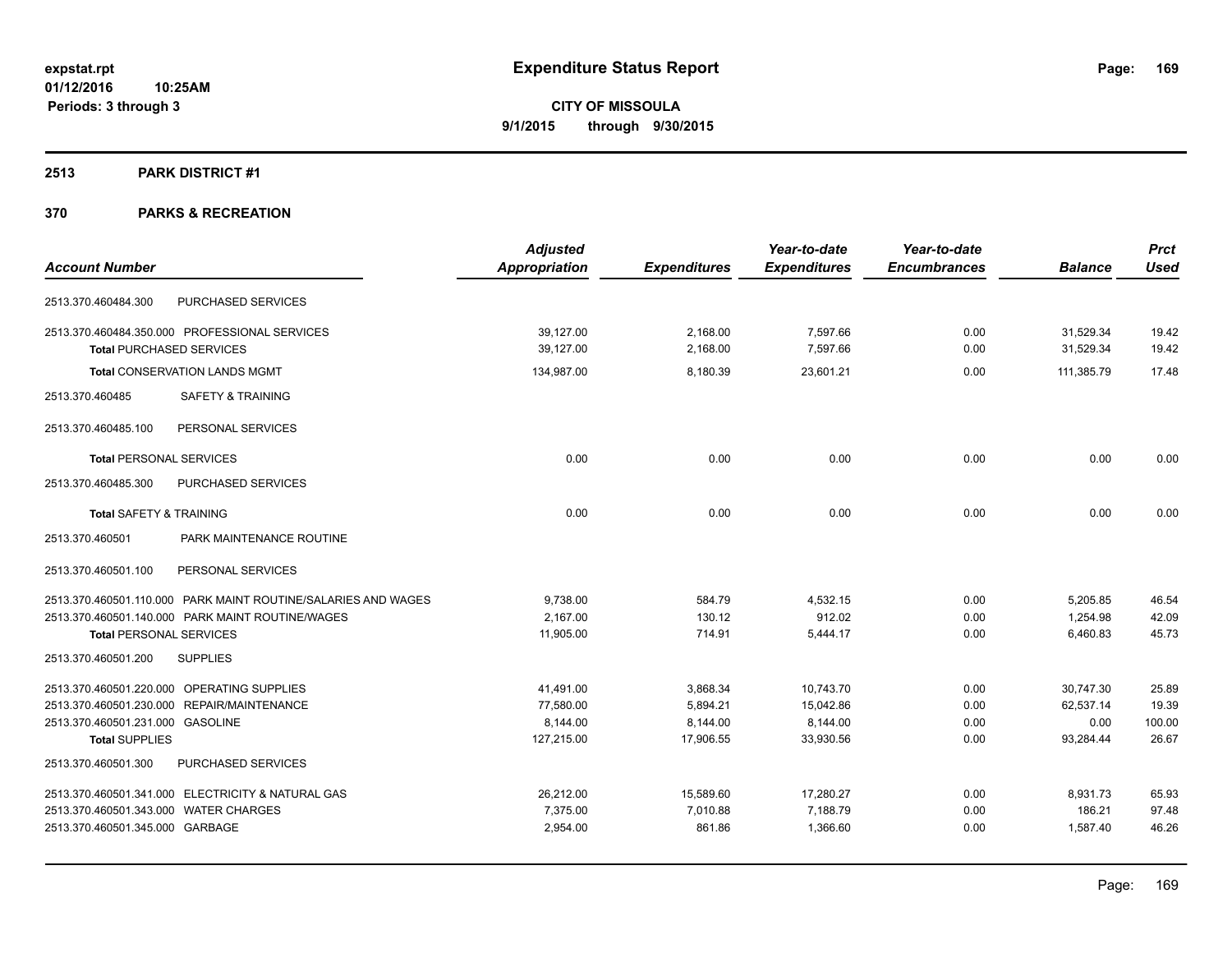### **2513 PARK DISTRICT #1**

| <b>Account Number</b>                                                                                                            | <b>Adjusted</b><br><b>Appropriation</b> | <b>Expenditures</b>               | Year-to-date<br><b>Expenditures</b> | Year-to-date<br><b>Encumbrances</b> | <b>Balance</b>                        | <b>Prct</b><br><b>Used</b> |
|----------------------------------------------------------------------------------------------------------------------------------|-----------------------------------------|-----------------------------------|-------------------------------------|-------------------------------------|---------------------------------------|----------------------------|
| 2513.370.460501.350.000 PROFESSIONAL SERVICES<br>2513.370.460501.360.000 REPAIR & MAINTENANCE<br><b>Total PURCHASED SERVICES</b> | 5.557.00<br>55,751.00<br>97,849.00      | 3,284.00<br>2,189.34<br>28,935.68 | 6,581.74<br>4,461.34<br>36,878.74   | 0.00<br>0.00<br>0.00                | $-1,024.74$<br>51,289.66<br>60,970.26 | 118.44<br>8.00<br>37.69    |
| <b>Total PARK MAINTENANCE ROUTINE</b>                                                                                            | 236,969.00                              | 47,557.14                         | 76,253.47                           | 0.00                                | 160,715.53                            | 32.18                      |
| SPORTS FACILITIES MAINTENANCE<br>2513.370.460503                                                                                 |                                         |                                   |                                     |                                     |                                       |                            |
| <b>SUPPLIES</b><br>2513.370.460503.200                                                                                           |                                         |                                   |                                     |                                     |                                       |                            |
| Total SPORTS FACILITIES MAINTENANCE                                                                                              | 0.00                                    | 0.00                              | 0.00                                | 0.00                                | 0.00                                  | 0.00                       |
| 2513.370.460506<br><b>CARAS PARK IMPROVEMENTS</b>                                                                                |                                         |                                   |                                     |                                     |                                       |                            |
| 2513.370.460506.900<br><b>CAPITAL OUTLAY</b>                                                                                     |                                         |                                   |                                     |                                     |                                       |                            |
| <b>Total CARAS PARK IMPROVEMENTS</b>                                                                                             | 0.00                                    | 0.00                              | 0.00                                | 0.00                                | 0.00                                  | 0.00                       |
| <b>DEBT SERVICE</b><br>2513.370.490504                                                                                           |                                         |                                   |                                     |                                     |                                       |                            |
| 2513.370.490504.600<br><b>DEBT SERVICE</b>                                                                                       |                                         |                                   |                                     |                                     |                                       |                            |
| 2513.370.490504.610.000 PRINCIPAL                                                                                                | 218.119.00                              | 0.00                              | 104,154.72                          | 0.00                                | 113,964.28                            | 47.75                      |
| 2513.370.490504.620.000 INTEREST / SERVICE FEES                                                                                  | 4,413.00                                | 0.00                              | 1,382.04                            | 0.00                                | 3,030.96                              | 31.32                      |
| <b>Total DEBT SERVICE</b>                                                                                                        | 222,532.00                              | 0.00                              | 105,536.76                          | 0.00                                | 116,995.24                            | 47.43                      |
| 2513.370.510110<br><b>MERCHANT SERVICES</b>                                                                                      |                                         |                                   |                                     |                                     |                                       |                            |
| <b>FIXED CHARGES</b><br>2513.370.510110.500                                                                                      |                                         |                                   |                                     |                                     |                                       |                            |
| <b>Total MERCHANT SERVICES</b>                                                                                                   | 0.00                                    | 0.00                              | 0.00                                | 0.00                                | 0.00                                  | 0.00                       |
| Total PARK DISTRICT #1                                                                                                           | 931,280.00                              | 106,004.19                        | 264,751.83                          | 0.00                                | 666,528.17                            | 28.43                      |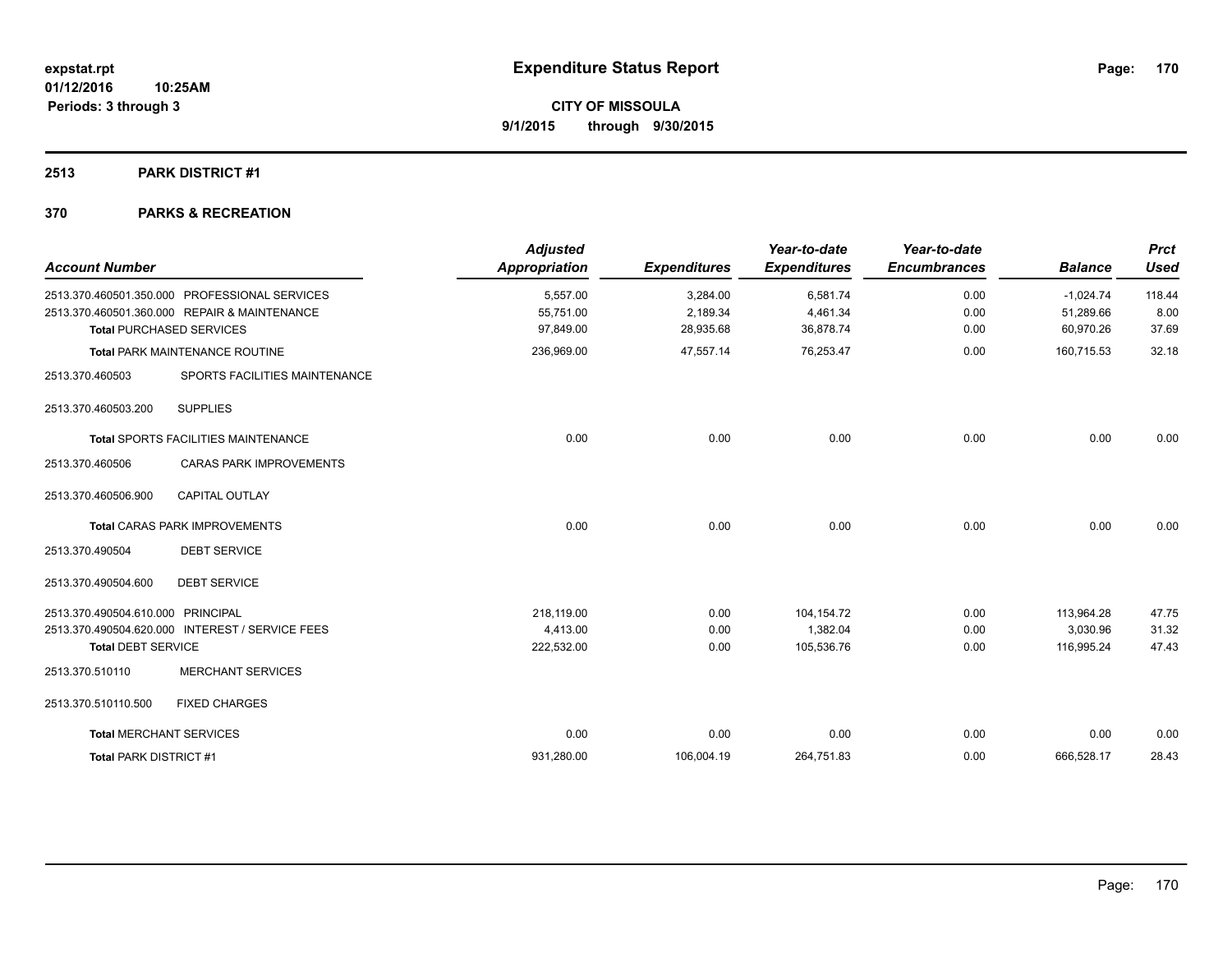### **2514 PUBLIC SAFETY & JUSTICE DISTRICT**

### **297 PUBLIC SAFETY/JUSTICE**

| <b>Account Number</b>      |                                                   | <b>Adjusted</b><br><b>Appropriation</b> | <b>Expenditures</b> | Year-to-date<br><b>Expenditures</b> | Year-to-date<br><b>Encumbrances</b> | <b>Balance</b> | <b>Prct</b><br><b>Used</b> |
|----------------------------|---------------------------------------------------|-----------------------------------------|---------------------|-------------------------------------|-------------------------------------|----------------|----------------------------|
| 2514.297.420000            | <b>PUBLIC SAFETY</b>                              |                                         |                     |                                     |                                     |                |                            |
| 2514.297.420000.300        | PURCHASED SERVICES                                |                                         |                     |                                     |                                     |                |                            |
| <b>Total PUBLIC SAFETY</b> |                                                   | 0.00                                    | 0.00                | 0.00                                | 0.00                                | 0.00           | 0.00                       |
| 2514.297.510110            | <b>MERCHANT SERVICES</b>                          |                                         |                     |                                     |                                     |                |                            |
| 2514.297.510110.500        | <b>FIXED CHARGES</b>                              |                                         |                     |                                     |                                     |                |                            |
|                            | <b>Total PUBLIC SAFETY &amp; JUSTICE DISTRICT</b> | 0.00                                    | 0.00                | 0.00                                | 0.00                                | 0.00           | 0.00                       |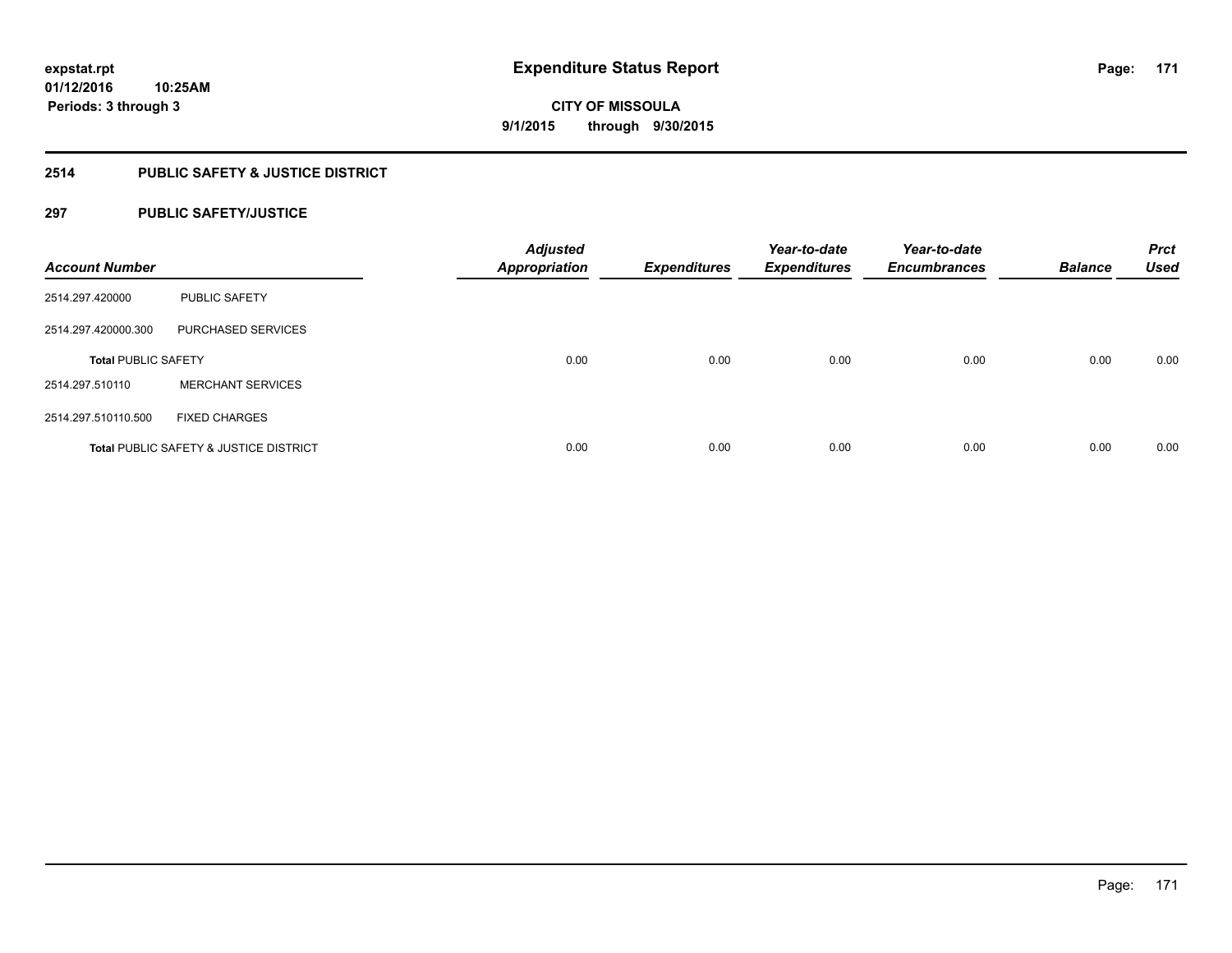#### **2820 STATE GAS TAX FUND**

### **280 PUBLIC WORKS OPERATIONS**

| <b>Account Number</b>                                               |                                                  | <b>Adjusted</b><br><b>Appropriation</b> | <b>Expenditures</b>    | Year-to-date<br><b>Expenditures</b> | Year-to-date<br><b>Encumbrances</b> | <b>Balance</b>           | <b>Prct</b><br><b>Used</b> |
|---------------------------------------------------------------------|--------------------------------------------------|-----------------------------------------|------------------------|-------------------------------------|-------------------------------------|--------------------------|----------------------------|
| 2820.280.430230                                                     | <b>STREET RESTORATION</b>                        |                                         |                        |                                     |                                     |                          |                            |
| 2820.280.430230.300                                                 | <b>PURCHASED SERVICES</b>                        |                                         |                        |                                     |                                     |                          |                            |
|                                                                     | <b>Total PURCHASED SERVICES</b>                  | 0.00                                    | 0.00                   | 0.00                                | 0.00                                | 0.00                     | 0.00                       |
| 2820.280.430230.500                                                 | <b>FIXED CHARGES</b>                             |                                         |                        |                                     |                                     |                          |                            |
| <b>Total FIXED CHARGES</b>                                          |                                                  | 0.00                                    | 0.00                   | 0.00                                | 0.00                                | 0.00                     | 0.00                       |
| 2820.280.430230.800                                                 | OTHER OBJECTS                                    |                                         |                        |                                     |                                     |                          |                            |
| <b>Total OTHER OBJECTS</b>                                          | 2820.280.430230.820.000 TRANSFERS TO OTHER FUNDS | 564,000.00<br>564,000.00                | 0.00<br>0.00           | 0.00<br>0.00                        | 0.00<br>0.00                        | 564,000.00<br>564,000.00 | 0.00<br>0.00               |
| 2820.280.430230.900                                                 | <b>CAPITAL OUTLAY</b>                            |                                         |                        |                                     |                                     |                          |                            |
| 2820.280.430230.930.000 IMPROVEMENTS<br><b>Total CAPITAL OUTLAY</b> |                                                  | 373,100.00<br>373,100.00                | 63,000.56<br>63,000.56 | 199,666.59<br>199,666.59            | 0.00<br>0.00                        | 173.433.41<br>173,433.41 | 53.52<br>53.52             |
| <b>Total STREET RESTORATION</b>                                     |                                                  | 937,100.00                              | 63,000.56              | 199,666.59                          | 0.00                                | 737,433.41               | 21.31                      |
| 2820.280.510110                                                     | <b>MERCHANT SERVICES</b>                         |                                         |                        |                                     |                                     |                          |                            |
| 2820.280.510110.500                                                 | <b>FIXED CHARGES</b>                             |                                         |                        |                                     |                                     |                          |                            |
| <b>Total FIXED CHARGES</b>                                          |                                                  | 0.00                                    | 0.00                   | 0.00                                | 0.00                                | 0.00                     | 0.00                       |
| <b>Total MERCHANT SERVICES</b>                                      |                                                  | 0.00                                    | 0.00                   | 0.00                                | 0.00                                | 0.00                     | 0.00                       |
| <b>Total STATE GAS TAX FUND</b>                                     |                                                  | 937.100.00                              | 63,000.56              | 199,666.59                          | 0.00                                | 737.433.41               | 21.31                      |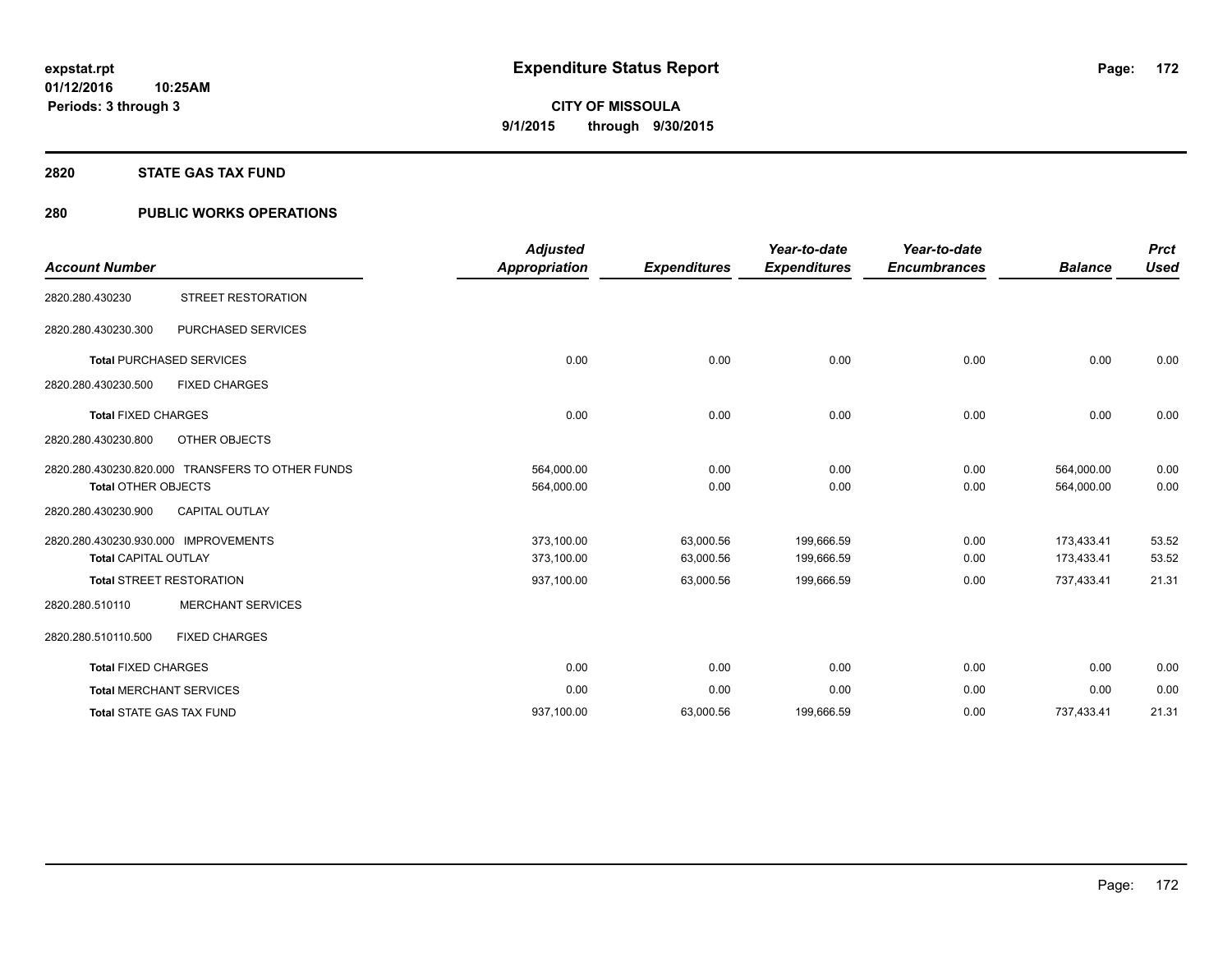#### **2917 CRIME VICTIM SURCHARGE**

### **390 NON-DEPARTMENTAL**

| <b>Account Number</b> |                                     | <b>Adjusted</b><br>Appropriation | <b>Expenditures</b> | Year-to-date<br><b>Expenditures</b> | Year-to-date<br><b>Encumbrances</b> | <b>Balance</b> | <b>Prct</b><br>Used |
|-----------------------|-------------------------------------|----------------------------------|---------------------|-------------------------------------|-------------------------------------|----------------|---------------------|
| 2917.390.510110       | <b>MERCHANT SERVICES</b>            |                                  |                     |                                     |                                     |                |                     |
| 2917.390.510110.500   | <b>FIXED CHARGES</b>                |                                  |                     |                                     |                                     |                |                     |
|                       | <b>Total CRIME VICTIM SURCHARGE</b> | 0.00                             | 0.00                | 0.00                                | 0.00                                | 0.00           | 0.00                |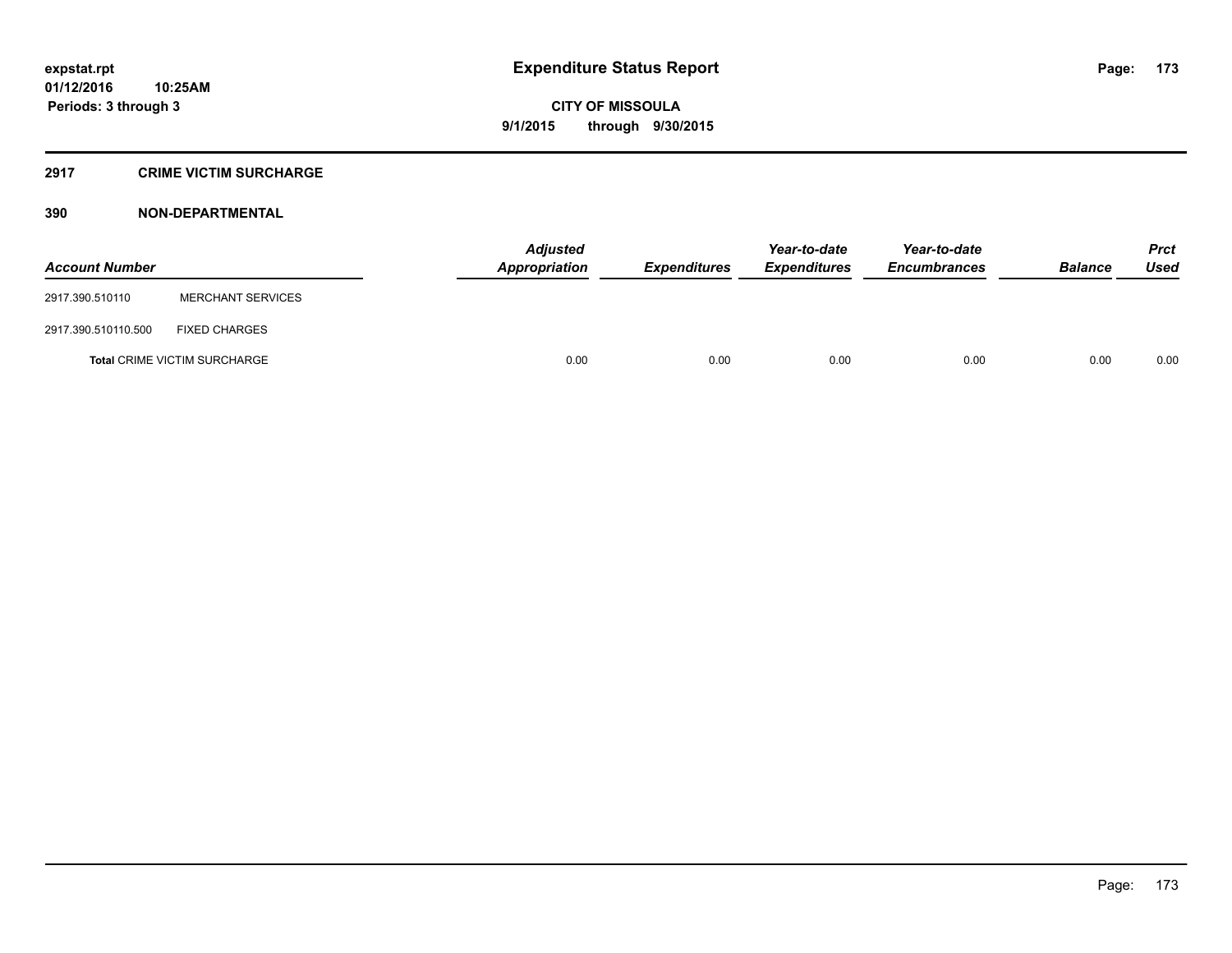**CITY OF MISSOULA 9/1/2015 through 9/30/2015**

### **2918 LAW ENFORCEMENT BLOCK GRANT FUND**

| <b>Account Number</b> |                                   | <b>Adjusted</b><br>Appropriation | <b>Expenditures</b> | Year-to-date<br><b>Expenditures</b> | Year-to-date<br><b>Encumbrances</b> | <b>Balance</b> | <b>Prct</b><br><b>Used</b> |
|-----------------------|-----------------------------------|----------------------------------|---------------------|-------------------------------------|-------------------------------------|----------------|----------------------------|
| 2918.290.420170       | <b>JAG VIII GRANT</b>             |                                  |                     |                                     |                                     |                |                            |
| 2918.290.420170.200   | <b>SUPPLIES</b>                   |                                  |                     |                                     |                                     |                |                            |
| <b>Total SUPPLIES</b> |                                   | 0.00                             | 0.00                | 0.00                                | 0.00                                | 0.00           | 0.00                       |
| 2918.290.420170.300   | PURCHASED SERVICES                |                                  |                     |                                     |                                     |                |                            |
|                       | <b>Total PURCHASED SERVICES</b>   | 0.00                             | 0.00                | 0.00                                | 0.00                                | 0.00           | 0.00                       |
| 2918.290.420170.900   | CAPITAL OUTLAY                    |                                  |                     |                                     |                                     |                |                            |
| Total JAG VIII GRANT  |                                   | 0.00                             | 0.00                | 0.00                                | 0.00                                | 0.00           | 0.00                       |
| 2918.290.420171       | <b>JAG IX GRANT</b>               |                                  |                     |                                     |                                     |                |                            |
| 2918.290.420171.200   | <b>SUPPLIES</b>                   |                                  |                     |                                     |                                     |                |                            |
| <b>Total SUPPLIES</b> |                                   | 0.00                             | 0.00                | 0.00                                | 0.00                                | 0.00           | 0.00                       |
| 2918.290.420171.300   | PURCHASED SERVICES                |                                  |                     |                                     |                                     |                |                            |
|                       | <b>Total PURCHASED SERVICES</b>   | 0.00                             | 0.00                | 0.00                                | 0.00                                | 0.00           | 0.00                       |
| 2918.290.420171.700   | <b>GRANTS &amp; CONTRIBUTIONS</b> |                                  |                     |                                     |                                     |                |                            |
| Total JAG IX GRANT    |                                   | 0.00                             | 0.00                | 0.00                                | 0.00                                | 0.00           | 0.00                       |
| 2918.290.420172       | <b>JAG XII</b>                    |                                  |                     |                                     |                                     |                |                            |
| 2918.290.420172.300   | PURCHASED SERVICES                |                                  |                     |                                     |                                     |                |                            |
|                       | <b>Total PURCHASED SERVICES</b>   | 0.00                             | 0.00                | 0.00                                | 0.00                                | 0.00           | 0.00                       |
| 2918.290.420172.900   | CAPITAL OUTLAY                    |                                  |                     |                                     |                                     |                |                            |
| <b>Total JAG XII</b>  |                                   | 0.00                             | 0.00                | 0.00                                | 0.00                                | 0.00           | 0.00                       |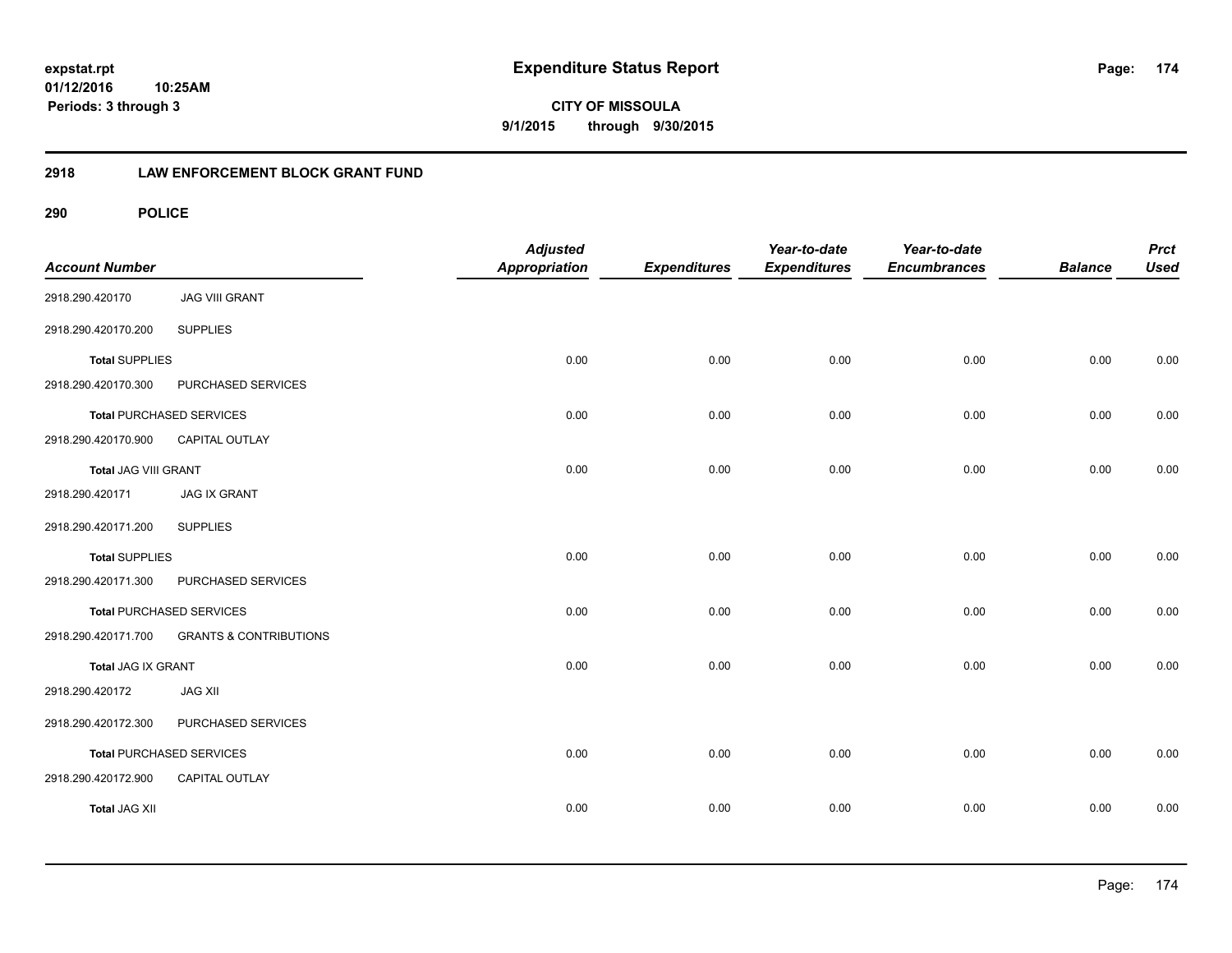**CITY OF MISSOULA 9/1/2015 through 9/30/2015**

### **2918 LAW ENFORCEMENT BLOCK GRANT FUND**

| <b>Account Number</b>       |                                                | <b>Adjusted</b><br>Appropriation | <b>Expenditures</b> | Year-to-date<br><b>Expenditures</b> | Year-to-date<br><b>Encumbrances</b> | <b>Balance</b> | <b>Prct</b><br><b>Used</b> |
|-----------------------------|------------------------------------------------|----------------------------------|---------------------|-------------------------------------|-------------------------------------|----------------|----------------------------|
| 2918.290.420173             | <b>JAG XI</b>                                  |                                  |                     |                                     |                                     |                |                            |
| 2918.290.420173.200         | <b>SUPPLIES</b>                                |                                  |                     |                                     |                                     |                |                            |
| <b>Total SUPPLIES</b>       |                                                | 0.00                             | 0.00                | 0.00                                | 0.00                                | 0.00           | 0.00                       |
| 2918.290.420173.300         | PURCHASED SERVICES                             |                                  |                     |                                     |                                     |                |                            |
|                             | <b>Total PURCHASED SERVICES</b>                | 0.00                             | 0.00                | 0.00                                | 0.00                                | 0.00           | 0.00                       |
| 2918.290.420173.700         | <b>GRANTS &amp; CONTRIBUTIONS</b>              |                                  |                     |                                     |                                     |                |                            |
|                             | 2918.290.420173.700.000 GRANTS & CONTRIBUTIONS | 24,590.00                        | 0.00                | 0.00                                | 0.00                                | 24,590.00      | 0.00                       |
|                             | Total GRANTS & CONTRIBUTIONS                   | 24,590.00                        | 0.00                | 0.00                                | 0.00                                | 24,590.00      | 0.00                       |
| 2918.290.420173.900         | <b>CAPITAL OUTLAY</b>                          |                                  |                     |                                     |                                     |                |                            |
| <b>Total CAPITAL OUTLAY</b> |                                                | 0.00                             | 0.00                | 0.00                                | 0.00                                | 0.00           | 0.00                       |
| <b>Total JAG XI</b>         |                                                | 24,590.00                        | 0.00                | 0.00                                | 0.00                                | 24,590.00      | 0.00                       |
| 2918.290.420174             | <b>JAG V GRANT</b>                             |                                  |                     |                                     |                                     |                |                            |
| 2918.290.420174.200         | <b>SUPPLIES</b>                                |                                  |                     |                                     |                                     |                |                            |
| <b>Total SUPPLIES</b>       |                                                | 0.00                             | 0.00                | 0.00                                | 0.00                                | 0.00           | 0.00                       |
| 2918.290.420174.300         | PURCHASED SERVICES                             |                                  |                     |                                     |                                     |                |                            |
|                             | <b>Total PURCHASED SERVICES</b>                | 0.00                             | 0.00                | 0.00                                | 0.00                                | 0.00           | 0.00                       |
| 2918.290.420174.700         | <b>GRANTS &amp; CONTRIBUTIONS</b>              |                                  |                     |                                     |                                     |                |                            |
|                             | Total GRANTS & CONTRIBUTIONS                   | 0.00                             | 0.00                | 0.00                                | 0.00                                | 0.00           | 0.00                       |
| 2918.290.420174.900         | <b>CAPITAL OUTLAY</b>                          |                                  |                     |                                     |                                     |                |                            |
| Total JAG V GRANT           |                                                | 0.00                             | 0.00                | 0.00                                | 0.00                                | 0.00           | 0.00                       |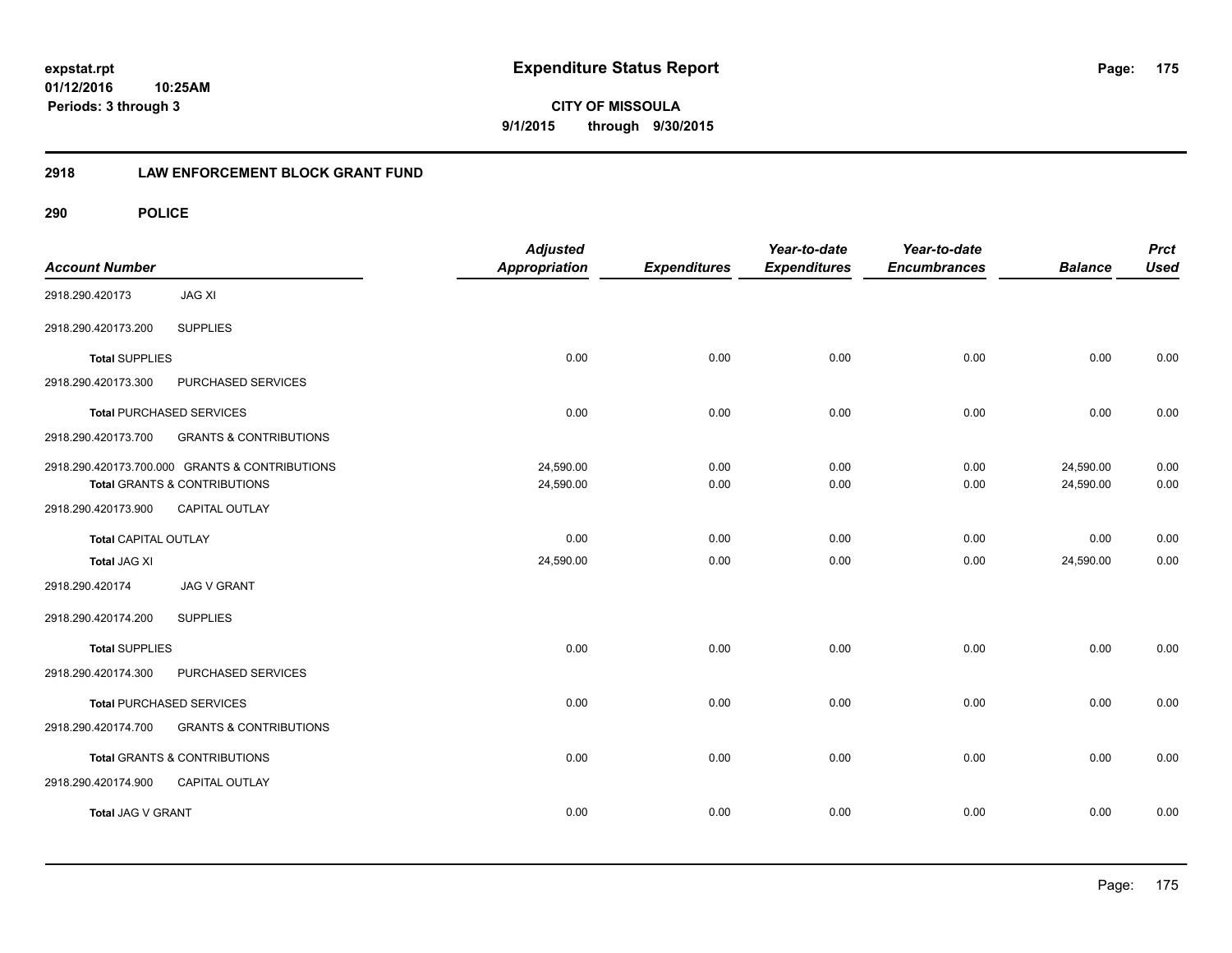**CITY OF MISSOULA 9/1/2015 through 9/30/2015**

### **2918 LAW ENFORCEMENT BLOCK GRANT FUND**

| <b>Account Number</b>          |                                   | <b>Adjusted</b><br><b>Appropriation</b> | <b>Expenditures</b> | Year-to-date<br><b>Expenditures</b> | Year-to-date<br><b>Encumbrances</b> | <b>Balance</b> | <b>Prct</b><br><b>Used</b> |
|--------------------------------|-----------------------------------|-----------------------------------------|---------------------|-------------------------------------|-------------------------------------|----------------|----------------------------|
| 2918.290.420175                | <b>JAG X GRANT</b>                |                                         |                     |                                     |                                     |                |                            |
| 2918.290.420175.200            | <b>SUPPLIES</b>                   |                                         |                     |                                     |                                     |                |                            |
| <b>Total SUPPLIES</b>          |                                   | 0.00                                    | 0.00                | 0.00                                | 0.00                                | 0.00           | 0.00                       |
| 2918.290.420175.300            | PURCHASED SERVICES                |                                         |                     |                                     |                                     |                |                            |
| Total JAG X GRANT              |                                   | 0.00                                    | 0.00                | 0.00                                | 0.00                                | 0.00           | 0.00                       |
| 2918.290.420176                | <b>JAG VII GRANT</b>              |                                         |                     |                                     |                                     |                |                            |
| 2918.290.420176.100            | PERSONAL SERVICES                 |                                         |                     |                                     |                                     |                |                            |
| <b>Total PERSONAL SERVICES</b> |                                   | 0.00                                    | 0.00                | 0.00                                | 0.00                                | 0.00           | 0.00                       |
| 2918.290.420176.200            | <b>SUPPLIES</b>                   |                                         |                     |                                     |                                     |                |                            |
| <b>Total SUPPLIES</b>          |                                   | 0.00                                    | 0.00                | 0.00                                | 0.00                                | 0.00           | 0.00                       |
| 2918.290.420176.300            | PURCHASED SERVICES                |                                         |                     |                                     |                                     |                |                            |
|                                | <b>Total PURCHASED SERVICES</b>   | 0.00                                    | 0.00                | 0.00                                | 0.00                                | 0.00           | 0.00                       |
| 2918.290.420176.700            | <b>GRANTS &amp; CONTRIBUTIONS</b> |                                         |                     |                                     |                                     |                |                            |
|                                | Total GRANTS & CONTRIBUTIONS      | 0.00                                    | 0.00                | 0.00                                | 0.00                                | 0.00           | 0.00                       |
| 2918.290.420176.900            | CAPITAL OUTLAY                    |                                         |                     |                                     |                                     |                |                            |
| Total JAG VII GRANT            |                                   | 0.00                                    | 0.00                | 0.00                                | 0.00                                | 0.00           | 0.00                       |
| 2918.290.420177                | <b>SMART POLICING</b>             |                                         |                     |                                     |                                     |                |                            |
| 2918.290.420177.700            | <b>GRANTS &amp; CONTRIBUTIONS</b> |                                         |                     |                                     |                                     |                |                            |
| <b>Total SMART POLICING</b>    |                                   | 0.00                                    | 0.00                | 0.00                                | 0.00                                | 0.00           | 0.00                       |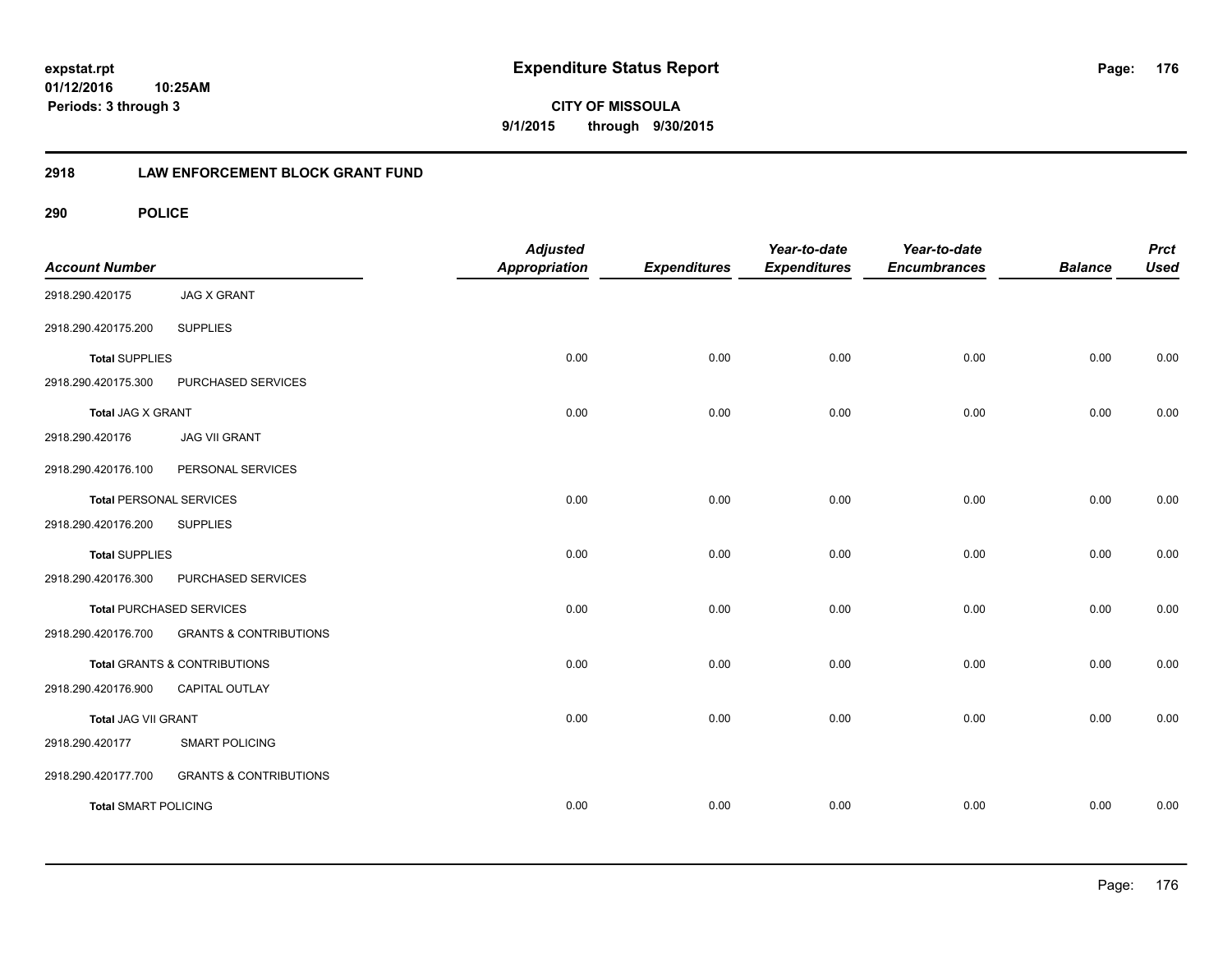**CITY OF MISSOULA 9/1/2015 through 9/30/2015**

### **2918 LAW ENFORCEMENT BLOCK GRANT FUND**

| <b>Account Number</b>          |                                                                  | <b>Adjusted</b><br><b>Appropriation</b> | <b>Expenditures</b> | Year-to-date<br><b>Expenditures</b> | Year-to-date<br><b>Encumbrances</b> | <b>Balance</b> | <b>Prct</b><br><b>Used</b> |
|--------------------------------|------------------------------------------------------------------|-----------------------------------------|---------------------|-------------------------------------|-------------------------------------|----------------|----------------------------|
| 2918.290.420178                | COPS HIRING FY2011                                               |                                         |                     |                                     |                                     |                |                            |
| 2918.290.420178.100            | PERSONAL SERVICES                                                |                                         |                     |                                     |                                     |                |                            |
| <b>Total PERSONAL SERVICES</b> |                                                                  | 0.00                                    | 0.00                | 0.00                                | 0.00                                | 0.00           | 0.00                       |
| 2918.290.420178.200            | <b>SUPPLIES</b>                                                  |                                         |                     |                                     |                                     |                |                            |
| <b>Total SUPPLIES</b>          |                                                                  | 0.00                                    | 0.00                | 0.00                                | 0.00                                | 0.00           | 0.00                       |
| 2918.290.420178.300            | PURCHASED SERVICES                                               |                                         |                     |                                     |                                     |                |                            |
|                                | <b>Total PURCHASED SERVICES</b>                                  | 0.00                                    | 0.00                | 0.00                                | 0.00                                | 0.00           | 0.00                       |
| 2918.290.420178.900            | <b>CAPITAL OUTLAY</b>                                            |                                         |                     |                                     |                                     |                |                            |
| Total COPS HIRING FY2011       |                                                                  | 0.00                                    | 0.00                | 0.00                                | 0.00                                | 0.00           | 0.00                       |
| 2918.290.420179                | FY14 COPS HIRING GRANT                                           |                                         |                     |                                     |                                     |                |                            |
| 2918.290.420179.100            | PERSONAL SERVICES                                                |                                         |                     |                                     |                                     |                |                            |
|                                | 2918.290.420179.110.000 FY14COPS HIRING GRANT SALARIES AND WAGES | 30,390.00                               | 0.00                | 0.00                                | 0.00                                | 30,390.00      | 0.00                       |
|                                | 2918.290.420179.140.000 EMPLOYER CONTRIBUTIONS                   | 11,610.00                               | 0.00                | 0.00                                | 0.00                                | 11,610.00      | 0.00                       |
|                                | Total FY14 COPS HIRING GRANT                                     | 42,000.00                               | 0.00                | 0.00                                | 0.00                                | 42,000.00      | 0.00                       |
| 2918.290.420190                | LAW ENFORCEMENT BLOCK GRANT                                      |                                         |                     |                                     |                                     |                |                            |
| 2918.290.420190.900            | CAPITAL OUTLAY                                                   |                                         |                     |                                     |                                     |                |                            |
|                                | Total LAW ENFORCEMENT BLOCK GRANT                                | 0.00                                    | 0.00                | 0.00                                | 0.00                                | 0.00           | 0.00                       |
| 2918.290.510110                | <b>MERCHANT SERVICES</b>                                         |                                         |                     |                                     |                                     |                |                            |
| 2918.290.510110.500            | <b>FIXED CHARGES</b>                                             |                                         |                     |                                     |                                     |                |                            |
| <b>Total MERCHANT SERVICES</b> |                                                                  | 0.00                                    | 0.00                | 0.00                                | 0.00                                | 0.00           | 0.00                       |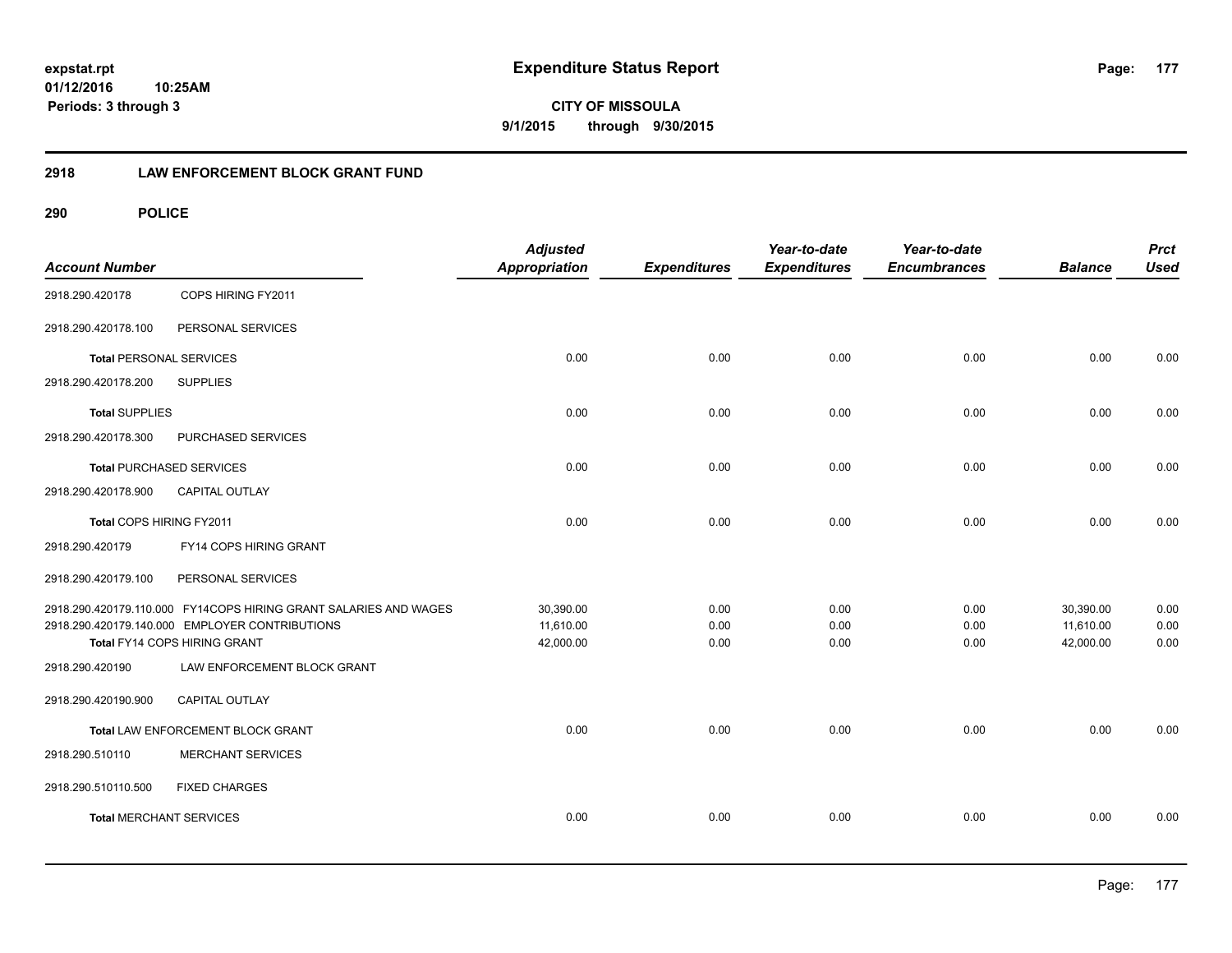**CITY OF MISSOULA 9/1/2015 through 9/30/2015 Periods: 3 through 3 2918 LAW ENFORCEMENT BLOCK GRANT FUND Total** POLICE 66,590.00 0.00 0.00 0.00 66,590.00 0.00 **390 NON-DEPARTMENTAL** *Prct Balance Used Year-to-date Encumbrances Year-to-date Expenditures Expenditures Adjusted Account Number Appropriation* 2918.390.420172 JAG XII 2918.390.420172.300 PURCHASED SERVICES **Total** JAG XII 0.00 0.00 0.00 0.00 0.00 0.00 2918.390.420191 COPS TECHNOLOGY 2918.390.420191.500 FIXED CHARGES **Total** COPS TECHNOLOGY 0.00 0.00 0.00 0.00 0.00 0.00 2918.390.510110 MERCHANT SERVICES 2918.390.510110.500 FIXED CHARGES **Total** NON-DEPARTMENTAL 0.00 0.00 0.00 0.00 0.00 0.00

**Total** LAW ENFORCEMENT BLOCK GRANT FUND 66,590.00 0.00 0.00 0.00 66,590.00 0.00

**expstat.rpt Expenditure Status Report** 

**178**

**01/12/2016 10:25AM**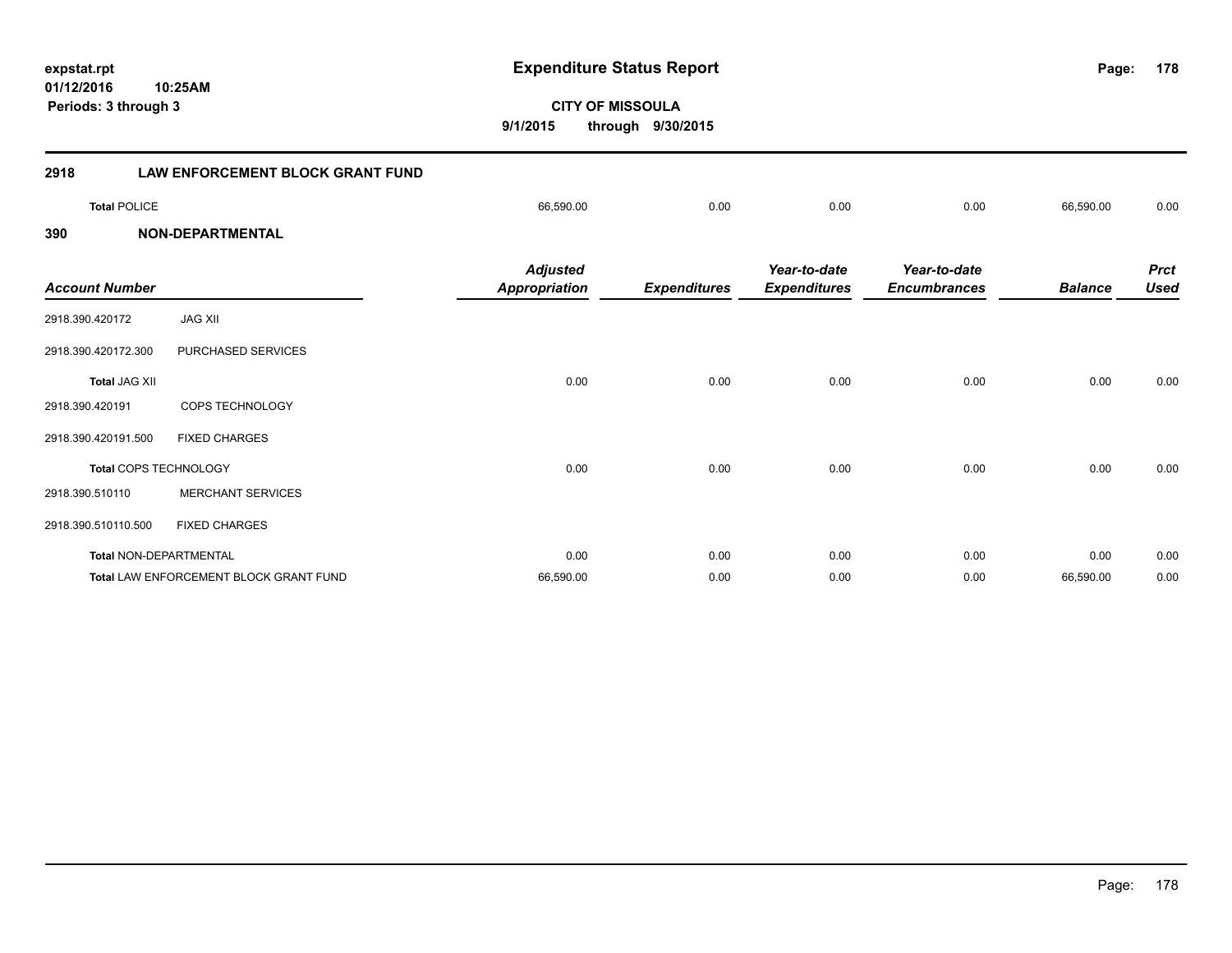**CITY OF MISSOULA 9/1/2015 through 9/30/2015**

**2919 HIDTA FUND**

| <b>Account Number</b>                                    | <b>Adjusted</b><br><b>Appropriation</b> | <b>Expenditures</b> | Year-to-date<br><b>Expenditures</b> | Year-to-date<br><b>Encumbrances</b> | <b>Balance</b> | <b>Prct</b><br><b>Used</b> |
|----------------------------------------------------------|-----------------------------------------|---------------------|-------------------------------------|-------------------------------------|----------------|----------------------------|
| <b>HIDTA STATE FORFEITURES</b><br>2919.290.420142        |                                         |                     |                                     |                                     |                |                            |
| PERSONAL SERVICES<br>2919.290.420142.100                 |                                         |                     |                                     |                                     |                |                            |
| 2919.290.420142.120.000 OVERTIME/TERMINATION             | 15,000.00                               | 0.00                | 0.00                                | 0.00                                | 15,000.00      | 0.00                       |
| 2919.290.420142.140.000 EMPLOYER CONTRIBUTIONS           | 1,350.00                                | 0.00                | 0.00                                | 0.00                                | 1,350.00       | 0.00                       |
| <b>Total PERSONAL SERVICES</b>                           | 16,350.00                               | 0.00                | 0.00                                | 0.00                                | 16,350.00      | 0.00                       |
| <b>SUPPLIES</b><br>2919.290.420142.200                   |                                         |                     |                                     |                                     |                |                            |
| 2919.290.420142.210.000 OFFICE SUPPLIES                  | 500.00                                  | 0.00                | 0.00                                | 0.00                                | 500.00         | 0.00                       |
| 2919.290.420142.220.000 OPERATING SUPPLIES               | 500.00                                  | 385.00              | 13,837.20                           | 0.00                                | $-13,337.20$   | 2,767.44                   |
| <b>Total SUPPLIES</b>                                    | 1,000.00                                | 385.00              | 13,837.20                           | 0.00                                | $-12,837.20$   | 1,383.72                   |
| 2919.290.420142.300<br>PURCHASED SERVICES                |                                         |                     |                                     |                                     |                |                            |
| 2919.290.420142.341.000 ELECTRICITY & NATURAL GAS        | 4.600.00                                | 0.00                | 0.00                                | 0.00                                | 4,600.00       | 0.00                       |
| 2919.290.420142.344.000 TELEPHONE SERVICE                | 250.00                                  | 0.00                | 0.00                                | 0.00                                | 250.00         | 0.00                       |
| 2919.290.420142.350.000 PROFESSIONAL SERVICES            | 4.000.00                                | 0.00                | 67.50                               | 0.00                                | 3,932.50       | 1.69                       |
| 2919.290.420142.350.011 TOWING/PROFESSIONAL SERVICES     | 0.00                                    | 325.00              | 350.00                              | 0.00                                | $-350.00$      | 0.00                       |
| 2919.290.420142.360.000 REPAIR & MAINTENANCE             | 1.200.00                                | 0.00                | 0.00                                | 0.00                                | 1.200.00       | 0.00                       |
| 2919.290.420142.370.000 TRAVEL                           | 1,500.00                                | 0.00                | 0.00                                | 0.00                                | 1.500.00       | 0.00                       |
| 2919.290.420142.380.000 TRAINING                         | 1,500.00                                | 0.00                | 0.00                                | 0.00                                | 1,500.00       | 0.00                       |
| 2919.290.420142.390.000 OTHER PURCHASED SERVICES         | 200.00                                  | 0.00                | 0.00                                | 0.00                                | 200.00         | 0.00                       |
| <b>Total PURCHASED SERVICES</b>                          | 13,250.00                               | 325.00              | 417.50                              | 0.00                                | 12,832.50      | 3.15                       |
| 2919.290.420142.500<br><b>FIXED CHARGES</b>              |                                         |                     |                                     |                                     |                |                            |
| 2919.290.420142.500.000 FIXED CHARGES                    | 11.700.00                               | 3,439.74            | 6,879.48                            | 0.00                                | 4,820.52       | 58.80                      |
| <b>Total FIXED CHARGES</b>                               | 11,700.00                               | 3,439.74            | 6,879.48                            | 0.00                                | 4,820.52       | 58.80                      |
| <b>GRANTS &amp; CONTRIBUTIONS</b><br>2919.290.420142.700 |                                         |                     |                                     |                                     |                |                            |
| 2919.290.420142.700.000 HIDTA STATE FORFEITURE           | 100,000.00                              | 212.23              | 577.99                              | 0.00                                | 99,422.01      | 0.58                       |
| 2919.290.420142.700.002 STATE/GRANTS & CONTRIBUTIONS     | 0.00                                    | 0.00                | 6,355.53                            | 0.00                                | $-6,355.53$    | 0.00                       |
| <b>Total GRANTS &amp; CONTRIBUTIONS</b>                  | 100,000.00                              | 212.23              | 6,933.52                            | 0.00                                | 93,066.48      | 6.93                       |
|                                                          |                                         |                     |                                     |                                     |                |                            |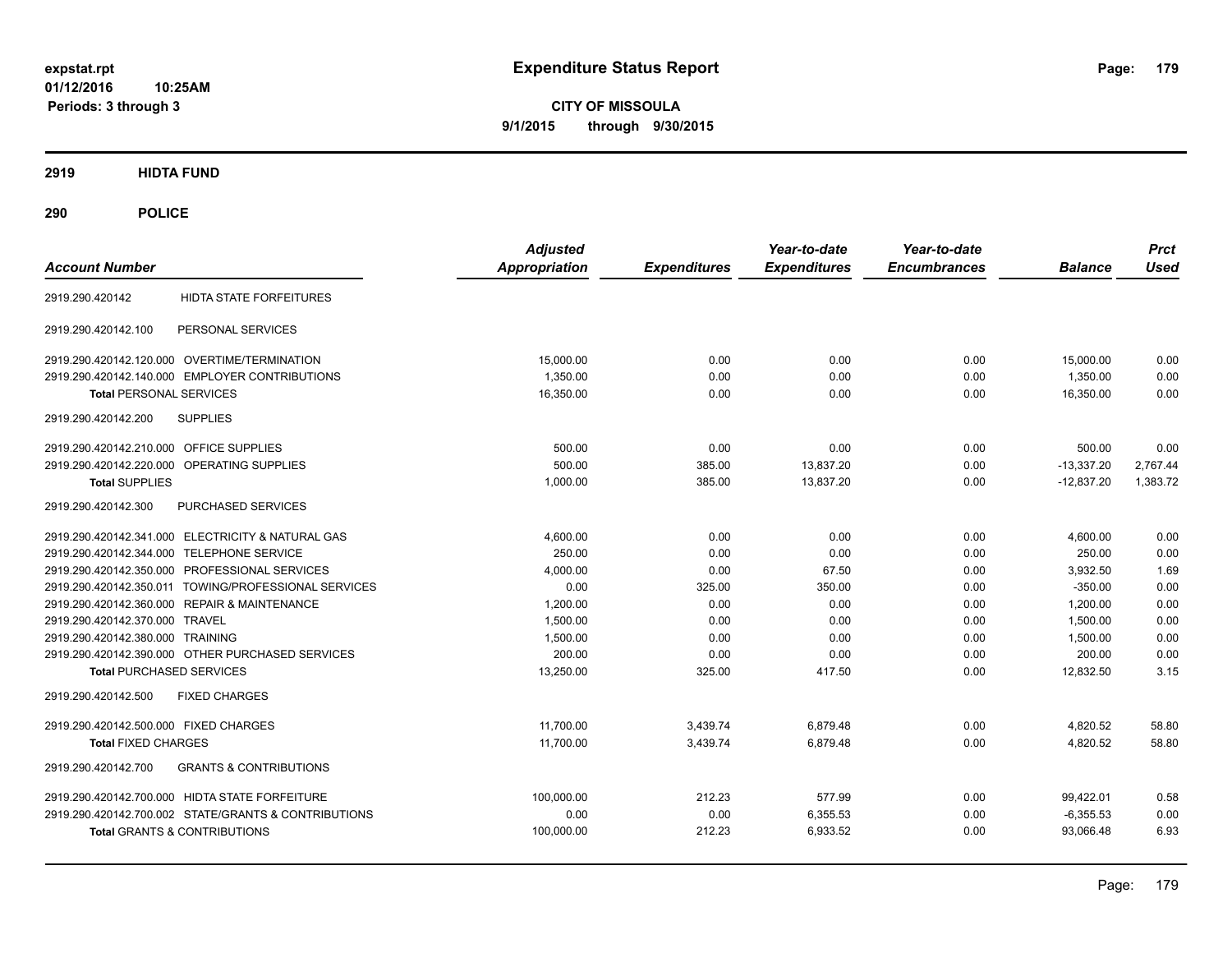**CITY OF MISSOULA 9/1/2015 through 9/30/2015**

**2919 HIDTA FUND**

| <b>Account Number</b>             |                                               | <b>Adjusted</b><br>Appropriation | <b>Expenditures</b> | Year-to-date<br><b>Expenditures</b> | Year-to-date<br><b>Encumbrances</b> | <b>Balance</b> | <b>Prct</b><br><b>Used</b> |
|-----------------------------------|-----------------------------------------------|----------------------------------|---------------------|-------------------------------------|-------------------------------------|----------------|----------------------------|
| 2919.290.420142.900               | <b>CAPITAL OUTLAY</b>                         |                                  |                     |                                     |                                     |                |                            |
| 2919.290.420142.920.000 BUILDINGS |                                               | 50,000.00                        | 0.00                | 0.00                                | 0.00                                | 50,000.00      | 0.00                       |
|                                   | 2919.290.420142.940.000 MACHINERY & EQUIPMENT | 0.00                             | 8,918.00            | 8.918.00                            | 0.00                                | $-8,918.00$    | 0.00                       |
| <b>Total CAPITAL OUTLAY</b>       |                                               | 50,000.00                        | 8,918.00            | 8,918.00                            | 0.00                                | 41,082.00      | 17.84                      |
|                                   | <b>Total HIDTA STATE FORFEITURES</b>          | 192,300.00                       | 13,279.97           | 36,985.70                           | 0.00                                | 155,314.30     | 19.23                      |
| 2919.290.510110                   | <b>MERCHANT SERVICES</b>                      |                                  |                     |                                     |                                     |                |                            |
| 2919.290.510110.500               | <b>FIXED CHARGES</b>                          |                                  |                     |                                     |                                     |                |                            |
| <b>Total MERCHANT SERVICES</b>    |                                               | 0.00                             | 0.00                | 0.00                                | 0.00                                | 0.00           | 0.00                       |
| <b>Total HIDTA FUND</b>           |                                               | 192,300.00                       | 13,279.97           | 36,985.70                           | 0.00                                | 155,314.30     | 19.23                      |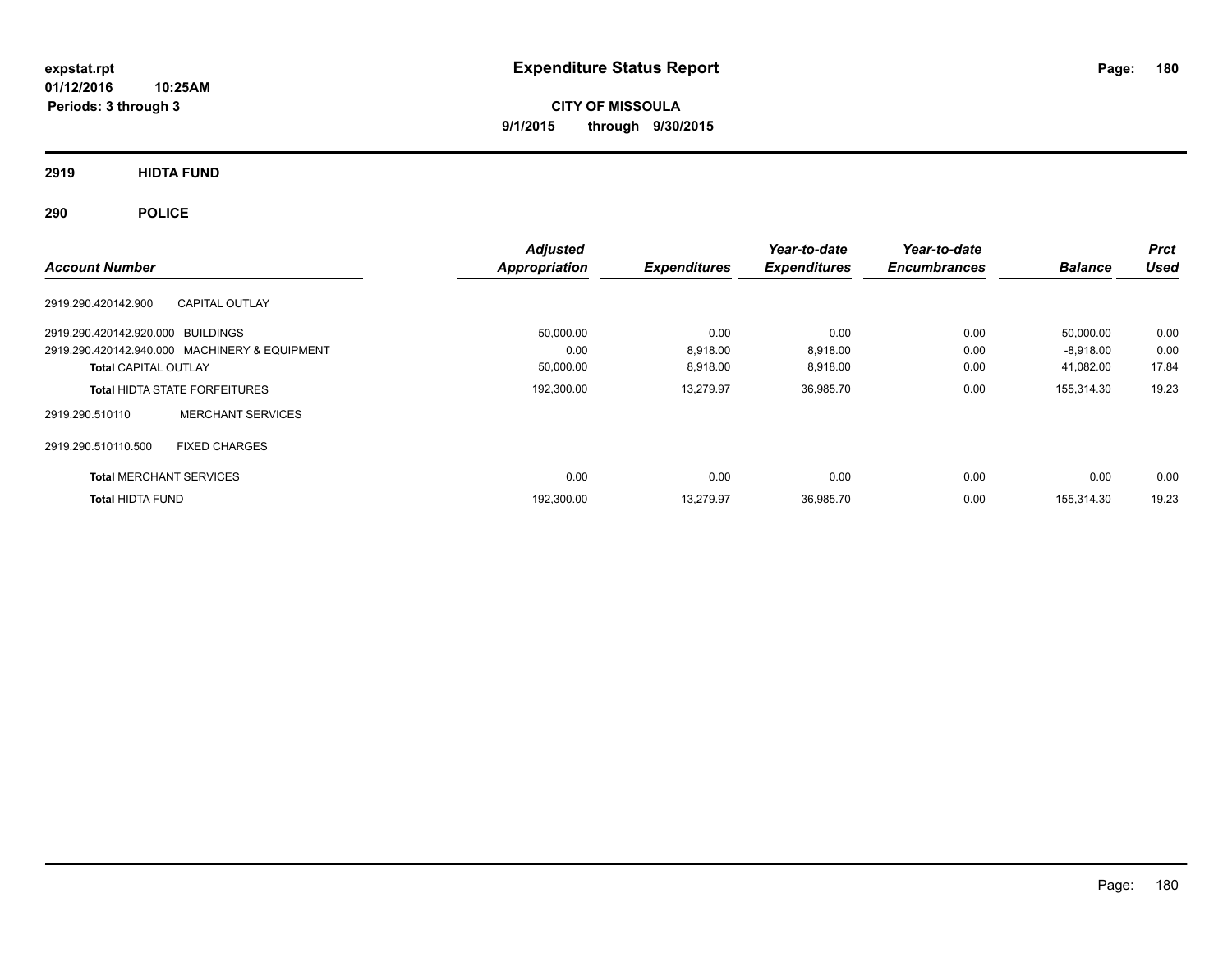**181**

**01/12/2016 10:25AM Periods: 3 through 3**

# **CITY OF MISSOULA 9/1/2015 through 9/30/2015**

# **2939 CDBG PROGRAM INCOME ACCOUNT**

| <b>Account Number</b>      |                                                                                  | <b>Adjusted</b><br><b>Appropriation</b> | <b>Expenditures</b> | Year-to-date<br><b>Expenditures</b> | Year-to-date<br><b>Encumbrances</b> | <b>Balance</b>         | <b>Prct</b><br><b>Used</b> |
|----------------------------|----------------------------------------------------------------------------------|-----------------------------------------|---------------------|-------------------------------------|-------------------------------------|------------------------|----------------------------|
| 2939.400.470000            | HOUSING & COMMUNITY DEVELOPMENT                                                  |                                         |                     |                                     |                                     |                        |                            |
| 2939.400.470000.300        | PURCHASED SERVICES                                                               |                                         |                     |                                     |                                     |                        |                            |
|                            | 2939.400.470000.350.000 PROFESSIONAL SERVICES<br><b>Total PURCHASED SERVICES</b> | 14,383.00<br>14,383.00                  | 0.00<br>0.00        | 0.00<br>0.00                        | 0.00<br>0.00                        | 14,383.00<br>14,383.00 | 0.00<br>0.00               |
| 2939.400.470000.800        | OTHER OBJECTS                                                                    |                                         |                     |                                     |                                     |                        |                            |
| <b>Total OTHER OBJECTS</b> |                                                                                  | 0.00                                    | 0.00                | 0.00                                | 0.00                                | 0.00                   | 0.00                       |
|                            | <b>Total HOUSING &amp; COMMUNITY DEVELOPMENT</b>                                 | 14,383.00                               | 0.00                | 0.00                                | 0.00                                | 14,383.00              | 0.00                       |
| 2939.400.510110            | <b>MERCHANT SERVICES</b>                                                         |                                         |                     |                                     |                                     |                        |                            |
| 2939.400.510110.500        | <b>FIXED CHARGES</b>                                                             |                                         |                     |                                     |                                     |                        |                            |
|                            | <b>Total MERCHANT SERVICES</b>                                                   | 0.00                                    | 0.00                | 0.00                                | 0.00                                | 0.00                   | 0.00                       |
|                            | Total CDBG PROGRAM INCOME ACCOUNT                                                | 14,383.00                               | 0.00                | 0.00                                | 0.00                                | 14,383.00              | 0.00                       |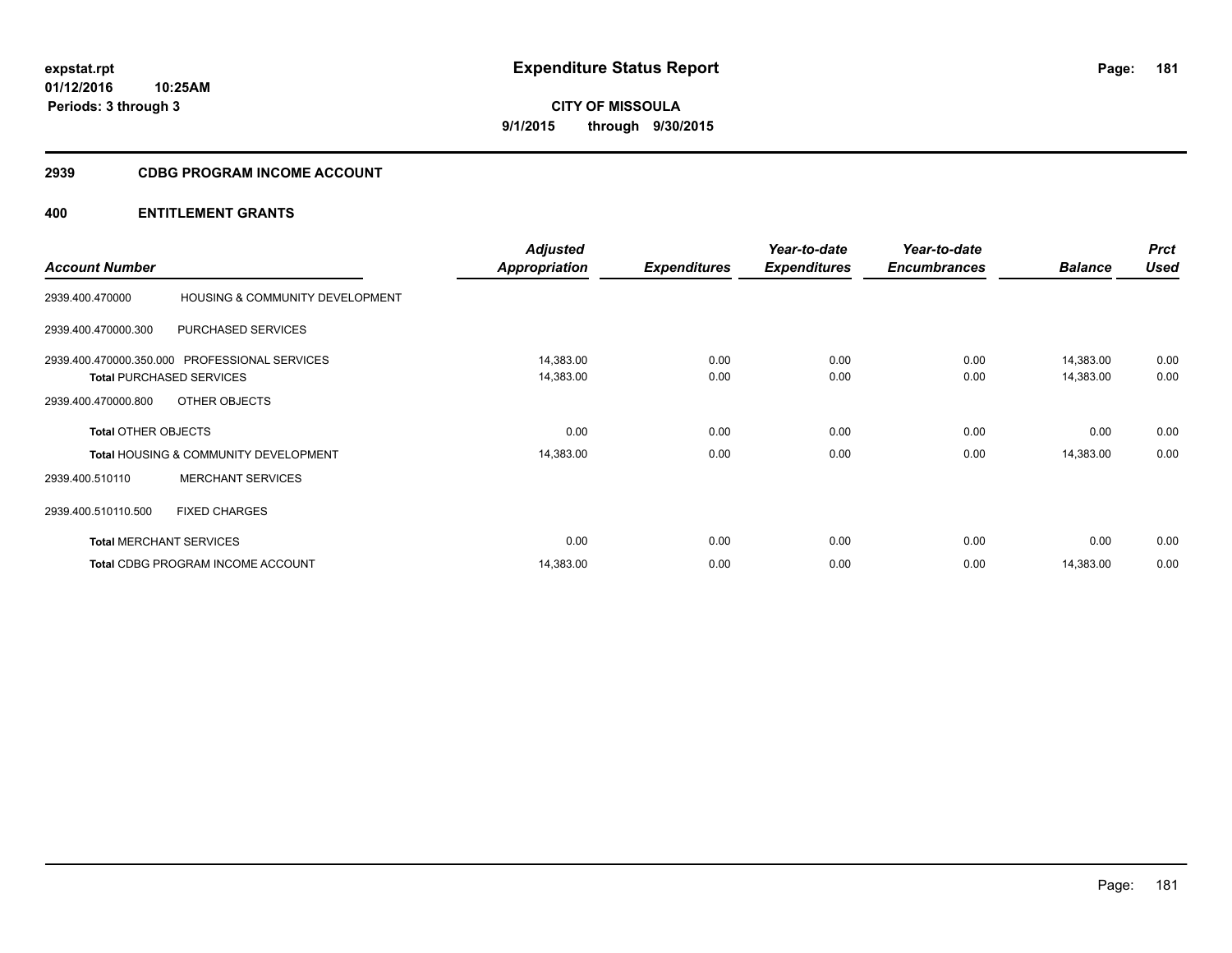**Periods: 3 through 3**

**CITY OF MISSOULA 9/1/2015 through 9/30/2015**

**2940 CDBG FUND**

| <b>Account Number</b>    |                                                                                             | <b>Adjusted</b><br><b>Appropriation</b> | <b>Expenditures</b> | Year-to-date<br><b>Expenditures</b> | Year-to-date<br><b>Encumbrances</b> | <b>Balance</b>           | <b>Prct</b><br><b>Used</b> |
|--------------------------|---------------------------------------------------------------------------------------------|-----------------------------------------|---------------------|-------------------------------------|-------------------------------------|--------------------------|----------------------------|
| 2940.400.470000          | HOUSING & COMMUNITY DEVELOPMENT                                                             |                                         |                     |                                     |                                     |                          |                            |
| 2940.400.470000.700      | <b>GRANTS &amp; CONTRIBUTIONS</b>                                                           |                                         |                     |                                     |                                     |                          |                            |
|                          | 2940.400.470000.700.000 TBD/GRANTS & CONTRIBUTIONS<br>Total HOUSING & COMMUNITY DEVELOPMENT | 457,664.00<br>457,664.00                | 0.00<br>0.00        | 0.00<br>0.00                        | 0.00<br>0.00                        | 457,664.00<br>457,664.00 | 0.00<br>0.00               |
| 2940.400.470001          | <b>FAIR HOUSING STUDY</b>                                                                   |                                         |                     |                                     |                                     |                          |                            |
| 2940.400.470001.700      | <b>GRANTS &amp; CONTRIBUTIONS</b>                                                           |                                         |                     |                                     |                                     |                          |                            |
| Total FAIR HOUSING STUDY |                                                                                             | 0.00                                    | 0.00                | 0.00                                | 0.00                                | 0.00                     | 0.00                       |
| 2940.400.470291          | <b>YWCA</b>                                                                                 |                                         |                     |                                     |                                     |                          |                            |
| 2940.400.470291.700      | <b>GRANTS &amp; CONTRIBUTIONS</b>                                                           |                                         |                     |                                     |                                     |                          |                            |
| Total YWCA               |                                                                                             | 0.00                                    | 0.00                | 0.00                                | 0.00                                | 0.00                     | 0.00                       |
| 2940.400.470292          | FY12 homeWORD                                                                               |                                         |                     |                                     |                                     |                          |                            |
| 2940.400.470292.700      | <b>GRANTS &amp; CONTRIBUTIONS</b>                                                           |                                         |                     |                                     |                                     |                          |                            |
| Total FY12 homeWORD      |                                                                                             | 0.00                                    | 0.00                | 0.00                                | 0.00                                | 0.00                     | 0.00                       |
| 2940.400.470293          | MISSOULA FOOD BANK                                                                          |                                         |                     |                                     |                                     |                          |                            |
| 2940.400.470293.700      | <b>GRANTS &amp; CONTRIBUTIONS</b>                                                           |                                         |                     |                                     |                                     |                          |                            |
|                          | Total MISSOULA FOOD BANK                                                                    | 0.00                                    | 0.00                | 0.00                                | 0.00                                | 0.00                     | 0.00                       |
| 2940.400.470294          | FY12 WORD                                                                                   |                                         |                     |                                     |                                     |                          |                            |
| 2940.400.470294.700      | <b>GRANTS &amp; CONTRIBUTIONS</b>                                                           |                                         |                     |                                     |                                     |                          |                            |
| Total FY12 WORD          |                                                                                             | 0.00                                    | 0.00                | 0.00                                | 0.00                                | 0.00                     | 0.00                       |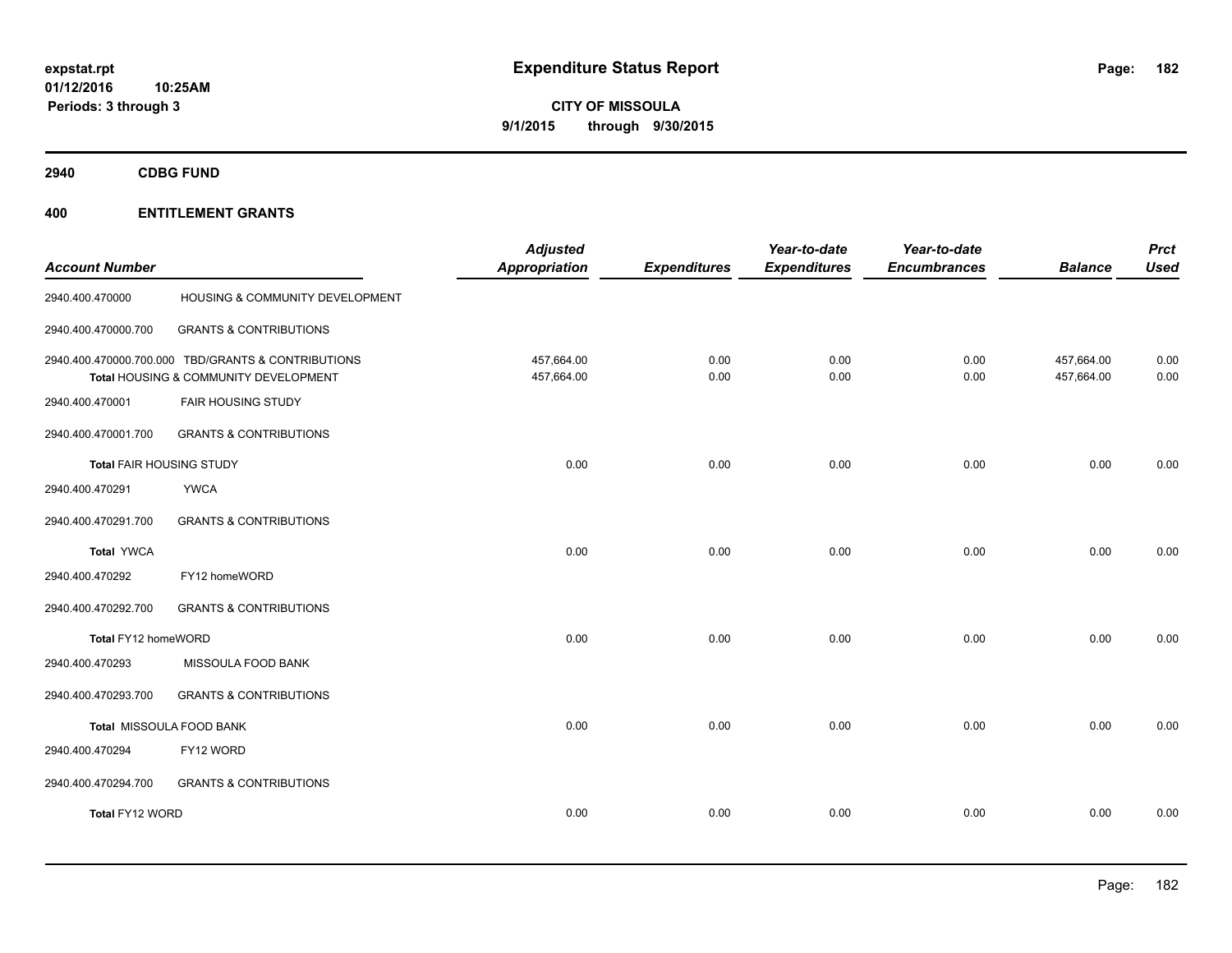**2940 CDBG FUND**

| <b>Account Number</b>                                |                                               | <b>Adjusted</b><br><b>Appropriation</b> | <b>Expenditures</b>  | Year-to-date<br><b>Expenditures</b> | Year-to-date<br><b>Encumbrances</b> | <b>Balance</b>             | <b>Prct</b><br><b>Used</b> |
|------------------------------------------------------|-----------------------------------------------|-----------------------------------------|----------------------|-------------------------------------|-------------------------------------|----------------------------|----------------------------|
| 2940.400.470296                                      | MISSOULA AGING SERVICES                       |                                         |                      |                                     |                                     |                            |                            |
| 2940.400.470296.700                                  | <b>GRANTS &amp; CONTRIBUTIONS</b>             |                                         |                      |                                     |                                     |                            |                            |
|                                                      | Total MISSOULA AGING SERVICES                 | 0.00                                    | 0.00                 | 0.00                                | 0.00                                | 0.00                       | 0.00                       |
| 2940.400.470298                                      | FY12 RAMP                                     |                                         |                      |                                     |                                     |                            |                            |
| 2940.400.470298.700                                  | <b>GRANTS &amp; CONTRIBUTIONS</b>             |                                         |                      |                                     |                                     |                            |                            |
| 2940.400.470298.700.000 FY13 RAMP<br>Total FY12 RAMP |                                               | 0.00<br>0.00                            | 4,372.95<br>4,372.95 | 4,372.95<br>4,372.95                | 0.00<br>0.00                        | $-4,372.95$<br>$-4,372.95$ | 0.00<br>0.00               |
| 2940.400.470313                                      | MISSOULA SENIOR CENTER                        |                                         |                      |                                     |                                     |                            |                            |
| 2940.400.470313.700                                  | <b>GRANTS &amp; CONTRIBUTIONS</b>             |                                         |                      |                                     |                                     |                            |                            |
|                                                      | Total MISSOULA SENIOR CENTER                  | 0.00                                    | 0.00                 | 0.00                                | 0.00                                | 0.00                       | 0.00                       |
| 2940.400.470315                                      | MISSOULA PARKS & REC                          |                                         |                      |                                     |                                     |                            |                            |
| 2940.400.470315.700                                  | <b>GRANTS &amp; CONTRIBUTIONS</b>             |                                         |                      |                                     |                                     |                            |                            |
|                                                      | Total MISSOULA PARKS & REC                    | 0.00                                    | 0.00                 | 0.00                                | 0.00                                | 0.00                       | 0.00                       |
| 2940.400.470318                                      | FY12 POVERELLO FACILITY REPAIRS               |                                         |                      |                                     |                                     |                            |                            |
| 2940.400.470318.700                                  | <b>GRANTS &amp; CONTRIBUTIONS</b>             |                                         |                      |                                     |                                     |                            |                            |
| 2940.400.470318.700.000 FY13 POVERELLO               |                                               | 0.00                                    | 0.00                 | 3,086.25                            | 0.00                                | $-3,086.25$                | 0.00                       |
|                                                      | Total FY12 POVERELLO FACILITY REPAIRS         | 0.00                                    | 0.00                 | 3,086.25                            | 0.00                                | $-3,086.25$                | 0.00                       |
| 2940.400.470335                                      | <b>GRANT &amp; COMMUNITY PROGRAMS</b>         |                                         |                      |                                     |                                     |                            |                            |
| 2940.400.470335.300                                  | PURCHASED SERVICES                            |                                         |                      |                                     |                                     |                            |                            |
|                                                      | 2940.400.470335.350.000 PROFESSIONAL SERVICES | 106,591.00                              | 0.00                 | 0.00                                | 0.00                                | 106,591.00                 | 0.00                       |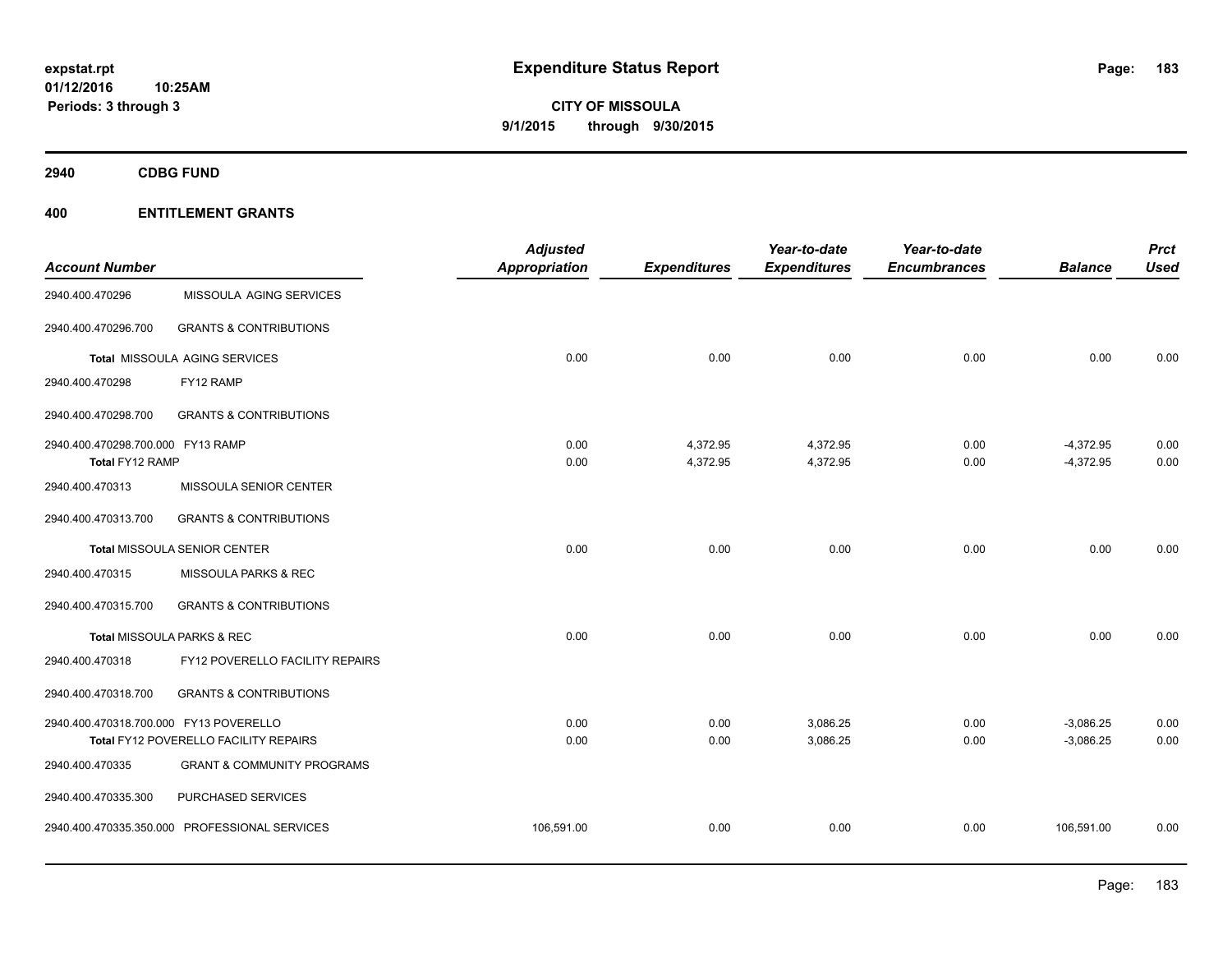**2940 CDBG FUND**

| <b>Account Number</b> |                                             | <b>Adjusted</b><br><b>Appropriation</b> | <b>Expenditures</b> | Year-to-date<br><b>Expenditures</b> | Year-to-date<br><b>Encumbrances</b> | <b>Balance</b> | <b>Prct</b><br><b>Used</b> |
|-----------------------|---------------------------------------------|-----------------------------------------|---------------------|-------------------------------------|-------------------------------------|----------------|----------------------------|
|                       | <b>Total GRANT &amp; COMMUNITY PROGRAMS</b> | 106,591.00                              | 0.00                | 0.00                                | 0.00                                | 106,591.00     | 0.00                       |
| 2940.400.470372       | WESTERN MT MENTAL HEALTH CENTER             |                                         |                     |                                     |                                     |                |                            |
| 2940.400.470372.700   | <b>GRANTS &amp; CONTRIBUTIONS</b>           |                                         |                     |                                     |                                     |                |                            |
|                       | Total WESTERN MT MENTAL HEALTH CENTER       | 0.00                                    | 0.00                | 0.00                                | 0.00                                | 0.00           | 0.00                       |
| 2940.400.470397       | FY12 GARDEN CITY HARVEST                    |                                         |                     |                                     |                                     |                |                            |
| 2940.400.470397.700   | <b>GRANTS &amp; CONTRIBUTIONS</b>           |                                         |                     |                                     |                                     |                |                            |
|                       | Total FY12 GARDEN CITY HARVEST              | 0.00                                    | 0.00                | 0.00                                | 0.00                                | 0.00           | 0.00                       |
| 2940.400.470403       | FY12 PARKS & RECREATION GRANTS              |                                         |                     |                                     |                                     |                |                            |
| 2940.400.470403.700   | <b>GRANTS &amp; CONTRIBUTIONS</b>           |                                         |                     |                                     |                                     |                |                            |
|                       | Total FY12 PARKS & RECREATION GRANTS        | 0.00                                    | 0.00                | 0.00                                | 0.00                                | 0.00           | 0.00                       |
| 2940.400.470439       | FY16 HOMEWORD SWEETGRASS                    |                                         |                     |                                     |                                     |                |                            |
| 2940.400.470439.700   | <b>GRANTS &amp; CONTRIBUTIONS</b>           |                                         |                     |                                     |                                     |                |                            |
|                       | Total FY16 HOMEWORD SWEETGRASS              | 0.00                                    | 0.00                | 0.00                                | 0.00                                | 0.00           | 0.00                       |
| 2940.400.470440       | FY10 DIST XI HRS/RESIDENCES REHAB           |                                         |                     |                                     |                                     |                |                            |
| 2940.400.470440.700   | <b>GRANTS &amp; CONTRIBUTIONS</b>           |                                         |                     |                                     |                                     |                |                            |
|                       | Total FY10 DIST XI HRS/RESIDENCES REHAB     | 0.00                                    | 0.00                | 0.00                                | 0.00                                | 0.00           | 0.00                       |
| 2940.400.470520       | FY16 WORD TBRA                              |                                         |                     |                                     |                                     |                |                            |
| 2940.400.470520.700   | <b>GRANTS &amp; CONTRIBUTIONS</b>           |                                         |                     |                                     |                                     |                |                            |
| Total FY16 WORD TBRA  |                                             | 0.00                                    | 0.00                | 0.00                                | 0.00                                | 0.00           | 0.00                       |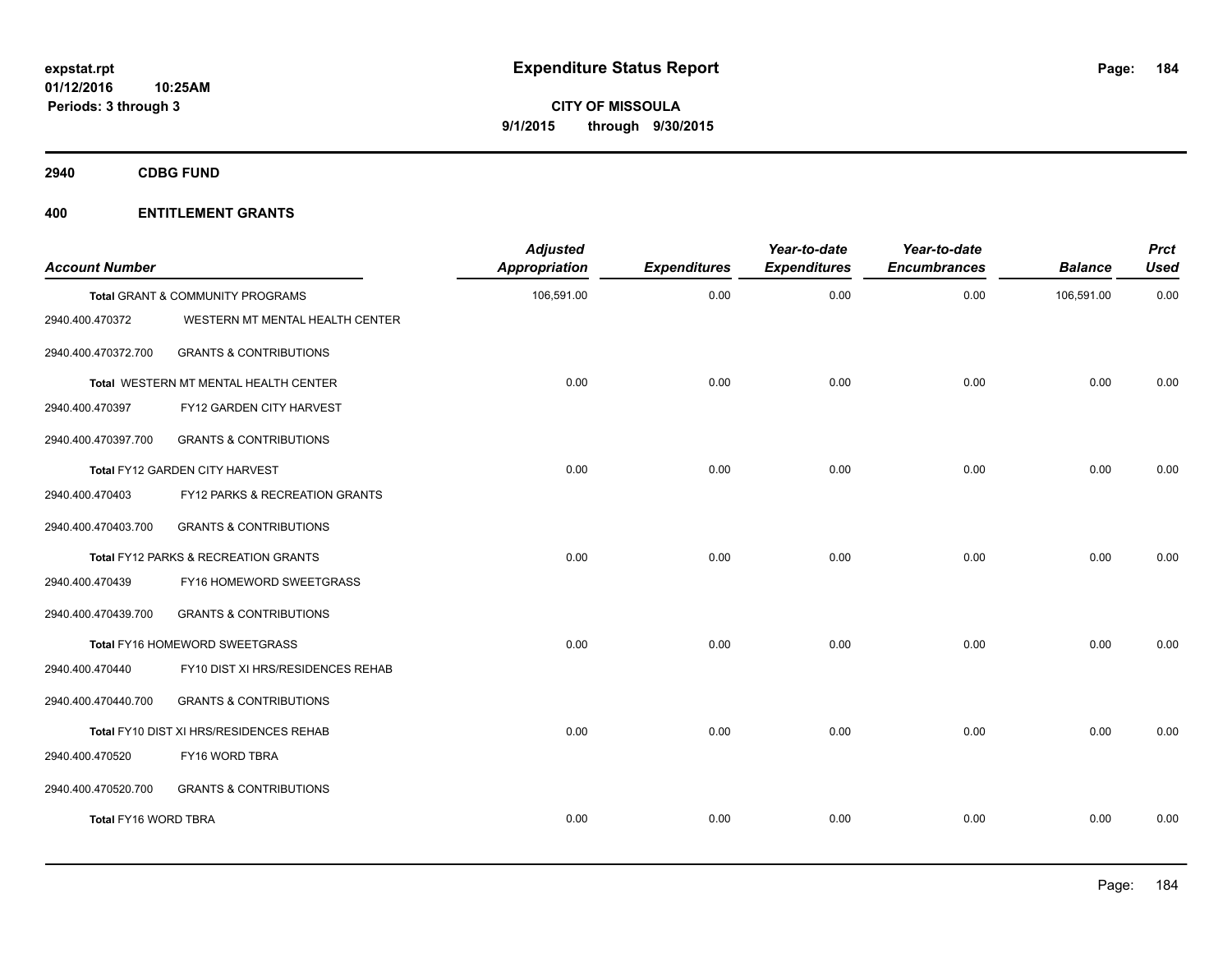**01/12/2016 10:25AM Periods: 3 through 3**

**CITY OF MISSOULA 9/1/2015 through 9/30/2015**

**2940 CDBG FUND**

| <b>Account Number</b>  |                                            | <b>Adjusted</b><br><b>Appropriation</b> | <b>Expenditures</b> | Year-to-date<br><b>Expenditures</b> | Year-to-date<br><b>Encumbrances</b> | <b>Balance</b> | <b>Prct</b><br><b>Used</b> |
|------------------------|--------------------------------------------|-----------------------------------------|---------------------|-------------------------------------|-------------------------------------|----------------|----------------------------|
| 2940.400.510110        | <b>MERCHANT SERVICES</b>                   |                                         |                     |                                     |                                     |                |                            |
| 2940.400.510110.500    | <b>FIXED CHARGES</b>                       |                                         |                     |                                     |                                     |                |                            |
|                        | <b>Total MERCHANT SERVICES</b>             | 0.00                                    | 0.00                | 0.00                                | 0.00                                | 0.00           | 0.00                       |
| 2940.400.521000        | INTERFUND OPERATING TRANSFERS              |                                         |                     |                                     |                                     |                |                            |
| 2940.400.521000.800    | OTHER OBJECTS                              |                                         |                     |                                     |                                     |                |                            |
|                        | <b>Total INTERFUND OPERATING TRANSFERS</b> | 0.00                                    | 0.00                | 0.00                                | 0.00                                | 0.00           | 0.00                       |
| <b>Total CDBG FUND</b> |                                            | 564,255.00                              | 4,372.95            | 7,459.20                            | 0.00                                | 556.795.80     | 1.32                       |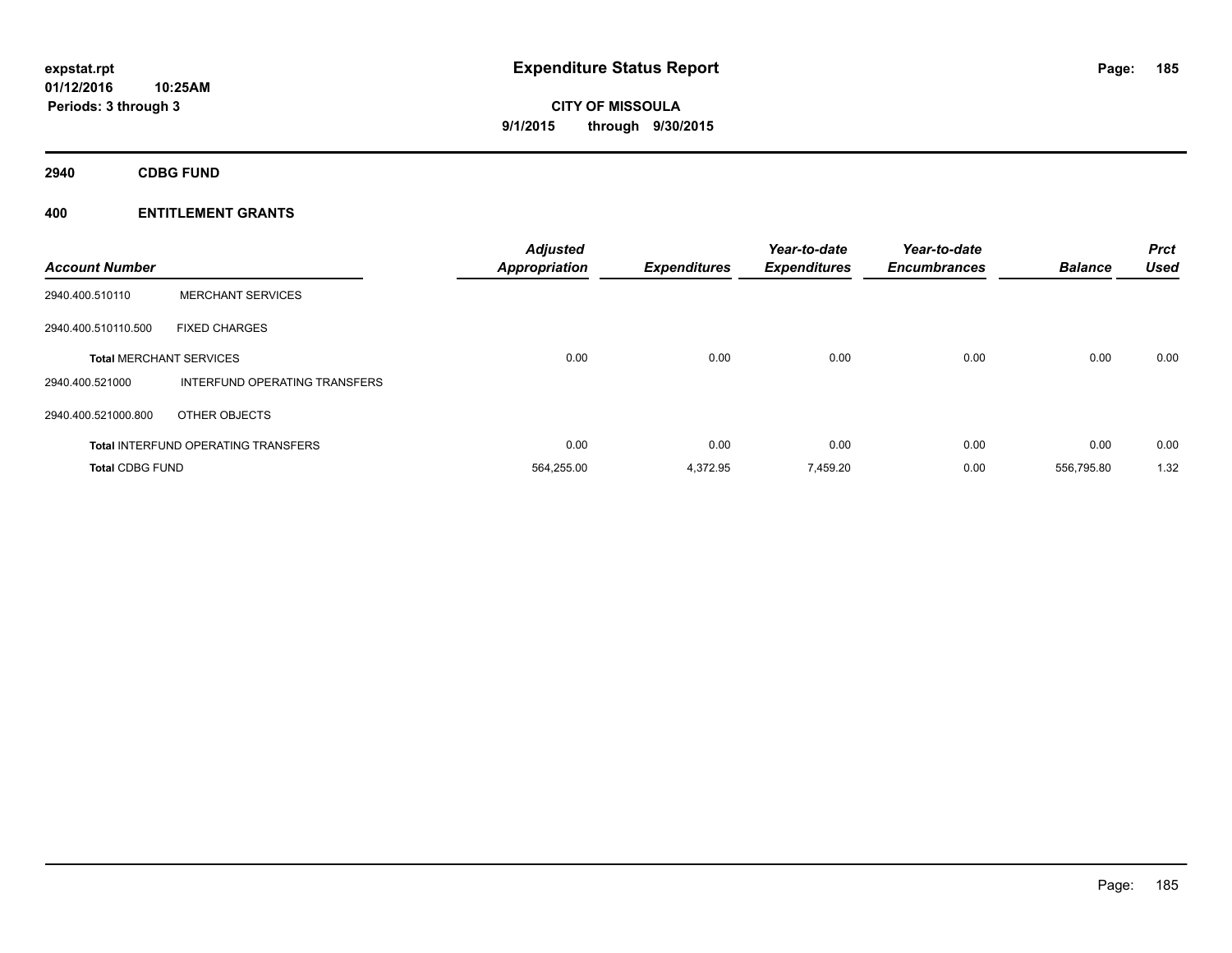**2941 HOME FUND**

|                                    |                                       | <b>Adjusted</b>      |                     | Year-to-date        | Year-to-date        |                | <b>Prct</b> |
|------------------------------------|---------------------------------------|----------------------|---------------------|---------------------|---------------------|----------------|-------------|
| <b>Account Number</b>              |                                       | <b>Appropriation</b> | <b>Expenditures</b> | <b>Expenditures</b> | <b>Encumbrances</b> | <b>Balance</b> | <b>Used</b> |
| 2941.400.470327                    | *** Title Not Found ***               |                      |                     |                     |                     |                |             |
| 2941.400.470327.700                | <b>GRANTS &amp; CONTRIBUTIONS</b>     |                      |                     |                     |                     |                |             |
| Total *** Title Not Found ***      |                                       | 0.00                 | 0.00                | 0.00                | 0.00                | 0.00           | 0.00        |
| 2941.400.470335                    | <b>GRANT &amp; COMMUNITY PROGRAMS</b> |                      |                     |                     |                     |                |             |
| 2941.400.470335.300                | PURCHASED SERVICES                    |                      |                     |                     |                     |                |             |
| 2941.400.470335.350.000 ADMIN FEES |                                       | 57,921.00            | 8,894.33            | 0.00                | 0.00                | 57,921.00      | 0.00        |
|                                    | <b>Total PURCHASED SERVICES</b>       | 57,921.00            | 8,894.33            | 0.00                | 0.00                | 57,921.00      | 0.00        |
| 2941.400.470335.800                | OTHER OBJECTS                         |                      |                     |                     |                     |                |             |
| Total OTHER OBJECTS                |                                       | 0.00                 | 0.00                | 0.00                | 0.00                | 0.00           | 0.00        |
|                                    | Total GRANT & COMMUNITY PROGRAMS      | 57,921.00            | 8,894.33            | 0.00                | 0.00                | 57,921.00      | 0.00        |
| 2941.400.470372                    | WESTERN MT MENTAL HEALTH CENTER       |                      |                     |                     |                     |                |             |
| 2941.400.470372.700                | <b>GRANTS &amp; CONTRIBUTIONS</b>     |                      |                     |                     |                     |                |             |
|                                    | Total WESTERN MT MENTAL HEALTH CENTER | 0.00                 | 0.00                | 0.00                | 0.00                | 0.00           | 0.00        |
| 2941.400.470385                    | FY15 DISTRICT XI HRC TBRA             |                      |                     |                     |                     |                |             |
| 2941.400.470385.700                | <b>GRANTS &amp; CONTRIBUTIONS</b>     |                      |                     |                     |                     |                |             |
|                                    | Total FY15 DISTRICT XI HRC TBRA       | 0.00                 | 0.00                | 0.00                | 0.00                | 0.00           | 0.00        |
| 2941.400.470405                    | HOME PROGRAM INCOME                   |                      |                     |                     |                     |                |             |
| 2941.400.470405.700                | <b>GRANTS &amp; CONTRIBUTIONS</b>     |                      |                     |                     |                     |                |             |
|                                    | Total HOME PROGRAM INCOME             | 0.00                 | 0.00                | 0.00                | 0.00                | 0.00           | 0.00        |
| 2941.400.470407                    | FY12 DIST XI HRC                      |                      |                     |                     |                     |                |             |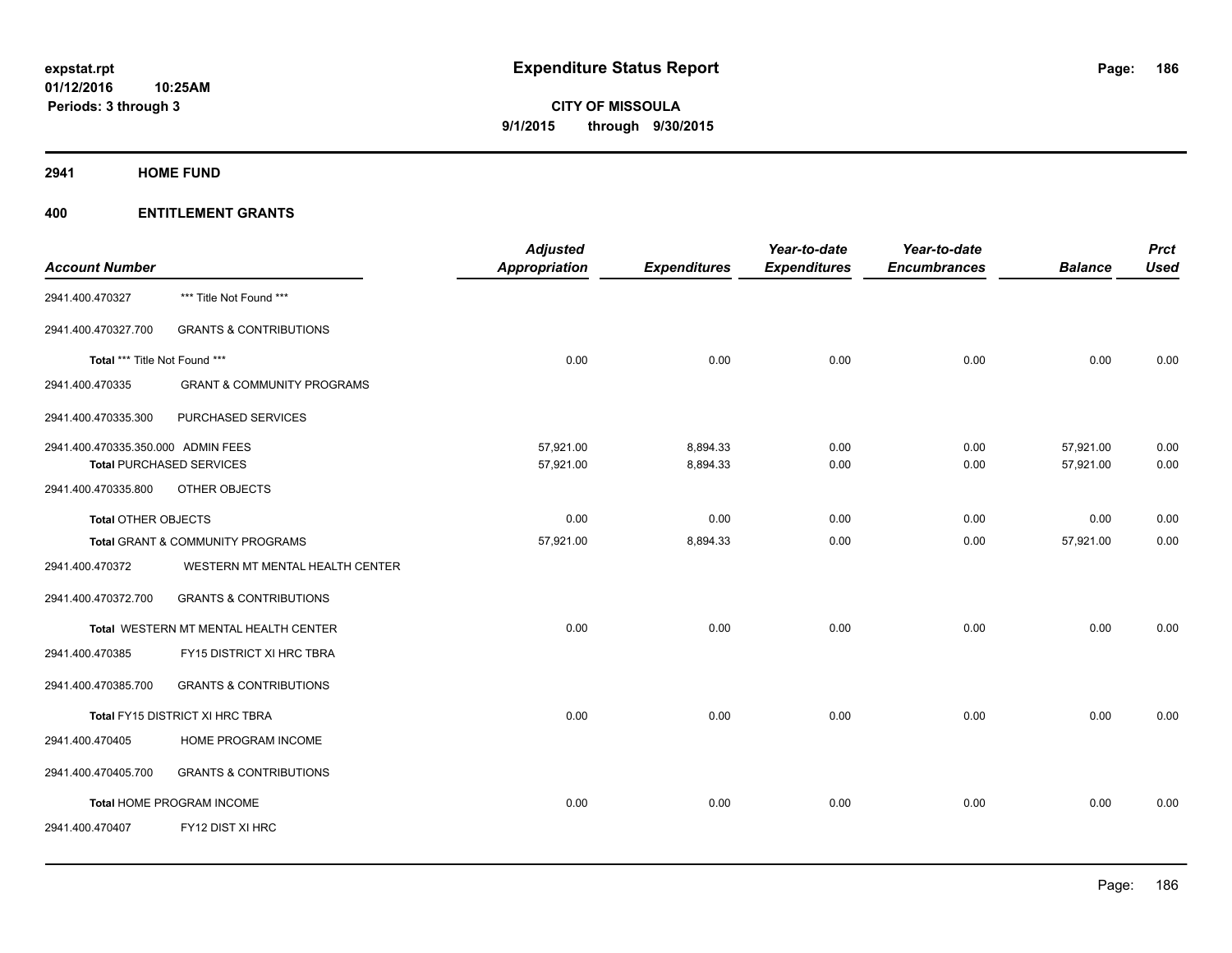**Periods: 3 through 3**

# **CITY OF MISSOULA 9/1/2015 through 9/30/2015**

## **2941 HOME FUND**

| <b>Account Number</b>             |                                                    | <b>Adjusted</b><br>Appropriation | <b>Expenditures</b> | Year-to-date<br><b>Expenditures</b> | Year-to-date<br><b>Encumbrances</b> | <b>Balance</b> | <b>Prct</b><br><b>Used</b> |
|-----------------------------------|----------------------------------------------------|----------------------------------|---------------------|-------------------------------------|-------------------------------------|----------------|----------------------------|
| 2941.400.470407.700               | <b>GRANTS &amp; CONTRIBUTIONS</b>                  |                                  |                     |                                     |                                     |                |                            |
| Total FY12 DIST XI HRC            |                                                    | 0.00                             | 0.00                | 0.00                                | 0.00                                | 0.00           | 0.00                       |
| 2941.400.470408                   | FY12 homeWORD                                      |                                  |                     |                                     |                                     |                |                            |
| 2941.400.470408.700               | <b>GRANTS &amp; CONTRIBUTIONS</b>                  |                                  |                     |                                     |                                     |                |                            |
| Total FY12 homeWORD               |                                                    | 0.00                             | 0.00                | 0.00                                | 0.00                                | 0.00           | 0.00                       |
| 2941.400.470410                   | FY10-12 DIST XI HRC/1ST TIME HOMEBUYER             |                                  |                     |                                     |                                     |                |                            |
| 2941.400.470410.700               | <b>GRANTS &amp; CONTRIBUTIONS</b>                  |                                  |                     |                                     |                                     |                |                            |
|                                   | Total FY10-12 DIST XI HRC/1ST TIME HOMEBUYER       | 0.00                             | 0.00                | 0.00                                | 0.00                                | 0.00           | 0.00                       |
| 2941.400.470439                   | HOMEWORD SWEETGRASS                                |                                  |                     |                                     |                                     |                |                            |
| 2941.400.470439.700               | <b>GRANTS &amp; CONTRIBUTIONS</b>                  |                                  |                     |                                     |                                     |                |                            |
|                                   | Total HOMEWORD SWEETGRASS                          | 0.00                             | 0.00                | 0.00                                | 0.00                                | 0.00           | 0.00                       |
| 2941.400.470500                   | <b>HOME GRANTS</b>                                 |                                  |                     |                                     |                                     |                |                            |
| 2941.400.470500.700               | <b>GRANTS &amp; CONTRIBUTIONS</b>                  |                                  |                     |                                     |                                     |                |                            |
|                                   | 2941.400.470500.700.000 TBD-GRANTS & CONTRIBUTIONS | 335,666.00                       | 0.00                | 0.00                                | 0.00                                | 335,666.00     | 0.00                       |
| <b>Total HOME GRANTS</b>          |                                                    | 335,666.00                       | 0.00                | 0.00                                | 0.00                                | 335,666.00     | 0.00                       |
| 2941.400.470520                   | FY16 WORD TBRA                                     |                                  |                     |                                     |                                     |                |                            |
| 2941.400.470520.700               | <b>GRANTS &amp; CONTRIBUTIONS</b>                  |                                  |                     |                                     |                                     |                |                            |
| 2941.400.470520.700.000 WORD TBRA |                                                    | 0.00                             | 765.00              | 765.00                              | 0.00                                | $-765.00$      | 0.00                       |
| Total FY16 WORD TBRA              |                                                    | 0.00                             | 765.00              | 765.00                              | 0.00                                | $-765.00$      | 0.00                       |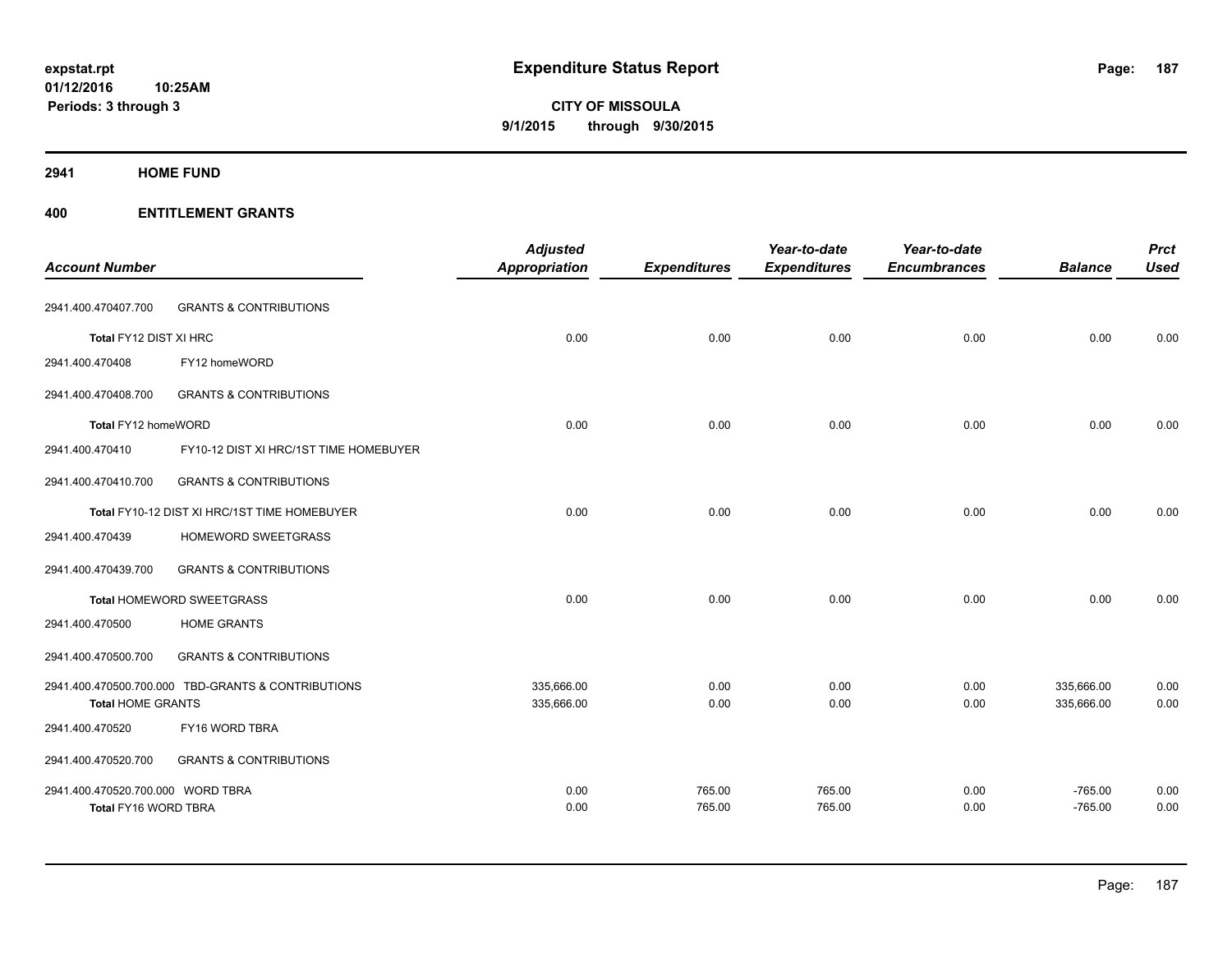**2941 HOME FUND**

| <b>Account Number</b>  |                                            | <b>Adjusted</b><br>Appropriation | Expenditures | Year-to-date<br><b>Expenditures</b> | Year-to-date<br><b>Encumbrances</b> | <b>Balance</b> | <b>Prct</b><br><b>Used</b> |
|------------------------|--------------------------------------------|----------------------------------|--------------|-------------------------------------|-------------------------------------|----------------|----------------------------|
| 2941.400.510110        | <b>MERCHANT SERVICES</b>                   |                                  |              |                                     |                                     |                |                            |
| 2941.400.510110.500    | <b>FIXED CHARGES</b>                       |                                  |              |                                     |                                     |                |                            |
|                        | <b>Total MERCHANT SERVICES</b>             | 0.00                             | 0.00         | 0.00                                | 0.00                                | 0.00           | 0.00                       |
| 2941.400.521000        | INTERFUND OPERATING TRANSFERS              |                                  |              |                                     |                                     |                |                            |
| 2941.400.521000.800    | OTHER OBJECTS                              |                                  |              |                                     |                                     |                |                            |
|                        | <b>Total INTERFUND OPERATING TRANSFERS</b> | 0.00                             | 0.00         | 0.00                                | 0.00                                | 0.00           | 0.00                       |
| <b>Total HOME FUND</b> |                                            | 393,587.00                       | 9,659.33     | 765.00                              | 0.00                                | 392.822.00     | 0.19                       |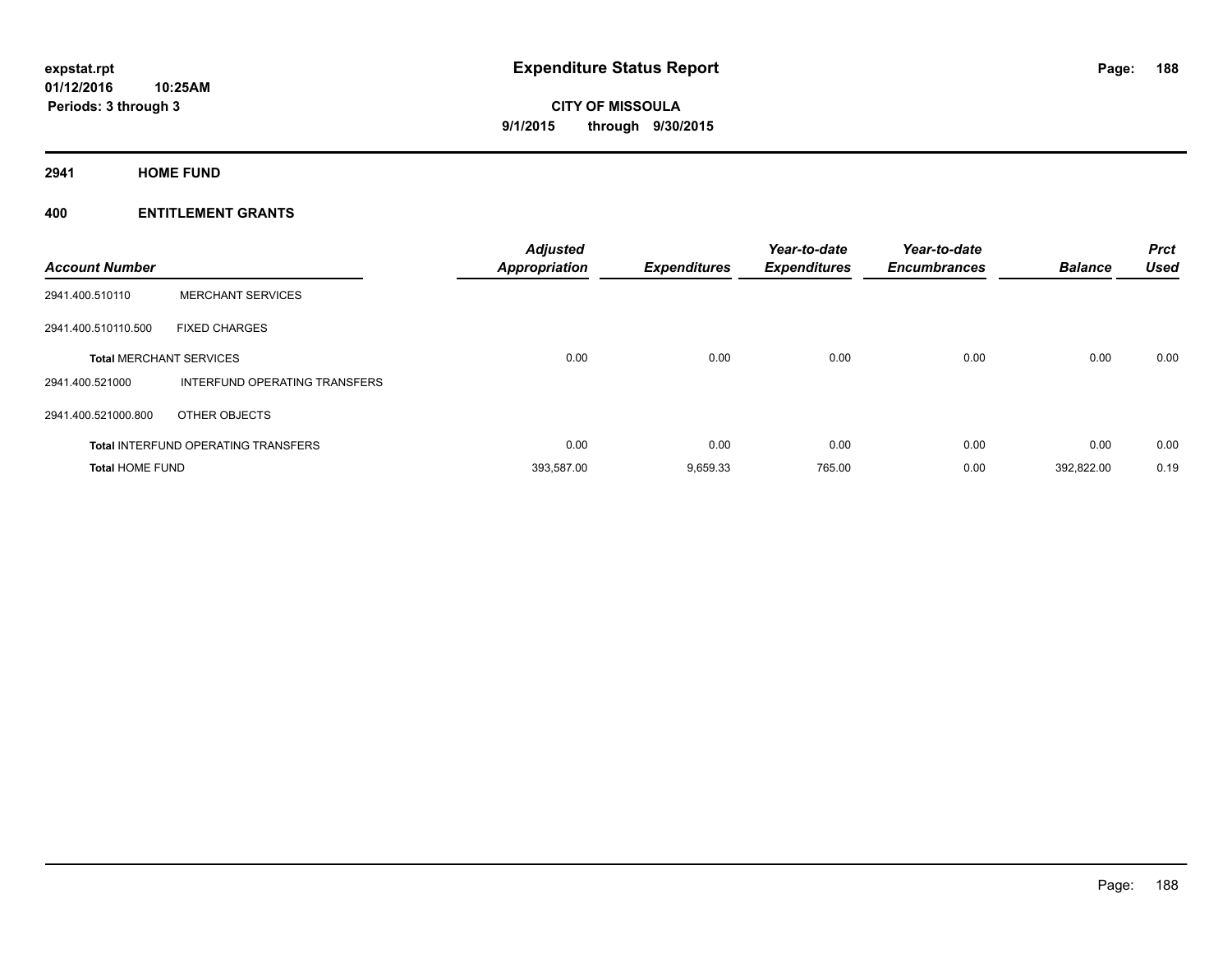**2942 ADDI PROGRAM**

|                                    |                                       | <b>Adjusted</b>      |                     | Year-to-date        | Year-to-date        |                | <b>Prct</b> |
|------------------------------------|---------------------------------------|----------------------|---------------------|---------------------|---------------------|----------------|-------------|
| <b>Account Number</b>              |                                       | <b>Appropriation</b> | <b>Expenditures</b> | <b>Expenditures</b> | <b>Encumbrances</b> | <b>Balance</b> | <b>Used</b> |
| 2942.400.470335                    | <b>GRANT &amp; COMMUNITY PROGRAMS</b> |                      |                     |                     |                     |                |             |
| 2942.400.470335.300                | PURCHASED SERVICES                    |                      |                     |                     |                     |                |             |
| 2942.400.470335.350.000 ADMIN FEES |                                       | 12,846.00            | 0.00                | 0.00                | 0.00                | 12,846.00      | 0.00        |
|                                    | Total GRANT & COMMUNITY PROGRAMS      | 12,846.00            | 0.00                | 0.00                | 0.00                | 12,846.00      | 0.00        |
| 2942.400.470370                    | PARENTING PLACE                       |                      |                     |                     |                     |                |             |
| 2942.400.470370.700                | <b>GRANTS &amp; CONTRIBUTIONS</b>     |                      |                     |                     |                     |                |             |
| <b>Total PARENTING PLACE</b>       |                                       | 0.00                 | 0.00                | 0.00                | 0.00                | 0.00           | 0.00        |
| 2942.400.510110                    | <b>MERCHANT SERVICES</b>              |                      |                     |                     |                     |                |             |
| 2942.400.510110.500                | <b>FIXED CHARGES</b>                  |                      |                     |                     |                     |                |             |
|                                    | <b>Total MERCHANT SERVICES</b>        | 0.00                 | 0.00                | 0.00                | 0.00                | 0.00           | 0.00        |
| <b>Total ADDI PROGRAM</b>          |                                       | 12,846.00            | 0.00                | 0.00                | 0.00                | 12,846.00      | 0.00        |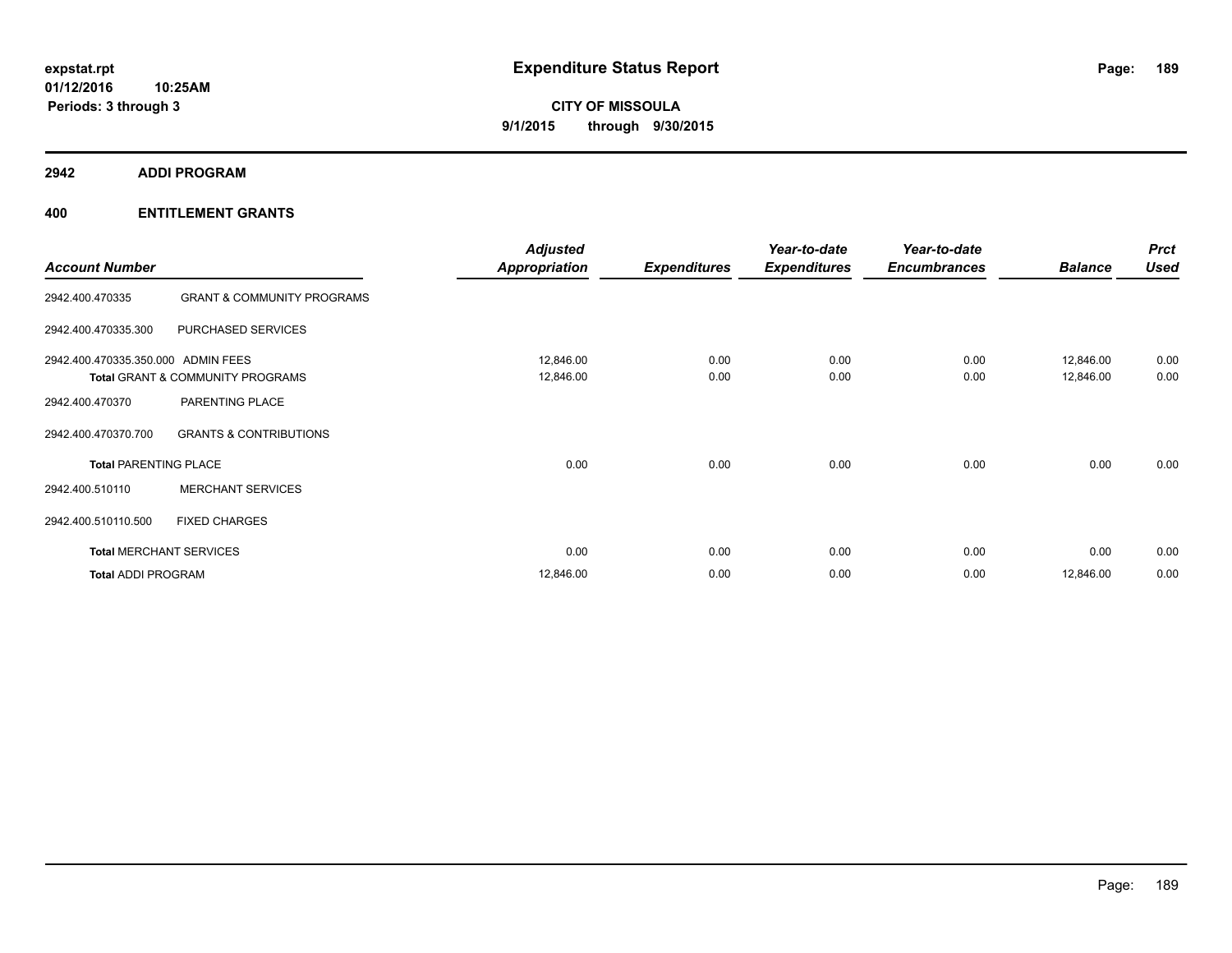## **2943 CITY HOME PROGRAM INCOME**

|                               |                                                  | <b>Adjusted</b>      |                     | Year-to-date        | Year-to-date        |                | <b>Prct</b> |
|-------------------------------|--------------------------------------------------|----------------------|---------------------|---------------------|---------------------|----------------|-------------|
| <b>Account Number</b>         |                                                  | <b>Appropriation</b> | <b>Expenditures</b> | <b>Expenditures</b> | <b>Encumbrances</b> | <b>Balance</b> | <b>Used</b> |
| 2943.400.470405               | *** Title Not Found ***                          |                      |                     |                     |                     |                |             |
| 2943.400.470405.300           | PURCHASED SERVICES                               |                      |                     |                     |                     |                |             |
|                               | 2943.400.470405.350.000 PROFESSIONAL SERVICES    | 31,000.00            | 0.00                | 0.00                | 0.00                | 31,000.00      | 0.00        |
|                               | 2943.400.470405.390.000 OTHER PURCHASED SERVICES | 500.00               | 0.00                | 0.00                | 0.00                | 500.00         | 0.00        |
|                               | <b>Total PURCHASED SERVICES</b>                  | 31,500.00            | 0.00                | 0.00                | 0.00                | 31,500.00      | 0.00        |
| 2943.400.470405.700           | <b>GRANTS &amp; CONTRIBUTIONS</b>                |                      |                     |                     |                     |                |             |
|                               | <b>Total GRANTS &amp; CONTRIBUTIONS</b>          | 0.00                 | 0.00                | 0.00                | 0.00                | 0.00           | 0.00        |
| Total *** Title Not Found *** |                                                  | 31,500.00            | 0.00                | 0.00                | 0.00                | 31,500.00      | 0.00        |
| 2943.400.510110               | <b>MERCHANT SERVICES</b>                         |                      |                     |                     |                     |                |             |
| 2943.400.510110.500           | <b>FIXED CHARGES</b>                             |                      |                     |                     |                     |                |             |
|                               | <b>Total MERCHANT SERVICES</b>                   | 0.00                 | 0.00                | 0.00                | 0.00                | 0.00           | 0.00        |
|                               | Total CITY HOME PROGRAM INCOME                   | 31,500.00            | 0.00                | 0.00                | 0.00                | 31,500.00      | 0.00        |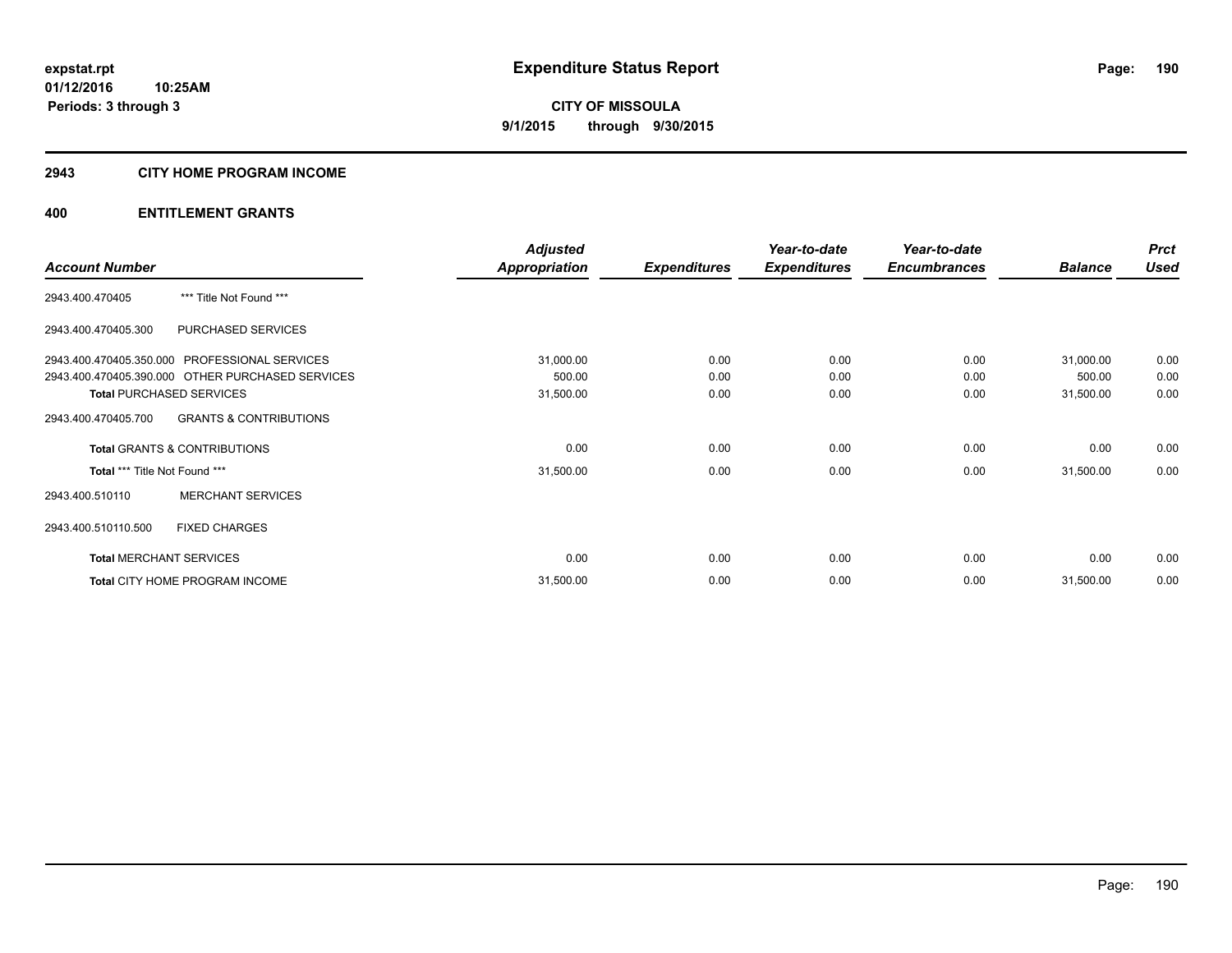**01/12/2016 10:25AM Periods: 3 through 3**

**CITY OF MISSOULA 9/1/2015 through 9/30/2015**

### **2944 NEIGHBORHOOD STABILIZATION PROGRAM**

| <b>Account Number</b> |                                   | <b>Adjusted</b><br><b>Appropriation</b> | <b>Expenditures</b> | Year-to-date<br><b>Expenditures</b> | Year-to-date<br><b>Encumbrances</b> | <b>Balance</b> | <b>Prct</b><br><b>Used</b> |
|-----------------------|-----------------------------------|-----------------------------------------|---------------------|-------------------------------------|-------------------------------------|----------------|----------------------------|
| 2944.400.470425       | SILVERTIP APARTMENTS              |                                         |                     |                                     |                                     |                |                            |
| 2944.400.470425.300   | PURCHASED SERVICES                |                                         |                     |                                     |                                     |                |                            |
|                       | <b>Total SILVERTIP APARTMENTS</b> | 0.00                                    | 0.00                | 0.00                                | 0.00                                | 0.00           | 0.00                       |
| 2944.400.510110       | <b>MERCHANT SERVICES</b>          |                                         |                     |                                     |                                     |                |                            |
| 2944.400.510110.500   | <b>FIXED CHARGES</b>              |                                         |                     |                                     |                                     |                |                            |
|                       | <b>Total ENTITLEMENT GRANTS</b>   | 0.00                                    | 0.00                | 0.00                                | 0.00                                | 0.00           | 0.00                       |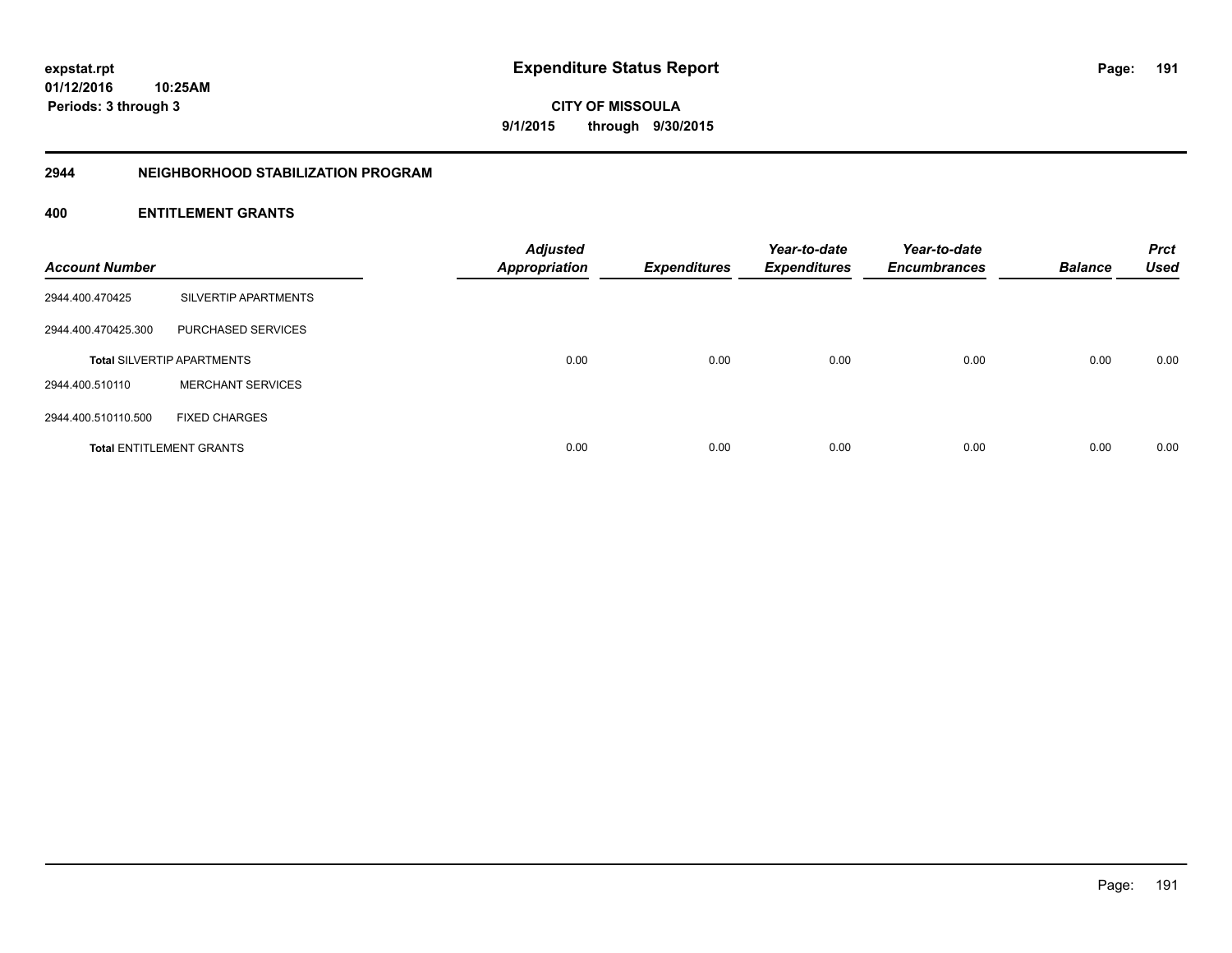Page: 192

**01/12/2016 10:25AM Periods: 3 through 3**

**CITY OF MISSOULA 9/1/2015 through 9/30/2015**

# **2944 NEIGHBORHOOD STABILIZATION PROGRAM**

# **401 MHA/SILVERTIP**

| <b>Account Number</b>         |                          | <b>Adjusted</b><br><b>Appropriation</b> | <b>Expenditures</b> | Year-to-date<br><b>Expenditures</b> | Year-to-date<br><b>Encumbrances</b> | <b>Balance</b> | <b>Prct</b><br><b>Used</b> |
|-------------------------------|--------------------------|-----------------------------------------|---------------------|-------------------------------------|-------------------------------------|----------------|----------------------------|
| 2944.401.470425               | *** Title Not Found ***  |                                         |                     |                                     |                                     |                |                            |
| 2944.401.470425.300           | PURCHASED SERVICES       |                                         |                     |                                     |                                     |                |                            |
| Total *** Title Not Found *** |                          | 0.00                                    | 0.00                | 0.00                                | 0.00                                | 0.00           | 0.00                       |
| 2944.401.510110               | <b>MERCHANT SERVICES</b> |                                         |                     |                                     |                                     |                |                            |
| 2944.401.510110.500           | <b>FIXED CHARGES</b>     |                                         |                     |                                     |                                     |                |                            |
| <b>Total MHA/SILVERTIP</b>    |                          | 0.00                                    | 0.00                | 0.00                                | 0.00                                | 0.00           | 0.00                       |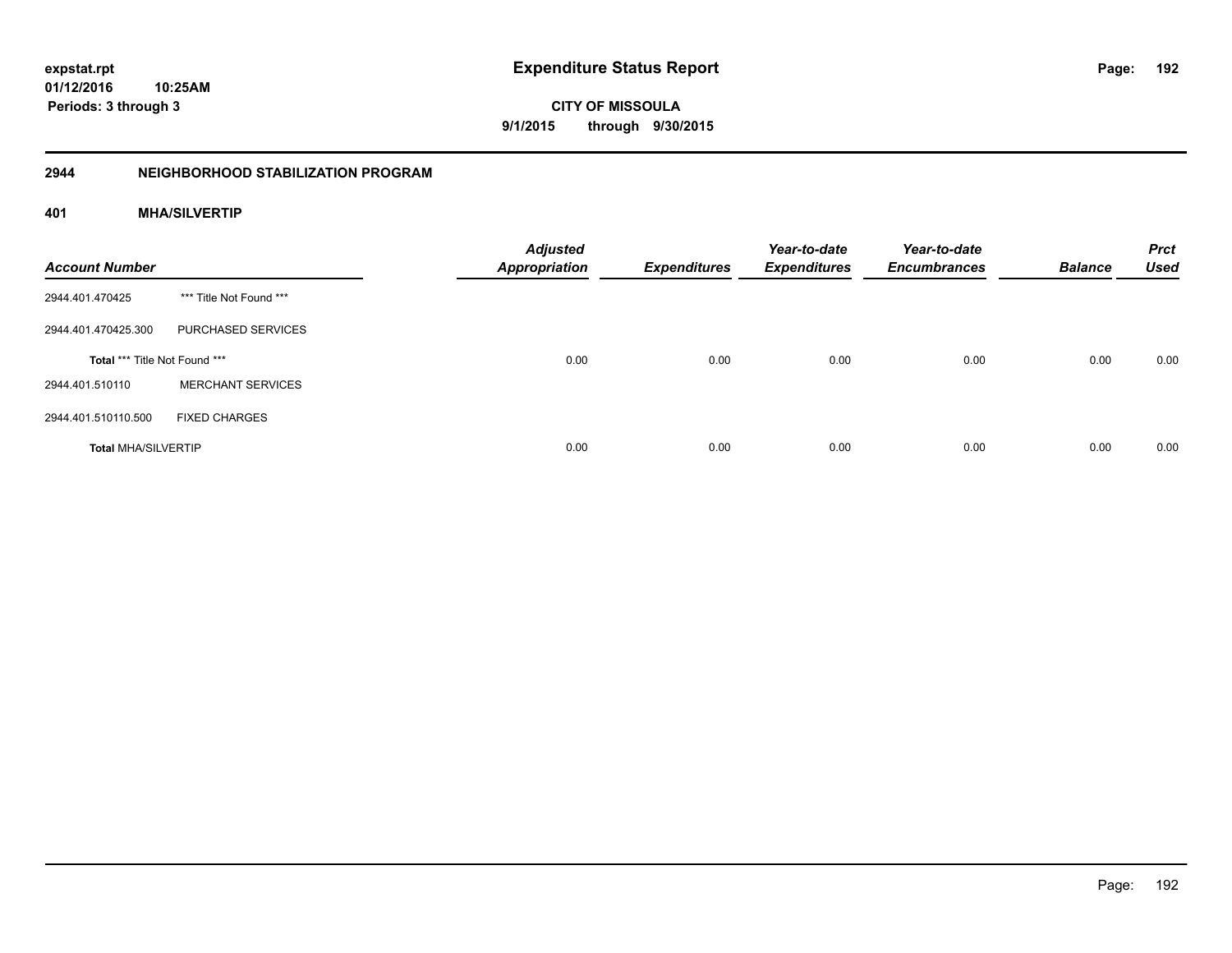**01/12/2016 10:25AM Periods: 3 through 3**

**CITY OF MISSOULA 9/1/2015 through 9/30/2015**

# **2944 NEIGHBORHOOD STABILIZATION PROGRAM**

# **402 HUD/SILVERTIP**

| <b>Account Number</b>                |                                                 | <b>Adjusted</b><br><b>Appropriation</b> | <b>Expenditures</b> | Year-to-date<br><b>Expenditures</b> | Year-to-date<br><b>Encumbrances</b> | <b>Balance</b> | <b>Prct</b><br><b>Used</b> |
|--------------------------------------|-------------------------------------------------|-----------------------------------------|---------------------|-------------------------------------|-------------------------------------|----------------|----------------------------|
| 2944.402.470425                      | *** Title Not Found ***                         |                                         |                     |                                     |                                     |                |                            |
| 2944.402.470425.300                  | PURCHASED SERVICES                              |                                         |                     |                                     |                                     |                |                            |
| <b>Total *** Title Not Found ***</b> |                                                 | 0.00                                    | 0.00                | 0.00                                | 0.00                                | 0.00           | 0.00                       |
| 2944.402.510110                      | <b>MERCHANT SERVICES</b>                        |                                         |                     |                                     |                                     |                |                            |
| 2944.402.510110.500                  | <b>FIXED CHARGES</b>                            |                                         |                     |                                     |                                     |                |                            |
|                                      | <b>Total NEIGHBORHOOD STABILIZATION PROGRAM</b> | 0.00                                    | 0.00                | 0.00                                | 0.00                                | 0.00           | 0.00                       |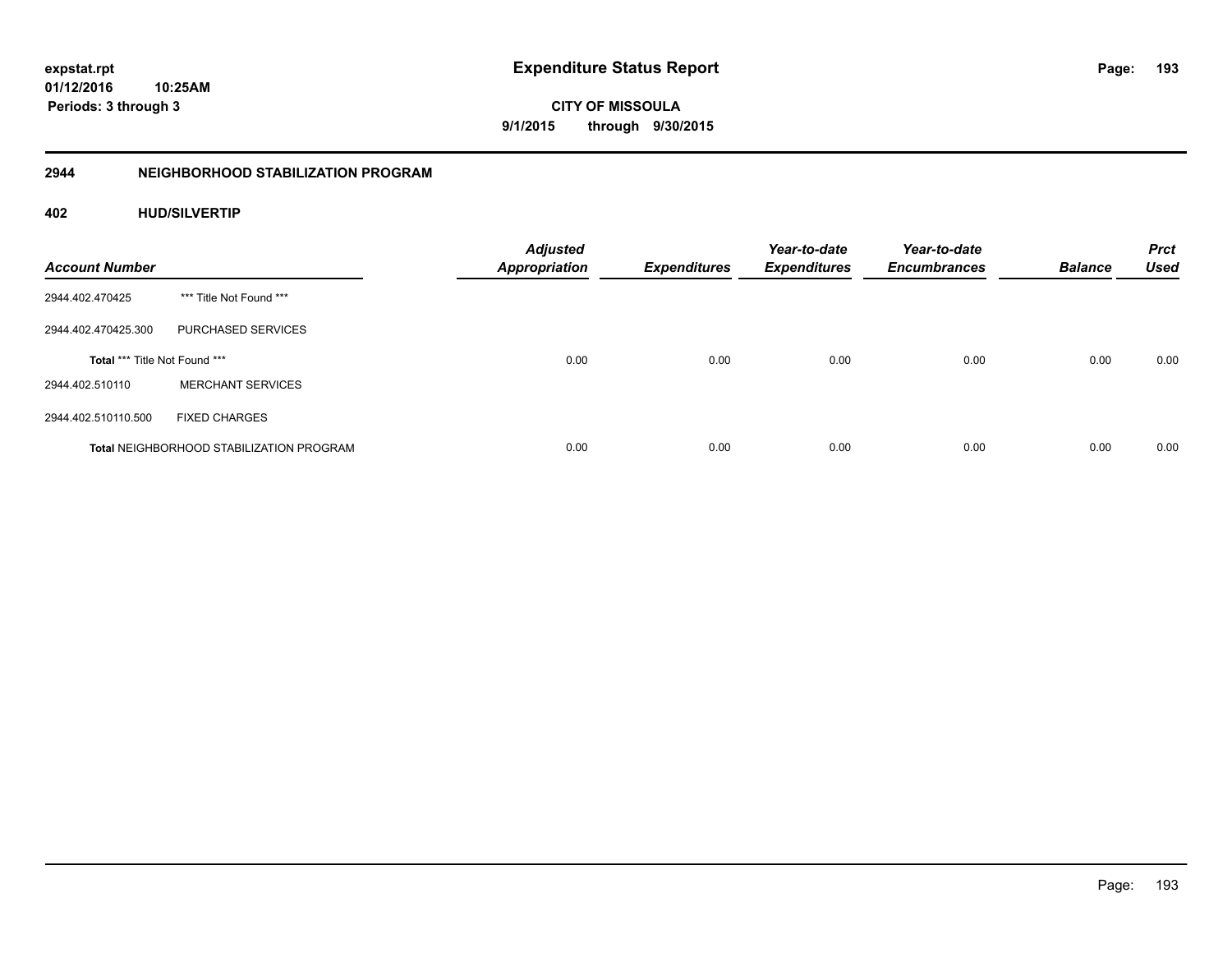#### **2955 TRANSPORTATION**

# **250 DEVELOPMENT SERVICES**

|                                                         | <b>Adjusted</b>      |                     | Year-to-date        | Year-to-date        |                | <b>Prct</b> |
|---------------------------------------------------------|----------------------|---------------------|---------------------|---------------------|----------------|-------------|
| <b>Account Number</b>                                   | <b>Appropriation</b> | <b>Expenditures</b> | <b>Expenditures</b> | <b>Encumbrances</b> | <b>Balance</b> | <b>Used</b> |
| <b>TRANSPORTATION</b><br>2955.250.411070                |                      |                     |                     |                     |                |             |
| PERSONAL SERVICES<br>2955.250.411070.100                |                      |                     |                     |                     |                |             |
| 2955.250.411070.110.000 SALARIES AND WAGES              | 248,182.00           | 18,923.52           | 55,024.10           | 0.00                | 193,157.90     | 22.17       |
| 2955.250.411070.140.000 EMPLOYER CONTRIBUTIONS          | 82.416.00            | 6,548.95            | 22,135.54           | 0.00                | 60.280.46      | 26.86       |
| 2955.250.411070.141.000 STATE RETIREMENT CONTRIBUTIONS  | 0.00                 | 0.00                | 63.86               | 0.00                | $-63.86$       | 0.00        |
| <b>Total PERSONAL SERVICES</b>                          | 330,598.00           | 25,472.47           | 77,223.50           | 0.00                | 253,374.50     | 23.36       |
| 2955.250.411070.200<br><b>SUPPLIES</b>                  |                      |                     |                     |                     |                |             |
| 2955.250.411070.210.000 OFFICE SUPPLIES                 | 5,000.00             | 99.38               | 119.75              | 0.00                | 4,880.25       | 2.40        |
| 2955.250.411070.220.000 OPERATING SUPPLIES              | 1,300.00             | 0.00                | 0.00                | 0.00                | 1,300.00       | 0.00        |
| 2955.250.411070.240.000 OTHER SUPPLIES                  | 360.00               | 0.00                | 0.00                | 0.00                | 360.00         | 0.00        |
| <b>Total SUPPLIES</b>                                   | 6,660.00             | 99.38               | 119.75              | 0.00                | 6,540.25       | 1.80        |
| 2955.250.411070.300<br><b>PURCHASED SERVICES</b>        |                      |                     |                     |                     |                |             |
| 2955.250.411070.310.000 COMMUNICATIONS                  | 500.00               | 1.38                | 2.41                | 0.00                | 497.59         | 0.48        |
| 2955.250.411070.320.000 PRINTING & DUPLICATING          | 3,500.00             | 0.00                | 0.00                | 0.00                | 3,500.00       | 0.00        |
| 2955.250.411070.330.000 PUBLICITY, SUBSCRIPTIONS & DUES | 3,000.00             | 200.85              | 574.85              | 0.00                | 2,425.15       | 19.16       |
| 2955.250.411070.344.000 TELEPHONE SERVICE               | 500.00               | 158.93              | 158.93              | 0.00                | 341.07         | 31.79       |
| 2955.250.411070.350.000 PROFESSIONAL SERVICES           | 150,000.00           | 5,644.65            | 6,464.89            | 0.00                | 143,535.11     | 4.31        |
| 2955.250.411070.360.000 REPAIR & MAINTENANCE            | 8,900.00             | 0.00                | 0.00                | 0.00                | 8,900.00       | 0.00        |
| 2955.250.411070.370.000 TRAVEL                          | 9,000.00             | 0.00                | 46.29               | 0.00                | 8,953.71       | 0.51        |
| 2955.250.411070.380.000 TRAINING                        | 5,500.00             | 0.00                | 258.80              | 0.00                | 5,241.20       | 4.71        |
| <b>Total PURCHASED SERVICES</b>                         | 180,900.00           | 6,005.81            | 7,506.17            | 0.00                | 173,393.83     | 4.15        |
| 2955.250.411070.500<br><b>FIXED CHARGES</b>             |                      |                     |                     |                     |                |             |
| 2955.250.411070.500.000 FIXED CHARGES                   | 24,000.00            | 0.00                | 0.00                | 0.00                | 24,000.00      | 0.00        |
| <b>Total FIXED CHARGES</b>                              | 24,000.00            | 0.00                | 0.00                | 0.00                | 24,000.00      | 0.00        |
|                                                         |                      |                     |                     |                     |                |             |

2955.250.411070.700 GRANTS & CONTRIBUTIONS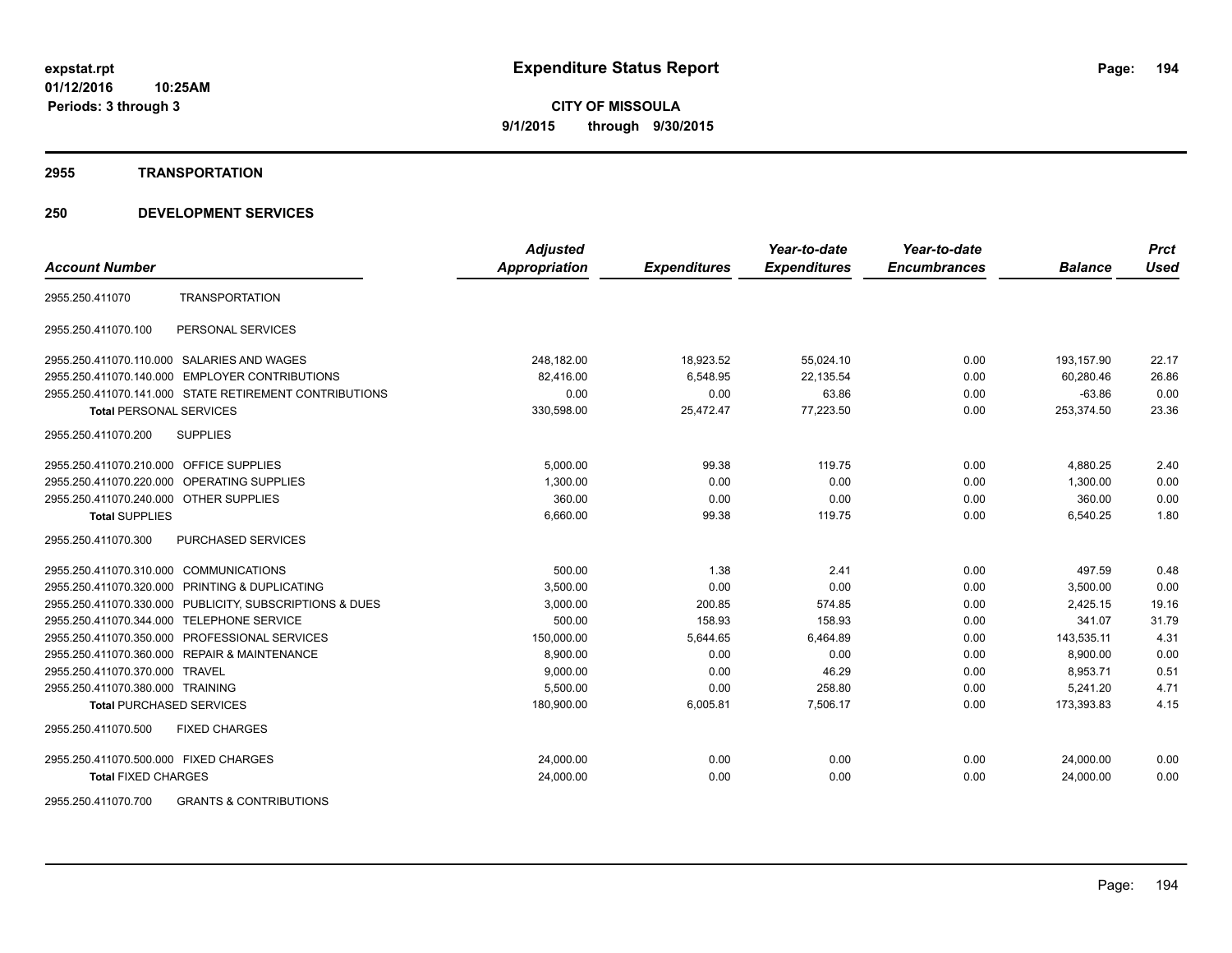# **2955 TRANSPORTATION**

| <b>Account Number</b>                                   | <b>Adjusted</b><br><b>Appropriation</b> | <b>Expenditures</b> | Year-to-date<br><b>Expenditures</b> | Year-to-date<br><b>Encumbrances</b> | <b>Balance</b> | <b>Prct</b><br><b>Used</b> |
|---------------------------------------------------------|-----------------------------------------|---------------------|-------------------------------------|-------------------------------------|----------------|----------------------------|
| 2955.250.411070.700.000 GRANTS & CONTRIBUTIONS          | 142,802.00                              | 0.00                | 0.00                                | 0.00                                | 142,802.00     | 0.00                       |
| Total GRANTS & CONTRIBUTIONS                            | 142,802.00                              | 0.00                | 0.00                                | 0.00                                | 142,802.00     | 0.00                       |
|                                                         |                                         |                     |                                     |                                     |                |                            |
| OTHER OBJECTS<br>2955.250.411070.800                    |                                         |                     |                                     |                                     |                |                            |
| 2955.250.411070.845.000 CONTINGENCY                     | 127,295.00                              | 0.00                | 0.00                                | 0.00                                | 127,295.00     | 0.00                       |
| <b>Total OTHER OBJECTS</b>                              | 127,295.00                              | 0.00                | 0.00                                | 0.00                                | 127,295.00     | 0.00                       |
| <b>Total TRANSPORTATION</b>                             | 812,255.00                              | 31,577.66           | 84,849.42                           | 0.00                                | 727,405.58     | 10.45                      |
| <b>MIM MDT</b><br>2955.250.411080                       |                                         |                     |                                     |                                     |                |                            |
| PERSONAL SERVICES<br>2955.250.411080.100                |                                         |                     |                                     |                                     |                |                            |
| 2955.250.411080.110.000 CMAQ/MIM-SALARIES AND WAGES     | 148,499.00                              | 9,268.06            | 29,703.08                           | 0.00                                | 118,795.92     | 20.00                      |
| 2955.250.411080.120.000 OVERTIME/TERMINATION            | 0.00                                    | 6.15                | 12.30                               | 0.00                                | $-12.30$       | 0.00                       |
| 2955.250.411080.140.000 EMPLOYER CONTRIBUTIONS          | 60,292.00                               | 3,584.82            | 12,516.73                           | 0.00                                | 47,775.27      | 20.76                      |
| <b>Total PERSONAL SERVICES</b>                          | 208.791.00                              | 12,859.03           | 42.232.11                           | 0.00                                | 166.558.89     | 20.23                      |
| <b>SUPPLIES</b><br>2955.250.411080.200                  |                                         |                     |                                     |                                     |                |                            |
| 2955.250.411080.210.000 OFFICE SUPPLIES                 | 770.00                                  | 62.20               | 104.52                              | 0.00                                | 665.48         | 13.57                      |
| 2955.250.411080.220.000 OPERATING SUPPLIES              | 34,157.00                               | 1,161.00            | 9,853.30                            | 0.00                                | 24,303.70      | 28.85                      |
| <b>Total SUPPLIES</b>                                   | 34,927.00                               | 1,223.20            | 9.957.82                            | 0.00                                | 24.969.18      | 28.51                      |
| PURCHASED SERVICES<br>2955.250.411080.300               |                                         |                     |                                     |                                     |                |                            |
| 2955.250.411080.310.000 COMMUNICATIONS                  | 500.00                                  | 102.51              | 177.51                              | 0.00                                | 322.49         | 35.50                      |
| 2955.250.411080.320.000 PRINTING & DUPLICATING          | 5,130.00                                | 199.73              | 850.91                              | 0.00                                | 4,279.09       | 16.59                      |
| 2955.250.411080.330.000 PUBLICITY, SUBSCRIPTIONS & DUES | 29,100.00                               | 3,536.84            | 7,723.71                            | 0.00                                | 21,376.29      | 26.54                      |
| 2955.250.411080.344.000 TELEPHONE SERVICE               | 100.00                                  | 0.00                | 0.00                                | 0.00                                | 100.00         | 0.00                       |
| 2955.250.411080.350.000 PROFESSIONAL SERVICES           | 11,000.00                               | 250.00              | 450.00                              | 0.00                                | 10,550.00      | 4.09                       |
| 2955.250.411080.370.000 TRAVEL                          | 3,000.00                                | 0.00                | 0.00                                | 0.00                                | 3,000.00       | 0.00                       |
| 2955.250.411080.380.000 TRAINING                        | 9,000.00                                | 0.00                | 0.00                                | 0.00                                | 9,000.00       | 0.00                       |
| 2955.250.411080.390.000 OTHER PURCHASED SERVICES        | 19,200.00                               | 5,730.50            | 7,485.50                            | 0.00                                | 11,714.50      | 38.99                      |
| <b>Total PURCHASED SERVICES</b>                         | 77,030.00                               | 9,819.58            | 16,687.63                           | 0.00                                | 60,342.37      | 21.66                      |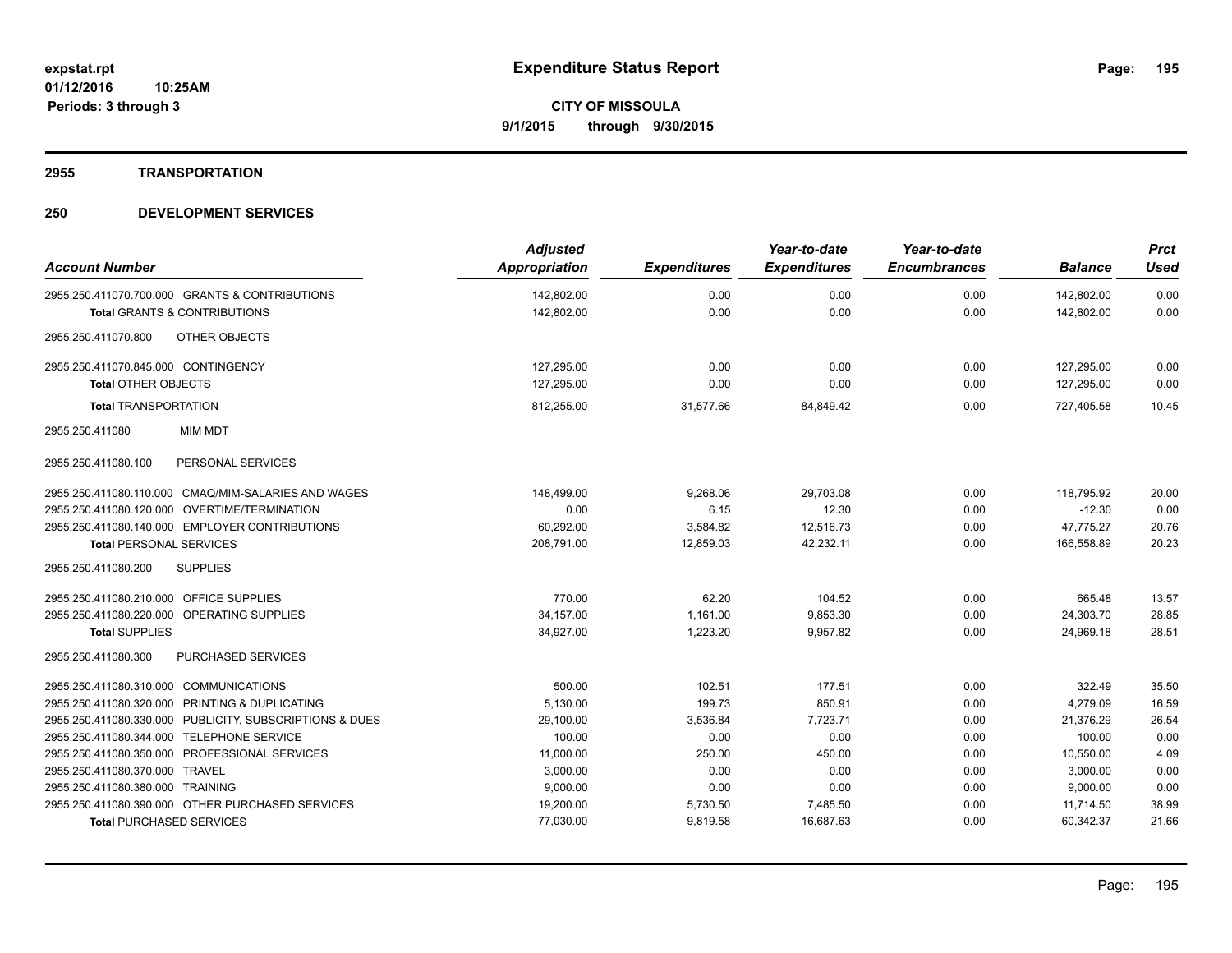#### **2955 TRANSPORTATION**

|                                                          | <b>Adjusted</b> |                     | Year-to-date        | Year-to-date        |                | <b>Prct</b> |
|----------------------------------------------------------|-----------------|---------------------|---------------------|---------------------|----------------|-------------|
| <b>Account Number</b>                                    | Appropriation   | <b>Expenditures</b> | <b>Expenditures</b> | <b>Encumbrances</b> | <b>Balance</b> | <b>Used</b> |
| <b>FIXED CHARGES</b><br>2955.250.411080.500              |                 |                     |                     |                     |                |             |
| 2955.250.411080.500.000 FIXED CHARGES                    | 10,000.00       | 0.00                | 0.00                | 0.00                | 10,000.00      | 0.00        |
| <b>Total FIXED CHARGES</b>                               | 10,000.00       | 0.00                | 0.00                | 0.00                | 10,000.00      | 0.00        |
| 2955.250.411080.700<br><b>GRANTS &amp; CONTRIBUTIONS</b> |                 |                     |                     |                     |                |             |
| <b>Total GRANTS &amp; CONTRIBUTIONS</b>                  | 0.00            | 0.00                | 0.00                | 0.00                | 0.00           | 0.00        |
| OTHER OBJECTS<br>2955.250.411080.800                     |                 |                     |                     |                     |                |             |
| <b>Total OTHER OBJECTS</b>                               | 0.00            | 0.00                | 0.00                | 0.00                | 0.00           | 0.00        |
| <b>Total MIM MDT</b>                                     | 330,748.00      | 23,901.81           | 68,877.56           | 0.00                | 261,870.44     | 20.82       |
| 2955.250.430255<br><b>BIKE-PED PROGRAM</b>               |                 |                     |                     |                     |                |             |
| 2955.250.430255.100<br>PERSONAL SERVICES                 |                 |                     |                     |                     |                |             |
| 2955.250.430255.110.000 SALARIES AND WAGES               | 48,012.00       | 3,754.20            | 10,880.19           | 0.00                | 37,131.81      | 22.66       |
| 2955.250.430255.140.000 EMPLOYER CONTRIBUTIONS           | 17,429.00       | 1,380.78            | 4,698.59            | 0.00                | 12,730.41      | 26.96       |
| <b>Total PERSONAL SERVICES</b>                           | 65,441.00       | 5,134.98            | 15,578.78           | 0.00                | 49,862.22      | 23.81       |
| 2955.250.430255.200<br><b>SUPPLIES</b>                   |                 |                     |                     |                     |                |             |
| 2955.250.430255.210.000 OFFICE SUPPLIES                  | 1,000.00        | 3.38                | 3.38                | 0.00                | 996.62         | 0.34        |
| 2955.250.430255.220.000 OPERATING SUPPLIES               | 0.00            | 120.00              | 120.00              | 0.00                | $-120.00$      | 0.00        |
| <b>Total SUPPLIES</b>                                    | 1,000.00        | 123.38              | 123.38              | 0.00                | 876.62         | 12.34       |
| 2955.250.430255.300<br>PURCHASED SERVICES                |                 |                     |                     |                     |                |             |
| 2955.250.430255.310.000 COMMUNICATIONS                   | 0.00            | 9.53                | 14.66               | 0.00                | $-14.66$       | 0.00        |
| 2955.250.430255.320.000 PRINTING & DUPLICATING           | 125.00          | 0.00                | 0.00                | 0.00                | 125.00         | 0.00        |
| 2955.250.430255.330.000 PUBLICITY, SUBSCRIPTIONS & DUES  | 395.00          | 0.00                | 0.00                | 0.00                | 395.00         | 0.00        |
| 2955.250.430255.344.000 TELEPHONE SERVICE                | 29.00           | 0.00                | 0.00                | 0.00                | 29.00          | 0.00        |
| 2955.250.430255.350.000 PROFESSIONAL SERVICES            | 4,005.00        | 0.00                | 0.00                | 0.00                | 4,005.00       | 0.00        |
| 2955.250.430255.370.000 TRAVEL                           | 1,200.00        | 0.00                | 0.00                | 0.00                | 1,200.00       | 0.00        |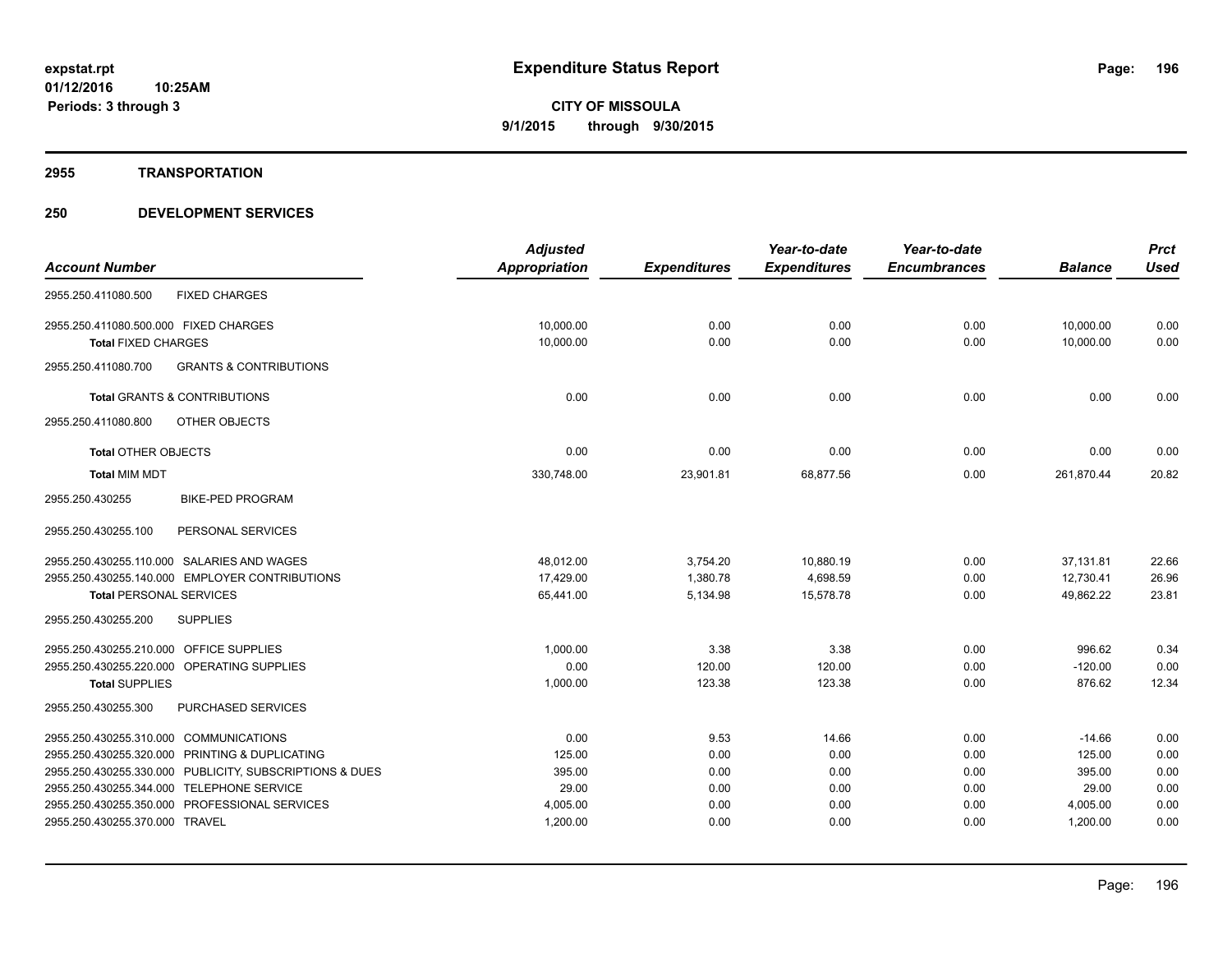### **2955 TRANSPORTATION**

| <b>Account Number</b>                            |                          | <b>Adjusted</b><br><b>Appropriation</b> | <b>Expenditures</b> | Year-to-date<br><b>Expenditures</b> | Year-to-date<br><b>Encumbrances</b> | <b>Balance</b> | <b>Prct</b><br><b>Used</b> |
|--------------------------------------------------|--------------------------|-----------------------------------------|---------------------|-------------------------------------|-------------------------------------|----------------|----------------------------|
| 2955.250.430255.380.000 TRAINING                 |                          | 800.00                                  | 0.00                | 0.00                                | 0.00                                | 800.00         | 0.00                       |
| 2955.250.430255.390.000 OTHER PURCHASED SERVICES |                          | 4,500.00                                | 0.00                | 0.00                                | 0.00                                | 4,500.00       | 0.00                       |
| <b>Total PURCHASED SERVICES</b>                  |                          | 11,054.00                               | 9.53                | 14.66                               | 0.00                                | 11,039.34      | 0.13                       |
| 2955.250.430255.500                              | <b>FIXED CHARGES</b>     |                                         |                     |                                     |                                     |                |                            |
| 2955.250.430255.500.000 FIXED CHARGES            |                          | 4,592.00                                | 0.00                | 0.00                                | 0.00                                | 4,592.00       | 0.00                       |
| <b>Total FIXED CHARGES</b>                       |                          | 4,592.00                                | 0.00                | 0.00                                | 0.00                                | 4,592.00       | 0.00                       |
| 2955.250.430255.900                              | <b>CAPITAL OUTLAY</b>    |                                         |                     |                                     |                                     |                |                            |
| <b>Total CAPITAL OUTLAY</b>                      |                          | 0.00                                    | 0.00                | 0.00                                | 0.00                                | 0.00           | 0.00                       |
| Total BIKE-PED PROGRAM                           |                          | 82,087.00                               | 5,267.89            | 15,716.82                           | 0.00                                | 66,370.18      | 19.15                      |
| 2955.250.430257                                  | BICYCLE COMMUTER NETWORK |                                         |                     |                                     |                                     |                |                            |
| <b>SUPPLIES</b><br>2955.250.430257.200           |                          |                                         |                     |                                     |                                     |                |                            |
| 2955.250.430257.220.000 OPERATING SUPPLIES       |                          | 0.00                                    | 11.88               | 11.88                               | 0.00                                | $-11.88$       | 0.00                       |
| <b>Total SUPPLIES</b>                            |                          | 0.00                                    | 11.88               | 11.88                               | 0.00                                | $-11.88$       | 0.00                       |
| 2955.250.430257.900                              | CAPITAL OUTLAY           |                                         |                     |                                     |                                     |                |                            |
| <b>Total CAPITAL OUTLAY</b>                      |                          | 0.00                                    | 0.00                | 0.00                                | 0.00                                | 0.00           | 0.00                       |
| Total BICYCLE COMMUTER NETWORK                   |                          | 0.00                                    | 11.88               | 11.88                               | 0.00                                | $-11.88$       | 0.00                       |
| 2955.250.430267                                  | <b>CMAQ GRANT</b>        |                                         |                     |                                     |                                     |                |                            |
| 2955.250.430267.200<br><b>SUPPLIES</b>           |                          |                                         |                     |                                     |                                     |                |                            |
| <b>Total CMAQ GRANT</b>                          |                          | 0.00                                    | 0.00                | 0.00                                | 0.00                                | 0.00           | 0.00                       |
| 2955.250.510110                                  | <b>MERCHANT SERVICES</b> |                                         |                     |                                     |                                     |                |                            |
| 2955.250.510110.500                              | <b>FIXED CHARGES</b>     |                                         |                     |                                     |                                     |                |                            |
| <b>Total MERCHANT SERVICES</b>                   |                          | 0.00                                    | 0.00                | 0.00                                | 0.00                                | 0.00           | 0.00                       |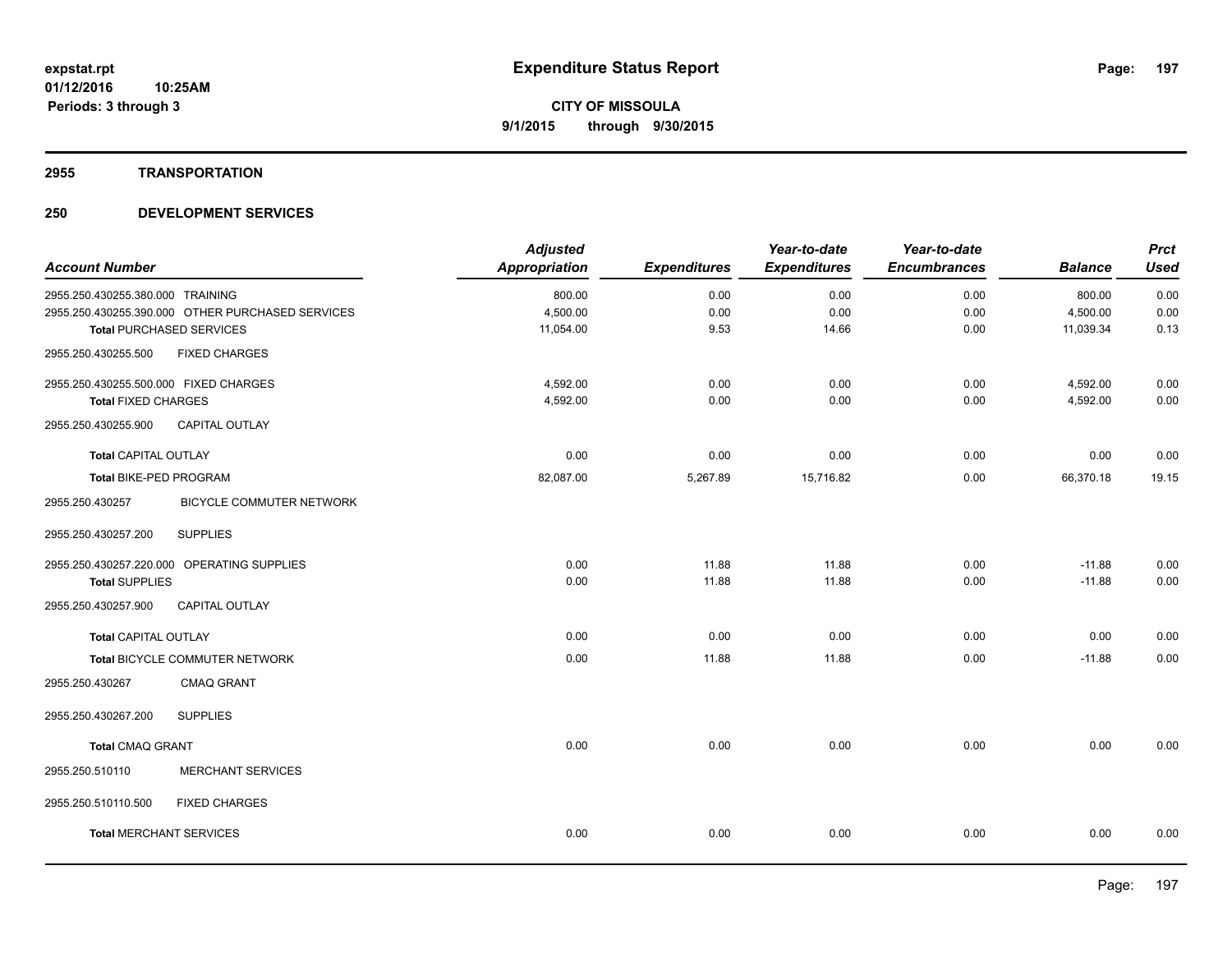# **2955 TRANSPORTATION**

| <b>Account Number</b>       |                                            | <b>Adjusted</b><br><b>Appropriation</b> | <b>Expenditures</b> | Year-to-date<br><b>Expenditures</b> | Year-to-date<br><b>Encumbrances</b> | <b>Balance</b> | <b>Prct</b><br>Used |
|-----------------------------|--------------------------------------------|-----------------------------------------|---------------------|-------------------------------------|-------------------------------------|----------------|---------------------|
| 2955.250.521000             | INTERFUND OPERATING TRANSFERS              |                                         |                     |                                     |                                     |                |                     |
| 2955.250.521000.800         | OTHER OBJECTS                              |                                         |                     |                                     |                                     |                |                     |
|                             | <b>Total INTERFUND OPERATING TRANSFERS</b> | 0.00                                    | 0.00                | 0.00                                | 0.00                                | 0.00           | 0.00                |
| <b>Total TRANSPORTATION</b> |                                            | 1,225,090.00                            | 60,759.24           | 169.455.68                          | 0.00                                | 1,055,634.32   | 13.83               |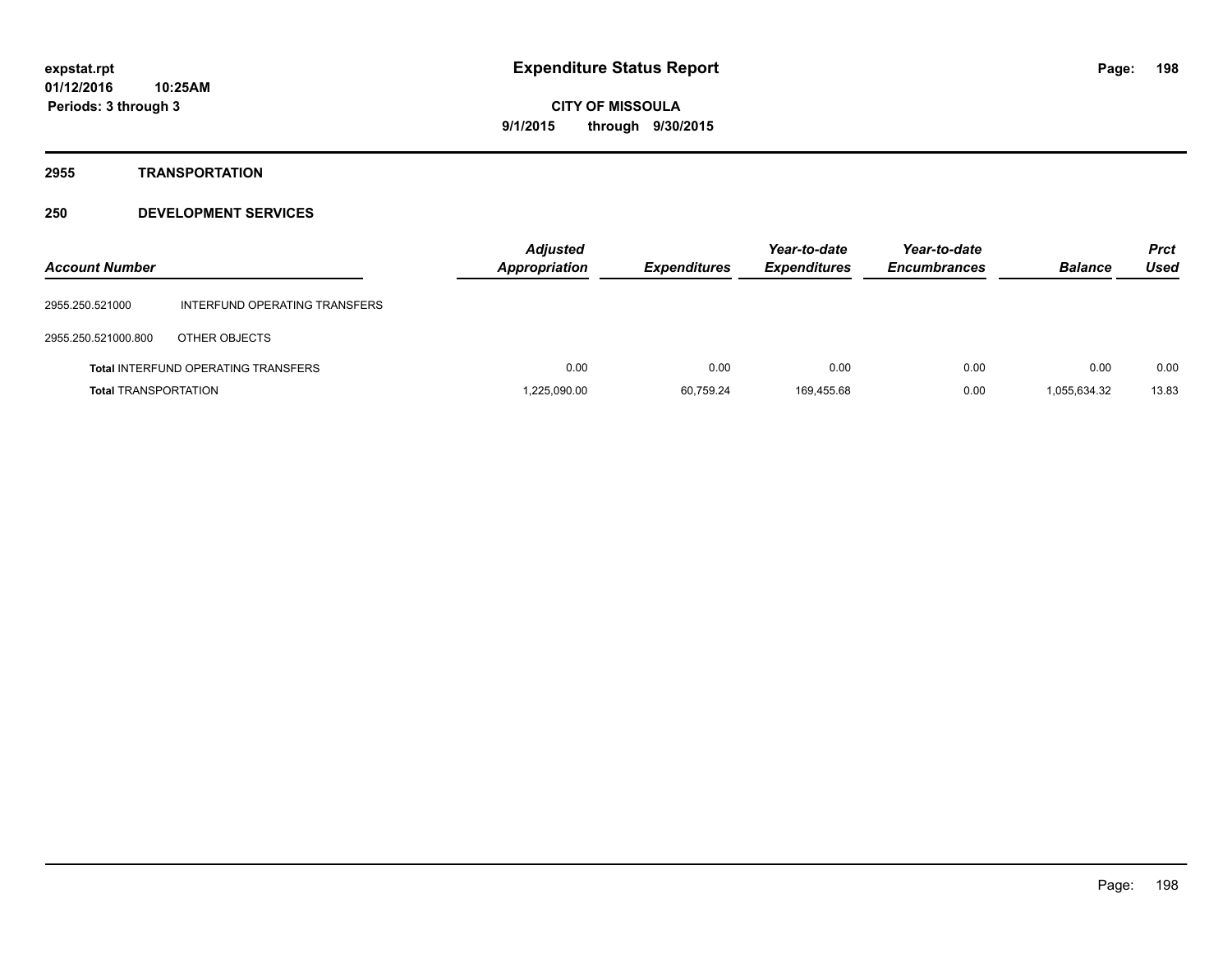## **2987 FEDERAL TRANSPORTATION FUND**

# **370 PARKS & RECREATION**

| <b>Account Number</b>                                                                                                         | <b>Adjusted</b><br>Appropriation | <b>Expenditures</b>     | Year-to-date<br><b>Expenditures</b> | Year-to-date<br><b>Encumbrances</b> | <b>Balance</b>                      | <b>Prct</b><br><b>Used</b> |
|-------------------------------------------------------------------------------------------------------------------------------|----------------------------------|-------------------------|-------------------------------------|-------------------------------------|-------------------------------------|----------------------------|
| DV ACCOUNTABILITY GRANT<br>2987.370.411121                                                                                    |                                  |                         |                                     |                                     |                                     |                            |
| 2987.370.411121.100<br>PERSONAL SERVICES                                                                                      |                                  |                         |                                     |                                     |                                     |                            |
| 2987.370.411121.141.000 STATE RETIREMENT CONTRIBUTIONS<br><b>Total DV ACCOUNTABILITY GRANT</b>                                | 0.00<br>0.00                     | 0.00<br>0.00            | 0.48<br>0.48                        | 0.00<br>0.00                        | $-0.48$<br>$-0.48$                  | 0.00<br>0.00               |
| *** Title Not Found ***<br>2987.370.430258                                                                                    |                                  |                         |                                     |                                     |                                     |                            |
| 2987.370.430258.100<br>PERSONAL SERVICES                                                                                      |                                  |                         |                                     |                                     |                                     |                            |
| 2987.370.430258.110.000 SALARIES AND WAGES<br>2987.370.430258.140.000 EMPLOYER CONTRIBUTIONS<br>Total *** Title Not Found *** | 0.00<br>0.00<br>0.00             | 49.38<br>10.98<br>60.36 | 530.84<br>118.12<br>648.96          | 0.00<br>0.00<br>0.00                | $-530.84$<br>$-118.12$<br>$-648.96$ | 0.00<br>0.00<br>0.00       |
| <b>MERCHANT SERVICES</b><br>2987.370.510110                                                                                   |                                  |                         |                                     |                                     |                                     |                            |
| 2987.370.510110.500<br><b>FIXED CHARGES</b>                                                                                   |                                  |                         |                                     |                                     |                                     |                            |
| <b>Total MERCHANT SERVICES</b>                                                                                                | 0.00                             | 0.00                    | 0.00                                | 0.00                                | 0.00                                | 0.00                       |
| <b>Total PARKS &amp; RECREATION</b>                                                                                           | 0.00                             | 60.36                   | 649.44                              | 0.00                                | $-649.44$                           | 0.00                       |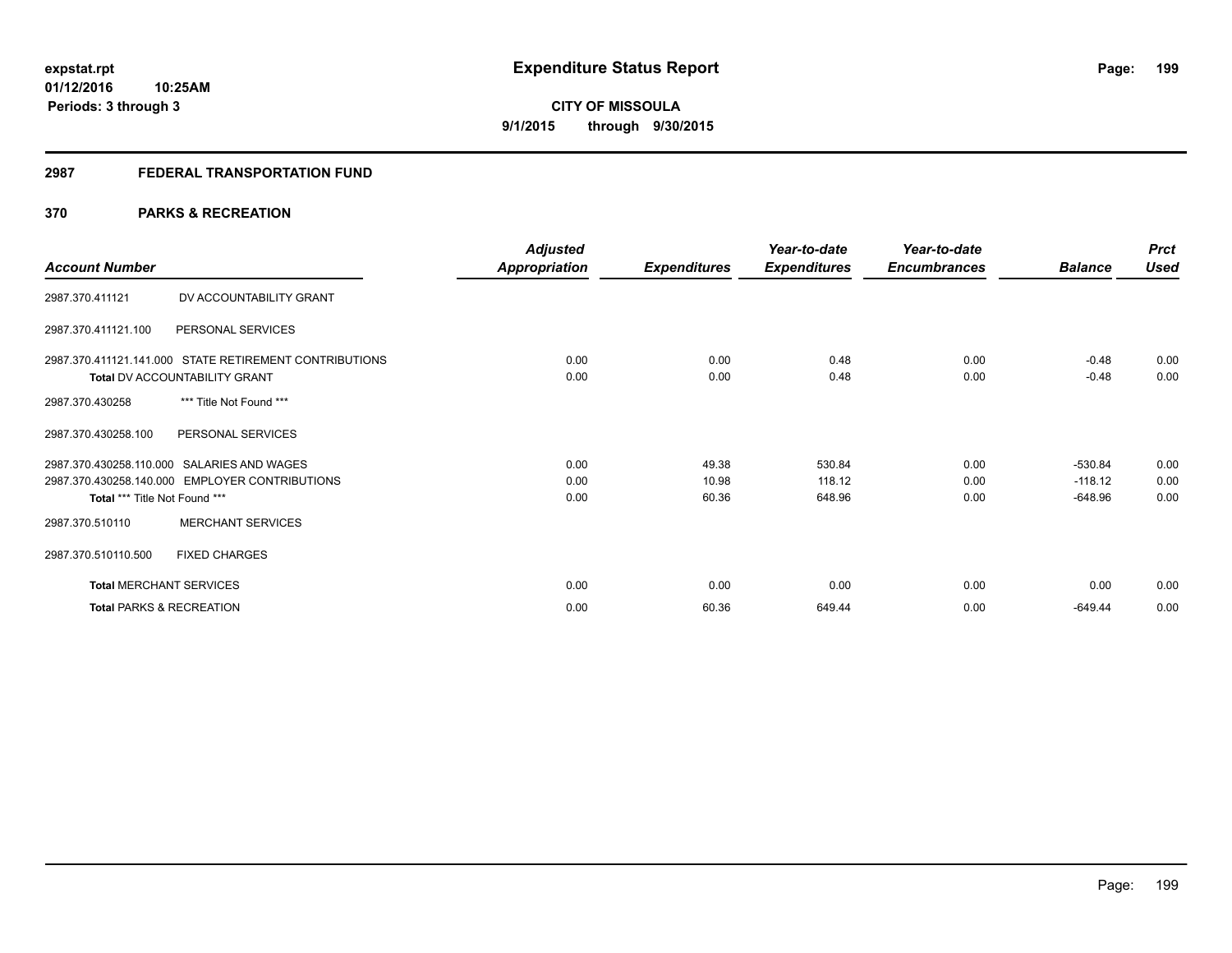## **2987 FEDERAL TRANSPORTATION FUND**

| <b>Account Number</b>          |                                                                                                 | <b>Adjusted</b><br><b>Appropriation</b> | <b>Expenditures</b> | Year-to-date<br><b>Expenditures</b> | Year-to-date<br><b>Encumbrances</b> | <b>Balance</b>           | <b>Prct</b><br><b>Used</b> |
|--------------------------------|-------------------------------------------------------------------------------------------------|-----------------------------------------|---------------------|-------------------------------------|-------------------------------------|--------------------------|----------------------------|
| 2987.390.430233                | *** Title Not Found ***                                                                         |                                         |                     |                                     |                                     |                          |                            |
| 2987.390.430233.900            | <b>CAPITAL OUTLAY</b>                                                                           |                                         |                     |                                     |                                     |                          |                            |
| Total *** Title Not Found ***  |                                                                                                 | 0.00                                    | 0.00                | 0.00                                | 0.00                                | 0.00                     | 0.00                       |
| 2987.390.430256                | SAFE ROUTES TO SCHOOLS                                                                          |                                         |                     |                                     |                                     |                          |                            |
| 2987.390.430256.900            | CAPITAL OUTLAY                                                                                  |                                         |                     |                                     |                                     |                          |                            |
|                                | Total SAFE ROUTES TO SCHOOLS                                                                    | 0.00                                    | 0.00                | 0.00                                | 0.00                                | 0.00                     | 0.00                       |
| 2987.390.430257                | BICYCLE COMMUTER NETWORK                                                                        |                                         |                     |                                     |                                     |                          |                            |
| 2987.390.430257.900            | <b>CAPITAL OUTLAY</b>                                                                           |                                         |                     |                                     |                                     |                          |                            |
|                                | 2987.390.430257.930.000 BICYCLE COMMUTER NETWORK/IMPROVEMENTS<br>Total BICYCLE COMMUTER NETWORK | 386,689.00<br>386,689.00                | 0.00<br>0.00        | 0.00<br>0.00                        | 0.00<br>0.00                        | 386,689.00<br>386,689.00 | 0.00<br>0.00               |
| 2987.390.430258                | <b>GRANT CREEK TRAIL BCN</b>                                                                    |                                         |                     |                                     |                                     |                          |                            |
|                                |                                                                                                 |                                         |                     |                                     |                                     |                          |                            |
| 2987.390.430258.100            | PERSONAL SERVICES                                                                               |                                         |                     |                                     |                                     |                          |                            |
| <b>Total PERSONAL SERVICES</b> |                                                                                                 | 0.00                                    | 0.00                | 0.00                                | 0.00                                | 0.00                     | 0.00                       |
| 2987.390.430258.900            | CAPITAL OUTLAY                                                                                  |                                         |                     |                                     |                                     |                          |                            |
|                                | 2987.390.430258.930.000 GRANT CREEK TRAIL BCN                                                   | 0.00                                    | 0.00                | 3,779.91                            | 0.00                                | $-3,779.91$              | 0.00                       |
|                                | Total GRANT CREEK TRAIL BCN                                                                     | 0.00                                    | 0.00                | 3,779.91                            | 0.00                                | $-3,779.91$              | 0.00                       |
| 2987.390.430259                | RTLSNK CR/BRDWAY CROSSING                                                                       |                                         |                     |                                     |                                     |                          |                            |
| 2987.390.430259.900            | <b>CAPITAL OUTLAY</b>                                                                           |                                         |                     |                                     |                                     |                          |                            |
|                                | Total RTLSNK CR/BRDWAY CROSSING                                                                 | 0.00                                    | 0.00                | 0.00                                | 0.00                                | 0.00                     | 0.00                       |
| 2987.390.430262                | MASTER SIDEWALK PLAN                                                                            |                                         |                     |                                     |                                     |                          |                            |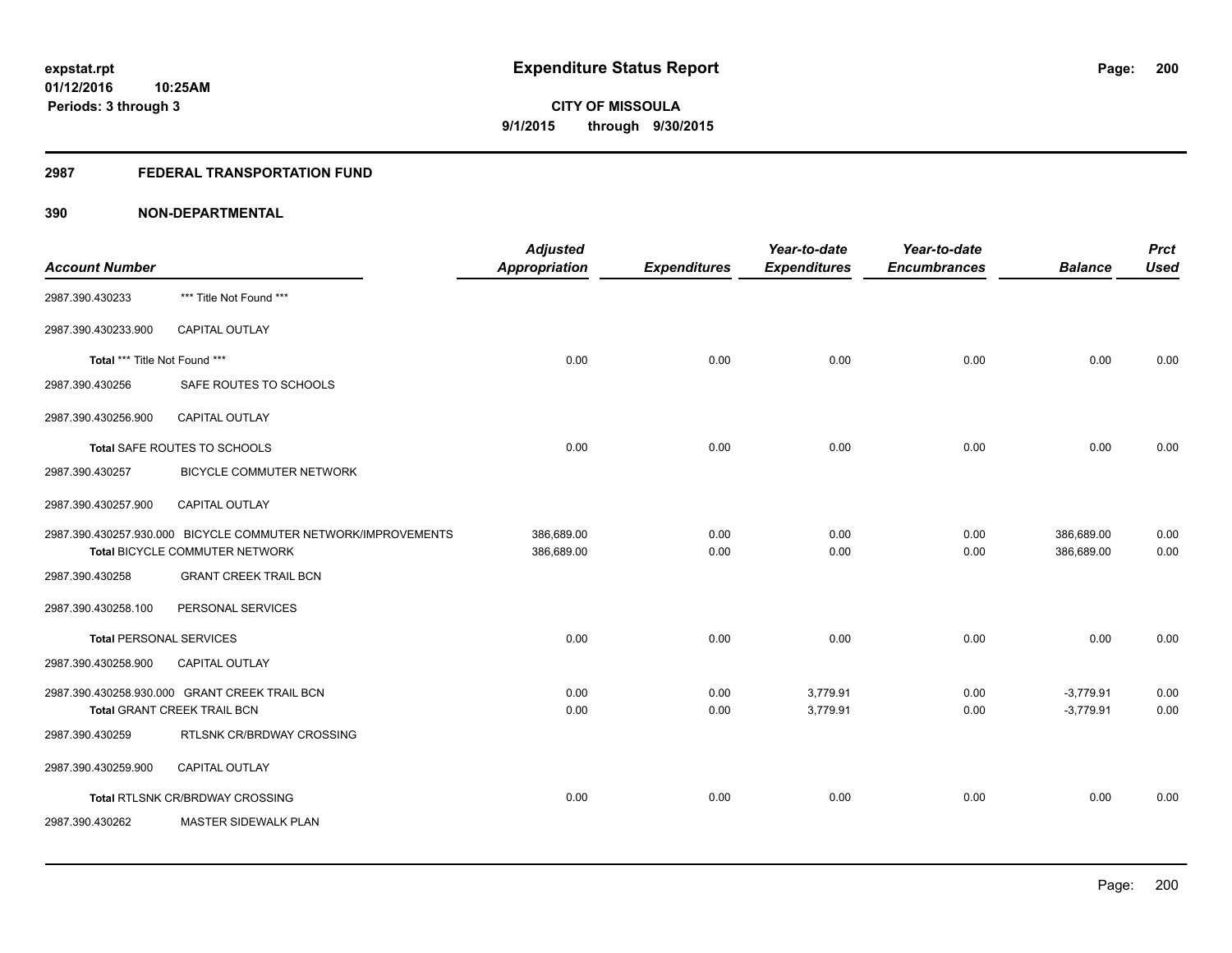## **2987 FEDERAL TRANSPORTATION FUND**

| <b>Account Number</b>      |                                            | <b>Adjusted</b><br><b>Appropriation</b> | <b>Expenditures</b> | Year-to-date<br><b>Expenditures</b> | Year-to-date<br><b>Encumbrances</b> | <b>Balance</b> | <b>Prct</b><br><b>Used</b> |
|----------------------------|--------------------------------------------|-----------------------------------------|---------------------|-------------------------------------|-------------------------------------|----------------|----------------------------|
|                            |                                            |                                         |                     |                                     |                                     |                |                            |
| 2987.390.430262.900        | CAPITAL OUTLAY                             |                                         |                     |                                     |                                     |                |                            |
|                            | <b>Total MASTER SIDEWALK PLAN</b>          | 0.00                                    | 0.00                | 0.00                                | 0.00                                | 0.00           | 0.00                       |
| 2987.390.430271            | HIGGINS HILL/BECKWITH RECONSTRUCTION       |                                         |                     |                                     |                                     |                |                            |
| 2987.390.430271.900        | <b>CAPITAL OUTLAY</b>                      |                                         |                     |                                     |                                     |                |                            |
|                            | Total HIGGINS HILL/BECKWITH RECONSTRUCTION | 0.00                                    | 0.00                | 0.00                                | 0.00                                | 0.00           | 0.00                       |
| 2987.390.430272            | SIGNALIZATION                              |                                         |                     |                                     |                                     |                |                            |
| 2987.390.430272.900        | <b>CAPITAL OUTLAY</b>                      |                                         |                     |                                     |                                     |                |                            |
| <b>Total SIGNALIZATION</b> |                                            | 0.00                                    | 0.00                | 0.00                                | 0.00                                | 0.00           | 0.00                       |
| 2987.390.430276            | RUSSELL S 3RD IMPROVEMENTS                 |                                         |                     |                                     |                                     |                |                            |
| 2987.390.430276.900        | <b>CAPITAL OUTLAY</b>                      |                                         |                     |                                     |                                     |                |                            |
|                            | Total RUSSELL S 3RD IMPROVEMENTS           | 0.00                                    | 0.00                | 0.00                                | 0.00                                | 0.00           | 0.00                       |
| 2987.390.430278            | LOLO ST-BRIDGE TO DUNCAN S/C               |                                         |                     |                                     |                                     |                |                            |
| 2987.390.430278.900        | CAPITAL OUTLAY                             |                                         |                     |                                     |                                     |                |                            |
|                            | Total LOLO ST-BRIDGE TO DUNCAN S/C         | 0.00                                    | 0.00                | 0.00                                | 0.00                                | 0.00           | 0.00                       |
| 2987.390.430279            | U OF M CROSSWALK PROJECT                   |                                         |                     |                                     |                                     |                |                            |
| 2987.390.430279.900        | CAPITAL OUTLAY                             |                                         |                     |                                     |                                     |                |                            |
|                            | Total U OF M CROSSWALK PROJECT             | 0.00                                    | 0.00                | 0.00                                | 0.00                                | 0.00           | 0.00                       |
| 2987.390.460405            | PLAYFAIR PARK - MINOR IMPROVEMENTS         |                                         |                     |                                     |                                     |                |                            |
| 2987.390.460405.900        | CAPITAL OUTLAY                             |                                         |                     |                                     |                                     |                |                            |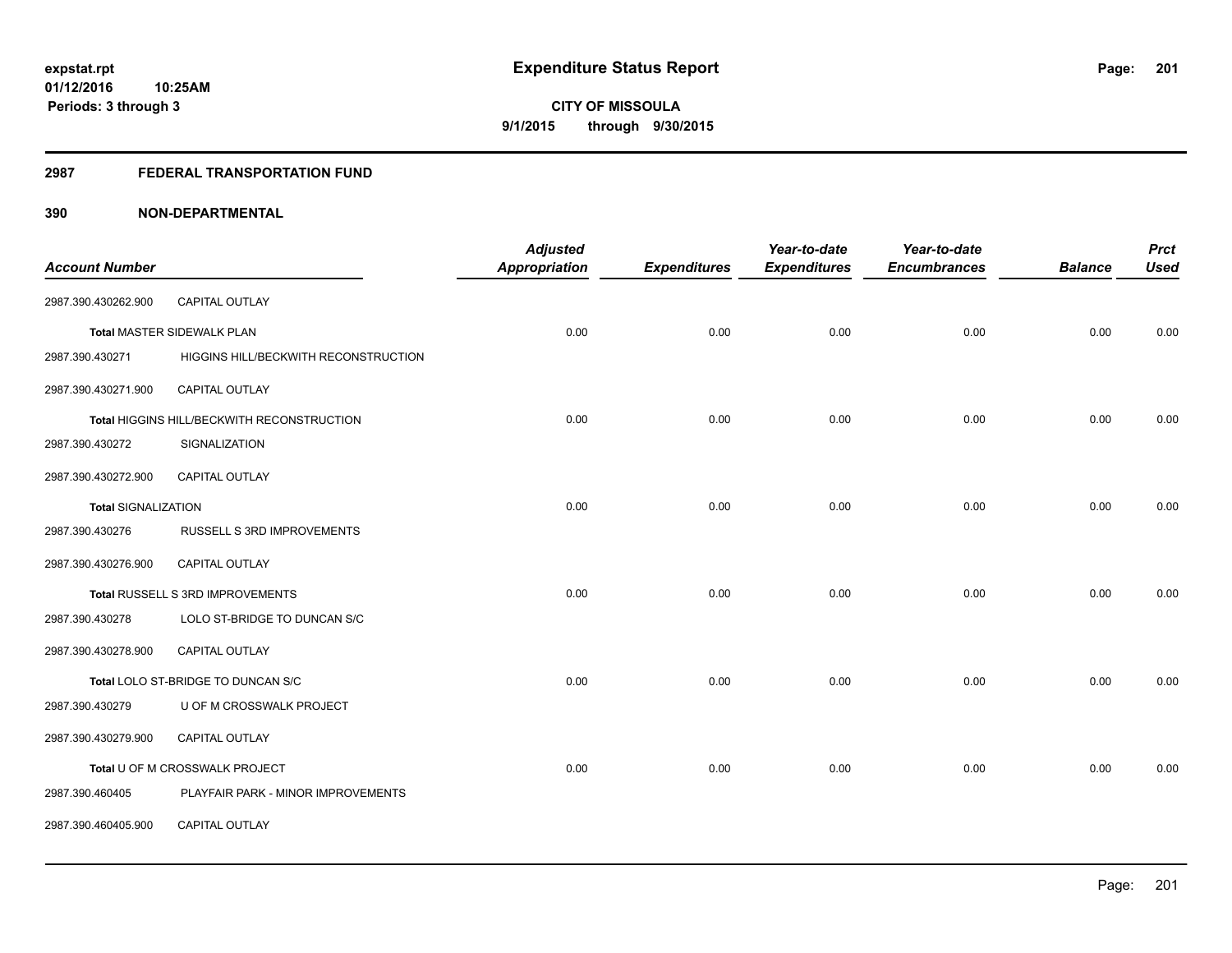## **2987 FEDERAL TRANSPORTATION FUND**

|                                 |                                           | <b>Adjusted</b>      |                     | Year-to-date        | Year-to-date        |                | <b>Prct</b> |
|---------------------------------|-------------------------------------------|----------------------|---------------------|---------------------|---------------------|----------------|-------------|
| <b>Account Number</b>           |                                           | <b>Appropriation</b> | <b>Expenditures</b> | <b>Expenditures</b> | <b>Encumbrances</b> | <b>Balance</b> | <b>Used</b> |
|                                 | Total PLAYFAIR PARK - MINOR IMPROVEMENTS  | 0.00                 | 0.00                | 0.00                | 0.00                | 0.00           | 0.00        |
| 2987.390.460415                 | SOUTH HILLS TRAIL SYSTEM                  |                      |                     |                     |                     |                |             |
| 2987.390.460415.900             | <b>CAPITAL OUTLAY</b>                     |                      |                     |                     |                     |                |             |
|                                 | <b>Total SOUTH HILLS TRAIL SYSTEM</b>     | 0.00                 | 0.00                | 0.00                | 0.00                | 0.00           | 0.00        |
| 2987.390.460435                 | SILVER PARK MILL SITE                     |                      |                     |                     |                     |                |             |
| 2987.390.460435.900             | CAPITAL OUTLAY                            |                      |                     |                     |                     |                |             |
|                                 | Total SILVER PARK MILL SITE               | 0.00                 | 0.00                | 0.00                | 0.00                | 0.00           | 0.00        |
| 2987.390.460509                 | KIM WILLIAMS TRAIL                        |                      |                     |                     |                     |                |             |
| 2987.390.460509.900             | CAPITAL OUTLAY                            |                      |                     |                     |                     |                |             |
|                                 | 2987.390.460509.930.000 KIM WILLIAMS EAST | 375,500.00           | 0.00                | 121.00              | 0.00                | 375,379.00     | 0.03        |
| <b>Total KIM WILLIAMS TRAIL</b> |                                           | 375,500.00           | 0.00                | 121.00              | 0.00                | 375,379.00     | 0.03        |
| 2987.390.510000                 | <b>MISCELLANEOUS</b>                      |                      |                     |                     |                     |                |             |
| 2987.390.510000.800             | OTHER OBJECTS                             |                      |                     |                     |                     |                |             |
| <b>Total MISCELLANEOUS</b>      |                                           | 0.00                 | 0.00                | 0.00                | 0.00                | 0.00           | 0.00        |
| 2987.390.510110                 | <b>MERCHANT SERVICES</b>                  |                      |                     |                     |                     |                |             |
| 2987.390.510110.500             | <b>FIXED CHARGES</b>                      |                      |                     |                     |                     |                |             |
| <b>Total MERCHANT SERVICES</b>  |                                           | 0.00                 | 0.00                | 0.00                | 0.00                | 0.00           | 0.00        |
| Total NON-DEPARTMENTAL          |                                           | 762,189.00           | 0.00                | 3,900.91            | 0.00                | 758,288.09     | 0.51        |
|                                 | <b>Total FEDERAL TRANSPORTATION FUND</b>  | 762,189.00           | 60.36               | 4,550.35            | 0.00                | 757,638.65     | 0.60        |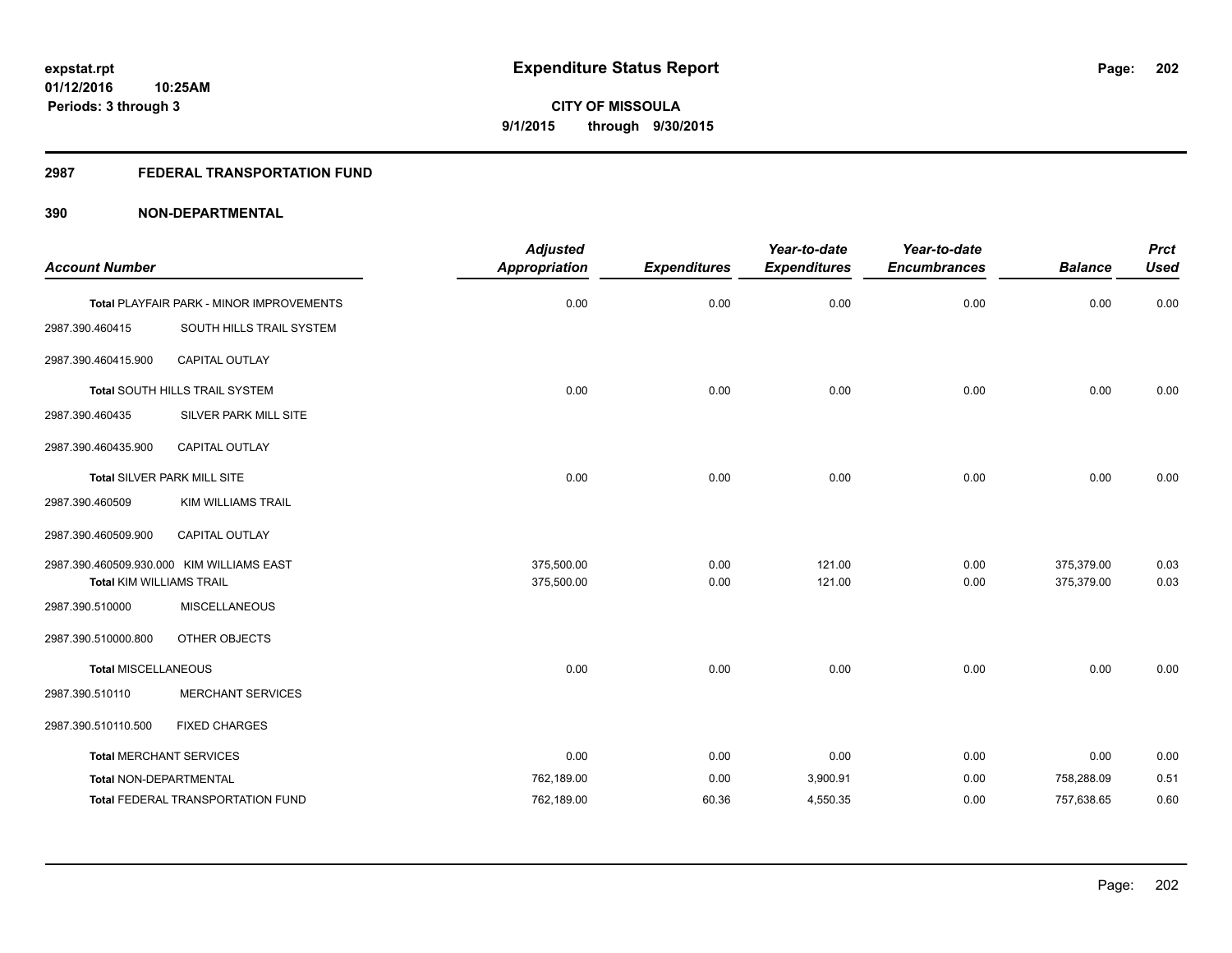# **2988 GRANTS & DONATIONS FUND**

# **223 CITY CLERK**

| <b>Account Number</b>      |                          | <b>Adjusted</b><br><b>Appropriation</b> | <b>Expenditures</b> | Year-to-date<br><b>Expenditures</b> | Year-to-date<br><b>Encumbrances</b> | <b>Balance</b> | <b>Prct</b><br><b>Used</b> |
|----------------------------|--------------------------|-----------------------------------------|---------------------|-------------------------------------|-------------------------------------|----------------|----------------------------|
| 2988.223.420000            | PUBLIC SAFETY            |                                         |                     |                                     |                                     |                |                            |
| 2988.223.420000.200        | <b>SUPPLIES</b>          |                                         |                     |                                     |                                     |                |                            |
| <b>Total PUBLIC SAFETY</b> |                          | 0.00                                    | 0.00                | 0.00                                | 0.00                                | 0.00           | 0.00                       |
| 2988.223.510110            | <b>MERCHANT SERVICES</b> |                                         |                     |                                     |                                     |                |                            |
| 2988.223.510110.500        | <b>FIXED CHARGES</b>     |                                         |                     |                                     |                                     |                |                            |
| <b>Total CITY CLERK</b>    |                          | 0.00                                    | 0.00                | 0.00                                | 0.00                                | 0.00           | 0.00                       |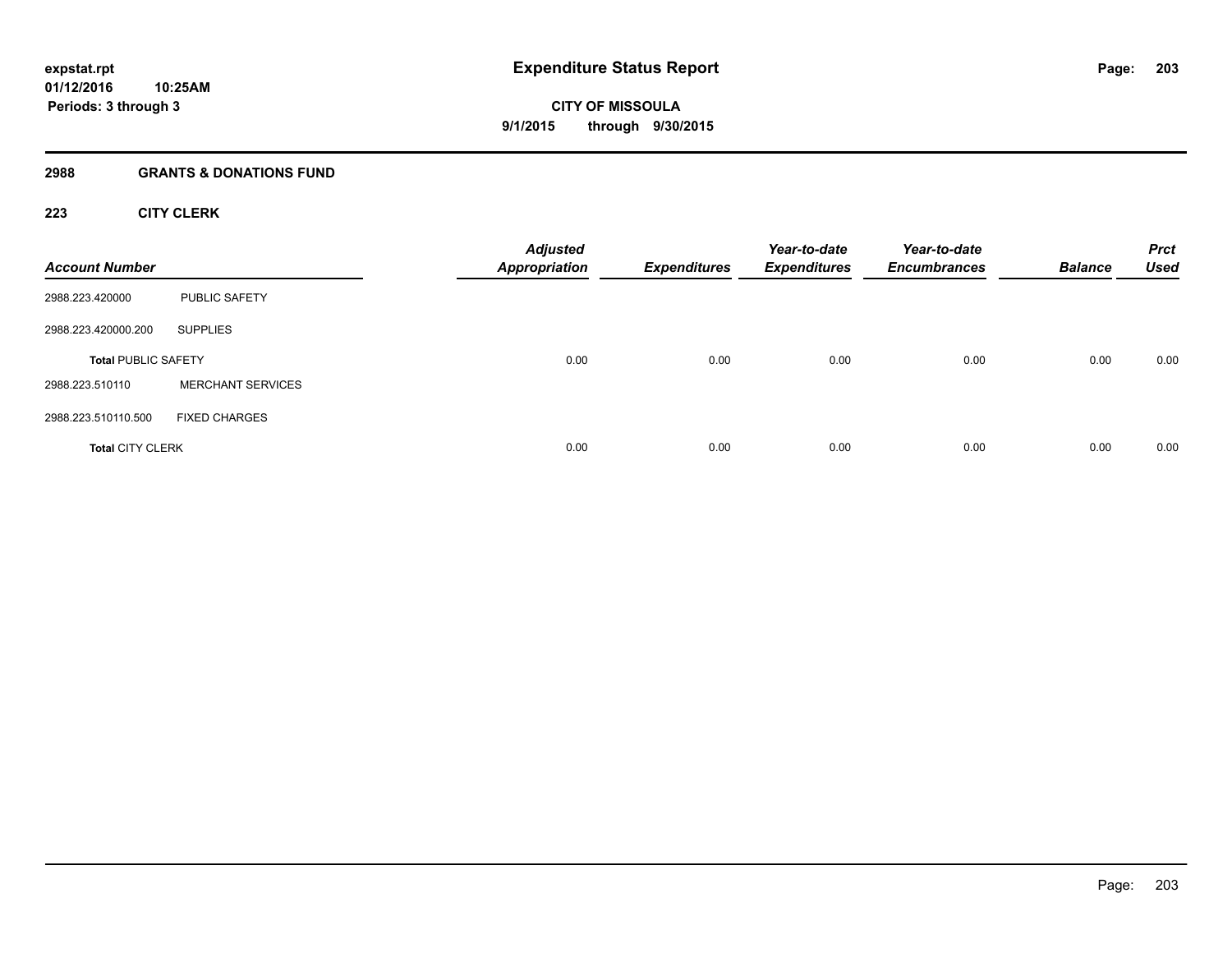#### **2988 GRANTS & DONATIONS FUND**

# **270 CITY ATTORNEY**

|                                |                                                        | <b>Adjusted</b>      |                     | Year-to-date        | Year-to-date        |                | <b>Prct</b> |
|--------------------------------|--------------------------------------------------------|----------------------|---------------------|---------------------|---------------------|----------------|-------------|
| <b>Account Number</b>          |                                                        | <b>Appropriation</b> | <b>Expenditures</b> | <b>Expenditures</b> | <b>Encumbrances</b> | <b>Balance</b> | <b>Used</b> |
| 2988.270.411121                | DV ACCOUNTABILITY GRANT                                |                      |                     |                     |                     |                |             |
| 2988.270.411121.100            | PERSONAL SERVICES                                      |                      |                     |                     |                     |                |             |
|                                | 2988.270.411121.110.000 DV GRANT/SALARIES AND WAGES    | 0.00                 | 2,300.10            | 6,666.10            | 0.00                | $-6,666.10$    | 0.00        |
|                                | 2988.270.411121.140.000 EMPLOYER CONTRIBUTIONS         | 0.00                 | 742.47              | 2,684.11            | 0.00                | $-2,684.11$    | 0.00        |
|                                | 2988.270.411121.141.000 STATE RETIREMENT CONTRIBUTIONS | 0.00                 | 0.00                | 4.37                | 0.00                | $-4.37$        | 0.00        |
| <b>Total PERSONAL SERVICES</b> |                                                        | 0.00                 | 3,042.57            | 9,354.58            | 0.00                | $-9,354.58$    | 0.00        |
| 2988.270.411121.300            | PURCHASED SERVICES                                     |                      |                     |                     |                     |                |             |
|                                | <b>Total PURCHASED SERVICES</b>                        | 0.00                 | 0.00                | 0.00                | 0.00                | 0.00           | 0.00        |
|                                | <b>Total DV ACCOUNTABILITY GRANT</b>                   | 0.00                 | 3,042.57            | 9,354.58            | 0.00                | $-9,354.58$    | 0.00        |
| 2988.270.510110                | <b>MERCHANT SERVICES</b>                               |                      |                     |                     |                     |                |             |
| 2988.270.510110.500            | <b>FIXED CHARGES</b>                                   |                      |                     |                     |                     |                |             |
| <b>Total MERCHANT SERVICES</b> |                                                        | 0.00                 | 0.00                | 0.00                | 0.00                | 0.00           | 0.00        |
| <b>Total CITY ATTORNEY</b>     |                                                        | 0.00                 | 3,042.57            | 9,354.58            | 0.00                | $-9,354.58$    | 0.00        |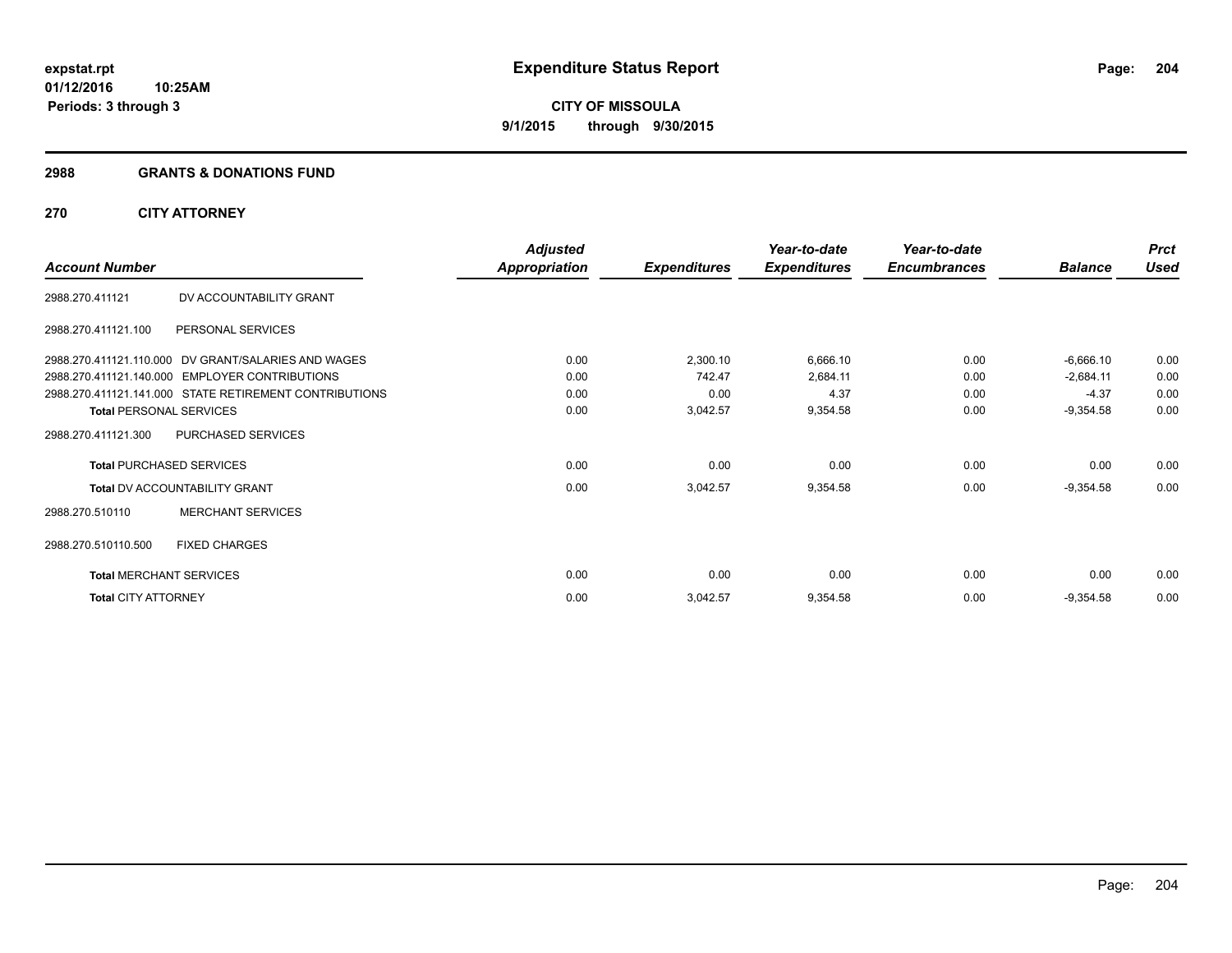## **2988 GRANTS & DONATIONS FUND**

# **290 POLICE**

| <b>Account Number</b>          |                       | <b>Adjusted</b><br>Appropriation | <b>Expenditures</b> | Year-to-date<br><b>Expenditures</b> | Year-to-date<br><b>Encumbrances</b> | <b>Balance</b> | <b>Prct</b><br><b>Used</b> |
|--------------------------------|-----------------------|----------------------------------|---------------------|-------------------------------------|-------------------------------------|----------------|----------------------------|
| 2988.290.420161                | <b>ICAC GOOGLE</b>    |                                  |                     |                                     |                                     |                |                            |
| 2988.290.420161.100            | PERSONAL SERVICES     |                                  |                     |                                     |                                     |                |                            |
| <b>Total PERSONAL SERVICES</b> |                       | 0.00                             | 0.00                | 0.00                                | 0.00                                | 0.00           | 0.00                       |
| 2988.290.420161.900            | <b>CAPITAL OUTLAY</b> |                                  |                     |                                     |                                     |                |                            |
| Total ICAC GOOGLE              |                       | 0.00                             | 0.00                | 0.00                                | 0.00                                | 0.00           | 0.00                       |
| 2988.290.420186                | FY15 HITDA            |                                  |                     |                                     |                                     |                |                            |
| 2988.290.420186.200            | <b>SUPPLIES</b>       |                                  |                     |                                     |                                     |                |                            |
| <b>Total SUPPLIES</b>          |                       | 0.00                             | 0.00                | 0.00                                | 0.00                                | 0.00           | 0.00                       |
| 2988.290.420186.300            | PURCHASED SERVICES    |                                  |                     |                                     |                                     |                |                            |
| <b>Total POLICE</b>            |                       | 0.00                             | 0.00                | 0.00                                | 0.00                                | 0.00           | 0.00                       |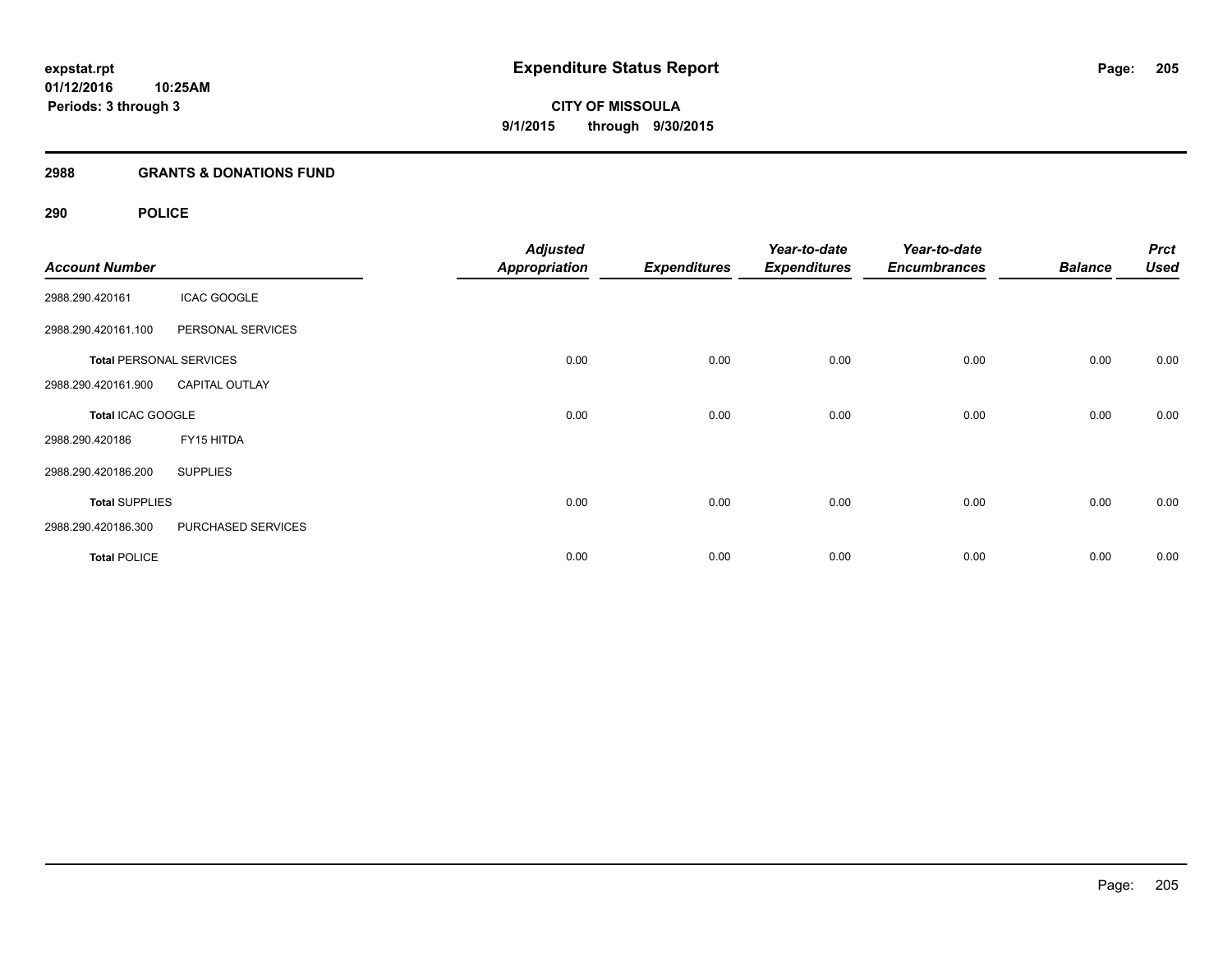# **2988 GRANTS & DONATIONS FUND**

**300 FIRE**

| <b>Account Number</b>  |                         | <b>Adjusted</b><br><b>Appropriation</b> | <b>Expenditures</b> | Year-to-date<br><b>Expenditures</b> | Year-to-date<br><b>Encumbrances</b> | <b>Balance</b> | <b>Prct</b><br><b>Used</b> |
|------------------------|-------------------------|-----------------------------------------|---------------------|-------------------------------------|-------------------------------------|----------------|----------------------------|
| 2988.300.420731        | AFG GRANT               |                                         |                     |                                     |                                     |                |                            |
| 2988.300.420731.900    | <b>CAPITAL OUTLAY</b>   |                                         |                     |                                     |                                     |                |                            |
| <b>Total AFG GRANT</b> |                         | 0.00                                    | 0.00                | 0.00                                | 0.00                                | 0.00           | 0.00                       |
| 2988.300.720731        | *** Title Not Found *** |                                         |                     |                                     |                                     |                |                            |
| 2988.300.720731.900    | <b>CAPITAL OUTLAY</b>   |                                         |                     |                                     |                                     |                |                            |
| <b>Total FIRE</b>      |                         | 0.00                                    | 0.00                | 0.00                                | 0.00                                | 0.00           | 0.00                       |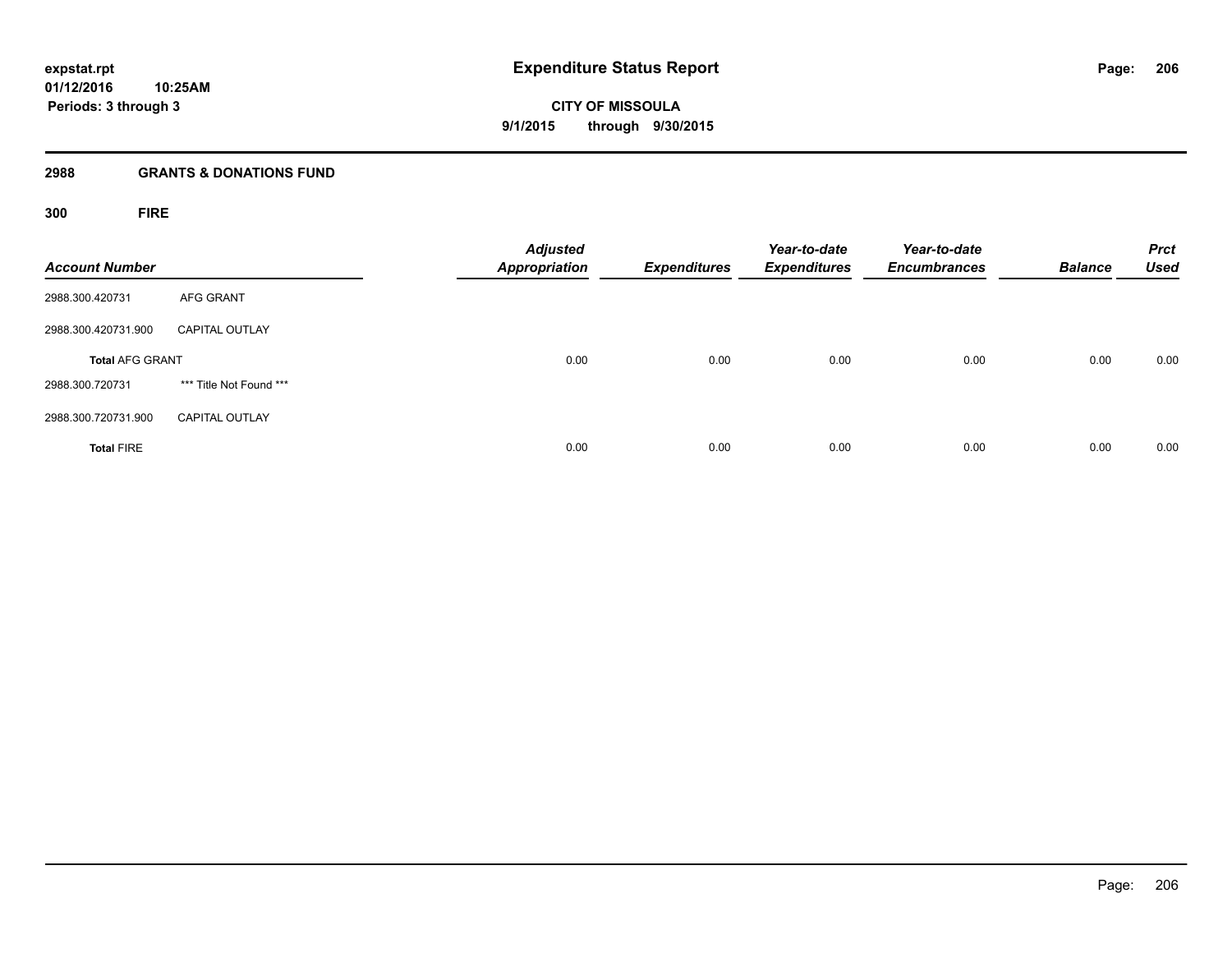#### **2988 GRANTS & DONATIONS FUND**

| <b>Account Number</b>           |                                                          | <b>Adjusted</b><br>Appropriation | <b>Expenditures</b> | Year-to-date<br><b>Expenditures</b> | Year-to-date<br><b>Encumbrances</b> | <b>Balance</b> | <b>Prct</b><br><b>Used</b> |
|---------------------------------|----------------------------------------------------------|----------------------------------|---------------------|-------------------------------------|-------------------------------------|----------------|----------------------------|
|                                 |                                                          |                                  |                     |                                     |                                     |                |                            |
| 2988.390.402816                 | *** Title Not Found ***                                  |                                  |                     |                                     |                                     |                |                            |
| 2988.390.402816.300             | PURCHASED SERVICES                                       |                                  |                     |                                     |                                     |                |                            |
| Total *** Title Not Found ***   |                                                          | 0.00                             | 0.00                | 0.00                                | 0.00                                | 0.00           | 0.00                       |
| 2988.390.410105                 | WAPIKIYA HOMEOWNERS ASSN GRANT                           |                                  |                     |                                     |                                     |                |                            |
| 2988.390.410105.200             | <b>SUPPLIES</b>                                          |                                  |                     |                                     |                                     |                |                            |
|                                 | <b>Total WAPIKIYA HOMEOWNERS ASSN GRANT</b>              | 0.00                             | 0.00                | 0.00                                | 0.00                                | 0.00           | 0.00                       |
| 2988.390.420000                 | <b>MISC GRANTS</b>                                       |                                  |                     |                                     |                                     |                |                            |
| 2988.390.420000.700             | <b>GRANTS &amp; CONTRIBUTIONS</b>                        |                                  |                     |                                     |                                     |                |                            |
|                                 | 2988.390.420000.700.000 GRANTS & CONTRIBUTIONS           | 46,000.00                        | 0.00                | 0.00                                | 0.00                                | 46,000.00      | 0.00                       |
|                                 | <b>Total GRANTS &amp; CONTRIBUTIONS</b>                  | 46,000.00                        | 0.00                | 0.00                                | 0.00                                | 46,000.00      | 0.00                       |
| 2988.390.420000.800             | OTHER OBJECTS                                            |                                  |                     |                                     |                                     |                |                            |
| <b>Total OTHER OBJECTS</b>      |                                                          | 0.00                             | 0.00                | 0.00                                | 0.00                                | 0.00           | 0.00                       |
| <b>Total MISC GRANTS</b>        |                                                          | 46,000.00                        | 0.00                | 0.00                                | 0.00                                | 46,000.00      | 0.00                       |
| 2988.390.420110                 | COPS TECHNOLOGY GRANT(D0J)                               |                                  |                     |                                     |                                     |                |                            |
| 2988.390.420110.900             | CAPITAL OUTLAY                                           |                                  |                     |                                     |                                     |                |                            |
|                                 | 2988.390.420110.940.000 COPS TECHNOLOGY GRANT/ EQUIPMENT | 293,592.00                       | 0.00                | 0.00                                | 0.00                                | 293,592.00     | 0.00                       |
|                                 | Total COPS TECHNOLOGY GRANT(D0J)                         | 293,592.00                       | 0.00                | 0.00                                | 0.00                                | 293,592.00     | 0.00                       |
| 2988.390.420112                 | COPS TECH GRANT X2 \$750,000                             |                                  |                     |                                     |                                     |                |                            |
| 2988.390.420112.300             | PURCHASED SERVICES                                       |                                  |                     |                                     |                                     |                |                            |
| <b>Total PURCHASED SERVICES</b> |                                                          | 0.00                             | 0.00                | 0.00                                | 0.00                                | 0.00           | 0.00                       |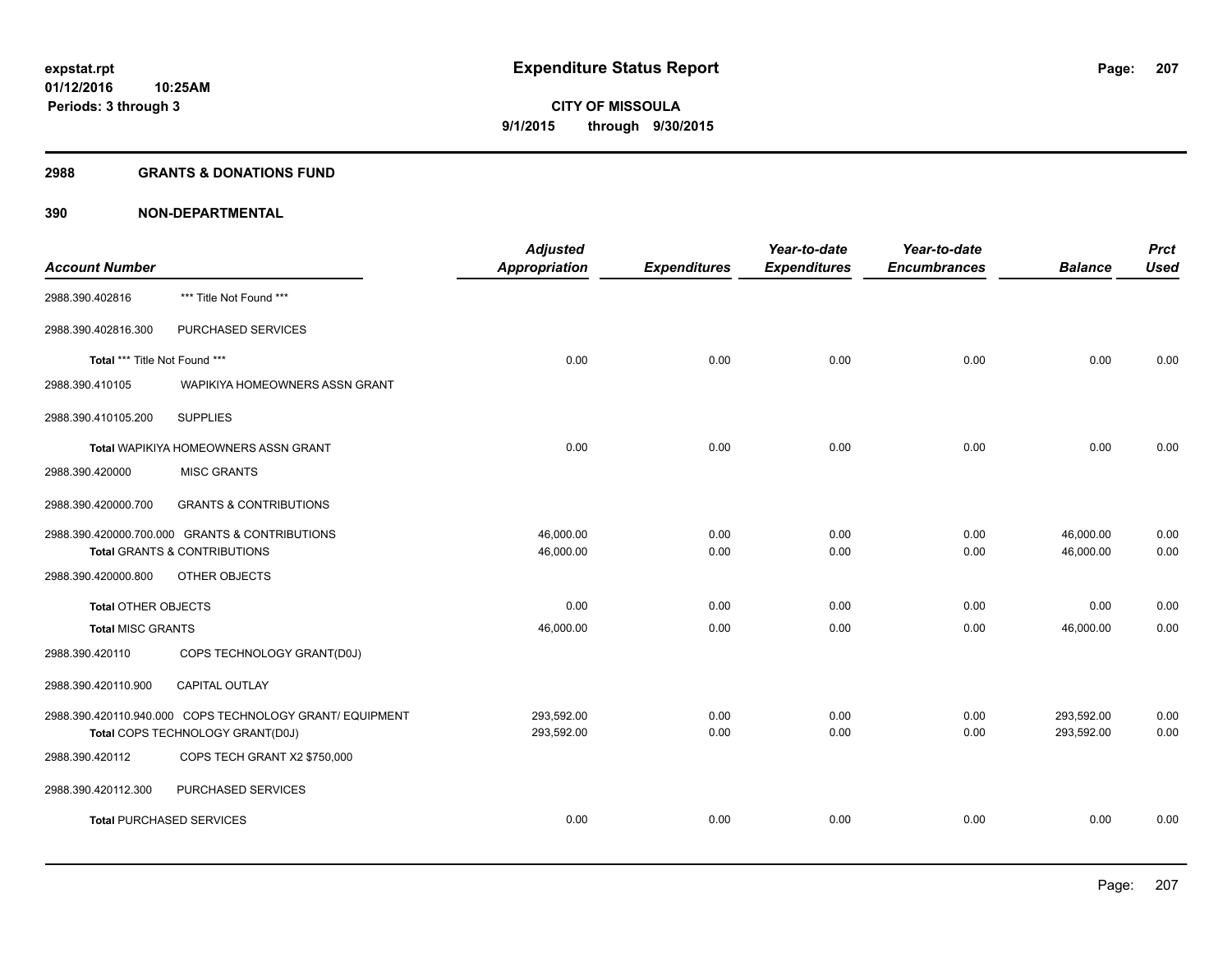#### **2988 GRANTS & DONATIONS FUND**

|                                |                                                                                                    | <b>Adjusted</b>          |                     | Year-to-date        | Year-to-date        |                          | <b>Prct</b>  |
|--------------------------------|----------------------------------------------------------------------------------------------------|--------------------------|---------------------|---------------------|---------------------|--------------------------|--------------|
| <b>Account Number</b>          |                                                                                                    | <b>Appropriation</b>     | <b>Expenditures</b> | <b>Expenditures</b> | <b>Encumbrances</b> | <b>Balance</b>           | <b>Used</b>  |
| 2988.390.420112.800            | OTHER OBJECTS                                                                                      |                          |                     |                     |                     |                          |              |
| <b>Total OTHER OBJECTS</b>     |                                                                                                    | 0.00                     | 0.00                | 0.00                | 0.00                | 0.00                     | 0.00         |
| 2988.390.420112.900            | CAPITAL OUTLAY                                                                                     |                          |                     |                     |                     |                          |              |
|                                | 2988.390.420112.940.000 MACHINERY & EQUIPMENT<br>Total COPS TECH GRANT X2 \$750,000                | 700,000.00<br>700,000.00 | 0.00<br>0.00        | 0.00<br>0.00        | 0.00<br>0.00        | 700,000.00<br>700,000.00 | 0.00<br>0.00 |
| 2988.390.420143                | ANTI-GRAFFITI PROJECT                                                                              |                          |                     |                     |                     |                          |              |
| 2988.390.420143.200            | <b>SUPPLIES</b>                                                                                    |                          |                     |                     |                     |                          |              |
|                                | 2988.390.420143.210.000 OFFICE SUPPLIES - ANTI-GRAFFITI PROJECT<br>Total ANTI-GRAFFITI PROJECT     | 5,000.00<br>5,000.00     | 0.00<br>0.00        | 0.00<br>0.00        | 0.00<br>0.00        | 5,000.00<br>5,000.00     | 0.00<br>0.00 |
| 2988.390.420144                | BIAS CRIME CONTROL CAMPAIGN                                                                        |                          |                     |                     |                     |                          |              |
| 2988.390.420144.300            | PURCHASED SERVICES                                                                                 |                          |                     |                     |                     |                          |              |
|                                | 2988.390.420144.350.000 BIAS CAMPAIGN - PROFESSIONAL SERVICES<br>Total BIAS CRIME CONTROL CAMPAIGN | 10,903.00<br>10,903.00   | 0.00<br>0.00        | 0.00<br>0.00        | 0.00<br>0.00        | 10,903.00<br>10.903.00   | 0.00<br>0.00 |
| 2988.390.420145                | FY10 UNDERAGE DRINKING                                                                             |                          |                     |                     |                     |                          |              |
| 2988.390.420145.100            | PERSONAL SERVICES                                                                                  |                          |                     |                     |                     |                          |              |
| <b>Total PERSONAL SERVICES</b> |                                                                                                    | 0.00                     | 0.00                | 0.00                | 0.00                | 0.00                     | 0.00         |
| 2988.390.420145.200            | <b>SUPPLIES</b>                                                                                    |                          |                     |                     |                     |                          |              |
| <b>Total SUPPLIES</b>          |                                                                                                    | 0.00                     | 0.00                | 0.00                | 0.00                | 0.00                     | 0.00         |
| 2988.390.420145.300            | PURCHASED SERVICES                                                                                 |                          |                     |                     |                     |                          |              |
|                                | Total FY10 UNDERAGE DRINKING                                                                       | 0.00                     | 0.00                | 0.00                | 0.00                | 0.00                     | 0.00         |
| 2988.390.420150                | TRAFFIC POLICING-UNIFORM                                                                           |                          |                     |                     |                     |                          |              |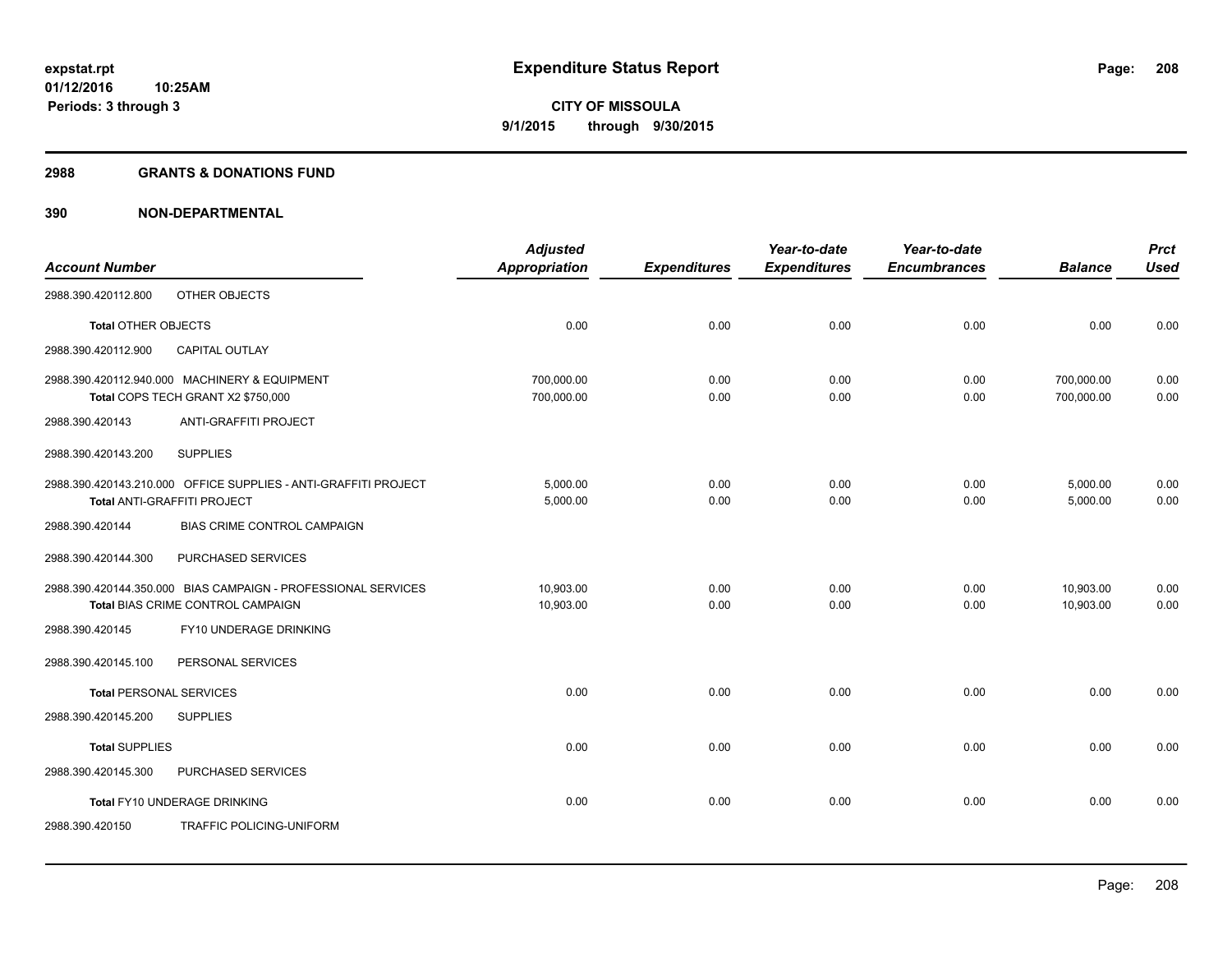#### **2988 GRANTS & DONATIONS FUND**

| <b>Account Number</b>                                            | <b>Adjusted</b><br><b>Appropriation</b> | <b>Expenditures</b> | Year-to-date<br><b>Expenditures</b> | Year-to-date<br><b>Encumbrances</b> | <b>Balance</b> | <b>Prct</b><br><b>Used</b> |
|------------------------------------------------------------------|-----------------------------------------|---------------------|-------------------------------------|-------------------------------------|----------------|----------------------------|
|                                                                  |                                         |                     |                                     |                                     |                |                            |
| <b>CAPITAL OUTLAY</b><br>2988.390.420150.900                     |                                         |                     |                                     |                                     |                |                            |
| 2988.390.420150.940.000 STATE EQUIPMENT GRANT-STEP               | 10,338.00                               | 0.00                | 10,338.00                           | 0.00                                | 0.00           | 100.00                     |
| <b>Total TRAFFIC POLICING-UNIFORM</b>                            | 10,338.00                               | 0.00                | 10,338.00                           | 0.00                                | 0.00           | 100.00                     |
| FY09 POLICE ICAC FEDERAL GRANT<br>2988.390.420160                |                                         |                     |                                     |                                     |                |                            |
| PERSONAL SERVICES<br>2988.390.420160.100                         |                                         |                     |                                     |                                     |                |                            |
| 2988.390.420160.120.000 FY09 POLICE ICAC GRANT/OT & /TERMINATION | 15,755.00                               | 261.26              | 904.04                              | 0.00                                | 14,850.96      | 5.74                       |
| 2988.390.420160.140.000 FY09 POLICE ICAC GRANT                   | 9,453.00                                | 17.39               | 60.35                               | 0.00                                | 9,392.65       | 0.64                       |
| 2988.390.420160.141.000 STATE RETIREMENT CONTRIBUTIONS           | 0.00                                    | 0.00                | 2,669.86                            | 0.00                                | $-2,669.86$    | 0.00                       |
| <b>Total PERSONAL SERVICES</b>                                   | 25,208.00                               | 278.65              | 3,634.25                            | 0.00                                | 21,573.75      | 14.42                      |
| <b>SUPPLIES</b><br>2988.390.420160.200                           |                                         |                     |                                     |                                     |                |                            |
| 2988.390.420160.220.000 OPERATING SUPPLIES                       | 0.00                                    | 74.82               | 74.82                               | 0.00                                | $-74.82$       | 0.00                       |
| <b>Total SUPPLIES</b>                                            | 0.00                                    | 74.82               | 74.82                               | 0.00                                | $-74.82$       | 0.00                       |
| PURCHASED SERVICES<br>2988.390.420160.300                        |                                         |                     |                                     |                                     |                |                            |
| 2988.390.420160.341.000 ELECTRICITY & NATURAL GAS                | 750.00                                  | 0.00                | 0.00                                | 0.00                                | 750.00         | 0.00                       |
| 2988.390.420160.350.000 FY09 POLICE ICAC GRANT/PROF SVS          | 1,500.00                                | 0.00                | 0.00                                | 0.00                                | 1,500.00       | 0.00                       |
| 2988.390.420160.370.000 Fy09 POLICE ICAC GRANT/TRAVEL            | 0.00                                    | 248.50              | 248.50                              | 0.00                                | $-248.50$      | 0.00                       |
| <b>Total PURCHASED SERVICES</b>                                  | 2,250.00                                | 248.50              | 248.50                              | 0.00                                | 2,001.50       | 11.04                      |
| <b>BUILDING MATERIALS</b><br>2988.390.420160.400                 |                                         |                     |                                     |                                     |                |                            |
| <b>Total BUILDING MATERIALS</b>                                  | 0.00                                    | 0.00                | 0.00                                | 0.00                                | 0.00           | 0.00                       |
| 2988.390.420160.500<br><b>FIXED CHARGES</b>                      |                                         |                     |                                     |                                     |                |                            |
| 2988.390.420160.500.000 FY09 POLICE ICAC GRANT/OTHER EXPENSES    | 2,980.00                                | 0.00                | 0.00                                | 0.00                                | 2,980.00       | 0.00                       |
| <b>Total FIXED CHARGES</b>                                       | 2,980.00                                | 0.00                | 0.00                                | 0.00                                | 2,980.00       | 0.00                       |
| 2988.390.420160.800<br>OTHER OBJECTS                             |                                         |                     |                                     |                                     |                |                            |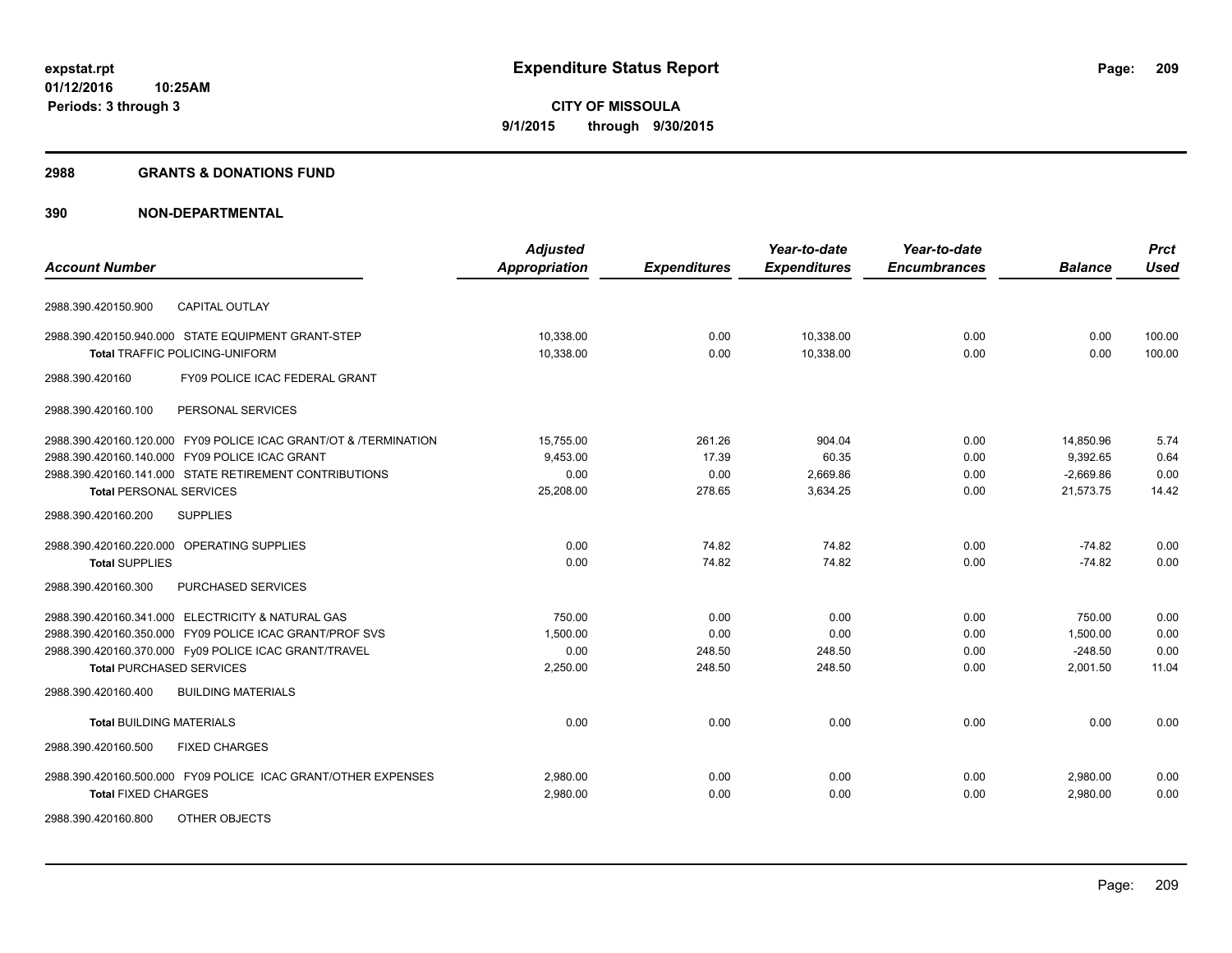#### **2988 GRANTS & DONATIONS FUND**

| <b>Account Number</b>          |                                                                                                          | <b>Adjusted</b><br><b>Appropriation</b> | <b>Expenditures</b> | Year-to-date<br><b>Expenditures</b> | Year-to-date<br><b>Encumbrances</b> | <b>Balance</b>         | <b>Prct</b><br><b>Used</b> |
|--------------------------------|----------------------------------------------------------------------------------------------------------|-----------------------------------------|---------------------|-------------------------------------|-------------------------------------|------------------------|----------------------------|
| <b>Total OTHER OBJECTS</b>     |                                                                                                          | 0.00                                    | 0.00                | 0.00                                | 0.00                                | 0.00                   | 0.00                       |
| 2988.390.420160.900            | <b>CAPITAL OUTLAY</b>                                                                                    |                                         |                     |                                     |                                     |                        |                            |
| <b>Total CAPITAL OUTLAY</b>    |                                                                                                          | 0.00                                    | 0.00                | 0.00                                | 0.00                                | 0.00                   | 0.00                       |
|                                | Total FY09 POLICE ICAC FEDERAL GRANT                                                                     | 30,438.00                               | 601.97              | 3,957.57                            | 0.00                                | 26,480.43              | 13.00                      |
| 2988.390.420161                | FY09 POLICE TRAINING SIMULATOR GRANT                                                                     |                                         |                     |                                     |                                     |                        |                            |
| 2988.390.420161.100            | PERSONAL SERVICES                                                                                        |                                         |                     |                                     |                                     |                        |                            |
|                                | 2988.390.420161.110.000 ICAC GOOGLE-SALARIES AND WAGES                                                   | 0.00                                    | 5,066.78            | 14,732.04                           | 0.00                                | $-14,732.04$           | 0.00                       |
|                                | 2988.390.420161.115.000 SALARIES/HEALTH INSURANCE BENEFIT                                                | 0.00                                    | 570.00              | 1.368.00                            | 0.00                                | $-1,368.00$            | 0.00                       |
| 2988.390.420161.130.000 OTHER  |                                                                                                          | 0.00                                    | 0.00                | 673.09                              | 0.00                                | $-673.09$              | 0.00                       |
|                                | 2988.390.420161.140.000 EMPLOYER CONTRIBUTIONS                                                           | 0.00                                    | 1,388.37            | 4,000.22                            | 0.00                                | $-4,000.22$            | 0.00                       |
| <b>Total PERSONAL SERVICES</b> |                                                                                                          | 0.00                                    | 7,025.15            | 20,773.35                           | 0.00                                | $-20,773.35$           | 0.00                       |
| 2988.390.420161.200            | <b>SUPPLIES</b>                                                                                          |                                         |                     |                                     |                                     |                        |                            |
| <b>Total SUPPLIES</b>          |                                                                                                          | 0.00                                    | 0.00                | 0.00                                | 0.00                                | 0.00                   | 0.00                       |
|                                | Total FY09 POLICE TRAINING SIMULATOR GRANT                                                               | 0.00                                    | 7,025.15            | 20.773.35                           | 0.00                                | $-20.773.35$           | 0.00                       |
| 2988.390.420180                | <b>BULLETPROOF VEST PROGRAM</b>                                                                          |                                         |                     |                                     |                                     |                        |                            |
| 2988.390.420180.200            | <b>SUPPLIES</b>                                                                                          |                                         |                     |                                     |                                     |                        |                            |
|                                | 2988.390.420180.220.000 OPERATING SUPPLIES-BULLETPROOF VEST GNT<br><b>Total BULLETPROOF VEST PROGRAM</b> | 10.500.00<br>10,500.00                  | 0.00<br>0.00        | 460.00<br>460.00                    | 0.00<br>0.00                        | 10,040.00<br>10,040.00 | 4.38<br>4.38               |
| 2988.390.420181                | FY16 HIDTA                                                                                               |                                         |                     |                                     |                                     |                        |                            |
| 2988.390.420181.100            | PERSONAL SERVICES                                                                                        |                                         |                     |                                     |                                     |                        |                            |
| <b>Total PERSONAL SERVICES</b> |                                                                                                          | 0.00                                    | 0.00                | 0.00                                | 0.00                                | 0.00                   | 0.00                       |
| 2988.390.420181.200            | <b>SUPPLIES</b>                                                                                          |                                         |                     |                                     |                                     |                        |                            |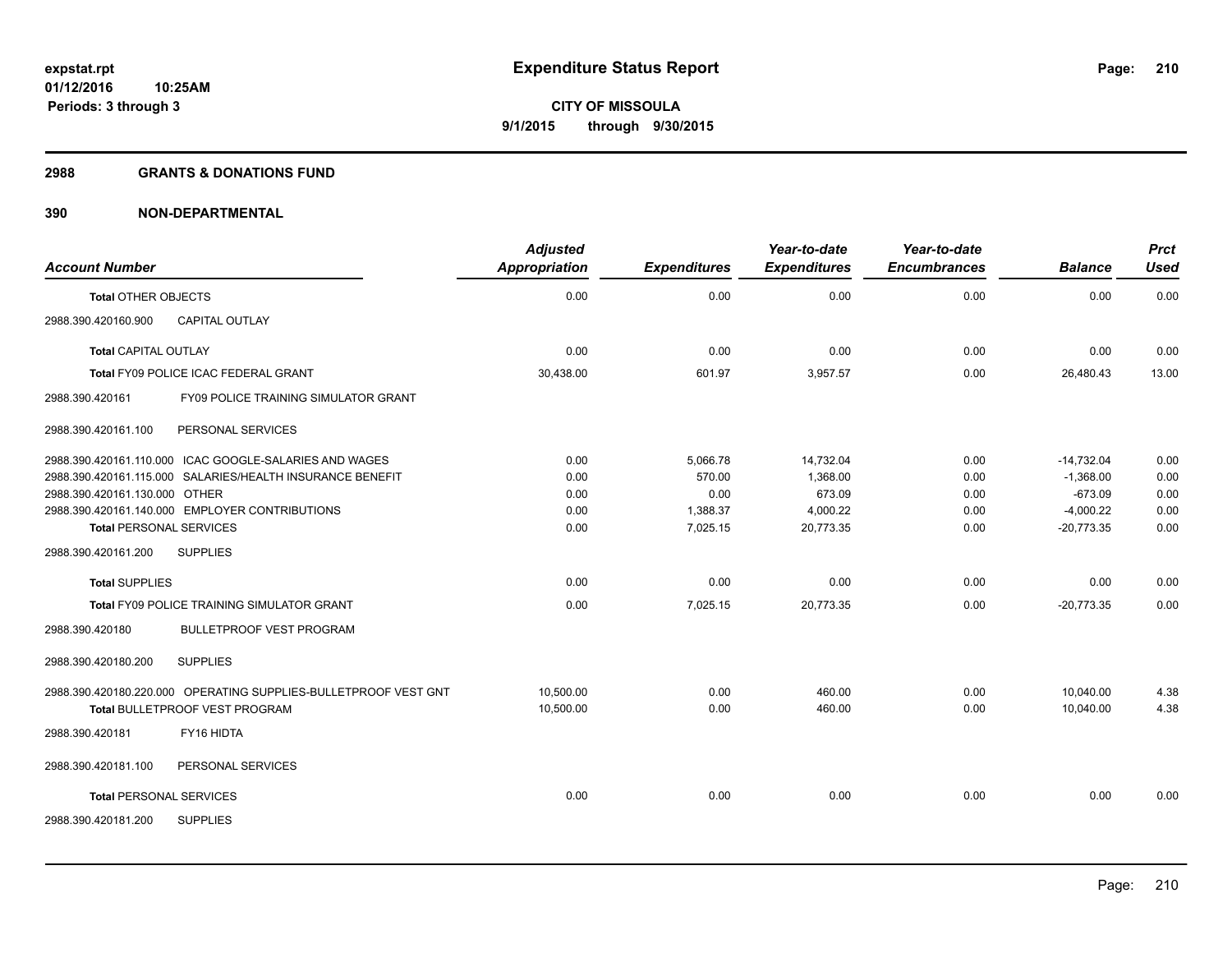### **2988 GRANTS & DONATIONS FUND**

|                                                             | <b>Adjusted</b> |                     | Year-to-date        | Year-to-date        |                | <b>Prct</b> |
|-------------------------------------------------------------|-----------------|---------------------|---------------------|---------------------|----------------|-------------|
| <b>Account Number</b>                                       | Appropriation   | <b>Expenditures</b> | <b>Expenditures</b> | <b>Encumbrances</b> | <b>Balance</b> | <b>Used</b> |
| <b>Total SUPPLIES</b>                                       | 0.00            | 0.00                | 0.00                | 0.00                | 0.00           | 0.00        |
| 2988.390.420181.300<br>PURCHASED SERVICES                   |                 |                     |                     |                     |                |             |
| <b>Total PURCHASED SERVICES</b>                             | 0.00            | 0.00                | 0.00                | 0.00                | 0.00           | 0.00        |
| <b>FIXED CHARGES</b><br>2988.390.420181.500                 |                 |                     |                     |                     |                |             |
| <b>Total FIXED CHARGES</b>                                  | 0.00            | 0.00                | 0.00                | 0.00                | 0.00           | 0.00        |
| 2988.390.420181.900<br><b>CAPITAL OUTLAY</b>                |                 |                     |                     |                     |                |             |
| Total FY16 HIDTA                                            | 0.00            | 0.00                | 0.00                | 0.00                | 0.00           | 0.00        |
| 2988.390.420184<br><b>DUI TASK FORCE GRANT</b>              |                 |                     |                     |                     |                |             |
| 2988.390.420184.100<br>PERSONAL SERVICES                    |                 |                     |                     |                     |                |             |
| 2988.390.420184.120.000 DUI TASK FORCE OVERTIME/TERMINATION | 4,300.00        | 0.00                | 0.00                | 0.00                | 4,300.00       | 0.00        |
| 2988.390.420184.141.000 STATE RETIREMENT CONTRIBUTIONS      | 700.00          | 0.00                | 0.00                | 0.00                | 700.00         | 0.00        |
| <b>Total PERSONAL SERVICES</b>                              | 5,000.00        | 0.00                | 0.00                | 0.00                | 5,000.00       | 0.00        |
| 2988.390.420184.200<br><b>SUPPLIES</b>                      |                 |                     |                     |                     |                |             |
| <b>Total SUPPLIES</b>                                       | 0.00            | 0.00                | 0.00                | 0.00                | 0.00           | 0.00        |
| Total DUI TASK FORCE GRANT                                  | 5,000.00        | 0.00                | 0.00                | 0.00                | 5,000.00       | 0.00        |
| 2988.390.420185<br>DUI - COPS IN SHOPS                      |                 |                     |                     |                     |                |             |
| 2988.390.420185.100<br>PERSONAL SERVICES                    |                 |                     |                     |                     |                |             |
| <b>Total PERSONAL SERVICES</b>                              | 0.00            | 0.00                | 0.00                | 0.00                | 0.00           | 0.00        |
| 2988.390.420185.200<br><b>SUPPLIES</b>                      |                 |                     |                     |                     |                |             |
| Total DUI - COPS IN SHOPS                                   | 0.00            | 0.00                | 0.00                | 0.00                | 0.00           | 0.00        |
| 2988.390.420186<br>FY15 HITDA                               |                 |                     |                     |                     |                |             |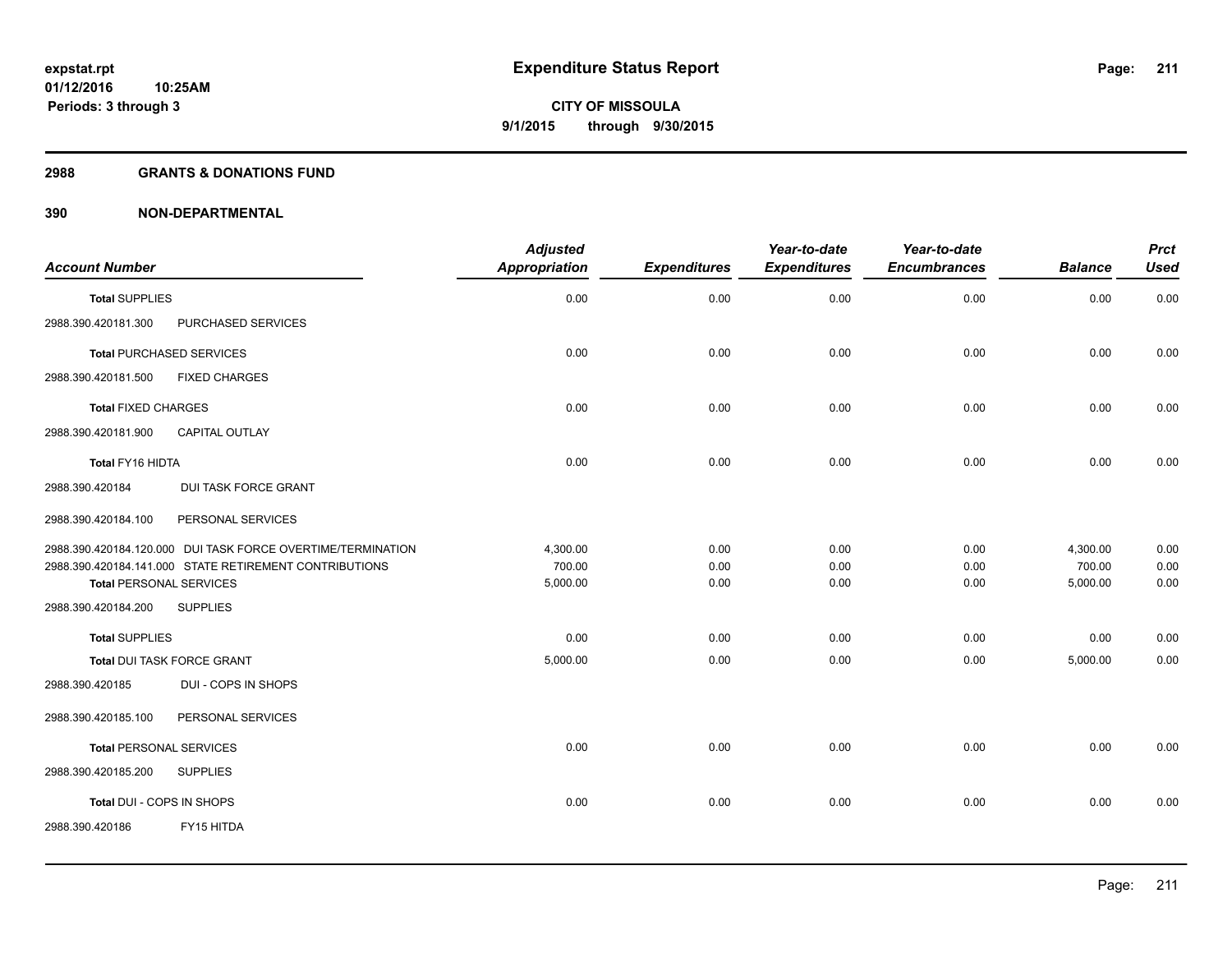#### **2988 GRANTS & DONATIONS FUND**

| <b>Account Number</b>                                         | <b>Adjusted</b><br><b>Appropriation</b> | <b>Expenditures</b> | Year-to-date<br><b>Expenditures</b> | Year-to-date<br><b>Encumbrances</b> | <b>Balance</b> | <b>Prct</b><br><b>Used</b> |
|---------------------------------------------------------------|-----------------------------------------|---------------------|-------------------------------------|-------------------------------------|----------------|----------------------------|
| PERSONAL SERVICES<br>2988.390.420186.100                      |                                         |                     |                                     |                                     |                |                            |
|                                                               |                                         |                     |                                     |                                     |                |                            |
| 2988.390.420186.120.000 FY15 HIDTA/OVERTIME/TERMINATION       | 0.00                                    | 3,685.37            | 6,556.77                            | 0.00                                | $-6,556.77$    | 0.00                       |
| 2988.390.420186.140.000 EMPLOYER CONTRIBUTIONS                | 0.00                                    | 237.58              | 427.40                              | 0.00                                | $-427.40$      | 0.00<br>0.00               |
| <b>Total PERSONAL SERVICES</b>                                | 0.00                                    | 3,922.95            | 6,984.17                            | 0.00                                | $-6.984.17$    |                            |
| 2988.390.420186.200<br><b>SUPPLIES</b>                        |                                         |                     |                                     |                                     |                |                            |
| 2988.390.420186.210.000 OFFICE SUPPLIES                       | 0.00                                    | 0.00                | 236.18                              | 0.00                                | $-236.18$      | 0.00                       |
| <b>Total SUPPLIES</b>                                         | 0.00                                    | 0.00                | 236.18                              | 0.00                                | $-236.18$      | 0.00                       |
| PURCHASED SERVICES<br>2988.390.420186.300                     |                                         |                     |                                     |                                     |                |                            |
| 2988.390.420186.344.000 FY15 HIDTA/TELEPHONE SERVICE          | 0.00                                    | 272.40              | 766.00                              | 0.00                                | $-766.00$      | 0.00                       |
| 2988.390.420186.350.000 PROFESSIONAL SERVICES                 | 0.00                                    | 451.00              | 953.00                              | 0.00                                | $-953.00$      | 0.00                       |
| 2988.390.420186.350.040 PROFESSIONAL SERVICES                 | 0.00                                    | 0.00                | 2,263.23                            | 0.00                                | $-2,263.23$    | 0.00                       |
| <b>Total PURCHASED SERVICES</b>                               | 0.00                                    | 723.40              | 3,982.23                            | 0.00                                | $-3,982.23$    | 0.00                       |
| 2988.390.420186.500<br><b>FIXED CHARGES</b>                   |                                         |                     |                                     |                                     |                |                            |
| 2988.390.420186.500.000 FIXED CHARGES                         | 0.00                                    | 16,821.18           | 28,035.30                           | 0.00                                | $-28,035.30$   | 0.00                       |
| <b>Total FIXED CHARGES</b>                                    | 0.00                                    | 16.821.18           | 28,035.30                           | 0.00                                | $-28,035.30$   | 0.00                       |
| Total FY15 HITDA                                              | 0.00                                    | 21,467.53           | 39,237.88                           | 0.00                                | $-39,237.88$   | 0.00                       |
| STATE OT SEAT BELT GRANT<br>2988.390.420190                   |                                         |                     |                                     |                                     |                |                            |
| PERSONAL SERVICES<br>2988.390.420190.100                      |                                         |                     |                                     |                                     |                |                            |
| 2988.390.420190.110.113 SALARIES AND WAGES                    | 0.00                                    | 78.59               | 78.59                               | 0.00                                | $-78.59$       | 0.00                       |
| 2988.390.420190.120.000 OVERTIME/TERMINATION - MDOT/SEATBELT  | 30,000.00                               | 5,064.82            | 10,573.87                           | 0.00                                | 19,426.13      | 35.25                      |
| 2988.390.420190.120.113 STEP GRANT COORD/OVERTIME/TERMINATION | 0.00                                    | 58.94               | 58.94                               | 0.00                                | $-58.94$       | 0.00                       |
| 2988.390.420190.140.000 EMPLOYER CONTRIBUTIONS-MDOT/SEATBELT  | 30,000.00                               | 337.24              | 690.04                              | 0.00                                | 29,309.96      | 2.30                       |
| <b>Total PERSONAL SERVICES</b>                                | 60,000.00                               | 5,539.59            | 11,401.44                           | 0.00                                | 48,598.56      | 19.00                      |
| <b>SUPPLIES</b><br>2988.390.420190.200                        |                                         |                     |                                     |                                     |                |                            |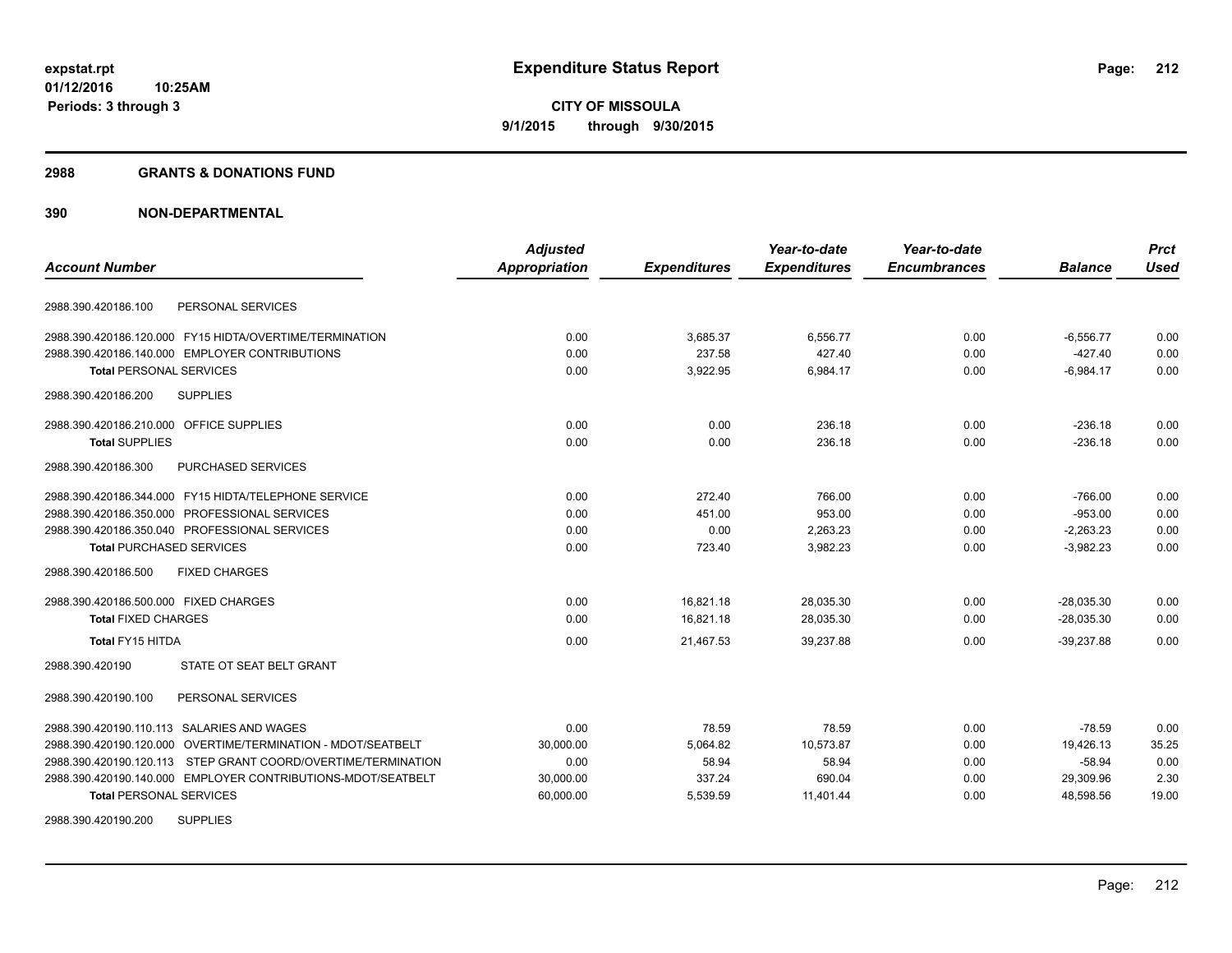#### **2988 GRANTS & DONATIONS FUND**

|                                         |                                                          | <b>Adjusted</b>      |                     | Year-to-date        | Year-to-date        |                | <b>Prct</b> |
|-----------------------------------------|----------------------------------------------------------|----------------------|---------------------|---------------------|---------------------|----------------|-------------|
| <b>Account Number</b>                   |                                                          | <b>Appropriation</b> | <b>Expenditures</b> | <b>Expenditures</b> | <b>Encumbrances</b> | <b>Balance</b> | <b>Used</b> |
| <b>Total SUPPLIES</b>                   |                                                          | 0.00                 | 0.00                | 0.00                | 0.00                | 0.00           | 0.00        |
| 2988.390.420190.300                     | PURCHASED SERVICES                                       |                      |                     |                     |                     |                |             |
| <b>Total PURCHASED SERVICES</b>         |                                                          | 0.00                 | 0.00                | 0.00                | 0.00                | 0.00           | 0.00        |
|                                         | <b>Total STATE OT SEAT BELT GRANT</b>                    | 60,000.00            | 5,539.59            | 11,401.44           | 0.00                | 48,598.56      |             |
| 2988.390.420191                         | <b>HIDTA INITIATIVE</b>                                  |                      |                     |                     |                     |                |             |
| 2988.390.420191.100                     | PERSONAL SERVICES                                        |                      |                     |                     |                     |                |             |
| <b>Total HIDTA INITIATIVE</b>           |                                                          | 0.00                 | 0.00                | 0.00                | 0.00                | 0.00           | 0.00        |
| 2988.390.420192                         | UNDERAGE DRINKING GRANT                                  |                      |                     |                     |                     |                |             |
| 2988.390.420192.100                     | PERSONAL SERVICES                                        |                      |                     |                     |                     |                |             |
|                                         | Total UNDERAGE DRINKING GRANT                            | 0.00                 | 0.00                | 0.00                | 0.00                | 0.00           | 0.00        |
| 2988.390.420193                         | FY13 HIDTA                                               |                      |                     |                     |                     |                |             |
| 2988.390.420193.100                     | PERSONAL SERVICES                                        |                      |                     |                     |                     |                |             |
|                                         | 2988.390.420193.120.000 OVERTIME/TERMINATION-FY13 HIDTA  | 25,000.00            | 0.00                | 0.00                | 0.00                | 25,000.00      | 0.00        |
|                                         | 2988.390.420193.140.000 EMPLOYER CONTRIBUTIONS           | 2,250.00             | 0.00                | 0.00                | 0.00                | 2,250.00       | 0.00        |
| <b>Total PERSONAL SERVICES</b>          |                                                          | 27,250.00            | 0.00                | 0.00                | 0.00                | 27,250.00      | 0.00        |
| 2988.390.420193.200                     | <b>SUPPLIES</b>                                          |                      |                     |                     |                     |                |             |
| 2988.390.420193.210.000 OFFICE SUPPLIES |                                                          | 1,000.00             | 0.00                | 0.00                | 0.00                | 1,000.00       | 0.00        |
|                                         | 2988.390.420193.220.000 OPERATING SUPPLIES               | 29,743.00            | 0.00                | 0.00                | 0.00                | 29,743.00      | 0.00        |
| <b>Total SUPPLIES</b>                   |                                                          | 30,743.00            | 0.00                | 0.00                | 0.00                | 30,743.00      | 0.00        |
| 2988.390.420193.300                     | PURCHASED SERVICES                                       |                      |                     |                     |                     |                |             |
|                                         | 2988.390.420193.344.000 TELEPHONE SERVICE - FY13 HIDTA   | 1,200.00             | 0.00                | 0.00                | 0.00                | 1,200.00       | 0.00        |
|                                         | 2988.390.420193.350.000 PROFESSIONAL SERVICES-FY13 HIDTA | 47,156.00            | 0.00                | 0.00                | 0.00                | 47,156.00      | 0.00        |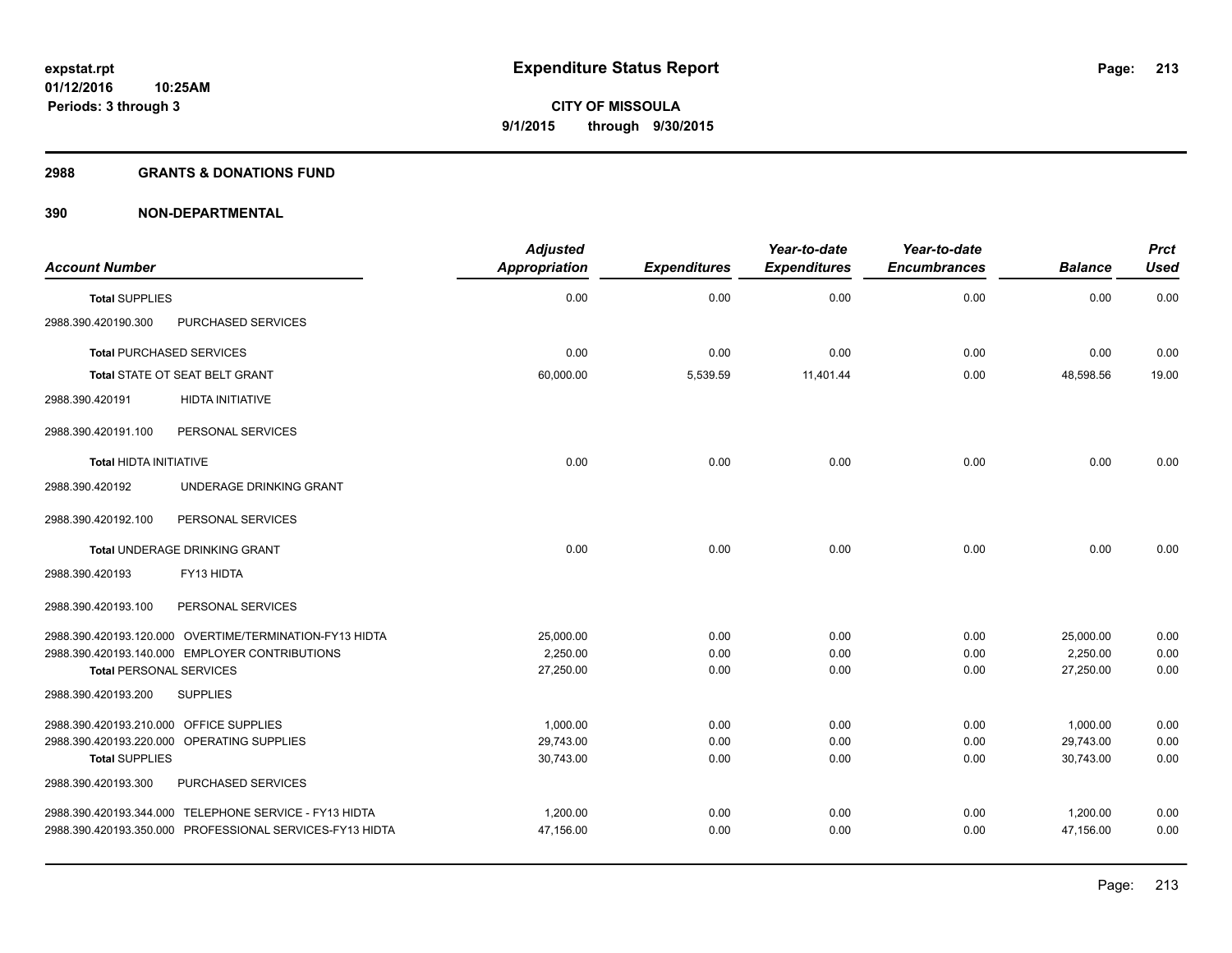## **2988 GRANTS & DONATIONS FUND**

| <b>Account Number</b>          |                                                  | <b>Adjusted</b><br><b>Appropriation</b> | <b>Expenditures</b> | Year-to-date<br><b>Expenditures</b> | Year-to-date<br><b>Encumbrances</b> | <b>Balance</b> | <b>Prct</b><br><b>Used</b> |
|--------------------------------|--------------------------------------------------|-----------------------------------------|---------------------|-------------------------------------|-------------------------------------|----------------|----------------------------|
|                                | 2988.390.420193.360.000 REPAIR & MAINTENANCE     | 1,000.00                                | 0.00                | 0.00                                | 0.00                                | 1,000.00       | 0.00                       |
|                                | 2988.390.420193.370.000 TRAVEL-FY13 HIDTA        | 3,250.00                                | 0.00                | 0.00                                | 0.00                                | 3,250.00       | 0.00                       |
|                                | <b>Total PURCHASED SERVICES</b>                  | 52,606.00                               | 0.00                | 0.00                                | 0.00                                | 52,606.00      | 0.00                       |
| 2988.390.420193.500            | <b>FIXED CHARGES</b>                             |                                         |                     |                                     |                                     |                |                            |
|                                | 2988.390.420193.500.000 FIXED CHARGES-FY13 HIDTA | 39,150.00                               | 0.00                | 0.00                                | 0.00                                | 39,150.00      | 0.00                       |
| <b>Total FIXED CHARGES</b>     |                                                  | 39,150.00                               | 0.00                | 0.00                                | 0.00                                | 39,150.00      | 0.00                       |
| Total FY13 HIDTA               |                                                  | 149,749.00                              | 0.00                | 0.00                                | 0.00                                | 149,749.00     | 0.00                       |
| 2988.390.420194                | UNDERAGE DRINKING GRANT                          |                                         |                     |                                     |                                     |                |                            |
| 2988.390.420194.100            | PERSONAL SERVICES                                |                                         |                     |                                     |                                     |                |                            |
| <b>Total PERSONAL SERVICES</b> |                                                  | 0.00                                    | 0.00                | 0.00                                | 0.00                                | 0.00           | 0.00                       |
| 2988.390.420194.200            | <b>SUPPLIES</b>                                  |                                         |                     |                                     |                                     |                |                            |
| <b>Total SUPPLIES</b>          |                                                  | 0.00                                    | 0.00                | 0.00                                | 0.00                                | 0.00           | 0.00                       |
| 2988.390.420194.300            | PURCHASED SERVICES                               |                                         |                     |                                     |                                     |                |                            |
|                                | Total UNDERAGE DRINKING GRANT                    | 0.00                                    | 0.00                | 0.00                                | 0.00                                | 0.00           | 0.00                       |
| 2988.390.420195                | FY09 HIDTA                                       |                                         |                     |                                     |                                     |                |                            |
| 2988.390.420195.100            | PERSONAL SERVICES                                |                                         |                     |                                     |                                     |                |                            |
| <b>Total PERSONAL SERVICES</b> |                                                  | 0.00                                    | 0.00                | 0.00                                | 0.00                                | 0.00           | 0.00                       |
| 2988.390.420195.200            | <b>SUPPLIES</b>                                  |                                         |                     |                                     |                                     |                |                            |
|                                | 2988.390.420195.220.000 OPERATING SUPPLIES       | 0.00                                    | 2,415.00            | 9,319.49                            | 0.00                                | $-9,319.49$    | 0.00                       |
| <b>Total SUPPLIES</b>          |                                                  | 0.00                                    | 2,415.00            | 9,319.49                            | 0.00                                | $-9,319.49$    | 0.00                       |
| 2988.390.420195.300            | PURCHASED SERVICES                               |                                         |                     |                                     |                                     |                |                            |
|                                | <b>Total PURCHASED SERVICES</b>                  | 0.00                                    | 0.00                | 0.00                                | 0.00                                | 0.00           | 0.00                       |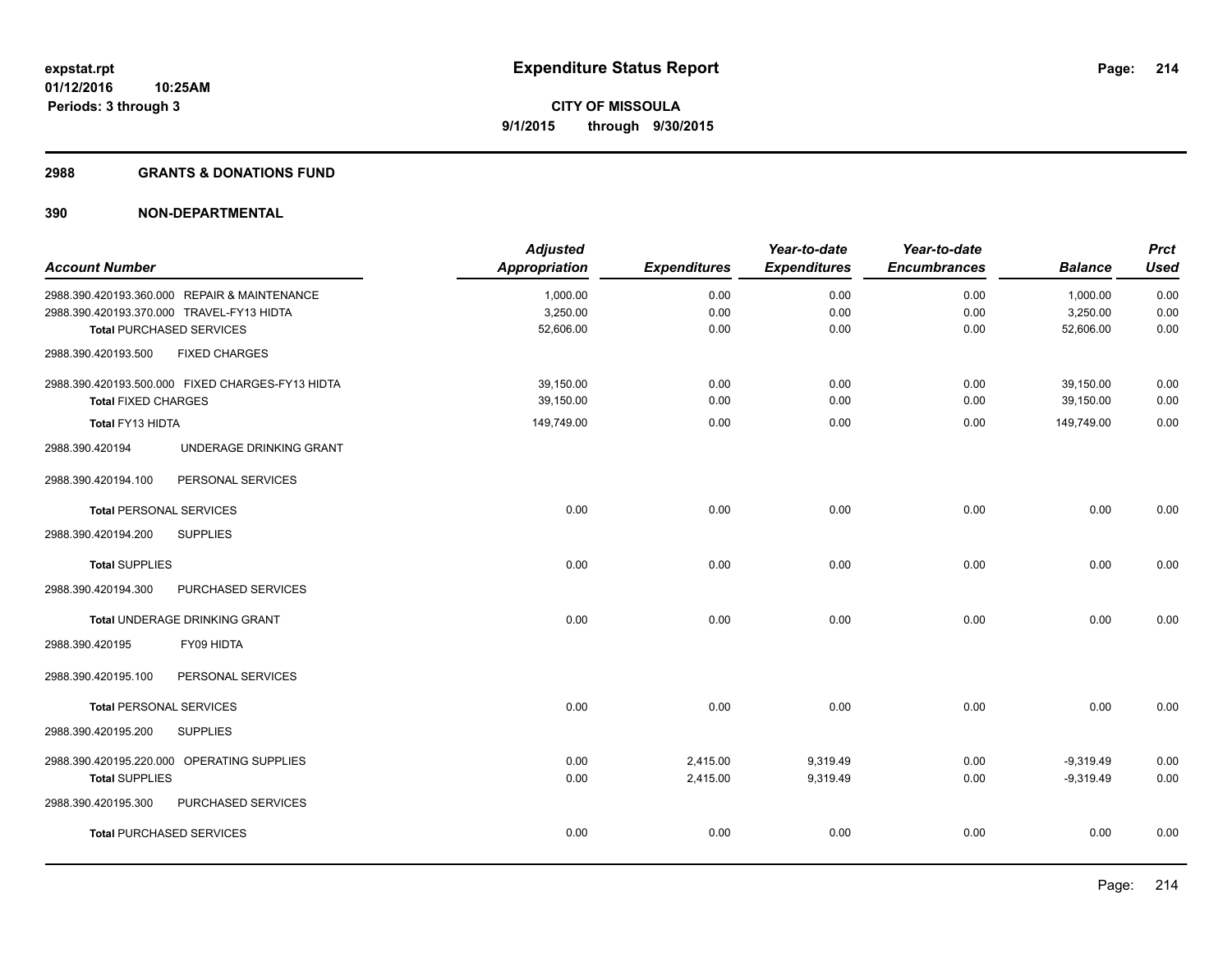## **2988 GRANTS & DONATIONS FUND**

| Appropriation<br><b>Expenditures</b><br><b>Expenditures</b><br><b>Encumbrances</b><br><b>Account Number</b><br><b>Balance</b><br><b>FIXED CHARGES</b><br>2988.390.420195.500<br>2988.390.420195.500.000 FIXED CHARGES<br>0.00<br>$-5,607.06$<br>$-5,607.06$<br>5,607.06<br>0.00<br><b>Total FIXED CHARGES</b><br>$-5,607.06$<br>$-5,607.06$<br>5.607.06<br>0.00<br>0.00<br>Total FY09 HIDTA<br>0.00<br>$-3,192.06$<br>3,712.43<br>0.00<br>$-3,712.43$<br><b>HIDTA 2010</b><br>2988.390.420196<br>PERSONAL SERVICES<br>2988.390.420196.100<br>2988.390.420196.120.000 HIDTA 2014-OVERTIME/TERMINATION<br>25,000.00<br>0.00<br>0.00<br>0.00<br>25,000.00 | <b>Prct</b>  |
|--------------------------------------------------------------------------------------------------------------------------------------------------------------------------------------------------------------------------------------------------------------------------------------------------------------------------------------------------------------------------------------------------------------------------------------------------------------------------------------------------------------------------------------------------------------------------------------------------------------------------------------------------------|--------------|
|                                                                                                                                                                                                                                                                                                                                                                                                                                                                                                                                                                                                                                                        | <b>Used</b>  |
|                                                                                                                                                                                                                                                                                                                                                                                                                                                                                                                                                                                                                                                        |              |
|                                                                                                                                                                                                                                                                                                                                                                                                                                                                                                                                                                                                                                                        | 0.00         |
|                                                                                                                                                                                                                                                                                                                                                                                                                                                                                                                                                                                                                                                        | 0.00         |
|                                                                                                                                                                                                                                                                                                                                                                                                                                                                                                                                                                                                                                                        | 0.00         |
|                                                                                                                                                                                                                                                                                                                                                                                                                                                                                                                                                                                                                                                        |              |
|                                                                                                                                                                                                                                                                                                                                                                                                                                                                                                                                                                                                                                                        |              |
|                                                                                                                                                                                                                                                                                                                                                                                                                                                                                                                                                                                                                                                        | 0.00         |
| 2,250.00<br>2,250.00<br>2988.390.420196.140.000 HIDTA 2014-EMPLOYER CONTRIBUTIONS<br>0.00<br>0.00<br>0.00                                                                                                                                                                                                                                                                                                                                                                                                                                                                                                                                              | 0.00         |
| <b>Total PERSONAL SERVICES</b><br>27,250.00<br>0.00<br>0.00<br>0.00<br>27,250.00                                                                                                                                                                                                                                                                                                                                                                                                                                                                                                                                                                       | 0.00         |
| <b>SUPPLIES</b><br>2988.390.420196.200                                                                                                                                                                                                                                                                                                                                                                                                                                                                                                                                                                                                                 |              |
| 2988.390.420196.210.000 HIDTA 2014 - OFFICE SUPPLIES<br>1,000.00<br>0.00<br>0.00<br>0.00<br>1,000.00                                                                                                                                                                                                                                                                                                                                                                                                                                                                                                                                                   | 0.00         |
| 2988.390.420196.220.000 HIDTA 2014-OPERATING SUPPLIES<br>29,743.00<br>29,743.00<br>0.00<br>0.00<br>0.00                                                                                                                                                                                                                                                                                                                                                                                                                                                                                                                                                | 0.00         |
| 30,743.00<br>0.00<br>0.00<br>0.00<br>30,743.00<br><b>Total SUPPLIES</b>                                                                                                                                                                                                                                                                                                                                                                                                                                                                                                                                                                                | 0.00         |
| 2988.390.420196.300<br>PURCHASED SERVICES                                                                                                                                                                                                                                                                                                                                                                                                                                                                                                                                                                                                              |              |
| 2988.390.420196.344.000 HIDTA 2014-TELEPHONE SERVICE<br>1,200.00<br>1.200.00<br>0.00<br>0.00<br>0.00                                                                                                                                                                                                                                                                                                                                                                                                                                                                                                                                                   | 0.00         |
| 2988.390.420196.350.000 HIDTA 2014-PROFESSIONAL SERVICES<br>47,156.00<br>0.00<br>47,156.00<br>0.00<br>0.00                                                                                                                                                                                                                                                                                                                                                                                                                                                                                                                                             | 0.00         |
| 2988.390.420196.360.000 HIDTA2014-REPAIR & MAINTENANCE<br>1,000.00<br>0.00<br>1,000.00<br>0.00<br>0.00                                                                                                                                                                                                                                                                                                                                                                                                                                                                                                                                                 | 0.00         |
| 2988.390.420196.370.000 TRAVEL<br>3,250.00<br>0.00<br>3,250.00<br>0.00<br>0.00                                                                                                                                                                                                                                                                                                                                                                                                                                                                                                                                                                         | 0.00         |
| 52,606.00<br>0.00<br>0.00<br>52,606.00<br><b>Total PURCHASED SERVICES</b><br>0.00                                                                                                                                                                                                                                                                                                                                                                                                                                                                                                                                                                      | 0.00         |
| <b>FIXED CHARGES</b><br>2988.390.420196.500                                                                                                                                                                                                                                                                                                                                                                                                                                                                                                                                                                                                            |              |
| 2988.390.420196.500.000 HIDTA 2014-FIXED CHARGES<br>39.150.00<br>0.00<br>39,150.00<br>0.00<br>0.00                                                                                                                                                                                                                                                                                                                                                                                                                                                                                                                                                     | 0.00         |
| <b>Total FIXED CHARGES</b><br>39.150.00<br>39,150.00<br>0.00<br>0.00<br>0.00                                                                                                                                                                                                                                                                                                                                                                                                                                                                                                                                                                           | 0.00         |
| <b>CAPITAL OUTLAY</b><br>2988.390.420196.900                                                                                                                                                                                                                                                                                                                                                                                                                                                                                                                                                                                                           |              |
| 0.00<br>0.00<br><b>Total CAPITAL OUTLAY</b><br>0.00<br>0.00                                                                                                                                                                                                                                                                                                                                                                                                                                                                                                                                                                                            | 0.00<br>0.00 |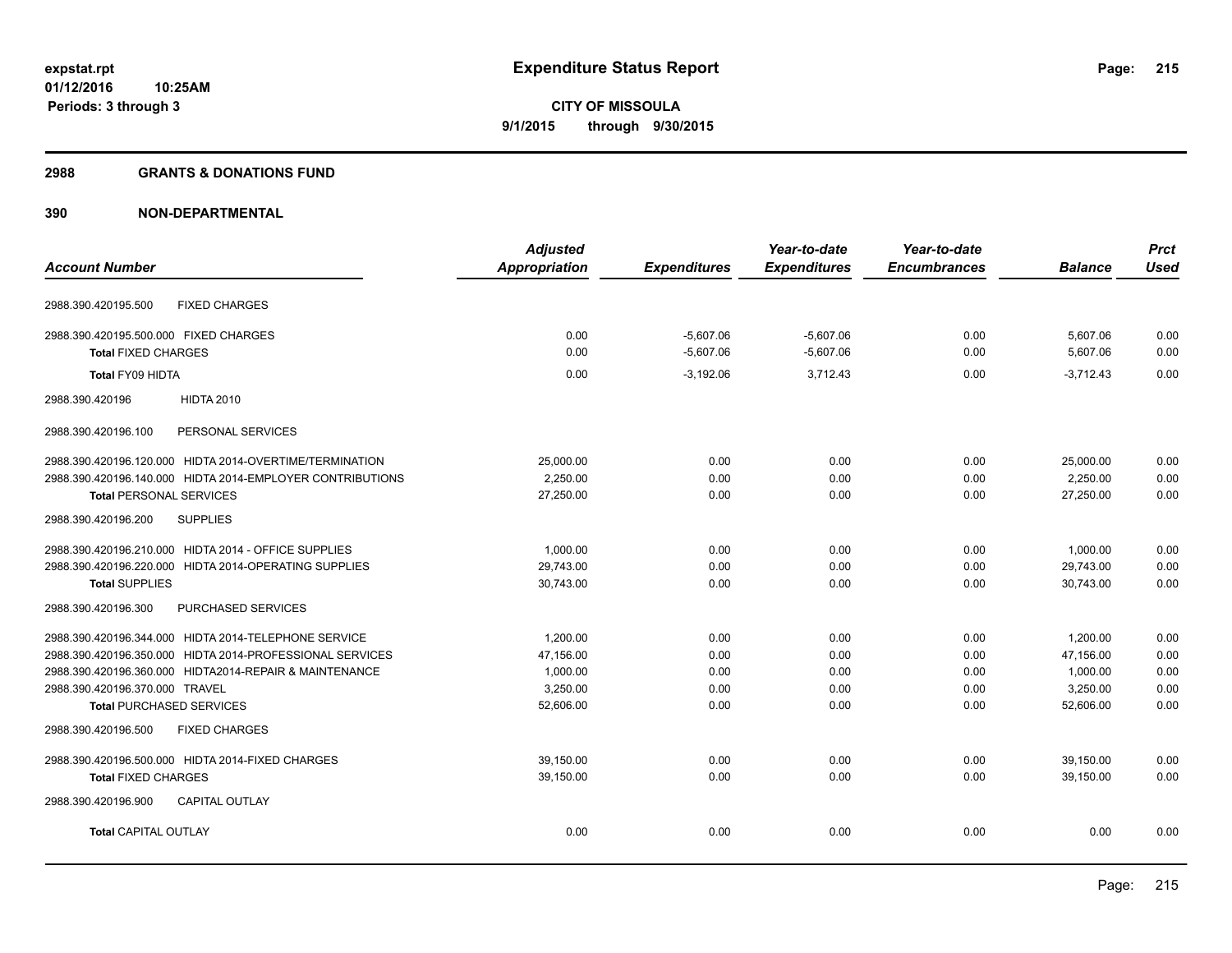### **2988 GRANTS & DONATIONS FUND**

| <b>Account Number</b>         |                                 | <b>Adjusted</b><br><b>Appropriation</b> | <b>Expenditures</b> | Year-to-date<br><b>Expenditures</b> | Year-to-date<br><b>Encumbrances</b> | <b>Balance</b> | <b>Prct</b><br><b>Used</b> |
|-------------------------------|---------------------------------|-----------------------------------------|---------------------|-------------------------------------|-------------------------------------|----------------|----------------------------|
| Total HIDTA 2010              |                                 | 149,749.00                              | 0.00                | 0.00                                | 0.00                                | 149,749.00     | 0.00                       |
| 2988.390.420197               | *** Title Not Found ***         |                                         |                     |                                     |                                     |                |                            |
| 2988.390.420197.100           | PERSONAL SERVICES               |                                         |                     |                                     |                                     |                |                            |
| Total *** Title Not Found *** |                                 | 0.00                                    | 0.00                | 0.00                                | 0.00                                | 0.00           | 0.00                       |
| 2988.390.420199               | FY11 UNDERAGE DRINKING          |                                         |                     |                                     |                                     |                |                            |
| 2988.390.420199.100           | PERSONAL SERVICES               |                                         |                     |                                     |                                     |                |                            |
|                               | <b>Total PERSONAL SERVICES</b>  | 0.00                                    | 0.00                | 0.00                                | 0.00                                | 0.00           | 0.00                       |
| 2988.390.420199.200           | <b>SUPPLIES</b>                 |                                         |                     |                                     |                                     |                |                            |
| <b>Total SUPPLIES</b>         |                                 | 0.00                                    | 0.00                | 0.00                                | 0.00                                | 0.00           | 0.00                       |
| 2988.390.420199.300           | PURCHASED SERVICES              |                                         |                     |                                     |                                     |                |                            |
|                               | Total FY11 UNDERAGE DRINKING    | 0.00                                    | 0.00                | 0.00                                | 0.00                                | 0.00           | 0.00                       |
| 2988.390.420200               | FY11 HIDTA                      |                                         |                     |                                     |                                     |                |                            |
| 2988.390.420200.100           | PERSONAL SERVICES               |                                         |                     |                                     |                                     |                |                            |
|                               | <b>Total PERSONAL SERVICES</b>  | 0.00                                    | 0.00                | 0.00                                | 0.00                                | 0.00           | 0.00                       |
| 2988.390.420200.200           | <b>SUPPLIES</b>                 |                                         |                     |                                     |                                     |                |                            |
| <b>Total SUPPLIES</b>         |                                 | 0.00                                    | 0.00                | 0.00                                | 0.00                                | 0.00           | 0.00                       |
| 2988.390.420200.300           | PURCHASED SERVICES              |                                         |                     |                                     |                                     |                |                            |
|                               | <b>Total PURCHASED SERVICES</b> | 0.00                                    | 0.00                | 0.00                                | 0.00                                | 0.00           | 0.00                       |
| 2988.390.420200.500           | <b>FIXED CHARGES</b>            |                                         |                     |                                     |                                     |                |                            |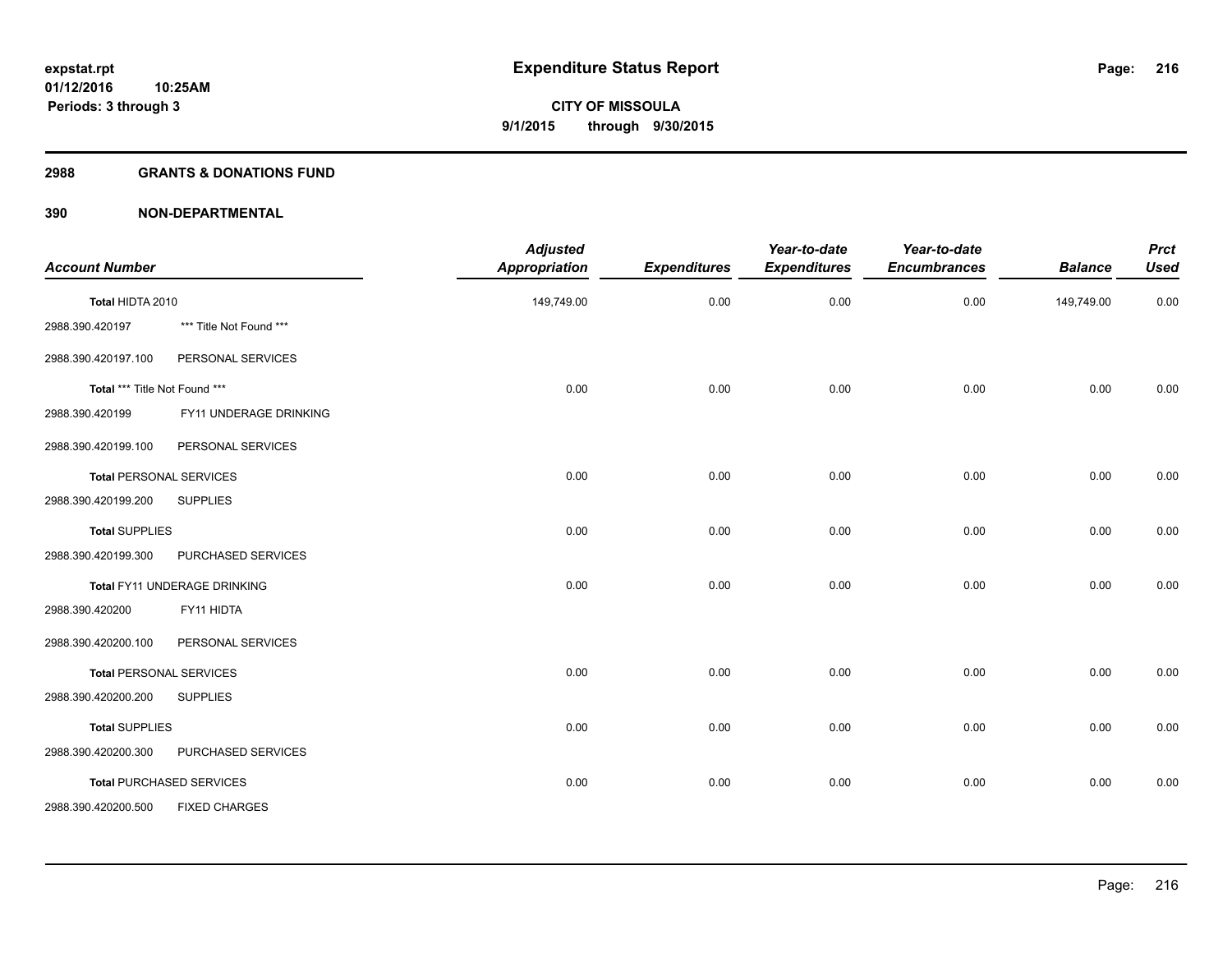### **2988 GRANTS & DONATIONS FUND**

| <b>Account Number</b>                                                                                                                   | <b>Adjusted</b><br><b>Appropriation</b> | <b>Expenditures</b>  | Year-to-date<br><b>Expenditures</b> | Year-to-date<br><b>Encumbrances</b> | <b>Balance</b>                 | <b>Prct</b><br><b>Used</b> |
|-----------------------------------------------------------------------------------------------------------------------------------------|-----------------------------------------|----------------------|-------------------------------------|-------------------------------------|--------------------------------|----------------------------|
| <b>Total FY11 HIDTA</b>                                                                                                                 | 0.00                                    | 0.00                 | 0.00                                | 0.00                                | 0.00                           | 0.00                       |
| *** Title Not Found ***<br>2988.390.420260                                                                                              |                                         |                      |                                     |                                     |                                |                            |
| PURCHASED SERVICES<br>2988.390.420260.300                                                                                               |                                         |                      |                                     |                                     |                                |                            |
| Total *** Title Not Found ***                                                                                                           | 0.00                                    | 0.00                 | 0.00                                | 0.00                                | 0.00                           | 0.00                       |
| 2988.390.420432<br><b>FIRE EXPLORERS</b>                                                                                                |                                         |                      |                                     |                                     |                                |                            |
| <b>GRANTS &amp; CONTRIBUTIONS</b><br>2988.390.420432.700                                                                                |                                         |                      |                                     |                                     |                                |                            |
| 2988.390.420432.700.000 FIRE EXPLORERS/GRANTS & CONTRIBUTIONS<br><b>Total FIRE EXPLORERS</b>                                            | 1,650.00<br>1,650.00                    | 0.00<br>0.00         | 0.00<br>0.00                        | 0.00<br>0.00                        | 1,650.00<br>1.650.00           | 0.00<br>0.00               |
| <b>COMBAT CHALLENGE</b><br>2988.390.420433                                                                                              |                                         |                      |                                     |                                     |                                |                            |
| <b>SUPPLIES</b><br>2988.390.420433.200                                                                                                  |                                         |                      |                                     |                                     |                                |                            |
| 2988.390.420433.210.000 COMBAT CHALLENGE SUPPLIES<br><b>Total SUPPLIES</b>                                                              | 838.00<br>838.00                        | 0.00<br>0.00         | 0.00<br>0.00                        | 0.00<br>0.00                        | 838.00<br>838.00               | 0.00<br>0.00               |
| 2988.390.420433.300<br>PURCHASED SERVICES                                                                                               |                                         |                      |                                     |                                     |                                |                            |
| 2988.390.420433.370.000 COMBAT CHALLENGE TRAVEL<br>2988.390.420433.380.000 COMBAT CHALLENGE TRAINING<br><b>Total PURCHASED SERVICES</b> | 2,696.00<br>558.00<br>3,254.00          | 0.00<br>0.00<br>0.00 | 0.00<br>0.00<br>0.00                | 0.00<br>0.00<br>0.00                | 2,696.00<br>558.00<br>3,254.00 | 0.00<br>0.00<br>0.00       |
| 2988.390.420433.700<br><b>GRANTS &amp; CONTRIBUTIONS</b>                                                                                |                                         |                      |                                     |                                     |                                |                            |
| <b>Total GRANTS &amp; CONTRIBUTIONS</b>                                                                                                 | 0.00                                    | 0.00                 | 0.00                                | 0.00                                | 0.00                           | 0.00                       |
| <b>Total COMBAT CHALLENGE</b>                                                                                                           | 4,092.00                                | 0.00                 | 0.00                                | 0.00                                | 4,092.00                       | 0.00                       |
| THERMAL IMAGERS<br>2988.390.420434                                                                                                      |                                         |                      |                                     |                                     |                                |                            |
| <b>CAPITAL OUTLAY</b><br>2988.390.420434.900                                                                                            |                                         |                      |                                     |                                     |                                |                            |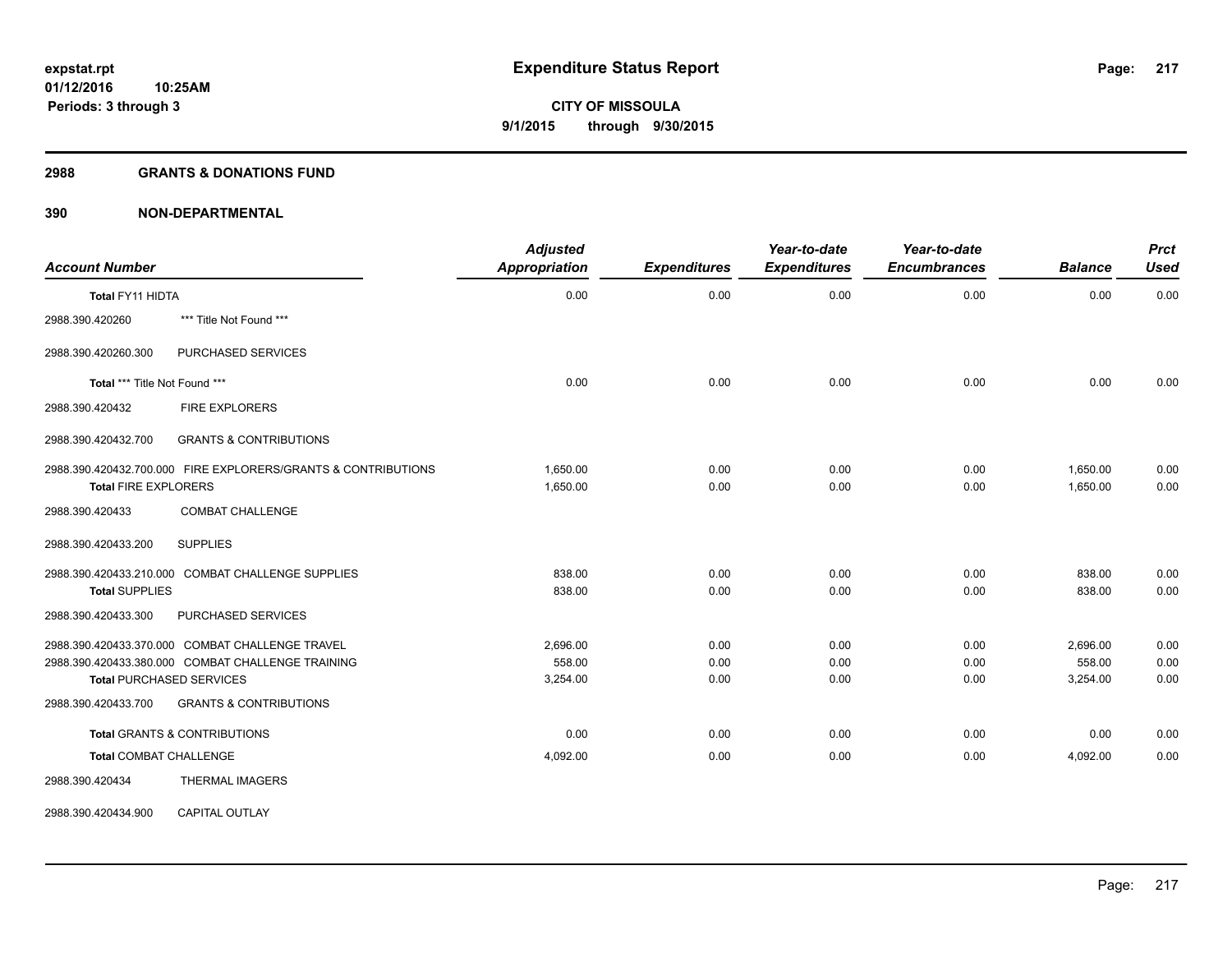### **2988 GRANTS & DONATIONS FUND**

| <b>Account Number</b>                |                                   | <b>Adjusted</b><br>Appropriation | <b>Expenditures</b> | Year-to-date<br><b>Expenditures</b> | Year-to-date<br><b>Encumbrances</b> | <b>Balance</b> | <b>Prct</b><br><b>Used</b> |
|--------------------------------------|-----------------------------------|----------------------------------|---------------------|-------------------------------------|-------------------------------------|----------------|----------------------------|
| <b>Total THERMAL IMAGERS</b>         |                                   | 0.00                             | 0.00                | 0.00                                | 0.00                                | 0.00           | 0.00                       |
| 2988.390.430100                      | <b>GREEN BLOCKS PILOT PROJECT</b> |                                  |                     |                                     |                                     |                |                            |
| 2988.390.430100.300                  | PURCHASED SERVICES                |                                  |                     |                                     |                                     |                |                            |
|                                      | <b>Total PURCHASED SERVICES</b>   | 0.00                             | 0.00                | 0.00                                | 0.00                                | 0.00           | 0.00                       |
| 2988.390.430100.700                  | <b>GRANTS &amp; CONTRIBUTIONS</b> |                                  |                     |                                     |                                     |                |                            |
|                                      | Total GREEN BLOCKS PILOT PROJECT  | 0.00                             | 0.00                | 0.00                                | 0.00                                | 0.00           | 0.00                       |
| 2988.390.430230                      | STREET RESTORATION                |                                  |                     |                                     |                                     |                |                            |
| 2988.390.430230.900                  | CAPITAL OUTLAY                    |                                  |                     |                                     |                                     |                |                            |
| 2988.390.430230.930.000 IMPROVEMENTS |                                   | 24,822.00                        | 0.00                | 0.00                                | 0.00                                | 24,822.00      | 0.00                       |
|                                      | <b>Total STREET RESTORATION</b>   | 24,822.00                        | 0.00                | 0.00                                | 0.00                                | 24,822.00      | 0.00                       |
| 2988.390.430243                      | SCHILLING ST FOOT BRIDGE          |                                  |                     |                                     |                                     |                |                            |
| 2988.390.430243.200                  | <b>SUPPLIES</b>                   |                                  |                     |                                     |                                     |                |                            |
|                                      | Total SCHILLING ST FOOT BRIDGE    | 0.00                             | 0.00                | 0.00                                | 0.00                                | 0.00           | 0.00                       |
| 2988.390.430264                      | PEDESTRIAN SAFETY                 |                                  |                     |                                     |                                     |                |                            |
| 2988.390.430264.900                  | <b>CAPITAL OUTLAY</b>             |                                  |                     |                                     |                                     |                |                            |
| Total PEDESTRIAN SAFETY              |                                   | 0.00                             | 0.00                | 0.00                                | 0.00                                | 0.00           | 0.00                       |
| 2988.390.430300                      | <b>EECBG</b>                      |                                  |                     |                                     |                                     |                |                            |
| 2988.390.430300.300                  | PURCHASED SERVICES                |                                  |                     |                                     |                                     |                |                            |
| <b>Total EECBG</b>                   |                                   | 0.00                             | 0.00                | 0.00                                | 0.00                                | 0.00           | 0.00                       |
| 2988.390.431400                      | <b>ENGINEERING</b>                |                                  |                     |                                     |                                     |                |                            |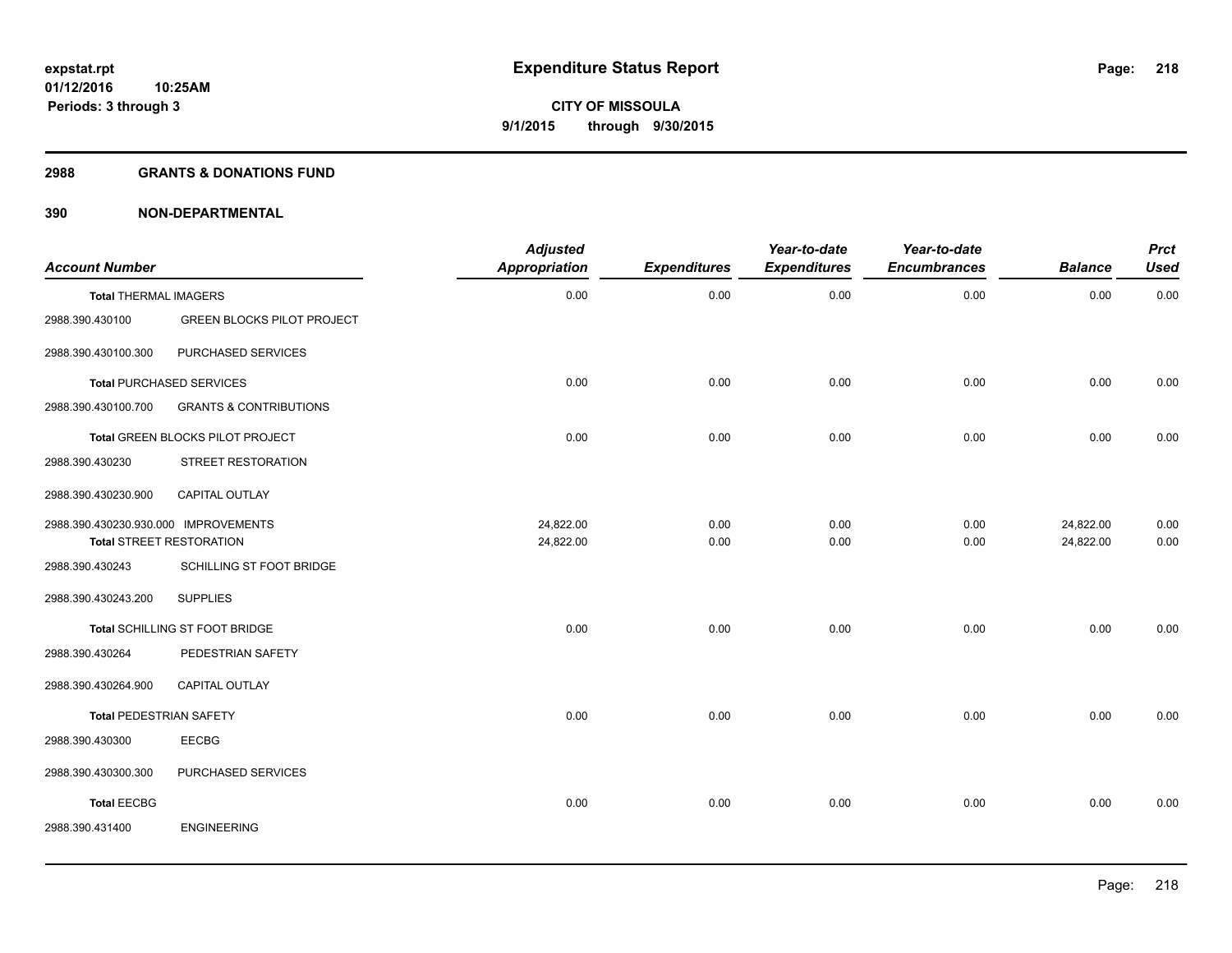### **2988 GRANTS & DONATIONS FUND**

## **390 NON-DEPARTMENTAL**

| <b>Account Number</b>      |                                                 | <b>Adjusted</b><br><b>Appropriation</b> | <b>Expenditures</b> | Year-to-date<br><b>Expenditures</b> | Year-to-date<br><b>Encumbrances</b> | <b>Balance</b> | <b>Prct</b><br><b>Used</b> |
|----------------------------|-------------------------------------------------|-----------------------------------------|---------------------|-------------------------------------|-------------------------------------|----------------|----------------------------|
| 2988.390.431400.300        | PURCHASED SERVICES                              |                                         |                     |                                     |                                     |                |                            |
| <b>Total ENGINEERING</b>   |                                                 | 0.00                                    | 0.00                | 0.00                                | 0.00                                | 0.00           | 0.00                       |
| 2988.390.460416            | PARKS GPS TRACKING GRANT(ARRA)                  |                                         |                     |                                     |                                     |                |                            |
| 2988.390.460416.300        | PURCHASED SERVICES                              |                                         |                     |                                     |                                     |                |                            |
|                            | Total PARKS GPS TRACKING GRANT(ARRA)            | 0.00                                    | 0.00                | 0.00                                | 0.00                                | 0.00           | 0.00                       |
| 2988.390.470402            | <b>BROWNFIELD CLEANUP</b>                       |                                         |                     |                                     |                                     |                |                            |
| 2988.390.470402.700        | <b>GRANTS &amp; CONTRIBUTIONS</b>               |                                         |                     |                                     |                                     |                |                            |
|                            | <b>Total BROWNFIELD CLEANUP</b>                 | 0.00                                    | 0.00                | 0.00                                | 0.00                                | 0.00           | 0.00                       |
| 2988.390.470404            | <b>BROWNFIELDS CLEANUP RLF</b>                  |                                         |                     |                                     |                                     |                |                            |
| 2988.390.470404.300        | PURCHASED SERVICES                              |                                         |                     |                                     |                                     |                |                            |
|                            | <b>Total PURCHASED SERVICES</b>                 | 0.00                                    | 0.00                | 0.00                                | 0.00                                | 0.00           | 0.00                       |
| 2988.390.470404.700        | <b>GRANTS &amp; CONTRIBUTIONS</b>               |                                         |                     |                                     |                                     |                |                            |
|                            | 2988.390.470404.700.000 BROWNSFIELD RLF CLEANUP | 587,106.00                              | 0.00                | 0.00                                | 0.00                                | 587,106.00     | 0.00                       |
|                            | <b>Total GRANTS &amp; CONTRIBUTIONS</b>         | 587,106.00                              | 0.00                | 0.00                                | 0.00                                | 587,106.00     | 0.00                       |
| 2988.390.470404.800        | OTHER OBJECTS                                   |                                         |                     |                                     |                                     |                |                            |
| <b>Total OTHER OBJECTS</b> |                                                 | 0.00                                    | 0.00                | 0.00                                | 0.00                                | 0.00           | 0.00                       |
|                            | Total BROWNFIELDS CLEANUP RLF                   | 587,106.00                              | 0.00                | 0.00                                | 0.00                                | 587,106.00     | 0.00                       |
| 2988.390.470405            | BROWNFIELD AREA-WIDE PLANNING GRANT             |                                         |                     |                                     |                                     |                |                            |

2988.390.470405.700 GRANTS & CONTRIBUTIONS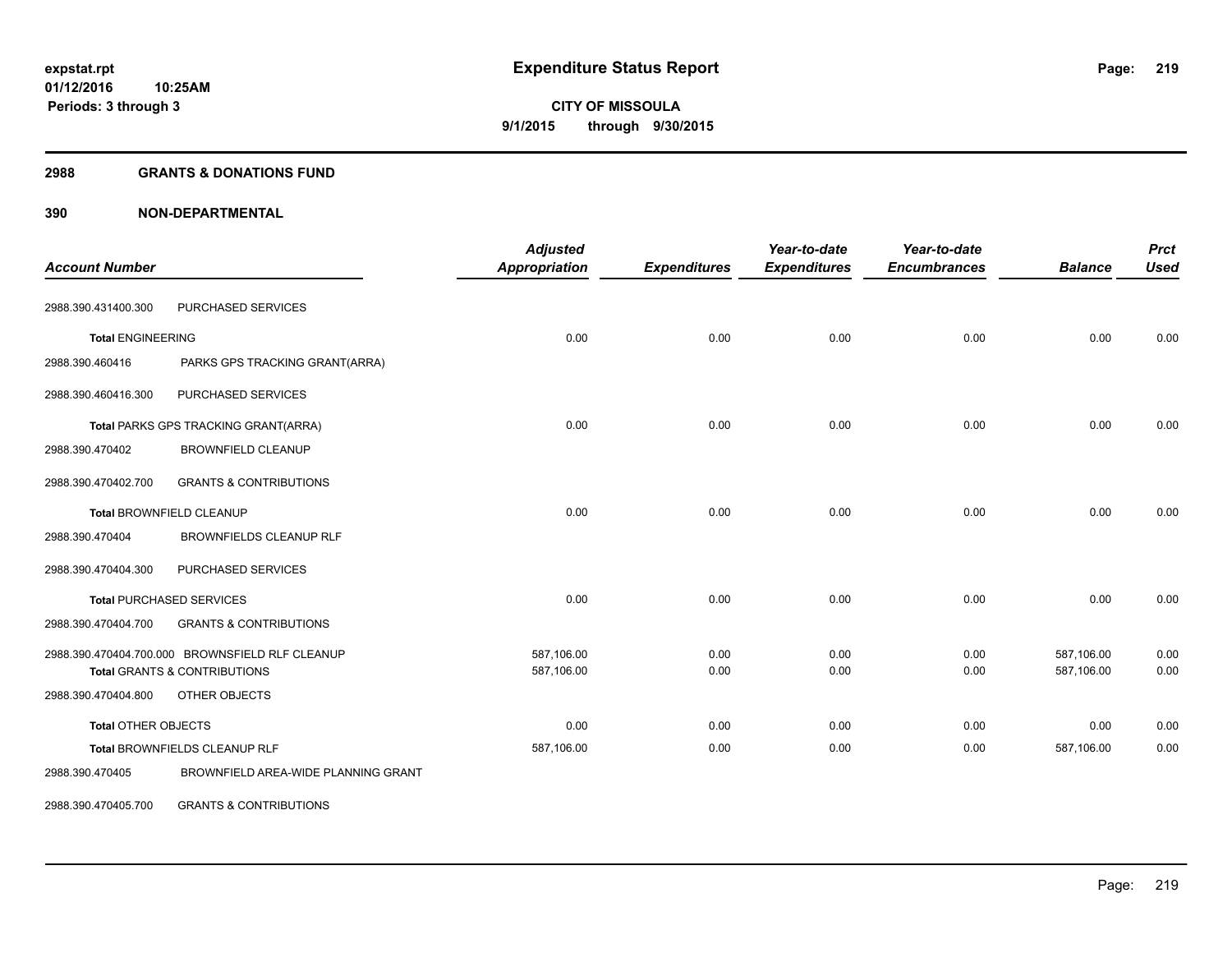### **2988 GRANTS & DONATIONS FUND**

| <b>Account Number</b>          |                                                  | <b>Adjusted</b><br><b>Appropriation</b> | <b>Expenditures</b> | Year-to-date<br><b>Expenditures</b> | Year-to-date<br><b>Encumbrances</b> | <b>Balance</b> | <b>Prct</b><br><b>Used</b> |
|--------------------------------|--------------------------------------------------|-----------------------------------------|---------------------|-------------------------------------|-------------------------------------|----------------|----------------------------|
|                                | Total GRANTS & CONTRIBUTIONS                     | 0.00                                    | 0.00                | 0.00                                | 0.00                                | 0.00           | 0.00                       |
| 2988.390.470405.800            | OTHER OBJECTS                                    |                                         |                     |                                     |                                     |                |                            |
|                                | <b>Total BROWNFIELD AREA-WIDE PLANNING GRANT</b> | 0.00                                    | 0.00                | 0.00                                | 0.00                                | 0.00           | 0.00                       |
| 2988.390.480002                | DEPT OF AG INTERN                                |                                         |                     |                                     |                                     |                |                            |
| 2988.390.480002.100            | PERSONAL SERVICES                                |                                         |                     |                                     |                                     |                |                            |
| <b>Total DEPT OF AG INTERN</b> |                                                  | 0.00                                    | 0.00                | 0.00                                | 0.00                                | 0.00           | 0.00                       |
| 2988.390.510110                | <b>MERCHANT SERVICES</b>                         |                                         |                     |                                     |                                     |                |                            |
| 2988.390.510110.500            | <b>FIXED CHARGES</b>                             |                                         |                     |                                     |                                     |                |                            |
|                                | <b>Total MERCHANT SERVICES</b>                   | 0.00                                    | 0.00                | 0.00                                | 0.00                                | 0.00           | 0.00                       |
| <b>Total NON-DEPARTMENTAL</b>  |                                                  | 2,088,939.00                            | 31,442.18           | 89,880.67                           | 0.00                                | 1,999,058.33   | 4.30                       |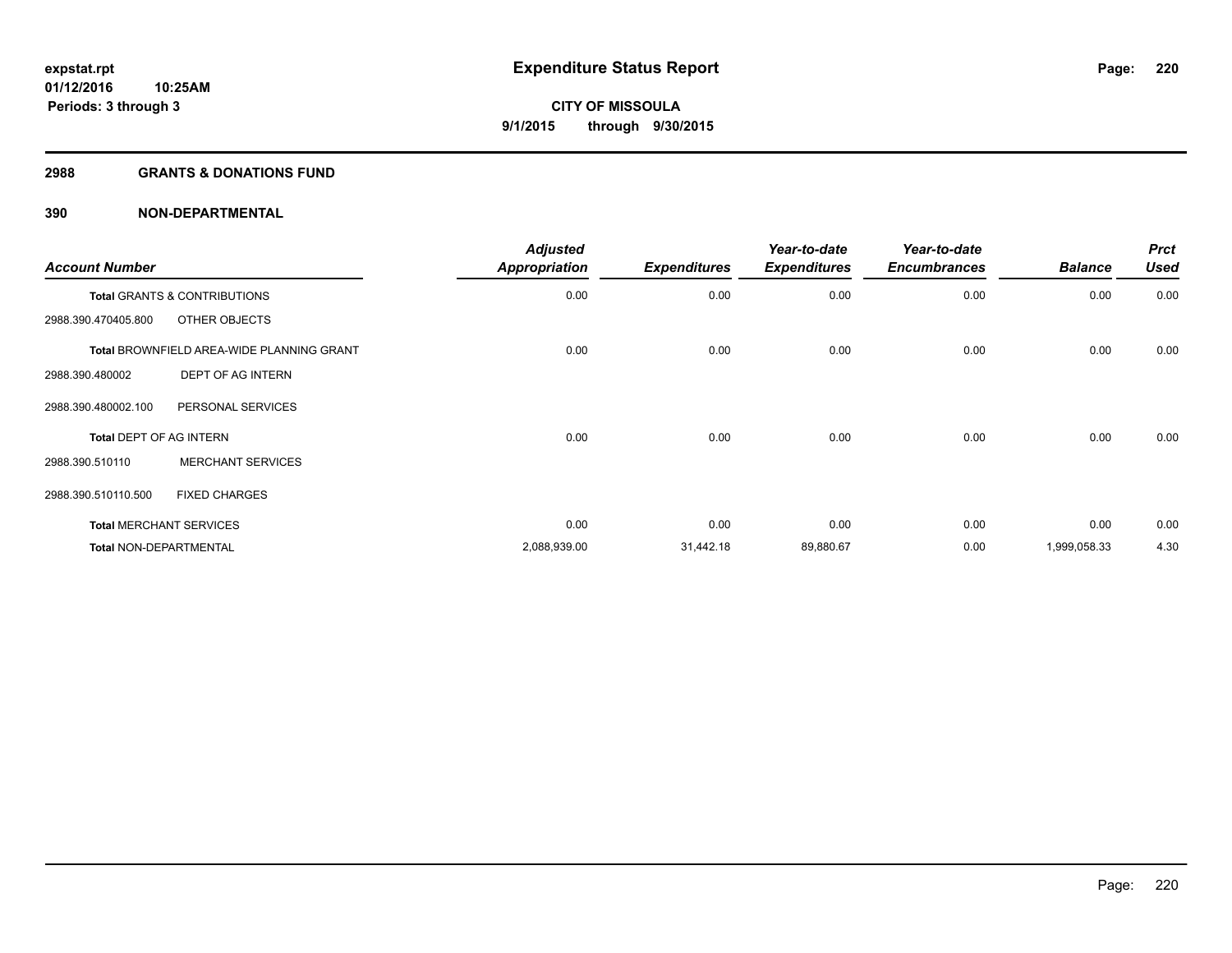### **2988 GRANTS & DONATIONS FUND**

## **400 ENTITLEMENT GRANTS**

| <b>Account Number</b>      |                                                    | <b>Adjusted</b><br><b>Appropriation</b> | <b>Expenditures</b> | Year-to-date<br><b>Expenditures</b> | Year-to-date<br><b>Encumbrances</b> | <b>Balance</b> | <b>Prct</b><br><b>Used</b> |
|----------------------------|----------------------------------------------------|-----------------------------------------|---------------------|-------------------------------------|-------------------------------------|----------------|----------------------------|
| 2988.400.470320            | <b>GOOMZEE INC BSTF GRANT</b>                      |                                         |                     |                                     |                                     |                |                            |
| 2988.400.470320.700        | <b>GRANTS &amp; CONTRIBUTIONS</b>                  |                                         |                     |                                     |                                     |                |                            |
|                            | Total GOOMZEE INC BSTF GRANT                       | 0.00                                    | 0.00                | 0.00                                | 0.00                                | 0.00           | 0.00                       |
| 2988.400.470321            | ADVANCED TECHNOLOGY GROUP/ BSTF GRANT              |                                         |                     |                                     |                                     |                |                            |
| 2988.400.470321.700        | <b>GRANTS &amp; CONTRIBUTIONS</b>                  |                                         |                     |                                     |                                     |                |                            |
|                            | <b>Total ADVANCED TECHNOLOGY GROUP/ BSTF GRANT</b> | 0.00                                    | 0.00                | 0.00                                | 0.00                                | 0.00           | 0.00                       |
| 2988.400.470322            | <b>RIVERTOP RENEWABLES/BSTFG</b>                   |                                         |                     |                                     |                                     |                |                            |
| 2988.400.470322.700        | <b>GRANTS &amp; CONTRIBUTIONS</b>                  |                                         |                     |                                     |                                     |                |                            |
|                            | Total RIVERTOP RENEWABLES/BSTFG                    | 0.00                                    | 0.00                | 0.00                                | 0.00                                | 0.00           | 0.00                       |
| 2988.400.470323            | <b>TERRA ECHOS/BSTFG</b>                           |                                         |                     |                                     |                                     |                |                            |
| 2988.400.470323.700        | <b>GRANTS &amp; CONTRIBUTIONS</b>                  |                                         |                     |                                     |                                     |                |                            |
|                            | <b>Total TERRA ECHOS/BSTFG</b>                     | 0.00                                    | 0.00                | 0.00                                | 0.00                                | 0.00           | 0.00                       |
| 2988.400.510110            | <b>MERCHANT SERVICES</b>                           |                                         |                     |                                     |                                     |                |                            |
| 2988.400.510110.500        | <b>FIXED CHARGES</b>                               |                                         |                     |                                     |                                     |                |                            |
| <b>Total FIXED CHARGES</b> |                                                    | 0.00                                    | 0.00                | 0.00                                | 0.00                                | 0.00           | 0.00                       |
|                            | <b>Total ENTITLEMENT GRANTS</b>                    | 0.00                                    | 0.00                | 0.00                                | 0.00                                | 0.00           | 0.00                       |
|                            | Total GRANTS & DONATIONS FUND                      | 2,088,939.00                            | 34,484.75           | 99,235.25                           | 0.00                                | 1,989,703.75   | 4.75                       |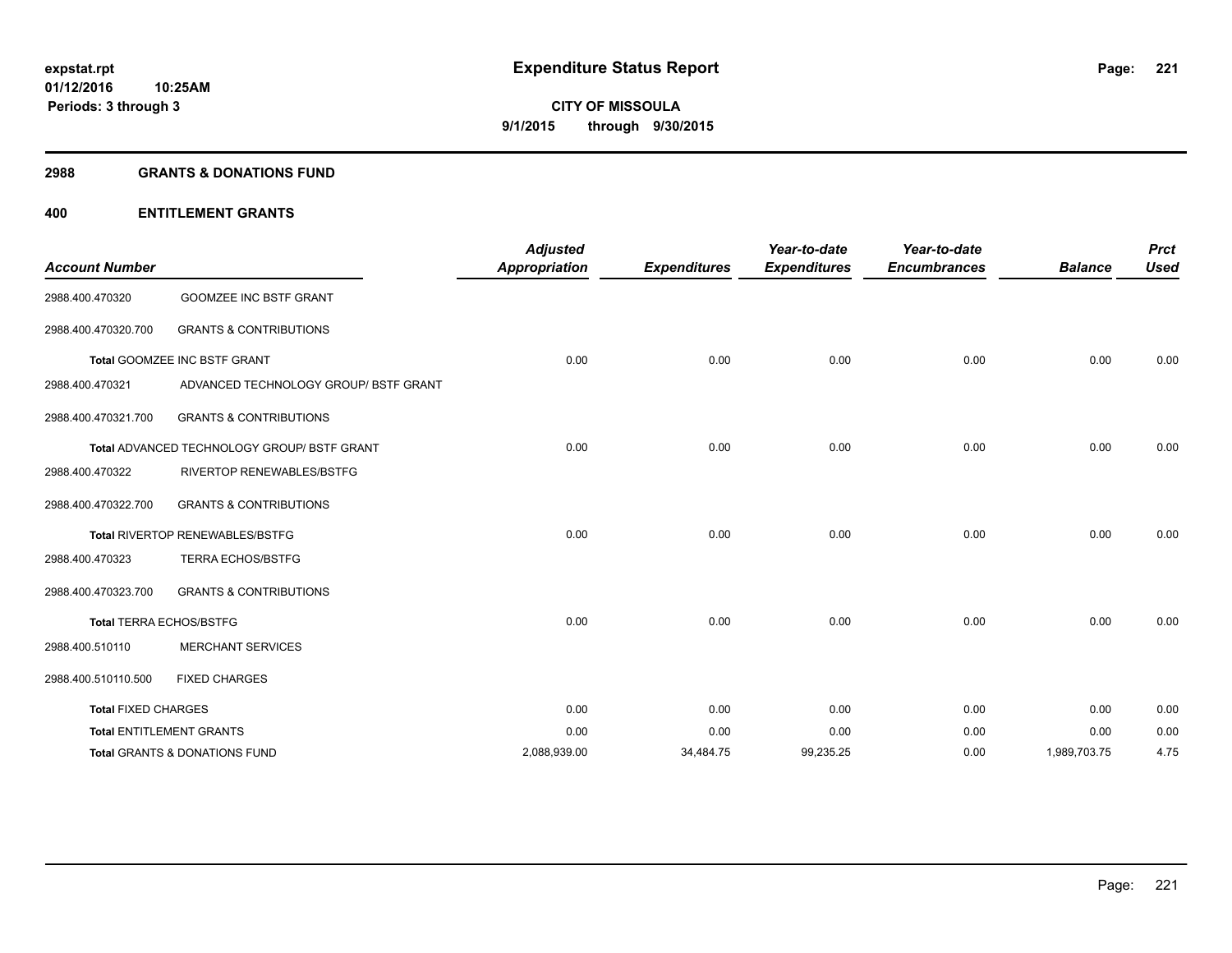## **3000 SID REVOLVING FUND**

| <b>Account Number</b>           |                                                  | <b>Adjusted</b><br><b>Appropriation</b> | <b>Expenditures</b> | Year-to-date<br><b>Expenditures</b> | Year-to-date<br><b>Encumbrances</b> | <b>Balance</b> | <b>Prct</b><br><b>Used</b> |
|---------------------------------|--------------------------------------------------|-----------------------------------------|---------------------|-------------------------------------|-------------------------------------|----------------|----------------------------|
| 3000.390.510110                 | <b>MERCHANT SERVICES</b>                         |                                         |                     |                                     |                                     |                |                            |
| 3000.390.510110.500             | <b>FIXED CHARGES</b>                             |                                         |                     |                                     |                                     |                |                            |
| <b>Total MERCHANT SERVICES</b>  |                                                  | 0.00                                    | 0.00                | 0.00                                | 0.00                                | 0.00           | 0.00                       |
| 3000.390.521000                 | INTERFUND OPERATING TRANSFERS                    |                                         |                     |                                     |                                     |                |                            |
| 3000.390.521000.800             | OTHER OBJECTS                                    |                                         |                     |                                     |                                     |                |                            |
|                                 | 3000.390.521000.820.000 TRANSFERS TO OTHER FUNDS | 100.000.00                              | 0.00                | 0.00                                | 0.00                                | 100.000.00     | 0.00                       |
|                                 | <b>Total INTERFUND OPERATING TRANSFERS</b>       | 100,000.00                              | 0.00                | 0.00                                | 0.00                                | 100,000.00     | 0.00                       |
| <b>Total SID REVOLVING FUND</b> |                                                  | 100.000.00                              | 0.00                | 0.00                                | 0.00                                | 100.000.00     | 0.00                       |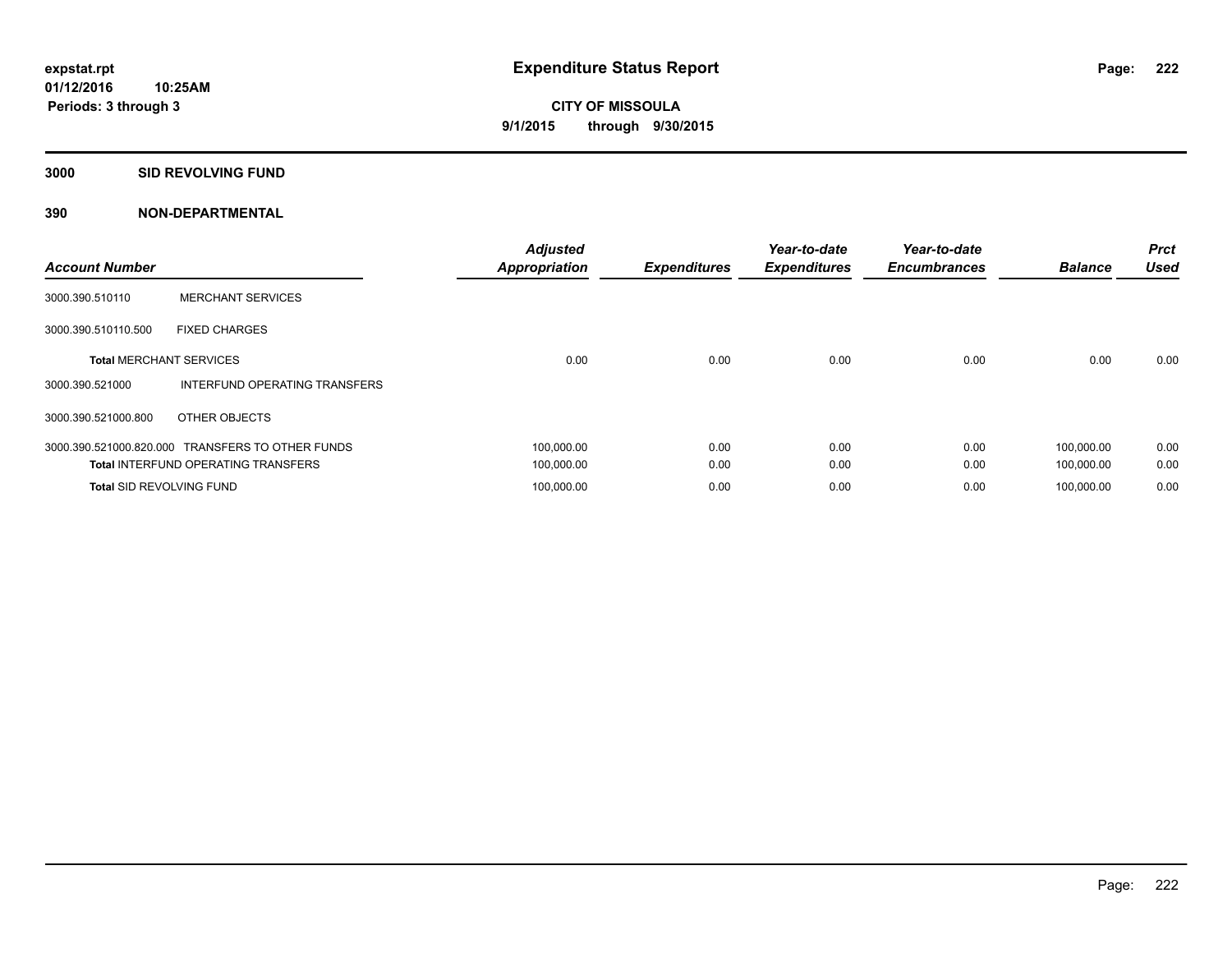**3005 SID REBATES**

| <b>Account Number</b>    |                          | <b>Adjusted</b><br>Appropriation | Expenditures | Year-to-date<br><b>Expenditures</b> | Year-to-date<br><b>Encumbrances</b> | <b>Balance</b> | <b>Prct</b><br>Used |
|--------------------------|--------------------------|----------------------------------|--------------|-------------------------------------|-------------------------------------|----------------|---------------------|
| 3005.390.510110          | <b>MERCHANT SERVICES</b> |                                  |              |                                     |                                     |                |                     |
| 3005.390.510110.500      | <b>FIXED CHARGES</b>     |                                  |              |                                     |                                     |                |                     |
| <b>Total SID REBATES</b> |                          | 0.00                             | 0.00         | 0.00                                | 0.00                                | 0.00           | 0.00                |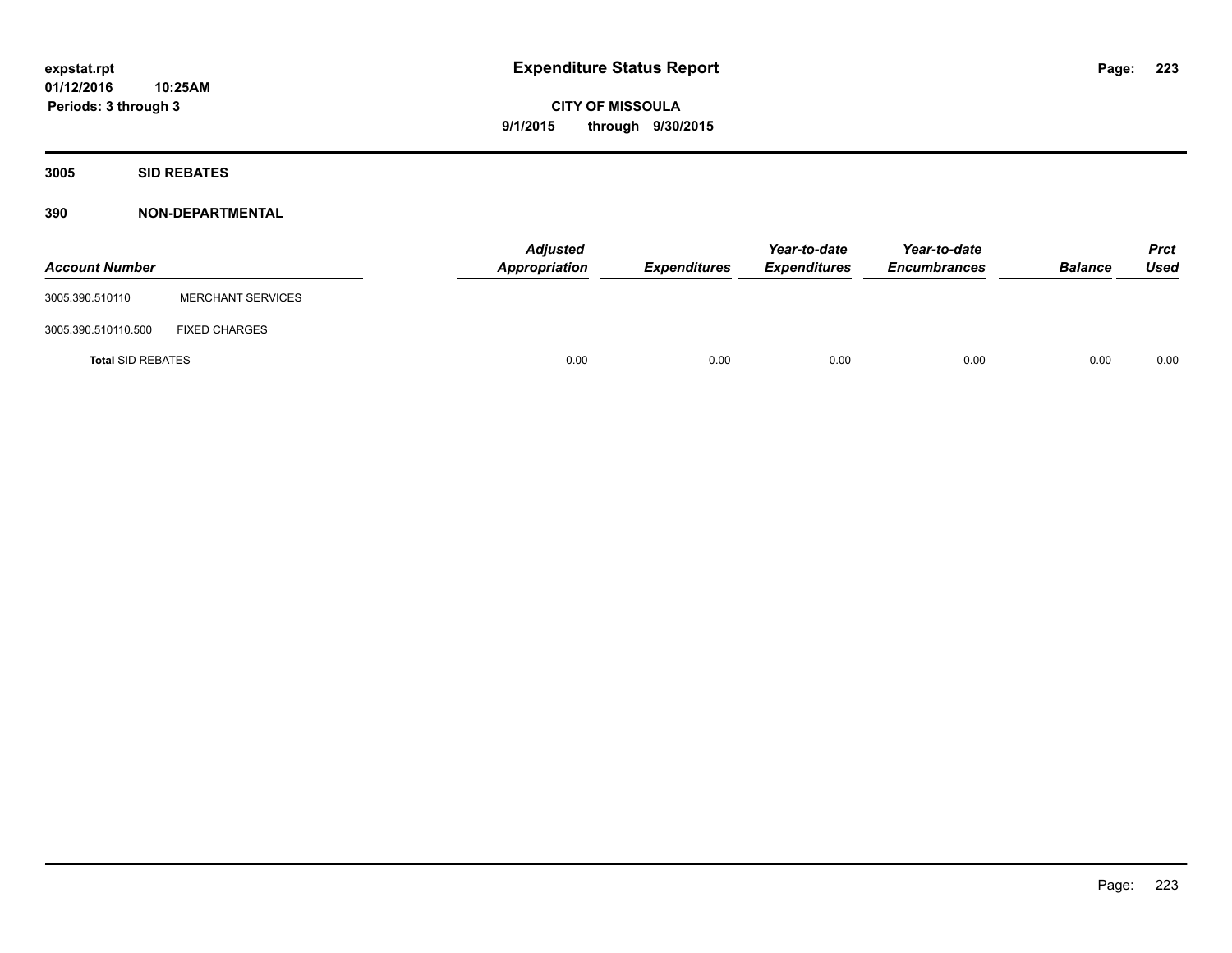**224**

**01/12/2016 10:25AM Periods: 3 through 3**

# **CITY OF MISSOULA 9/1/2015 through 9/30/2015**

## **3065 1998 PUBLIC SAFETY G O BONDS FUND**

**000 \*\*\* Title Not Found \*\*\***

| <b>Account Number</b>         |                         | <b>Adjusted</b><br>Appropriation | <b>Expenditures</b> | Year-to-date<br><b>Expenditures</b> | Year-to-date<br><b>Encumbrances</b> | <b>Balance</b> | <b>Prct</b><br>Used |
|-------------------------------|-------------------------|----------------------------------|---------------------|-------------------------------------|-------------------------------------|----------------|---------------------|
| 3065.000.520100               | *** Title Not Found *** |                                  |                     |                                     |                                     |                |                     |
| 3065.000.520100.800           | OTHER OBJECTS           |                                  |                     |                                     |                                     |                |                     |
| Total *** Title Not Found *** |                         | 0.00                             | 0.00                | 0.00                                | 0.00                                | 0.00           | 0.00                |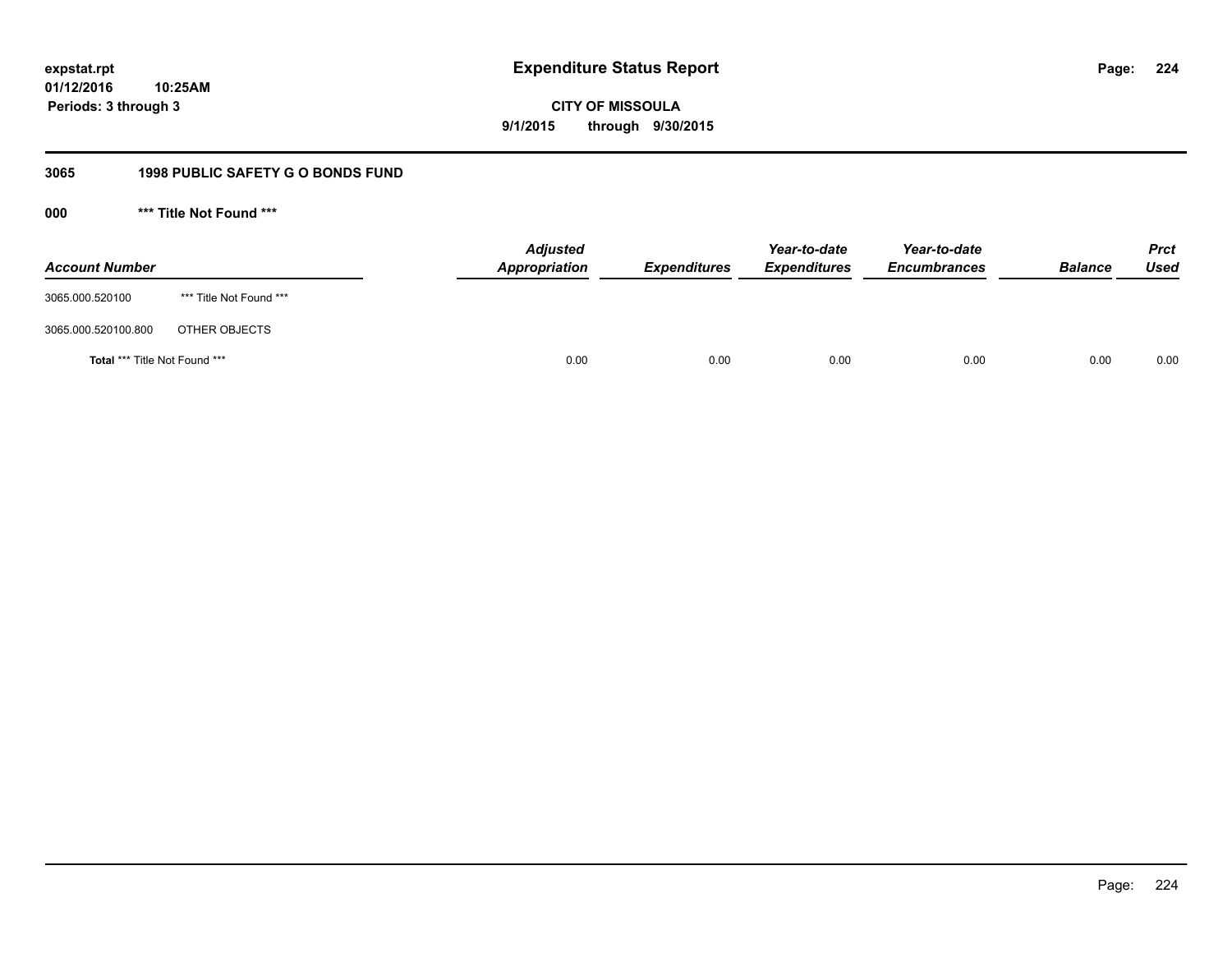**225**

**01/12/2016 10:25AM Periods: 3 through 3**

**CITY OF MISSOULA 9/1/2015 through 9/30/2015**

## **3065 1998 PUBLIC SAFETY G O BONDS FUND**

| <b>Account Number</b>          |                                         | <b>Adjusted</b><br><b>Appropriation</b> | <b>Expenditures</b> | Year-to-date<br><b>Expenditures</b> | Year-to-date<br><b>Encumbrances</b> | <b>Balance</b> | <b>Prct</b><br>Used |
|--------------------------------|-----------------------------------------|-----------------------------------------|---------------------|-------------------------------------|-------------------------------------|----------------|---------------------|
| 3065.390.510110                | <b>MERCHANT SERVICES</b>                |                                         |                     |                                     |                                     |                |                     |
| 3065.390.510110.500            | <b>FIXED CHARGES</b>                    |                                         |                     |                                     |                                     |                |                     |
| <b>Total MERCHANT SERVICES</b> |                                         | 0.00                                    | 0.00                | 0.00                                | 0.00                                | 0.00           | 0.00                |
|                                | Total 1998 PUBLIC SAFETY G O BONDS FUND | 0.00                                    | 0.00                | 0.00                                | 0.00                                | 0.00           | 0.00                |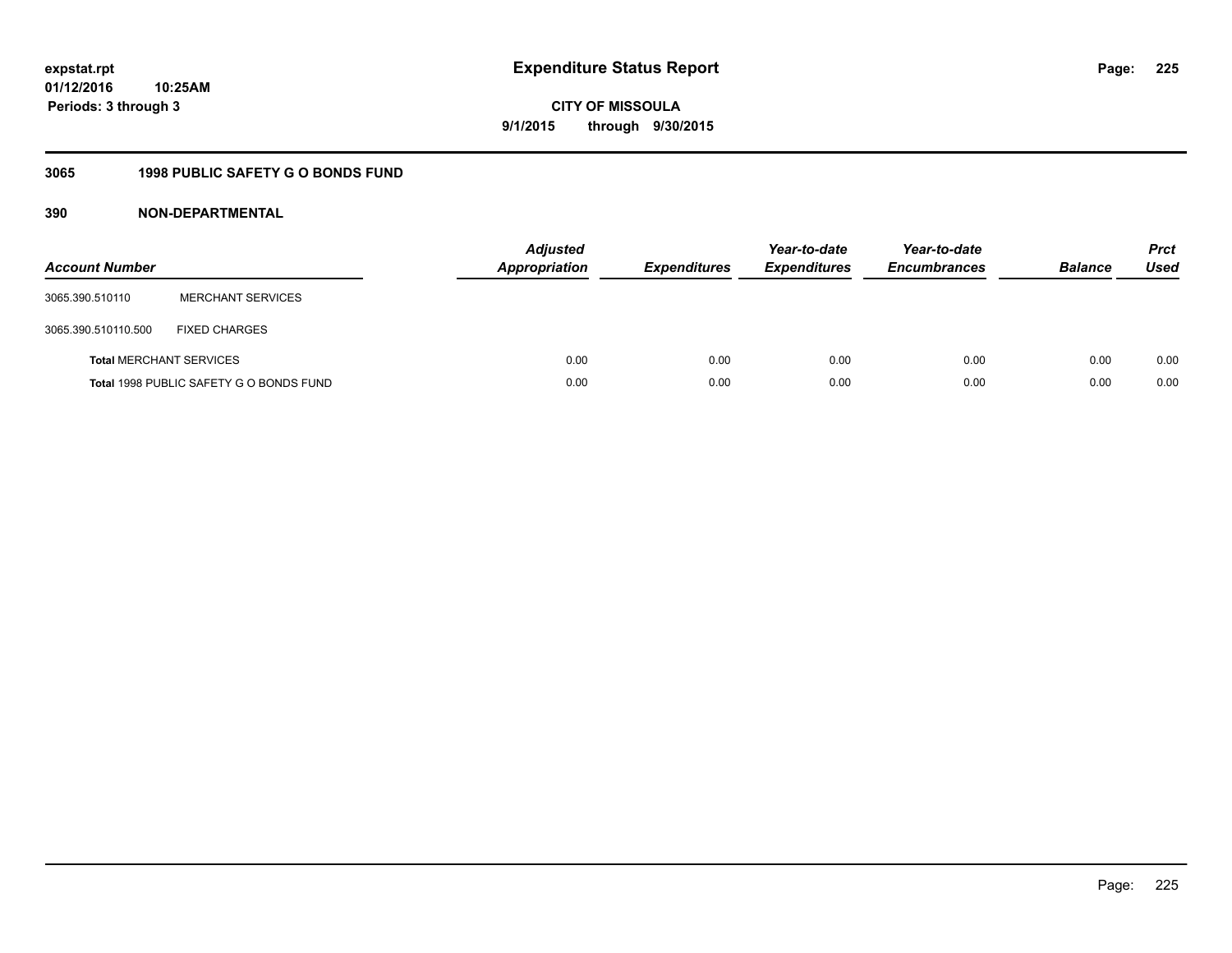## **3070 1996 OPEN SPACE GO BONDS**

| <b>Account Number</b>          |                                       | <b>Adjusted</b><br><b>Appropriation</b> | <b>Expenditures</b> | Year-to-date<br><b>Expenditures</b> | Year-to-date<br><b>Encumbrances</b> | <b>Balance</b> | <b>Prct</b><br><b>Used</b> |
|--------------------------------|---------------------------------------|-----------------------------------------|---------------------|-------------------------------------|-------------------------------------|----------------|----------------------------|
| 3070.390.490100                | <b>GO BONDS</b>                       |                                         |                     |                                     |                                     |                |                            |
| 3070.390.490100.800            | OTHER OBJECTS                         |                                         |                     |                                     |                                     |                |                            |
| <b>Total GO BONDS</b>          |                                       | 0.00                                    | 0.00                | 0.00                                | 0.00                                | 0.00           | 0.00                       |
| 3070.390.510110                | <b>MERCHANT SERVICES</b>              |                                         |                     |                                     |                                     |                |                            |
| 3070.390.510110.500            | <b>FIXED CHARGES</b>                  |                                         |                     |                                     |                                     |                |                            |
| <b>Total MERCHANT SERVICES</b> |                                       | 0.00                                    | 0.00                | 0.00                                | 0.00                                | 0.00           | 0.00                       |
|                                | <b>Total 1996 OPEN SPACE GO BONDS</b> | 0.00                                    | 0.00                | 0.00                                | 0.00                                | 0.00           | 0.00                       |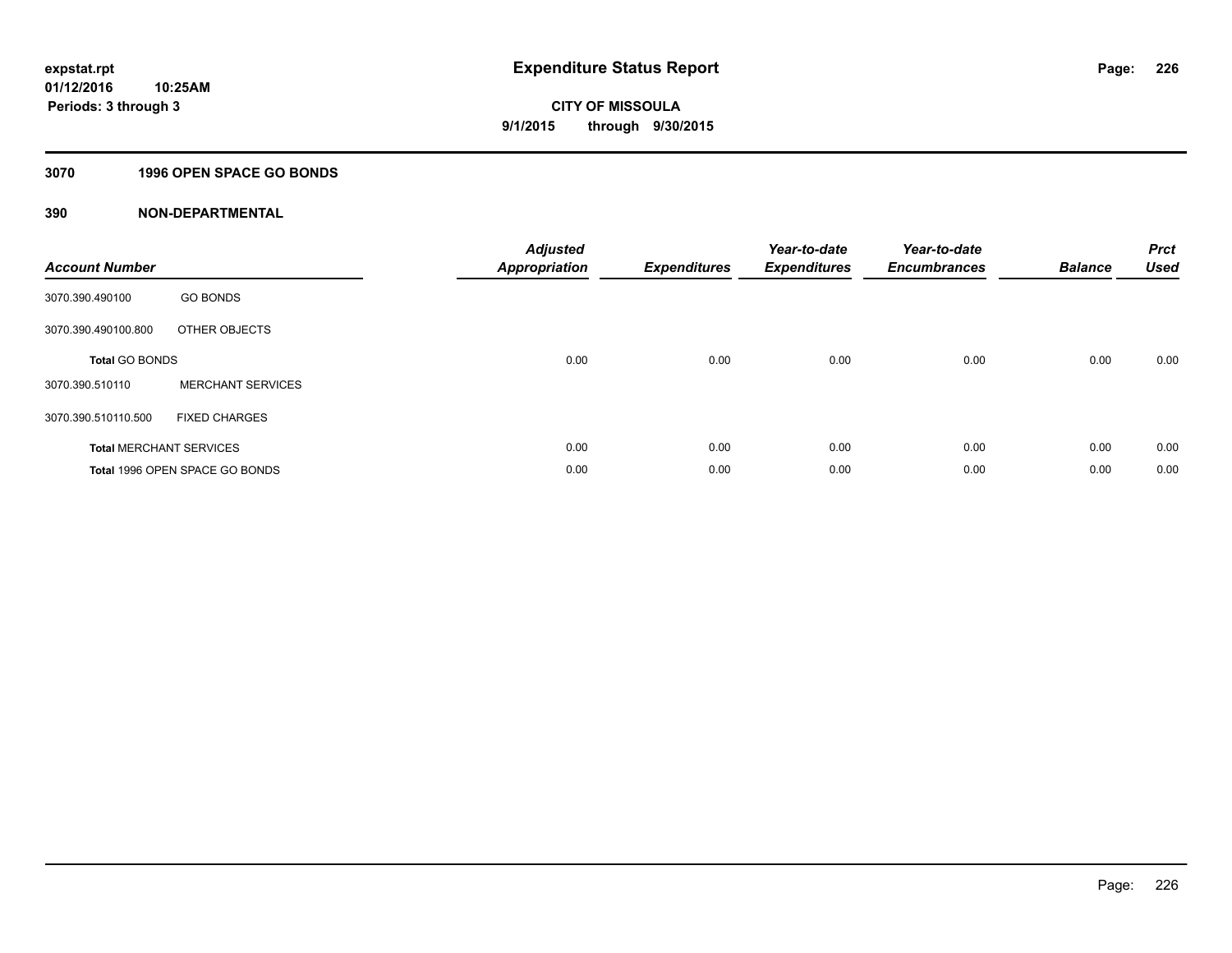## **3075 1997 OPEN SPACE G O BOND FUND**

| <b>Account Number</b> |                                     | <b>Adjusted</b><br>Appropriation | <b>Expenditures</b> | Year-to-date<br><b>Expenditures</b> | Year-to-date<br><b>Encumbrances</b> | <b>Balance</b> | <b>Prct</b><br><b>Used</b> |
|-----------------------|-------------------------------------|----------------------------------|---------------------|-------------------------------------|-------------------------------------|----------------|----------------------------|
| 3075.390.490100       | <b>GO BONDS</b>                     |                                  |                     |                                     |                                     |                |                            |
| 3075.390.490100.800   | OTHER OBJECTS                       |                                  |                     |                                     |                                     |                |                            |
| <b>Total GO BONDS</b> |                                     | 0.00                             | 0.00                | 0.00                                | 0.00                                | 0.00           | 0.00                       |
| 3075.390.510110       | <b>MERCHANT SERVICES</b>            |                                  |                     |                                     |                                     |                |                            |
| 3075.390.510110.500   | <b>FIXED CHARGES</b>                |                                  |                     |                                     |                                     |                |                            |
|                       | <b>Total MERCHANT SERVICES</b>      | 0.00                             | 0.00                | 0.00                                | 0.00                                | 0.00           | 0.00                       |
|                       | Total 1997 OPEN SPACE G O BOND FUND | 0.00                             | 0.00                | 0.00                                | 0.00                                | 0.00           | 0.00                       |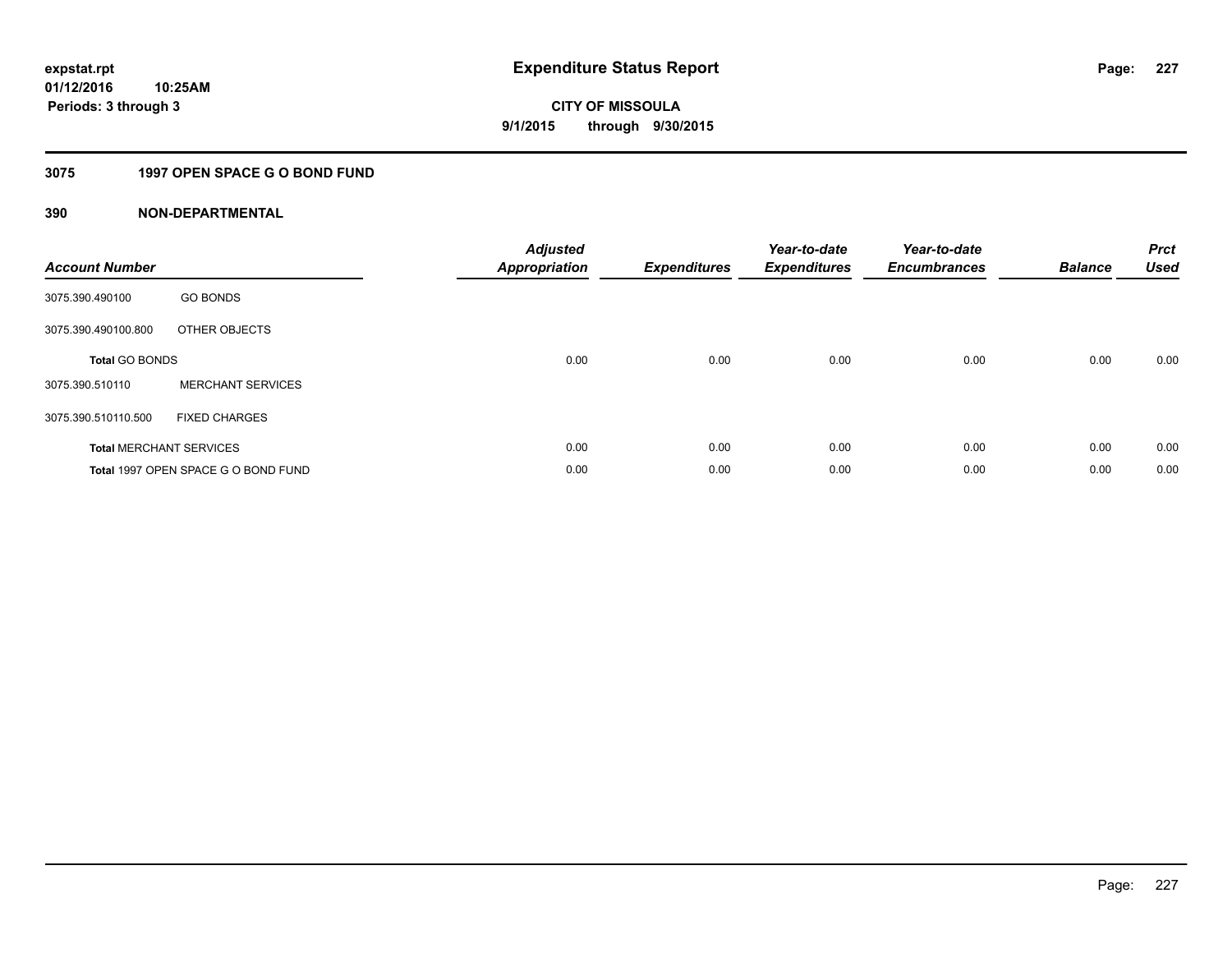**228**

**01/12/2016 10:25AM Periods: 3 through 3**

# **CITY OF MISSOULA 9/1/2015 through 9/30/2015**

## **3080 1994 FIRE EQUIP/CITY HALLS REFUND BOND F**

| <b>Account Number</b>     |                                                | <b>Adjusted</b><br><b>Appropriation</b> | <b>Expenditures</b> | Year-to-date<br><b>Expenditures</b> | Year-to-date<br><b>Encumbrances</b> | <b>Balance</b> | <b>Prct</b><br><b>Used</b> |
|---------------------------|------------------------------------------------|-----------------------------------------|---------------------|-------------------------------------|-------------------------------------|----------------|----------------------------|
| 3080.390.490100           | <b>GO BONDS</b>                                |                                         |                     |                                     |                                     |                |                            |
| 3080.390.490100.600       | <b>DEBT SERVICE</b>                            |                                         |                     |                                     |                                     |                |                            |
| <b>Total DEBT SERVICE</b> |                                                | 0.00                                    | 0.00                | 0.00                                | 0.00                                | 0.00           | 0.00                       |
| 3080.390.490100.800       | OTHER OBJECTS                                  |                                         |                     |                                     |                                     |                |                            |
| <b>Total GO BONDS</b>     |                                                | 0.00                                    | 0.00                | 0.00                                | 0.00                                | 0.00           | 0.00                       |
| 3080.390.510110           | <b>MERCHANT SERVICES</b>                       |                                         |                     |                                     |                                     |                |                            |
| 3080.390.510110.500       | <b>FIXED CHARGES</b>                           |                                         |                     |                                     |                                     |                |                            |
|                           | <b>Total MERCHANT SERVICES</b>                 | 0.00                                    | 0.00                | 0.00                                | 0.00                                | 0.00           | 0.00                       |
|                           | Total 1994 FIRE EQUIP/CITY HALLS REFUND BOND F | 0.00                                    | 0.00                | 0.00                                | 0.00                                | 0.00           | 0.00                       |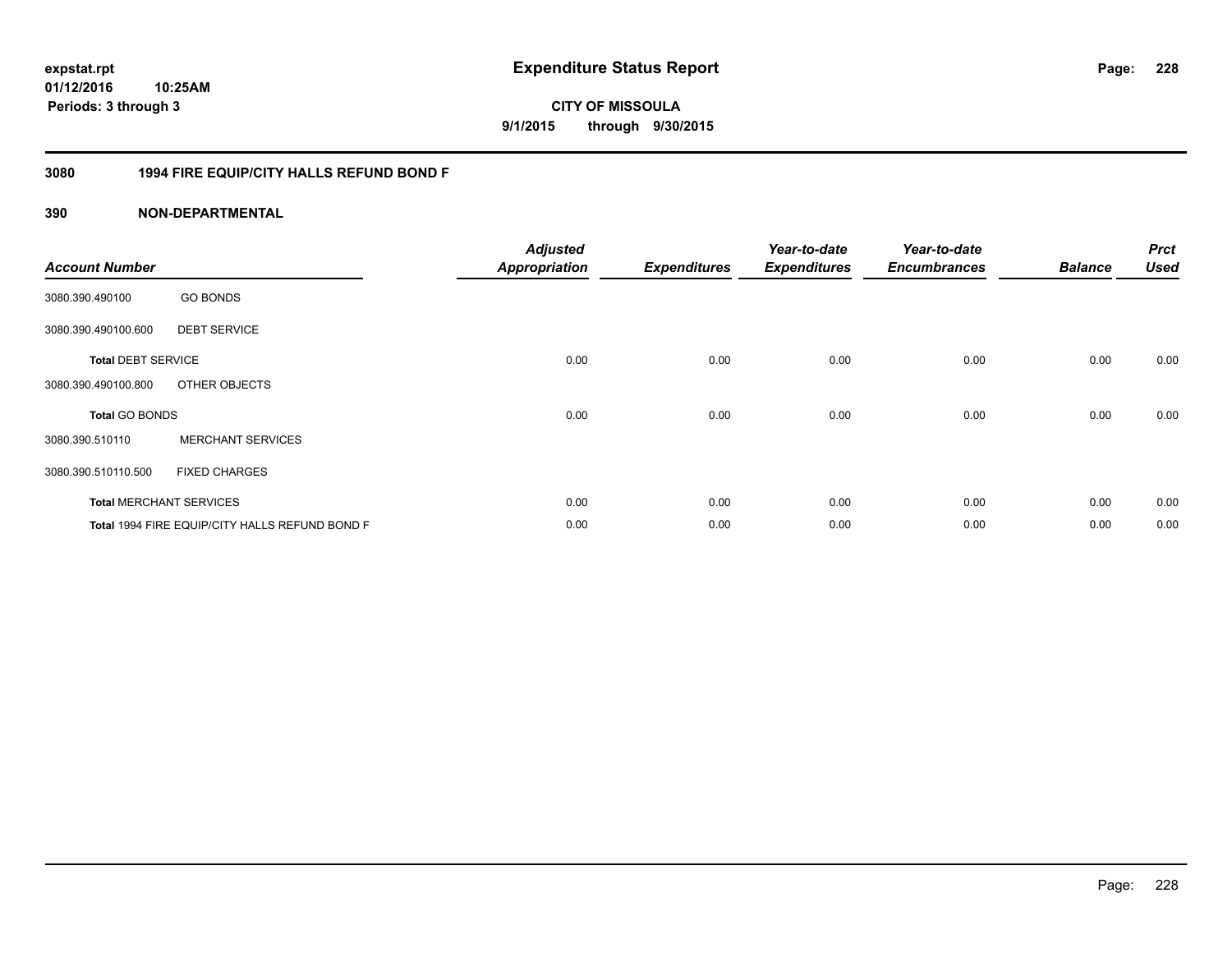## **3085 1993 FIRE STATION G O BOND FUND**

| <b>Account Number</b> |                                       | <b>Adjusted</b><br>Appropriation | <b>Expenditures</b> | Year-to-date<br><b>Expenditures</b> | Year-to-date<br><b>Encumbrances</b> | <b>Balance</b> | <b>Prct</b><br><b>Used</b> |
|-----------------------|---------------------------------------|----------------------------------|---------------------|-------------------------------------|-------------------------------------|----------------|----------------------------|
| 3085.390.490100       | <b>GO BONDS</b>                       |                                  |                     |                                     |                                     |                |                            |
| 3085.390.490100.800   | OTHER OBJECTS                         |                                  |                     |                                     |                                     |                |                            |
| <b>Total GO BONDS</b> |                                       | 0.00                             | 0.00                | 0.00                                | 0.00                                | 0.00           | 0.00                       |
| 3085.390.510110       | <b>MERCHANT SERVICES</b>              |                                  |                     |                                     |                                     |                |                            |
| 3085.390.510110.500   | <b>FIXED CHARGES</b>                  |                                  |                     |                                     |                                     |                |                            |
|                       | <b>Total MERCHANT SERVICES</b>        | 0.00                             | 0.00                | 0.00                                | 0.00                                | 0.00           | 0.00                       |
|                       | Total 1993 FIRE STATION G O BOND FUND | 0.00                             | 0.00                | 0.00                                | 0.00                                | 0.00           | 0.00                       |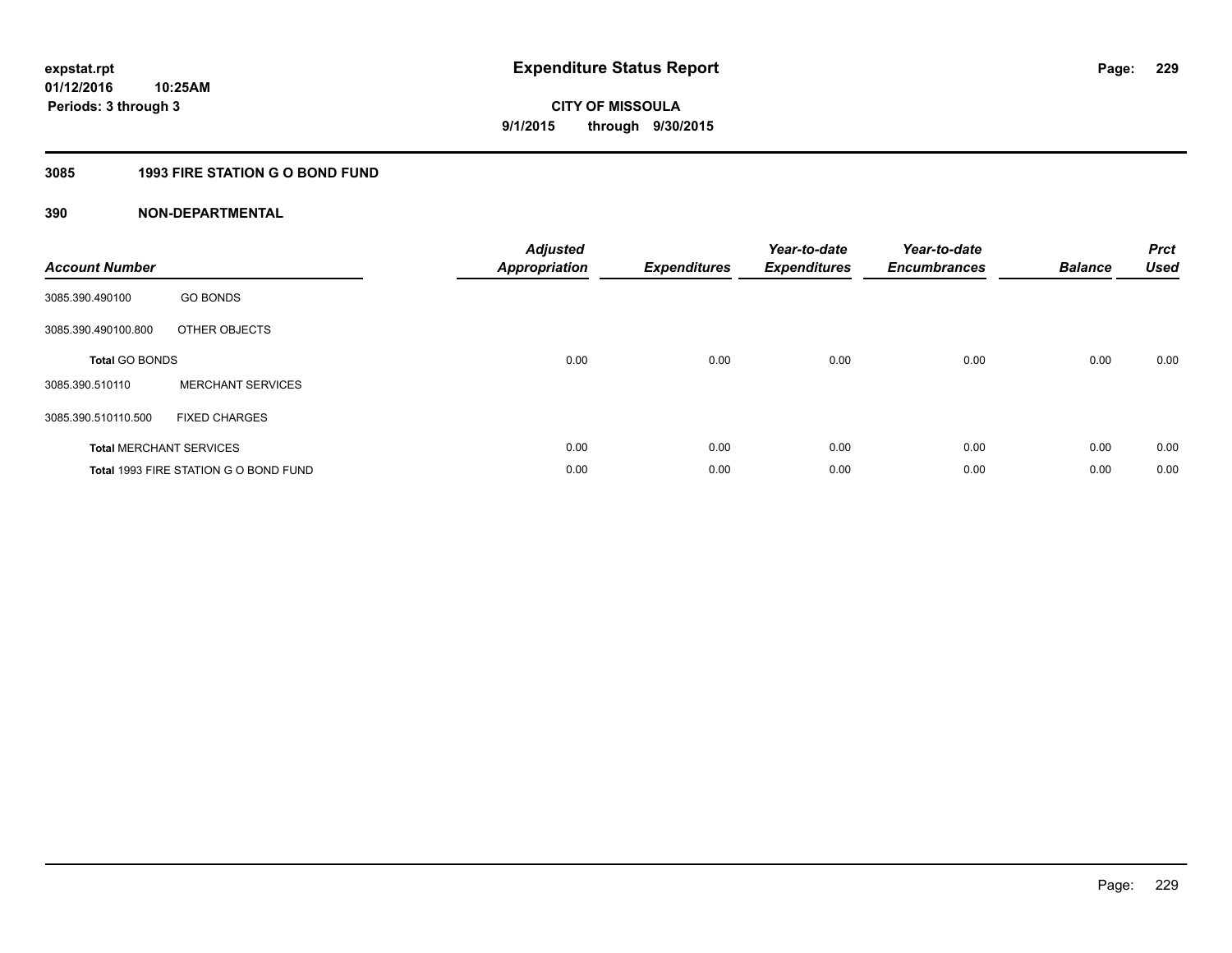## **3090 2004 AQUATICS BOND**

| <b>Account Number</b>          |                          | <b>Adjusted</b><br><b>Appropriation</b> | <b>Expenditures</b> | Year-to-date<br><b>Expenditures</b> | Year-to-date<br><b>Encumbrances</b> | <b>Balance</b> | <b>Prct</b><br><b>Used</b> |
|--------------------------------|--------------------------|-----------------------------------------|---------------------|-------------------------------------|-------------------------------------|----------------|----------------------------|
| 3090.390.490100                | <b>GO BONDS</b>          |                                         |                     |                                     |                                     |                |                            |
| 3090.390.490100.600            | <b>DEBT SERVICE</b>      |                                         |                     |                                     |                                     |                |                            |
| <b>Total DEBT SERVICE</b>      |                          | 0.00                                    | 0.00                | 0.00                                | 0.00                                | 0.00           | 0.00                       |
| 3090.390.490100.800            | OTHER OBJECTS            |                                         |                     |                                     |                                     |                |                            |
| <b>Total GO BONDS</b>          |                          | 0.00                                    | 0.00                | 0.00                                | 0.00                                | 0.00           | 0.00                       |
| 3090.390.510110                | <b>MERCHANT SERVICES</b> |                                         |                     |                                     |                                     |                |                            |
| 3090.390.510110.500            | <b>FIXED CHARGES</b>     |                                         |                     |                                     |                                     |                |                            |
| <b>Total MERCHANT SERVICES</b> |                          | 0.00                                    | 0.00                | 0.00                                | 0.00                                | 0.00           | 0.00                       |
| Total 2004 AQUATICS BOND       |                          | 0.00                                    | 0.00                | 0.00                                | 0.00                                | 0.00           | 0.00                       |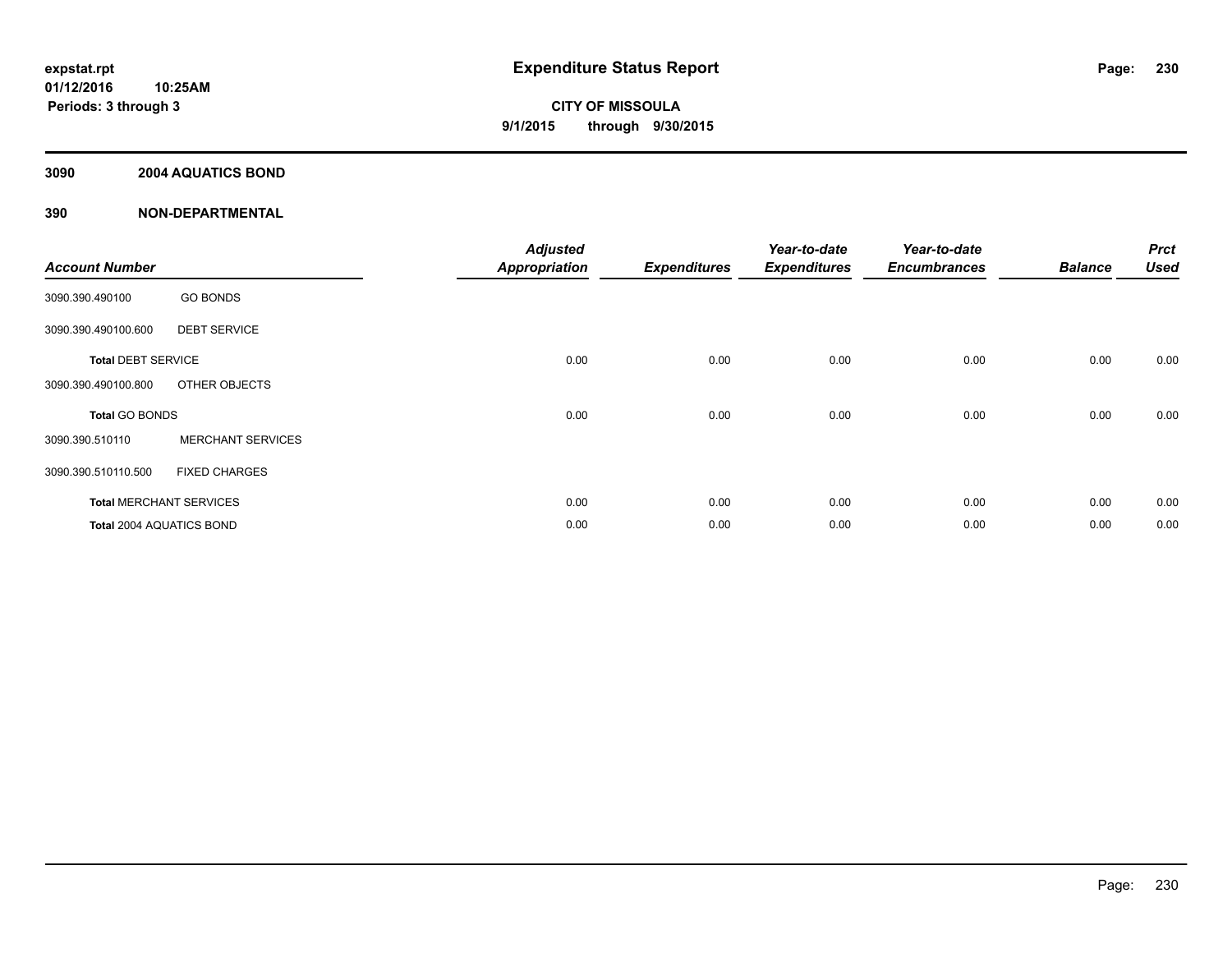**expstat.rpt Expenditure Status Report** 

**01/12/2016 10:25AM Periods: 3 through 3**

**CITY OF MISSOULA 9/1/2015 through 9/30/2015**

## **3091 SERIES 2012A AQUATICS REFUNDING BOND**

|                                   |                                                 | <b>Adjusted</b>      |                     | Year-to-date        | Year-to-date        |                | <b>Prct</b> |
|-----------------------------------|-------------------------------------------------|----------------------|---------------------|---------------------|---------------------|----------------|-------------|
| <b>Account Number</b>             |                                                 | <b>Appropriation</b> | <b>Expenditures</b> | <b>Expenditures</b> | <b>Encumbrances</b> | <b>Balance</b> | <b>Used</b> |
| 3091.390.490100                   | <b>GO BONDS</b>                                 |                      |                     |                     |                     |                |             |
| 3091.390.490100.600               | <b>DEBT SERVICE</b>                             |                      |                     |                     |                     |                |             |
| 3091.390.490100.610.000 PRINCIPAL |                                                 | 505,000.00           | 0.00                | 0.00                | 0.00                | 505,000.00     | 0.00        |
|                                   | 3091.390.490100.620.000 INTEREST / SERVICE FEES | 90,148.00            | 0.00                | 0.00                | 0.00                | 90,148.00      | 0.00        |
| <b>Total DEBT SERVICE</b>         |                                                 | 595,148.00           | 0.00                | 0.00                | 0.00                | 595,148.00     | 0.00        |
| 3091.390.490100.800               | OTHER OBJECTS                                   |                      |                     |                     |                     |                |             |
| <b>Total OTHER OBJECTS</b>        |                                                 | 0.00                 | 0.00                | 0.00                | 0.00                | 0.00           | 0.00        |
| <b>Total GO BONDS</b>             |                                                 | 595,148.00           | 0.00                | 0.00                | 0.00                | 595,148.00     | 0.00        |
| 3091.390.510110                   | <b>MERCHANT SERVICES</b>                        |                      |                     |                     |                     |                |             |
| 3091.390.510110.500               | <b>FIXED CHARGES</b>                            |                      |                     |                     |                     |                |             |
|                                   | <b>Total MERCHANT SERVICES</b>                  | 0.00                 | 0.00                | 0.00                | 0.00                | 0.00           | 0.00        |
|                                   | Total SERIES 2012A AQUATICS REFUNDING BOND      | 595,148.00           | 0.00                | 0.00                | 0.00                | 595,148.00     | 0.00        |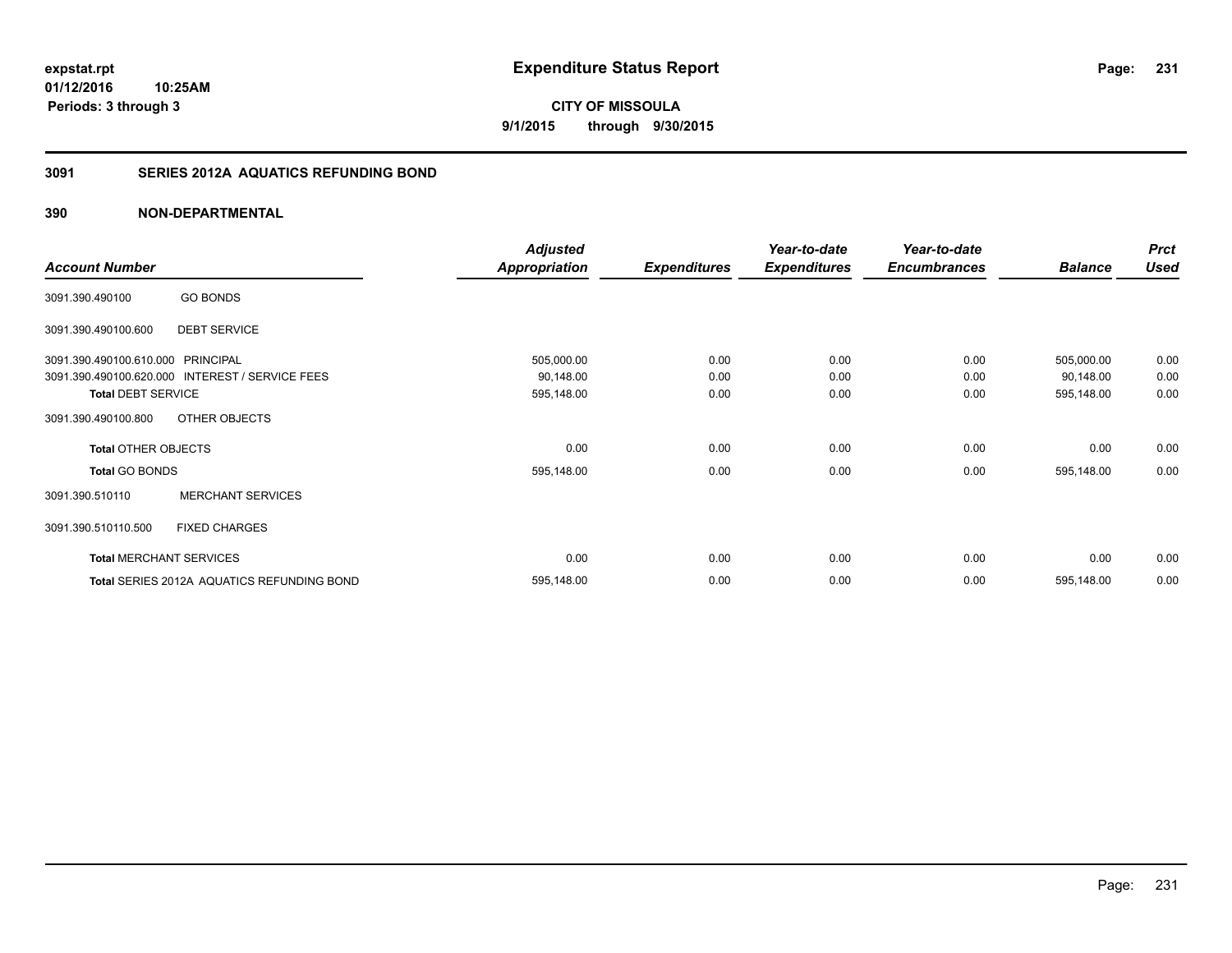**Periods: 3 through 3**

**CITY OF MISSOULA 9/1/2015 through 9/30/2015**

### **3092 Series 2013A GO REFUNDING BONDS**

## **390 NON-DEPARTMENTAL**

**10:25AM**

|                                |                                       | <b>Adjusted</b>      |                     | Year-to-date        | Year-to-date        |                | <b>Prct</b> |
|--------------------------------|---------------------------------------|----------------------|---------------------|---------------------|---------------------|----------------|-------------|
| <b>Account Number</b>          |                                       | <b>Appropriation</b> | <b>Expenditures</b> | <b>Expenditures</b> | <b>Encumbrances</b> | <b>Balance</b> | <b>Used</b> |
| 3092.390.490100                | <b>GO BONDS</b>                       |                      |                     |                     |                     |                |             |
| 3092.390.490100.600            | <b>DEBT SERVICE</b>                   |                      |                     |                     |                     |                |             |
| 3092.390.490100.610.000        | <b>PRINCIPAL</b>                      | 580,000.00           | 0.00                | 0.00                | 0.00                | 580,000.00     | 0.00        |
| 3092.390.490100.620.000        | <b>INTEREST / SERVICE FEES</b>        | 108,926.00           | 0.00                | 0.00                | 0.00                | 108,926.00     | 0.00        |
| <b>Total GO BONDS</b>          |                                       | 688,926.00           | 0.00                | 0.00                | 0.00                | 688,926.00     | 0.00        |
| 3092.390.510110                | <b>MERCHANT SERVICES</b>              |                      |                     |                     |                     |                |             |
| 3092.390.510110.500            | <b>FIXED CHARGES</b>                  |                      |                     |                     |                     |                |             |
| <b>Total MERCHANT SERVICES</b> |                                       | 0.00                 | 0.00                | 0.00                | 0.00                | 0.00           | 0.00        |
| 3092.390.521000                | INTERFUND OPERATING TRANSFERS         |                      |                     |                     |                     |                |             |
| 3092.390.521000.800            | OTHER OBJECTS                         |                      |                     |                     |                     |                |             |
|                                | Total INTERFUND OPERATING TRANSFERS   | 0.00                 | 0.00                | 0.00                | 0.00                | 0.00           | 0.00        |
|                                | Total Series 2013A GO REFUNDING BONDS | 688,926.00           | 0.00                | 0.00                | 0.00                | 688,926.00     | 0.00        |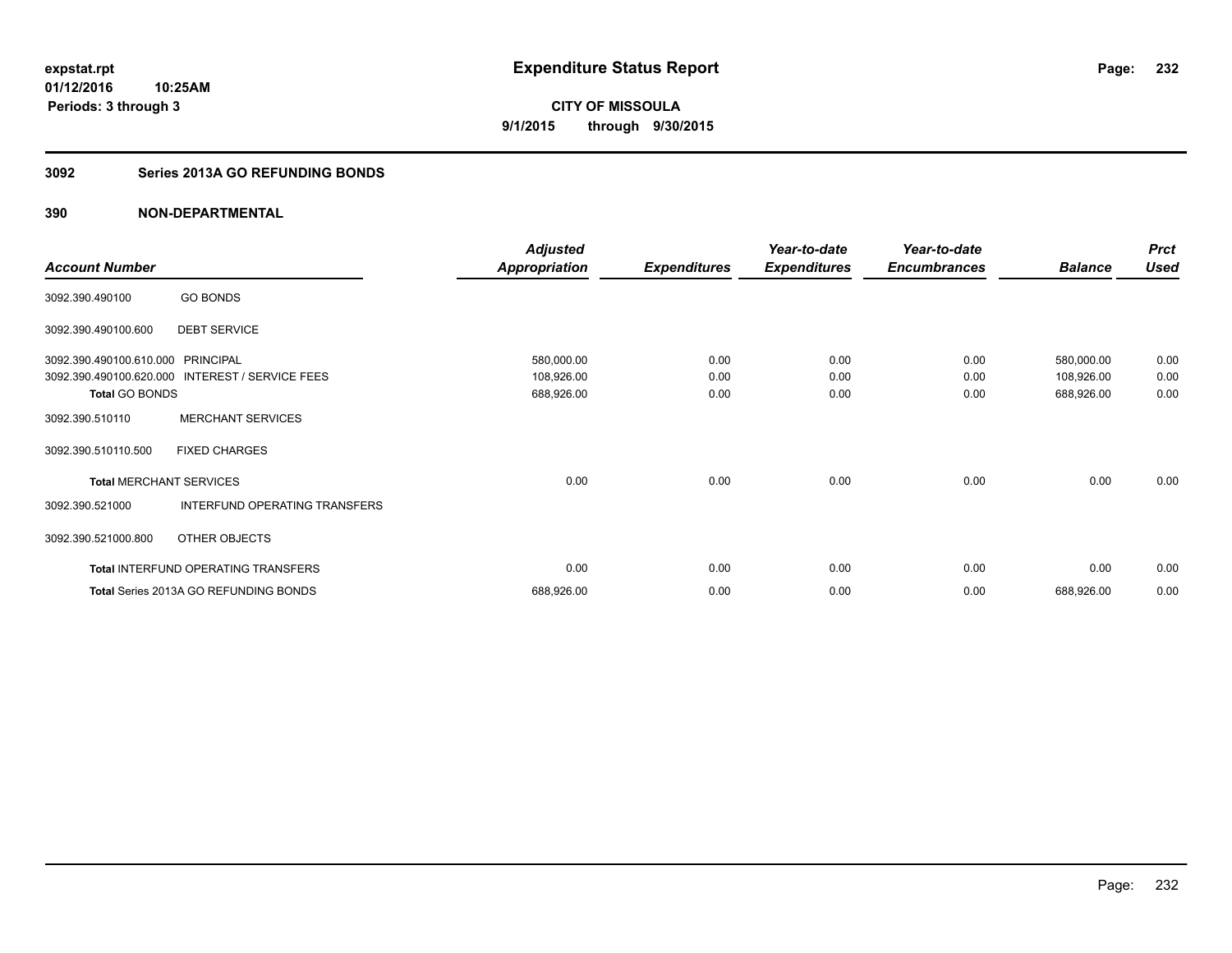**Periods: 3 through 3**

**CITY OF MISSOULA 9/1/2015 through 9/30/2015**

### **3095 2004 REFUNDING BONDS DEBT SERVICE**

## **390 NON-DEPARTMENTAL**

**10:25AM**

| <b>Account Number</b> |                                                 | <b>Adjusted</b><br><b>Appropriation</b> | <b>Expenditures</b>  | Year-to-date<br><b>Expenditures</b> | Year-to-date<br><b>Encumbrances</b> | <b>Balance</b>             | <b>Prct</b><br><b>Used</b> |
|-----------------------|-------------------------------------------------|-----------------------------------------|----------------------|-------------------------------------|-------------------------------------|----------------------------|----------------------------|
| 3095.390.490100       | <b>GO BONDS</b>                                 |                                         |                      |                                     |                                     |                            |                            |
| 3095.390.490100.600   | <b>DEBT SERVICE</b>                             |                                         |                      |                                     |                                     |                            |                            |
| <b>Total GO BONDS</b> | 3095.390.490100.620.000 INTEREST / SERVICE FEES | 0.00<br>0.00                            | 3,100.00<br>3,100.00 | 3,100.00<br>3,100.00                | 0.00<br>0.00                        | $-3.100.00$<br>$-3,100.00$ | 0.00<br>0.00               |
| 3095.390.510110       | <b>MERCHANT SERVICES</b>                        |                                         |                      |                                     |                                     |                            |                            |
| 3095.390.510110.500   | <b>FIXED CHARGES</b>                            |                                         |                      |                                     |                                     |                            |                            |
|                       | <b>Total MERCHANT SERVICES</b>                  | 0.00                                    | 0.00                 | 0.00                                | 0.00                                | 0.00                       | 0.00                       |
|                       | <b>Total 2004 REFUNDING BONDS DEBT SERVICE</b>  | 0.00                                    | 3,100.00             | 3,100.00                            | 0.00                                | $-3,100.00$                | 0.00                       |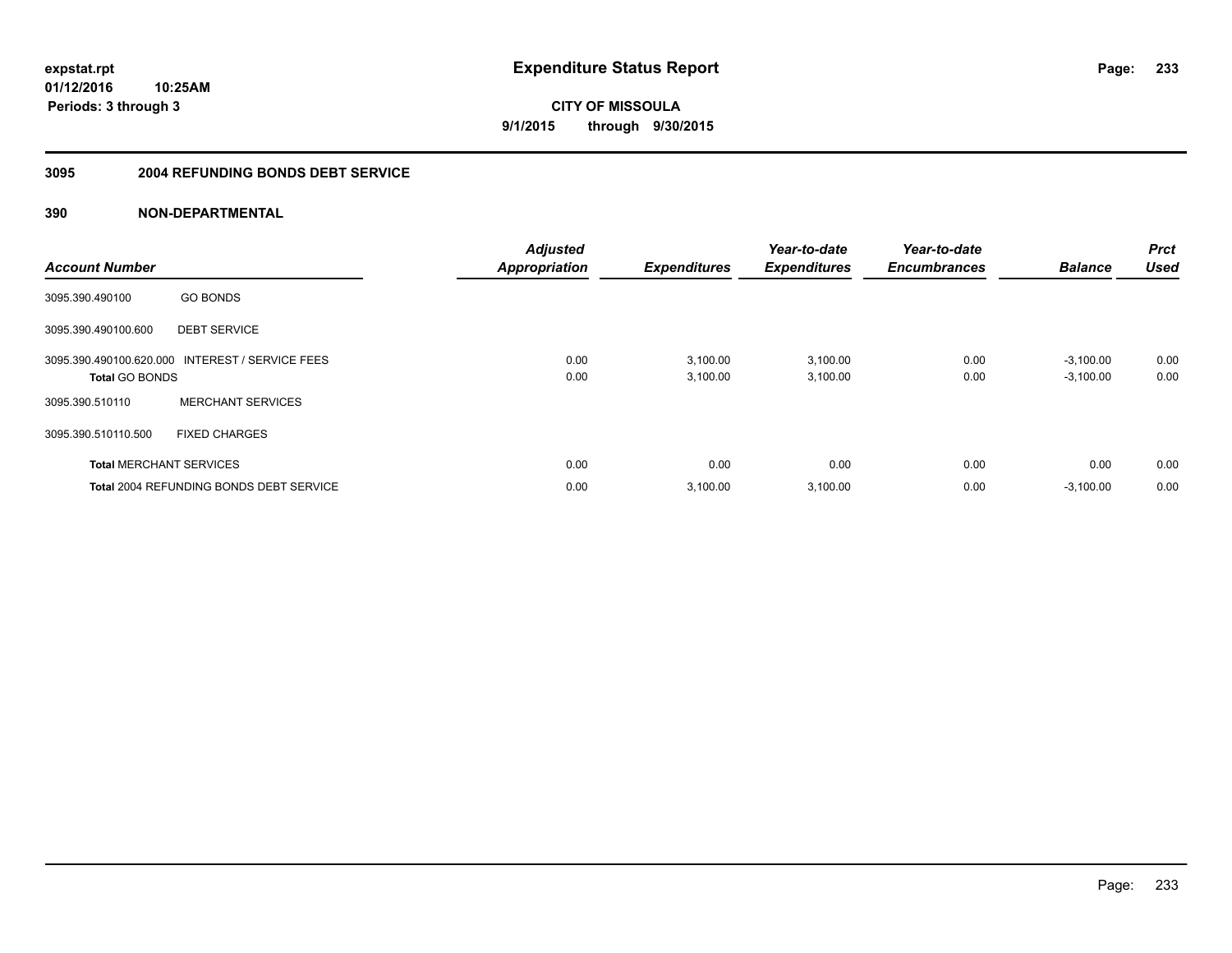### **3096 NEW FIRE STATION GO BOND**

|                                   |                                                 | <b>Adjusted</b> |                     | Year-to-date        | Year-to-date        |                | <b>Prct</b> |
|-----------------------------------|-------------------------------------------------|-----------------|---------------------|---------------------|---------------------|----------------|-------------|
| <b>Account Number</b>             |                                                 | Appropriation   | <b>Expenditures</b> | <b>Expenditures</b> | <b>Encumbrances</b> | <b>Balance</b> | <b>Used</b> |
| 3096.390.490100                   | <b>GO BONDS</b>                                 |                 |                     |                     |                     |                |             |
| 3096.390.490100.600               | <b>DEBT SERVICE</b>                             |                 |                     |                     |                     |                |             |
| 3096.390.490100.610.000 PRINCIPAL |                                                 | 3,876,559.00    | 0.00                | 0.00                | 0.00                | 3,876,559.00   | 0.00        |
|                                   | 3096.390.490100.620.000 INTEREST / SERVICE FEES | 12,500.00       | 0.00                | 350.00              | 0.00                | 12,150.00      | 2.80        |
| <b>Total DEBT SERVICE</b>         |                                                 | 3,889,059.00    | 0.00                | 350.00              | 0.00                | 3,888,709.00   | 0.01        |
| 3096.390.490100.800               | OTHER OBJECTS                                   |                 |                     |                     |                     |                |             |
| <b>Total OTHER OBJECTS</b>        |                                                 | 0.00            | 0.00                | 0.00                | 0.00                | 0.00           | 0.00        |
| <b>Total GO BONDS</b>             |                                                 | 3,889,059.00    | 0.00                | 350.00              | 0.00                | 3,888,709.00   | 0.01        |
| 3096.390.510110                   | <b>MERCHANT SERVICES</b>                        |                 |                     |                     |                     |                |             |
| 3096.390.510110.500               | <b>FIXED CHARGES</b>                            |                 |                     |                     |                     |                |             |
|                                   | <b>Total MERCHANT SERVICES</b>                  | 0.00            | 0.00                | 0.00                | 0.00                | 0.00           | 0.00        |
|                                   | Total NEW FIRE STATION GO BOND                  | 3,889,059.00    | 0.00                | 350.00              | 0.00                | 3,888,709.00   | 0.01        |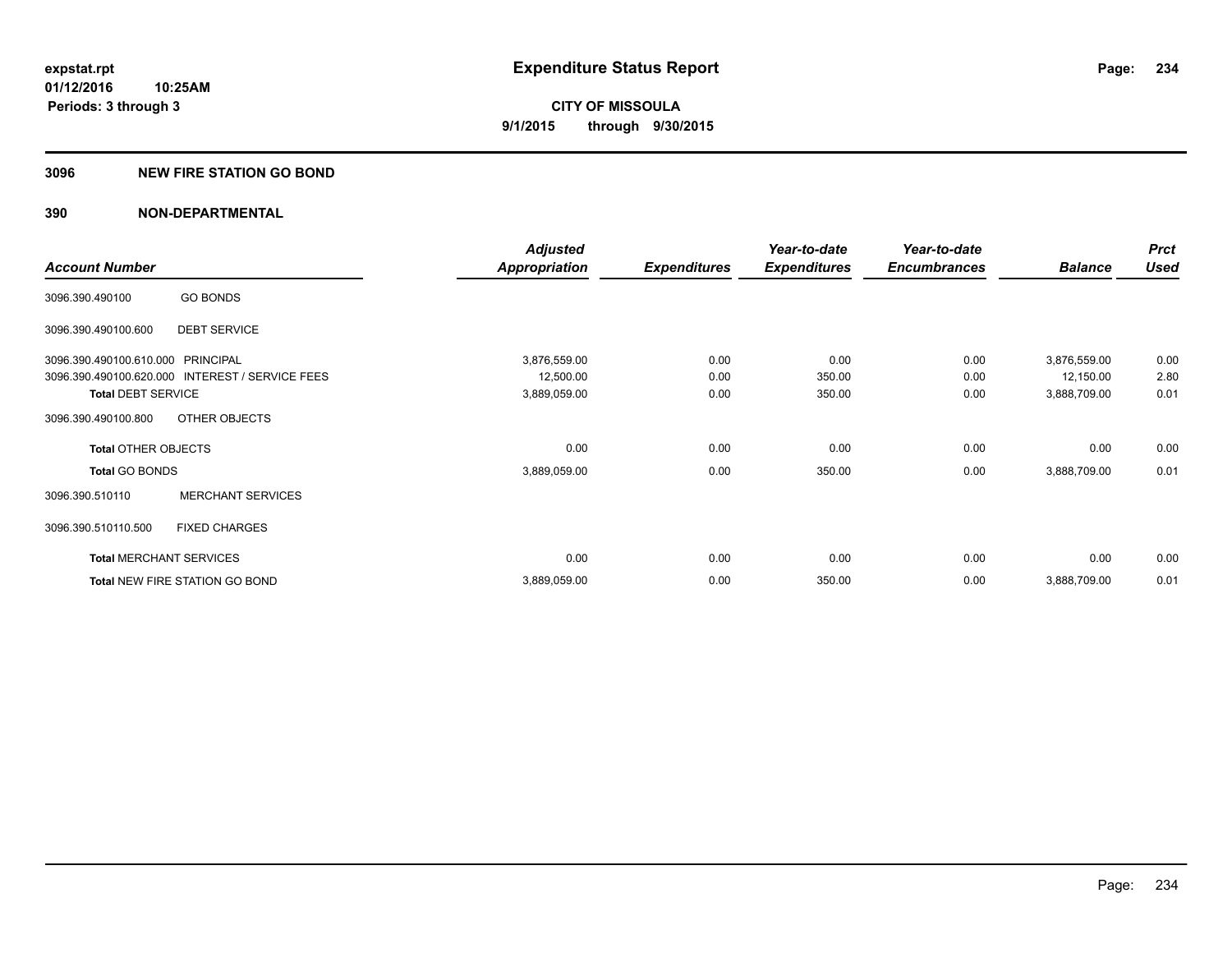### **3097 2007 REFUNDING BONDS**

| <b>Account Number</b>      |                                | <b>Adjusted</b><br><b>Appropriation</b> | <b>Expenditures</b> | Year-to-date<br><b>Expenditures</b> | Year-to-date<br><b>Encumbrances</b> | <b>Balance</b> | <b>Prct</b><br><b>Used</b> |
|----------------------------|--------------------------------|-----------------------------------------|---------------------|-------------------------------------|-------------------------------------|----------------|----------------------------|
| 3097.390.490100            | <b>GO BONDS</b>                |                                         |                     |                                     |                                     |                |                            |
| 3097.390.490100.600        | <b>DEBT SERVICE</b>            |                                         |                     |                                     |                                     |                |                            |
| <b>Total GO BONDS</b>      |                                | 0.00                                    | 0.00                | 0.00                                | 0.00                                | 0.00           | 0.00                       |
| 3097.390.490500            | <b>DEBT PAYMENTS</b>           |                                         |                     |                                     |                                     |                |                            |
| 3097.390.490500.500        | <b>FIXED CHARGES</b>           |                                         |                     |                                     |                                     |                |                            |
| <b>Total DEBT PAYMENTS</b> |                                | 0.00                                    | 0.00                | 0.00                                | 0.00                                | 0.00           | 0.00                       |
| 3097.390.510110            | <b>MERCHANT SERVICES</b>       |                                         |                     |                                     |                                     |                |                            |
| 3097.390.510110.500        | <b>FIXED CHARGES</b>           |                                         |                     |                                     |                                     |                |                            |
|                            | <b>Total MERCHANT SERVICES</b> | 0.00                                    | 0.00                | 0.00                                | 0.00                                | 0.00           | 0.00                       |
|                            | Total 2007 REFUNDING BONDS     | 0.00                                    | 0.00                | 0.00                                | 0.00                                | 0.00           | 0.00                       |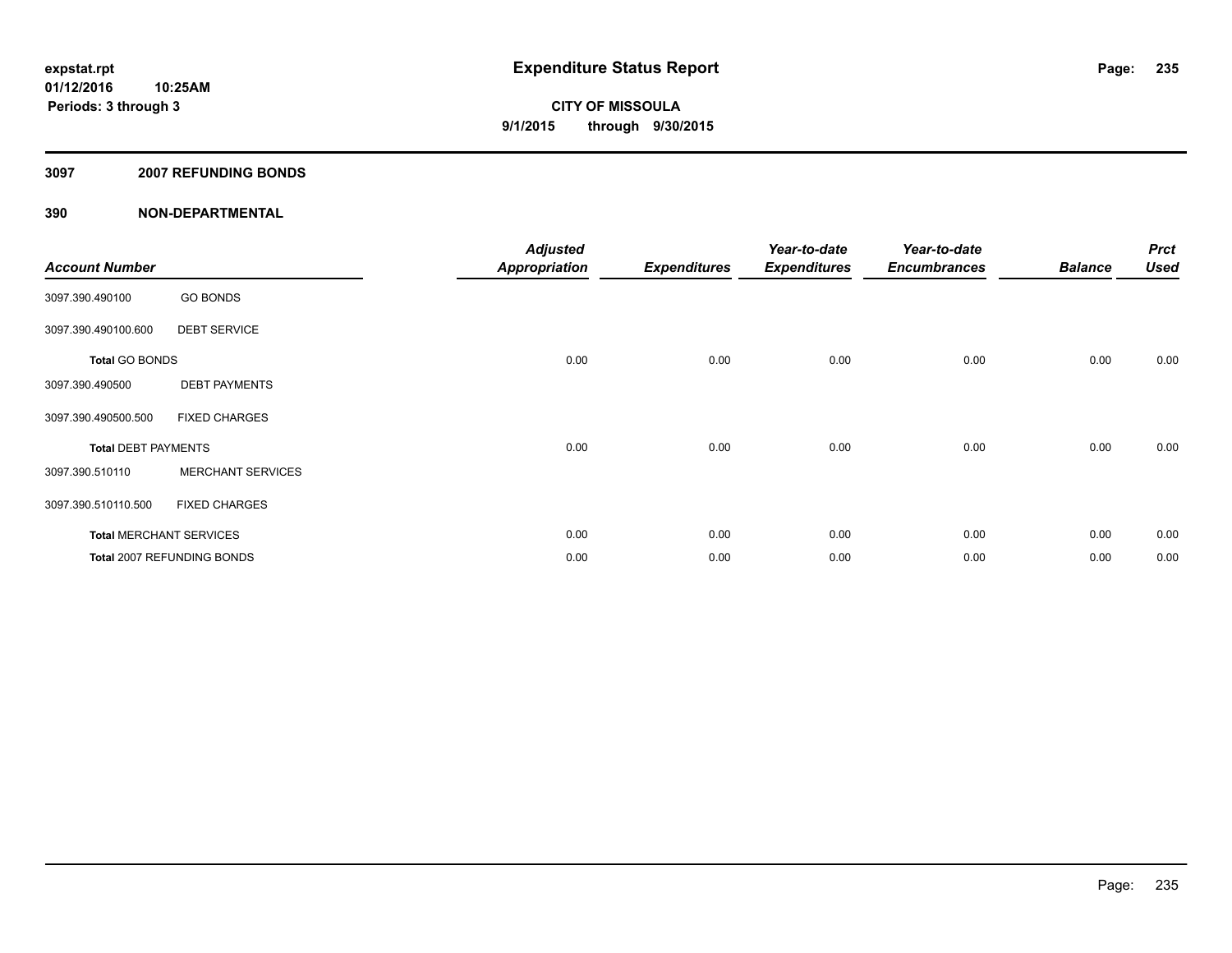**Periods: 3 through 3**

**CITY OF MISSOULA 9/1/2015 through 9/30/2015**

## **3100 SIDEWALK & CURB WARRANTS FUND**

| <b>Account Number</b>          |                                                | <b>Adjusted</b><br><b>Appropriation</b> | <b>Expenditures</b> | Year-to-date<br><b>Expenditures</b> | Year-to-date<br><b>Encumbrances</b> | <b>Balance</b> | <b>Prct</b><br><b>Used</b> |
|--------------------------------|------------------------------------------------|-----------------------------------------|---------------------|-------------------------------------|-------------------------------------|----------------|----------------------------|
| 3100.390.490300                | SPECIAL IMPROVEMENTS BONDS                     |                                         |                     |                                     |                                     |                |                            |
| 3100.390.490300.600            | <b>DEBT SERVICE</b>                            |                                         |                     |                                     |                                     |                |                            |
|                                | <b>Total SPECIAL IMPROVEMENTS BONDS</b>        | 0.00                                    | 0.00                | 0.00                                | 0.00                                | 0.00           | 0.00                       |
| 3100.390.510110                | <b>MERCHANT SERVICES</b>                       |                                         |                     |                                     |                                     |                |                            |
| 3100.390.510110.500            | <b>FIXED CHARGES</b>                           |                                         |                     |                                     |                                     |                |                            |
| <b>Total MERCHANT SERVICES</b> |                                                | 0.00                                    | 0.00                | 0.00                                | 0.00                                | 0.00           | 0.00                       |
| 3100.390.521000                | INTERFUND OPERATING TRANSFERS                  |                                         |                     |                                     |                                     |                |                            |
| 3100.390.521000.800            | OTHER OBJECTS                                  |                                         |                     |                                     |                                     |                |                            |
|                                | Total INTERFUND OPERATING TRANSFERS            | 0.00                                    | 0.00                | 0.00                                | 0.00                                | 0.00           | 0.00                       |
|                                | <b>Total SIDEWALK &amp; CURB WARRANTS FUND</b> | 0.00                                    | 0.00                | 0.00                                | 0.00                                | 0.00           | 0.00                       |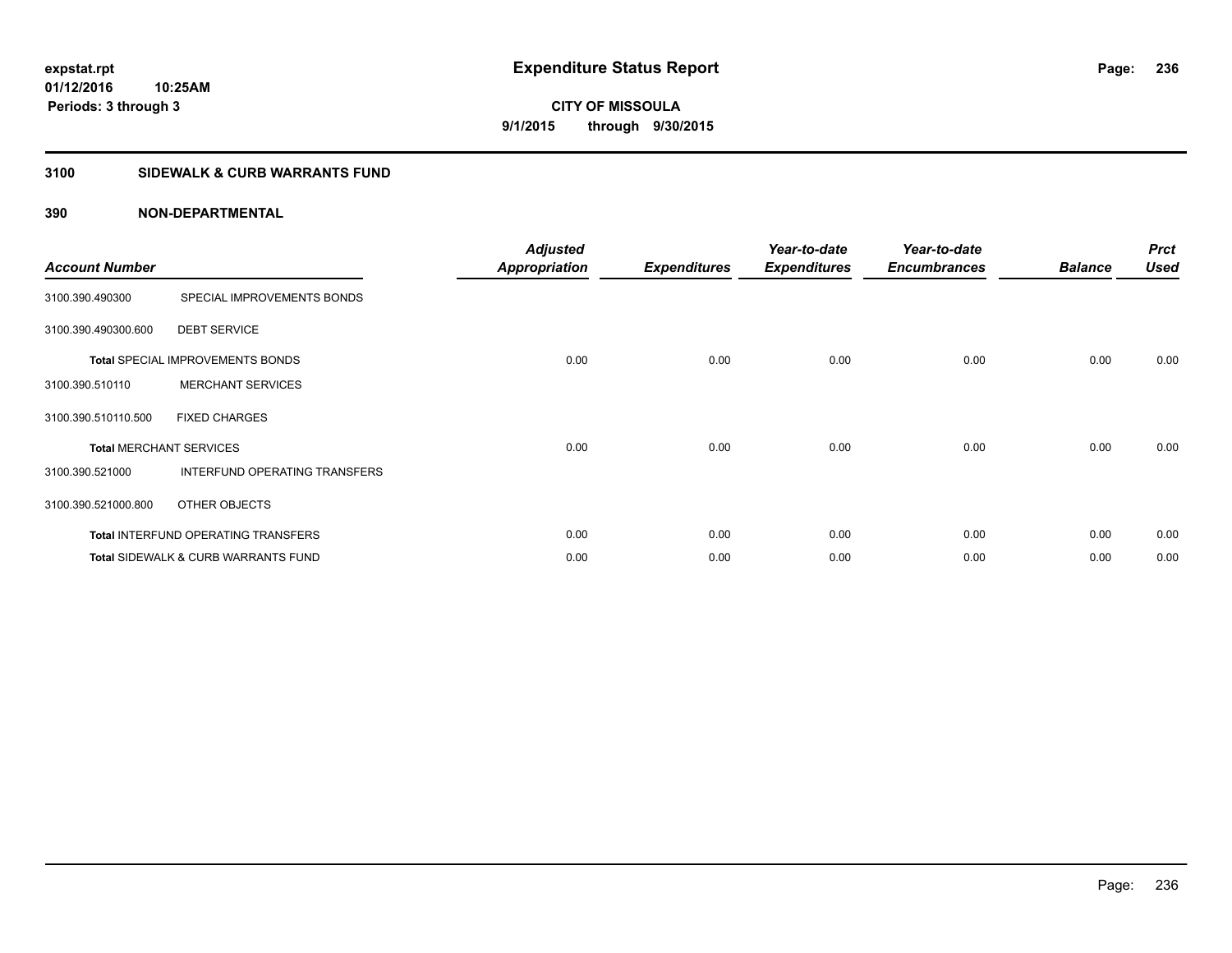**CITY OF MISSOULA 9/1/2015 through 9/30/2015**

## **3200 FY99 SIDEWALK & CURB DEBT SERVICE FUND**

| <b>Account Number</b>     |                                              | <b>Adjusted</b><br>Appropriation | <b>Expenditures</b> | Year-to-date<br><b>Expenditures</b> | Year-to-date<br><b>Encumbrances</b> | <b>Balance</b> | <b>Prct</b><br><b>Used</b> |
|---------------------------|----------------------------------------------|----------------------------------|---------------------|-------------------------------------|-------------------------------------|----------------|----------------------------|
| 3200.390.490300           | SPECIAL IMPROVEMENTS BONDS                   |                                  |                     |                                     |                                     |                |                            |
| 3200.390.490300.600       | <b>DEBT SERVICE</b>                          |                                  |                     |                                     |                                     |                |                            |
|                           | Total SPECIAL IMPROVEMENTS BONDS             | 0.00                             | 0.00                | 0.00                                | 0.00                                | 0.00           | 0.00                       |
| 3200.390.510100           | SPECIAL ASSESSMENTS                          |                                  |                     |                                     |                                     |                |                            |
| 3200.390.510100.600       | <b>DEBT SERVICE</b>                          |                                  |                     |                                     |                                     |                |                            |
| <b>Total DEBT SERVICE</b> |                                              | 0.00                             | 0.00                | 0.00                                | 0.00                                | 0.00           | 0.00                       |
| 3200.390.510100.800       | OTHER OBJECTS                                |                                  |                     |                                     |                                     |                |                            |
|                           | <b>Total SPECIAL ASSESSMENTS</b>             | 0.00                             | 0.00                | 0.00                                | 0.00                                | 0.00           | 0.00                       |
| 3200.390.510110           | <b>MERCHANT SERVICES</b>                     |                                  |                     |                                     |                                     |                |                            |
| 3200.390.510110.500       | <b>FIXED CHARGES</b>                         |                                  |                     |                                     |                                     |                |                            |
|                           | <b>Total MERCHANT SERVICES</b>               | 0.00                             | 0.00                | 0.00                                | 0.00                                | 0.00           | 0.00                       |
|                           | Total FY99 SIDEWALK & CURB DEBT SERVICE FUND | 0.00                             | 0.00                | 0.00                                | 0.00                                | 0.00           | 0.00                       |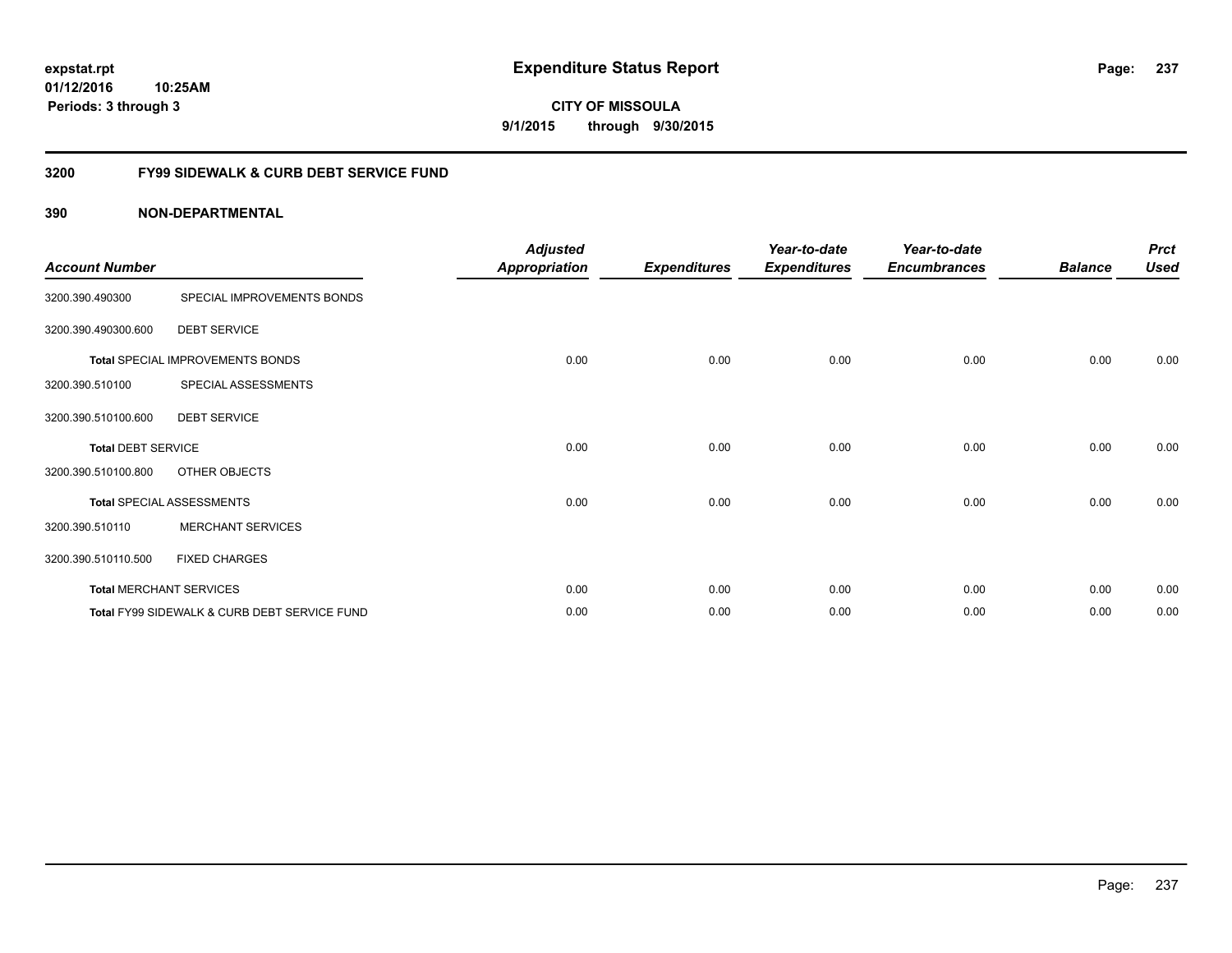**CITY OF MISSOULA 9/1/2015 through 9/30/2015**

## **3300 FY00 SIDEWALK & CURB DEBT SERVICE FUND**

| <b>Account Number</b> |                                              | <b>Adjusted</b><br><b>Appropriation</b> | <b>Expenditures</b> | Year-to-date<br><b>Expenditures</b> | Year-to-date<br><b>Encumbrances</b> | <b>Balance</b> | <b>Prct</b><br><b>Used</b> |
|-----------------------|----------------------------------------------|-----------------------------------------|---------------------|-------------------------------------|-------------------------------------|----------------|----------------------------|
| 3300.390.510100       | SPECIAL ASSESSMENTS                          |                                         |                     |                                     |                                     |                |                            |
| 3300.390.510100.600   | <b>DEBT SERVICE</b>                          |                                         |                     |                                     |                                     |                |                            |
|                       | <b>Total SPECIAL ASSESSMENTS</b>             | 0.00                                    | 0.00                | 0.00                                | 0.00                                | 0.00           | 0.00                       |
| 3300.390.510110       | <b>MERCHANT SERVICES</b>                     |                                         |                     |                                     |                                     |                |                            |
| 3300.390.510110.500   | <b>FIXED CHARGES</b>                         |                                         |                     |                                     |                                     |                |                            |
|                       | <b>Total MERCHANT SERVICES</b>               | 0.00                                    | 0.00                | 0.00                                | 0.00                                | 0.00           | 0.00                       |
|                       | Total FY00 SIDEWALK & CURB DEBT SERVICE FUND | 0.00                                    | 0.00                | 0.00                                | 0.00                                | 0.00           | 0.00                       |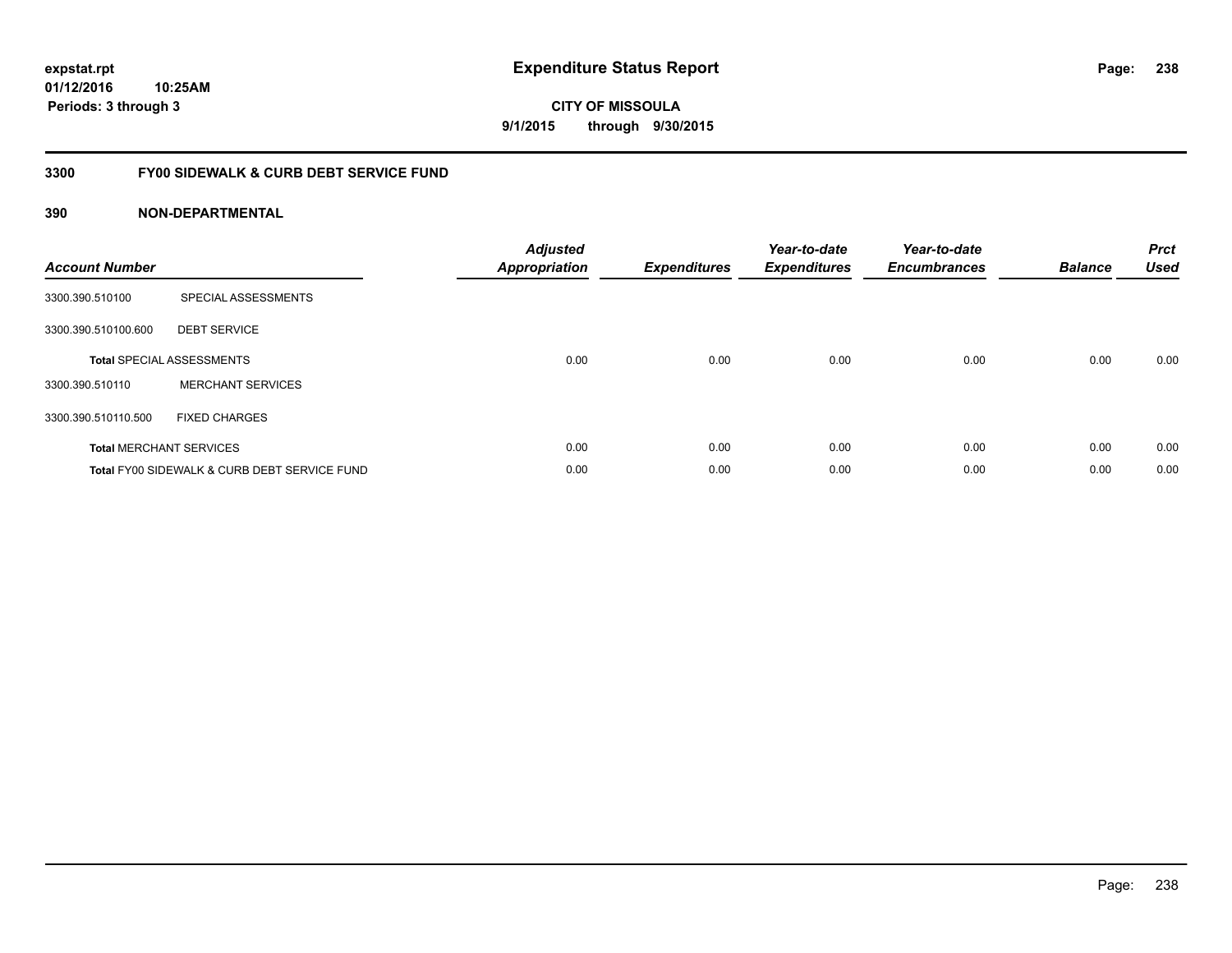**3305 JUDGMENT LEVIES**

| <b>Account Number</b>        |                     | <b>Adjusted</b><br><b>Appropriation</b> | <b>Expenditures</b> | Year-to-date<br><b>Expenditures</b> | Year-to-date<br><b>Encumbrances</b> | <b>Balance</b> | <b>Prct</b><br><b>Used</b> |
|------------------------------|---------------------|-----------------------------------------|---------------------|-------------------------------------|-------------------------------------|----------------|----------------------------|
| 3305.390.490550              | JUDGMENT LEVY DEBT  |                                         |                     |                                     |                                     |                |                            |
| 3305.390.490550.600          | <b>DEBT SERVICE</b> |                                         |                     |                                     |                                     |                |                            |
| <b>Total DEBT SERVICE</b>    |                     | 0.00                                    | 0.00                | 0.00                                | 0.00                                | 0.00           | 0.00                       |
| 3305.390.490550.800          | OTHER OBJECTS       |                                         |                     |                                     |                                     |                |                            |
| <b>Total JUDGMENT LEVIES</b> |                     | 0.00                                    | 0.00                | 0.00                                | 0.00                                | 0.00           | 0.00                       |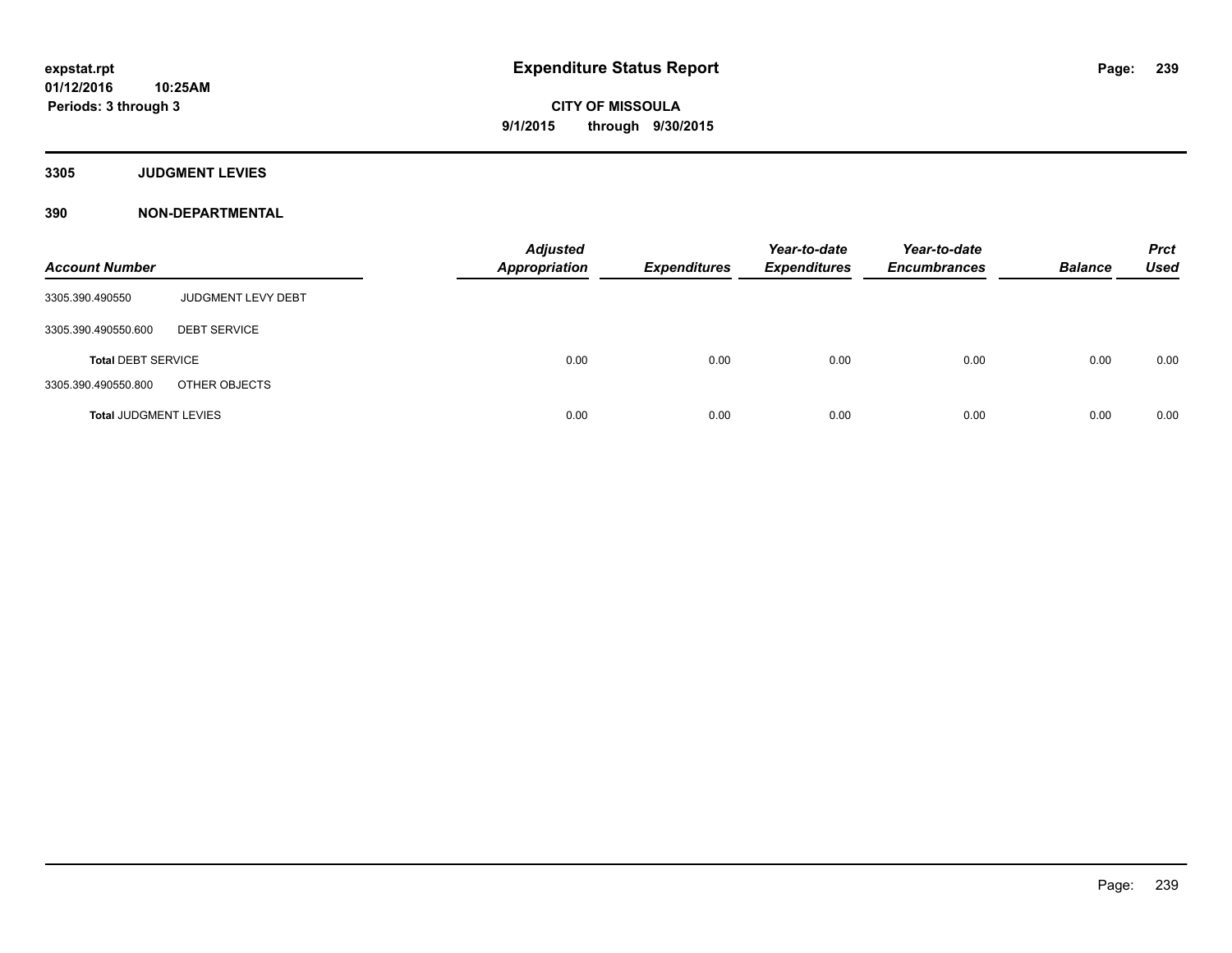**CITY OF MISSOULA 9/1/2015 through 9/30/2015**

## **3400 FY01 SIDEWALK & CURB DEBT SERVICE FUND**

**000 \*\*\* Title Not Found \*\*\***

| <b>Account Number</b>         |                         | <b>Adjusted</b><br>Appropriation | <b>Expenditures</b> | Year-to-date<br><b>Expenditures</b> | Year-to-date<br><b>Encumbrances</b> | <b>Balance</b> | Prct<br><b>Used</b> |
|-------------------------------|-------------------------|----------------------------------|---------------------|-------------------------------------|-------------------------------------|----------------|---------------------|
| 3400.000.520100               | *** Title Not Found *** |                                  |                     |                                     |                                     |                |                     |
| 3400.000.520100.800           | OTHER OBJECTS           |                                  |                     |                                     |                                     |                |                     |
| Total *** Title Not Found *** |                         | 0.00                             | 0.00                | 0.00                                | 0.00                                | 0.00           | 0.00                |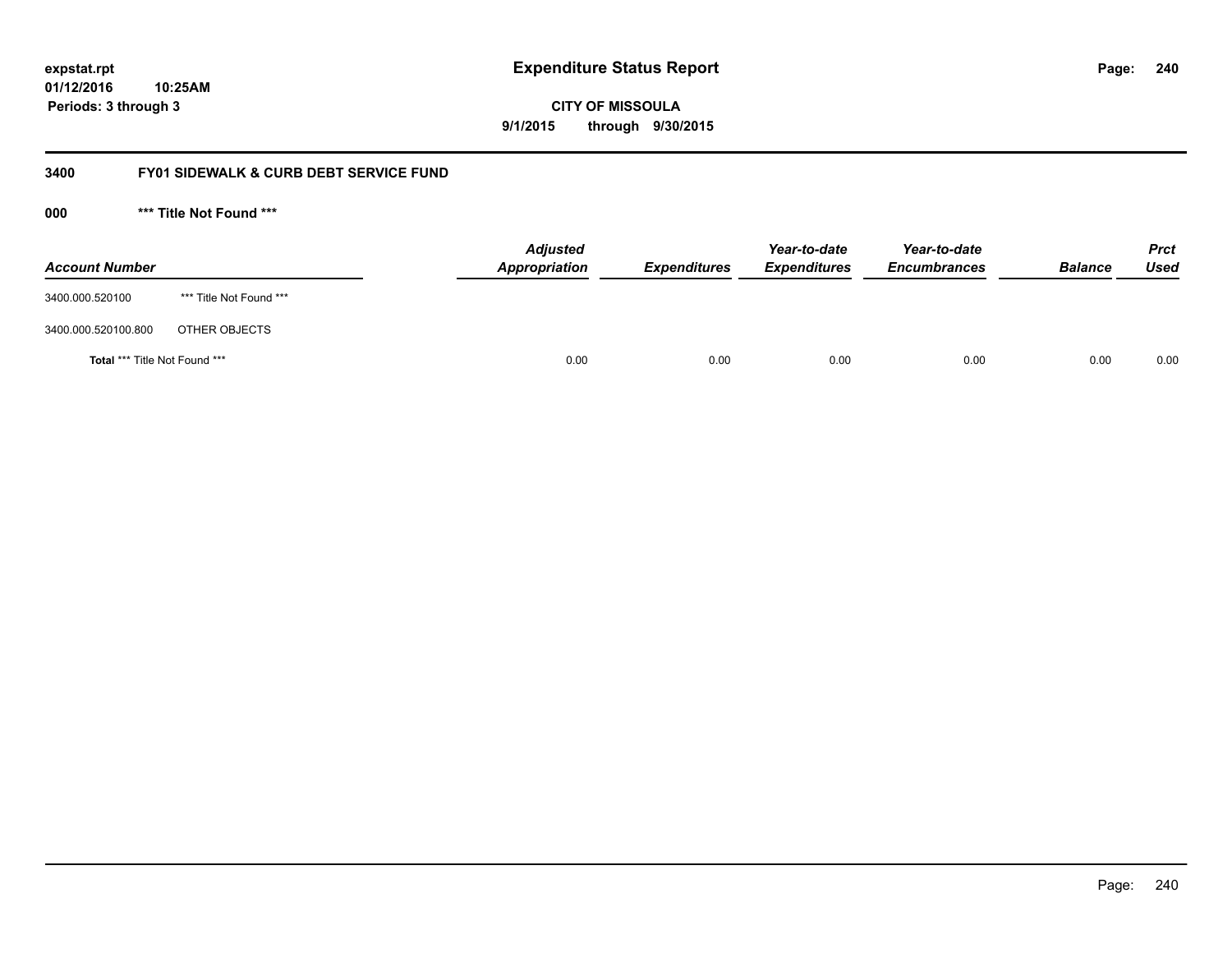**CITY OF MISSOULA 9/1/2015 through 9/30/2015**

## **3400 FY01 SIDEWALK & CURB DEBT SERVICE FUND**

| <b>Account Number</b>     |                                              | <b>Adjusted</b><br><b>Appropriation</b> | <b>Expenditures</b> | Year-to-date<br><b>Expenditures</b> | Year-to-date<br><b>Encumbrances</b> | <b>Balance</b> | <b>Prct</b><br><b>Used</b> |
|---------------------------|----------------------------------------------|-----------------------------------------|---------------------|-------------------------------------|-------------------------------------|----------------|----------------------------|
| 3400.390.510100           | SPECIAL ASSESSMENTS                          |                                         |                     |                                     |                                     |                |                            |
| 3400.390.510100.600       | <b>DEBT SERVICE</b>                          |                                         |                     |                                     |                                     |                |                            |
| <b>Total DEBT SERVICE</b> |                                              | 0.00                                    | 0.00                | 0.00                                | 0.00                                | 0.00           | 0.00                       |
| 3400.390.510100.800       | OTHER OBJECTS                                |                                         |                     |                                     |                                     |                |                            |
|                           | <b>Total SPECIAL ASSESSMENTS</b>             | 0.00                                    | 0.00                | 0.00                                | 0.00                                | 0.00           | 0.00                       |
| 3400.390.510110           | <b>MERCHANT SERVICES</b>                     |                                         |                     |                                     |                                     |                |                            |
| 3400.390.510110.500       | <b>FIXED CHARGES</b>                         |                                         |                     |                                     |                                     |                |                            |
|                           | Total FY01 SIDEWALK & CURB DEBT SERVICE FUND | 0.00                                    | 0.00                | 0.00                                | 0.00                                | 0.00           | 0.00                       |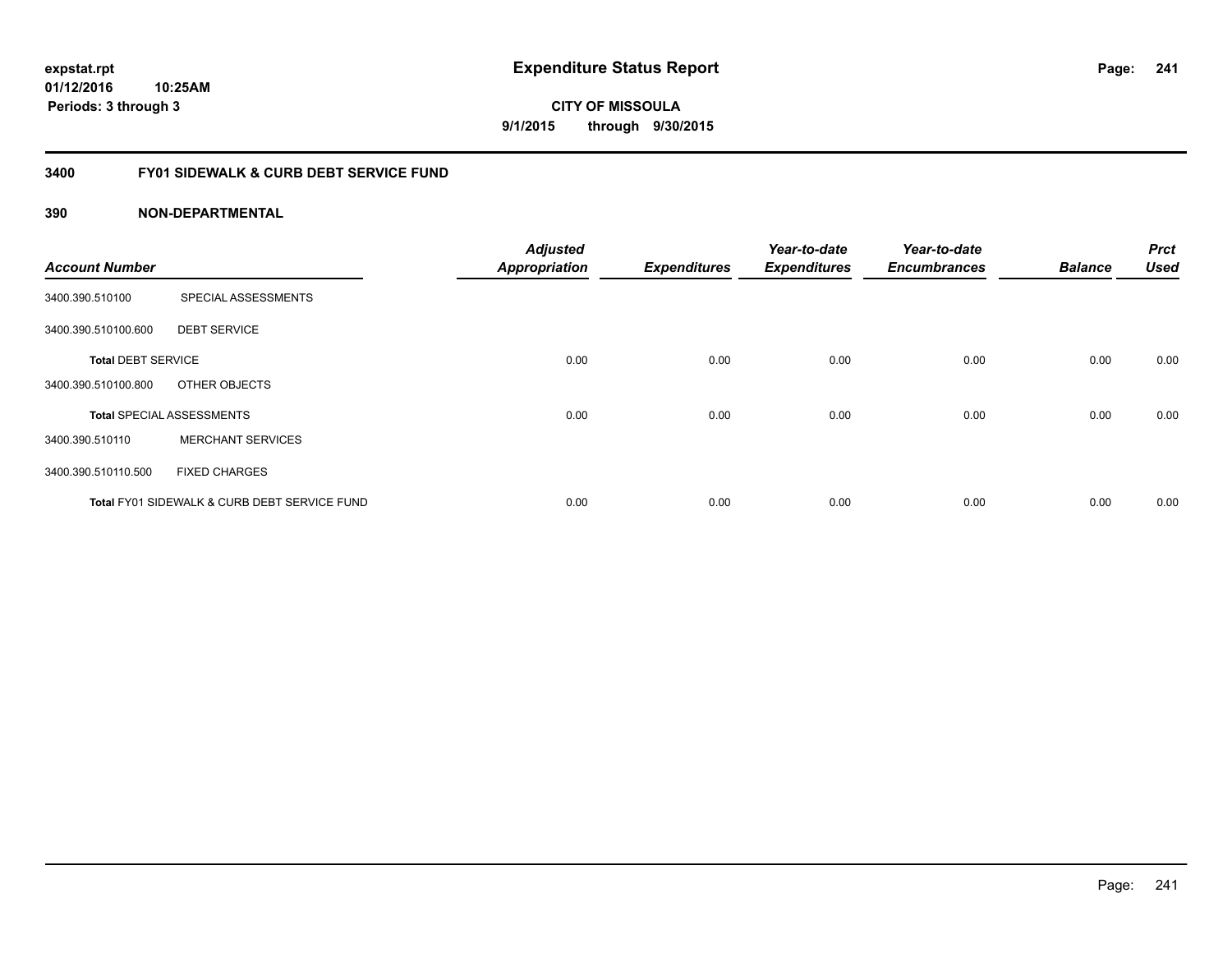**242**

**01/12/2016 10:25AM Periods: 3 through 3**

**CITY OF MISSOULA 9/1/2015 through 9/30/2015**

## **3410 FY02 SIDEWALK & CURB DEBT SERVICE FUND**

**000 \*\*\* Title Not Found \*\*\***

| <b>Account Number</b>         |                         | <b>Adjusted</b><br>Appropriation | <b>Expenditures</b> | Year-to-date<br><b>Expenditures</b> | Year-to-date<br><b>Encumbrances</b> | <b>Balance</b> | <b>Prct</b><br>Used |
|-------------------------------|-------------------------|----------------------------------|---------------------|-------------------------------------|-------------------------------------|----------------|---------------------|
| 3410.000.520100               | *** Title Not Found *** |                                  |                     |                                     |                                     |                |                     |
| 3410.000.520100.800           | OTHER OBJECTS           |                                  |                     |                                     |                                     |                |                     |
| Total *** Title Not Found *** |                         | 0.00                             | 0.00                | 0.00                                | 0.00                                | 0.00           | 0.00                |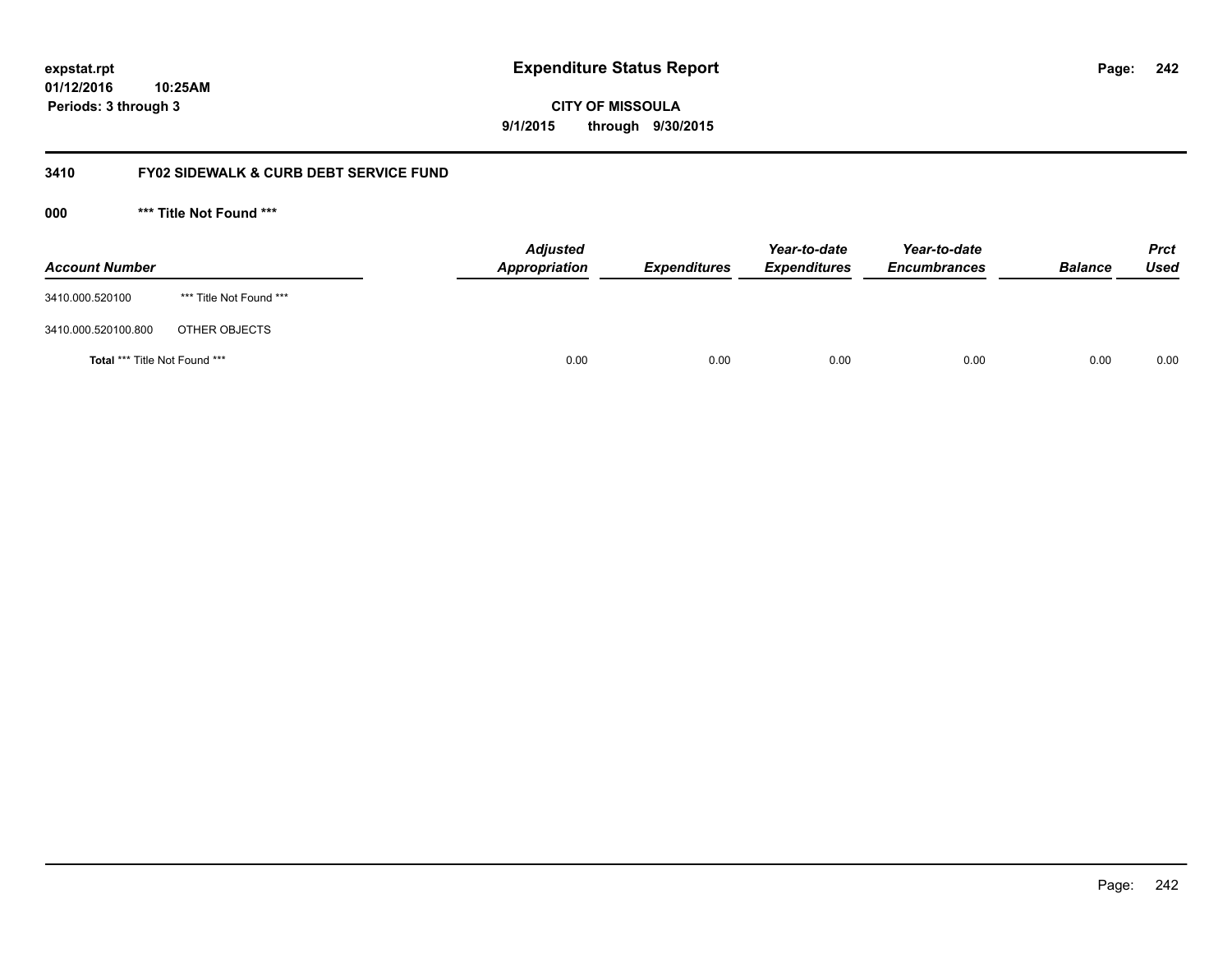**CITY OF MISSOULA 9/1/2015 through 9/30/2015**

## **3410 FY02 SIDEWALK & CURB DEBT SERVICE FUND**

| <b>Account Number</b> |                                                                                     | <b>Adjusted</b><br><b>Appropriation</b> | <b>Expenditures</b> | Year-to-date<br><b>Expenditures</b> | Year-to-date<br><b>Encumbrances</b> | <b>Balance</b>         | <b>Prct</b><br><b>Used</b> |
|-----------------------|-------------------------------------------------------------------------------------|-----------------------------------------|---------------------|-------------------------------------|-------------------------------------|------------------------|----------------------------|
| 3410.390.510100       | SPECIAL ASSESSMENTS                                                                 |                                         |                     |                                     |                                     |                        |                            |
| 3410.390.510100.600   | <b>DEBT SERVICE</b>                                                                 |                                         |                     |                                     |                                     |                        |                            |
|                       | 3410.390.510100.620.000 INTEREST / SERVICE FEES<br><b>Total SPECIAL ASSESSMENTS</b> | 0.00<br>0.00                            | 0.00<br>0.00        | 350.00<br>350.00                    | 0.00<br>0.00                        | $-350.00$<br>$-350.00$ | 0.00<br>0.00               |
| 3410.390.510110       | <b>MERCHANT SERVICES</b>                                                            |                                         |                     |                                     |                                     |                        |                            |
| 3410.390.510110.500   | <b>FIXED CHARGES</b>                                                                |                                         |                     |                                     |                                     |                        |                            |
|                       | <b>Total MERCHANT SERVICES</b>                                                      | 0.00                                    | 0.00                | 0.00                                | 0.00                                | 0.00                   | 0.00                       |
|                       | Total FY02 SIDEWALK & CURB DEBT SERVICE FUND                                        | 0.00                                    | 0.00                | 350.00                              | 0.00                                | $-350.00$              | 0.00                       |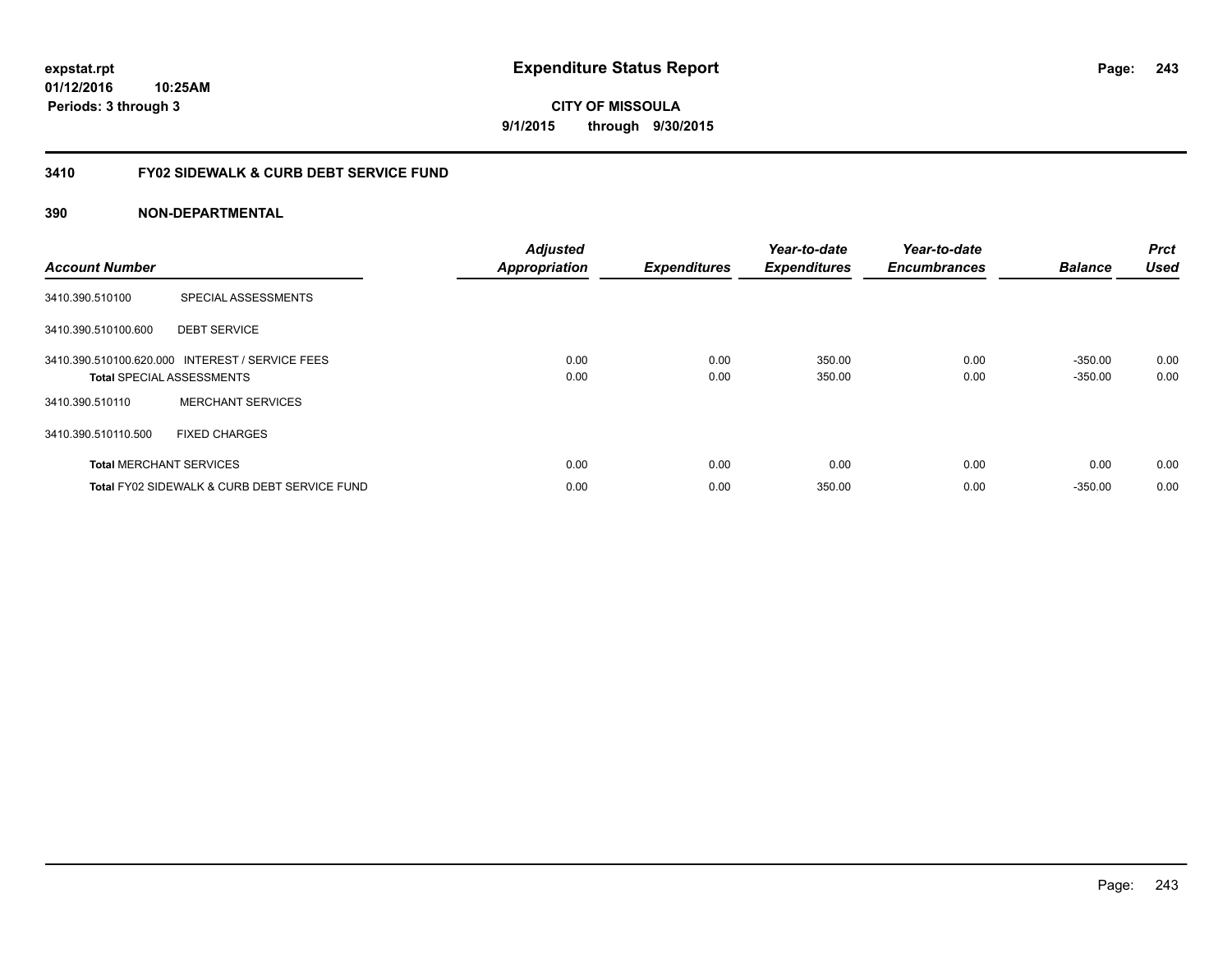**CITY OF MISSOULA 9/1/2015 through 9/30/2015**

## **3420 FY03 SIDEWALK & CURB DEBT SERVICE**

| <b>Account Number</b> |                                                                                     | <b>Adjusted</b><br><b>Appropriation</b> | <b>Expenditures</b> | Year-to-date<br><b>Expenditures</b> | Year-to-date<br><b>Encumbrances</b> | <b>Balance</b>         | <b>Prct</b><br><b>Used</b> |
|-----------------------|-------------------------------------------------------------------------------------|-----------------------------------------|---------------------|-------------------------------------|-------------------------------------|------------------------|----------------------------|
| 3420.390.510100       | SPECIAL ASSESSMENTS                                                                 |                                         |                     |                                     |                                     |                        |                            |
| 3420.390.510100.600   | <b>DEBT SERVICE</b>                                                                 |                                         |                     |                                     |                                     |                        |                            |
|                       | 3420.390.510100.620.000 INTEREST / SERVICE FEES<br><b>Total SPECIAL ASSESSMENTS</b> | 0.00<br>0.00                            | 0.00<br>0.00        | 350.00<br>350.00                    | 0.00<br>0.00                        | $-350.00$<br>$-350.00$ | 0.00<br>0.00               |
| 3420.390.510110       | <b>MERCHANT SERVICES</b>                                                            |                                         |                     |                                     |                                     |                        |                            |
| 3420.390.510110.500   | <b>FIXED CHARGES</b>                                                                |                                         |                     |                                     |                                     |                        |                            |
|                       | <b>Total MERCHANT SERVICES</b>                                                      | 0.00                                    | 0.00                | 0.00                                | 0.00                                | 0.00                   | 0.00                       |
|                       | <b>Total FY03 SIDEWALK &amp; CURB DEBT SERVICE</b>                                  | 0.00                                    | 0.00                | 350.00                              | 0.00                                | $-350.00$              | 0.00                       |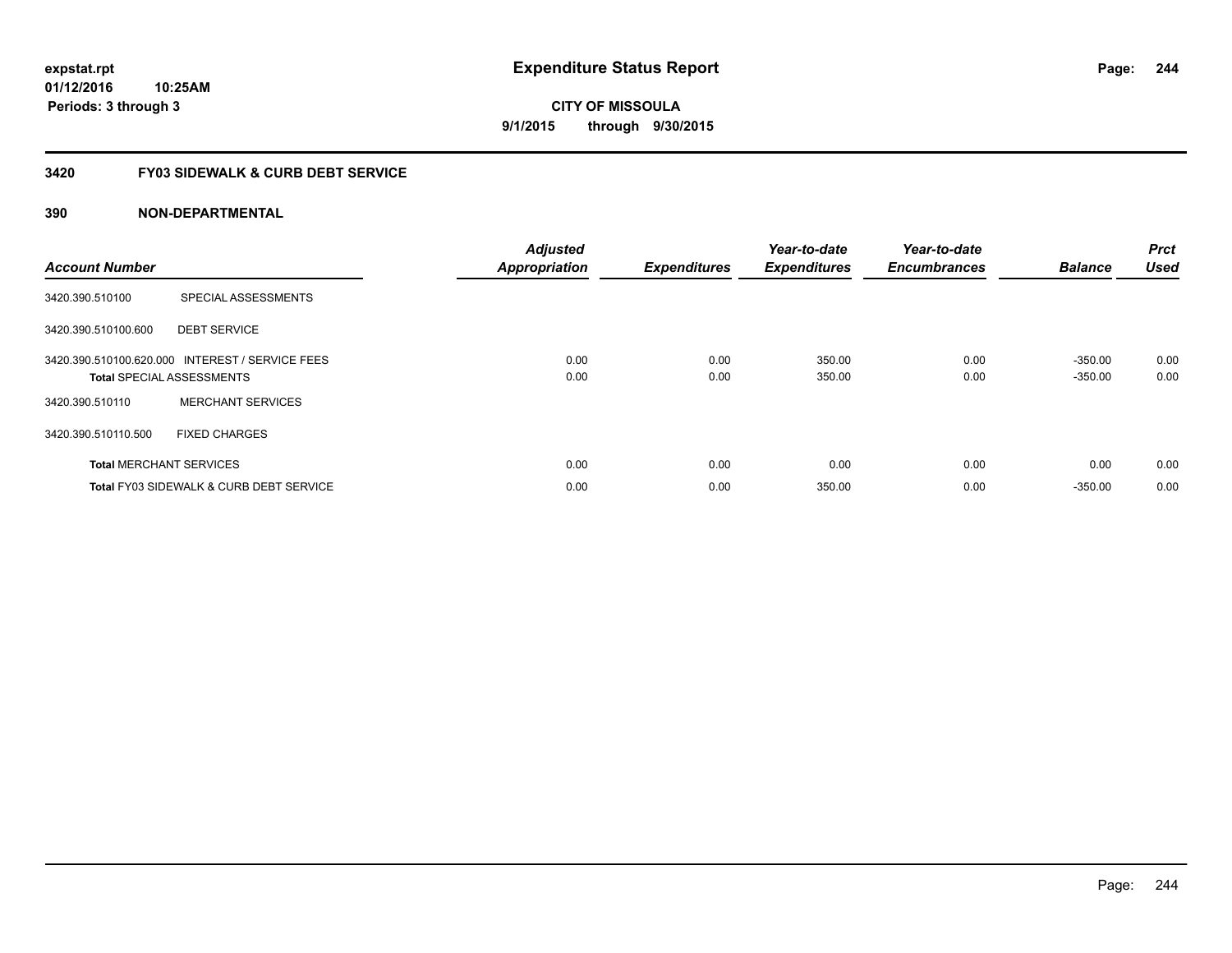**CITY OF MISSOULA 9/1/2015 through 9/30/2015**

## **3430 FY04 SIDEWALK CURB DEBT SERVICE**

|                                   |                                                 | <b>Adjusted</b>      |                     | Year-to-date        | Year-to-date        |                | <b>Prct</b> |
|-----------------------------------|-------------------------------------------------|----------------------|---------------------|---------------------|---------------------|----------------|-------------|
| <b>Account Number</b>             |                                                 | <b>Appropriation</b> | <b>Expenditures</b> | <b>Expenditures</b> | <b>Encumbrances</b> | <b>Balance</b> | <b>Used</b> |
| 3430.390.510100                   | SPECIAL ASSESSMENTS                             |                      |                     |                     |                     |                |             |
| 3430.390.510100.600               | <b>DEBT SERVICE</b>                             |                      |                     |                     |                     |                |             |
| 3430.390.510100.610.000 PRINCIPAL |                                                 | 10,000.00            | 0.00                | 0.00                | 0.00                | 10,000.00      | 0.00        |
|                                   | 3430.390.510100.620.000 INTEREST / SERVICE FEES | 824.00               | 350.00              | 350.00              | 0.00                | 474.00         | 42.48       |
| <b>Total SPECIAL ASSESSMENTS</b>  |                                                 | 10,824.00            | 350.00              | 350.00              | 0.00                | 10.474.00      | 3.23        |
| 3430.390.510110                   | <b>MERCHANT SERVICES</b>                        |                      |                     |                     |                     |                |             |
| 3430.390.510110.500               | <b>FIXED CHARGES</b>                            |                      |                     |                     |                     |                |             |
| <b>Total MERCHANT SERVICES</b>    |                                                 | 0.00                 | 0.00                | 0.00                | 0.00                | 0.00           | 0.00        |
|                                   | <b>Total FY04 SIDEWALK CURB DEBT SERVICE</b>    | 10.824.00            | 350.00              | 350.00              | 0.00                | 10.474.00      | 3.23        |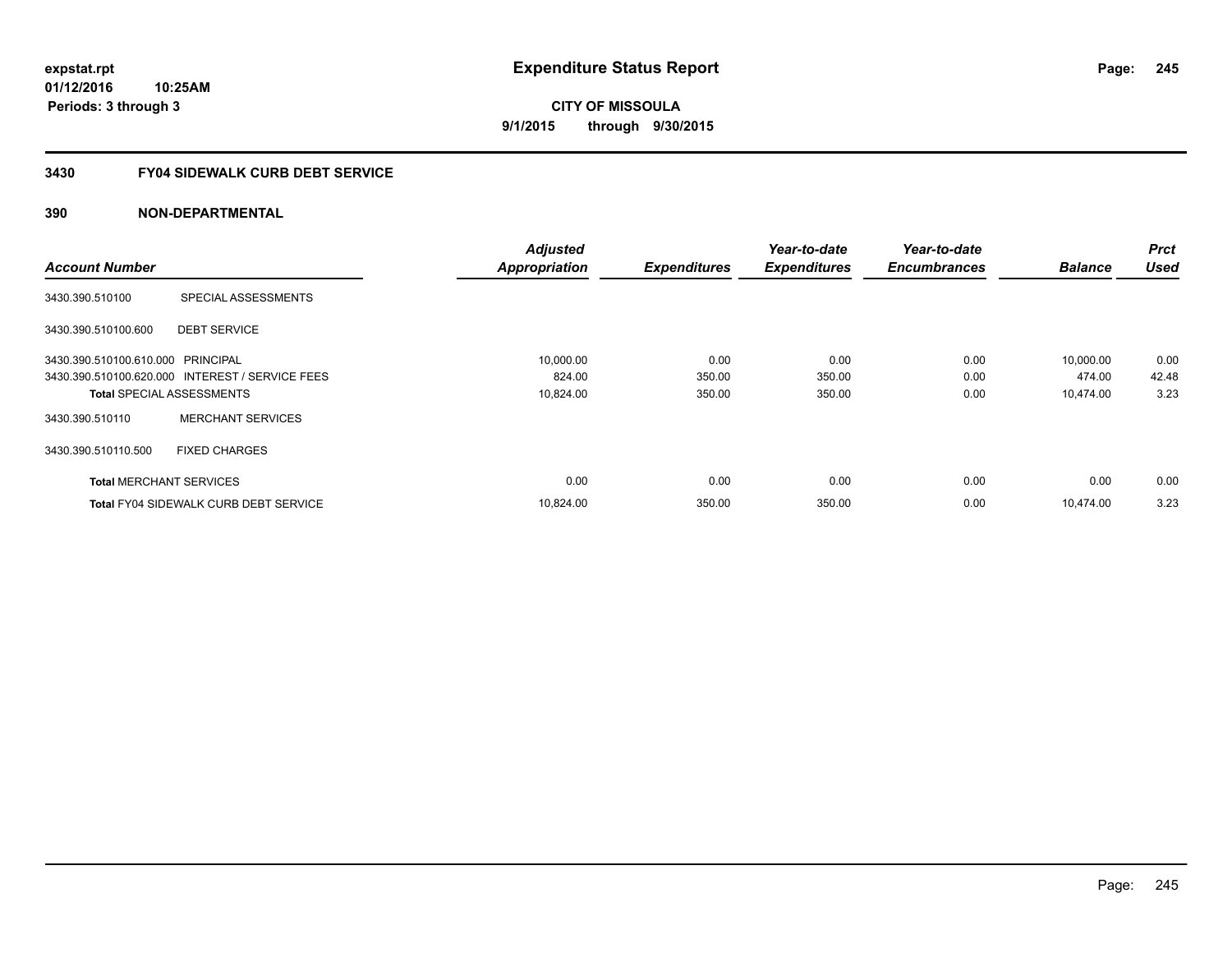### **3440 FY 05 SIDEWALK AND CURB**

|                                   |                                                 | <b>Adjusted</b>      |                     | Year-to-date        | Year-to-date        |                | <b>Prct</b> |
|-----------------------------------|-------------------------------------------------|----------------------|---------------------|---------------------|---------------------|----------------|-------------|
| <b>Account Number</b>             |                                                 | <b>Appropriation</b> | <b>Expenditures</b> | <b>Expenditures</b> | <b>Encumbrances</b> | <b>Balance</b> | <b>Used</b> |
| 3440.390.510100                   | SPECIAL ASSESSMENTS                             |                      |                     |                     |                     |                |             |
| 3440.390.510100.600               | <b>DEBT SERVICE</b>                             |                      |                     |                     |                     |                |             |
| 3440.390.510100.610.000 PRINCIPAL |                                                 | 35,000.00            | 0.00                | 0.00                | 0.00                | 35,000.00      | 0.00        |
|                                   | 3440.390.510100.620.000 INTEREST / SERVICE FEES | 3,588.00             | 350.00              | 350.00              | 0.00                | 3,238.00       | 9.75        |
| <b>Total SPECIAL ASSESSMENTS</b>  |                                                 | 38,588.00            | 350.00              | 350.00              | 0.00                | 38,238.00      | 0.91        |
| 3440.390.510110                   | <b>MERCHANT SERVICES</b>                        |                      |                     |                     |                     |                |             |
| 3440.390.510110.500               | <b>FIXED CHARGES</b>                            |                      |                     |                     |                     |                |             |
| <b>Total MERCHANT SERVICES</b>    |                                                 | 0.00                 | 0.00                | 0.00                | 0.00                | 0.00           | 0.00        |
|                                   | <b>Total FY 05 SIDEWALK AND CURB</b>            | 38,588.00            | 350.00              | 350.00              | 0.00                | 38,238.00      | 0.91        |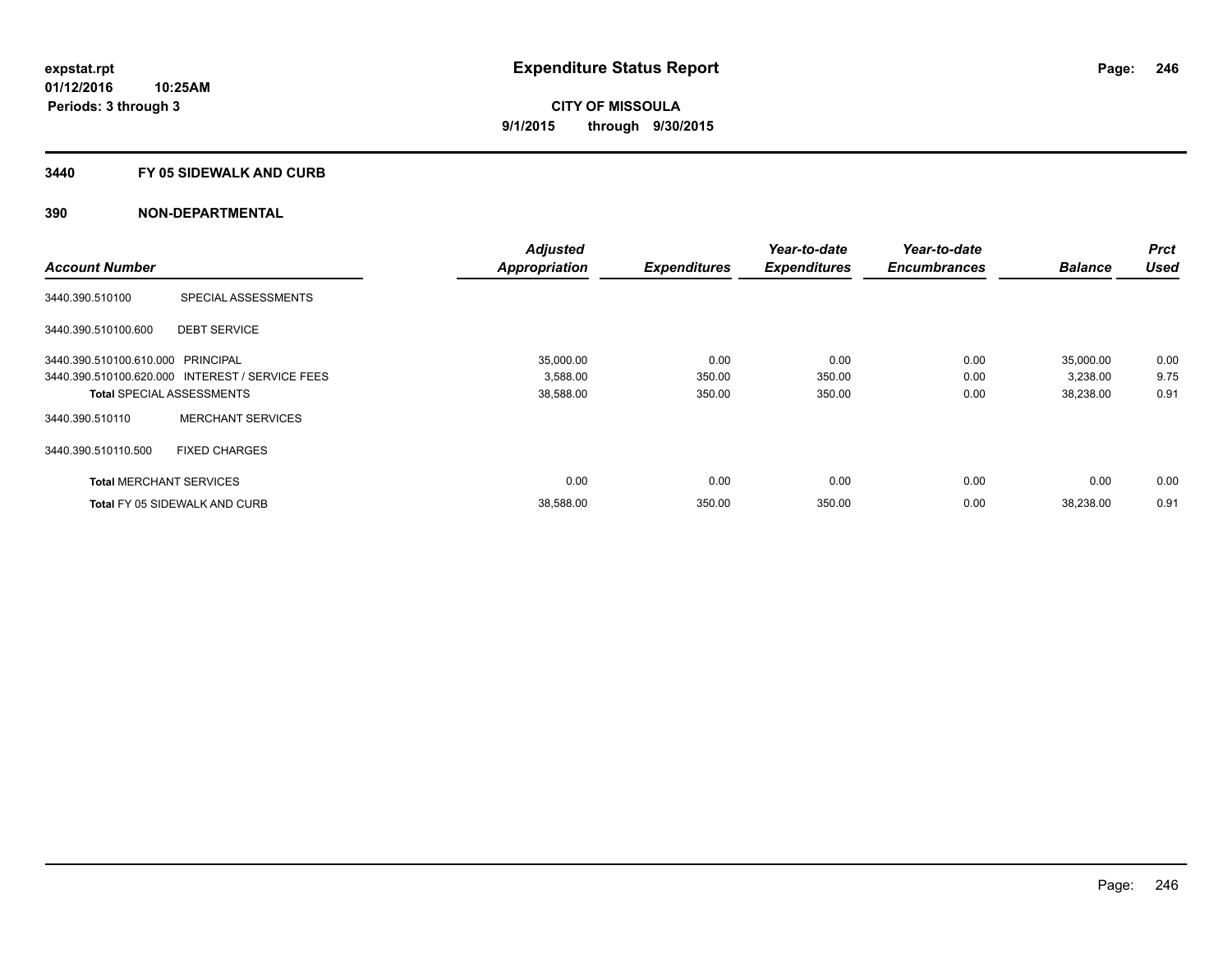### **3450 FY 06 SIDEWALK AND CURB**

| <b>Account Number</b>             |                                                 | <b>Adjusted</b>      |                     | Year-to-date        | Year-to-date<br><b>Encumbrances</b> | <b>Balance</b> | <b>Prct</b><br><b>Used</b> |
|-----------------------------------|-------------------------------------------------|----------------------|---------------------|---------------------|-------------------------------------|----------------|----------------------------|
|                                   |                                                 | <b>Appropriation</b> | <b>Expenditures</b> | <b>Expenditures</b> |                                     |                |                            |
| 3450.390.510100                   | SPECIAL ASSESSMENTS                             |                      |                     |                     |                                     |                |                            |
| 3450.390.510100.600               | <b>DEBT SERVICE</b>                             |                      |                     |                     |                                     |                |                            |
| 3450.390.510100.610.000 PRINCIPAL |                                                 | 25,000.00            | 0.00                | 0.00                | 0.00                                | 25,000.00      | 0.00                       |
|                                   | 3450.390.510100.620.000 INTEREST / SERVICE FEES | 3,537.00             | 0.00                | 0.00                | 0.00                                | 3,537.00       | 0.00                       |
| <b>Total SPECIAL ASSESSMENTS</b>  |                                                 | 28,537.00            | 0.00                | 0.00                | 0.00                                | 28,537.00      | 0.00                       |
| 3450.390.510110                   | <b>MERCHANT SERVICES</b>                        |                      |                     |                     |                                     |                |                            |
| 3450.390.510110.500               | <b>FIXED CHARGES</b>                            |                      |                     |                     |                                     |                |                            |
| <b>Total MERCHANT SERVICES</b>    |                                                 | 0.00                 | 0.00                | 0.00                | 0.00                                | 0.00           | 0.00                       |
|                                   | <b>Total FY 06 SIDEWALK AND CURB</b>            | 28,537.00            | 0.00                | 0.00                | 0.00                                | 28,537.00      | 0.00                       |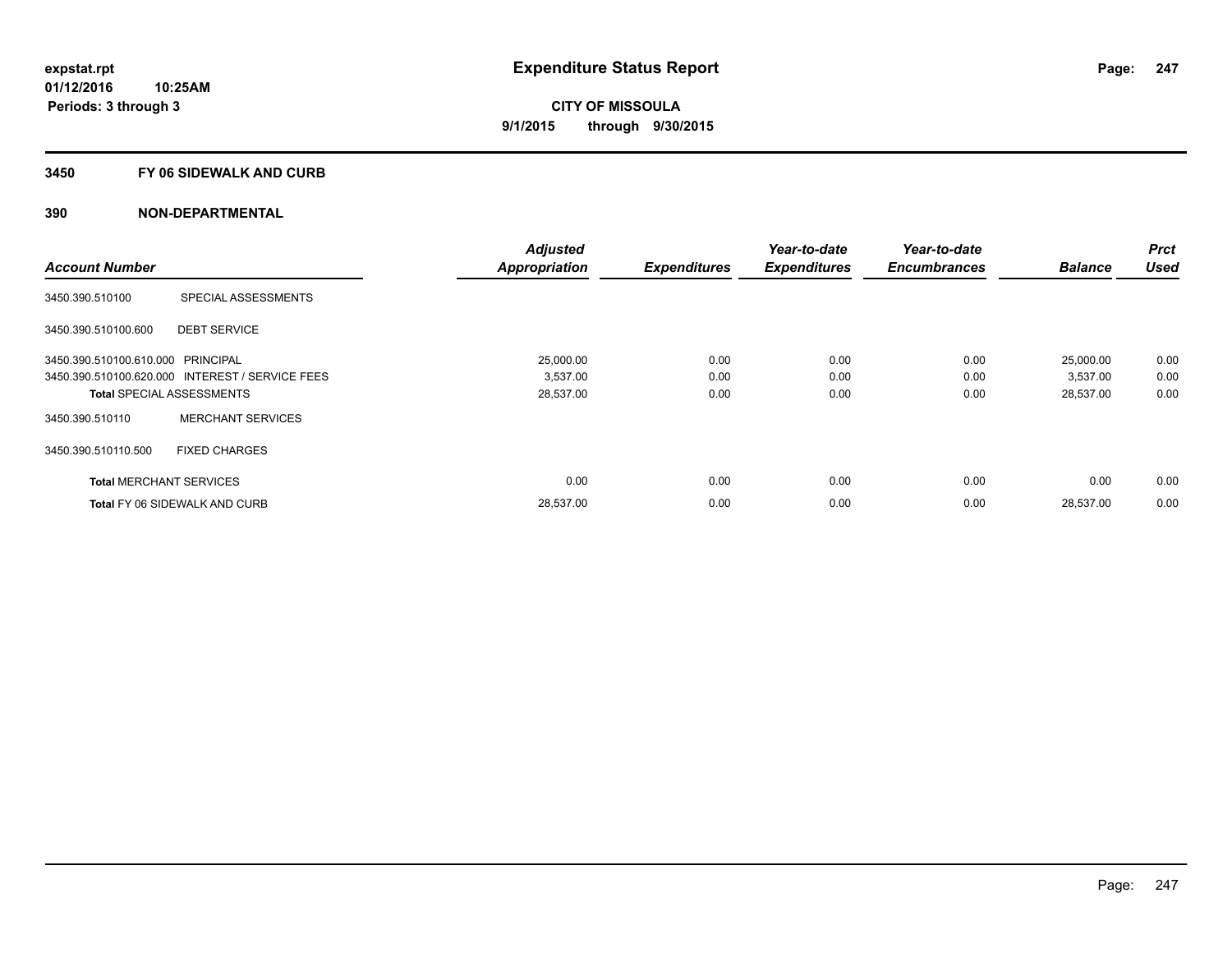### **3460 FY07 SIDEWALK AND CURB DEBT**

| <b>Account Number</b>             |                                                 | <b>Adjusted</b><br>Appropriation | <b>Expenditures</b> | Year-to-date<br><b>Expenditures</b> | Year-to-date<br><b>Encumbrances</b> | <b>Balance</b> | <b>Prct</b><br><b>Used</b> |
|-----------------------------------|-------------------------------------------------|----------------------------------|---------------------|-------------------------------------|-------------------------------------|----------------|----------------------------|
| 3460.390.510100                   | SPECIAL ASSESSMENTS                             |                                  |                     |                                     |                                     |                |                            |
| 3460.390.510100.600               | <b>DEBT SERVICE</b>                             |                                  |                     |                                     |                                     |                |                            |
| 3460.390.510100.610.000 PRINCIPAL |                                                 | 45,000.00                        | 0.00                | 0.00                                | 0.00                                | 45,000.00      | 0.00                       |
|                                   | 3460.390.510100.620.000 INTEREST / SERVICE FEES | 13,810.00                        | 0.00                | 0.00                                | 0.00                                | 13,810.00      | 0.00                       |
|                                   | <b>Total SPECIAL ASSESSMENTS</b>                | 58,810.00                        | 0.00                | 0.00                                | 0.00                                | 58,810.00      | 0.00                       |
| 3460.390.510110                   | <b>MERCHANT SERVICES</b>                        |                                  |                     |                                     |                                     |                |                            |
| 3460.390.510110.500               | <b>FIXED CHARGES</b>                            |                                  |                     |                                     |                                     |                |                            |
| <b>Total FIXED CHARGES</b>        |                                                 | 0.00                             | 0.00                | 0.00                                | 0.00                                | 0.00           | 0.00                       |
|                                   | <b>Total MERCHANT SERVICES</b>                  | 0.00                             | 0.00                | 0.00                                | 0.00                                | 0.00           | 0.00                       |
|                                   | <b>Total FY07 SIDEWALK AND CURB DEBT</b>        | 58,810.00                        | 0.00                | 0.00                                | 0.00                                | 58,810.00      | 0.00                       |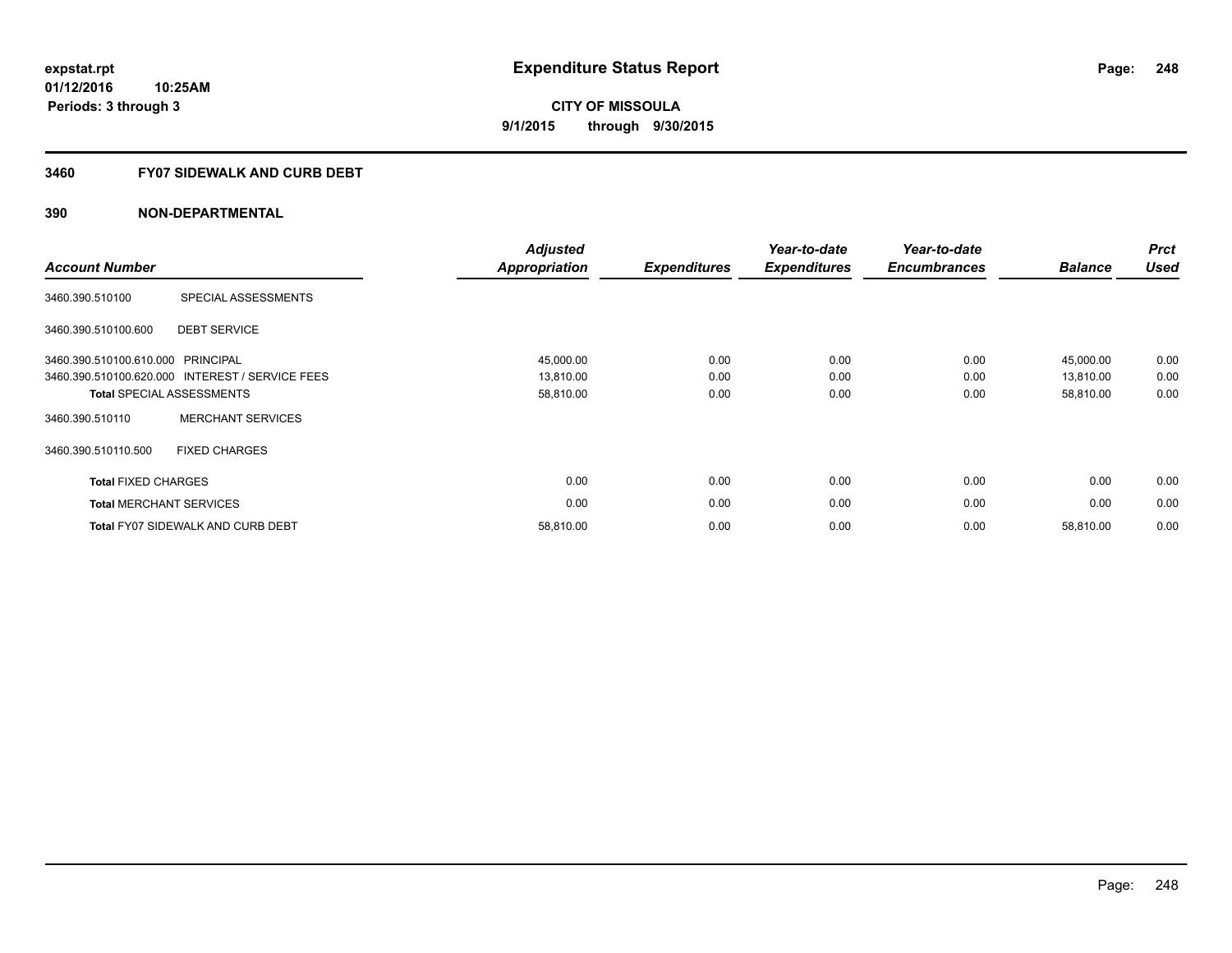### **3461 SERIES 2008A SIDEWALK AND CURB**

## **280 PUBLIC WORKS OPERATIONS**

| <b>Account Number</b>          |                                      | <b>Adjusted</b><br><b>Appropriation</b> | <b>Expenditures</b> | Year-to-date<br><b>Expenditures</b> | Year-to-date<br><b>Encumbrances</b> | <b>Balance</b> | <b>Prct</b><br><b>Used</b> |
|--------------------------------|--------------------------------------|-----------------------------------------|---------------------|-------------------------------------|-------------------------------------|----------------|----------------------------|
| 3461.280.510110                | <b>MERCHANT SERVICES</b>             |                                         |                     |                                     |                                     |                |                            |
| 3461.280.510110.500            | <b>FIXED CHARGES</b>                 |                                         |                     |                                     |                                     |                |                            |
| <b>Total MERCHANT SERVICES</b> |                                      | 0.00                                    | 0.00                | 0.00                                | 0.00                                | 0.00           | 0.00                       |
| 3461.280.521000                | INTERFUND OPERATING TRANSFERS        |                                         |                     |                                     |                                     |                |                            |
| 3461.280.521000.800            | OTHER OBJECTS                        |                                         |                     |                                     |                                     |                |                            |
|                                | <b>Total PUBLIC WORKS OPERATIONS</b> | 0.00                                    | 0.00                | 0.00                                | 0.00                                | 0.00           | 0.00                       |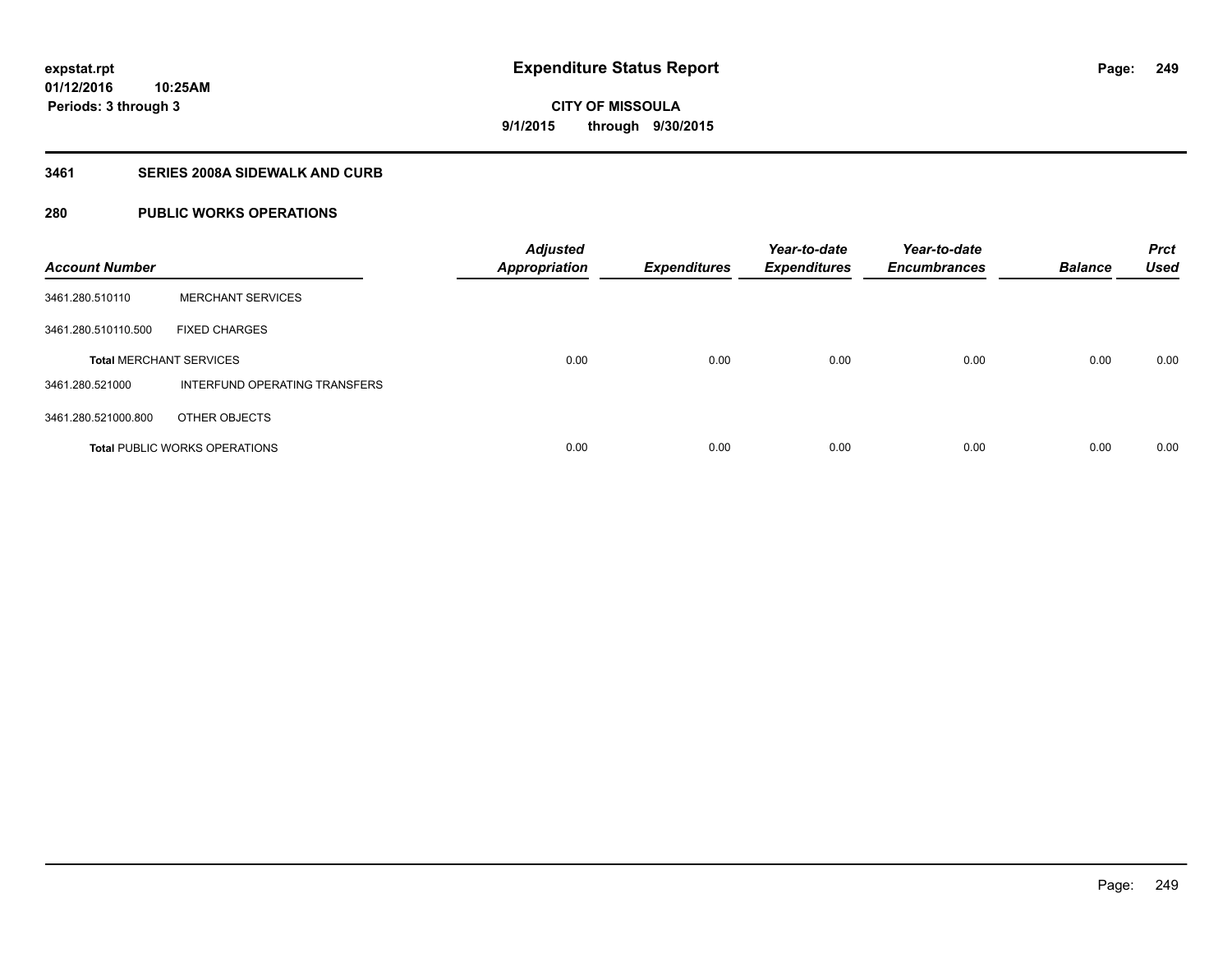# **CITY OF MISSOULA 9/1/2015 through 9/30/2015**

## **3461 SERIES 2008A SIDEWALK AND CURB**

|                                   |                                                 | <b>Adjusted</b> |                     | Year-to-date        | Year-to-date        |                | <b>Prct</b> |
|-----------------------------------|-------------------------------------------------|-----------------|---------------------|---------------------|---------------------|----------------|-------------|
| <b>Account Number</b>             |                                                 | Appropriation   | <b>Expenditures</b> | <b>Expenditures</b> | <b>Encumbrances</b> | <b>Balance</b> | <b>Used</b> |
| 3461.390.510100                   | SPECIAL ASSESSMENTS                             |                 |                     |                     |                     |                |             |
| 3461.390.510100.600               | <b>DEBT SERVICE</b>                             |                 |                     |                     |                     |                |             |
| 3461.390.510100.610.000 PRINCIPAL |                                                 | 50,000.00       | 0.00                | 0.00                | 0.00                | 50,000.00      | 0.00        |
|                                   | 3461.390.510100.620.000 INTEREST / SERVICE FEES | 10,213.00       | 0.00                | 0.00                | 0.00                | 10,213.00      | 0.00        |
| <b>Total SPECIAL ASSESSMENTS</b>  |                                                 | 60,213.00       | 0.00                | 0.00                | 0.00                | 60,213.00      | 0.00        |
| 3461.390.510110                   | <b>MERCHANT SERVICES</b>                        |                 |                     |                     |                     |                |             |
| 3461.390.510110.500               | <b>FIXED CHARGES</b>                            |                 |                     |                     |                     |                |             |
| <b>Total MERCHANT SERVICES</b>    |                                                 | 0.00            | 0.00                | 0.00                | 0.00                | 0.00           | 0.00        |
| 3461.390.521000                   | INTERFUND OPERATING TRANSFERS                   |                 |                     |                     |                     |                |             |
| 3461.390.521000.800               | OTHER OBJECTS                                   |                 |                     |                     |                     |                |             |
|                                   | Total INTERFUND OPERATING TRANSFERS             | 0.00            | 0.00                | 0.00                | 0.00                | 0.00           | 0.00        |
|                                   | Total SERIES 2008A SIDEWALK AND CURB            | 60,213.00       | 0.00                | 0.00                | 0.00                | 60,213.00      | 0.00        |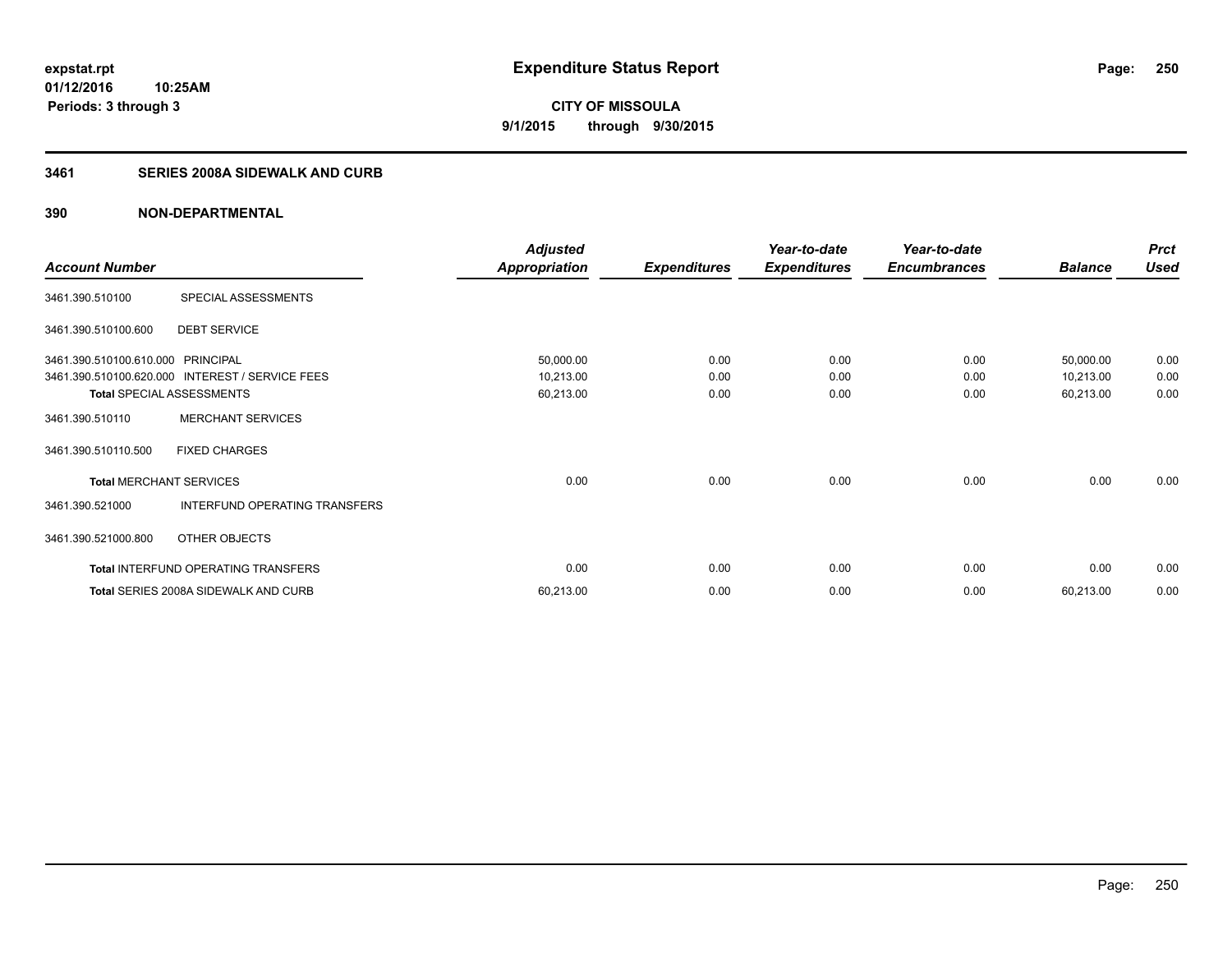### **3462 SERIES 2009 SIDEWALK AND CURB**

|                                   |                                                 | <b>Adjusted</b>      |                     | Year-to-date        | Year-to-date        |                | <b>Prct</b> |
|-----------------------------------|-------------------------------------------------|----------------------|---------------------|---------------------|---------------------|----------------|-------------|
| <b>Account Number</b>             |                                                 | <b>Appropriation</b> | <b>Expenditures</b> | <b>Expenditures</b> | <b>Encumbrances</b> | <b>Balance</b> | <b>Used</b> |
| 3462.390.510100                   | SPECIAL ASSESSMENTS                             |                      |                     |                     |                     |                |             |
| 3462.390.510100.600               | <b>DEBT SERVICE</b>                             |                      |                     |                     |                     |                |             |
| 3462.390.510100.610.000 PRINCIPAL |                                                 | 50,000.00            | 0.00                | 0.00                | 0.00                | 50,000.00      | 0.00        |
|                                   | 3462.390.510100.620.000 INTEREST / SERVICE FEES | 15,342.00            | 0.00                | 300.00              | 0.00                | 15,042.00      | 1.96        |
|                                   | <b>Total SPECIAL ASSESSMENTS</b>                | 65,342.00            | 0.00                | 300.00              | 0.00                | 65,042.00      | 0.46        |
| 3462.390.510110                   | <b>MERCHANT SERVICES</b>                        |                      |                     |                     |                     |                |             |
| 3462.390.510110.500               | <b>FIXED CHARGES</b>                            |                      |                     |                     |                     |                |             |
| <b>Total MERCHANT SERVICES</b>    |                                                 | 0.00                 | 0.00                | 0.00                | 0.00                | 0.00           | 0.00        |
| 3462.390.521000                   | INTERFUND OPERATING TRANSFERS                   |                      |                     |                     |                     |                |             |
| 3462.390.521000.800               | OTHER OBJECTS                                   |                      |                     |                     |                     |                |             |
|                                   | <b>Total INTERFUND OPERATING TRANSFERS</b>      | 0.00                 | 0.00                | 0.00                | 0.00                | 0.00           | 0.00        |
|                                   | Total SERIES 2009 SIDEWALK AND CURB             | 65,342.00            | 0.00                | 300.00              | 0.00                | 65,042.00      | 0.46        |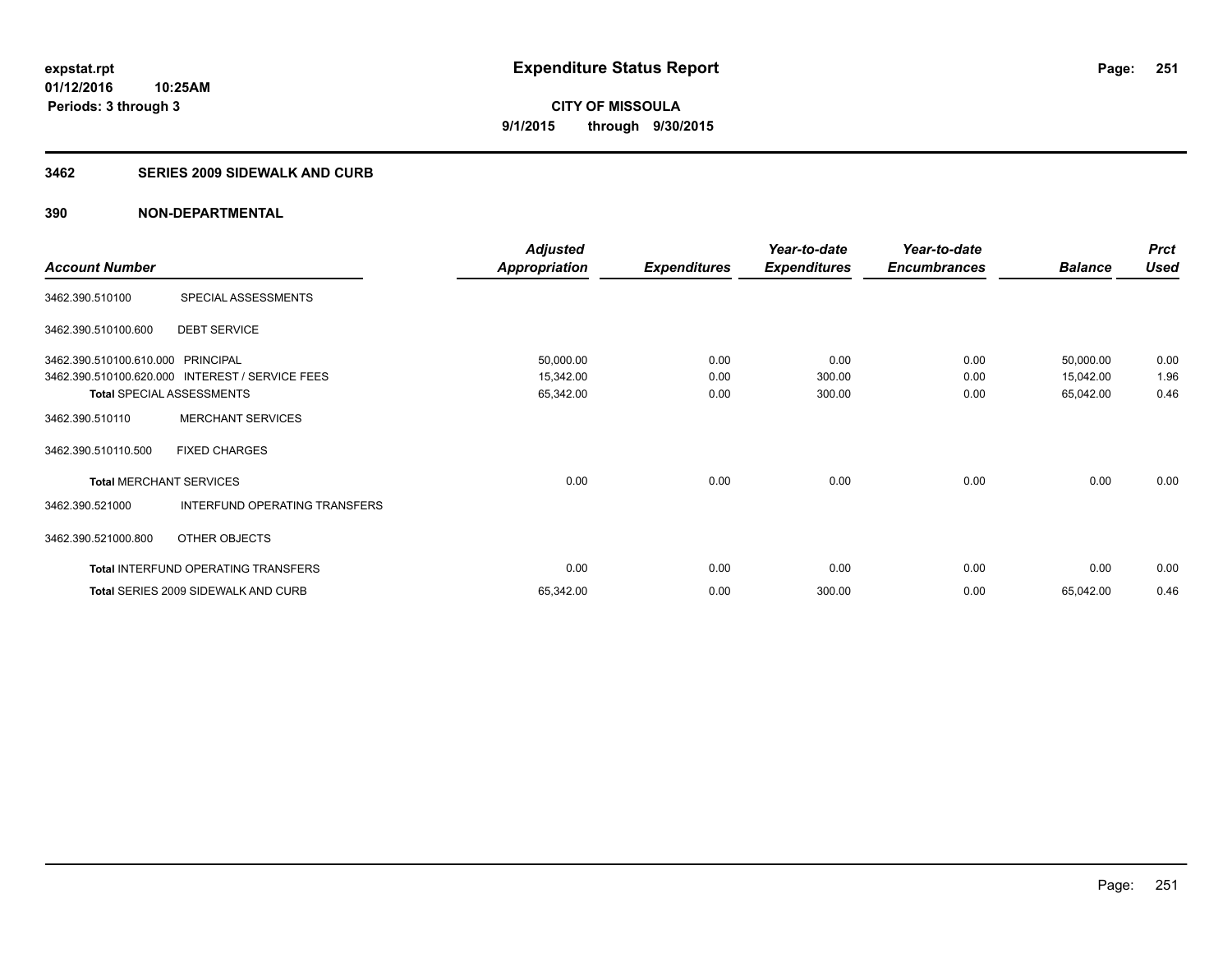### **3463 SERIES 2010 SIDEWALK AND CURB**

|                                   |                                                 | <b>Adjusted</b>      |                     | Year-to-date        | Year-to-date        |                | <b>Prct</b> |
|-----------------------------------|-------------------------------------------------|----------------------|---------------------|---------------------|---------------------|----------------|-------------|
| <b>Account Number</b>             |                                                 | <b>Appropriation</b> | <b>Expenditures</b> | <b>Expenditures</b> | <b>Encumbrances</b> | <b>Balance</b> | <b>Used</b> |
| 3463.390.510100                   | SPECIAL ASSESSMENTS                             |                      |                     |                     |                     |                |             |
| 3463.390.510100.600               | <b>DEBT SERVICE</b>                             |                      |                     |                     |                     |                |             |
| 3463.390.510100.610.000 PRINCIPAL |                                                 | 75,000.00            | 0.00                | 0.00                | 0.00                | 75,000.00      | 0.00        |
|                                   | 3463.390.510100.620.000 INTEREST / SERVICE FEES | 25,413.00            | 0.00                | 350.00              | 0.00                | 25,063.00      | 1.38        |
| <b>Total SPECIAL ASSESSMENTS</b>  |                                                 | 100,413.00           | 0.00                | 350.00              | 0.00                | 100,063.00     | 0.35        |
| 3463.390.510110                   | <b>MERCHANT SERVICES</b>                        |                      |                     |                     |                     |                |             |
| 3463.390.510110.500               | <b>FIXED CHARGES</b>                            |                      |                     |                     |                     |                |             |
| <b>Total MERCHANT SERVICES</b>    |                                                 | 0.00                 | 0.00                | 0.00                | 0.00                | 0.00           | 0.00        |
|                                   | <b>Total SERIES 2010 SIDEWALK AND CURB</b>      | 100,413.00           | 0.00                | 350.00              | 0.00                | 100,063.00     | 0.35        |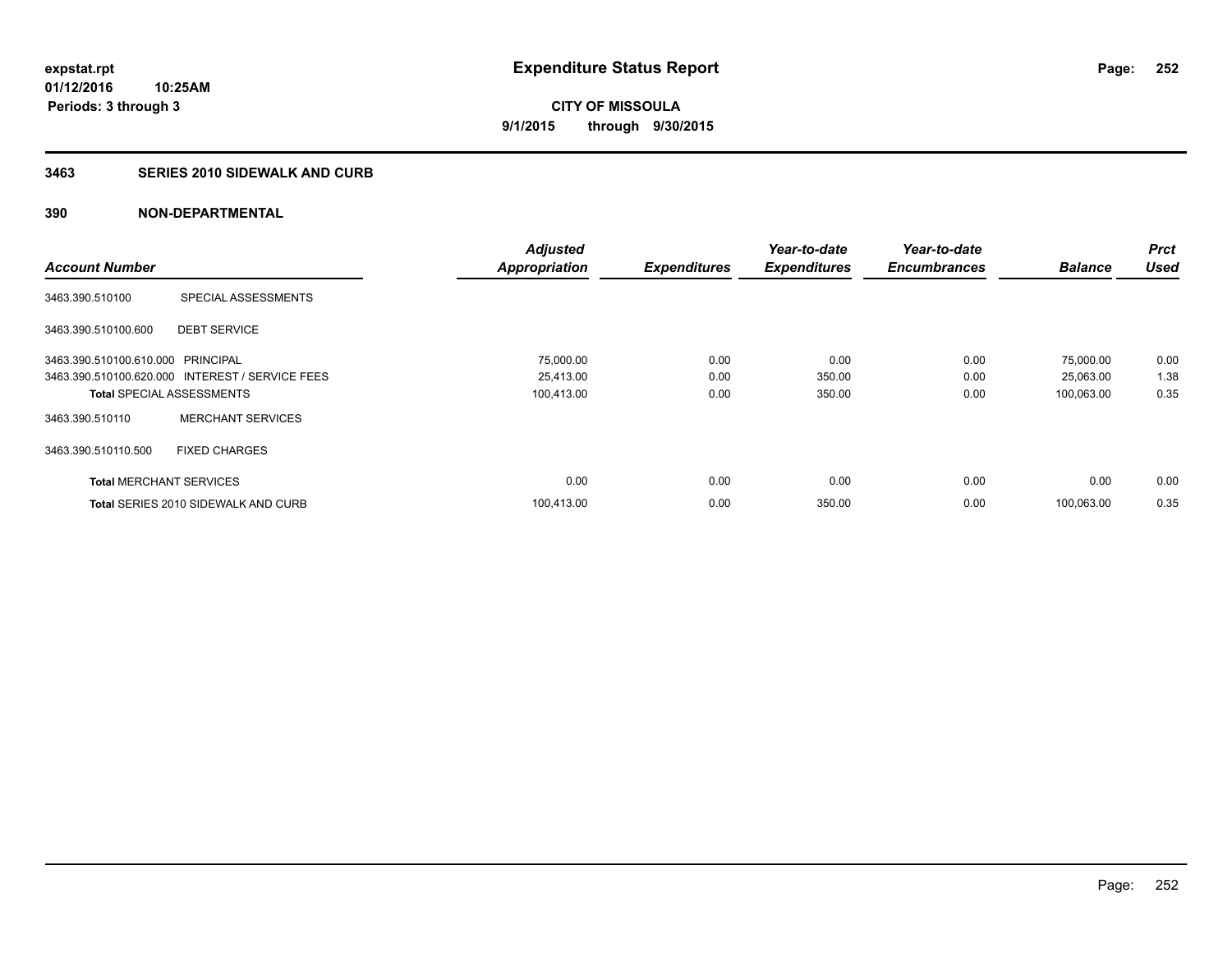## **3464 FY12 S/C DEBT SERVICE**

|                                   |                                                 | <b>Adjusted</b>      |                     | Year-to-date        | Year-to-date        |                | Prct        |
|-----------------------------------|-------------------------------------------------|----------------------|---------------------|---------------------|---------------------|----------------|-------------|
| <b>Account Number</b>             |                                                 | <b>Appropriation</b> | <b>Expenditures</b> | <b>Expenditures</b> | <b>Encumbrances</b> | <b>Balance</b> | <b>Used</b> |
| 3464.390.510100                   | SPECIAL ASSESSMENTS                             |                      |                     |                     |                     |                |             |
| 3464.390.510100.600               | <b>DEBT SERVICE</b>                             |                      |                     |                     |                     |                |             |
| 3464.390.510100.610.000 PRINCIPAL |                                                 | 50,000.00            | 0.00                | 0.00                | 0.00                | 50,000.00      | 0.00        |
|                                   | 3464.390.510100.620.000 INTEREST / SERVICE FEES | 21,785.00            | 0.00                | 350.00              | 0.00                | 21,435.00      | 1.61        |
| <b>Total SPECIAL ASSESSMENTS</b>  |                                                 | 71,785.00            | 0.00                | 350.00              | 0.00                | 71,435.00      | 0.49        |
| 3464.390.510110                   | <b>MERCHANT SERVICES</b>                        |                      |                     |                     |                     |                |             |
| 3464.390.510110.500               | <b>FIXED CHARGES</b>                            |                      |                     |                     |                     |                |             |
| <b>Total MERCHANT SERVICES</b>    |                                                 | 0.00                 | 0.00                | 0.00                | 0.00                | 0.00           | 0.00        |
| Total FY12 S/C DEBT SERVICE       |                                                 | 71,785.00            | 0.00                | 350.00              | 0.00                | 71,435.00      | 0.49        |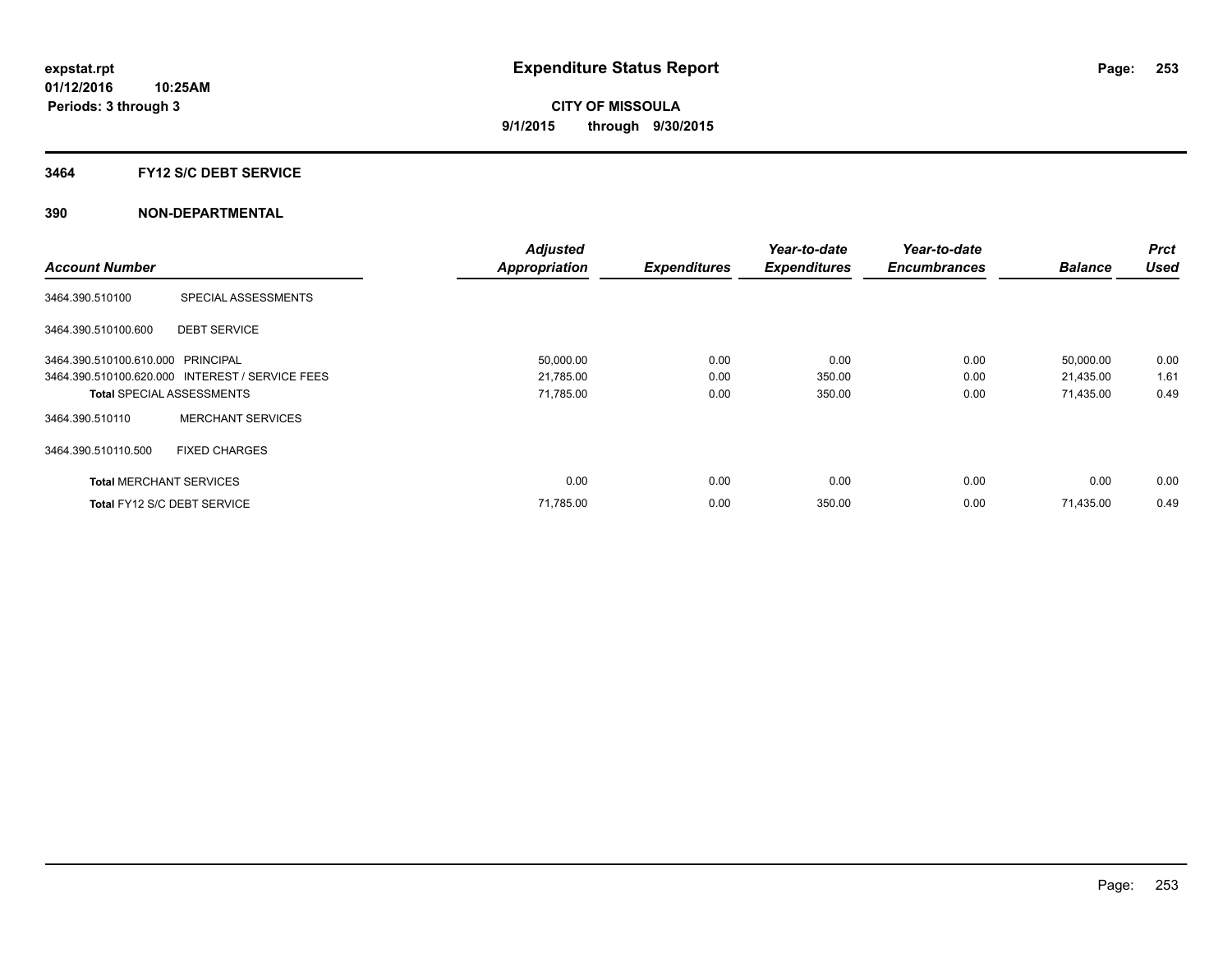**01/12/2016 10:25AM Periods: 3 through 3**

# **CITY OF MISSOULA 9/1/2015 through 9/30/2015**

# **3465 FY13 SIDEWALK/CURB DEBT SERVICE**

|                                   |                                                 | <b>Adjusted</b>      |                     | Year-to-date        | Year-to-date        |                | <b>Prct</b> |
|-----------------------------------|-------------------------------------------------|----------------------|---------------------|---------------------|---------------------|----------------|-------------|
| <b>Account Number</b>             |                                                 | <b>Appropriation</b> | <b>Expenditures</b> | <b>Expenditures</b> | <b>Encumbrances</b> | <b>Balance</b> | <b>Used</b> |
| 3465.390.510100                   | SPECIAL ASSESSMENTS                             |                      |                     |                     |                     |                |             |
| 3465.390.510100.600               | <b>DEBT SERVICE</b>                             |                      |                     |                     |                     |                |             |
| 3465.390.510100.610.000 PRINCIPAL |                                                 | 29,000.00            | 0.00                | 0.00                | 0.00                | 29,000.00      | 0.00        |
|                                   | 3465.390.510100.620.000 INTEREST / SERVICE FEES | 11,021.00            | 0.00                | 0.00                | 0.00                | 11,021.00      | 0.00        |
| <b>Total SPECIAL ASSESSMENTS</b>  |                                                 | 40,021.00            | 0.00                | 0.00                | 0.00                | 40,021.00      | 0.00        |
| 3465.390.510110                   | <b>MERCHANT SERVICES</b>                        |                      |                     |                     |                     |                |             |
| 3465.390.510110.500               | <b>FIXED CHARGES</b>                            |                      |                     |                     |                     |                |             |
| <b>Total MERCHANT SERVICES</b>    |                                                 | 0.00                 | 0.00                | 0.00                | 0.00                | 0.00           | 0.00        |
|                                   | <b>Total FY13 SIDEWALK/CURB DEBT SERVICE</b>    | 40,021.00            | 0.00                | 0.00                | 0.00                | 40.021.00      | 0.00        |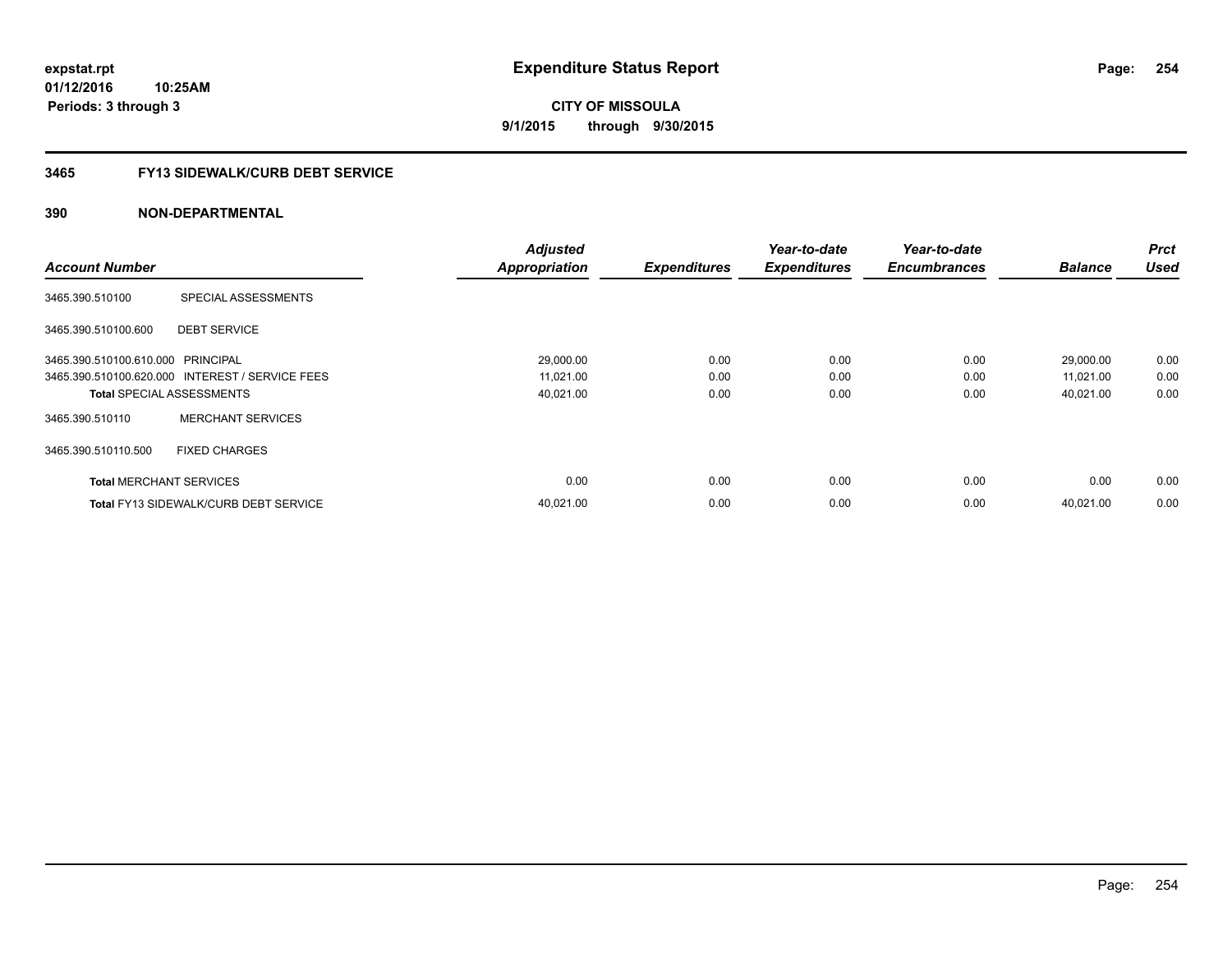**01/12/2016 10:25AM Periods: 3 through 3**

# **CITY OF MISSOULA 9/1/2015 through 9/30/2015**

# **3466 FY15 SIDEWALK/CURB DEBT SERVICE**

|                           |                                               | <b>Adjusted</b>      |                     | Year-to-date        | Year-to-date        |                | <b>Prct</b> |
|---------------------------|-----------------------------------------------|----------------------|---------------------|---------------------|---------------------|----------------|-------------|
| <b>Account Number</b>     |                                               | <b>Appropriation</b> | <b>Expenditures</b> | <b>Expenditures</b> | <b>Encumbrances</b> | <b>Balance</b> | <b>Used</b> |
| 3466.390.510100           | SPECIAL ASSESSMENTS                           |                      |                     |                     |                     |                |             |
| 3466.390.510100.300       | PURCHASED SERVICES                            |                      |                     |                     |                     |                |             |
|                           | 3466.390.510100.350.000 PROFESSIONAL SERVICES | 0.00                 | 9,606.20            | 9,606.20            | 0.00                | $-9,606.20$    | 0.00        |
|                           | <b>Total PURCHASED SERVICES</b>               | 0.00                 | 9,606.20            | 9,606.20            | 0.00                | $-9,606.20$    | 0.00        |
| 3466.390.510100.600       | <b>DEBT SERVICE</b>                           |                      |                     |                     |                     |                |             |
| <b>Total DEBT SERVICE</b> |                                               | 0.00                 | 0.00                | 0.00                | 0.00                | 0.00           | 0.00        |
|                           | <b>Total SPECIAL ASSESSMENTS</b>              | 0.00                 | 9,606.20            | 9,606.20            | 0.00                | $-9,606.20$    | 0.00        |
| 3466.390.510110           | <b>MERCHANT SERVICES</b>                      |                      |                     |                     |                     |                |             |
| 3466.390.510110.500       | <b>FIXED CHARGES</b>                          |                      |                     |                     |                     |                |             |
|                           | <b>Total MERCHANT SERVICES</b>                | 0.00                 | 0.00                | 0.00                | 0.00                | 0.00           | 0.00        |
|                           | <b>Total FY15 SIDEWALK/CURB DEBT SERVICE</b>  | 0.00                 | 9,606.20            | 9,606.20            | 0.00                | $-9,606.20$    | 0.00        |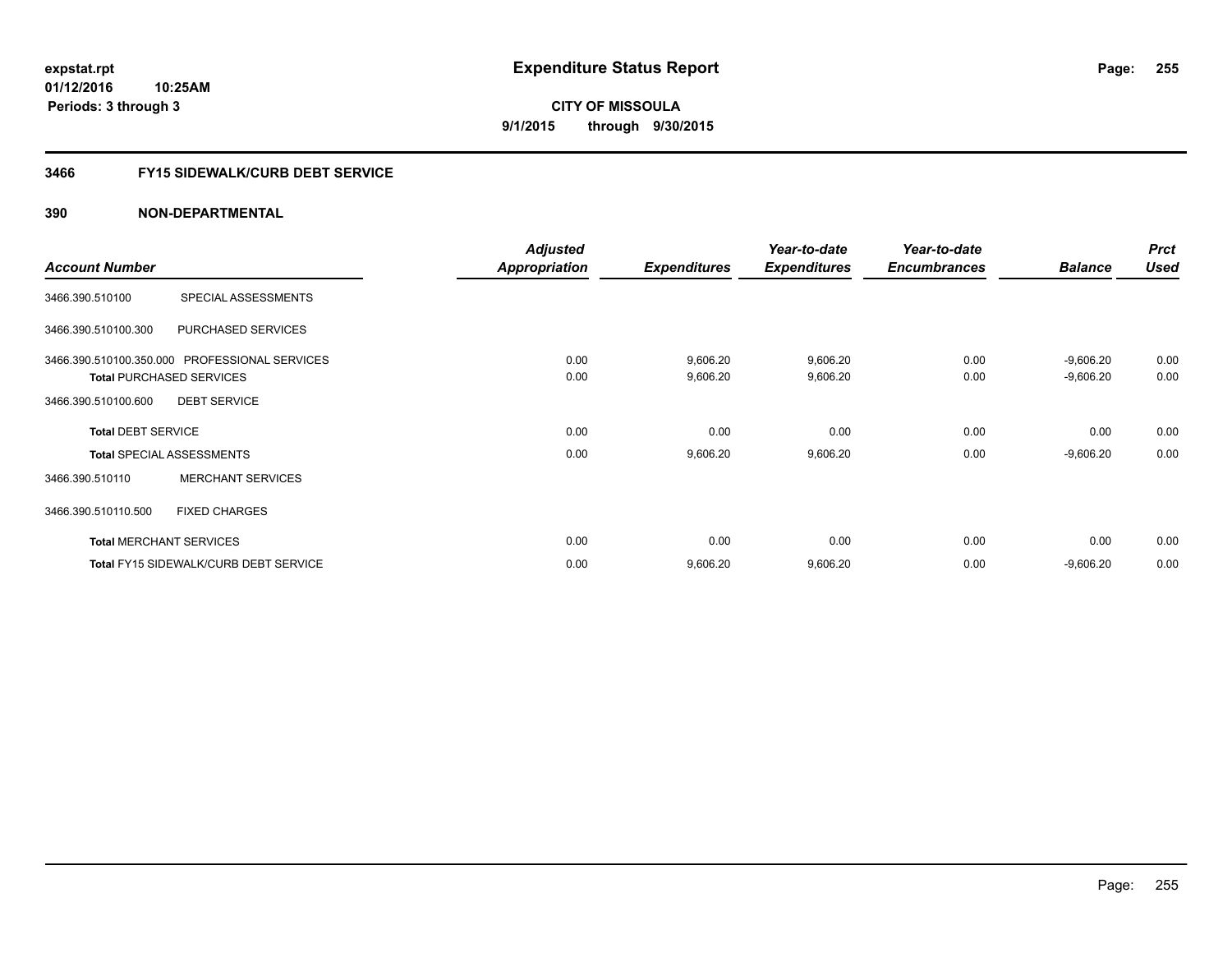## **3491 SID 491 DEBT SERVICE FUND**

| <b>Account Number</b> |                                 | <b>Adjusted</b><br>Appropriation | <b>Expenditures</b> | Year-to-date<br><b>Expenditures</b> | Year-to-date<br><b>Encumbrances</b> | <b>Balance</b> | <b>Prct</b><br><b>Used</b> |
|-----------------------|---------------------------------|----------------------------------|---------------------|-------------------------------------|-------------------------------------|----------------|----------------------------|
| 3491.390.510100       | SPECIAL ASSESSMENTS             |                                  |                     |                                     |                                     |                |                            |
| 3491.390.510100.600   | <b>DEBT SERVICE</b>             |                                  |                     |                                     |                                     |                |                            |
|                       | Total SID 491 DEBT SERVICE FUND | 0.00                             | 0.00                | 0.00                                | 0.00                                | 0.00           | 0.00                       |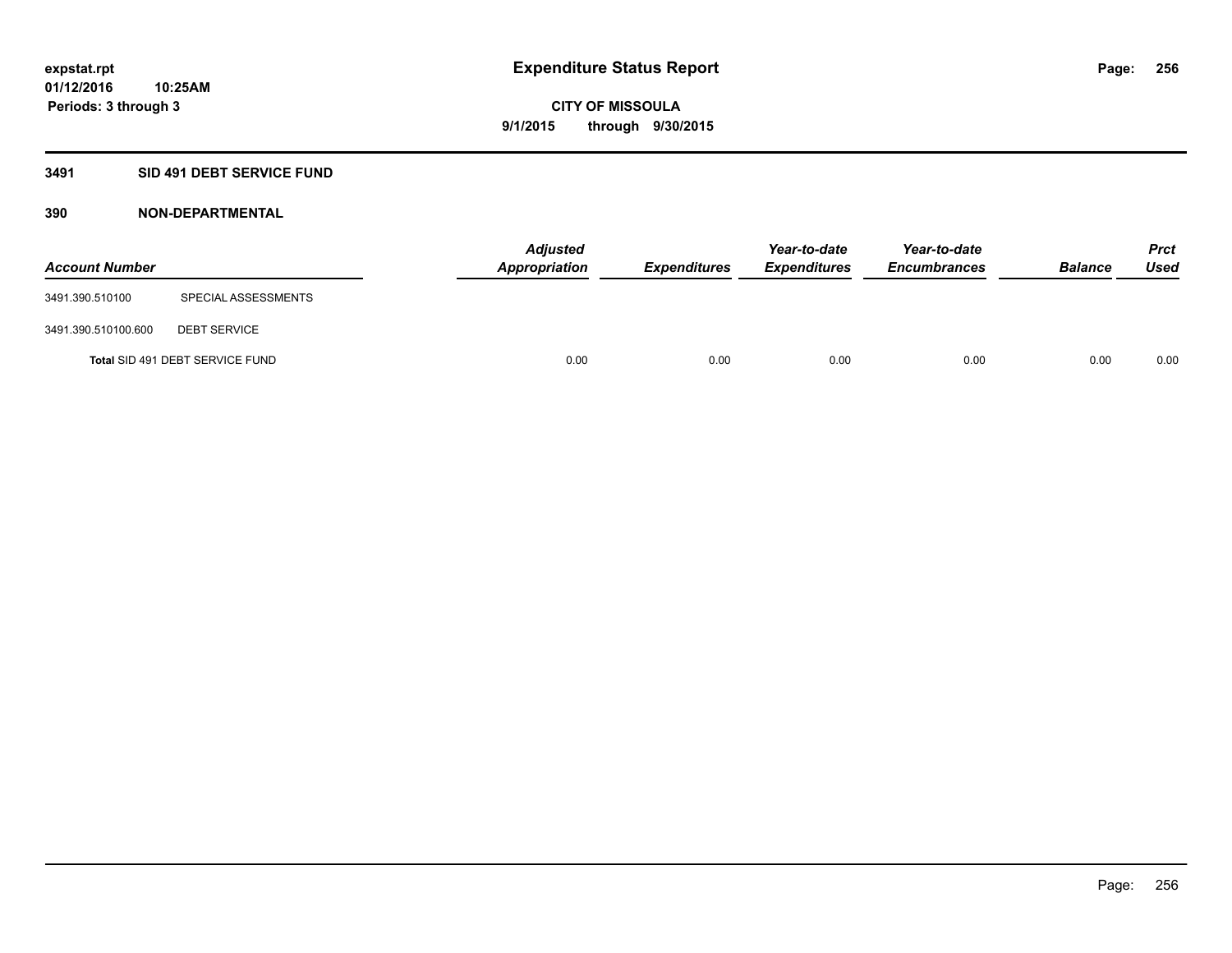## **3495 SID 495 DEBT SERVICE FUND**

| <b>Account Number</b>         |                         | <b>Adjusted</b><br>Appropriation | <b>Expenditures</b> | Year-to-date<br><b>Expenditures</b> | Year-to-date<br><b>Encumbrances</b> | <b>Balance</b> | <b>Prct</b><br>Used |
|-------------------------------|-------------------------|----------------------------------|---------------------|-------------------------------------|-------------------------------------|----------------|---------------------|
| 3495.000.520100               | *** Title Not Found *** |                                  |                     |                                     |                                     |                |                     |
| 3495.000.520100.800           | OTHER OBJECTS           |                                  |                     |                                     |                                     |                |                     |
| Total *** Title Not Found *** |                         | 0.00                             | 0.00                | 0.00                                | 0.00                                | 0.00           | 0.00                |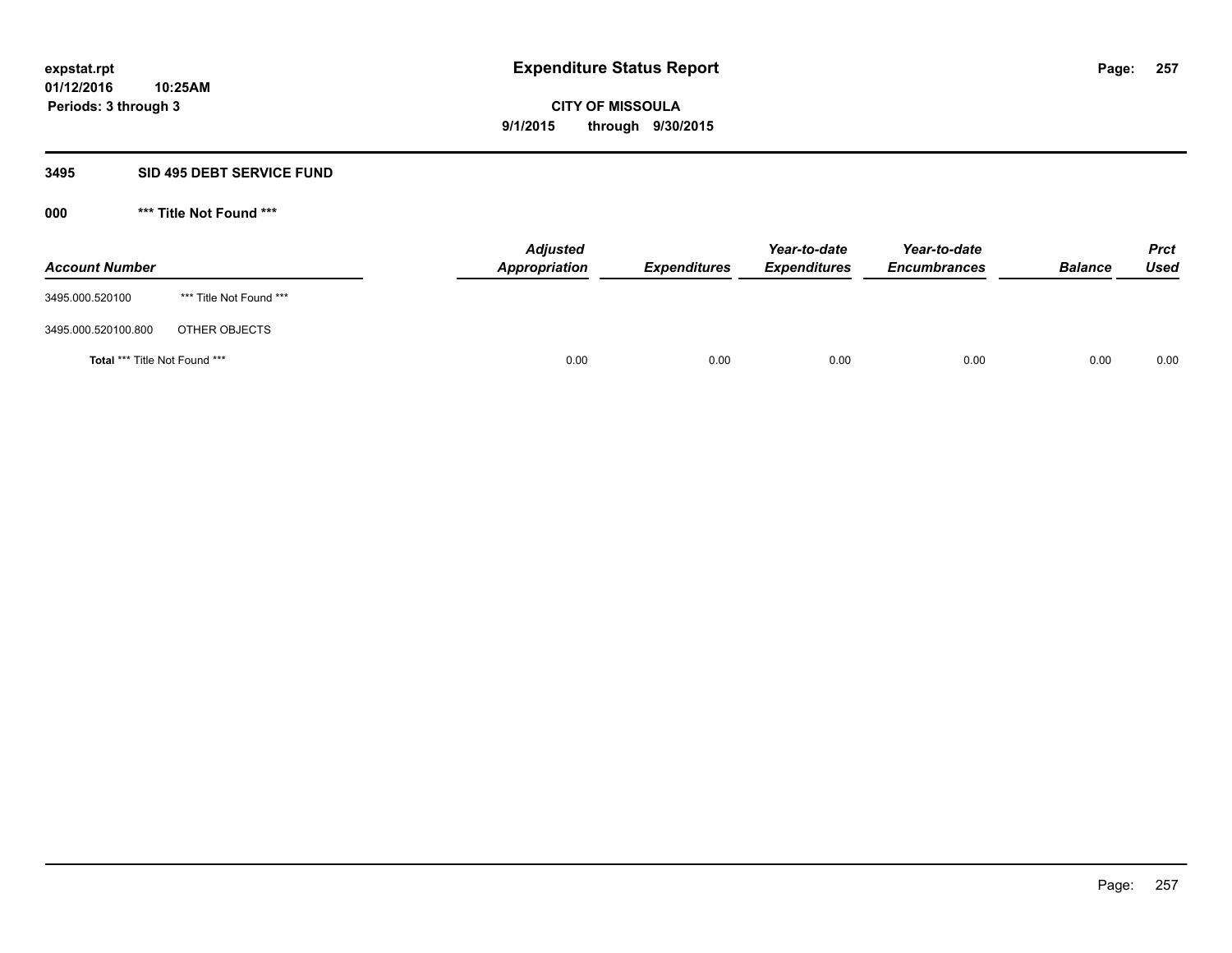## **3495 SID 495 DEBT SERVICE FUND**

| <b>Account Number</b> |                                  | <b>Adjusted</b><br><b>Appropriation</b> | <b>Expenditures</b> | Year-to-date<br><b>Expenditures</b> | Year-to-date<br><b>Encumbrances</b> | <b>Balance</b> | <b>Prct</b><br><b>Used</b> |
|-----------------------|----------------------------------|-----------------------------------------|---------------------|-------------------------------------|-------------------------------------|----------------|----------------------------|
| 3495.390.510100       | SPECIAL ASSESSMENTS              |                                         |                     |                                     |                                     |                |                            |
| 3495.390.510100.800   | OTHER OBJECTS                    |                                         |                     |                                     |                                     |                |                            |
|                       | <b>Total SPECIAL ASSESSMENTS</b> | 0.00                                    | 0.00                | 0.00                                | 0.00                                | 0.00           | 0.00                       |
| 3495.390.510110       | <b>MERCHANT SERVICES</b>         |                                         |                     |                                     |                                     |                |                            |
| 3495.390.510110.500   | <b>FIXED CHARGES</b>             |                                         |                     |                                     |                                     |                |                            |
|                       | Total SID 495 DEBT SERVICE FUND  | 0.00                                    | 0.00                | 0.00                                | 0.00                                | 0.00           | 0.00                       |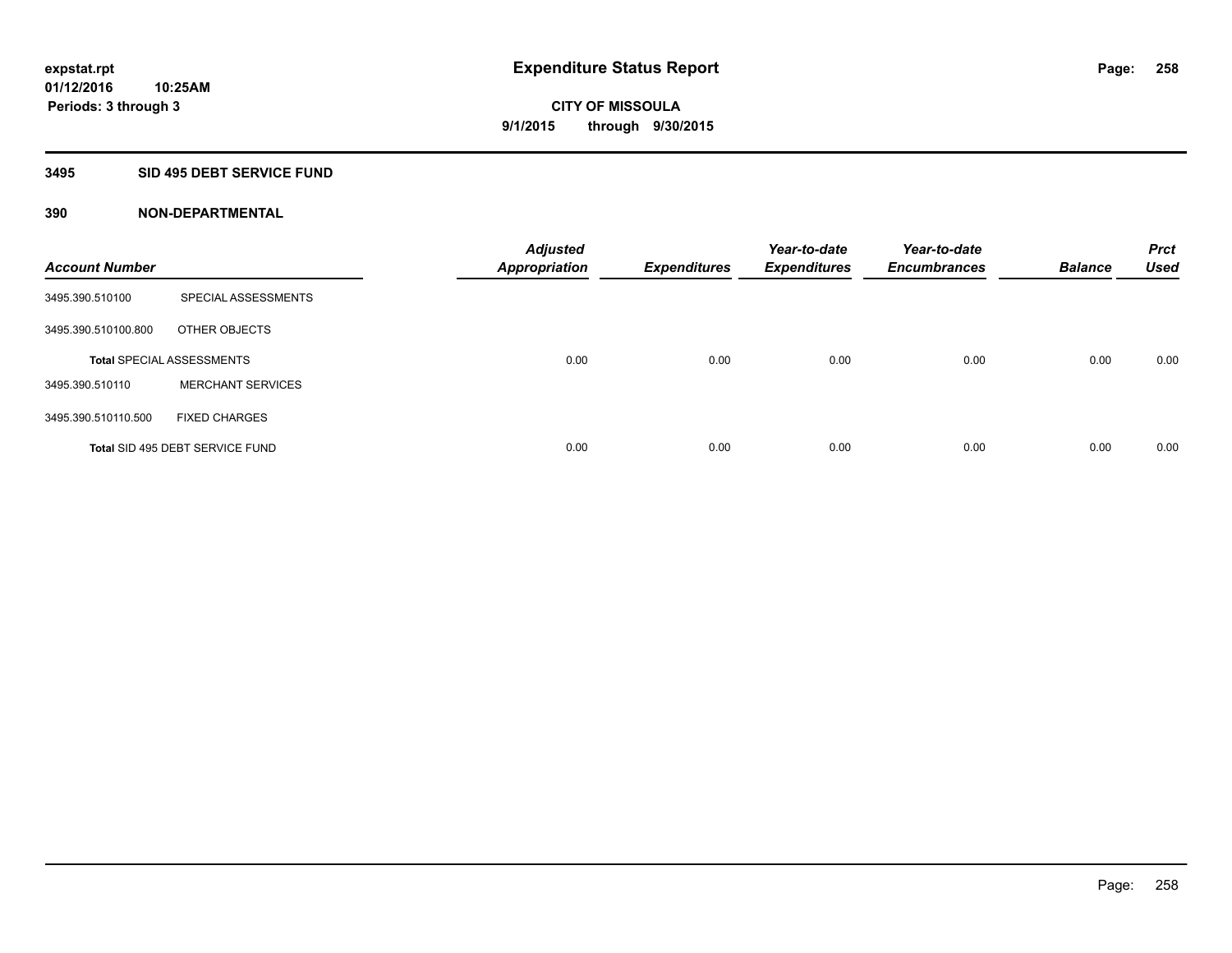## **3497 SID 497 DEBT SERVICE FUND**

| <b>Account Number</b>                |                         | <b>Adjusted</b><br><b>Appropriation</b> | <b>Expenditures</b> | Year-to-date<br><b>Expenditures</b> | Year-to-date<br><b>Encumbrances</b> | <b>Balance</b> | <b>Prct</b><br><b>Used</b> |
|--------------------------------------|-------------------------|-----------------------------------------|---------------------|-------------------------------------|-------------------------------------|----------------|----------------------------|
| 3497.000.520100                      | *** Title Not Found *** |                                         |                     |                                     |                                     |                |                            |
| 3497.000.520100.800                  | OTHER OBJECTS           |                                         |                     |                                     |                                     |                |                            |
| <b>Total *** Title Not Found ***</b> |                         | 0.00                                    | 0.00                | 0.00                                | 0.00                                | 0.00           | 0.00                       |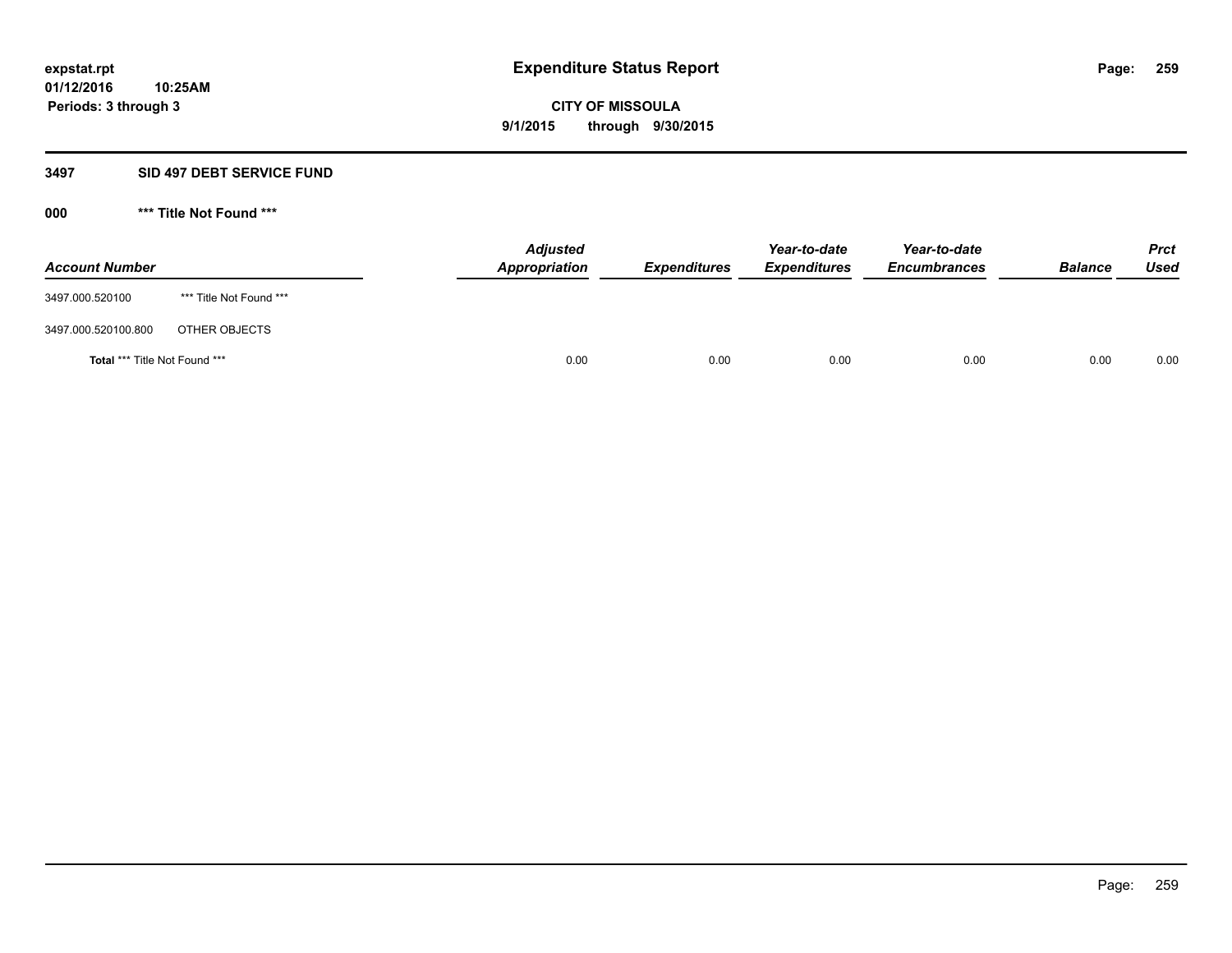## **3497 SID 497 DEBT SERVICE FUND**

|                            |                                  | <b>Adjusted</b>      |                     | Year-to-date        | Year-to-date        |                | <b>Prct</b> |
|----------------------------|----------------------------------|----------------------|---------------------|---------------------|---------------------|----------------|-------------|
| <b>Account Number</b>      |                                  | <b>Appropriation</b> | <b>Expenditures</b> | <b>Expenditures</b> | <b>Encumbrances</b> | <b>Balance</b> | <b>Used</b> |
| 3497.390.510000            | <b>MISCELLANEOUS</b>             |                      |                     |                     |                     |                |             |
| 3497.390.510000.800        | OTHER OBJECTS                    |                      |                     |                     |                     |                |             |
| <b>Total MISCELLANEOUS</b> |                                  | 0.00                 | 0.00                | 0.00                | 0.00                | 0.00           | 0.00        |
| 3497.390.510100            | SPECIAL ASSESSMENTS              |                      |                     |                     |                     |                |             |
| 3497.390.510100.600        | <b>DEBT SERVICE</b>              |                      |                     |                     |                     |                |             |
| <b>Total DEBT SERVICE</b>  |                                  | 0.00                 | 0.00                | 0.00                | 0.00                | 0.00           | 0.00        |
| 3497.390.510100.800        | OTHER OBJECTS                    |                      |                     |                     |                     |                |             |
|                            | <b>Total SPECIAL ASSESSMENTS</b> | 0.00                 | 0.00                | 0.00                | 0.00                | 0.00           | 0.00        |
| 3497.390.510110            | <b>MERCHANT SERVICES</b>         |                      |                     |                     |                     |                |             |
| 3497.390.510110.500        | <b>FIXED CHARGES</b>             |                      |                     |                     |                     |                |             |
|                            | Total SID 497 DEBT SERVICE FUND  | 0.00                 | 0.00                | 0.00                | 0.00                | 0.00           | 0.00        |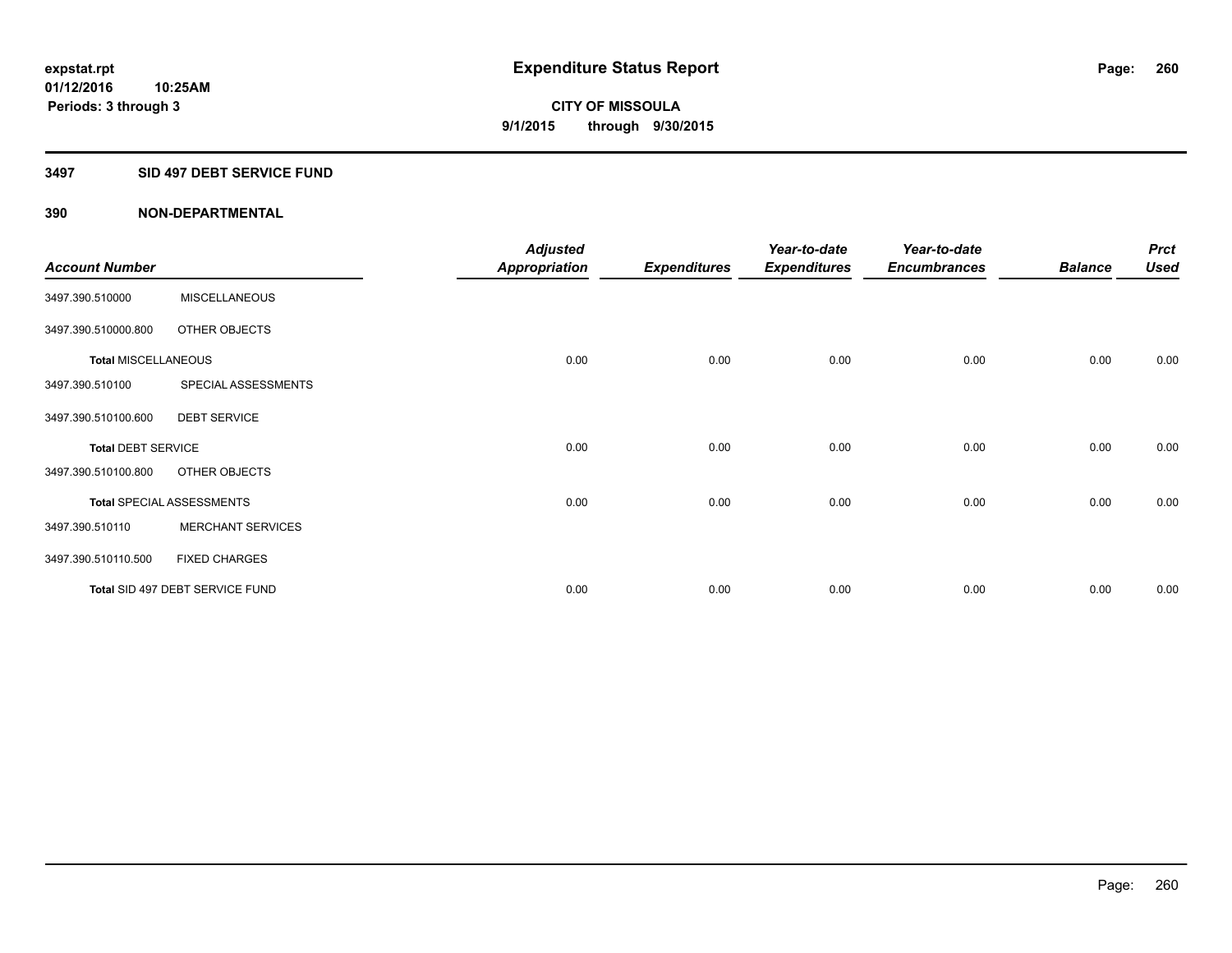## **3498 SID 498 DEBT SERVICE FUND**

| <b>Account Number</b>         |                         | <b>Adjusted</b><br>Appropriation | <b>Expenditures</b> | Year-to-date<br><b>Expenditures</b> | Year-to-date<br><b>Encumbrances</b> | <b>Balance</b> | <b>Prct</b><br><b>Used</b> |
|-------------------------------|-------------------------|----------------------------------|---------------------|-------------------------------------|-------------------------------------|----------------|----------------------------|
| 3498.000.520100               | *** Title Not Found *** |                                  |                     |                                     |                                     |                |                            |
| 3498.000.520100.800           | OTHER OBJECTS           |                                  |                     |                                     |                                     |                |                            |
| Total *** Title Not Found *** |                         | 0.00                             | 0.00                | 0.00                                | 0.00                                | 0.00           | 0.00                       |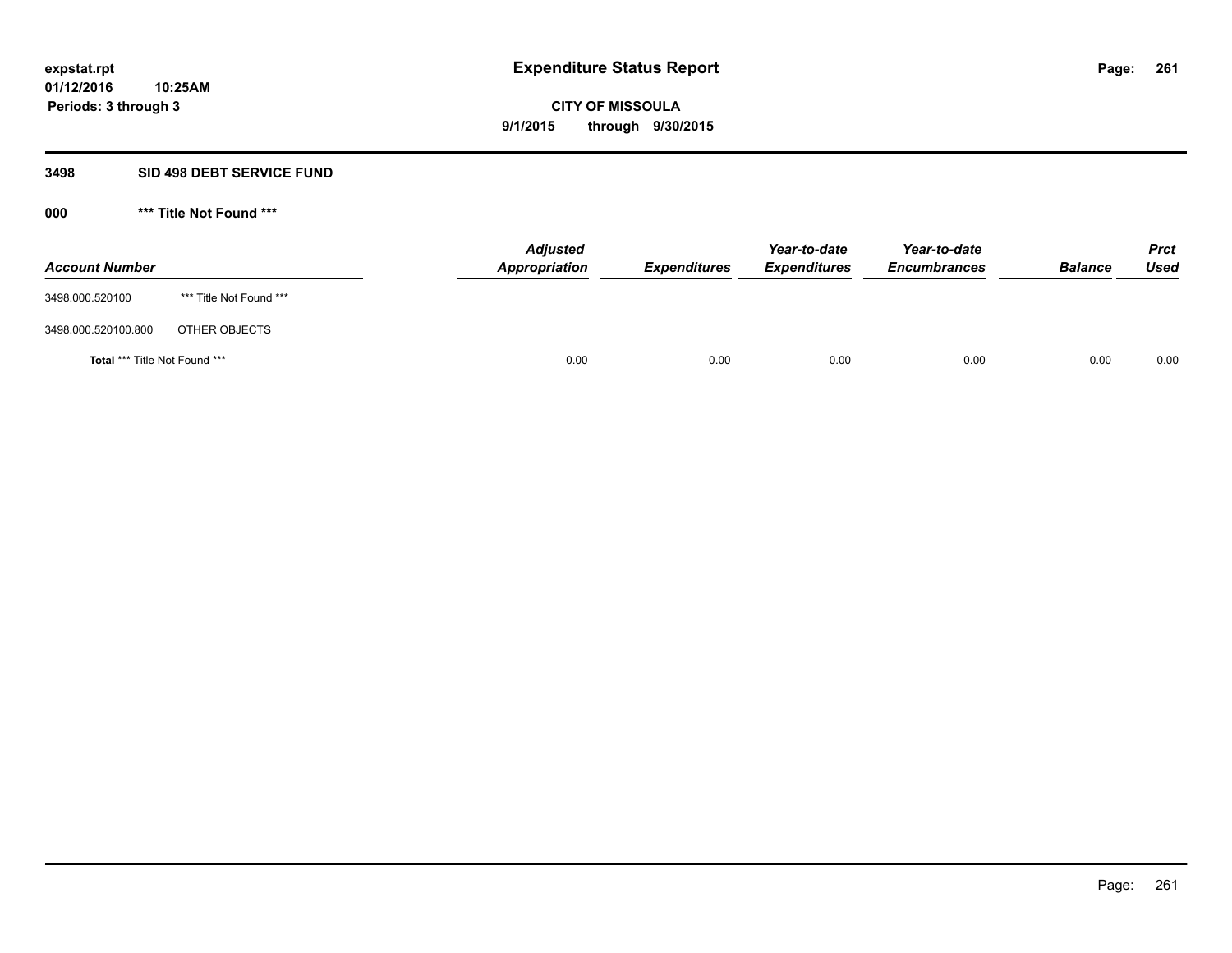## **3498 SID 498 DEBT SERVICE FUND**

| <b>Account Number</b> |                                  | <b>Adjusted</b><br><b>Appropriation</b> | <b>Expenditures</b> | Year-to-date<br><b>Expenditures</b> | Year-to-date<br><b>Encumbrances</b> | <b>Balance</b> | <b>Prct</b><br><b>Used</b> |
|-----------------------|----------------------------------|-----------------------------------------|---------------------|-------------------------------------|-------------------------------------|----------------|----------------------------|
| 3498.390.510100       | SPECIAL ASSESSMENTS              |                                         |                     |                                     |                                     |                |                            |
| 3498.390.510100.600   | <b>DEBT SERVICE</b>              |                                         |                     |                                     |                                     |                |                            |
|                       | <b>Total SPECIAL ASSESSMENTS</b> | 0.00                                    | 0.00                | 0.00                                | 0.00                                | 0.00           | 0.00                       |
| 3498.390.510110       | <b>MERCHANT SERVICES</b>         |                                         |                     |                                     |                                     |                |                            |
| 3498.390.510110.500   | <b>FIXED CHARGES</b>             |                                         |                     |                                     |                                     |                |                            |
|                       | <b>Total MERCHANT SERVICES</b>   | 0.00                                    | 0.00                | 0.00                                | 0.00                                | 0.00           | 0.00                       |
|                       | Total SID 498 DEBT SERVICE FUND  | 0.00                                    | 0.00                | 0.00                                | 0.00                                | 0.00           | 0.00                       |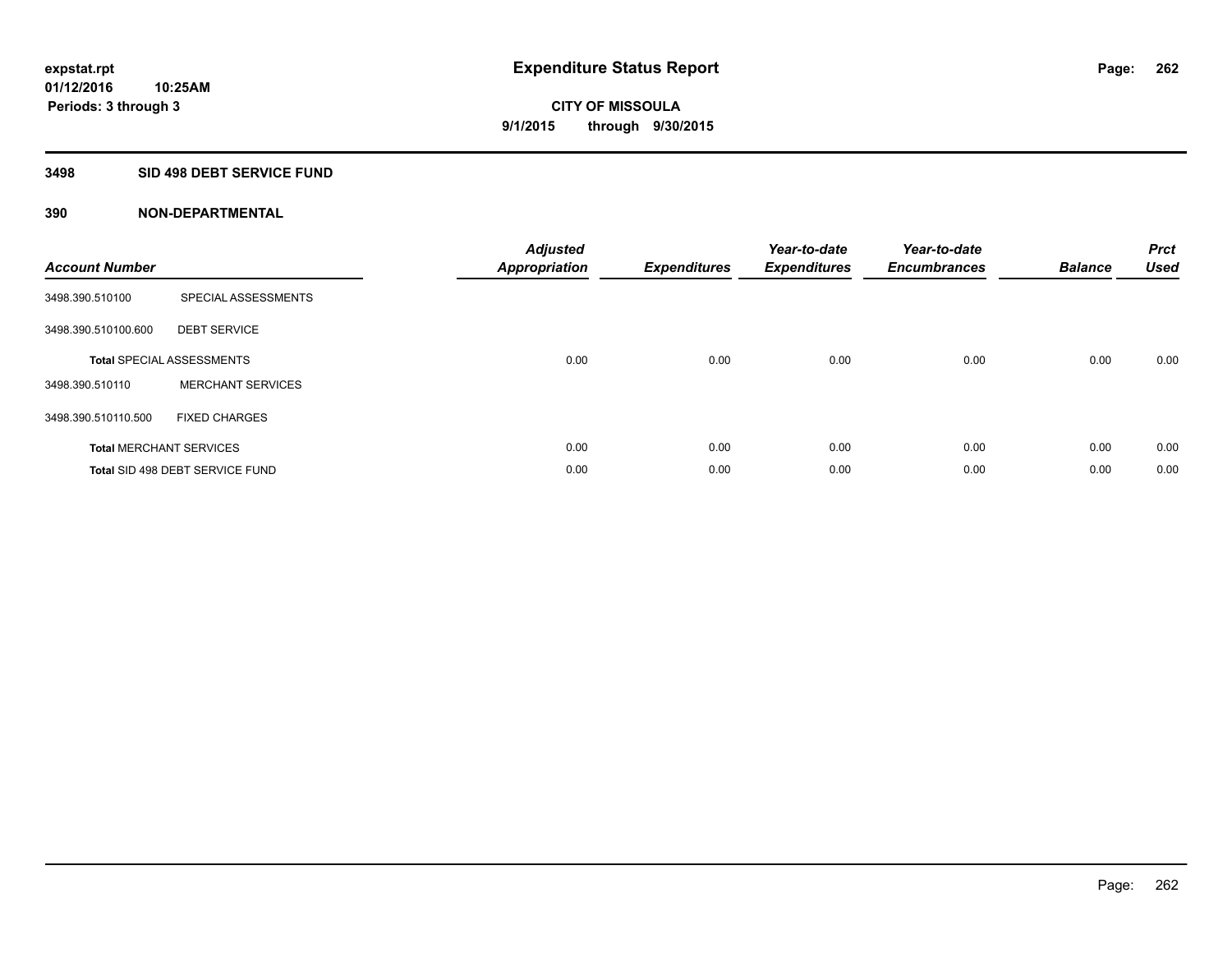# **3500 SID 500 DEBT SERVICE FUND**

| <b>Account Number</b>     |                                 | <b>Adjusted</b><br><b>Appropriation</b> | <b>Expenditures</b> | Year-to-date<br><b>Expenditures</b> | Year-to-date<br><b>Encumbrances</b> | <b>Balance</b> | <b>Prct</b><br><b>Used</b> |
|---------------------------|---------------------------------|-----------------------------------------|---------------------|-------------------------------------|-------------------------------------|----------------|----------------------------|
| 3500.390.510100           | SPECIAL ASSESSMENTS             |                                         |                     |                                     |                                     |                |                            |
| 3500.390.510100.600       | <b>DEBT SERVICE</b>             |                                         |                     |                                     |                                     |                |                            |
| <b>Total DEBT SERVICE</b> |                                 | 0.00                                    | 0.00                | 0.00                                | 0.00                                | 0.00           | 0.00                       |
| 3500.390.510100.800       | OTHER OBJECTS                   |                                         |                     |                                     |                                     |                |                            |
|                           | Total SID 500 DEBT SERVICE FUND | 0.00                                    | 0.00                | 0.00                                | 0.00                                | 0.00           | 0.00                       |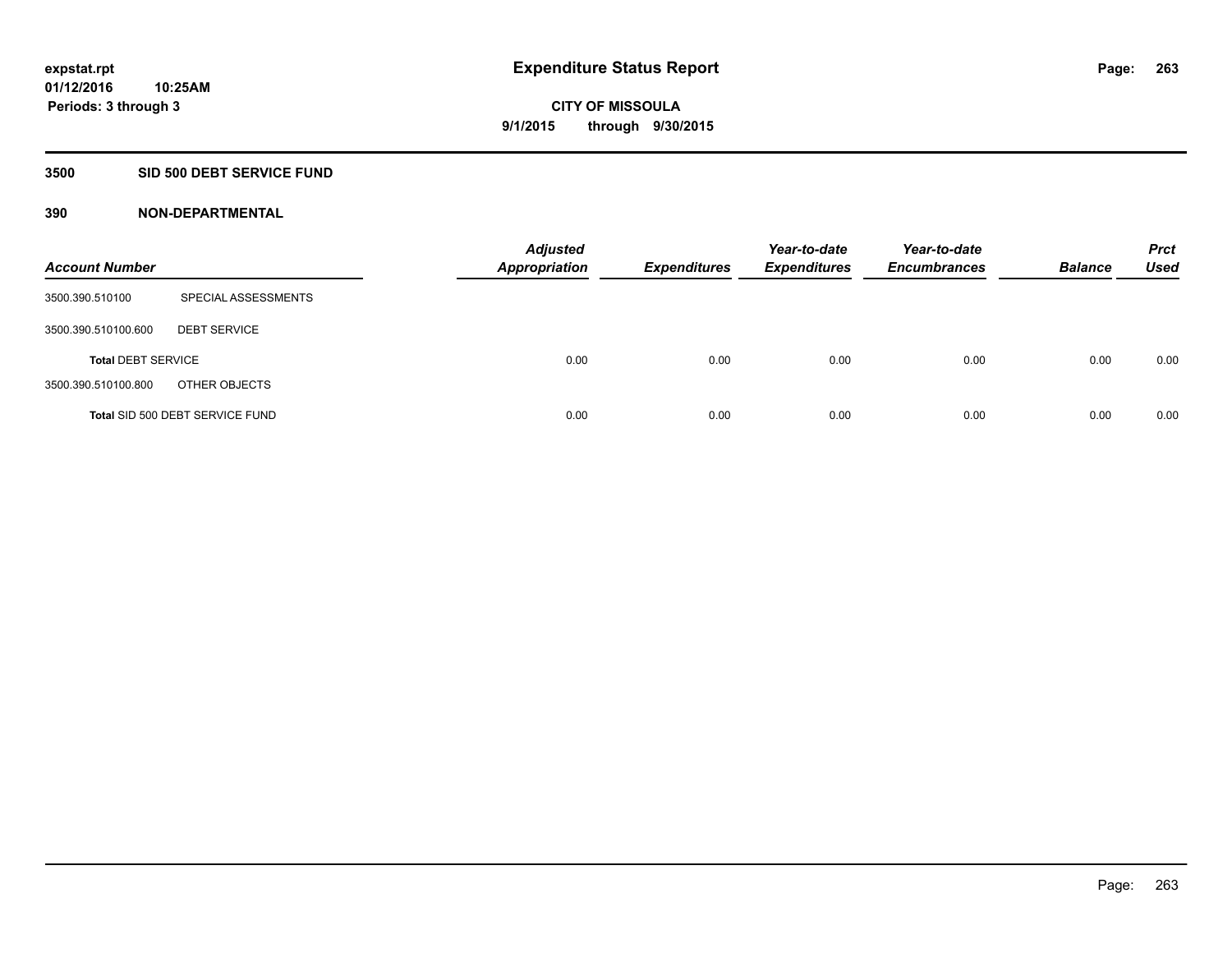## **3501 SID 501 DEBT SERVICE FUND**

| <b>Account Number</b>                |                         | <b>Adjusted</b><br><b>Appropriation</b> | <b>Expenditures</b> | Year-to-date<br><b>Expenditures</b> | Year-to-date<br><b>Encumbrances</b> | <b>Balance</b> | <b>Prct</b><br><b>Used</b> |
|--------------------------------------|-------------------------|-----------------------------------------|---------------------|-------------------------------------|-------------------------------------|----------------|----------------------------|
| 3501.000.520100                      | *** Title Not Found *** |                                         |                     |                                     |                                     |                |                            |
| 3501.000.520100.800                  | OTHER OBJECTS           |                                         |                     |                                     |                                     |                |                            |
| <b>Total *** Title Not Found ***</b> |                         | 0.00                                    | 0.00                | 0.00                                | 0.00                                | 0.00           | 0.00                       |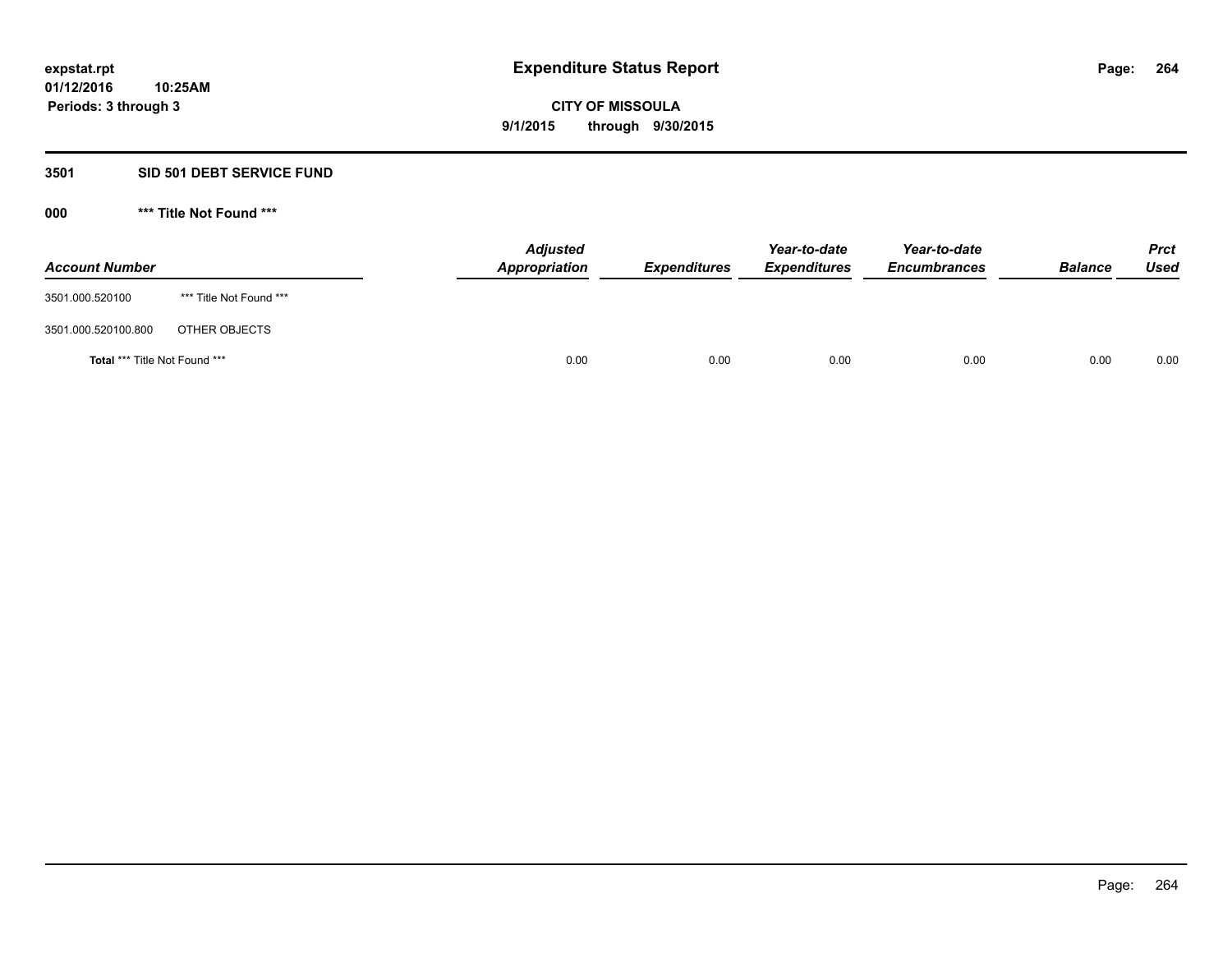# **3501 SID 501 DEBT SERVICE FUND**

| <b>Account Number</b> |                                  | <b>Adjusted</b><br><b>Appropriation</b> | <b>Expenditures</b> | Year-to-date<br><b>Expenditures</b> | Year-to-date<br><b>Encumbrances</b> | <b>Balance</b> | <b>Prct</b><br><b>Used</b> |
|-----------------------|----------------------------------|-----------------------------------------|---------------------|-------------------------------------|-------------------------------------|----------------|----------------------------|
| 3501.390.510100       | SPECIAL ASSESSMENTS              |                                         |                     |                                     |                                     |                |                            |
| 3501.390.510100.600   | <b>DEBT SERVICE</b>              |                                         |                     |                                     |                                     |                |                            |
|                       | <b>Total SPECIAL ASSESSMENTS</b> | 0.00                                    | 0.00                | 0.00                                | 0.00                                | 0.00           | 0.00                       |
| 3501.390.510110       | <b>MERCHANT SERVICES</b>         |                                         |                     |                                     |                                     |                |                            |
| 3501.390.510110.500   | <b>FIXED CHARGES</b>             |                                         |                     |                                     |                                     |                |                            |
|                       | Total SID 501 DEBT SERVICE FUND  | 0.00                                    | 0.00                | 0.00                                | 0.00                                | 0.00           | 0.00                       |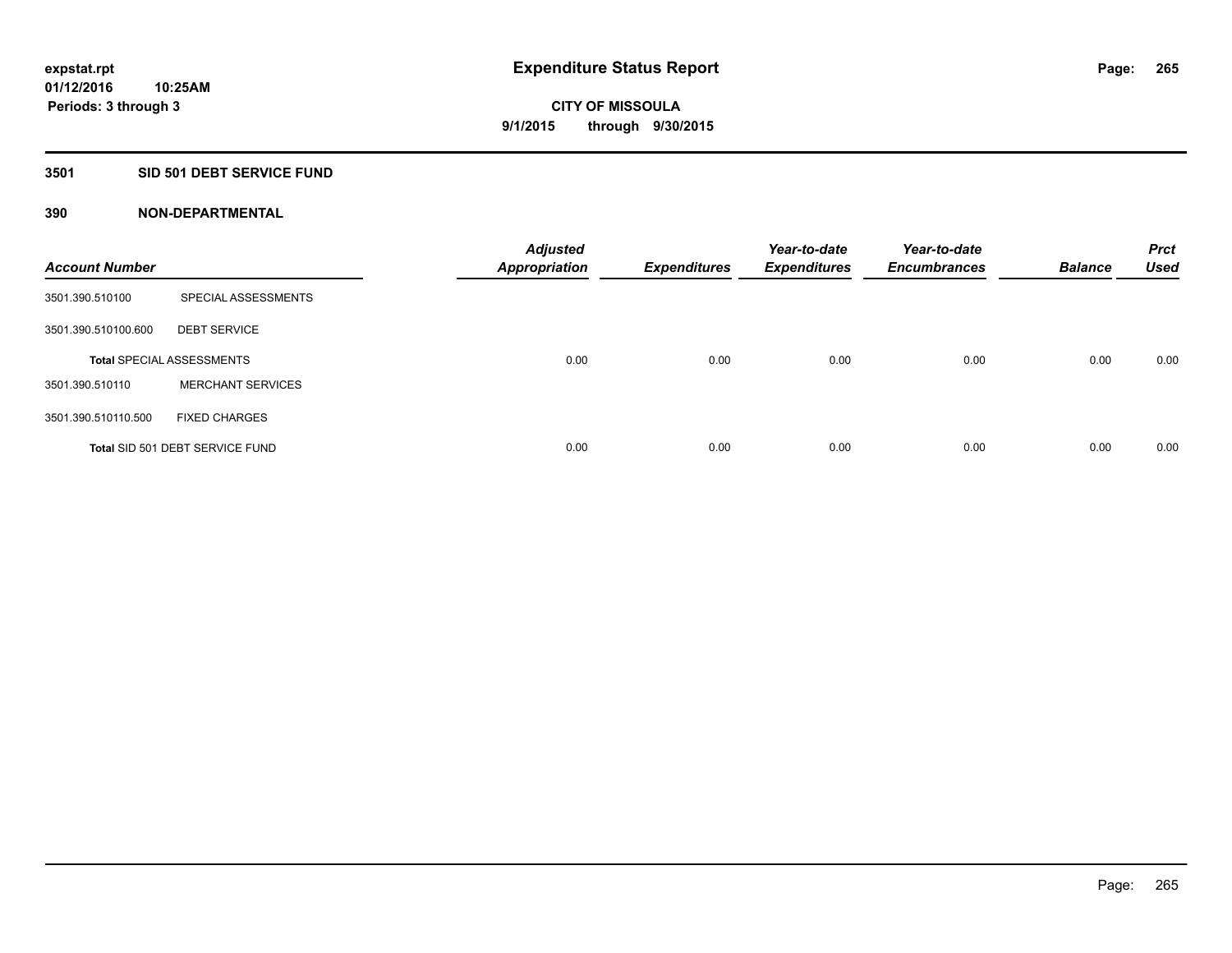## **3503 SID 503 DEBT SERVICE FUND**

| <b>Account Number</b>         |                         | <b>Adjusted</b><br>Appropriation | <b>Expenditures</b> | Year-to-date<br><b>Expenditures</b> | Year-to-date<br><b>Encumbrances</b> | <b>Balance</b> | <b>Prct</b><br><b>Used</b> |
|-------------------------------|-------------------------|----------------------------------|---------------------|-------------------------------------|-------------------------------------|----------------|----------------------------|
| 3503.000.520100               | *** Title Not Found *** |                                  |                     |                                     |                                     |                |                            |
| 3503.000.520100.800           | OTHER OBJECTS           |                                  |                     |                                     |                                     |                |                            |
| Total *** Title Not Found *** |                         | 0.00                             | 0.00                | 0.00                                | 0.00                                | 0.00           | 0.00                       |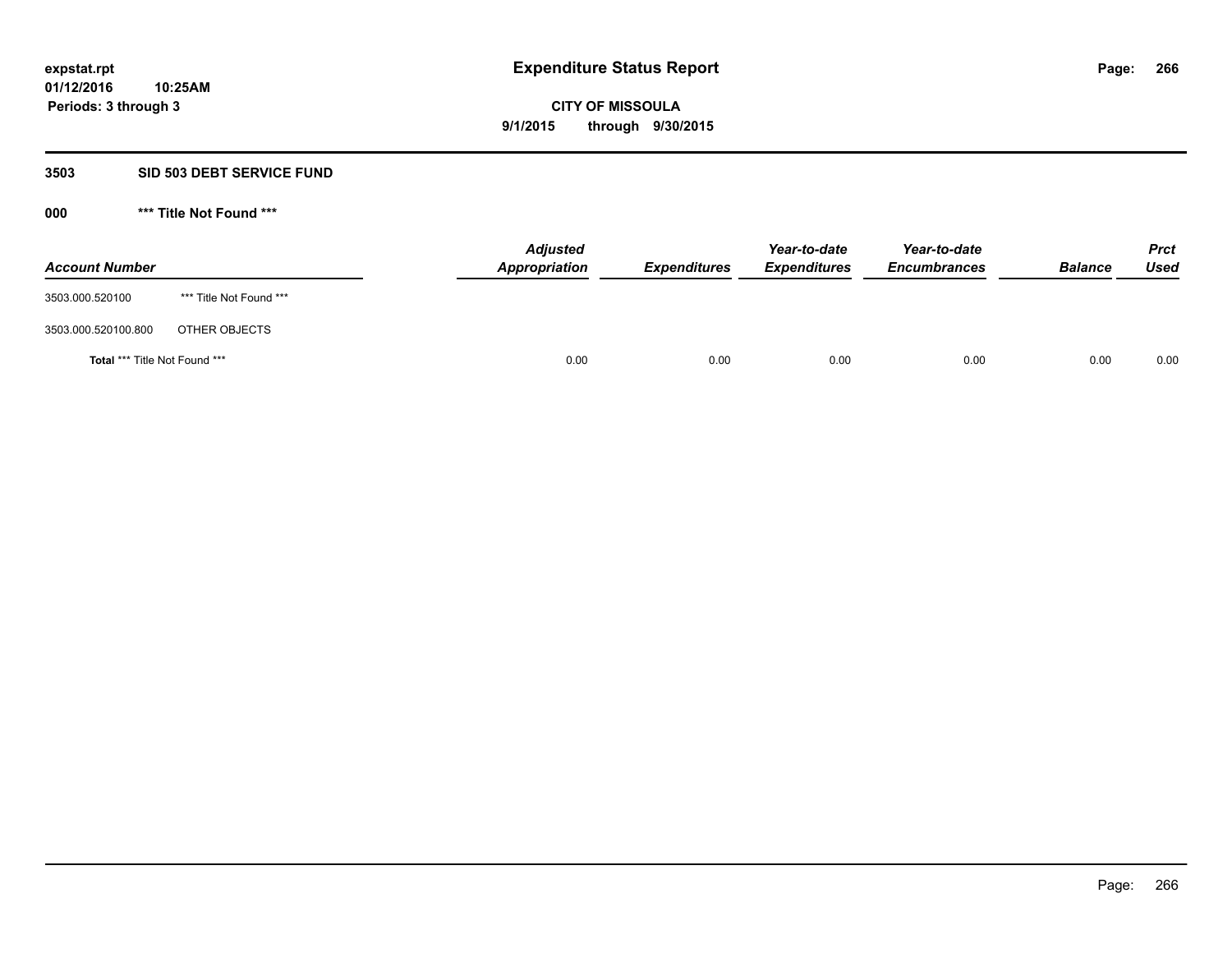# **3503 SID 503 DEBT SERVICE FUND**

| <b>Account Number</b> |                                  | <b>Adjusted</b><br><b>Appropriation</b> | <b>Expenditures</b> | Year-to-date<br><b>Expenditures</b> | Year-to-date<br><b>Encumbrances</b> | <b>Balance</b> | <b>Prct</b><br><b>Used</b> |
|-----------------------|----------------------------------|-----------------------------------------|---------------------|-------------------------------------|-------------------------------------|----------------|----------------------------|
| 3503.390.510100       | SPECIAL ASSESSMENTS              |                                         |                     |                                     |                                     |                |                            |
| 3503.390.510100.600   | <b>DEBT SERVICE</b>              |                                         |                     |                                     |                                     |                |                            |
|                       | <b>Total SPECIAL ASSESSMENTS</b> | 0.00                                    | 0.00                | 0.00                                | 0.00                                | 0.00           | 0.00                       |
| 3503.390.510110       | <b>MERCHANT SERVICES</b>         |                                         |                     |                                     |                                     |                |                            |
| 3503.390.510110.500   | <b>FIXED CHARGES</b>             |                                         |                     |                                     |                                     |                |                            |
|                       | Total SID 503 DEBT SERVICE FUND  | 0.00                                    | 0.00                | 0.00                                | 0.00                                | 0.00           | 0.00                       |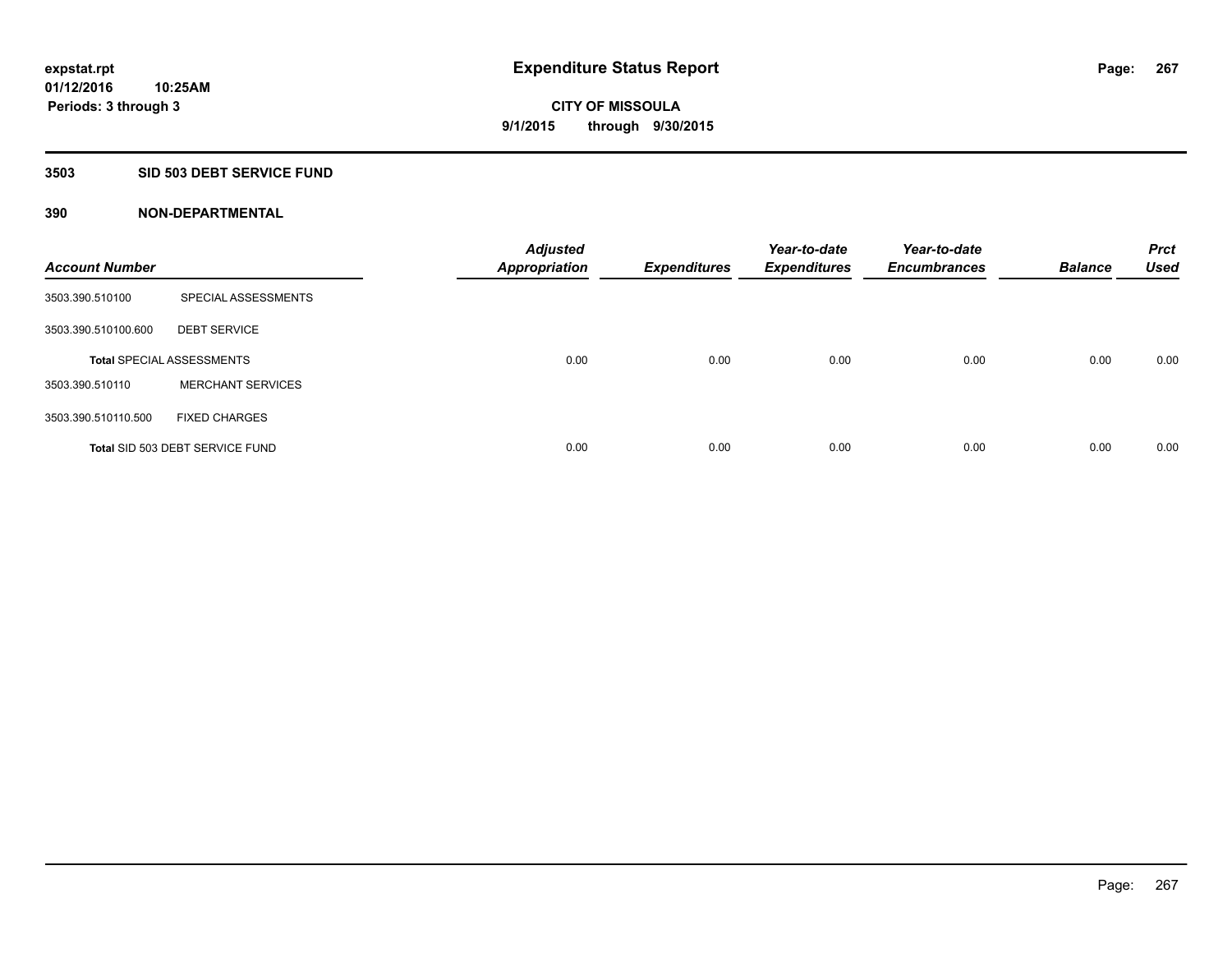## **3505 SID 505 DEBT SERVICE FUND**

| <b>Account Number</b>                |                         | <b>Adjusted</b><br>Appropriation | <b>Expenditures</b> | Year-to-date<br><b>Expenditures</b> | Year-to-date<br><b>Encumbrances</b> | <b>Balance</b> | <b>Prct</b><br><b>Used</b> |
|--------------------------------------|-------------------------|----------------------------------|---------------------|-------------------------------------|-------------------------------------|----------------|----------------------------|
| 3505.000.520100                      | *** Title Not Found *** |                                  |                     |                                     |                                     |                |                            |
| 3505.000.520100.800                  | OTHER OBJECTS           |                                  |                     |                                     |                                     |                |                            |
| <b>Total *** Title Not Found ***</b> |                         | 0.00                             | 0.00                | 0.00                                | 0.00                                | 0.00           | 0.00                       |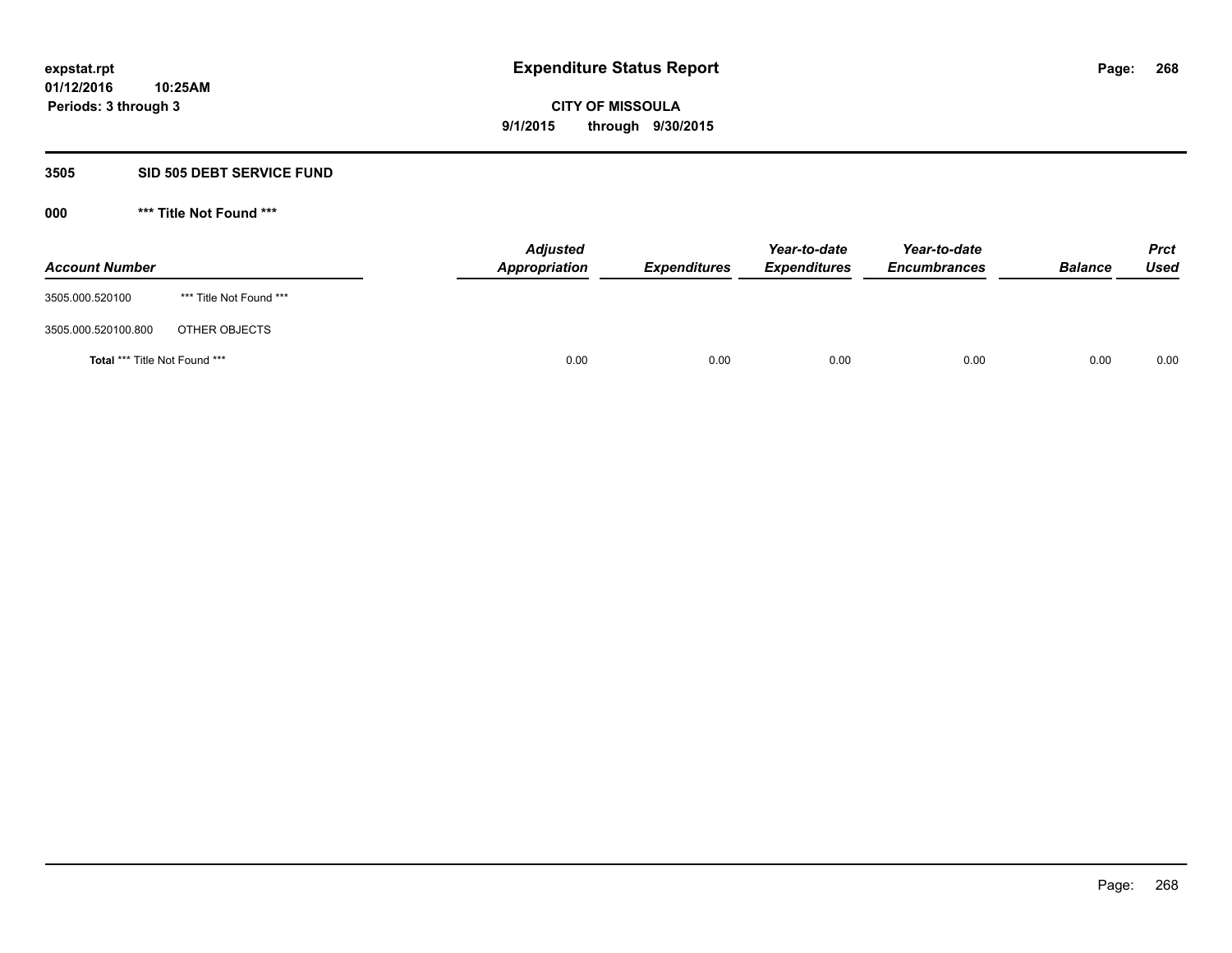## **3505 SID 505 DEBT SERVICE FUND**

| <b>Account Number</b> |                                  | <b>Adjusted</b><br><b>Appropriation</b> | <b>Expenditures</b> | Year-to-date<br><b>Expenditures</b> | Year-to-date<br><b>Encumbrances</b> | <b>Balance</b> | <b>Prct</b><br><b>Used</b> |
|-----------------------|----------------------------------|-----------------------------------------|---------------------|-------------------------------------|-------------------------------------|----------------|----------------------------|
| 3505.390.510100       | SPECIAL ASSESSMENTS              |                                         |                     |                                     |                                     |                |                            |
| 3505.390.510100.600   | <b>DEBT SERVICE</b>              |                                         |                     |                                     |                                     |                |                            |
|                       | <b>Total SPECIAL ASSESSMENTS</b> | 0.00                                    | 0.00                | 0.00                                | 0.00                                | 0.00           | 0.00                       |
| 3505.390.510110       | <b>MERCHANT SERVICES</b>         |                                         |                     |                                     |                                     |                |                            |
| 3505.390.510110.500   | <b>FIXED CHARGES</b>             |                                         |                     |                                     |                                     |                |                            |
|                       | Total SID 505 DEBT SERVICE FUND  | 0.00                                    | 0.00                | 0.00                                | 0.00                                | 0.00           | 0.00                       |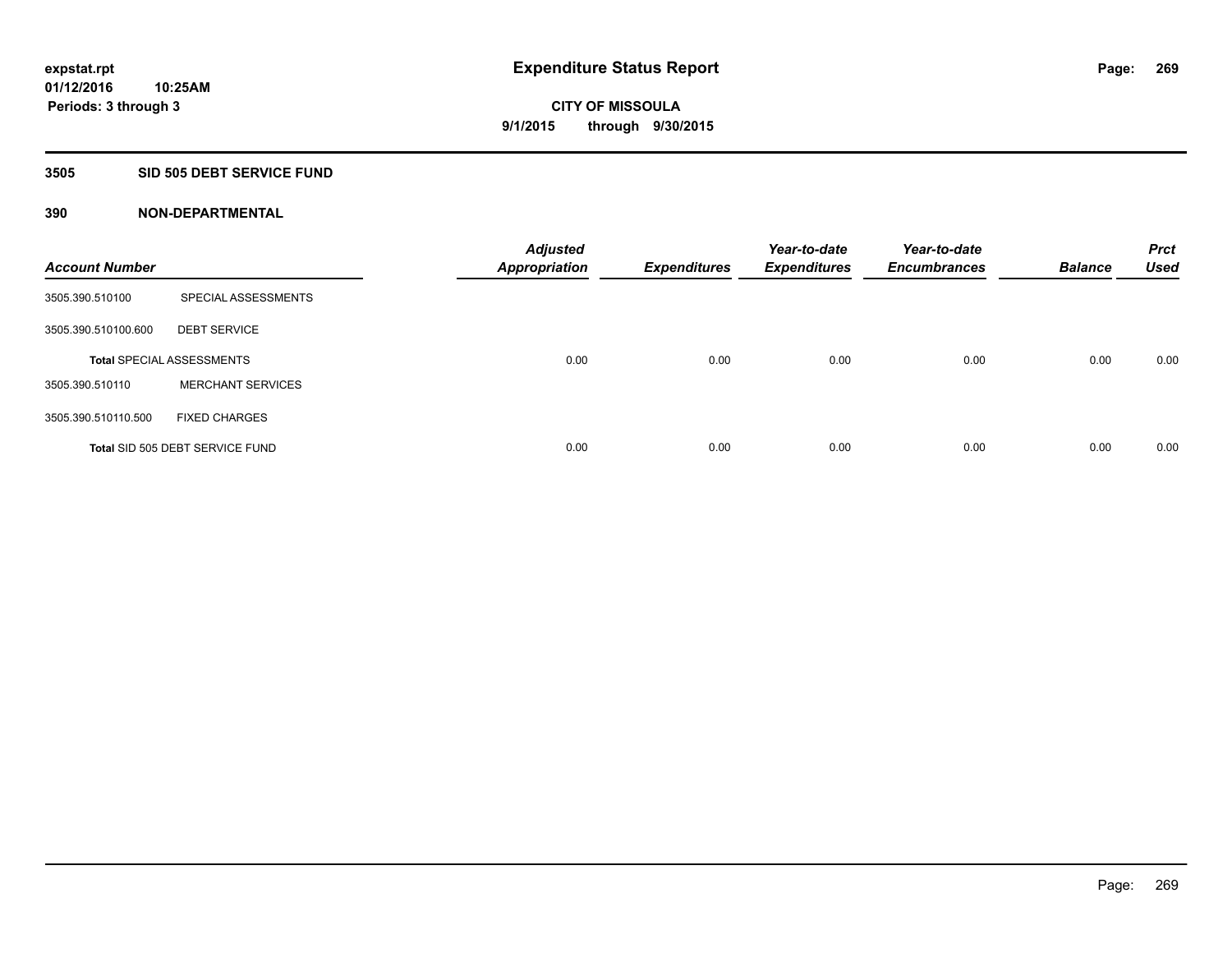## **3506 SID 506 DEBT SERVICE FUND**

| <b>Account Number</b>                |                         | <b>Adjusted</b><br>Appropriation | <b>Expenditures</b> | Year-to-date<br><b>Expenditures</b> | Year-to-date<br><b>Encumbrances</b> | <b>Balance</b> | <b>Prct</b><br><b>Used</b> |
|--------------------------------------|-------------------------|----------------------------------|---------------------|-------------------------------------|-------------------------------------|----------------|----------------------------|
| 3506.000.520100                      | *** Title Not Found *** |                                  |                     |                                     |                                     |                |                            |
| 3506.000.520100.800                  | OTHER OBJECTS           |                                  |                     |                                     |                                     |                |                            |
| <b>Total *** Title Not Found ***</b> |                         | 0.00                             | 0.00                | 0.00                                | 0.00                                | 0.00           | 0.00                       |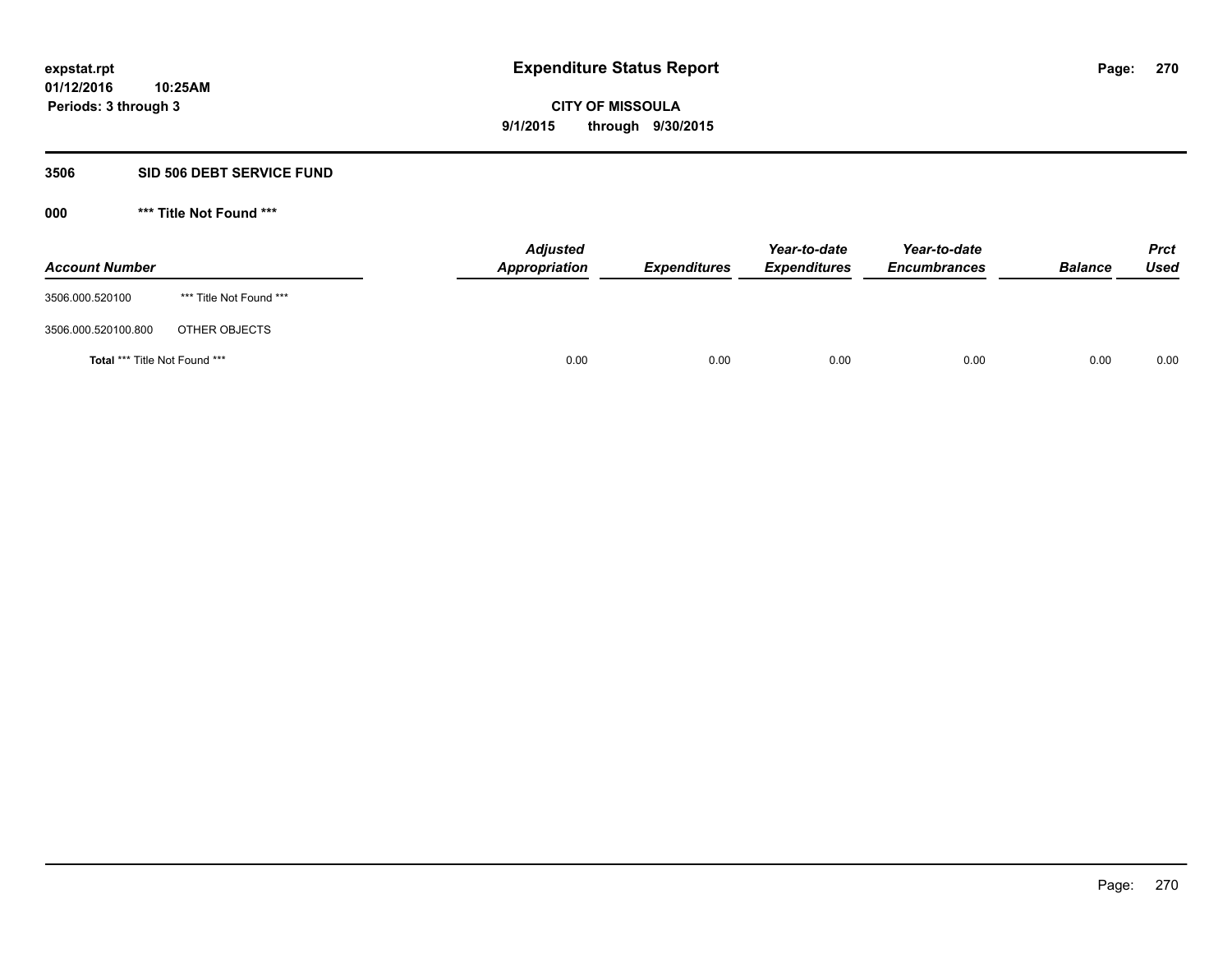## **3506 SID 506 DEBT SERVICE FUND**

| <b>Account Number</b> |                                  | <b>Adjusted</b><br><b>Appropriation</b> | <b>Expenditures</b> | Year-to-date<br><b>Expenditures</b> | Year-to-date<br><b>Encumbrances</b> | <b>Balance</b> | <b>Prct</b><br><b>Used</b> |
|-----------------------|----------------------------------|-----------------------------------------|---------------------|-------------------------------------|-------------------------------------|----------------|----------------------------|
| 3506.390.510100       | SPECIAL ASSESSMENTS              |                                         |                     |                                     |                                     |                |                            |
| 3506.390.510100.600   | <b>DEBT SERVICE</b>              |                                         |                     |                                     |                                     |                |                            |
|                       | <b>Total SPECIAL ASSESSMENTS</b> | 0.00                                    | 0.00                | 0.00                                | 0.00                                | 0.00           | 0.00                       |
| 3506.390.510110       | <b>MERCHANT SERVICES</b>         |                                         |                     |                                     |                                     |                |                            |
| 3506.390.510110.500   | <b>FIXED CHARGES</b>             |                                         |                     |                                     |                                     |                |                            |
|                       | Total SID 506 DEBT SERVICE FUND  | 0.00                                    | 0.00                | 0.00                                | 0.00                                | 0.00           | 0.00                       |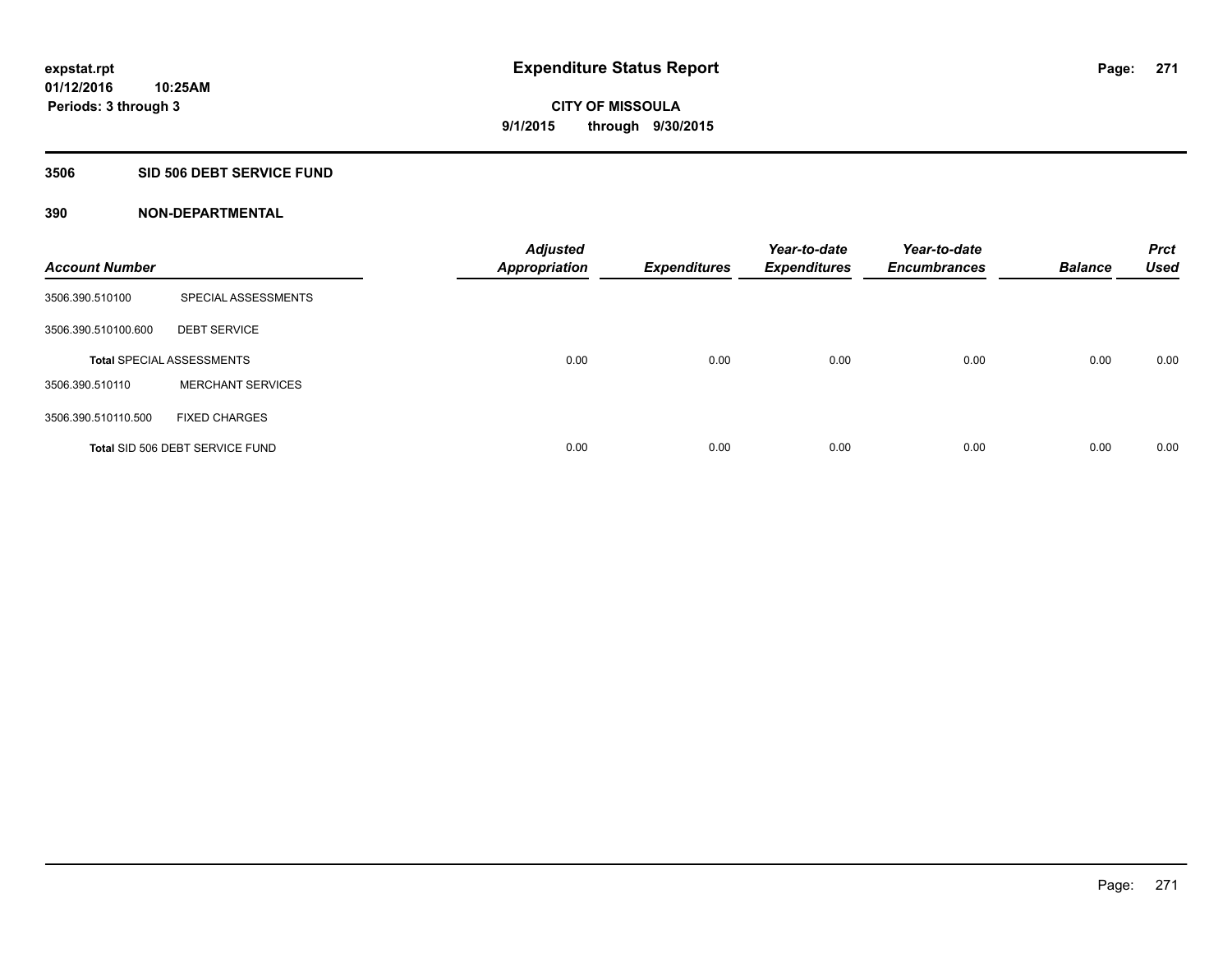### **3507 SID 507 DEBT SERVICE FUND**

| <b>Account Number</b>         |                         | <b>Adjusted</b><br>Appropriation | <b>Expenditures</b> | Year-to-date<br><b>Expenditures</b> | Year-to-date<br><b>Encumbrances</b> | <b>Balance</b> | <b>Prct</b><br><b>Used</b> |
|-------------------------------|-------------------------|----------------------------------|---------------------|-------------------------------------|-------------------------------------|----------------|----------------------------|
| 3507.000.520100               | *** Title Not Found *** |                                  |                     |                                     |                                     |                |                            |
| 3507.000.520100.800           | OTHER OBJECTS           |                                  |                     |                                     |                                     |                |                            |
| Total *** Title Not Found *** |                         | 0.00                             | 0.00                | 0.00                                | 0.00                                | 0.00           | 0.00                       |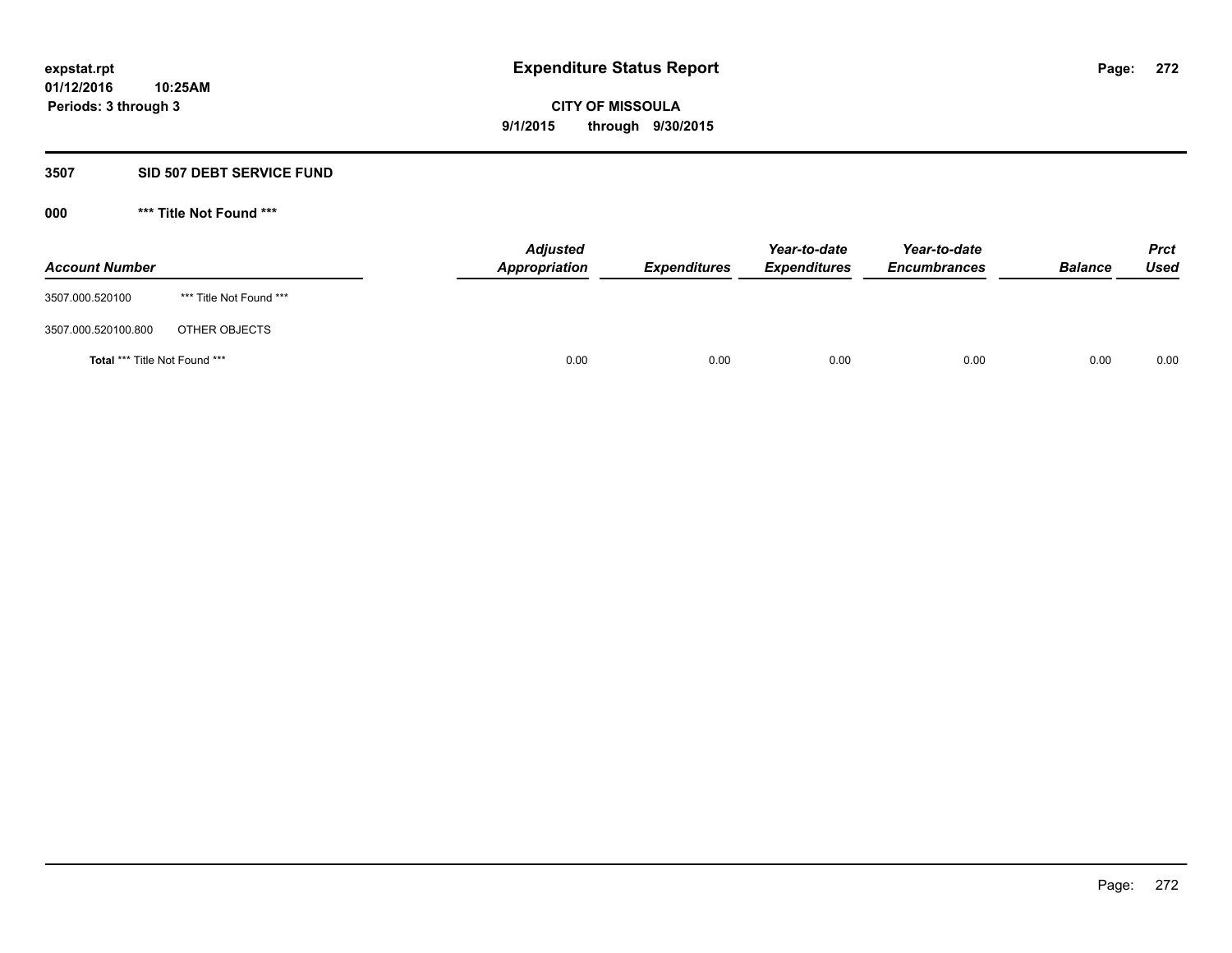# **3507 SID 507 DEBT SERVICE FUND**

| <b>Account Number</b> |                                 | <b>Adjusted</b><br><b>Appropriation</b> | <b>Expenditures</b> | Year-to-date<br><b>Expenditures</b> | Year-to-date<br><b>Encumbrances</b> | <b>Balance</b> | <b>Prct</b><br><b>Used</b> |
|-----------------------|---------------------------------|-----------------------------------------|---------------------|-------------------------------------|-------------------------------------|----------------|----------------------------|
| 3507.390.510110       | <b>MERCHANT SERVICES</b>        |                                         |                     |                                     |                                     |                |                            |
| 3507.390.510110.500   | <b>FIXED CHARGES</b>            |                                         |                     |                                     |                                     |                |                            |
|                       | Total SID 507 DEBT SERVICE FUND | 0.00                                    | 0.00                | 0.00                                | 0.00                                | 0.00           | 0.00                       |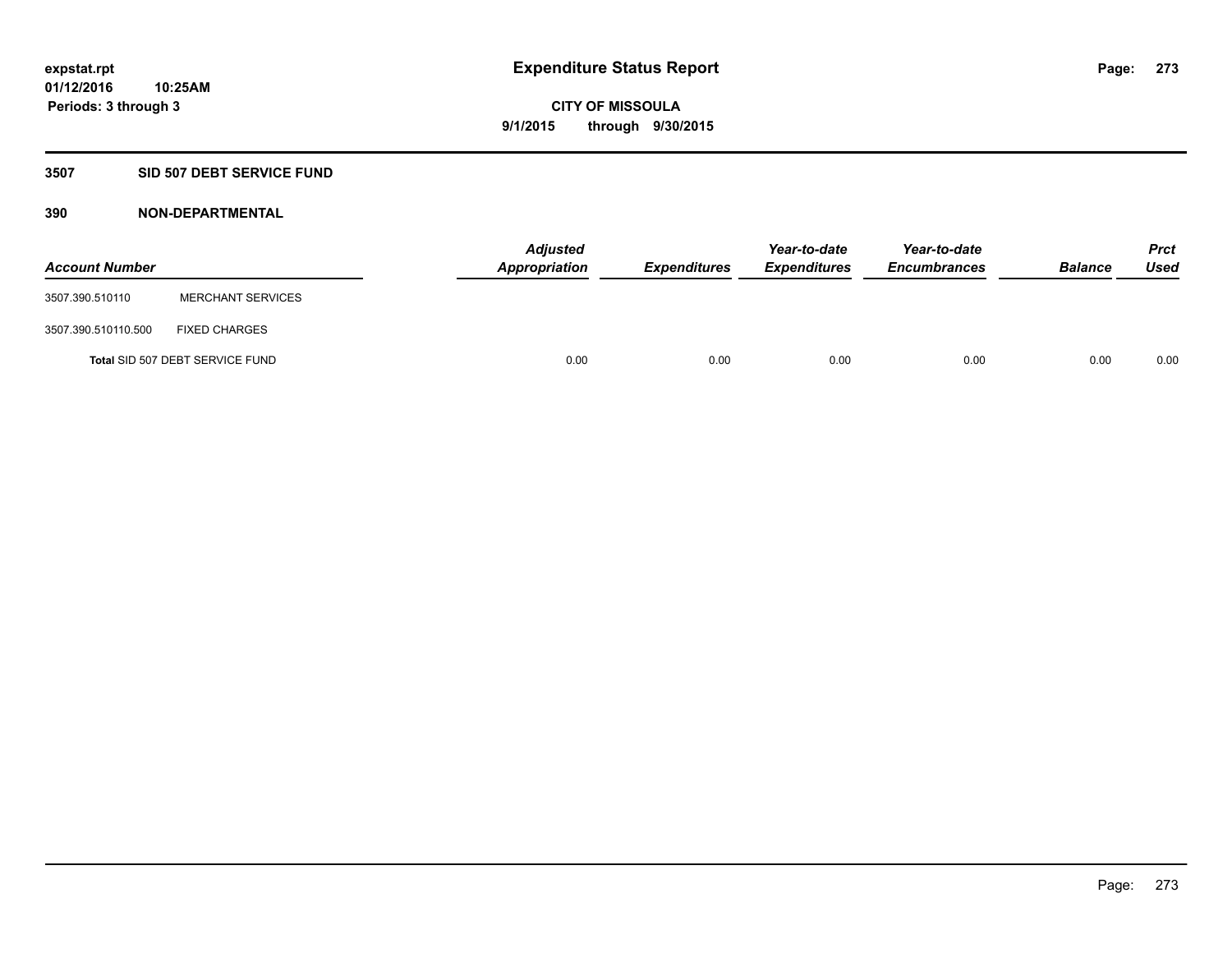## **3508 SID 508 DEBT SERVICE FUND**

| <b>Account Number</b>         |                         | <b>Adjusted</b><br>Appropriation | <b>Expenditures</b> | Year-to-date<br><b>Expenditures</b> | Year-to-date<br><b>Encumbrances</b> | <b>Balance</b> | <b>Prct</b><br><b>Used</b> |
|-------------------------------|-------------------------|----------------------------------|---------------------|-------------------------------------|-------------------------------------|----------------|----------------------------|
| 3508.000.520100               | *** Title Not Found *** |                                  |                     |                                     |                                     |                |                            |
| 3508.000.520100.800           | OTHER OBJECTS           |                                  |                     |                                     |                                     |                |                            |
| Total *** Title Not Found *** |                         | 0.00                             | 0.00                | 0.00                                | 0.00                                | 0.00           | 0.00                       |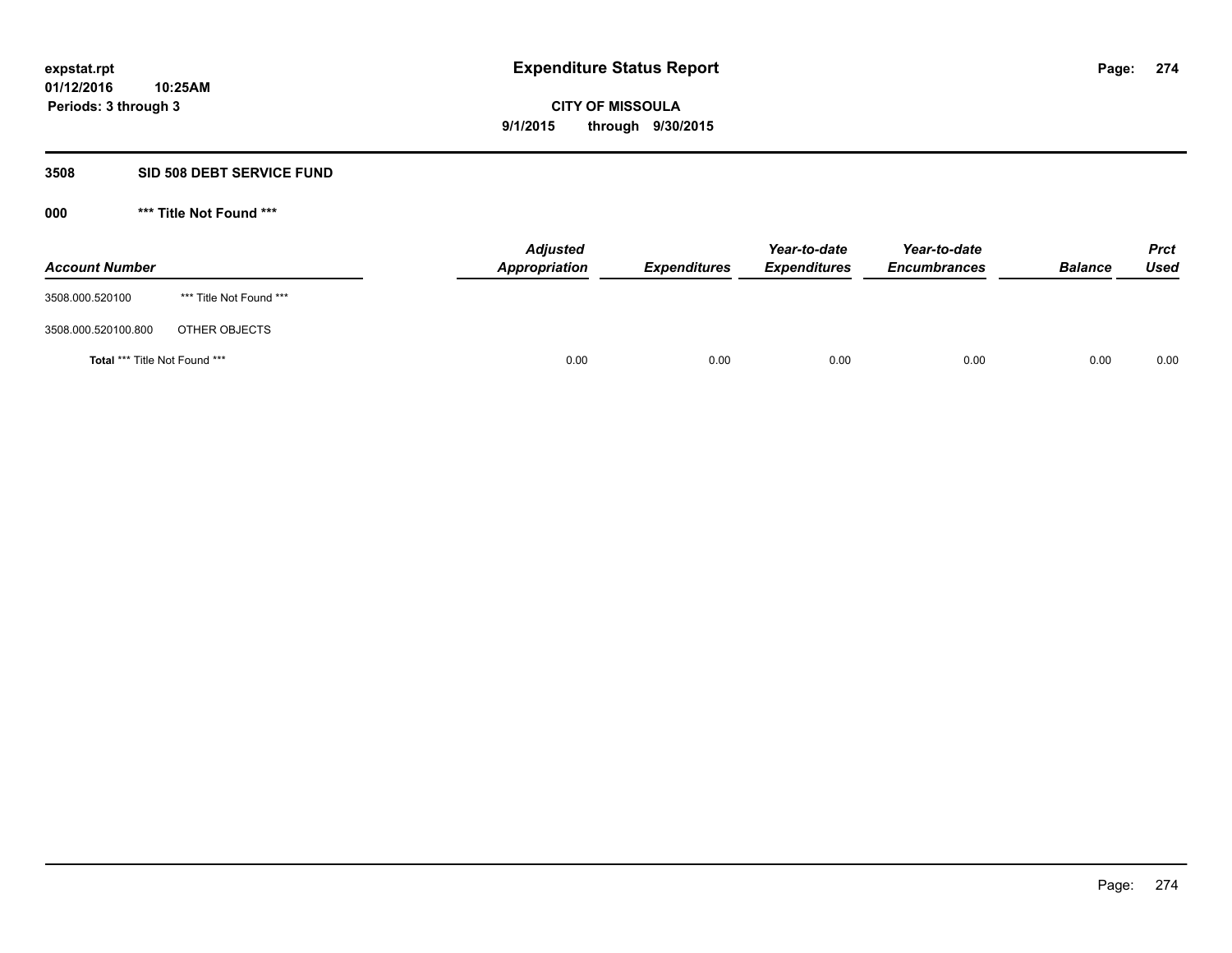## **3508 SID 508 DEBT SERVICE FUND**

| <b>Account Number</b> |                                 | <b>Adjusted</b><br>Appropriation | <b>Expenditures</b> | Year-to-date<br><b>Expenditures</b> | Year-to-date<br><b>Encumbrances</b> | <b>Balance</b> | <b>Prct</b><br><b>Used</b> |
|-----------------------|---------------------------------|----------------------------------|---------------------|-------------------------------------|-------------------------------------|----------------|----------------------------|
| 3508.390.510110       | <b>MERCHANT SERVICES</b>        |                                  |                     |                                     |                                     |                |                            |
| 3508.390.510110.500   | <b>FIXED CHARGES</b>            |                                  |                     |                                     |                                     |                |                            |
|                       | Total SID 508 DEBT SERVICE FUND | 0.00                             | 0.00                | 0.00                                | 0.00                                | 0.00           | 0.00                       |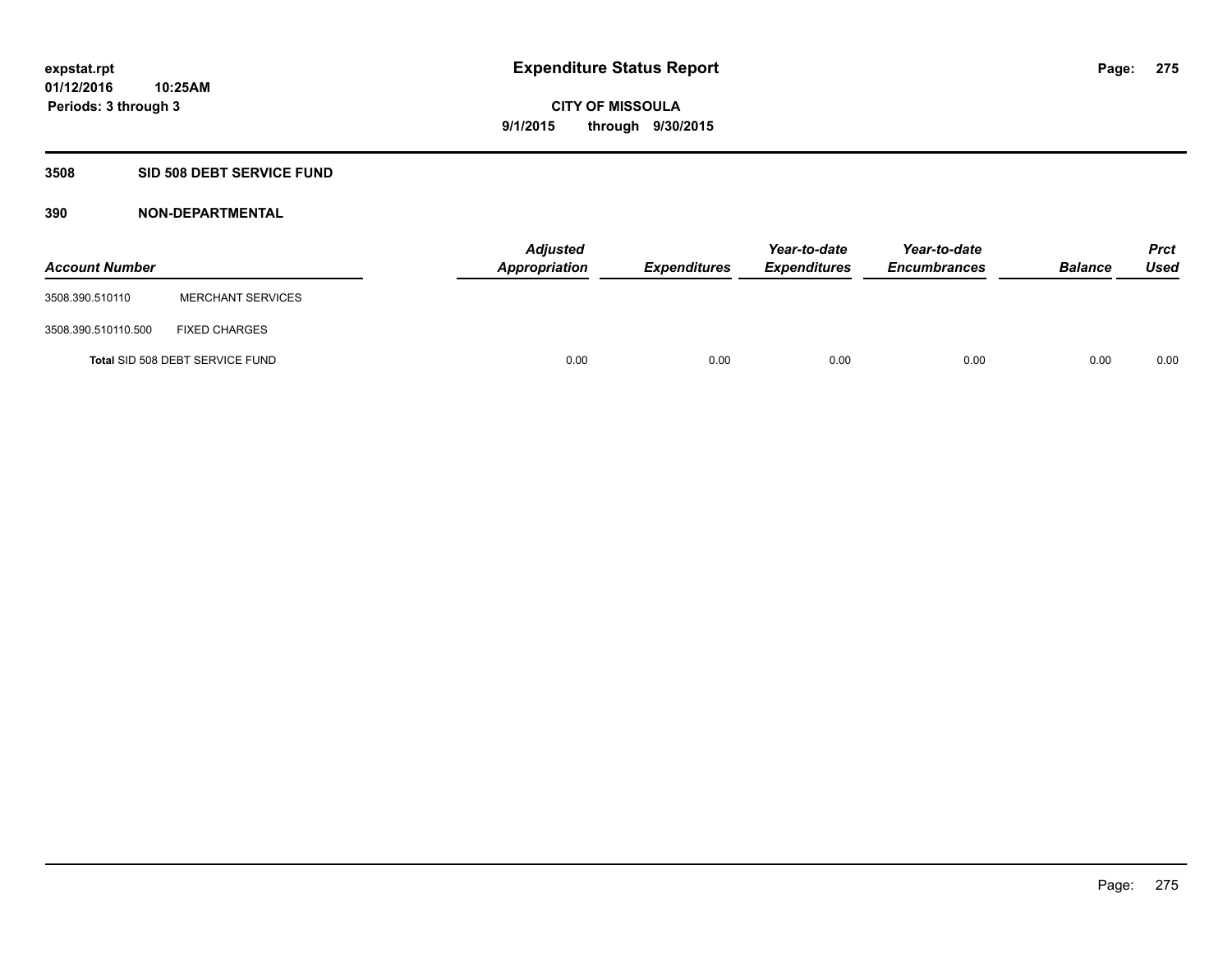## **3510 SID 510 DEBT SERVICE FUND**

| <b>Account Number</b>                |                         | <b>Adjusted</b><br><b>Appropriation</b> | <b>Expenditures</b> | Year-to-date<br><b>Expenditures</b> | Year-to-date<br><b>Encumbrances</b> | <b>Balance</b> | <b>Prct</b><br><b>Used</b> |
|--------------------------------------|-------------------------|-----------------------------------------|---------------------|-------------------------------------|-------------------------------------|----------------|----------------------------|
| 3510.000.520100                      | *** Title Not Found *** |                                         |                     |                                     |                                     |                |                            |
| 3510.000.520100.800                  | OTHER OBJECTS           |                                         |                     |                                     |                                     |                |                            |
| <b>Total *** Title Not Found ***</b> |                         | 0.00                                    | 0.00                | 0.00                                | 0.00                                | 0.00           | 0.00                       |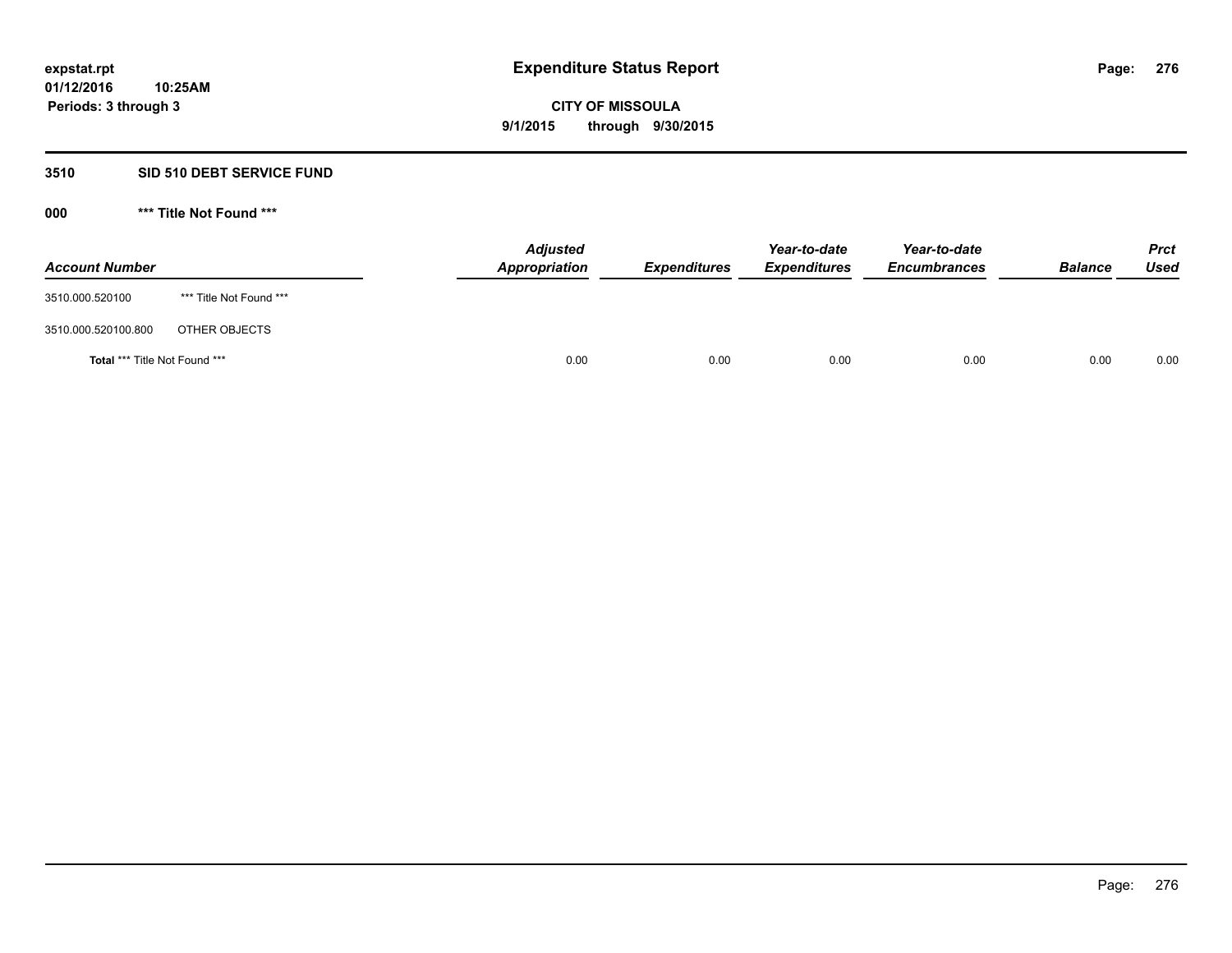## **3510 SID 510 DEBT SERVICE FUND**

| <b>Account Number</b> |                                  | <b>Adjusted</b><br><b>Appropriation</b> | <b>Expenditures</b> | Year-to-date<br><b>Expenditures</b> | Year-to-date<br><b>Encumbrances</b> | <b>Balance</b> | <b>Prct</b><br><b>Used</b> |
|-----------------------|----------------------------------|-----------------------------------------|---------------------|-------------------------------------|-------------------------------------|----------------|----------------------------|
| 3510.390.510100       | SPECIAL ASSESSMENTS              |                                         |                     |                                     |                                     |                |                            |
| 3510.390.510100.600   | <b>DEBT SERVICE</b>              |                                         |                     |                                     |                                     |                |                            |
|                       | <b>Total SPECIAL ASSESSMENTS</b> | 0.00                                    | 0.00                | 0.00                                | 0.00                                | 0.00           | 0.00                       |
| 3510.390.510110       | <b>MERCHANT SERVICES</b>         |                                         |                     |                                     |                                     |                |                            |
| 3510.390.510110.500   | <b>FIXED CHARGES</b>             |                                         |                     |                                     |                                     |                |                            |
|                       | Total SID 510 DEBT SERVICE FUND  | 0.00                                    | 0.00                | 0.00                                | 0.00                                | 0.00           | 0.00                       |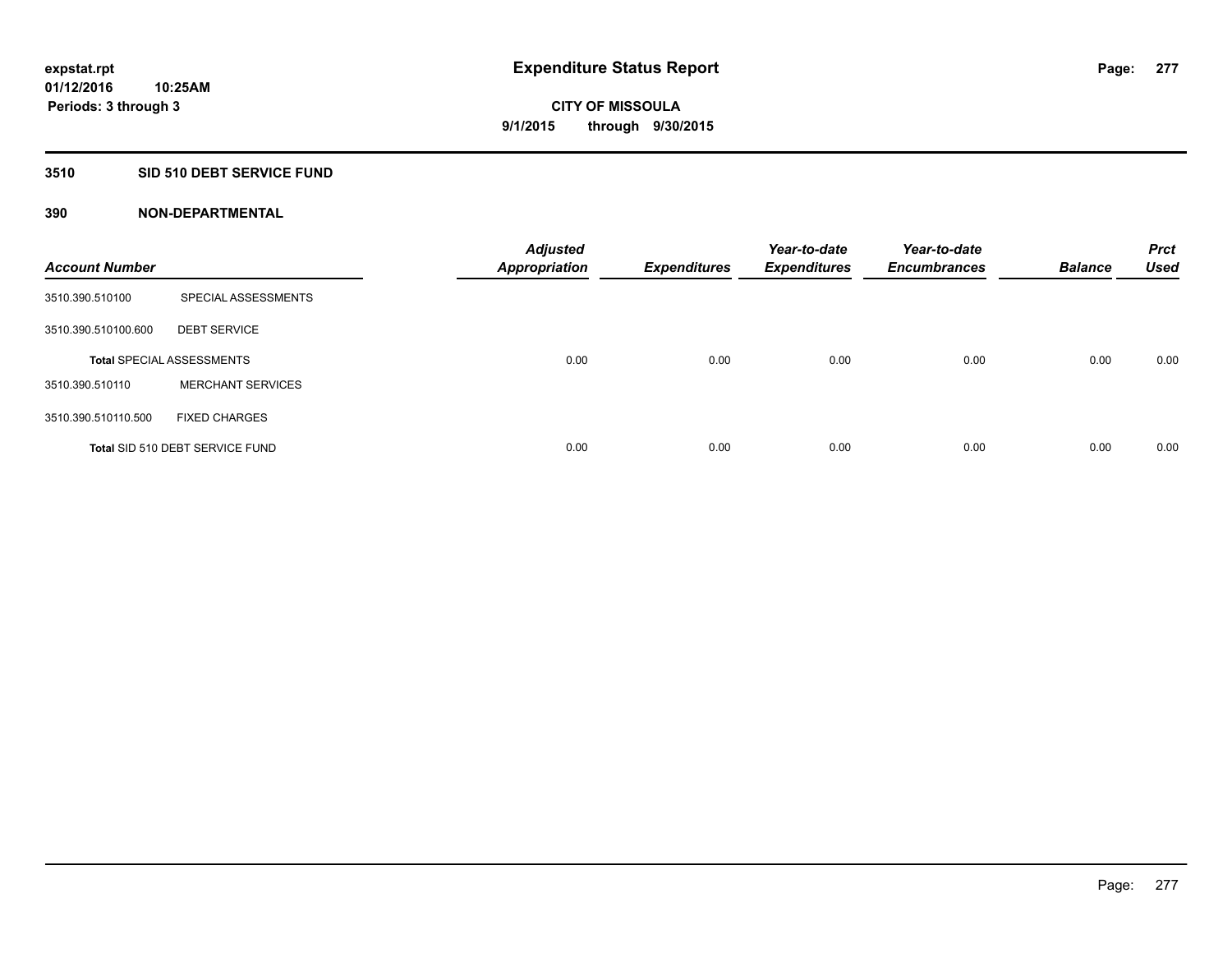# **3511 SID 511 DEBT SERVICE FUND**

| <b>Account Number</b>                |                         | <b>Adjusted</b><br><b>Appropriation</b> | <b>Expenditures</b> | Year-to-date<br><b>Expenditures</b> | Year-to-date<br><b>Encumbrances</b> | <b>Balance</b> | <b>Prct</b><br><b>Used</b> |
|--------------------------------------|-------------------------|-----------------------------------------|---------------------|-------------------------------------|-------------------------------------|----------------|----------------------------|
| 3511.000.520100                      | *** Title Not Found *** |                                         |                     |                                     |                                     |                |                            |
| 3511.000.520100.800                  | OTHER OBJECTS           |                                         |                     |                                     |                                     |                |                            |
| <b>Total *** Title Not Found ***</b> |                         | 0.00                                    | 0.00                | 0.00                                | 0.00                                | 0.00           | 0.00                       |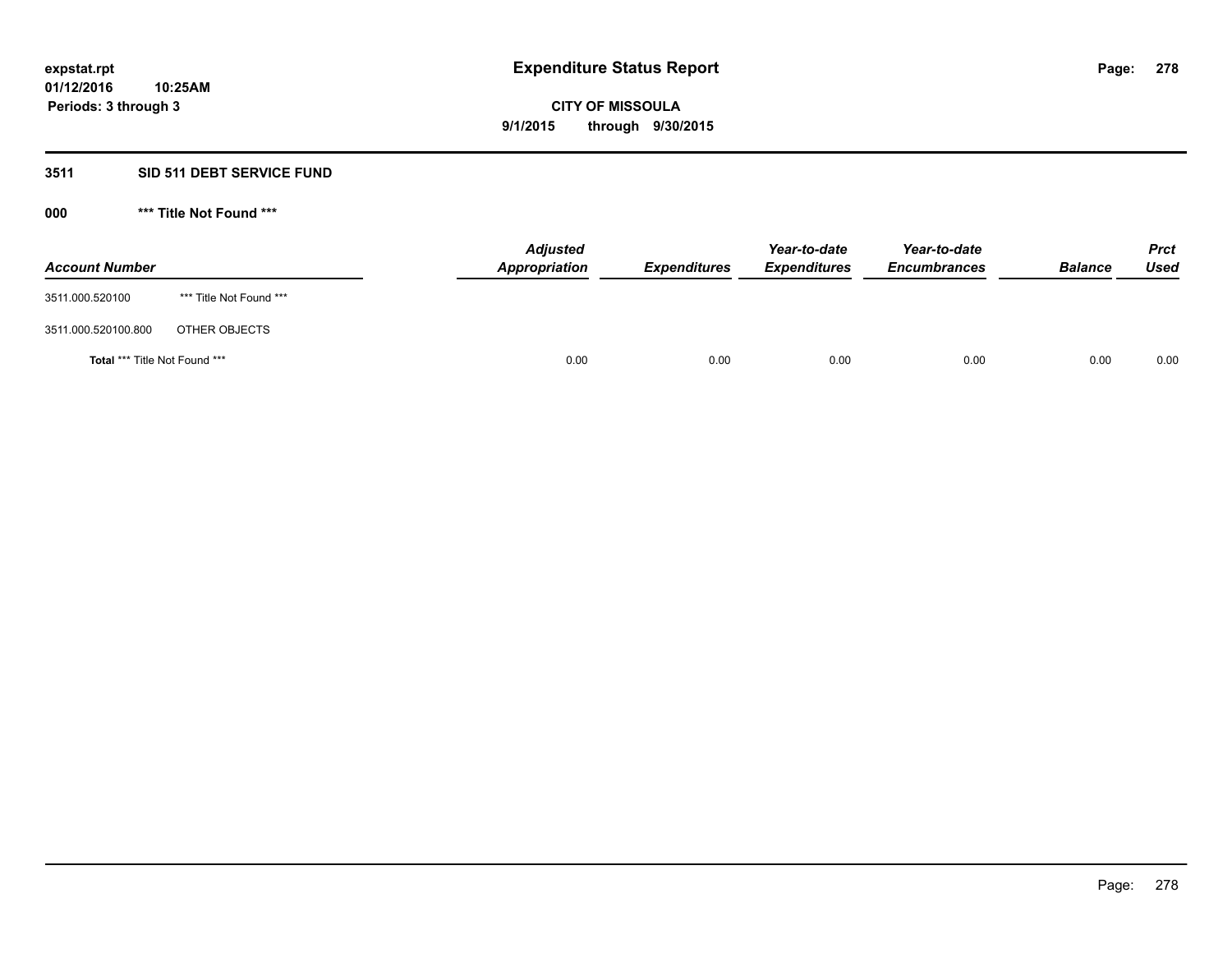# **3511 SID 511 DEBT SERVICE FUND**

| <b>Account Number</b> |                                  | <b>Adjusted</b><br>Appropriation | <b>Expenditures</b> | Year-to-date<br><b>Expenditures</b> | Year-to-date<br><b>Encumbrances</b> | <b>Balance</b> | <b>Prct</b><br><b>Used</b> |
|-----------------------|----------------------------------|----------------------------------|---------------------|-------------------------------------|-------------------------------------|----------------|----------------------------|
| 3511.390.510100       | SPECIAL ASSESSMENTS              |                                  |                     |                                     |                                     |                |                            |
| 3511.390.510100.600   | <b>DEBT SERVICE</b>              |                                  |                     |                                     |                                     |                |                            |
|                       | <b>Total SPECIAL ASSESSMENTS</b> | 0.00                             | 0.00                | 0.00                                | 0.00                                | 0.00           | 0.00                       |
| 3511.390.510110       | <b>MERCHANT SERVICES</b>         |                                  |                     |                                     |                                     |                |                            |
| 3511.390.510110.500   | <b>FIXED CHARGES</b>             |                                  |                     |                                     |                                     |                |                            |
|                       | <b>Total MERCHANT SERVICES</b>   | 0.00                             | 0.00                | 0.00                                | 0.00                                | 0.00           | 0.00                       |
|                       | Total SID 511 DEBT SERVICE FUND  | 0.00                             | 0.00                | 0.00                                | 0.00                                | 0.00           | 0.00                       |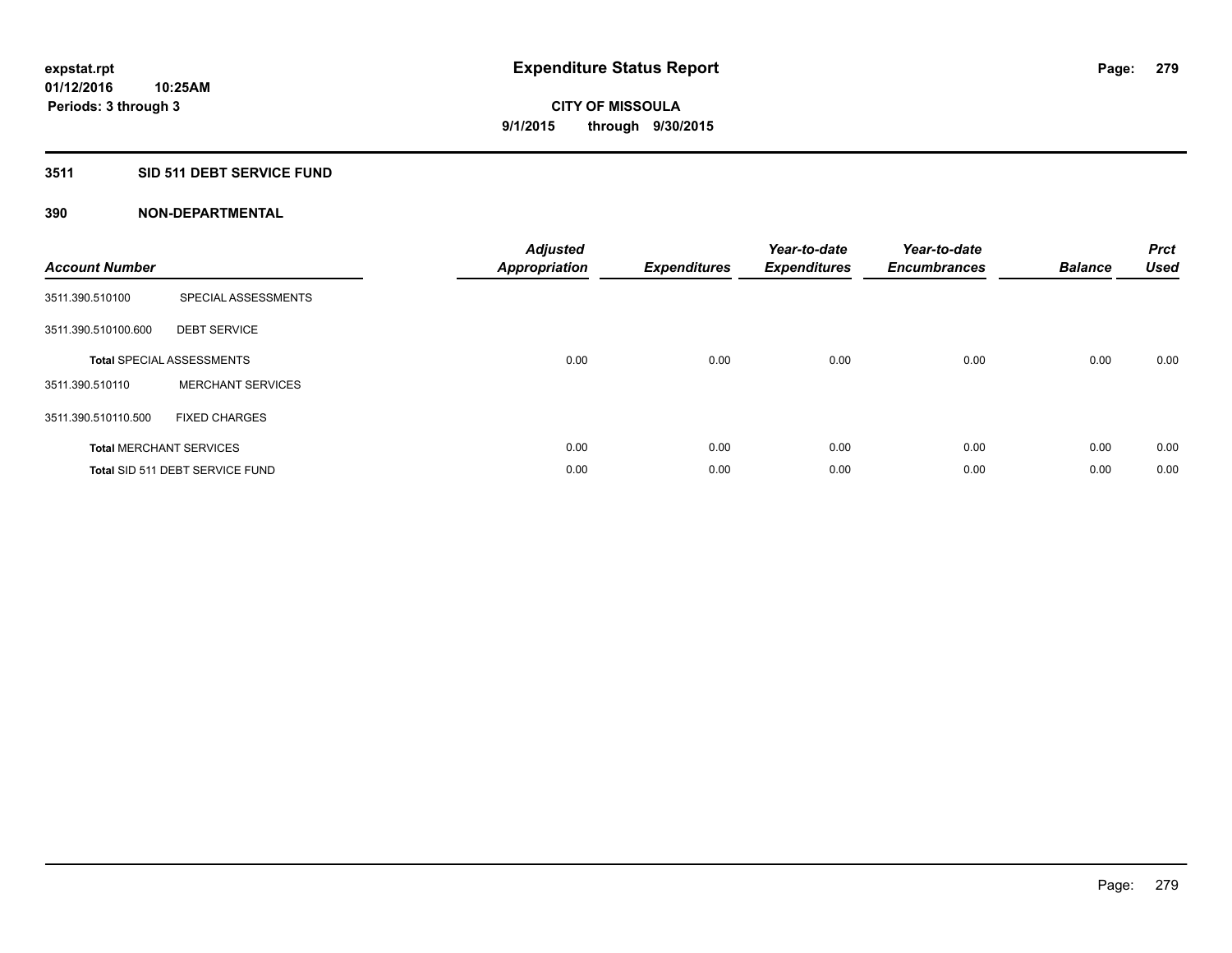## **3512 SID 512 DEBT SERVICE FUND**

| <b>Account Number</b>             |                                                 | <b>Adjusted</b><br><b>Appropriation</b> | <b>Expenditures</b> | Year-to-date<br><b>Expenditures</b> | Year-to-date<br><b>Encumbrances</b> | <b>Balance</b> | <b>Prct</b><br><b>Used</b> |
|-----------------------------------|-------------------------------------------------|-----------------------------------------|---------------------|-------------------------------------|-------------------------------------|----------------|----------------------------|
| 3512.390.510100                   | SPECIAL ASSESSMENTS                             |                                         |                     |                                     |                                     |                |                            |
| 3512.390.510100.600               | <b>DEBT SERVICE</b>                             |                                         |                     |                                     |                                     |                |                            |
| 3512.390.510100.610.000 PRINCIPAL |                                                 | 29,670.00                               | 0.00                | 0.00                                | 0.00                                | 29,670.00      | 0.00                       |
|                                   | 3512.390.510100.620.000 INTEREST / SERVICE FEES | 3,685.00                                | 0.00                | 350.00                              | 0.00                                | 3,335.00       | 9.50                       |
|                                   | <b>Total SPECIAL ASSESSMENTS</b>                | 33,355.00                               | 0.00                | 350.00                              | 0.00                                | 33,005.00      | 1.05                       |
| 3512.390.510110                   | <b>MERCHANT SERVICES</b>                        |                                         |                     |                                     |                                     |                |                            |
| 3512.390.510110.500               | <b>FIXED CHARGES</b>                            |                                         |                     |                                     |                                     |                |                            |
| <b>Total FIXED CHARGES</b>        |                                                 | 0.00                                    | 0.00                | 0.00                                | 0.00                                | 0.00           | 0.00                       |
|                                   | <b>Total MERCHANT SERVICES</b>                  | 0.00                                    | 0.00                | 0.00                                | 0.00                                | 0.00           | 0.00                       |
|                                   | Total SID 512 DEBT SERVICE FUND                 | 33,355.00                               | 0.00                | 350.00                              | 0.00                                | 33,005.00      | 1.05                       |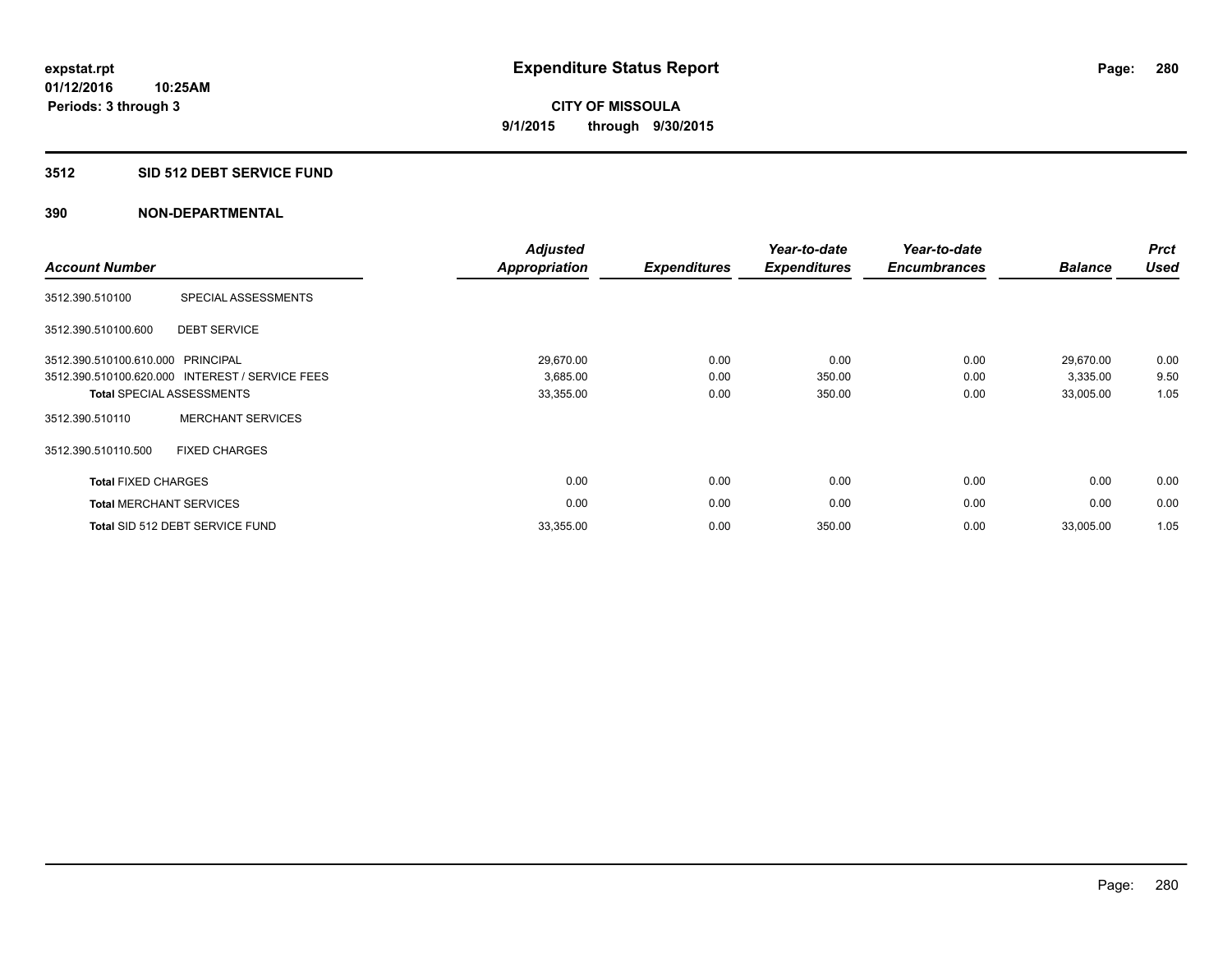## **3513 SID 513 DEBT SERVICE FUND**

# **280 PUBLIC WORKS OPERATIONS**

| <b>Account Number</b>          |                                      | <b>Adjusted</b><br><b>Appropriation</b> | <b>Expenditures</b> | Year-to-date<br><b>Expenditures</b> | Year-to-date<br><b>Encumbrances</b> | <b>Balance</b> | <b>Prct</b><br><b>Used</b> |
|--------------------------------|--------------------------------------|-----------------------------------------|---------------------|-------------------------------------|-------------------------------------|----------------|----------------------------|
| 3513.280.510110                | <b>MERCHANT SERVICES</b>             |                                         |                     |                                     |                                     |                |                            |
| 3513.280.510110.500            | <b>FIXED CHARGES</b>                 |                                         |                     |                                     |                                     |                |                            |
| <b>Total MERCHANT SERVICES</b> |                                      | 0.00                                    | 0.00                | 0.00                                | 0.00                                | 0.00           | 0.00                       |
| 3513.280.521000                | INTERFUND OPERATING TRANSFERS        |                                         |                     |                                     |                                     |                |                            |
| 3513.280.521000.800            | OTHER OBJECTS                        |                                         |                     |                                     |                                     |                |                            |
|                                | <b>Total PUBLIC WORKS OPERATIONS</b> | 0.00                                    | 0.00                | 0.00                                | 0.00                                | 0.00           | 0.00                       |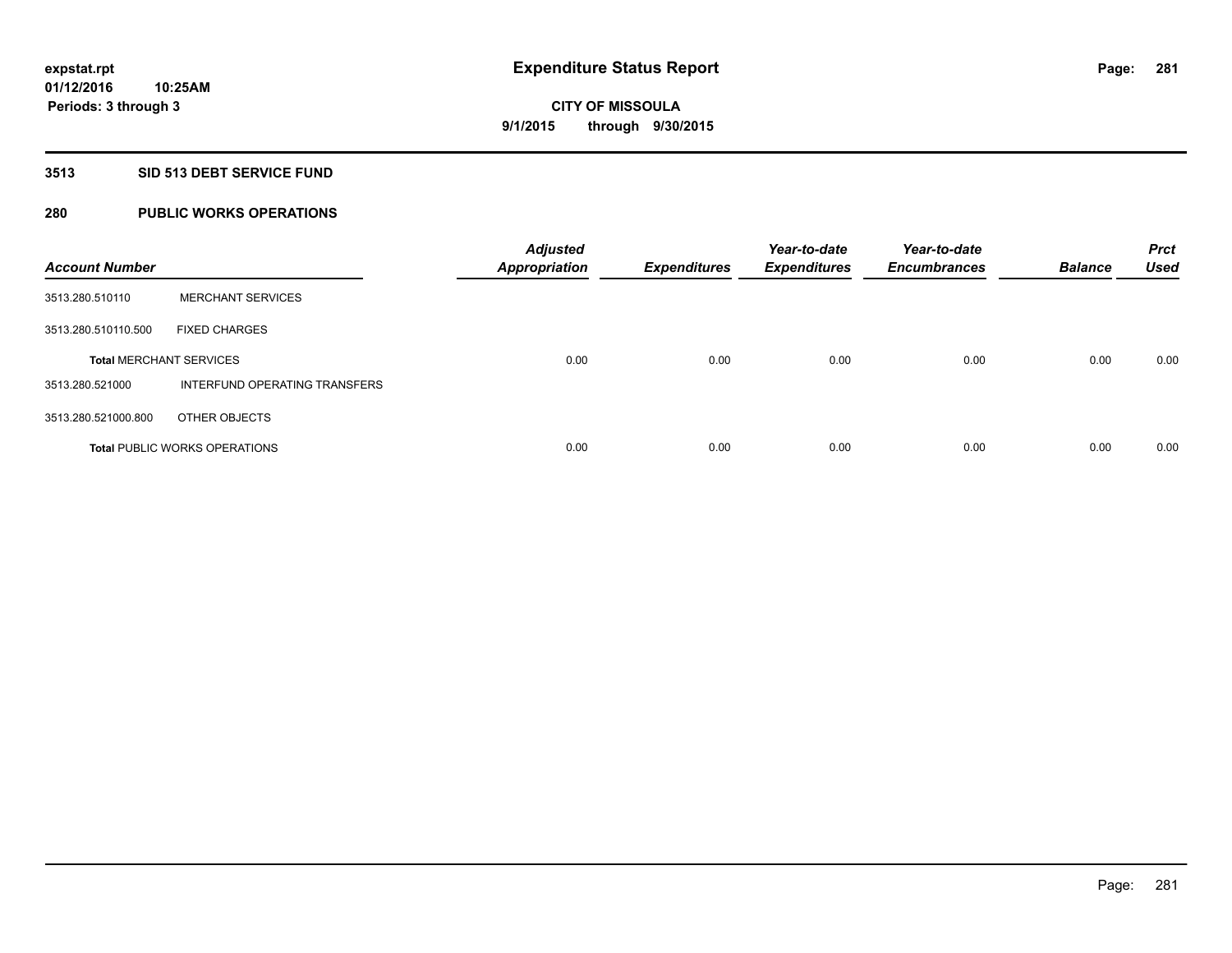## **3513 SID 513 DEBT SERVICE FUND**

|                                |                                  | <b>Adjusted</b>      |                     | Year-to-date        | Year-to-date        |                | <b>Prct</b> |
|--------------------------------|----------------------------------|----------------------|---------------------|---------------------|---------------------|----------------|-------------|
| <b>Account Number</b>          |                                  | <b>Appropriation</b> | <b>Expenditures</b> | <b>Expenditures</b> | <b>Encumbrances</b> | <b>Balance</b> | <b>Used</b> |
| 3513.390.510100                | SPECIAL ASSESSMENTS              |                      |                     |                     |                     |                |             |
| 3513.390.510100.600            | <b>DEBT SERVICE</b>              |                      |                     |                     |                     |                |             |
| <b>Total DEBT SERVICE</b>      |                                  | 0.00                 | 0.00                | 0.00                | 0.00                | 0.00           | 0.00        |
| 3513.390.510100.800            | OTHER OBJECTS                    |                      |                     |                     |                     |                |             |
|                                | <b>Total SPECIAL ASSESSMENTS</b> | 0.00                 | 0.00                | 0.00                | 0.00                | 0.00           | 0.00        |
| 3513.390.510110                | <b>MERCHANT SERVICES</b>         |                      |                     |                     |                     |                |             |
| 3513.390.510110.500            | <b>FIXED CHARGES</b>             |                      |                     |                     |                     |                |             |
| <b>Total MERCHANT SERVICES</b> |                                  | 0.00                 | 0.00                | 0.00                | 0.00                | 0.00           | 0.00        |
| 3513.390.521000                | INTERFUND OPERATING TRANSFERS    |                      |                     |                     |                     |                |             |
| 3513.390.521000.800            | OTHER OBJECTS                    |                      |                     |                     |                     |                |             |
|                                | Total SID 513 DEBT SERVICE FUND  | 0.00                 | 0.00                | 0.00                | 0.00                | 0.00           | 0.00        |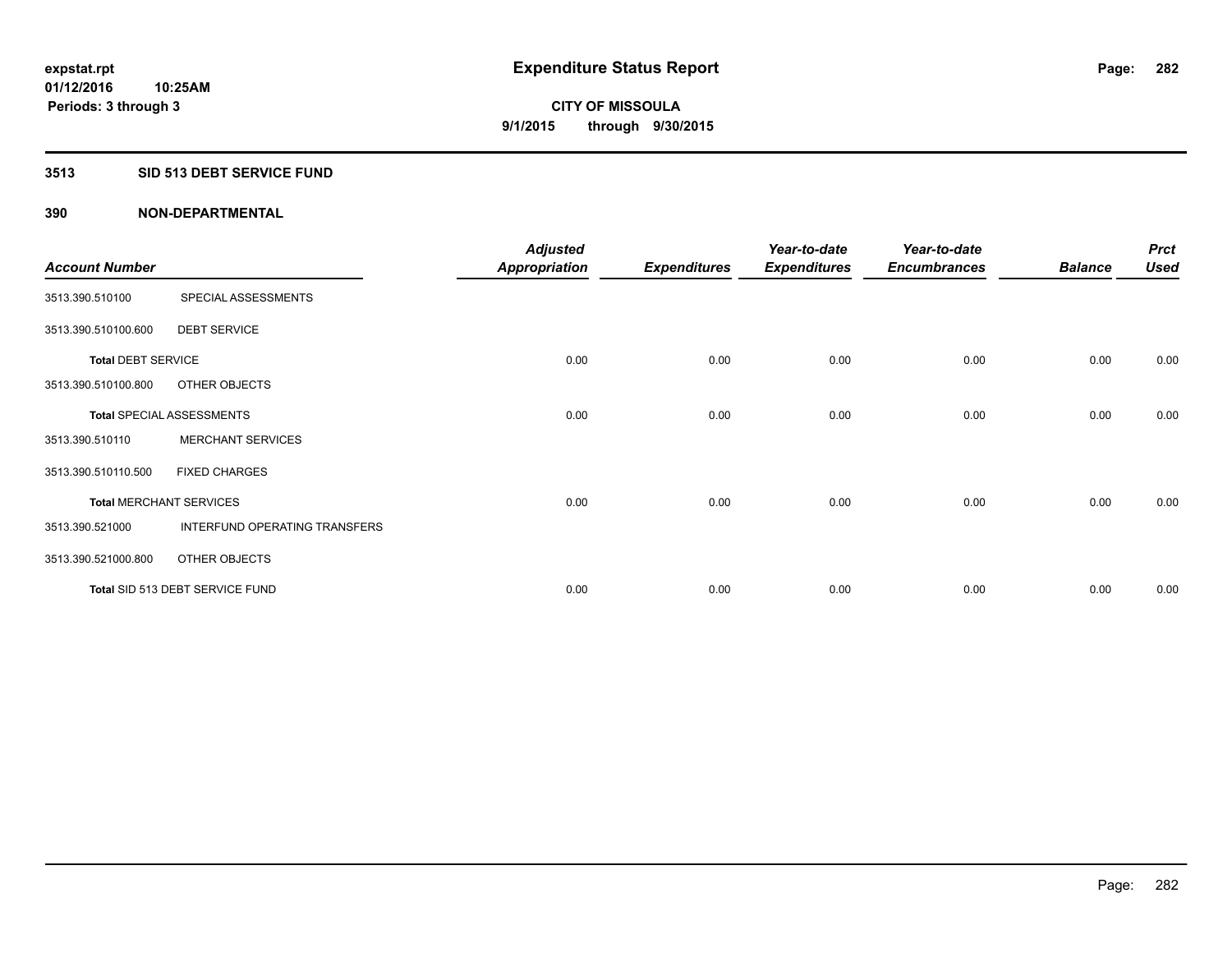## **3514 SID 514 DEBT SERVICE FUND**

| <b>Account Number</b>                |                         | <b>Adjusted</b><br><b>Appropriation</b> | <b>Expenditures</b> | Year-to-date<br><b>Expenditures</b> | Year-to-date<br><b>Encumbrances</b> | <b>Balance</b> | <b>Prct</b><br><b>Used</b> |
|--------------------------------------|-------------------------|-----------------------------------------|---------------------|-------------------------------------|-------------------------------------|----------------|----------------------------|
| 3514.000.520100                      | *** Title Not Found *** |                                         |                     |                                     |                                     |                |                            |
| 3514.000.520100.800                  | OTHER OBJECTS           |                                         |                     |                                     |                                     |                |                            |
| <b>Total *** Title Not Found ***</b> |                         | 0.00                                    | 0.00                | 0.00                                | 0.00                                | 0.00           | 0.00                       |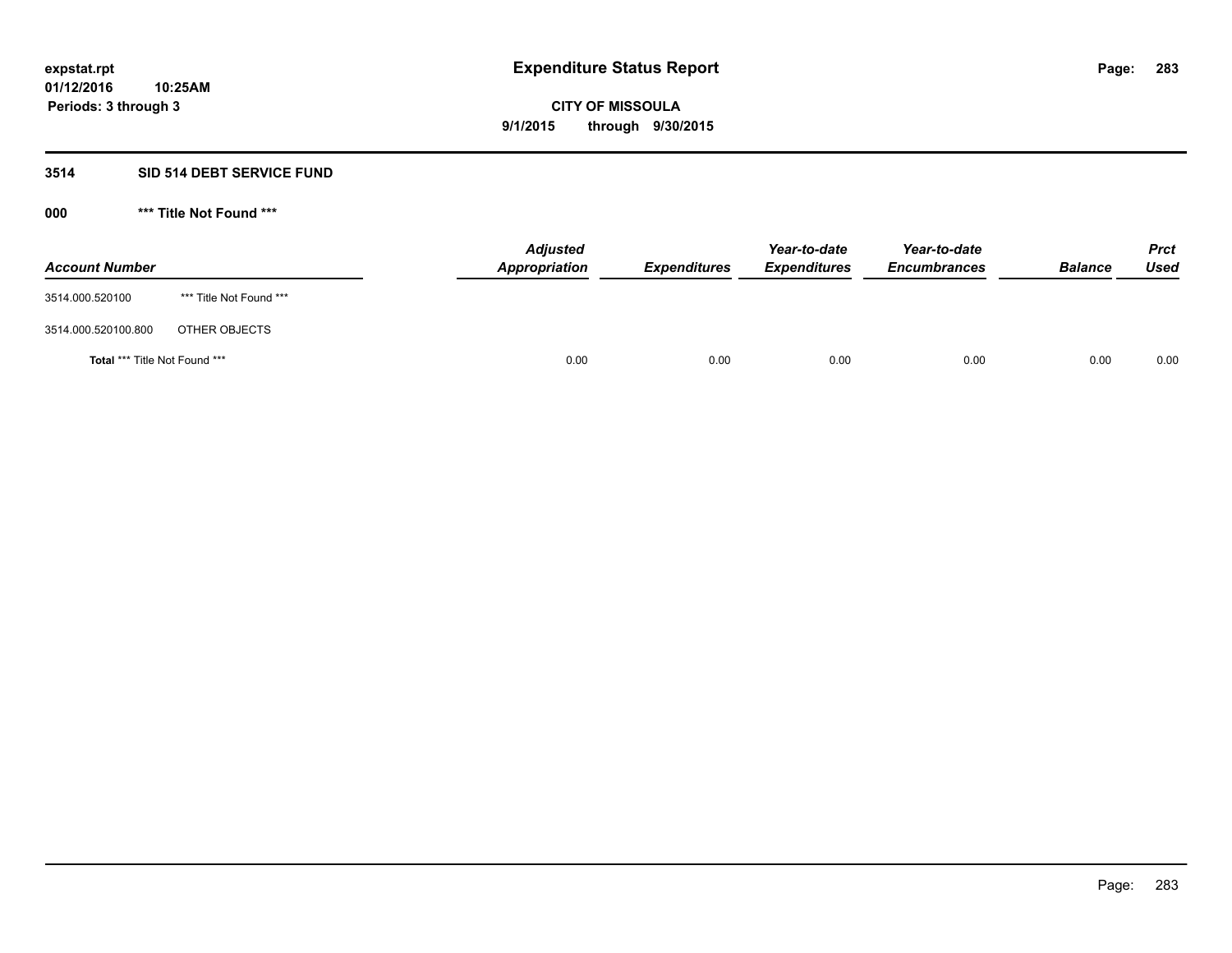# **3514 SID 514 DEBT SERVICE FUND**

| <b>Account Number</b> |                                  | <b>Adjusted</b><br><b>Appropriation</b> | <b>Expenditures</b> | Year-to-date<br><b>Expenditures</b> | Year-to-date<br><b>Encumbrances</b> | <b>Balance</b> | <b>Prct</b><br><b>Used</b> |
|-----------------------|----------------------------------|-----------------------------------------|---------------------|-------------------------------------|-------------------------------------|----------------|----------------------------|
| 3514.390.510100       | SPECIAL ASSESSMENTS              |                                         |                     |                                     |                                     |                |                            |
| 3514.390.510100.600   | <b>DEBT SERVICE</b>              |                                         |                     |                                     |                                     |                |                            |
|                       | <b>Total SPECIAL ASSESSMENTS</b> | 0.00                                    | 0.00                | 0.00                                | 0.00                                | 0.00           | 0.00                       |
| 3514.390.510110       | <b>MERCHANT SERVICES</b>         |                                         |                     |                                     |                                     |                |                            |
| 3514.390.510110.500   | <b>FIXED CHARGES</b>             |                                         |                     |                                     |                                     |                |                            |
|                       | <b>Total MERCHANT SERVICES</b>   | 0.00                                    | 0.00                | 0.00                                | 0.00                                | 0.00           | 0.00                       |
|                       | Total SID 514 DEBT SERVICE FUND  | 0.00                                    | 0.00                | 0.00                                | 0.00                                | 0.00           | 0.00                       |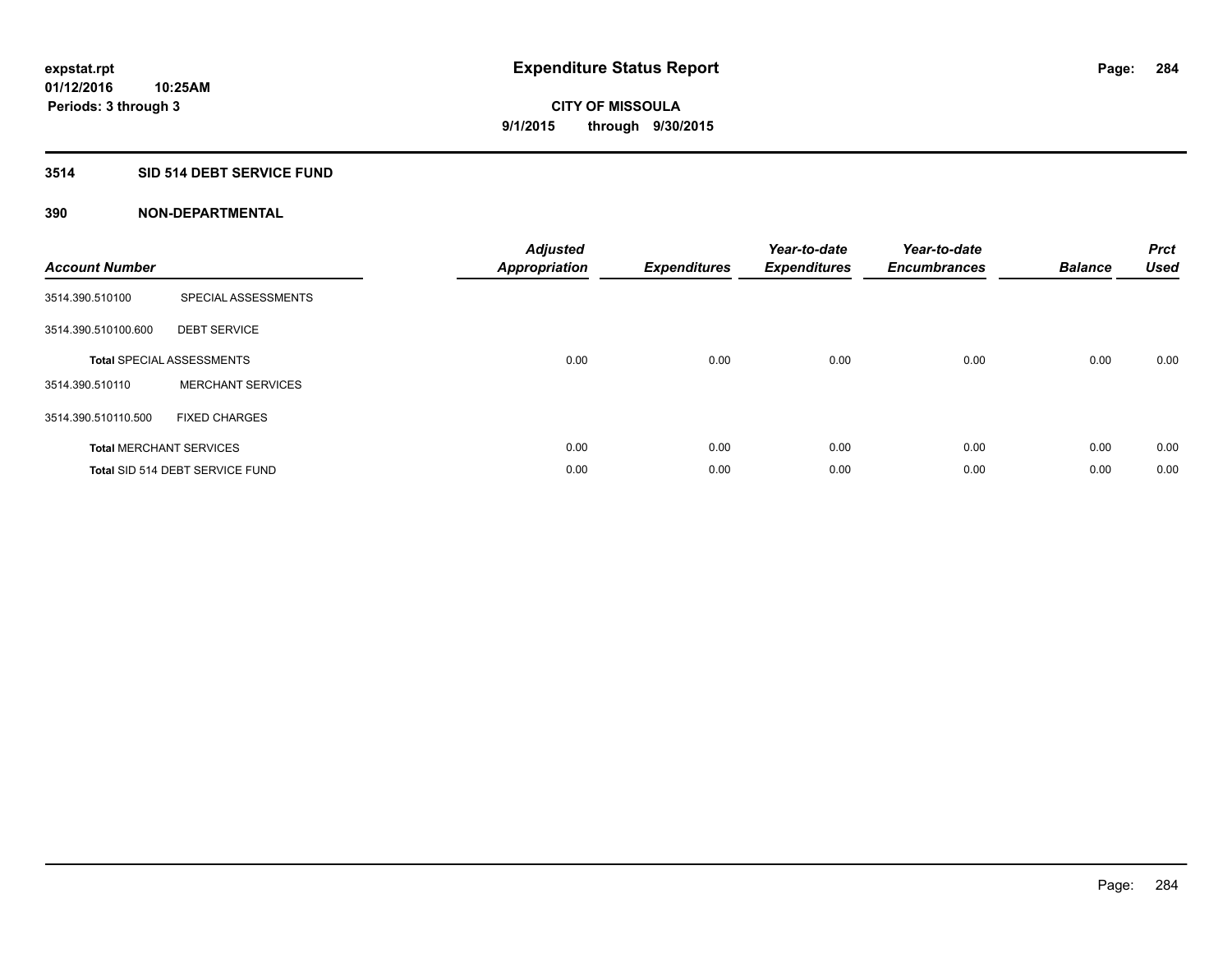# **3515 SID 515 DEBT SERVICE FUND**

| <b>Account Number</b>     |                                  | <b>Adjusted</b><br><b>Appropriation</b> | <b>Expenditures</b> | Year-to-date<br><b>Expenditures</b> | Year-to-date<br><b>Encumbrances</b> | <b>Balance</b> | <b>Prct</b><br><b>Used</b> |
|---------------------------|----------------------------------|-----------------------------------------|---------------------|-------------------------------------|-------------------------------------|----------------|----------------------------|
| 3515.390.510100           | SPECIAL ASSESSMENTS              |                                         |                     |                                     |                                     |                |                            |
| 3515.390.510100.600       | <b>DEBT SERVICE</b>              |                                         |                     |                                     |                                     |                |                            |
| <b>Total DEBT SERVICE</b> |                                  | 0.00                                    | 0.00                | 0.00                                | 0.00                                | 0.00           | 0.00                       |
| 3515.390.510100.800       | OTHER OBJECTS                    |                                         |                     |                                     |                                     |                |                            |
|                           | <b>Total SPECIAL ASSESSMENTS</b> | 0.00                                    | 0.00                | 0.00                                | 0.00                                | 0.00           | 0.00                       |
| 3515.390.510110           | <b>MERCHANT SERVICES</b>         |                                         |                     |                                     |                                     |                |                            |
| 3515.390.510110.500       | <b>FIXED CHARGES</b>             |                                         |                     |                                     |                                     |                |                            |
|                           | Total SID 515 DEBT SERVICE FUND  | 0.00                                    | 0.00                | 0.00                                | 0.00                                | 0.00           | 0.00                       |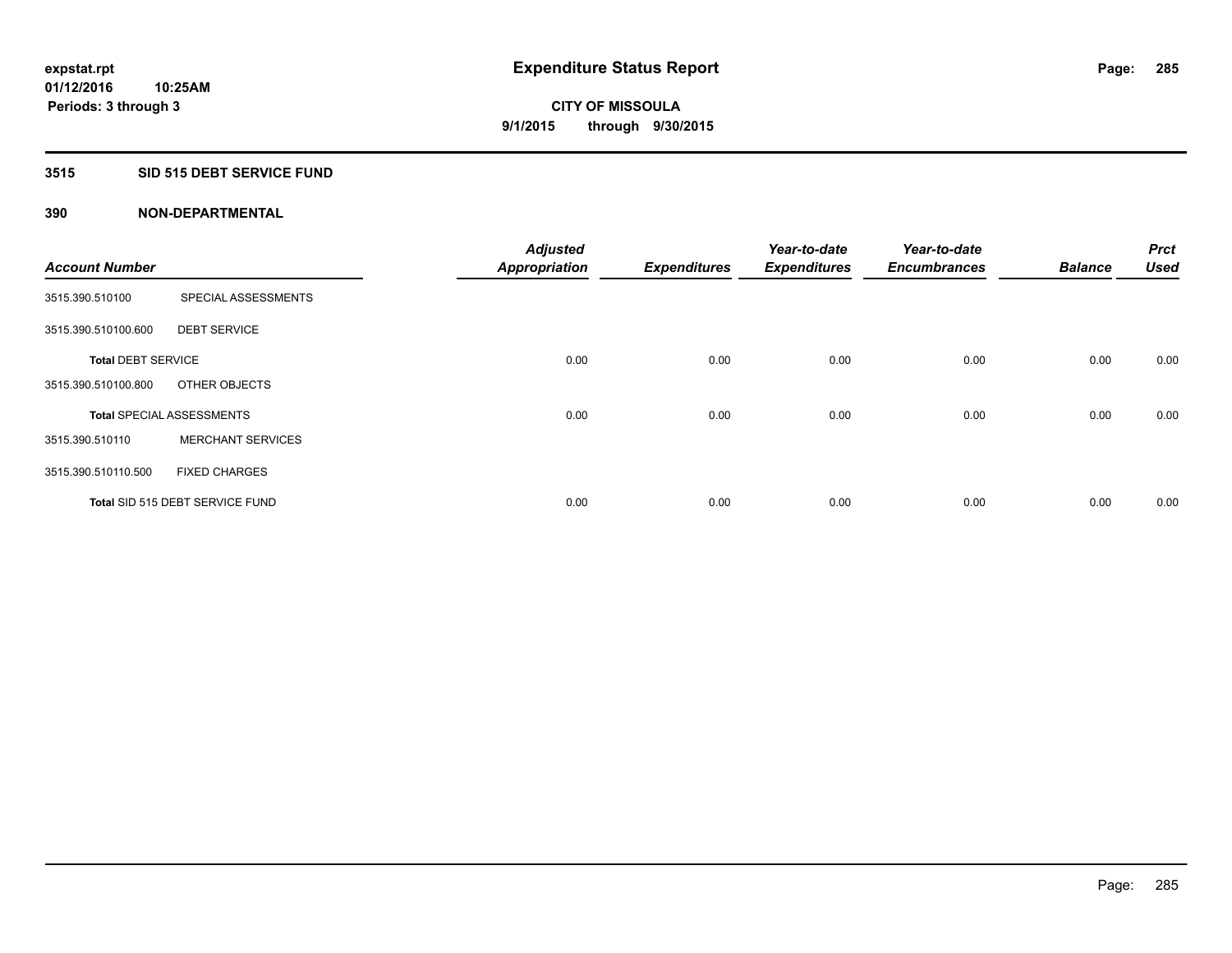# **3517 SID 517 DEBT SERVICE FUND**

| <b>Account Number</b>                |                         | <b>Adjusted</b><br>Appropriation | <b>Expenditures</b> | Year-to-date<br><b>Expenditures</b> | Year-to-date<br><b>Encumbrances</b> | <b>Balance</b> | <b>Prct</b><br>Used |
|--------------------------------------|-------------------------|----------------------------------|---------------------|-------------------------------------|-------------------------------------|----------------|---------------------|
| 3517.000.520100                      | *** Title Not Found *** |                                  |                     |                                     |                                     |                |                     |
| 3517.000.520100.800                  | OTHER OBJECTS           |                                  |                     |                                     |                                     |                |                     |
| <b>Total *** Title Not Found ***</b> |                         | 0.00                             | 0.00                | 0.00                                | 0.00                                | 0.00           | 0.00                |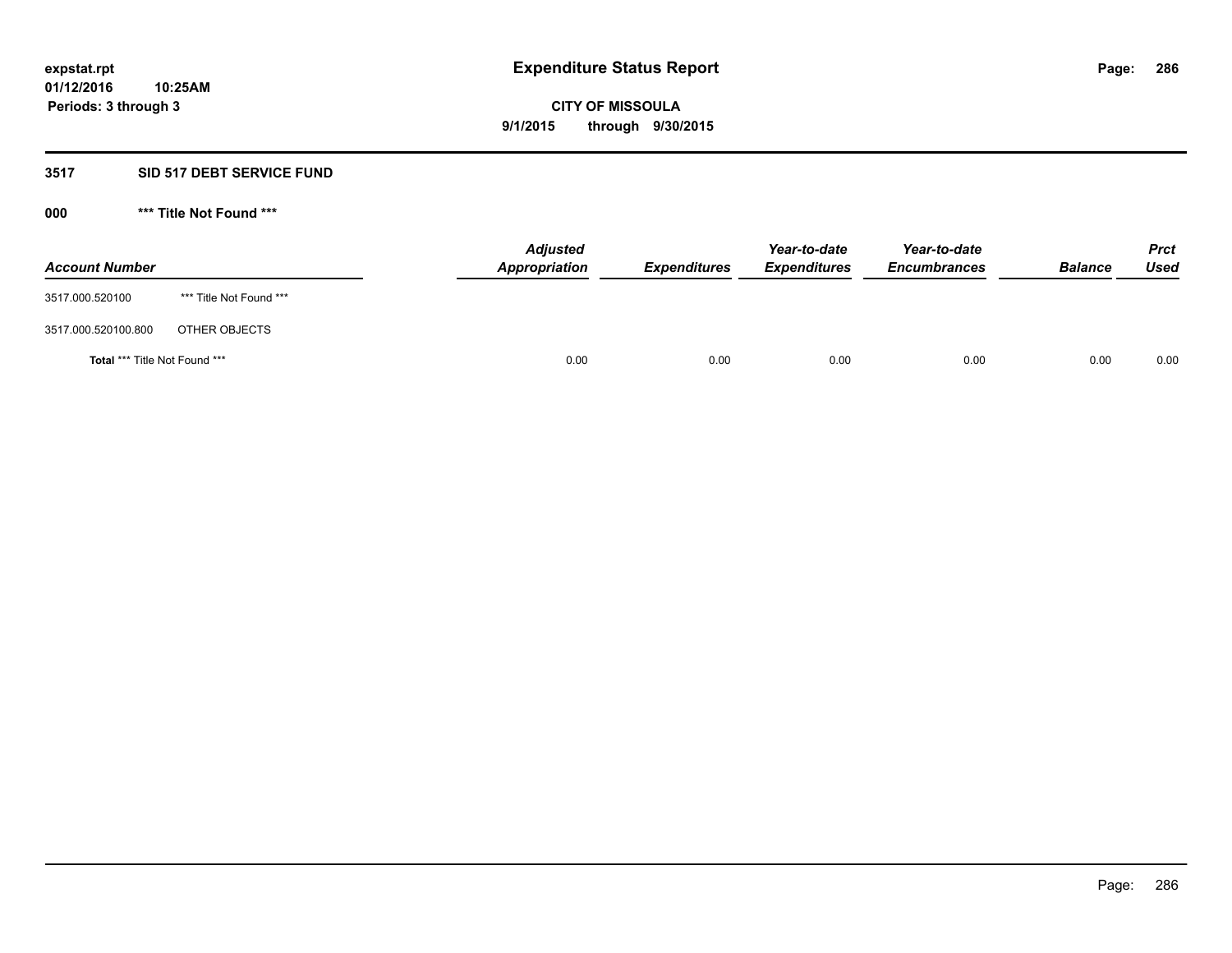# **3517 SID 517 DEBT SERVICE FUND**

| <b>Account Number</b> |                                  | <b>Adjusted</b><br><b>Appropriation</b> | <b>Expenditures</b> | Year-to-date<br><b>Expenditures</b> | Year-to-date<br><b>Encumbrances</b> | <b>Balance</b> | <b>Prct</b><br><b>Used</b> |
|-----------------------|----------------------------------|-----------------------------------------|---------------------|-------------------------------------|-------------------------------------|----------------|----------------------------|
| 3517.390.510100       | SPECIAL ASSESSMENTS              |                                         |                     |                                     |                                     |                |                            |
| 3517.390.510100.600   | <b>DEBT SERVICE</b>              |                                         |                     |                                     |                                     |                |                            |
|                       | <b>Total SPECIAL ASSESSMENTS</b> | 0.00                                    | 0.00                | 0.00                                | 0.00                                | 0.00           | 0.00                       |
| 3517.390.510110       | <b>MERCHANT SERVICES</b>         |                                         |                     |                                     |                                     |                |                            |
| 3517.390.510110.500   | <b>FIXED CHARGES</b>             |                                         |                     |                                     |                                     |                |                            |
|                       | Total SID 517 DEBT SERVICE FUND  | 0.00                                    | 0.00                | 0.00                                | 0.00                                | 0.00           | 0.00                       |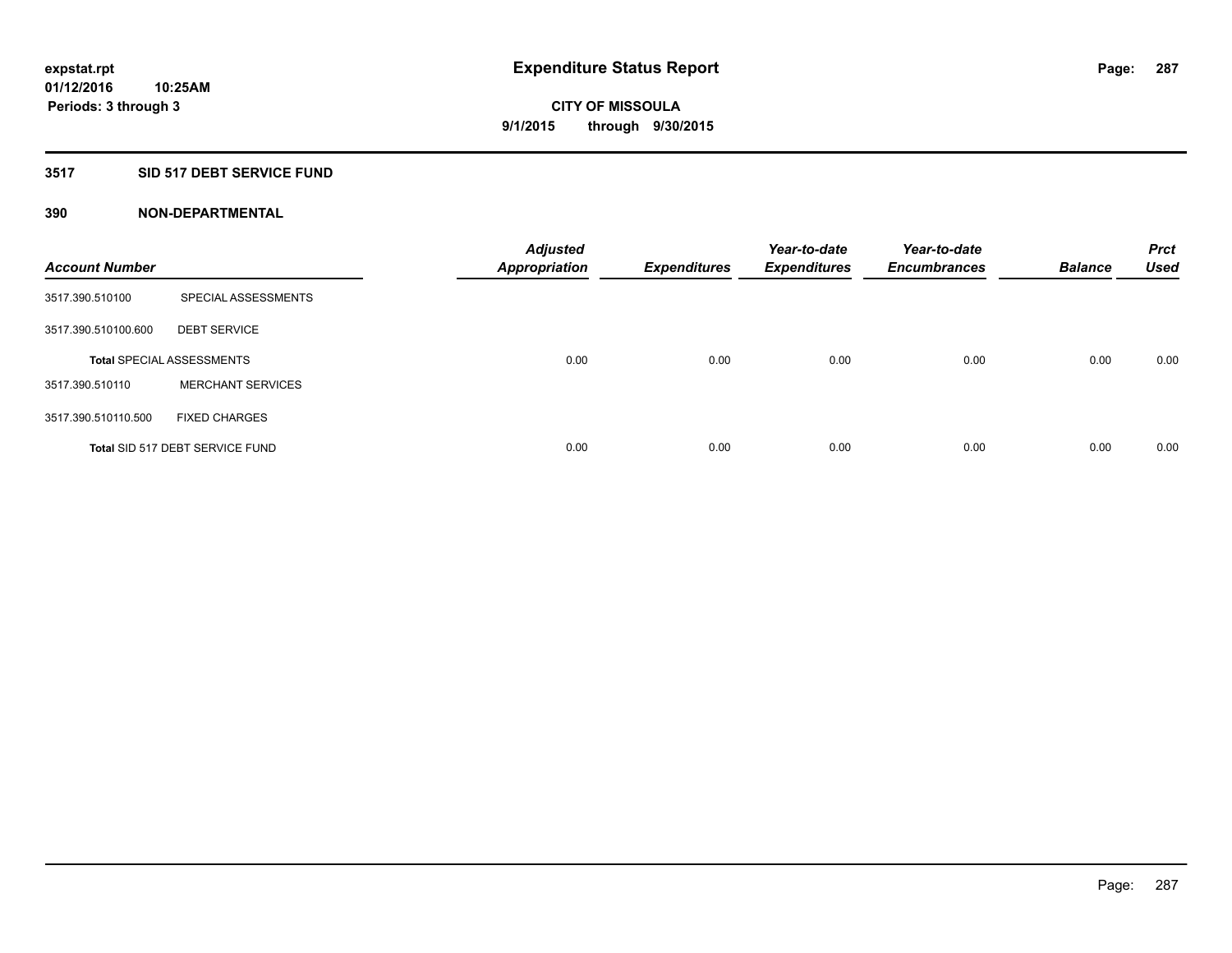## **3518 SID 518 DEBT SERVICE FUND**

| <b>Account Number</b>         |                         | <b>Adjusted</b><br>Appropriation | <b>Expenditures</b> | Year-to-date<br><b>Expenditures</b> | Year-to-date<br><b>Encumbrances</b> | <b>Balance</b> | <b>Prct</b><br><b>Used</b> |
|-------------------------------|-------------------------|----------------------------------|---------------------|-------------------------------------|-------------------------------------|----------------|----------------------------|
| 3518.000.520100               | *** Title Not Found *** |                                  |                     |                                     |                                     |                |                            |
| 3518.000.520100.800           | OTHER OBJECTS           |                                  |                     |                                     |                                     |                |                            |
| Total *** Title Not Found *** |                         | 0.00                             | 0.00                | 0.00                                | 0.00                                | 0.00           | 0.00                       |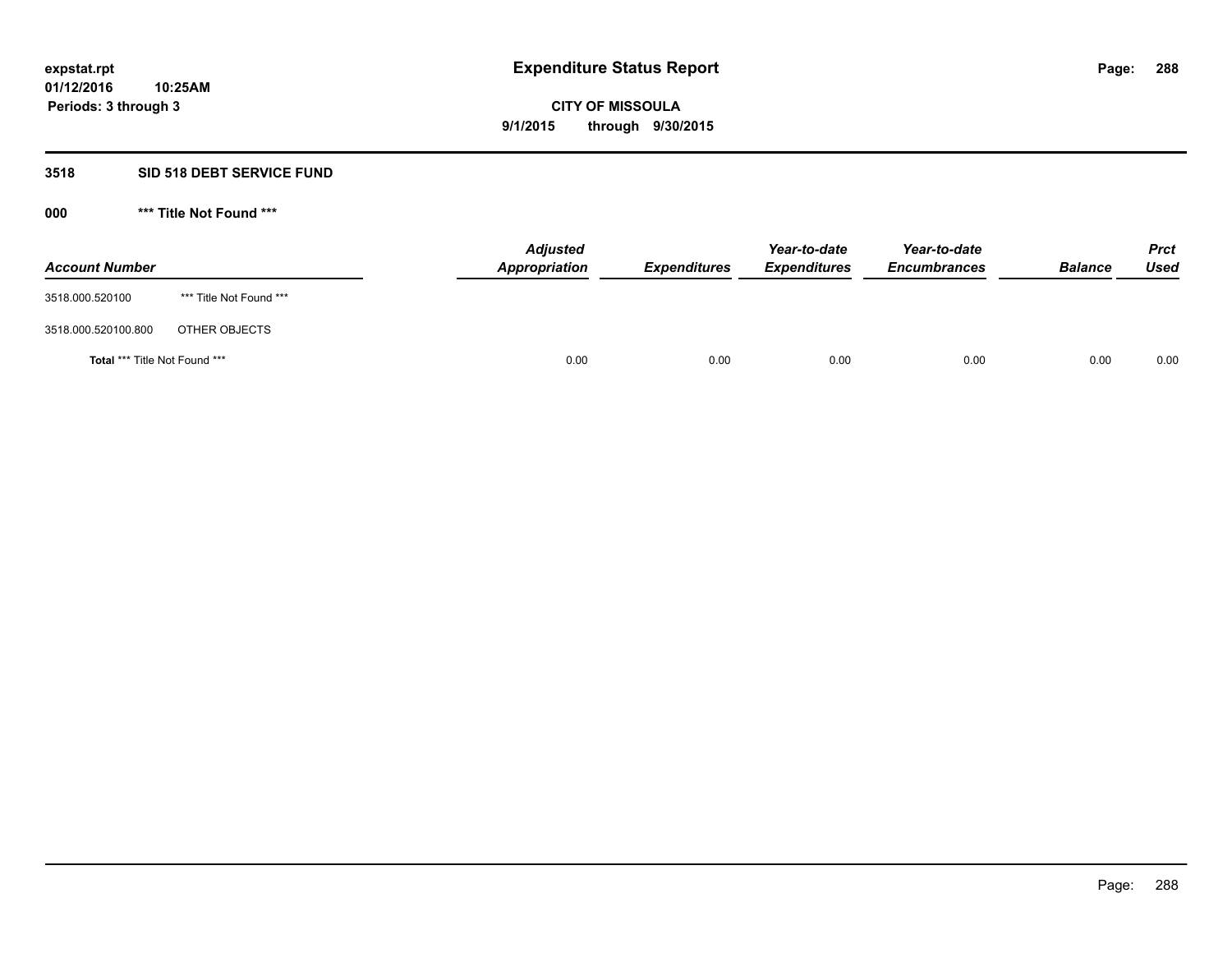#### **3518 SID 518 DEBT SERVICE FUND**

| <b>Account Number</b> |                                            | <b>Adjusted</b><br><b>Appropriation</b> | <b>Expenditures</b> | Year-to-date<br><b>Expenditures</b> | Year-to-date<br><b>Encumbrances</b> | <b>Balance</b> | <b>Prct</b><br><b>Used</b> |
|-----------------------|--------------------------------------------|-----------------------------------------|---------------------|-------------------------------------|-------------------------------------|----------------|----------------------------|
| 3518.390.510100       | SPECIAL ASSESSMENTS                        |                                         |                     |                                     |                                     |                |                            |
| 3518.390.510100.600   | <b>DEBT SERVICE</b>                        |                                         |                     |                                     |                                     |                |                            |
|                       | <b>Total SPECIAL ASSESSMENTS</b>           | 0.00                                    | 0.00                | 0.00                                | 0.00                                | 0.00           | 0.00                       |
| 3518.390.510110       | <b>MERCHANT SERVICES</b>                   |                                         |                     |                                     |                                     |                |                            |
| 3518.390.510110.500   | <b>FIXED CHARGES</b>                       |                                         |                     |                                     |                                     |                |                            |
|                       | <b>Total MERCHANT SERVICES</b>             | 0.00                                    | 0.00                | 0.00                                | 0.00                                | 0.00           | 0.00                       |
| 3518.390.521000       | <b>INTERFUND OPERATING TRANSFERS</b>       |                                         |                     |                                     |                                     |                |                            |
| 3518.390.521000.800   | OTHER OBJECTS                              |                                         |                     |                                     |                                     |                |                            |
|                       | <b>Total INTERFUND OPERATING TRANSFERS</b> | 0.00                                    | 0.00                | 0.00                                | 0.00                                | 0.00           | 0.00                       |
|                       | Total SID 518 DEBT SERVICE FUND            | 0.00                                    | 0.00                | 0.00                                | 0.00                                | 0.00           | 0.00                       |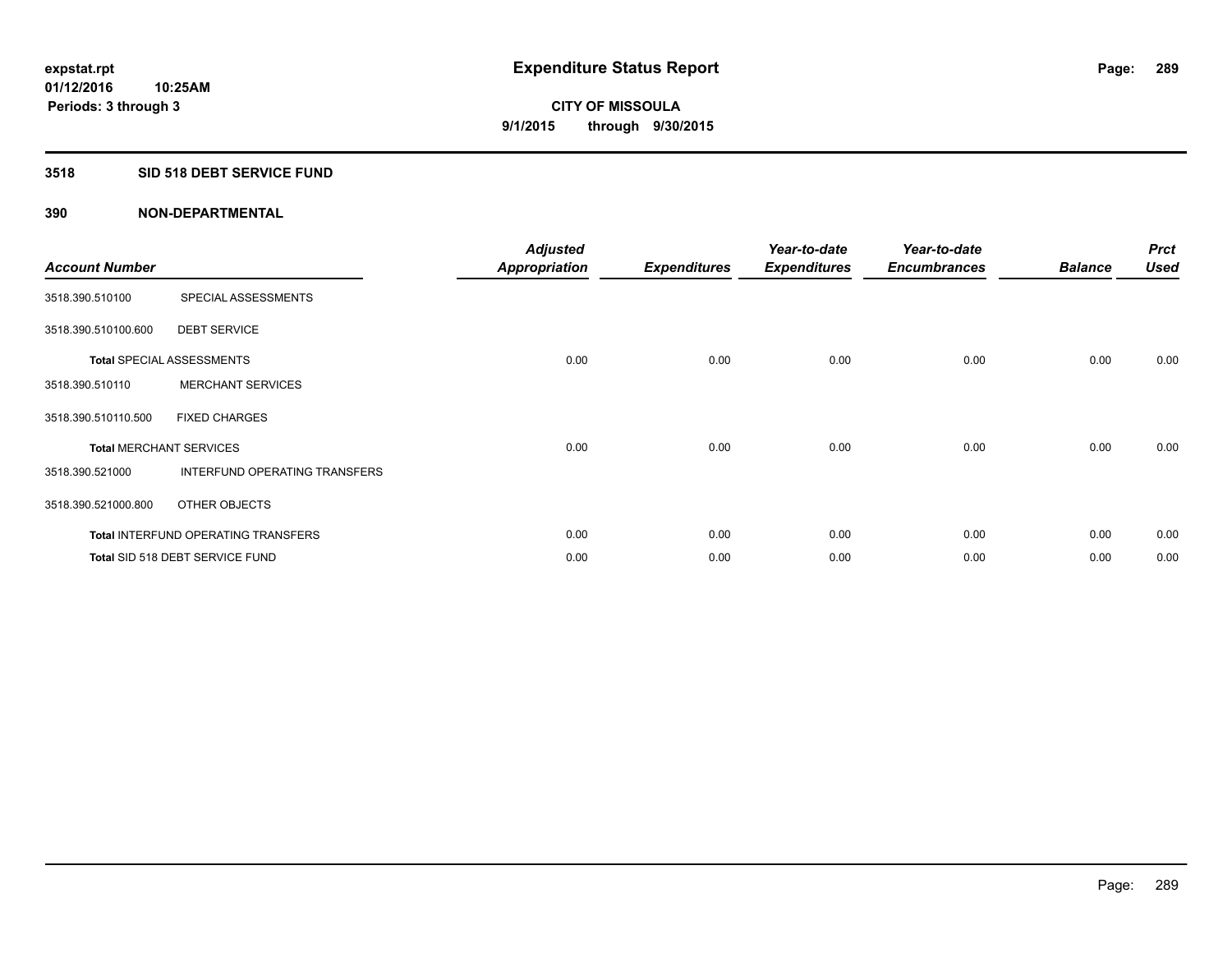#### **3519 SID 519 DEBT SERVICE FUND**

| <b>Account Number</b> |                                            | <b>Adjusted</b><br><b>Appropriation</b> | <b>Expenditures</b> | Year-to-date<br><b>Expenditures</b> | Year-to-date<br><b>Encumbrances</b> | <b>Balance</b> | <b>Prct</b><br><b>Used</b> |
|-----------------------|--------------------------------------------|-----------------------------------------|---------------------|-------------------------------------|-------------------------------------|----------------|----------------------------|
| 3519.390.510100       | SPECIAL ASSESSMENTS                        |                                         |                     |                                     |                                     |                |                            |
| 3519.390.510100.600   | <b>DEBT SERVICE</b>                        |                                         |                     |                                     |                                     |                |                            |
|                       | <b>Total SPECIAL ASSESSMENTS</b>           | 0.00                                    | 0.00                | 0.00                                | 0.00                                | 0.00           | 0.00                       |
| 3519.390.510110       | <b>MERCHANT SERVICES</b>                   |                                         |                     |                                     |                                     |                |                            |
| 3519.390.510110.500   | <b>FIXED CHARGES</b>                       |                                         |                     |                                     |                                     |                |                            |
|                       | <b>Total MERCHANT SERVICES</b>             | 0.00                                    | 0.00                | 0.00                                | 0.00                                | 0.00           | 0.00                       |
| 3519.390.521000       | <b>INTERFUND OPERATING TRANSFERS</b>       |                                         |                     |                                     |                                     |                |                            |
| 3519.390.521000.800   | OTHER OBJECTS                              |                                         |                     |                                     |                                     |                |                            |
|                       | <b>Total INTERFUND OPERATING TRANSFERS</b> | 0.00                                    | 0.00                | 0.00                                | 0.00                                | 0.00           | 0.00                       |
|                       | Total SID 519 DEBT SERVICE FUND            | 0.00                                    | 0.00                | 0.00                                | 0.00                                | 0.00           | 0.00                       |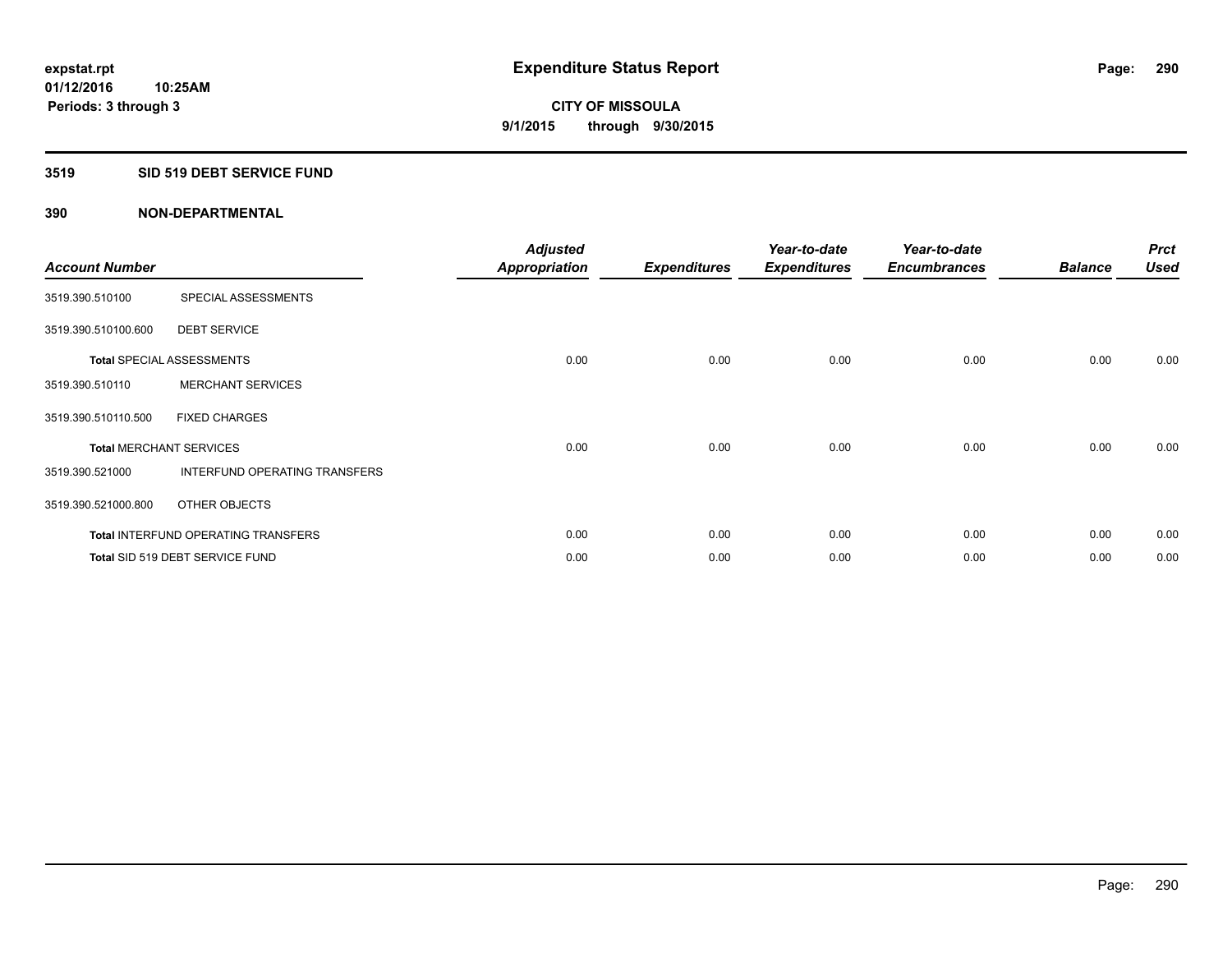#### **3520 SID 520 DEBT SERVICE FUND**

| <b>Account Number</b>             |                                                 | <b>Adjusted</b><br><b>Appropriation</b> | <b>Expenditures</b> | Year-to-date<br><b>Expenditures</b> | Year-to-date<br><b>Encumbrances</b> | <b>Balance</b> | <b>Prct</b><br><b>Used</b> |
|-----------------------------------|-------------------------------------------------|-----------------------------------------|---------------------|-------------------------------------|-------------------------------------|----------------|----------------------------|
|                                   |                                                 |                                         |                     |                                     |                                     |                |                            |
| 3520.390.510100                   | SPECIAL ASSESSMENTS                             |                                         |                     |                                     |                                     |                |                            |
| 3520.390.510100.600               | <b>DEBT SERVICE</b>                             |                                         |                     |                                     |                                     |                |                            |
| 3520.390.510100.610.000 PRINCIPAL |                                                 | 138,000.00                              | 0.00                | 0.00                                | 0.00                                | 138,000.00     | 0.00                       |
|                                   | 3520.390.510100.620.000 INTEREST / SERVICE FEES | 21,920.00                               | 0.00                | 0.00                                | 0.00                                | 21,920.00      | 0.00                       |
| <b>Total SPECIAL ASSESSMENTS</b>  |                                                 | 159,920.00                              | 0.00                | 0.00                                | 0.00                                | 159,920.00     | 0.00                       |
| 3520.390.510110                   | <b>MERCHANT SERVICES</b>                        |                                         |                     |                                     |                                     |                |                            |
| 3520.390.510110.500               | <b>FIXED CHARGES</b>                            |                                         |                     |                                     |                                     |                |                            |
| <b>Total MERCHANT SERVICES</b>    |                                                 | 0.00                                    | 0.00                | 0.00                                | 0.00                                | 0.00           | 0.00                       |
|                                   | Total SID 520 DEBT SERVICE FUND                 | 159,920.00                              | 0.00                | 0.00                                | 0.00                                | 159,920.00     | 0.00                       |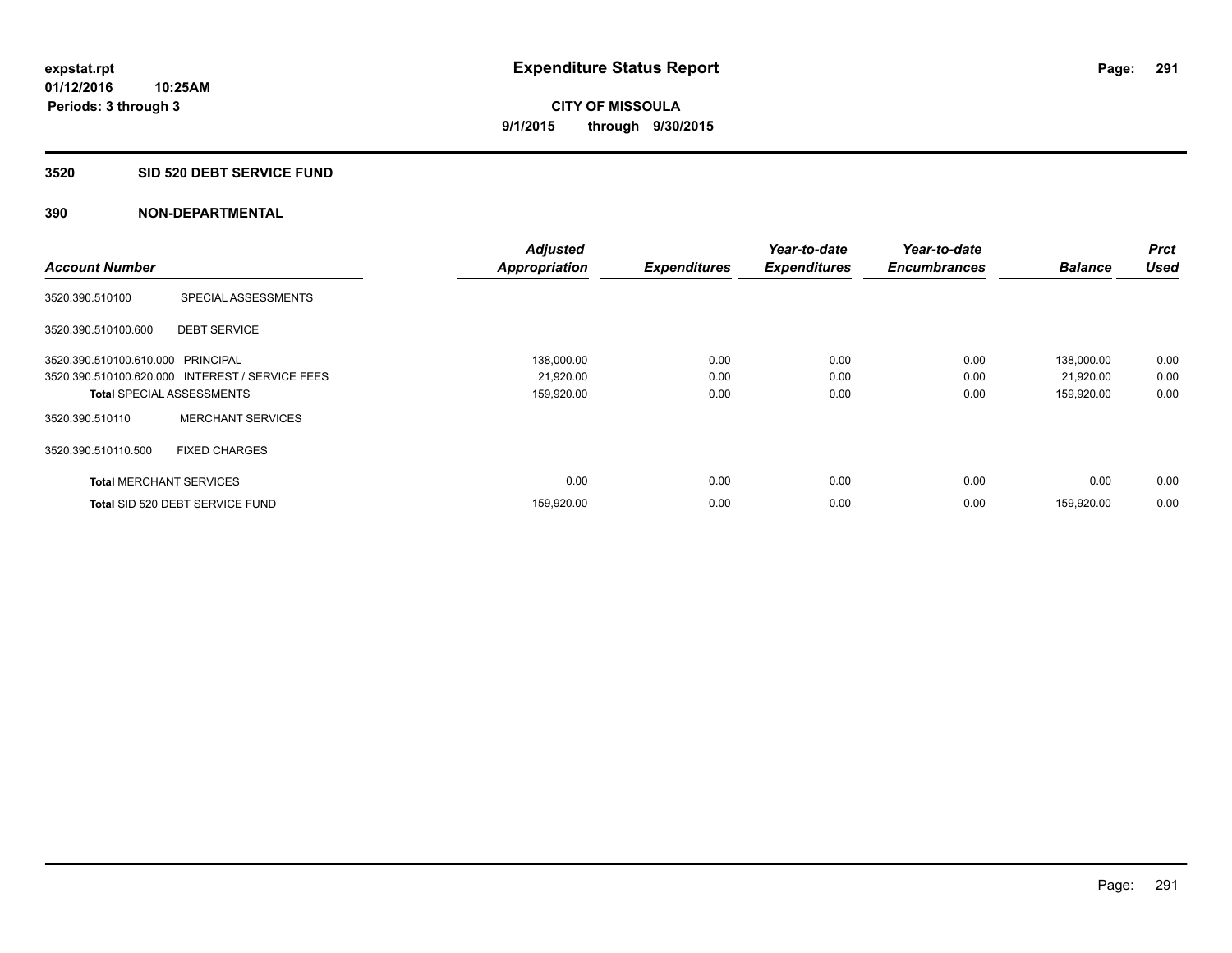#### **3521 SID 521 DEBT SERVICE FUND**

|                                   |                                                 | <b>Adjusted</b>      |                     | Year-to-date        | Year-to-date        |                | <b>Prct</b> |
|-----------------------------------|-------------------------------------------------|----------------------|---------------------|---------------------|---------------------|----------------|-------------|
| <b>Account Number</b>             |                                                 | <b>Appropriation</b> | <b>Expenditures</b> | <b>Expenditures</b> | <b>Encumbrances</b> | <b>Balance</b> | <b>Used</b> |
| 3521.390.510100                   | SPECIAL ASSESSMENTS                             |                      |                     |                     |                     |                |             |
| 3521.390.510100.600               | <b>DEBT SERVICE</b>                             |                      |                     |                     |                     |                |             |
| 3521.390.510100.610.000 PRINCIPAL |                                                 | 135.00               | 0.00                | 0.00                | 0.00                | 135.00         | 0.00        |
|                                   | 3521.390.510100.620.000 INTEREST / SERVICE FEES | 15.00                | 0.00                | 0.00                | 0.00                | 15.00          | 0.00        |
| <b>Total SPECIAL ASSESSMENTS</b>  |                                                 | 150.00               | 0.00                | 0.00                | 0.00                | 150.00         | 0.00        |
| 3521.390.510110                   | <b>MERCHANT SERVICES</b>                        |                      |                     |                     |                     |                |             |
| 3521.390.510110.500               | <b>FIXED CHARGES</b>                            |                      |                     |                     |                     |                |             |
| <b>Total MERCHANT SERVICES</b>    |                                                 | 0.00                 | 0.00                | 0.00                | 0.00                | 0.00           | 0.00        |
|                                   | Total SID 521 DEBT SERVICE FUND                 | 150.00               | 0.00                | 0.00                | 0.00                | 150.00         | 0.00        |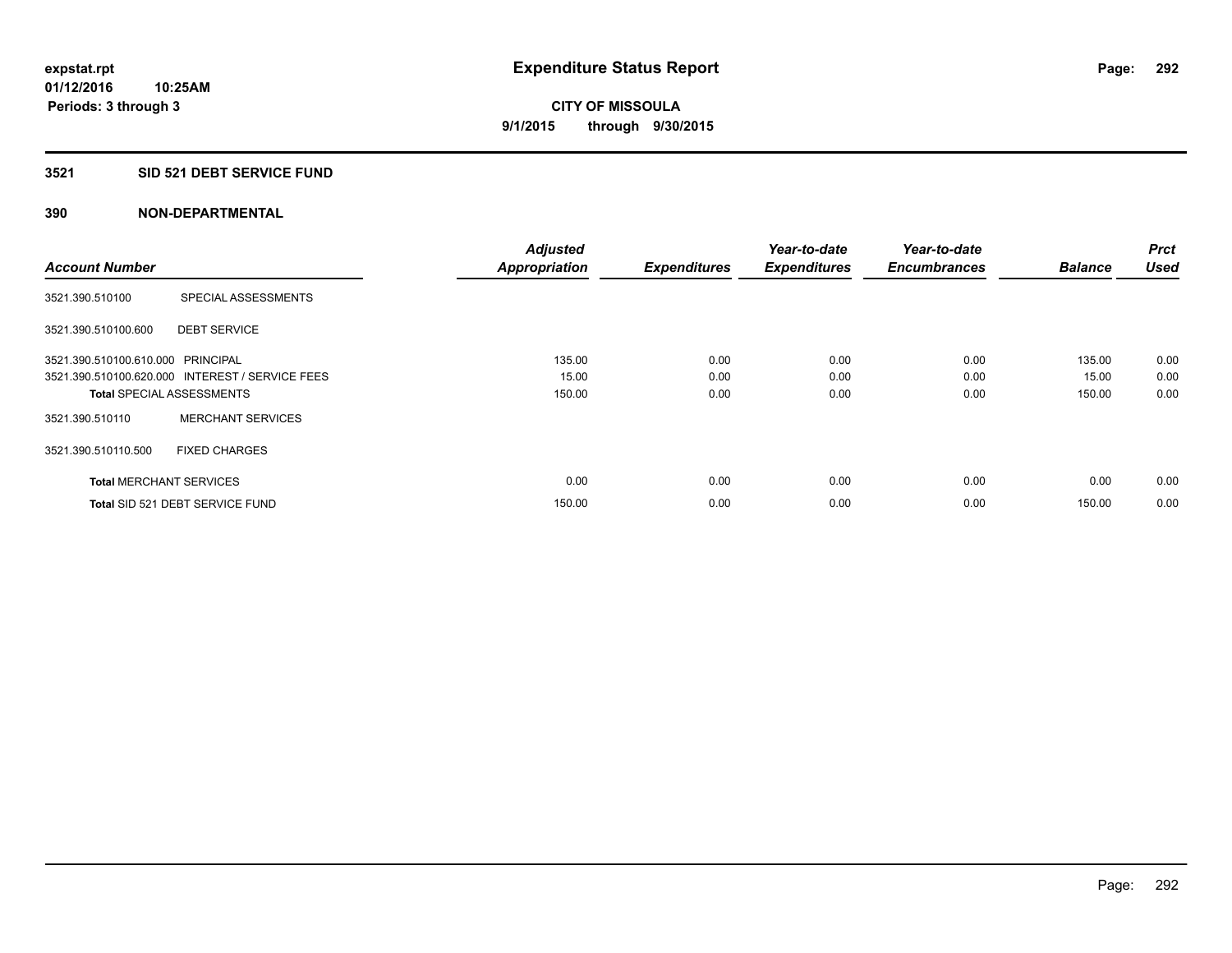#### **3522 SID 522 DEBT SERVICE FUND**

|                                   |                                                 | <b>Adjusted</b>      |                     | Year-to-date        | Year-to-date        |                | <b>Prct</b> |
|-----------------------------------|-------------------------------------------------|----------------------|---------------------|---------------------|---------------------|----------------|-------------|
| <b>Account Number</b>             |                                                 | <b>Appropriation</b> | <b>Expenditures</b> | <b>Expenditures</b> | <b>Encumbrances</b> | <b>Balance</b> | <b>Used</b> |
| 3522.390.510100                   | SPECIAL ASSESSMENTS                             |                      |                     |                     |                     |                |             |
| 3522.390.510100.600               | <b>DEBT SERVICE</b>                             |                      |                     |                     |                     |                |             |
| 3522.390.510100.610.000 PRINCIPAL |                                                 | 195.00               | 0.00                | 0.00                | 0.00                | 195.00         | 0.00        |
|                                   | 3522.390.510100.620.000 INTEREST / SERVICE FEES | 22.00                | 0.00                | 0.00                | 0.00                | 22.00          | 0.00        |
| <b>Total SPECIAL ASSESSMENTS</b>  |                                                 | 217.00               | 0.00                | 0.00                | 0.00                | 217.00         | 0.00        |
| 3522.390.510110                   | <b>MERCHANT SERVICES</b>                        |                      |                     |                     |                     |                |             |
| 3522.390.510110.500               | <b>FIXED CHARGES</b>                            |                      |                     |                     |                     |                |             |
| <b>Total MERCHANT SERVICES</b>    |                                                 | 0.00                 | 0.00                | 0.00                | 0.00                | 0.00           | 0.00        |
|                                   | Total SID 522 DEBT SERVICE FUND                 | 217.00               | 0.00                | 0.00                | 0.00                | 217.00         | 0.00        |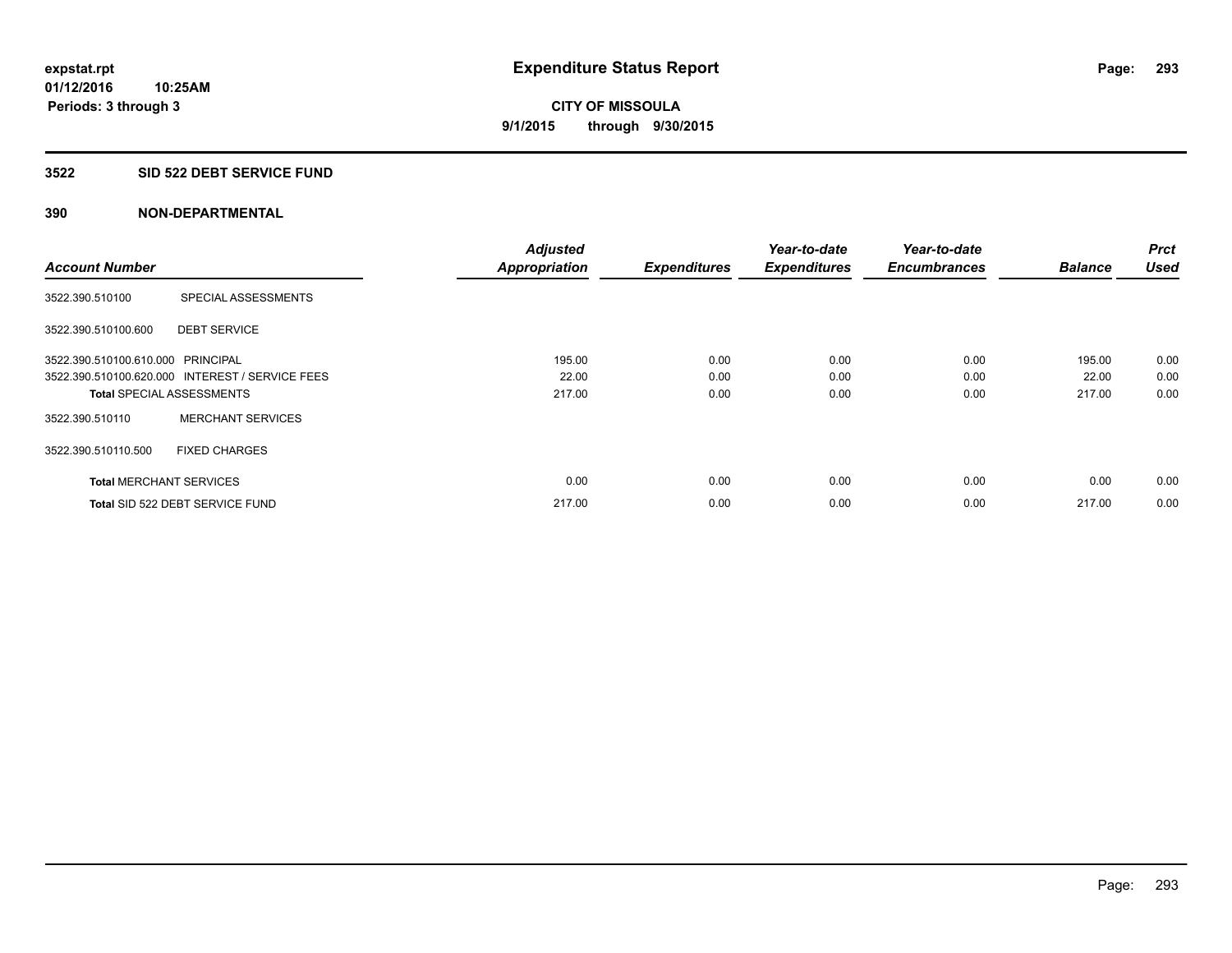#### **3524 SID 524 DEBT SERVICE FUND**

|                                   |                                                 | <b>Adjusted</b>      |                     | Year-to-date        | Year-to-date        |                | <b>Prct</b> |
|-----------------------------------|-------------------------------------------------|----------------------|---------------------|---------------------|---------------------|----------------|-------------|
| <b>Account Number</b>             |                                                 | <b>Appropriation</b> | <b>Expenditures</b> | <b>Expenditures</b> | <b>Encumbrances</b> | <b>Balance</b> | <b>Used</b> |
| 3524.390.510100                   | SPECIAL ASSESSMENTS                             |                      |                     |                     |                     |                |             |
| 3524.390.510100.600               | <b>DEBT SERVICE</b>                             |                      |                     |                     |                     |                |             |
| 3524.390.510100.610.000 PRINCIPAL |                                                 | 224,000.00           | 0.00                | 0.00                | 0.00                | 224,000.00     | 0.00        |
|                                   | 3524.390.510100.620.000 INTEREST / SERVICE FEES | 80,660.00            | 0.00                | 0.00                | 0.00                | 80,660.00      | 0.00        |
| <b>Total SPECIAL ASSESSMENTS</b>  |                                                 | 304,660.00           | 0.00                | 0.00                | 0.00                | 304,660.00     | 0.00        |
| 3524.390.510110                   | <b>MERCHANT SERVICES</b>                        |                      |                     |                     |                     |                |             |
| 3524.390.510110.500               | <b>FIXED CHARGES</b>                            |                      |                     |                     |                     |                |             |
| <b>Total MERCHANT SERVICES</b>    |                                                 | 0.00                 | 0.00                | 0.00                | 0.00                | 0.00           | 0.00        |
|                                   | Total SID 524 DEBT SERVICE FUND                 | 304,660.00           | 0.00                | 0.00                | 0.00                | 304,660.00     | 0.00        |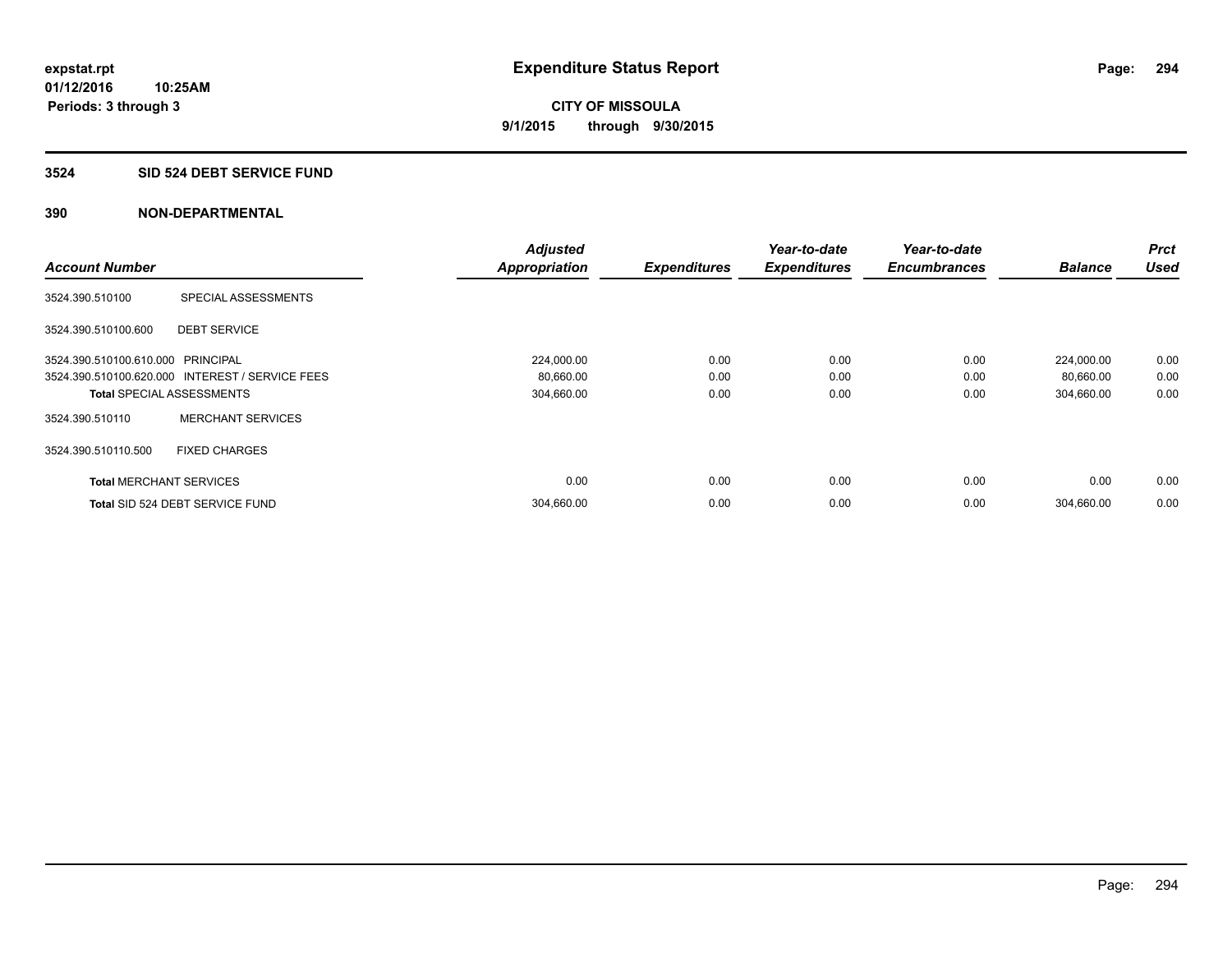#### **3525 SID 525 DEBT SERVICE FUND**

|                                   |                                                 | <b>Adjusted</b>      |                     | Year-to-date        | Year-to-date        |                | Prct        |
|-----------------------------------|-------------------------------------------------|----------------------|---------------------|---------------------|---------------------|----------------|-------------|
| <b>Account Number</b>             |                                                 | <b>Appropriation</b> | <b>Expenditures</b> | <b>Expenditures</b> | <b>Encumbrances</b> | <b>Balance</b> | <b>Used</b> |
| 3525.390.510100                   | SPECIAL ASSESSMENTS                             |                      |                     |                     |                     |                |             |
| 3525.390.510100.600               | <b>DEBT SERVICE</b>                             |                      |                     |                     |                     |                |             |
| 3525.390.510100.610.000 PRINCIPAL |                                                 | 26,000.00            | 0.00                | 0.00                | 0.00                | 26,000.00      | 0.00        |
|                                   | 3525.390.510100.620.000 INTEREST / SERVICE FEES | 5,500.00             | 0.00                | 0.00                | 0.00                | 5,500.00       | 0.00        |
| <b>Total SPECIAL ASSESSMENTS</b>  |                                                 | 31,500.00            | 0.00                | 0.00                | 0.00                | 31,500.00      | 0.00        |
| 3525.390.510110                   | <b>MERCHANT SERVICES</b>                        |                      |                     |                     |                     |                |             |
| 3525.390.510110.500               | <b>FIXED CHARGES</b>                            |                      |                     |                     |                     |                |             |
| <b>Total MERCHANT SERVICES</b>    |                                                 | 0.00                 | 0.00                | 0.00                | 0.00                | 0.00           | 0.00        |
|                                   | Total SID 525 DEBT SERVICE FUND                 | 31,500.00            | 0.00                | 0.00                | 0.00                | 31,500.00      | 0.00        |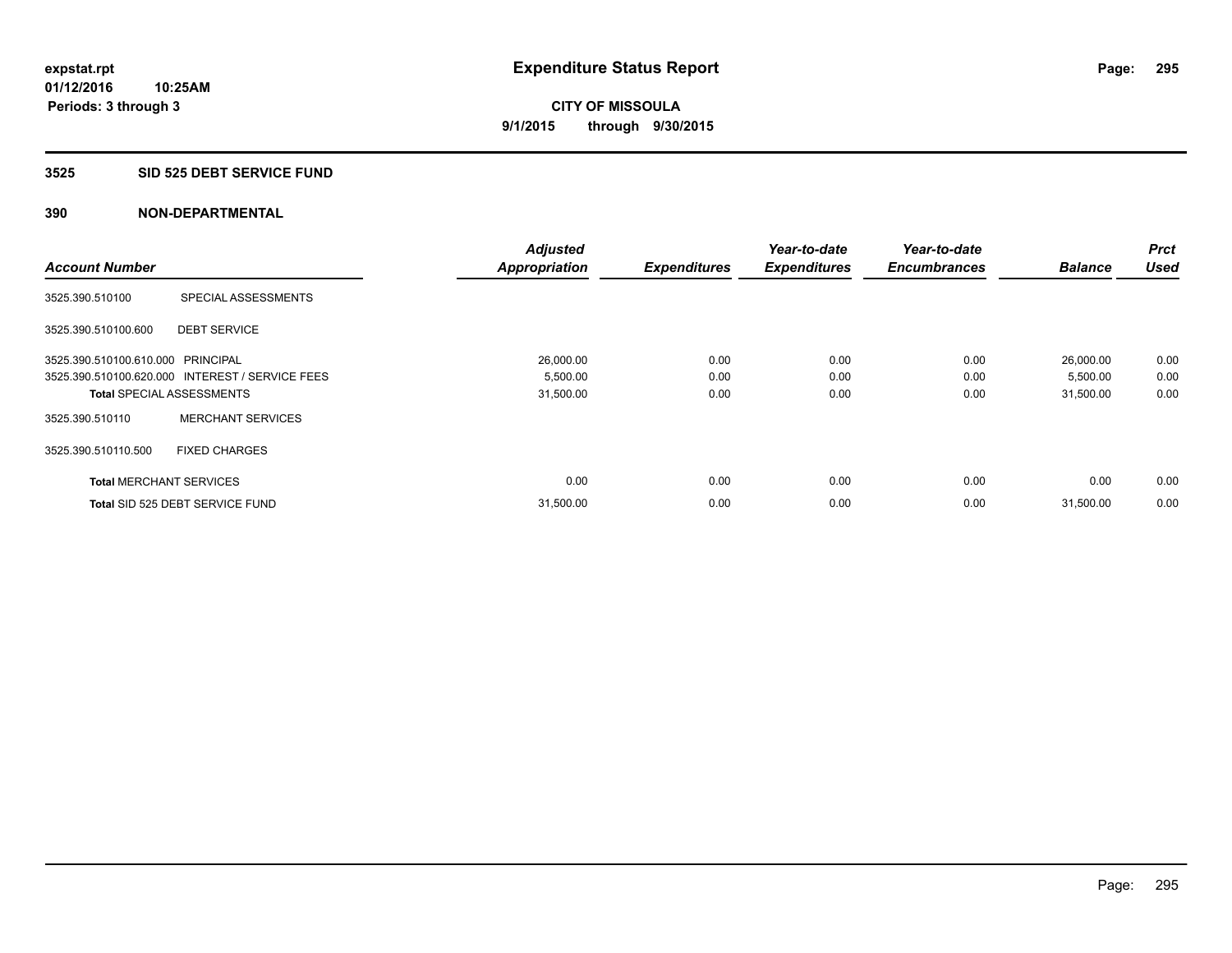#### **3526 SID 526 DEBT SERVICE FUND**

| <b>Account Number</b>             |                                                 | <b>Adjusted</b><br><b>Appropriation</b> | <b>Expenditures</b> | Year-to-date<br><b>Expenditures</b> | Year-to-date<br><b>Encumbrances</b> | <b>Balance</b> | <b>Prct</b><br><b>Used</b> |
|-----------------------------------|-------------------------------------------------|-----------------------------------------|---------------------|-------------------------------------|-------------------------------------|----------------|----------------------------|
|                                   |                                                 |                                         |                     |                                     |                                     |                |                            |
| 3526.390.510100                   | SPECIAL ASSESSMENTS                             |                                         |                     |                                     |                                     |                |                            |
| 3526.390.510100.600               | <b>DEBT SERVICE</b>                             |                                         |                     |                                     |                                     |                |                            |
| 3526.390.510100.610.000 PRINCIPAL |                                                 | 154,000.00                              | 0.00                | 0.00                                | 0.00                                | 154,000.00     | 0.00                       |
|                                   | 3526.390.510100.620.000 INTEREST / SERVICE FEES | 39,320.00                               | 0.00                | 0.00                                | 0.00                                | 39,320.00      | 0.00                       |
| <b>Total SPECIAL ASSESSMENTS</b>  |                                                 | 193,320.00                              | 0.00                | 0.00                                | 0.00                                | 193,320.00     | 0.00                       |
| 3526.390.510110                   | <b>MERCHANT SERVICES</b>                        |                                         |                     |                                     |                                     |                |                            |
| 3526.390.510110.500               | <b>FIXED CHARGES</b>                            |                                         |                     |                                     |                                     |                |                            |
| <b>Total MERCHANT SERVICES</b>    |                                                 | 0.00                                    | 0.00                | 0.00                                | 0.00                                | 0.00           | 0.00                       |
|                                   | Total SID 526 DEBT SERVICE FUND                 | 193,320.00                              | 0.00                | 0.00                                | 0.00                                | 193.320.00     | 0.00                       |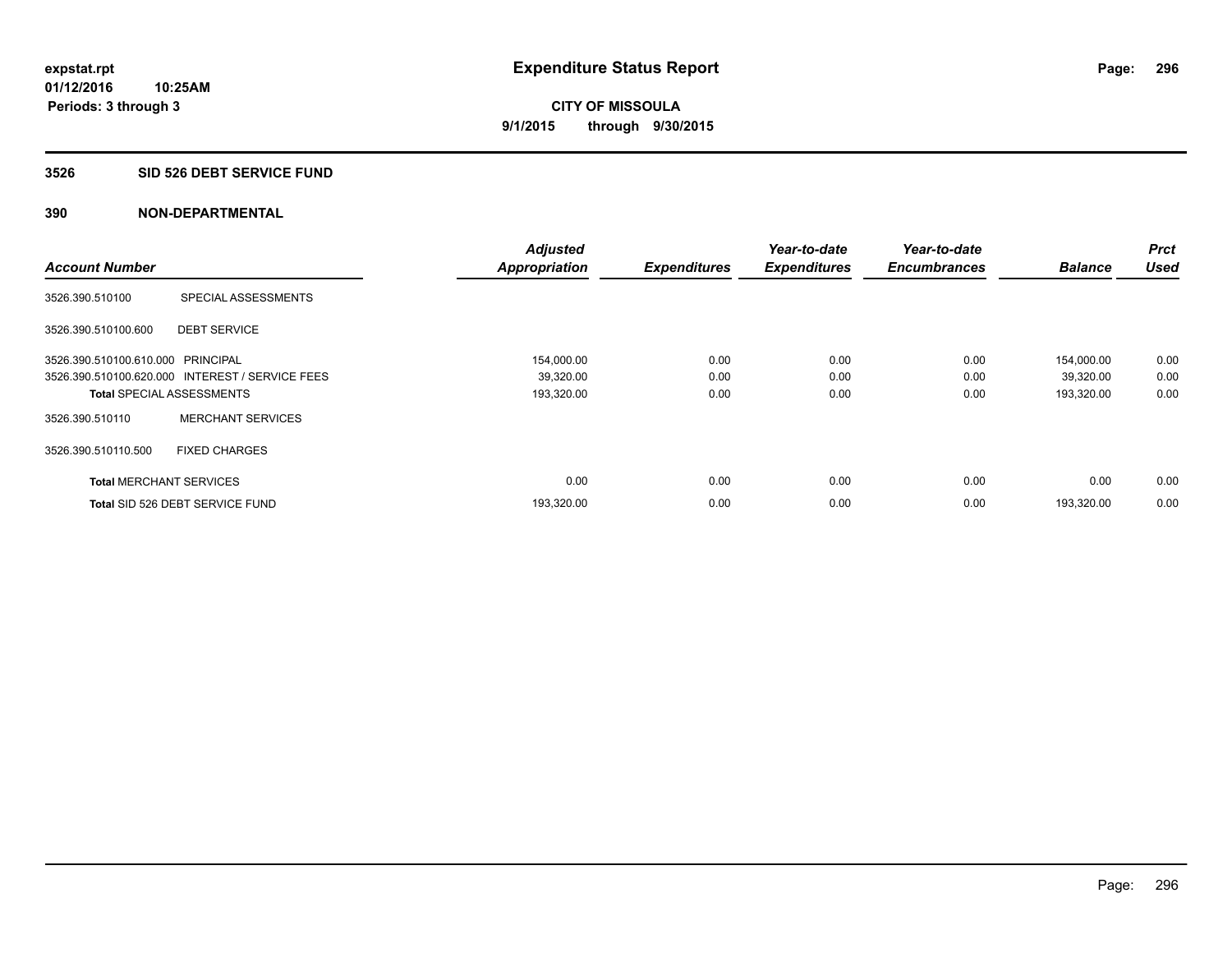#### **3527 SID 527 DEBT SERVICE FUND**

**000 \*\*\* Title Not Found \*\*\***

| <b>Account Number</b>         |                         | <b>Adjusted</b><br>Appropriation | <b>Expenditures</b> | Year-to-date<br><b>Expenditures</b> | Year-to-date<br><b>Encumbrances</b> | <b>Balance</b> | <b>Prct</b><br><b>Used</b> |
|-------------------------------|-------------------------|----------------------------------|---------------------|-------------------------------------|-------------------------------------|----------------|----------------------------|
| 3527.000.520100               | *** Title Not Found *** |                                  |                     |                                     |                                     |                |                            |
| 3527.000.520100.800           | OTHER OBJECTS           |                                  |                     |                                     |                                     |                |                            |
| Total *** Title Not Found *** |                         | 0.00                             | 0.00                | 0.00                                | 0.00                                | 0.00           | 0.00                       |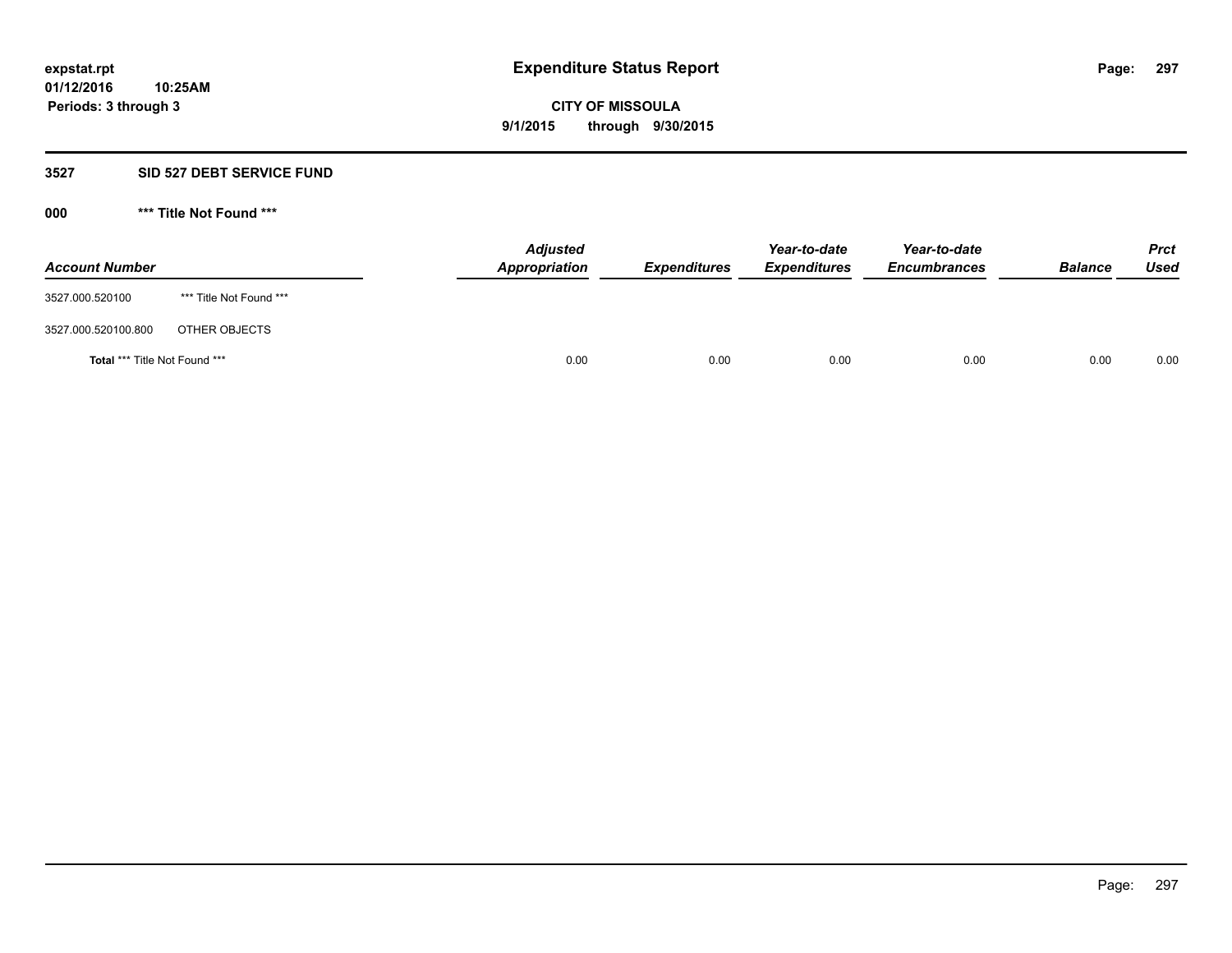#### **3527 SID 527 DEBT SERVICE FUND**

| <b>Account Number</b> |                                  | <b>Adjusted</b><br><b>Appropriation</b> | <b>Expenditures</b> | Year-to-date<br><b>Expenditures</b> | Year-to-date<br><b>Encumbrances</b> | <b>Balance</b> | <b>Prct</b><br><b>Used</b> |
|-----------------------|----------------------------------|-----------------------------------------|---------------------|-------------------------------------|-------------------------------------|----------------|----------------------------|
| 3527.390.510100       | SPECIAL ASSESSMENTS              |                                         |                     |                                     |                                     |                |                            |
| 3527.390.510100.600   | <b>DEBT SERVICE</b>              |                                         |                     |                                     |                                     |                |                            |
|                       | <b>Total SPECIAL ASSESSMENTS</b> | 0.00                                    | 0.00                | 0.00                                | 0.00                                | 0.00           | 0.00                       |
| 3527.390.510110       | <b>MERCHANT SERVICES</b>         |                                         |                     |                                     |                                     |                |                            |
| 3527.390.510110.500   | <b>FIXED CHARGES</b>             |                                         |                     |                                     |                                     |                |                            |
|                       | <b>Total MERCHANT SERVICES</b>   | 0.00                                    | 0.00                | 0.00                                | 0.00                                | 0.00           | 0.00                       |
|                       | Total SID 527 DEBT SERVICE FUND  | 0.00                                    | 0.00                | 0.00                                | 0.00                                | 0.00           | 0.00                       |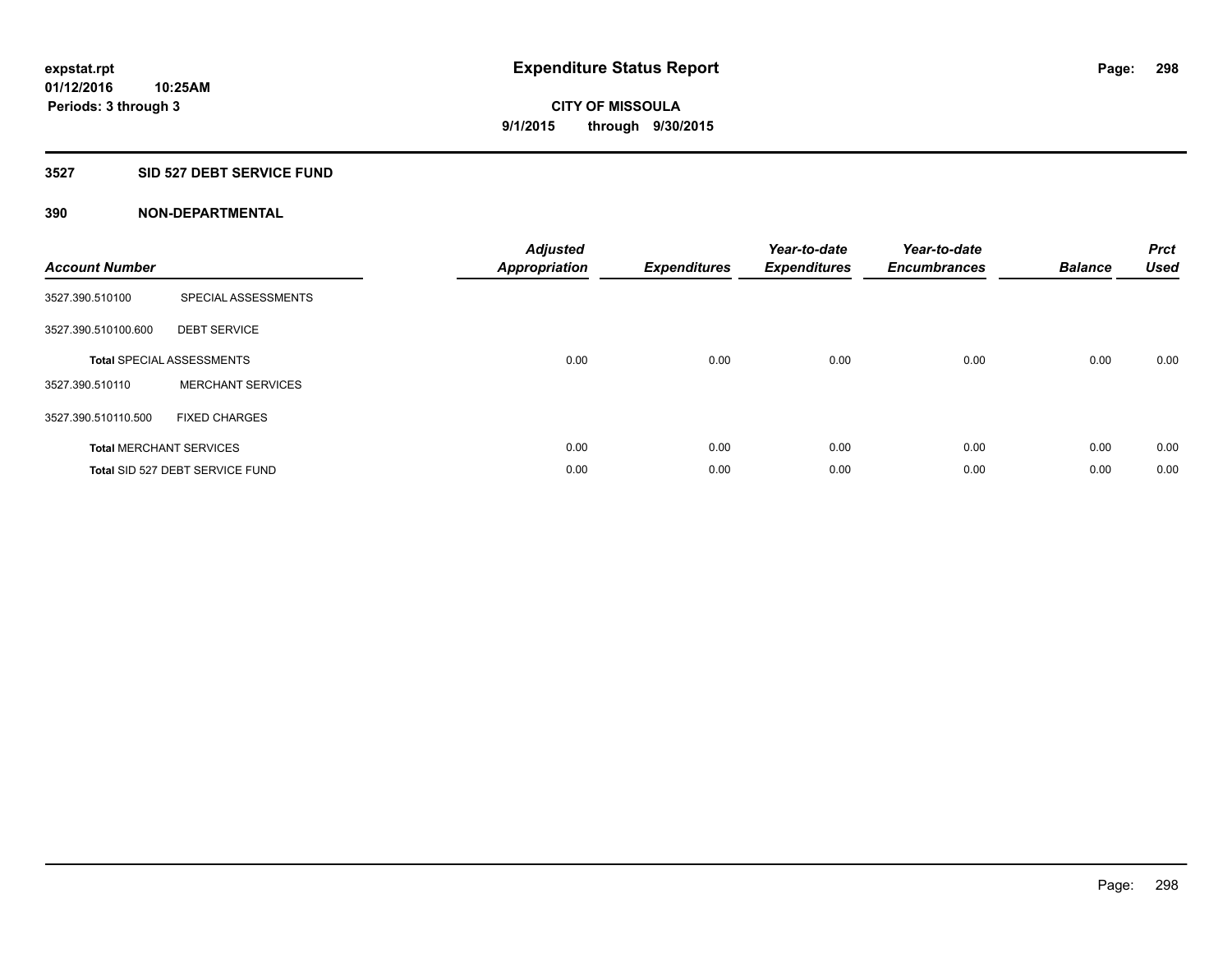#### **3530 SID 530 DEBT SERVICE FUND**

|                                   |                                                 | <b>Adjusted</b>      |                     | Year-to-date        | Year-to-date        |                | <b>Prct</b> |
|-----------------------------------|-------------------------------------------------|----------------------|---------------------|---------------------|---------------------|----------------|-------------|
| <b>Account Number</b>             |                                                 | <b>Appropriation</b> | <b>Expenditures</b> | <b>Expenditures</b> | <b>Encumbrances</b> | <b>Balance</b> | <b>Used</b> |
| 3530.390.510100                   | SPECIAL ASSESSMENTS                             |                      |                     |                     |                     |                |             |
| 3530.390.510100.600               | <b>DEBT SERVICE</b>                             |                      |                     |                     |                     |                |             |
| 3530.390.510100.610.000 PRINCIPAL |                                                 | 677.00               | 0.00                | 676.45              | 0.00                | 0.55           | 99.92       |
|                                   | 3530.390.510100.620.000 INTEREST / SERVICE FEES | 4.00                 | 0.00                | 4.19                | 0.00                | $-0.19$        | 104.75      |
| <b>Total SPECIAL ASSESSMENTS</b>  |                                                 | 681.00               | 0.00                | 680.64              | 0.00                | 0.36           | 99.95       |
| 3530.390.510110                   | <b>MERCHANT SERVICES</b>                        |                      |                     |                     |                     |                |             |
| 3530.390.510110.500               | <b>FIXED CHARGES</b>                            |                      |                     |                     |                     |                |             |
| <b>Total MERCHANT SERVICES</b>    |                                                 | 0.00                 | 0.00                | 0.00                | 0.00                | 0.00           | 0.00        |
| 3530.390.521000                   | INTERFUND OPERATING TRANSFERS                   |                      |                     |                     |                     |                |             |
| 3530.390.521000.800               | OTHER OBJECTS                                   |                      |                     |                     |                     |                |             |
|                                   | Total INTERFUND OPERATING TRANSFERS             | 0.00                 | 0.00                | 0.00                | 0.00                | 0.00           | 0.00        |
|                                   | Total SID 530 DEBT SERVICE FUND                 | 681.00               | 0.00                | 680.64              | 0.00                | 0.36           | 99.95       |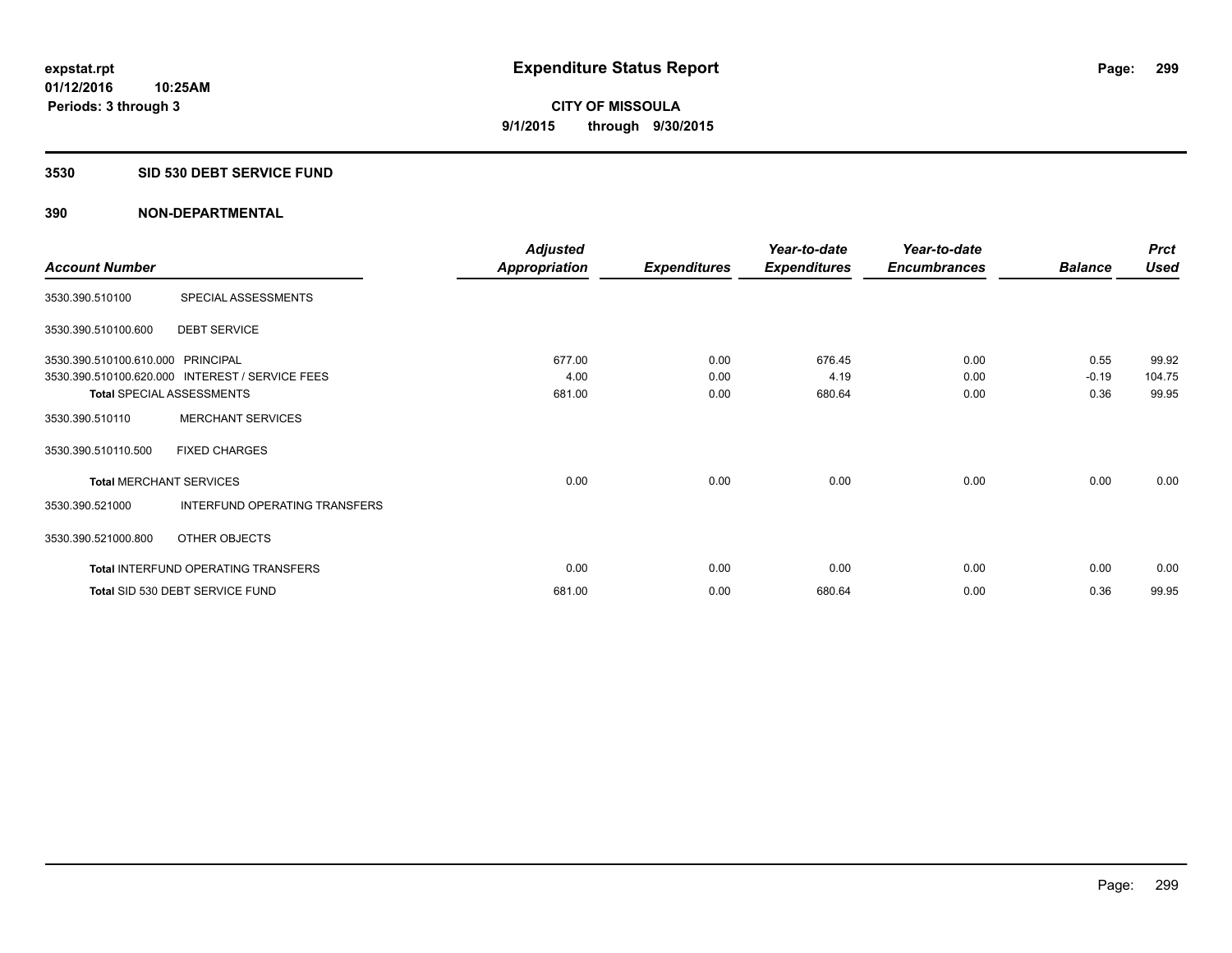#### **3531 SID 531 HICKORY ST CALMING**

| <b>Account Number</b> |                                            | <b>Adjusted</b><br>Appropriation | <b>Expenditures</b> | Year-to-date<br><b>Expenditures</b> | Year-to-date<br><b>Encumbrances</b> | <b>Balance</b> | <b>Prct</b><br><b>Used</b> |
|-----------------------|--------------------------------------------|----------------------------------|---------------------|-------------------------------------|-------------------------------------|----------------|----------------------------|
| 3531.390.510110       | <b>MERCHANT SERVICES</b>                   |                                  |                     |                                     |                                     |                |                            |
| 3531.390.510110.500   | <b>FIXED CHARGES</b>                       |                                  |                     |                                     |                                     |                |                            |
|                       | <b>Total MERCHANT SERVICES</b>             | 0.00                             | 0.00                | 0.00                                | 0.00                                | 0.00           | 0.00                       |
| 3531.390.521000       | INTERFUND OPERATING TRANSFERS              |                                  |                     |                                     |                                     |                |                            |
| 3531.390.521000.800   | OTHER OBJECTS                              |                                  |                     |                                     |                                     |                |                            |
|                       | <b>Total INTERFUND OPERATING TRANSFERS</b> | 0.00                             | 0.00                | 0.00                                | 0.00                                | 0.00           | 0.00                       |
|                       | <b>Total SID 531 HICKORY ST CALMING</b>    | 0.00                             | 0.00                | 0.00                                | 0.00                                | 0.00           | 0.00                       |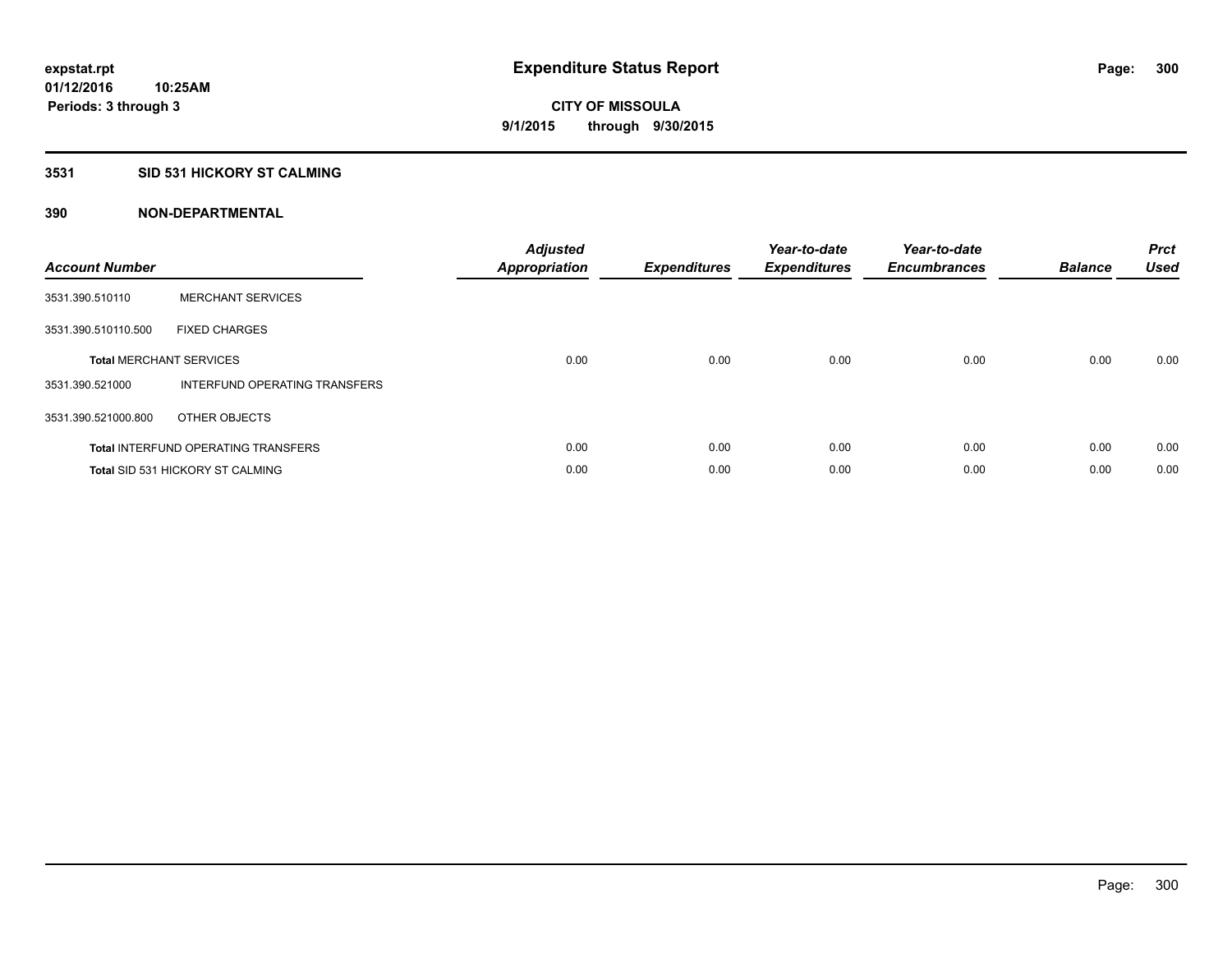#### **3532 SID 532 DEBT SERVICE FUND**

| <b>Account Number</b>      |                                                 | <b>Adjusted</b><br><b>Appropriation</b> | <b>Expenditures</b> | Year-to-date<br><b>Expenditures</b> | Year-to-date<br><b>Encumbrances</b> | <b>Balance</b> | <b>Prct</b><br><b>Used</b> |
|----------------------------|-------------------------------------------------|-----------------------------------------|---------------------|-------------------------------------|-------------------------------------|----------------|----------------------------|
| 3532.390.510100            | SPECIAL ASSESSMENTS                             |                                         |                     |                                     |                                     |                |                            |
| 3532.390.510100.600        | <b>DEBT SERVICE</b>                             |                                         |                     |                                     |                                     |                |                            |
| 3532.390.510100.610.000    | PRINCIPAL                                       | 30,000.00                               | 0.00                | 0.00                                | 0.00                                | 30,000.00      | 0.00                       |
|                            | 3532.390.510100.620.000 INTEREST / SERVICE FEES | 12,363.00                               | 350.00              | 350.00                              | 0.00                                | 12,013.00      | 2.83                       |
|                            | <b>Total SPECIAL ASSESSMENTS</b>                | 42,363.00                               | 350.00              | 350.00                              | 0.00                                | 42,013.00      | 0.83                       |
| 3532.390.510110            | <b>MERCHANT SERVICES</b>                        |                                         |                     |                                     |                                     |                |                            |
| 3532.390.510110.500        | <b>FIXED CHARGES</b>                            |                                         |                     |                                     |                                     |                |                            |
| <b>Total FIXED CHARGES</b> |                                                 | 0.00                                    | 0.00                | 0.00                                | 0.00                                | 0.00           | 0.00                       |
|                            | <b>Total MERCHANT SERVICES</b>                  | 0.00                                    | 0.00                | 0.00                                | 0.00                                | 0.00           | 0.00                       |
|                            | Total SID 532 DEBT SERVICE FUND                 | 42,363.00                               | 350.00              | 350.00                              | 0.00                                | 42,013.00      | 0.83                       |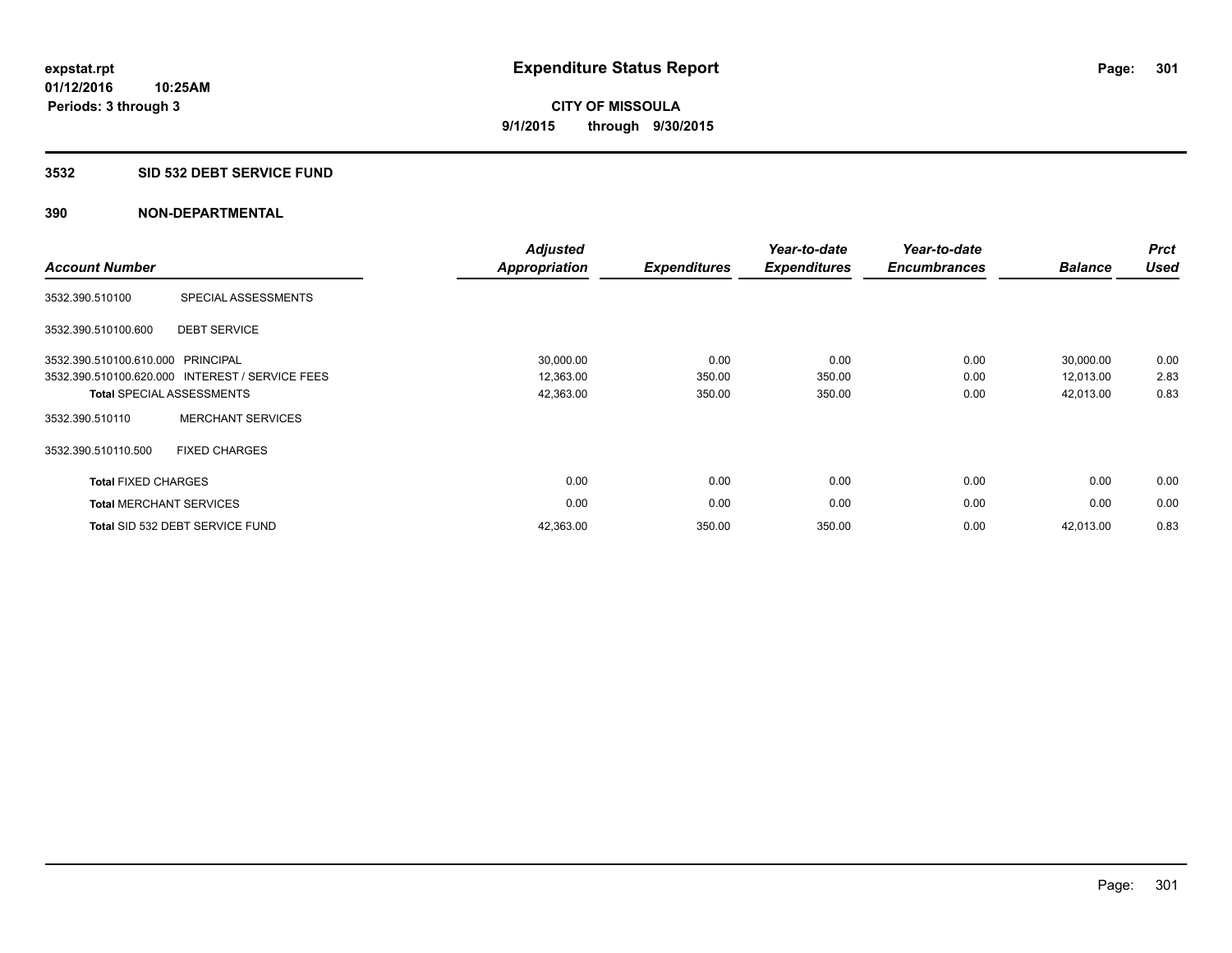**CITY OF MISSOULA 9/1/2015 through 9/30/2015**

### **3533 GILBERT ST SEWER SID DEBT FUND**

#### **330 WASTEWATER**

| <b>Account Number</b>   |                          | <b>Adjusted</b><br>Appropriation | <b>Expenditures</b> | Year-to-date<br><b>Expenditures</b> | Year-to-date<br><b>Encumbrances</b> | <b>Balance</b> | <b>Prct</b><br>Used |
|-------------------------|--------------------------|----------------------------------|---------------------|-------------------------------------|-------------------------------------|----------------|---------------------|
| 3533.330.510110         | <b>MERCHANT SERVICES</b> |                                  |                     |                                     |                                     |                |                     |
| 3533.330.510110.500     | <b>FIXED CHARGES</b>     |                                  |                     |                                     |                                     |                |                     |
| <b>Total WASTEWATER</b> |                          | 0.00                             | 0.00                | 0.00                                | 0.00                                | 0.00           | 0.00                |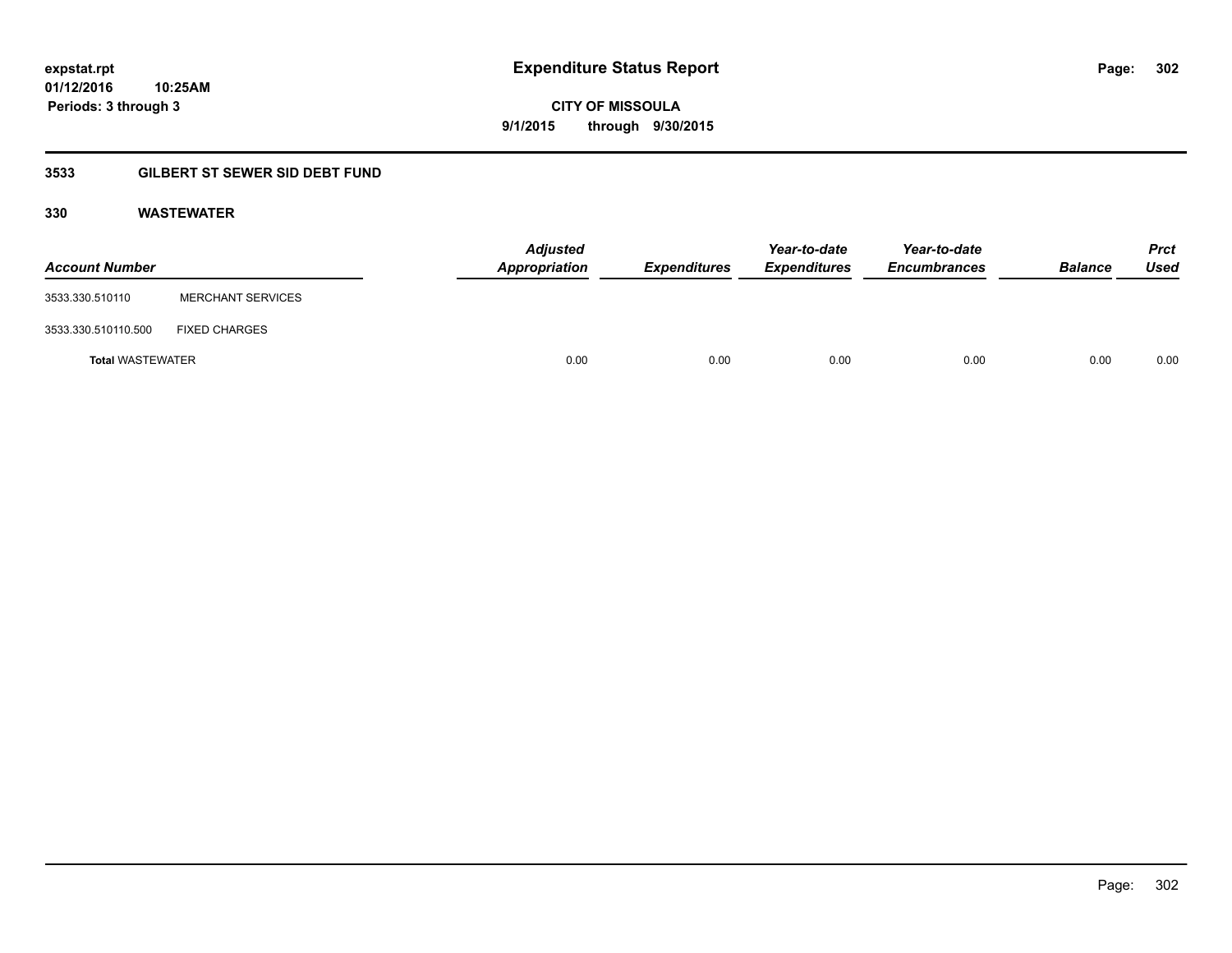**CITY OF MISSOULA 9/1/2015 through 9/30/2015**

#### **3533 GILBERT ST SEWER SID DEBT FUND**

| <b>Account Number</b>             |                                                 | <b>Adjusted</b><br>Appropriation | <b>Expenditures</b> | Year-to-date<br><b>Expenditures</b> | Year-to-date<br><b>Encumbrances</b> | <b>Balance</b> | <b>Prct</b><br><b>Used</b> |
|-----------------------------------|-------------------------------------------------|----------------------------------|---------------------|-------------------------------------|-------------------------------------|----------------|----------------------------|
| 3533.390.510100                   | SPECIAL ASSESSMENTS                             |                                  |                     |                                     |                                     |                |                            |
| 3533.390.510100.500               | <b>FIXED CHARGES</b>                            |                                  |                     |                                     |                                     |                |                            |
| <b>Total FIXED CHARGES</b>        |                                                 | 0.00                             | 0.00                | 0.00                                | 0.00                                | 0.00           | 0.00                       |
| 3533.390.510100.600               | <b>DEBT SERVICE</b>                             |                                  |                     |                                     |                                     |                |                            |
| 3533.390.510100.610.000 PRINCIPAL |                                                 | 12,000.00                        | 0.00                | 0.00                                | 0.00                                | 12,000.00      | 0.00                       |
|                                   | 3533.390.510100.620.000 INTEREST / SERVICE FEES | 5,325.00                         | 0.00                | 0.00                                | 0.00                                | 5,325.00       | 0.00                       |
|                                   | Total SPECIAL ASSESSMENTS                       | 17,325.00                        | 0.00                | 0.00                                | 0.00                                | 17,325.00      | 0.00                       |
| 3533.390.510110                   | <b>MERCHANT SERVICES</b>                        |                                  |                     |                                     |                                     |                |                            |
| 3533.390.510110.500               | <b>FIXED CHARGES</b>                            |                                  |                     |                                     |                                     |                |                            |
| <b>Total MERCHANT SERVICES</b>    |                                                 | 0.00                             | 0.00                | 0.00                                | 0.00                                | 0.00           | 0.00                       |
| 3533.390.521000                   | INTERFUND OPERATING TRANSFERS                   |                                  |                     |                                     |                                     |                |                            |
| 3533.390.521000.800               | <b>OTHER OBJECTS</b>                            |                                  |                     |                                     |                                     |                |                            |
|                                   | <b>Total INTERFUND OPERATING TRANSFERS</b>      | 0.00                             | 0.00                | 0.00                                | 0.00                                | 0.00           | 0.00                       |
|                                   | <b>Total GILBERT ST SEWER SID DEBT FUND</b>     | 17,325.00                        | 0.00                | 0.00                                | 0.00                                | 17,325.00      | 0.00                       |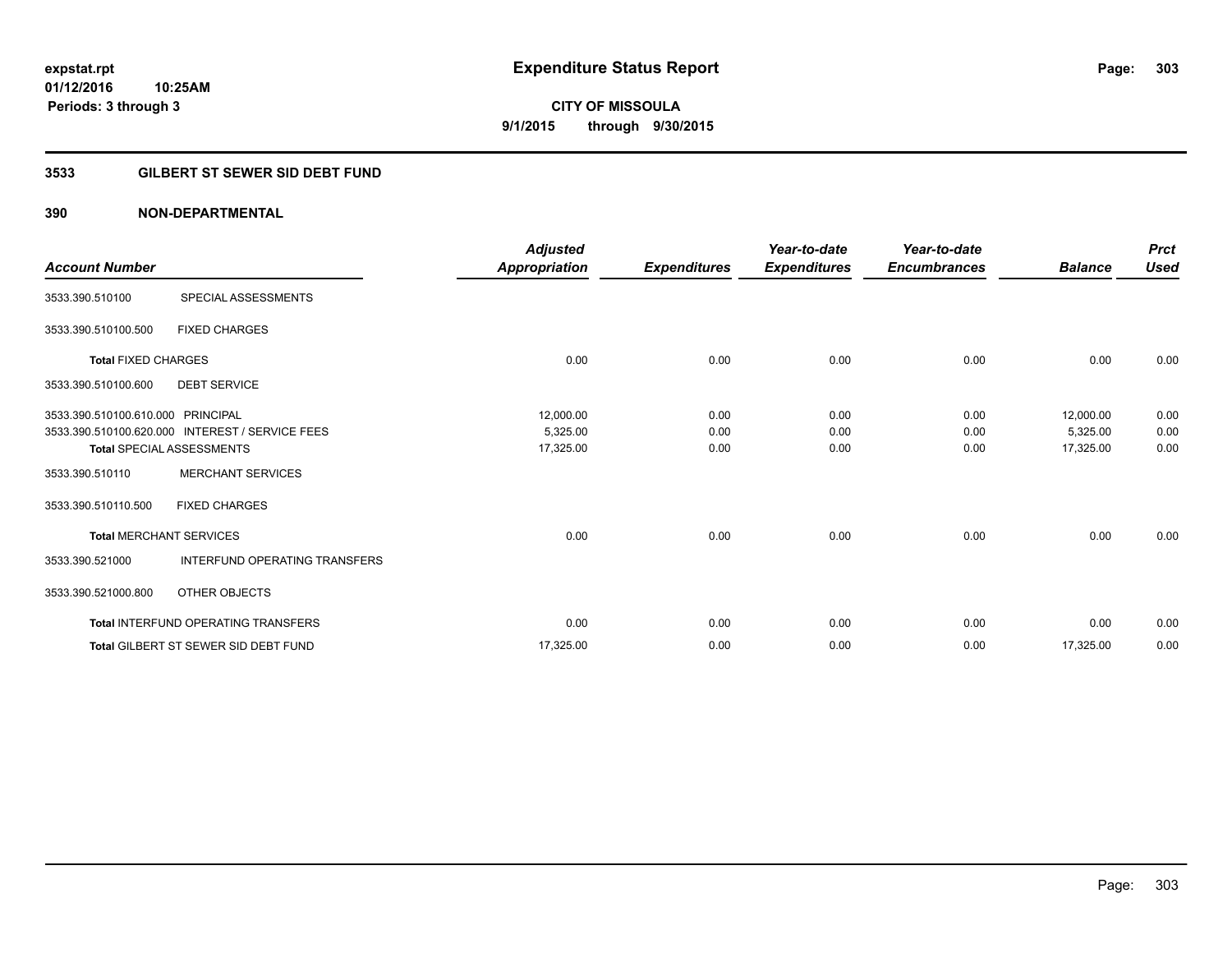#### **3534 LINCOLNWOOD SEWER PHASE I**

| <b>Account Number</b>             |                                                 | <b>Adjusted</b><br><b>Appropriation</b> | <b>Expenditures</b> | Year-to-date<br><b>Expenditures</b> | Year-to-date<br><b>Encumbrances</b> | <b>Balance</b> | <b>Prct</b><br><b>Used</b> |
|-----------------------------------|-------------------------------------------------|-----------------------------------------|---------------------|-------------------------------------|-------------------------------------|----------------|----------------------------|
| 3534.390.510100                   | SPECIAL ASSESSMENTS                             |                                         |                     |                                     |                                     |                |                            |
| 3534.390.510100.600               | <b>DEBT SERVICE</b>                             |                                         |                     |                                     |                                     |                |                            |
| 3534.390.510100.610.000 PRINCIPAL |                                                 | 12,000.00                               | 0.00                | 0.00                                | 0.00                                | 12,000.00      | 0.00                       |
|                                   | 3534.390.510100.620.000 INTEREST / SERVICE FEES | 5,963.00                                | 0.00                | 0.00                                | 0.00                                | 5,963.00       | 0.00                       |
|                                   | <b>Total SPECIAL ASSESSMENTS</b>                | 17,963.00                               | 0.00                | 0.00                                | 0.00                                | 17,963.00      | 0.00                       |
| 3534.390.510110                   | <b>MERCHANT SERVICES</b>                        |                                         |                     |                                     |                                     |                |                            |
| 3534.390.510110.500               | <b>FIXED CHARGES</b>                            |                                         |                     |                                     |                                     |                |                            |
| <b>Total FIXED CHARGES</b>        |                                                 | 0.00                                    | 0.00                | 0.00                                | 0.00                                | 0.00           | 0.00                       |
| <b>Total MERCHANT SERVICES</b>    |                                                 | 0.00                                    | 0.00                | 0.00                                | 0.00                                | 0.00           | 0.00                       |
|                                   | <b>Total LINCOLNWOOD SEWER PHASE I</b>          | 17,963.00                               | 0.00                | 0.00                                | 0.00                                | 17,963.00      | 0.00                       |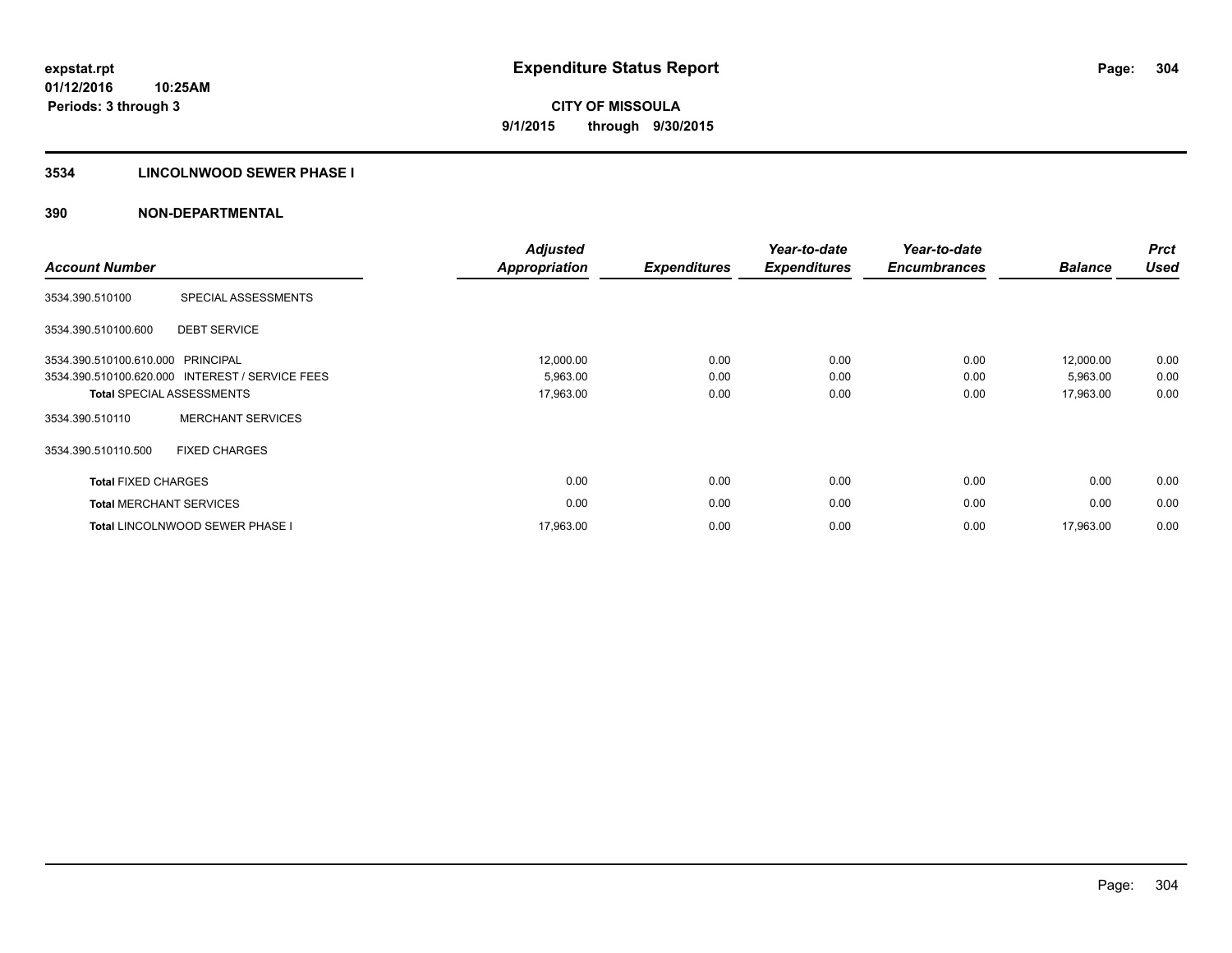#### **3535 SLANT STREET TRAFFIC CALMING**

| <b>Account Number</b> |                                            | <b>Adjusted</b><br><b>Appropriation</b> | <b>Expenditures</b> | Year-to-date<br><b>Expenditures</b> | Year-to-date<br><b>Encumbrances</b> | <b>Balance</b> | <b>Prct</b><br><b>Used</b> |
|-----------------------|--------------------------------------------|-----------------------------------------|---------------------|-------------------------------------|-------------------------------------|----------------|----------------------------|
| 3535.390.510110       | <b>MERCHANT SERVICES</b>                   |                                         |                     |                                     |                                     |                |                            |
| 3535.390.510110.500   | <b>FIXED CHARGES</b>                       |                                         |                     |                                     |                                     |                |                            |
|                       | <b>Total MERCHANT SERVICES</b>             | 0.00                                    | 0.00                | 0.00                                | 0.00                                | 0.00           | 0.00                       |
| 3535.390.521000       | INTERFUND OPERATING TRANSFERS              |                                         |                     |                                     |                                     |                |                            |
| 3535.390.521000.800   | OTHER OBJECTS                              |                                         |                     |                                     |                                     |                |                            |
|                       | <b>Total INTERFUND OPERATING TRANSFERS</b> | 0.00                                    | 0.00                | 0.00                                | 0.00                                | 0.00           | 0.00                       |
|                       | <b>Total SLANT STREET TRAFFIC CALMING</b>  | 0.00                                    | 0.00                | 0.00                                | 0.00                                | 0.00           | 0.00                       |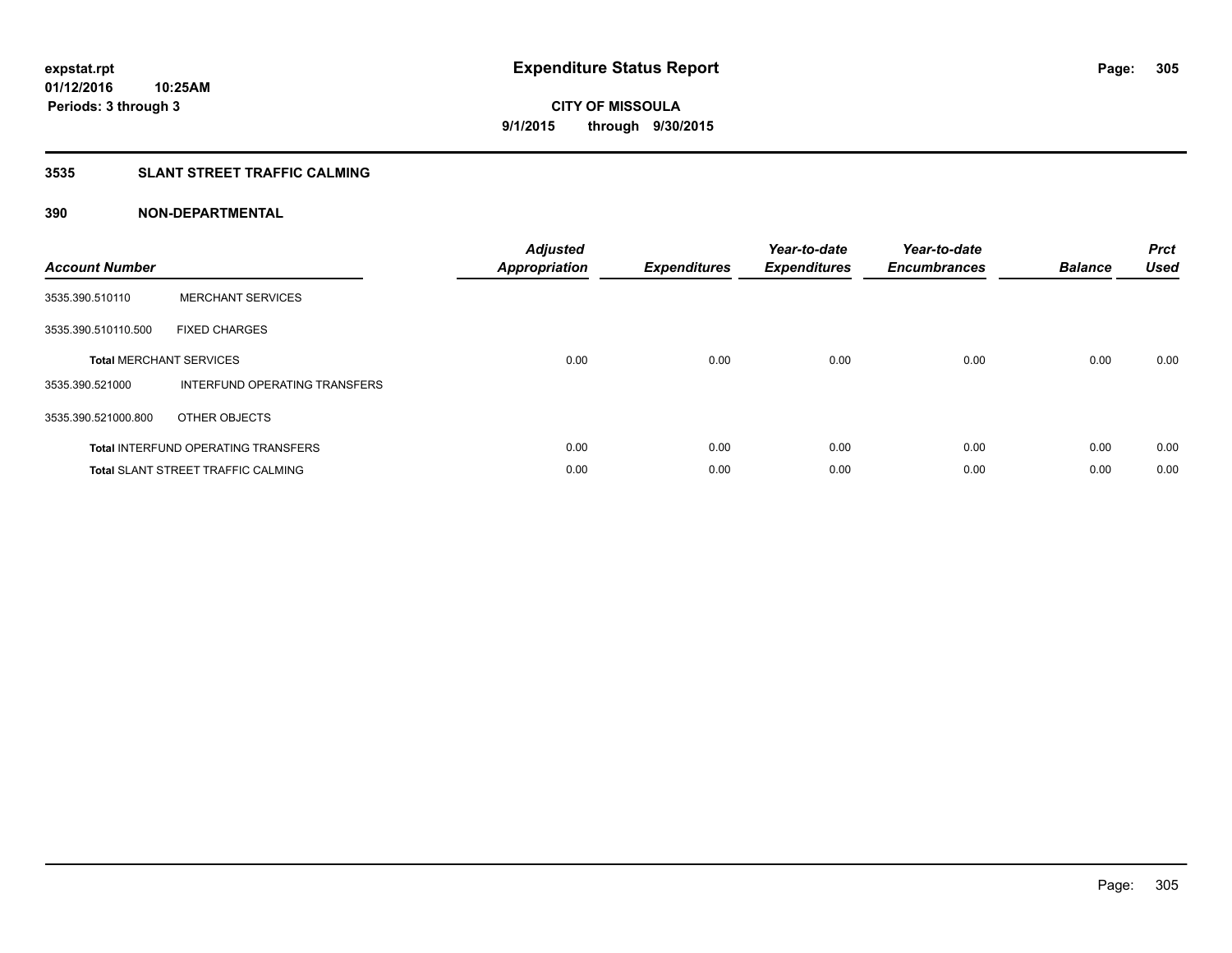#### **3536 LINCOLNWOOD SEWER PHASE II**

| <b>Account Number</b>             |                                                 | <b>Adjusted</b><br>Appropriation | <b>Expenditures</b> | Year-to-date<br><b>Expenditures</b> | Year-to-date<br><b>Encumbrances</b> | <b>Balance</b> | <b>Prct</b><br><b>Used</b> |
|-----------------------------------|-------------------------------------------------|----------------------------------|---------------------|-------------------------------------|-------------------------------------|----------------|----------------------------|
| 3536.390.510100                   | SPECIAL ASSESSMENTS                             |                                  |                     |                                     |                                     |                |                            |
| 3536.390.510100.600               | <b>DEBT SERVICE</b>                             |                                  |                     |                                     |                                     |                |                            |
| 3536.390.510100.610.000 PRINCIPAL |                                                 | 21,000.00                        | 0.00                | 0.00                                | 0.00                                | 21,000.00      | 0.00                       |
|                                   | 3536.390.510100.620.000 INTEREST / SERVICE FEES | 10,350.00                        | 0.00                | 0.00                                | 0.00                                | 10,350.00      | 0.00                       |
|                                   | <b>Total SPECIAL ASSESSMENTS</b>                | 31,350.00                        | 0.00                | 0.00                                | 0.00                                | 31,350.00      | 0.00                       |
| 3536.390.510110                   | <b>MERCHANT SERVICES</b>                        |                                  |                     |                                     |                                     |                |                            |
| 3536.390.510110.500               | <b>FIXED CHARGES</b>                            |                                  |                     |                                     |                                     |                |                            |
| <b>Total FIXED CHARGES</b>        |                                                 | 0.00                             | 0.00                | 0.00                                | 0.00                                | 0.00           | 0.00                       |
| <b>Total MERCHANT SERVICES</b>    |                                                 | 0.00                             | 0.00                | 0.00                                | 0.00                                | 0.00           | 0.00                       |
|                                   | Total LINCOLNWOOD SEWER PHASE II                | 31,350.00                        | 0.00                | 0.00                                | 0.00                                | 31,350.00      | 0.00                       |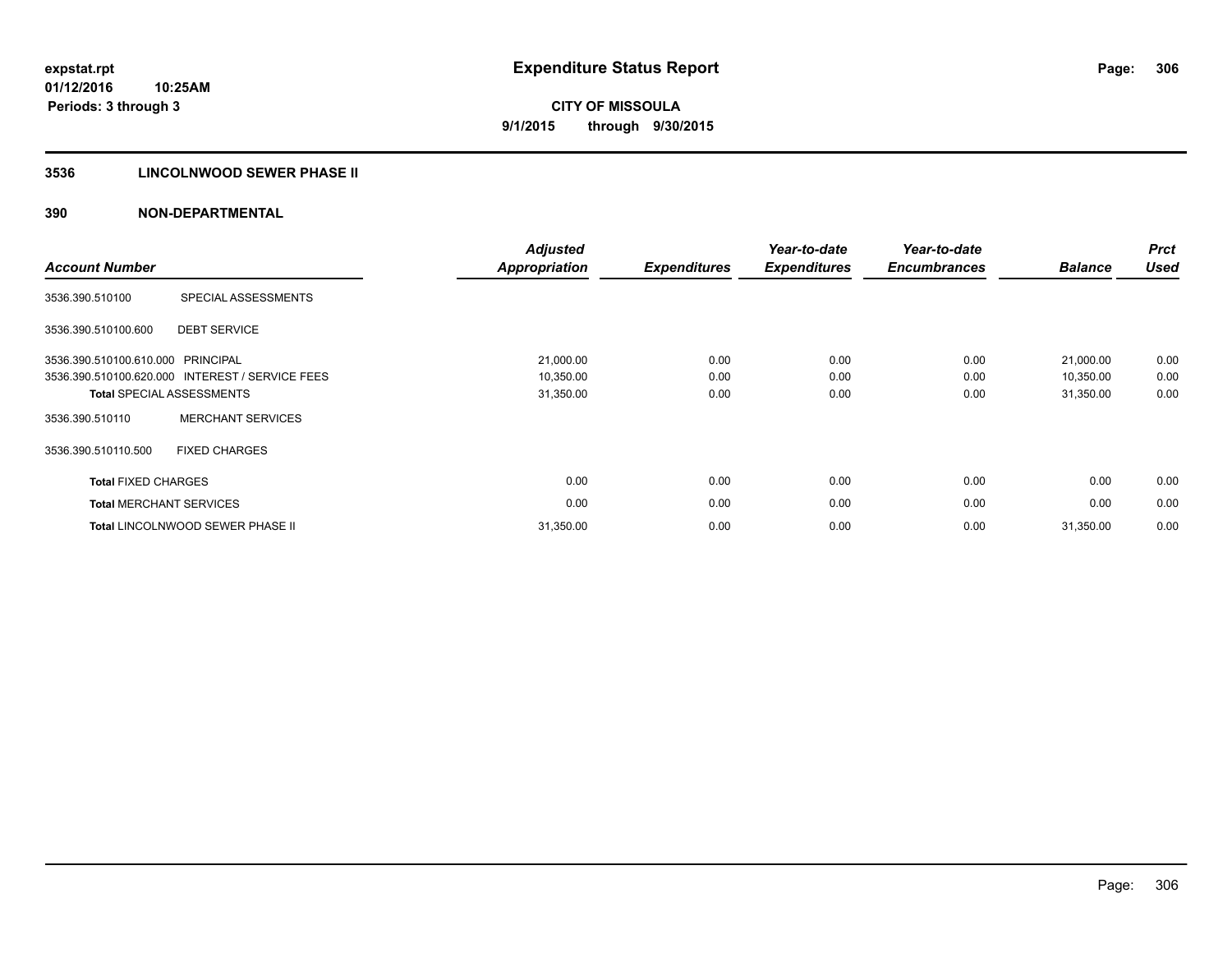#### **3539 SOUTH 4TH STREET W TRAFFIC**

| <b>Account Number</b> |                                            | <b>Adjusted</b><br><b>Appropriation</b> | <b>Expenditures</b> | Year-to-date<br><b>Expenditures</b> | Year-to-date<br><b>Encumbrances</b> | <b>Balance</b> | <b>Prct</b><br><b>Used</b> |
|-----------------------|--------------------------------------------|-----------------------------------------|---------------------|-------------------------------------|-------------------------------------|----------------|----------------------------|
| 3539.390.510110       | <b>MERCHANT SERVICES</b>                   |                                         |                     |                                     |                                     |                |                            |
| 3539.390.510110.500   | <b>FIXED CHARGES</b>                       |                                         |                     |                                     |                                     |                |                            |
|                       | <b>Total MERCHANT SERVICES</b>             | 0.00                                    | 0.00                | 0.00                                | 0.00                                | 0.00           | 0.00                       |
| 3539.390.521000       | INTERFUND OPERATING TRANSFERS              |                                         |                     |                                     |                                     |                |                            |
| 3539.390.521000.800   | OTHER OBJECTS                              |                                         |                     |                                     |                                     |                |                            |
|                       | <b>Total INTERFUND OPERATING TRANSFERS</b> | 0.00                                    | 0.00                | 0.00                                | 0.00                                | 0.00           | 0.00                       |
|                       | <b>Total SOUTH 4TH STREET W TRAFFIC</b>    | 0.00                                    | 0.00                | 0.00                                | 0.00                                | 0.00           | 0.00                       |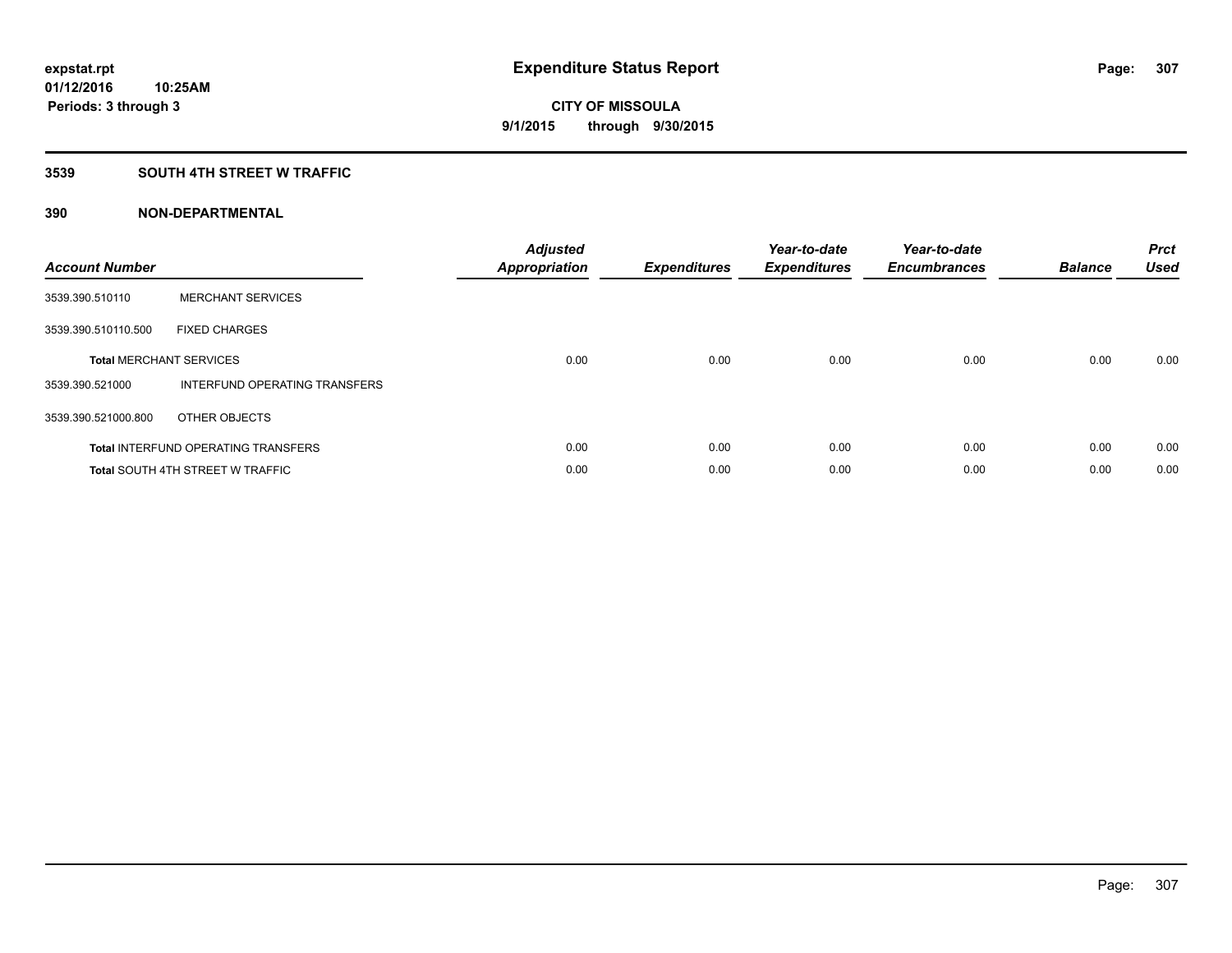#### **3540 SID 540 DEBT SERVICE FUND**

|                                   |                                                 | <b>Adjusted</b>      |                     | Year-to-date        | Year-to-date        |                | <b>Prct</b><br><b>Used</b> |
|-----------------------------------|-------------------------------------------------|----------------------|---------------------|---------------------|---------------------|----------------|----------------------------|
| <b>Account Number</b>             |                                                 | <b>Appropriation</b> | <b>Expenditures</b> | <b>Expenditures</b> | <b>Encumbrances</b> | <b>Balance</b> |                            |
| 3540.390.510100                   | SPECIAL ASSESSMENTS                             |                      |                     |                     |                     |                |                            |
| 3540.390.510100.600               | <b>DEBT SERVICE</b>                             |                      |                     |                     |                     |                |                            |
| 3540.390.510100.610.000 PRINCIPAL |                                                 | 70,000.00            | 0.00                | 0.00                | 0.00                | 70,000.00      | 0.00                       |
|                                   | 3540.390.510100.620.000 INTEREST / SERVICE FEES | 49,192.00            | 0.00                | 0.00                | 0.00                | 49,192.00      | 0.00                       |
| <b>Total SPECIAL ASSESSMENTS</b>  |                                                 | 119,192.00           | 0.00                | 0.00                | 0.00                | 119,192.00     | 0.00                       |
| 3540.390.510110                   | <b>MERCHANT SERVICES</b>                        |                      |                     |                     |                     |                |                            |
| 3540.390.510110.500               | <b>FIXED CHARGES</b>                            |                      |                     |                     |                     |                |                            |
| <b>Total MERCHANT SERVICES</b>    |                                                 | 0.00                 | 0.00                | 0.00                | 0.00                | 0.00           | 0.00                       |
|                                   | Total SID 540 DEBT SERVICE FUND                 | 119,192.00           | 0.00                | 0.00                | 0.00                | 119.192.00     | 0.00                       |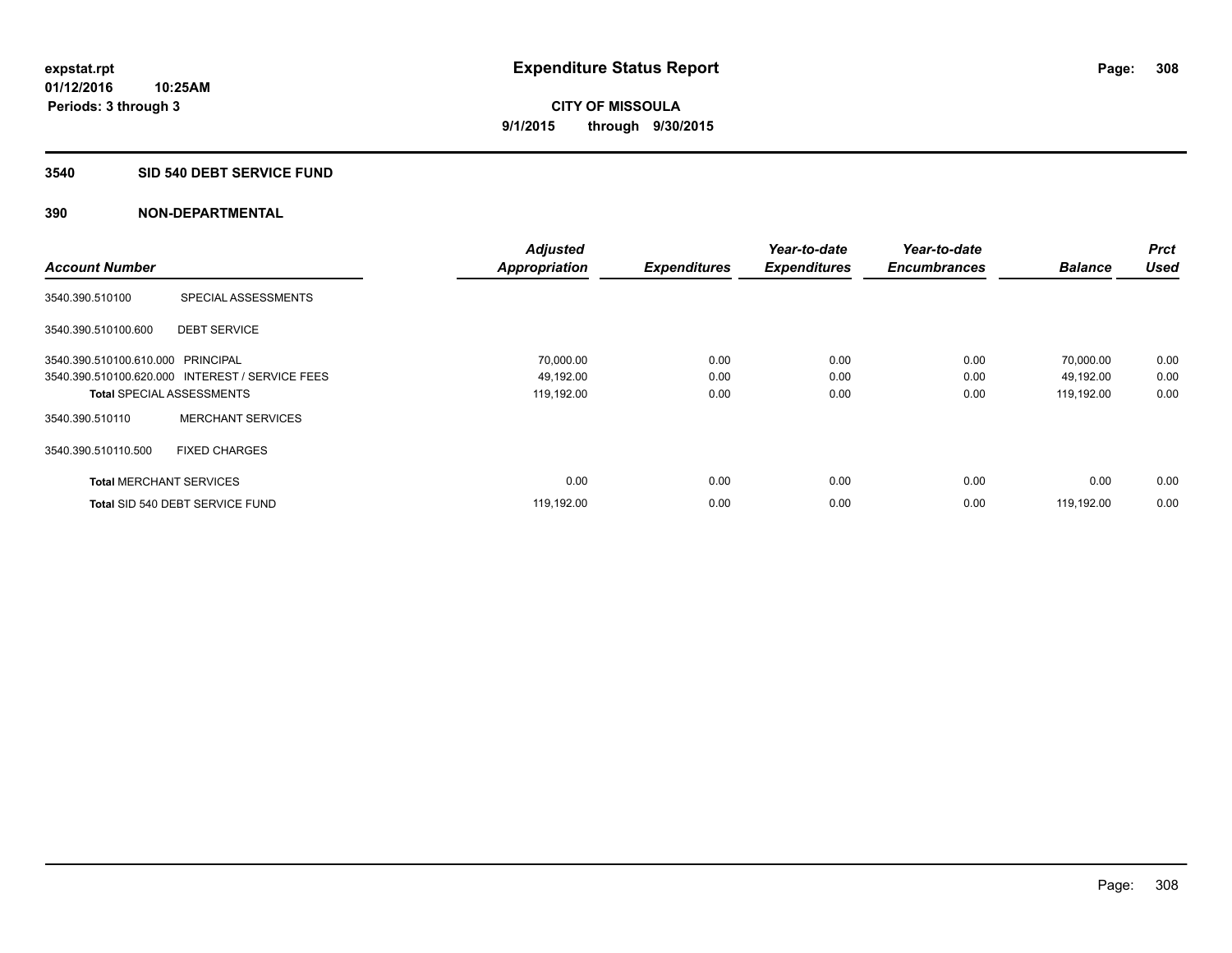#### **3541 SID 541 DEBT SERVICE**

|                                           |                                  | <b>Adjusted</b> |                     | Year-to-date        | Year-to-date        |                | <b>Prct</b> |
|-------------------------------------------|----------------------------------|-----------------|---------------------|---------------------|---------------------|----------------|-------------|
| <b>Account Number</b>                     |                                  | Appropriation   | <b>Expenditures</b> | <b>Expenditures</b> | <b>Encumbrances</b> | <b>Balance</b> | <b>Used</b> |
| 3541.390.510100                           | SPECIAL ASSESSMENTS              |                 |                     |                     |                     |                |             |
| 3541.390.510100.600                       | <b>DEBT SERVICE</b>              |                 |                     |                     |                     |                |             |
| 3541.390.510100.610.000 PRINCIPAL         |                                  | 30,000.00       | 0.00                | 0.00                | 0.00                | 30,000.00      | 0.00        |
| 3541.390.510100.620.000 PINEVIEW PARK/INT |                                  | 29,303.00       | 0.00                | 300.00              | 0.00                | 29,003.00      | 1.02        |
|                                           | <b>Total SPECIAL ASSESSMENTS</b> | 59,303.00       | 0.00                | 300.00              | 0.00                | 59,003.00      | 0.51        |
| 3541.390.510110                           | <b>MERCHANT SERVICES</b>         |                 |                     |                     |                     |                |             |
| 3541.390.510110.500                       | <b>FIXED CHARGES</b>             |                 |                     |                     |                     |                |             |
| <b>Total MERCHANT SERVICES</b>            |                                  | 0.00            | 0.00                | 0.00                | 0.00                | 0.00           | 0.00        |
| Total SID 541 DEBT SERVICE                |                                  | 59,303.00       | 0.00                | 300.00              | 0.00                | 59,003.00      | 0.51        |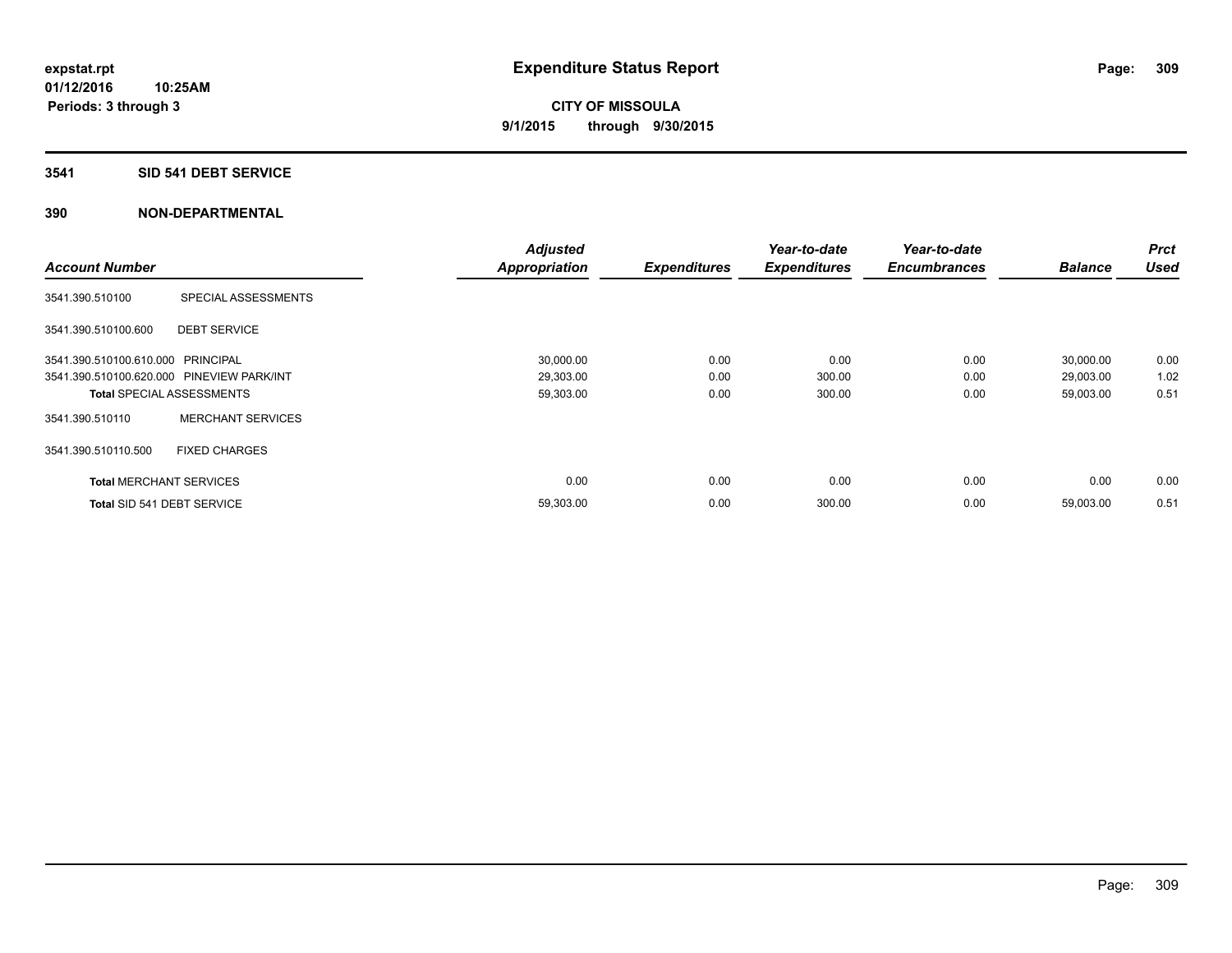#### **3543 SID 543 DEBT SERVICE**

| <b>Account Number</b>      |                                     | <b>Adjusted</b><br><b>Appropriation</b> | <b>Expenditures</b> | Year-to-date<br><b>Expenditures</b> | Year-to-date<br><b>Encumbrances</b> | <b>Balance</b> | <b>Prct</b><br><b>Used</b> |
|----------------------------|-------------------------------------|-----------------------------------------|---------------------|-------------------------------------|-------------------------------------|----------------|----------------------------|
| 3543.390.510000            | <b>MISCELLANEOUS</b>                |                                         |                     |                                     |                                     |                |                            |
| 3543.390.510000.800        | OTHER OBJECTS                       |                                         |                     |                                     |                                     |                |                            |
| <b>Total MISCELLANEOUS</b> |                                     | 0.00                                    | 0.00                | 0.00                                | 0.00                                | 0.00           | 0.00                       |
| 3543.390.510100            | SPECIAL ASSESSMENTS                 |                                         |                     |                                     |                                     |                |                            |
| 3543.390.510100.600        | <b>DEBT SERVICE</b>                 |                                         |                     |                                     |                                     |                |                            |
|                            | <b>Total SPECIAL ASSESSMENTS</b>    | 0.00                                    | 0.00                | 0.00                                | 0.00                                | 0.00           | 0.00                       |
| 3543.390.510110            | <b>MERCHANT SERVICES</b>            |                                         |                     |                                     |                                     |                |                            |
| 3543.390.510110.500        | <b>FIXED CHARGES</b>                |                                         |                     |                                     |                                     |                |                            |
|                            | <b>Total MERCHANT SERVICES</b>      | 0.00                                    | 0.00                | 0.00                                | 0.00                                | 0.00           | 0.00                       |
| 3543.390.521000            | INTERFUND OPERATING TRANSFERS       |                                         |                     |                                     |                                     |                |                            |
| 3543.390.521000.800        | OTHER OBJECTS                       |                                         |                     |                                     |                                     |                |                            |
|                            | Total INTERFUND OPERATING TRANSFERS | 0.00                                    | 0.00                | 0.00                                | 0.00                                | 0.00           | 0.00                       |
|                            | Total SID 543 DEBT SERVICE          | 0.00                                    | 0.00                | 0.00                                | 0.00                                | 0.00           | 0.00                       |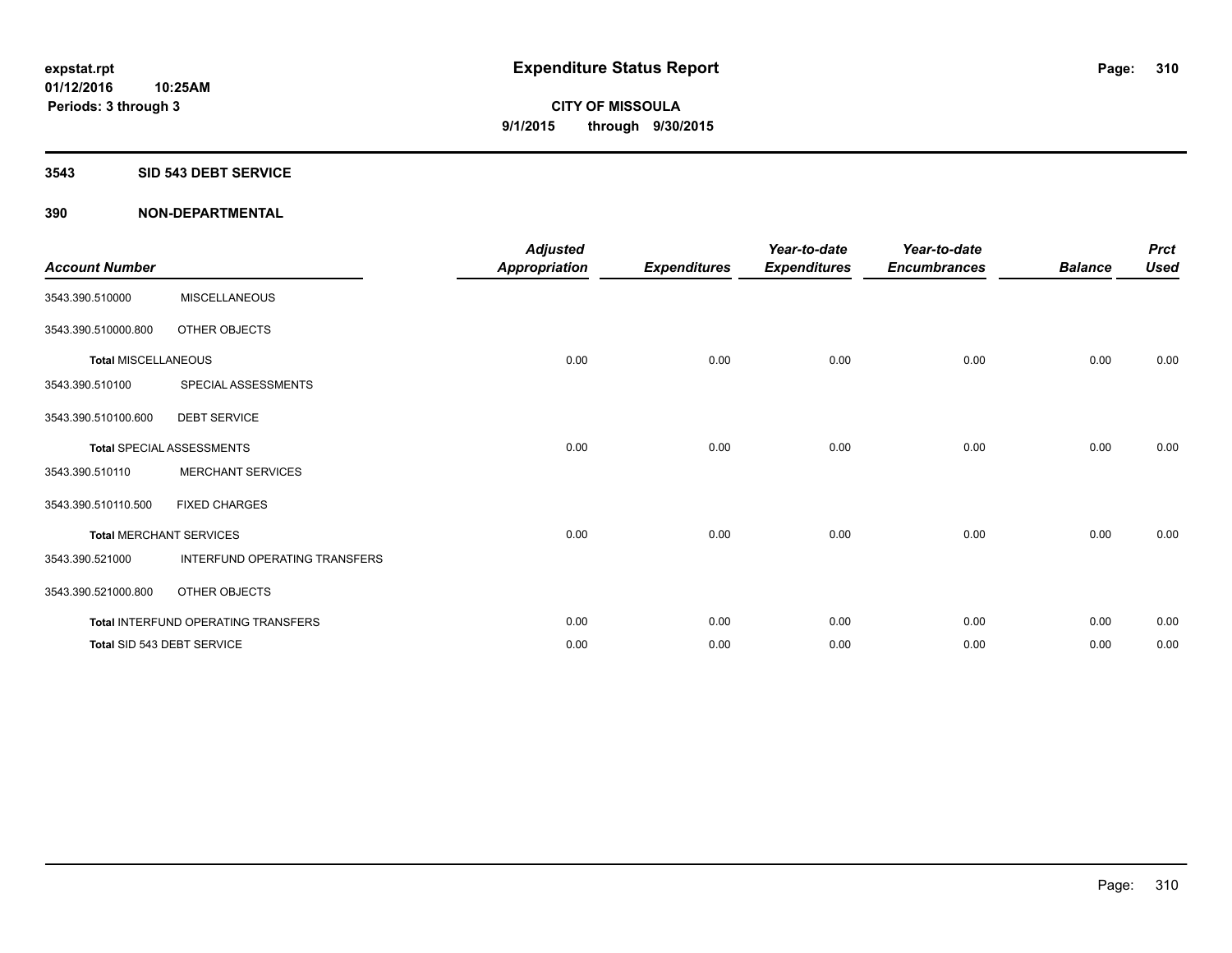# **CITY OF MISSOULA 9/1/2015 through 9/30/2015**

#### **3544 SID 544 RATTLESNAKE DEBT SERVICE**

| <b>Account Number</b>                      |                                                 | <b>Adjusted</b><br><b>Appropriation</b> | <b>Expenditures</b> | Year-to-date<br><b>Expenditures</b> | Year-to-date<br><b>Encumbrances</b> | <b>Balance</b> | <b>Prct</b><br>Used |
|--------------------------------------------|-------------------------------------------------|-----------------------------------------|---------------------|-------------------------------------|-------------------------------------|----------------|---------------------|
| 3544.390.510100                            | SPECIAL ASSESSMENTS                             |                                         |                     |                                     |                                     |                |                     |
| 3544.390.510100.600                        | <b>DEBT SERVICE</b>                             |                                         |                     |                                     |                                     |                |                     |
| 3544.390.510100.610.000 SID 544C/PRINCIPAL |                                                 | 67,000.00                               | 0.00                | 0.00                                | 0.00                                | 67.000.00      | 0.00                |
|                                            | 3544.390.510100.620.000 INTEREST / SERVICE FEES | 49,181.00                               | 0.00                | 0.00                                | 0.00                                | 49.181.00      | 0.00                |
| <b>Total DEBT SERVICE</b>                  |                                                 | 116,181.00                              | 0.00                | 0.00                                | 0.00                                | 116,181.00     | 0.00                |
| <b>Total NON-DEPARTMENTAL</b>              |                                                 | 116,181.00                              | 0.00                | 0.00                                | 0.00                                | 116.181.00     | 0.00                |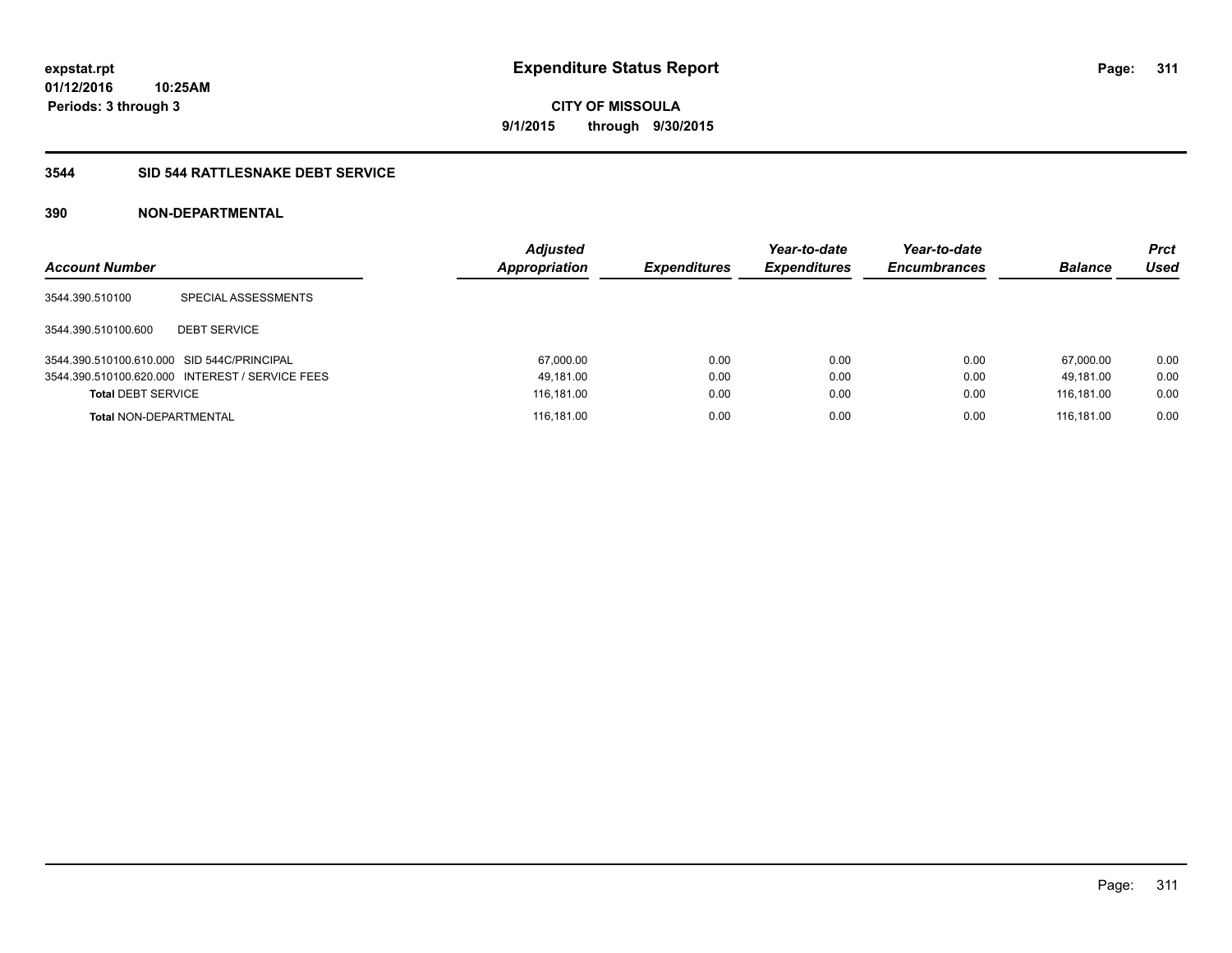**CITY OF MISSOULA 9/1/2015 through 9/30/2015**

#### **3544 SID 544 RATTLESNAKE DEBT SERVICE**

#### **550 SID 544 PROJECT**

| <b>Account Number</b>     |                                                 | <b>Adjusted</b><br>Appropriation | <b>Expenditures</b> | Year-to-date<br><b>Expenditures</b> | Year-to-date<br><b>Encumbrances</b> | <b>Balance</b> | <b>Prct</b><br>Used |
|---------------------------|-------------------------------------------------|----------------------------------|---------------------|-------------------------------------|-------------------------------------|----------------|---------------------|
| 3544.550.510100           | SPECIAL ASSESSMENTS                             |                                  |                     |                                     |                                     |                |                     |
| 3544.550.510100.600       | <b>DEBT SERVICE</b>                             |                                  |                     |                                     |                                     |                |                     |
|                           | 3544.550.510100.610.000 SID 544B ARRA/PRINCIPAL | 16,000.00                        | 0.00                | 0.00                                | 0.00                                | 16.000.00      | 0.00                |
|                           | 3544.550.510100.620.000 INTEREST / SERVICE FEES | 4.830.00                         | 0.00                | 0.00                                | 0.00                                | 4.830.00       | 0.00                |
| <b>Total DEBT SERVICE</b> |                                                 | 20,830.00                        | 0.00                | 0.00                                | 0.00                                | 20,830.00      | 0.00                |
| Total SID 544 PROJECT     |                                                 | 20,830.00                        | 0.00                | 0.00                                | 0.00                                | 20.830.00      | 0.00                |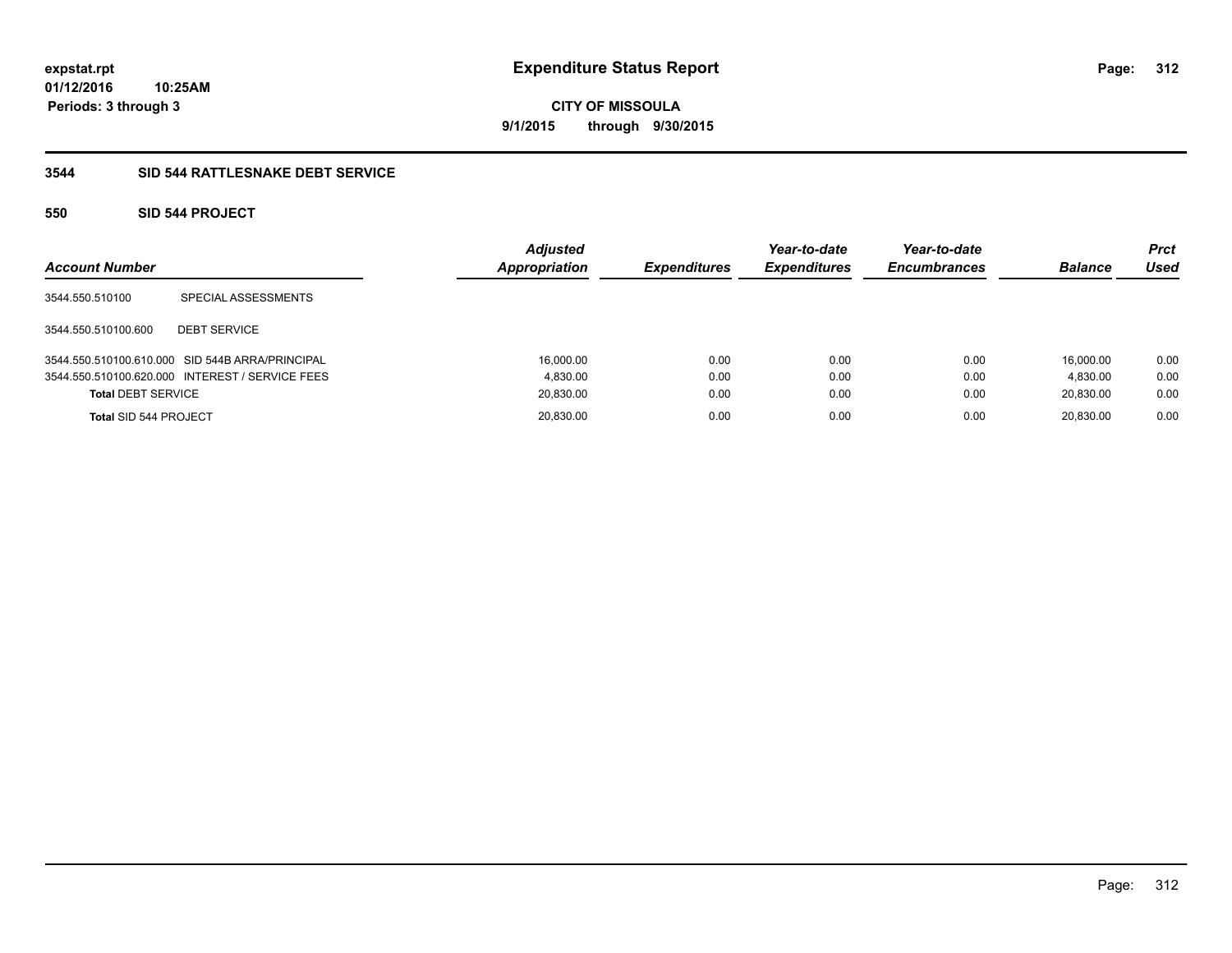# **CITY OF MISSOULA 9/1/2015 through 9/30/2015**

#### **3544 SID 544 RATTLESNAKE DEBT SERVICE**

#### **555 LOLO STREET PROJECT**

| <b>Account Number</b>          |                                                           | <b>Adjusted</b><br><b>Appropriation</b> | <b>Expenditures</b> | Year-to-date<br><b>Expenditures</b> | Year-to-date<br><b>Encumbrances</b> | <b>Balance</b> | <b>Prct</b><br><b>Used</b> |
|--------------------------------|-----------------------------------------------------------|-----------------------------------------|---------------------|-------------------------------------|-------------------------------------|----------------|----------------------------|
| 3544.555.510100                | SPECIAL ASSESSMENTS                                       |                                         |                     |                                     |                                     |                |                            |
| 3544.555.510100.600            | <b>DEBT SERVICE</b>                                       |                                         |                     |                                     |                                     |                |                            |
|                                | 3544.555.510100.610.000 SID 544D LOLOD/PRINCIPAL          | 1,500.00                                | 0.00                | 0.00                                | 0.00                                | 1.500.00       | 0.00                       |
|                                | 3544.555.510100.620.000 SID 544 D INTEREST / SERVICE FEES | 872.00                                  | 0.00                | 0.00                                | 0.00                                | 872.00         | 0.00                       |
|                                | <b>Total SPECIAL ASSESSMENTS</b>                          | 2,372.00                                | 0.00                | 0.00                                | 0.00                                | 2,372.00       | 0.00                       |
| 3544.555.510110                | <b>MERCHANT SERVICES</b>                                  |                                         |                     |                                     |                                     |                |                            |
| 3544.555.510110.500            | <b>FIXED CHARGES</b>                                      |                                         |                     |                                     |                                     |                |                            |
| <b>Total MERCHANT SERVICES</b> |                                                           | 0.00                                    | 0.00                | 0.00                                | 0.00                                | 0.00           | 0.00                       |
|                                | <b>Total LOLO STREET PROJECT</b>                          | 2,372.00                                | 0.00                | 0.00                                | 0.00                                | 2,372.00       | 0.00                       |
|                                | <b>Total SID 544 RATTLESNAKE DEBT SERVICE</b>             | 139,383.00                              | 0.00                | 0.00                                | 0.00                                | 139.383.00     | 0.00                       |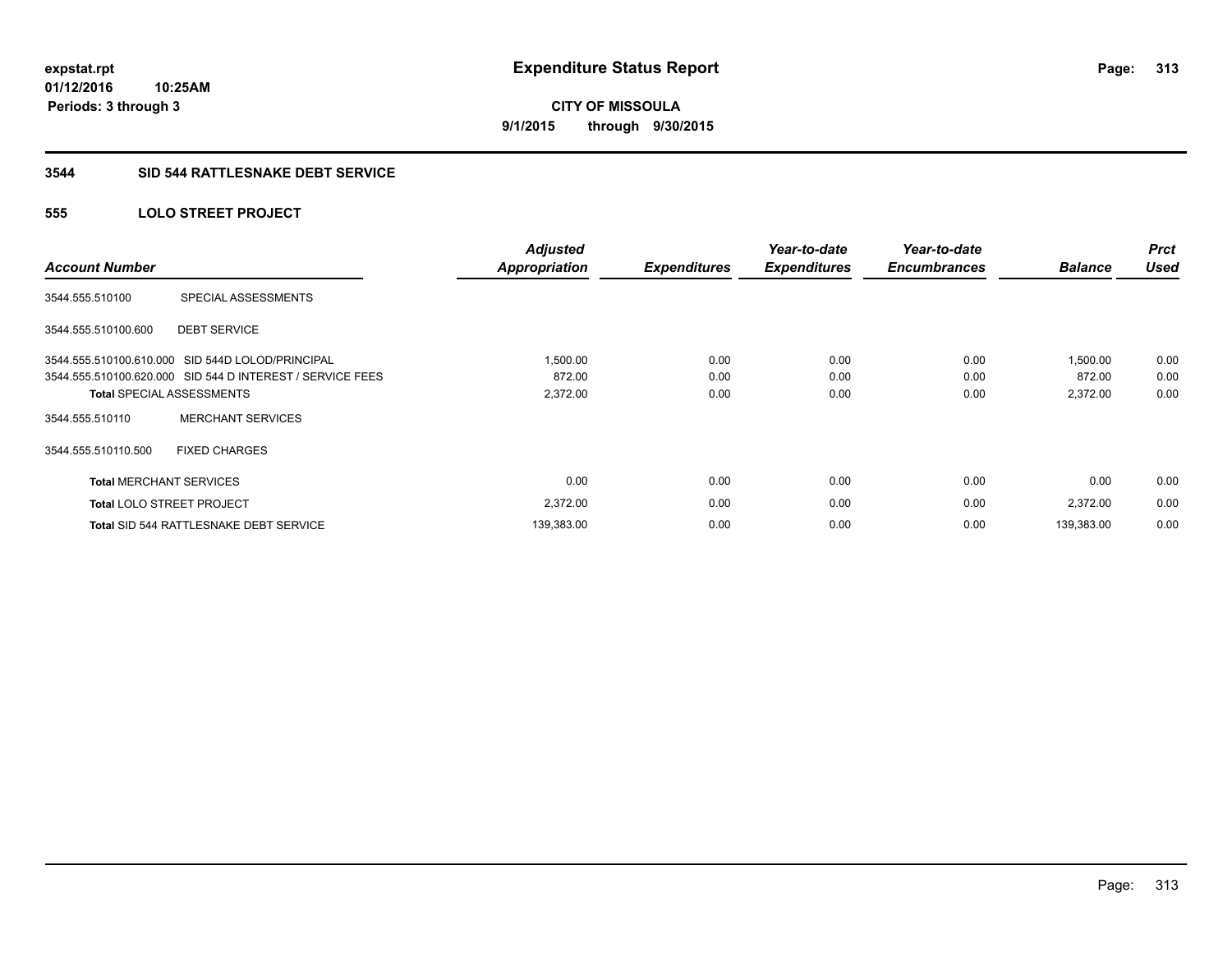#### **3545 SID 545 DEBT SERVICE**

| <b>Account Number</b> |                                     | <b>Adjusted</b><br>Appropriation | <b>Expenditures</b> | Year-to-date<br><b>Expenditures</b> | Year-to-date<br><b>Encumbrances</b> | <b>Balance</b> | <b>Prct</b><br><b>Used</b> |
|-----------------------|-------------------------------------|----------------------------------|---------------------|-------------------------------------|-------------------------------------|----------------|----------------------------|
| 3545.390.510100       | SPECIAL ASSESSMENTS                 |                                  |                     |                                     |                                     |                |                            |
| 3545.390.510100.600   | <b>DEBT SERVICE</b>                 |                                  |                     |                                     |                                     |                |                            |
|                       | <b>Total SPECIAL ASSESSMENTS</b>    | 0.00                             | 0.00                | 0.00                                | 0.00                                | 0.00           | 0.00                       |
| 3545.390.510110       | <b>MERCHANT SERVICES</b>            |                                  |                     |                                     |                                     |                |                            |
| 3545.390.510110.500   | <b>FIXED CHARGES</b>                |                                  |                     |                                     |                                     |                |                            |
|                       | <b>Total MERCHANT SERVICES</b>      | 0.00                             | 0.00                | 0.00                                | 0.00                                | 0.00           | 0.00                       |
| 3545.390.521000       | INTERFUND OPERATING TRANSFERS       |                                  |                     |                                     |                                     |                |                            |
| 3545.390.521000.800   | OTHER OBJECTS                       |                                  |                     |                                     |                                     |                |                            |
|                       | Total INTERFUND OPERATING TRANSFERS | 0.00                             | 0.00                | 0.00                                | 0.00                                | 0.00           | 0.00                       |
|                       | Total SID 545 DEBT SERVICE          | 0.00                             | 0.00                | 0.00                                | 0.00                                | 0.00           | 0.00                       |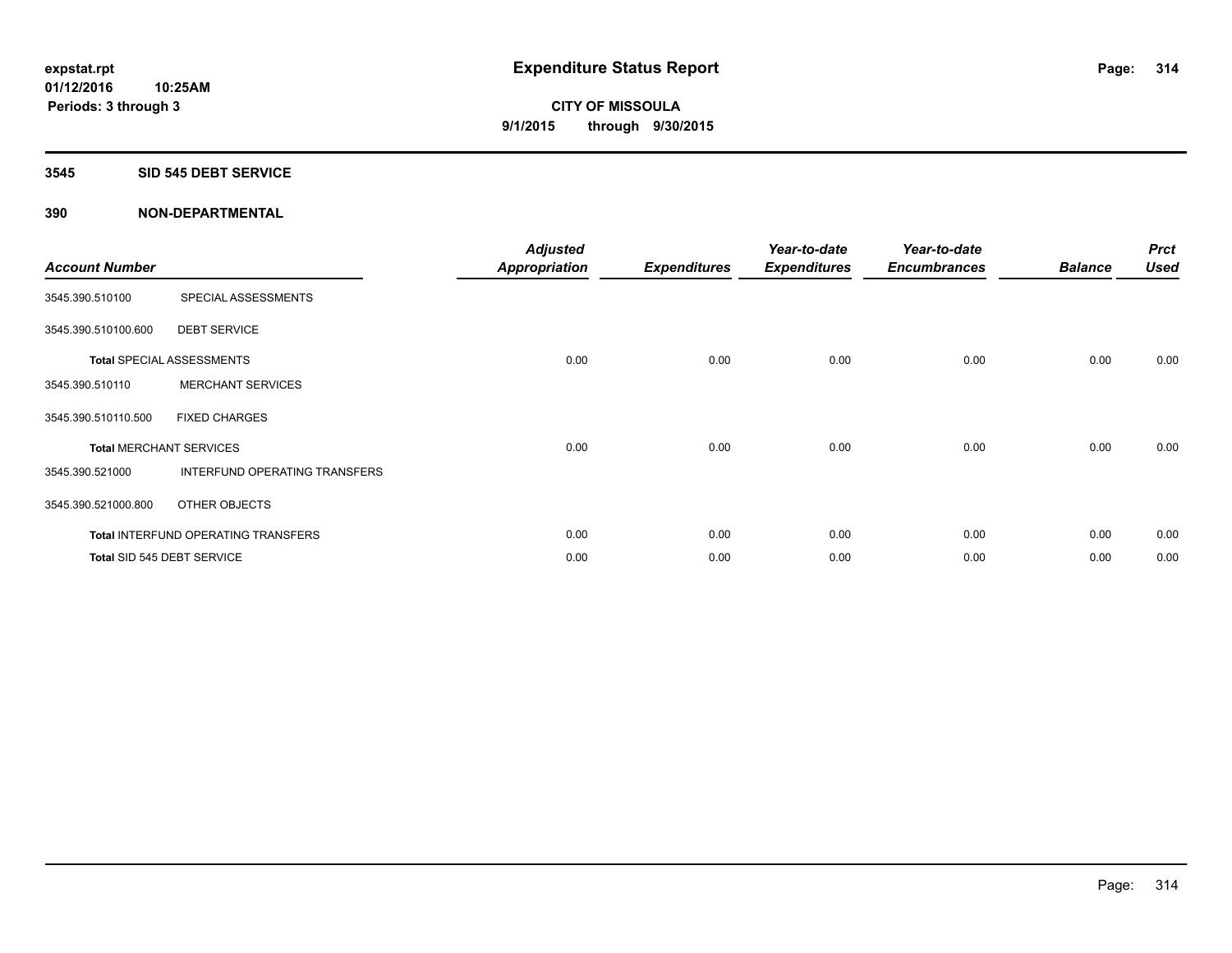#### **3546 SID 546 DEBT SERVICE**

| <b>Account Number</b> |                                     | <b>Adjusted</b><br><b>Appropriation</b> | <b>Expenditures</b> | Year-to-date<br><b>Expenditures</b> | Year-to-date<br><b>Encumbrances</b> | <b>Balance</b> | <b>Prct</b><br><b>Used</b> |
|-----------------------|-------------------------------------|-----------------------------------------|---------------------|-------------------------------------|-------------------------------------|----------------|----------------------------|
| 3546.390.510100       | SPECIAL ASSESSMENTS                 |                                         |                     |                                     |                                     |                |                            |
| 3546.390.510100.600   | <b>DEBT SERVICE</b>                 |                                         |                     |                                     |                                     |                |                            |
|                       | Total SPECIAL ASSESSMENTS           | 0.00                                    | 0.00                | 0.00                                | 0.00                                | 0.00           | 0.00                       |
| 3546.390.510110       | <b>MERCHANT SERVICES</b>            |                                         |                     |                                     |                                     |                |                            |
| 3546.390.510110.500   | <b>FIXED CHARGES</b>                |                                         |                     |                                     |                                     |                |                            |
|                       | <b>Total MERCHANT SERVICES</b>      | 0.00                                    | 0.00                | 0.00                                | 0.00                                | 0.00           | 0.00                       |
| 3546.390.521000       | INTERFUND OPERATING TRANSFERS       |                                         |                     |                                     |                                     |                |                            |
| 3546.390.521000.800   | OTHER OBJECTS                       |                                         |                     |                                     |                                     |                |                            |
|                       | Total INTERFUND OPERATING TRANSFERS | 0.00                                    | 0.00                | 0.00                                | 0.00                                | 0.00           | 0.00                       |
|                       | Total SID 546 DEBT SERVICE          | 0.00                                    | 0.00                | 0.00                                | 0.00                                | 0.00           | 0.00                       |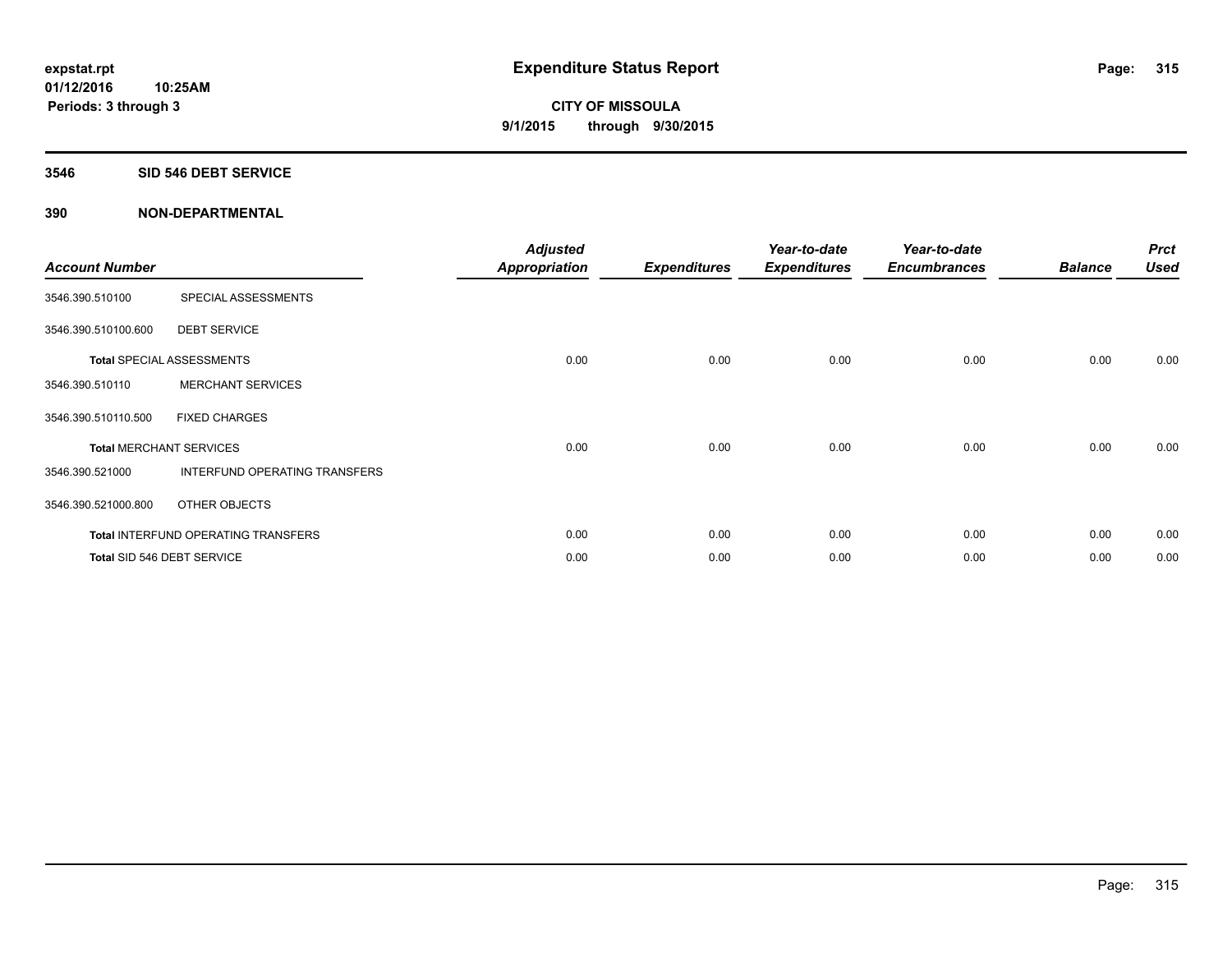## **3548 SID 548-5TH, 6TH & ARTHUR**

|                                            |                                                 | <b>Adjusted</b>      |                     | Year-to-date        | Year-to-date        |                | Prct        |
|--------------------------------------------|-------------------------------------------------|----------------------|---------------------|---------------------|---------------------|----------------|-------------|
| <b>Account Number</b>                      |                                                 | <b>Appropriation</b> | <b>Expenditures</b> | <b>Expenditures</b> | <b>Encumbrances</b> | <b>Balance</b> | <b>Used</b> |
| 3548.390.510100                            | SPECIAL ASSESSMENTS                             |                      |                     |                     |                     |                |             |
| 3548.390.510100.600                        | <b>DEBT SERVICE</b>                             |                      |                     |                     |                     |                |             |
| 3548.390.510100.610.000 SID 544C/PRINCIPAL |                                                 | 65,000.00            | 0.00                | 0.00                | 0.00                | 65,000.00      | 0.00        |
|                                            | 3548.390.510100.620.000 INTEREST / SERVICE FEES | 46,525.00            | 0.00                | 350.00              | 0.00                | 46,175.00      | 0.75        |
| <b>Total SPECIAL ASSESSMENTS</b>           |                                                 | 111,525.00           | 0.00                | 350.00              | 0.00                | 111,175.00     | 0.31        |
| 3548.390.510110                            | <b>MERCHANT SERVICES</b>                        |                      |                     |                     |                     |                |             |
| 3548.390.510110.500                        | <b>FIXED CHARGES</b>                            |                      |                     |                     |                     |                |             |
| <b>Total MERCHANT SERVICES</b>             |                                                 | 0.00                 | 0.00                | 0.00                | 0.00                | 0.00           | 0.00        |
|                                            | Total SID 548-5TH, 6TH & ARTHUR                 | 111,525.00           | 0.00                | 350.00              | 0.00                | 111,175.00     | 0.31        |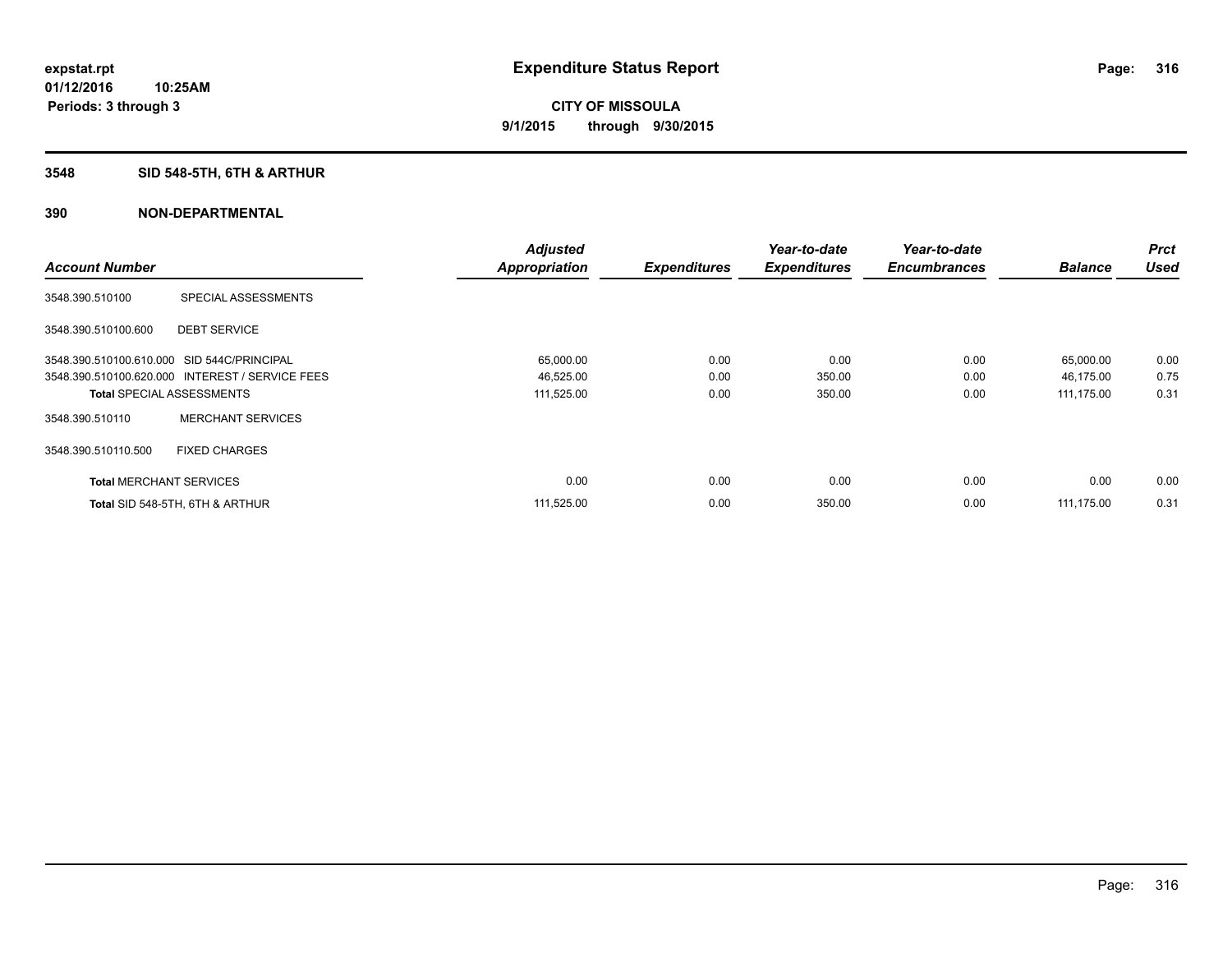#### **3549 SID 549 HILLVIEW WAY**

| <b>Account Number</b>      |                     | <b>Adjusted</b><br>Appropriation | <b>Expenditures</b> | Year-to-date<br><b>Expenditures</b> | Year-to-date<br><b>Encumbrances</b> | <b>Balance</b> | <b>Prct</b><br><b>Used</b> |
|----------------------------|---------------------|----------------------------------|---------------------|-------------------------------------|-------------------------------------|----------------|----------------------------|
| 3549.390.510100            | SPECIAL ASSESSMENTS |                                  |                     |                                     |                                     |                |                            |
| 3549.390.510100.600        | <b>DEBT SERVICE</b> |                                  |                     |                                     |                                     |                |                            |
| Total SID 549 HILLVIEW WAY |                     | 0.00                             | 0.00                | 0.00                                | 0.00                                | 0.00           | 0.00                       |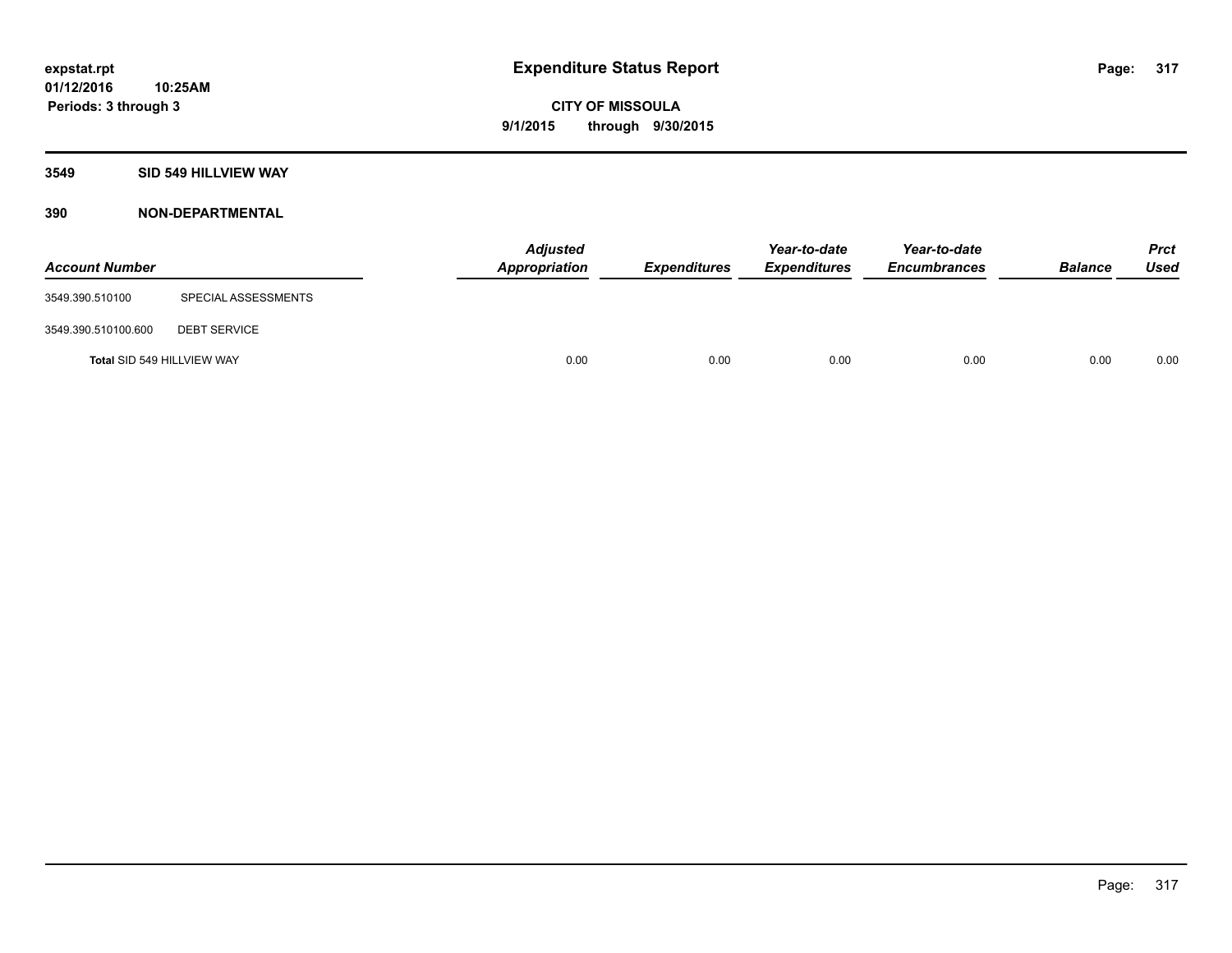# **01/12/2016**

**Periods: 3 through 3**

**318**

**CITY OF MISSOULA 9/1/2015 through 9/30/2015**

#### **4060 CAPITAL IMPROVEMENT PROGRAM FUND**

**360 \*\*\* Title Not Found \*\*\***

| <b>Account Number</b>                |                                 | <b>Adjusted</b><br>Appropriation | <b>Expenditures</b> | Year-to-date<br><b>Expenditures</b> | Year-to-date<br><b>Encumbrances</b> | <b>Balance</b> | Prct<br><b>Used</b> |
|--------------------------------------|---------------------------------|----------------------------------|---------------------|-------------------------------------|-------------------------------------|----------------|---------------------|
| 4060.360.430001                      | CIP CITY HALL ELEVATOR/CYLINDER |                                  |                     |                                     |                                     |                |                     |
| 4060.360.430001.900                  | <b>CAPITAL OUTLAY</b>           |                                  |                     |                                     |                                     |                |                     |
| <b>Total *** Title Not Found ***</b> |                                 | 0.00                             | 0.00                | 0.00                                | 0.00                                | 0.00           | 0.00                |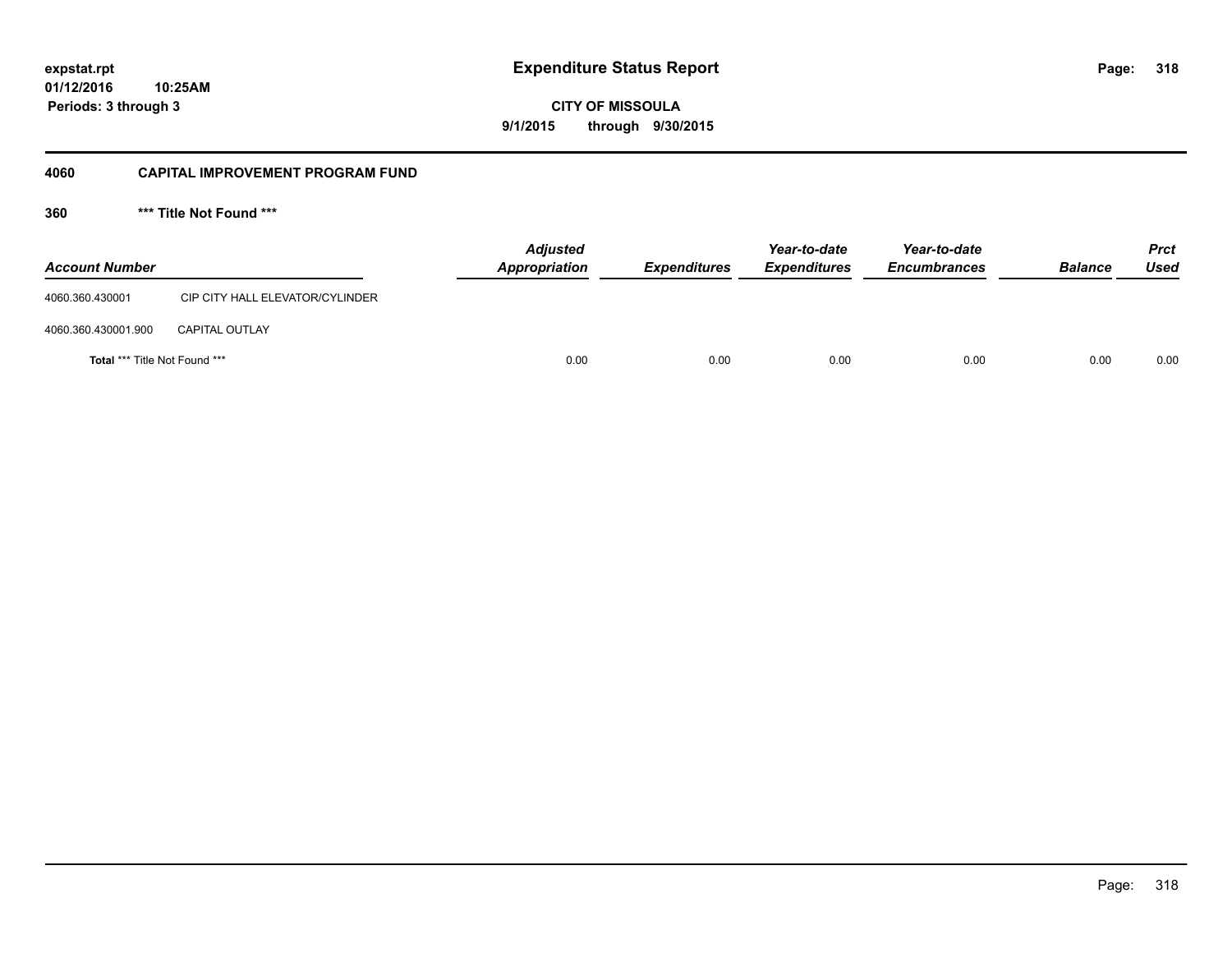**319**

**01/12/2016 10:25AM Periods: 3 through 3**

**CITY OF MISSOULA 9/1/2015 through 9/30/2015**

#### **4060 CAPITAL IMPROVEMENT PROGRAM FUND**

| <b>Account Number</b>                   |                                                                                                | <b>Adjusted</b><br><b>Appropriation</b> | <b>Expenditures</b> | Year-to-date<br><b>Expenditures</b> | Year-to-date<br><b>Encumbrances</b> | <b>Balance</b>               | <b>Prct</b><br><b>Used</b> |
|-----------------------------------------|------------------------------------------------------------------------------------------------|-----------------------------------------|---------------------|-------------------------------------|-------------------------------------|------------------------------|----------------------------|
| 4060.390.410000                         | <b>GENERAL GOVERNMENT</b>                                                                      |                                         |                     |                                     |                                     |                              |                            |
| 4060.390.410000.600                     | <b>DEBT SERVICE</b>                                                                            |                                         |                     |                                     |                                     |                              |                            |
|                                         | <b>Total GENERAL GOVERNMENT</b>                                                                | 0.00                                    | 0.00                | 0.00                                | 0.00                                | 0.00                         | 0.00                       |
| 4060.390.410001                         | SELF HOSTING ACCELA AUTOMATION                                                                 |                                         |                     |                                     |                                     |                              |                            |
| 4060.390.410001.900                     | CAPITAL OUTLAY                                                                                 |                                         |                     |                                     |                                     |                              |                            |
|                                         | 4060.390.410001.940.000 SELF HOSTING ACCELA AUTOMATION<br>Total SELF HOSTING ACCELA AUTOMATION | 0.00<br>0.00                            | 0.00<br>0.00        | 51,790.92<br>51,790.92              | 0.00<br>0.00                        | $-51,790.92$<br>$-51,790.92$ | 0.00<br>0.00               |
| 4060.390.410211                         | MAYORS NEIGHBORHOOD OFFICE REMODEL                                                             |                                         |                     |                                     |                                     |                              |                            |
| 4060.390.410211.900                     | <b>CAPITAL OUTLAY</b>                                                                          |                                         |                     |                                     |                                     |                              |                            |
|                                         | Total MAYORS NEIGHBORHOOD OFFICE REMODEL                                                       | 0.00                                    | 0.00                | 0.00                                | 0.00                                | 0.00                         | 0.00                       |
| 4060.390.410360                         | <b>CITY HALL EXPANSION</b>                                                                     |                                         |                     |                                     |                                     |                              |                            |
| 4060.390.410360.800                     | OTHER OBJECTS                                                                                  |                                         |                     |                                     |                                     |                              |                            |
|                                         | Total CITY HALL EXPANSION                                                                      | 0.00                                    | 0.00                | 0.00                                | 0.00                                | 0.00                         | 0.00                       |
| 4060.390.410368                         | MUNI COURT EXPANSION DEBT SERVICE                                                              |                                         |                     |                                     |                                     |                              |                            |
| 4060.390.410368.600                     | <b>DEBT SERVICE</b>                                                                            |                                         |                     |                                     |                                     |                              |                            |
| 4060.390.410368.610.000 PRINCIPAL       |                                                                                                | 50.000.00                               | 0.00                | 0.00                                | 0.00                                | 50.000.00                    | 0.00                       |
| 4060.390.410368.620.000 INTEREST & FEES |                                                                                                | 31,860.00                               | 0.00                | 350.00                              | 0.00                                | 31,510.00                    | 1.10                       |
|                                         | Total MUNI COURT EXPANSION DEBT SERVICE                                                        | 81,860.00                               | 0.00                | 350.00                              | 0.00                                | 81,510.00                    | 0.43                       |
| 4060.390.410550                         | <b>ACCOUNTING</b>                                                                              |                                         |                     |                                     |                                     |                              |                            |
| 4060.390.410550.900                     | CAPITAL OUTLAY                                                                                 |                                         |                     |                                     |                                     |                              |                            |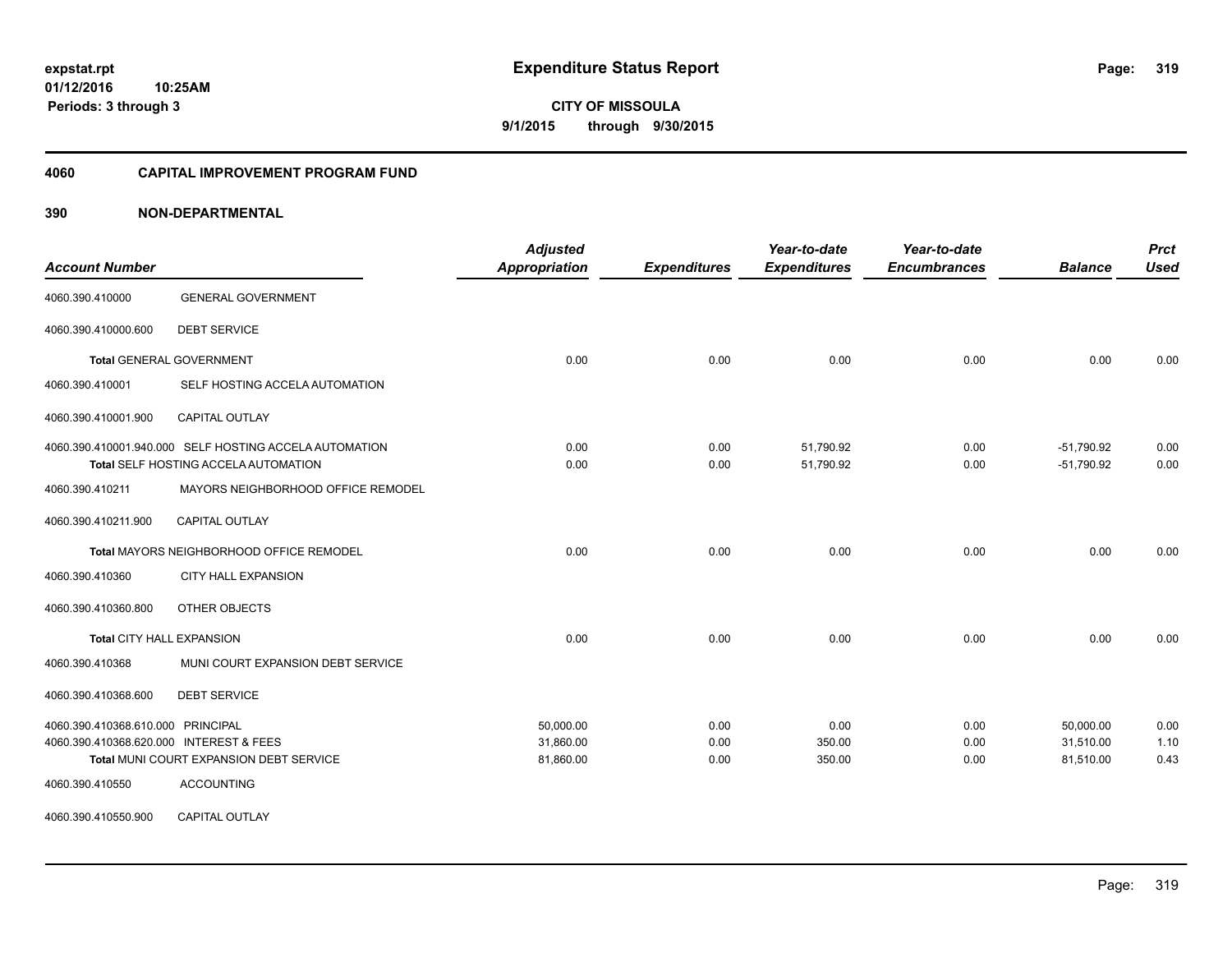**CITY OF MISSOULA 9/1/2015 through 9/30/2015**

#### **4060 CAPITAL IMPROVEMENT PROGRAM FUND**

#### **390 NON-DEPARTMENTAL**

| <b>Account Number</b>   |                                                            | <b>Adjusted</b><br>Appropriation | <b>Expenditures</b> | Year-to-date<br><b>Expenditures</b> | Year-to-date<br><b>Encumbrances</b> | <b>Balance</b> | <b>Prct</b><br><b>Used</b> |
|-------------------------|------------------------------------------------------------|----------------------------------|---------------------|-------------------------------------|-------------------------------------|----------------|----------------------------|
| <b>Total ACCOUNTING</b> |                                                            | 0.00                             | 0.00                | 0.00                                | 0.00                                | 0.00           | 0.00                       |
| 4060.390.410560         | COPIERS/COMPUTER EQUIP                                     |                                  |                     |                                     |                                     |                |                            |
| 4060.390.410560.900     | <b>CAPITAL OUTLAY</b>                                      |                                  |                     |                                     |                                     |                |                            |
|                         | 4060.390.410560.940.000 COPIERS/COMPUTER EQUIP             | 0.00                             | 4,052.77            | 18,610.29                           | 0.00                                | $-18,610.29$   | 0.00                       |
|                         | Total COPIERS/COMPUTER EQUIP                               | 0.00                             | 4,052.77            | 18,610.29                           | 0.00                                | $-18,610.29$   | 0.00                       |
| 4060.390.410587         | <b>CUSTOMER SERVICE REQUEST MODULE</b>                     |                                  |                     |                                     |                                     |                |                            |
| 4060.390.410587.900     | <b>CAPITAL OUTLAY</b>                                      |                                  |                     |                                     |                                     |                |                            |
|                         | Total CUSTOMER SERVICE REQUEST MODULE                      | 0.00                             | 0.00                | 0.00                                | 0.00                                | 0.00           | 0.00                       |
| 4060.390.411011         | <b>DVS-COMPUTERS &amp; ACCESSORIES</b>                     |                                  |                     |                                     |                                     |                |                            |
| 4060.390.411011.900     | <b>CAPITAL OUTLAY</b>                                      |                                  |                     |                                     |                                     |                |                            |
|                         | Total DVS-COMPUTERS & ACCESSORIES                          | 0.00                             | 0.00                | 0.00                                | 0.00                                | 0.00           | 0.00                       |
| 4060.390.411241         | ENERGY CONSERVATION CLIMATE ACTION                         |                                  |                     |                                     |                                     |                |                            |
| 4060.390.411241.900     | <b>CAPITAL OUTLAY</b>                                      |                                  |                     |                                     |                                     |                |                            |
|                         | 4060.390.411241.930.000 ENERGY CONSERVATION CLIMATE ACTION | 0.00                             | 8,662.50            | 8,662.50                            | 0.00                                | $-8,662.50$    | 0.00                       |
|                         | Total ENERGY CONSERVATION CLIMATE ACTION                   | 0.00                             | 8,662.50            | 8,662.50                            | 0.00                                | $-8,662.50$    | 0.00                       |
| 4060.390.411242         | COUNCIL CHAMBERS HVAC                                      |                                  |                     |                                     |                                     |                |                            |
| 4060.390.411242.900     | <b>CAPITAL OUTLAY</b>                                      |                                  |                     |                                     |                                     |                |                            |
|                         | Total COUNCIL CHAMBERS HVAC                                | 0.00                             | 0.00                | 0.00                                | 0.00                                | 0.00           | 0.00                       |
| 4060.390.411300         | <b>VOIP/DATA/GIS UPGRADES</b>                              |                                  |                     |                                     |                                     |                |                            |
| 4060.390.411300.600     | <b>DEBT SERVICE</b>                                        |                                  |                     |                                     |                                     |                |                            |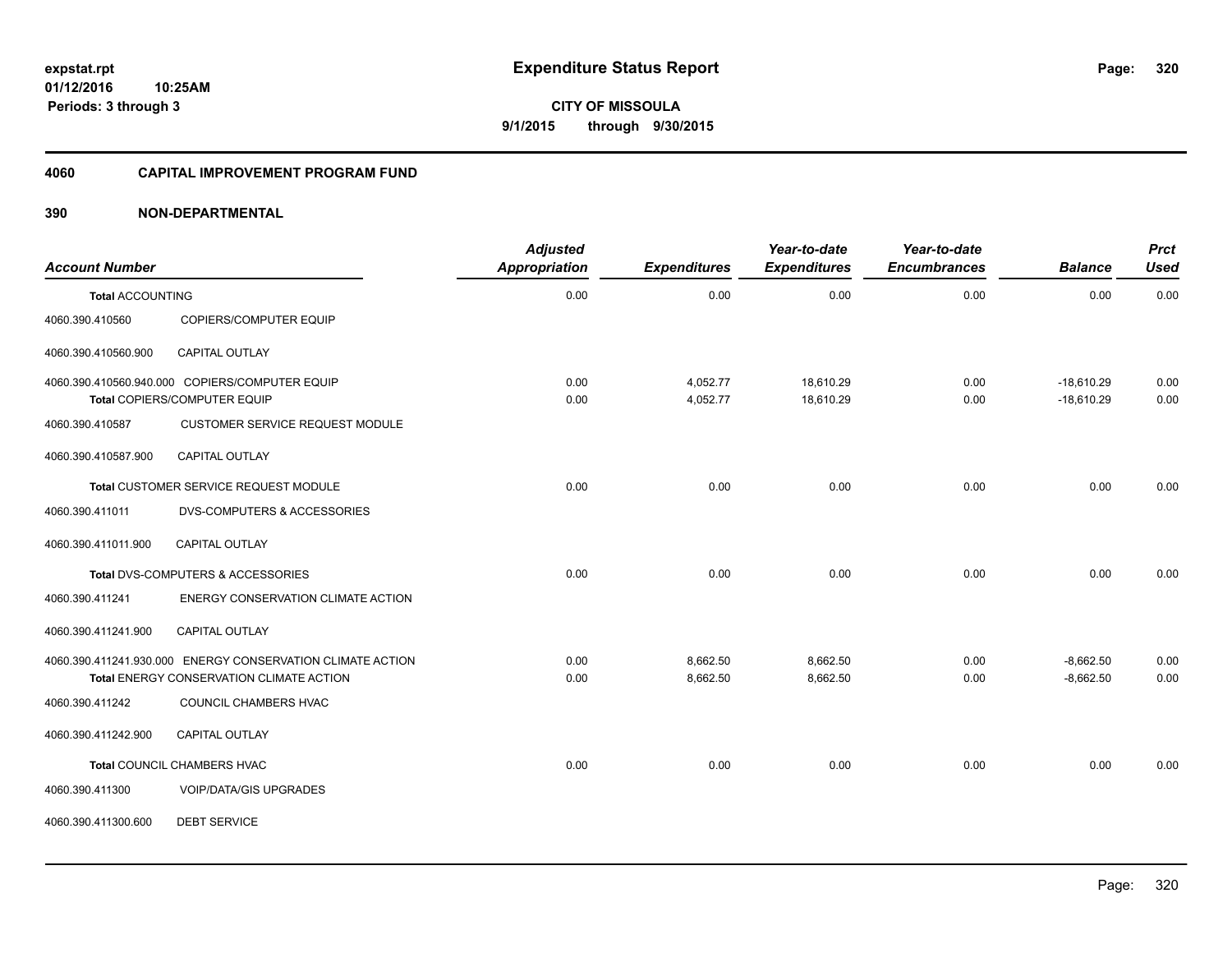# **CITY OF MISSOULA 9/1/2015 through 9/30/2015**

#### **4060 CAPITAL IMPROVEMENT PROGRAM FUND**

| <b>Account Number</b> |                                                                                                                                                   | <b>Adjusted</b><br><b>Appropriation</b> | <b>Expenditures</b>    | Year-to-date<br><b>Expenditures</b> | Year-to-date<br><b>Encumbrances</b> | <b>Balance</b>                        | <b>Prct</b><br><b>Used</b> |
|-----------------------|---------------------------------------------------------------------------------------------------------------------------------------------------|-----------------------------------------|------------------------|-------------------------------------|-------------------------------------|---------------------------------------|----------------------------|
|                       | 4060.390.411300.610.000 INTERNALLY FINANCED EQUIP/PRINCIPAL<br>4060.390.411300.620.000 INTEREST / SERVICE FEES<br>Total VOIP/DATA/GIS UPGRADES    | 148,493.00<br>11.185.00<br>159,678.00   | 0.00<br>0.00<br>0.00   | 0.00<br>0.00<br>0.00                | 0.00<br>0.00<br>0.00                | 148,493.00<br>11,185.00<br>159,678.00 | 0.00<br>0.00<br>0.00       |
| 4060.390.420001       | PUBLIC SAFETY OPERATING/LIGHT VEHICLES                                                                                                            |                                         |                        |                                     |                                     |                                       |                            |
| 4060.390.420001.900   | <b>CAPITAL OUTLAY</b>                                                                                                                             |                                         |                        |                                     |                                     |                                       |                            |
| 4060.390.420002       | 4060.390.420001.940.000 PS CORE OPERATING LIGHT VEHICLES<br><b>Total PUBLIC SAFETY OPERATING/LIGHT VEHICLES</b><br>PUBLIC SAFETY CORE HEAVY EQUIP | 0.00<br>0.00                            | 17,385.00<br>17,385.00 | 17,385.00<br>17,385.00              | 0.00<br>0.00                        | $-17,385.00$<br>$-17,385.00$          | 0.00<br>0.00               |
| 4060.390.420002.900   | <b>CAPITAL OUTLAY</b>                                                                                                                             |                                         |                        |                                     |                                     |                                       |                            |
|                       | Total PUBLIC SAFETY CORE HEAVY EQUIP                                                                                                              | 0.00                                    | 0.00                   | 0.00                                | 0.00                                | 0.00                                  | 0.00                       |
| 4060.390.420421       | FIRE STATION IMPROVEMENTS                                                                                                                         |                                         |                        |                                     |                                     |                                       |                            |
| 4060.390.420421.900   | <b>CAPITAL OUTLAY</b>                                                                                                                             |                                         |                        |                                     |                                     |                                       |                            |
|                       | Total FIRE STATION IMPROVEMENTS                                                                                                                   | 0.00                                    | 0.00                   | 0.00                                | 0.00                                | 0.00                                  | 0.00                       |
| 4060.390.420470       | <b>SEARCH &amp; RESCUE</b>                                                                                                                        |                                         |                        |                                     |                                     |                                       |                            |
| 4060.390.420470.900   | <b>CAPITAL OUTLAY</b>                                                                                                                             |                                         |                        |                                     |                                     |                                       |                            |
| Total SEARCH & RESCUE |                                                                                                                                                   | 0.00                                    | 0.00                   | 0.00                                | 0.00                                | 0.00                                  | 0.00                       |
| 4060.390.420471       | <b>BOAT RAMP IMPROVEMENTS</b>                                                                                                                     |                                         |                        |                                     |                                     |                                       |                            |
| 4060.390.420471.300   | PURCHASED SERVICES                                                                                                                                |                                         |                        |                                     |                                     |                                       |                            |
|                       | <b>Total PURCHASED SERVICES</b>                                                                                                                   | 0.00                                    | 0.00                   | 0.00                                | 0.00                                | 0.00                                  | 0.00                       |
| 4060.390.420471.900   | <b>CAPITAL OUTLAY</b>                                                                                                                             |                                         |                        |                                     |                                     |                                       |                            |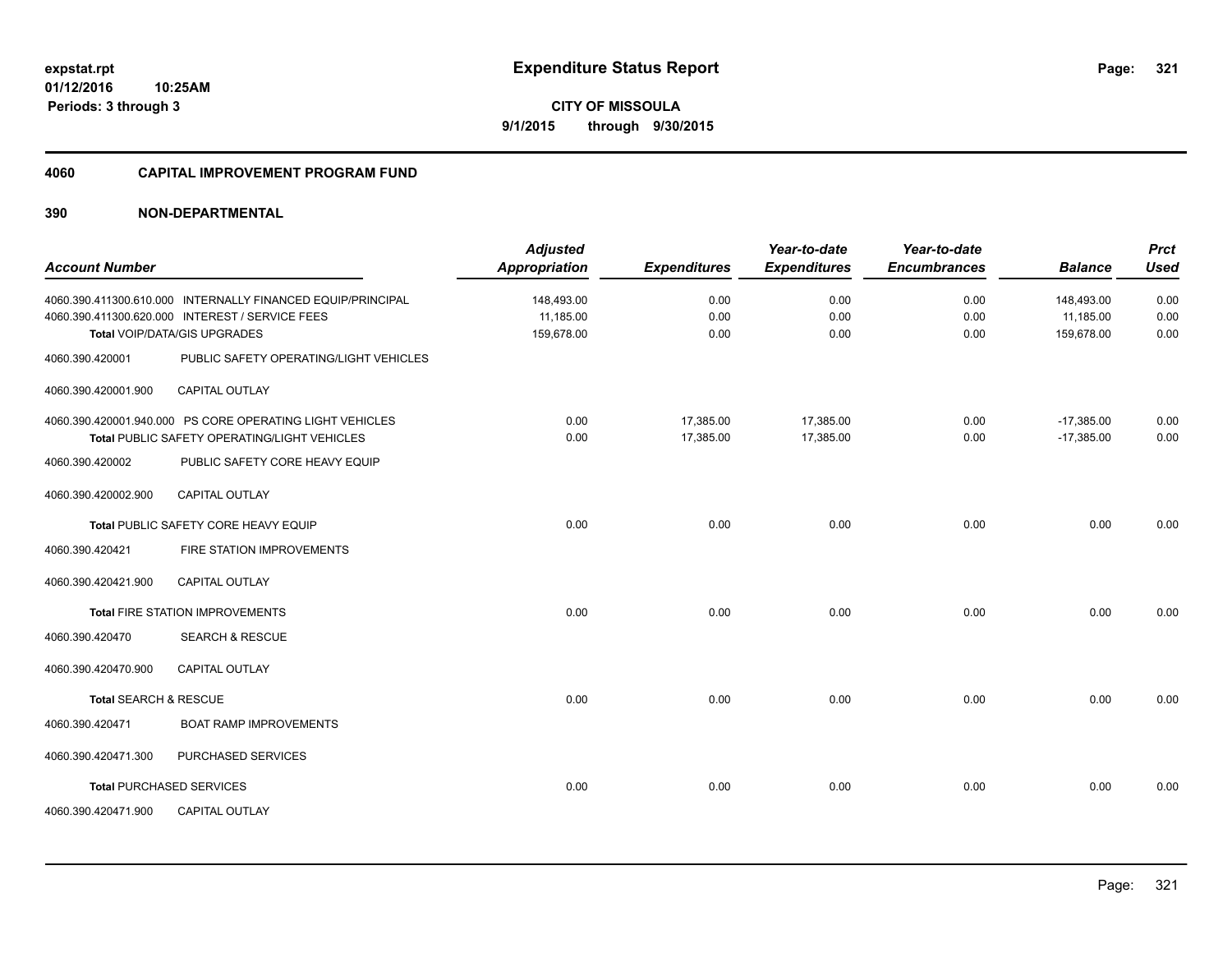**CITY OF MISSOULA 9/1/2015 through 9/30/2015**

#### **4060 CAPITAL IMPROVEMENT PROGRAM FUND**

#### **390 NON-DEPARTMENTAL**

| <b>Account Number</b>      |                                                                                                    | <b>Adjusted</b><br><b>Appropriation</b> | <b>Expenditures</b>  | Year-to-date<br><b>Expenditures</b> | Year-to-date<br><b>Encumbrances</b> | <b>Balance</b>             | <b>Prct</b><br><b>Used</b> |
|----------------------------|----------------------------------------------------------------------------------------------------|-----------------------------------------|----------------------|-------------------------------------|-------------------------------------|----------------------------|----------------------------|
|                            | <b>Total BOAT RAMP IMPROVEMENTS</b>                                                                | 0.00                                    | 0.00                 | 0.00                                | 0.00                                | 0.00                       | 0.00                       |
| 4060.390.420640            | <b>SCBA EQUPMENT</b>                                                                               |                                         |                      |                                     |                                     |                            |                            |
| 4060.390.420640.900        | CAPITAL OUTLAY                                                                                     |                                         |                      |                                     |                                     |                            |                            |
| <b>Total SCBA EQUPMENT</b> |                                                                                                    | 0.00                                    | 0.00                 | 0.00                                | 0.00                                | 0.00                       | 0.00                       |
| 4060.390.430000            | ADA IMPLEMENTATION                                                                                 |                                         |                      |                                     |                                     |                            |                            |
| 4060.390.430000.900        | <b>CAPITAL OUTLAY</b>                                                                              |                                         |                      |                                     |                                     |                            |                            |
|                            | <b>Total ADA IMPLEMENTATION</b>                                                                    | 0.00                                    | 0.00                 | 0.00                                | 0.00                                | 0.00                       | 0.00                       |
| 4060.390.430001            | PW CORE OPERATING LIGHT VEHICLES                                                                   |                                         |                      |                                     |                                     |                            |                            |
| 4060.390.430001.900        | CAPITAL OUTLAY                                                                                     |                                         |                      |                                     |                                     |                            |                            |
|                            | 4060.390.430001.940.000 PW CORE OPERATING LIGHT VEHICLES<br>Total PW CORE OPERATING LIGHT VEHICLES | 0.00<br>0.00                            | 1,495.00<br>1,495.00 | 1,548.00<br>1,548.00                | 0.00<br>0.00                        | $-1,548.00$<br>$-1,548.00$ | 0.00<br>0.00               |
| 4060.390.430002            | PW CORE HEAVY EQUIPMENT                                                                            |                                         |                      |                                     |                                     |                            |                            |
| 4060.390.430002.900        | <b>CAPITAL OUTLAY</b>                                                                              |                                         |                      |                                     |                                     |                            |                            |
|                            | Total PW CORE HEAVY EQUIPMENT                                                                      | 0.00                                    | 0.00                 | 0.00                                | 0.00                                | 0.00                       | 0.00                       |
| 4060.390.430004            | TRAFFIC SIGNAL LED CONVERSION                                                                      |                                         |                      |                                     |                                     |                            |                            |
| 4060.390.430004.900        | <b>CAPITAL OUTLAY</b>                                                                              |                                         |                      |                                     |                                     |                            |                            |
|                            | Total TRAFFIC SIGNAL LED CONVERSION                                                                | 0.00                                    | 0.00                 | 0.00                                | 0.00                                | 0.00                       | 0.00                       |
| 4060.390.430013            | MAINTENANCE MANAGEMENT SYSTEM                                                                      |                                         |                      |                                     |                                     |                            |                            |
| 4060.390.430013.900        | CAPITAL OUTLAY                                                                                     |                                         |                      |                                     |                                     |                            |                            |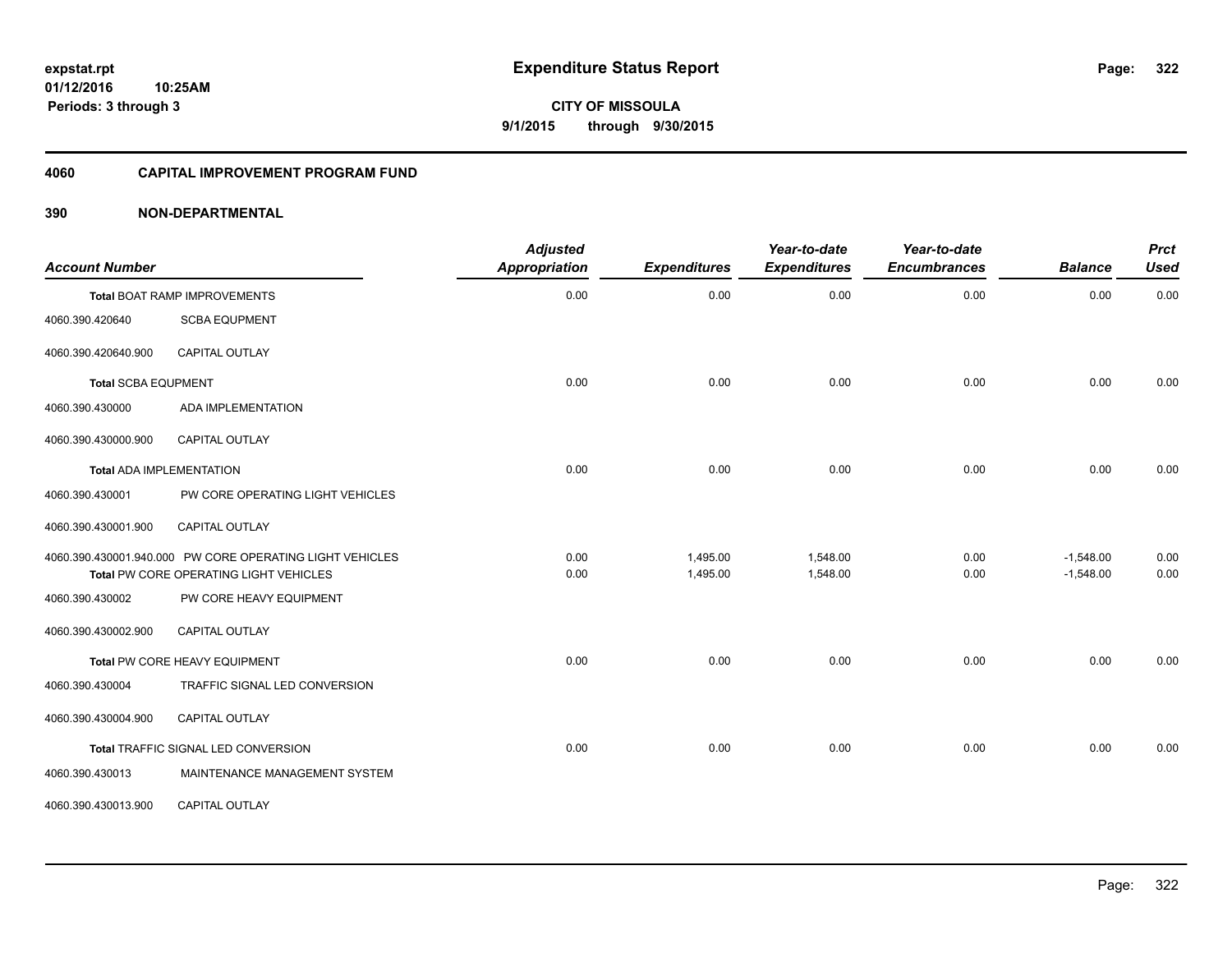**CITY OF MISSOULA 9/1/2015 through 9/30/2015**

#### **4060 CAPITAL IMPROVEMENT PROGRAM FUND**

#### **390 NON-DEPARTMENTAL**

| <b>Account Number</b>        |                                                                                                          | <b>Adjusted</b><br>Appropriation | <b>Expenditures</b>  | Year-to-date<br><b>Expenditures</b> | Year-to-date<br><b>Encumbrances</b> | <b>Balance</b>             | <b>Prct</b><br><b>Used</b> |
|------------------------------|----------------------------------------------------------------------------------------------------------|----------------------------------|----------------------|-------------------------------------|-------------------------------------|----------------------------|----------------------------|
|                              | Total MAINTENANCE MANAGEMENT SYSTEM                                                                      | 0.00                             | 0.00                 | 0.00                                | 0.00                                | 0.00                       | 0.00                       |
| 4060.390.430221              | CENTRALIZED MAINT, TOOLS & FENCE                                                                         |                                  |                      |                                     |                                     |                            |                            |
| 4060.390.430221.900          | <b>CAPITAL OUTLAY</b>                                                                                    |                                  |                      |                                     |                                     |                            |                            |
|                              | 4060.390.430221.930.000 CENTRALIZED MAINT, TOOLS & FENCE<br>Total CENTRALIZED MAINT, TOOLS & FENCE       | 0.00<br>0.00                     | 2,203.50<br>2,203.50 | 2,203.50<br>2,203.50                | 0.00<br>0.00                        | $-2,203.50$<br>$-2,203.50$ | 0.00<br>0.00               |
| 4060.390.430266              | <b>TRAFFIC CALMING</b>                                                                                   |                                  |                      |                                     |                                     |                            |                            |
| 4060.390.430266.900          | <b>CAPITAL OUTLAY</b>                                                                                    |                                  |                      |                                     |                                     |                            |                            |
| <b>Total TRAFFIC CALMING</b> |                                                                                                          | 0.00                             | 0.00                 | 0.00                                | 0.00                                | 0.00                       | 0.00                       |
| 4060.390.431401              | GIS-AERIAL PHOTOGRAPHY                                                                                   |                                  |                      |                                     |                                     |                            |                            |
| 4060.390.431401.300          | PURCHASED SERVICES                                                                                       |                                  |                      |                                     |                                     |                            |                            |
|                              | Total GIS-AERIAL PHOTOGRAPHY                                                                             | 0.00                             | 0.00                 | 0.00                                | 0.00                                | 0.00                       | 0.00                       |
| 4060.390.440620              | ANIMAL CONTROL FACILITIES                                                                                |                                  |                      |                                     |                                     |                            |                            |
| 4060.390.440620.900          | <b>CAPITAL OUTLAY</b>                                                                                    |                                  |                      |                                     |                                     |                            |                            |
|                              | 4060.390.440620.940.000 ANIMAL CONTROL RE-ROOF<br>Total ANIMAL CONTROL FACILITIES                        | 20,000.00<br>20,000.00           | 0.00<br>0.00         | 0.00<br>0.00                        | 0.00<br>0.00                        | 20,000.00<br>20,000.00     | 0.00<br>0.00               |
| 4060.390.460001              | PARKS CORE OPERATING/LIGHT VEHICLES                                                                      |                                  |                      |                                     |                                     |                            |                            |
| 4060.390.460001.900          | <b>CAPITAL OUTLAY</b>                                                                                    |                                  |                      |                                     |                                     |                            |                            |
|                              | 4060.390.460001.940.000 PARKS CORE OPERATING LIGHT VEHICLES<br>Total PARKS CORE OPERATING/LIGHT VEHICLES | 0.00<br>0.00                     | 5,550.00<br>5,550.00 | 5,550.00<br>5,550.00                | 0.00<br>0.00                        | $-5,550.00$<br>$-5,550.00$ | 0.00<br>0.00               |
| 4060.390.460002              | PARKS CORE HEAVY EQUIPMENT                                                                               |                                  |                      |                                     |                                     |                            |                            |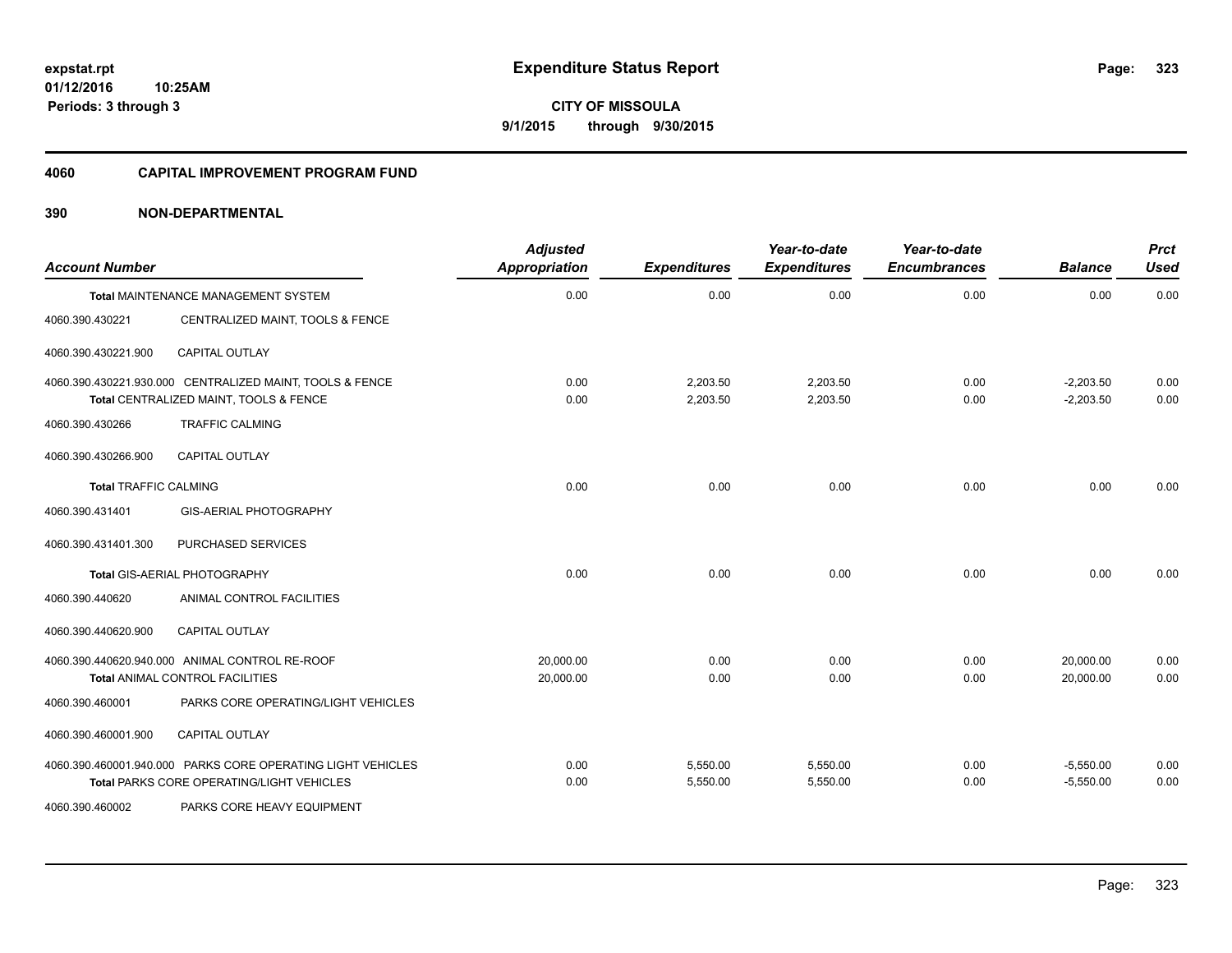**CITY OF MISSOULA 9/1/2015 through 9/30/2015**

#### **4060 CAPITAL IMPROVEMENT PROGRAM FUND**

#### **390 NON-DEPARTMENTAL**

|                                |                                       | <b>Adjusted</b> |                     | Year-to-date        | Year-to-date        |                | <b>Prct</b> |
|--------------------------------|---------------------------------------|-----------------|---------------------|---------------------|---------------------|----------------|-------------|
| <b>Account Number</b>          |                                       | Appropriation   | <b>Expenditures</b> | <b>Expenditures</b> | <b>Encumbrances</b> | <b>Balance</b> | <b>Used</b> |
| 4060.390.460002.900            | CAPITAL OUTLAY                        |                 |                     |                     |                     |                |             |
|                                | Total PARKS CORE HEAVY EQUIPMENT      | 0.00            | 0.00                | 0.00                | 0.00                | 0.00           | 0.00        |
| 4060.390.460400                | PARK MAINTENANCE & IMPROVEMENTS       |                 |                     |                     |                     |                |             |
| 4060.390.460400.100            | PERSONAL SERVICES                     |                 |                     |                     |                     |                |             |
| <b>Total PERSONAL SERVICES</b> |                                       | 0.00            | 0.00                | 0.00                | 0.00                | 0.00           | 0.00        |
| 4060.390.460400.900            | CAPITAL OUTLAY                        |                 |                     |                     |                     |                |             |
|                                | Total PARK MAINTENANCE & IMPROVEMENTS | 0.00            | 0.00                | 0.00                | 0.00                | 0.00           | 0.00        |
| 4060.390.460432                | <b>AQUATICS SUPPORT</b>               |                 |                     |                     |                     |                |             |
| 4060.390.460432.900            | <b>CAPITAL OUTLAY</b>                 |                 |                     |                     |                     |                |             |
| <b>Total AQUATICS SUPPORT</b>  |                                       | 0.00            | 0.00                | 0.00                | 0.00                | 0.00           | 0.00        |
| 4060.390.460438                | MCCORMICK PARK SITE PLAN              |                 |                     |                     |                     |                |             |
| 4060.390.460438.900            | CAPITAL OUTLAY                        |                 |                     |                     |                     |                |             |
|                                | Total MCCORMICK PARK SITE PLAN        | 0.00            | 0.00                | 0.00                | 0.00                | 0.00           | 0.00        |
| 4060.390.460451                | ART MUSEUM DEBT SERVICE               |                 |                     |                     |                     |                |             |
| 4060.390.460451.600            | <b>DEBT SERVICE</b>                   |                 |                     |                     |                     |                |             |
|                                | Total ART MUSEUM DEBT SERVICE         | 0.00            | 0.00                | 0.00                | 0.00                | 0.00           | 0.00        |
| 4060.390.460452                | <b>ART MUSEUM</b>                     |                 |                     |                     |                     |                |             |
| 4060.390.460452.900            | CAPITAL OUTLAY                        |                 |                     |                     |                     |                |             |
| <b>Total ART MUSEUM</b>        |                                       | 0.00            | 0.00                | 0.00                | 0.00                | 0.00           | 0.00        |
|                                |                                       |                 |                     |                     |                     |                |             |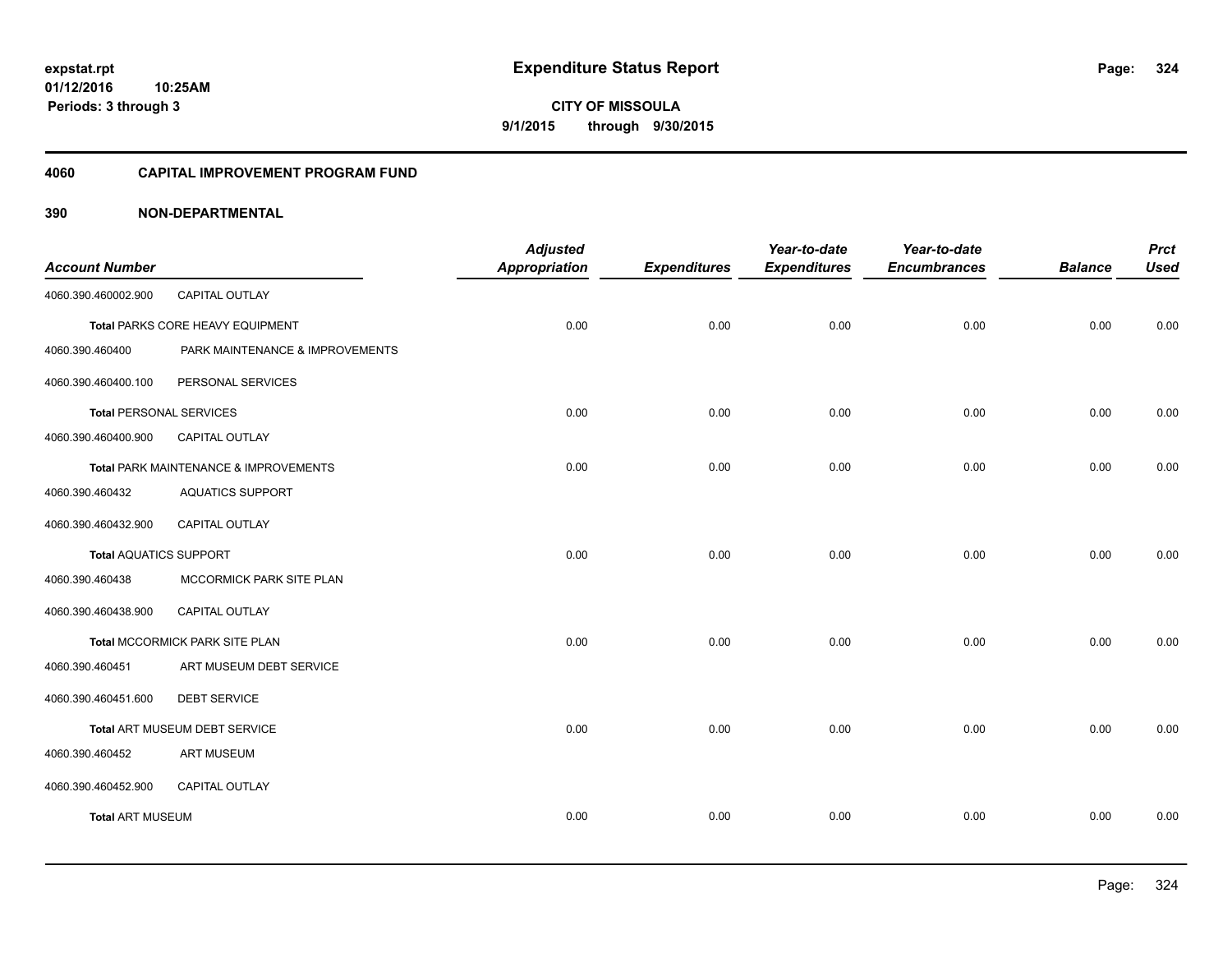**01/12/2016 10:25AM Periods: 3 through 3**

**CITY OF MISSOULA 9/1/2015 through 9/30/2015**

#### **4060 CAPITAL IMPROVEMENT PROGRAM FUND**

| <b>Account Number</b>         |                                                                  | <b>Adjusted</b><br><b>Appropriation</b> | <b>Expenditures</b> | Year-to-date<br><b>Expenditures</b> | Year-to-date<br><b>Encumbrances</b> | <b>Balance</b> | <b>Prct</b><br><b>Used</b> |
|-------------------------------|------------------------------------------------------------------|-----------------------------------------|---------------------|-------------------------------------|-------------------------------------|----------------|----------------------------|
| 4060.390.460485               | 50 METER POOL IMPROVEMENTS                                       |                                         |                     |                                     |                                     |                |                            |
| 4060.390.460485.900           | <b>CAPITAL OUTLAY</b>                                            |                                         |                     |                                     |                                     |                |                            |
|                               | Total 50 METER POOL IMPROVEMENTS                                 | 0.00                                    | 0.00                | 0.00                                | 0.00                                | 0.00           | 0.00                       |
| 4060.390.460507               | <b>METER CONVERSION</b>                                          |                                         |                     |                                     |                                     |                |                            |
| 4060.390.460507.900           | CAPITAL OUTLAY                                                   |                                         |                     |                                     |                                     |                |                            |
| <b>Total METER CONVERSION</b> |                                                                  | 0.00                                    | 0.00                | 0.00                                | 0.00                                | 0.00           | 0.00                       |
| 4060.390.490100               | AQUATICS GEN FUND DEBT SERVICE                                   |                                         |                     |                                     |                                     |                |                            |
| 4060.390.490100.600           | <b>DEBT SERVICE</b>                                              |                                         |                     |                                     |                                     |                |                            |
|                               | 4060.390.490100.610.000 FY08 AQUATICS GEN FUND DEBT SVS/PRINCIPL | 85.000.00                               | 0.00                | 0.00                                | 0.00                                | 85.000.00      | 0.00                       |
|                               | 4060.390.490100.620.000 FY08 AQUATICS GEN FUND DEBT SVS/INTEREST | 45,641.00                               | 0.00                | 0.00                                | 0.00                                | 45,641.00      | 0.00                       |
|                               | <b>Total AQUATICS GEN FUND DEBT SERVICE</b>                      | 130,641.00                              | 0.00                | 0.00                                | 0.00                                | 130,641.00     | 0.00                       |
| 4060.390.490101               | 50 METER POOL DEBT SERVICE                                       |                                         |                     |                                     |                                     |                |                            |
| 4060.390.490101.600           | <b>DEBT SERVICE</b>                                              |                                         |                     |                                     |                                     |                |                            |
|                               | 4060.390.490101.610.000 50 METER POOL DEBT SERVICE               | 35,000.00                               | 0.00                | 0.00                                | 0.00                                | 35,000.00      | 0.00                       |
|                               | 4060.390.490101.620.000 50 METER POOL DEBT SERVICE/INTEREST      | 23,825.00                               | 0.00                | 0.00                                | 0.00                                | 23,825.00      | 0.00                       |
|                               | Total 50 METER POOL DEBT SERVICE                                 | 58,825.00                               | 0.00                | 0.00                                | 0.00                                | 58,825.00      | 0.00                       |
| 4060.390.490102               | 2010C ENERGY BONDS DEBT SERVICE                                  |                                         |                     |                                     |                                     |                |                            |
| 4060.390.490102.600           | <b>DEBT SERVICE</b>                                              |                                         |                     |                                     |                                     |                |                            |
|                               | 4060.390.490102.610.000 PRINCIPAL-2010C BONDS                    | 60,000.00                               | 0.00                | 0.00                                | 0.00                                | 60,000.00      | 0.00                       |
|                               | 4060.390.490102.620.000 INTEREST / SERVICE FEES-2010C BONDS      | 22,925.00                               | 0.00                | 0.00                                | 0.00                                | 22,925.00      | 0.00                       |
|                               | Total 2010C ENERGY BONDS DEBT SERVICE                            | 82,925.00                               | 0.00                | 0.00                                | 0.00                                | 82,925.00      | 0.00                       |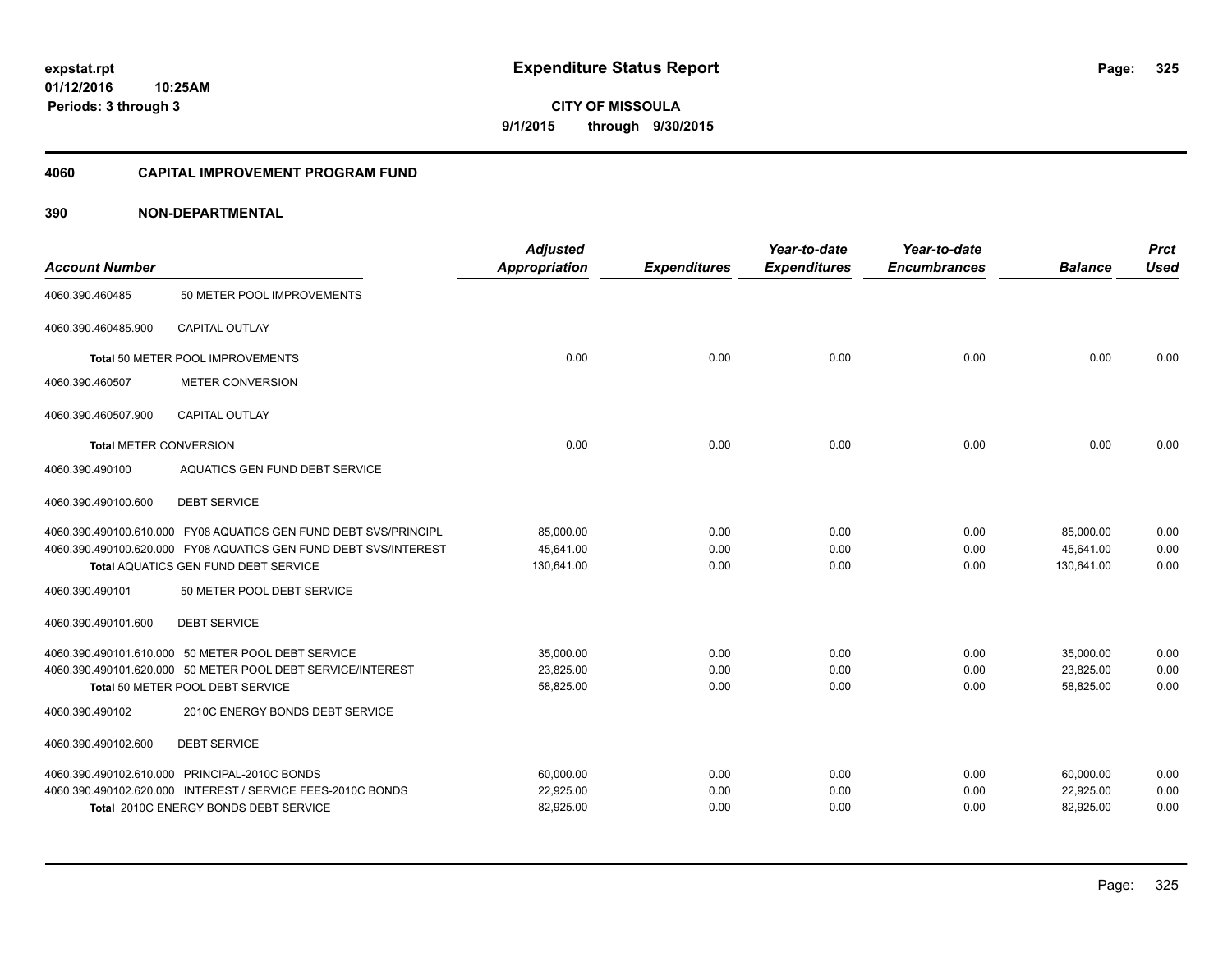**01/12/2016 10:25AM Periods: 3 through 3**

**CITY OF MISSOULA 9/1/2015 through 9/30/2015**

#### **4060 CAPITAL IMPROVEMENT PROGRAM FUND**

| <b>Account Number</b>                           |                                                            | <b>Adjusted</b><br><b>Appropriation</b> |                     | Year-to-date        | Year-to-date<br><b>Encumbrances</b> | <b>Balance</b> | <b>Prct</b><br><b>Used</b> |
|-------------------------------------------------|------------------------------------------------------------|-----------------------------------------|---------------------|---------------------|-------------------------------------|----------------|----------------------------|
|                                                 |                                                            |                                         | <b>Expenditures</b> | <b>Expenditures</b> |                                     |                |                            |
| 4060.390.490103                                 | 2010A REFUNDING DEBT SERVICE                               |                                         |                     |                     |                                     |                |                            |
| 4060.390.490103.600<br><b>DEBT SERVICE</b>      |                                                            |                                         |                     |                     |                                     |                |                            |
| 4060.390.490103.610.000 PRINCIPAL               |                                                            | 110,000.00                              | 0.00                | 0.00                | 0.00                                | 110,000.00     | 0.00                       |
| 4060.390.490103.620.000 INTEREST / SERVICE FEES |                                                            | 19,813.00                               | 0.00                | 350.00              | 0.00                                | 19,463.00      | 1.77                       |
| Total 2010A REFUNDING DEBT SERVICE              |                                                            | 129,813.00                              | 0.00                | 350.00              | 0.00                                | 129,463.00     | 0.27                       |
| 4060.390.490429                                 | 07 FIRE BOND DEBT SVS \$680,000                            |                                         |                     |                     |                                     |                |                            |
| <b>DEBT SERVICE</b><br>4060.390.490429.600      |                                                            |                                         |                     |                     |                                     |                |                            |
| 4060.390.490429.610.000 PRINCIPAL               |                                                            | 35,000.00                               | 0.00                | 0.00                | 0.00                                | 35,000.00      | 0.00                       |
| 4060.390.490429.620.000 INTEREST / SERVICE FEES |                                                            | 18,705.00                               | 0.00                | 350.00              | 0.00                                | 18,355.00      | 1.87                       |
| Total 07 FIRE BOND DEBT SVS \$680,000           |                                                            | 53,705.00                               | 0.00                | 350.00              | 0.00                                | 53,355.00      | 0.65                       |
| 4060.390.490504                                 | FY09 FINANCED CORE EQUIPMENT                               |                                         |                     |                     |                                     |                |                            |
| 4060.390.490504.300                             | PURCHASED SERVICES                                         |                                         |                     |                     |                                     |                |                            |
| <b>Total PURCHASED SERVICES</b>                 |                                                            | 0.00                                    | 0.00                | 0.00                | 0.00                                | 0.00           | 0.00                       |
| 4060.390.490504.600<br><b>DEBT SERVICE</b>      |                                                            |                                         |                     |                     |                                     |                |                            |
|                                                 | 4060.390.490504.610.000 FY09 CORE FINANCED EQUIP-PRINCIPAL | 305,191.00                              | 30,053.63           | 68,506.33           | 0.00                                | 236,684.67     | 22.45                      |
|                                                 | 4060.390.490504.620.000 FY09 FINANCED CORE EQUIP-INTEREST  | 61,927.00                               | 10,222.76           | 22,539.49           | 0.00                                | 39,387.51      | 36.40                      |
| Total FY09 FINANCED CORE EQUIPMENT              |                                                            | 367,118.00                              | 40,276.39           | 91,045.82           | 0.00                                | 276,072.18     | 24.80                      |
| 4060.390.490506                                 | <b>CORE FINANCED EQUIPMENT</b>                             |                                         |                     |                     |                                     |                |                            |
| <b>DEBT SERVICE</b><br>4060.390.490506.600      |                                                            |                                         |                     |                     |                                     |                |                            |
| Total CORE FINANCED EQUIPMENT                   |                                                            | 0.00                                    | 0.00                | 0.00                | 0.00                                | 0.00           | 0.00                       |
| 4060.390.510110                                 | <b>MERCHANT SERVICES</b>                                   |                                         |                     |                     |                                     |                |                            |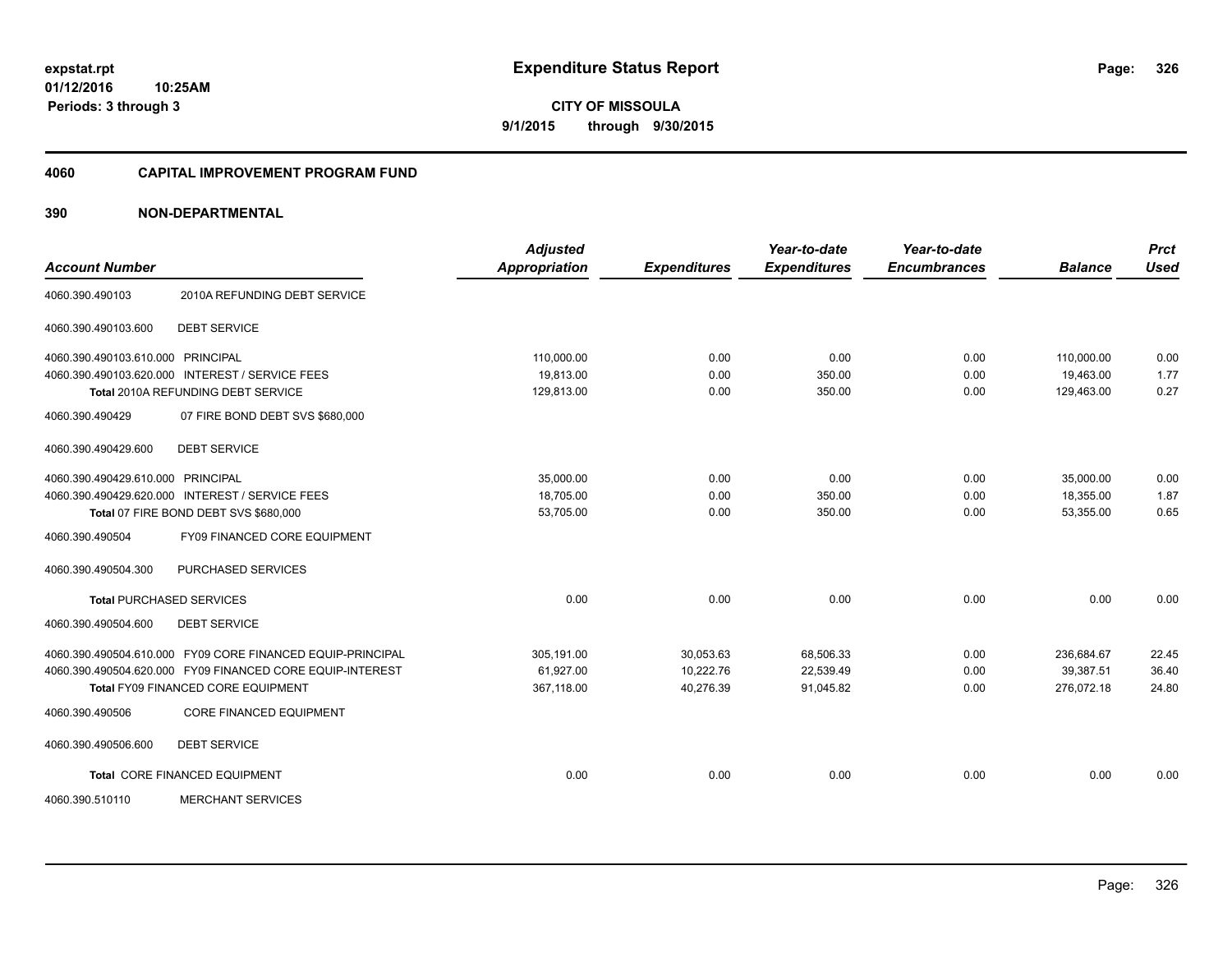### **4060 CAPITAL IMPROVEMENT PROGRAM FUND**

| <b>Account Number</b>          |                        | <b>Adjusted</b><br><b>Appropriation</b> | <b>Expenditures</b> | Year-to-date<br><b>Expenditures</b> | Year-to-date<br><b>Encumbrances</b> | <b>Balance</b> | <b>Prct</b><br><b>Used</b> |
|--------------------------------|------------------------|-----------------------------------------|---------------------|-------------------------------------|-------------------------------------|----------------|----------------------------|
| 4060.390.510110.500            | <b>FIXED CHARGES</b>   |                                         |                     |                                     |                                     |                |                            |
| <b>Total MERCHANT SERVICES</b> |                        | 0.00                                    | 0.00                | 0.00                                | 0.00                                | 0.00           | 0.00                       |
| 4060.390.521001                | <b>TRANSFER TO CIP</b> |                                         |                     |                                     |                                     |                |                            |
| 4060.390.521001.800            | OTHER OBJECTS          |                                         |                     |                                     |                                     |                |                            |
| <b>Total TRANSFER TO CIP</b>   |                        | 0.00                                    | 0.00                | 0.00                                | 0.00                                | 0.00           | 0.00                       |
| <b>Total NON-DEPARTMENTAL</b>  |                        | 1.084.565.00                            | 79.625.16           | 197.846.03                          | 0.00                                | 886.718.97     | 18.24                      |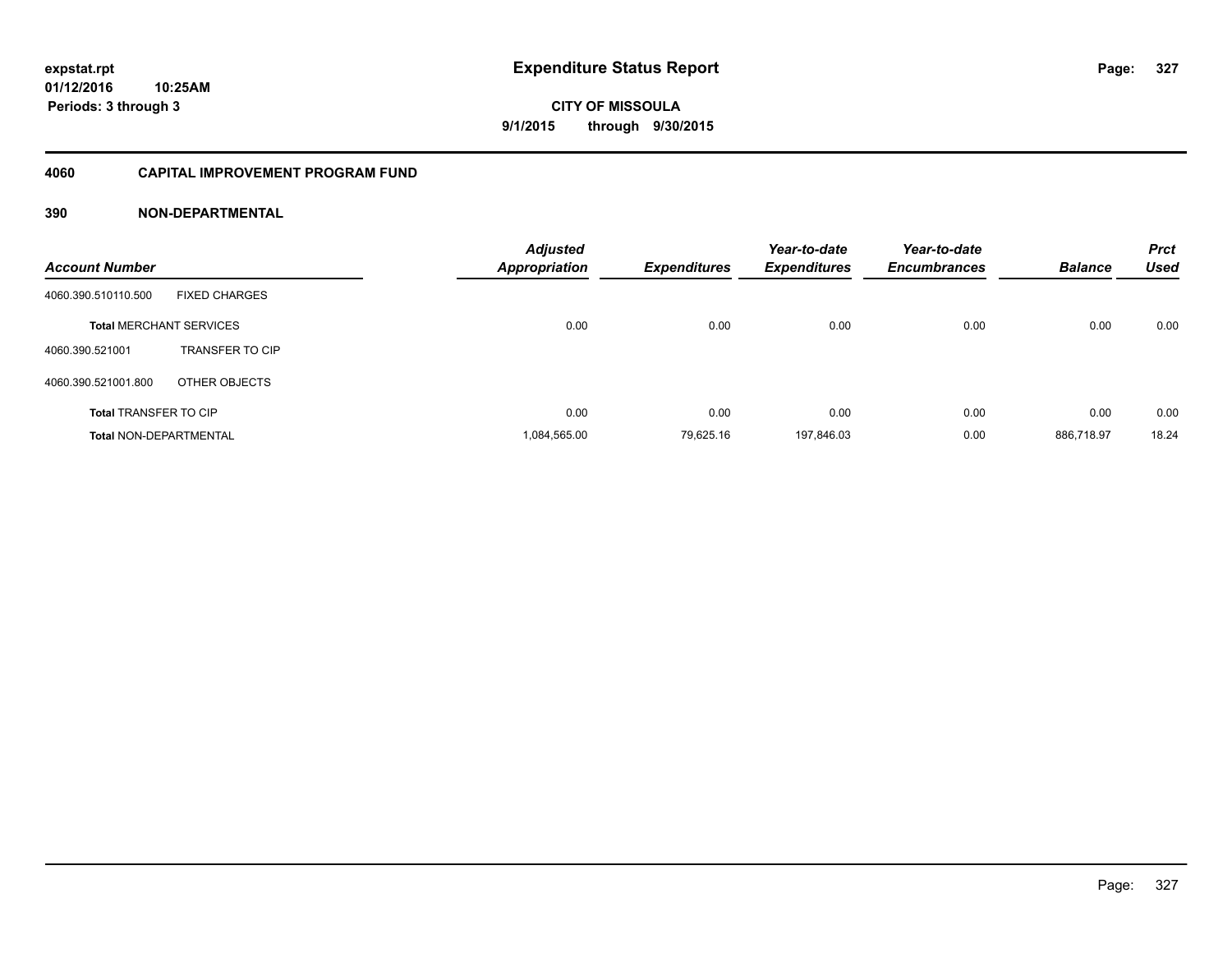**Periods: 3 through 3**

**CITY OF MISSOULA 9/1/2015 through 9/30/2015**

#### **4060 CAPITAL IMPROVEMENT PROGRAM FUND**

## **391 ENERGY PERFORMANCE PROJ.**

| <b>Account Number</b> |                                               | <b>Adjusted</b><br><b>Appropriation</b> | <b>Expenditures</b> | Year-to-date<br><b>Expenditures</b> | Year-to-date<br><b>Encumbrances</b> | <b>Balance</b> | <b>Prct</b><br><b>Used</b> |
|-----------------------|-----------------------------------------------|-----------------------------------------|---------------------|-------------------------------------|-------------------------------------|----------------|----------------------------|
| 4060.391.411242       | COUNCIL CHAMBERS HVAC                         |                                         |                     |                                     |                                     |                |                            |
| 4060.391.411242.900   | <b>CAPITAL OUTLAY</b>                         |                                         |                     |                                     |                                     |                |                            |
|                       | Total COUNCIL CHAMBERS HVAC                   | 0.00                                    | 0.00                | 0.00                                | 0.00                                | 0.00           | 0.00                       |
| 4060.391.411257       | JCI-CONSTRUCTION AND M&V                      |                                         |                     |                                     |                                     |                |                            |
| 4060.391.411257.300   | PURCHASED SERVICES                            |                                         |                     |                                     |                                     |                |                            |
|                       | Total JCI-CONSTRUCTION AND M&V                | 0.00                                    | 0.00                | 0.00                                | 0.00                                | 0.00           | 0.00                       |
| 4060.391.411258       | PARKS EXTERIOR TRAIL LIGHTING(ARRA)           |                                         |                     |                                     |                                     |                |                            |
| 4060.391.411258.900   | CAPITAL OUTLAY                                |                                         |                     |                                     |                                     |                |                            |
|                       | Total PARKS EXTERIOR TRAIL LIGHTING(ARRA)     | 0.00                                    | 0.00                | 0.00                                | 0.00                                | 0.00           | 0.00                       |
| 4060.391.420421       | FIRE STATION #1 HVAC SYSTEM                   |                                         |                     |                                     |                                     |                |                            |
| 4060.391.420421.900   | <b>CAPITAL OUTLAY</b>                         |                                         |                     |                                     |                                     |                |                            |
|                       | Total FIRE STATION #1 HVAC SYSTEM             | 0.00                                    | 0.00                | 0.00                                | 0.00                                | 0.00           | 0.00                       |
| 4060.391.510110       | <b>MERCHANT SERVICES</b>                      |                                         |                     |                                     |                                     |                |                            |
| 4060.391.510110.500   | <b>FIXED CHARGES</b>                          |                                         |                     |                                     |                                     |                |                            |
|                       | Total ENERGY PERFORMANCE PROJ.                | 0.00                                    | 0.00                | 0.00                                | 0.00                                | 0.00           | 0.00                       |
|                       | <b>Total CAPITAL IMPROVEMENT PROGRAM FUND</b> | 1,084,565.00                            | 79,625.16           | 197,846.03                          | 0.00                                | 886,718.97     | 18.24                      |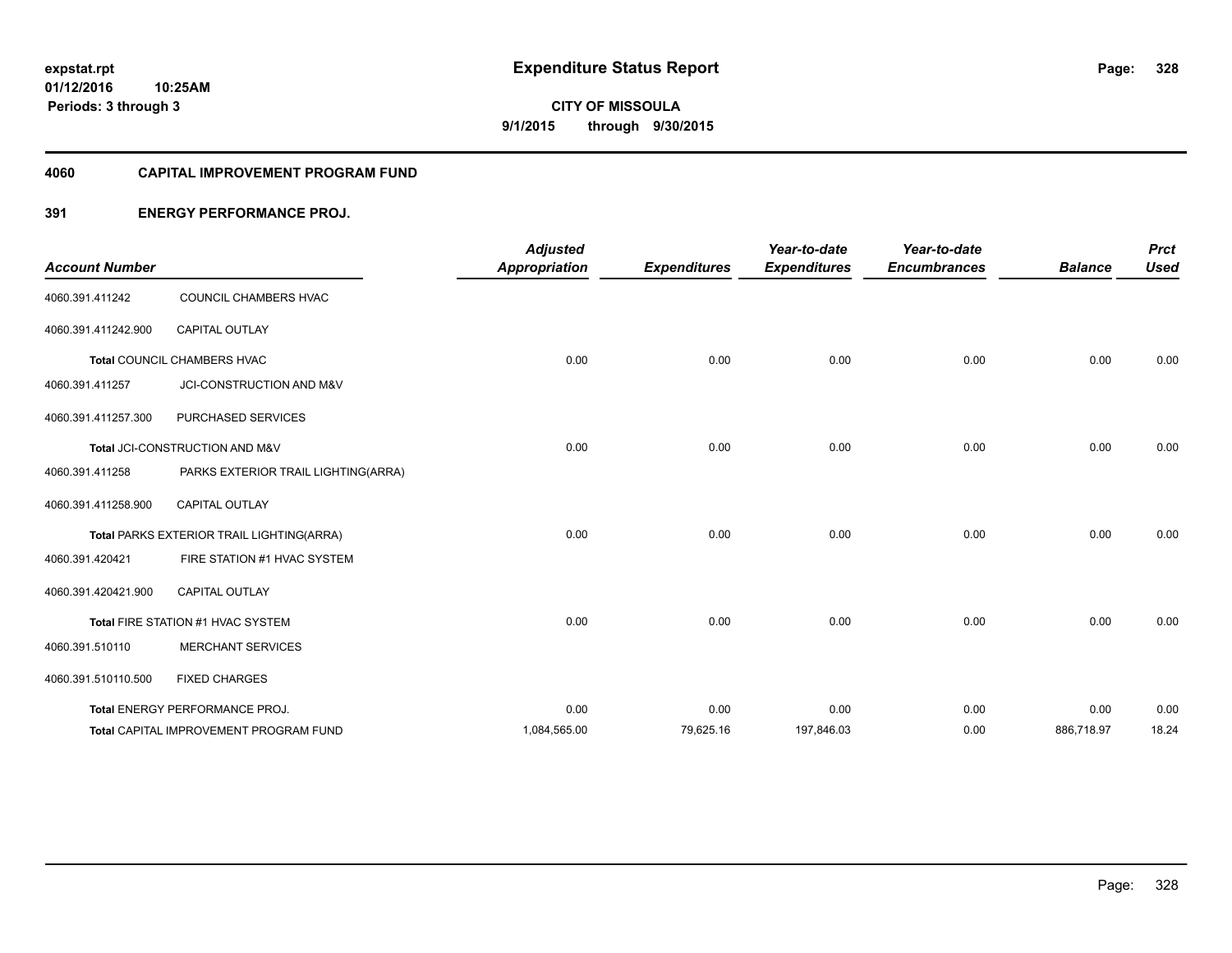**01/12/2016 10:25AM Periods: 3 through 3**

**9/1/2015 through 9/30/2015**

## **4130 1997 G O BOND OPEN SPACE PURCHASE FUND**

| <b>Account Number</b>                             |                                              | <b>Adjusted</b><br><b>Appropriation</b> | <b>Expenditures</b> | Year-to-date<br><b>Expenditures</b> | Year-to-date<br><b>Encumbrances</b> | <b>Balance</b>           | <b>Prct</b><br><b>Used</b> |
|---------------------------------------------------|----------------------------------------------|-----------------------------------------|---------------------|-------------------------------------|-------------------------------------|--------------------------|----------------------------|
| 4130.390.460480                                   | <b>VANDALISM</b>                             |                                         |                     |                                     |                                     |                          |                            |
| 4130.390.460480.800                               | OTHER OBJECTS                                |                                         |                     |                                     |                                     |                          |                            |
| <b>Total OTHER OBJECTS</b>                        |                                              | 0.00                                    | 0.00                | 0.00                                | 0.00                                | 0.00                     | 0.00                       |
| 4130.390.460480.900                               | <b>CAPITAL OUTLAY</b>                        |                                         |                     |                                     |                                     |                          |                            |
| 4130.390.460480.930.000<br><b>Total VANDALISM</b> | <b>IMPROVEMENTS</b>                          | 375,602.00<br>375,602.00                | 0.00<br>0.00        | 0.00<br>0.00                        | 0.00<br>0.00                        | 375,602.00<br>375,602.00 | 0.00<br>0.00               |
| 4130.390.510110                                   | <b>MERCHANT SERVICES</b>                     |                                         |                     |                                     |                                     |                          |                            |
| 4130.390.510110.500                               | <b>FIXED CHARGES</b>                         |                                         |                     |                                     |                                     |                          |                            |
|                                                   | <b>Total MERCHANT SERVICES</b>               | 0.00                                    | 0.00                | 0.00                                | 0.00                                | 0.00                     | 0.00                       |
|                                                   | Total 1997 G O BOND OPEN SPACE PURCHASE FUND | 375,602.00                              | 0.00                | 0.00                                | 0.00                                | 375,602.00               | 0.00                       |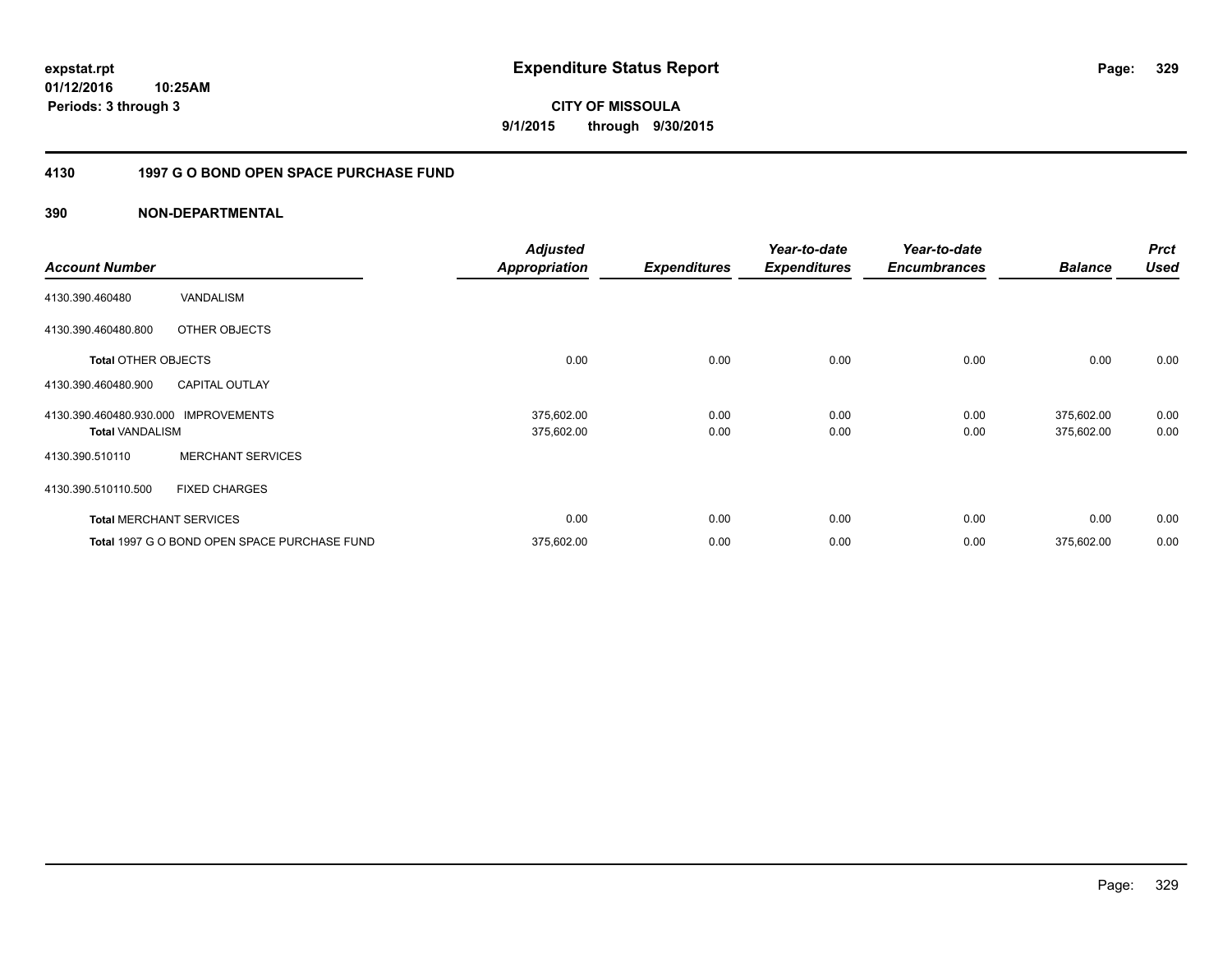## **4196 NEW FIRE STATION GO BOND**

## **300 FIRE**

| <b>Account Number</b>      |                                       | <b>Adjusted</b><br><b>Appropriation</b> | <b>Expenditures</b> | Year-to-date<br><b>Expenditures</b> | Year-to-date<br><b>Encumbrances</b> | <b>Balance</b> | <b>Prct</b><br><b>Used</b> |
|----------------------------|---------------------------------------|-----------------------------------------|---------------------|-------------------------------------|-------------------------------------|----------------|----------------------------|
| 4196.300.420420            | <b>FACILITY</b>                       |                                         |                     |                                     |                                     |                |                            |
| 4196.300.420420.800        | OTHER OBJECTS                         |                                         |                     |                                     |                                     |                |                            |
| <b>Total OTHER OBJECTS</b> |                                       | 0.00                                    | 0.00                | 0.00                                | 0.00                                | 0.00           | 0.00                       |
| 4196.300.420420.900        | <b>CAPITAL OUTLAY</b>                 |                                         |                     |                                     |                                     |                |                            |
| <b>Total FACILITY</b>      |                                       | 0.00                                    | 0.00                | 0.00                                | 0.00                                | 0.00           | 0.00                       |
| 4196.300.510110            | <b>MERCHANT SERVICES</b>              |                                         |                     |                                     |                                     |                |                            |
| 4196.300.510110.500        | <b>FIXED CHARGES</b>                  |                                         |                     |                                     |                                     |                |                            |
| <b>Total FIXED CHARGES</b> |                                       | 0.00                                    | 0.00                | 0.00                                | 0.00                                | 0.00           | 0.00                       |
|                            | <b>Total NEW FIRE STATION GO BOND</b> | 0.00                                    | 0.00                | 0.00                                | 0.00                                | 0.00           | 0.00                       |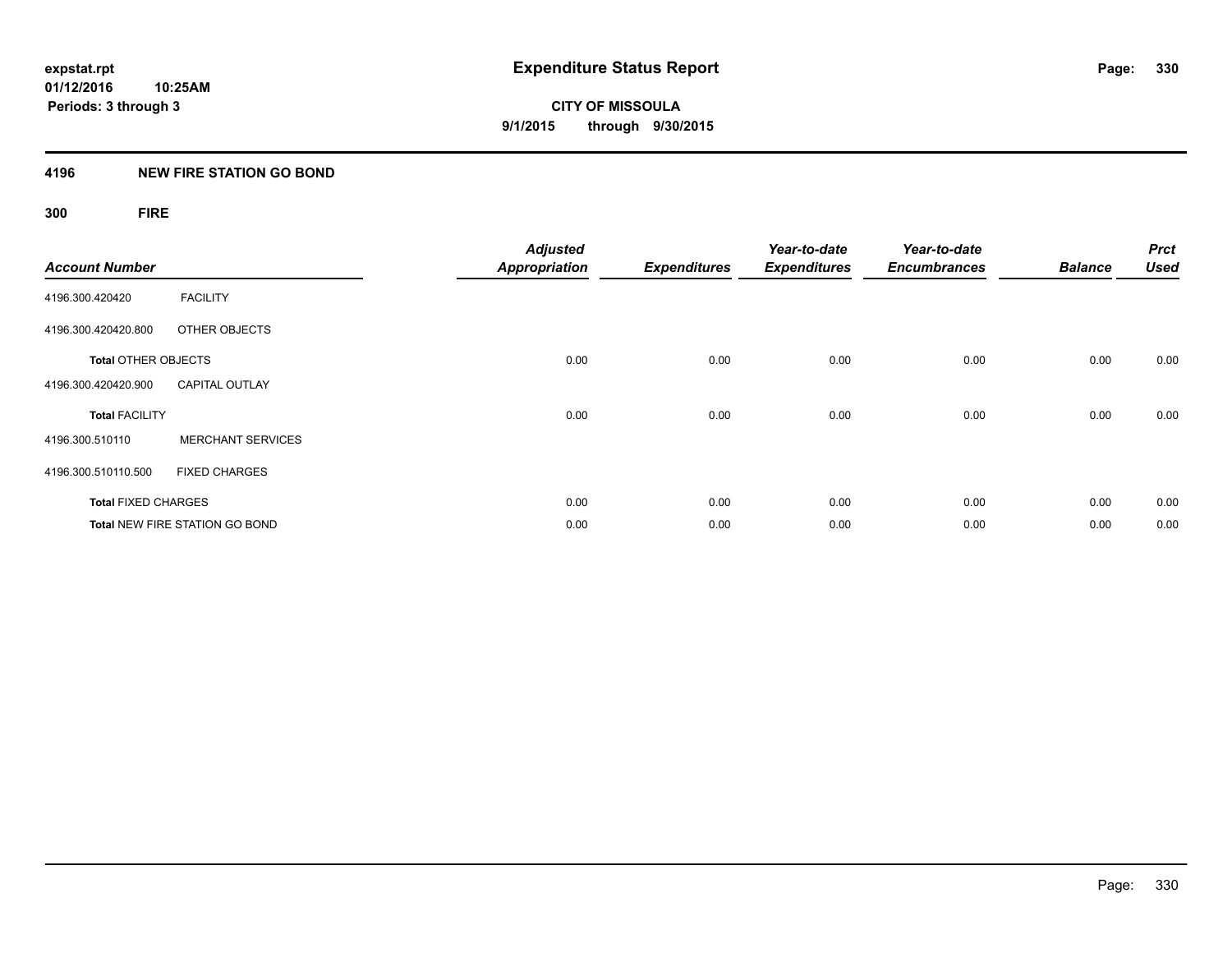**01/12/2016 10:25AM Periods: 3 through 3**

# **CITY OF MISSOULA 9/1/2015 through 9/30/2015**

## **4450 S/C CONSTRUCTION FUND FOR FY06**

| <b>Account Number</b> |                                             | <b>Adjusted</b><br><b>Appropriation</b> | <b>Expenditures</b> | Year-to-date<br><b>Expenditures</b> | Year-to-date<br><b>Encumbrances</b> | <b>Balance</b> | <b>Prct</b><br><b>Used</b> |
|-----------------------|---------------------------------------------|-----------------------------------------|---------------------|-------------------------------------|-------------------------------------|----------------|----------------------------|
| 4450.280.510110       | <b>MERCHANT SERVICES</b>                    |                                         |                     |                                     |                                     |                |                            |
| 4450.280.510110.500   | <b>FIXED CHARGES</b>                        |                                         |                     |                                     |                                     |                |                            |
|                       | <b>Total MERCHANT SERVICES</b>              | 0.00                                    | 0.00                | 0.00                                | 0.00                                | 0.00           | 0.00                       |
| 4450.280.521000       | INTERFUND OPERATING TRANSFERS               |                                         |                     |                                     |                                     |                |                            |
| 4450.280.521000.800   | OTHER OBJECTS                               |                                         |                     |                                     |                                     |                |                            |
|                       | <b>Total INTERFUND OPERATING TRANSFERS</b>  | 0.00                                    | 0.00                | 0.00                                | 0.00                                | 0.00           | 0.00                       |
|                       | <b>Total S/C CONSTRUCTION FUND FOR FY06</b> | 0.00                                    | 0.00                | 0.00                                | 0.00                                | 0.00           | 0.00                       |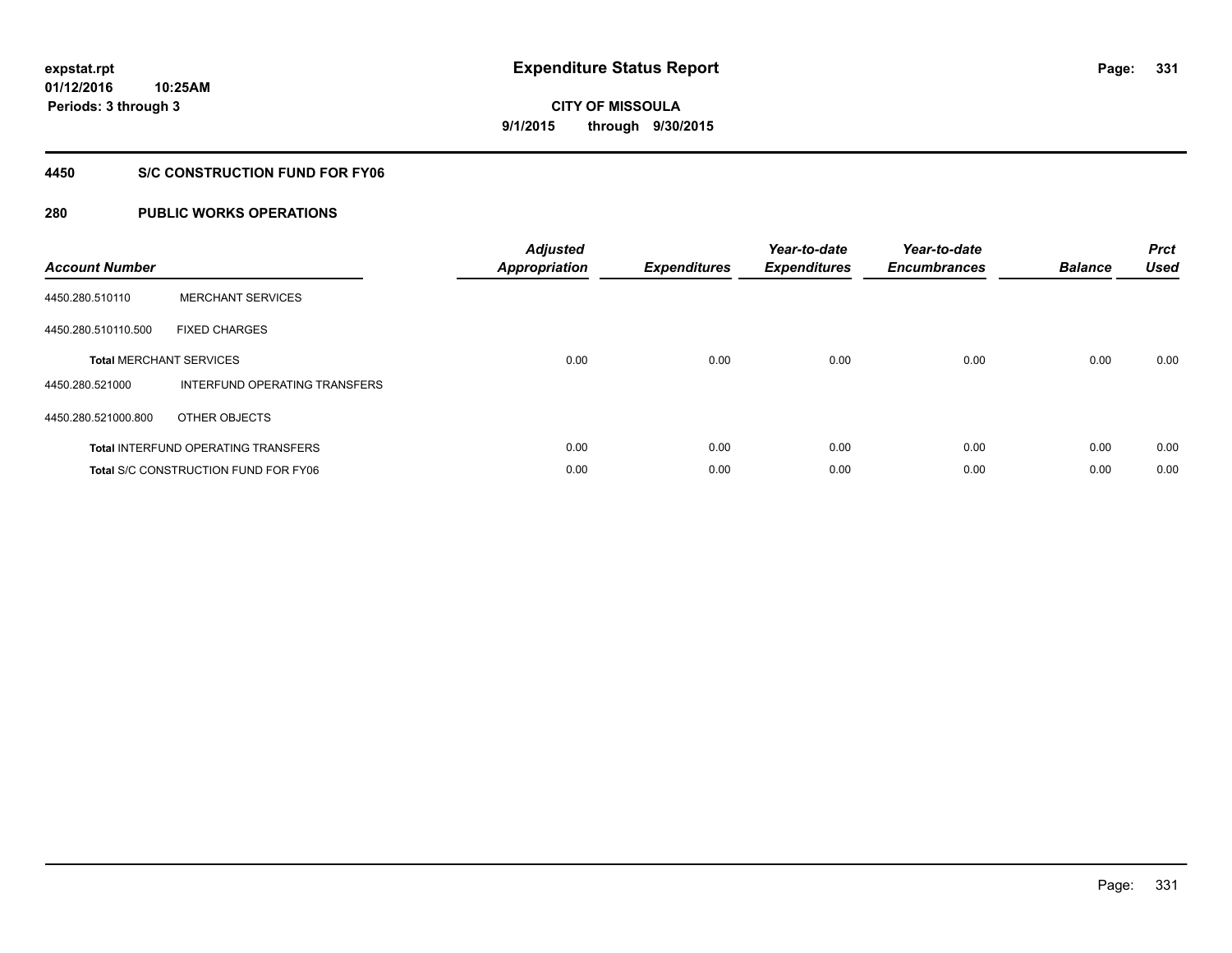## **4451 FY07 S/C BOND FUND**

| <b>Account Number</b>           |                                            | <b>Adjusted</b><br>Appropriation | <b>Expenditures</b> | Year-to-date<br><b>Expenditures</b> | Year-to-date<br><b>Encumbrances</b> | <b>Balance</b> | <b>Prct</b><br><b>Used</b> |
|---------------------------------|--------------------------------------------|----------------------------------|---------------------|-------------------------------------|-------------------------------------|----------------|----------------------------|
| 4451.280.510110                 | <b>MERCHANT SERVICES</b>                   |                                  |                     |                                     |                                     |                |                            |
| 4451.280.510110.500             | <b>FIXED CHARGES</b>                       |                                  |                     |                                     |                                     |                |                            |
|                                 | <b>Total MERCHANT SERVICES</b>             | 0.00                             | 0.00                | 0.00                                | 0.00                                | 0.00           | 0.00                       |
| 4451.280.521000                 | INTERFUND OPERATING TRANSFERS              |                                  |                     |                                     |                                     |                |                            |
| 4451.280.521000.800             | OTHER OBJECTS                              |                                  |                     |                                     |                                     |                |                            |
|                                 | <b>Total INTERFUND OPERATING TRANSFERS</b> | 0.00                             | 0.00                | 0.00                                | 0.00                                | 0.00           | 0.00                       |
| <b>Total FY07 S/C BOND FUND</b> |                                            | 0.00                             | 0.00                | 0.00                                | 0.00                                | 0.00           | 0.00                       |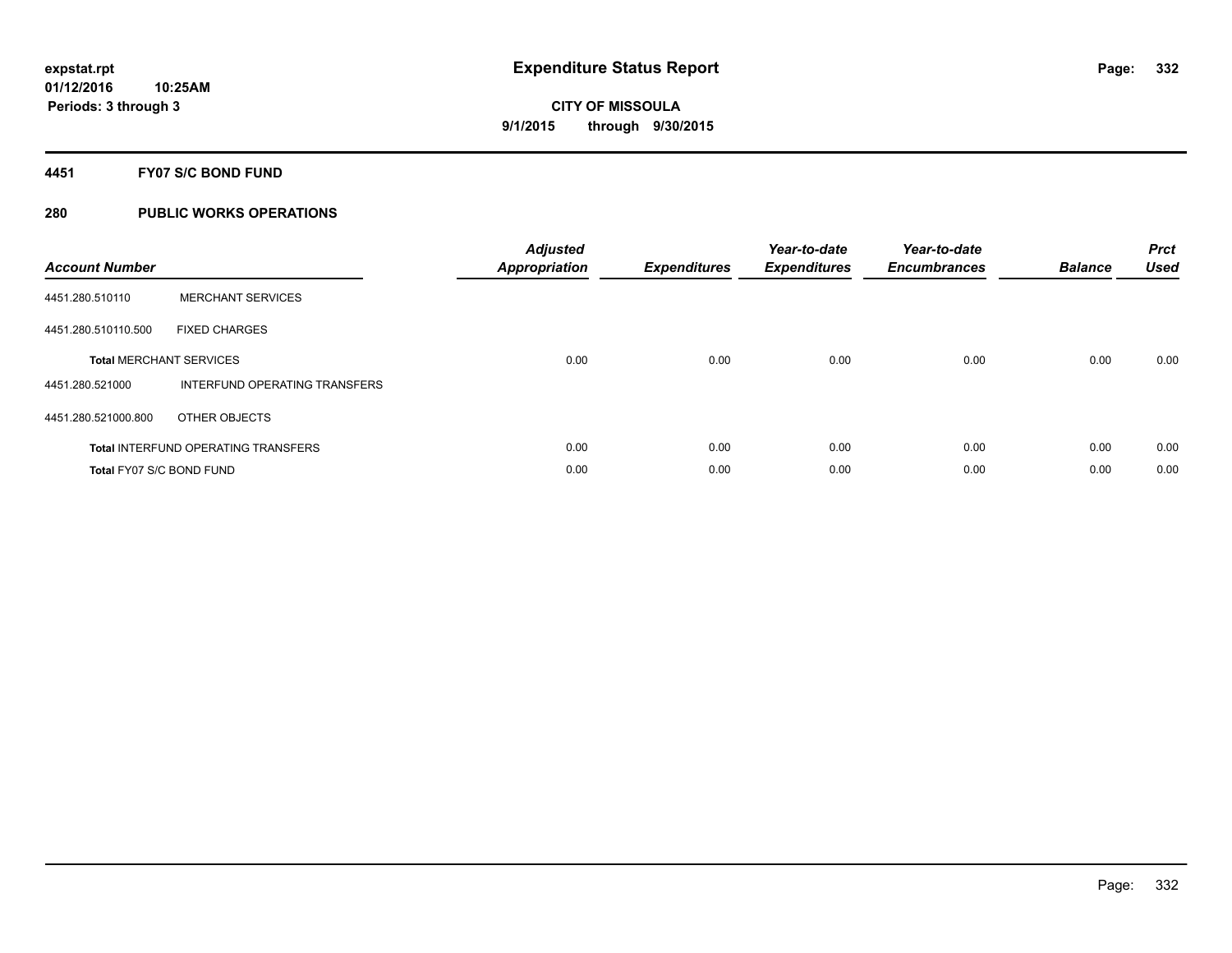**01/12/2016 10:25AM Periods: 3 through 3**

**CITY OF MISSOULA 9/1/2015 through 9/30/2015**

## **4452 S/C CONSTRUCTION FUND FOR FY 08 BOND SAL**

| <b>Account Number</b>  |                                                       | <b>Adjusted</b><br><b>Appropriation</b> | <b>Expenditures</b> | Year-to-date<br><b>Expenditures</b> | Year-to-date<br><b>Encumbrances</b> | <b>Balance</b> | <b>Prct</b><br><b>Used</b> |
|------------------------|-------------------------------------------------------|-----------------------------------------|---------------------|-------------------------------------|-------------------------------------|----------------|----------------------------|
| 4452.280.430262        | <b>SIDEWALKS</b>                                      |                                         |                     |                                     |                                     |                |                            |
| 4452.280.430262.900    | <b>CAPITAL OUTLAY</b>                                 |                                         |                     |                                     |                                     |                |                            |
| <b>Total SIDEWALKS</b> |                                                       | 0.00                                    | 0.00                | 0.00                                | 0.00                                | 0.00           | 0.00                       |
| 4452.280.510110        | <b>MERCHANT SERVICES</b>                              |                                         |                     |                                     |                                     |                |                            |
| 4452.280.510110.500    | <b>FIXED CHARGES</b>                                  |                                         |                     |                                     |                                     |                |                            |
|                        | <b>Total MERCHANT SERVICES</b>                        | 0.00                                    | 0.00                | 0.00                                | 0.00                                | 0.00           | 0.00                       |
|                        | <b>Total S/C CONSTRUCTION FUND FOR FY 08 BOND SAL</b> | 0.00                                    | 0.00                | 0.00                                | 0.00                                | 0.00           | 0.00                       |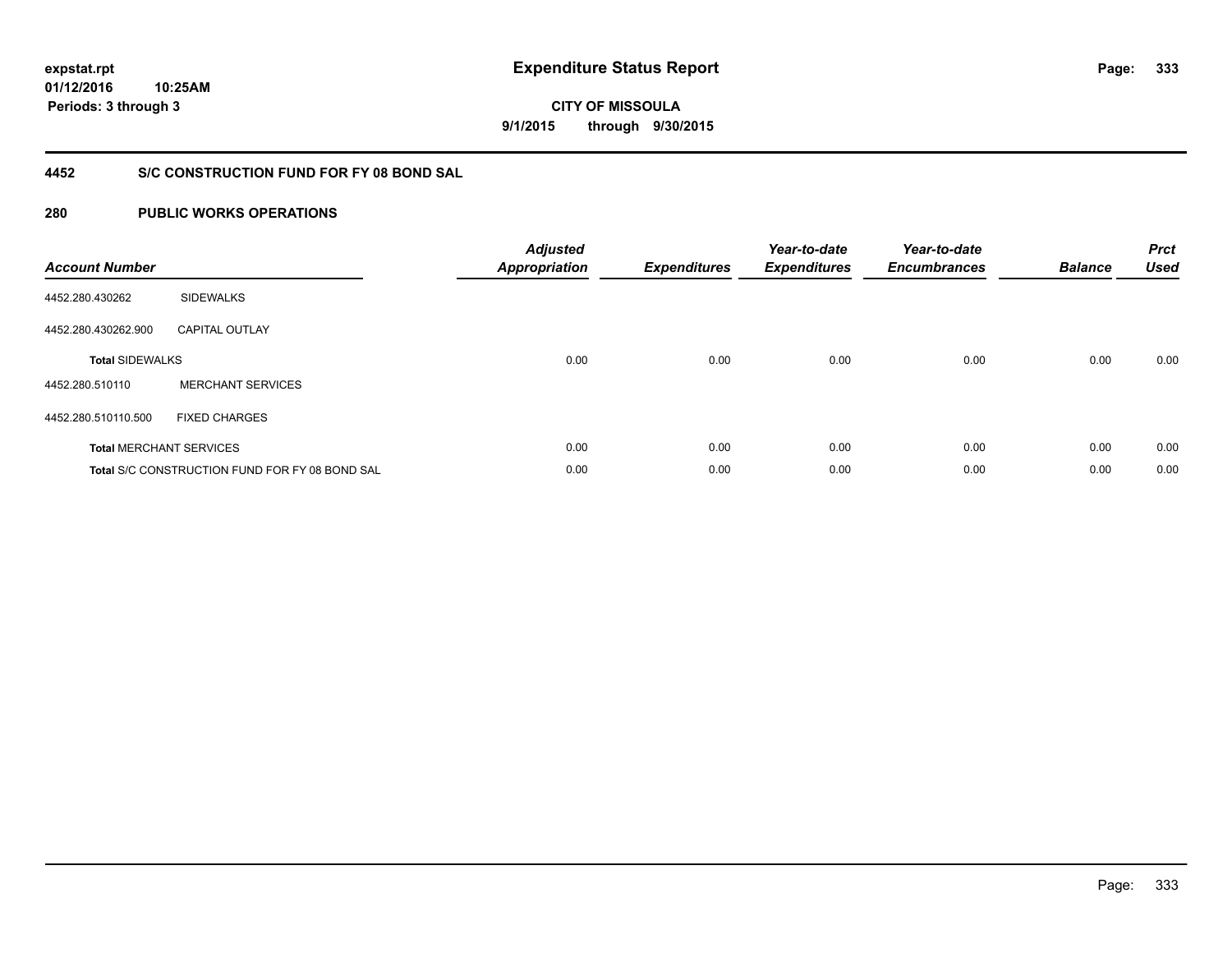**01/12/2016 10:25AM Periods: 3 through 3**

**CITY OF MISSOULA 9/1/2015 through 9/30/2015**

## **4453 S/C CONSTRUCTION FUND FY09 BOND**

| <b>Account Number</b>  |                                      | <b>Adjusted</b><br><b>Appropriation</b> | <b>Expenditures</b> | Year-to-date<br><b>Expenditures</b> | Year-to-date<br><b>Encumbrances</b> | <b>Balance</b> | <b>Prct</b><br><b>Used</b> |
|------------------------|--------------------------------------|-----------------------------------------|---------------------|-------------------------------------|-------------------------------------|----------------|----------------------------|
| 4453.280.430262        | <b>SIDEWALKS</b>                     |                                         |                     |                                     |                                     |                |                            |
| 4453.280.430262.900    | <b>CAPITAL OUTLAY</b>                |                                         |                     |                                     |                                     |                |                            |
| <b>Total SIDEWALKS</b> |                                      | 0.00                                    | 0.00                | 0.00                                | 0.00                                | 0.00           | 0.00                       |
| 4453.280.510110        | <b>MERCHANT SERVICES</b>             |                                         |                     |                                     |                                     |                |                            |
| 4453.280.510110.500    | <b>FIXED CHARGES</b>                 |                                         |                     |                                     |                                     |                |                            |
|                        | <b>Total MERCHANT SERVICES</b>       | 0.00                                    | 0.00                | 0.00                                | 0.00                                | 0.00           | 0.00                       |
| 4453.280.521000        | <b>INTERFUND OPERATING TRANSFERS</b> |                                         |                     |                                     |                                     |                |                            |
| 4453.280.521000.800    | OTHER OBJECTS                        |                                         |                     |                                     |                                     |                |                            |
|                        | <b>Total PUBLIC WORKS OPERATIONS</b> | 0.00                                    | 0.00                | 0.00                                | 0.00                                | 0.00           | 0.00                       |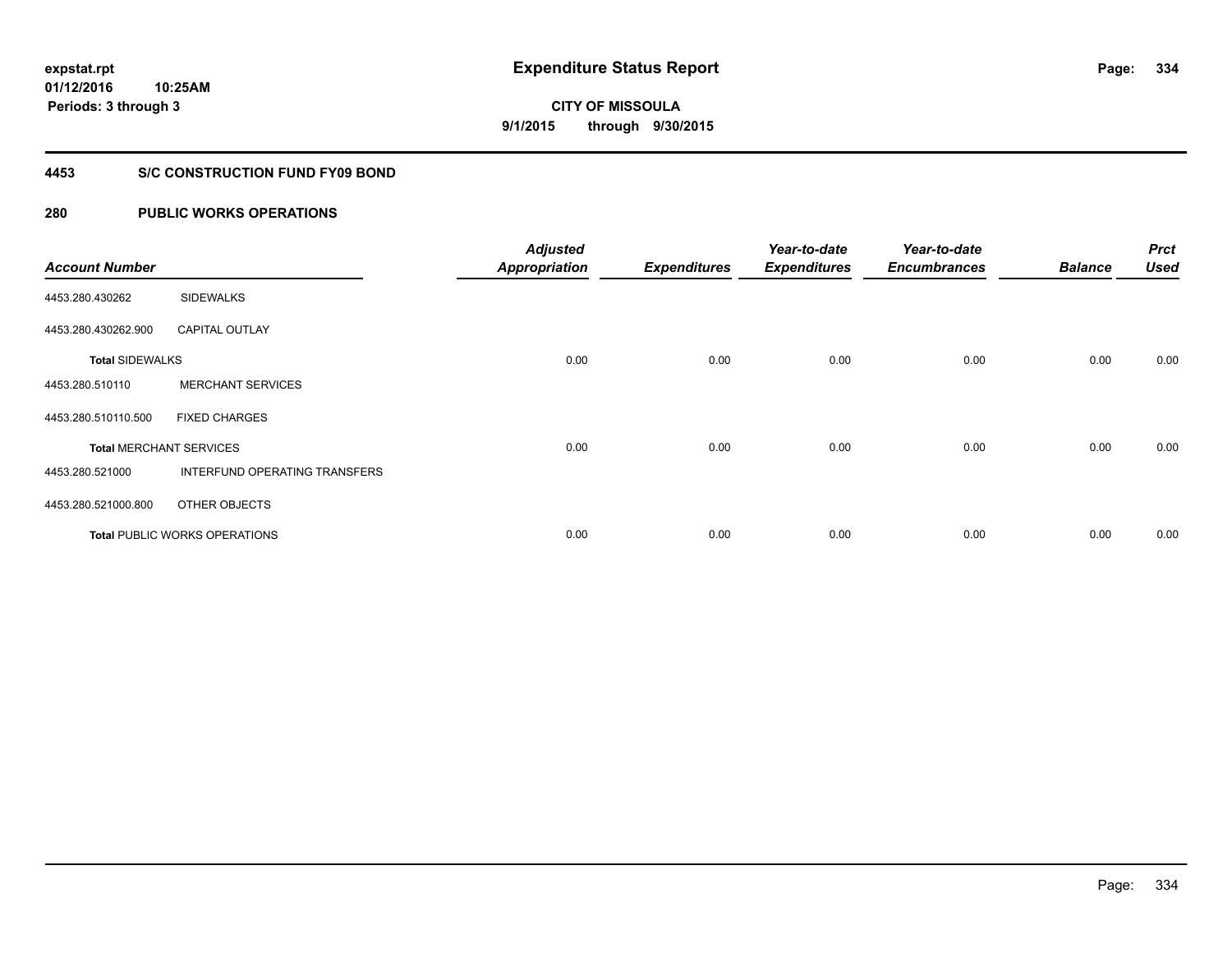## **4453 S/C CONSTRUCTION FUND FY09 BOND**

| <b>Account Number</b>         |                                              | <b>Adjusted</b><br>Appropriation | <b>Expenditures</b> | Year-to-date<br><b>Expenditures</b> | Year-to-date<br><b>Encumbrances</b> | <b>Balance</b> | <b>Prct</b><br><b>Used</b> |
|-------------------------------|----------------------------------------------|----------------------------------|---------------------|-------------------------------------|-------------------------------------|----------------|----------------------------|
| 4453.390.410710               | *** Title Not Found ***                      |                                  |                     |                                     |                                     |                |                            |
| 4453.390.410710.500           | <b>FIXED CHARGES</b>                         |                                  |                     |                                     |                                     |                |                            |
| Total *** Title Not Found *** |                                              | 0.00                             | 0.00                | 0.00                                | 0.00                                | 0.00           | 0.00                       |
| 4453.390.510110               | <b>MERCHANT SERVICES</b>                     |                                  |                     |                                     |                                     |                |                            |
| 4453.390.510110.500           | <b>FIXED CHARGES</b>                         |                                  |                     |                                     |                                     |                |                            |
|                               | <b>Total S/C CONSTRUCTION FUND FY09 BOND</b> | 0.00                             | 0.00                | 0.00                                | 0.00                                | 0.00           | 0.00                       |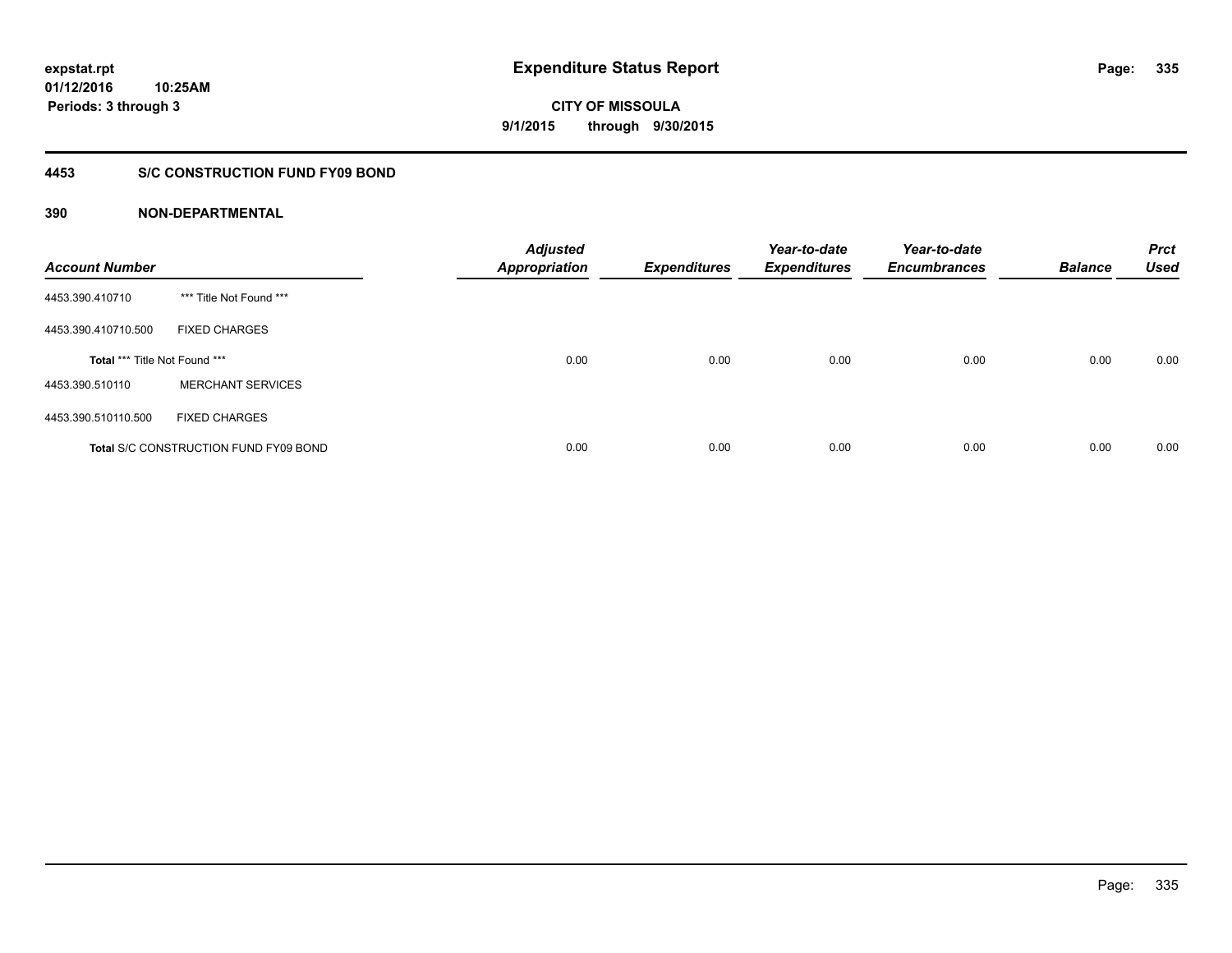**01/12/2016 10:25AM Periods: 3 through 3**

# **CITY OF MISSOULA 9/1/2015 through 9/30/2015**

## **4454 S/C CONSTRUCTION FUND FOR FY10**

| <b>Account Number</b>  |                                             | <b>Adjusted</b><br><b>Appropriation</b> | <b>Expenditures</b> | Year-to-date<br><b>Expenditures</b> | Year-to-date<br><b>Encumbrances</b> | <b>Balance</b> | <b>Prct</b><br><b>Used</b> |
|------------------------|---------------------------------------------|-----------------------------------------|---------------------|-------------------------------------|-------------------------------------|----------------|----------------------------|
| 4454.280.430262        | <b>SIDEWALKS</b>                            |                                         |                     |                                     |                                     |                |                            |
| 4454.280.430262.900    | <b>CAPITAL OUTLAY</b>                       |                                         |                     |                                     |                                     |                |                            |
| <b>Total SIDEWALKS</b> |                                             | 0.00                                    | 0.00                | 0.00                                | 0.00                                | 0.00           | 0.00                       |
| 4454.280.510110        | <b>MERCHANT SERVICES</b>                    |                                         |                     |                                     |                                     |                |                            |
| 4454.280.510110.500    | <b>FIXED CHARGES</b>                        |                                         |                     |                                     |                                     |                |                            |
|                        | <b>Total MERCHANT SERVICES</b>              | 0.00                                    | 0.00                | 0.00                                | 0.00                                | 0.00           | 0.00                       |
|                        | <b>Total S/C CONSTRUCTION FUND FOR FY10</b> | 0.00                                    | 0.00                | 0.00                                | 0.00                                | 0.00           | 0.00                       |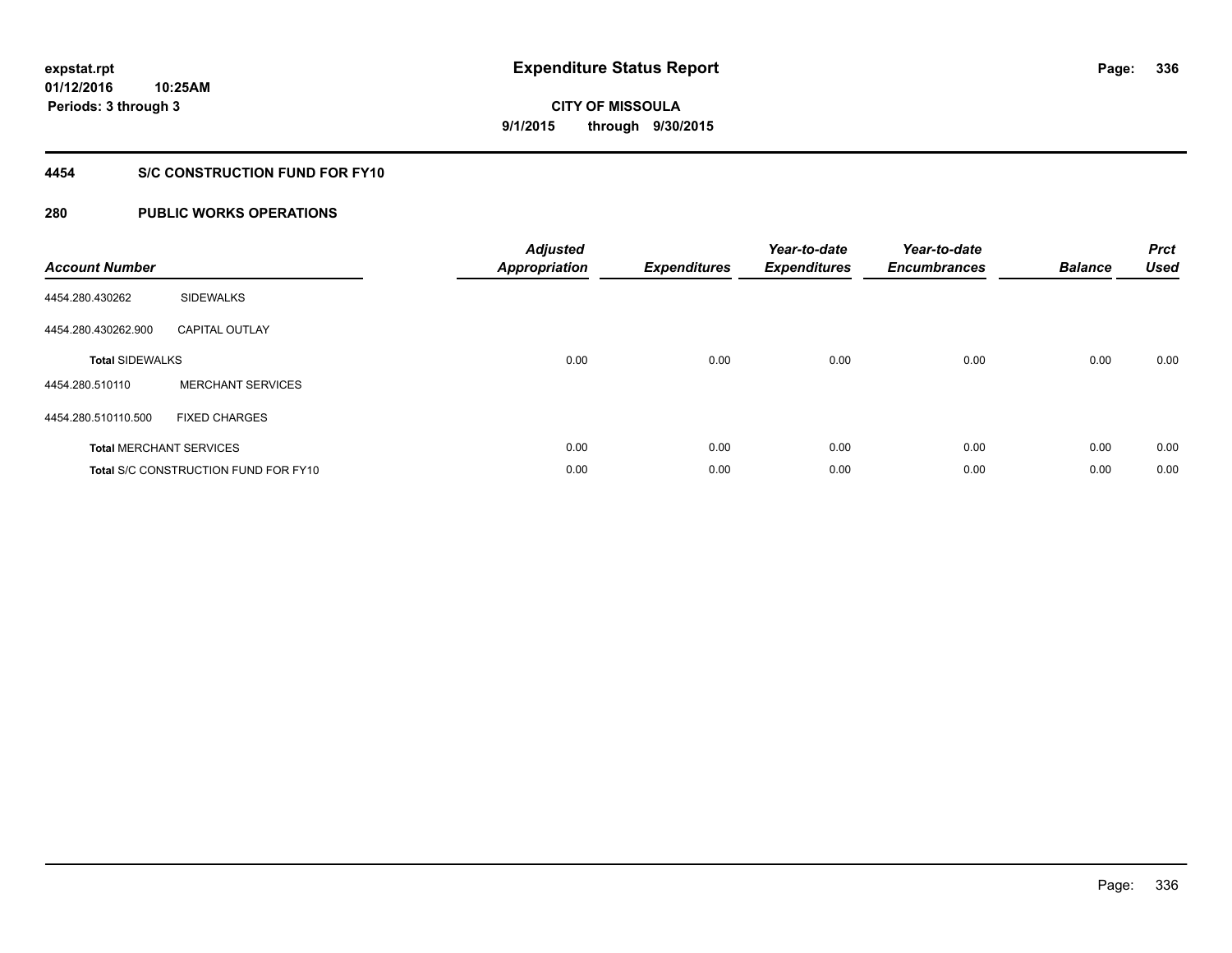## **4455 FY11 S/C CONSTRUCTION FUND**

| <b>Account Number</b>          |                                         | <b>Adjusted</b><br><b>Appropriation</b> | <b>Expenditures</b> | Year-to-date<br><b>Expenditures</b> | Year-to-date<br><b>Encumbrances</b> | <b>Balance</b> | <b>Prct</b><br><b>Used</b> |
|--------------------------------|-----------------------------------------|-----------------------------------------|---------------------|-------------------------------------|-------------------------------------|----------------|----------------------------|
| 4455.280.430262                | SIDEWALKS                               |                                         |                     |                                     |                                     |                |                            |
| 4455.280.430262.900            | <b>CAPITAL OUTLAY</b>                   |                                         |                     |                                     |                                     |                |                            |
| <b>Total SIDEWALKS</b>         |                                         | 0.00                                    | 0.00                | 0.00                                | 0.00                                | 0.00           | 0.00                       |
| 4455.280.510110                | <b>MERCHANT SERVICES</b>                |                                         |                     |                                     |                                     |                |                            |
| 4455.280.510110.500            | <b>FIXED CHARGES</b>                    |                                         |                     |                                     |                                     |                |                            |
| <b>Total MERCHANT SERVICES</b> |                                         | 0.00                                    | 0.00                | 0.00                                | 0.00                                | 0.00           | 0.00                       |
|                                | <b>Total FY11 S/C CONSTRUCTION FUND</b> | 0.00                                    | 0.00                | 0.00                                | 0.00                                | 0.00           | 0.00                       |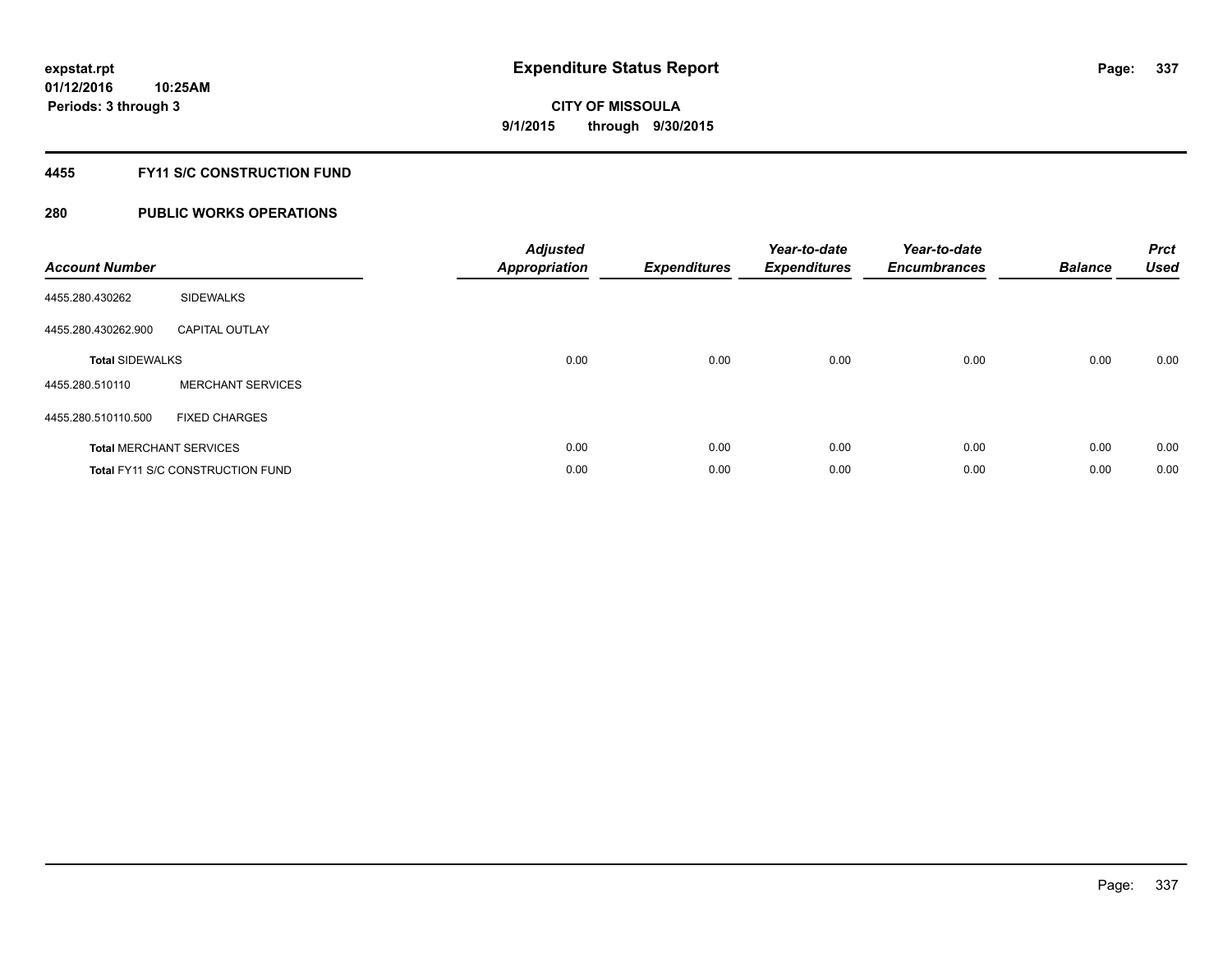## **4456 FY12 S/C CONSTRUCTION FUND**

| <b>Account Number</b>          |                                            | <b>Adjusted</b><br><b>Appropriation</b> | <b>Expenditures</b> | Year-to-date<br><b>Expenditures</b> | Year-to-date<br><b>Encumbrances</b> | <b>Balance</b> | <b>Prct</b><br><b>Used</b> |
|--------------------------------|--------------------------------------------|-----------------------------------------|---------------------|-------------------------------------|-------------------------------------|----------------|----------------------------|
| 4456.280.430262                | <b>SIDEWALKS</b>                           |                                         |                     |                                     |                                     |                |                            |
| 4456.280.430262.900            | <b>CAPITAL OUTLAY</b>                      |                                         |                     |                                     |                                     |                |                            |
| <b>Total SIDEWALKS</b>         |                                            | 0.00                                    | 0.00                | 0.00                                | 0.00                                | 0.00           | 0.00                       |
| 4456.280.510110                | <b>MERCHANT SERVICES</b>                   |                                         |                     |                                     |                                     |                |                            |
| 4456.280.510110.500            | <b>FIXED CHARGES</b>                       |                                         |                     |                                     |                                     |                |                            |
| <b>Total MERCHANT SERVICES</b> |                                            | 0.00                                    | 0.00                | 0.00                                | 0.00                                | 0.00           | 0.00                       |
| 4456.280.521000                | INTERFUND OPERATING TRANSFERS              |                                         |                     |                                     |                                     |                |                            |
| 4456.280.521000.800            | OTHER OBJECTS                              |                                         |                     |                                     |                                     |                |                            |
|                                | <b>Total INTERFUND OPERATING TRANSFERS</b> | 0.00                                    | 0.00                | 0.00                                | 0.00                                | 0.00           | 0.00                       |
|                                | <b>Total FY12 S/C CONSTRUCTION FUND</b>    | 0.00                                    | 0.00                | 0.00                                | 0.00                                | 0.00           | 0.00                       |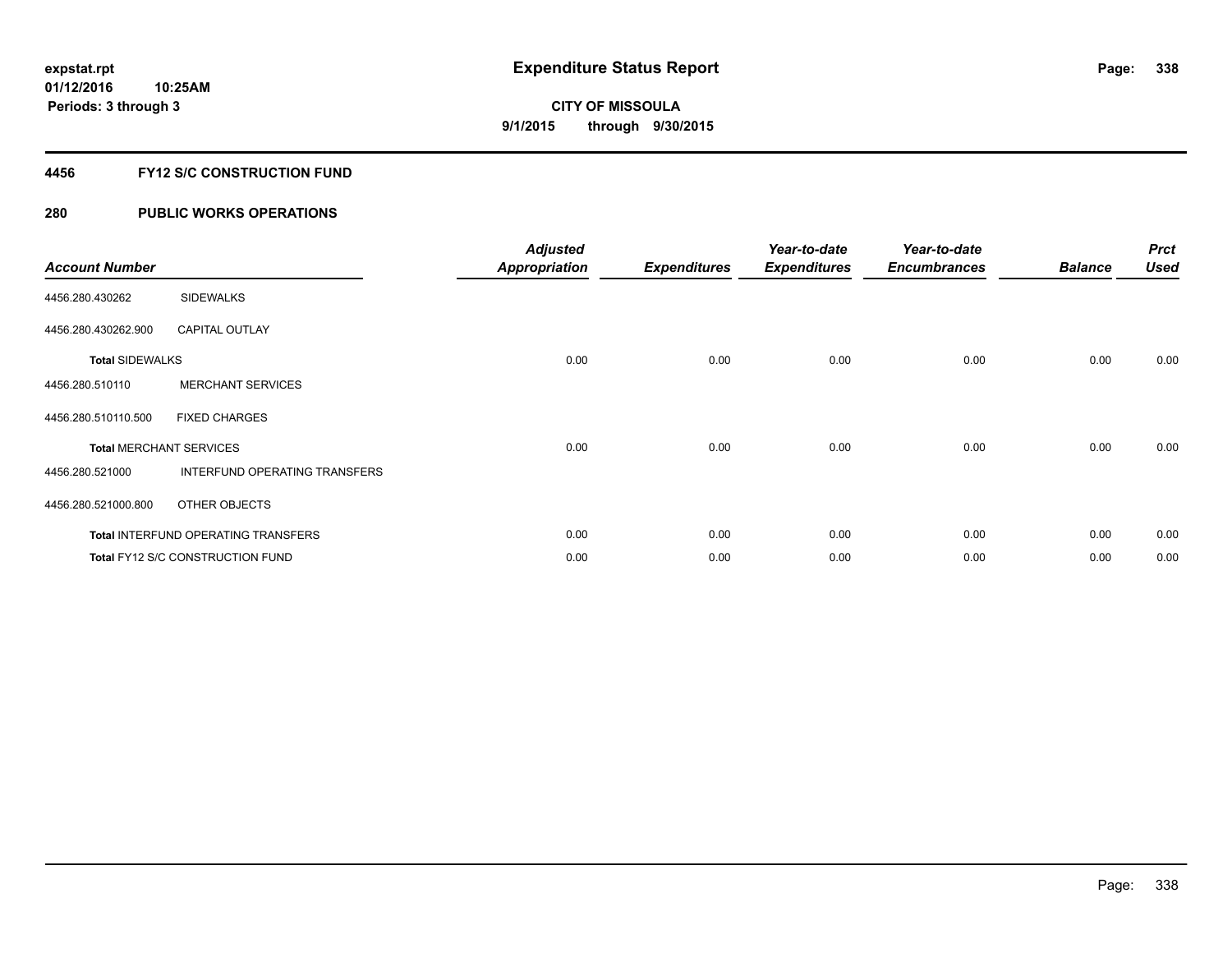**Periods: 3 through 3**

**339**

**CITY OF MISSOULA 9/1/2015 through 9/30/2015**

## **4457 FY13 SIDEWALK/CURB CONSTRUCTION**

## **280 PUBLIC WORKS OPERATIONS**

**10:25AM**

| <b>Account Number</b>  |                                              | <b>Adjusted</b><br><b>Appropriation</b> | <b>Expenditures</b> | Year-to-date<br><b>Expenditures</b> | Year-to-date<br><b>Encumbrances</b> | <b>Balance</b> | <b>Prct</b><br><b>Used</b> |
|------------------------|----------------------------------------------|-----------------------------------------|---------------------|-------------------------------------|-------------------------------------|----------------|----------------------------|
| 4457.280.430262        | <b>SIDEWALKS</b>                             |                                         |                     |                                     |                                     |                |                            |
| 4457.280.430262.300    | PURCHASED SERVICES                           |                                         |                     |                                     |                                     |                |                            |
|                        | <b>Total PURCHASED SERVICES</b>              | 0.00                                    | 0.00                | 0.00                                | 0.00                                | 0.00           | 0.00                       |
| 4457.280.430262.900    | <b>CAPITAL OUTLAY</b>                        |                                         |                     |                                     |                                     |                |                            |
| <b>Total SIDEWALKS</b> |                                              | 0.00                                    | 0.00                | 0.00                                | 0.00                                | 0.00           | 0.00                       |
| 4457.280.510110        | <b>MERCHANT SERVICES</b>                     |                                         |                     |                                     |                                     |                |                            |
| 4457.280.510110.500    | <b>FIXED CHARGES</b>                         |                                         |                     |                                     |                                     |                |                            |
|                        | <b>Total MERCHANT SERVICES</b>               | 0.00                                    | 0.00                | 0.00                                | 0.00                                | 0.00           | 0.00                       |
| 4457.280.521000        | INTERFUND OPERATING TRANSFERS                |                                         |                     |                                     |                                     |                |                            |
| 4457.280.521000.800    | OTHER OBJECTS                                |                                         |                     |                                     |                                     |                |                            |
|                        | Total INTERFUND OPERATING TRANSFERS          | 0.00                                    | 0.00                | 0.00                                | 0.00                                | 0.00           | 0.00                       |
|                        | <b>Total FY13 SIDEWALK/CURB CONSTRUCTION</b> | 0.00                                    | 0.00                | 0.00                                | 0.00                                | 0.00           | 0.00                       |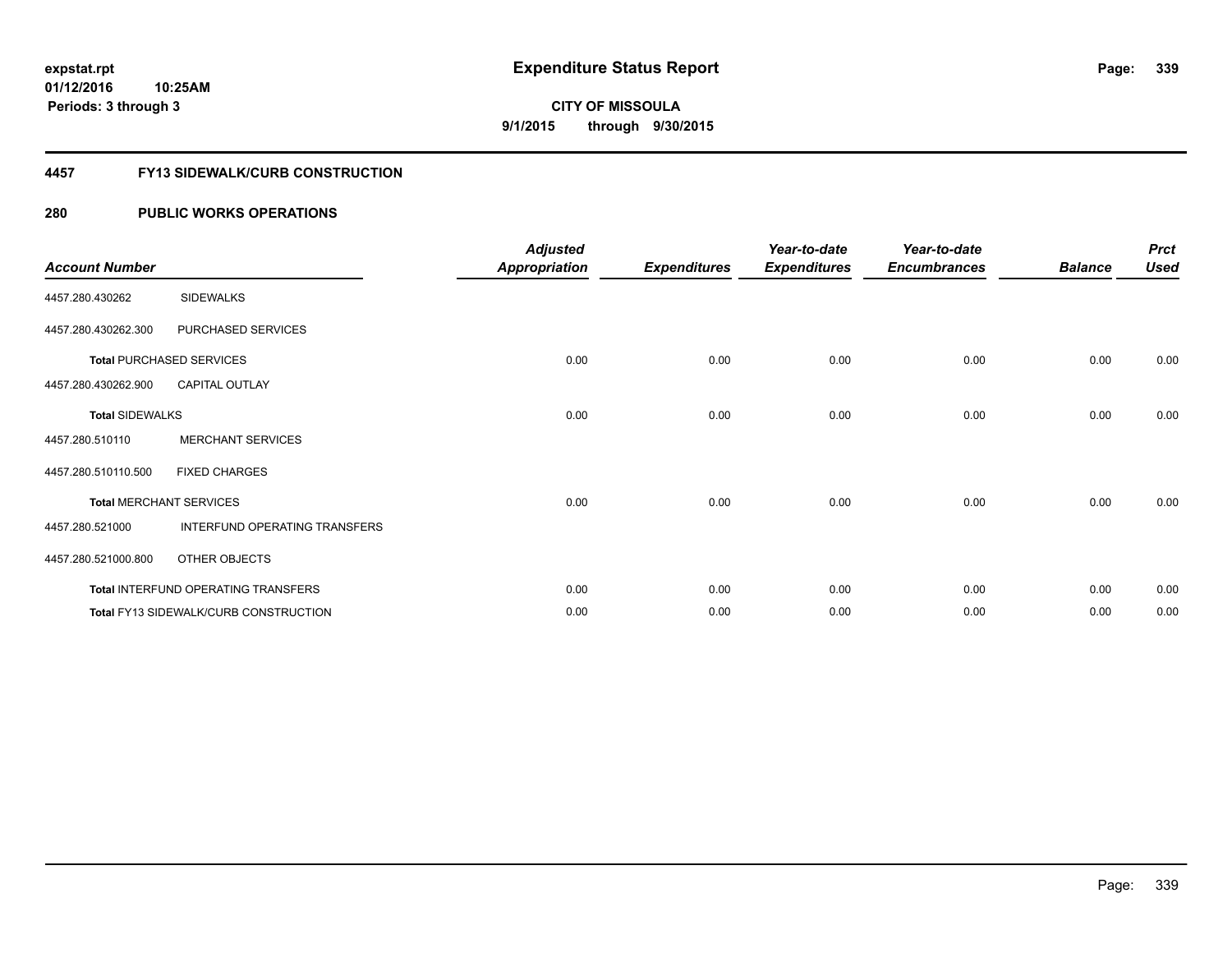**01/12/2016 10:25AM Periods: 3 through 3**

**CITY OF MISSOULA 9/1/2015 through 9/30/2015**

## **4458 FY14 SIDEWALK & CURB CONSTRUCTION**

| <b>Account Number</b>  |                                            | <b>Adjusted</b><br><b>Appropriation</b> | <b>Expenditures</b> | Year-to-date<br><b>Expenditures</b> | Year-to-date<br><b>Encumbrances</b> | <b>Balance</b> | <b>Prct</b><br><b>Used</b> |
|------------------------|--------------------------------------------|-----------------------------------------|---------------------|-------------------------------------|-------------------------------------|----------------|----------------------------|
| 4458.280.430262        | <b>SIDEWALKS</b>                           |                                         |                     |                                     |                                     |                |                            |
| 4458.280.430262.900    | <b>CAPITAL OUTLAY</b>                      |                                         |                     |                                     |                                     |                |                            |
| <b>Total SIDEWALKS</b> |                                            | 0.00                                    | 0.00                | 0.00                                | 0.00                                | 0.00           | 0.00                       |
| 4458.280.510110        | <b>MERCHANT SERVICES</b>                   |                                         |                     |                                     |                                     |                |                            |
| 4458.280.510110.500    | <b>FIXED CHARGES</b>                       |                                         |                     |                                     |                                     |                |                            |
|                        | <b>Total MERCHANT SERVICES</b>             | 0.00                                    | 0.00                | 0.00                                | 0.00                                | 0.00           | 0.00                       |
| 4458.280.521000        | INTERFUND OPERATING TRANSFERS              |                                         |                     |                                     |                                     |                |                            |
| 4458.280.521000.800    | OTHER OBJECTS                              |                                         |                     |                                     |                                     |                |                            |
|                        | <b>Total INTERFUND OPERATING TRANSFERS</b> | 0.00                                    | 0.00                | 0.00                                | 0.00                                | 0.00           | 0.00                       |
|                        | Total FY14 SIDEWALK & CURB CONSTRUCTION    | 0.00                                    | 0.00                | 0.00                                | 0.00                                | 0.00           | 0.00                       |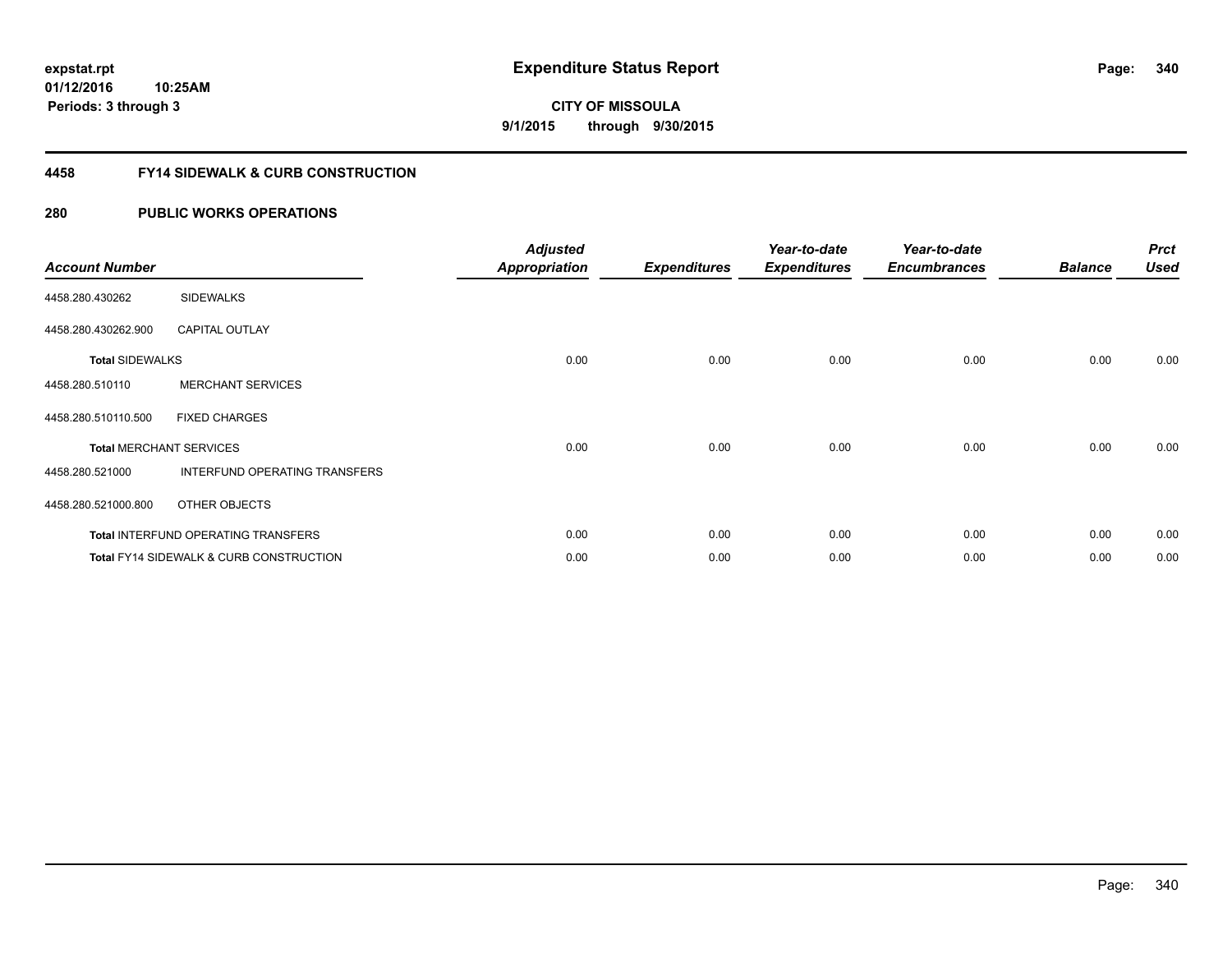**01/12/2016 10:25AM Periods: 3 through 3**

# **CITY OF MISSOULA 9/1/2015 through 9/30/2015**

### **4459 FY15 SIDEWALK/CURB CONSTRUCTION**

|                                |                                                  | <b>Adjusted</b>      |                     | Year-to-date        | Year-to-date        |                | <b>Prct</b> |
|--------------------------------|--------------------------------------------------|----------------------|---------------------|---------------------|---------------------|----------------|-------------|
| <b>Account Number</b>          |                                                  | <b>Appropriation</b> | <b>Expenditures</b> | <b>Expenditures</b> | <b>Encumbrances</b> | <b>Balance</b> | <b>Used</b> |
| 4459.280.430262                | <b>SIDEWALKS</b>                                 |                      |                     |                     |                     |                |             |
| 4459.280.430262.800            | OTHER OBJECTS                                    |                      |                     |                     |                     |                |             |
|                                | 4459.280.430262.820.000 TRANSFERS TO OTHER FUNDS | 0.00                 | 29,930.00           | 29,930.00           | 0.00                | $-29,930.00$   | 0.00        |
| <b>Total OTHER OBJECTS</b>     |                                                  | 0.00                 | 29,930.00           | 29,930.00           | 0.00                | $-29,930.00$   | 0.00        |
| 4459.280.430262.900            | <b>CAPITAL OUTLAY</b>                            |                      |                     |                     |                     |                |             |
| <b>Total CAPITAL OUTLAY</b>    |                                                  | 0.00                 | 0.00                | 0.00                | 0.00                | 0.00           | 0.00        |
| <b>Total SIDEWALKS</b>         |                                                  | 0.00                 | 29,930.00           | 29,930.00           | 0.00                | $-29,930.00$   | 0.00        |
| 4459.280.510110                | <b>MERCHANT SERVICES</b>                         |                      |                     |                     |                     |                |             |
| 4459.280.510110.500            | <b>FIXED CHARGES</b>                             |                      |                     |                     |                     |                |             |
| <b>Total MERCHANT SERVICES</b> |                                                  | 0.00                 | 0.00                | 0.00                | 0.00                | 0.00           | 0.00        |
|                                | <b>Total FY15 SIDEWALK/CURB CONSTRUCTION</b>     | 0.00                 | 29,930.00           | 29,930.00           | 0.00                | $-29,930.00$   | 0.00        |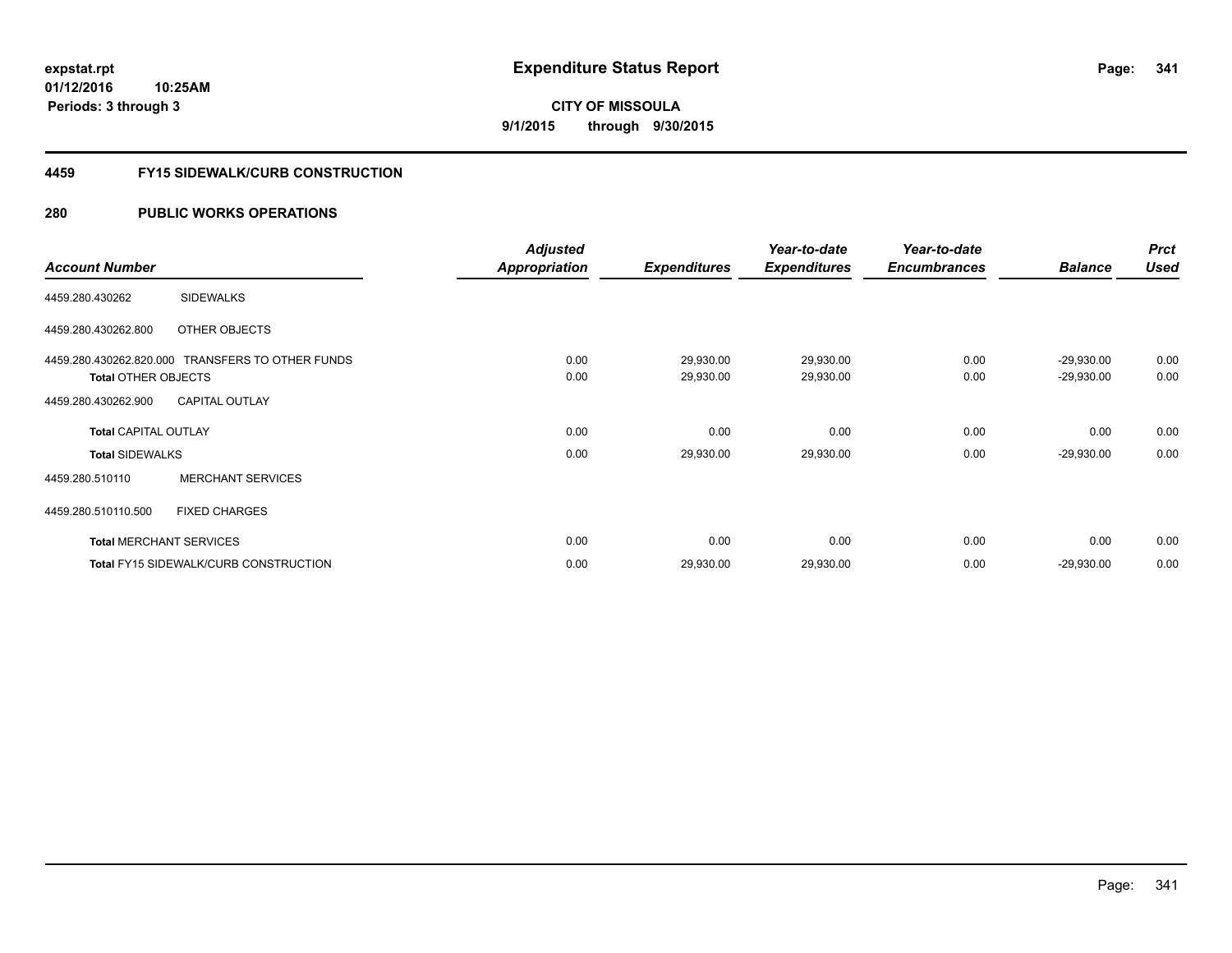**01/12/2016 10:25AM Periods: 3 through 3**

**CITY OF MISSOULA 9/1/2015 through 9/30/2015**

### **4460 FY16 SIDEWALK/CURB CONSTRUCTION**

| <b>Account Number</b>                                          |                                              | <b>Adjusted</b><br><b>Appropriation</b> | <b>Expenditures</b>    | Year-to-date<br><b>Expenditures</b> | Year-to-date<br><b>Encumbrances</b> | <b>Balance</b>             | Prct<br><b>Used</b> |
|----------------------------------------------------------------|----------------------------------------------|-----------------------------------------|------------------------|-------------------------------------|-------------------------------------|----------------------------|---------------------|
| 4460.280.430262                                                | <b>SIDEWALKS</b>                             |                                         |                        |                                     |                                     |                            |                     |
| 4460.280.430262.900                                            | <b>CAPITAL OUTLAY</b>                        |                                         |                        |                                     |                                     |                            |                     |
| 4460.280.430262.930.000 IMPROVEMENTS<br><b>Total SIDEWALKS</b> |                                              | 0.00<br>0.00                            | 89,540.92<br>89.540.92 | 205,387.60<br>205,387.60            | 0.00<br>0.00                        | -205,387.60<br>-205,387.60 | 0.00<br>0.00        |
| 4460.280.510110                                                | <b>MERCHANT SERVICES</b>                     |                                         |                        |                                     |                                     |                            |                     |
| 4460.280.510110.500                                            | <b>FIXED CHARGES</b>                         |                                         |                        |                                     |                                     |                            |                     |
| <b>Total MERCHANT SERVICES</b>                                 |                                              | 0.00                                    | 0.00                   | 0.00                                | 0.00                                | 0.00                       | 0.00                |
|                                                                | <b>Total FY16 SIDEWALK/CURB CONSTRUCTION</b> | 0.00                                    | 89,540.92              | 205,387.60                          | 0.00                                | $-205,387.60$              | 0.00                |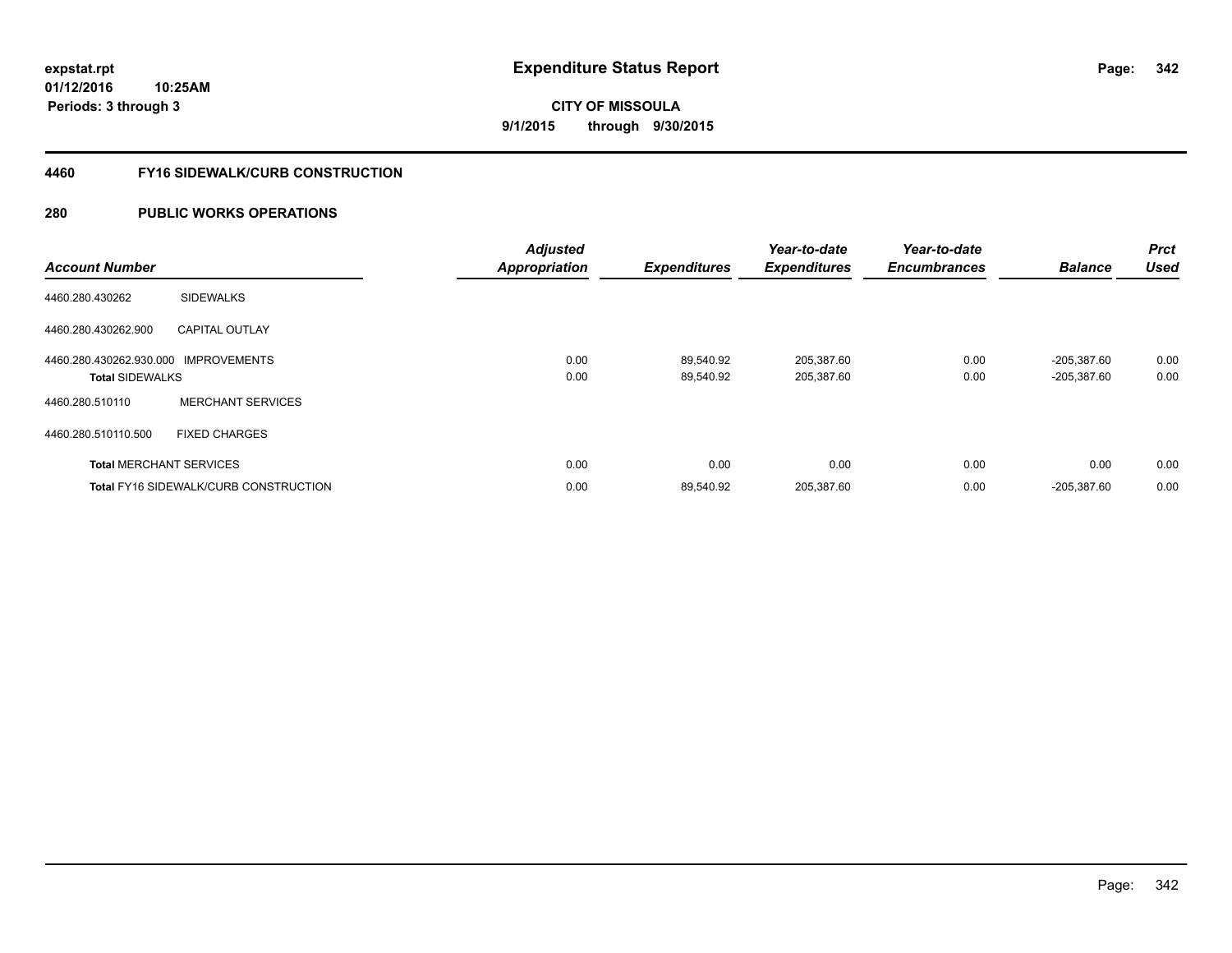## **4531 SID 531 TRAFFIC CALMING**

## **000 \*\*\* Title Not Found \*\*\***

| <b>Account Number</b>         |                                 | <b>Adjusted</b><br><b>Appropriation</b> | <b>Expenditures</b> | Year-to-date<br><b>Expenditures</b> | Year-to-date<br><b>Encumbrances</b> | <b>Balance</b> | <b>Prct</b><br><b>Used</b> |
|-------------------------------|---------------------------------|-----------------------------------------|---------------------|-------------------------------------|-------------------------------------|----------------|----------------------------|
| 4531.000.410000               | <b>GENERAL GOVERNMENT</b>       |                                         |                     |                                     |                                     |                |                            |
| 4531.000.410000.600           | <b>DEBT SERVICE</b>             |                                         |                     |                                     |                                     |                |                            |
|                               | <b>Total GENERAL GOVERNMENT</b> | 0.00                                    | 0.00                | 0.00                                | 0.00                                | 0.00           | 0.00                       |
| 4531.000.510110               | <b>MERCHANT SERVICES</b>        |                                         |                     |                                     |                                     |                |                            |
| 4531.000.510110.500           | <b>FIXED CHARGES</b>            |                                         |                     |                                     |                                     |                |                            |
| Total *** Title Not Found *** |                                 | 0.00                                    | 0.00                | 0.00                                | 0.00                                | 0.00           | 0.00                       |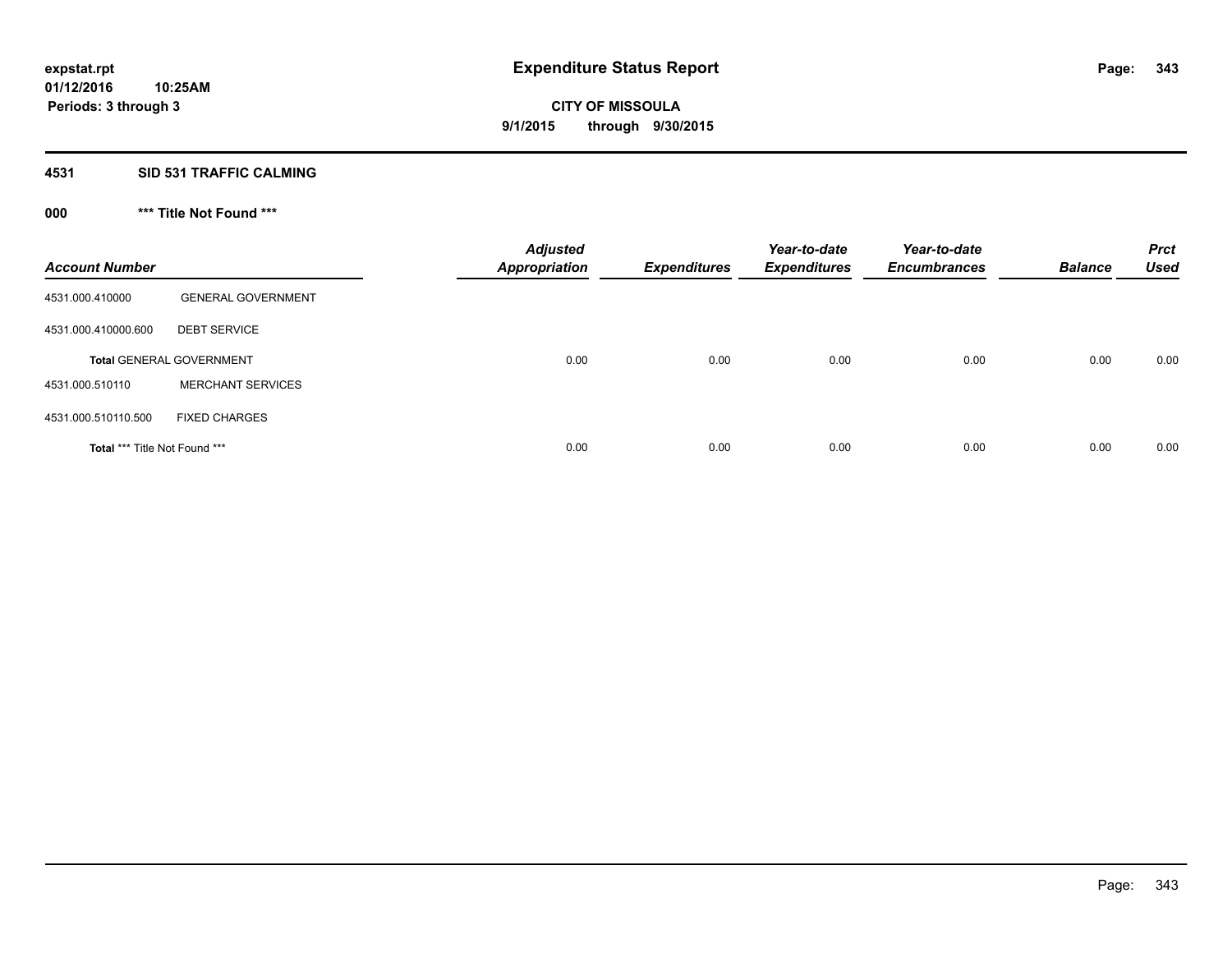## **4531 SID 531 TRAFFIC CALMING**

| <b>Account Number</b> |                                      | <b>Adjusted</b><br>Appropriation | <b>Expenditures</b> | Year-to-date<br><b>Expenditures</b> | Year-to-date<br><b>Encumbrances</b> | <b>Balance</b> | <b>Prct</b><br><b>Used</b> |
|-----------------------|--------------------------------------|----------------------------------|---------------------|-------------------------------------|-------------------------------------|----------------|----------------------------|
| 4531.390.510100       | SPECIAL ASSESSMENTS                  |                                  |                     |                                     |                                     |                |                            |
| 4531.390.510100.900   | <b>CAPITAL OUTLAY</b>                |                                  |                     |                                     |                                     |                |                            |
|                       | <b>Total SPECIAL ASSESSMENTS</b>     | 0.00                             | 0.00                | 0.00                                | 0.00                                | 0.00           | 0.00                       |
| 4531.390.510110       | <b>MERCHANT SERVICES</b>             |                                  |                     |                                     |                                     |                |                            |
| 4531.390.510110.500   | <b>FIXED CHARGES</b>                 |                                  |                     |                                     |                                     |                |                            |
|                       | <b>Total MERCHANT SERVICES</b>       | 0.00                             | 0.00                | 0.00                                | 0.00                                | 0.00           | 0.00                       |
|                       | <b>Total SID 531 TRAFFIC CALMING</b> | 0.00                             | 0.00                | 0.00                                | 0.00                                | 0.00           | 0.00                       |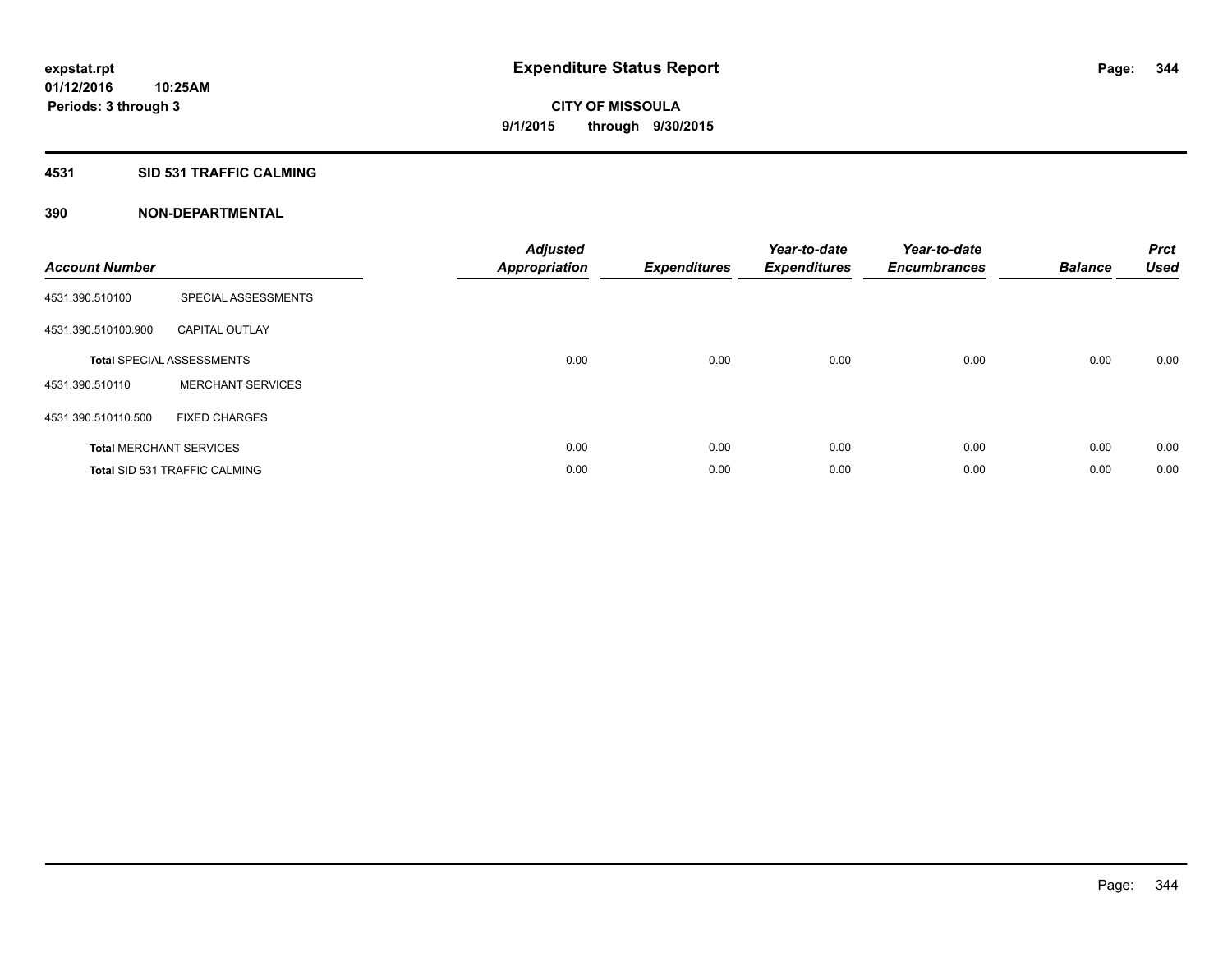## **4532 MALONEY RANCH SID**

| <b>Account Number</b>          |                                  | <b>Adjusted</b><br><b>Appropriation</b> | <b>Expenditures</b> | Year-to-date<br><b>Expenditures</b> | Year-to-date<br><b>Encumbrances</b> | <b>Balance</b> | <b>Prct</b><br><b>Used</b> |
|--------------------------------|----------------------------------|-----------------------------------------|---------------------|-------------------------------------|-------------------------------------|----------------|----------------------------|
| 4532.390.510100                | SPECIAL ASSESSMENTS              |                                         |                     |                                     |                                     |                |                            |
| 4532.390.510100.900            | <b>CAPITAL OUTLAY</b>            |                                         |                     |                                     |                                     |                |                            |
|                                | <b>Total SPECIAL ASSESSMENTS</b> | 0.00                                    | 0.00                | 0.00                                | 0.00                                | 0.00           | 0.00                       |
| 4532.390.510110                | <b>MERCHANT SERVICES</b>         |                                         |                     |                                     |                                     |                |                            |
| 4532.390.510110.500            | <b>FIXED CHARGES</b>             |                                         |                     |                                     |                                     |                |                            |
| <b>Total FIXED CHARGES</b>     |                                  | 0.00                                    | 0.00                | 0.00                                | 0.00                                | 0.00           | 0.00                       |
|                                | <b>Total MERCHANT SERVICES</b>   | 0.00                                    | 0.00                | 0.00                                | 0.00                                | 0.00           | 0.00                       |
| <b>Total MALONEY RANCH SID</b> |                                  | 0.00                                    | 0.00                | 0.00                                | 0.00                                | 0.00           | 0.00                       |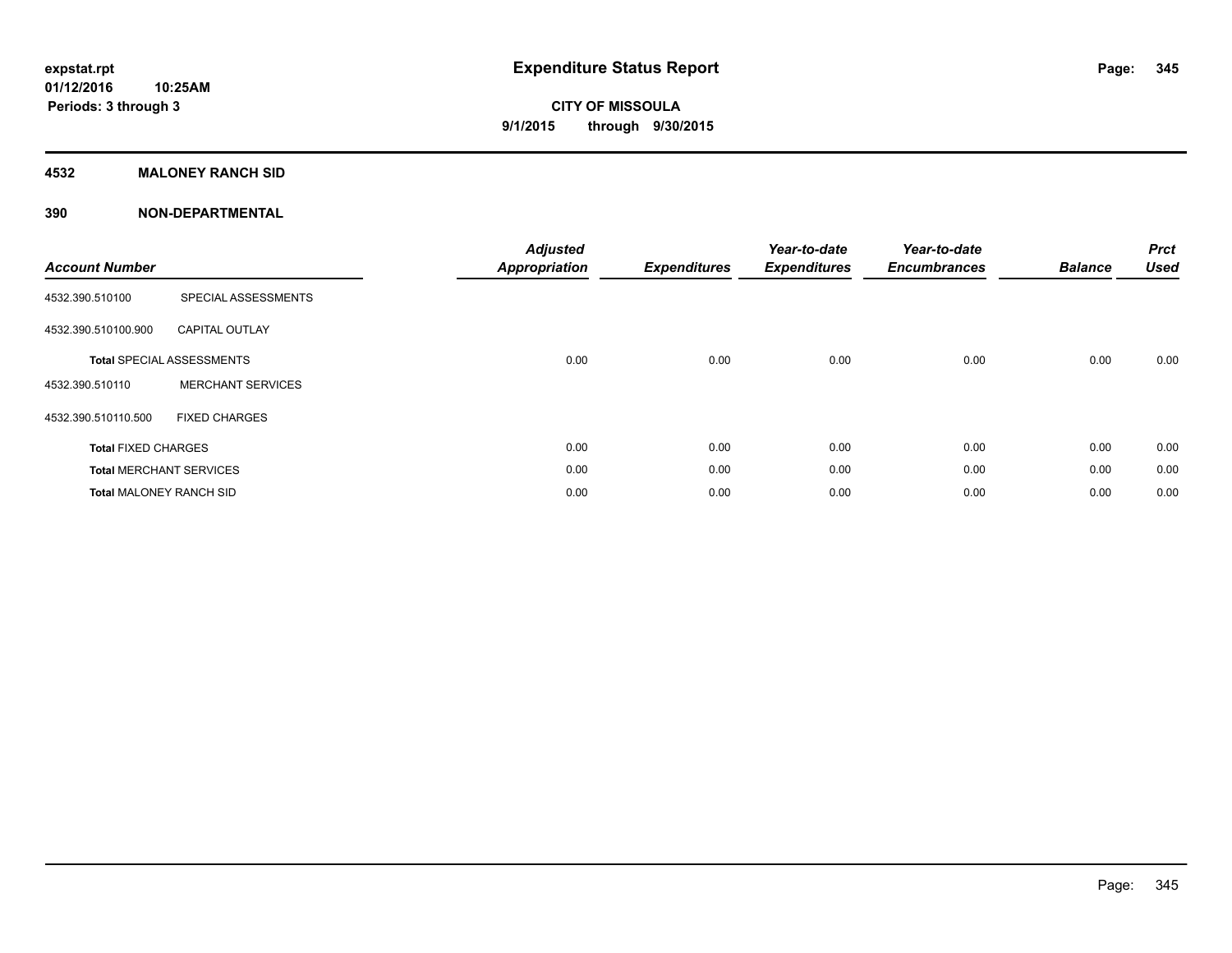## **4533 RATTLESNAKE SEWER SID**

| <b>Account Number</b>      |                                    | <b>Adjusted</b><br>Appropriation | <b>Expenditures</b> | Year-to-date<br><b>Expenditures</b> | Year-to-date<br><b>Encumbrances</b> | <b>Balance</b> | <b>Prct</b><br><b>Used</b> |
|----------------------------|------------------------------------|----------------------------------|---------------------|-------------------------------------|-------------------------------------|----------------|----------------------------|
| 4533.390.510110            | <b>MERCHANT SERVICES</b>           |                                  |                     |                                     |                                     |                |                            |
| 4533.390.510110.500        | <b>FIXED CHARGES</b>               |                                  |                     |                                     |                                     |                |                            |
| <b>Total FIXED CHARGES</b> |                                    |                                  | 0.00<br>0.00        | 0.00                                | 0.00                                | 0.00           | 0.00                       |
|                            | <b>Total MERCHANT SERVICES</b>     |                                  | 0.00<br>0.00        | 0.00                                | 0.00                                | 0.00           | 0.00                       |
|                            | <b>Total RATTLESNAKE SEWER SID</b> |                                  | 0.00<br>0.00        | 0.00                                | 0.00                                | 0.00           | 0.00                       |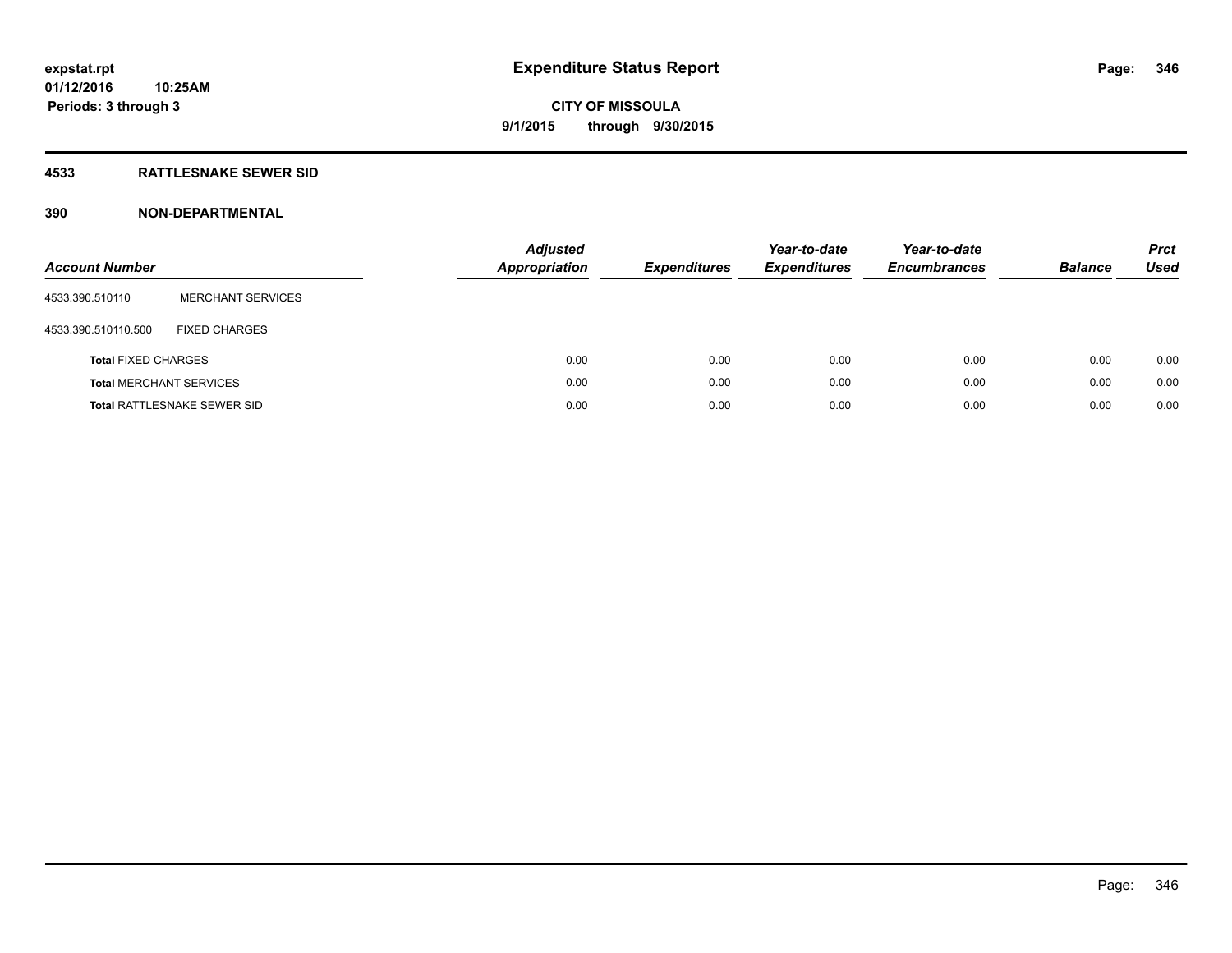## **4534 SID 534 LINCOLNWOOD**

| <b>Account Number</b>            |                               | <b>Adjusted</b><br><b>Appropriation</b> | <b>Expenditures</b> | Year-to-date<br><b>Expenditures</b> | Year-to-date<br><b>Encumbrances</b> | <b>Balance</b> | <b>Prct</b><br><b>Used</b> |
|----------------------------------|-------------------------------|-----------------------------------------|---------------------|-------------------------------------|-------------------------------------|----------------|----------------------------|
| 4534.390.510110                  | <b>MERCHANT SERVICES</b>      |                                         |                     |                                     |                                     |                |                            |
| 4534.390.510110.500              | <b>FIXED CHARGES</b>          |                                         |                     |                                     |                                     |                |                            |
| <b>Total MERCHANT SERVICES</b>   |                               | 0.00                                    | 0.00                | 0.00                                | 0.00                                | 0.00           | 0.00                       |
| 4534.390.521000                  | INTERFUND OPERATING TRANSFERS |                                         |                     |                                     |                                     |                |                            |
| 4534.390.521000.800              | OTHER OBJECTS                 |                                         |                     |                                     |                                     |                |                            |
| <b>Total SID 534 LINCOLNWOOD</b> |                               | 0.00                                    | 0.00                | 0.00                                | 0.00                                | 0.00           | 0.00                       |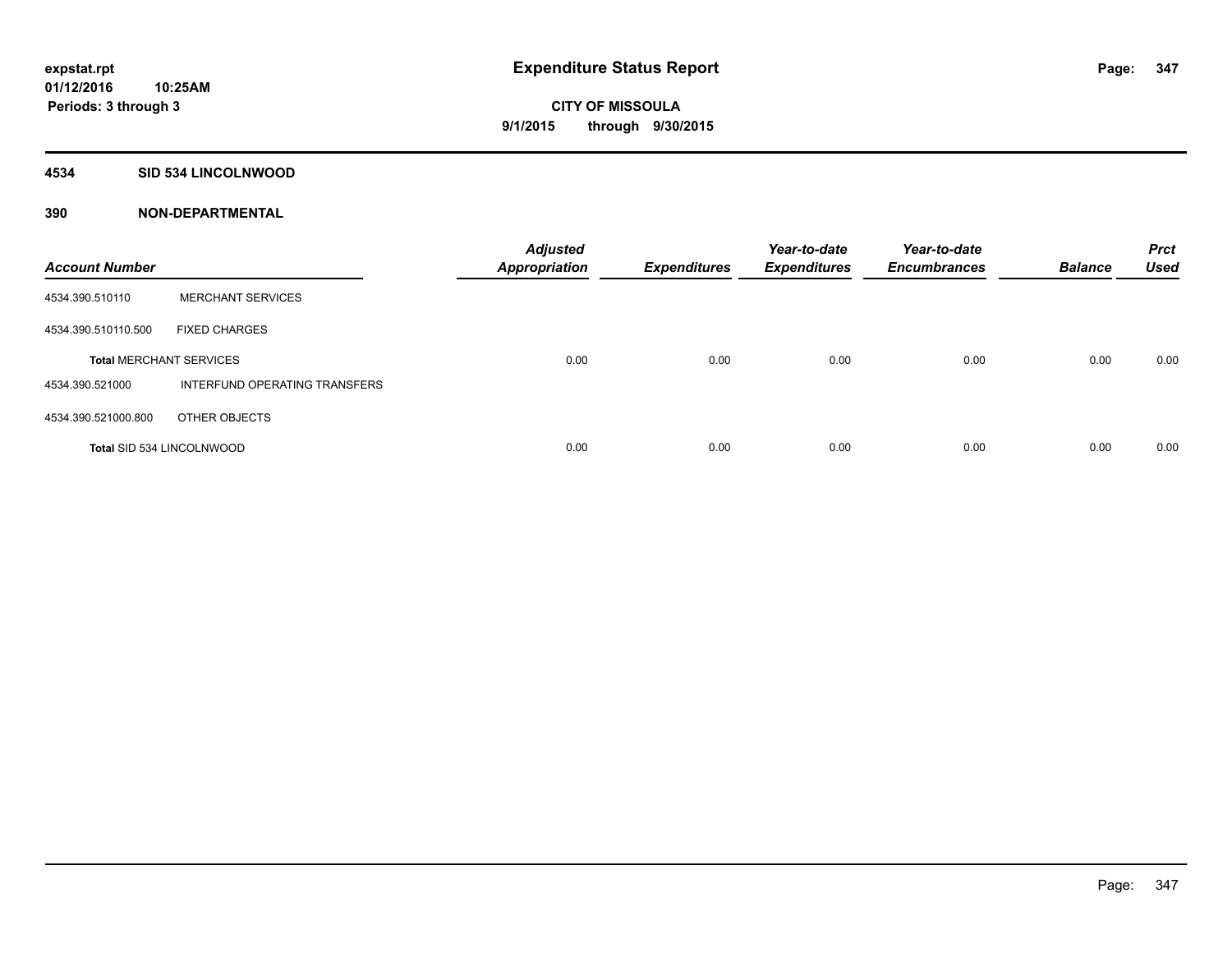# **4535 SLANT STREET TRAFFIC CALMING**

## **000 \*\*\* Title Not Found \*\*\***

| <b>Account Number</b>      |                                           | <b>Adjusted</b><br><b>Appropriation</b> | <b>Expenditures</b> | Year-to-date<br><b>Expenditures</b> | Year-to-date<br><b>Encumbrances</b> | <b>Balance</b> | <b>Prct</b><br><b>Used</b> |
|----------------------------|-------------------------------------------|-----------------------------------------|---------------------|-------------------------------------|-------------------------------------|----------------|----------------------------|
| 4535.000.410000            | <b>GENERAL GOVERNMENT</b>                 |                                         |                     |                                     |                                     |                |                            |
| 4535.000.410000.600        | <b>DEBT SERVICE</b>                       |                                         |                     |                                     |                                     |                |                            |
|                            | <b>Total GENERAL GOVERNMENT</b>           | 0.00                                    | 0.00                | 0.00                                | 0.00                                | 0.00           | 0.00                       |
| 4535.000.510110            | <b>MERCHANT SERVICES</b>                  |                                         |                     |                                     |                                     |                |                            |
| 4535.000.510110.500        | <b>FIXED CHARGES</b>                      |                                         |                     |                                     |                                     |                |                            |
| <b>Total FIXED CHARGES</b> |                                           | 0.00                                    | 0.00                | 0.00                                | 0.00                                | 0.00           | 0.00                       |
|                            | <b>Total SLANT STREET TRAFFIC CALMING</b> | 0.00                                    | 0.00                | 0.00                                | 0.00                                | 0.00           | 0.00                       |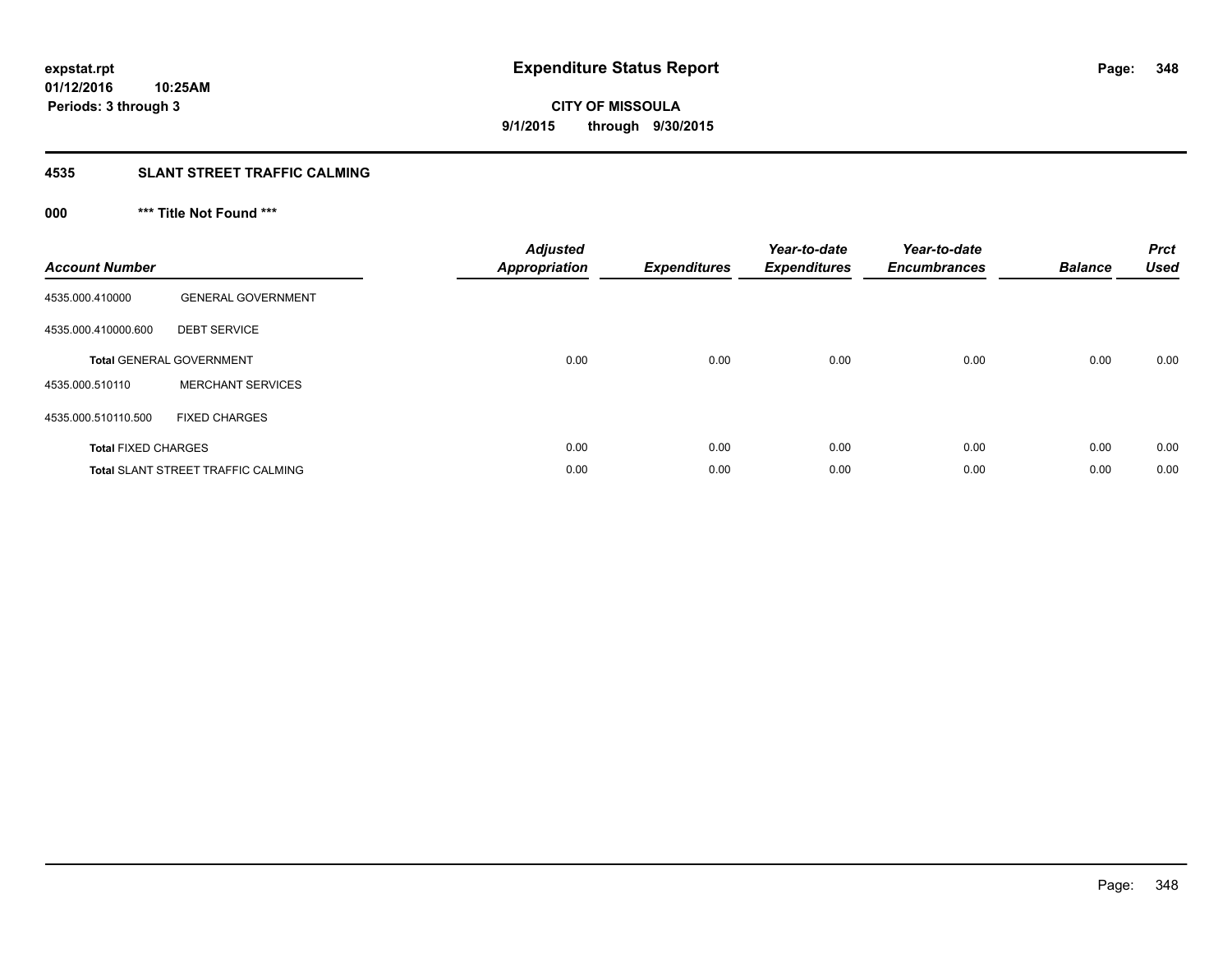## **4536 SID536 LINCOLNWOOD SWR PH2**

| <b>Account Number</b> |                                         | <b>Adjusted</b><br>Appropriation | <b>Expenditures</b> | Year-to-date<br><b>Expenditures</b> | Year-to-date<br><b>Encumbrances</b> | <b>Balance</b> | Prct<br><b>Used</b> |
|-----------------------|-----------------------------------------|----------------------------------|---------------------|-------------------------------------|-------------------------------------|----------------|---------------------|
| 4536.390.510110       | <b>MERCHANT SERVICES</b>                |                                  |                     |                                     |                                     |                |                     |
| 4536.390.510110.500   | <b>FIXED CHARGES</b>                    |                                  |                     |                                     |                                     |                |                     |
|                       | <b>Total SID536 LINCOLNWOOD SWR PH2</b> | 0.00                             | 0.00                | 0.00                                | 0.00                                | 0.00           | 0.00                |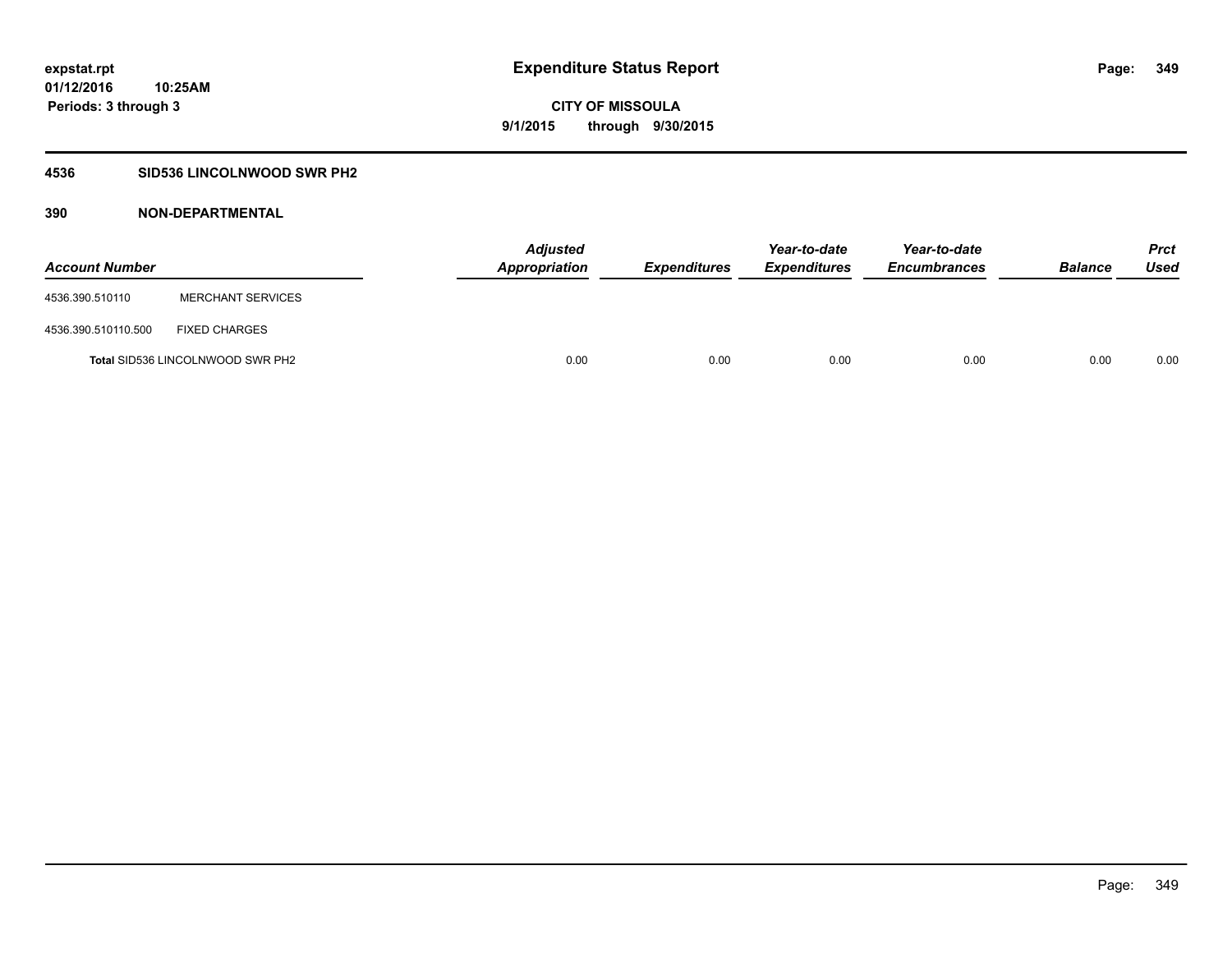## **4539 SID 539 4th STREET**

## **000 \*\*\* Title Not Found \*\*\***

| <b>Account Number</b>      |                                 | <b>Adjusted</b><br><b>Appropriation</b> | <b>Expenditures</b> | Year-to-date<br><b>Expenditures</b> | Year-to-date<br><b>Encumbrances</b> | <b>Balance</b> | <b>Prct</b><br><b>Used</b> |
|----------------------------|---------------------------------|-----------------------------------------|---------------------|-------------------------------------|-------------------------------------|----------------|----------------------------|
| 4539.000.410000            | <b>GENERAL GOVERNMENT</b>       |                                         |                     |                                     |                                     |                |                            |
| 4539.000.410000.600        | <b>DEBT SERVICE</b>             |                                         |                     |                                     |                                     |                |                            |
|                            | <b>Total GENERAL GOVERNMENT</b> | 0.00                                    | 0.00                | 0.00                                | 0.00                                | 0.00           | 0.00                       |
| 4539.000.510110            | <b>MERCHANT SERVICES</b>        |                                         |                     |                                     |                                     |                |                            |
| 4539.000.510110.500        | <b>FIXED CHARGES</b>            |                                         |                     |                                     |                                     |                |                            |
| <b>Total FIXED CHARGES</b> |                                 | 0.00                                    | 0.00                | 0.00                                | 0.00                                | 0.00           | 0.00                       |
| Total SID 539 4th STREET   |                                 | 0.00                                    | 0.00                | 0.00                                | 0.00                                | 0.00           | 0.00                       |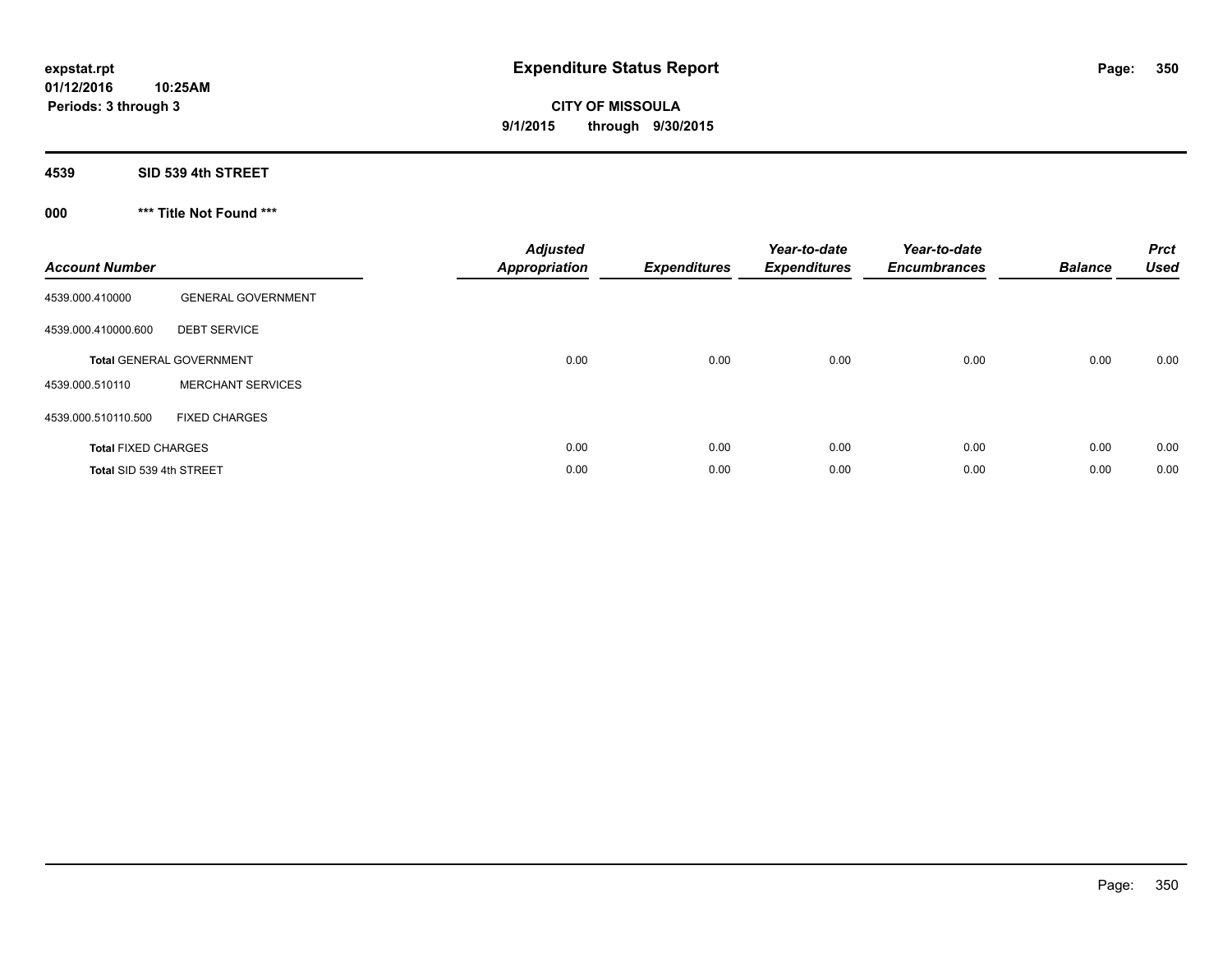#### **4540 SID 540 ENGLAND BLVD**

| <b>Account Number</b> |                                            | <b>Adjusted</b><br>Appropriation | <b>Expenditures</b> | Year-to-date<br><b>Expenditures</b> | Year-to-date<br><b>Encumbrances</b> | <b>Balance</b> | <b>Prct</b><br><b>Used</b> |
|-----------------------|--------------------------------------------|----------------------------------|---------------------|-------------------------------------|-------------------------------------|----------------|----------------------------|
| 4540.390.510110       | <b>MERCHANT SERVICES</b>                   |                                  |                     |                                     |                                     |                |                            |
| 4540.390.510110.500   | <b>FIXED CHARGES</b>                       |                                  |                     |                                     |                                     |                |                            |
|                       | <b>Total MERCHANT SERVICES</b>             | 0.00                             | 0.00                | 0.00                                | 0.00                                | 0.00           | 0.00                       |
| 4540.390.521000       | INTERFUND OPERATING TRANSFERS              |                                  |                     |                                     |                                     |                |                            |
| 4540.390.521000.800   | OTHER OBJECTS                              |                                  |                     |                                     |                                     |                |                            |
|                       | <b>Total INTERFUND OPERATING TRANSFERS</b> | 0.00                             | 0.00                | 0.00                                | 0.00                                | 0.00           | 0.00                       |
|                       | Total SID 540 ENGLAND BLVD                 | 0.00                             | 0.00                | 0.00                                | 0.00                                | 0.00           | 0.00                       |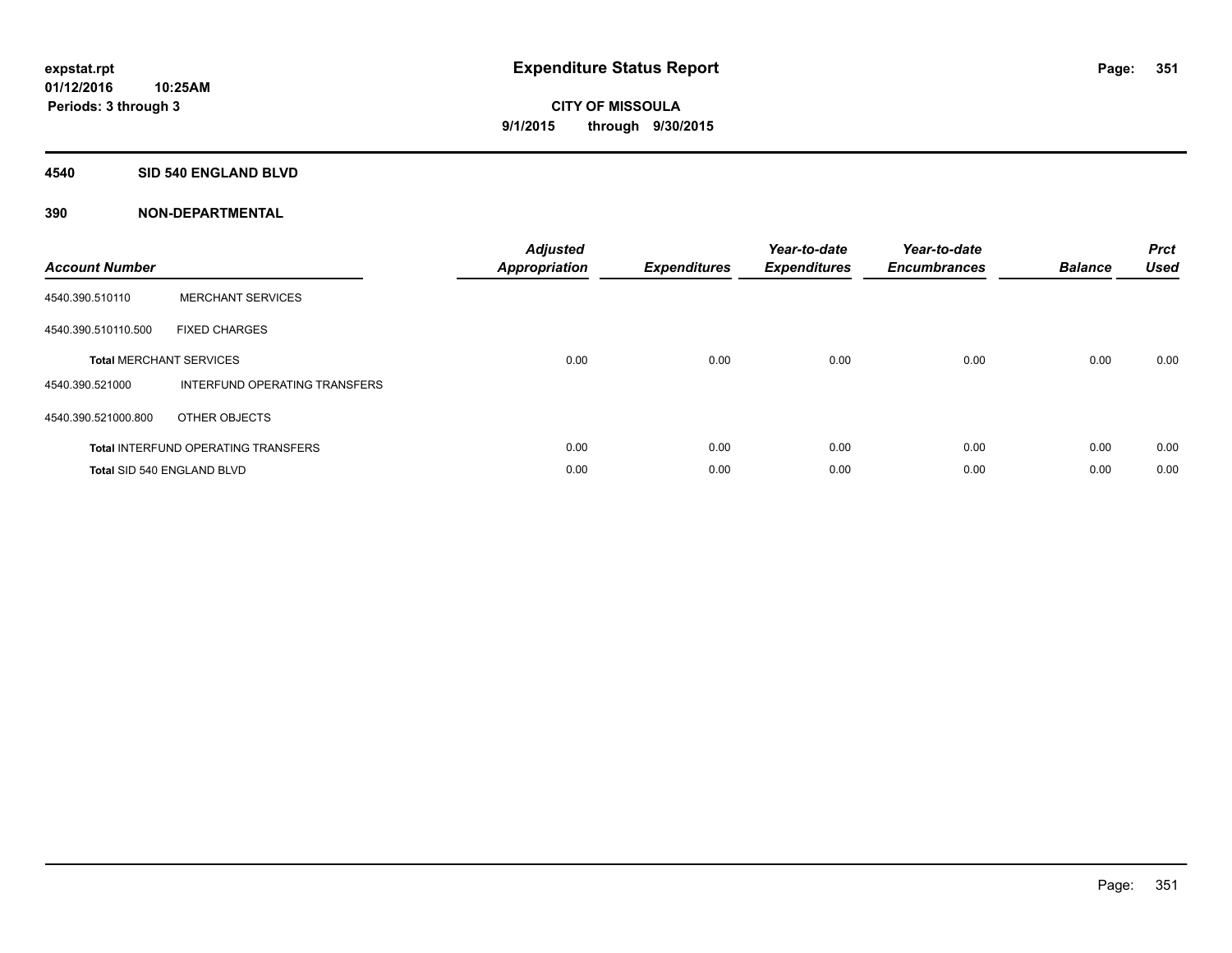## **4541 SID 541 PINEVIEW PARK**

| <b>Account Number</b>         |                                  | <b>Adjusted</b><br>Appropriation | <b>Expenditures</b> | Year-to-date<br><b>Expenditures</b> | Year-to-date<br><b>Encumbrances</b> | <b>Balance</b> | <b>Prct</b><br><b>Used</b> |
|-------------------------------|----------------------------------|----------------------------------|---------------------|-------------------------------------|-------------------------------------|----------------|----------------------------|
| 4541.390.410710               | *** Title Not Found ***          |                                  |                     |                                     |                                     |                |                            |
| 4541.390.410710.500           | <b>FIXED CHARGES</b>             |                                  |                     |                                     |                                     |                |                            |
| Total *** Title Not Found *** |                                  | 0.00                             | 0.00                | 0.00                                | 0.00                                | 0.00           | 0.00                       |
| 4541.390.510100               | SPECIAL ASSESSMENTS              |                                  |                     |                                     |                                     |                |                            |
| 4541.390.510100.900           | <b>CAPITAL OUTLAY</b>            |                                  |                     |                                     |                                     |                |                            |
|                               | <b>Total SPECIAL ASSESSMENTS</b> | 0.00                             | 0.00                | 0.00                                | 0.00                                | 0.00           | 0.00                       |
| 4541.390.510110               | <b>MERCHANT SERVICES</b>         |                                  |                     |                                     |                                     |                |                            |
| 4541.390.510110.500           | <b>FIXED CHARGES</b>             |                                  |                     |                                     |                                     |                |                            |
|                               | <b>Total MERCHANT SERVICES</b>   | 0.00                             | 0.00                | 0.00                                | 0.00                                | 0.00           | 0.00                       |
|                               | Total SID 541 PINEVIEW PARK      | 0.00                             | 0.00                | 0.00                                | 0.00                                | 0.00           | 0.00                       |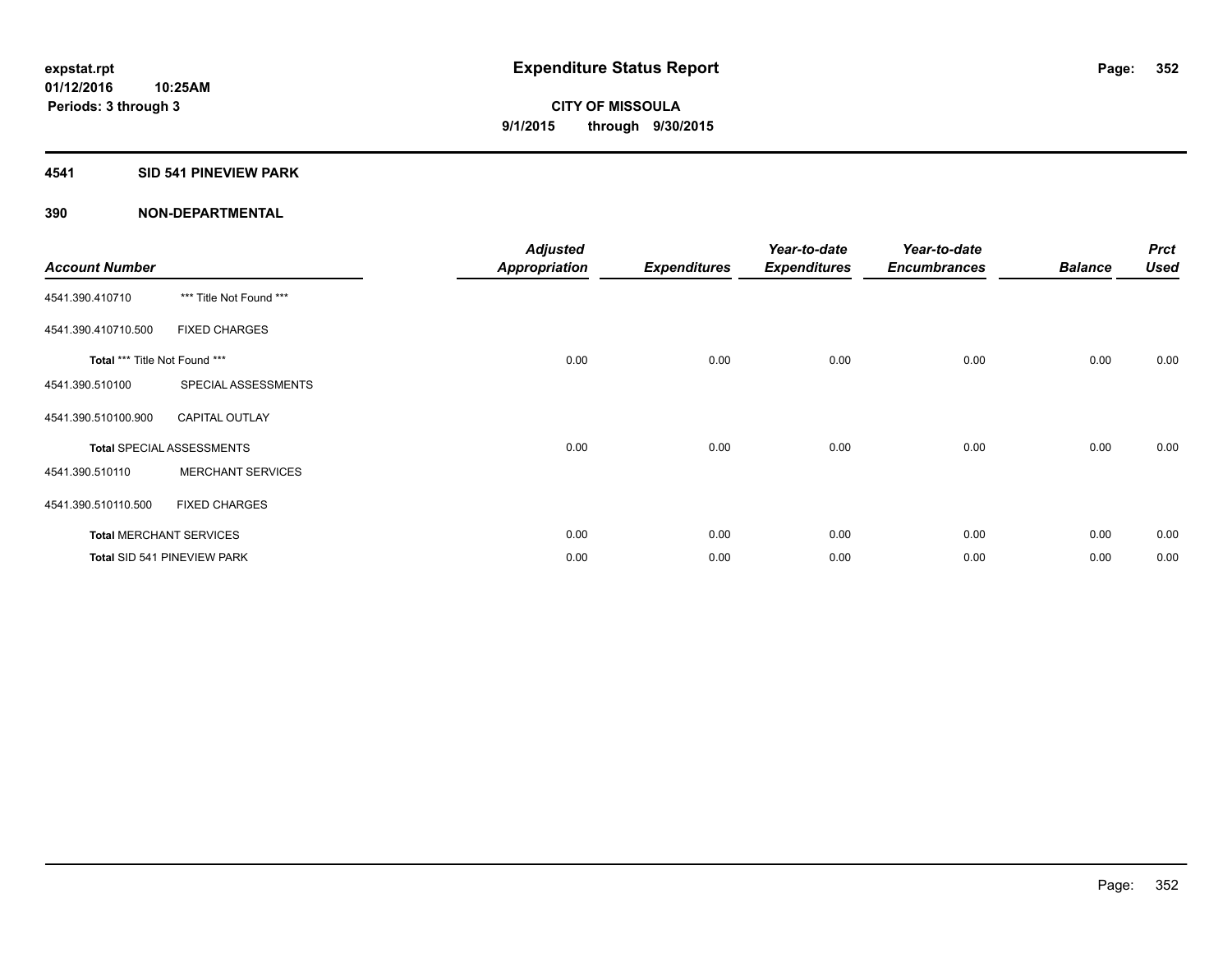## **4542 SID 542 HILLVIEW WAY**

| <b>Account Number</b> |                                  | <b>Adjusted</b><br><b>Appropriation</b> | <b>Expenditures</b> | Year-to-date<br><b>Expenditures</b> | Year-to-date<br><b>Encumbrances</b> | <b>Balance</b> | <b>Prct</b><br><b>Used</b> |
|-----------------------|----------------------------------|-----------------------------------------|---------------------|-------------------------------------|-------------------------------------|----------------|----------------------------|
| 4542.390.510100       | SPECIAL ASSESSMENTS              |                                         |                     |                                     |                                     |                |                            |
| 4542.390.510100.300   | PURCHASED SERVICES               |                                         |                     |                                     |                                     |                |                            |
|                       | <b>Total PURCHASED SERVICES</b>  | 0.00                                    | 0.00                | 0.00                                | 0.00                                | 0.00           | 0.00                       |
| 4542.390.510100.900   | <b>CAPITAL OUTLAY</b>            |                                         |                     |                                     |                                     |                |                            |
|                       | <b>Total SPECIAL ASSESSMENTS</b> | 0.00                                    | 0.00                | 0.00                                | 0.00                                | 0.00           | 0.00                       |
| 4542.390.510110       | <b>MERCHANT SERVICES</b>         |                                         |                     |                                     |                                     |                |                            |
| 4542.390.510110.500   | <b>FIXED CHARGES</b>             |                                         |                     |                                     |                                     |                |                            |
|                       | Total SID 542 HILLVIEW WAY       | 0.00                                    | 0.00                | 0.00                                | 0.00                                | 0.00           | 0.00                       |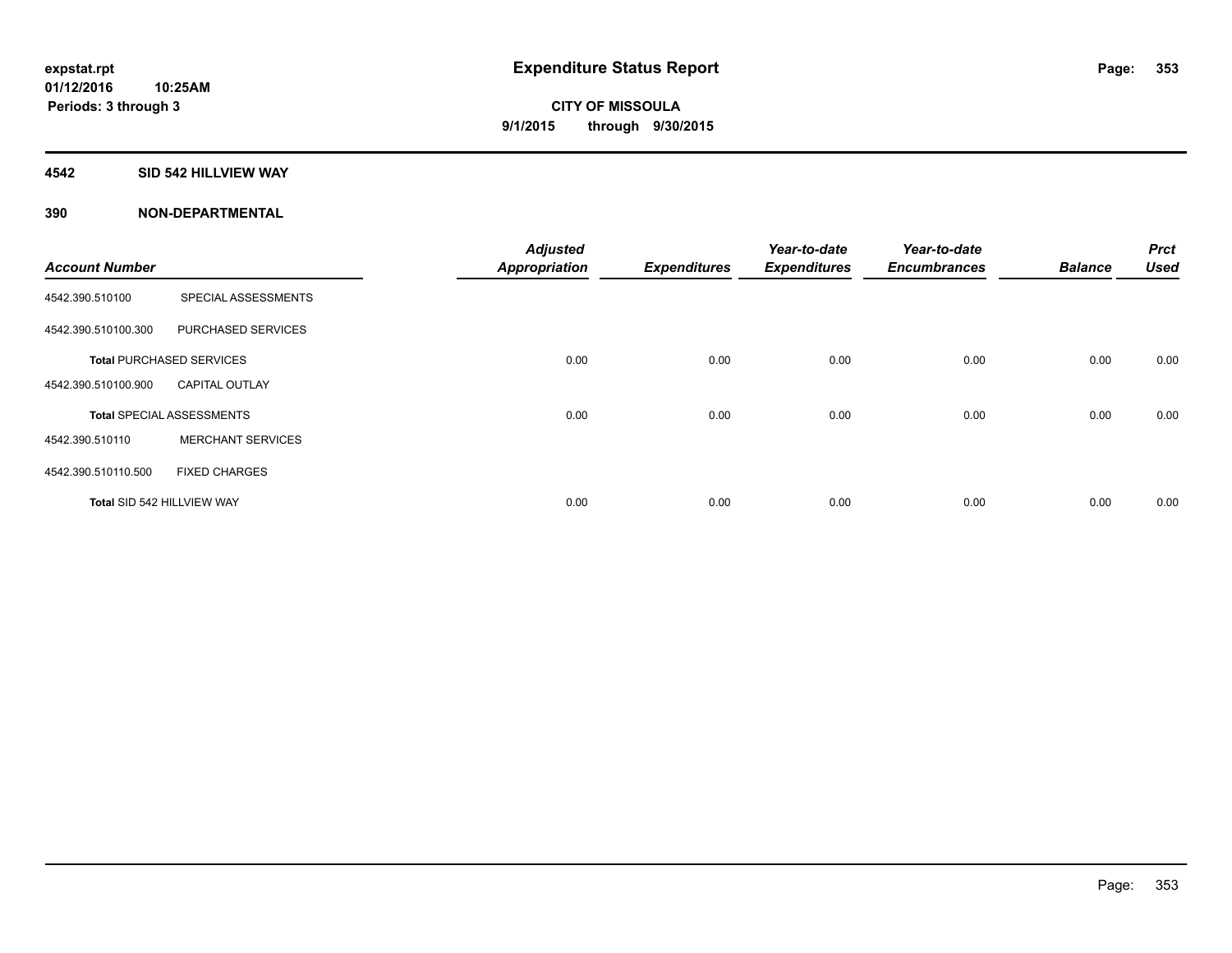#### **4543 SID 543 TRAFFIC CALMING**

## **000 \*\*\* Title Not Found \*\*\***

| <b>Account Number</b>         |                                 | <b>Adjusted</b><br><b>Appropriation</b> | <b>Expenditures</b> | Year-to-date<br><b>Expenditures</b> | Year-to-date<br><b>Encumbrances</b> | <b>Balance</b> | <b>Prct</b><br><b>Used</b> |
|-------------------------------|---------------------------------|-----------------------------------------|---------------------|-------------------------------------|-------------------------------------|----------------|----------------------------|
| 4543.000.410000               | <b>GENERAL GOVERNMENT</b>       |                                         |                     |                                     |                                     |                |                            |
| 4543.000.410000.600           | <b>DEBT SERVICE</b>             |                                         |                     |                                     |                                     |                |                            |
|                               | <b>Total GENERAL GOVERNMENT</b> | 0.00                                    | 0.00                | 0.00                                | 0.00                                | 0.00           | 0.00                       |
| 4543.000.510110               | <b>MERCHANT SERVICES</b>        |                                         |                     |                                     |                                     |                |                            |
| 4543.000.510110.500           | <b>FIXED CHARGES</b>            |                                         |                     |                                     |                                     |                |                            |
| Total *** Title Not Found *** |                                 | 0.00                                    | 0.00                | 0.00                                | 0.00                                | 0.00           | 0.00                       |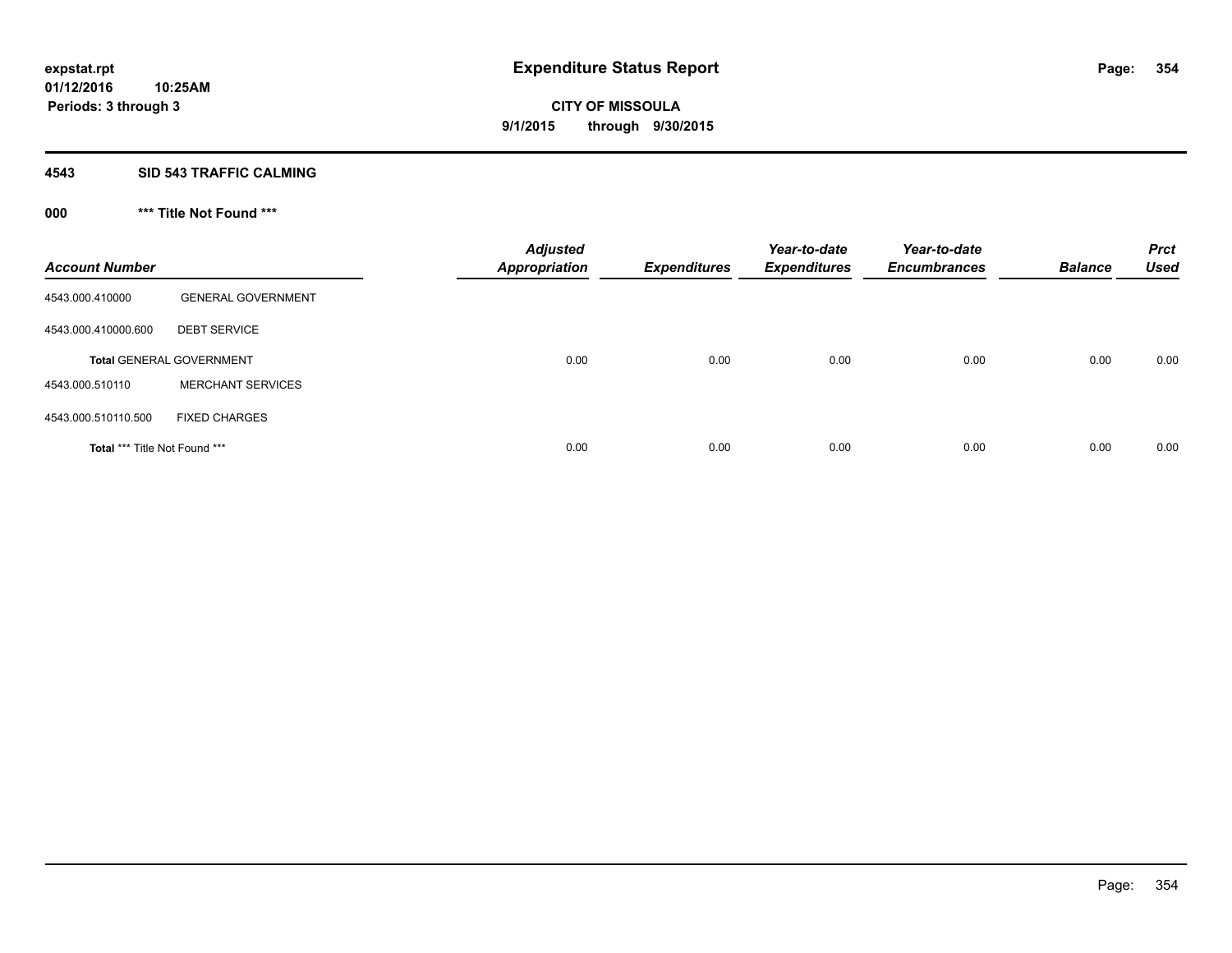## **4543 SID 543 TRAFFIC CALMING**

|                       |                                      | <b>Adjusted</b>      |                     | Year-to-date        | Year-to-date        |                | <b>Prct</b> |
|-----------------------|--------------------------------------|----------------------|---------------------|---------------------|---------------------|----------------|-------------|
| <b>Account Number</b> |                                      | <b>Appropriation</b> | <b>Expenditures</b> | <b>Expenditures</b> | <b>Encumbrances</b> | <b>Balance</b> | <b>Used</b> |
| 4543.390.510100       | SPECIAL ASSESSMENTS                  |                      |                     |                     |                     |                |             |
| 4543.390.510100.300   | PURCHASED SERVICES                   |                      |                     |                     |                     |                |             |
|                       | <b>Total PURCHASED SERVICES</b>      | 0.00                 | 0.00                | 0.00                | 0.00                | 0.00           | 0.00        |
| 4543.390.510100.900   | <b>CAPITAL OUTLAY</b>                |                      |                     |                     |                     |                |             |
|                       | <b>Total SPECIAL ASSESSMENTS</b>     | 0.00                 | 0.00                | 0.00                | 0.00                | 0.00           | 0.00        |
| 4543.390.510110       | <b>MERCHANT SERVICES</b>             |                      |                     |                     |                     |                |             |
| 4543.390.510110.500   | <b>FIXED CHARGES</b>                 |                      |                     |                     |                     |                |             |
|                       | <b>Total MERCHANT SERVICES</b>       | 0.00                 | 0.00                | 0.00                | 0.00                | 0.00           | 0.00        |
|                       | <b>Total SID 543 TRAFFIC CALMING</b> | 0.00                 | 0.00                | 0.00                | 0.00                | 0.00           | 0.00        |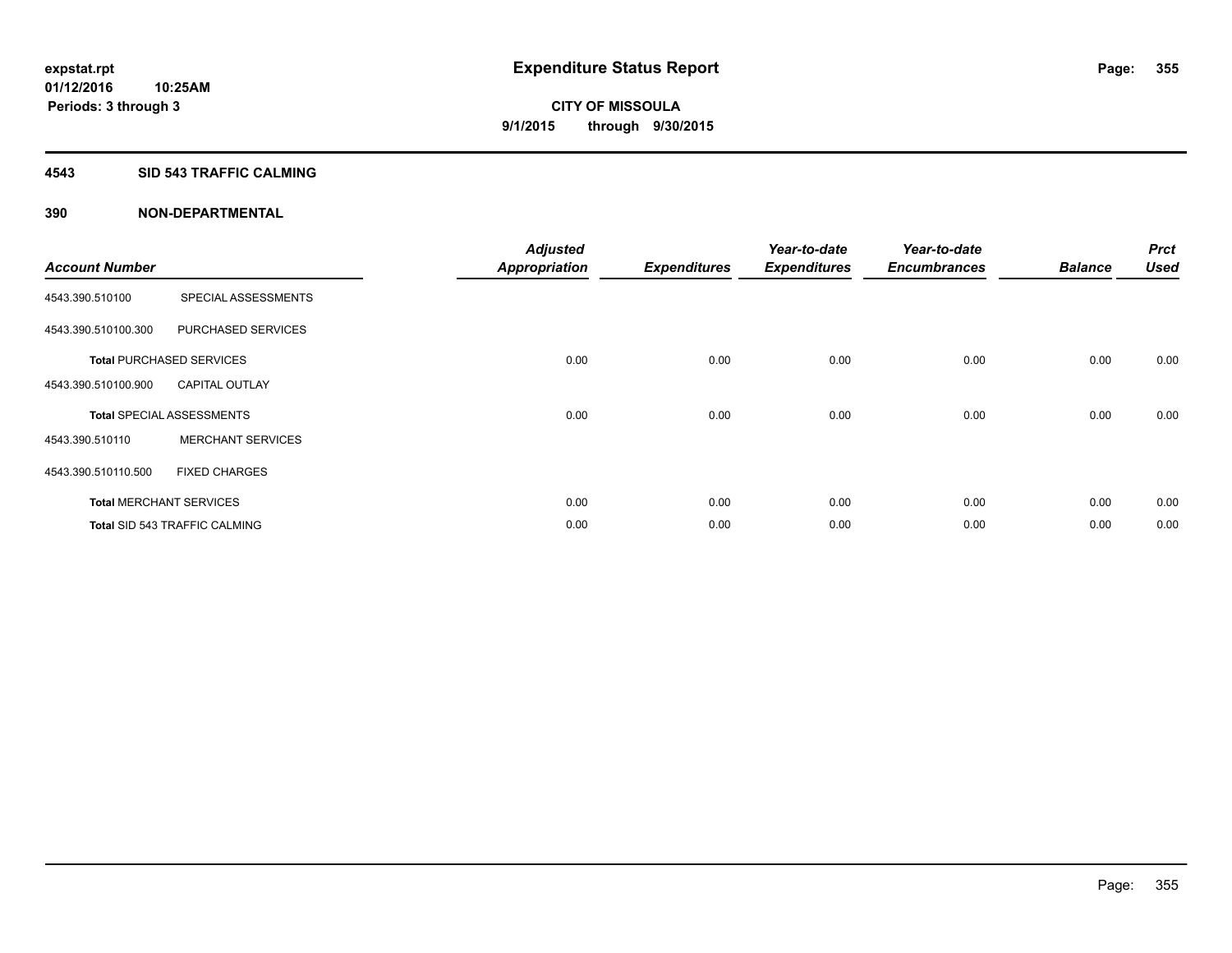## **4544 MILLER CREEK MITIGATION FUND**

| <b>Account Number</b> |                                           | <b>Adjusted</b><br><b>Appropriation</b> | <b>Expenditures</b> | Year-to-date<br><b>Expenditures</b> | Year-to-date<br><b>Encumbrances</b> | <b>Balance</b> | <b>Prct</b><br><b>Used</b> |
|-----------------------|-------------------------------------------|-----------------------------------------|---------------------|-------------------------------------|-------------------------------------|----------------|----------------------------|
| 4544.390.510100       | SPECIAL ASSESSMENTS                       |                                         |                     |                                     |                                     |                |                            |
| 4544.390.510100.900   | <b>CAPITAL OUTLAY</b>                     |                                         |                     |                                     |                                     |                |                            |
|                       | <b>Total SPECIAL ASSESSMENTS</b>          | 0.00                                    | 0.00                | 0.00                                | 0.00                                | 0.00           | 0.00                       |
| 4544.390.510110       | <b>MERCHANT SERVICES</b>                  |                                         |                     |                                     |                                     |                |                            |
| 4544.390.510110.500   | <b>FIXED CHARGES</b>                      |                                         |                     |                                     |                                     |                |                            |
|                       | <b>Total MERCHANT SERVICES</b>            | 0.00                                    | 0.00                | 0.00                                | 0.00                                | 0.00           | 0.00                       |
|                       | <b>Total MILLER CREEK MITIGATION FUND</b> | 0.00                                    | 0.00                | 0.00                                | 0.00                                | 0.00           | 0.00                       |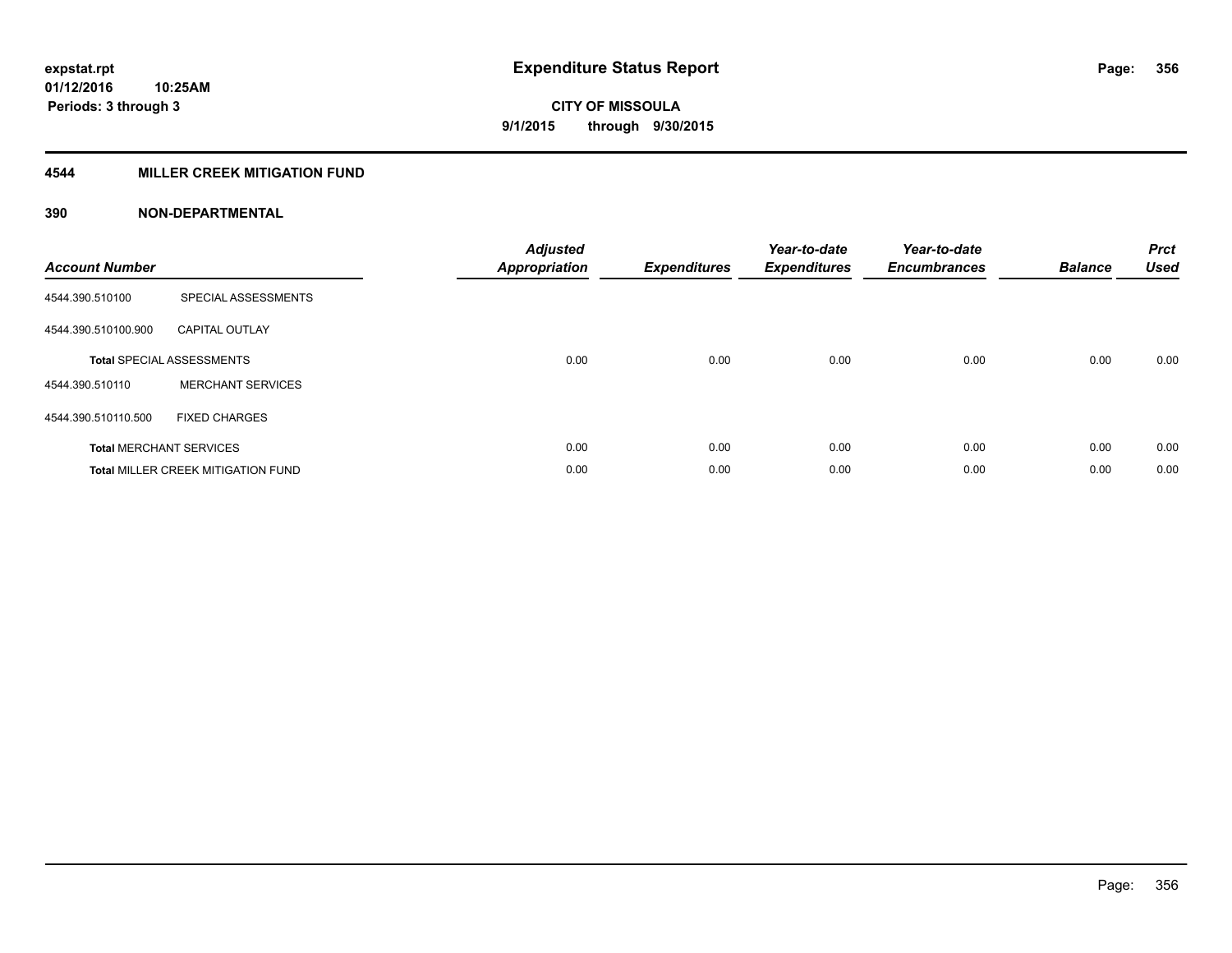## **4545 MILLER CREEK TWITE CONSTRUCTION**

| <b>Account Number</b> |                                              | <b>Adjusted</b>      |                     | Year-to-date        | Year-to-date        |                | <b>Prct</b> |
|-----------------------|----------------------------------------------|----------------------|---------------------|---------------------|---------------------|----------------|-------------|
|                       |                                              | <b>Appropriation</b> | <b>Expenditures</b> | <b>Expenditures</b> | <b>Encumbrances</b> | <b>Balance</b> | <b>Used</b> |
| 4545.390.510100       | SPECIAL ASSESSMENTS                          |                      |                     |                     |                     |                |             |
| 4545.390.510100.300   | PURCHASED SERVICES                           |                      |                     |                     |                     |                |             |
|                       | <b>Total PURCHASED SERVICES</b>              | 0.00                 | 0.00                | 0.00                | 0.00                | 0.00           | 0.00        |
| 4545.390.510100.900   | <b>CAPITAL OUTLAY</b>                        |                      |                     |                     |                     |                |             |
|                       | <b>Total SPECIAL ASSESSMENTS</b>             | 0.00                 | 0.00                | 0.00                | 0.00                | 0.00           | 0.00        |
| 4545.390.510110       | <b>MERCHANT SERVICES</b>                     |                      |                     |                     |                     |                |             |
| 4545.390.510110.500   | <b>FIXED CHARGES</b>                         |                      |                     |                     |                     |                |             |
|                       | <b>Total MERCHANT SERVICES</b>               | 0.00                 | 0.00                | 0.00                | 0.00                | 0.00           | 0.00        |
|                       | <b>Total MILLER CREEK TWITE CONSTRUCTION</b> | 0.00                 | 0.00                | 0.00                | 0.00                | 0.00           | 0.00        |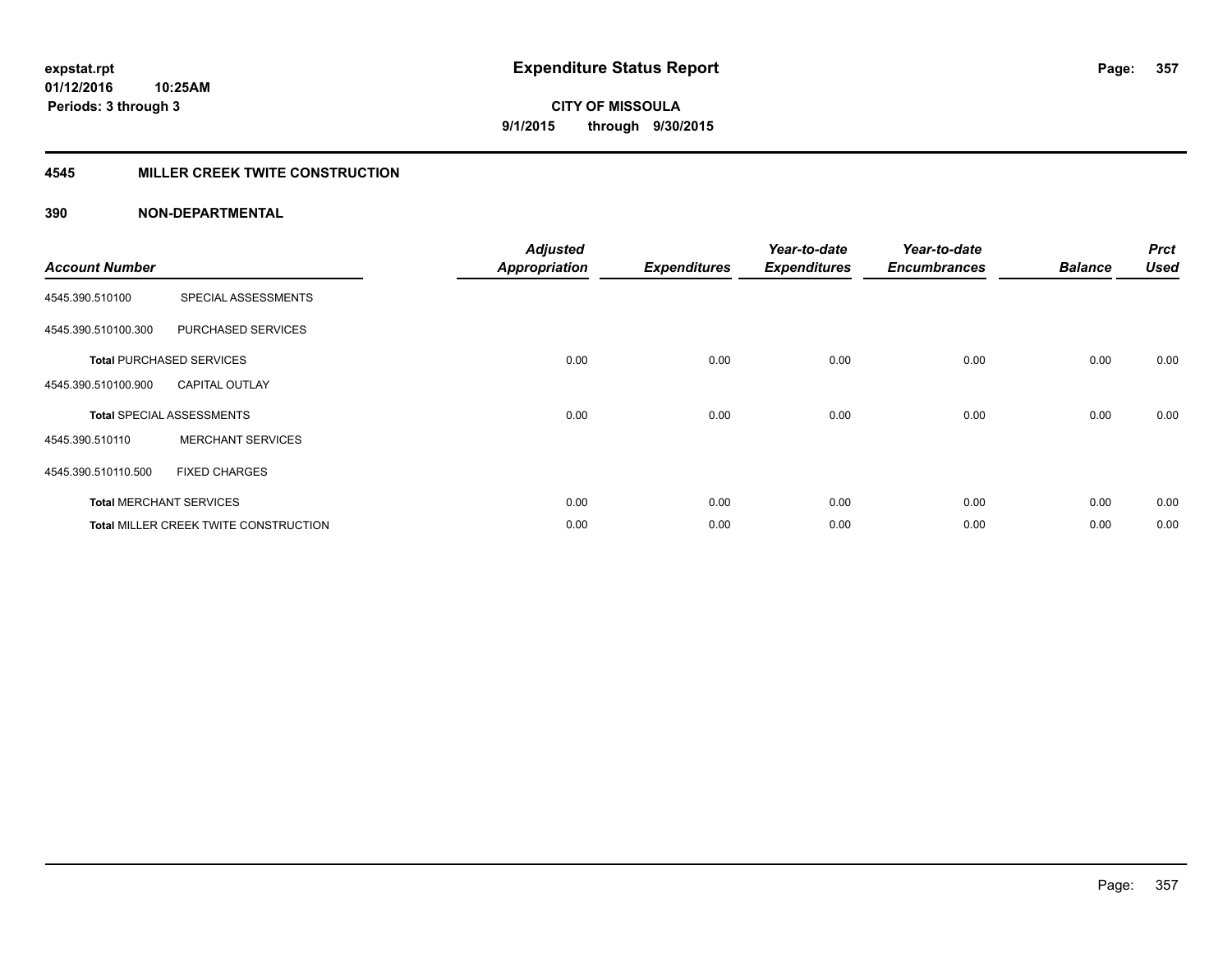**Periods: 3 through 3**

**CITY OF MISSOULA 9/1/2015 through 9/30/2015**

## **4546 MILLER CREEK MALOHNEY CONSTRUCTION**

| <b>Account Number</b> |                                          | <b>Adjusted</b><br><b>Appropriation</b> | <b>Expenditures</b> | Year-to-date<br><b>Expenditures</b> | Year-to-date<br><b>Encumbrances</b> | <b>Balance</b> | <b>Prct</b><br><b>Used</b> |
|-----------------------|------------------------------------------|-----------------------------------------|---------------------|-------------------------------------|-------------------------------------|----------------|----------------------------|
| 4546.390.510100       | SPECIAL ASSESSMENTS                      |                                         |                     |                                     |                                     |                |                            |
| 4546.390.510100.300   | PURCHASED SERVICES                       |                                         |                     |                                     |                                     |                |                            |
|                       | <b>Total PURCHASED SERVICES</b>          | 0.00                                    | 0.00                | 0.00                                | 0.00                                | 0.00           | 0.00                       |
| 4546.390.510100.900   | <b>CAPITAL OUTLAY</b>                    |                                         |                     |                                     |                                     |                |                            |
|                       | <b>Total SPECIAL ASSESSMENTS</b>         | 0.00                                    | 0.00                | 0.00                                | 0.00                                | 0.00           | 0.00                       |
| 4546.390.510110       | <b>MERCHANT SERVICES</b>                 |                                         |                     |                                     |                                     |                |                            |
| 4546.390.510110.500   | <b>FIXED CHARGES</b>                     |                                         |                     |                                     |                                     |                |                            |
|                       | <b>Total MERCHANT SERVICES</b>           | 0.00                                    | 0.00                | 0.00                                | 0.00                                | 0.00           | 0.00                       |
|                       | Total MILLER CREEK MALOHNEY CONSTRUCTION | 0.00                                    | 0.00                | 0.00                                | 0.00                                | 0.00           | 0.00                       |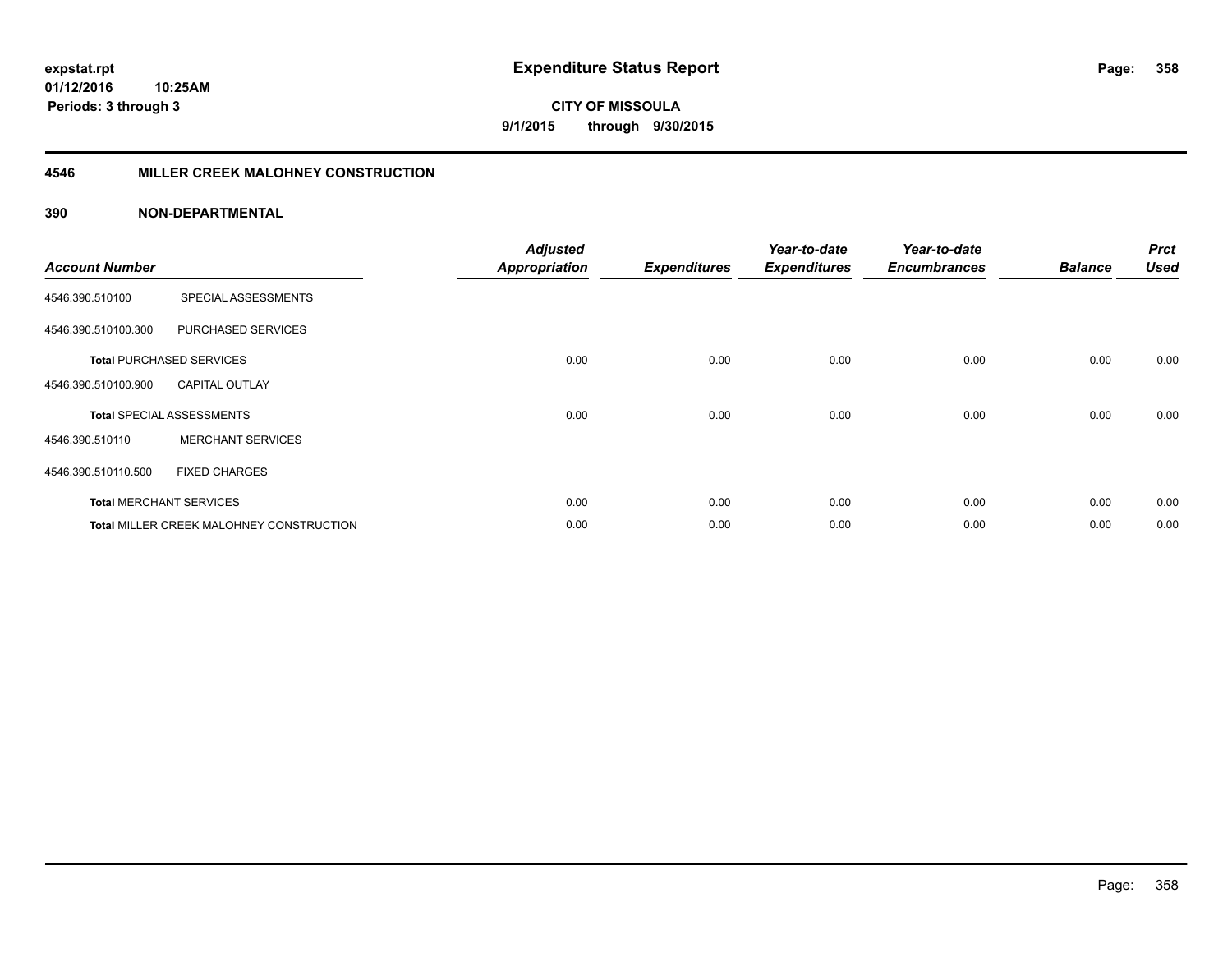## **4547 MILLER CREEK MCCARTHY CONSTRUCTION**

| <b>Account Number</b> |                                                 | <b>Adjusted</b><br><b>Appropriation</b> | <b>Expenditures</b> | Year-to-date<br><b>Expenditures</b> | Year-to-date<br><b>Encumbrances</b> | <b>Balance</b> | <b>Prct</b><br><b>Used</b> |
|-----------------------|-------------------------------------------------|-----------------------------------------|---------------------|-------------------------------------|-------------------------------------|----------------|----------------------------|
| 4547.390.510100       | SPECIAL ASSESSMENTS                             |                                         |                     |                                     |                                     |                |                            |
| 4547.390.510100.300   | PURCHASED SERVICES                              |                                         |                     |                                     |                                     |                |                            |
|                       | <b>Total PURCHASED SERVICES</b>                 | 0.00                                    | 0.00                | 0.00                                | 0.00                                | 0.00           | 0.00                       |
| 4547.390.510100.900   | <b>CAPITAL OUTLAY</b>                           |                                         |                     |                                     |                                     |                |                            |
|                       | <b>Total SPECIAL ASSESSMENTS</b>                | 0.00                                    | 0.00                | 0.00                                | 0.00                                | 0.00           | 0.00                       |
| 4547.390.510110       | <b>MERCHANT SERVICES</b>                        |                                         |                     |                                     |                                     |                |                            |
| 4547.390.510110.500   | <b>FIXED CHARGES</b>                            |                                         |                     |                                     |                                     |                |                            |
|                       | <b>Total MERCHANT SERVICES</b>                  | 0.00                                    | 0.00                | 0.00                                | 0.00                                | 0.00           | 0.00                       |
|                       | <b>Total MILLER CREEK MCCARTHY CONSTRUCTION</b> | 0.00                                    | 0.00                | 0.00                                | 0.00                                | 0.00           | 0.00                       |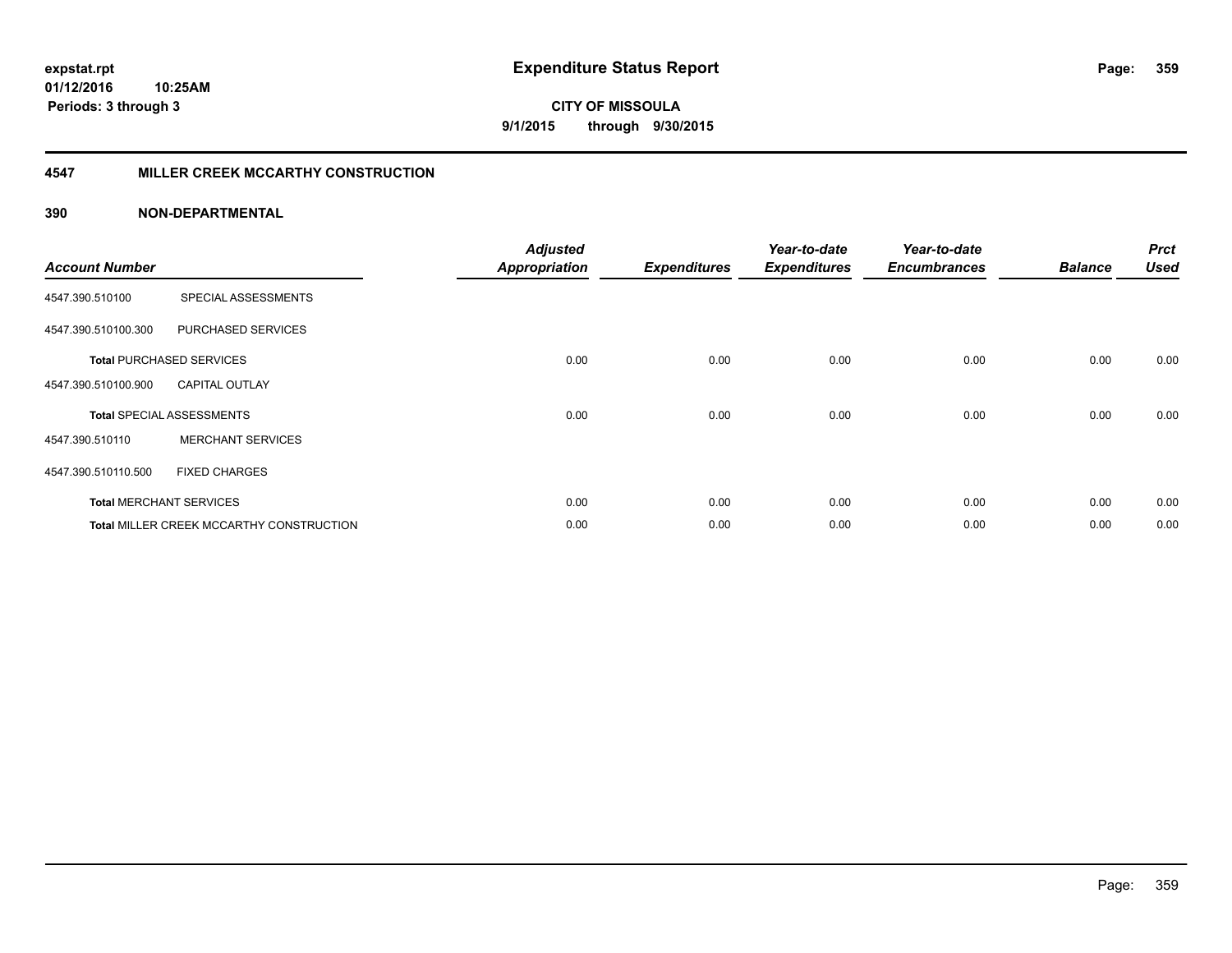## **4548 5TH,6TH & ARTHUR ROAD IMPROVEMENTS**

| <b>Account Number</b> |                                                     | <b>Adjusted</b><br><b>Appropriation</b> | <b>Expenditures</b> | Year-to-date<br><b>Expenditures</b> | Year-to-date<br><b>Encumbrances</b> | <b>Balance</b> | <b>Prct</b><br><b>Used</b> |
|-----------------------|-----------------------------------------------------|-----------------------------------------|---------------------|-------------------------------------|-------------------------------------|----------------|----------------------------|
| 4548.390.510100       | SPECIAL ASSESSMENTS                                 |                                         |                     |                                     |                                     |                |                            |
| 4548.390.510100.300   | PURCHASED SERVICES                                  |                                         |                     |                                     |                                     |                |                            |
|                       | <b>Total PURCHASED SERVICES</b>                     | 0.00                                    | 0.00                | 0.00                                | 0.00                                | 0.00           | 0.00                       |
| 4548.390.510100.900   | <b>CAPITAL OUTLAY</b>                               |                                         |                     |                                     |                                     |                |                            |
|                       | <b>Total SPECIAL ASSESSMENTS</b>                    | 0.00                                    | 0.00                | 0.00                                | 0.00                                | 0.00           | 0.00                       |
| 4548.390.510110       | <b>MERCHANT SERVICES</b>                            |                                         |                     |                                     |                                     |                |                            |
| 4548.390.510110.500   | <b>FIXED CHARGES</b>                                |                                         |                     |                                     |                                     |                |                            |
|                       | <b>Total MERCHANT SERVICES</b>                      | 0.00                                    | 0.00                | 0.00                                | 0.00                                | 0.00           | 0.00                       |
| 4548.390.521000       | INTERFUND OPERATING TRANSFERS                       |                                         |                     |                                     |                                     |                |                            |
| 4548.390.521000.800   | OTHER OBJECTS                                       |                                         |                     |                                     |                                     |                |                            |
|                       | Total INTERFUND OPERATING TRANSFERS                 | 0.00                                    | 0.00                | 0.00                                | 0.00                                | 0.00           | 0.00                       |
|                       | <b>Total 5TH.6TH &amp; ARTHUR ROAD IMPROVEMENTS</b> | 0.00                                    | 0.00                | 0.00                                | 0.00                                | 0.00           | 0.00                       |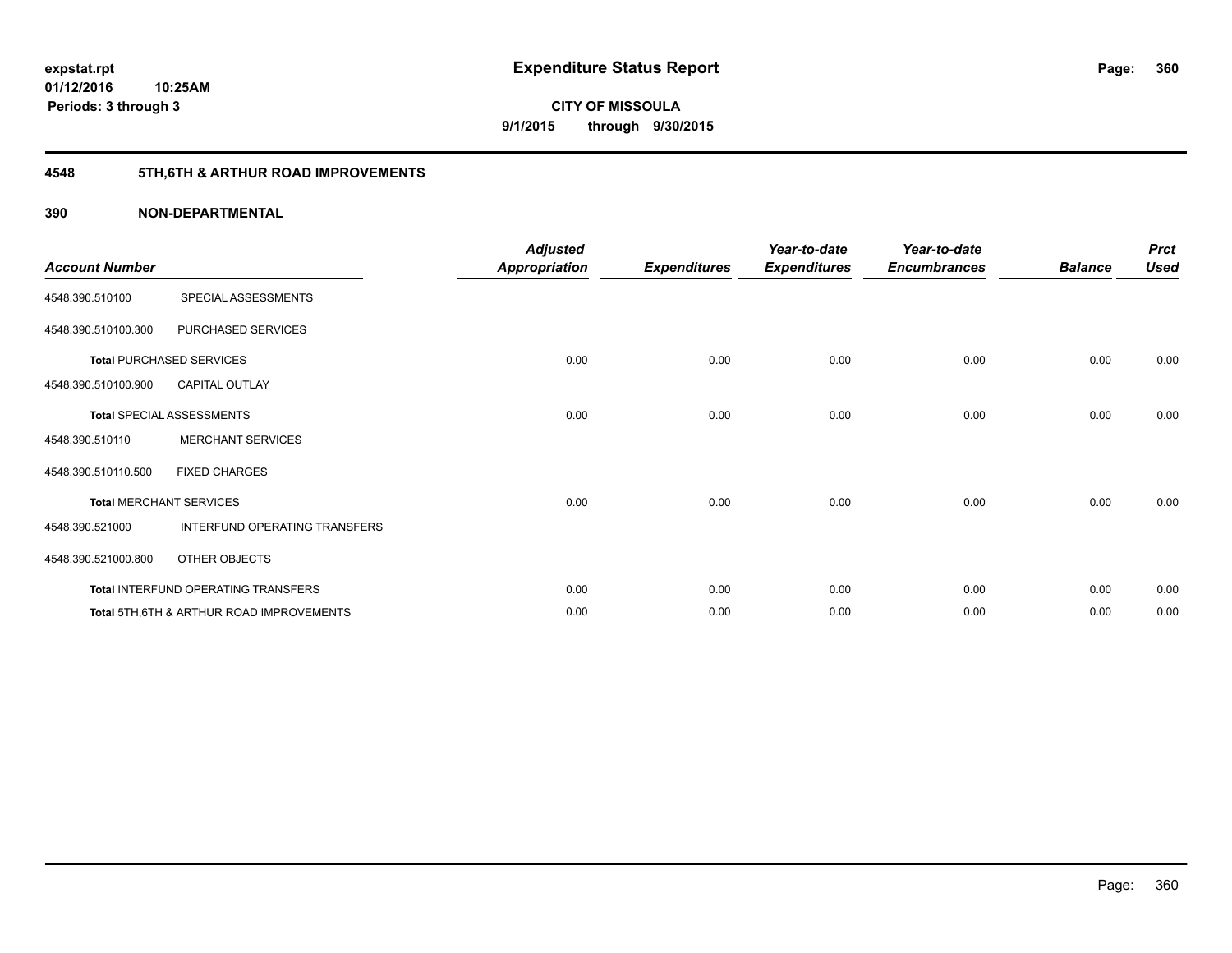**CITY OF MISSOULA 9/1/2015 through 9/30/2015**

#### **4745 MALONEY/TWITE MILLER CR \$1.2M CONTRIB**

|                            |                                              | <b>Adjusted</b>      |                     | Year-to-date        | Year-to-date        |                | <b>Prct</b> |
|----------------------------|----------------------------------------------|----------------------|---------------------|---------------------|---------------------|----------------|-------------|
| <b>Account Number</b>      |                                              | <b>Appropriation</b> | <b>Expenditures</b> | <b>Expenditures</b> | <b>Encumbrances</b> | <b>Balance</b> | <b>Used</b> |
| 4745.390.510100            | SPECIAL ASSESSMENTS                          |                      |                     |                     |                     |                |             |
| 4745.390.510100.300        | PURCHASED SERVICES                           |                      |                     |                     |                     |                |             |
|                            | <b>Total PURCHASED SERVICES</b>              | 0.00                 | 0.00                | 0.00                | 0.00                | 0.00           | 0.00        |
| 4745.390.510100.800        | OTHER OBJECTS                                |                      |                     |                     |                     |                |             |
| <b>Total OTHER OBJECTS</b> |                                              | 0.00                 | 0.00                | 0.00                | 0.00                | 0.00           | 0.00        |
| 4745.390.510100.900        | <b>CAPITAL OUTLAY</b>                        |                      |                     |                     |                     |                |             |
|                            | <b>Total SPECIAL ASSESSMENTS</b>             | 0.00                 | 0.00                | 0.00                | 0.00                | 0.00           | 0.00        |
| 4745.390.510110            | <b>MERCHANT SERVICES</b>                     |                      |                     |                     |                     |                |             |
| 4745.390.510110.500        | <b>FIXED CHARGES</b>                         |                      |                     |                     |                     |                |             |
|                            | Total MALONEY/TWITE MILLER CR \$1.2M CONTRIB | 0.00                 | 0.00                | 0.00                | 0.00                | 0.00           | 0.00        |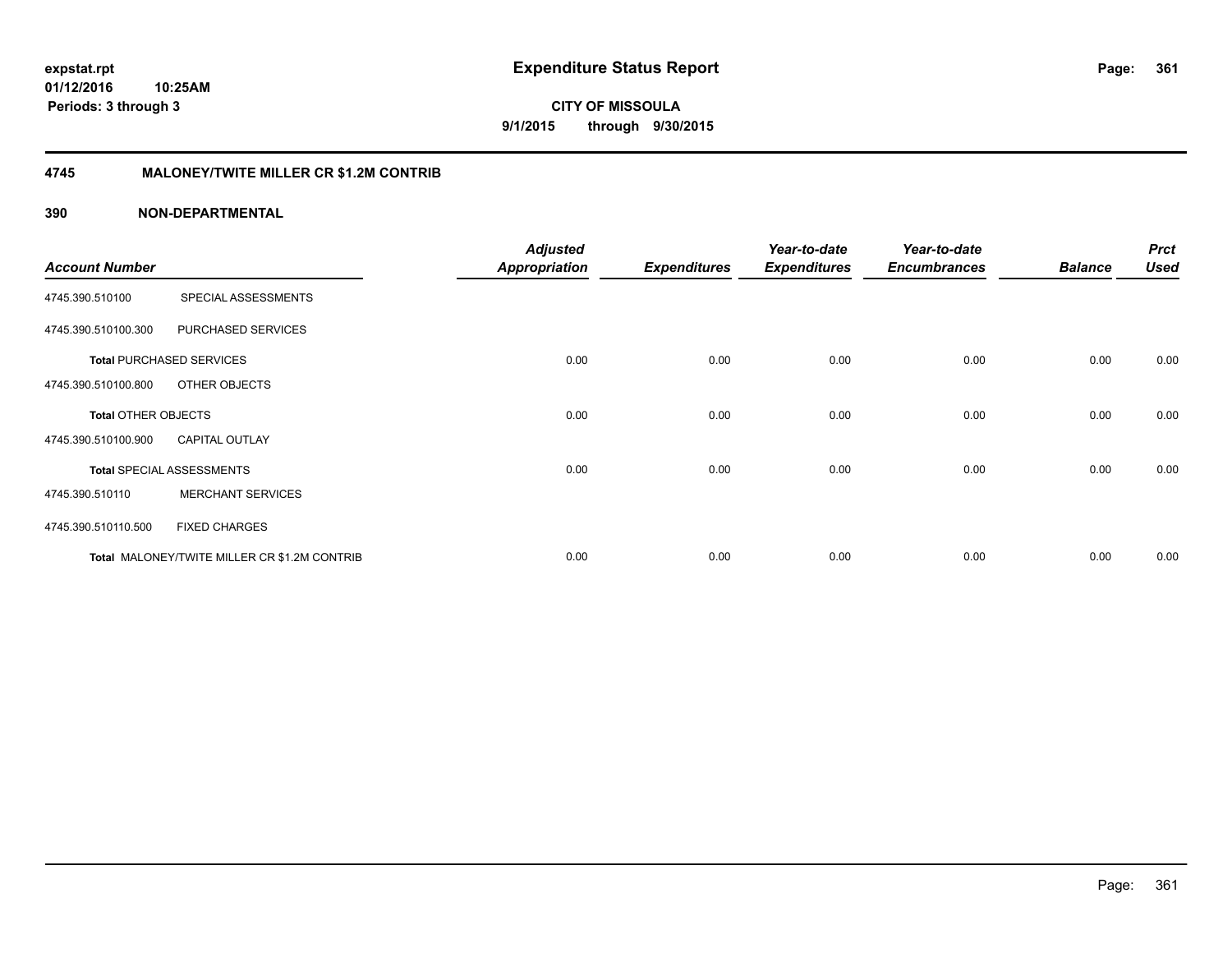#### **4941 HILLVIEW WAY CONSTRUCTION**

### **280 PUBLIC WORKS OPERATIONS**

|                            |                                        | <b>Adjusted</b>      |                     | Year-to-date        | Year-to-date        |                | <b>Prct</b> |
|----------------------------|----------------------------------------|----------------------|---------------------|---------------------|---------------------|----------------|-------------|
| <b>Account Number</b>      |                                        | <b>Appropriation</b> | <b>Expenditures</b> | <b>Expenditures</b> | <b>Encumbrances</b> | <b>Balance</b> | <b>Used</b> |
| 4941.280.430034            | <b>CONSTRUCTION</b>                    |                      |                     |                     |                     |                |             |
| 4941.280.430034.200        | <b>SUPPLIES</b>                        |                      |                     |                     |                     |                |             |
| <b>Total SUPPLIES</b>      |                                        | 0.00                 | 0.00                | 0.00                | 0.00                | 0.00           | 0.00        |
| 4941.280.430034.300        | PURCHASED SERVICES                     |                      |                     |                     |                     |                |             |
|                            | <b>Total PURCHASED SERVICES</b>        | 0.00                 | 0.00                | 0.00                | 0.00                | 0.00           | 0.00        |
| 4941.280.430034.900        | <b>CAPITAL OUTLAY</b>                  |                      |                     |                     |                     |                |             |
| <b>Total CONSTRUCTION</b>  |                                        | 0.00                 | 0.00                | 0.00                | 0.00                | 0.00           | 0.00        |
| 4941.280.510110            | <b>MERCHANT SERVICES</b>               |                      |                     |                     |                     |                |             |
| 4941.280.510110.500        | <b>FIXED CHARGES</b>                   |                      |                     |                     |                     |                |             |
| <b>Total FIXED CHARGES</b> |                                        | 0.00                 | 0.00                | 0.00                | 0.00                | 0.00           | 0.00        |
|                            | <b>Total HILLVIEW WAY CONSTRUCTION</b> | 0.00                 | 0.00                | 0.00                | 0.00                | 0.00           | 0.00        |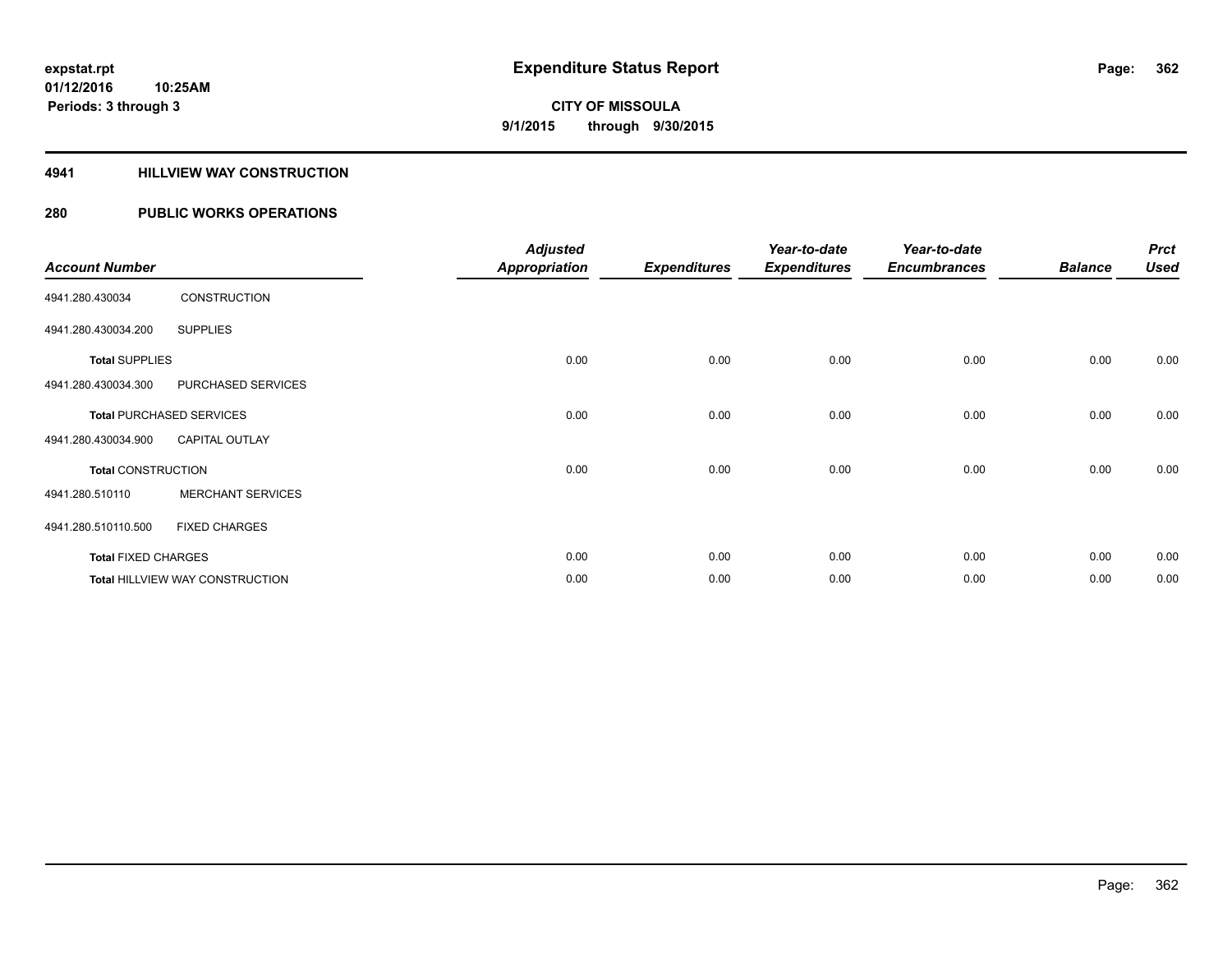**363**

**CITY OF MISSOULA 9/1/2015 through 9/30/2015**

## **4944 RATTLESNAKE SEWER COLLECTION (544)**

**000 \*\*\* Title Not Found \*\*\***

| <b>Account Number</b>         |                          | <b>Adjusted</b><br>Appropriation | <b>Expenditures</b> | Year-to-date<br><b>Expenditures</b> | Year-to-date<br><b>Encumbrances</b> | <b>Balance</b> | <b>Prct</b><br><b>Used</b> |
|-------------------------------|--------------------------|----------------------------------|---------------------|-------------------------------------|-------------------------------------|----------------|----------------------------|
| 4944.000.510110               | <b>MERCHANT SERVICES</b> |                                  |                     |                                     |                                     |                |                            |
| 4944.000.510110.500           | <b>FIXED CHARGES</b>     |                                  |                     |                                     |                                     |                |                            |
| Total *** Title Not Found *** |                          |                                  | 0.00<br>0.00        | 0.00                                | 0.00                                | 0.00           | 0.00                       |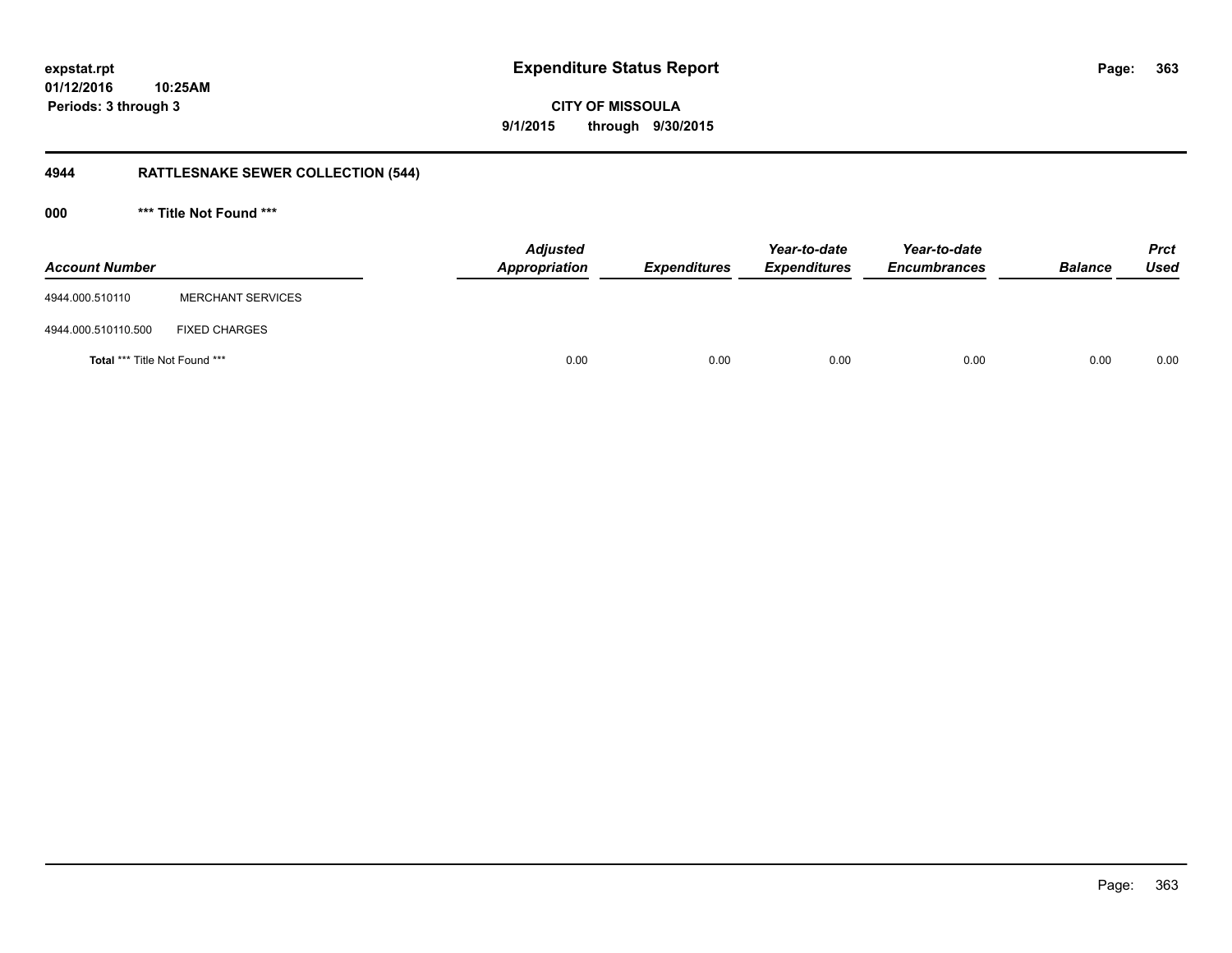**Periods: 3 through 3**

# **CITY OF MISSOULA 9/1/2015 through 9/30/2015**

## **4944 RATTLESNAKE SEWER COLLECTION (544)**

| <b>Account Number</b>         |                                  | <b>Adjusted</b>      | <b>Expenditures</b> | Year-to-date        | Year-to-date        | <b>Balance</b> | <b>Prct</b><br><b>Used</b> |
|-------------------------------|----------------------------------|----------------------|---------------------|---------------------|---------------------|----------------|----------------------------|
|                               |                                  | <b>Appropriation</b> |                     | <b>Expenditures</b> | <b>Encumbrances</b> |                |                            |
| 4944.390.510100               | SPECIAL ASSESSMENTS              |                      |                     |                     |                     |                |                            |
| 4944.390.510100.300           | PURCHASED SERVICES               |                      |                     |                     |                     |                |                            |
|                               | <b>Total PURCHASED SERVICES</b>  | 0.00                 | 0.00                | 0.00                | 0.00                | 0.00           | 0.00                       |
| 4944.390.510100.600           | <b>DEBT SERVICE</b>              |                      |                     |                     |                     |                |                            |
| <b>Total DEBT SERVICE</b>     |                                  | 0.00                 | 0.00                | 0.00                | 0.00                | 0.00           | 0.00                       |
| 4944.390.510100.900           | <b>CAPITAL OUTLAY</b>            |                      |                     |                     |                     |                |                            |
|                               | <b>Total SPECIAL ASSESSMENTS</b> | 0.00                 | 0.00                | 0.00                | 0.00                | 0.00           | 0.00                       |
| 4944.390.510110               | <b>MERCHANT SERVICES</b>         |                      |                     |                     |                     |                |                            |
| 4944.390.510110.500           | <b>FIXED CHARGES</b>             |                      |                     |                     |                     |                |                            |
| <b>Total NON-DEPARTMENTAL</b> |                                  | 0.00                 | 0.00                | 0.00                | 0.00                | 0.00           | 0.00                       |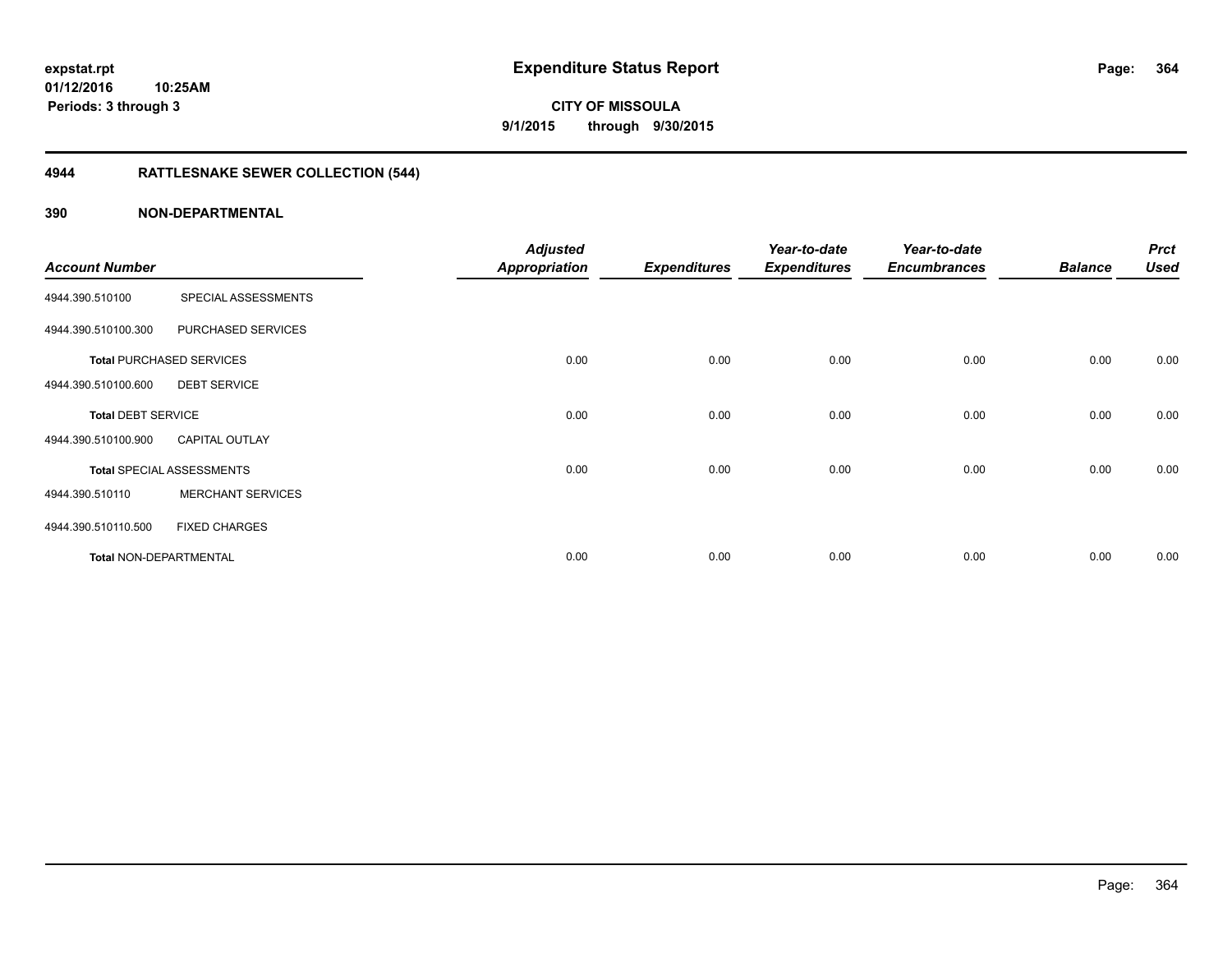**CITY OF MISSOULA 9/1/2015 through 9/30/2015**

## **4944 RATTLESNAKE SEWER COLLECTION (544)**

#### **550 SID 544 PROJECT**

| <b>Account Number</b>     |                                 | <b>Adjusted</b><br><b>Appropriation</b> | <b>Expenditures</b> | Year-to-date<br><b>Expenditures</b> | Year-to-date<br><b>Encumbrances</b> | <b>Balance</b> | <b>Prct</b><br><b>Used</b> |
|---------------------------|---------------------------------|-----------------------------------------|---------------------|-------------------------------------|-------------------------------------|----------------|----------------------------|
| 4944.550.430680           | <b>ARRA GRANT</b>               |                                         |                     |                                     |                                     |                |                            |
| 4944.550.430680.900       | <b>CAPITAL OUTLAY</b>           |                                         |                     |                                     |                                     |                |                            |
| <b>Total ARRA GRANT</b>   |                                 | 0.00                                    | 0.00                | 0.00                                | 0.00                                | 0.00           | 0.00                       |
| 4944.550.430681           | ARRA LOAN                       |                                         |                     |                                     |                                     |                |                            |
| 4944.550.430681.900       | CAPITAL OUTLAY                  |                                         |                     |                                     |                                     |                |                            |
| <b>Total ARRA LOAN</b>    |                                 | 0.00                                    | 0.00                | 0.00                                | 0.00                                | 0.00           | 0.00                       |
| 4944.550.430682           | <b>TSEP GRANT</b>               |                                         |                     |                                     |                                     |                |                            |
| 4944.550.430682.900       | <b>CAPITAL OUTLAY</b>           |                                         |                     |                                     |                                     |                |                            |
| <b>Total TSEP GRANT</b>   |                                 | 0.00                                    | 0.00                | 0.00                                | 0.00                                | 0.00           | 0.00                       |
| 4944.550.430685           | <b>SRF SID</b>                  |                                         |                     |                                     |                                     |                |                            |
| 4944.550.430685.900       | CAPITAL OUTLAY                  |                                         |                     |                                     |                                     |                |                            |
| <b>Total SRF SID</b>      |                                 | 0.00                                    | 0.00                | 0.00                                | 0.00                                | 0.00           | 0.00                       |
| 4944.550.430686           | SRF REV BOND                    |                                         |                     |                                     |                                     |                |                            |
| 4944.550.430686.300       | PURCHASED SERVICES              |                                         |                     |                                     |                                     |                |                            |
|                           | <b>Total PURCHASED SERVICES</b> | 0.00                                    | 0.00                | 0.00                                | 0.00                                | 0.00           | 0.00                       |
| 4944.550.430686.900       | CAPITAL OUTLAY                  |                                         |                     |                                     |                                     |                |                            |
| <b>Total SRF REV BOND</b> |                                 | 0.00                                    | 0.00                | 0.00                                | 0.00                                | 0.00           | 0.00                       |
| 4944.550.430687           | ARRA LOAN SID                   |                                         |                     |                                     |                                     |                |                            |
| 4944.550.430687.900       | CAPITAL OUTLAY                  |                                         |                     |                                     |                                     |                |                            |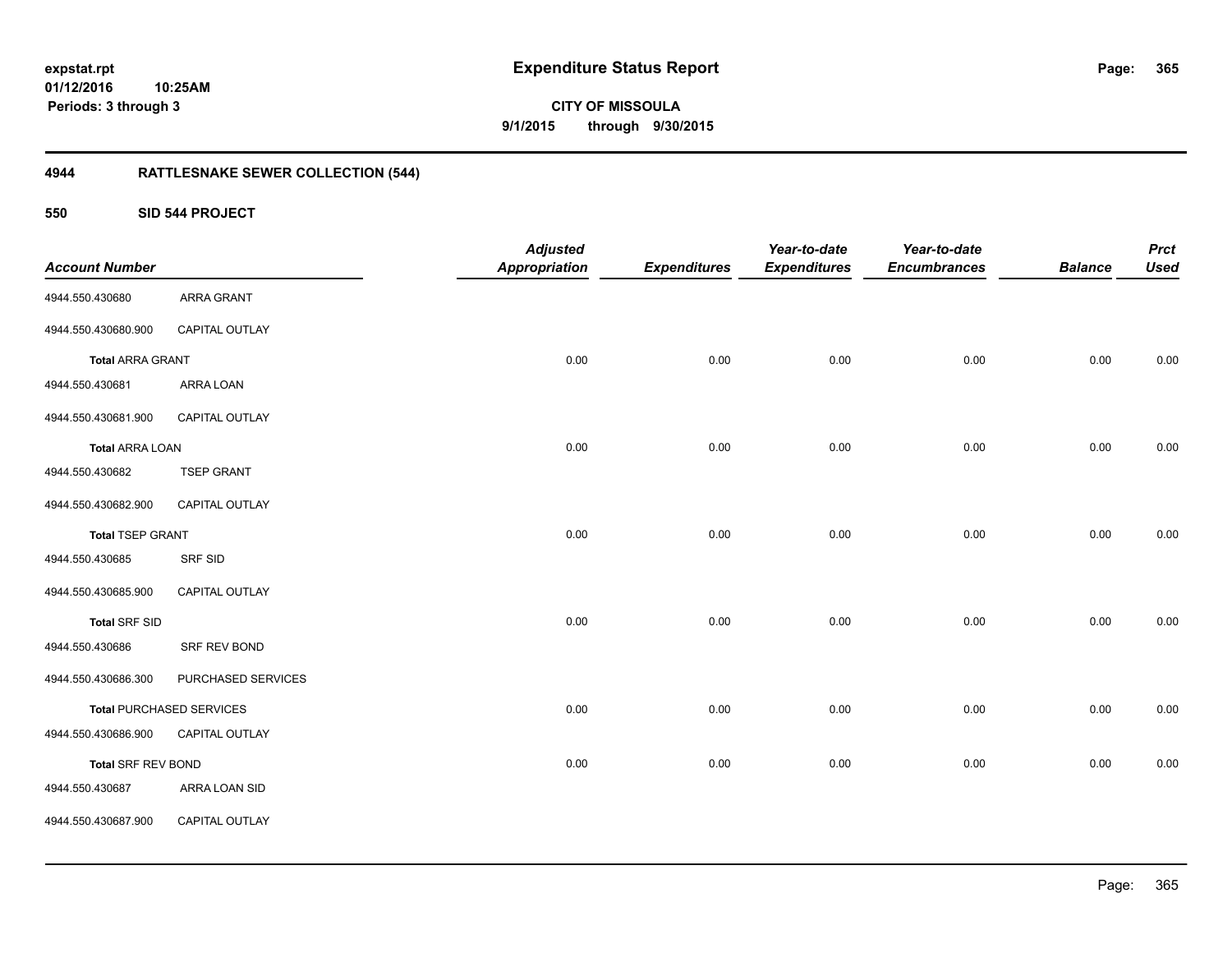**366**

**01/12/2016 10:25AM Periods: 3 through 3**

**CITY OF MISSOULA 9/1/2015 through 9/30/2015**

## **4944 RATTLESNAKE SEWER COLLECTION (544)**

### **550 SID 544 PROJECT**

| <b>Account Number</b>      |                          | <b>Adjusted</b><br><b>Appropriation</b> | <b>Expenditures</b> | Year-to-date<br><b>Expenditures</b> | Year-to-date<br><b>Encumbrances</b> | <b>Balance</b> | <b>Prct</b><br><b>Used</b> |
|----------------------------|--------------------------|-----------------------------------------|---------------------|-------------------------------------|-------------------------------------|----------------|----------------------------|
| <b>Total ARRA LOAN SID</b> |                          | 0.00                                    | 0.00                | 0.00                                | 0.00                                | 0.00           | 0.00                       |
| 4944.550.510110            | <b>MERCHANT SERVICES</b> |                                         |                     |                                     |                                     |                |                            |
| 4944.550.510110.500        | <b>FIXED CHARGES</b>     |                                         |                     |                                     |                                     |                |                            |
| Total SID 544 PROJECT      |                          | 0.00                                    | 0.00                | 0.00                                | 0.00                                | 0.00           | 0.00                       |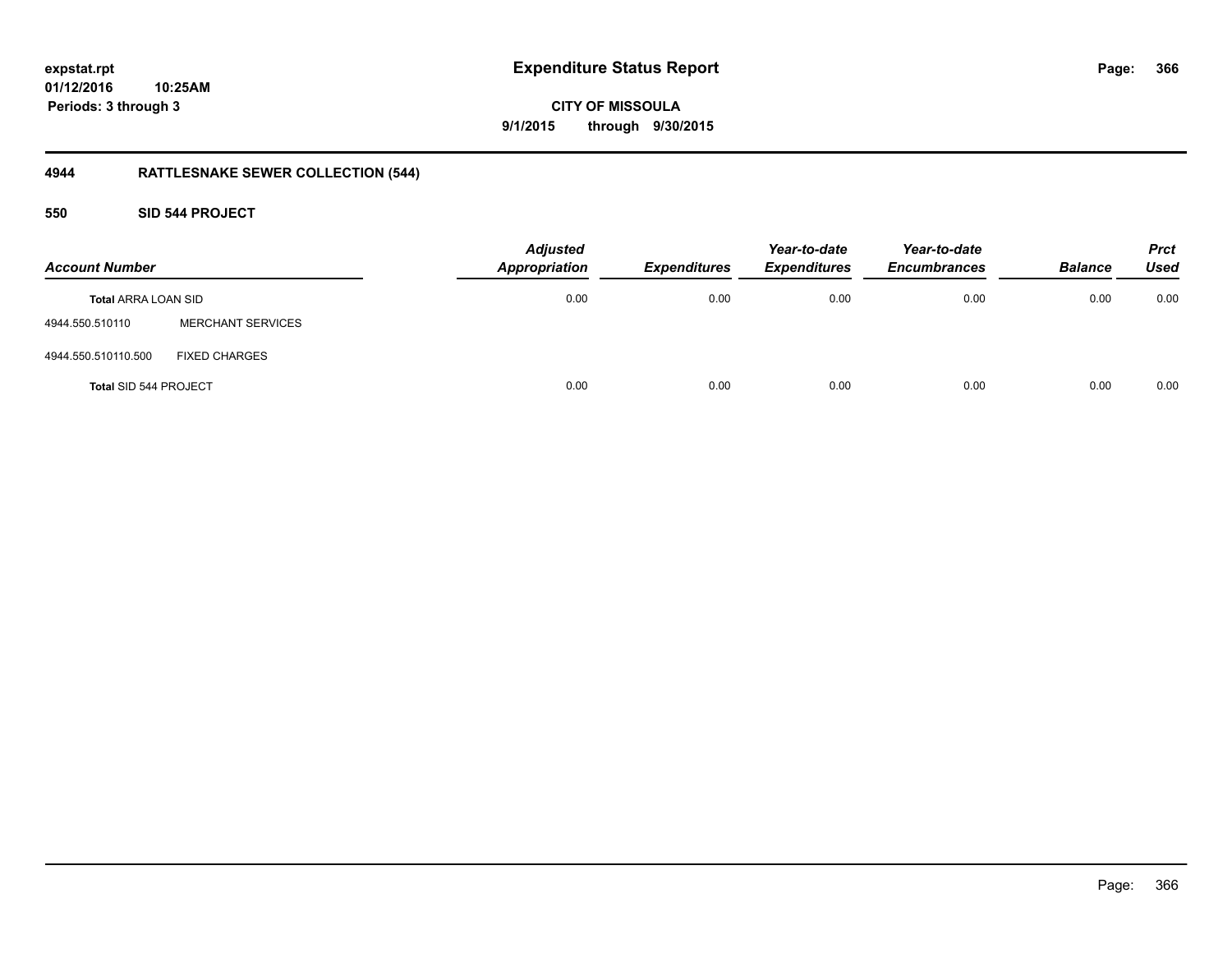**Periods: 3 through 3**

**CITY OF MISSOULA 9/1/2015 through 9/30/2015**

## **4944 RATTLESNAKE SEWER COLLECTION (544)**

#### **555 LOLO STREET PROJECT**

**10:25AM**

| <b>Account Number</b>     |                                          | <b>Adjusted</b><br><b>Appropriation</b> | <b>Expenditures</b> | Year-to-date<br><b>Expenditures</b> | Year-to-date<br><b>Encumbrances</b> | <b>Balance</b> | <b>Prct</b><br><b>Used</b> |
|---------------------------|------------------------------------------|-----------------------------------------|---------------------|-------------------------------------|-------------------------------------|----------------|----------------------------|
| 4944.555.430680           | ARRA GRANT                               |                                         |                     |                                     |                                     |                |                            |
| 4944.555.430680.900       | CAPITAL OUTLAY                           |                                         |                     |                                     |                                     |                |                            |
| <b>Total ARRA GRANT</b>   |                                          | 0.00                                    | 0.00                | 0.00                                | 0.00                                | 0.00           | 0.00                       |
| 4944.555.430685           | SRF SID                                  |                                         |                     |                                     |                                     |                |                            |
| 4944.555.430685.900       | <b>CAPITAL OUTLAY</b>                    |                                         |                     |                                     |                                     |                |                            |
| <b>Total SRF SID</b>      |                                          | 0.00                                    | 0.00                | 0.00                                | 0.00                                | 0.00           | 0.00                       |
| 4944.555.430686           | SRF REV BOND                             |                                         |                     |                                     |                                     |                |                            |
| 4944.555.430686.900       | <b>CAPITAL OUTLAY</b>                    |                                         |                     |                                     |                                     |                |                            |
| <b>Total SRF REV BOND</b> |                                          | 0.00                                    | 0.00                | 0.00                                | 0.00                                | 0.00           | 0.00                       |
| 4944.555.510110           | <b>MERCHANT SERVICES</b>                 |                                         |                     |                                     |                                     |                |                            |
| 4944.555.510110.500       | <b>FIXED CHARGES</b>                     |                                         |                     |                                     |                                     |                |                            |
|                           | Total RATTLESNAKE SEWER COLLECTION (544) | 0.00                                    | 0.00                | 0.00                                | 0.00                                | 0.00           | 0.00                       |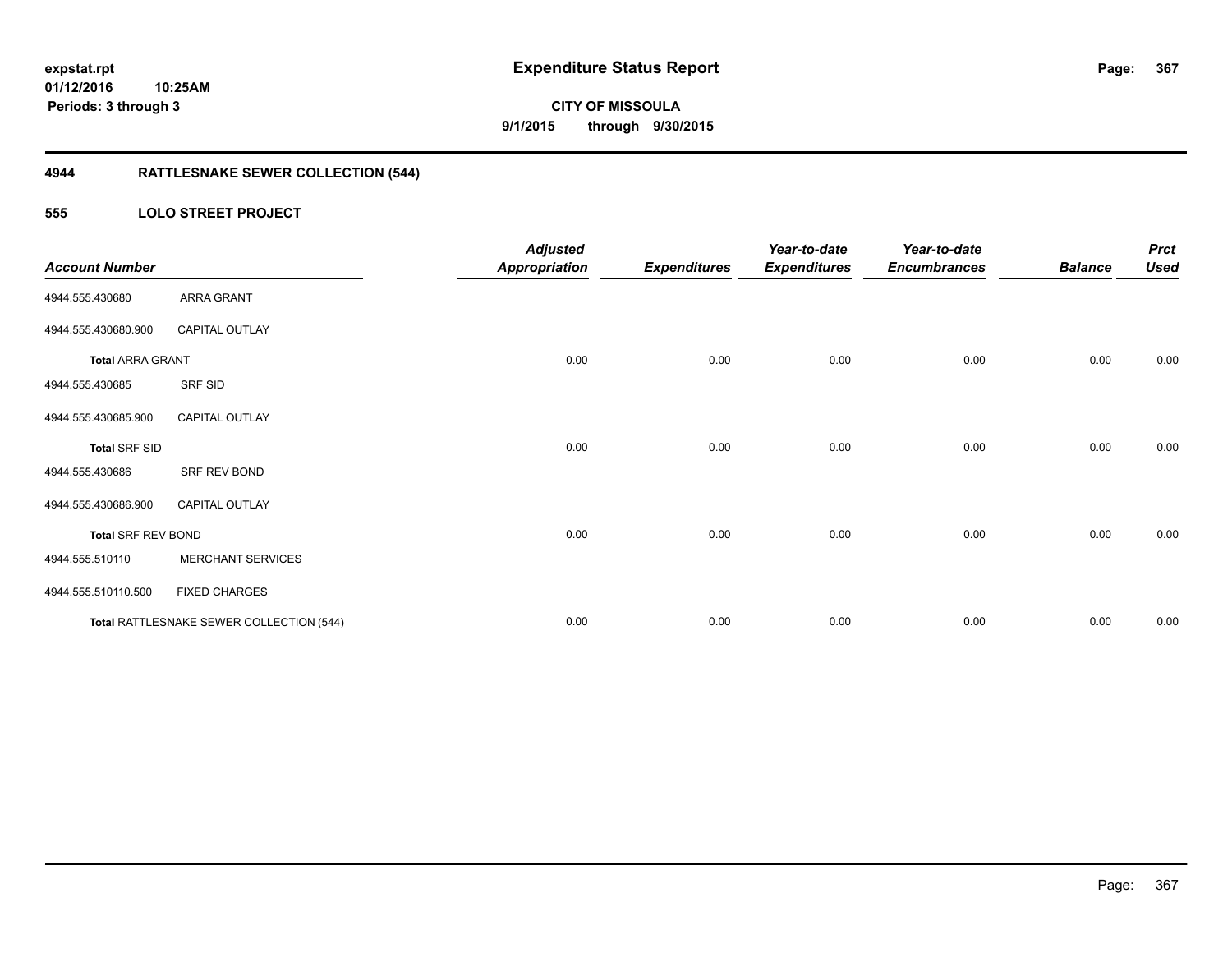#### **4945 PHILLIPS ST TRAFFIC CALMING**

## **000 \*\*\* Title Not Found \*\*\***

| <b>Account Number</b>          |                                   | <b>Adjusted</b><br><b>Appropriation</b> | <b>Expenditures</b> | Year-to-date<br><b>Expenditures</b> | Year-to-date<br><b>Encumbrances</b> | <b>Balance</b> | <b>Prct</b><br><b>Used</b> |
|--------------------------------|-----------------------------------|-----------------------------------------|---------------------|-------------------------------------|-------------------------------------|----------------|----------------------------|
| 4945.000.410000                | <b>GENERAL GOVERNMENT</b>         |                                         |                     |                                     |                                     |                |                            |
| 4945.000.410000.600            | <b>DEBT SERVICE</b>               |                                         |                     |                                     |                                     |                |                            |
|                                | <b>Total GENERAL GOVERNMENT</b>   | 0.00                                    | 0.00                | 0.00                                | 0.00                                | 0.00           | 0.00                       |
| 4945.000.510110                | <b>MERCHANT SERVICES</b>          |                                         |                     |                                     |                                     |                |                            |
| 4945.000.510110.500            | <b>FIXED CHARGES</b>              |                                         |                     |                                     |                                     |                |                            |
| <b>Total MERCHANT SERVICES</b> |                                   | 0.00                                    | 0.00                | 0.00                                | 0.00                                | 0.00           | 0.00                       |
|                                | Total PHILLIPS ST TRAFFIC CALMING | 0.00                                    | 0.00                | 0.00                                | 0.00                                | 0.00           | 0.00                       |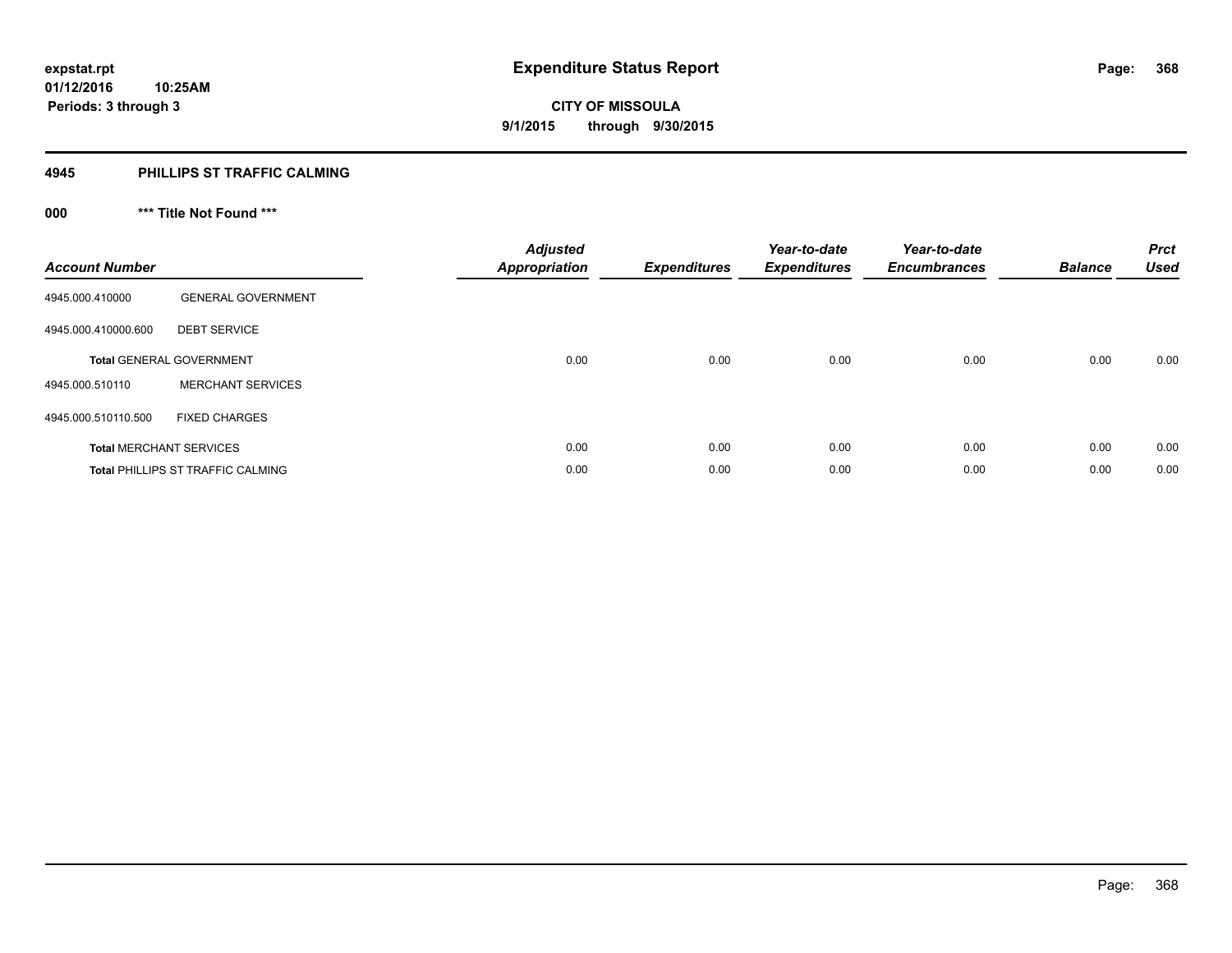**369**

**CITY OF MISSOULA 9/1/2015 through 9/30/2015**

#### **4946 PATTEE CREEK DR. TRAFFIC CALMING**

**000 \*\*\* Title Not Found \*\*\***

| <b>Account Number</b>         |                                 | <b>Adjusted</b><br><b>Appropriation</b> | <b>Expenditures</b> | Year-to-date<br><b>Expenditures</b> | Year-to-date<br><b>Encumbrances</b> | <b>Balance</b> | <b>Prct</b><br><b>Used</b> |
|-------------------------------|---------------------------------|-----------------------------------------|---------------------|-------------------------------------|-------------------------------------|----------------|----------------------------|
| 4946.000.410000               | <b>GENERAL GOVERNMENT</b>       |                                         |                     |                                     |                                     |                |                            |
| 4946.000.410000.600           | <b>DEBT SERVICE</b>             |                                         |                     |                                     |                                     |                |                            |
|                               | <b>Total GENERAL GOVERNMENT</b> | 0.00                                    | 0.00                | 0.00                                | 0.00                                | 0.00           | 0.00                       |
| 4946.000.510110               | <b>MERCHANT SERVICES</b>        |                                         |                     |                                     |                                     |                |                            |
| 4946.000.510110.500           | <b>FIXED CHARGES</b>            |                                         |                     |                                     |                                     |                |                            |
| Total *** Title Not Found *** |                                 | 0.00                                    | 0.00                | 0.00                                | 0.00                                | 0.00           | 0.00                       |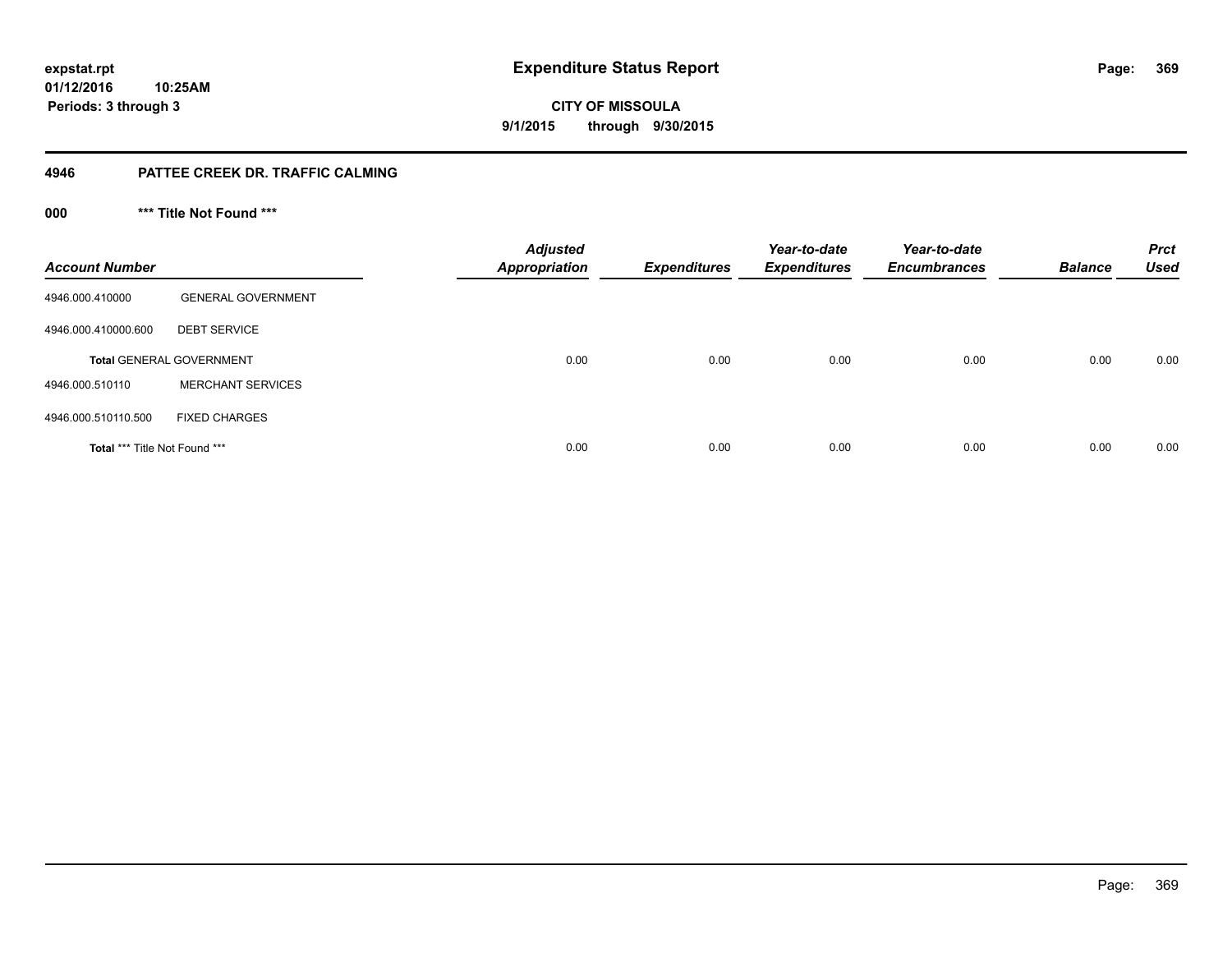#### **4946 PATTEE CREEK DR. TRAFFIC CALMING**

| <b>Account Number</b> |                                               | <b>Adjusted</b><br><b>Appropriation</b> | <b>Expenditures</b> | Year-to-date<br><b>Expenditures</b> | Year-to-date<br><b>Encumbrances</b> | <b>Balance</b> | <b>Prct</b><br><b>Used</b> |
|-----------------------|-----------------------------------------------|-----------------------------------------|---------------------|-------------------------------------|-------------------------------------|----------------|----------------------------|
| 4946.390.510100       | SPECIAL ASSESSMENTS                           |                                         |                     |                                     |                                     |                |                            |
| 4946.390.510100.300   | PURCHASED SERVICES                            |                                         |                     |                                     |                                     |                |                            |
|                       | <b>Total PURCHASED SERVICES</b>               | 0.00                                    | 0.00                | 0.00                                | 0.00                                | 0.00           | 0.00                       |
| 4946.390.510100.900   | <b>CAPITAL OUTLAY</b>                         |                                         |                     |                                     |                                     |                |                            |
|                       | <b>Total SPECIAL ASSESSMENTS</b>              | 0.00                                    | 0.00                | 0.00                                | 0.00                                | 0.00           | 0.00                       |
| 4946.390.510110       | <b>MERCHANT SERVICES</b>                      |                                         |                     |                                     |                                     |                |                            |
| 4946.390.510110.500   | <b>FIXED CHARGES</b>                          |                                         |                     |                                     |                                     |                |                            |
|                       | <b>Total MERCHANT SERVICES</b>                | 0.00                                    | 0.00                | 0.00                                | 0.00                                | 0.00           | 0.00                       |
|                       | <b>Total PATTEE CREEK DR. TRAFFIC CALMING</b> | 0.00                                    | 0.00                | 0.00                                | 0.00                                | 0.00           | 0.00                       |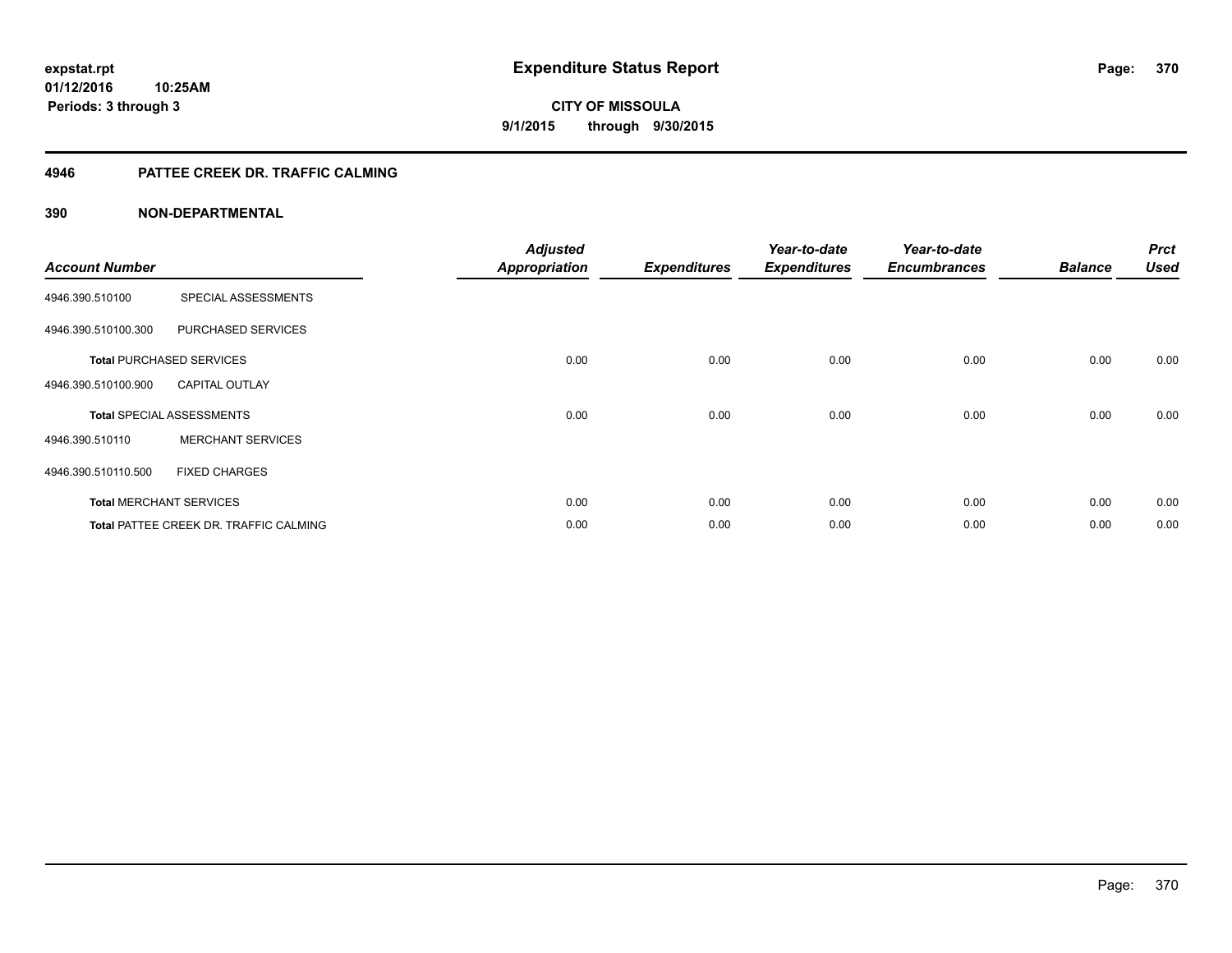#### **4948 STORMWATER OUTFALL RETROFITS**

| <b>Account Number</b> |                                                    | <b>Adjusted</b><br><b>Appropriation</b> | <b>Expenditures</b> | Year-to-date<br><b>Expenditures</b> | Year-to-date<br><b>Encumbrances</b> | <b>Balance</b> | <b>Prct</b><br><b>Used</b> |
|-----------------------|----------------------------------------------------|-----------------------------------------|---------------------|-------------------------------------|-------------------------------------|----------------|----------------------------|
| 4948.390.431210       | CARAS PARK STORM WATER RETROFITS                   |                                         |                     |                                     |                                     |                |                            |
| 4948.390.431210.300   | PURCHASED SERVICES                                 |                                         |                     |                                     |                                     |                |                            |
|                       | <b>Total CARAS PARK STORM WATER RETROFITS</b>      | 0.00                                    | 0.00                | 0.00                                | 0.00                                | 0.00           | 0.00                       |
| 4948.390.431212       | BUCKHOUSE BRIDGE STORM WATER RETROFIT              |                                         |                     |                                     |                                     |                |                            |
| 4948.390.431212.300   | PURCHASED SERVICES                                 |                                         |                     |                                     |                                     |                |                            |
|                       | <b>Total BUCKHOUSE BRIDGE STORM WATER RETROFIT</b> | 0.00                                    | 0.00                | 0.00                                | 0.00                                | 0.00           | 0.00                       |
| 4948.390.510110       | <b>MERCHANT SERVICES</b>                           |                                         |                     |                                     |                                     |                |                            |
| 4948.390.510110.500   | <b>FIXED CHARGES</b>                               |                                         |                     |                                     |                                     |                |                            |
|                       | <b>Total MERCHANT SERVICES</b>                     | 0.00                                    | 0.00                | 0.00                                | 0.00                                | 0.00           | 0.00                       |
|                       | <b>Total STORMWATER OUTFALL RETROFITS</b>          | 0.00                                    | 0.00                | 0.00                                | 0.00                                | 0.00           | 0.00                       |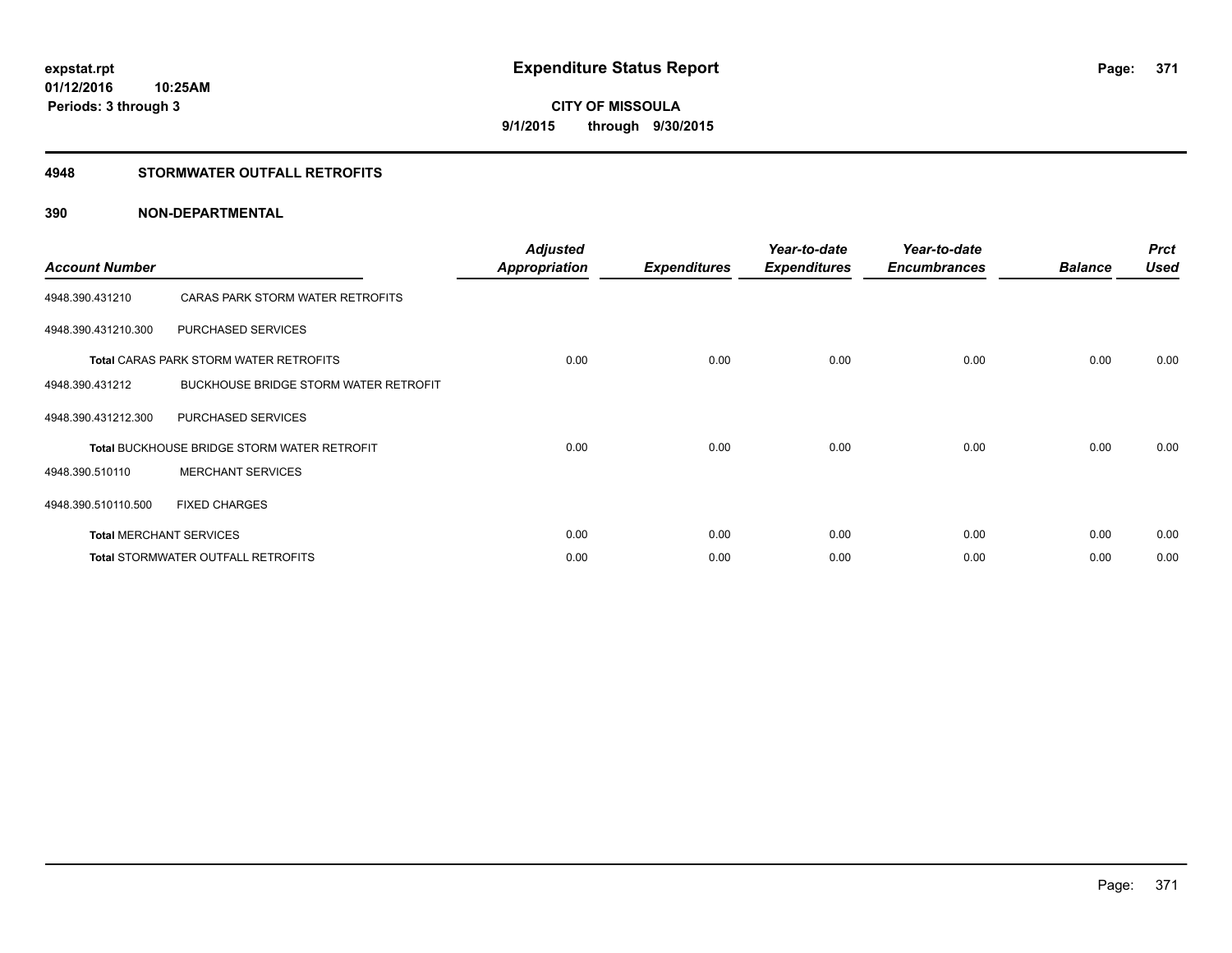#### **4949 WAYFINDING PROJECT**

| <b>Account Number</b>         |                                 | <b>Adjusted</b><br><b>Appropriation</b> | <b>Expenditures</b> | Year-to-date<br><b>Expenditures</b> | Year-to-date<br><b>Encumbrances</b> | <b>Balance</b> | <b>Prct</b><br><b>Used</b> |
|-------------------------------|---------------------------------|-----------------------------------------|---------------------|-------------------------------------|-------------------------------------|----------------|----------------------------|
| 4949.390.430268               | *** Title Not Found ***         |                                         |                     |                                     |                                     |                |                            |
| 4949.390.430268.100           | PERSONAL SERVICES               |                                         |                     |                                     |                                     |                |                            |
|                               | <b>Total PERSONAL SERVICES</b>  | 0.00                                    | 0.00                | 0.00                                | 0.00                                | 0.00           | 0.00                       |
| 4949.390.430268.200           | <b>SUPPLIES</b>                 |                                         |                     |                                     |                                     |                |                            |
| <b>Total SUPPLIES</b>         |                                 | 0.00                                    | 0.00                | 0.00                                | 0.00                                | 0.00           | 0.00                       |
| 4949.390.430268.300           | PURCHASED SERVICES              |                                         |                     |                                     |                                     |                |                            |
|                               | <b>Total PURCHASED SERVICES</b> | 0.00                                    | 0.00                | 0.00                                | 0.00                                | 0.00           | 0.00                       |
| 4949.390.430268.900           | <b>CAPITAL OUTLAY</b>           |                                         |                     |                                     |                                     |                |                            |
| Total *** Title Not Found *** |                                 | 0.00                                    | 0.00                | 0.00                                | 0.00                                | 0.00           | 0.00                       |
| 4949.390.510110               | <b>MERCHANT SERVICES</b>        |                                         |                     |                                     |                                     |                |                            |
| 4949.390.510110.500           | <b>FIXED CHARGES</b>            |                                         |                     |                                     |                                     |                |                            |
|                               | <b>Total WAYFINDING PROJECT</b> | 0.00                                    | 0.00                | 0.00                                | 0.00                                | 0.00           | 0.00                       |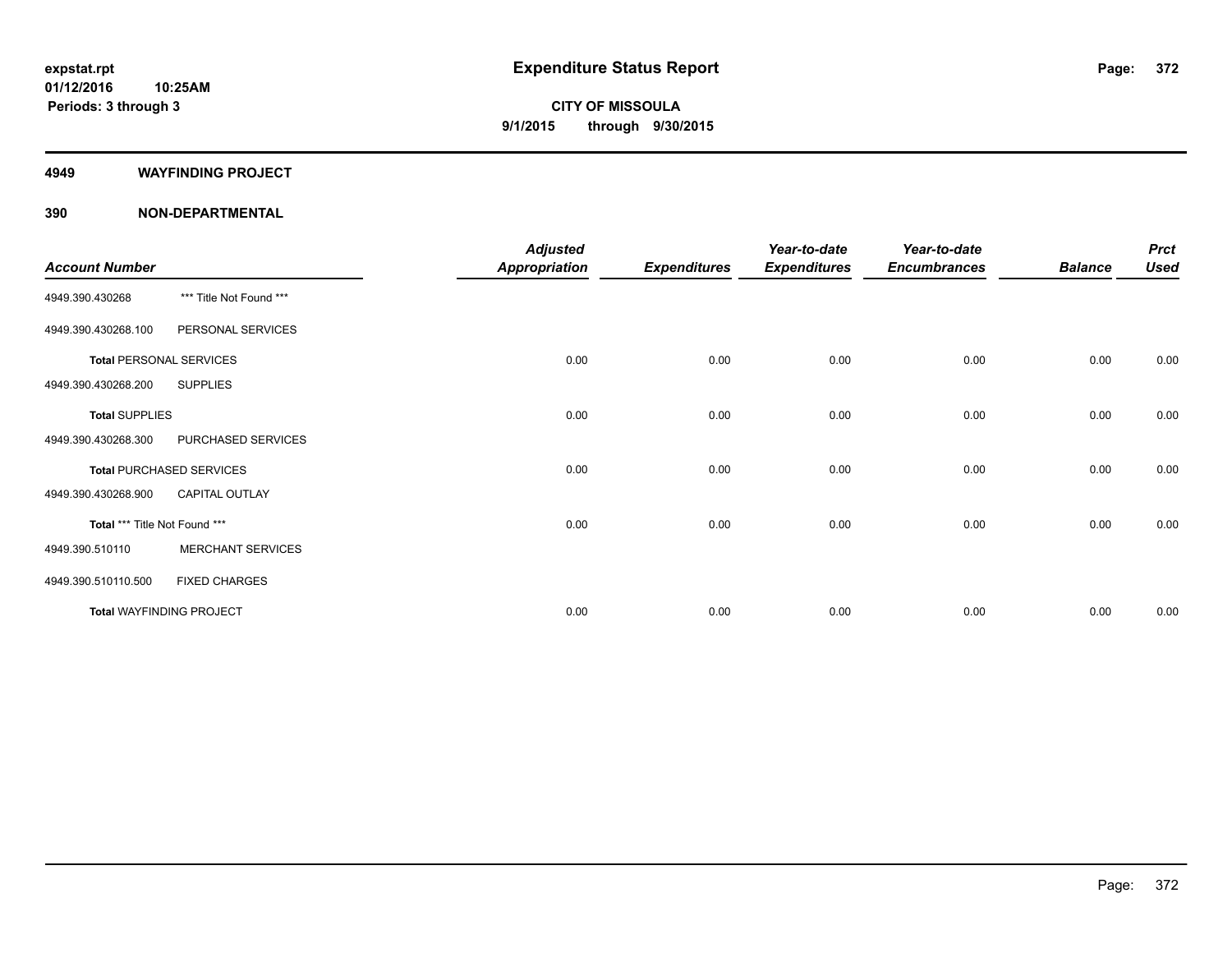#### **4990 ARRA ENHANCEMENTS**

#### **500 N HIGGINS STREETSCAPE**

| <b>Account Number</b> |                                         | <b>Adjusted</b><br><b>Appropriation</b> | <b>Expenditures</b> | Year-to-date<br><b>Expenditures</b> | Year-to-date<br><b>Encumbrances</b> | <b>Balance</b> | <b>Prct</b><br><b>Used</b> |
|-----------------------|-----------------------------------------|-----------------------------------------|---------------------|-------------------------------------|-------------------------------------|----------------|----------------------------|
| 4990.500.430030       | PRELIMINARY ENGINEERING                 |                                         |                     |                                     |                                     |                |                            |
| 4990.500.430030.900   | <b>CAPITAL OUTLAY</b>                   |                                         |                     |                                     |                                     |                |                            |
|                       | <b>Total PRELIMINARY ENGINEERING</b>    | 0.00                                    | 0.00                | 0.00                                | 0.00                                | 0.00           | 0.00                       |
| 4990.500.430031       | <b>CONTRUCTION ENGINEERING</b>          |                                         |                     |                                     |                                     |                |                            |
| 4990.500.430031.900   | <b>CAPITAL OUTLAY</b>                   |                                         |                     |                                     |                                     |                |                            |
|                       | <b>Total CONTRUCTION ENGINEERING</b>    | 0.00                                    | 0.00                | 0.00                                | 0.00                                | 0.00           | 0.00                       |
| 4990.500.430032       | CONTRACTOR PAYMENTS-CONTSTRUCTION       |                                         |                     |                                     |                                     |                |                            |
| 4990.500.430032.900   | <b>CAPITAL OUTLAY</b>                   |                                         |                     |                                     |                                     |                |                            |
|                       | Total CONTRACTOR PAYMENTS-CONTSTRUCTION | 0.00                                    | 0.00                | 0.00                                | 0.00                                | 0.00           | 0.00                       |
| 4990.500.510110       | <b>MERCHANT SERVICES</b>                |                                         |                     |                                     |                                     |                |                            |
| 4990.500.510110.500   | <b>FIXED CHARGES</b>                    |                                         |                     |                                     |                                     |                |                            |
|                       | Total N HIGGINS STREETSCAPE             | 0.00                                    | 0.00                | 0.00                                | 0.00                                | 0.00           | 0.00                       |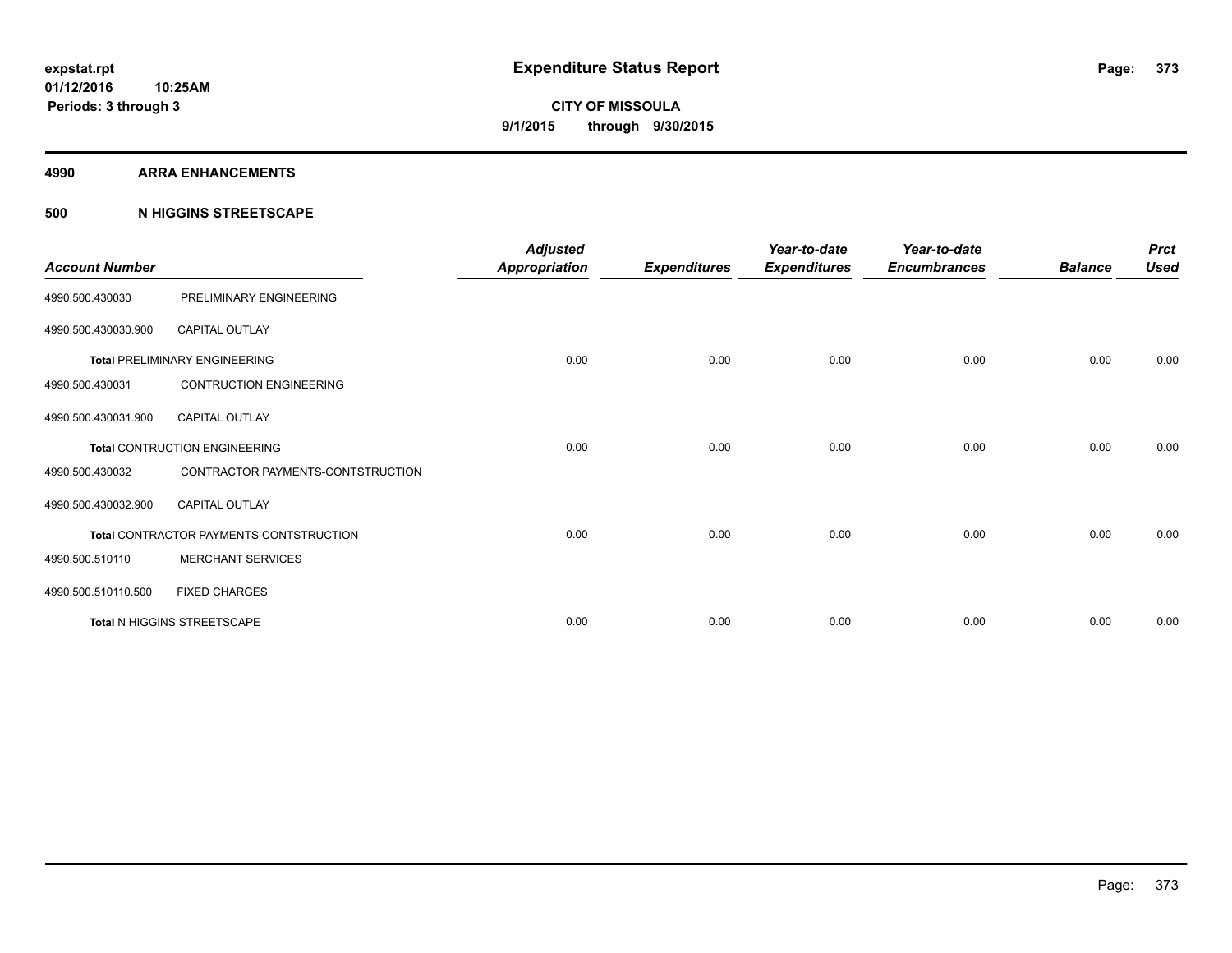**4990 ARRA ENHANCEMENTS**

**510 CURB RAMPS**

| <b>Account Number</b>   |                                                | <b>Adjusted</b><br><b>Appropriation</b> | <b>Expenditures</b> | Year-to-date<br><b>Expenditures</b> | Year-to-date<br><b>Encumbrances</b> | <b>Balance</b> | <b>Prct</b><br><b>Used</b> |
|-------------------------|------------------------------------------------|-----------------------------------------|---------------------|-------------------------------------|-------------------------------------|----------------|----------------------------|
| 4990.510.430032         | CONTRACTOR PAYMENTS-CONTSTRUCTION              |                                         |                     |                                     |                                     |                |                            |
| 4990.510.430032.900     | <b>CAPITAL OUTLAY</b>                          |                                         |                     |                                     |                                     |                |                            |
|                         | <b>Total CONTRACTOR PAYMENTS-CONTSTRUCTION</b> | 0.00                                    | 0.00                | 0.00                                | 0.00                                | 0.00           | 0.00                       |
| 4990.510.510110         | <b>MERCHANT SERVICES</b>                       |                                         |                     |                                     |                                     |                |                            |
| 4990.510.510110.500     | <b>FIXED CHARGES</b>                           |                                         |                     |                                     |                                     |                |                            |
| <b>Total CURB RAMPS</b> |                                                | 0.00                                    | 0.00                | 0.00                                | 0.00                                | 0.00           | 0.00                       |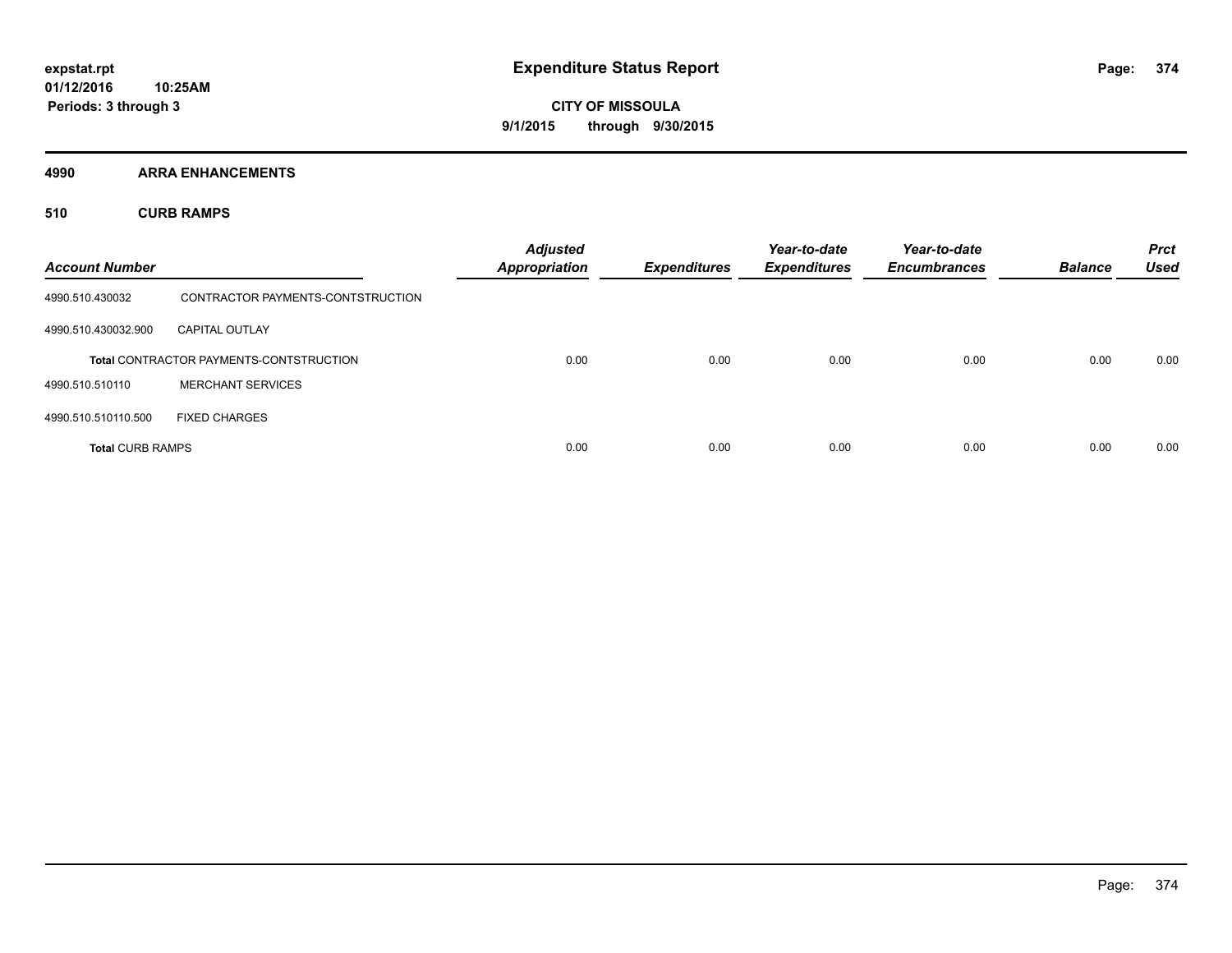#### **4990 ARRA ENHANCEMENTS**

### **515 RSNAKE GATEWAY GREENOUGH DRIVE**

| <b>Account Number</b> |                                         | <b>Adjusted</b><br><b>Appropriation</b> | <b>Expenditures</b> | Year-to-date<br><b>Expenditures</b> | Year-to-date<br><b>Encumbrances</b> | <b>Balance</b> | <b>Prct</b><br><b>Used</b> |
|-----------------------|-----------------------------------------|-----------------------------------------|---------------------|-------------------------------------|-------------------------------------|----------------|----------------------------|
| 4990.515.430030       | PRELIMINARY ENGINEERING                 |                                         |                     |                                     |                                     |                |                            |
| 4990.515.430030.900   | <b>CAPITAL OUTLAY</b>                   |                                         |                     |                                     |                                     |                |                            |
|                       | <b>Total PRELIMINARY ENGINEERING</b>    | 0.00                                    | 0.00                | 0.00                                | 0.00                                | 0.00           | 0.00                       |
| 4990.515.430031       | <b>CONTRUCTION ENGINEERING</b>          |                                         |                     |                                     |                                     |                |                            |
| 4990.515.430031.900   | CAPITAL OUTLAY                          |                                         |                     |                                     |                                     |                |                            |
|                       | <b>Total CONTRUCTION ENGINEERING</b>    | 0.00                                    | 0.00                | 0.00                                | 0.00                                | 0.00           | 0.00                       |
| 4990.515.430032       | CONTRACTOR PAYMENTS-CONTSTRUCTION       |                                         |                     |                                     |                                     |                |                            |
| 4990.515.430032.900   | <b>CAPITAL OUTLAY</b>                   |                                         |                     |                                     |                                     |                |                            |
|                       | Total CONTRACTOR PAYMENTS-CONTSTRUCTION | 0.00                                    | 0.00                | 0.00                                | 0.00                                | 0.00           | 0.00                       |
| 4990.515.510110       | <b>MERCHANT SERVICES</b>                |                                         |                     |                                     |                                     |                |                            |
| 4990.515.510110.500   | <b>FIXED CHARGES</b>                    |                                         |                     |                                     |                                     |                |                            |
|                       | <b>Total ARRA ENHANCEMENTS</b>          | 0.00                                    | 0.00                | 0.00                                | 0.00                                | 0.00           | 0.00                       |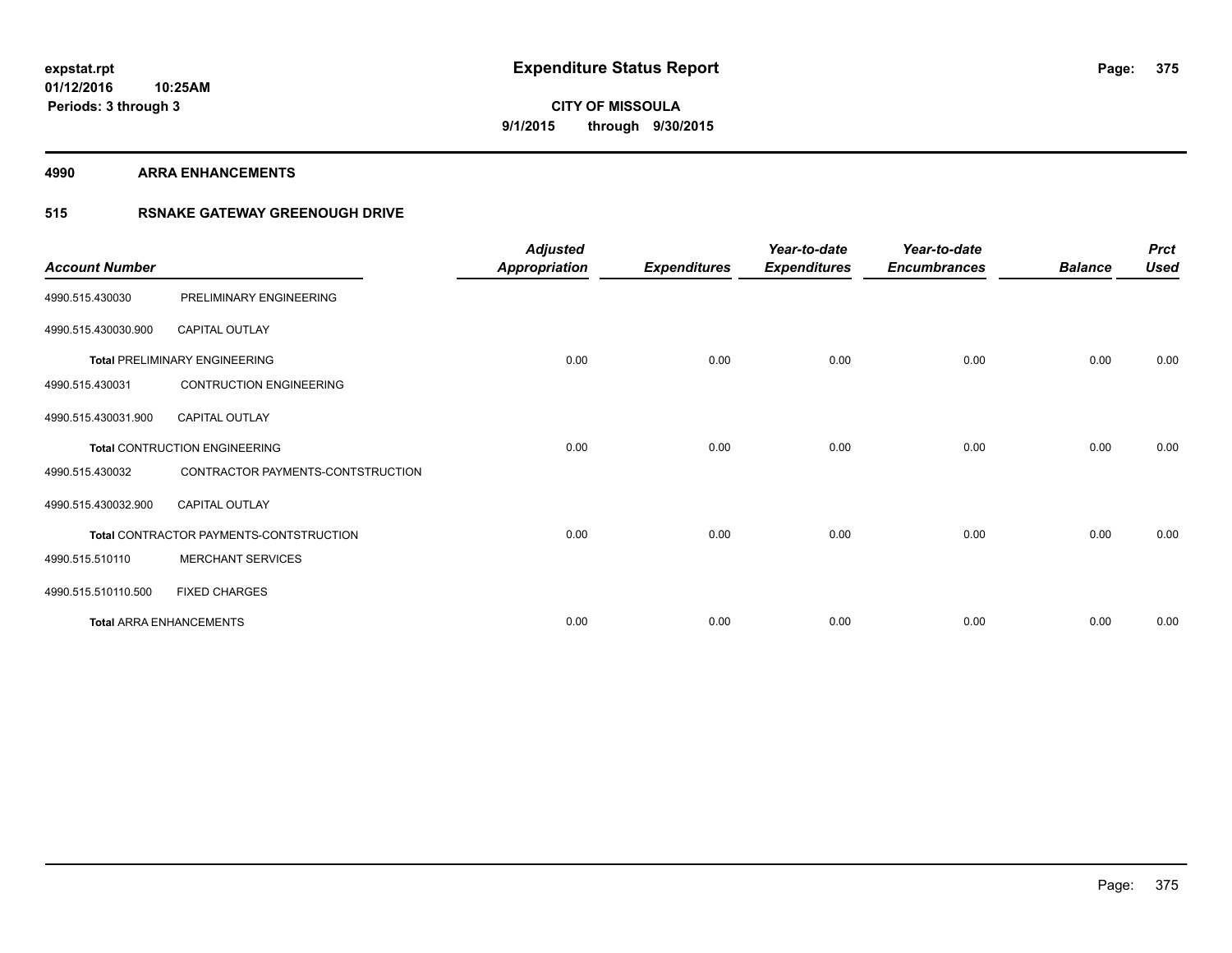**4991 ARRA HB645**

#### **500 N HIGGINS STREETSCAPE**

| <b>Account Number</b> |                                    | <b>Adjusted</b><br><b>Appropriation</b> | <b>Expenditures</b> | Year-to-date<br><b>Expenditures</b> | Year-to-date<br><b>Encumbrances</b> | <b>Balance</b> | <b>Prct</b><br><b>Used</b> |
|-----------------------|------------------------------------|-----------------------------------------|---------------------|-------------------------------------|-------------------------------------|----------------|----------------------------|
| 4991.500.430033       | N.HIGGINS/MTN WATER                |                                         |                     |                                     |                                     |                |                            |
| 4991.500.430033.900   | <b>CAPITAL OUTLAY</b>              |                                         |                     |                                     |                                     |                |                            |
|                       | <b>Total N.HIGGINS/MTN WATER</b>   | 0.00                                    | 0.00                | 0.00                                | 0.00                                | 0.00           | 0.00                       |
| 4991.500.510110       | <b>MERCHANT SERVICES</b>           |                                         |                     |                                     |                                     |                |                            |
| 4991.500.510110.500   | <b>FIXED CHARGES</b>               |                                         |                     |                                     |                                     |                |                            |
|                       | <b>Total N HIGGINS STREETSCAPE</b> | 0.00                                    | 0.00                | 0.00                                | 0.00                                | 0.00           | 0.00                       |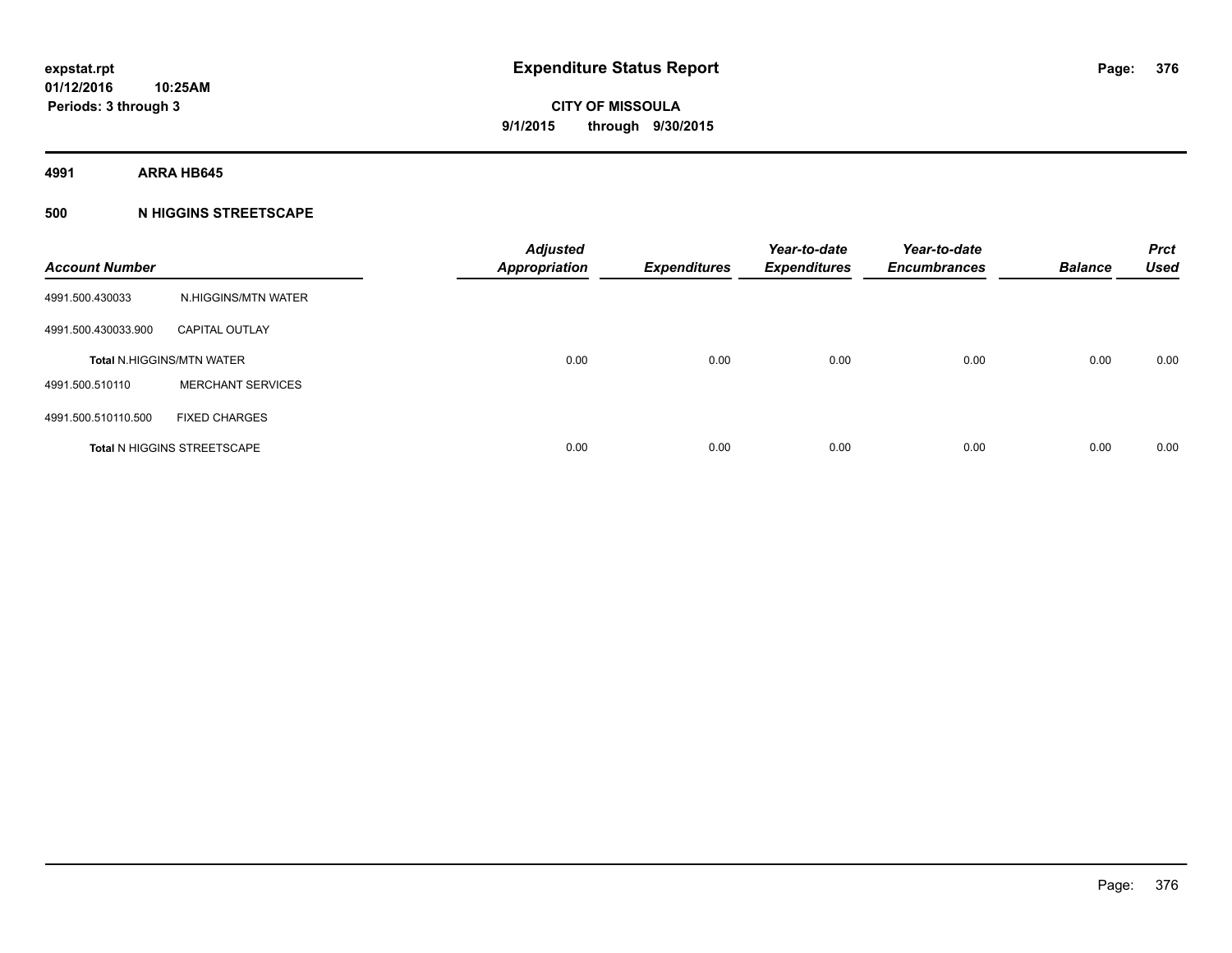**CITY OF MISSOULA 9/1/2015 through 9/30/2015**

**4991 ARRA HB645**

**520 N HIGGINS PAVING**

| <b>Account Number</b>  |                                         | <b>Adjusted</b><br><b>Appropriation</b> | <b>Expenditures</b> | Year-to-date<br><b>Expenditures</b> | Year-to-date<br><b>Encumbrances</b> | <b>Balance</b> | <b>Prct</b><br><b>Used</b> |
|------------------------|-----------------------------------------|-----------------------------------------|---------------------|-------------------------------------|-------------------------------------|----------------|----------------------------|
| 4991.520.430030        | PRELIMINARY ENGINEERING                 |                                         |                     |                                     |                                     |                |                            |
| 4991.520.430030.900    | <b>CAPITAL OUTLAY</b>                   |                                         |                     |                                     |                                     |                |                            |
|                        | <b>Total PRELIMINARY ENGINEERING</b>    | 0.00                                    | 0.00                | 0.00                                | 0.00                                | 0.00           | 0.00                       |
| 4991.520.430031        | <b>CONTRUCTION ENGINEERING</b>          |                                         |                     |                                     |                                     |                |                            |
| 4991.520.430031.900    | <b>CAPITAL OUTLAY</b>                   |                                         |                     |                                     |                                     |                |                            |
|                        | <b>Total CONTRUCTION ENGINEERING</b>    | 0.00                                    | 0.00                | 0.00                                | 0.00                                | 0.00           | 0.00                       |
| 4991.520.430032        | CONTRACTOR PAYMENTS-CONTSTRUCTION       |                                         |                     |                                     |                                     |                |                            |
| 4991.520.430032.900    | <b>CAPITAL OUTLAY</b>                   |                                         |                     |                                     |                                     |                |                            |
|                        | Total CONTRACTOR PAYMENTS-CONTSTRUCTION | 0.00                                    | 0.00                | 0.00                                | 0.00                                | 0.00           | 0.00                       |
| 4991.520.510110        | <b>MERCHANT SERVICES</b>                |                                         |                     |                                     |                                     |                |                            |
| 4991.520.510110.500    | <b>FIXED CHARGES</b>                    |                                         |                     |                                     |                                     |                |                            |
| Total N HIGGINS PAVING |                                         | 0.00                                    | 0.00                | 0.00                                | 0.00                                | 0.00           | 0.00                       |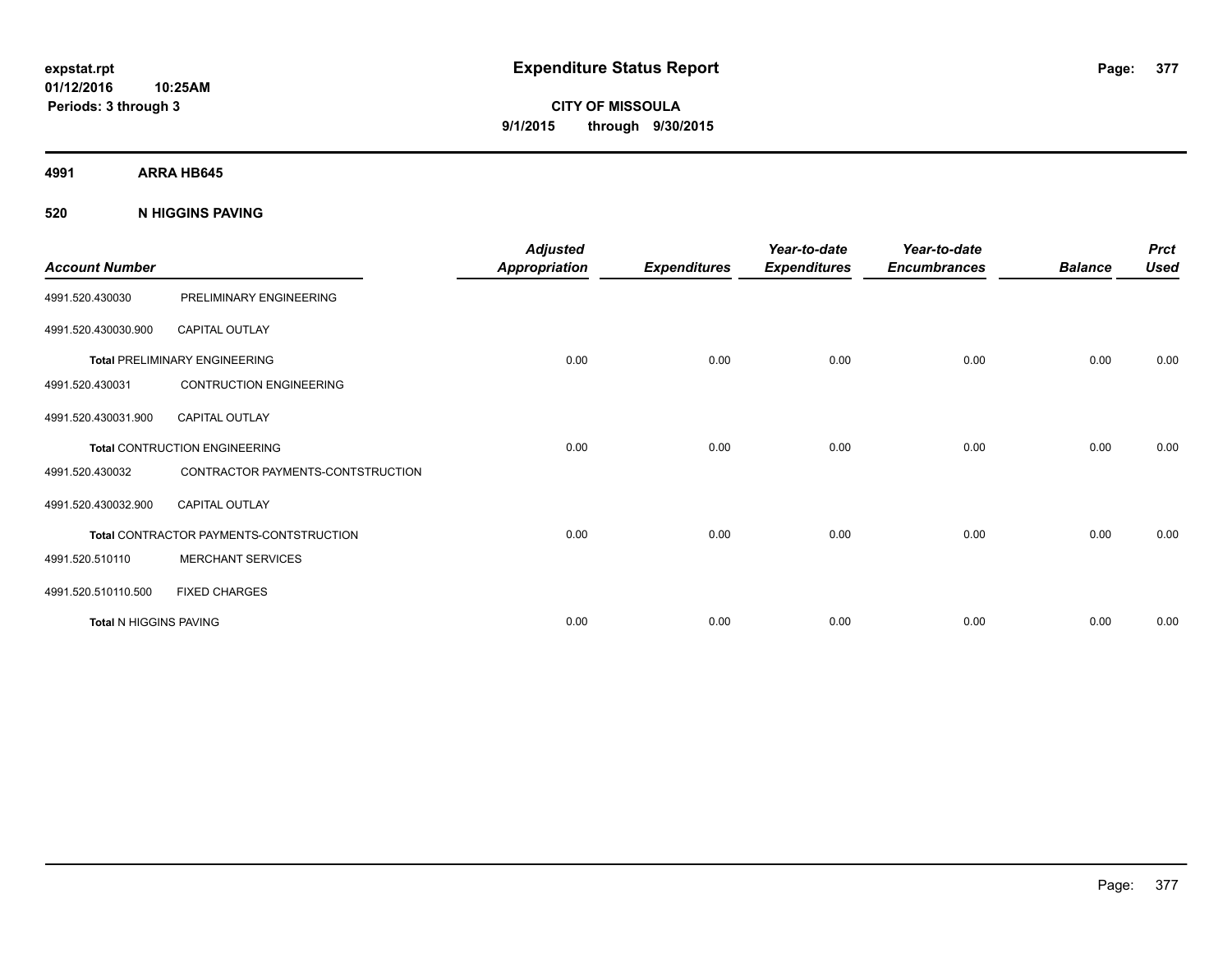**4991 ARRA HB645**

### **525 BROOKS ST CURB & SW IMPROVEMENTS**

| <b>Account Number</b> |                                         | <b>Adjusted</b><br><b>Appropriation</b> | <b>Expenditures</b> | Year-to-date<br><b>Expenditures</b> | Year-to-date<br><b>Encumbrances</b> | <b>Balance</b> | <b>Prct</b><br><b>Used</b> |
|-----------------------|-----------------------------------------|-----------------------------------------|---------------------|-------------------------------------|-------------------------------------|----------------|----------------------------|
| 4991.525.430030       | PRELIMINARY ENGINEERING                 |                                         |                     |                                     |                                     |                |                            |
| 4991.525.430030.900   | CAPITAL OUTLAY                          |                                         |                     |                                     |                                     |                |                            |
|                       | <b>Total PRELIMINARY ENGINEERING</b>    | 0.00                                    | 0.00                | 0.00                                | 0.00                                | 0.00           | 0.00                       |
| 4991.525.430031       | <b>CONTRUCTION ENGINEERING</b>          |                                         |                     |                                     |                                     |                |                            |
| 4991.525.430031.900   | <b>CAPITAL OUTLAY</b>                   |                                         |                     |                                     |                                     |                |                            |
|                       | <b>Total CONTRUCTION ENGINEERING</b>    | 0.00                                    | 0.00                | 0.00                                | 0.00                                | 0.00           | 0.00                       |
| 4991.525.430032       | CONTRACTOR PAYMENTS-CONTSTRUCTION       |                                         |                     |                                     |                                     |                |                            |
| 4991.525.430032.900   | <b>CAPITAL OUTLAY</b>                   |                                         |                     |                                     |                                     |                |                            |
|                       | Total CONTRACTOR PAYMENTS-CONTSTRUCTION | 0.00                                    | 0.00                | 0.00                                | 0.00                                | 0.00           | 0.00                       |
| 4991.525.510110       | <b>MERCHANT SERVICES</b>                |                                         |                     |                                     |                                     |                |                            |
| 4991.525.510110.500   | <b>FIXED CHARGES</b>                    |                                         |                     |                                     |                                     |                |                            |
|                       | Total BROOKS ST CURB & SW IMPROVEMENTS  | 0.00                                    | 0.00                | 0.00                                | 0.00                                | 0.00           | 0.00                       |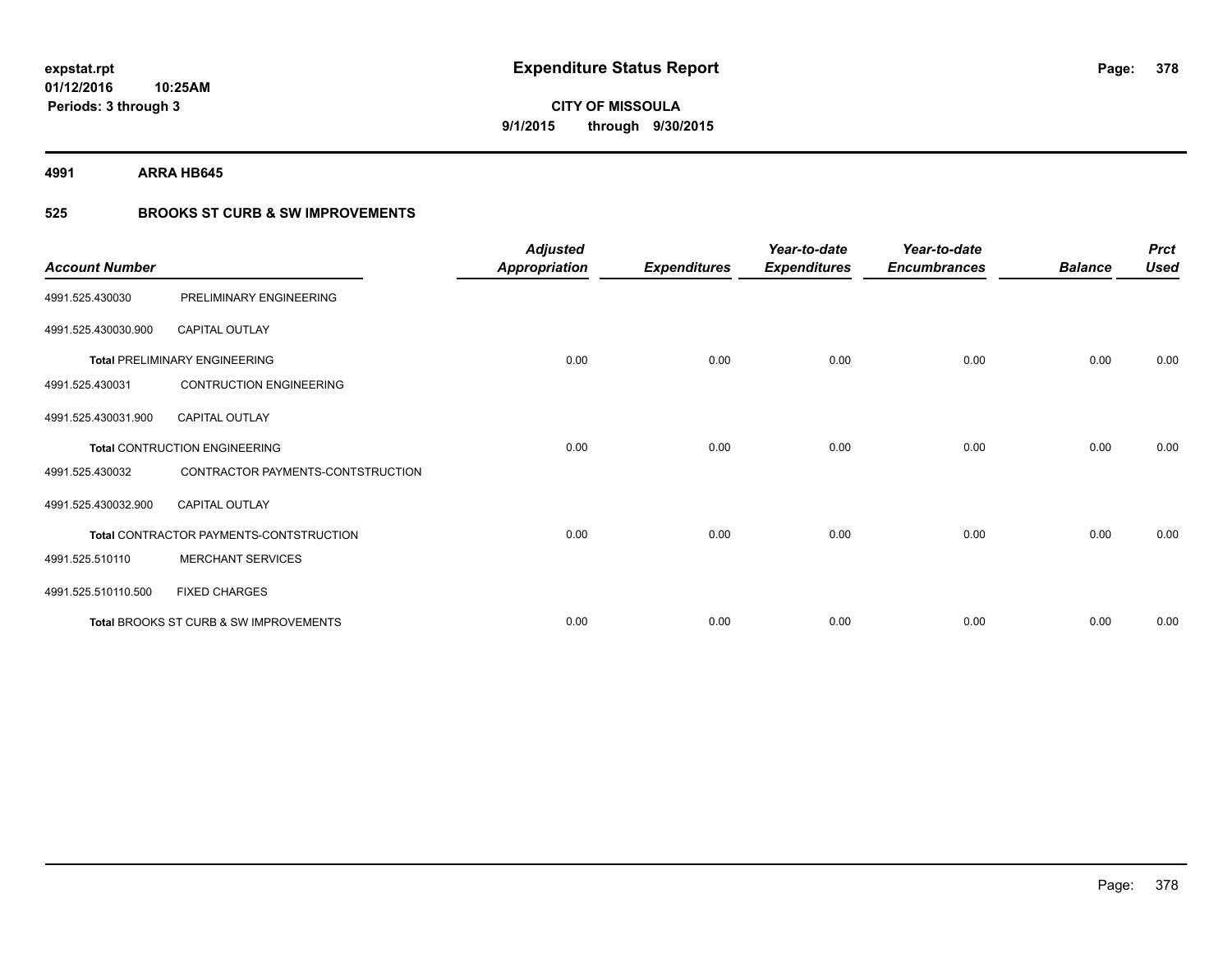**CITY OF MISSOULA 9/1/2015 through 9/30/2015**

**4991 ARRA HB645**

**530 CURB RAMPS**

|                                |                                         | <b>Adjusted</b>      |                     | Year-to-date        | Year-to-date        |                | <b>Prct</b> |
|--------------------------------|-----------------------------------------|----------------------|---------------------|---------------------|---------------------|----------------|-------------|
| <b>Account Number</b>          |                                         | <b>Appropriation</b> | <b>Expenditures</b> | <b>Expenditures</b> | <b>Encumbrances</b> | <b>Balance</b> | <b>Used</b> |
| 4991.530.430030                | PRELIMINARY ENGINEERING                 |                      |                     |                     |                     |                |             |
| 4991.530.430030.100            | PERSONAL SERVICES                       |                      |                     |                     |                     |                |             |
| <b>Total PERSONAL SERVICES</b> |                                         | 0.00                 | 0.00                | 0.00                | 0.00                | 0.00           | 0.00        |
| 4991.530.430030.900            | <b>CAPITAL OUTLAY</b>                   |                      |                     |                     |                     |                |             |
|                                | <b>Total PRELIMINARY ENGINEERING</b>    | 0.00                 | 0.00                | 0.00                | 0.00                | 0.00           | 0.00        |
| 4991.530.430031                | <b>CONTRUCTION ENGINEERING</b>          |                      |                     |                     |                     |                |             |
| 4991.530.430031.900            | CAPITAL OUTLAY                          |                      |                     |                     |                     |                |             |
|                                | <b>Total CONTRUCTION ENGINEERING</b>    | 0.00                 | 0.00                | 0.00                | 0.00                | 0.00           | 0.00        |
| 4991.530.430032                | CONTRACTOR PAYMENTS-CONTSTRUCTION       |                      |                     |                     |                     |                |             |
| 4991.530.430032.900            | <b>CAPITAL OUTLAY</b>                   |                      |                     |                     |                     |                |             |
|                                | Total CONTRACTOR PAYMENTS-CONTSTRUCTION | 0.00                 | 0.00                | 0.00                | 0.00                | 0.00           | 0.00        |
| 4991.530.510110                | <b>MERCHANT SERVICES</b>                |                      |                     |                     |                     |                |             |
| 4991.530.510110.500            | <b>FIXED CHARGES</b>                    |                      |                     |                     |                     |                |             |
| <b>Total CURB RAMPS</b>        |                                         | 0.00                 | 0.00                | 0.00                | 0.00                | 0.00           | 0.00        |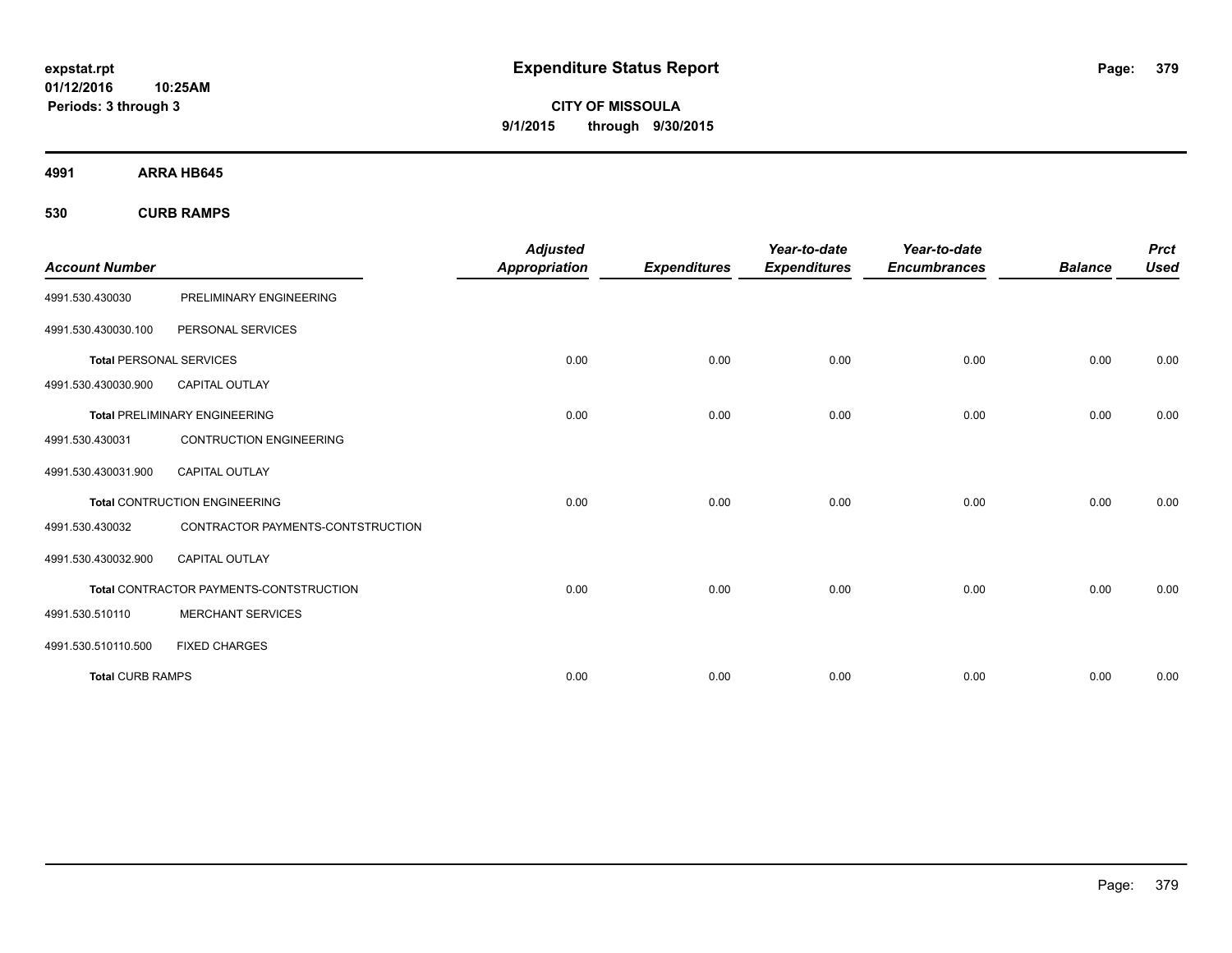**4991 ARRA HB645**

### **535 PARKS PLAYGROUND INSTALLS**

| <b>Account Number</b>          |                                         | <b>Adjusted</b><br><b>Appropriation</b> | <b>Expenditures</b> | Year-to-date<br><b>Expenditures</b> | Year-to-date<br><b>Encumbrances</b> | <b>Balance</b> | <b>Prct</b><br><b>Used</b> |
|--------------------------------|-----------------------------------------|-----------------------------------------|---------------------|-------------------------------------|-------------------------------------|----------------|----------------------------|
| 4991.535.430030                | PRELIMINARY ENGINEERING                 |                                         |                     |                                     |                                     |                |                            |
|                                |                                         |                                         |                     |                                     |                                     |                |                            |
| 4991.535.430030.100            | PERSONAL SERVICES                       |                                         |                     |                                     |                                     |                |                            |
| <b>Total PERSONAL SERVICES</b> |                                         | 0.00                                    | 0.00                | 0.00                                | 0.00                                | 0.00           | 0.00                       |
| 4991.535.430030.900            | <b>CAPITAL OUTLAY</b>                   |                                         |                     |                                     |                                     |                |                            |
|                                | <b>Total PRELIMINARY ENGINEERING</b>    | 0.00                                    | 0.00                | 0.00                                | 0.00                                | 0.00           | 0.00                       |
| 4991.535.430031                | <b>CONTRUCTION ENGINEERING</b>          |                                         |                     |                                     |                                     |                |                            |
| 4991.535.430031.900            | <b>CAPITAL OUTLAY</b>                   |                                         |                     |                                     |                                     |                |                            |
|                                | <b>Total CONTRUCTION ENGINEERING</b>    | 0.00                                    | 0.00                | 0.00                                | 0.00                                | 0.00           | 0.00                       |
| 4991.535.430032                | CONTRACTOR PAYMENTS-CONTSTRUCTION       |                                         |                     |                                     |                                     |                |                            |
| 4991.535.430032.900            | <b>CAPITAL OUTLAY</b>                   |                                         |                     |                                     |                                     |                |                            |
|                                | Total CONTRACTOR PAYMENTS-CONTSTRUCTION | 0.00                                    | 0.00                | 0.00                                | 0.00                                | 0.00           | 0.00                       |
| 4991.535.510110                | <b>MERCHANT SERVICES</b>                |                                         |                     |                                     |                                     |                |                            |
| 4991.535.510110.500            | <b>FIXED CHARGES</b>                    |                                         |                     |                                     |                                     |                |                            |
|                                | <b>Total PARKS PLAYGROUND INSTALLS</b>  | 0.00                                    | 0.00                | 0.00                                | 0.00                                | 0.00           | 0.00                       |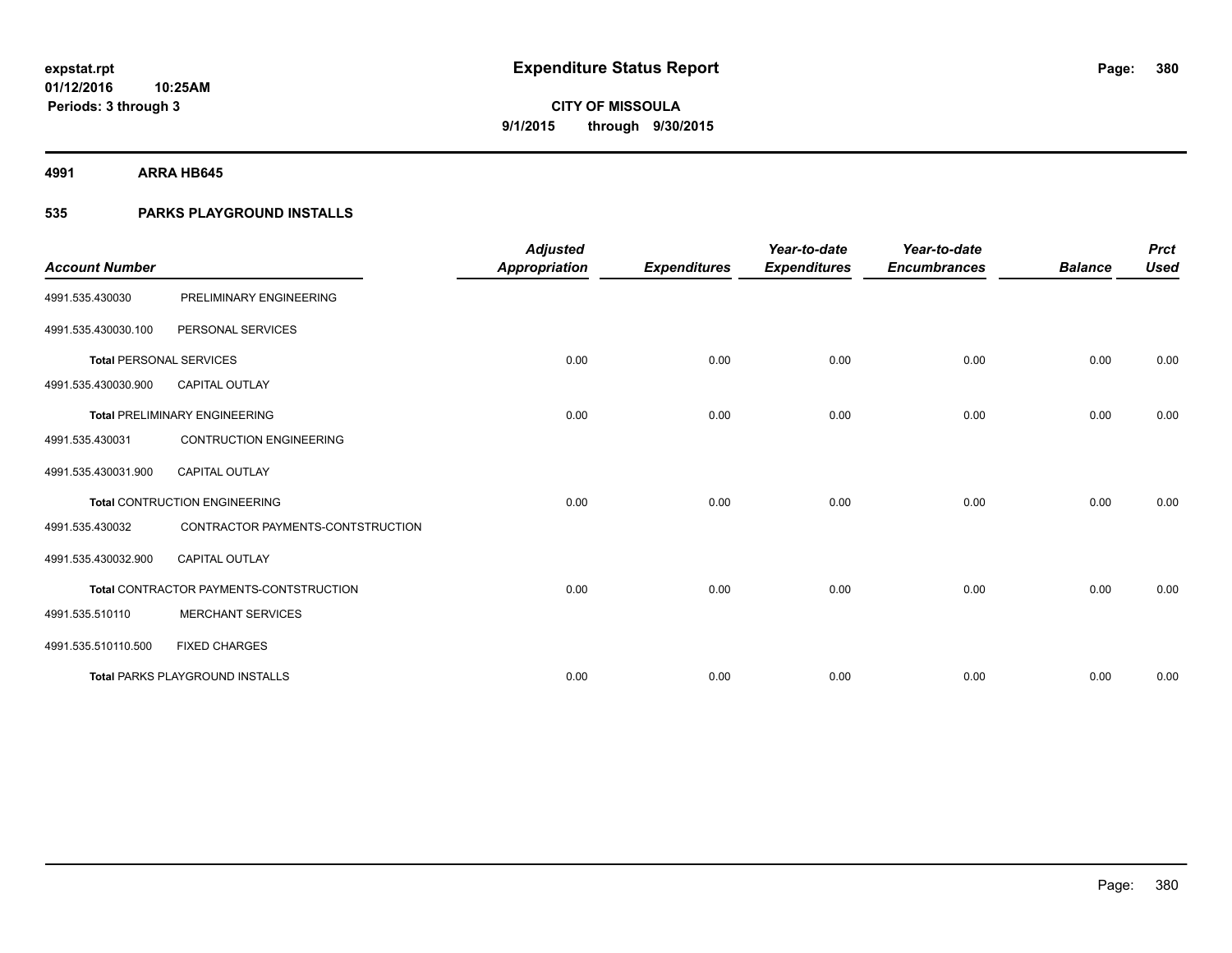**4991 ARRA HB645**

#### **540 GREENOUGH PARK BRIDGE**

|                                |                                         | <b>Adjusted</b>      |                     | Year-to-date        | Year-to-date        |                | <b>Prct</b> |
|--------------------------------|-----------------------------------------|----------------------|---------------------|---------------------|---------------------|----------------|-------------|
| <b>Account Number</b>          |                                         | <b>Appropriation</b> | <b>Expenditures</b> | <b>Expenditures</b> | <b>Encumbrances</b> | <b>Balance</b> | <b>Used</b> |
| 4991.540.430030                | PRELIMINARY ENGINEERING                 |                      |                     |                     |                     |                |             |
| 4991.540.430030.900            | <b>CAPITAL OUTLAY</b>                   |                      |                     |                     |                     |                |             |
|                                | <b>Total PRELIMINARY ENGINEERING</b>    | 0.00                 | 0.00                | 0.00                | 0.00                | 0.00           | 0.00        |
| 4991.540.430031                | <b>CONTRUCTION ENGINEERING</b>          |                      |                     |                     |                     |                |             |
| 4991.540.430031.900            | <b>CAPITAL OUTLAY</b>                   |                      |                     |                     |                     |                |             |
|                                | <b>Total CONTRUCTION ENGINEERING</b>    | 0.00                 | 0.00                | 0.00                | 0.00                | 0.00           | 0.00        |
| 4991.540.430032                | CONTRACTOR PAYMENTS-CONTSTRUCTION       |                      |                     |                     |                     |                |             |
| 4991.540.430032.100            | PERSONAL SERVICES                       |                      |                     |                     |                     |                |             |
| <b>Total PERSONAL SERVICES</b> |                                         | 0.00                 | 0.00                | 0.00                | 0.00                | 0.00           | 0.00        |
| 4991.540.430032.900            | <b>CAPITAL OUTLAY</b>                   |                      |                     |                     |                     |                |             |
|                                | Total CONTRACTOR PAYMENTS-CONTSTRUCTION | 0.00                 | 0.00                | 0.00                | 0.00                | 0.00           | 0.00        |
| 4991.540.510110                | <b>MERCHANT SERVICES</b>                |                      |                     |                     |                     |                |             |
| 4991.540.510110.500            | <b>FIXED CHARGES</b>                    |                      |                     |                     |                     |                |             |
| Total ARRA HB645               |                                         | 0.00                 | 0.00                | 0.00                | 0.00                | 0.00           | 0.00        |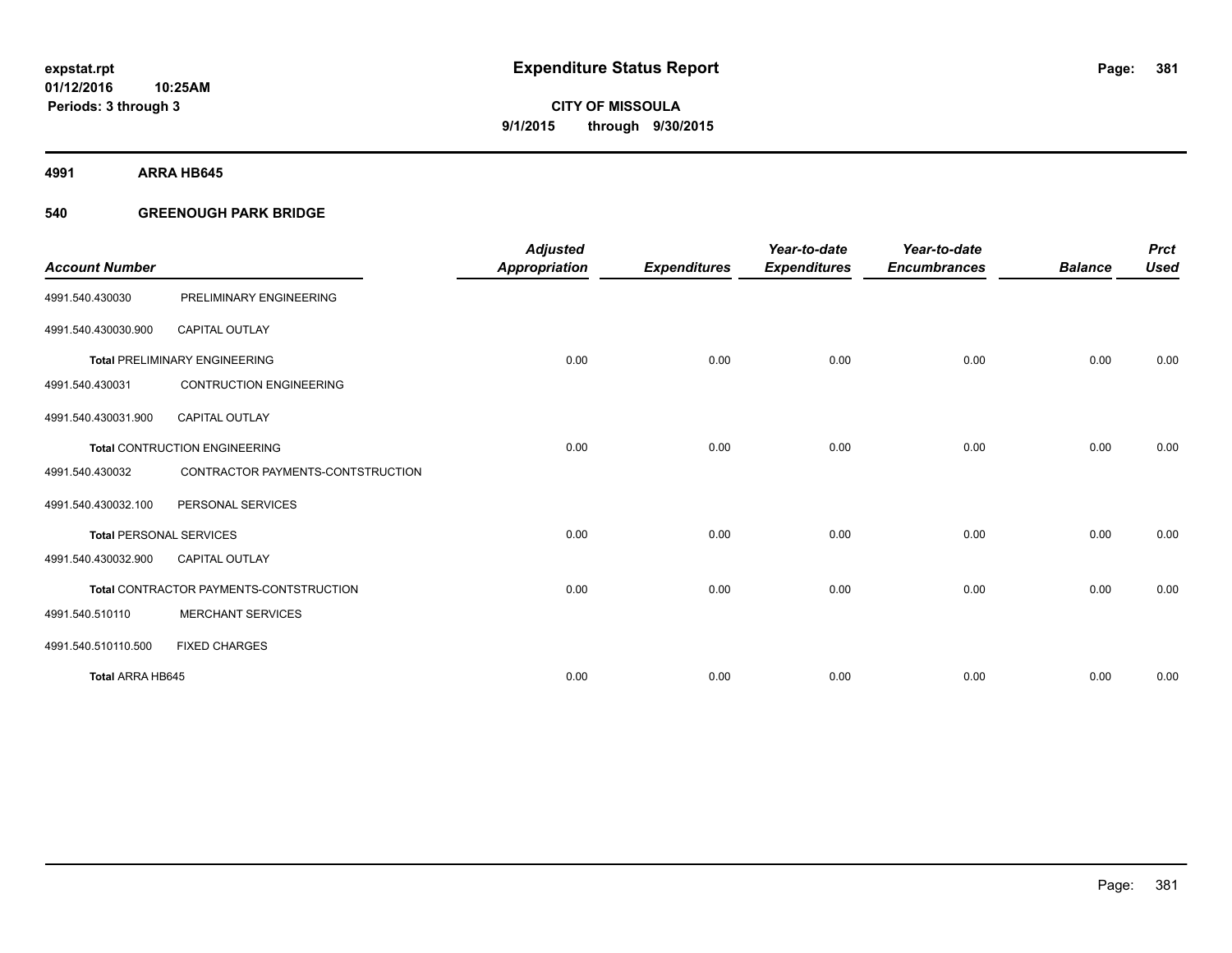#### **4992 WFL MILLER CREEK ROAD**

| <b>Account Number</b> |                                    | <b>Adjusted</b><br><b>Appropriation</b> | <b>Expenditures</b> | Year-to-date<br><b>Expenditures</b> | Year-to-date<br><b>Encumbrances</b> | <b>Balance</b> | <b>Prct</b><br><b>Used</b> |
|-----------------------|------------------------------------|-----------------------------------------|---------------------|-------------------------------------|-------------------------------------|----------------|----------------------------|
| 4992.390.430230       | STREET RESTORATION                 |                                         |                     |                                     |                                     |                |                            |
| 4992.390.430230.900   | <b>CAPITAL OUTLAY</b>              |                                         |                     |                                     |                                     |                |                            |
|                       | <b>Total STREET RESTORATION</b>    | 0.00                                    | 0.00                | 0.00                                | 0.00                                | 0.00           | 0.00                       |
| 4992.390.510110       | <b>MERCHANT SERVICES</b>           |                                         |                     |                                     |                                     |                |                            |
| 4992.390.510110.500   | <b>FIXED CHARGES</b>               |                                         |                     |                                     |                                     |                |                            |
|                       | <b>Total WFL MILLER CREEK ROAD</b> | 0.00                                    | 0.00                | 0.00                                | 0.00                                | 0.00           | 0.00                       |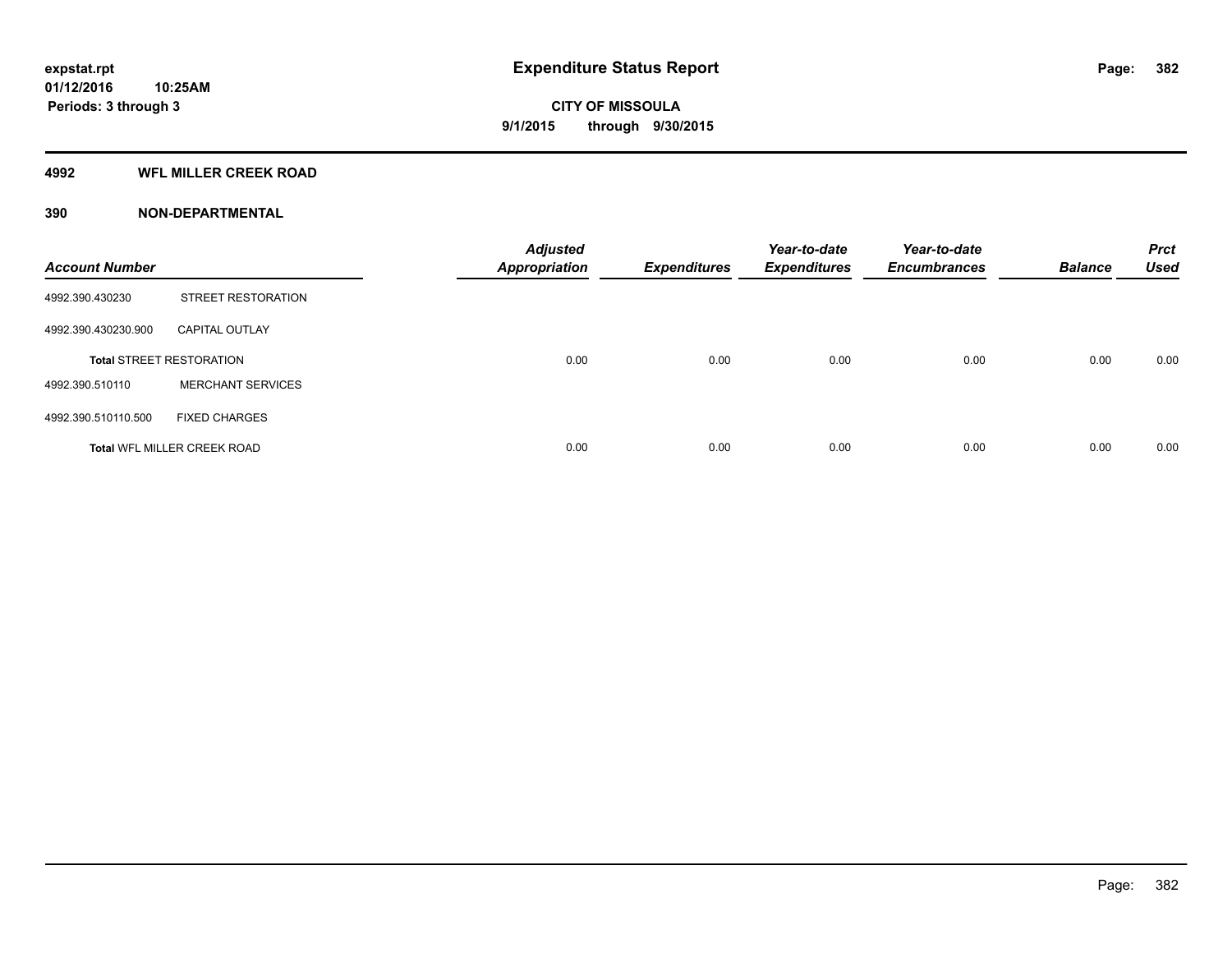#### **4993 WESTERN FEDERAL LANDS**

### **280 PUBLIC WORKS OPERATIONS**

| <b>Account Number</b> |                                                                                         | <b>Adjusted</b><br><b>Appropriation</b> | <b>Expenditures</b>    | Year-to-date<br><b>Expenditures</b> | Year-to-date<br><b>Encumbrances</b> | <b>Balance</b>               | <b>Prct</b><br><b>Used</b> |
|-----------------------|-----------------------------------------------------------------------------------------|-----------------------------------------|------------------------|-------------------------------------|-------------------------------------|------------------------------|----------------------------|
| 4993.280.430022       | RATTLESNAKE UNIVERSITY CROSSING                                                         |                                         |                        |                                     |                                     |                              |                            |
| 4993.280.430022.300   | PURCHASED SERVICES                                                                      |                                         |                        |                                     |                                     |                              |                            |
|                       | <b>Total PURCHASED SERVICES</b>                                                         | 0.00                                    | 0.00                   | 0.00                                | 0.00                                | 0.00                         | 0.00                       |
| 4993.280.430022.900   | <b>CAPITAL OUTLAY</b>                                                                   |                                         |                        |                                     |                                     |                              |                            |
|                       | Total RATTLESNAKE UNIVERSITY CROSSING                                                   | 0.00                                    | 0.00                   | 0.00                                | 0.00                                | 0.00                         | 0.00                       |
| 4993.280.430024       | RUX PH 11/PROJ 2010-022(B)                                                              |                                         |                        |                                     |                                     |                              |                            |
| 4993.280.430024.100   | PERSONAL SERVICES                                                                       |                                         |                        |                                     |                                     |                              |                            |
|                       | <b>Total PERSONAL SERVICES</b>                                                          | 0.00                                    | 0.00                   | 0.00                                | 0.00                                | 0.00                         | 0.00                       |
| 4993.280.430024.900   | <b>CAPITAL OUTLAY</b>                                                                   |                                         |                        |                                     |                                     |                              |                            |
|                       | 4993.280.430024.930.000 RUX PHASE 2-PROJ 2010-022(B<br>Total RUX PH 11/PROJ 2010-022(B) | 0.00<br>0.00                            | 19,125.40<br>19,125.40 | 19,423.24<br>19,423.24              | 0.00<br>0.00                        | $-19,423.24$<br>$-19,423.24$ | 0.00<br>0.00               |
| 4993.280.430223       | FACILITY MAINT ENERGY CONSERVATION                                                      |                                         |                        |                                     |                                     |                              |                            |
| 4993.280.430223.900   | <b>CAPITAL OUTLAY</b>                                                                   |                                         |                        |                                     |                                     |                              |                            |
|                       | Total FACILITY MAINT ENERGY CONSERVATION                                                | 0.00                                    | 0.00                   | 0.00                                | 0.00                                | 0.00                         | 0.00                       |
| 4993.280.510110       | <b>MERCHANT SERVICES</b>                                                                |                                         |                        |                                     |                                     |                              |                            |
| 4993.280.510110.500   | <b>FIXED CHARGES</b>                                                                    |                                         |                        |                                     |                                     |                              |                            |
|                       | <b>Total MERCHANT SERVICES</b>                                                          | 0.00                                    | 0.00                   | 0.00                                | 0.00                                | 0.00                         | 0.00                       |
|                       | <b>Total WESTERN FEDERAL LANDS</b>                                                      | 0.00                                    | 19,125.40              | 19,423.24                           | 0.00                                | $-19,423.24$                 | 0.00                       |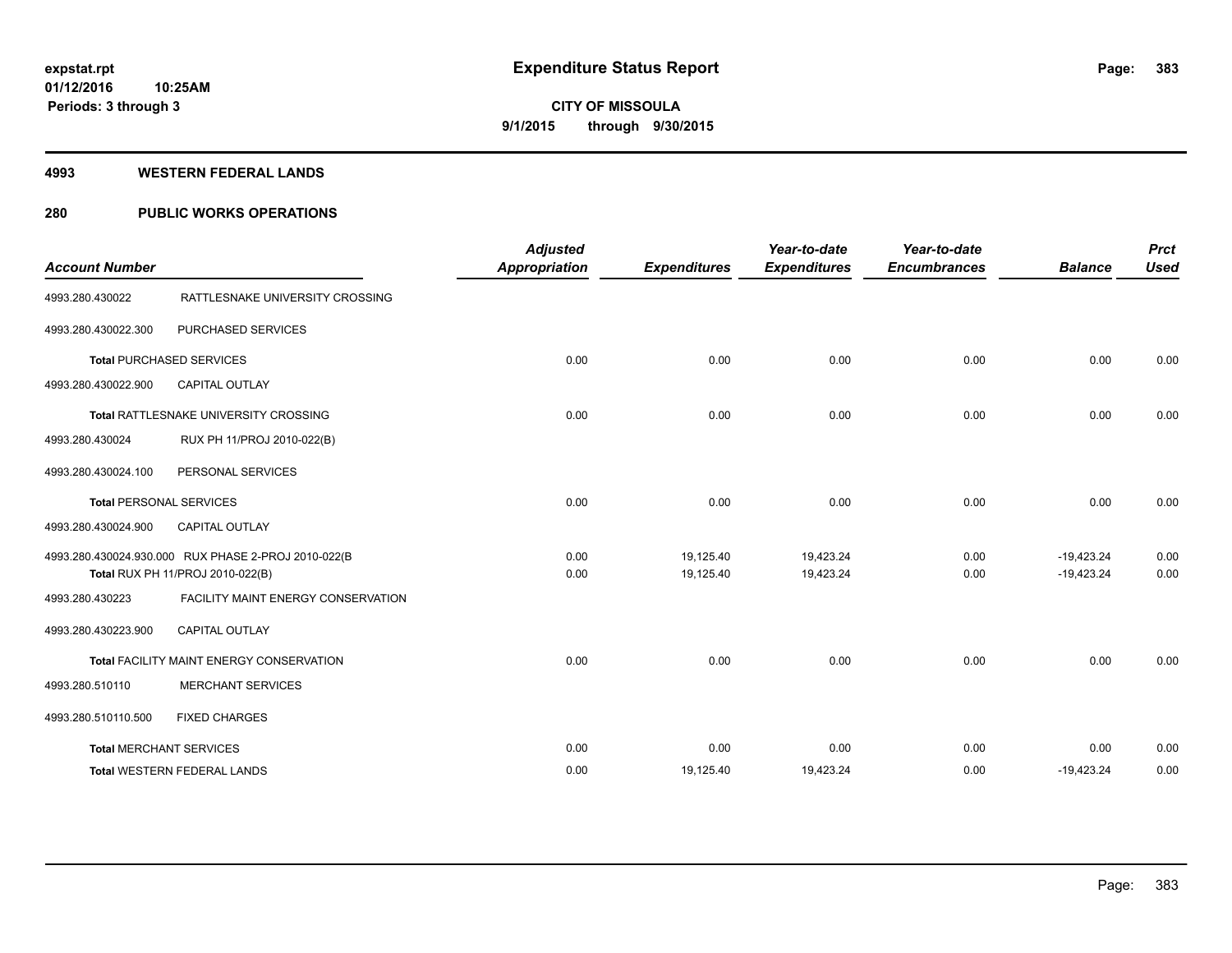**5020 CIVIC STADIUM**

#### **395 PARKING COMMISSION**

| <b>Account Number</b>             |                                                     | <b>Adjusted</b> |                     | Year-to-date        | Year-to-date        | <b>Balance</b> | <b>Prct</b> |
|-----------------------------------|-----------------------------------------------------|-----------------|---------------------|---------------------|---------------------|----------------|-------------|
|                                   |                                                     | Appropriation   | <b>Expenditures</b> | <b>Expenditures</b> | <b>Encumbrances</b> |                | <b>Used</b> |
| 5020.395.460000                   | <b>CULTURE &amp; RECREATION</b>                     |                 |                     |                     |                     |                |             |
| 5020.395.460000.500               | <b>FIXED CHARGES</b>                                |                 |                     |                     |                     |                |             |
|                                   | 5020.395.460000.500.000 CIVIC STADIUM/FIXED CHARGES | 3,000.00        | 0.00                | 0.00                | 0.00                | 3,000.00       | 0.00        |
|                                   | Total CULTURE & RECREATION                          | 3,000.00        | 0.00                | 0.00                | 0.00                | 3,000.00       | 0.00        |
| 5020.395.490200                   | REVENUE BOND DEBT SERVICE                           |                 |                     |                     |                     |                |             |
| 5020.395.490200.600               | <b>DEBT SERVICE</b>                                 |                 |                     |                     |                     |                |             |
| 5020.395.490200.610.000 PRINCIPAL |                                                     | 33,420.00       | 0.00                | 0.00                | 0.00                | 33,420.00      | 0.00        |
|                                   | 5020.395.490200.620.000 INTEREST / SERVICE FEES     | 83,580.00       | 0.00                | 0.00                | 0.00                | 83,580.00      | 0.00        |
|                                   | <b>Total REVENUE BOND DEBT SERVICE</b>              | 117,000.00      | 0.00                | 0.00                | 0.00                | 117,000.00     | 0.00        |
| 5020.395.510000                   | <b>MISCELLANEOUS</b>                                |                 |                     |                     |                     |                |             |
| 5020.395.510000.800               | OTHER OBJECTS                                       |                 |                     |                     |                     |                |             |
| <b>Total MISCELLANEOUS</b>        |                                                     | 0.00            | 0.00                | 0.00                | 0.00                | 0.00           | 0.00        |
| 5020.395.510110                   | <b>MERCHANT SERVICES</b>                            |                 |                     |                     |                     |                |             |
| 5020.395.510110.500               | <b>FIXED CHARGES</b>                                |                 |                     |                     |                     |                |             |
| <b>Total MERCHANT SERVICES</b>    |                                                     | 0.00            | 0.00                | 0.00                | 0.00                | 0.00           | 0.00        |
| <b>Total CIVIC STADIUM</b>        |                                                     | 120,000.00      | 0.00                | 0.00                | 0.00                | 120,000.00     | 0.00        |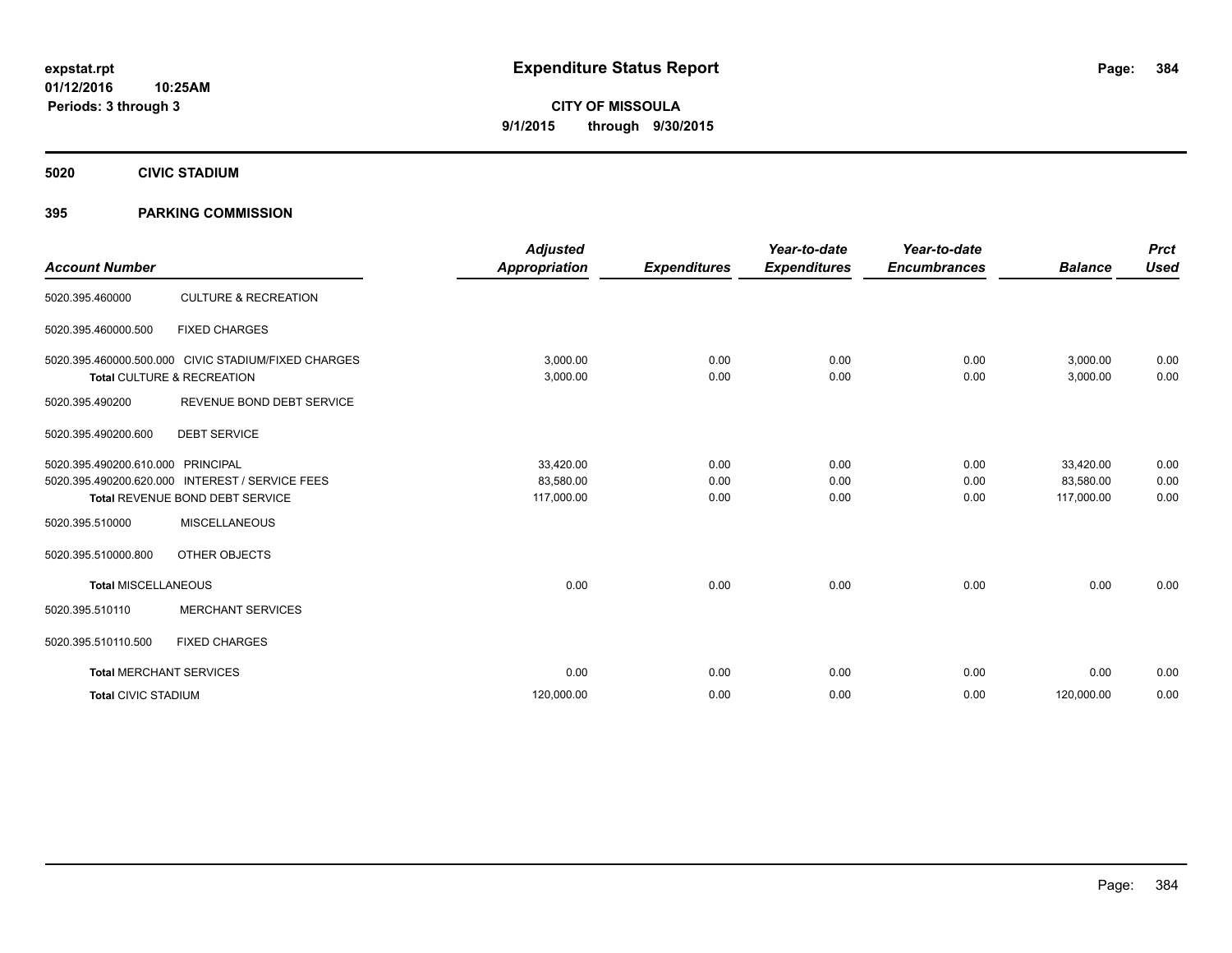# **CITY OF MISSOULA 9/1/2015 through 9/30/2015**

**5210 WATER**

## **335 WATER**

|                                                                                                                                                                                                                                                                                                                                                                          |                                | <b>Adjusted</b>      |                     | Year-to-date        | Year-to-date        |                | <b>Prct</b> |
|--------------------------------------------------------------------------------------------------------------------------------------------------------------------------------------------------------------------------------------------------------------------------------------------------------------------------------------------------------------------------|--------------------------------|----------------------|---------------------|---------------------|---------------------|----------------|-------------|
| <b>Account Number</b><br>OTHER ACTIVITIES<br>5210.335.430590<br>5210.335.430590.300<br>PURCHASED SERVICES<br>5210.335.430590.350.000 ACQUISITION/PROFESSIONAL SERVICES<br><b>Total PURCHASED SERVICES</b><br><b>CAPITAL OUTLAY</b><br>5210.335.430590.900<br><b>Total CAPITAL OUTLAY</b><br><b>Total OTHER ACTIVITIES</b><br><b>MERCHANT SERVICES</b><br>5210.335.510110 |                                | <b>Appropriation</b> | <b>Expenditures</b> | <b>Expenditures</b> | <b>Encumbrances</b> | <b>Balance</b> | <b>Used</b> |
|                                                                                                                                                                                                                                                                                                                                                                          |                                |                      |                     |                     |                     |                |             |
|                                                                                                                                                                                                                                                                                                                                                                          |                                |                      |                     |                     |                     |                |             |
|                                                                                                                                                                                                                                                                                                                                                                          |                                | 0.00                 | 62,515.39           | 102,058.78          | 0.00                | $-102,058.78$  | 0.00        |
|                                                                                                                                                                                                                                                                                                                                                                          |                                | 0.00                 | 62,515.39           | 102,058.78          | 0.00                | $-102,058.78$  | 0.00        |
|                                                                                                                                                                                                                                                                                                                                                                          |                                |                      |                     |                     |                     |                |             |
|                                                                                                                                                                                                                                                                                                                                                                          |                                | 0.00                 | 0.00                | 0.00                | 0.00                | 0.00           | 0.00        |
|                                                                                                                                                                                                                                                                                                                                                                          |                                | 0.00                 | 62,515.39           | 102,058.78          | 0.00                | $-102,058.78$  | 0.00        |
|                                                                                                                                                                                                                                                                                                                                                                          |                                |                      |                     |                     |                     |                |             |
| 5210.335.510110.500                                                                                                                                                                                                                                                                                                                                                      | <b>FIXED CHARGES</b>           |                      |                     |                     |                     |                |             |
| <b>Total FIXED CHARGES</b>                                                                                                                                                                                                                                                                                                                                               |                                | 0.00                 | 0.00                | 0.00                | 0.00                | 0.00           | 0.00        |
|                                                                                                                                                                                                                                                                                                                                                                          | <b>Total MERCHANT SERVICES</b> | 0.00                 | 0.00                | 0.00                | 0.00                | 0.00           | 0.00        |
| <b>Total WATER</b>                                                                                                                                                                                                                                                                                                                                                       |                                | 0.00                 | 62,515.39           | 102,058.78          | 0.00                | $-102,058.78$  | 0.00        |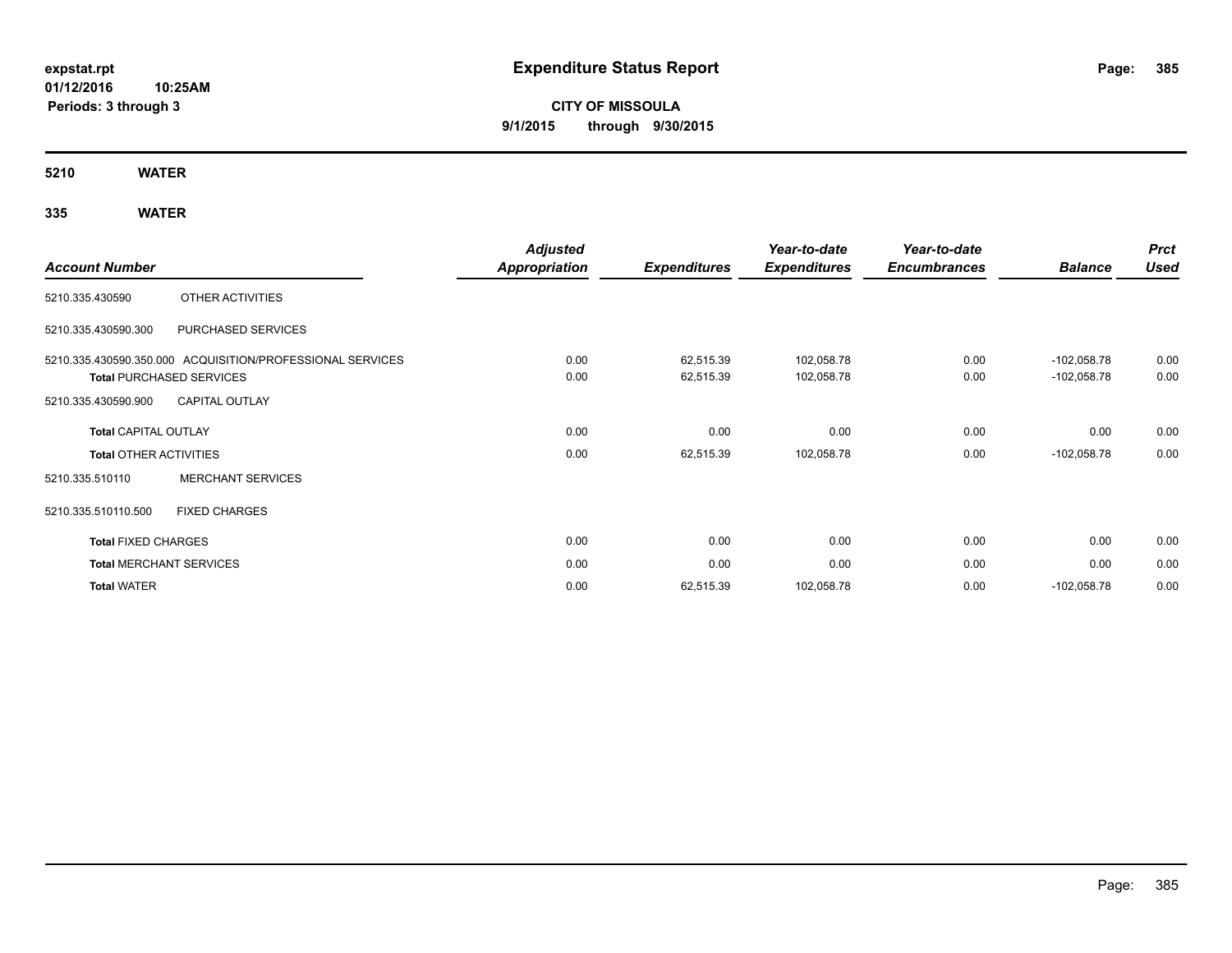#### **5211 WATER REVENUE COLLECTION & CLEARING**

**10:25AM**

#### **335 WATER**

**Periods: 3 through 3**

| <b>Account Number</b>      |                                                      | <b>Adjusted</b><br><b>Appropriation</b> | <b>Expenditures</b> | Year-to-date<br><b>Expenditures</b> | Year-to-date<br><b>Encumbrances</b> | <b>Balance</b> | <b>Prct</b><br><b>Used</b> |
|----------------------------|------------------------------------------------------|-----------------------------------------|---------------------|-------------------------------------|-------------------------------------|----------------|----------------------------|
| 5211.335.510110            | <b>MERCHANT SERVICES</b>                             |                                         |                     |                                     |                                     |                |                            |
| 5211.335.510110.500        | <b>FIXED CHARGES</b>                                 |                                         |                     |                                     |                                     |                |                            |
|                            | <b>Total MERCHANT SERVICES</b>                       | 0.00                                    | 0.00                | 0.00                                | 0.00                                | 0.00           | 0.00                       |
| 5211.335.521000            | <b>INTERFUND OPERATING TRANSFERS</b>                 |                                         |                     |                                     |                                     |                |                            |
| 5211.335.521000.500        | <b>FIXED CHARGES</b>                                 |                                         |                     |                                     |                                     |                |                            |
| <b>Total FIXED CHARGES</b> |                                                      | 0.00                                    | 0.00                | 0.00                                | 0.00                                | 0.00           | 0.00                       |
| 5211.335.521000.800        | OTHER OBJECTS                                        |                                         |                     |                                     |                                     |                |                            |
|                            | <b>Total INTERFUND OPERATING TRANSFERS</b>           | 0.00                                    | 0.00                | 0.00                                | 0.00                                | 0.00           | 0.00                       |
|                            | <b>Total WATER REVENUE COLLECTION &amp; CLEARING</b> | 0.00                                    | 0.00                | 0.00                                | 0.00                                | 0.00           | 0.00                       |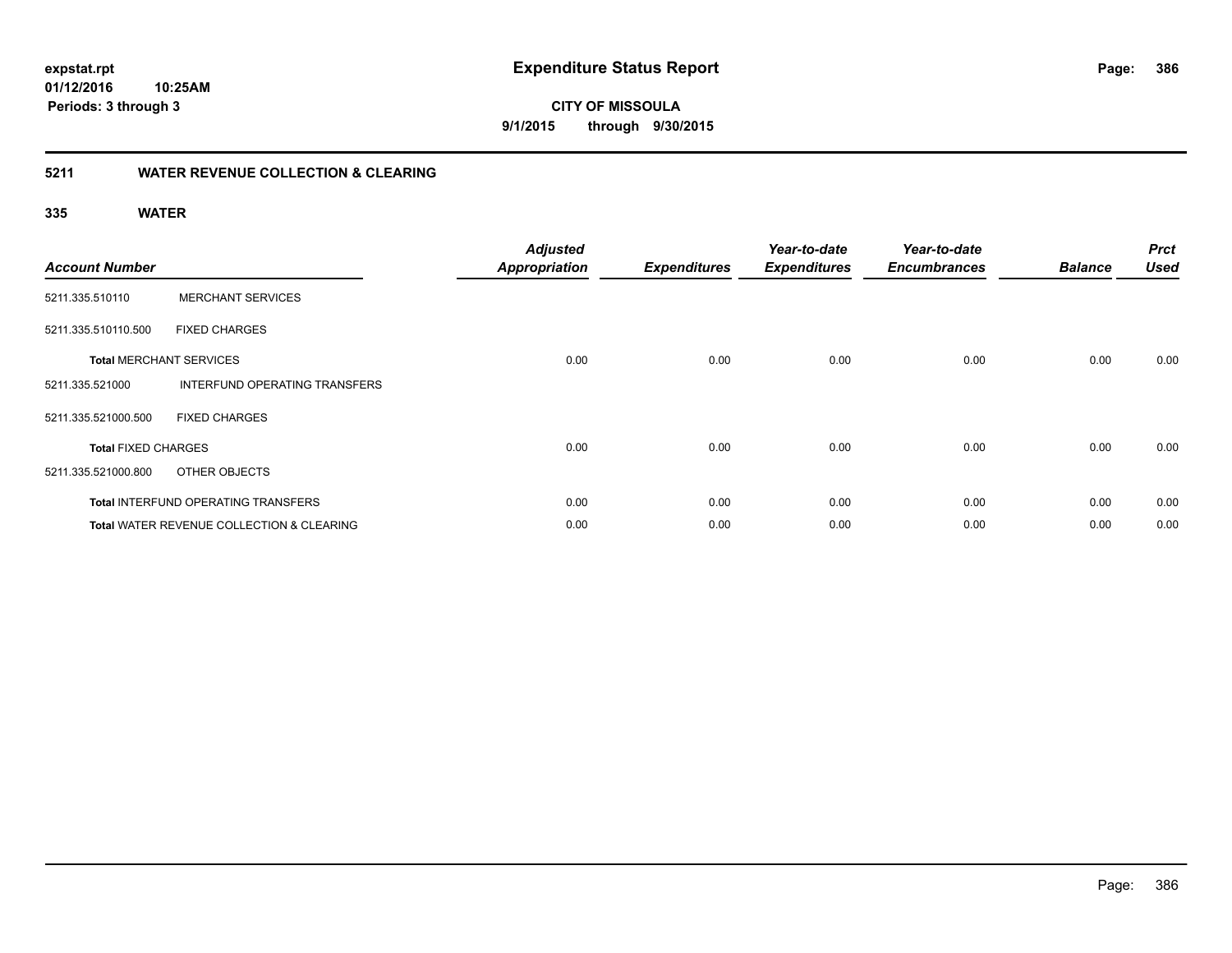#### **5240 WATER CONSTRUCTION FUND**

#### **335 WATER**

| <b>Account Number</b> |                                      | <b>Adjusted</b><br><b>Appropriation</b> | <b>Expenditures</b> | Year-to-date<br><b>Expenditures</b> | Year-to-date<br><b>Encumbrances</b> | <b>Balance</b> | Prct<br><b>Used</b> |
|-----------------------|--------------------------------------|-----------------------------------------|---------------------|-------------------------------------|-------------------------------------|----------------|---------------------|
| 5240.335.510110       | <b>MERCHANT SERVICES</b>             |                                         |                     |                                     |                                     |                |                     |
| 5240.335.510110.500   | <b>FIXED CHARGES</b>                 |                                         |                     |                                     |                                     |                |                     |
|                       | <b>Total WATER CONSTRUCTION FUND</b> | 0.00                                    | 0.00                | 0.00                                | 0.00                                | 0.00           | 0.00                |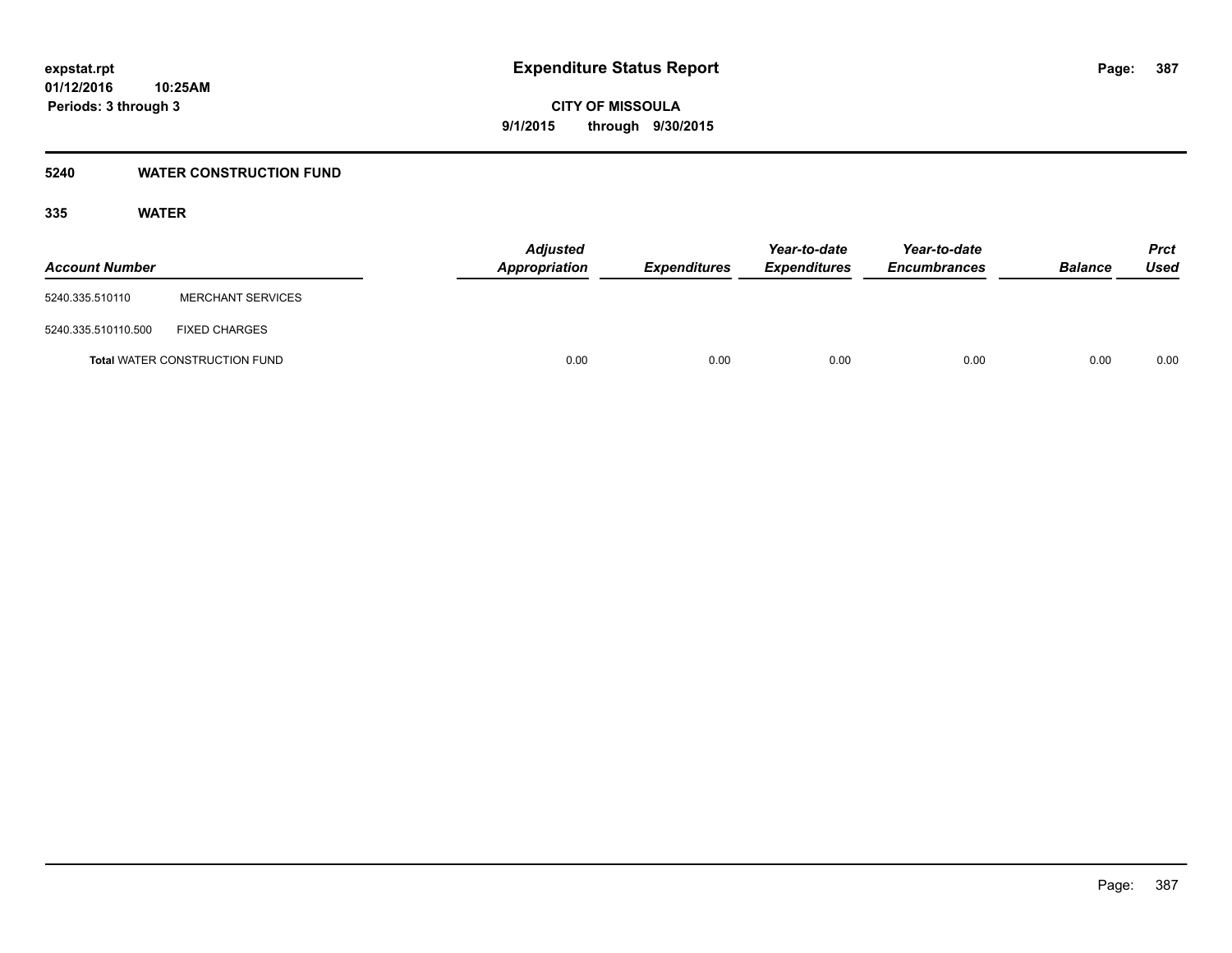#### **5310 SEWER OPERATING BUDGET FUND**

#### **330 WASTEWATER**

| <b>Account Number</b>                   |                                                         | <b>Adjusted</b><br><b>Appropriation</b> | <b>Expenditures</b> | Year-to-date<br><b>Expenditures</b> | Year-to-date<br><b>Encumbrances</b> | <b>Balance</b> | <b>Prct</b><br><b>Used</b> |
|-----------------------------------------|---------------------------------------------------------|-----------------------------------------|---------------------|-------------------------------------|-------------------------------------|----------------|----------------------------|
|                                         |                                                         |                                         |                     |                                     |                                     |                |                            |
| 5310.330.410400                         | <b>DEPRECIATION</b>                                     |                                         |                     |                                     |                                     |                |                            |
| 5310.330.410400.800                     | OTHER OBJECTS                                           |                                         |                     |                                     |                                     |                |                            |
| <b>Total DEPRECIATION</b>               |                                                         | 0.00                                    | 0.00                | 0.00                                | 0.00                                | 0.00           | 0.00                       |
| 5310.330.430610                         | <b>ADMINISTRATION</b>                                   |                                         |                     |                                     |                                     |                |                            |
| 5310.330.430610.100                     | PERSONAL SERVICES                                       |                                         |                     |                                     |                                     |                |                            |
|                                         | 5310.330.430610.110.000 SALARIES AND WAGES              | 173,994.00                              | 9,385.65            | 29,832.54                           | 0.00                                | 144, 161. 46   | 17.15                      |
|                                         | 5310.330.430610.140.000 EMPLOYER CONTRIBUTIONS          | 61,599.00                               | 3,094.52            | 10,727.74                           | 0.00                                | 50,871.26      | 17.42                      |
| <b>Total PERSONAL SERVICES</b>          |                                                         | 235,593.00                              | 12,480.17           | 40,560.28                           | 0.00                                | 195.032.72     | 17.22                      |
| 5310.330.430610.200                     | <b>SUPPLIES</b>                                         |                                         |                     |                                     |                                     |                |                            |
| 5310.330.430610.210.000 OFFICE SUPPLIES |                                                         | 3,400.00                                | 185.61              | 325.04                              | 0.00                                | 3,074.96       | 9.56                       |
|                                         | 5310.330.430610.220.000 OPERATING SUPPLIES              | 1,000.00                                | 62.17               | 605.84                              | 0.00                                | 394.16         | 60.58                      |
|                                         | 5310.330.430610.230.000 REPAIR/MAINTENANCE              | 0.00                                    | 32.68               | 32.68                               | 0.00                                | $-32.68$       | 0.00                       |
| 5310.330.430610.231.000 GASOLINE        |                                                         | 60,000.00                               | 3,346.19            | 6,033.39                            | 0.00                                | 53,966.61      | 10.06                      |
| <b>Total SUPPLIES</b>                   |                                                         | 64,400.00                               | 3,626.65            | 6,996.95                            | 0.00                                | 57,403.05      | 10.86                      |
| 5310.330.430610.300                     | PURCHASED SERVICES                                      |                                         |                     |                                     |                                     |                |                            |
| 5310.330.430610.310.000 COMMUNICATIONS  |                                                         | 86.00                                   | 2,037.08            | 6.541.17                            | 0.00                                | $-6,455.17$    | 7,606.01                   |
|                                         | 5310.330.430610.320.000 PRINTING & DUPLICATING          | 1,000.00                                | 1,039.20            | 1,100.06                            | 0.00                                | $-100.06$      | 110.01                     |
|                                         | 5310.330.430610.330.000 PUBLICITY, SUBSCRIPTIONS & DUES | 3,000.00                                | 3,060.09            | 3,870.09                            | 0.00                                | $-870.09$      | 129.00                     |
|                                         | 5310.330.430610.344.000 TELEPHONE SERVICE               | 16,337.00                               | 2,188.37            | 3,925.02                            | 0.00                                | 12,411.98      | 24.03                      |
|                                         | 5310.330.430610.350.000 PROFESSIONAL SERVICES           | 38,000.00                               | 18,046.70           | 23,291.86                           | 0.00                                | 14,708.14      | 61.29                      |
|                                         | 5310.330.430610.360.000 REPAIR & MAINTENANCE            | 5,794.00                                | 763.35              | 1,905.34                            | 0.00                                | 3,888.66       | 32.88                      |
| 5310.330.430610.370.000 TRAVEL          |                                                         | 1.500.00                                | 0.00                | 0.00                                | 0.00                                | 1.500.00       | 0.00                       |
| 5310.330.430610.380.000 TRAINING        |                                                         | 1,100.00                                | 0.00                | 46.12                               | 0.00                                | 1,053.88       | 4.19                       |
| <b>Total PURCHASED SERVICES</b>         |                                                         | 66,817.00                               | 27,134.79           | 40,679.66                           | 0.00                                | 26,137.34      | 60.88                      |
|                                         |                                                         |                                         |                     |                                     |                                     |                |                            |

5310.330.430610.500 FIXED CHARGES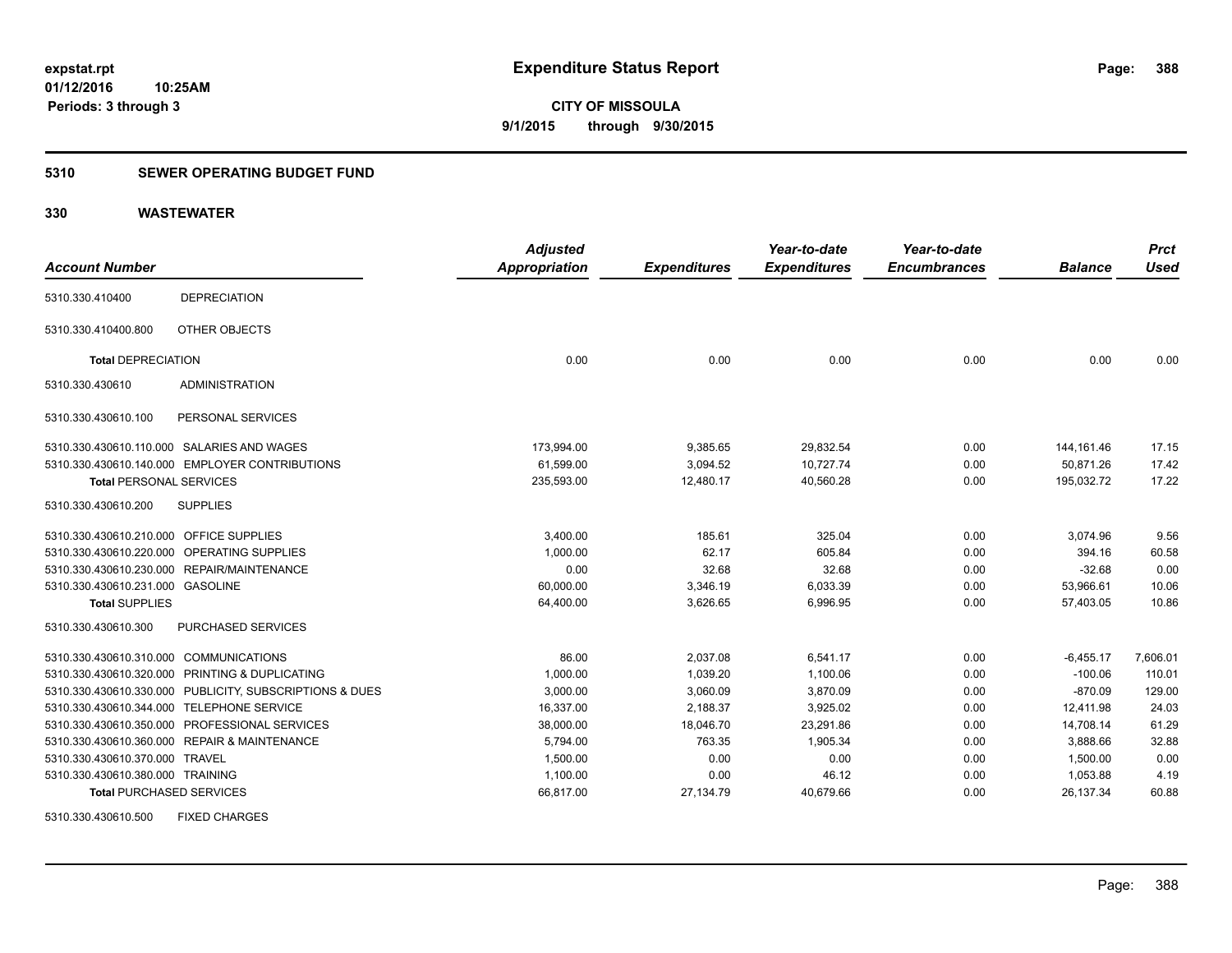#### **5310 SEWER OPERATING BUDGET FUND**

| <b>Account Number</b>                                     | <b>Adjusted</b><br>Appropriation | <b>Expenditures</b> | Year-to-date<br><b>Expenditures</b> | Year-to-date<br><b>Encumbrances</b> | <b>Balance</b> | <b>Prct</b><br>Used |
|-----------------------------------------------------------|----------------------------------|---------------------|-------------------------------------|-------------------------------------|----------------|---------------------|
| 5310.330.430610.500.000 FIXED CHARGES                     | 1,227,202.00                     | 0.00                | 704.83                              | 0.00                                | 1,226,497.17   | 0.06                |
| <b>Total FIXED CHARGES</b>                                | 1,227,202.00                     | 0.00                | 704.83                              | 0.00                                | 1,226,497.17   | 0.06                |
| <b>GRANTS &amp; CONTRIBUTIONS</b><br>5310.330.430610.700  |                                  |                     |                                     |                                     |                |                     |
| 5310.330.430610.700.000 GRANTS & CONTRIBUTIONS            | 1,500.00                         | 0.00                | 0.00                                | 0.00                                | 1,500.00       | 0.00                |
| <b>Total GRANTS &amp; CONTRIBUTIONS</b>                   | 1,500.00                         | 0.00                | 0.00                                | 0.00                                | 1,500.00       | 0.00                |
| 5310.330.430610.800<br>OTHER OBJECTS                      |                                  |                     |                                     |                                     |                |                     |
| <b>Total OTHER OBJECTS</b>                                | 0.00                             | 0.00                | 0.00                                | 0.00                                | 0.00           | 0.00                |
| 5310.330.430610.900<br><b>CAPITAL OUTLAY</b>              |                                  |                     |                                     |                                     |                |                     |
| <b>Total CAPITAL OUTLAY</b>                               | 0.00                             | 0.00                | 0.00                                | 0.00                                | 0.00           | 0.00                |
| <b>Total ADMINISTRATION</b>                               | 1,595,512.00                     | 43,241.61           | 88,941.72                           | 0.00                                | 1,506,570.28   | 5.57                |
| <b>COLLECTIONS &amp; TRANSMISSIONS</b><br>5310.330.430630 |                                  |                     |                                     |                                     |                |                     |
| 5310.330.430630.100<br>PERSONAL SERVICES                  |                                  |                     |                                     |                                     |                |                     |
| 5310.330.430630.110.000 SALARIES AND WAGES                | 462,920.00                       | 35,496.35           | 102,265.96                          | 0.00                                | 360,654.04     | 22.09               |
| 5310.330.430630.120.000 OVERTIME/TERMINATION              | 12,000.00                        | 1,539.92            | 4,206.18                            | 0.00                                | 7,793.82       | 35.05               |
| 5310.330.430630.130.000 OTHER                             | 5,417.00                         | 0.00                | 0.00                                | 0.00                                | 5,417.00       | 0.00                |
| 5310.330.430630.140.000 EMPLOYER CONTRIBUTIONS            | 194,379.00                       | 15,276.50           | 50,377.68                           | 0.00                                | 144,001.32     | 25.92               |
| 5310.330.430630.141.000 STATE RETIREMENT CONTRIBUTIONS    | 0.00                             | 0.00                | 171.76                              | 0.00                                | $-171.76$      | 0.00                |
| <b>Total PERSONAL SERVICES</b>                            | 674,716.00                       | 52,312.77           | 157,021.58                          | 0.00                                | 517,694.42     | 23.27               |
| 5310.330.430630.200<br><b>SUPPLIES</b>                    |                                  |                     |                                     |                                     |                |                     |
| 5310.330.430630.220.000 OPERATING SUPPLIES                | 10,000.00                        | 1,397.89            | 7,572.08                            | 0.00                                | 2,427.92       | 75.72               |
| 5310.330.430630.230.000 REPAIR/MAINTENANCE                | 77,050.00                        | 9,704.64            | 23,120.24                           | 0.00                                | 53,929.76      | 30.01               |
| 5310.330.430630.240.000 OTHER SUPPLIES                    | 2,000.00                         | 15.98               | 253.91                              | 0.00                                | 1,746.09       | 12.70               |
| <b>Total SUPPLIES</b>                                     | 89,050.00                        | 11,118.51           | 30,946.23                           | 0.00                                | 58,103.77      | 34.75               |
| 5310.330.430630.300<br>PURCHASED SERVICES                 |                                  |                     |                                     |                                     |                |                     |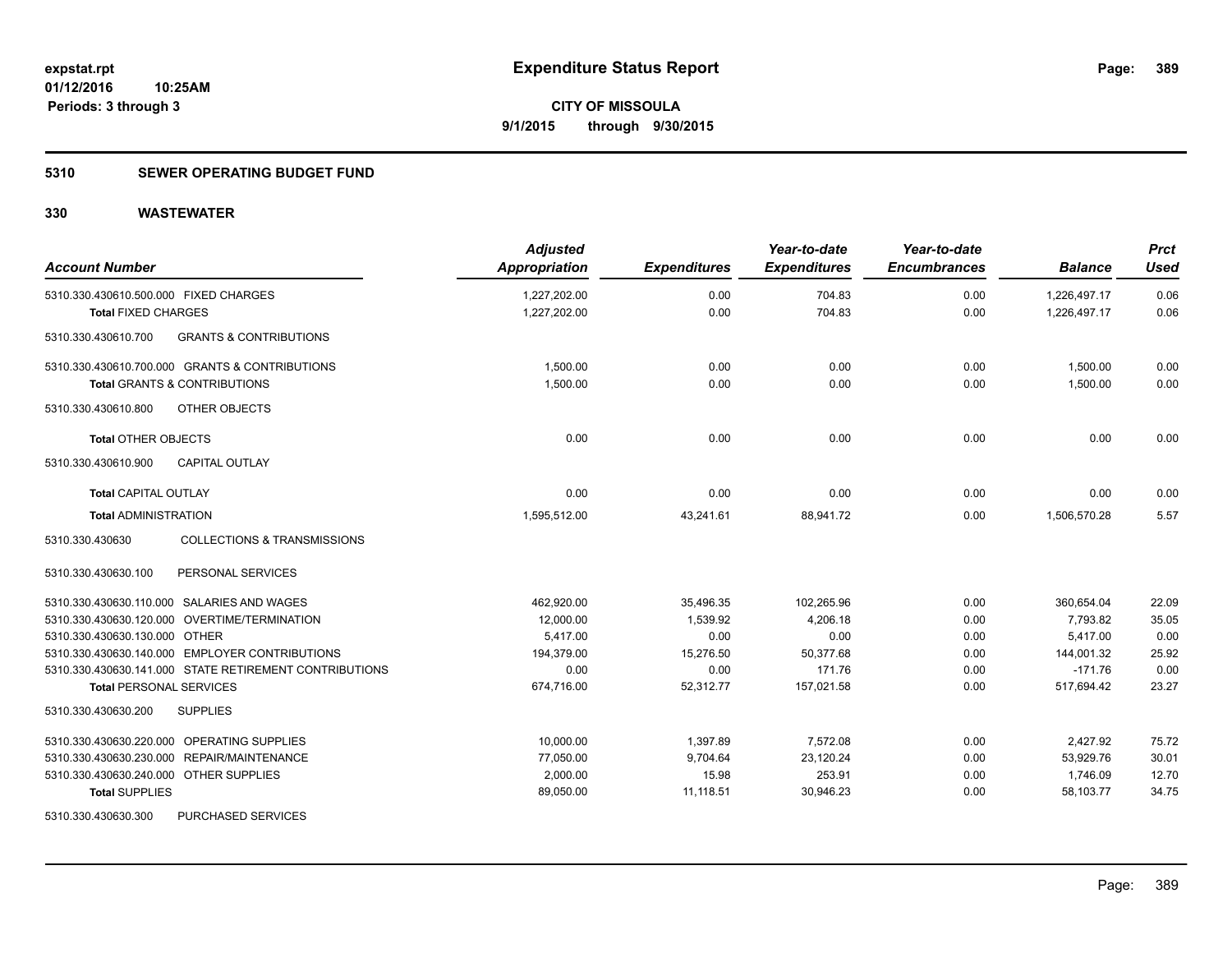#### **5310 SEWER OPERATING BUDGET FUND**

| <b>Account Number</b>                             | <b>Adjusted</b><br><b>Appropriation</b> | <b>Expenditures</b> | Year-to-date<br><b>Expenditures</b> | Year-to-date<br><b>Encumbrances</b> | <b>Balance</b> | <b>Prct</b><br><b>Used</b> |
|---------------------------------------------------|-----------------------------------------|---------------------|-------------------------------------|-------------------------------------|----------------|----------------------------|
| 5310.330.430630.310.000 COMMUNICATIONS            | 984.00                                  | 15.18               | 15.18                               | 0.00                                | 968.82         | 1.54                       |
| 5310.330.430630.341.000 ELECTRICITY & NATURAL GAS | 61,017.00                               | 5,320.49            | 55,504.43                           | 0.00                                | 5,512.57       | 90.97                      |
| 5310.330.430630.343.000 WATER CHARGES             | 6,468.00                                | 547.47              | 906.66                              | 0.00                                | 5,561.34       | 14.02                      |
| 5310.330.430630.350.000 PROFESSIONAL SERVICES     | 2,000.00                                | 0.00                | 0.00                                | 0.00                                | 2,000.00       | 0.00                       |
| 5310.330.430630.360.000 REPAIR & MAINTENANCE      | 104,360.00                              | 13,625.38           | 25,200.57                           | 0.00                                | 79,159.43      | 24.15                      |
| 5310.330.430630.370.000 TRAVEL                    | 3,000.00                                | 0.00                | 0.00                                | 0.00                                | 3,000.00       | 0.00                       |
| 5310.330.430630.380.000 TRAINING                  | 2.500.00                                | 0.00                | 0.00                                | 0.00                                | 2,500.00       | 0.00                       |
| <b>Total PURCHASED SERVICES</b>                   | 180,329.00                              | 19,508.52           | 81,626.84                           | 0.00                                | 98,702.16      | 45.27                      |
| <b>FIXED CHARGES</b><br>5310.330.430630.500       |                                         |                     |                                     |                                     |                |                            |
| 5310.330.430630.500.000 FIXED CHARGES             | 105,000.00                              | 0.00                | 0.00                                | 0.00                                | 105,000.00     | 0.00                       |
| <b>Total FIXED CHARGES</b>                        | 105,000.00                              | 0.00                | 0.00                                | 0.00                                | 105,000.00     | 0.00                       |
| 5310.330.430630.900<br><b>CAPITAL OUTLAY</b>      |                                         |                     |                                     |                                     |                |                            |
| <b>Total CAPITAL OUTLAY</b>                       | 0.00                                    | 0.00                | 0.00                                | 0.00                                | 0.00           | 0.00                       |
| Total COLLECTIONS & TRANSMISSIONS                 | 1,049,095.00                            | 82,939.80           | 269,594.65                          | 0.00                                | 779,500.35     | 25.70                      |
| <b>TREATMENT AND DISPOSAL</b><br>5310.330.430640  |                                         |                     |                                     |                                     |                |                            |
| PERSONAL SERVICES<br>5310.330.430640.100          |                                         |                     |                                     |                                     |                |                            |
| 5310.330.430640.110.000 SALARIES AND WAGES        | 429,771.00                              | 32,973.14           | 94,078.92                           | 0.00                                | 335,692.08     | 21.89                      |
| 5310.330.430640.120.000 OVERTIME/TERMINATION      | 7,000.00                                | 164.29              | 2,560.58                            | 0.00                                | 4,439.42       | 36.58                      |
| 5310.330.430640.130.000 OTHER                     | 9,223.00                                | 0.00                | 0.00                                | 0.00                                | 9,223.00       | 0.00                       |
| 5310.330.430640.140.000 EMPLOYER CONTRIBUTIONS    | 175,941.00                              | 14,087.07           | 44,163.08                           | 0.00                                | 131,777.92     | 25.10                      |
| <b>Total PERSONAL SERVICES</b>                    | 621,935.00                              | 47.224.50           | 140.802.58                          | 0.00                                | 481,132.42     | 22.64                      |
| 5310.330.430640.200<br><b>SUPPLIES</b>            |                                         |                     |                                     |                                     |                |                            |
| 5310.330.430640.220.000 OPERATING SUPPLIES        | 170,170.00                              | 22,541.86           | 38,769.54                           | 0.00                                | 131,400.46     | 22.78                      |
| 5310.330.430640.230.000 REPAIR/MAINTENANCE        | 100,000.00                              | 6,739.16            | 10,512.61                           | 0.00                                | 89,487.39      | 10.51                      |
| 5310.330.430640.240.000 OTHER SUPPLIES            | 2,000.00                                | 0.00                | 0.00                                | 0.00                                | 2,000.00       | 0.00                       |
| <b>Total SUPPLIES</b>                             | 272,170.00                              | 29,281.02           | 49,282.15                           | 0.00                                | 222,887.85     | 18.11                      |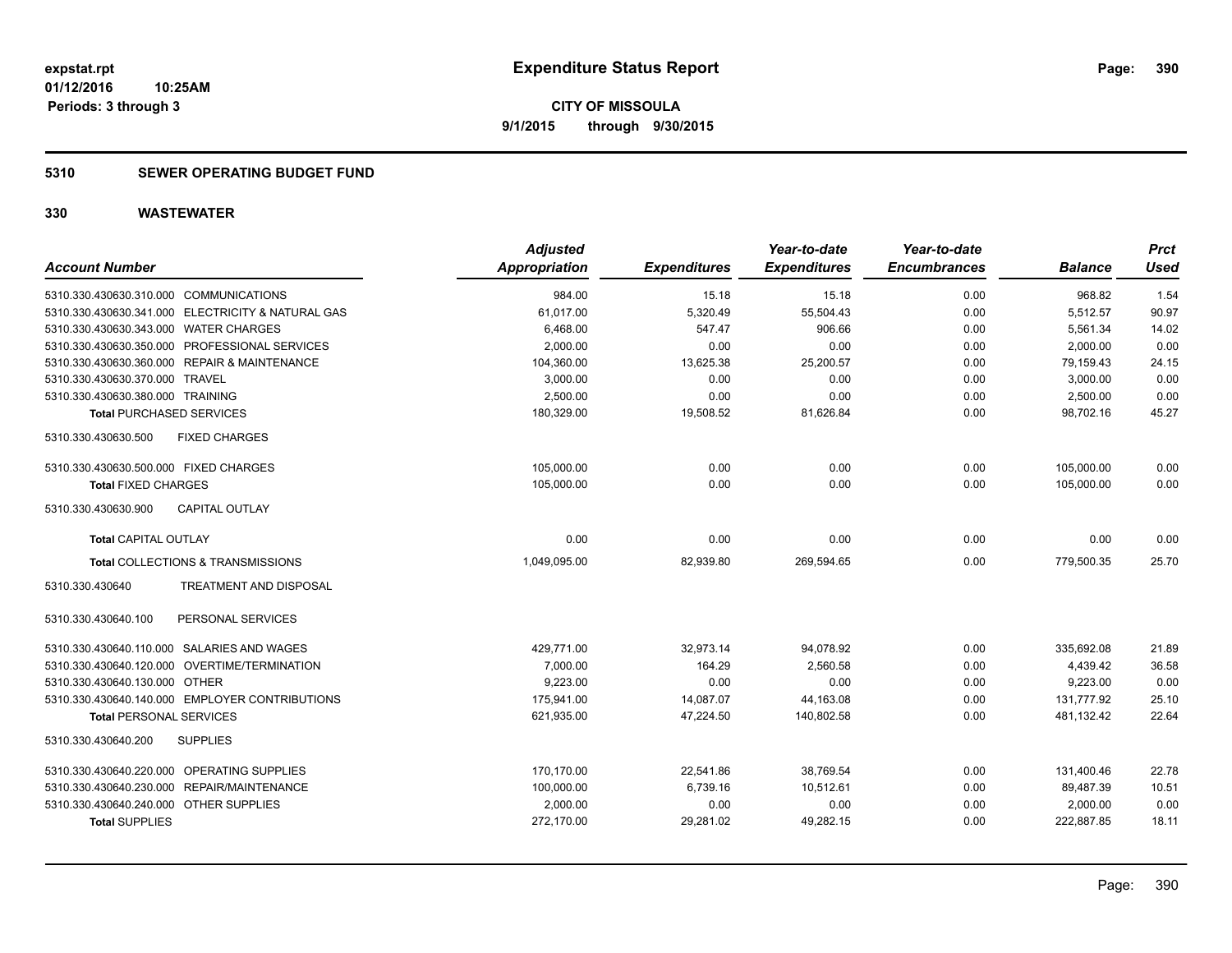**Periods: 3 through 3**

**CITY OF MISSOULA 9/1/2015 through 9/30/2015**

#### **5310 SEWER OPERATING BUDGET FUND**

| <b>Account Number</b>                      |                                                   | <b>Adjusted</b><br><b>Appropriation</b> |                     | Year-to-date<br><b>Expenditures</b> | Year-to-date<br><b>Encumbrances</b> | <b>Balance</b> | <b>Prct</b><br><b>Used</b> |
|--------------------------------------------|---------------------------------------------------|-----------------------------------------|---------------------|-------------------------------------|-------------------------------------|----------------|----------------------------|
|                                            |                                                   |                                         | <b>Expenditures</b> |                                     |                                     |                |                            |
| 5310.330.430640.300                        | PURCHASED SERVICES                                |                                         |                     |                                     |                                     |                |                            |
| 5310.330.430640.310.000 COMMUNICATIONS     |                                                   | 1.500.00                                | 0.00                | 0.00                                | 0.00                                | 1,500.00       | 0.00                       |
|                                            | 5310.330.430640.341.000 ELECTRICITY & NATURAL GAS | 439,563.00                              | 47,572.95           | 48,864.27                           | 0.00                                | 390,698.73     | 11.12                      |
| 5310.330.430640.343.000 WATER CHARGES      |                                                   | 3,780.00                                | 260.59              | 529.20                              | 0.00                                | 3,250.80       | 14.00                      |
| 5310.330.430640.345.000 GARBAGE            |                                                   | 20,804.00                               | 1,805.65            | 5,692.40                            | 0.00                                | 15,111.60      | 27.36                      |
|                                            | 5310.330.430640.350.000 PROFESSIONAL SERVICES     | 1,000.00                                | 0.00                | 645.00                              | 0.00                                | 355.00         | 64.50                      |
|                                            | 5310.330.430640.360.000 REPAIR & MAINTENANCE      | 225,000.00                              | 37,948.69           | 72,571.37                           | 0.00                                | 152,428.63     | 32.25                      |
| 5310.330.430640.370.000 TRAVEL             |                                                   | 6,000.00                                | 0.00                | 92.00                               | 0.00                                | 5,908.00       | 1.53                       |
| 5310.330.430640.380.000 TRAINING           |                                                   | 3,000.00                                | 1,837.00            | 3,787.00                            | 0.00                                | $-787.00$      | 126.23                     |
|                                            | 5310.330.430640.390.000 OTHER PURCHASED SERVICES  | 403,075.00                              | 28,210.70           | 64,252.40                           | 0.00                                | 338,822.60     | 15.94                      |
| <b>Total PURCHASED SERVICES</b>            |                                                   | 1,103,722.00                            | 117,635.58          | 196,433.64                          | 0.00                                | 907,288.36     | 17.80                      |
| 5310.330.430640.900                        | <b>CAPITAL OUTLAY</b>                             |                                         |                     |                                     |                                     |                |                            |
| <b>Total CAPITAL OUTLAY</b>                |                                                   | 0.00                                    | 0.00                | 0.00                                | 0.00                                | 0.00           | 0.00                       |
|                                            | <b>Total TREATMENT AND DISPOSAL</b>               | 1,997,827.00                            | 194,141.10          | 386,518.37                          | 0.00                                | 1,611,308.63   | 19.35                      |
| 5310.330.430650                            | <b>LAB &amp; TESTING</b>                          |                                         |                     |                                     |                                     |                |                            |
| 5310.330.430650.100                        | PERSONAL SERVICES                                 |                                         |                     |                                     |                                     |                |                            |
|                                            | 5310.330.430650.110.000 SALARIES AND WAGES        | 163,761.00                              | 12,339.49           | 35,776.44                           | 0.00                                | 127,984.56     | 21.85                      |
|                                            | 5310.330.430650.140.000 EMPLOYER CONTRIBUTIONS    | 64,214.00                               | 4,992.75            | 16,566.70                           | 0.00                                | 47,647.30      | 25.80                      |
| <b>Total PERSONAL SERVICES</b>             |                                                   | 227,975.00                              | 17,332.24           | 52,343.14                           | 0.00                                | 175,631.86     | 22.96                      |
| 5310.330.430650.200                        | <b>SUPPLIES</b>                                   |                                         |                     |                                     |                                     |                |                            |
| 5310.330.430650.220.000 OPERATING SUPPLIES |                                                   | 23,000.00                               | 741.42              | 4,492.91                            | 0.00                                | 18,507.09      | 19.53                      |
|                                            | 5310.330.430650.230.000 REPAIR/MAINTENANCE        | 3,000.00                                | 0.00                | 0.00                                | 0.00                                | 3,000.00       | 0.00                       |
| <b>Total SUPPLIES</b>                      |                                                   | 26,000.00                               | 741.42              | 4,492.91                            | 0.00                                | 21,507.09      | 17.28                      |
| 5310.330.430650.300                        | PURCHASED SERVICES                                |                                         |                     |                                     |                                     |                |                            |
| 5310.330.430650.310.000 COMMUNICATIONS     |                                                   | 1,000.00                                | 60.74               | 236.52                              | 0.00                                | 763.48         | 23.65                      |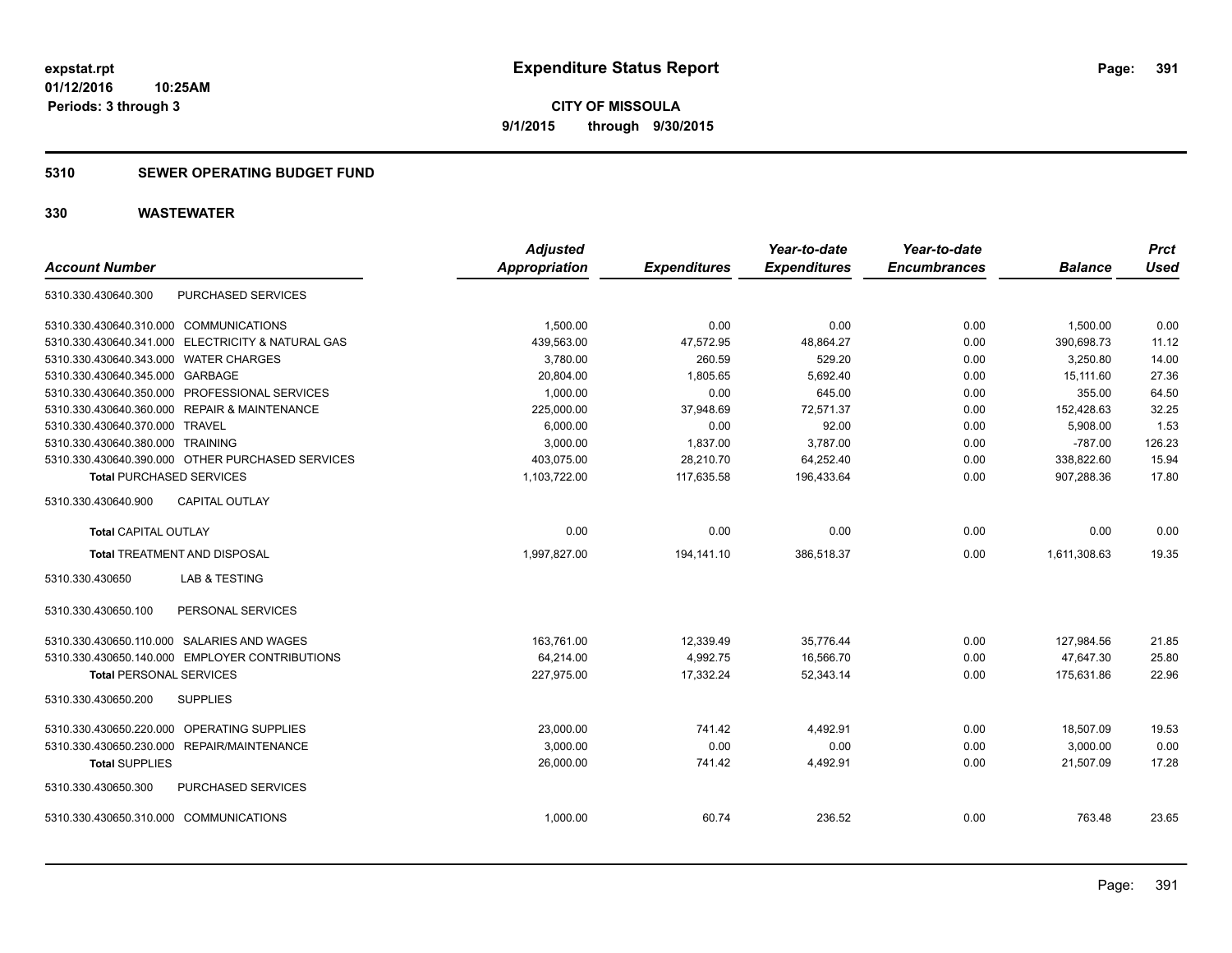### **5310 SEWER OPERATING BUDGET FUND**

| <b>Account Number</b>            |                                               | <b>Adjusted</b><br><b>Appropriation</b> | <b>Expenditures</b> | Year-to-date<br><b>Expenditures</b> | Year-to-date<br><b>Encumbrances</b> | <b>Balance</b> | <b>Prct</b><br><b>Used</b> |
|----------------------------------|-----------------------------------------------|-----------------------------------------|---------------------|-------------------------------------|-------------------------------------|----------------|----------------------------|
|                                  | 5310.330.430650.350.000 PROFESSIONAL SERVICES | 29,000.00                               | 4,630.00            | 6,377.00                            | 0.00                                | 22,623.00      | 21.99                      |
|                                  | 5310.330.430650.360.000 REPAIR & MAINTENANCE  | 4,000.00                                | 0.00                | 0.00                                | 0.00                                | 4,000.00       | 0.00                       |
| 5310.330.430650.370.000 TRAVEL   |                                               | 2,000.00                                | 0.00                | 0.00                                | 0.00                                | 2,000.00       | 0.00                       |
| 5310.330.430650.380.000 TRAINING |                                               | 1,000.00                                | 0.00                | 0.00                                | 0.00                                | 1,000.00       | 0.00                       |
|                                  | <b>Total PURCHASED SERVICES</b>               | 37,000.00                               | 4,690.74            | 6,613.52                            | 0.00                                | 30,386.48      | 17.87                      |
| 5310.330.430650.500              | <b>FIXED CHARGES</b>                          |                                         |                     |                                     |                                     |                |                            |
| <b>Total FIXED CHARGES</b>       |                                               | 0.00                                    | 0.00                | 0.00                                | 0.00                                | 0.00           | 0.00                       |
| 5310.330.430650.900              | <b>CAPITAL OUTLAY</b>                         |                                         |                     |                                     |                                     |                |                            |
| <b>Total CAPITAL OUTLAY</b>      |                                               | 0.00                                    | 0.00                | 0.00                                | 0.00                                | 0.00           | 0.00                       |
| <b>Total LAB &amp; TESTING</b>   |                                               | 290,975.00                              | 22,764.40           | 63,449.57                           | 0.00                                | 227,525.43     | 21.81                      |
| 5310.330.430660                  | <b>ENGINEEERING</b>                           |                                         |                     |                                     |                                     |                |                            |
| 5310.330.430660.300              | PURCHASED SERVICES                            |                                         |                     |                                     |                                     |                |                            |
|                                  | <b>Total PURCHASED SERVICES</b>               | 0.00                                    | 0.00                | 0.00                                | 0.00                                | 0.00           | 0.00                       |
| 5310.330.430660.500              | <b>FIXED CHARGES</b>                          |                                         |                     |                                     |                                     |                |                            |
| <b>Total FIXED CHARGES</b>       |                                               | 0.00                                    | 0.00                | 0.00                                | 0.00                                | 0.00           | 0.00                       |
| 5310.330.430660.900              | <b>CAPITAL OUTLAY</b>                         |                                         |                     |                                     |                                     |                |                            |
| <b>Total ENGINEEERING</b>        |                                               | 0.00                                    | 0.00                | 0.00                                | 0.00                                | 0.00           | 0.00                       |
| 5310.330.490504                  | <b>DEBT SERVICE</b>                           |                                         |                     |                                     |                                     |                |                            |
| 5310.330.490504.600              | <b>DEBT SERVICE</b>                           |                                         |                     |                                     |                                     |                |                            |
| <b>Total DEBT SERVICE</b>        |                                               | 0.00                                    | 0.00                | 0.00                                | 0.00                                | 0.00           | 0.00                       |
| 5310.330.499999                  | <b>NEW REQUESTS</b>                           |                                         |                     |                                     |                                     |                |                            |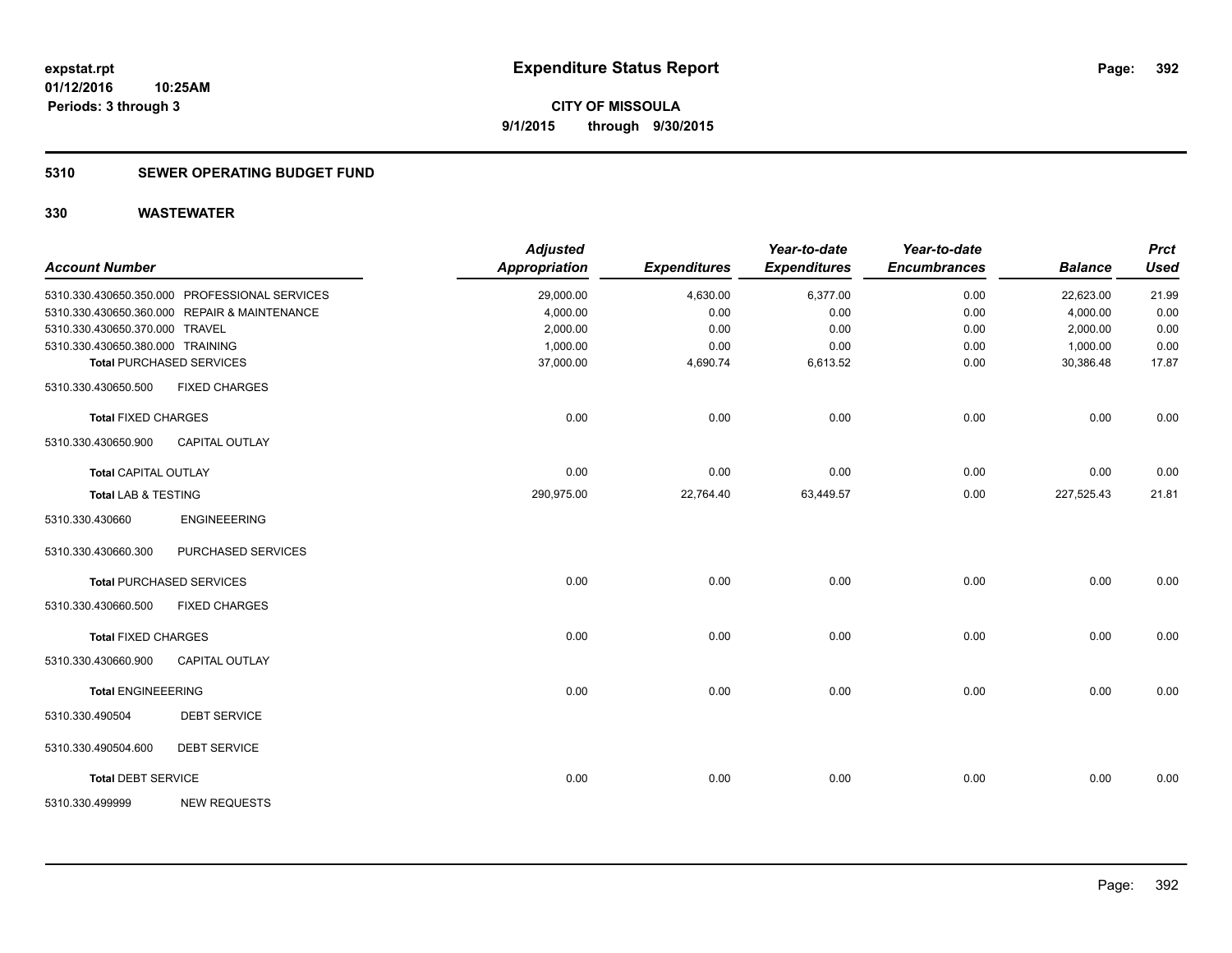#### **5310 SEWER OPERATING BUDGET FUND**

| <b>Account Number</b>          |                                                | <b>Adjusted</b><br><b>Appropriation</b> | <b>Expenditures</b> | Year-to-date<br><b>Expenditures</b> | Year-to-date<br><b>Encumbrances</b> | <b>Balance</b> | <b>Prct</b><br><b>Used</b> |
|--------------------------------|------------------------------------------------|-----------------------------------------|---------------------|-------------------------------------|-------------------------------------|----------------|----------------------------|
| 5310.330.499999.100            | PERSONAL SERVICES                              |                                         |                     |                                     |                                     |                |                            |
|                                | 5310.330.499999.110.000 SALARIES AND WAGES     | 18,075.00                               | 0.00                | 0.00                                | 0.00                                | 18,075.00      | 0.00                       |
|                                | 5310.330.499999.140.000 EMPLOYER CONTRIBUTIONS | 2,755.00                                | 0.00                | 0.00                                | 0.00                                | 2,755.00       | 0.00                       |
| <b>Total PERSONAL SERVICES</b> |                                                | 20,830.00                               | 0.00                | 0.00                                | 0.00                                | 20,830.00      | 0.00                       |
| 5310.330.499999.900            | <b>CAPITAL OUTLAY</b>                          |                                         |                     |                                     |                                     |                |                            |
| <b>Total CAPITAL OUTLAY</b>    |                                                | 0.00                                    | 0.00                | 0.00                                | 0.00                                | 0.00           | 0.00                       |
| <b>Total NEW REQUESTS</b>      |                                                | 20,830.00                               | 0.00                | 0.00                                | 0.00                                | 20,830.00      | 0.00                       |
| 5310.330.510000                | <b>MISCELLANEOUS</b>                           |                                         |                     |                                     |                                     |                |                            |
| 5310.330.510000.900            | CAPITAL OUTLAY                                 |                                         |                     |                                     |                                     |                |                            |
| <b>Total MISCELLANEOUS</b>     |                                                | 0.00                                    | 0.00                | 0.00                                | 0.00                                | 0.00           | 0.00                       |
| 5310.330.510100                | SPECIAL ASSESSMENTS                            |                                         |                     |                                     |                                     |                |                            |
| 5310.330.510100.500            | <b>FIXED CHARGES</b>                           |                                         |                     |                                     |                                     |                |                            |
|                                | Total SPECIAL ASSESSMENTS                      | 0.00                                    | 0.00                | 0.00                                | 0.00                                | 0.00           | 0.00                       |
| 5310.330.510110                | <b>MERCHANT SERVICES</b>                       |                                         |                     |                                     |                                     |                |                            |
| 5310.330.510110.500            | <b>FIXED CHARGES</b>                           |                                         |                     |                                     |                                     |                |                            |
| <b>Total MERCHANT SERVICES</b> |                                                | 0.00                                    | 0.00                | 0.00                                | 0.00                                | 0.00           | 0.00                       |
| 5310.330.521000                | INTERFUND OPERATING TRANSFERS                  |                                         |                     |                                     |                                     |                |                            |
| 5310.330.521000.800            | OTHER OBJECTS                                  |                                         |                     |                                     |                                     |                |                            |
|                                | Total INTERFUND OPERATING TRANSFERS            | 0.00                                    | 0.00                | 0.00                                | 0.00                                | 0.00           | 0.00                       |
| <b>Total WASTEWATER</b>        |                                                | 4,954,239.00                            | 343,086.91          | 808,504.31                          | 0.00                                | 4,145,734.69   | 16.32                      |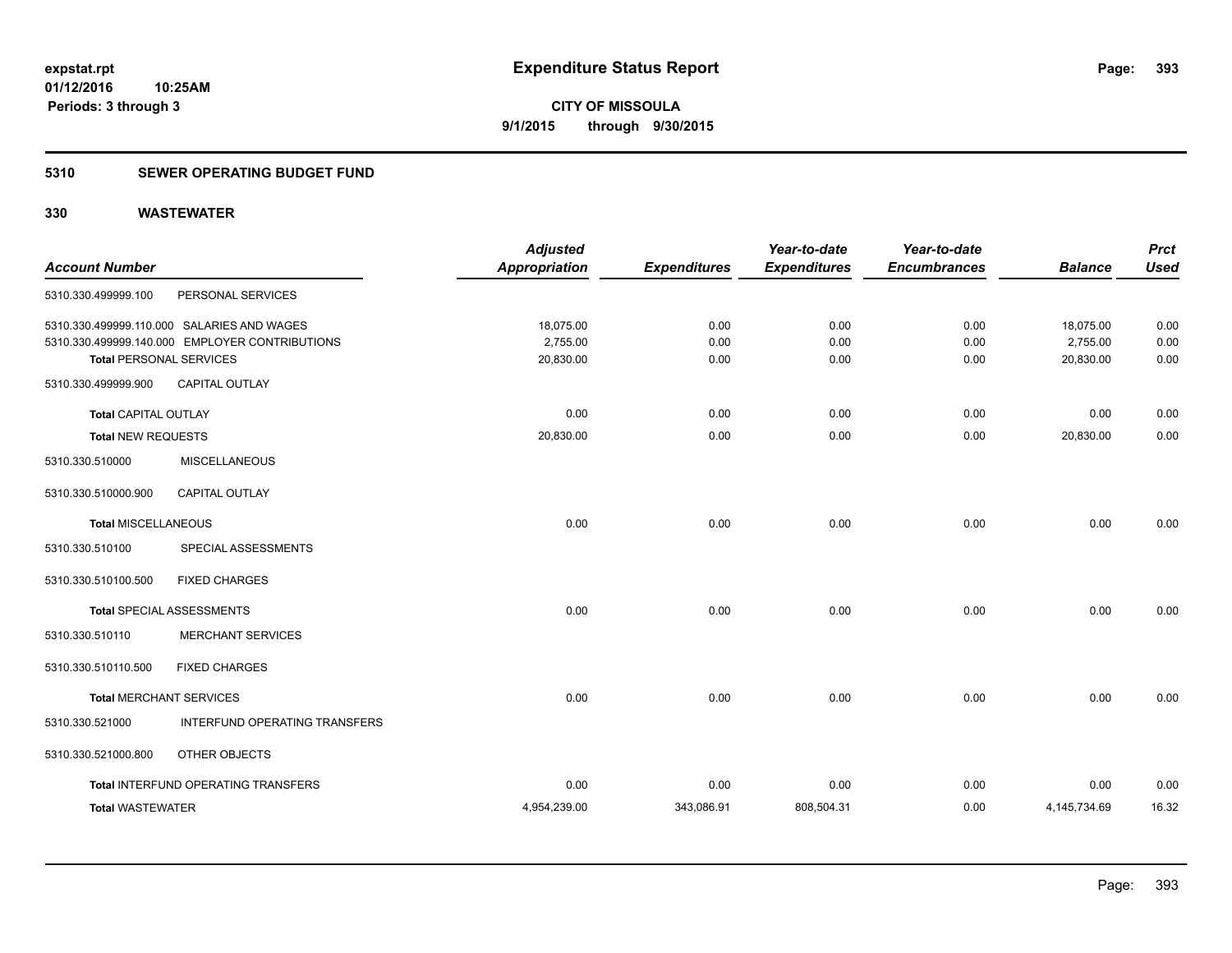**394**

**01/12/2016 10:25AM Periods: 3 through 3**

**CITY OF MISSOULA 9/1/2015 through 9/30/2015**

### **5310 SEWER OPERATING BUDGET FUND**

#### **900 DEPRECIATION**

| <b>Account Number</b>     |                                          | <b>Adjusted</b><br>Appropriation | <b>Expenditures</b> | Year-to-date<br><b>Expenditures</b> | Year-to-date<br><b>Encumbrances</b> | <b>Balance</b> | <b>Prct</b><br><b>Used</b> |
|---------------------------|------------------------------------------|----------------------------------|---------------------|-------------------------------------|-------------------------------------|----------------|----------------------------|
| 5310.900.510000           | <b>MISCELLANEOUS</b>                     |                                  |                     |                                     |                                     |                |                            |
| 5310.900.510000.800       | OTHER OBJECTS                            |                                  |                     |                                     |                                     |                |                            |
| <b>Total DEPRECIATION</b> |                                          | 0.00                             | 0.00                | 0.00                                | 0.00                                | 0.00           | 0.00                       |
|                           | <b>Total SEWER OPERATING BUDGET FUND</b> | 4,954,239.00                     | 343,086.91          | 808,504.31                          | 0.00                                | 4.145.734.69   | 16.32                      |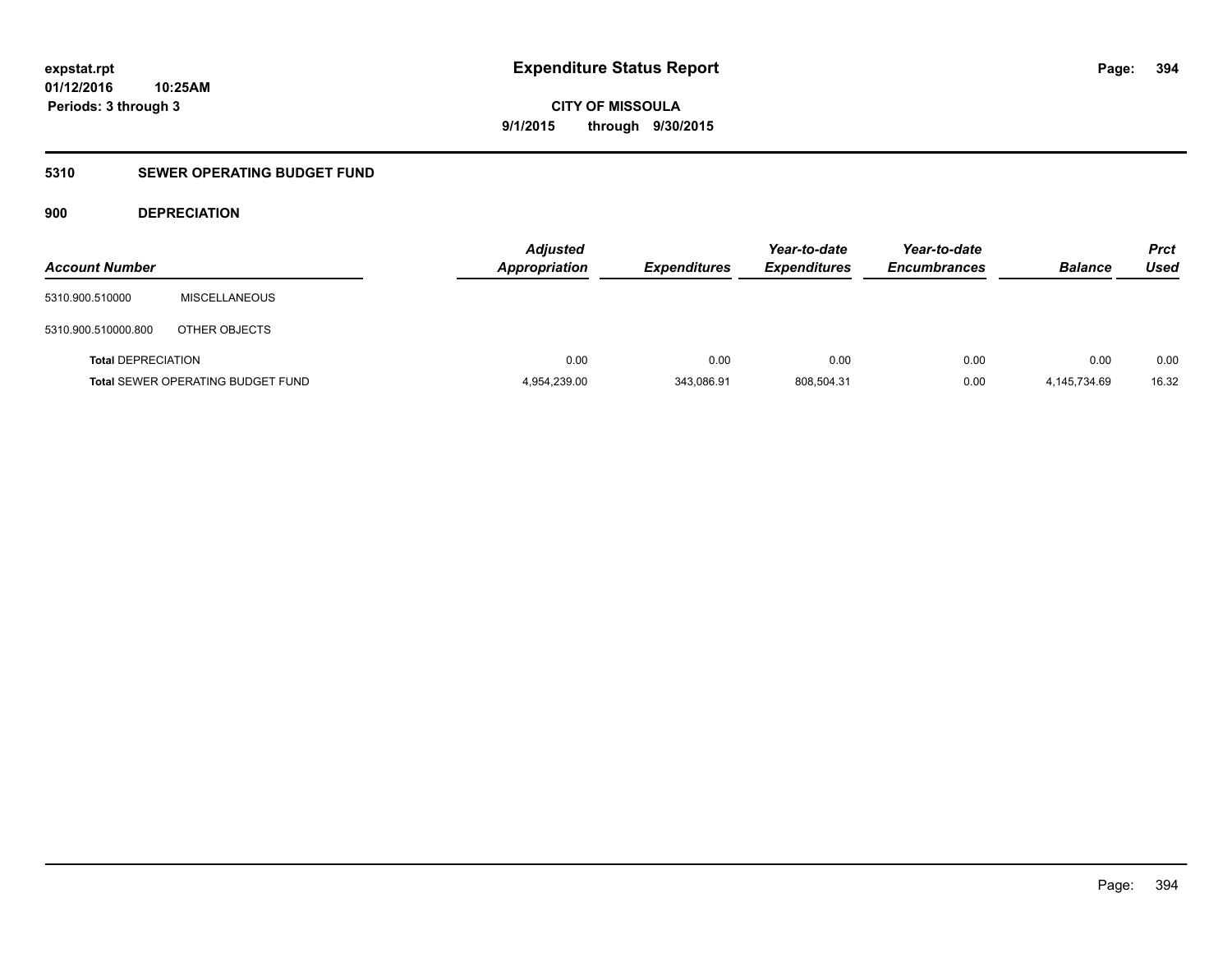**CITY OF MISSOULA 9/1/2015 through 9/30/2015**

#### **5311 SEWER REVENUE COLLECTION & CLEARING FUND**

| <b>Account Number</b>      |                                                  | <b>Adjusted</b><br><b>Appropriation</b> | <b>Expenditures</b> | Year-to-date<br><b>Expenditures</b> | Year-to-date<br><b>Encumbrances</b> | <b>Balance</b> | <b>Prct</b><br><b>Used</b> |
|----------------------------|--------------------------------------------------|-----------------------------------------|---------------------|-------------------------------------|-------------------------------------|----------------|----------------------------|
| 5311.330.430670            | <b>CUSTOMER ACCOUNTING &amp; COLLECTION</b>      |                                         |                     |                                     |                                     |                |                            |
| 5311.330.430670.800        | OTHER OBJECTS                                    |                                         |                     |                                     |                                     |                |                            |
|                            | Total CUSTOMER ACCOUNTING & COLLECTION           | 0.00                                    | 0.00                | 0.00                                | 0.00                                | 0.00           | 0.00                       |
| 5311.330.510000            | <b>MISCELLANEOUS</b>                             |                                         |                     |                                     |                                     |                |                            |
| 5311.330.510000.800        | OTHER OBJECTS                                    |                                         |                     |                                     |                                     |                |                            |
| <b>Total MISCELLANEOUS</b> |                                                  | 0.00                                    | 0.00                | 0.00                                | 0.00                                | 0.00           | 0.00                       |
| 5311.330.510110            | <b>MERCHANT SERVICES</b>                         |                                         |                     |                                     |                                     |                |                            |
| 5311.330.510110.500        | <b>FIXED CHARGES</b>                             |                                         |                     |                                     |                                     |                |                            |
|                            | <b>Total MERCHANT SERVICES</b>                   | 0.00                                    | 0.00                | 0.00                                | 0.00                                | 0.00           | 0.00                       |
| 5311.330.521000            | SEWER REVENUE CLEARING                           |                                         |                     |                                     |                                     |                |                            |
| 5311.330.521000.500        | <b>FIXED CHARGES</b>                             |                                         |                     |                                     |                                     |                |                            |
| <b>Total FIXED CHARGES</b> |                                                  | 0.00                                    | 0.00                | 0.00                                | 0.00                                | 0.00           | 0.00                       |
| 5311.330.521000.600        | <b>DEBT SERVICE</b>                              |                                         |                     |                                     |                                     |                |                            |
| <b>Total DEBT SERVICE</b>  |                                                  | 0.00                                    | 0.00                | 0.00                                | 0.00                                | 0.00           | 0.00                       |
| 5311.330.521000.800        | OTHER OBJECTS                                    |                                         |                     |                                     |                                     |                |                            |
|                            | 5311.330.521000.820.000 TRANSFERS TO OTHER FUNDS | 7,391,083.00                            | 0.00                | 0.00                                | 0.00                                | 7,391,083.00   | 0.00                       |
|                            | Total SEWER REVENUE CLEARING                     | 7,391,083.00                            | 0.00                | 0.00                                | 0.00                                | 7,391,083.00   | 0.00                       |
|                            | Total SEWER REVENUE COLLECTION & CLEARING FUND   | 7,391,083.00                            | 0.00                | 0.00                                | 0.00                                | 7,391,083.00   | 0.00                       |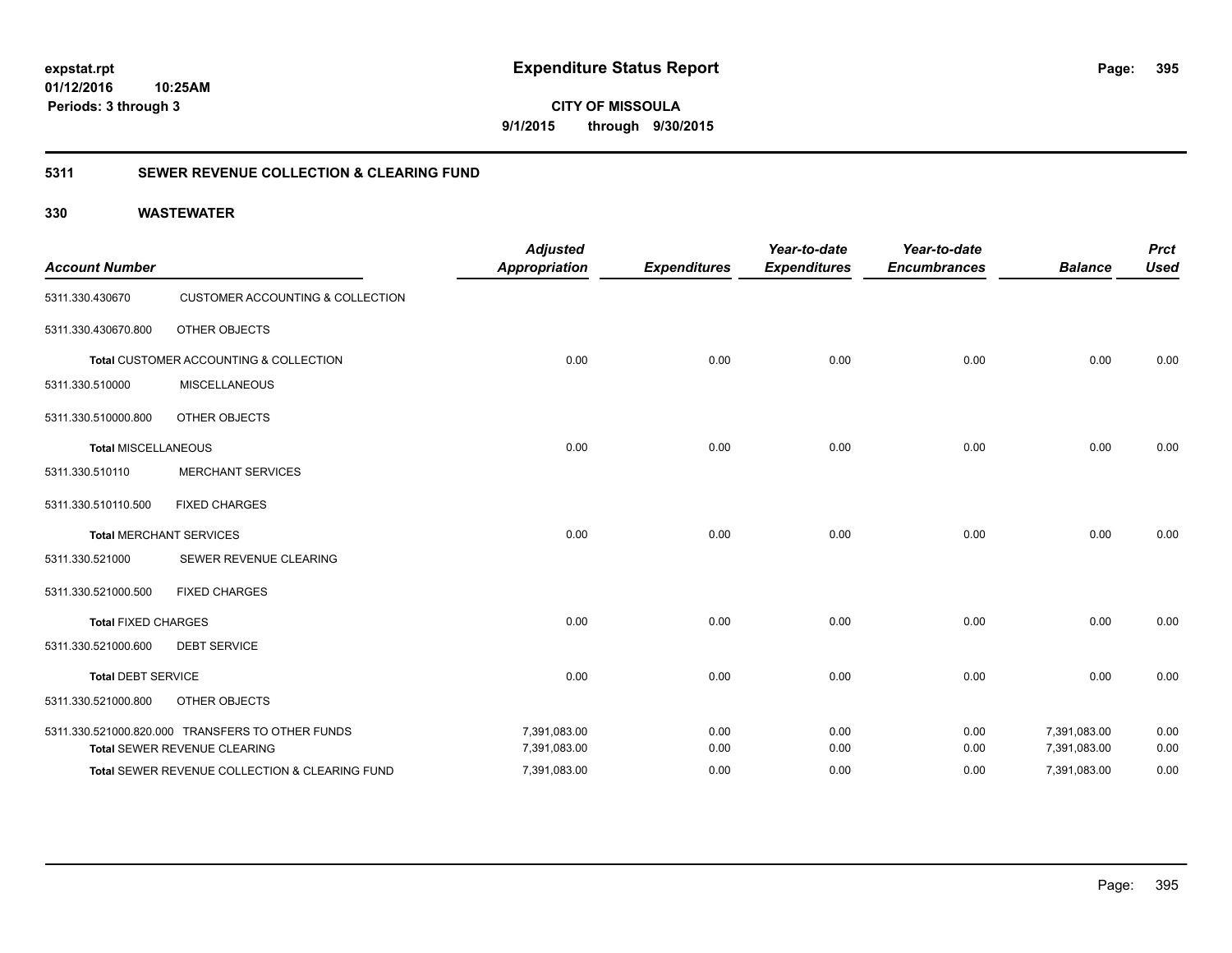#### **5315 SEWER LOAN FUND**

| <b>Account Number</b>           |                                                                                            | <b>Adjusted</b><br><b>Appropriation</b> | <b>Expenditures</b> | Year-to-date<br><b>Expenditures</b> | Year-to-date<br><b>Encumbrances</b> | <b>Balance</b>         | <b>Prct</b><br><b>Used</b> |
|---------------------------------|--------------------------------------------------------------------------------------------|-----------------------------------------|---------------------|-------------------------------------|-------------------------------------|------------------------|----------------------------|
| 5315.330.430607                 | *** Title Not Found ***                                                                    |                                         |                     |                                     |                                     |                        |                            |
| 5315.330.430607.300             | PURCHASED SERVICES                                                                         |                                         |                     |                                     |                                     |                        |                            |
| Total *** Title Not Found ***   |                                                                                            | 0.00                                    | 0.00                | 0.00                                | 0.00                                | 0.00                   | 0.00                       |
| 5315.330.430670                 | <b>CUSTOMER ACCOUNTING &amp; COLLECTION</b>                                                |                                         |                     |                                     |                                     |                        |                            |
| 5315.330.430670.300             | PURCHASED SERVICES                                                                         |                                         |                     |                                     |                                     |                        |                            |
| <b>Total PURCHASED SERVICES</b> |                                                                                            | 0.00                                    | 0.00                | 0.00                                | 0.00                                | 0.00                   | 0.00                       |
| 5315.330.430670.600             | <b>DEBT SERVICE</b>                                                                        |                                         |                     |                                     |                                     |                        |                            |
| <b>Total DEBT SERVICE</b>       |                                                                                            | 0.00                                    | 0.00                | 0.00                                | 0.00                                | 0.00                   | 0.00                       |
| 5315.330.430670.800             | OTHER OBJECTS                                                                              |                                         |                     |                                     |                                     |                        |                            |
|                                 | 5315.330.430670.820.000 TRANSFERS TO OTHER FUNDS<br>Total CUSTOMER ACCOUNTING & COLLECTION | 20,000.00<br>20,000.00                  | 0.00<br>0.00        | 0.00<br>0.00                        | 0.00<br>0.00                        | 20,000.00<br>20,000.00 | 0.00<br>0.00               |
| 5315.330.510110                 | <b>MERCHANT SERVICES</b>                                                                   |                                         |                     |                                     |                                     |                        |                            |
| 5315.330.510110.500             | <b>FIXED CHARGES</b>                                                                       |                                         |                     |                                     |                                     |                        |                            |
|                                 | <b>Total MERCHANT SERVICES</b>                                                             | 0.00                                    | 0.00                | 0.00                                | 0.00                                | 0.00                   | 0.00                       |
| <b>Total SEWER LOAN FUND</b>    |                                                                                            | 20,000.00                               | 0.00                | 0.00                                | 0.00                                | 20,000.00              | 0.00                       |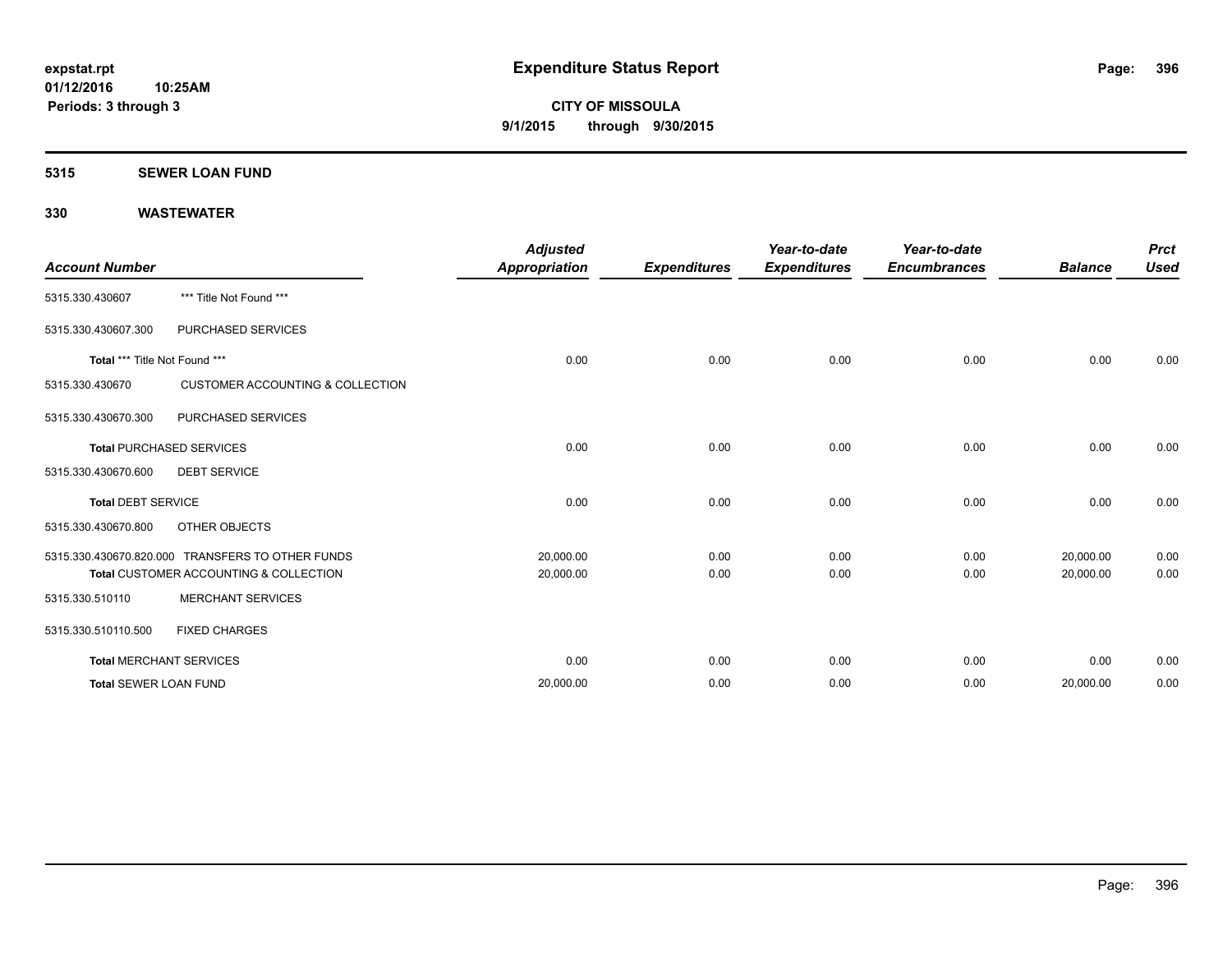**CITY OF MISSOULA 9/1/2015 through 9/30/2015**

### **5320 SEWER REPLACEMENT & DEPRECIATION FUND**

| <b>Account Number</b>           |                                        | <b>Adjusted</b><br><b>Appropriation</b> | <b>Expenditures</b> | Year-to-date<br><b>Expenditures</b> | Year-to-date<br><b>Encumbrances</b> | <b>Balance</b> | <b>Prct</b><br><b>Used</b> |
|---------------------------------|----------------------------------------|-----------------------------------------|---------------------|-------------------------------------|-------------------------------------|----------------|----------------------------|
| 5320.330.410400                 | <b>DEPRECIATION</b>                    |                                         |                     |                                     |                                     |                |                            |
| 5320.330.410400.800             | OTHER OBJECTS                          |                                         |                     |                                     |                                     |                |                            |
| <b>Total DEPRECIATION</b>       |                                        | 0.00                                    | 0.00                | 0.00                                | 0.00                                | 0.00           | 0.00                       |
| 5320.330.410551                 | <b>FINANCIAL SOFTWARE</b>              |                                         |                     |                                     |                                     |                |                            |
| 5320.330.410551.800             | OTHER OBJECTS                          |                                         |                     |                                     |                                     |                |                            |
| <b>Total FINANCIAL SOFTWARE</b> |                                        | 0.00                                    | 0.00                | 0.00                                | 0.00                                | 0.00           | 0.00                       |
| 5320.330.430611                 | FLOW BASED STUDY/CONSULTING            |                                         |                     |                                     |                                     |                |                            |
| 5320.330.430611.300             | PURCHASED SERVICES                     |                                         |                     |                                     |                                     |                |                            |
|                                 | Total FLOW BASED STUDY/CONSULTING      | 0.00                                    | 0.00                | 0.00                                | 0.00                                | 0.00           | 0.00                       |
| 5320.330.430612                 | STATE COMPLIANCE EDEN UPDATE           |                                         |                     |                                     |                                     |                |                            |
| 5320.330.430612.300             | PURCHASED SERVICES                     |                                         |                     |                                     |                                     |                |                            |
|                                 | Total STATE COMPLIANCE EDEN UPDATE     | 0.00                                    | 0.00                | 0.00                                | 0.00                                | 0.00           | 0.00                       |
| 5320.330.430613                 | <b>EQUIPMENT-TRUCKS</b>                |                                         |                     |                                     |                                     |                |                            |
| 5320.330.430613.900             | CAPITAL OUTLAY                         |                                         |                     |                                     |                                     |                |                            |
| <b>Total EQUIPMENT-TRUCKS</b>   |                                        | 0.00                                    | 0.00                | 0.00                                | 0.00                                | 0.00           | 0.00                       |
| 5320.330.430614                 | WW DEVELOPMENT FEE RECALCULATION       |                                         |                     |                                     |                                     |                |                            |
| 5320.330.430614.300             | PURCHASED SERVICES                     |                                         |                     |                                     |                                     |                |                            |
|                                 | Total WW DEVELOPMENT FEE RECALCULATION | 0.00                                    | 0.00                | 0.00                                | 0.00                                | 0.00           | 0.00                       |
| 5320.330.430615                 | WWTP OPTIMIZATION STUDY                |                                         |                     |                                     |                                     |                |                            |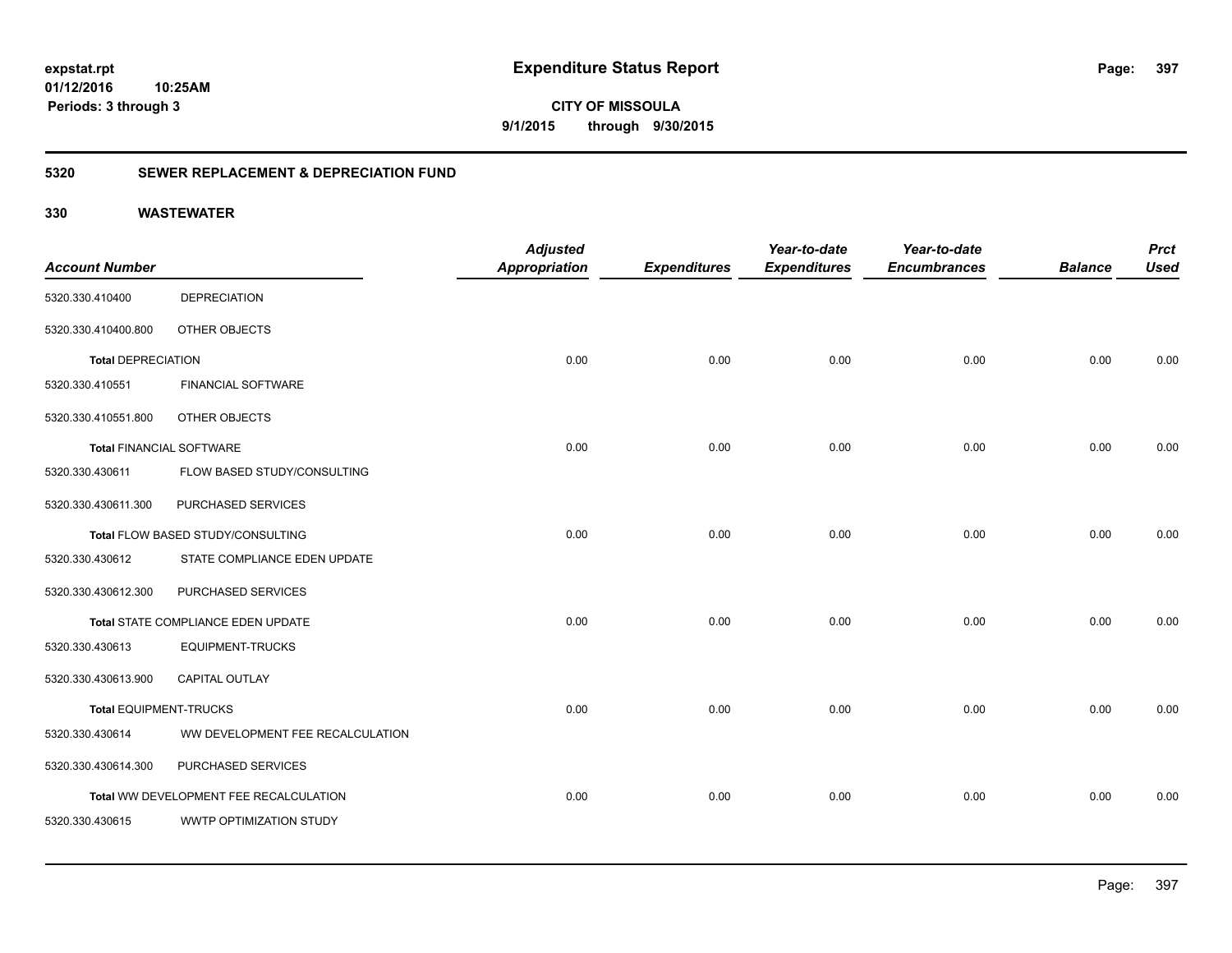**CITY OF MISSOULA 9/1/2015 through 9/30/2015**

### **5320 SEWER REPLACEMENT & DEPRECIATION FUND**

|                               |                                                          | <b>Adjusted</b>      |                     | Year-to-date        | Year-to-date        |                | <b>Prct</b> |
|-------------------------------|----------------------------------------------------------|----------------------|---------------------|---------------------|---------------------|----------------|-------------|
| <b>Account Number</b>         |                                                          | <b>Appropriation</b> | <b>Expenditures</b> | <b>Expenditures</b> | <b>Encumbrances</b> | <b>Balance</b> | <b>Used</b> |
| 5320.330.430615.300           | PURCHASED SERVICES                                       |                      |                     |                     |                     |                |             |
|                               | Total WWTP OPTIMIZATION STUDY                            | 0.00                 | 0.00                | 0.00                | 0.00                | 0.00           | 0.00        |
| 5320.330.430622               | TREATMENT PLANT SOFTWARE UPGRADE                         |                      |                     |                     |                     |                |             |
| 5320.330.430622.900           | <b>CAPITAL OUTLAY</b>                                    |                      |                     |                     |                     |                |             |
|                               | 5320.330.430622.940.000 TREATMENT PLANT SOFTWARE UPGRADE | 50,000.00            | 819.76              | 819.76              | 0.00                | 49,180.24      | 1.64        |
|                               | Total TREATMENT PLANT SOFTWARE UPGRADE                   | 50,000.00            | 819.76              | 819.76              | 0.00                | 49.180.24      | 1.64        |
| 5320.330.430623               | LATERAL SWR MAIN EXT                                     |                      |                     |                     |                     |                |             |
| 5320.330.430623.300           | PURCHASED SERVICES                                       |                      |                     |                     |                     |                |             |
|                               | 5320.330.430623.360.000 REPAIR & MAINTENANCE             | 10,000.00            | 0.00                | 0.00                | 0.00                | 10.000.00      | 0.00        |
|                               | <b>Total PURCHASED SERVICES</b>                          | 10,000.00            | 0.00                | 0.00                | 0.00                | 10,000.00      | 0.00        |
| 5320.330.430623.900           | <b>CAPITAL OUTLAY</b>                                    |                      |                     |                     |                     |                |             |
| <b>Total CAPITAL OUTLAY</b>   |                                                          | 0.00                 | 0.00                | 0.00                | 0.00                | 0.00           | 0.00        |
|                               | <b>Total LATERAL SWR MAIN EXT</b>                        | 10,000.00            | 0.00                | 0.00                | 0.00                | 10,000.00      | 0.00        |
| 5320.330.430624               | <b>SEWER LINE REHAB</b>                                  |                      |                     |                     |                     |                |             |
| 5320.330.430624.300           | PURCHASED SERVICES                                       |                      |                     |                     |                     |                |             |
|                               | 5320.330.430624.360.000 REPAIR & MAINTENANCE             | 100,000.00           | 752.00              | 3,180.50            | 0.00                | 96,819.50      | 3.18        |
| <b>Total SEWER LINE REHAB</b> |                                                          | 100,000.00           | 752.00              | 3,180.50            | 0.00                | 96,819.50      | 3.18        |
| 5320.330.430625               | <b>SWR MAIN MASTER PLANS</b>                             |                      |                     |                     |                     |                |             |
| 5320.330.430625.300           | PURCHASED SERVICES                                       |                      |                     |                     |                     |                |             |
|                               | <b>Total SWR MAIN MASTER PLANS</b>                       | 0.00                 | 0.00                | 0.00                | 0.00                | 0.00           | 0.00        |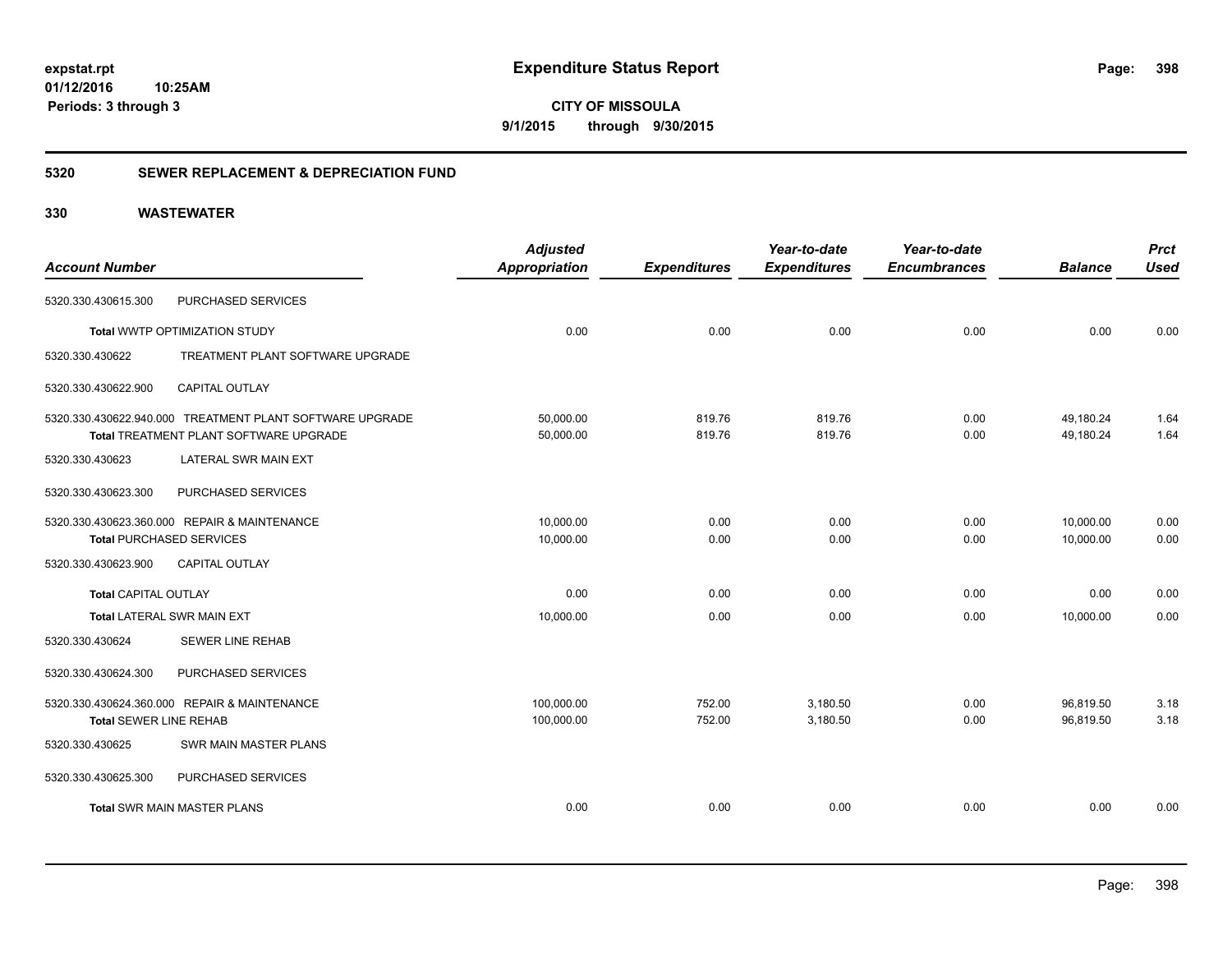**CITY OF MISSOULA 9/1/2015 through 9/30/2015**

### **5320 SEWER REPLACEMENT & DEPRECIATION FUND**

| <b>Account Number</b>           |                                                | <b>Adjusted</b><br><b>Appropriation</b> | <b>Expenditures</b> | Year-to-date<br><b>Expenditures</b> | Year-to-date<br><b>Encumbrances</b> | <b>Balance</b> | <b>Prct</b><br><b>Used</b> |
|---------------------------------|------------------------------------------------|-----------------------------------------|---------------------|-------------------------------------|-------------------------------------|----------------|----------------------------|
| 5320.330.430627                 | <b>BIOREACTOR NUTRIENT MONITORING</b>          |                                         |                     |                                     |                                     |                |                            |
| 5320.330.430627.900             | CAPITAL OUTLAY                                 |                                         |                     |                                     |                                     |                |                            |
|                                 | Total BIOREACTOR NUTRIENT MONITORING           | 0.00                                    | 0.00                | 0.00                                | 0.00                                | 0.00           | 0.00                       |
| 5320.330.430628                 | <b>STEP ELEC RETROFIT</b>                      |                                         |                     |                                     |                                     |                |                            |
| 5320.330.430628.300             | PURCHASED SERVICES                             |                                         |                     |                                     |                                     |                |                            |
| <b>Total STEP ELEC RETROFIT</b> |                                                | 0.00                                    | 0.00                | 0.00                                | 0.00                                | 0.00           | 0.00                       |
| 5320.330.430630                 | <b>MISC PLANT REPAIRS</b>                      |                                         |                     |                                     |                                     |                |                            |
| 5320.330.430630.300             | PURCHASED SERVICES                             |                                         |                     |                                     |                                     |                |                            |
|                                 | 5320.330.430630.360.000 REPAIR & MAINTENANCE   | 200,000.00                              | 3,117.32            | 29,886.06                           | 0.00                                | 170,113.94     | 14.94                      |
|                                 | <b>Total PURCHASED SERVICES</b>                | 200,000.00                              | 3,117.32            | 29,886.06                           | 0.00                                | 170,113.94     | 14.94                      |
| 5320.330.430630.900             | <b>CAPITAL OUTLAY</b>                          |                                         |                     |                                     |                                     |                |                            |
| <b>Total CAPITAL OUTLAY</b>     |                                                | 0.00                                    | 0.00                | 0.00                                | 0.00                                | 0.00           | 0.00                       |
| <b>Total MISC PLANT REPAIRS</b> |                                                | 200,000.00                              | 3,117.32            | 29,886.06                           | 0.00                                | 170,113.94     | 14.94                      |
| 5320.330.430631                 | MISC SWR MAIN REPAIRS                          |                                         |                     |                                     |                                     |                |                            |
| 5320.330.430631.300             | PURCHASED SERVICES                             |                                         |                     |                                     |                                     |                |                            |
|                                 | 5320.330.430631.360.000 MISC SEWER LINE REPAIR | 100,000.00                              | 1,864.15            | 6,436.70                            | 0.00                                | 93,563.30      | 6.44                       |
|                                 | Total MISC SWR MAIN REPAIRS                    | 100,000.00                              | 1,864.15            | 6,436.70                            | 0.00                                | 93,563.30      | 6.44                       |
| 5320.330.430632                 | HYBRID POPLAR EFFLUENT APP                     |                                         |                     |                                     |                                     |                |                            |
| 5320.330.430632.900             | CAPITAL OUTLAY                                 |                                         |                     |                                     |                                     |                |                            |
|                                 | Total HYBRID POPLAR EFFLUENT APP               | 0.00                                    | 0.00                | 0.00                                | 0.00                                | 0.00           | 0.00                       |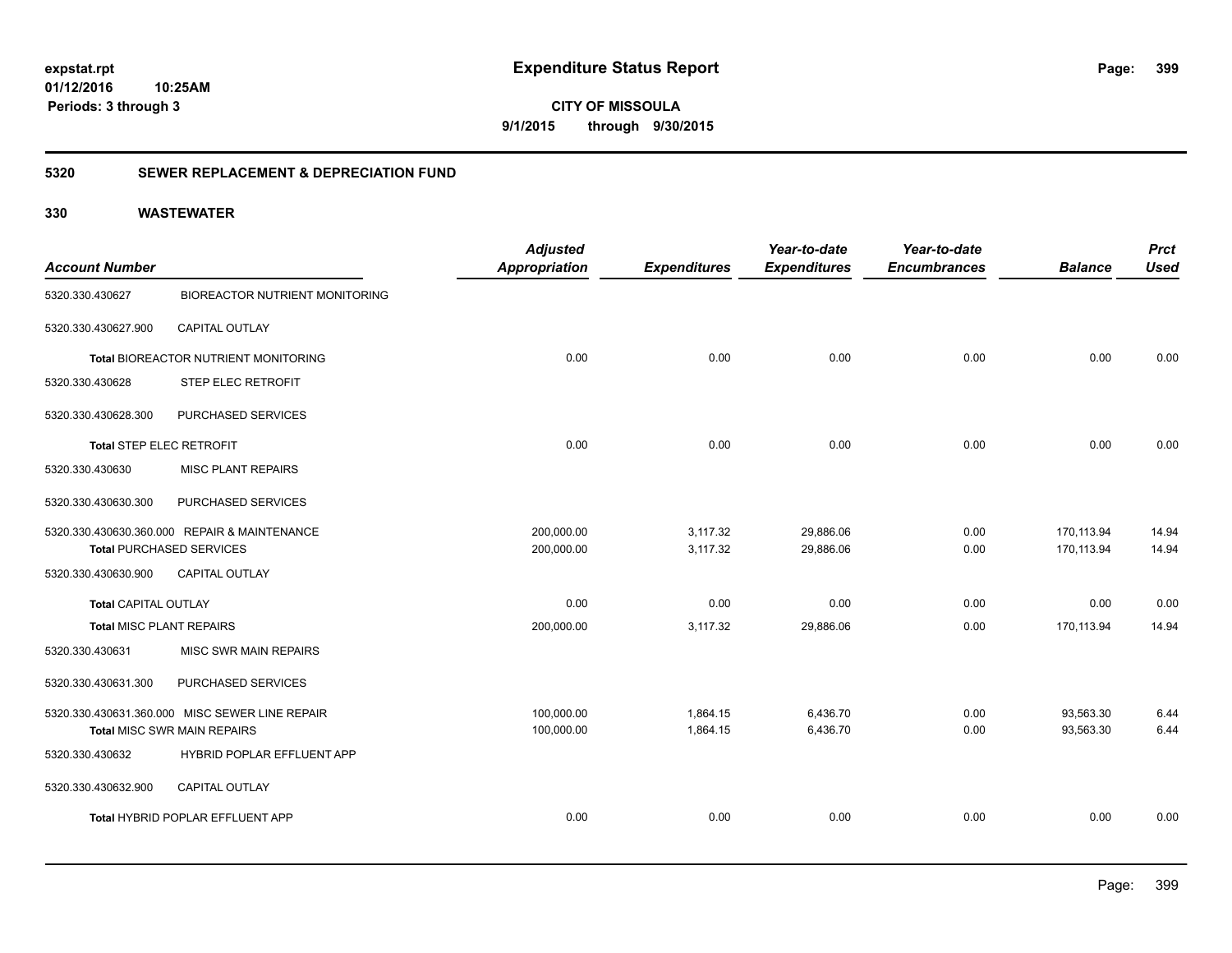**CITY OF MISSOULA 9/1/2015 through 9/30/2015**

### **5320 SEWER REPLACEMENT & DEPRECIATION FUND**

| <b>Account Number</b>       |                                                        | <b>Adjusted</b><br><b>Appropriation</b> | <b>Expenditures</b>  | Year-to-date<br><b>Expenditures</b> | Year-to-date<br><b>Encumbrances</b> | <b>Balance</b>               | <b>Prct</b><br><b>Used</b> |
|-----------------------------|--------------------------------------------------------|-----------------------------------------|----------------------|-------------------------------------|-------------------------------------|------------------------------|----------------------------|
| 5320.330.430635             | CARAS PARK FORCE MAIN RELOCATION                       |                                         |                      |                                     |                                     |                              |                            |
| 5320.330.430635.300         | PURCHASED SERVICES                                     |                                         |                      |                                     |                                     |                              |                            |
|                             | <b>Total PURCHASED SERVICES</b>                        | 0.00                                    | 0.00                 | 0.00                                | 0.00                                | 0.00                         | 0.00                       |
| 5320.330.430635.900         | <b>CAPITAL OUTLAY</b>                                  |                                         |                      |                                     |                                     |                              |                            |
|                             | Total CARAS PARK FORCE MAIN RELOCATION                 | 0.00                                    | 0.00                 | 0.00                                | 0.00                                | 0.00                         | 0.00                       |
| 5320.330.430637             | SEWAGE LIFT STATION UPGRADE/REHAB                      |                                         |                      |                                     |                                     |                              |                            |
| 5320.330.430637.300         | PURCHASED SERVICES                                     |                                         |                      |                                     |                                     |                              |                            |
|                             | Total SEWAGE LIFT STATION UPGRADE/REHAB                | 0.00                                    | 0.00                 | 0.00                                | 0.00                                | 0.00                         | 0.00                       |
| 5320.330.430643             | WWTP TELEMETRY UPGRADE PROJECT                         |                                         |                      |                                     |                                     |                              |                            |
| 5320.330.430643.300         | PURCHASED SERVICES                                     |                                         |                      |                                     |                                     |                              |                            |
|                             | <b>Total PURCHASED SERVICES</b>                        | 0.00<br>0.00                            | 5,537.23<br>5,537.23 | 11,660.91<br>11,660.91              | 0.00<br>0.00                        | $-11,660.91$<br>$-11,660.91$ | 0.00<br>0.00               |
| 5320.330.430643.900         | <b>CAPITAL OUTLAY</b>                                  |                                         |                      |                                     |                                     |                              |                            |
| <b>Total CAPITAL OUTLAY</b> | 5320.330.430643.940.000 WWTP TELEMETRY UPGRADE PROJECT | 0.00<br>0.00                            | 0.00<br>0.00         | 6,020.94<br>6,020.94                | 0.00<br>0.00                        | $-6,020.94$<br>$-6,020.94$   | 0.00<br>0.00               |
|                             | Total WWTP TELEMETRY UPGRADE PROJECT                   | 0.00                                    | 5,537.23             | 17,681.85                           | 0.00                                | $-17,681.85$                 | 0.00                       |
| 5320.330.430650             | <b>LAB &amp; TESTING</b>                               |                                         |                      |                                     |                                     |                              |                            |
| 5320.330.430650.300         | PURCHASED SERVICES                                     |                                         |                      |                                     |                                     |                              |                            |
|                             | <b>Total PURCHASED SERVICES</b>                        | 0.00                                    | 0.00                 | 0.00                                | 0.00                                | 0.00                         | 0.00                       |
| 5320.330.430650.900         | <b>CAPITAL OUTLAY</b>                                  |                                         |                      |                                     |                                     |                              |                            |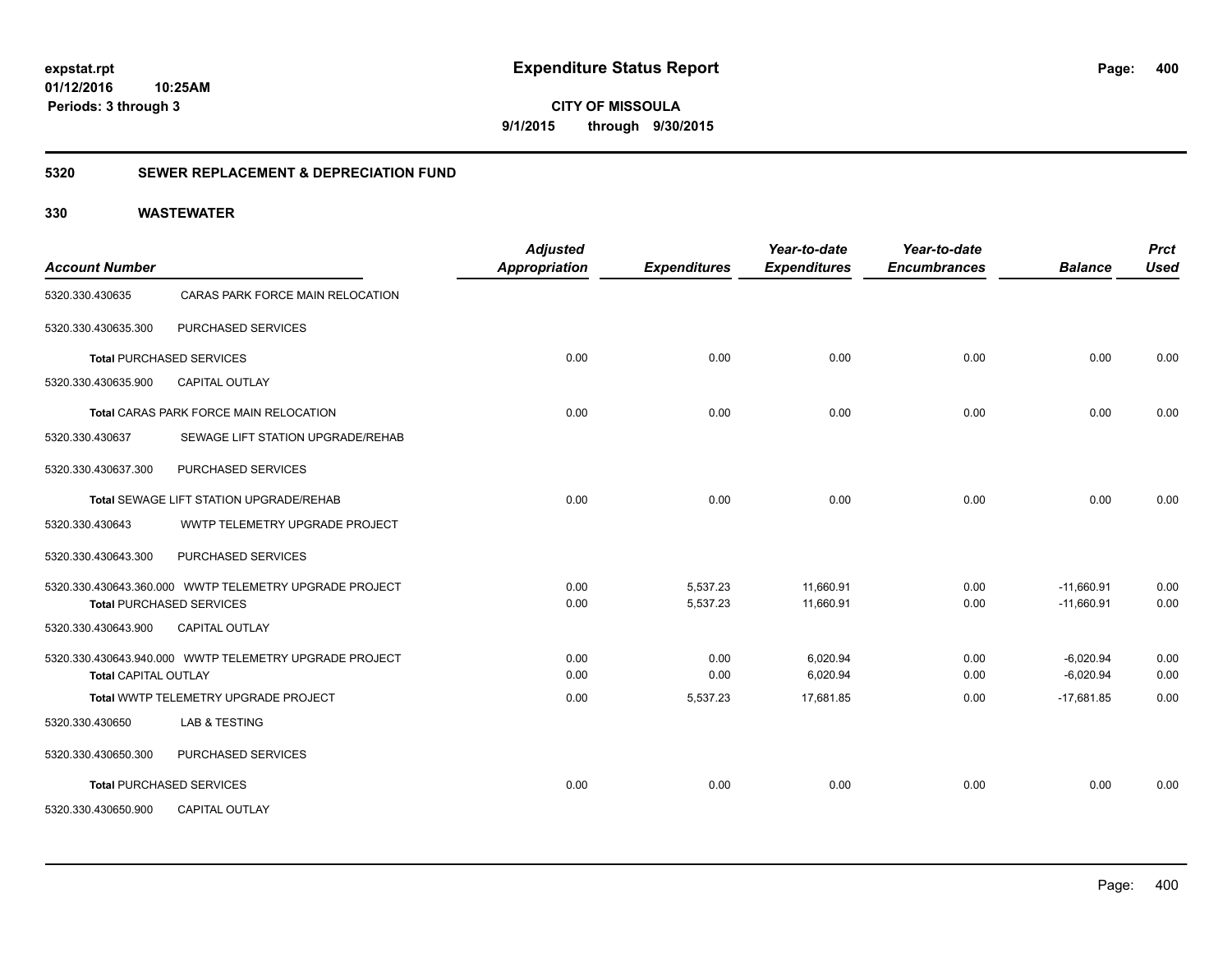**401**

**CITY OF MISSOULA 9/1/2015 through 9/30/2015**

### **5320 SEWER REPLACEMENT & DEPRECIATION FUND**

| <b>Account Number</b>     |                                                | <b>Adjusted</b><br><b>Appropriation</b> | <b>Expenditures</b> | Year-to-date<br><b>Expenditures</b> | Year-to-date<br><b>Encumbrances</b> | <b>Balance</b>         | <b>Prct</b><br><b>Used</b> |
|---------------------------|------------------------------------------------|-----------------------------------------|---------------------|-------------------------------------|-------------------------------------|------------------------|----------------------------|
| Total LAB & TESTING       | 5320.330.430650.940.000 MASS SPECTROPHOTOMETER | 50,000.00<br>50,000.00                  | 0.00<br>0.00        | 0.00<br>0.00                        | 0.00<br>0.00                        | 50,000.00<br>50,000.00 | 0.00<br>0.00               |
| 5320.330.430651           | TRANSFER TO SEWER LOAN                         |                                         |                     |                                     |                                     |                        |                            |
| 5320.330.430651.800       | OTHER OBJECTS                                  |                                         |                     |                                     |                                     |                        |                            |
|                           | Total TRANSFER TO SEWER LOAN                   | 0.00                                    | 0.00                | 0.00                                | 0.00                                | 0.00                   | 0.00                       |
| 5320.330.430660           | <b>ENGINEEERING</b>                            |                                         |                     |                                     |                                     |                        |                            |
| 5320.330.430660.900       | CAPITAL OUTLAY                                 |                                         |                     |                                     |                                     |                        |                            |
| <b>Total ENGINEEERING</b> |                                                | 0.00                                    | 0.00                | 0.00                                | 0.00                                | 0.00                   | 0.00                       |
| 5320.330.430680           | <b>WWTP REHAB</b>                              |                                         |                     |                                     |                                     |                        |                            |
| 5320.330.430680.300       | PURCHASED SERVICES                             |                                         |                     |                                     |                                     |                        |                            |
| <b>Total WWTP REHAB</b>   |                                                | 0.00                                    | 0.00                | 0.00                                | 0.00                                | 0.00                   | 0.00                       |
| 5320.330.430681           | EAST BROADWAY LIFT STATION                     |                                         |                     |                                     |                                     |                        |                            |
| 5320.330.430681.300       | PURCHASED SERVICES                             |                                         |                     |                                     |                                     |                        |                            |
|                           | <b>Total PURCHASED SERVICES</b>                | 0.00                                    | 0.00                | 0.00                                | 0.00                                | 0.00                   | 0.00                       |
| 5320.330.430681.900       | <b>CAPITAL OUTLAY</b>                          |                                         |                     |                                     |                                     |                        |                            |
|                           | Total EAST BROADWAY LIFT STATION               | 0.00                                    | 0.00                | 0.00                                | 0.00                                | 0.00                   | 0.00                       |
| 5320.330.430682           | RESERVE ST LIFT STATION                        |                                         |                     |                                     |                                     |                        |                            |
| 5320.330.430682.300       | PURCHASED SERVICES                             |                                         |                     |                                     |                                     |                        |                            |
|                           | <b>Total PURCHASED SERVICES</b>                | 0.00                                    | 0.00                | 0.00                                | 0.00                                | 0.00                   | 0.00                       |
| 5320.330.430682.900       | CAPITAL OUTLAY                                 |                                         |                     |                                     |                                     |                        |                            |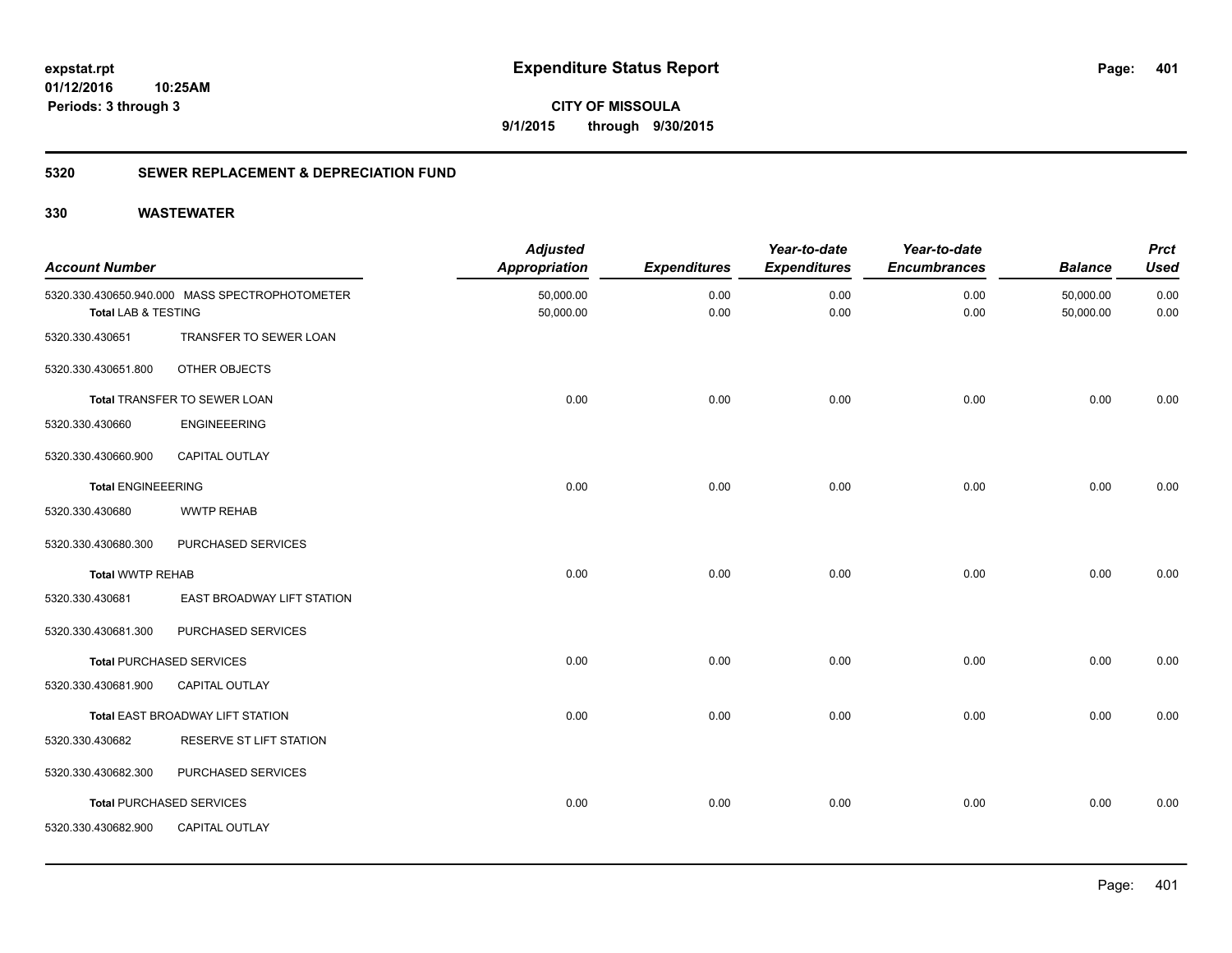**CITY OF MISSOULA 9/1/2015 through 9/30/2015**

### **5320 SEWER REPLACEMENT & DEPRECIATION FUND**

| <b>Account Number</b>         |                                            | <b>Adjusted</b><br><b>Appropriation</b> | <b>Expenditures</b> | Year-to-date<br><b>Expenditures</b> | Year-to-date<br><b>Encumbrances</b> | <b>Balance</b> | <b>Prct</b><br><b>Used</b> |
|-------------------------------|--------------------------------------------|-----------------------------------------|---------------------|-------------------------------------|-------------------------------------|----------------|----------------------------|
|                               | Total RESERVE ST LIFT STATION              | 0.00                                    | 0.00                | 0.00                                | 0.00                                | 0.00           | 0.00                       |
| 5320.330.430683               | DICKENS ST LIFT STATION                    |                                         |                     |                                     |                                     |                |                            |
| 5320.330.430683.900           | <b>CAPITAL OUTLAY</b>                      |                                         |                     |                                     |                                     |                |                            |
|                               | Total DICKENS ST LIFT STATION              | 0.00                                    | 0.00                | 0.00                                | 0.00                                | 0.00           | 0.00                       |
| 5320.330.430684               | MILLER CREEK SEWER INTERCEPTOR             |                                         |                     |                                     |                                     |                |                            |
| 5320.330.430684.300           | PURCHASED SERVICES                         |                                         |                     |                                     |                                     |                |                            |
|                               | <b>Total PURCHASED SERVICES</b>            | 0.00                                    | 0.00                | 0.00                                | 0.00                                | 0.00           | 0.00                       |
| 5320.330.430684.800           | OTHER OBJECTS                              |                                         |                     |                                     |                                     |                |                            |
|                               | Total MILLER CREEK SEWER INTERCEPTOR       | 0.00                                    | 0.00                | 0.00                                | 0.00                                | 0.00           | 0.00                       |
| 5320.330.430685               | TWAS ODOR CONTROL                          |                                         |                     |                                     |                                     |                |                            |
| 5320.330.430685.300           | PURCHASED SERVICES                         |                                         |                     |                                     |                                     |                |                            |
|                               | Total TWAS ODOR CONTROL                    | 0.00                                    | 0.00                | 0.00                                | 0.00                                | 0.00           | 0.00                       |
| 5320.330.430688               | *** Title Not Found ***                    |                                         |                     |                                     |                                     |                |                            |
| 5320.330.430688.300           | PURCHASED SERVICES                         |                                         |                     |                                     |                                     |                |                            |
| Total *** Title Not Found *** |                                            | 0.00                                    | 0.00                | 0.00                                | 0.00                                | 0.00           | 0.00                       |
| 5320.330.430689               | FY11 \$1.29M Sewer Bond Construction       |                                         |                     |                                     |                                     |                |                            |
| 5320.330.430689.800           | OTHER OBJECTS                              |                                         |                     |                                     |                                     |                |                            |
|                               | Total FY11 \$1.29M Sewer Bond Construction | 0.00                                    | 0.00                | 0.00                                | 0.00                                | 0.00           | 0.00                       |
| 5320.330.430690               | OTHER ACTIVITIES                           |                                         |                     |                                     |                                     |                |                            |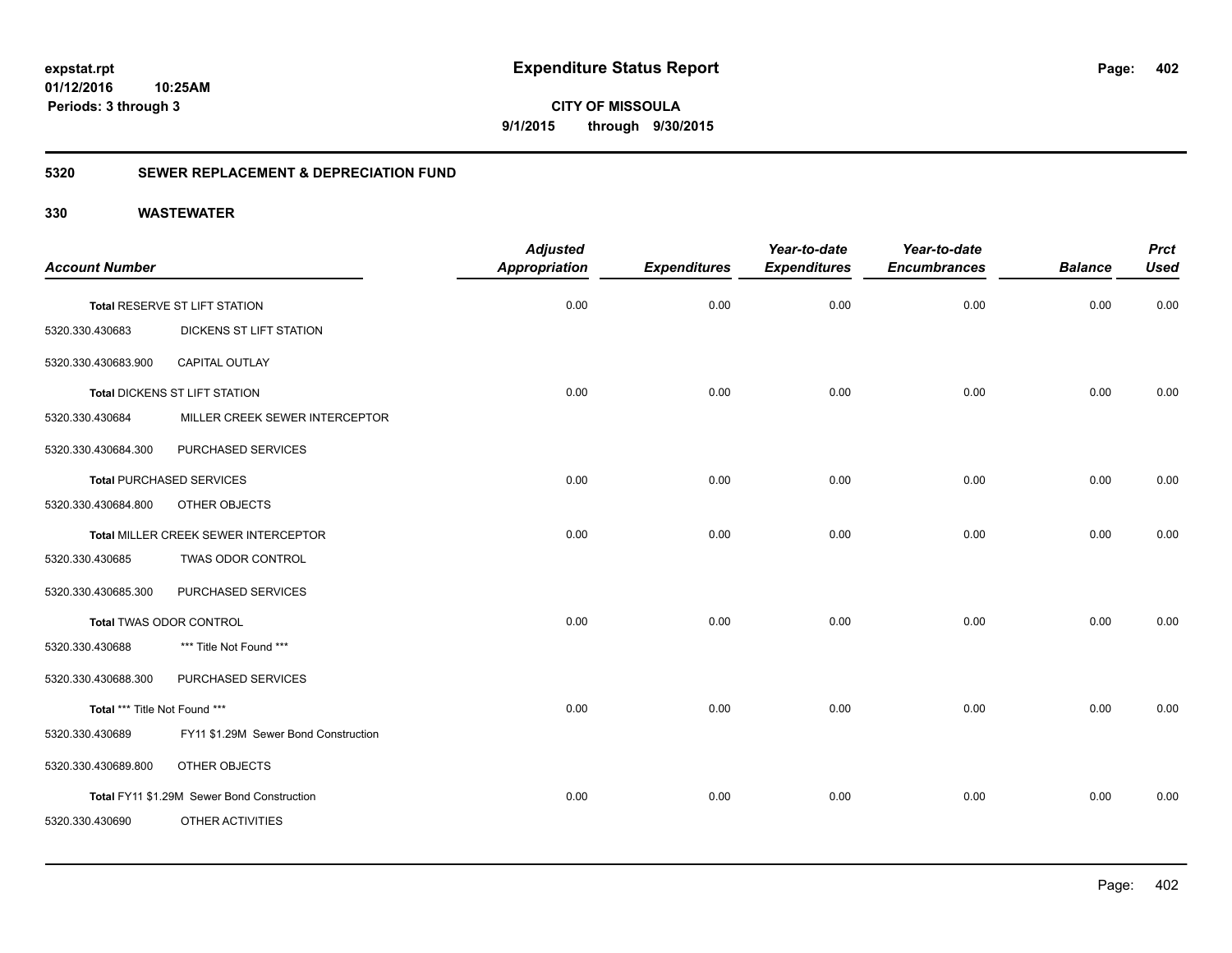**CITY OF MISSOULA 9/1/2015 through 9/30/2015**

### **5320 SEWER REPLACEMENT & DEPRECIATION FUND**

|                               |                                                | <b>Adjusted</b>      |                     | Year-to-date        | Year-to-date        |                | <b>Prct</b> |
|-------------------------------|------------------------------------------------|----------------------|---------------------|---------------------|---------------------|----------------|-------------|
| <b>Account Number</b>         |                                                | <b>Appropriation</b> | <b>Expenditures</b> | <b>Expenditures</b> | <b>Encumbrances</b> | <b>Balance</b> | <b>Used</b> |
| 5320.330.430690.300           | PURCHASED SERVICES                             |                      |                     |                     |                     |                |             |
| <b>Total OTHER ACTIVITIES</b> |                                                | 0.00                 | 0.00                | 0.00                | 0.00                | 0.00           | 0.00        |
| 5320.330.430691               | HYBRID POPLAR SEWER PROJECT                    |                      |                     |                     |                     |                |             |
| 5320.330.430691.900           | CAPITAL OUTLAY                                 |                      |                     |                     |                     |                |             |
|                               | Total HYBRID POPLAR SEWER PROJECT              | 0.00                 | 0.00                | 0.00                | 0.00                | 0.00           | 0.00        |
| 5320.330.430695               | FY13 SEWER REFUNDING                           |                      |                     |                     |                     |                |             |
| 5320.330.430695.300           | PURCHASED SERVICES                             |                      |                     |                     |                     |                |             |
|                               | Total FY13 SEWER REFUNDING                     | 0.00                 | 0.00                | 0.00                | 0.00                | 0.00           | 0.00        |
| 5320.330.430697               | <b>BROADWAY INTERCEPTOR</b>                    |                      |                     |                     |                     |                |             |
| 5320.330.430697.300           | PURCHASED SERVICES                             |                      |                     |                     |                     |                |             |
|                               | <b>Total BROADWAY INTERCEPTOR</b>              | 0.00                 | 0.00                | 0.00                | 0.00                | 0.00           | 0.00        |
| 5320.330.430700               | LINDA VISTA/MALONEY RANCH CAPACITY CONST       |                      |                     |                     |                     |                |             |
| 5320.330.430700.900           | CAPITAL OUTLAY                                 |                      |                     |                     |                     |                |             |
|                               | Total LINDA VISTA/MALONEY RANCH CAPACITY CONST | 0.00                 | 0.00                | 0.00                | 0.00                | 0.00           | 0.00        |
| 5320.330.430701               | <b>HEADWORKS PROJECT</b>                       |                      |                     |                     |                     |                |             |
| 5320.330.430701.900           | <b>CAPITAL OUTLAY</b>                          |                      |                     |                     |                     |                |             |
|                               | Total HEADWORKS PROJECT                        | 0.00                 | 0.00                | 0.00                | 0.00                | 0.00           | 0.00        |
| 5320.330.430702               | COUNTY RSID WYE SEWER PROJECT                  |                      |                     |                     |                     |                |             |
| 5320.330.430702.300           | PURCHASED SERVICES                             |                      |                     |                     |                     |                |             |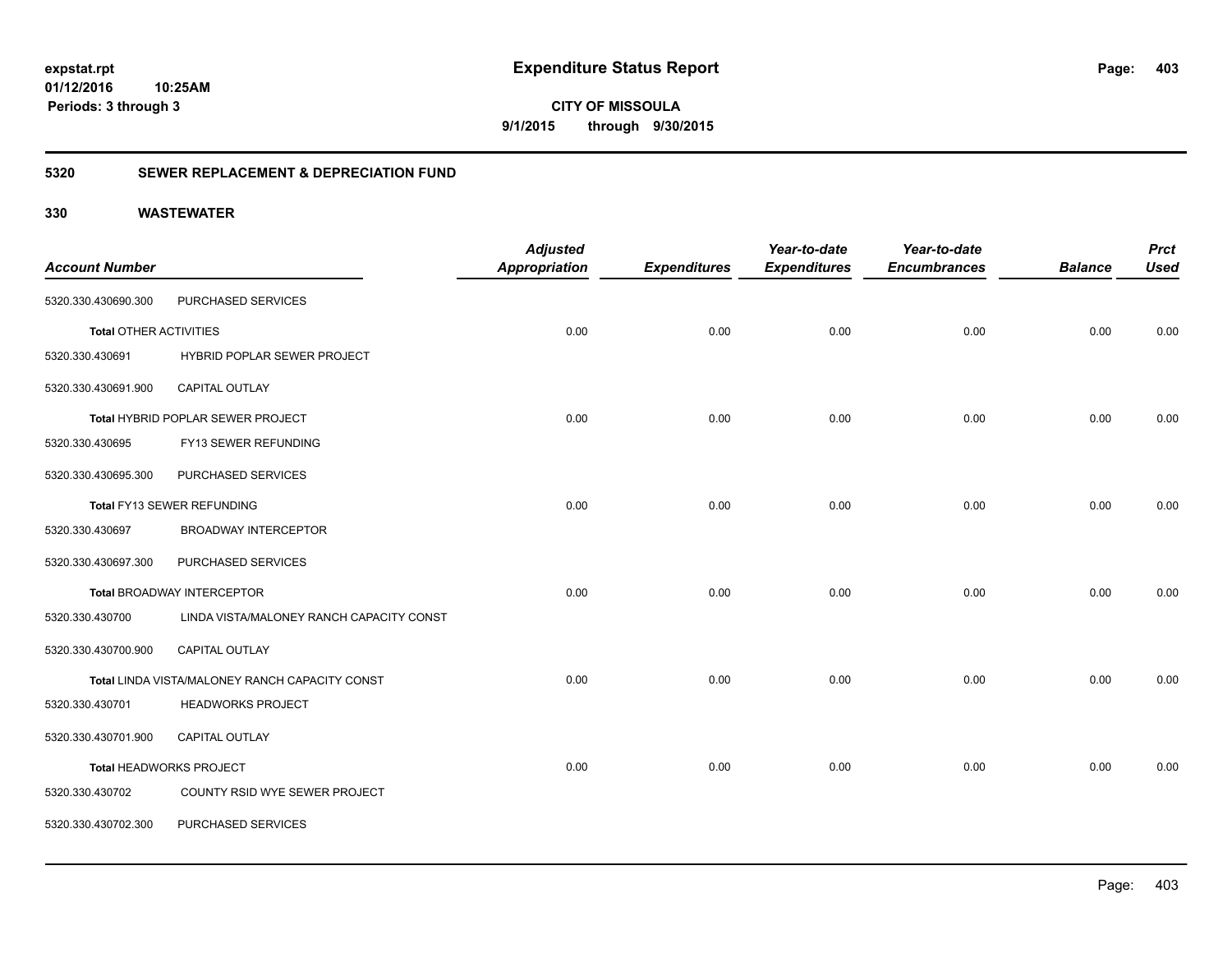**CITY OF MISSOULA 9/1/2015 through 9/30/2015**

### **5320 SEWER REPLACEMENT & DEPRECIATION FUND**

| <b>Account Number</b>     |                                                      | <b>Adjusted</b><br><b>Appropriation</b> | <b>Expenditures</b> | Year-to-date<br><b>Expenditures</b> | Year-to-date<br><b>Encumbrances</b> | <b>Balance</b> | <b>Prct</b><br><b>Used</b> |
|---------------------------|------------------------------------------------------|-----------------------------------------|---------------------|-------------------------------------|-------------------------------------|----------------|----------------------------|
|                           | <b>Total PURCHASED SERVICES</b>                      | 0.00                                    | 0.00                | 0.00                                | 0.00                                | 0.00           | 0.00                       |
| 5320.330.430702.900       | <b>CAPITAL OUTLAY</b>                                |                                         |                     |                                     |                                     |                |                            |
|                           | Total COUNTY RSID WYE SEWER PROJECT                  | 0.00                                    | 0.00                | 0.00                                | 0.00                                | 0.00           | 0.00                       |
| 5320.330.430706           | <b>RUSSELL ST INTERCEPTOR</b>                        |                                         |                     |                                     |                                     |                |                            |
| 5320.330.430706.300       | PURCHASED SERVICES                                   |                                         |                     |                                     |                                     |                |                            |
|                           | 5320.330.430706.360.000 REPAIR & MAINTENANCE         | 14,000.00                               | 0.00                | 0.00                                | 0.00                                | 14,000.00      | 0.00                       |
|                           | Total RUSSELL ST INTERCEPTOR                         | 14,000.00                               | 0.00                | 0.00                                | 0.00                                | 14,000.00      | 0.00                       |
| 5320.330.430707           | RATTLESNAKE COLLECTION SYSTEM                        |                                         |                     |                                     |                                     |                |                            |
| 5320.330.430707.900       | <b>CAPITAL OUTLAY</b>                                |                                         |                     |                                     |                                     |                |                            |
|                           | Total RATTLESNAKE COLLECTION SYSTEM                  | 0.00                                    | 0.00                | 0.00                                | 0.00                                | 0.00           | 0.00                       |
| 5320.330.490505           | ACCELA LOAN DEBT SERVICE                             |                                         |                     |                                     |                                     |                |                            |
| 5320.330.490505.600       | <b>DEBT SERVICE</b>                                  |                                         |                     |                                     |                                     |                |                            |
| <b>Total DEBT SERVICE</b> |                                                      | 0.00                                    | 0.00                | 0.00                                | 0.00                                | 0.00           | 0.00                       |
| 5320.330.490505.800       | OTHER OBJECTS                                        |                                         |                     |                                     |                                     |                |                            |
|                           | Total ACCELA LOAN DEBT SERVICE                       | 0.00                                    | 0.00                | 0.00                                | 0.00                                | 0.00           | 0.00                       |
| 5320.330.490506           | <b>CORE FINANCED EQUIPMENT</b>                       |                                         |                     |                                     |                                     |                |                            |
| 5320.330.490506.600       | <b>DEBT SERVICE</b>                                  |                                         |                     |                                     |                                     |                |                            |
|                           | 5320.330.490506.610.000 FINANCED EQUIPMENT/PRINCIPAL | 83,015.00                               | 0.00                | 0.00                                | 0.00                                | 83,015.00      | 0.00                       |
|                           | 5320.330.490506.620.000 INTEREST / SERVICE FEES      | 6,363.00                                | 0.00                | 0.00                                | 0.00                                | 6,363.00       | 0.00                       |
|                           | Total CORE FINANCED EQUIPMENT                        | 89,378.00                               | 0.00                | 0.00                                | 0.00                                | 89,378.00      | 0.00                       |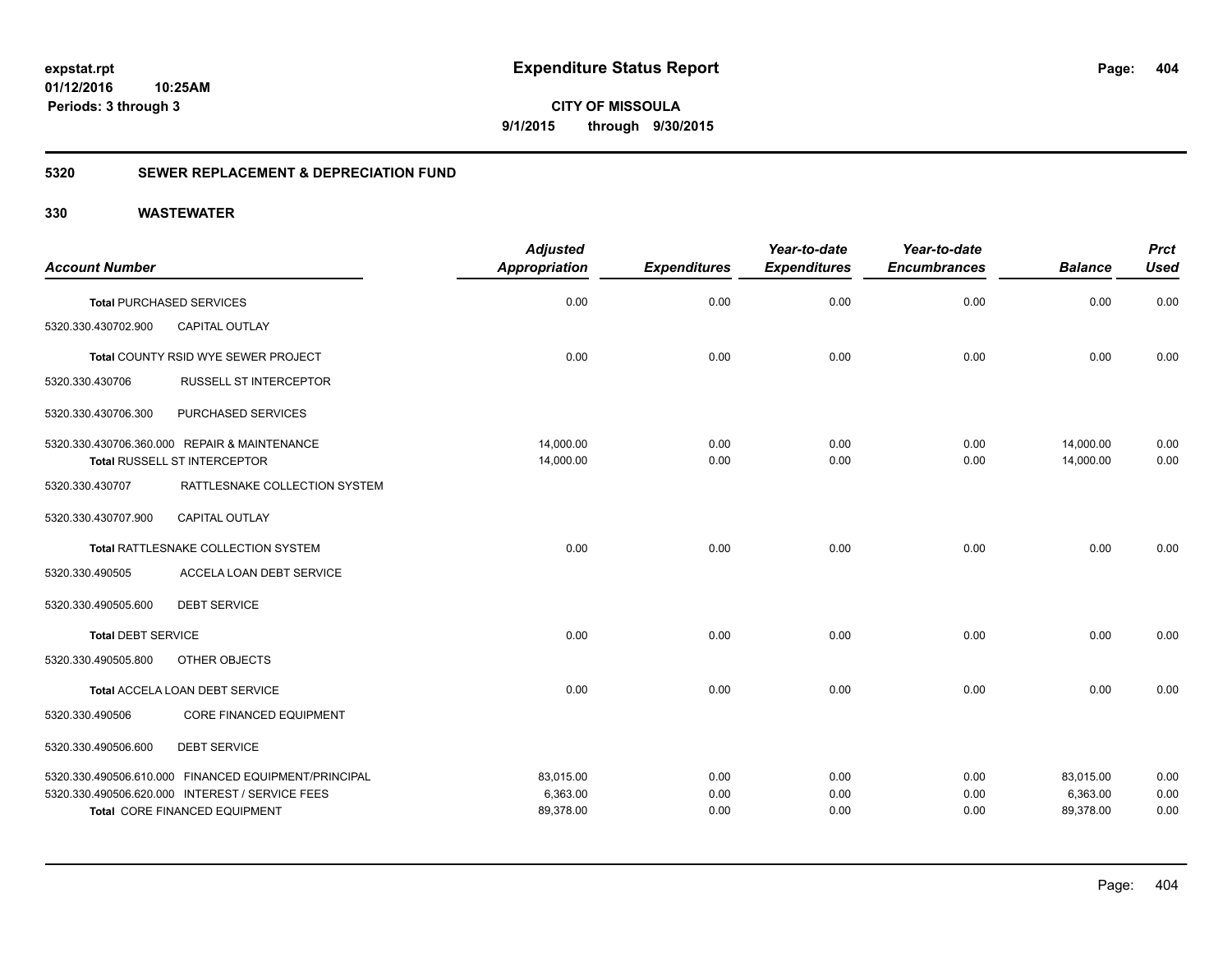**CITY OF MISSOULA 9/1/2015 through 9/30/2015**

### **5320 SEWER REPLACEMENT & DEPRECIATION FUND**

| <b>Account Number</b>     |                                                        | <b>Adjusted</b><br><b>Appropriation</b> | <b>Expenditures</b> | Year-to-date<br><b>Expenditures</b> | Year-to-date<br><b>Encumbrances</b> | <b>Balance</b> | <b>Prct</b><br><b>Used</b> |
|---------------------------|--------------------------------------------------------|-----------------------------------------|---------------------|-------------------------------------|-------------------------------------|----------------|----------------------------|
|                           |                                                        |                                         |                     |                                     |                                     |                |                            |
| 5320.330.499999           | <b>NEW REQUESTS</b>                                    |                                         |                     |                                     |                                     |                |                            |
| 5320.330.499999.900       | <b>CAPITAL OUTLAY</b>                                  |                                         |                     |                                     |                                     |                |                            |
| <b>Total NEW REQUESTS</b> |                                                        | 0.00                                    | 0.00                | 0.00                                | 0.00                                | 0.00           | 0.00                       |
| 5320.330.510110           | <b>MERCHANT SERVICES</b>                               |                                         |                     |                                     |                                     |                |                            |
| 5320.330.510110.500       | <b>FIXED CHARGES</b>                                   |                                         |                     |                                     |                                     |                |                            |
|                           | <b>Total MERCHANT SERVICES</b>                         | 0.00                                    | 0.00                | 0.00                                | 0.00                                | 0.00           | 0.00                       |
| 5320.330.521000           | INTERFUND OPERATING TRANSFERS                          |                                         |                     |                                     |                                     |                |                            |
| 5320.330.521000.800       | OTHER OBJECTS                                          |                                         |                     |                                     |                                     |                |                            |
|                           | <b>Total INTERFUND OPERATING TRANSFERS</b>             | 0.00                                    | 0.00                | 0.00                                | 0.00                                | 0.00           | 0.00                       |
|                           | <b>Total SEWER REPLACEMENT &amp; DEPRECIATION FUND</b> | 613,378.00                              | 12,090.46           | 58,004.87                           | 0.00                                | 555,373.13     | 9.46                       |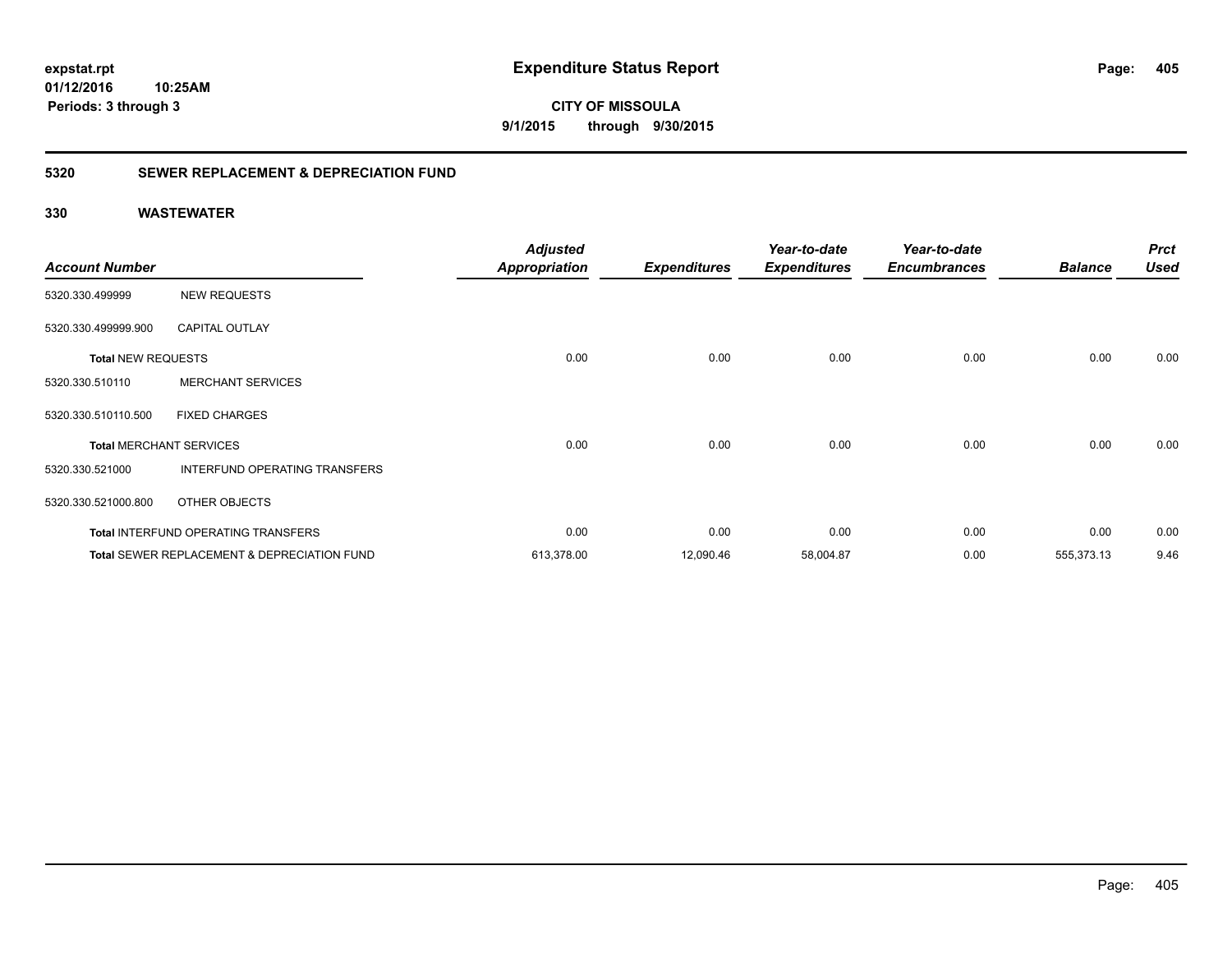### **5325 SEWER DEVELOPMENT FEE FUND**

| <b>Account Number</b>   |                                                                                           | <b>Adjusted</b><br>Appropriation | <b>Expenditures</b> | Year-to-date<br><b>Expenditures</b> | Year-to-date<br><b>Encumbrances</b> | <b>Balance</b>         | <b>Prct</b><br><b>Used</b> |
|-------------------------|-------------------------------------------------------------------------------------------|----------------------------------|---------------------|-------------------------------------|-------------------------------------|------------------------|----------------------------|
| 5325.330.430620         | <b>FACILITIES</b>                                                                         |                                  |                     |                                     |                                     |                        |                            |
| 5325.330.430620.900     | <b>CAPITAL OUTLAY</b>                                                                     |                                  |                     |                                     |                                     |                        |                            |
| <b>Total FACILITIES</b> |                                                                                           | 0.00                             | 0.00                | 0.00                                | 0.00                                | 0.00                   | 0.00                       |
| 5325.330.430630         | <b>COLLECTIONS &amp; TRANSMISSIONS</b>                                                    |                                  |                     |                                     |                                     |                        |                            |
| 5325.330.430630.900     | CAPITAL OUTLAY                                                                            |                                  |                     |                                     |                                     |                        |                            |
|                         | 5325.330.430630.930.000 OLD HYW 93 SEWER INTERCEPTOR<br>Total COLLECTIONS & TRANSMISSIONS | 60,000.00<br>60,000.00           | 0.00<br>0.00        | 0.00<br>0.00                        | 0.00<br>0.00                        | 60,000.00<br>60,000.00 | 0.00<br>0.00               |
| 5325.330.430632         | HYBRID POPLAR EFFLUENT APP                                                                |                                  |                     |                                     |                                     |                        |                            |
| 5325.330.430632.300     | PURCHASED SERVICES                                                                        |                                  |                     |                                     |                                     |                        |                            |
|                         | <b>Total PURCHASED SERVICES</b>                                                           | 0.00                             | 0.00                | 0.00                                | 0.00                                | 0.00                   | 0.00                       |
| 5325.330.430632.900     | <b>CAPITAL OUTLAY</b>                                                                     |                                  |                     |                                     |                                     |                        |                            |
|                         | Total HYBRID POPLAR EFFLUENT APP                                                          | 0.00                             | 0.00                | 0.00                                | 0.00                                | 0.00                   | 0.00                       |
| 5325.330.430636         | OVERSIZING ASSISTANCE                                                                     |                                  |                     |                                     |                                     |                        |                            |
| 5325.330.430636.900     | CAPITAL OUTLAY                                                                            |                                  |                     |                                     |                                     |                        |                            |
|                         | 5325.330.430636.930.000 OVERSIZING ASSISTANCE<br>Total OVERSIZING ASSISTANCE              | 50,000.00<br>50,000.00           | 0.00<br>0.00        | 0.00<br>0.00                        | 0.00<br>0.00                        | 50,000.00<br>50,000.00 | 0.00<br>0.00               |
| 5325.330.430637         | SEWAGE LIFT STATION UPGRADE/REHAB                                                         |                                  |                     |                                     |                                     |                        |                            |
| 5325.330.430637.300     | PURCHASED SERVICES                                                                        |                                  |                     |                                     |                                     |                        |                            |
|                         | Total SEWAGE LIFT STATION UPGRADE/REHAB                                                   | 0.00                             | 0.00                | 0.00                                | 0.00                                | 0.00                   | 0.00                       |
| 5325.330.430660         | <b>ENGINEEERING</b>                                                                       |                                  |                     |                                     |                                     |                        |                            |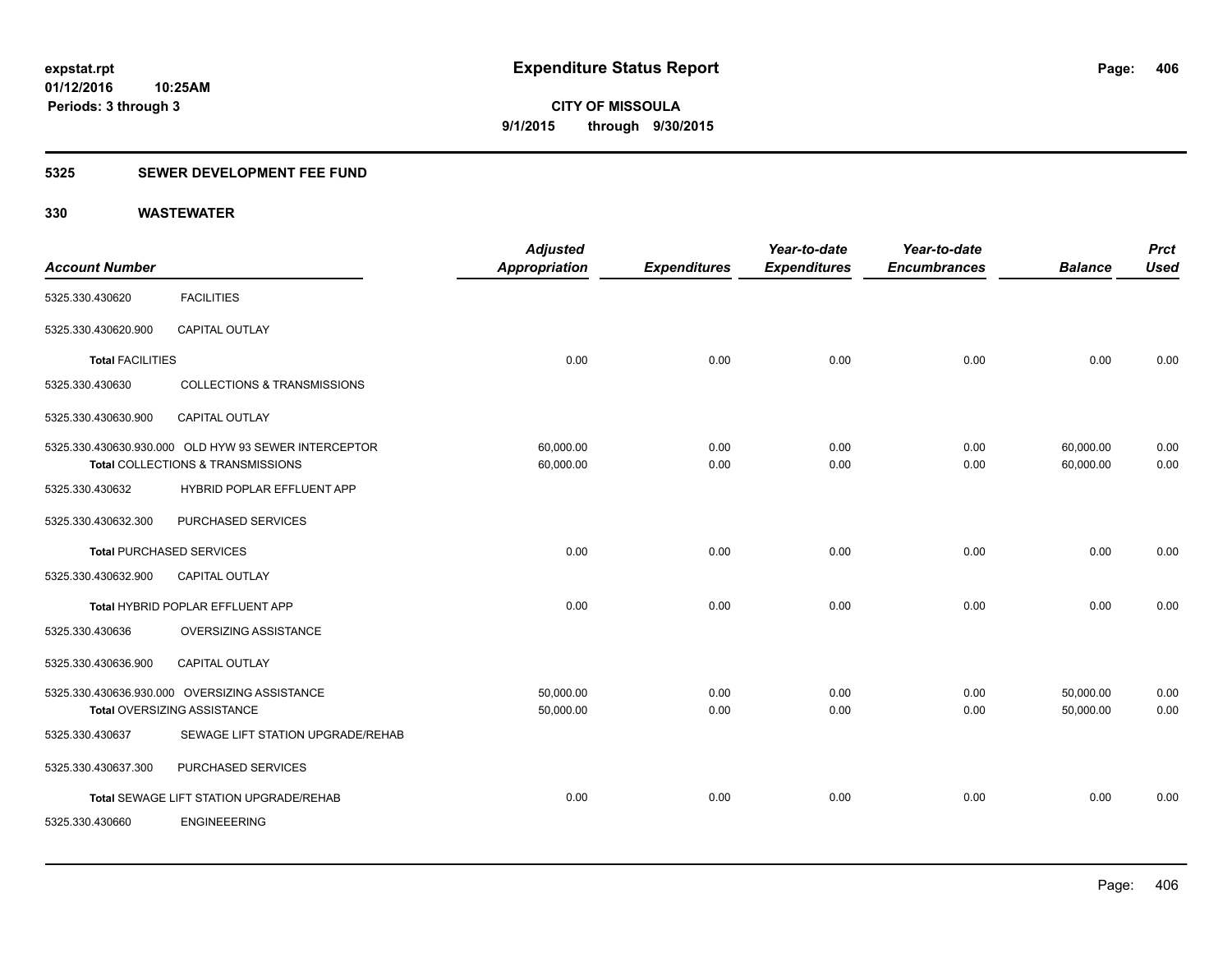### **5325 SEWER DEVELOPMENT FEE FUND**

|                                 |                                            | <b>Adjusted</b>        |                     | Year-to-date        | Year-to-date        |                        | <b>Prct</b>  |
|---------------------------------|--------------------------------------------|------------------------|---------------------|---------------------|---------------------|------------------------|--------------|
| <b>Account Number</b>           |                                            | <b>Appropriation</b>   | <b>Expenditures</b> | <b>Expenditures</b> | <b>Encumbrances</b> | <b>Balance</b>         | <b>Used</b>  |
| 5325.330.430660.300             | PURCHASED SERVICES                         |                        |                     |                     |                     |                        |              |
| <b>Total ENGINEEERING</b>       |                                            | 0.00                   | 0.00                | 0.00                | 0.00                | 0.00                   | 0.00         |
| 5325.330.430663                 | AIRPORT INTECEPTOR                         |                        |                     |                     |                     |                        |              |
| 5325.330.430663.300             | PURCHASED SERVICES                         |                        |                     |                     |                     |                        |              |
|                                 | <b>Total PURCHASED SERVICES</b>            | 0.00                   | 0.00                | 0.00                | 0.00                | 0.00                   | 0.00         |
| 5325.330.430663.900             | CAPITAL OUTLAY                             |                        |                     |                     |                     |                        |              |
|                                 | Total AIRPORT INTECEPTOR                   | 0.00                   | 0.00                | 0.00                | 0.00                | 0.00                   | 0.00         |
| 5325.330.430683                 | TWITE PUMP STATION                         |                        |                     |                     |                     |                        |              |
| 5325.330.430683.900             | CAPITAL OUTLAY                             |                        |                     |                     |                     |                        |              |
| <b>Total TWITE PUMP STATION</b> | 5325.330.430683.930.000 TWITE PUMP STATION | 58,559.00<br>58,559.00 | 0.00<br>0.00        | 0.00<br>0.00        | 0.00<br>0.00        | 58,559.00<br>58,559.00 | 0.00<br>0.00 |
| 5325.330.430684                 | MILLER CREEK INTERCEPTOR                   |                        |                     |                     |                     |                        |              |
| 5325.330.430684.900             | CAPITAL OUTLAY                             |                        |                     |                     |                     |                        |              |
|                                 | Total MILLER CREEK INTERCEPTOR             | 0.00                   | 0.00                | 0.00                | 0.00                | 0.00                   | 0.00         |
| 5325.330.430690                 | OTHER ACTIVITIES                           |                        |                     |                     |                     |                        |              |
| 5325.330.430690.300             | PURCHASED SERVICES                         |                        |                     |                     |                     |                        |              |
|                                 | <b>Total PURCHASED SERVICES</b>            | 0.00                   | 0.00                | 0.00                | 0.00                | 0.00                   | 0.00         |
| 5325.330.430690.800             | OTHER OBJECTS                              |                        |                     |                     |                     |                        |              |
| <b>Total OTHER OBJECTS</b>      |                                            | 0.00                   | 0.00                | 0.00                | 0.00                | 0.00                   | 0.00         |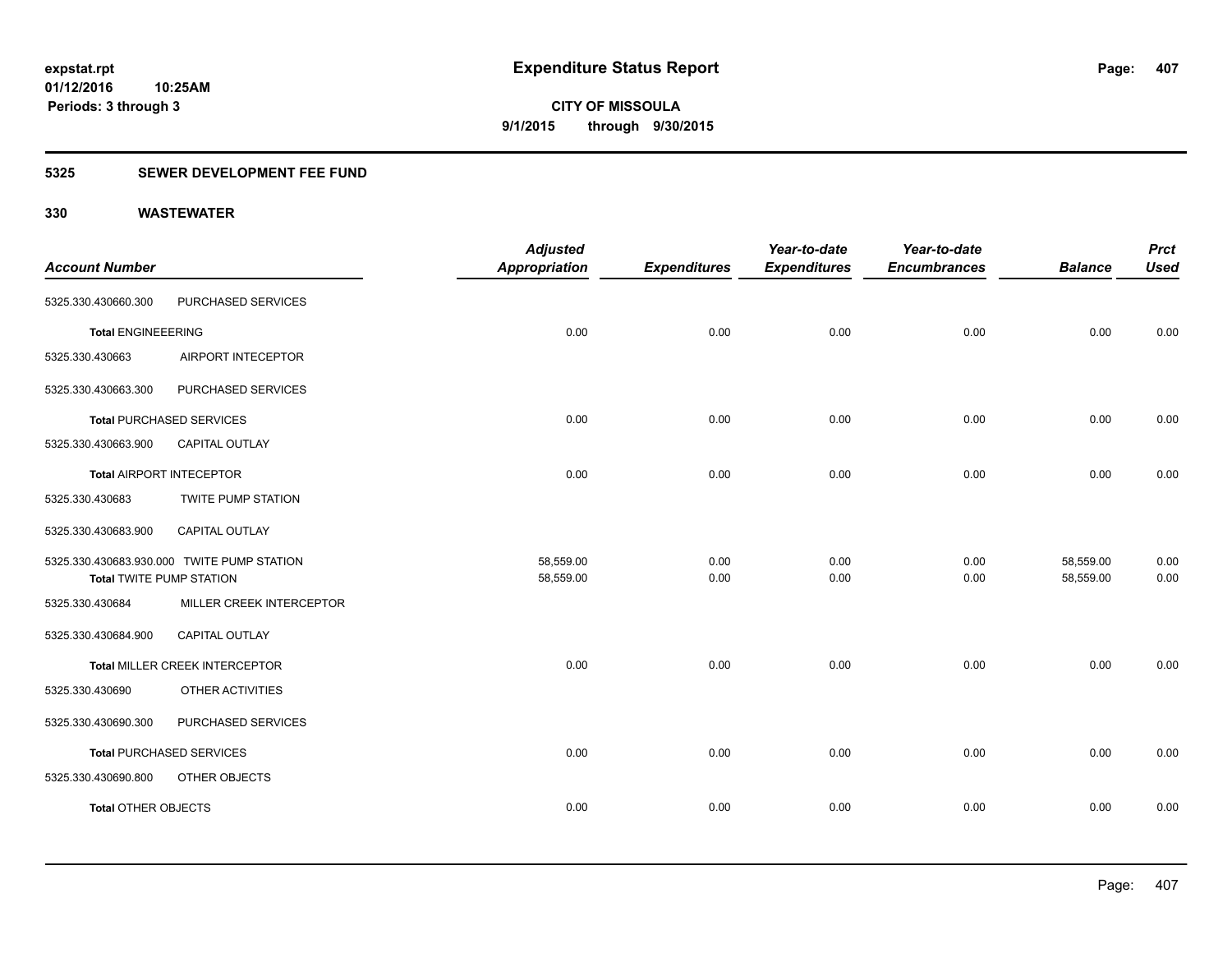### **5325 SEWER DEVELOPMENT FEE FUND**

|                               |                                              | <b>Adjusted</b>      |                     | Year-to-date        | Year-to-date        |                | <b>Prct</b> |
|-------------------------------|----------------------------------------------|----------------------|---------------------|---------------------|---------------------|----------------|-------------|
| <b>Account Number</b>         |                                              | <b>Appropriation</b> | <b>Expenditures</b> | <b>Expenditures</b> | <b>Encumbrances</b> | <b>Balance</b> | <b>Used</b> |
| 5325.330.430690.900           | CAPITAL OUTLAY                               |                      |                     |                     |                     |                |             |
| <b>Total OTHER ACTIVITIES</b> |                                              | 0.00                 | 0.00                | 0.00                | 0.00                | 0.00           | 0.00        |
| 5325.330.430697               | <b>BROADWAY INTERCEPTOR</b>                  |                      |                     |                     |                     |                |             |
| 5325.330.430697.900           | <b>CAPITAL OUTLAY</b>                        |                      |                     |                     |                     |                |             |
|                               | 5325.330.430697.930.000 BROADWAY INTERCEPTOR | 20,000.00            | 0.00                | 0.00                | 0.00                | 20,000.00      | 0.00        |
|                               | <b>Total BROADWAY INTERCEPTOR</b>            | 20,000.00            | 0.00                | 0.00                | 0.00                | 20,000.00      | 0.00        |
| 5325.330.430706               | <b>RUSSELL ST INTERCEPTOR</b>                |                      |                     |                     |                     |                |             |
| 5325.330.430706.300           | PURCHASED SERVICES                           |                      |                     |                     |                     |                |             |
|                               | <b>Total RUSSELL ST INTERCEPTOR</b>          | 0.00                 | 0.00                | 0.00                | 0.00                | 0.00           | 0.00        |
| 5325.330.430711               | *** Title Not Found ***                      |                      |                     |                     |                     |                |             |
| 5325.330.430711.900           | <b>CAPITAL OUTLAY</b>                        |                      |                     |                     |                     |                |             |
| Total *** Title Not Found *** |                                              | 0.00                 | 0.00                | 0.00                | 0.00                | 0.00           | 0.00        |
| 5325.330.490508               | EKO COMPOST LAND PURCHASE                    |                      |                     |                     |                     |                |             |
| 5325.330.490508.300           | PURCHASED SERVICES                           |                      |                     |                     |                     |                |             |
|                               | <b>Total PURCHASED SERVICES</b>              | 0.00                 | 0.00                | 0.00                | 0.00                | 0.00           | 0.00        |
| 5325.330.490508.600           | <b>DEBT SERVICE</b>                          |                      |                     |                     |                     |                |             |
| <b>Total DEBT SERVICE</b>     |                                              | 0.00                 | 0.00                | 0.00                | 0.00                | 0.00           | 0.00        |
| 5325.330.490508.900           | CAPITAL OUTLAY                               |                      |                     |                     |                     |                |             |
|                               | Total EKO COMPOST LAND PURCHASE              | 0.00                 | 0.00                | 0.00                | 0.00                | 0.00           | 0.00        |
| 5325.330.499999               | <b>NEW REQUESTS</b>                          |                      |                     |                     |                     |                |             |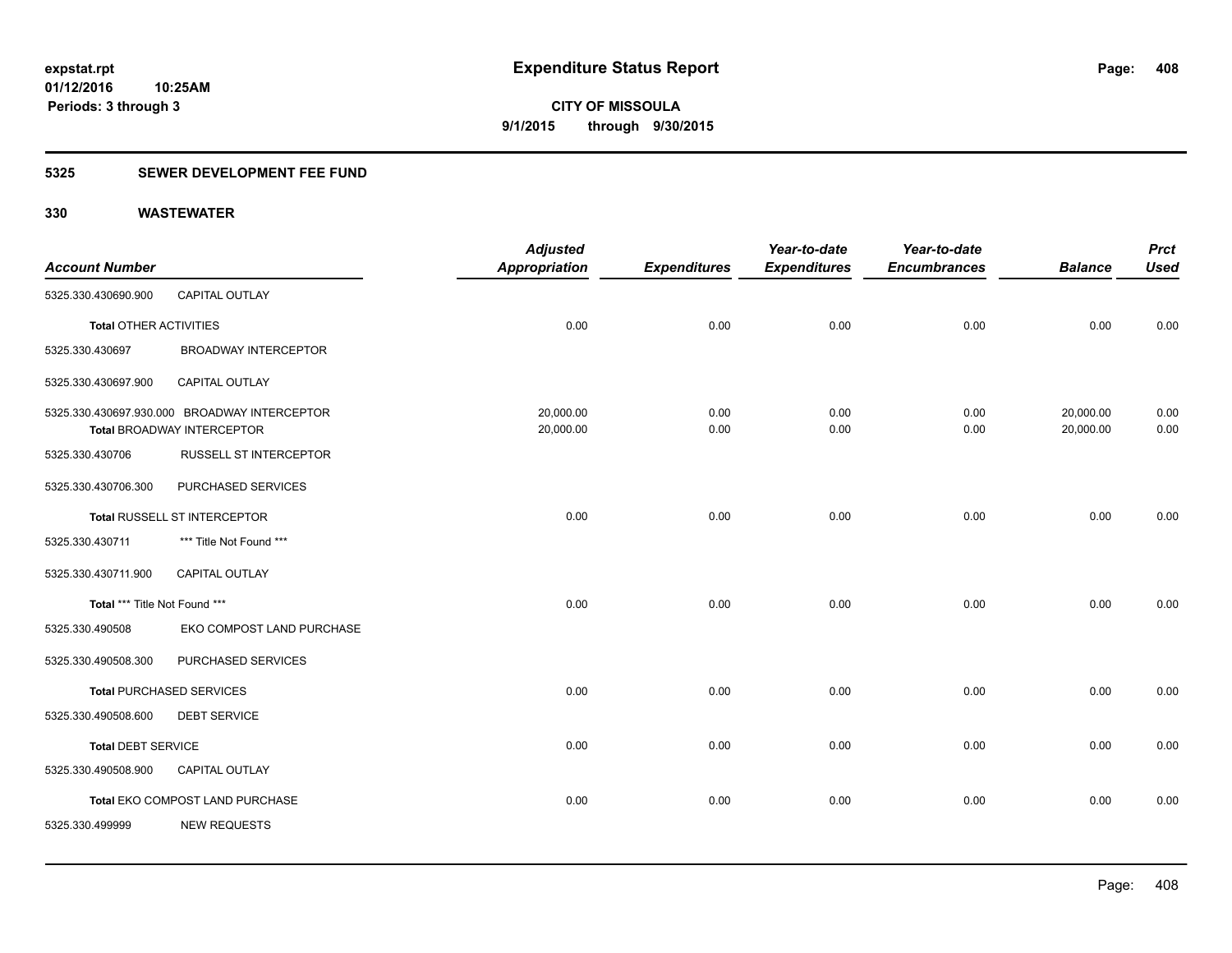### **5325 SEWER DEVELOPMENT FEE FUND**

| <b>Account Number</b>     |                                  | <b>Adjusted</b><br><b>Appropriation</b> | <b>Expenditures</b> | Year-to-date<br><b>Expenditures</b> | Year-to-date<br><b>Encumbrances</b> | <b>Balance</b> | <b>Prct</b><br><b>Used</b> |
|---------------------------|----------------------------------|-----------------------------------------|---------------------|-------------------------------------|-------------------------------------|----------------|----------------------------|
| 5325.330.499999.900       | <b>CAPITAL OUTLAY</b>            |                                         |                     |                                     |                                     |                |                            |
| <b>Total NEW REQUESTS</b> |                                  | 0.00                                    | 0.00                | 0.00                                | 0.00                                | 0.00           | 0.00                       |
| 5325.330.510110           | <b>MERCHANT SERVICES</b>         |                                         |                     |                                     |                                     |                |                            |
| 5325.330.510110.500       | <b>FIXED CHARGES</b>             |                                         |                     |                                     |                                     |                |                            |
|                           | <b>Total MERCHANT SERVICES</b>   | 0.00                                    | 0.00                | 0.00                                | 0.00                                | 0.00           | 0.00                       |
|                           | Total SEWER DEVELOPMENT FEE FUND | 188,559.00                              | 0.00                | 0.00                                | 0.00                                | 188.559.00     | 0.00                       |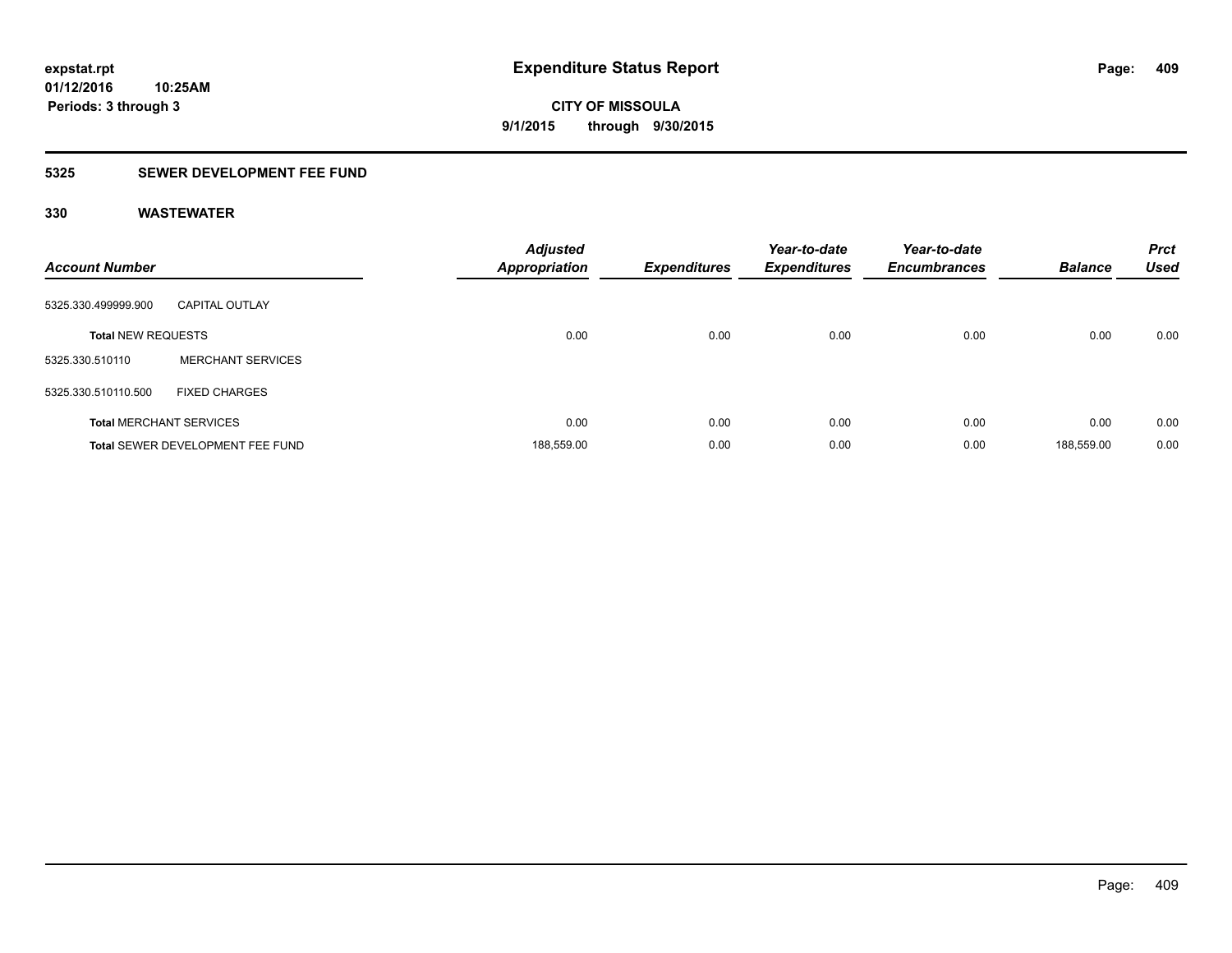#### **5340 SEWER CONSTRUCTION FUND**

| <b>Account Number</b>      |                                                                                           | <b>Adjusted</b><br><b>Appropriation</b> | <b>Expenditures</b>      | Year-to-date<br><b>Expenditures</b> | Year-to-date<br><b>Encumbrances</b> | <b>Balance</b>               | <b>Prct</b><br><b>Used</b> |
|----------------------------|-------------------------------------------------------------------------------------------|-----------------------------------------|--------------------------|-------------------------------------|-------------------------------------|------------------------------|----------------------------|
| 5340.330.430620            | <b>FACILITIES</b>                                                                         |                                         |                          |                                     |                                     |                              |                            |
| 5340.330.430620.900        | CAPITAL OUTLAY                                                                            |                                         |                          |                                     |                                     |                              |                            |
| <b>Total FACILITIES</b>    | 5340.330.430620.930.000 BIOGAS ELECTRICAL GENERATION                                      | 1,179,100.00<br>1,179,100.00            | 0.00<br>0.00             | 0.00<br>0.00                        | 0.00<br>0.00                        | 1,179,100.00<br>1,179,100.00 | 0.00<br>0.00               |
| 5340.330.430632            | HYBRID POPLAR EFFLUENT APP                                                                |                                         |                          |                                     |                                     |                              |                            |
| 5340.330.430632.900        | <b>CAPITAL OUTLAY</b>                                                                     |                                         |                          |                                     |                                     |                              |                            |
|                            | 5340.330.430632.930.000 SOLIDS DEWATERING SCREW PRESS<br>Total HYBRID POPLAR EFFLUENT APP | 900,000.00<br>900,000.00                | 370,568.35<br>370,568.35 | 376,910.17<br>376,910.17            | 0.00<br>0.00                        | 523,089.83<br>523,089.83     | 41.88<br>41.88             |
| 5340.330.430682            | RESERVE ST LIFT STATION                                                                   |                                         |                          |                                     |                                     |                              |                            |
| 5340.330.430682.900        | <b>CAPITAL OUTLAY</b>                                                                     |                                         |                          |                                     |                                     |                              |                            |
|                            | 5340.330.430682.930.000 RESERVE ST LIFT STATION<br>Total RESERVE ST LIFT STATION          | 1,417,200.00<br>1,417,200.00            | 0.00<br>0.00             | 0.00<br>0.00                        | 0.00<br>0.00                        | 1,417,200.00<br>1,417,200.00 | 0.00<br>0.00               |
| 5340.330.430697            | <b>BROADWAY INTERCEPTOR</b>                                                               |                                         |                          |                                     |                                     |                              |                            |
| 5340.330.430697.300        | PURCHASED SERVICES                                                                        |                                         |                          |                                     |                                     |                              |                            |
|                            | <b>Total BROADWAY INTERCEPTOR</b>                                                         | 0.00                                    | 0.00                     | 0.00                                | 0.00                                | 0.00                         | 0.00                       |
| 5340.330.430701            | E RESERVE ST COLLECTOR                                                                    |                                         |                          |                                     |                                     |                              |                            |
| 5340.330.430701.800        | OTHER OBJECTS                                                                             |                                         |                          |                                     |                                     |                              |                            |
| <b>Total OTHER OBJECTS</b> |                                                                                           | 0.00                                    | 0.00                     | 0.00                                | 0.00                                | 0.00                         | 0.00                       |
| 5340.330.430701.900        | <b>CAPITAL OUTLAY</b>                                                                     |                                         |                          |                                     |                                     |                              |                            |
|                            | Total E RESERVE ST COLLECTOR                                                              | 0.00                                    | 0.00                     | 0.00                                | 0.00                                | 0.00                         | 0.00                       |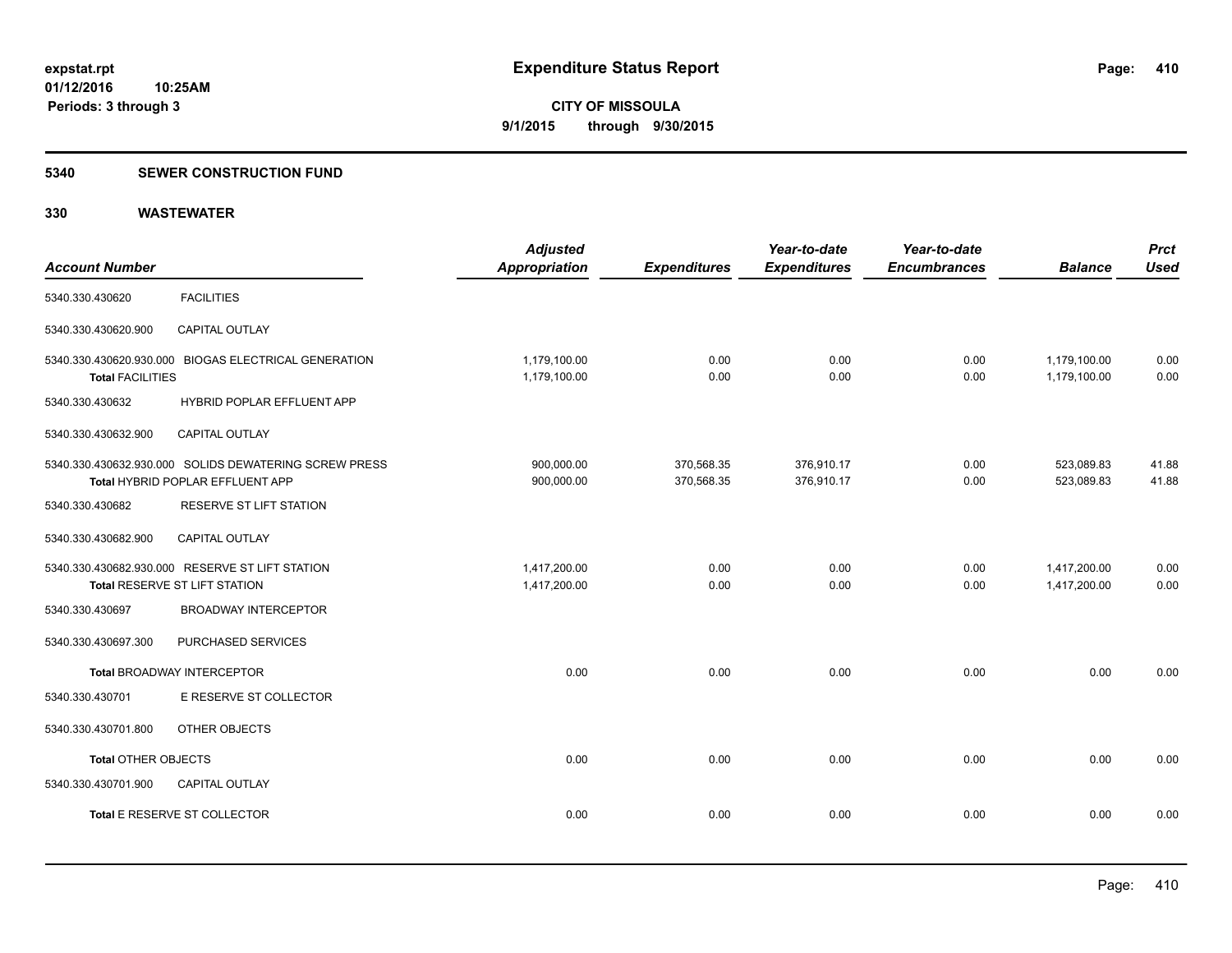#### **5340 SEWER CONSTRUCTION FUND**

| <b>Account Number</b>   |                                            | <b>Adjusted</b><br><b>Appropriation</b> | <b>Expenditures</b> | Year-to-date<br><b>Expenditures</b> | Year-to-date<br><b>Encumbrances</b> | <b>Balance</b> | <b>Prct</b><br><b>Used</b> |
|-------------------------|--------------------------------------------|-----------------------------------------|---------------------|-------------------------------------|-------------------------------------|----------------|----------------------------|
| 5340.330.430707         | RATTLESNAKE COLLECTION SYSTEM              |                                         |                     |                                     |                                     |                |                            |
| 5340.330.430707.800     | OTHER OBJECTS                              |                                         |                     |                                     |                                     |                |                            |
|                         | <b>Total RATTLESNAKE COLLECTION SYSTEM</b> | 0.00                                    | 0.00                | 0.00                                | 0.00                                | 0.00           | 0.00                       |
| 5340.330.510110         | <b>MERCHANT SERVICES</b>                   |                                         |                     |                                     |                                     |                |                            |
| 5340.330.510110.500     | <b>FIXED CHARGES</b>                       |                                         |                     |                                     |                                     |                |                            |
|                         | <b>Total MERCHANT SERVICES</b>             | 0.00                                    | 0.00                | 0.00                                | 0.00                                | 0.00           | 0.00                       |
| <b>Total WASTEWATER</b> |                                            | 3,496,300.00                            | 370.568.35          | 376,910.17                          | 0.00                                | 3,119,389.83   | 10.78                      |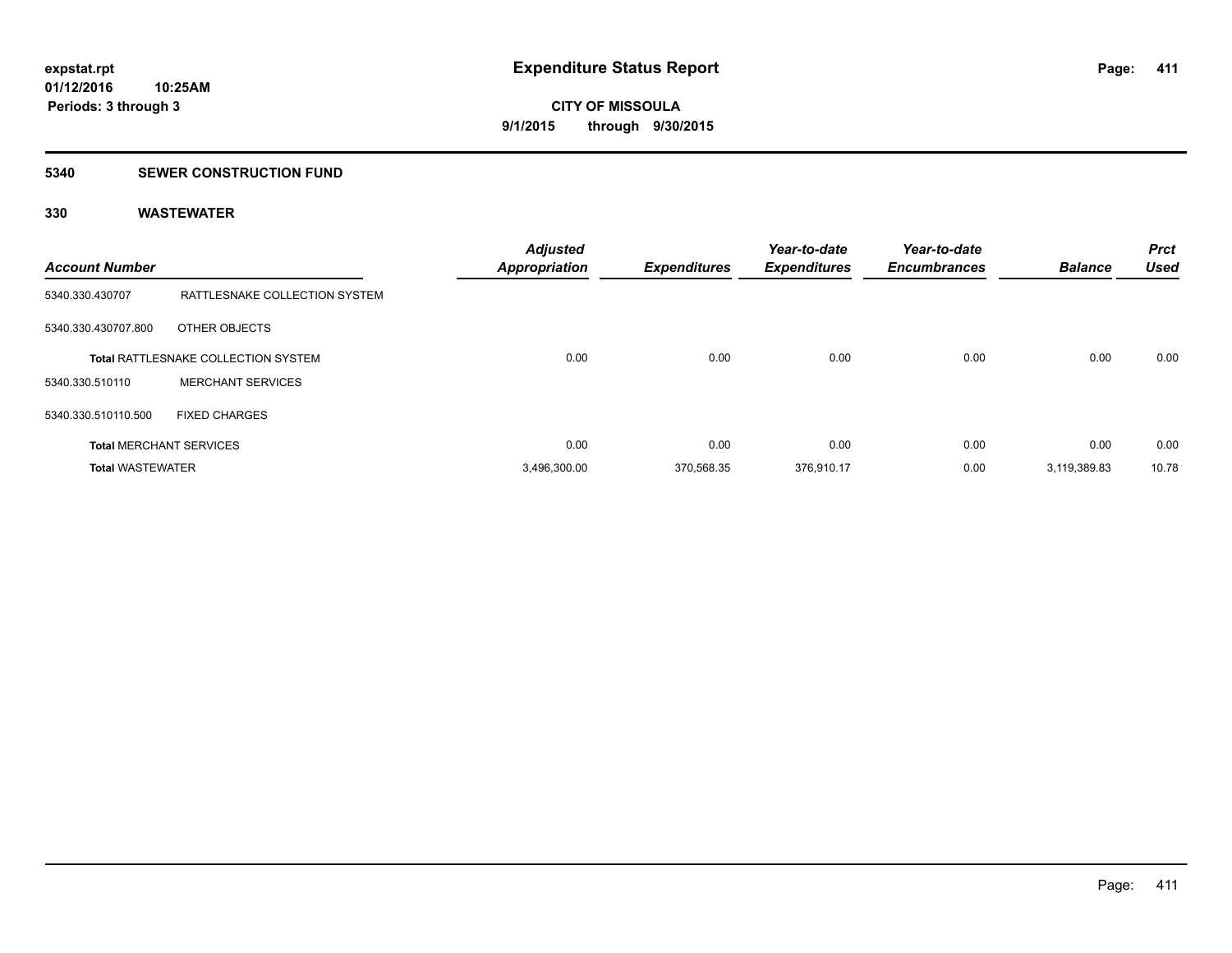### **5340 SEWER CONSTRUCTION FUND**

### **390 NON-DEPARTMENTAL**

| <b>Account Number</b>                |                                      | <b>Adjusted</b><br><b>Appropriation</b> | <b>Expenditures</b> | Year-to-date<br><b>Expenditures</b> | Year-to-date<br><b>Encumbrances</b> | <b>Balance</b> | <b>Prct</b><br>Used |
|--------------------------------------|--------------------------------------|-----------------------------------------|---------------------|-------------------------------------|-------------------------------------|----------------|---------------------|
| 5340.390.430963                      | <b>BIOGAS ELECTRICAL GENERATION</b>  |                                         |                     |                                     |                                     |                |                     |
| 5340.390.430963.900                  | <b>CAPITAL OUTLAY</b>                |                                         |                     |                                     |                                     |                |                     |
| 5340.390.430963.930.000 IMPROVEMENTS |                                      | 0.00                                    | 0.00                | 826.70                              | 0.00                                | $-826.70$      | 0.00                |
| <b>Total NON-DEPARTMENTAL</b>        |                                      | 0.00                                    | 0.00                | 826.70                              | 0.00                                | $-826.70$      | 0.00                |
|                                      | <b>Total SEWER CONSTRUCTION FUND</b> | 3.496.300.00                            | 370.568.35          | 377.736.87                          | 0.00                                | 3.118.563.13   | 10.80               |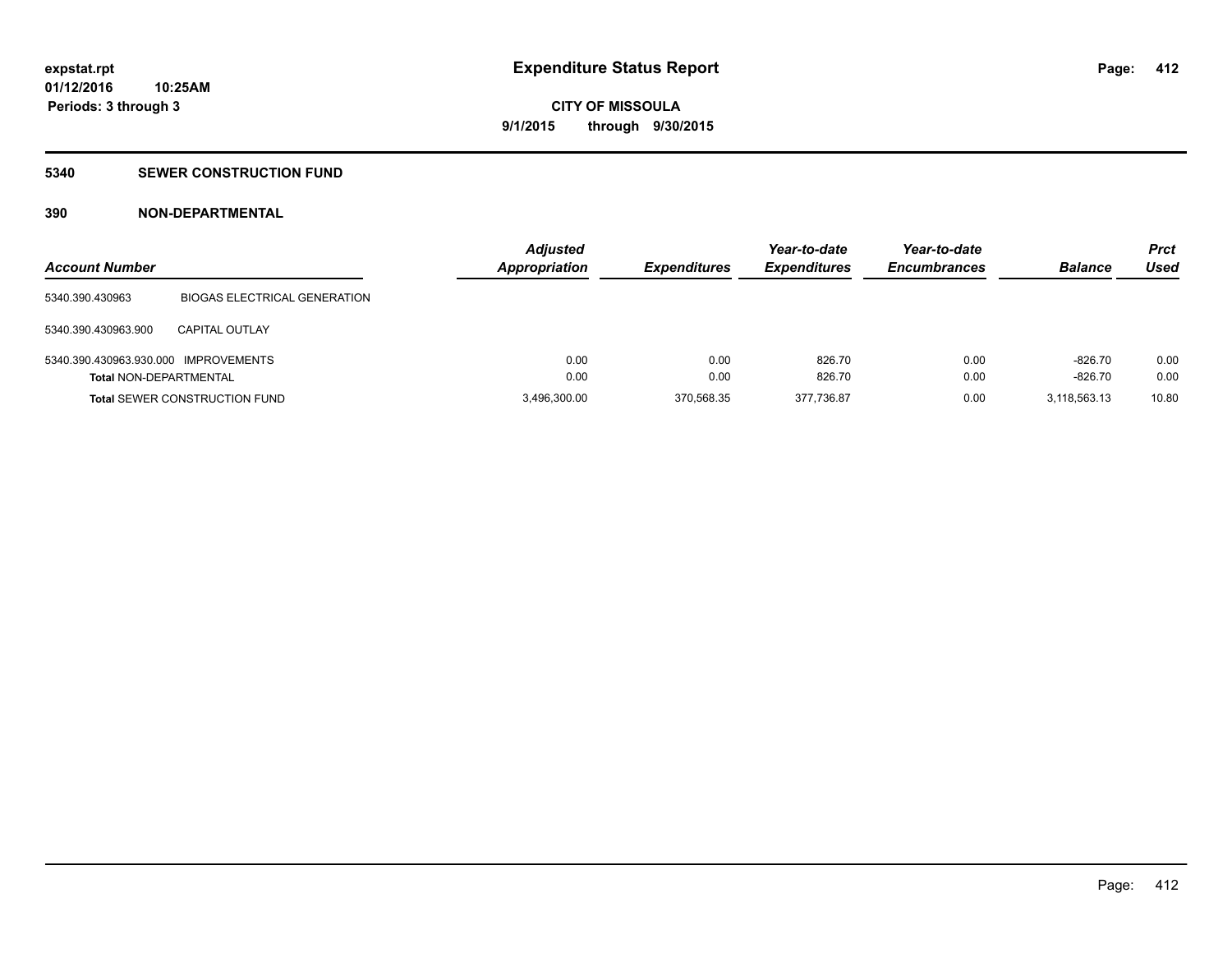**CITY OF MISSOULA 9/1/2015 through 9/30/2015**

#### **5361 2001 SEWER REVENUE BONDS-DEBT SERVICE**

| <b>Account Number</b>             |                                                 | <b>Adjusted</b>      | <b>Expenditures</b> | Year-to-date<br><b>Expenditures</b> | Year-to-date<br><b>Encumbrances</b> | <b>Balance</b> | <b>Prct</b><br><b>Used</b> |
|-----------------------------------|-------------------------------------------------|----------------------|---------------------|-------------------------------------|-------------------------------------|----------------|----------------------------|
|                                   |                                                 | <b>Appropriation</b> |                     |                                     |                                     |                |                            |
| 5361.330.490200                   | REVENUE BOND DEBT SERVICE                       |                      |                     |                                     |                                     |                |                            |
| 5361.330.490200.600               | <b>DEBT SERVICE</b>                             |                      |                     |                                     |                                     |                |                            |
| 5361.330.490200.610.000 PRINCIPAL |                                                 | 28,000.00            | 0.00                | 0.00                                | 0.00                                | 28,000.00      | 0.00                       |
|                                   | 5361.330.490200.620.000 INTEREST / SERVICE FEES | 3,040.00             | 0.00                | 0.00                                | 0.00                                | 3,040.00       | 0.00                       |
|                                   | <b>Total REVENUE BOND DEBT SERVICE</b>          | 31,040.00            | 0.00                | 0.00                                | 0.00                                | 31,040.00      | 0.00                       |
| 5361.330.510110                   | <b>MERCHANT SERVICES</b>                        |                      |                     |                                     |                                     |                |                            |
| 5361.330.510110.500               | <b>FIXED CHARGES</b>                            |                      |                     |                                     |                                     |                |                            |
| <b>Total MERCHANT SERVICES</b>    |                                                 | 0.00                 | 0.00                | 0.00                                | 0.00                                | 0.00           | 0.00                       |
|                                   | Total 2001 SEWER REVENUE BONDS-DEBT SERVICE     | 31.040.00            | 0.00                | 0.00                                | 0.00                                | 31.040.00      | 0.00                       |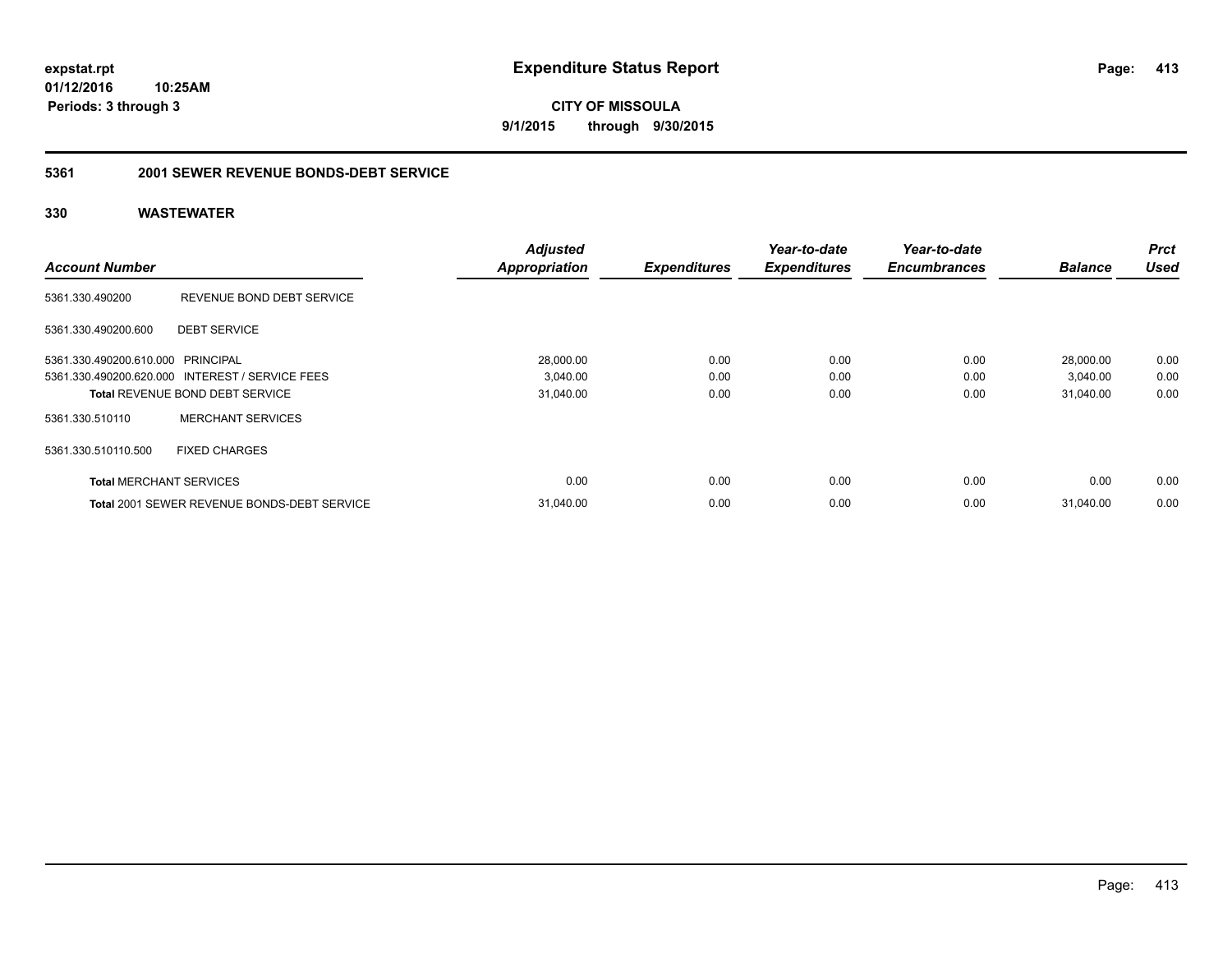**CITY OF MISSOULA 9/1/2015 through 9/30/2015**

### **5362 00 SEWER REVENUE BOND - SERIES B DEBT SE**

|                                   |                                                 | <b>Adjusted</b>      |                     | Year-to-date        | Year-to-date        |                | <b>Prct</b> |
|-----------------------------------|-------------------------------------------------|----------------------|---------------------|---------------------|---------------------|----------------|-------------|
| <b>Account Number</b>             |                                                 | <b>Appropriation</b> | <b>Expenditures</b> | <b>Expenditures</b> | <b>Encumbrances</b> | <b>Balance</b> | <b>Used</b> |
| 5362.330.490200                   | REVENUE BOND DEBT SERVICE                       |                      |                     |                     |                     |                |             |
| 5362.330.490200.600               | <b>DEBT SERVICE</b>                             |                      |                     |                     |                     |                |             |
| 5362.330.490200.610.000 PRINCIPAL |                                                 | 44,000.00            | 0.00                | 0.00                | 0.00                | 44,000.00      | 0.00        |
|                                   | 5362.330.490200.620.000 INTEREST / SERVICE FEES | 4,360.00             | 0.00                | 0.00                | 0.00                | 4,360.00       | 0.00        |
| <b>Total DEBT SERVICE</b>         |                                                 | 48,360.00            | 0.00                | 0.00                | 0.00                | 48,360.00      | 0.00        |
| 5362.330.490200.800               | OTHER OBJECTS                                   |                      |                     |                     |                     |                |             |
| <b>Total OTHER OBJECTS</b>        |                                                 | 0.00                 | 0.00                | 0.00                | 0.00                | 0.00           | 0.00        |
|                                   | <b>Total REVENUE BOND DEBT SERVICE</b>          | 48,360.00            | 0.00                | 0.00                | 0.00                | 48,360.00      | 0.00        |
| 5362.330.510110                   | <b>MERCHANT SERVICES</b>                        |                      |                     |                     |                     |                |             |
| 5362.330.510110.500               | <b>FIXED CHARGES</b>                            |                      |                     |                     |                     |                |             |
|                                   | <b>Total MERCHANT SERVICES</b>                  | 0.00                 | 0.00                | 0.00                | 0.00                | 0.00           | 0.00        |
|                                   | Total 00 SEWER REVENUE BOND - SERIES B DEBT SE  | 48,360.00            | 0.00                | 0.00                | 0.00                | 48,360.00      | 0.00        |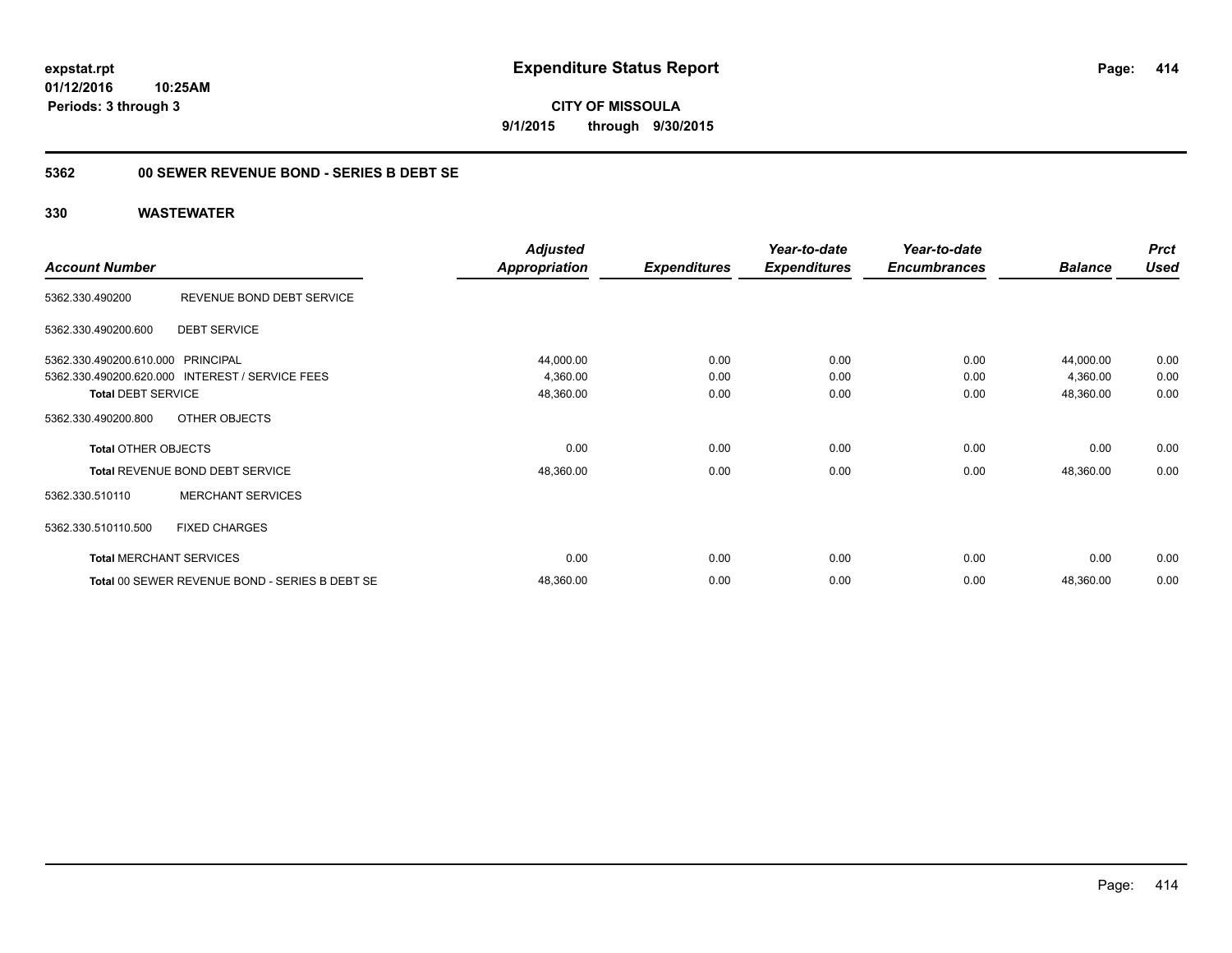**CITY OF MISSOULA 9/1/2015 through 9/30/2015**

### **5363 92 SEWER REVENUE BOND SERIES A DEBT SERV**

| <b>Account Number</b> |                                                       | <b>Adjusted</b><br><b>Appropriation</b> | <b>Expenditures</b> | Year-to-date<br><b>Expenditures</b> | Year-to-date<br><b>Encumbrances</b> | <b>Balance</b> | <b>Prct</b><br><b>Used</b> |
|-----------------------|-------------------------------------------------------|-----------------------------------------|---------------------|-------------------------------------|-------------------------------------|----------------|----------------------------|
| 5363.330.490200       | REVENUE BOND DEBT SERVICE                             |                                         |                     |                                     |                                     |                |                            |
| 5363.330.490200.600   | <b>DEBT SERVICE</b>                                   |                                         |                     |                                     |                                     |                |                            |
|                       | <b>Total REVENUE BOND DEBT SERVICE</b>                | 0.00                                    | 0.00                | 0.00                                | 0.00                                | 0.00           | 0.00                       |
| 5363.330.510110       | <b>MERCHANT SERVICES</b>                              |                                         |                     |                                     |                                     |                |                            |
| 5363.330.510110.500   | <b>FIXED CHARGES</b>                                  |                                         |                     |                                     |                                     |                |                            |
|                       | <b>Total MERCHANT SERVICES</b>                        | 0.00                                    | 0.00                | 0.00                                | 0.00                                | 0.00           | 0.00                       |
|                       | <b>Total 92 SEWER REVENUE BOND SERIES A DEBT SERV</b> | 0.00                                    | 0.00                | 0.00                                | 0.00                                | 0.00           | 0.00                       |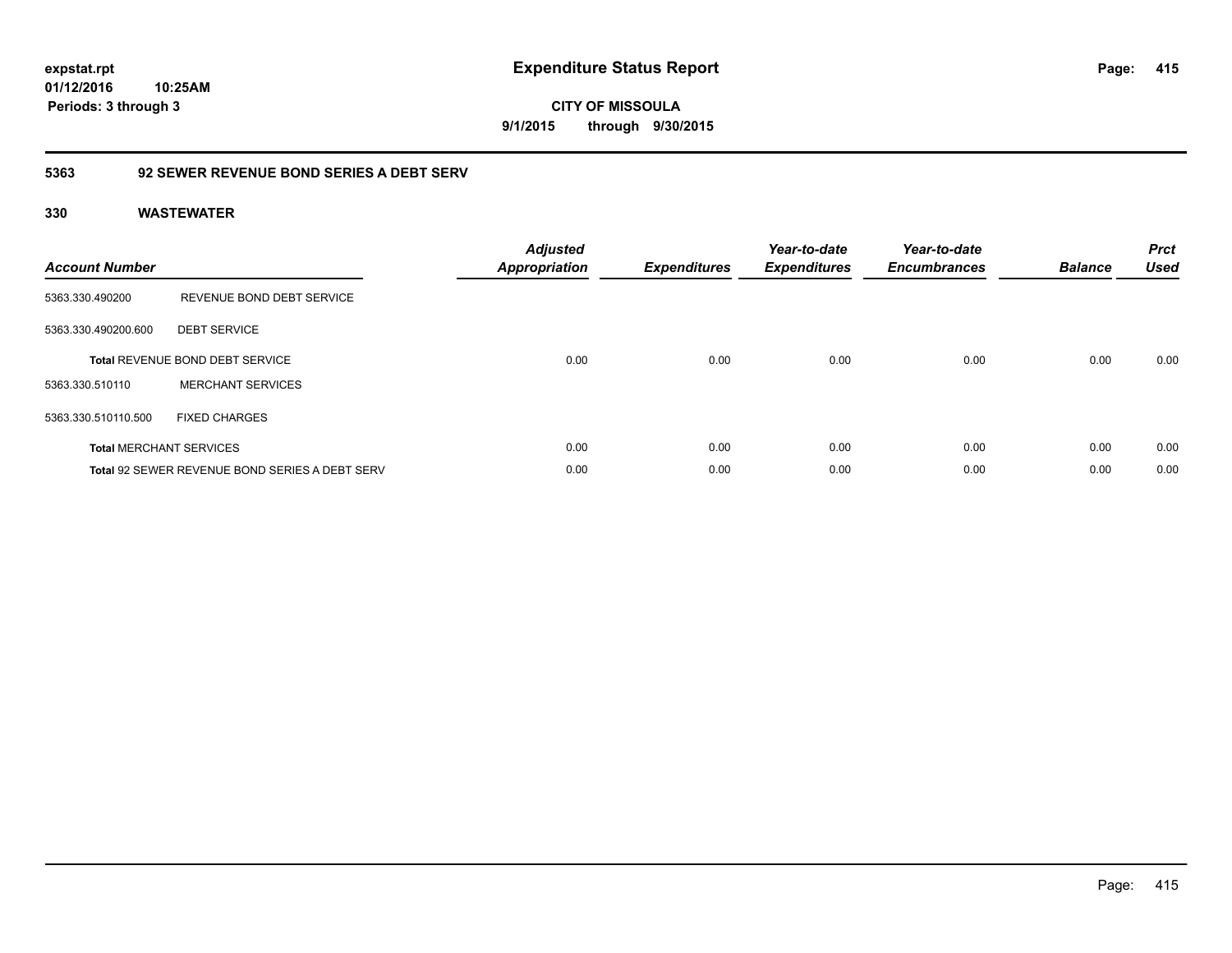**CITY OF MISSOULA 9/1/2015 through 9/30/2015**

### **5364 92 SEWER REVENUE BOND - SERIES B DEBT S**

| <b>Account Number</b> |                                               | <b>Adjusted</b><br><b>Appropriation</b> | <b>Expenditures</b> | Year-to-date<br><b>Expenditures</b> | Year-to-date<br><b>Encumbrances</b> | <b>Balance</b> | <b>Prct</b><br><b>Used</b> |
|-----------------------|-----------------------------------------------|-----------------------------------------|---------------------|-------------------------------------|-------------------------------------|----------------|----------------------------|
| 5364.330.490200       | REVENUE BOND DEBT SERVICE                     |                                         |                     |                                     |                                     |                |                            |
| 5364.330.490200.600   | <b>DEBT SERVICE</b>                           |                                         |                     |                                     |                                     |                |                            |
|                       | <b>Total REVENUE BOND DEBT SERVICE</b>        | 0.00                                    | 0.00                | 0.00                                | 0.00                                | 0.00           | 0.00                       |
| 5364.330.510110       | <b>MERCHANT SERVICES</b>                      |                                         |                     |                                     |                                     |                |                            |
| 5364.330.510110.500   | <b>FIXED CHARGES</b>                          |                                         |                     |                                     |                                     |                |                            |
|                       | <b>Total MERCHANT SERVICES</b>                | 0.00                                    | 0.00                | 0.00                                | 0.00                                | 0.00           | 0.00                       |
|                       | Total 92 SEWER REVENUE BOND - SERIES B DEBT S | 0.00                                    | 0.00                | 0.00                                | 0.00                                | 0.00           | 0.00                       |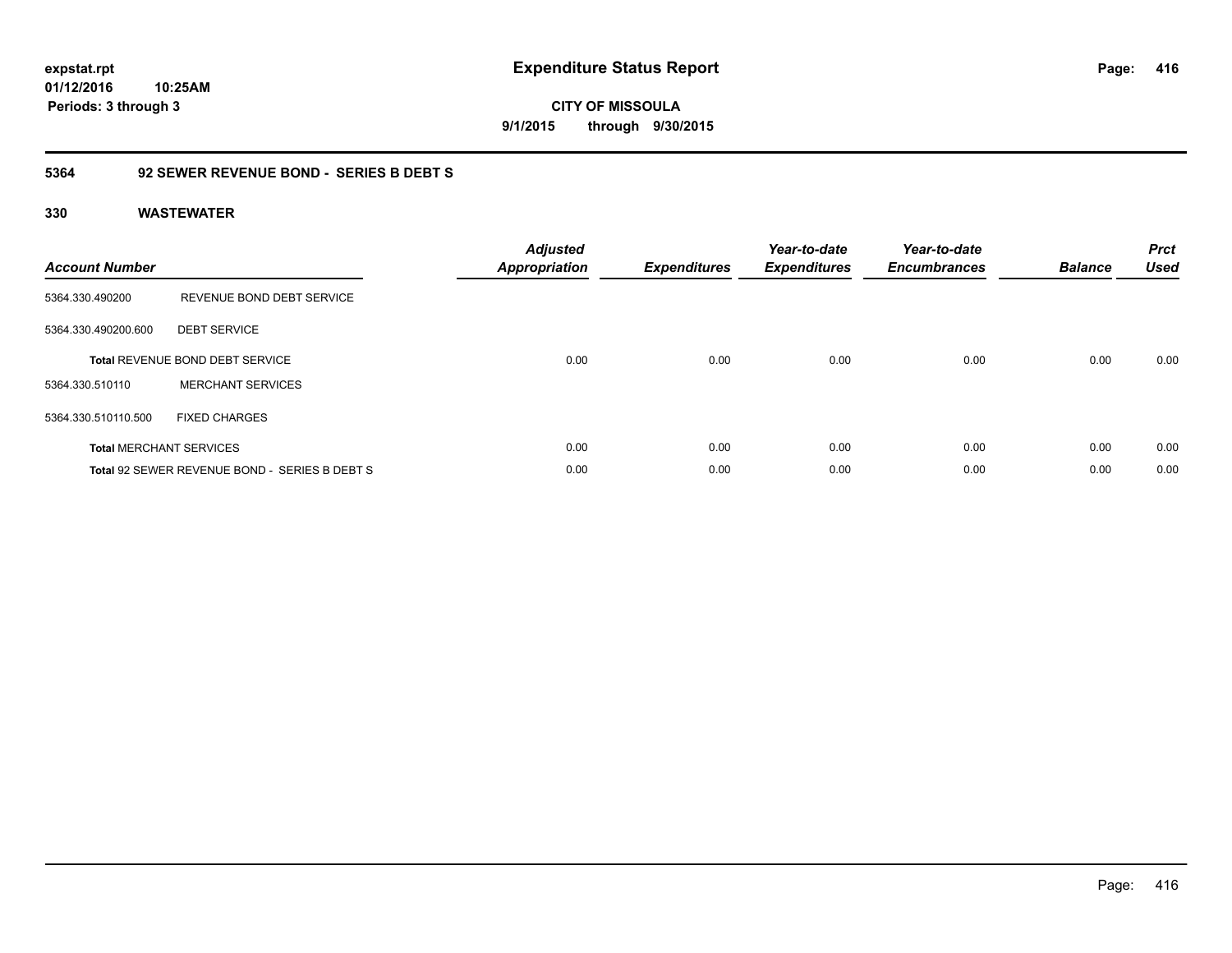**CITY OF MISSOULA 9/1/2015 through 9/30/2015**

### **5365 99 SEWER REVENUE BONDS DEBT SERVICE FUND**

|                                   |                                                       | <b>Adjusted</b>      |                     | Year-to-date        | Year-to-date        |                | <b>Prct</b> |
|-----------------------------------|-------------------------------------------------------|----------------------|---------------------|---------------------|---------------------|----------------|-------------|
| <b>Account Number</b>             |                                                       | <b>Appropriation</b> | <b>Expenditures</b> | <b>Expenditures</b> | <b>Encumbrances</b> | <b>Balance</b> | <b>Used</b> |
| 5365.330.490200                   | REVENUE BOND DEBT SERVICE                             |                      |                     |                     |                     |                |             |
| 5365.330.490200.600               | <b>DEBT SERVICE</b>                                   |                      |                     |                     |                     |                |             |
| 5365.330.490200.610.000 PRINCIPAL |                                                       | 115,000.00           | 0.00                | 0.00                | 0.00                | 115,000.00     | 0.00        |
|                                   | 5365.330.490200.620.000 INTEREST / SERVICE FEES       | 8,910.00             | 0.00                | 0.00                | 0.00                | 8,910.00       | 0.00        |
|                                   | <b>Total REVENUE BOND DEBT SERVICE</b>                | 123,910.00           | 0.00                | 0.00                | 0.00                | 123.910.00     | 0.00        |
| 5365.330.510110                   | <b>MERCHANT SERVICES</b>                              |                      |                     |                     |                     |                |             |
| 5365.330.510110.500               | <b>FIXED CHARGES</b>                                  |                      |                     |                     |                     |                |             |
| <b>Total MERCHANT SERVICES</b>    |                                                       | 0.00                 | 0.00                | 0.00                | 0.00                | 0.00           | 0.00        |
|                                   | <b>Total 99 SEWER REVENUE BONDS DEBT SERVICE FUND</b> | 123.910.00           | 0.00                | 0.00                | 0.00                | 123.910.00     | 0.00        |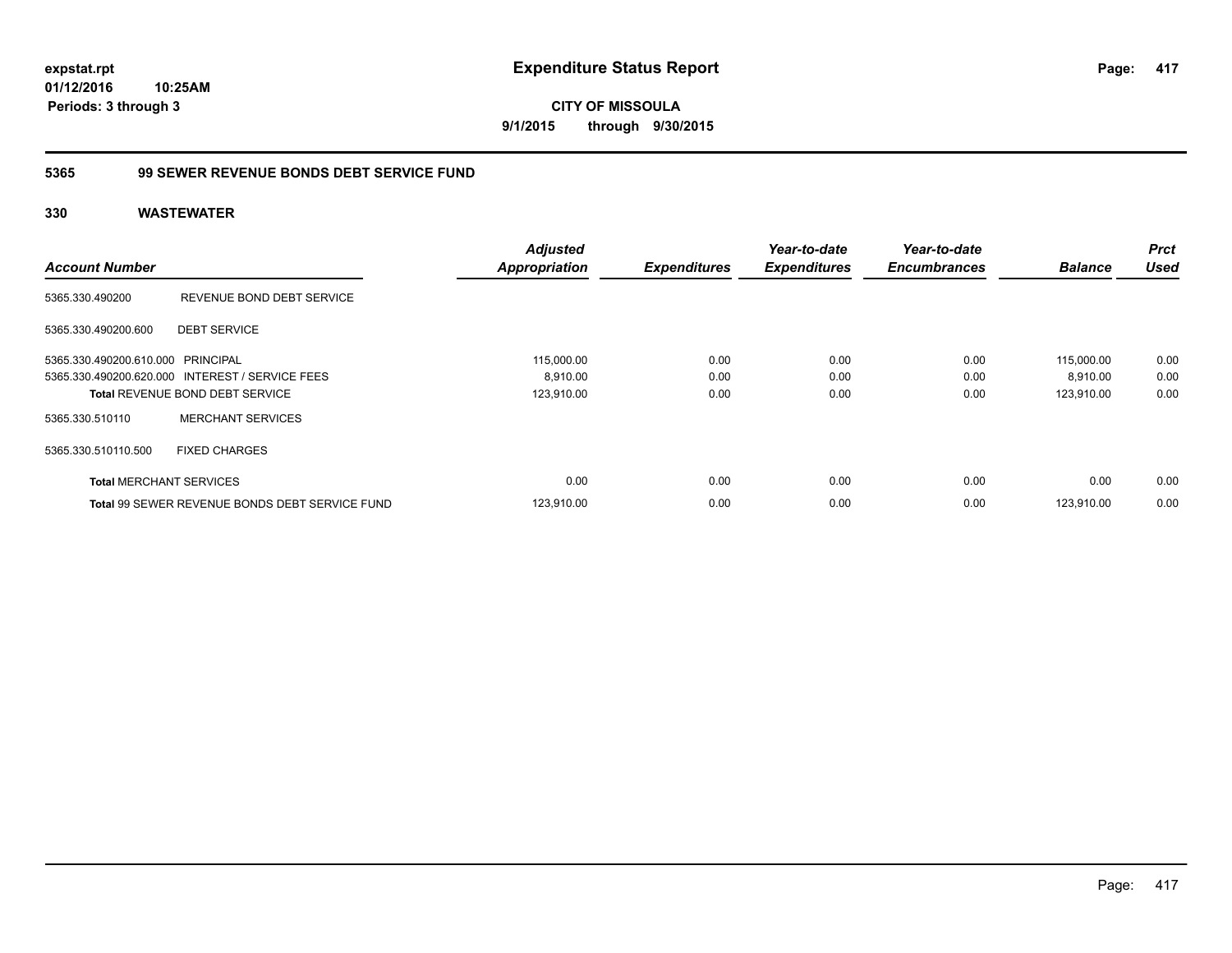**CITY OF MISSOULA 9/1/2015 through 9/30/2015**

### **5366 92 SEWER REVENUE BOND - SERIES A BOND RE**

| <b>Account Number</b>       |                                                | <b>Adjusted</b><br><b>Appropriation</b> | <b>Expenditures</b> | Year-to-date<br><b>Expenditures</b> | Year-to-date<br><b>Encumbrances</b> | <b>Balance</b> | <b>Prct</b><br><b>Used</b> |
|-----------------------------|------------------------------------------------|-----------------------------------------|---------------------|-------------------------------------|-------------------------------------|----------------|----------------------------|
| 5366.330.430610             | ADMINISTRATION                                 |                                         |                     |                                     |                                     |                |                            |
| 5366.330.430610.800         | OTHER OBJECTS                                  |                                         |                     |                                     |                                     |                |                            |
| <b>Total ADMINISTRATION</b> |                                                | 0.00                                    | 0.00                | 0.00                                | 0.00                                | 0.00           | 0.00                       |
| 5366.330.510110             | <b>MERCHANT SERVICES</b>                       |                                         |                     |                                     |                                     |                |                            |
| 5366.330.510110.500         | <b>FIXED CHARGES</b>                           |                                         |                     |                                     |                                     |                |                            |
|                             | <b>Total MERCHANT SERVICES</b>                 | 0.00                                    | 0.00                | 0.00                                | 0.00                                | 0.00           | 0.00                       |
|                             | Total 92 SEWER REVENUE BOND - SERIES A BOND RE | 0.00                                    | 0.00                | 0.00                                | 0.00                                | 0.00           | 0.00                       |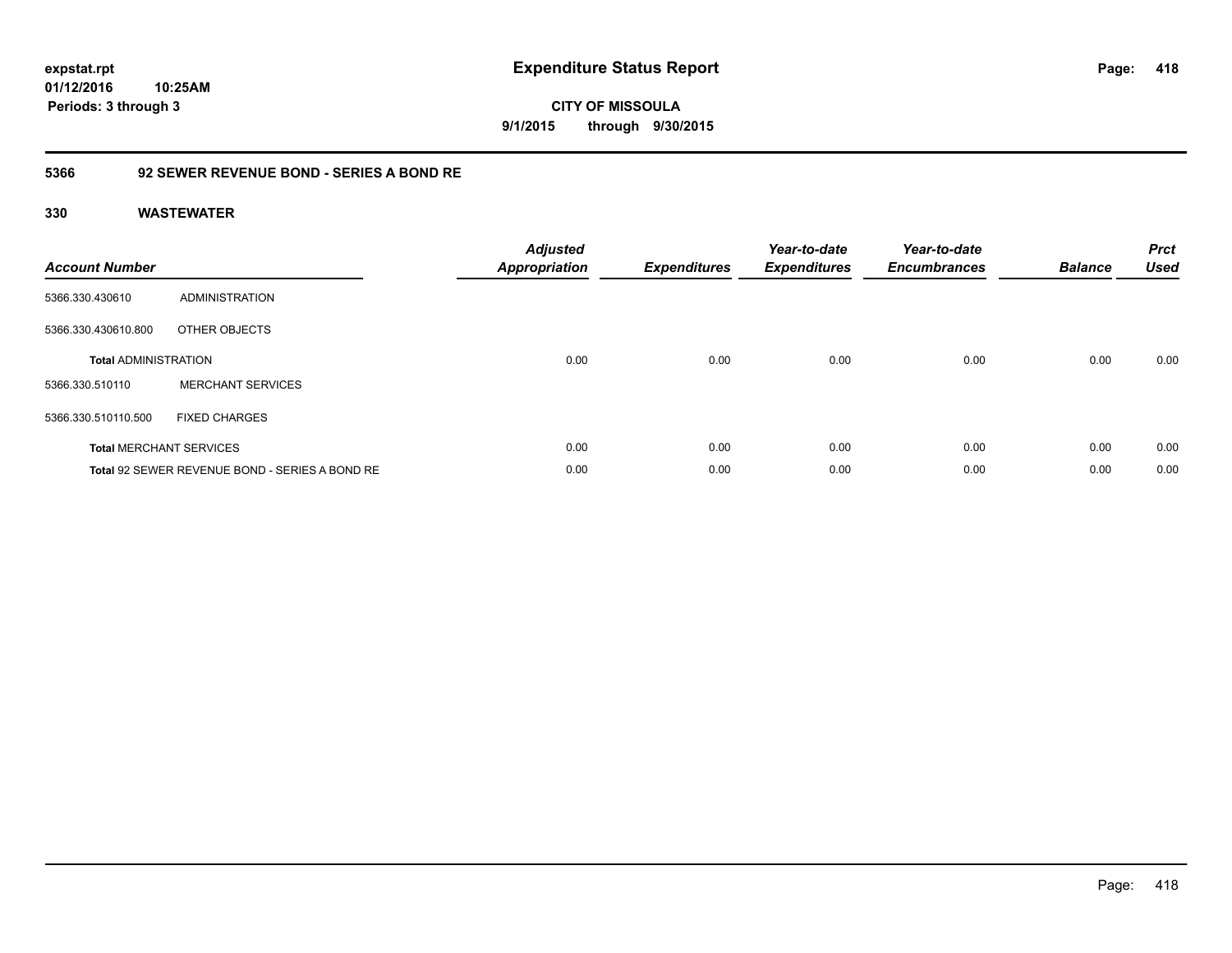**CITY OF MISSOULA 9/1/2015 through 9/30/2015**

### **5367 92 SEWER REVENUE BOND - SERIES B BOND RE**

| <b>Account Number</b>       |                                                | <b>Adjusted</b><br><b>Appropriation</b> | <b>Expenditures</b> | Year-to-date<br><b>Expenditures</b> | Year-to-date<br><b>Encumbrances</b> | <b>Balance</b> | <b>Prct</b><br><b>Used</b> |
|-----------------------------|------------------------------------------------|-----------------------------------------|---------------------|-------------------------------------|-------------------------------------|----------------|----------------------------|
| 5367.330.430610             | ADMINISTRATION                                 |                                         |                     |                                     |                                     |                |                            |
| 5367.330.430610.800         | OTHER OBJECTS                                  |                                         |                     |                                     |                                     |                |                            |
| <b>Total ADMINISTRATION</b> |                                                | 0.00                                    | 0.00                | 0.00                                | 0.00                                | 0.00           | 0.00                       |
| 5367.330.510110             | <b>MERCHANT SERVICES</b>                       |                                         |                     |                                     |                                     |                |                            |
| 5367.330.510110.500         | <b>FIXED CHARGES</b>                           |                                         |                     |                                     |                                     |                |                            |
|                             | <b>Total MERCHANT SERVICES</b>                 | 0.00                                    | 0.00                | 0.00                                | 0.00                                | 0.00           | 0.00                       |
|                             | Total 92 SEWER REVENUE BOND - SERIES B BOND RE | 0.00                                    | 0.00                | 0.00                                | 0.00                                | 0.00           | 0.00                       |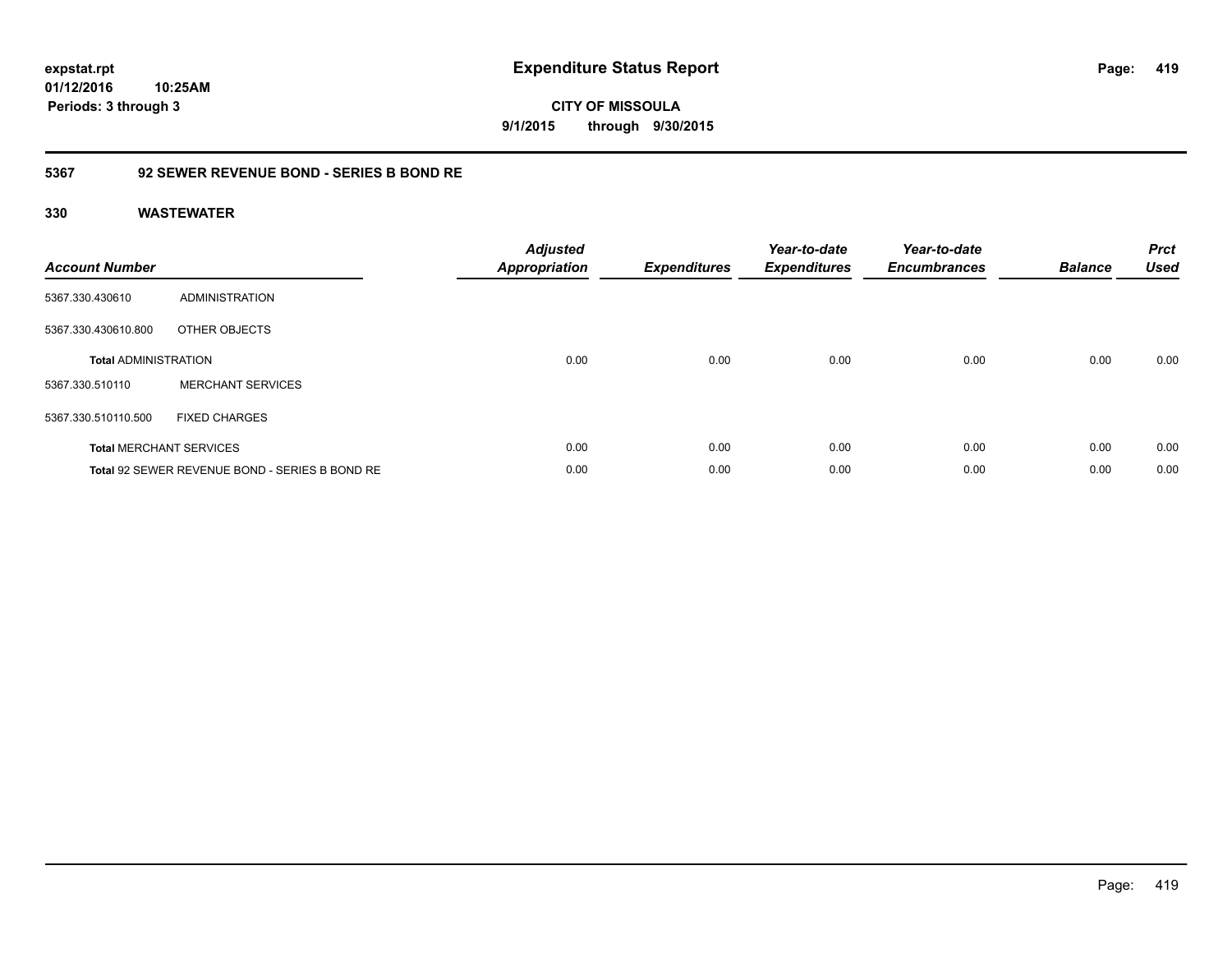**CITY OF MISSOULA 9/1/2015 through 9/30/2015**

## **5368 00 SEWER REVENUE BOND RESERVE FUND**

| <b>Account Number</b>       |                                          | <b>Adjusted</b><br>Appropriation | <b>Expenditures</b> | Year-to-date<br><b>Expenditures</b> | Year-to-date<br><b>Encumbrances</b> | <b>Balance</b> | <b>Prct</b><br><b>Used</b> |
|-----------------------------|------------------------------------------|----------------------------------|---------------------|-------------------------------------|-------------------------------------|----------------|----------------------------|
| 5368.330.430610             | <b>ADMINISTRATION</b>                    |                                  |                     |                                     |                                     |                |                            |
| 5368.330.430610.800         | OTHER OBJECTS                            |                                  |                     |                                     |                                     |                |                            |
| <b>Total ADMINISTRATION</b> |                                          | 0.00                             | 0.00                | 0.00                                | 0.00                                | 0.00           | 0.00                       |
| 5368.330.510110             | <b>MERCHANT SERVICES</b>                 |                                  |                     |                                     |                                     |                |                            |
| 5368.330.510110.500         | <b>FIXED CHARGES</b>                     |                                  |                     |                                     |                                     |                |                            |
|                             | <b>Total MERCHANT SERVICES</b>           | 0.00                             | 0.00                | 0.00                                | 0.00                                | 0.00           | 0.00                       |
|                             | Total 00 SEWER REVENUE BOND RESERVE FUND | 0.00                             | 0.00                | 0.00                                | 0.00                                | 0.00           | 0.00                       |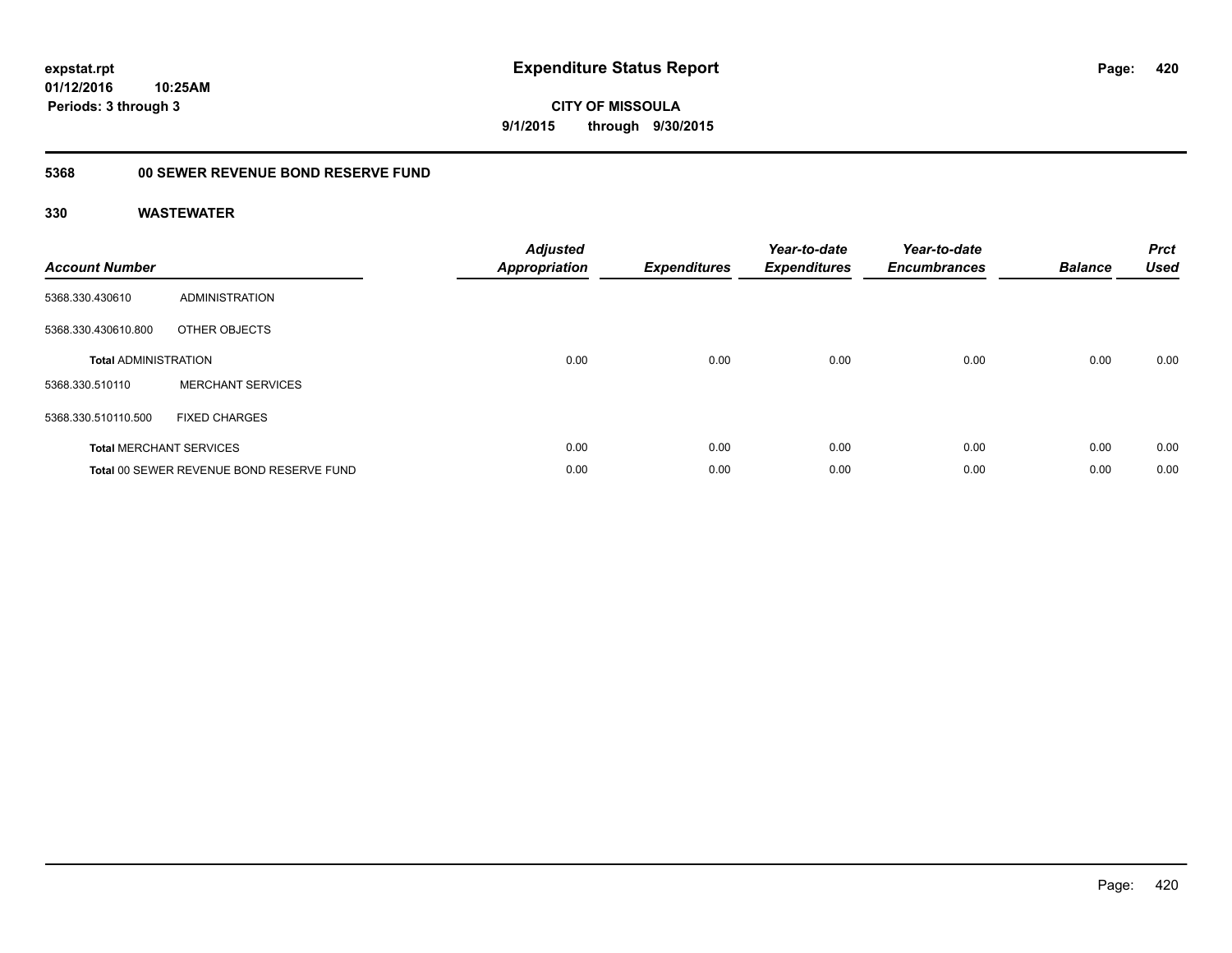#### **5369 2001 SEWER REVENUE BOND**

| <b>Account Number</b>          |                                                  | <b>Adjusted</b><br><b>Appropriation</b> | <b>Expenditures</b> | Year-to-date<br><b>Expenditures</b> | Year-to-date<br><b>Encumbrances</b> | <b>Balance</b> | Prct<br><b>Used</b> |
|--------------------------------|--------------------------------------------------|-----------------------------------------|---------------------|-------------------------------------|-------------------------------------|----------------|---------------------|
| 5369.330.430610                | ADMINISTRATION                                   |                                         |                     |                                     |                                     |                |                     |
| 5369.330.430610.800            | OTHER OBJECTS                                    |                                         |                     |                                     |                                     |                |                     |
| <b>Total ADMINISTRATION</b>    | 5369.330.430610.820.000 TRANSFERS TO OTHER FUNDS | 30.00<br>30.00                          | 0.00<br>0.00        | 0.00<br>0.00                        | 0.00<br>0.00                        | 30.00<br>30.00 | 0.00<br>0.00        |
| 5369.330.510110                | <b>MERCHANT SERVICES</b>                         |                                         |                     |                                     |                                     |                |                     |
| 5369.330.510110.500            | <b>FIXED CHARGES</b>                             |                                         |                     |                                     |                                     |                |                     |
| <b>Total MERCHANT SERVICES</b> |                                                  | 0.00                                    | 0.00                | 0.00                                | 0.00                                | 0.00           | 0.00                |
|                                | Total 2001 SEWER REVENUE BOND                    | 30.00                                   | 0.00                | 0.00                                | 0.00                                | 30.00          | 0.00                |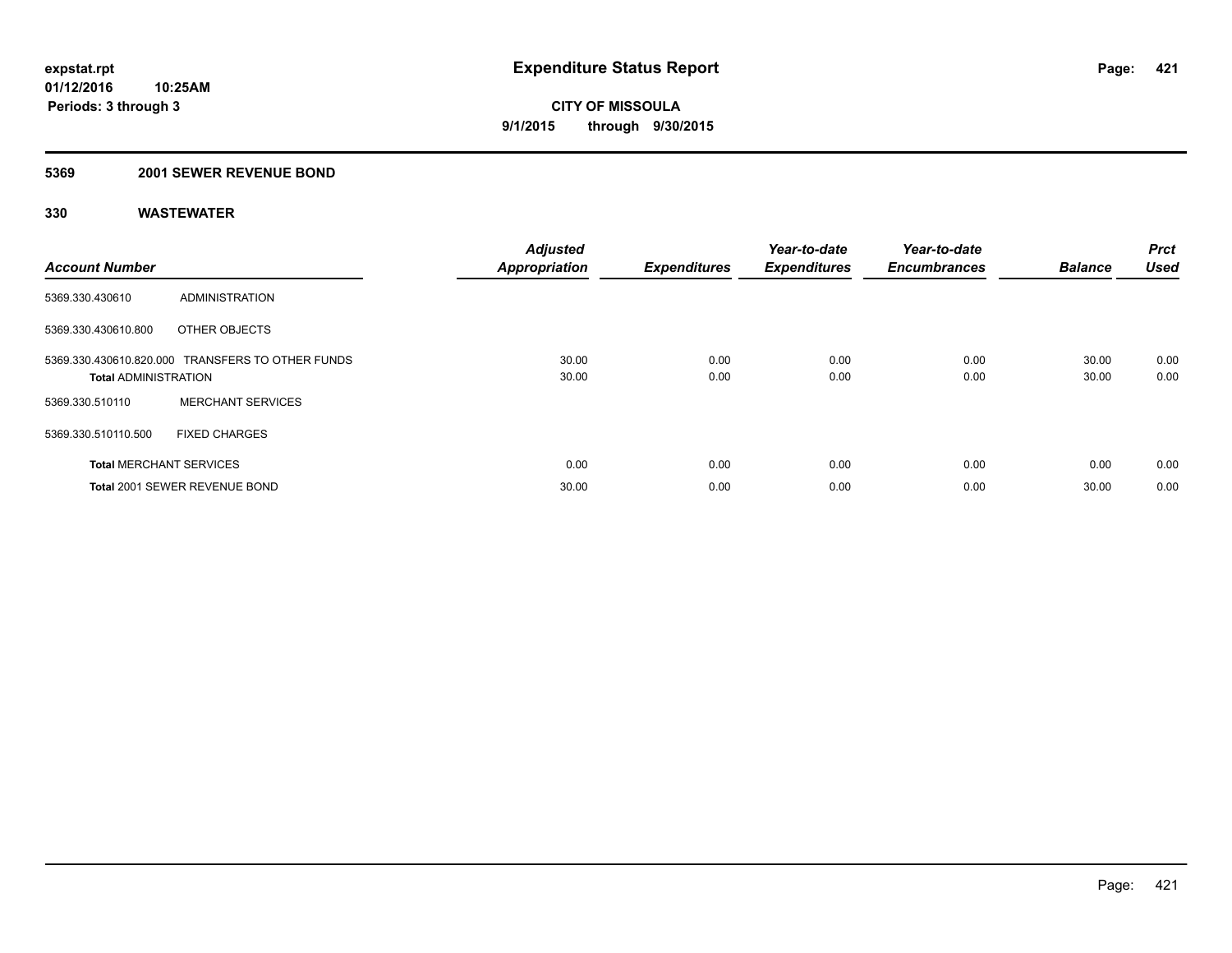**CITY OF MISSOULA 9/1/2015 through 9/30/2015**

### **5370 99 SEWER REVENUE BOND RESERVE FUND**

| <b>Account Number</b>          |                                                  | <b>Adjusted</b><br><b>Appropriation</b> | <b>Expenditures</b> | Year-to-date<br><b>Expenditures</b> | Year-to-date<br><b>Encumbrances</b> | <b>Balance</b>   | <b>Prct</b><br><b>Used</b> |
|--------------------------------|--------------------------------------------------|-----------------------------------------|---------------------|-------------------------------------|-------------------------------------|------------------|----------------------------|
| 5370.330.430610                | ADMINISTRATION                                   |                                         |                     |                                     |                                     |                  |                            |
| 5370.330.430610.800            | OTHER OBJECTS                                    |                                         |                     |                                     |                                     |                  |                            |
| <b>Total ADMINISTRATION</b>    | 5370.330.430610.820.000 TRANSFERS TO OTHER FUNDS | 790.00<br>790.00                        | 0.00<br>0.00        | 0.00<br>0.00                        | 0.00<br>0.00                        | 790.00<br>790.00 | 0.00<br>0.00               |
| 5370.330.510110                | <b>MERCHANT SERVICES</b>                         |                                         |                     |                                     |                                     |                  |                            |
| 5370.330.510110.500            | <b>FIXED CHARGES</b>                             |                                         |                     |                                     |                                     |                  |                            |
| <b>Total MERCHANT SERVICES</b> |                                                  | 0.00                                    | 0.00                | 0.00                                | 0.00                                | 0.00             | 0.00                       |
|                                | Total 99 SEWER REVENUE BOND RESERVE FUND         | 790.00                                  | 0.00                | 0.00                                | 0.00                                | 790.00           | 0.00                       |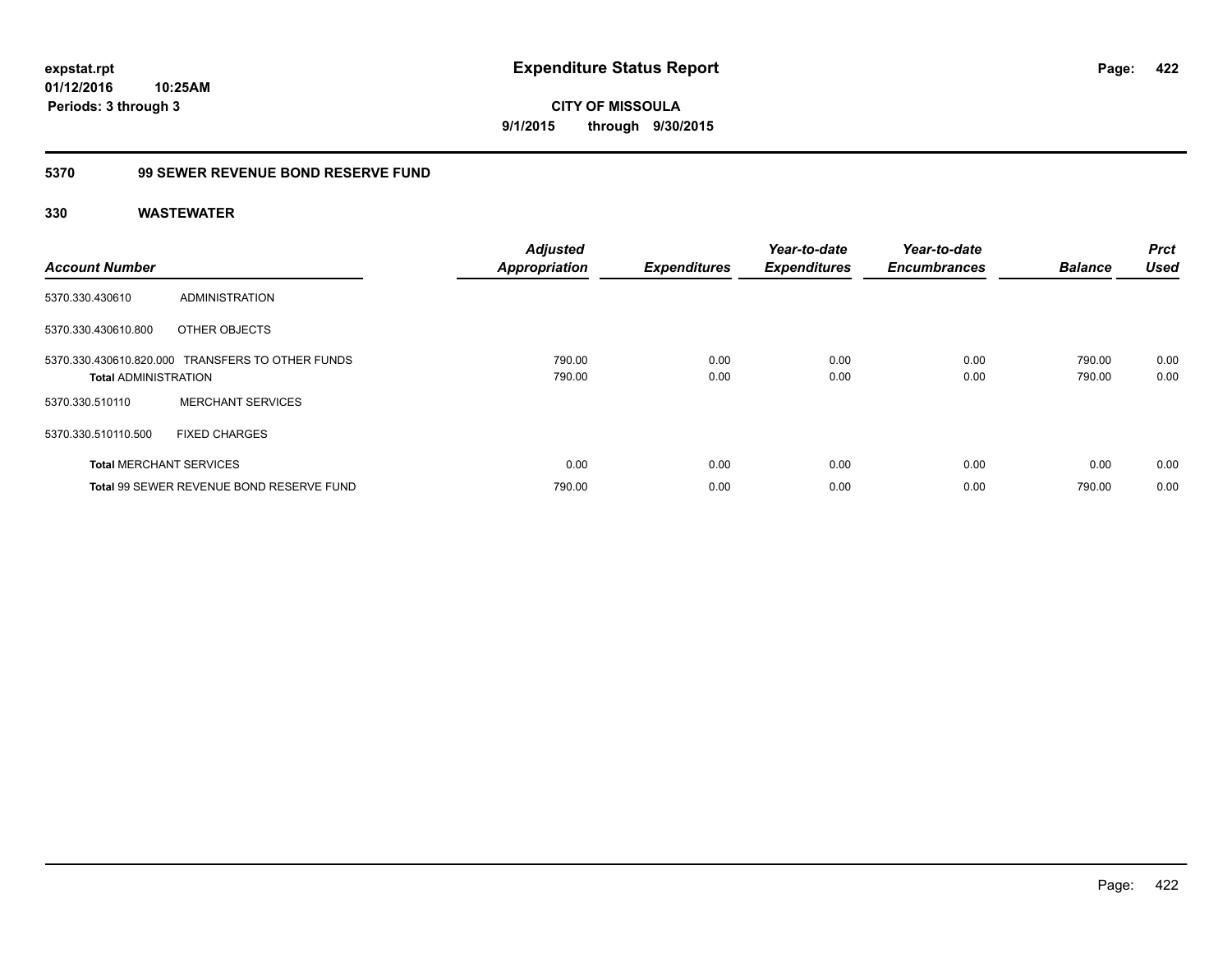#### **5371 2002 SEWER BONDS**

| <b>Account Number</b>             |                                                 | <b>Adjusted</b><br><b>Appropriation</b> | <b>Expenditures</b> | Year-to-date<br><b>Expenditures</b> | Year-to-date<br><b>Encumbrances</b> | <b>Balance</b> | <b>Prct</b><br><b>Used</b> |
|-----------------------------------|-------------------------------------------------|-----------------------------------------|---------------------|-------------------------------------|-------------------------------------|----------------|----------------------------|
|                                   |                                                 |                                         |                     |                                     |                                     |                |                            |
| 5371.330.490200                   | REVENUE BOND DEBT SERVICE                       |                                         |                     |                                     |                                     |                |                            |
| 5371.330.490200.600               | <b>DEBT SERVICE</b>                             |                                         |                     |                                     |                                     |                |                            |
| 5371.330.490200.610.000 PRINCIPAL |                                                 | 75,000.00                               | 0.00                | 0.00                                | 0.00                                | 75,000.00      | 0.00                       |
|                                   | 5371.330.490200.620.000 INTEREST / SERVICE FEES | 9,930.00                                | 0.00                | 0.00                                | 0.00                                | 9,930.00       | 0.00                       |
|                                   | <b>Total REVENUE BOND DEBT SERVICE</b>          | 84,930.00                               | 0.00                | 0.00                                | 0.00                                | 84,930.00      | 0.00                       |
| 5371.330.510110                   | <b>MERCHANT SERVICES</b>                        |                                         |                     |                                     |                                     |                |                            |
| 5371.330.510110.500               | <b>FIXED CHARGES</b>                            |                                         |                     |                                     |                                     |                |                            |
| <b>Total MERCHANT SERVICES</b>    |                                                 | 0.00                                    | 0.00                | 0.00                                | 0.00                                | 0.00           | 0.00                       |
| Total 2002 SEWER BONDS            |                                                 | 84,930.00                               | 0.00                | 0.00                                | 0.00                                | 84,930.00      | 0.00                       |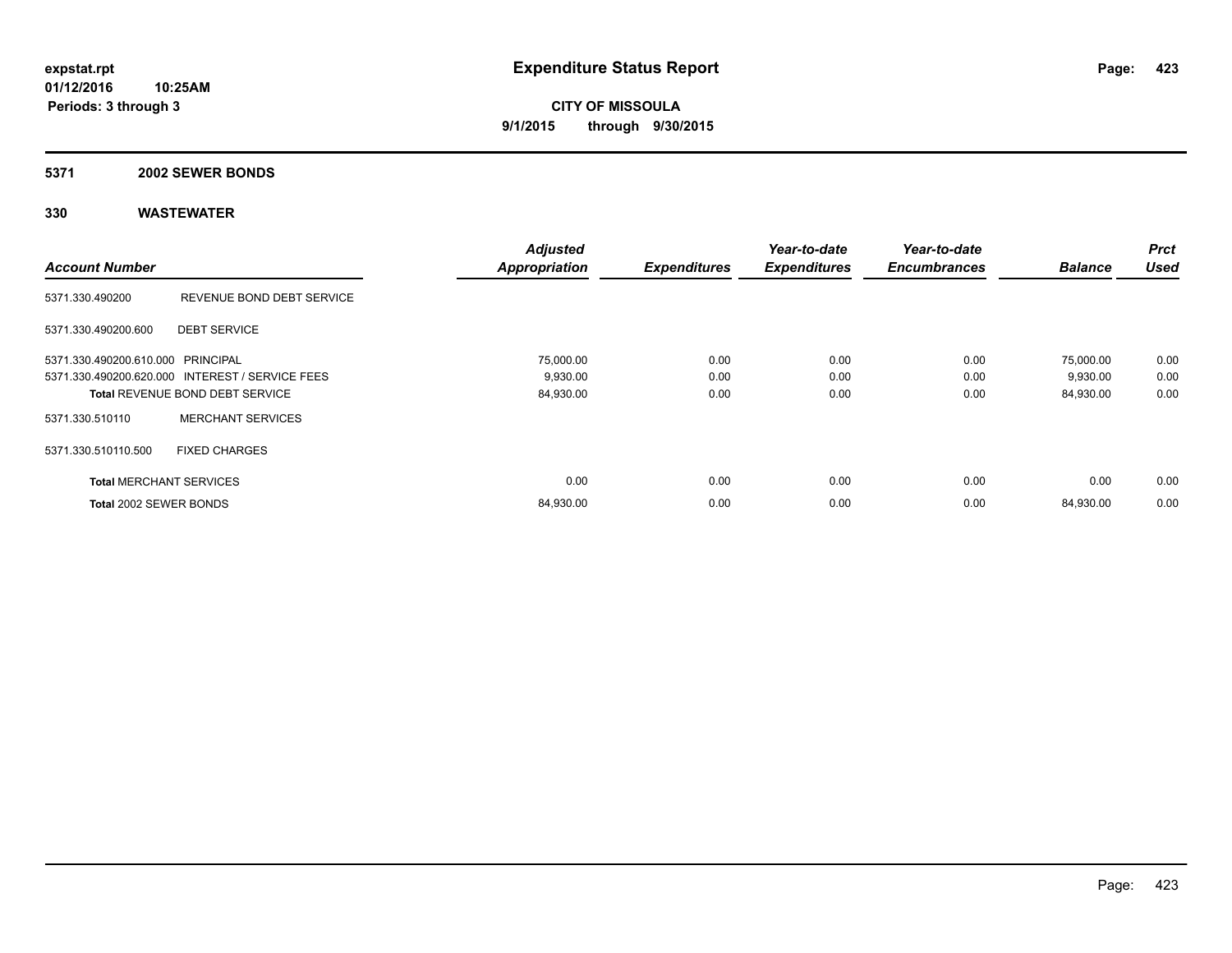### **5372 2002 SEWER REVENUE BOND**

| <b>Account Number</b>       |                                | <b>Adjusted</b><br><b>Appropriation</b> | <b>Expenditures</b> | Year-to-date<br><b>Expenditures</b> | Year-to-date<br><b>Encumbrances</b> | <b>Balance</b> | <b>Prct</b><br><b>Used</b> |
|-----------------------------|--------------------------------|-----------------------------------------|---------------------|-------------------------------------|-------------------------------------|----------------|----------------------------|
| 5372.330.430610             | <b>ADMINISTRATION</b>          |                                         |                     |                                     |                                     |                |                            |
| 5372.330.430610.800         | OTHER OBJECTS                  |                                         |                     |                                     |                                     |                |                            |
| <b>Total ADMINISTRATION</b> |                                | 0.00                                    | 0.00                | 0.00                                | 0.00                                | 0.00           | 0.00                       |
| 5372.330.510110             | <b>MERCHANT SERVICES</b>       |                                         |                     |                                     |                                     |                |                            |
| 5372.330.510110.500         | <b>FIXED CHARGES</b>           |                                         |                     |                                     |                                     |                |                            |
|                             | <b>Total MERCHANT SERVICES</b> | 0.00                                    | 0.00                | 0.00                                | 0.00                                | 0.00           | 0.00                       |
|                             | Total 2002 SEWER REVENUE BOND  | 0.00                                    | 0.00                | 0.00                                | 0.00                                | 0.00           | 0.00                       |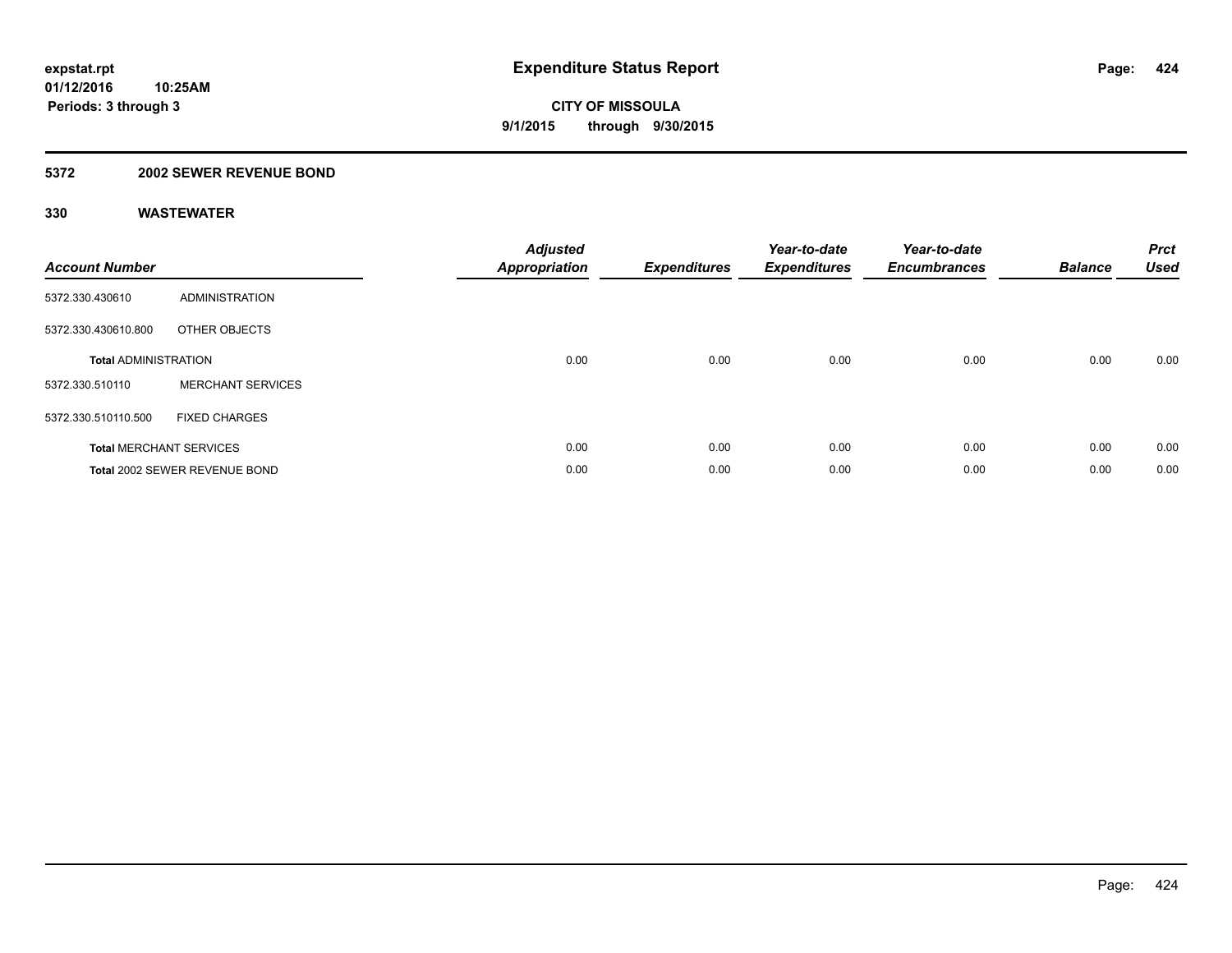**CITY OF MISSOULA 9/1/2015 through 9/30/2015**

#### **5373 2002 WWTP UPGRADE REVENUE BOND**

| <b>Account Number</b>             |                                                 | <b>Adjusted</b><br><b>Appropriation</b> | <b>Expenditures</b> | Year-to-date<br><b>Expenditures</b> | Year-to-date<br><b>Encumbrances</b> | <b>Balance</b> | <b>Prct</b><br><b>Used</b> |
|-----------------------------------|-------------------------------------------------|-----------------------------------------|---------------------|-------------------------------------|-------------------------------------|----------------|----------------------------|
| 5373.330.490200                   | REVENUE BOND DEBT SERVICE                       |                                         |                     |                                     |                                     |                |                            |
| 5373.330.490200.600               | <b>DEBT SERVICE</b>                             |                                         |                     |                                     |                                     |                |                            |
| 5373.330.490200.610.000 PRINCIPAL |                                                 | 290,000.00                              | 0.00                | 0.00                                | 0.00                                | 290,000.00     | 0.00                       |
|                                   | 5373.330.490200.620.000 INTEREST / SERVICE FEES | 41,640.00                               | 0.00                | 0.00                                | 0.00                                | 41,640.00      | 0.00                       |
|                                   | <b>Total REVENUE BOND DEBT SERVICE</b>          | 331,640.00                              | 0.00                | 0.00                                | 0.00                                | 331,640.00     | 0.00                       |
| 5373.330.510110                   | <b>MERCHANT SERVICES</b>                        |                                         |                     |                                     |                                     |                |                            |
| 5373.330.510110.500               | <b>FIXED CHARGES</b>                            |                                         |                     |                                     |                                     |                |                            |
| <b>Total MERCHANT SERVICES</b>    |                                                 | 0.00                                    | 0.00                | 0.00                                | 0.00                                | 0.00           | 0.00                       |
|                                   | Total 2002 WWTP UPGRADE REVENUE BOND            | 331,640.00                              | 0.00                | 0.00                                | 0.00                                | 331.640.00     | 0.00                       |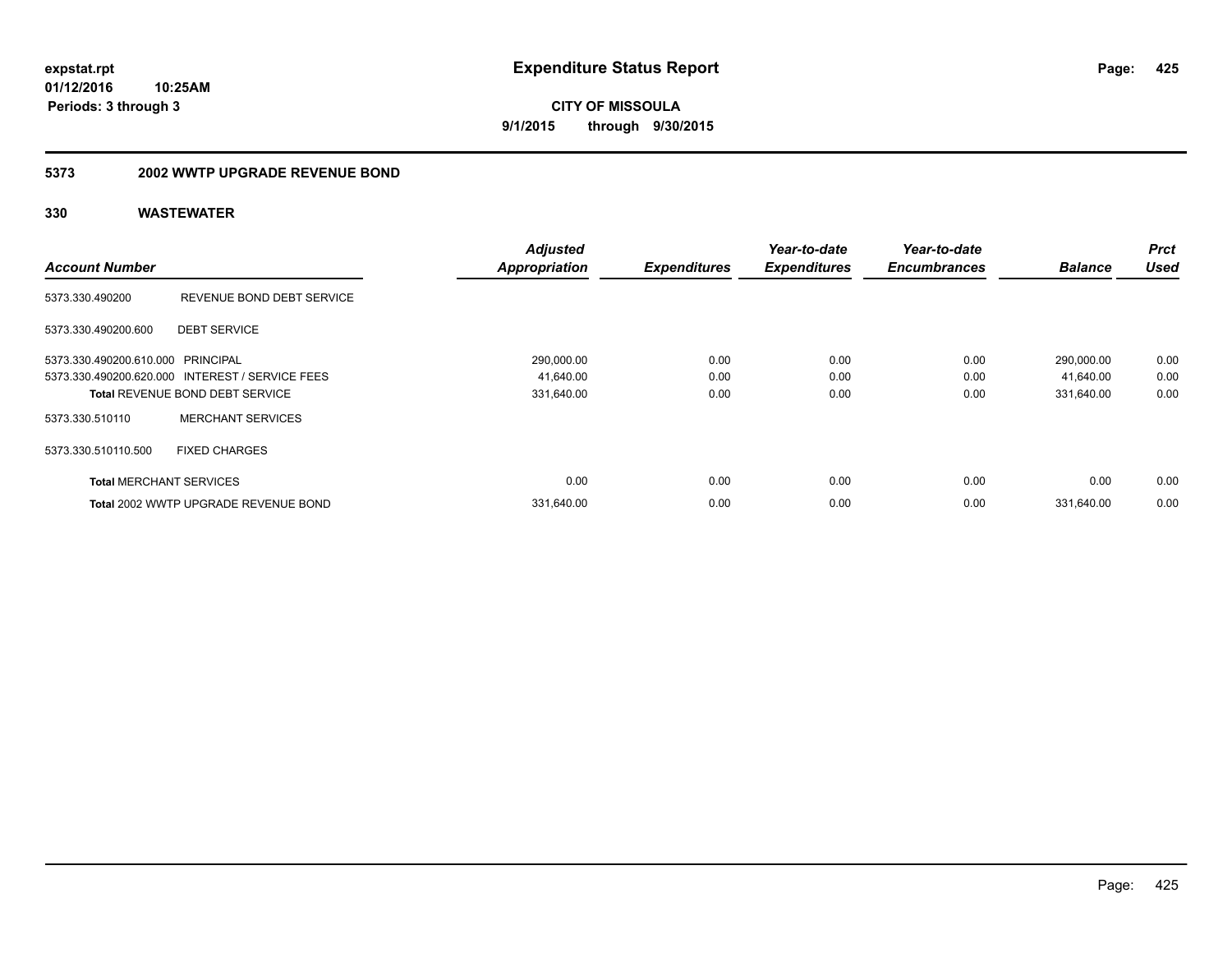#### **5374 2002 WWTP UPGRADE RESERVE**

|                             |                                                  | <b>Adjusted</b>      |                     | Year-to-date        | Year-to-date        |                | <b>Prct</b> |
|-----------------------------|--------------------------------------------------|----------------------|---------------------|---------------------|---------------------|----------------|-------------|
| <b>Account Number</b>       |                                                  | <b>Appropriation</b> | <b>Expenditures</b> | <b>Expenditures</b> | <b>Encumbrances</b> | <b>Balance</b> | <b>Used</b> |
| 5374.330.430610             | <b>ADMINISTRATION</b>                            |                      |                     |                     |                     |                |             |
| 5374.330.430610.800         | OTHER OBJECTS                                    |                      |                     |                     |                     |                |             |
|                             | 5374.330.430610.820.000 TRANSFERS TO OTHER FUNDS | 180.00               | 0.00                | 0.00                | 0.00                | 180.00         | 0.00        |
| <b>Total ADMINISTRATION</b> |                                                  | 180.00               | 0.00                | 0.00                | 0.00                | 180.00         | 0.00        |
| 5374.330.490200             | REVENUE BOND DEBT SERVICE                        |                      |                     |                     |                     |                |             |
| 5374.330.490200.600         | <b>DEBT SERVICE</b>                              |                      |                     |                     |                     |                |             |
|                             | Total REVENUE BOND DEBT SERVICE                  | 0.00                 | 0.00                | 0.00                | 0.00                | 0.00           | 0.00        |
| 5374.330.510110             | <b>MERCHANT SERVICES</b>                         |                      |                     |                     |                     |                |             |
| 5374.330.510110.500         | <b>FIXED CHARGES</b>                             |                      |                     |                     |                     |                |             |
|                             | <b>Total MERCHANT SERVICES</b>                   | 0.00                 | 0.00                | 0.00                | 0.00                | 0.00           | 0.00        |
|                             | Total 2002 WWTP UPGRADE RESERVE                  | 180.00               | 0.00                | 0.00                | 0.00                | 180.00         | 0.00        |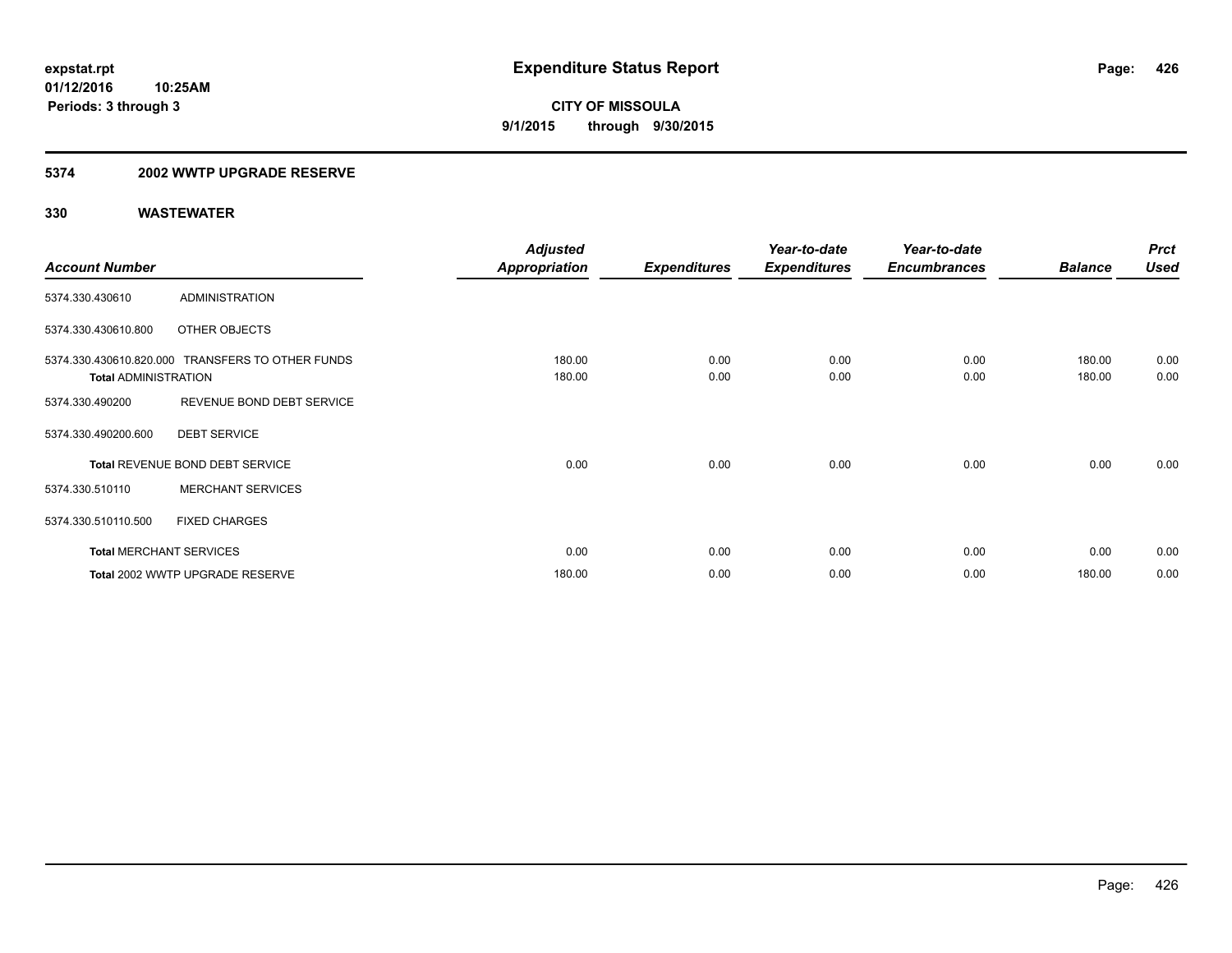### **5375 2003 WWTP SRF \$3.8M EPA DEBT**

|                                   |                                                 | <b>Adjusted</b>      |                     | Year-to-date        | Year-to-date        |                | <b>Prct</b> |
|-----------------------------------|-------------------------------------------------|----------------------|---------------------|---------------------|---------------------|----------------|-------------|
| <b>Account Number</b>             |                                                 | <b>Appropriation</b> | <b>Expenditures</b> | <b>Expenditures</b> | <b>Encumbrances</b> | <b>Balance</b> | <b>Used</b> |
| 5375.330.490200                   | REVENUE BOND DEBT SERVICE                       |                      |                     |                     |                     |                |             |
| 5375.330.490200.600               | <b>DEBT SERVICE</b>                             |                      |                     |                     |                     |                |             |
| 5375.330.490200.610.000 PRINCIPAL |                                                 | 211,000.00           | 0.00                | 0.00                | 0.00                | 211.000.00     | 0.00        |
|                                   | 5375.330.490200.620.000 INTEREST / SERVICE FEES | 39,926.00            | 0.00                | 0.00                | 0.00                | 39,926.00      | 0.00        |
|                                   | <b>Total REVENUE BOND DEBT SERVICE</b>          | 250,926.00           | 0.00                | 0.00                | 0.00                | 250,926.00     | 0.00        |
| 5375.330.510110                   | <b>MERCHANT SERVICES</b>                        |                      |                     |                     |                     |                |             |
| 5375.330.510110.500               | <b>FIXED CHARGES</b>                            |                      |                     |                     |                     |                |             |
| <b>Total MERCHANT SERVICES</b>    |                                                 | 0.00                 | 0.00                | 0.00                | 0.00                | 0.00           | 0.00        |
|                                   | Total 2003 WWTP SRF \$3.8M EPA DEBT             | 250,926.00           | 0.00                | 0.00                | 0.00                | 250,926.00     | 0.00        |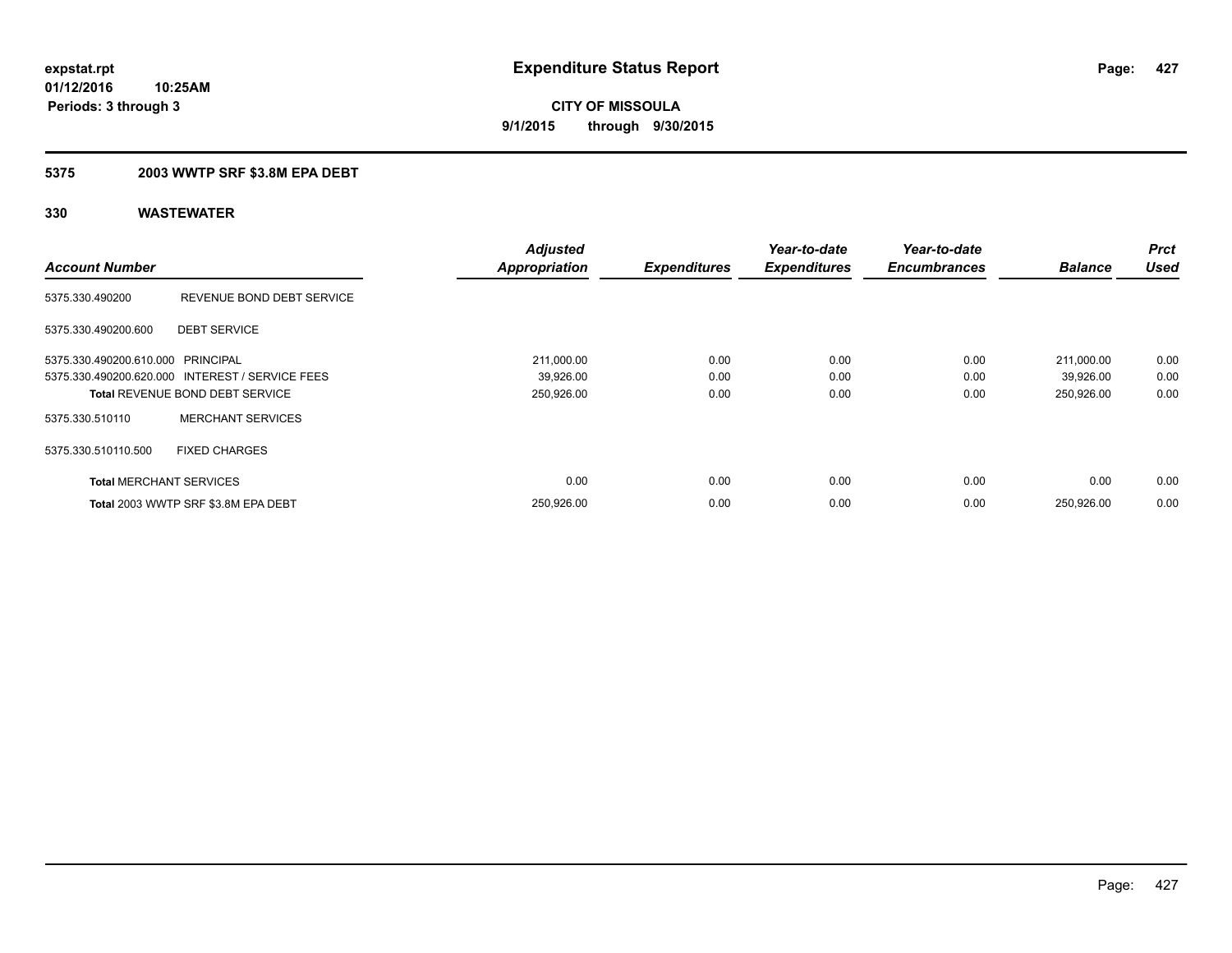**Periods: 3 through 3**

**CITY OF MISSOULA 9/1/2015 through 9/30/2015**

### **5376 2003 WWTP SRF \$3.8M EPA RESERVE**

**10:25AM**

| <b>Account Number</b>          |                                        | <b>Adjusted</b><br><b>Appropriation</b> | <b>Expenditures</b> | Year-to-date<br><b>Expenditures</b> | Year-to-date<br><b>Encumbrances</b> | <b>Balance</b> | <b>Prct</b><br><b>Used</b> |
|--------------------------------|----------------------------------------|-----------------------------------------|---------------------|-------------------------------------|-------------------------------------|----------------|----------------------------|
| 5376.330.430610                | ADMINISTRATION                         |                                         |                     |                                     |                                     |                |                            |
| 5376.330.430610.800            | OTHER OBJECTS                          |                                         |                     |                                     |                                     |                |                            |
| <b>Total ADMINISTRATION</b>    |                                        | 0.00                                    | 0.00                | 0.00                                | 0.00                                | 0.00           | 0.00                       |
| 5376.330.510110                | <b>MERCHANT SERVICES</b>               |                                         |                     |                                     |                                     |                |                            |
| 5376.330.510110.500            | <b>FIXED CHARGES</b>                   |                                         |                     |                                     |                                     |                |                            |
| <b>Total MERCHANT SERVICES</b> |                                        | 0.00                                    | 0.00                | 0.00                                | 0.00                                | 0.00           | 0.00                       |
|                                | Total 2003 WWTP SRF \$3.8M EPA RESERVE | 0.00                                    | 0.00                | 0.00                                | 0.00                                | 0.00           | 0.00                       |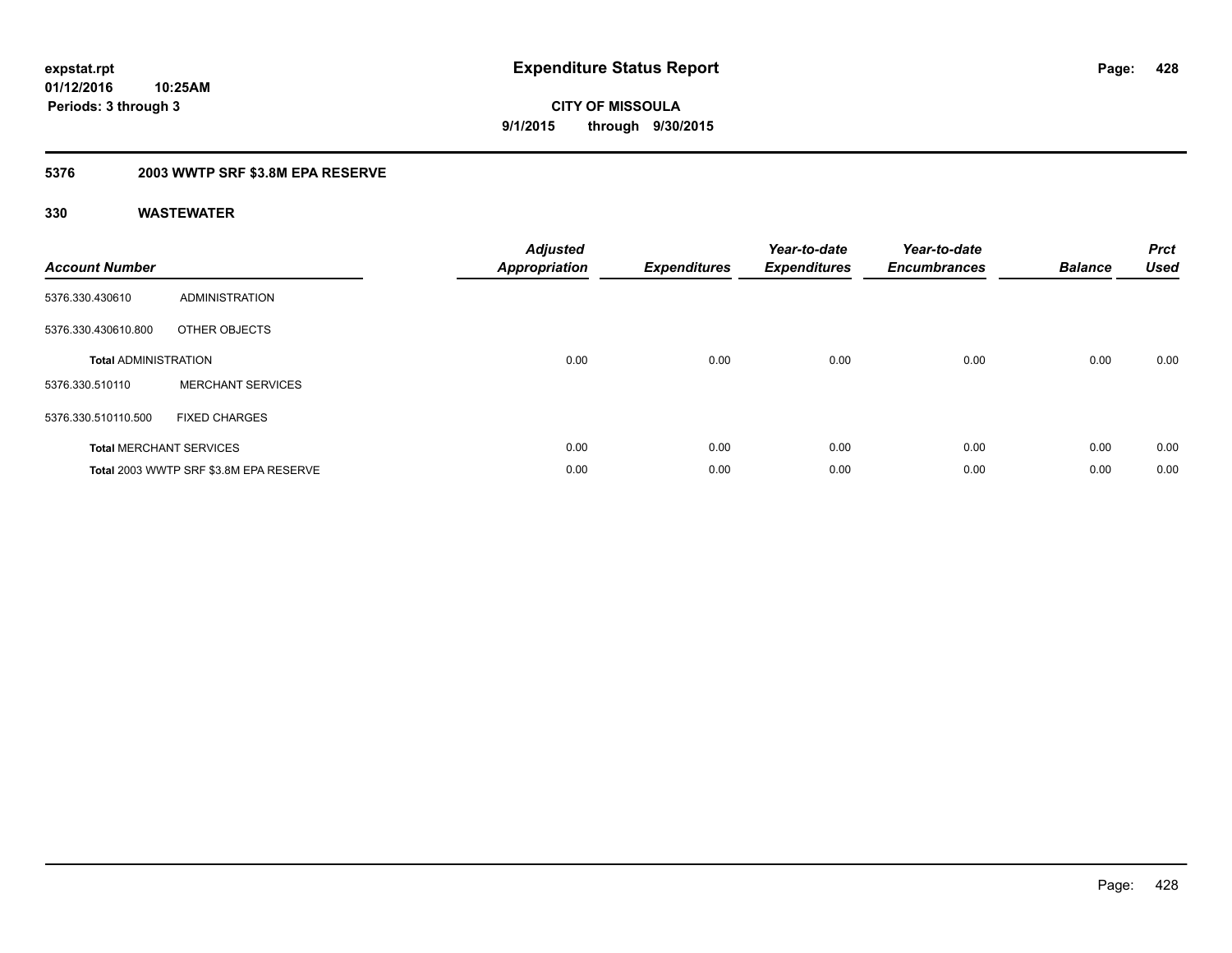**CITY OF MISSOULA 9/1/2015 through 9/30/2015**

## **5377 2004 WWTP \$3.023 LOAN DEBT SERVICE**

|                                   |                                                 | <b>Adjusted</b>      |                     | Year-to-date        | Year-to-date        |                | <b>Prct</b> |
|-----------------------------------|-------------------------------------------------|----------------------|---------------------|---------------------|---------------------|----------------|-------------|
| <b>Account Number</b>             |                                                 | <b>Appropriation</b> | <b>Expenditures</b> | <b>Expenditures</b> | <b>Encumbrances</b> | <b>Balance</b> | <b>Used</b> |
| 5377.330.490200                   | REVENUE BOND DEBT SERVICE                       |                      |                     |                     |                     |                |             |
| 5377.330.490200.600               | <b>DEBT SERVICE</b>                             |                      |                     |                     |                     |                |             |
| 5377.330.490200.610.000 PRINCIPAL |                                                 | 203,000.00           | 0.00                | 0.00                | 0.00                | 203,000.00     | 0.00        |
|                                   | 5377.330.490200.620.000 INTEREST / SERVICE FEES | 41,006.00            | 0.00                | 0.00                | 0.00                | 41,006.00      | 0.00        |
|                                   | <b>Total REVENUE BOND DEBT SERVICE</b>          | 244,006.00           | 0.00                | 0.00                | 0.00                | 244,006.00     | 0.00        |
| 5377.330.510110                   | <b>MERCHANT SERVICES</b>                        |                      |                     |                     |                     |                |             |
| 5377.330.510110.500               | <b>FIXED CHARGES</b>                            |                      |                     |                     |                     |                |             |
| <b>Total MERCHANT SERVICES</b>    |                                                 | 0.00                 | 0.00                | 0.00                | 0.00                | 0.00           | 0.00        |
|                                   | Total 2004 WWTP \$3.023 LOAN DEBT SERVICE       | 244,006.00           | 0.00                | 0.00                | 0.00                | 244.006.00     | 0.00        |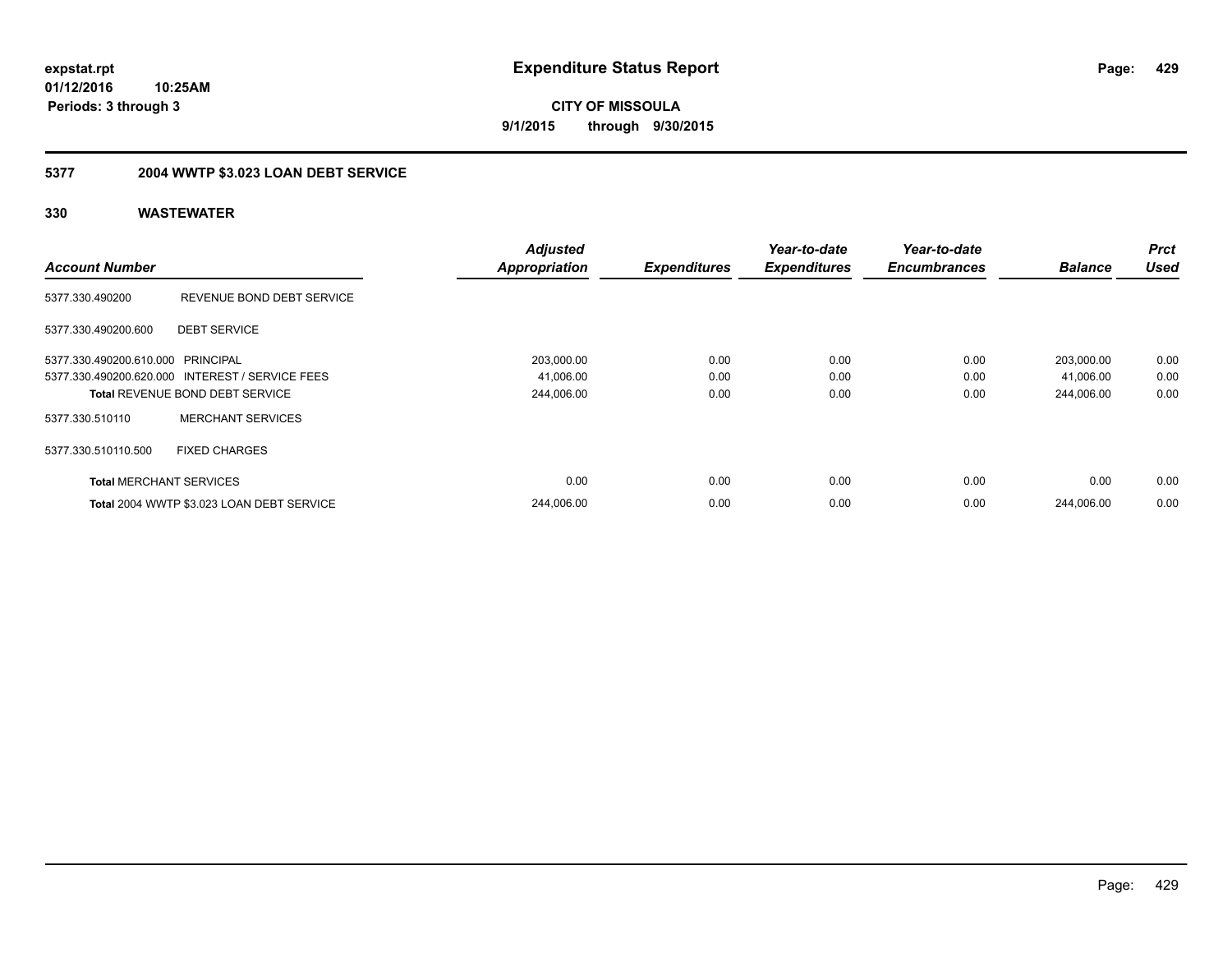## **5378 2004 WWTP \$3.023 LOAN RESERVE**

|                             |                                                  | <b>Adjusted</b>      |                     | Year-to-date        | Year-to-date        |                | <b>Prct</b> |
|-----------------------------|--------------------------------------------------|----------------------|---------------------|---------------------|---------------------|----------------|-------------|
| <b>Account Number</b>       |                                                  | <b>Appropriation</b> | <b>Expenditures</b> | <b>Expenditures</b> | <b>Encumbrances</b> | <b>Balance</b> | <b>Used</b> |
| 5378.330.430610             | <b>ADMINISTRATION</b>                            |                      |                     |                     |                     |                |             |
| 5378.330.430610.800         | OTHER OBJECTS                                    |                      |                     |                     |                     |                |             |
|                             | 5378.330.430610.820.000 TRANSFERS TO OTHER FUNDS | 283.00               | 0.00                | 0.00                | 0.00                | 283.00         | 0.00        |
| <b>Total ADMINISTRATION</b> |                                                  | 283.00               | 0.00                | 0.00                | 0.00                | 283.00         | 0.00        |
| 5378.330.490200             | REVENUE BOND DEBT SERVICE                        |                      |                     |                     |                     |                |             |
| 5378.330.490200.600         | <b>DEBT SERVICE</b>                              |                      |                     |                     |                     |                |             |
|                             | <b>Total REVENUE BOND DEBT SERVICE</b>           | 0.00                 | 0.00                | 0.00                | 0.00                | 0.00           | 0.00        |
| 5378.330.510110             | <b>MERCHANT SERVICES</b>                         |                      |                     |                     |                     |                |             |
| 5378.330.510110.500         | <b>FIXED CHARGES</b>                             |                      |                     |                     |                     |                |             |
|                             | <b>Total MERCHANT SERVICES</b>                   | 0.00                 | 0.00                | 0.00                | 0.00                | 0.00           | 0.00        |
|                             | Total 2004 WWTP \$3.023 LOAN RESERVE             | 283.00               | 0.00                | 0.00                | 0.00                | 283.00         | 0.00        |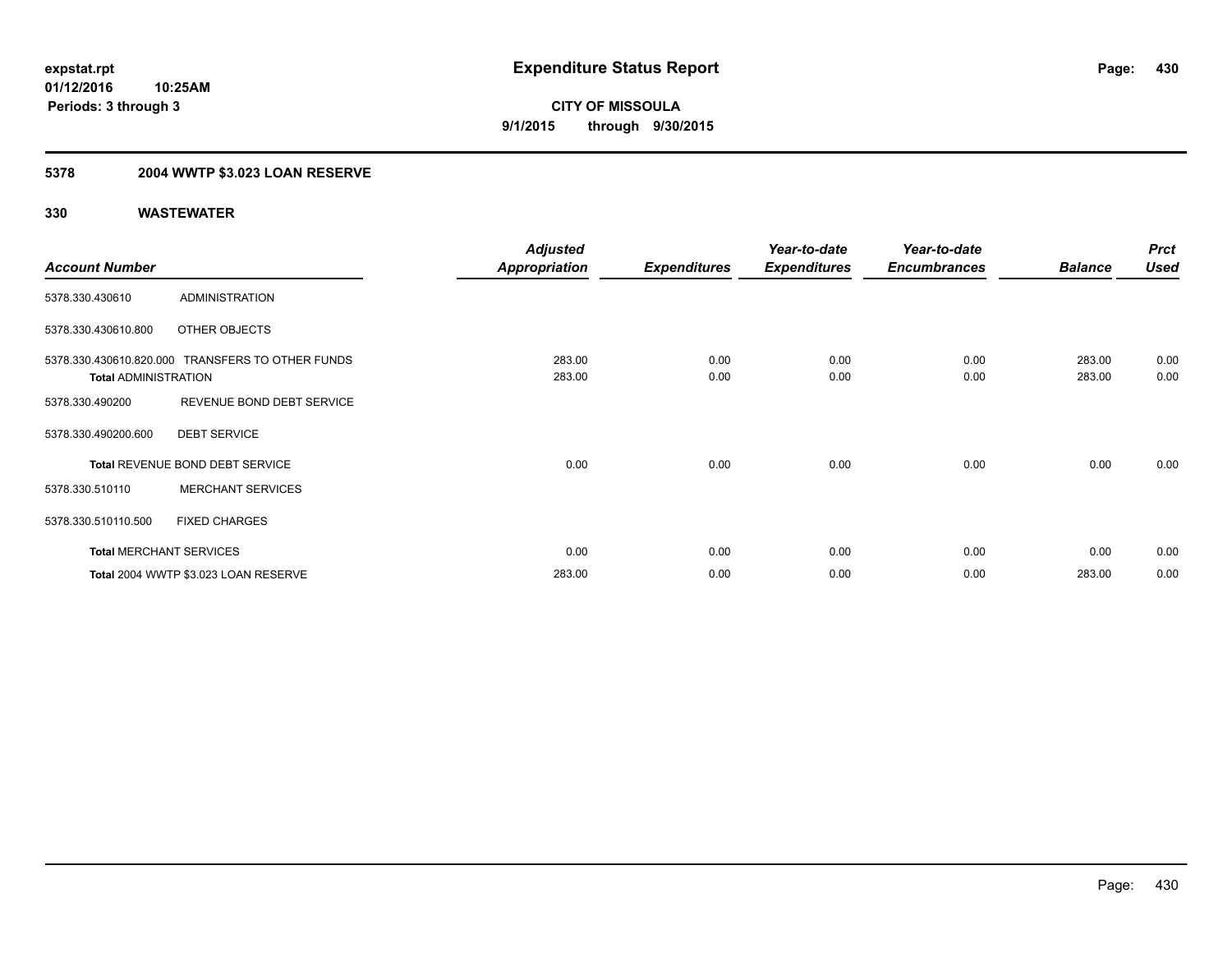**431**

**01/12/2016 10:25AM Periods: 3 through 3**

**CITY OF MISSOULA 9/1/2015 through 9/30/2015**

### **5379 2005 BRICH/BRDY/LIN/GIL SRF DEBT**

|                                   |                                                 | <b>Adjusted</b>      |                     | Year-to-date        | Year-to-date        |                | <b>Prct</b> |
|-----------------------------------|-------------------------------------------------|----------------------|---------------------|---------------------|---------------------|----------------|-------------|
| <b>Account Number</b>             |                                                 | <b>Appropriation</b> | <b>Expenditures</b> | <b>Expenditures</b> | <b>Encumbrances</b> | <b>Balance</b> | <b>Used</b> |
| 5379.330.430610                   | <b>ADMINISTRATION</b>                           |                      |                     |                     |                     |                |             |
| 5379.330.430610.800               | OTHER OBJECTS                                   |                      |                     |                     |                     |                |             |
| <b>Total ADMINISTRATION</b>       |                                                 | 0.00                 | 0.00                | 0.00                | 0.00                | 0.00           | 0.00        |
| 5379.330.490200                   | REVENUE BOND DEBT SERVICE                       |                      |                     |                     |                     |                |             |
| 5379.330.490200.600               | <b>DEBT SERVICE</b>                             |                      |                     |                     |                     |                |             |
| 5379.330.490200.610.000 PRINCIPAL |                                                 | 88,000.00            | 0.00                | 0.00                | 0.00                | 88,000.00      | 0.00        |
|                                   | 5379.330.490200.620.000 INTEREST / SERVICE FEES | 21,443.00            | 0.00                | 0.00                | 0.00                | 21,443.00      | 0.00        |
|                                   | Total REVENUE BOND DEBT SERVICE                 | 109,443.00           | 0.00                | 0.00                | 0.00                | 109,443.00     | 0.00        |
| 5379.330.510110                   | <b>MERCHANT SERVICES</b>                        |                      |                     |                     |                     |                |             |
| 5379.330.510110.500               | <b>FIXED CHARGES</b>                            |                      |                     |                     |                     |                |             |
| <b>Total MERCHANT SERVICES</b>    |                                                 | 0.00                 | 0.00                | 0.00                | 0.00                | 0.00           | 0.00        |
|                                   | Total 2005 BRICH/BRDY/LIN/GIL SRF DEBT          | 109,443.00           | 0.00                | 0.00                | 0.00                | 109,443.00     | 0.00        |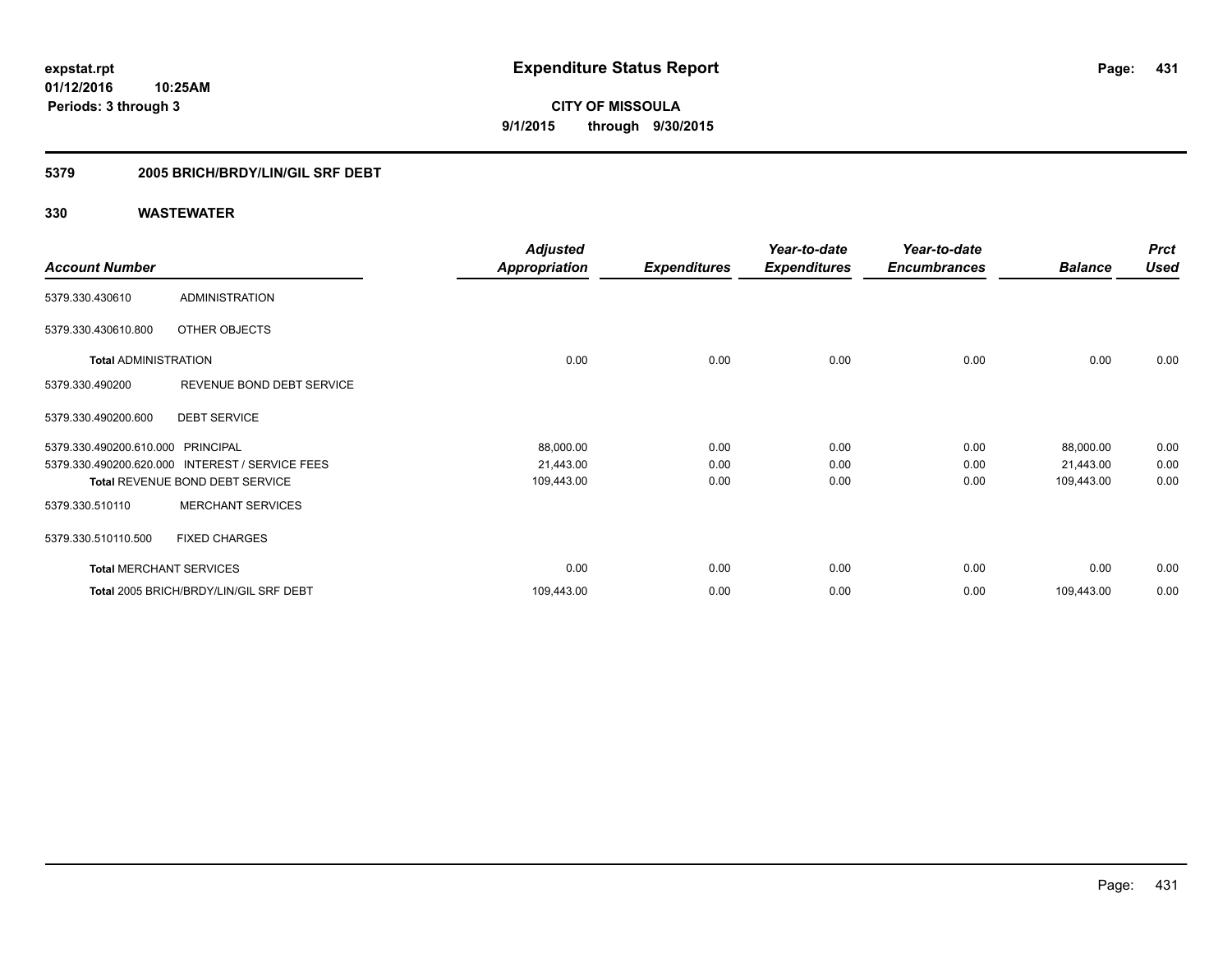**CITY OF MISSOULA 9/1/2015 through 9/30/2015**

### **5380 BRDWY/BIRCH/GILBERT/LINCOLNWOOD**

| <b>Account Number</b>       |                                       | <b>Adjusted</b><br><b>Appropriation</b> | <b>Expenditures</b> | Year-to-date<br><b>Expenditures</b> | Year-to-date<br><b>Encumbrances</b> | <b>Balance</b> | <b>Prct</b><br><b>Used</b> |
|-----------------------------|---------------------------------------|-----------------------------------------|---------------------|-------------------------------------|-------------------------------------|----------------|----------------------------|
| 5380.330.430610             | ADMINISTRATION                        |                                         |                     |                                     |                                     |                |                            |
| 5380.330.430610.800         | OTHER OBJECTS                         |                                         |                     |                                     |                                     |                |                            |
| <b>Total ADMINISTRATION</b> |                                       | 0.00                                    | 0.00                | 0.00                                | 0.00                                | 0.00           | 0.00                       |
| 5380.330.490200             | REVENUE BOND DEBT SERVICE             |                                         |                     |                                     |                                     |                |                            |
| 5380.330.490200.600         | <b>DEBT SERVICE</b>                   |                                         |                     |                                     |                                     |                |                            |
|                             | Total REVENUE BOND DEBT SERVICE       | 0.00                                    | 0.00                | 0.00                                | 0.00                                | 0.00           | 0.00                       |
| 5380.330.510110             | <b>MERCHANT SERVICES</b>              |                                         |                     |                                     |                                     |                |                            |
| 5380.330.510110.500         | <b>FIXED CHARGES</b>                  |                                         |                     |                                     |                                     |                |                            |
|                             | <b>Total MERCHANT SERVICES</b>        | 0.00                                    | 0.00                | 0.00                                | 0.00                                | 0.00           | 0.00                       |
|                             | Total BRDWY/BIRCH/GILBERT/LINCOLNWOOD | 0.00                                    | 0.00                | 0.00                                | 0.00                                | 0.00           | 0.00                       |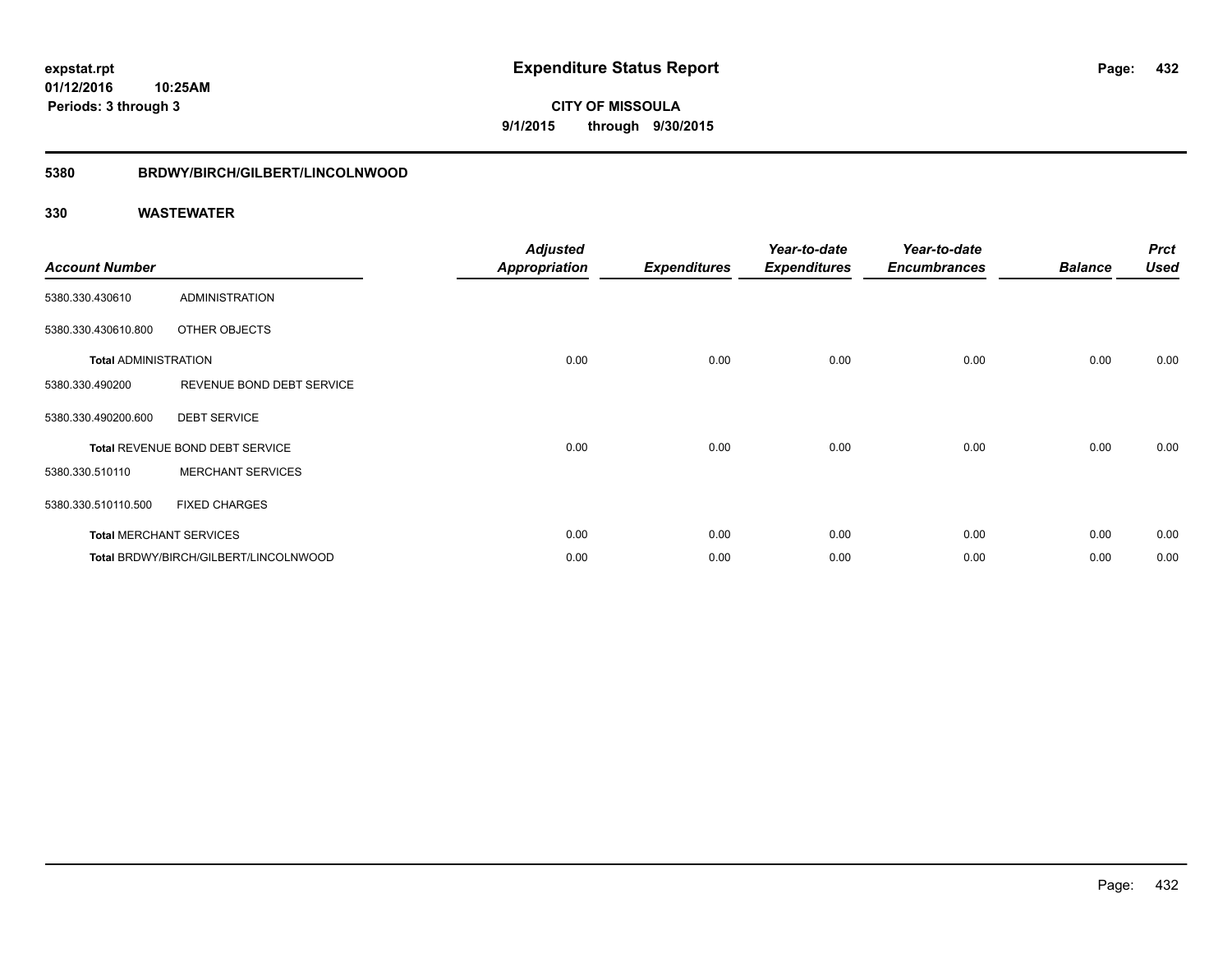# **5381 LINCOLNWOOD PH2 DEBT SERVICE**

| <b>Account Number</b>       |                                    | <b>Adjusted</b><br><b>Appropriation</b> | <b>Expenditures</b> | Year-to-date<br><b>Expenditures</b> | Year-to-date<br><b>Encumbrances</b> | <b>Balance</b> | <b>Prct</b><br><b>Used</b> |
|-----------------------------|------------------------------------|-----------------------------------------|---------------------|-------------------------------------|-------------------------------------|----------------|----------------------------|
| 5381.330.430610             | <b>ADMINISTRATION</b>              |                                         |                     |                                     |                                     |                |                            |
| 5381.330.430610.800         | OTHER OBJECTS                      |                                         |                     |                                     |                                     |                |                            |
| <b>Total ADMINISTRATION</b> |                                    | 0.00                                    | 0.00                | 0.00                                | 0.00                                | 0.00           | 0.00                       |
| 5381.330.490200             | REVENUE BOND DEBT SERVICE          |                                         |                     |                                     |                                     |                |                            |
| 5381.330.490200.600         | <b>DEBT SERVICE</b>                |                                         |                     |                                     |                                     |                |                            |
|                             | Total REVENUE BOND DEBT SERVICE    | 0.00                                    | 0.00                | 0.00                                | 0.00                                | 0.00           | 0.00                       |
| 5381.330.510110             | <b>MERCHANT SERVICES</b>           |                                         |                     |                                     |                                     |                |                            |
| 5381.330.510110.500         | <b>FIXED CHARGES</b>               |                                         |                     |                                     |                                     |                |                            |
|                             | <b>Total MERCHANT SERVICES</b>     | 0.00                                    | 0.00                | 0.00                                | 0.00                                | 0.00           | 0.00                       |
|                             | Total LINCOLNWOOD PH2 DEBT SERVICE | 0.00                                    | 0.00                | 0.00                                | 0.00                                | 0.00           | 0.00                       |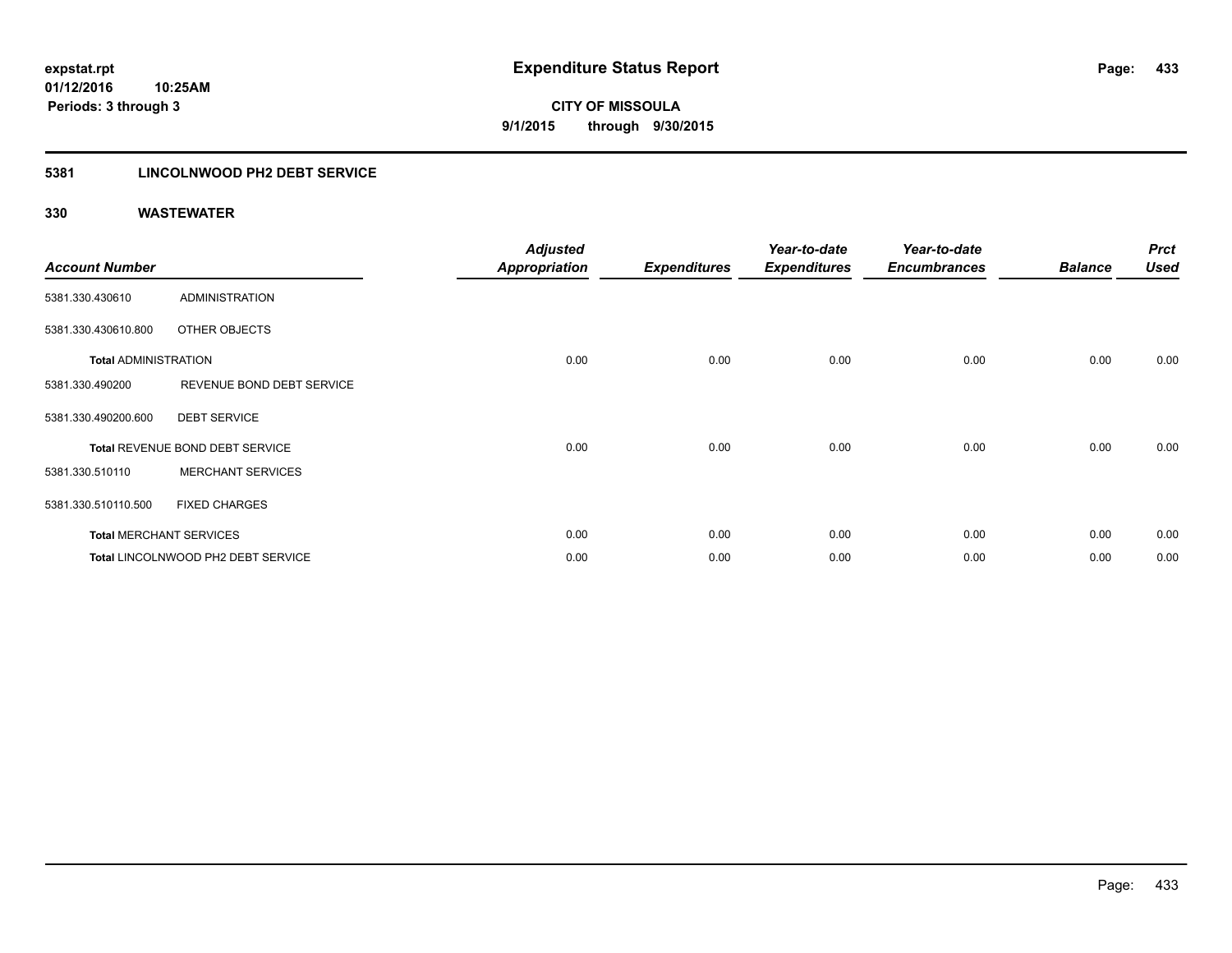**Periods: 3 through 3**

**CITY OF MISSOULA 9/1/2015 through 9/30/2015**

# **5382 LINCOLNWOOD PH2 RESERVE FUND**

|                             |                                                  | <b>Adjusted</b>        |                     | Year-to-date        | Year-to-date        |                        | <b>Prct</b>  |
|-----------------------------|--------------------------------------------------|------------------------|---------------------|---------------------|---------------------|------------------------|--------------|
| <b>Account Number</b>       |                                                  | <b>Appropriation</b>   | <b>Expenditures</b> | <b>Expenditures</b> | <b>Encumbrances</b> | <b>Balance</b>         | <b>Used</b>  |
| 5382.330.430610             | <b>ADMINISTRATION</b>                            |                        |                     |                     |                     |                        |              |
| 5382.330.430610.800         | OTHER OBJECTS                                    |                        |                     |                     |                     |                        |              |
| <b>Total ADMINISTRATION</b> | 5382.330.430610.820.000 TRANSFERS TO OTHER FUNDS | 21,850.00<br>21,850.00 | 0.00<br>0.00        | 0.00<br>0.00        | 0.00<br>0.00        | 21,850.00<br>21,850.00 | 0.00<br>0.00 |
| 5382.330.490200             | REVENUE BOND DEBT SERVICE                        |                        |                     |                     |                     |                        |              |
| 5382.330.490200.600         | <b>DEBT SERVICE</b>                              |                        |                     |                     |                     |                        |              |
|                             | Total REVENUE BOND DEBT SERVICE                  | 0.00                   | 0.00                | 0.00                | 0.00                | 0.00                   | 0.00         |
| 5382.330.510110             | <b>MERCHANT SERVICES</b>                         |                        |                     |                     |                     |                        |              |
| 5382.330.510110.500         | <b>FIXED CHARGES</b>                             |                        |                     |                     |                     |                        |              |
|                             | <b>Total MERCHANT SERVICES</b>                   | 0.00                   | 0.00                | 0.00                | 0.00                | 0.00                   | 0.00         |
|                             | Total LINCOLNWOOD PH2 RESERVE FUND               | 21,850.00              | 0.00                | 0.00                | 0.00                | 21,850.00              | 0.00         |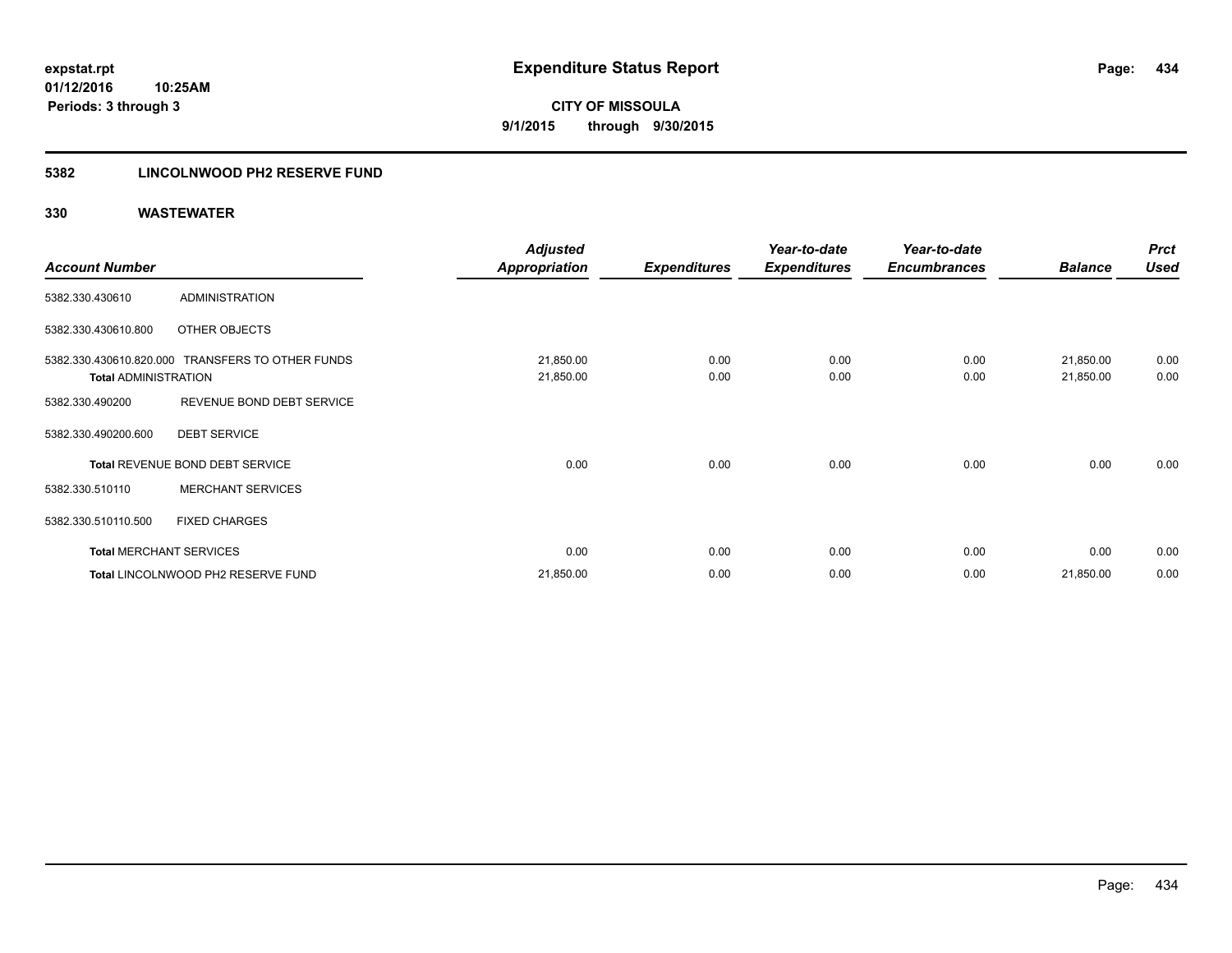**01/12/2016 10:25AM Periods: 3 through 3**

**CITY OF MISSOULA 9/1/2015 through 9/30/2015**

# **5383 FY09 RATTLESNAKE SEWER DEBT SVS**

| <b>Account Number</b>       |                                 | <b>Adjusted</b><br><b>Appropriation</b> | <b>Expenditures</b> | Year-to-date<br><b>Expenditures</b> | Year-to-date<br><b>Encumbrances</b> | <b>Balance</b> | <b>Prct</b><br><b>Used</b> |
|-----------------------------|---------------------------------|-----------------------------------------|---------------------|-------------------------------------|-------------------------------------|----------------|----------------------------|
| 5383.330.430610             | <b>ADMINISTRATION</b>           |                                         |                     |                                     |                                     |                |                            |
| 5383.330.430610.800         | OTHER OBJECTS                   |                                         |                     |                                     |                                     |                |                            |
| <b>Total ADMINISTRATION</b> |                                 | 0.00                                    | 0.00                | 0.00                                | 0.00                                | 0.00           | 0.00                       |
| 5383.330.490200             | REVENUE BOND DEBT SERVICE       |                                         |                     |                                     |                                     |                |                            |
| 5383.330.490200.600         | <b>DEBT SERVICE</b>             |                                         |                     |                                     |                                     |                |                            |
|                             | Total REVENUE BOND DEBT SERVICE | 0.00                                    | 0.00                | 0.00                                | 0.00                                | 0.00           | 0.00                       |
| 5383.330.510110             | <b>MERCHANT SERVICES</b>        |                                         |                     |                                     |                                     |                |                            |
| 5383.330.510110.500         | <b>FIXED CHARGES</b>            |                                         |                     |                                     |                                     |                |                            |
| <b>Total WASTEWATER</b>     |                                 | 0.00                                    | 0.00                | 0.00                                | 0.00                                | 0.00           | 0.00                       |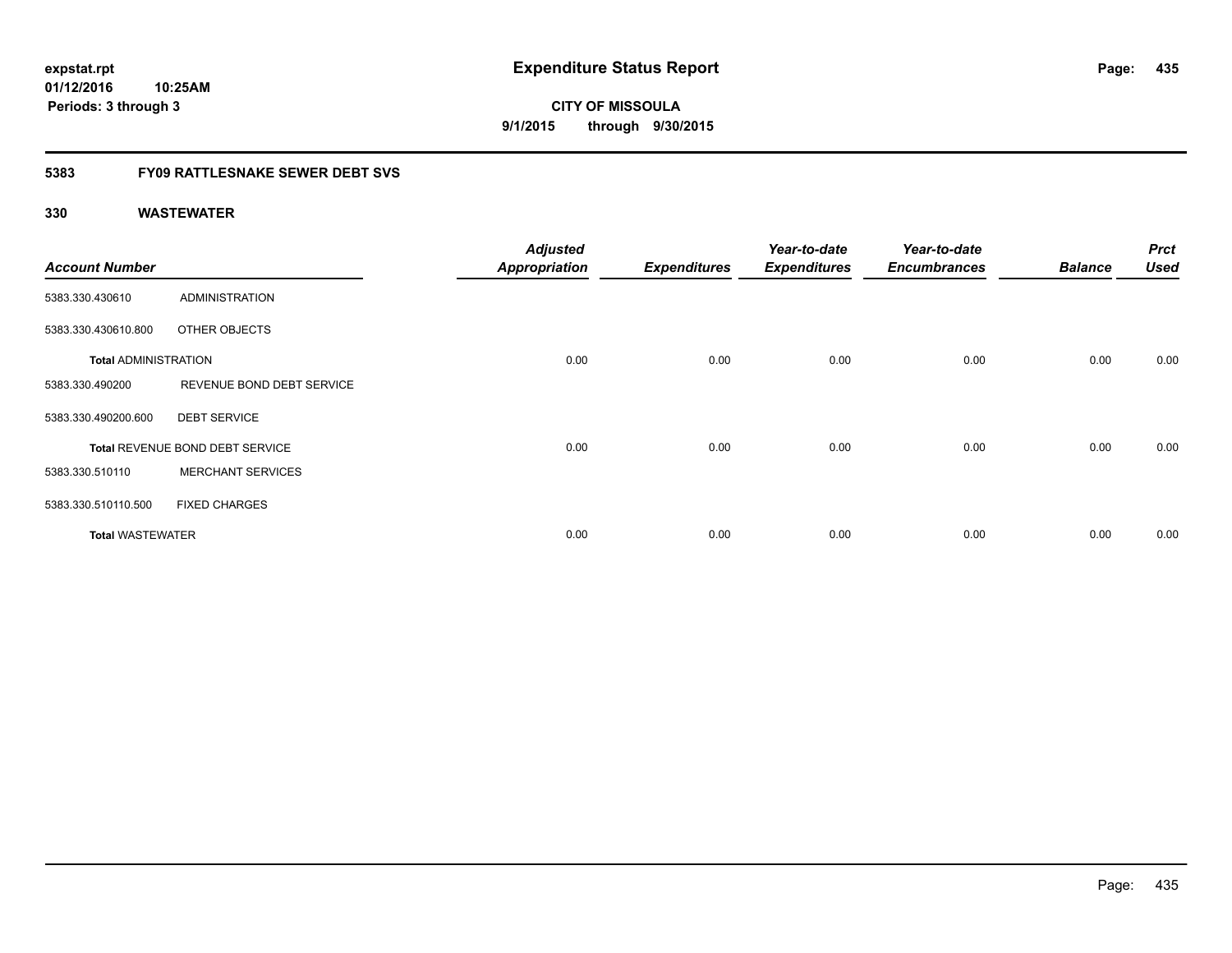**01/12/2016 10:25AM Periods: 3 through 3**

**CITY OF MISSOULA 9/1/2015 through 9/30/2015**

# **5383 FY09 RATTLESNAKE SEWER DEBT SVS**

# **550 SID 544 PROJECT**

| <b>Account Number</b>             |                                                 | <b>Adjusted</b><br><b>Appropriation</b> | <b>Expenditures</b> | Year-to-date<br><b>Expenditures</b> | Year-to-date<br><b>Encumbrances</b> | <b>Balance</b> | <b>Prct</b><br><b>Used</b> |
|-----------------------------------|-------------------------------------------------|-----------------------------------------|---------------------|-------------------------------------|-------------------------------------|----------------|----------------------------|
| 5383.550.490200                   | REVENUE BOND DEBT SERVICE                       |                                         |                     |                                     |                                     |                |                            |
| 5383.550.490200.600               | <b>DEBT SERVICE</b>                             |                                         |                     |                                     |                                     |                |                            |
| 5383.550.490200.610.000 PRINCIPAL |                                                 | 20,000.00                               | 0.00                | 0.00                                | 0.00                                | 20,000.00      | 0.00                       |
|                                   | 5383.550.490200.620.000 INTEREST / SERVICE FEES | 10,950.00                               | 0.00                | 0.00                                | 0.00                                | 10,950.00      | 0.00                       |
|                                   | <b>Total REVENUE BOND DEBT SERVICE</b>          | 30,950.00                               | 0.00                | 0.00                                | 0.00                                | 30,950.00      | 0.00                       |
| 5383.550.510110                   | <b>MERCHANT SERVICES</b>                        |                                         |                     |                                     |                                     |                |                            |
| 5383.550.510110.500               | <b>FIXED CHARGES</b>                            |                                         |                     |                                     |                                     |                |                            |
| <b>Total MERCHANT SERVICES</b>    |                                                 | 0.00                                    | 0.00                | 0.00                                | 0.00                                | 0.00           | 0.00                       |
|                                   | <b>Total FY09 RATTLESNAKE SEWER DEBT SVS</b>    | 30,950.00                               | 0.00                | 0.00                                | 0.00                                | 30,950.00      | 0.00                       |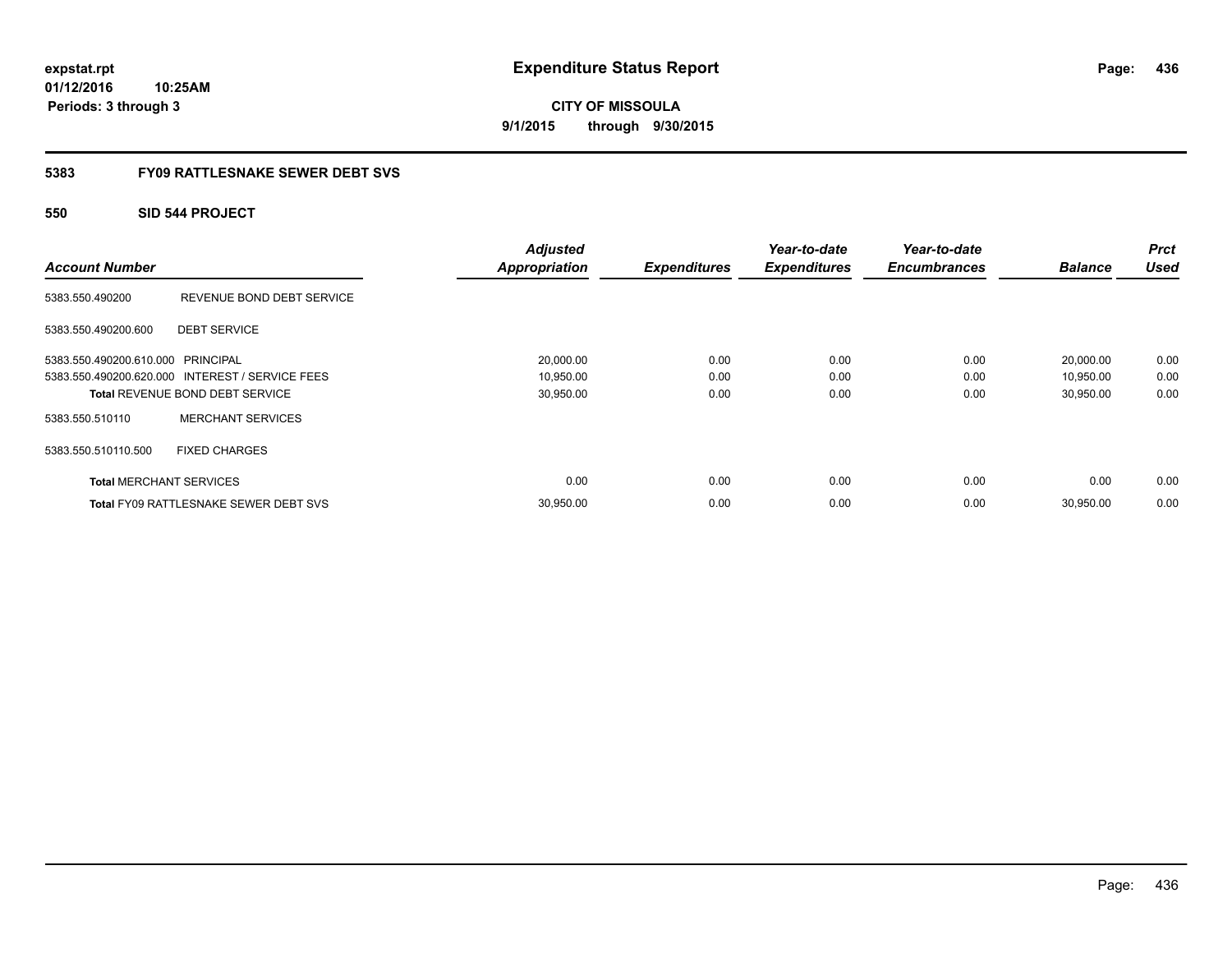# **5384 09 LOLO BOND RESERVE**

| <b>Account Number</b>          |                                                                                            | <b>Adjusted</b><br><b>Appropriation</b> | <b>Expenditures</b> | Year-to-date<br><b>Expenditures</b> | Year-to-date<br><b>Encumbrances</b> | <b>Balance</b>         | <b>Prct</b><br><b>Used</b> |
|--------------------------------|--------------------------------------------------------------------------------------------|-----------------------------------------|---------------------|-------------------------------------|-------------------------------------|------------------------|----------------------------|
| 5384.330.490200                | REVENUE BOND DEBT SERVICE                                                                  |                                         |                     |                                     |                                     |                        |                            |
| 5384.330.490200.800            | OTHER OBJECTS                                                                              |                                         |                     |                                     |                                     |                        |                            |
|                                | 5384.330.490200.820.000 TRANSFERS TO OTHER FUNDS<br><b>Total REVENUE BOND DEBT SERVICE</b> | 10,310.00<br>10,310.00                  | 0.00<br>0.00        | 0.00<br>0.00                        | 0.00<br>0.00                        | 10.310.00<br>10,310.00 | 0.00<br>0.00               |
| 5384.330.510110                | <b>MERCHANT SERVICES</b>                                                                   |                                         |                     |                                     |                                     |                        |                            |
| 5384.330.510110.500            | <b>FIXED CHARGES</b>                                                                       |                                         |                     |                                     |                                     |                        |                            |
| <b>Total MERCHANT SERVICES</b> |                                                                                            | 0.00                                    | 0.00                | 0.00                                | 0.00                                | 0.00                   | 0.00                       |
|                                | Total 09 LOLO BOND RESERVE                                                                 | 10.310.00                               | 0.00                | 0.00                                | 0.00                                | 10.310.00              | 0.00                       |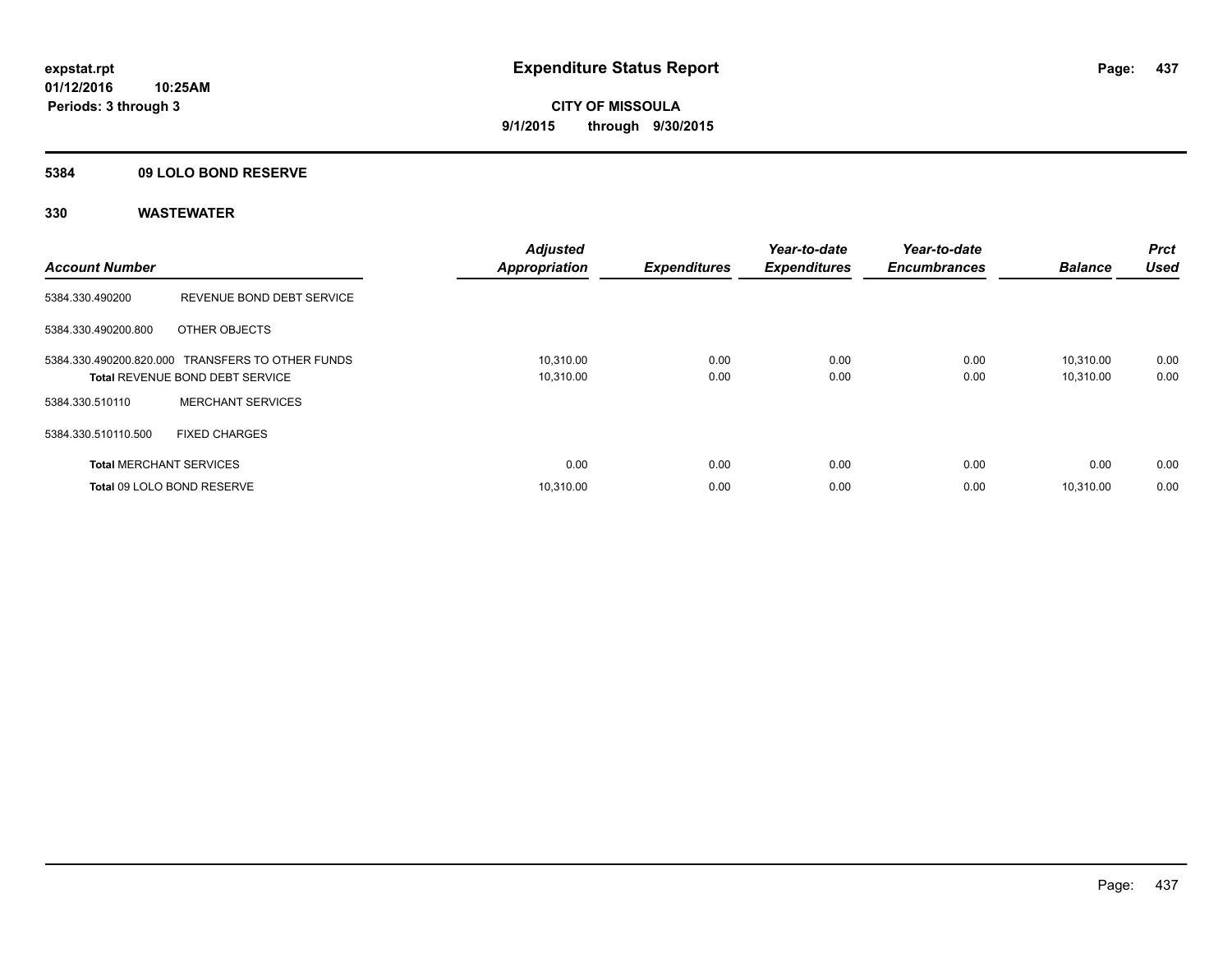# **5385 HEADWORKS 2010 BOND RESERVE**

| <b>Account Number</b>       |                                                  | <b>Adjusted</b><br><b>Appropriation</b> | <b>Expenditures</b> | Year-to-date<br><b>Expenditures</b> | Year-to-date<br><b>Encumbrances</b> | <b>Balance</b>         | <b>Prct</b><br>Used |
|-----------------------------|--------------------------------------------------|-----------------------------------------|---------------------|-------------------------------------|-------------------------------------|------------------------|---------------------|
| 5385.330.430610             | ADMINISTRATION                                   |                                         |                     |                                     |                                     |                        |                     |
| 5385.330.430610.800         | OTHER OBJECTS                                    |                                         |                     |                                     |                                     |                        |                     |
| <b>Total ADMINISTRATION</b> | 5385.330.430610.820.000 TRANSFERS TO OTHER FUNDS | 27,928.00<br>27,928.00                  | 0.00<br>0.00        | 0.00<br>0.00                        | 0.00<br>0.00                        | 27.928.00<br>27.928.00 | 0.00<br>0.00        |
|                             | Total HEADWORKS 2010 BOND RESERVE                | 27,928.00                               | 0.00                | 0.00                                | 0.00                                | 27.928.00              | 0.00                |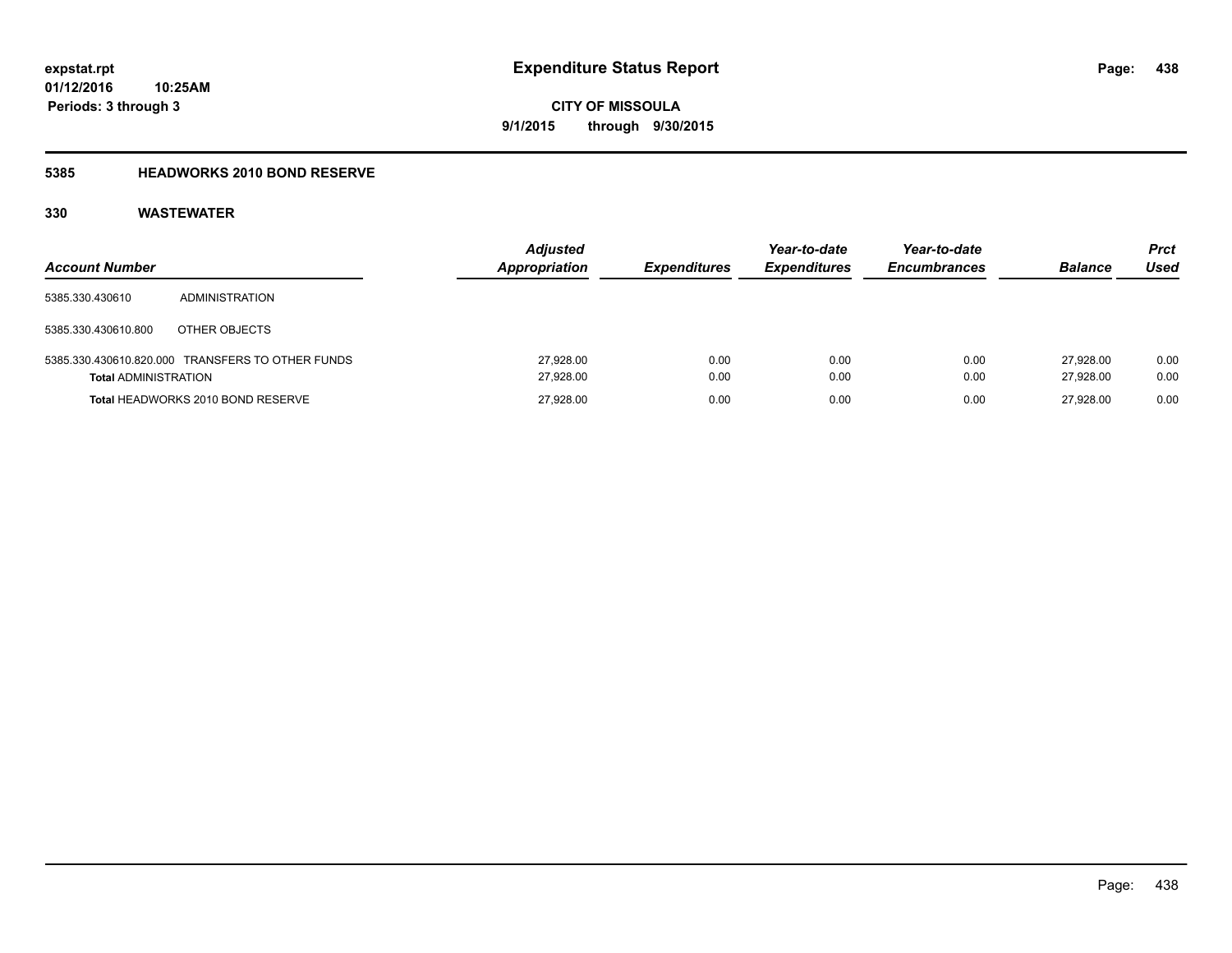# **5386 FY10 HEADWORKS DEBT SERVICE**

| <b>Account Number</b>             |                                                 | <b>Adjusted</b><br><b>Appropriation</b> | <b>Expenditures</b> | Year-to-date<br><b>Expenditures</b> | Year-to-date<br><b>Encumbrances</b> | <b>Balance</b> | <b>Prct</b><br><b>Used</b> |
|-----------------------------------|-------------------------------------------------|-----------------------------------------|---------------------|-------------------------------------|-------------------------------------|----------------|----------------------------|
| 5386.330.490200                   | REVENUE BOND DEBT SERVICE                       |                                         |                     |                                     |                                     |                |                            |
| 5386.330.490200.600               | <b>DEBT SERVICE</b>                             |                                         |                     |                                     |                                     |                |                            |
| 5386.330.490200.610.000 PRINCIPAL |                                                 | 135,000.00                              | 0.00                | 0.00                                | 0.00                                | 135,000.00     | 0.00                       |
|                                   | 5386.330.490200.620.000 INTEREST / SERVICE FEES | 563,316.00                              | 0.00                | 0.00                                | 0.00                                | 563,316.00     | 0.00                       |
|                                   | <b>Total REVENUE BOND DEBT SERVICE</b>          | 698,316.00                              | 0.00                | 0.00                                | 0.00                                | 698,316.00     | 0.00                       |
| 5386.330.510110                   | <b>MERCHANT SERVICES</b>                        |                                         |                     |                                     |                                     |                |                            |
| 5386.330.510110.500               | <b>FIXED CHARGES</b>                            |                                         |                     |                                     |                                     |                |                            |
| <b>Total MERCHANT SERVICES</b>    |                                                 | 0.00                                    | 0.00                | 0.00                                | 0.00                                | 0.00           | 0.00                       |
|                                   | <b>Total FY10 HEADWORKS DEBT SERVICE</b>        | 698.316.00                              | 0.00                | 0.00                                | 0.00                                | 698.316.00     | 0.00                       |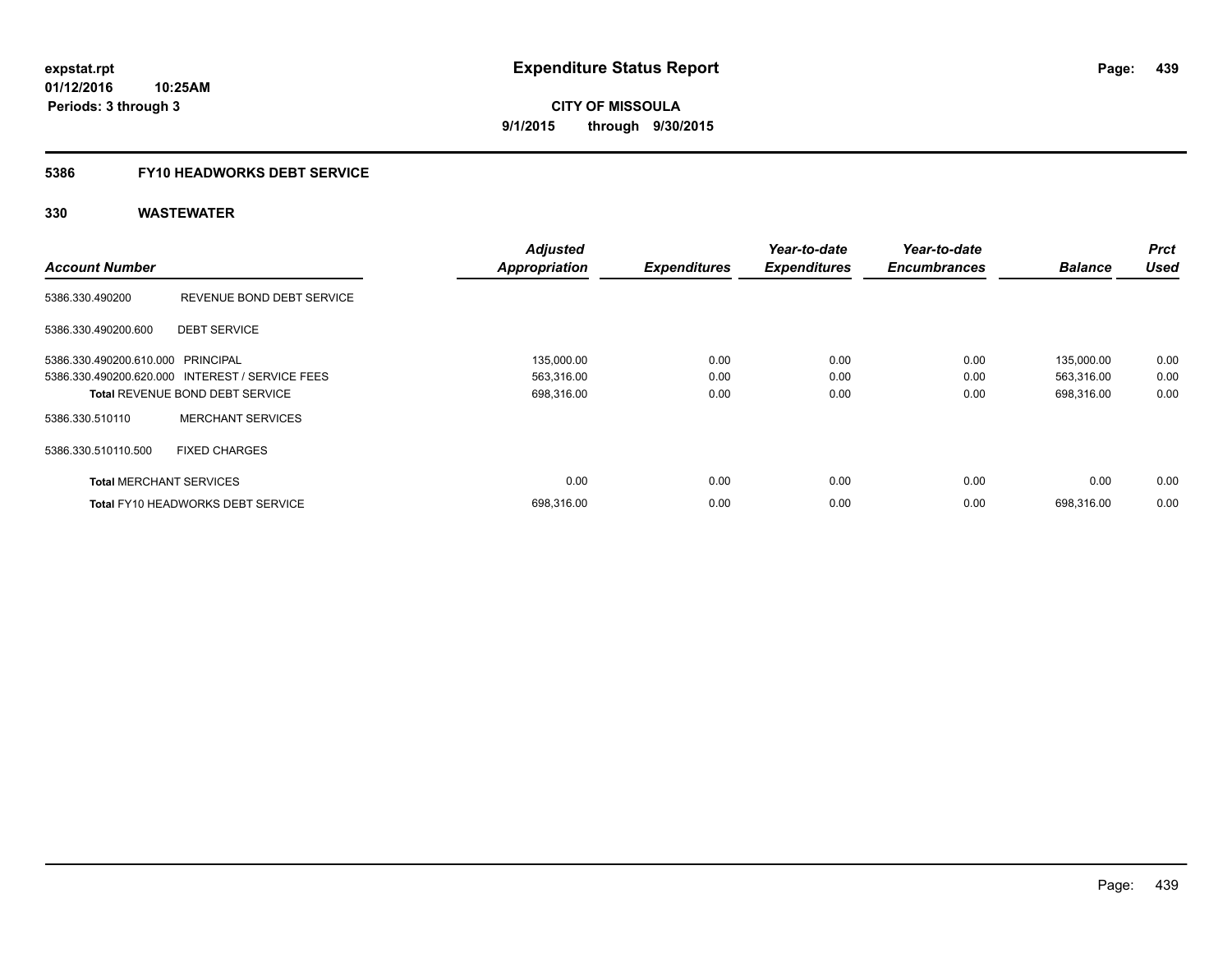**01/12/2016 10:25AM Periods: 3 through 3**

**CITY OF MISSOULA 9/1/2015 through 9/30/2015**

# **5387 FY11 SEWER \$1.29M BOND DEBT SERVICE**

|                                   |                                                 | <b>Adjusted</b>      |                     | Year-to-date        | Year-to-date        |                | <b>Prct</b> |
|-----------------------------------|-------------------------------------------------|----------------------|---------------------|---------------------|---------------------|----------------|-------------|
| <b>Account Number</b>             |                                                 | <b>Appropriation</b> | <b>Expenditures</b> | <b>Expenditures</b> | <b>Encumbrances</b> | <b>Balance</b> | <b>Used</b> |
| 5387.330.490200                   | REVENUE BOND DEBT SERVICE                       |                      |                     |                     |                     |                |             |
| 5387.330.490200.600               | <b>DEBT SERVICE</b>                             |                      |                     |                     |                     |                |             |
| 5387.330.490200.610.000 PRINCIPAL |                                                 | 45,000.00            | 0.00                | 0.00                | 0.00                | 45,000.00      | 0.00        |
|                                   | 5387.330.490200.620.000 INTEREST / SERVICE FEES | 57,080.00            | 0.00                | 0.00                | 0.00                | 57,080.00      | 0.00        |
|                                   | <b>Total REVENUE BOND DEBT SERVICE</b>          | 102,080.00           | 0.00                | 0.00                | 0.00                | 102,080.00     | 0.00        |
| 5387.330.510110                   | <b>MERCHANT SERVICES</b>                        |                      |                     |                     |                     |                |             |
| 5387.330.510110.500               | <b>FIXED CHARGES</b>                            |                      |                     |                     |                     |                |             |
| <b>Total MERCHANT SERVICES</b>    |                                                 | 0.00                 | 0.00                | 0.00                | 0.00                | 0.00           | 0.00        |
|                                   | Total FY11 SEWER \$1.29M BOND DEBT SERVICE      | 102,080.00           | 0.00                | 0.00                | 0.00                | 102,080.00     | 0.00        |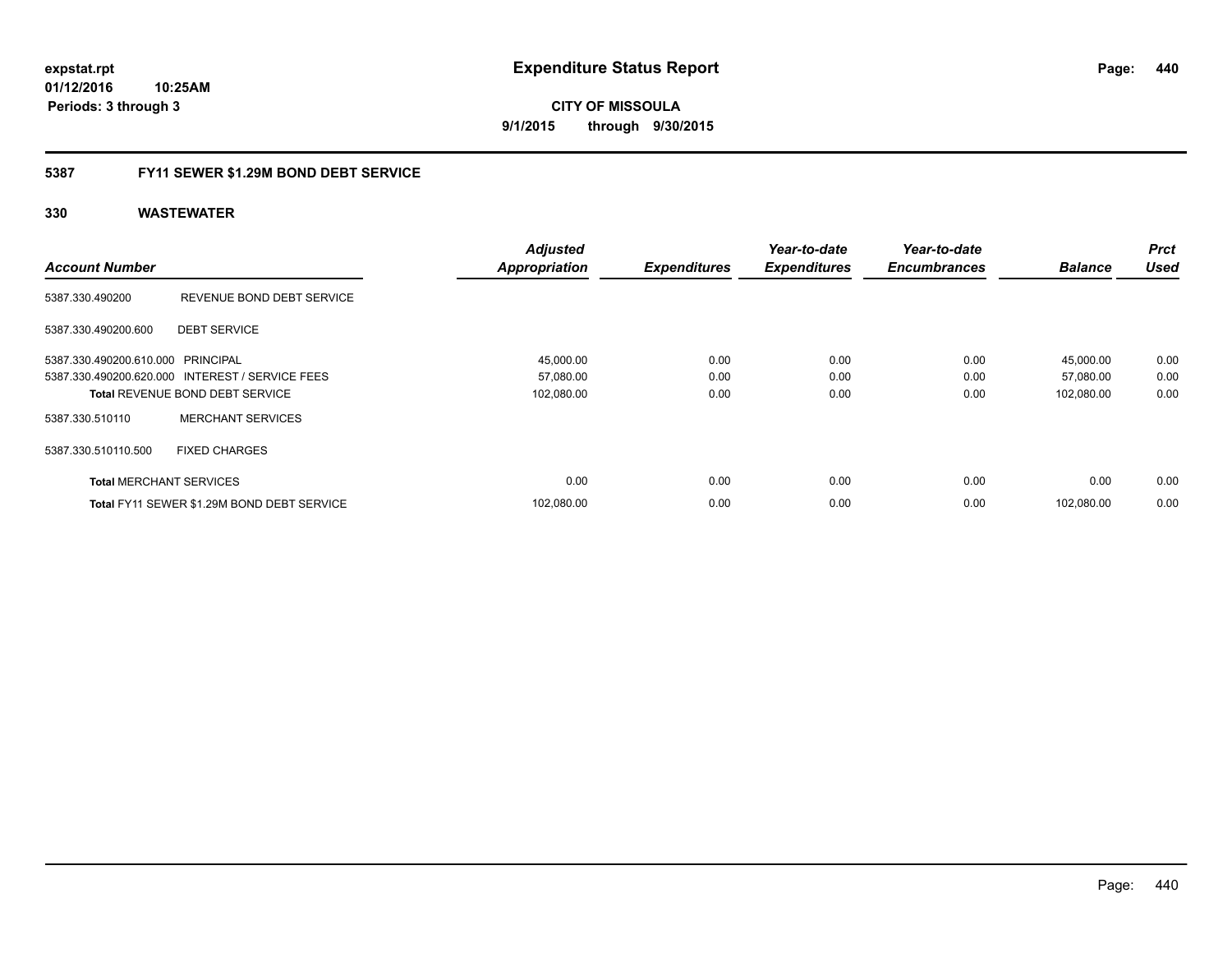# **5388 FY11 \$1.29M SEWER BOND RESERVE**

| <b>Account Number</b>          |                                                  | <b>Adjusted</b><br><b>Appropriation</b> | <b>Expenditures</b> | Year-to-date<br><b>Expenditures</b> | Year-to-date<br><b>Encumbrances</b> | <b>Balance</b>       | Prct<br><b>Used</b> |
|--------------------------------|--------------------------------------------------|-----------------------------------------|---------------------|-------------------------------------|-------------------------------------|----------------------|---------------------|
| 5388.330.430610                | <b>ADMINISTRATION</b>                            |                                         |                     |                                     |                                     |                      |                     |
| 5388.330.430610.800            | OTHER OBJECTS                                    |                                         |                     |                                     |                                     |                      |                     |
| <b>Total ADMINISTRATION</b>    | 5388.330.430610.820.000 TRANSFERS TO OTHER FUNDS | 3,025.00<br>3,025.00                    | 0.00<br>0.00        | 0.00<br>0.00                        | 0.00<br>0.00                        | 3,025.00<br>3,025.00 | 0.00<br>0.00        |
| 5388.330.510110                | <b>MERCHANT SERVICES</b>                         |                                         |                     |                                     |                                     |                      |                     |
| 5388.330.510110.500            | <b>FIXED CHARGES</b>                             |                                         |                     |                                     |                                     |                      |                     |
| <b>Total MERCHANT SERVICES</b> |                                                  | 0.00                                    | 0.00                | 0.00                                | 0.00                                | 0.00                 | 0.00                |
|                                | Total FY11 \$1.29M SEWER BOND RESERVE            | 3,025.00                                | 0.00                | 0.00                                | 0.00                                | 3,025.00             | 0.00                |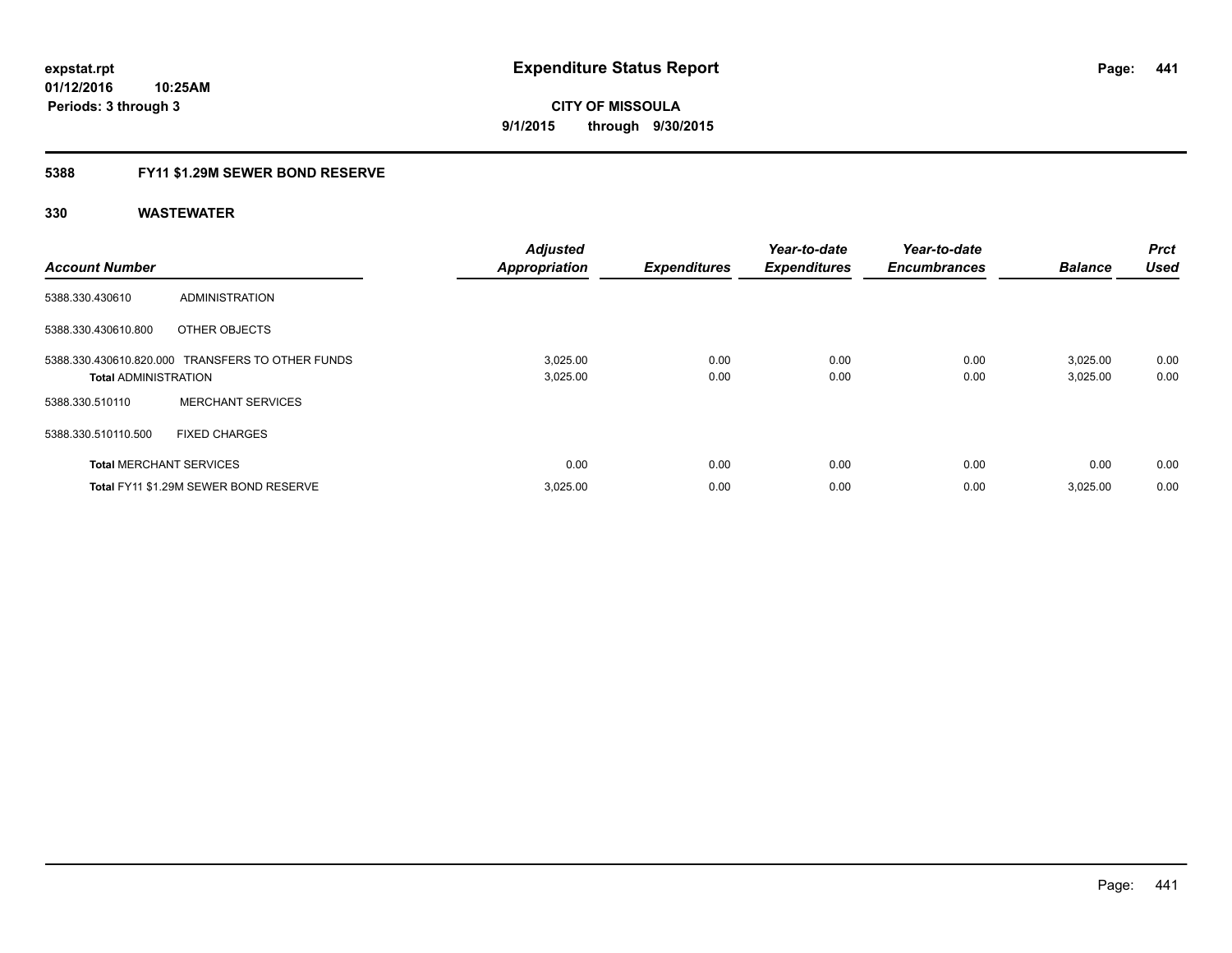**01/12/2016 10:25AM Periods: 3 through 3**

**CITY OF MISSOULA 9/1/2015 through 9/30/2015**

# **5389 FY15 SEWER REVENUE BOND DEBT SERVICE**

| <b>Account Number</b> |                                            | <b>Adjusted</b><br>Appropriation | <b>Expenditures</b> | Year-to-date<br><b>Expenditures</b> | Year-to-date<br><b>Encumbrances</b> | <b>Balance</b> | <b>Prct</b><br><b>Used</b> |
|-----------------------|--------------------------------------------|----------------------------------|---------------------|-------------------------------------|-------------------------------------|----------------|----------------------------|
| 5389.330.490200       | REVENUE BOND DEBT SERVICE                  |                                  |                     |                                     |                                     |                |                            |
| 5389.330.490200.600   | <b>DEBT SERVICE</b>                        |                                  |                     |                                     |                                     |                |                            |
|                       | <b>Total REVENUE BOND DEBT SERVICE</b>     | 0.00                             | 0.00                | 0.00                                | 0.00                                | 0.00           | 0.00                       |
| 5389.330.510110       | <b>MERCHANT SERVICES</b>                   |                                  |                     |                                     |                                     |                |                            |
| 5389.330.510110.500   | <b>FIXED CHARGES</b>                       |                                  |                     |                                     |                                     |                |                            |
|                       | <b>Total MERCHANT SERVICES</b>             | 0.00                             | 0.00                | 0.00                                | 0.00                                | 0.00           | 0.00                       |
|                       | Total FY15 SEWER REVENUE BOND DEBT SERVICE | 0.00                             | 0.00                | 0.00                                | 0.00                                | 0.00           | 0.00                       |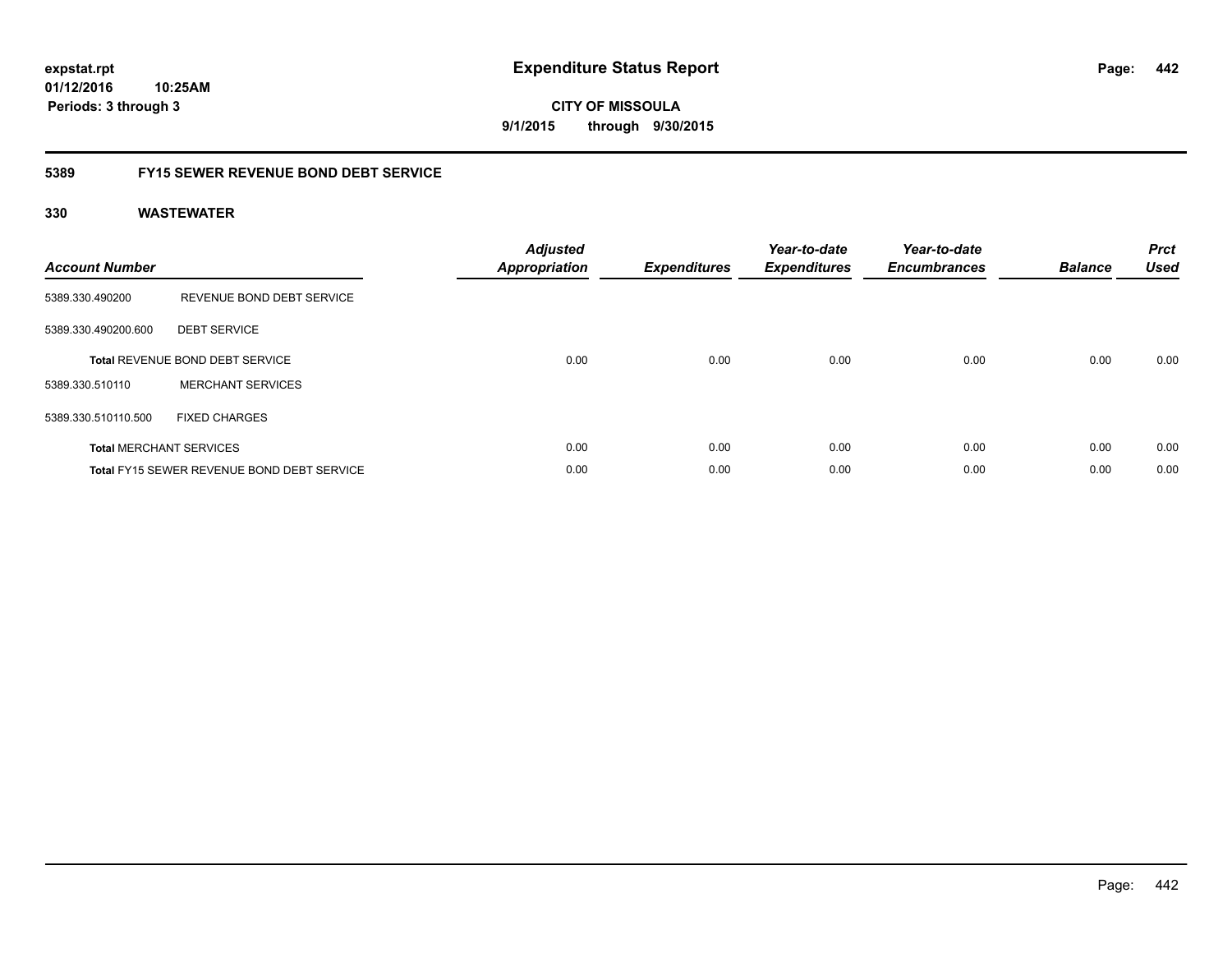# **5390 FY15 SEWER BOND DEBT RESERVE**

| <b>Account Number</b>       |                                           | <b>Adjusted</b><br><b>Appropriation</b> | <b>Expenditures</b> | Year-to-date<br><b>Expenditures</b> | Year-to-date<br><b>Encumbrances</b> | <b>Balance</b> | <b>Prct</b><br><b>Used</b> |
|-----------------------------|-------------------------------------------|-----------------------------------------|---------------------|-------------------------------------|-------------------------------------|----------------|----------------------------|
| 5390.330.430610             | ADMINISTRATION                            |                                         |                     |                                     |                                     |                |                            |
| 5390.330.430610.800         | OTHER OBJECTS                             |                                         |                     |                                     |                                     |                |                            |
| <b>Total ADMINISTRATION</b> |                                           | 0.00                                    | 0.00                | 0.00                                | 0.00                                | 0.00           | 0.00                       |
| 5390.330.510110             | <b>MERCHANT SERVICES</b>                  |                                         |                     |                                     |                                     |                |                            |
| 5390.330.510110.500         | <b>FIXED CHARGES</b>                      |                                         |                     |                                     |                                     |                |                            |
|                             | <b>Total FY15 SEWER BOND DEBT RESERVE</b> | 0.00                                    | 0.00                | 0.00                                | 0.00                                | 0.00           | 0.00                       |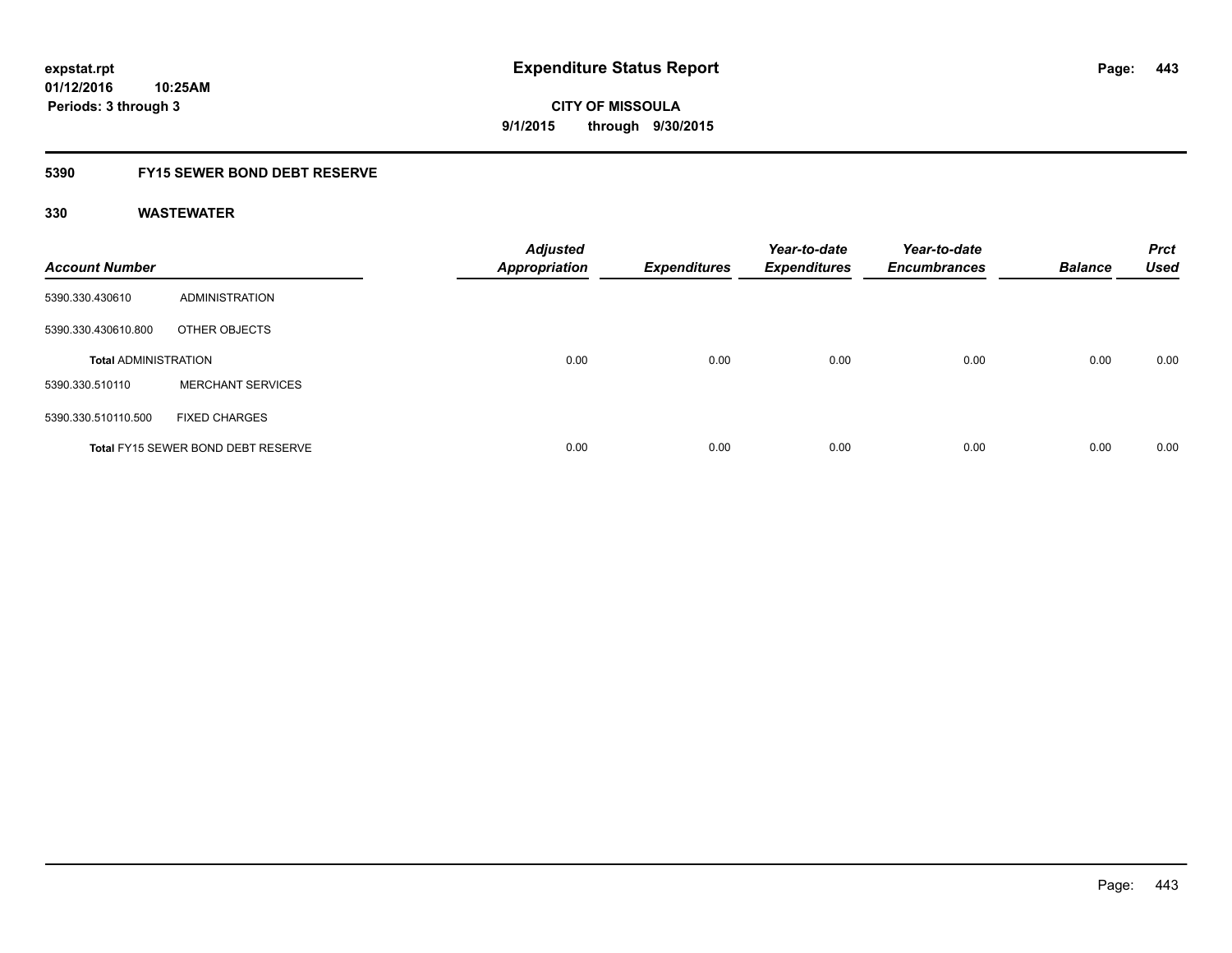**Periods: 3 through 3**

**444**

**CITY OF MISSOULA 9/1/2015 through 9/30/2015**

**5711 AQUATICS**

| <b>Account Number</b>                                 |                                                             | <b>Adjusted</b><br><b>Appropriation</b> | <b>Expenditures</b> | Year-to-date<br><b>Expenditures</b> | Year-to-date<br><b>Encumbrances</b> | <b>Balance</b> | <b>Prct</b><br><b>Used</b> |
|-------------------------------------------------------|-------------------------------------------------------------|-----------------------------------------|---------------------|-------------------------------------|-------------------------------------|----------------|----------------------------|
| 5711.370.460000                                       | <b>CULTURE &amp; RECREATION</b>                             |                                         |                     |                                     |                                     |                |                            |
| 5711.370.460000.100                                   | PERSONAL SERVICES                                           |                                         |                     |                                     |                                     |                |                            |
|                                                       | Total CULTURE & RECREATION                                  | 0.00                                    | 0.00                | 0.00                                | 0.00                                | 0.00           | 0.00                       |
| 5711.370.460449                                       | <b>GRILL VAN</b>                                            |                                         |                     |                                     |                                     |                |                            |
| 5711.370.460449.100                                   | PERSONAL SERVICES                                           |                                         |                     |                                     |                                     |                |                            |
| <b>Total PERSONAL SERVICES</b>                        |                                                             | 0.00                                    | 0.00                | 0.00                                | 0.00                                | 0.00           | 0.00                       |
| 5711.370.460449.200                                   | <b>SUPPLIES</b>                                             |                                         |                     |                                     |                                     |                |                            |
| <b>Total SUPPLIES</b>                                 |                                                             | 0.00                                    | 0.00                | 0.00                                | 0.00                                | 0.00           | 0.00                       |
| 5711.370.460449.300                                   | PURCHASED SERVICES                                          |                                         |                     |                                     |                                     |                |                            |
| <b>Total GRILL VAN</b>                                |                                                             | 0.00                                    | 0.00                | 0.00                                | 0.00                                | 0.00           | 0.00                       |
| 5711.370.460477                                       | <b>GRILL VAN</b>                                            |                                         |                     |                                     |                                     |                |                            |
| 5711.370.460477.100                                   | PERSONAL SERVICES                                           |                                         |                     |                                     |                                     |                |                            |
|                                                       | 5711.370.460477.110.000 GRILL VAN/SALARIES AND WAGES        | 20,661.00                               | 0.00                | 0.00                                | 0.00                                | 20,661.00      | 0.00                       |
|                                                       | 5711.370.460477.140.000 EMPLOYER CONTRIBUTIONS              | 2,937.00                                | 0.00                | 0.00                                | 0.00                                | 2,937.00       | 0.00                       |
| <b>Total PERSONAL SERVICES</b><br>5711.370.460477.200 | <b>SUPPLIES</b>                                             | 23,598.00                               | 0.00                | 0.00                                | 0.00                                | 23,598.00      | 0.00                       |
|                                                       |                                                             |                                         |                     |                                     |                                     |                |                            |
|                                                       | 5711.370.460477.240.000 GRILL VAN/OTHER SUPPLIES            | 35,000.00                               | 2,234.24            | 10,001.26                           | 0.00                                | 24,998.74      | 28.58                      |
| <b>Total SUPPLIES</b>                                 |                                                             | 35,000.00                               | 2,234.24            | 10,001.26                           | 0.00                                | 24,998.74      | 28.58                      |
| 5711.370.460477.300                                   | PURCHASED SERVICES                                          |                                         |                     |                                     |                                     |                |                            |
|                                                       | 5711.370.460477.341.000 GRILL VAN/ELECTRICITY & NATURAL GAS | 5,000.00                                | 0.00                | 0.00                                | 0.00                                | 5,000.00       | 0.00                       |
|                                                       | 5711.370.460477.360.000 GRILL VAN/REPAIR & MAINTENANCE      | 2,000.00                                | 118.36              | 118.36                              | 0.00                                | 1,881.64       | 5.92                       |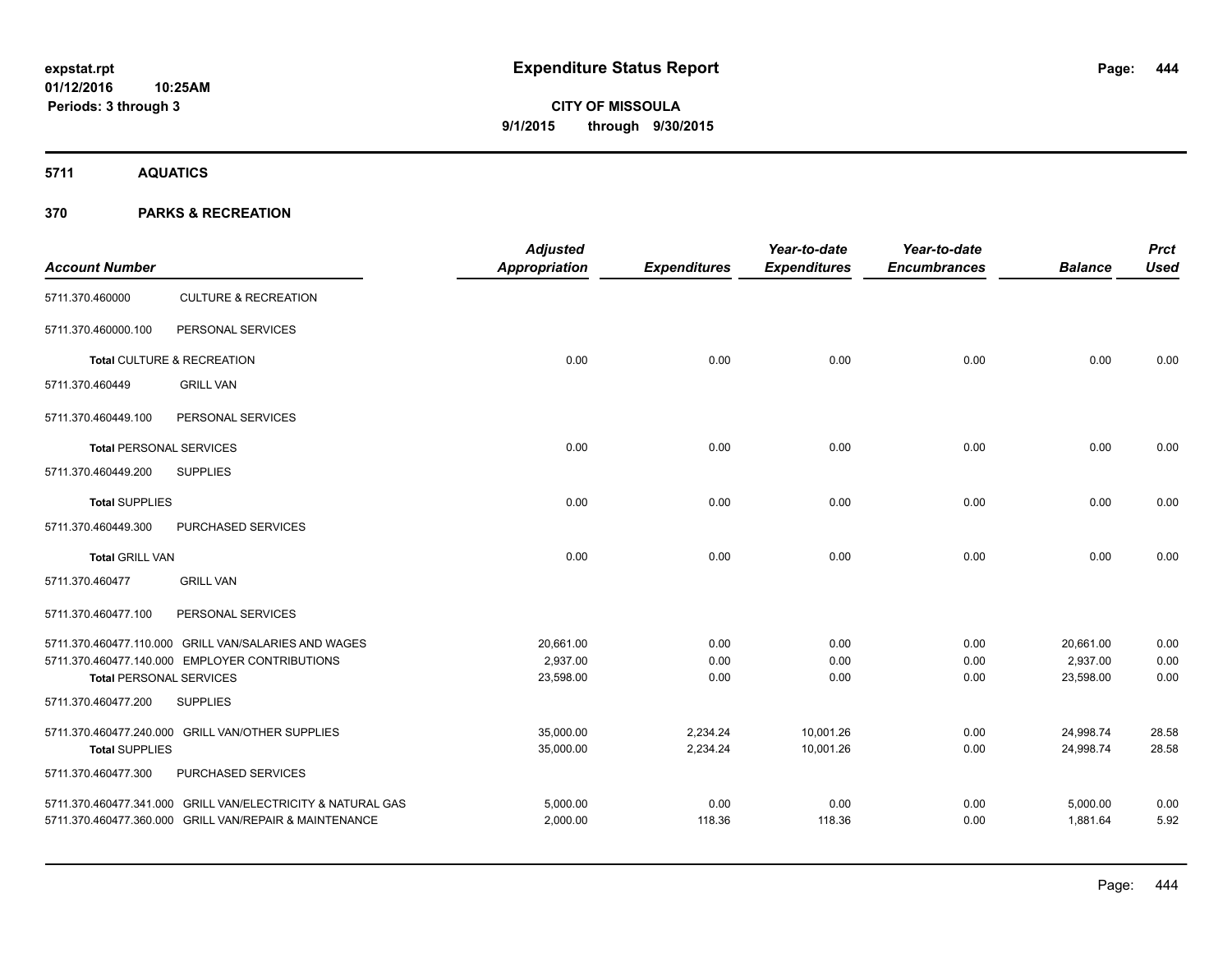**5711 AQUATICS**

| <b>Account Number</b>                      |                                                         | <b>Adjusted</b><br><b>Appropriation</b> | <b>Expenditures</b> | Year-to-date<br><b>Expenditures</b> | Year-to-date<br><b>Encumbrances</b> | <b>Balance</b> | <b>Prct</b><br><b>Used</b> |
|--------------------------------------------|---------------------------------------------------------|-----------------------------------------|---------------------|-------------------------------------|-------------------------------------|----------------|----------------------------|
| <b>Total PURCHASED SERVICES</b>            |                                                         | 7,000.00                                | 118.36              | 118.36                              | 0.00                                | 6,881.64       | 1.69                       |
| 5711.370.460477.900                        | <b>CAPITAL OUTLAY</b>                                   |                                         |                     |                                     |                                     |                |                            |
| <b>Total CAPITAL OUTLAY</b>                |                                                         | 0.00                                    | 0.00                | 0.00                                | 0.00                                | 0.00           | 0.00                       |
| <b>Total GRILL VAN</b>                     |                                                         | 65,598.00                               | 2,352.60            | 10,119.62                           | 0.00                                | 55,478.38      | 15.43                      |
| 5711.370.460490                            | <b>CURRENTS POOL EXPENSES</b>                           |                                         |                     |                                     |                                     |                |                            |
| 5711.370.460490.100                        | PERSONAL SERVICES                                       |                                         |                     |                                     |                                     |                |                            |
| 5711.370.460490.110.000 SALARIES AND WAGES |                                                         | 314,794.00                              | 26,978.96           | 111,919.24                          | 0.00                                | 202.874.76     | 35.55                      |
|                                            | 5711.370.460490.120.000 OVERTIME/TERMINATION            | 500.00                                  | 0.00                | 29.08                               | 0.00                                | 470.92         | 5.82                       |
|                                            | 5711.370.460490.140.000 EMPLOYER CONTRIBUTIONS          | 86,677.00                               | 7,098.06            | 29,281.05                           | 0.00                                | 57,395.95      | 33.78                      |
|                                            | 5711.370.460490.141.000 STATE RETIREMENT CONTRIBUTIONS  | 0.00                                    | 0.00                | 173.50                              | 0.00                                | $-173.50$      | 0.00                       |
| <b>Total PERSONAL SERVICES</b>             |                                                         | 401,971.00                              | 34,077.02           | 141,402.87                          | 0.00                                | 260,568.13     | 35.18                      |
| 5711.370.460490.200                        | <b>SUPPLIES</b>                                         |                                         |                     |                                     |                                     |                |                            |
| 5711.370.460490.210.000 OFFICE SUPPLIES    |                                                         | 4,000.00                                | 4.89                | 223.45                              | 0.00                                | 3,776.55       | 5.59                       |
| 5711.370.460490.220.000 OPERATING SUPPLIES |                                                         | 8,000.00                                | 394.29              | 1,220.63                            | 0.00                                | 6,779.37       | 15.26                      |
| 5711.370.460490.230.000 REPAIR/MAINTENANCE |                                                         | 35,750.00                               | 0.00                | 0.00                                | 0.00                                | 35,750.00      | 0.00                       |
| 5711.370.460490.230.171 REPAIR/MAINTENANCE |                                                         | 0.00                                    | 707.95              | 7,382.04                            | 0.00                                | $-7,382.04$    | 0.00                       |
| 5711.370.460490.230.178 REPAIR/MAINTENANCE |                                                         | 0.00                                    | 619.35              | 1.695.28                            | 0.00                                | $-1,695.28$    | 0.00                       |
| 5711.370.460490.230.194 REPAIR/MAINTENANCE |                                                         | 0.00                                    | 1,892.49            | 1,912.47                            | 0.00                                | $-1,912.47$    | 0.00                       |
| 5711.370.460490.240.000 OTHER SUPPLIES     |                                                         | 12,000.00                               | $-382.75$           | 2,299.85                            | 0.00                                | 9,700.15       | 19.17                      |
| 5711.370.460490.240.174 OTHER SUPPLIES     |                                                         | 0.00                                    | 0.00                | 686.68                              | 0.00                                | $-686.68$      | 0.00                       |
| 5711.370.460490.240.175 OTHER SUPPLIES     |                                                         | 0.00                                    | 34.50               | 270.49                              | 0.00                                | $-270.49$      | 0.00                       |
| <b>Total SUPPLIES</b>                      |                                                         | 59,750.00                               | 3,270.72            | 15,690.89                           | 0.00                                | 44,059.11      | 26.26                      |
| 5711.370.460490.300                        | PURCHASED SERVICES                                      |                                         |                     |                                     |                                     |                |                            |
| 5711.370.460490.310.000 COMMUNICATIONS     |                                                         | 250.00                                  | 3.39                | 3.39                                | 0.00                                | 246.61         | 1.36                       |
|                                            | 5711.370.460490.320.000 PRINTING & DUPLICATING          | 6,500.00                                | 0.00                | 0.00                                | 0.00                                | 6,500.00       | 0.00                       |
|                                            | 5711.370.460490.330.000 PUBLICITY, SUBSCRIPTIONS & DUES | 13,700.00                               | 0.00                | 137.00                              | 0.00                                | 13,563.00      | 1.00                       |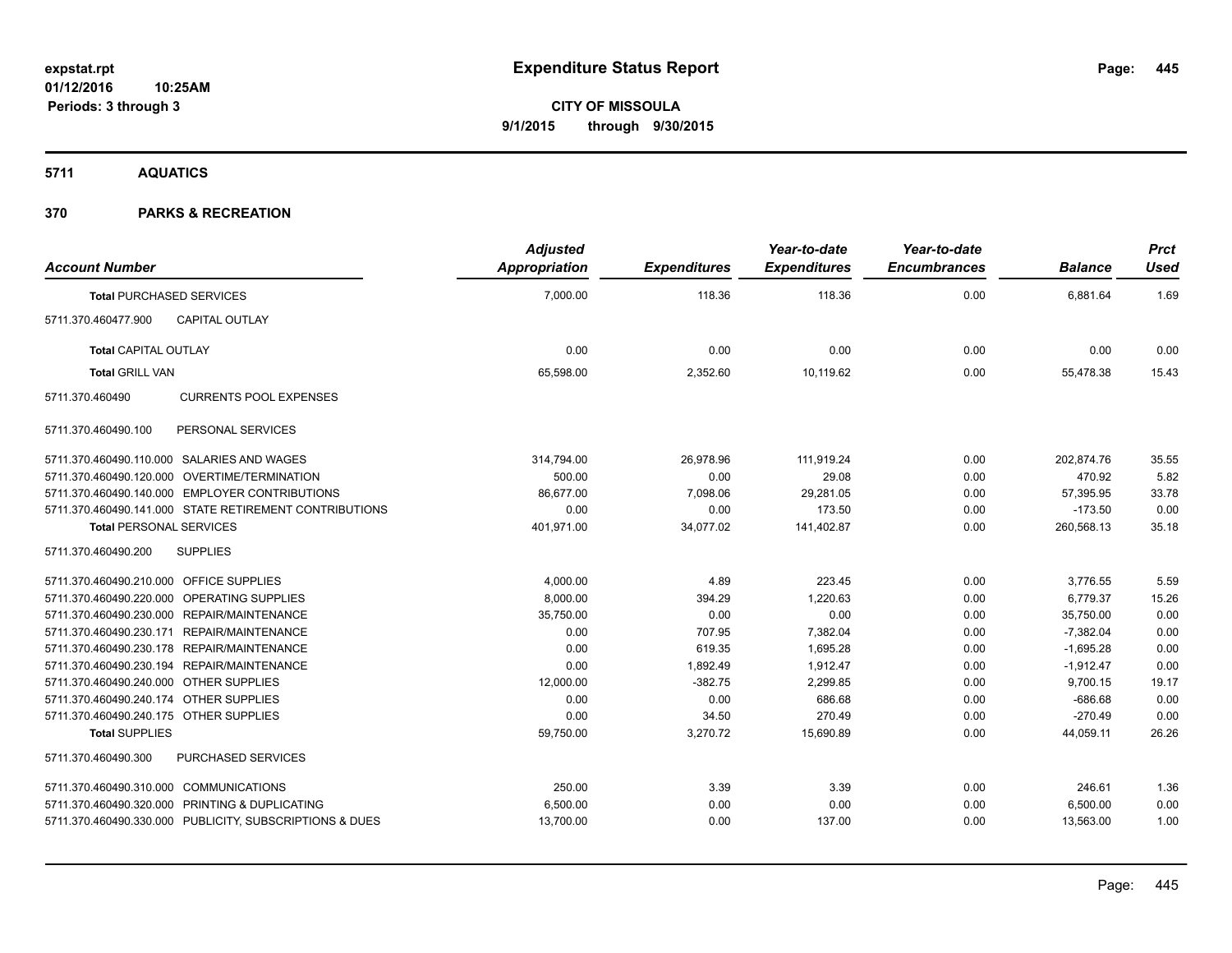**5711 AQUATICS**

|                                                   | <b>Adjusted</b>      |                     | Year-to-date        | Year-to-date        |                | <b>Prct</b> |
|---------------------------------------------------|----------------------|---------------------|---------------------|---------------------|----------------|-------------|
| <b>Account Number</b>                             | <b>Appropriation</b> | <b>Expenditures</b> | <b>Expenditures</b> | <b>Encumbrances</b> | <b>Balance</b> | <b>Used</b> |
| 5711.370.460490.340.000 SEWER                     | 3,245.00             | 0.00                | 2,652.18            | 0.00                | 592.82         | 81.73       |
| 5711.370.460490.341.000 ELECTRICITY & NATURAL GAS | 121,000.00           | 7,335.79            | 14,679.53           | 0.00                | 106,320.47     | 12.13       |
| 5711.370.460490.343.000 WATER CHARGES             | 5,556.00             | 1,759.75            | 1,759.75            | 0.00                | 3,796.25       | 31.67       |
| 5711.370.460490.344.000 TELEPHONE SERVICE         | 3,439.00             | 275.69              | 779.43              | 0.00                | 2,659.57       | 22.66       |
| 5711.370.460490.345.000 GARBAGE                   | 2,620.00             | 363.96              | 363.96              | 0.00                | 2.256.04       | 13.89       |
| 5711.370.460490.350.000 PROFESSIONAL SERVICES     | 20,000.00            | 197.50              | 4,849.00            | 0.00                | 15,151.00      | 24.25       |
| 5711.370.460490.360.000 REPAIR & MAINTENANCE      | 4,000.00             | 517.25              | 517.25              | 0.00                | 3,482.75       | 12.93       |
| 5711.370.460490.360.194 REPAIR & MAINTENANCE      | 0.00                 | 3,106.56            | 3,106.56            | 0.00                | $-3,106.56$    | 0.00        |
| 5711.370.460490.370.000 TRAVEL                    | 2,000.00             | 0.00                | 0.00                | 0.00                | 2,000.00       | 0.00        |
| 5711.370.460490.380.000 TRAINING                  | 2,000.00             | 350.00              | 350.00              | 0.00                | 1,650.00       | 17.50       |
| 5711.370.460490.390.000 OTHER PURCHASED SERVICES  | 9,000.00             | 166.84              | 742.84              | 0.00                | 8,257.16       | 8.25        |
| <b>Total PURCHASED SERVICES</b>                   | 193,310.00           | 14,076.73           | 29,940.89           | 0.00                | 163,369.11     | 15.49       |
| 5711.370.460490.500<br><b>FIXED CHARGES</b>       |                      |                     |                     |                     |                |             |
| 5711.370.460490.500.000 FIXED CHARGES             | 4,512.00             | 0.00                | 0.00                | 0.00                | 4,512.00       | 0.00        |
| <b>Total FIXED CHARGES</b>                        | 4,512.00             | 0.00                | 0.00                | 0.00                | 4,512.00       | 0.00        |
| OTHER OBJECTS<br>5711.370.460490.800              |                      |                     |                     |                     |                |             |
| <b>Total OTHER OBJECTS</b>                        | 0.00                 | 0.00                | 0.00                | 0.00                | 0.00           | 0.00        |
| 5711.370.460490.900<br><b>CAPITAL OUTLAY</b>      |                      |                     |                     |                     |                |             |
| <b>Total CAPITAL OUTLAY</b>                       | 0.00                 | 0.00                | 0.00                | 0.00                | 0.00           | 0.00        |
| Total CURRENTS POOL EXPENSES                      | 659,543.00           | 51,424.47           | 187,034.65          | 0.00                | 472,508.35     | 28.36       |
| 5711.370.460491<br><b>SPLASH POOLS EXPENSES</b>   |                      |                     |                     |                     |                |             |
| 5711.370.460491.100<br>PERSONAL SERVICES          |                      |                     |                     |                     |                |             |
| 5711.370.460491.110.000 SALARIES AND WAGES        | 209,281.00           | 14,143.40           | 102,702.08          | 0.00                | 106,578.92     | 49.07       |
| 5711.370.460491.120.000 OVERTIME/TERMINATION      | 500.00               | 0.00                | 22.52               | 0.00                | 477.48         | 4.50        |
| 5711.370.460491.140.000 EMPLOYER CONTRIBUTIONS    | 45,478.00            | 2,636.54            | 17,293.44           | 0.00                | 28,184.56      | 38.03       |
| <b>Total PERSONAL SERVICES</b>                    | 255,259.00           | 16,779.94           | 120,018.04          | 0.00                | 135,240.96     | 47.02       |
|                                                   |                      |                     |                     |                     |                |             |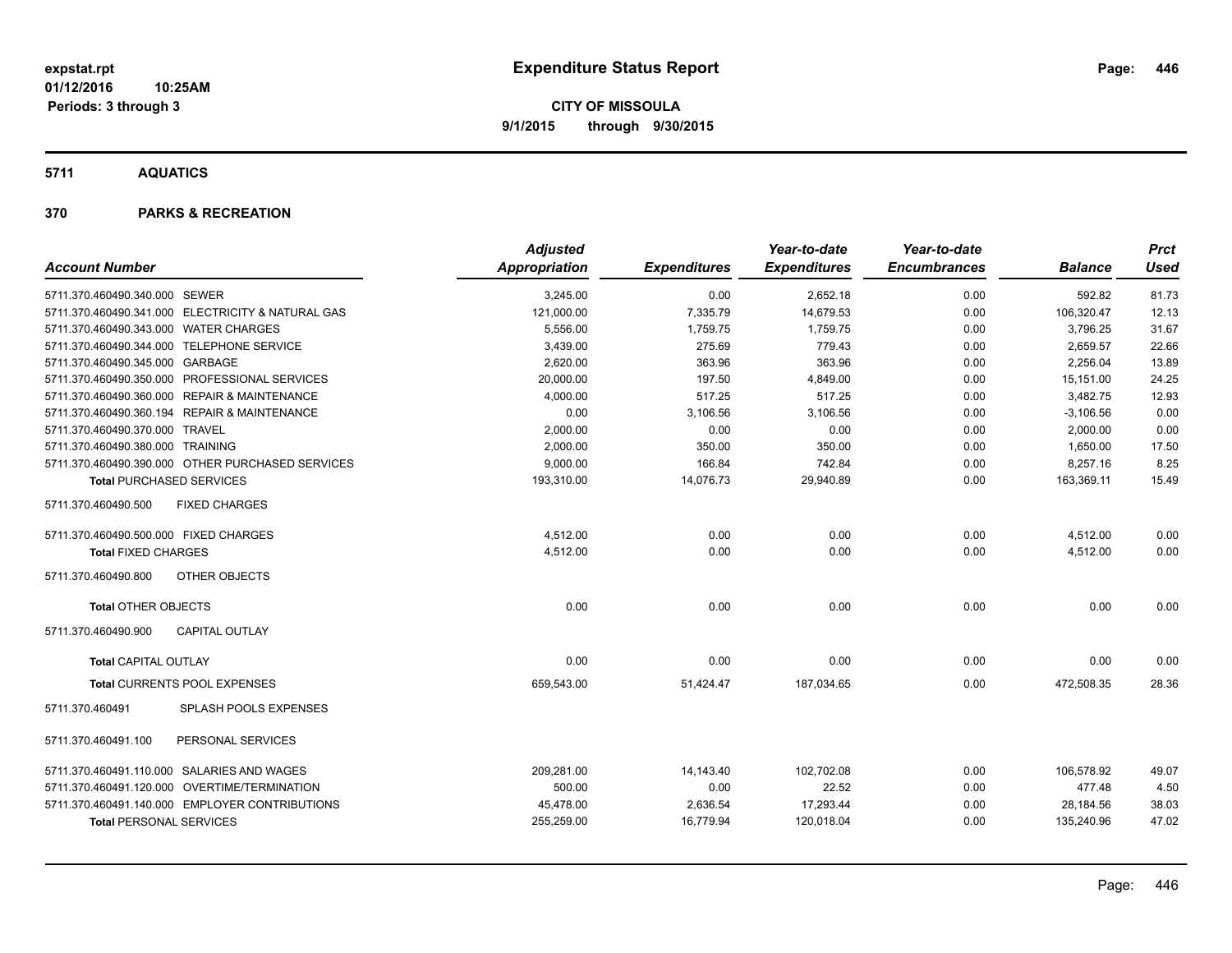**01/12/2016 10:25AM Periods: 3 through 3**

**CITY OF MISSOULA 9/1/2015 through 9/30/2015**

**5711 AQUATICS**

|                                                                  | <b>Adjusted</b> |                     | Year-to-date        | Year-to-date        |                | <b>Prct</b> |
|------------------------------------------------------------------|-----------------|---------------------|---------------------|---------------------|----------------|-------------|
| <b>Account Number</b>                                            | Appropriation   | <b>Expenditures</b> | <b>Expenditures</b> | <b>Encumbrances</b> | <b>Balance</b> | <b>Used</b> |
| <b>SUPPLIES</b><br>5711.370.460491.200                           |                 |                     |                     |                     |                |             |
| 5711.370.460491.210.000 OFFICE SUPPLIES                          | 500.00          | 0.00                | 224.08              | 0.00                | 275.92         | 44.82       |
| 5711.370.460491.220.000 OPERATING SUPPLIES                       | 15,000.00       | 0.00                | 293.54              | 0.00                | 14,706.46      | 1.96        |
| 5711.370.460491.220.179 OPERATING SUPPLIES                       | 0.00            | 0.00                | 136.00              | 0.00                | $-136.00$      | 0.00        |
| 5711.370.460491.230.000 REPAIR/MAINTENANCE                       | 29,250.00       | 0.00                | 188.82              | 0.00                | 29,061.18      | 0.65        |
| 5711.370.460491.230.171 REPAIR/MAINTENANCE                       | 0.00            | 0.00                | 13,627.22           | 0.00                | $-13,627.22$   | 0.00        |
| 5711.370.460491.230.174 REPAIR/MAINTENANCE                       | 0.00            | 17.85               | 32.84               | 0.00                | $-32.84$       | 0.00        |
| 5711.370.460491.230.178 REPAIR/MAINTENANCE                       | 0.00            | 0.00                | 1,158.72            | 0.00                | $-1,158.72$    | 0.00        |
| 5711.370.460491.230.194 REPAIR/MAINTENANCE                       | 0.00            | 0.00                | 91.11               | 0.00                | $-91.11$       | 0.00        |
| 5711.370.460491.240.000 OTHER SUPPLIES                           | 74,000.00       | 0.00                | 0.00                | 0.00                | 74,000.00      | 0.00        |
| 5711.370.460491.240.174 OTHER SUPPLIES                           | 0.00            | 2,330.93            | 27,580.65           | 0.00                | $-27,580.65$   | 0.00        |
| 5711.370.460491.240.175 OTHER SUPPLIES                           | 0.00            | 235.97              | 601.11              | 0.00                | $-601.11$      | 0.00        |
| 5711.370.460491.240.180 OTHER SUPPLIES-MERCHANDISE SALES FRNTDSK | 0.00            | $-475.72$           | 555.19              | 0.00                | $-555.19$      | 0.00        |
| <b>Total SUPPLIES</b>                                            | 118,750.00      | 2,109.03            | 44,489.28           | 0.00                | 74,260.72      | 37.46       |
| PURCHASED SERVICES<br>5711.370.460491.300                        |                 |                     |                     |                     |                |             |
| 5711.370.460491.310.000 COMMUNICATIONS                           | 250.00          | 0.00                | 0.00                | 0.00                | 250.00         | 0.00        |
| 5711.370.460491.320.000 PRINTING & DUPLICATING                   | 4,000.00        | 0.00                | 0.00                | 0.00                | 4,000.00       | 0.00        |
| 5711.370.460491.330.000 PUBLICITY, SUBSCRIPTIONS & DUES          | 3,500.00        | 33.00               | 1,900.00            | 0.00                | 1,600.00       | 54.29       |
| 5711.370.460491.340.000 SEWER                                    | 7,030.00        | 0.00                | 70.25               | 0.00                | 6,959.75       | 1.00        |
| 5711.370.460491.341.000 ELECTRICITY & NATURAL GAS                | 65,000.00       | 15,437.66           | 31,594.43           | 0.00                | 33,405.57      | 48.61       |
| 5711.370.460491.343.000 WATER CHARGES                            | 8,088.00        | 3,042.30            | 3,042.30            | 0.00                | 5,045.70       | 37.61       |
| 5711.370.460491.344.000 TELEPHONE SERVICE                        | 4,101.00        | 62.34               | 635.62              | 0.00                | 3,465.38       | 15.50       |
| 5711.370.460491.345.000 GARBAGE                                  | 2,031.00        | 257.56              | 893.03              | 0.00                | 1,137.97       | 43.97       |
| 5711.370.460491.350.000 PROFESSIONAL SERVICES                    | 10,000.00       | 321.00              | 1,052.00            | 0.00                | 8,948.00       | 10.52       |
| 5711.370.460491.360.000 REPAIR & MAINTENANCE                     | 4,500.00        | 81.75               | 81.75               | 0.00                | 4,418.25       | 1.82        |
| 5711.370.460491.360.194 REPAIR & MAINTENANCE                     | 0.00            | 360.00              | 1,586.85            | 0.00                | $-1,586.85$    | 0.00        |
| 5711.370.460491.380.000 TRAINING                                 | 3,000.00        | 0.00                | 100.00              | 0.00                | 2,900.00       | 3.33        |
| 5711.370.460491.390.000 OTHER PURCHASED SERVICES                 | 5,300.00        | 0.00                | 110.00              | 0.00                | 5,190.00       | 2.08        |
| 5711.370.460491.390.194 OTHER PURCHASED SERVICES                 | 0.00            | 120.00              | 120.00              | 0.00                | $-120.00$      | 0.00        |
| <b>Total PURCHASED SERVICES</b>                                  | 116,800.00      | 19,715.61           | 41,186.23           | 0.00                | 75,613.77      | 35.26       |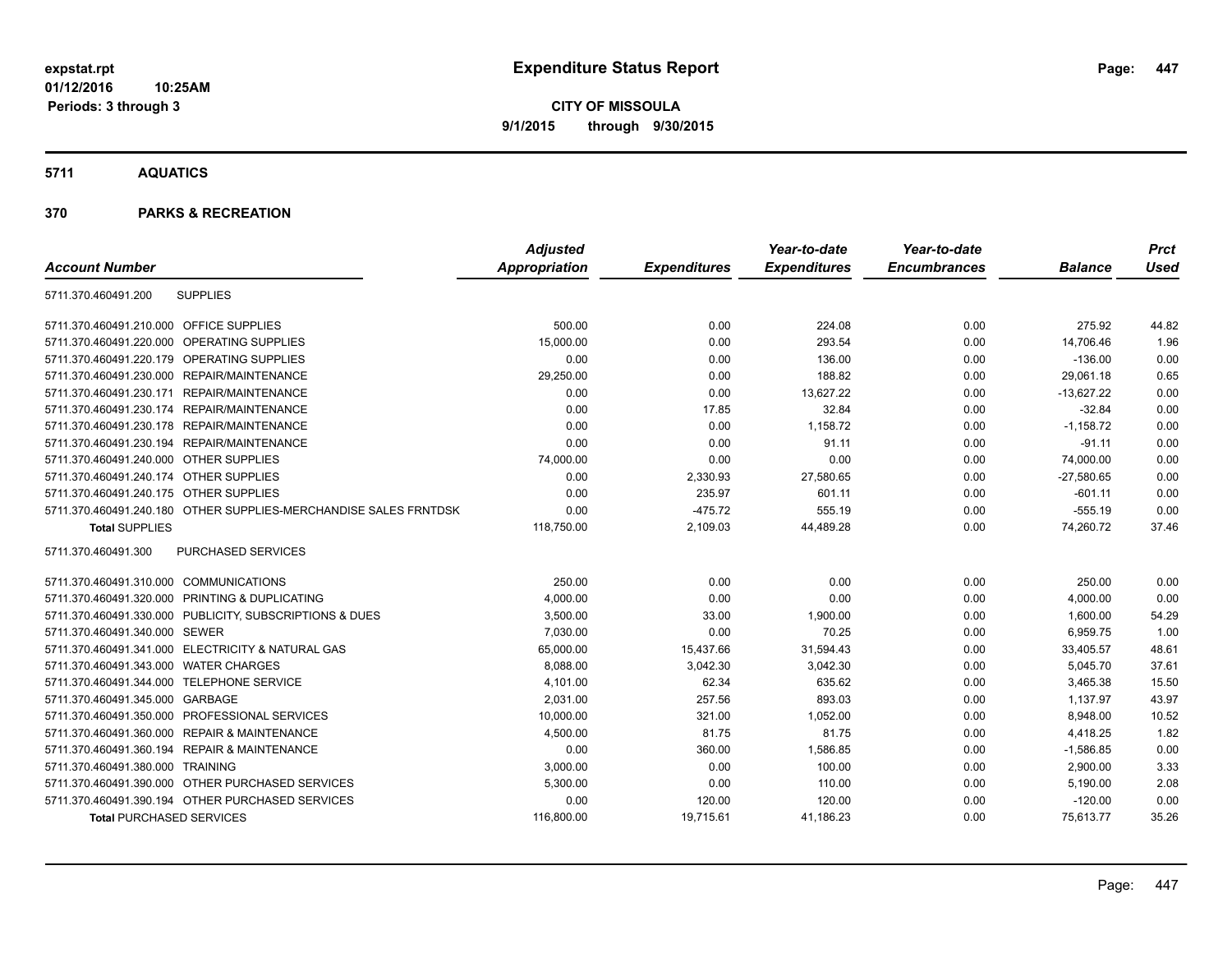**5711 AQUATICS**

|                                   |                                                                | <b>Adjusted</b>      |                     | Year-to-date        | Year-to-date        |                | <b>Prct</b> |
|-----------------------------------|----------------------------------------------------------------|----------------------|---------------------|---------------------|---------------------|----------------|-------------|
| <b>Account Number</b>             |                                                                | <b>Appropriation</b> | <b>Expenditures</b> | <b>Expenditures</b> | <b>Encumbrances</b> | <b>Balance</b> | <b>Used</b> |
| 5711.370.460491.800               | OTHER OBJECTS                                                  |                      |                     |                     |                     |                |             |
| <b>Total OTHER OBJECTS</b>        |                                                                | 0.00                 | 0.00                | 0.00                | 0.00                | 0.00           | 0.00        |
| 5711.370.460491.900               | <b>CAPITAL OUTLAY</b>                                          |                      |                     |                     |                     |                |             |
| Total CAPITAL OUTLAY              |                                                                | 0.00                 | 0.00                | 0.00                | 0.00                | 0.00           | 0.00        |
|                                   | Total SPLASH POOLS EXPENSES                                    | 490,809.00           | 38,604.58           | 205,693.55          | 0.00                | 285,115.45     | 41.91       |
| 5711.370.460493                   | <b>AQUATICS MAINTENANCE</b>                                    |                      |                     |                     |                     |                |             |
| 5711.370.460493.300               | PURCHASED SERVICES                                             |                      |                     |                     |                     |                |             |
|                                   | <b>Total PURCHASED SERVICES</b>                                | 0.00                 | 0.00                | 0.00                | 0.00                | 0.00           | 0.00        |
| 5711.370.460493.500               | <b>FIXED CHARGES</b>                                           |                      |                     |                     |                     |                |             |
| <b>Total FIXED CHARGES</b>        |                                                                | 0.00                 | 0.00                | 0.00                | 0.00                | 0.00           | 0.00        |
| 5711.370.460493.900               | <b>CAPITAL OUTLAY</b>                                          |                      |                     |                     |                     |                |             |
| 5711.370.460493.920.000 BUILDINGS |                                                                | 35,000.00            | 0.00                | 0.00                | 0.00                | 35,000.00      | 0.00        |
|                                   | <b>Total AQUATICS MAINTENANCE</b>                              | 35,000.00            | 0.00                | 0.00                | 0.00                | 35,000.00      | 0.00        |
| 5711.370.460512                   | PARK MEMORIALS                                                 |                      |                     |                     |                     |                |             |
| 5711.370.460512.200               | <b>SUPPLIES</b>                                                |                      |                     |                     |                     |                |             |
|                                   | 5711.370.460512.220.000 PARTNERS IN PARK/OPERATING SUPPLIES    | 15,000.00            | 0.00                | 0.00                | 0.00                | 15,000.00      | 0.00        |
|                                   | 5711.370.460512.230.000 PARTNERS IN PARK/REPAIR/MAINTENANCE    | 10,000.00            | 0.00                | 0.00                | 0.00                | 10,000.00      | 0.00        |
| <b>Total SUPPLIES</b>             |                                                                | 25,000.00            | 0.00                | 0.00                | 0.00                | 25,000.00      | 0.00        |
| 5711.370.460512.300               | PURCHASED SERVICES                                             |                      |                     |                     |                     |                |             |
|                                   | 5711.370.460512.350.000 PARTNERS IN PARK/PROFESSIONAL SERVICES | 10,000.00            | 0.00                | 0.00                | 0.00                | 10,000.00      | 0.00        |
|                                   | 5711.370.460512.360.000 PARTNERS IN PARK/REPAIR & MAINTENANCE  | 10,000.00            | 0.00                | 0.00                | 0.00                | 10,000.00      | 0.00        |
|                                   | 5711.370.460512.390.000 OTHER PURCHASED SERVICES               | 5,000.00             | 0.00                | 0.00                | 0.00                | 5,000.00       | 0.00        |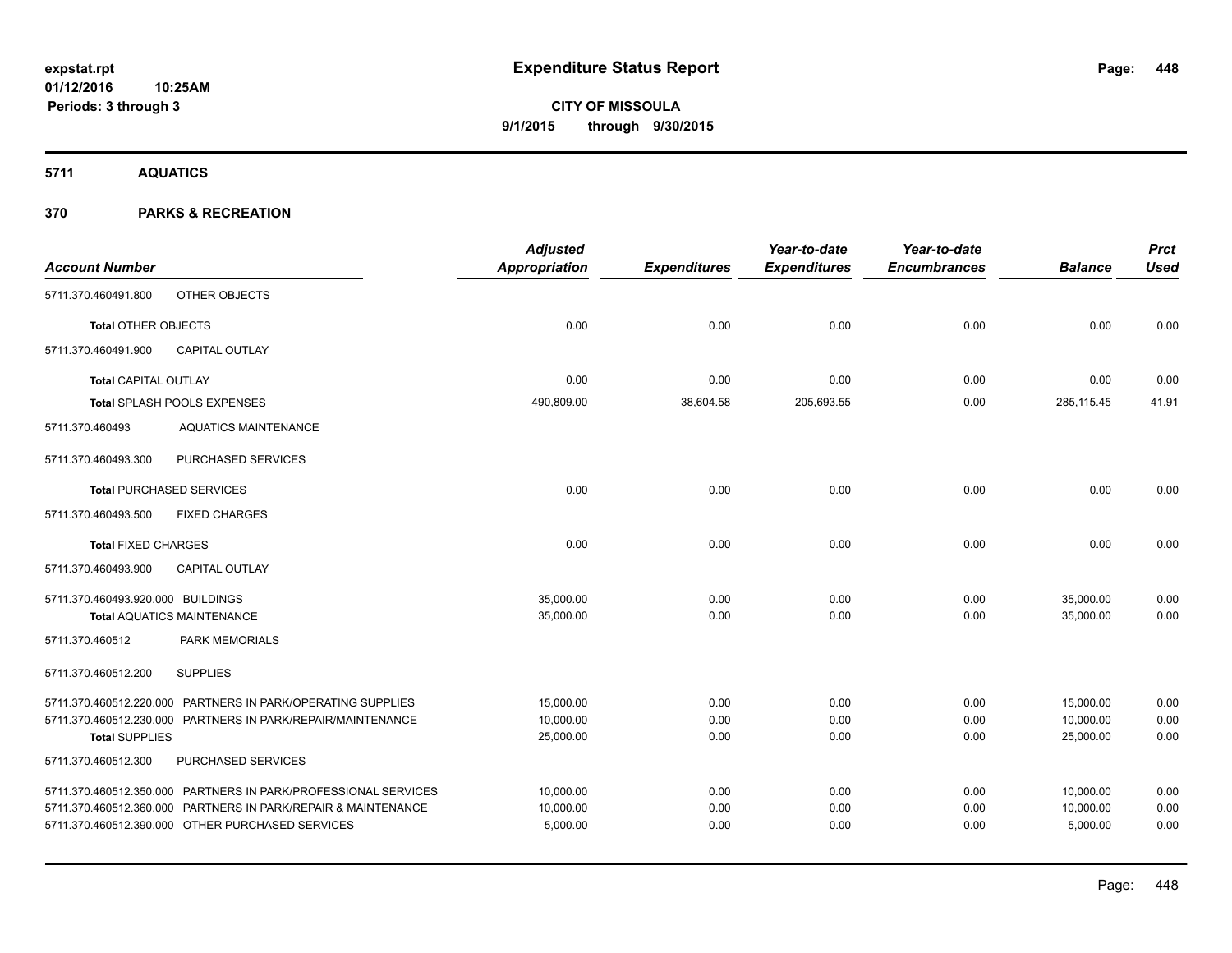**5711 AQUATICS**

| <b>Account Number</b>                                      |                                                                                                                                                                   | <b>Adjusted</b><br>Appropriation    | <b>Expenditures</b>  | Year-to-date<br><b>Expenditures</b> | Year-to-date<br><b>Encumbrances</b> | <b>Balance</b>                      | <b>Prct</b><br><b>Used</b> |
|------------------------------------------------------------|-------------------------------------------------------------------------------------------------------------------------------------------------------------------|-------------------------------------|----------------------|-------------------------------------|-------------------------------------|-------------------------------------|----------------------------|
|                                                            | <b>Total PURCHASED SERVICES</b>                                                                                                                                   | 25,000.00                           | 0.00                 | 0.00                                | 0.00                                | 25,000.00                           | 0.00                       |
| 5711.370.460512.900                                        | CAPITAL OUTLAY                                                                                                                                                    |                                     |                      |                                     |                                     |                                     |                            |
|                                                            | 5711.370.460512.920.000 PARTNERS IN PARK/BUILDINGS<br>5711.370.460512.930.000 PARTNERS IN PARK/IMPROVEMENTS<br>5711.370.460512.940.000 PARTNERS IN PARK/EQUIPMENT | 10,000.00<br>70,000.00<br>20,000.00 | 0.00<br>0.00<br>0.00 | 0.00<br>0.00<br>0.00                | 0.00<br>0.00<br>0.00                | 10,000.00<br>70,000.00<br>20,000.00 | 0.00<br>0.00<br>0.00       |
| <b>Total CAPITAL OUTLAY</b><br><b>Total PARK MEMORIALS</b> |                                                                                                                                                                   | 100,000.00<br>150,000.00            | 0.00<br>0.00         | 0.00<br>0.00                        | 0.00<br>0.00                        | 100,000.00<br>150,000.00            | 0.00<br>0.00               |
| 5711.370.460519                                            | <b>AQUATICS CAPITAL</b>                                                                                                                                           |                                     |                      |                                     |                                     |                                     |                            |
| 5711.370.460519.900                                        | CAPITAL OUTLAY                                                                                                                                                    |                                     |                      |                                     |                                     |                                     |                            |
| <b>Total AQUATICS CAPITAL</b>                              |                                                                                                                                                                   | 0.00                                | 0.00                 | 0.00                                | 0.00                                | 0.00                                | 0.00                       |
| 5711.370.490500                                            | <b>DEBT PAYMENTS</b>                                                                                                                                              |                                     |                      |                                     |                                     |                                     |                            |
| 5711.370.490500.600                                        | <b>DEBT SERVICE</b>                                                                                                                                               |                                     |                      |                                     |                                     |                                     |                            |
| <b>Total DEBT PAYMENTS</b>                                 |                                                                                                                                                                   | 0.00                                | 0.00                 | 0.00                                | 0.00                                | 0.00                                | 0.00                       |
| 5711.370.490506                                            | <b>CORE FINANCED EQUIPMENT</b>                                                                                                                                    |                                     |                      |                                     |                                     |                                     |                            |
| 5711.370.490506.600                                        | <b>DEBT SERVICE</b>                                                                                                                                               |                                     |                      |                                     |                                     |                                     |                            |
|                                                            | 5711.370.490506.610.000 GRILL VAN DEBT-PRINCIPAL<br>Total CORE FINANCED EQUIPMENT                                                                                 | 12.377.00<br>12,377.00              | 0.00<br>0.00         | 0.00<br>0.00                        | 0.00<br>0.00                        | 12,377.00<br>12,377.00              | 0.00<br>0.00               |
| 5711.370.510110                                            | <b>MERCHANT SERVICES</b>                                                                                                                                          |                                     |                      |                                     |                                     |                                     |                            |
| 5711.370.510110.500                                        | <b>FIXED CHARGES</b>                                                                                                                                              |                                     |                      |                                     |                                     |                                     |                            |
|                                                            | 5711.370.510110.550.000 MERCHANT SERVICE FEES<br><b>Total MERCHANT SERVICES</b>                                                                                   | 14,000.00<br>14,000.00              | 0.00<br>0.00         | 0.00<br>0.00                        | 0.00<br>0.00                        | 14,000.00<br>14,000.00              | 0.00<br>0.00               |
|                                                            | <b>Total PARKS &amp; RECREATION</b>                                                                                                                               | 1,427,327.00                        | 92,381.65            | 402,847.82                          | 0.00                                | 1,024,479.18                        | 28.22                      |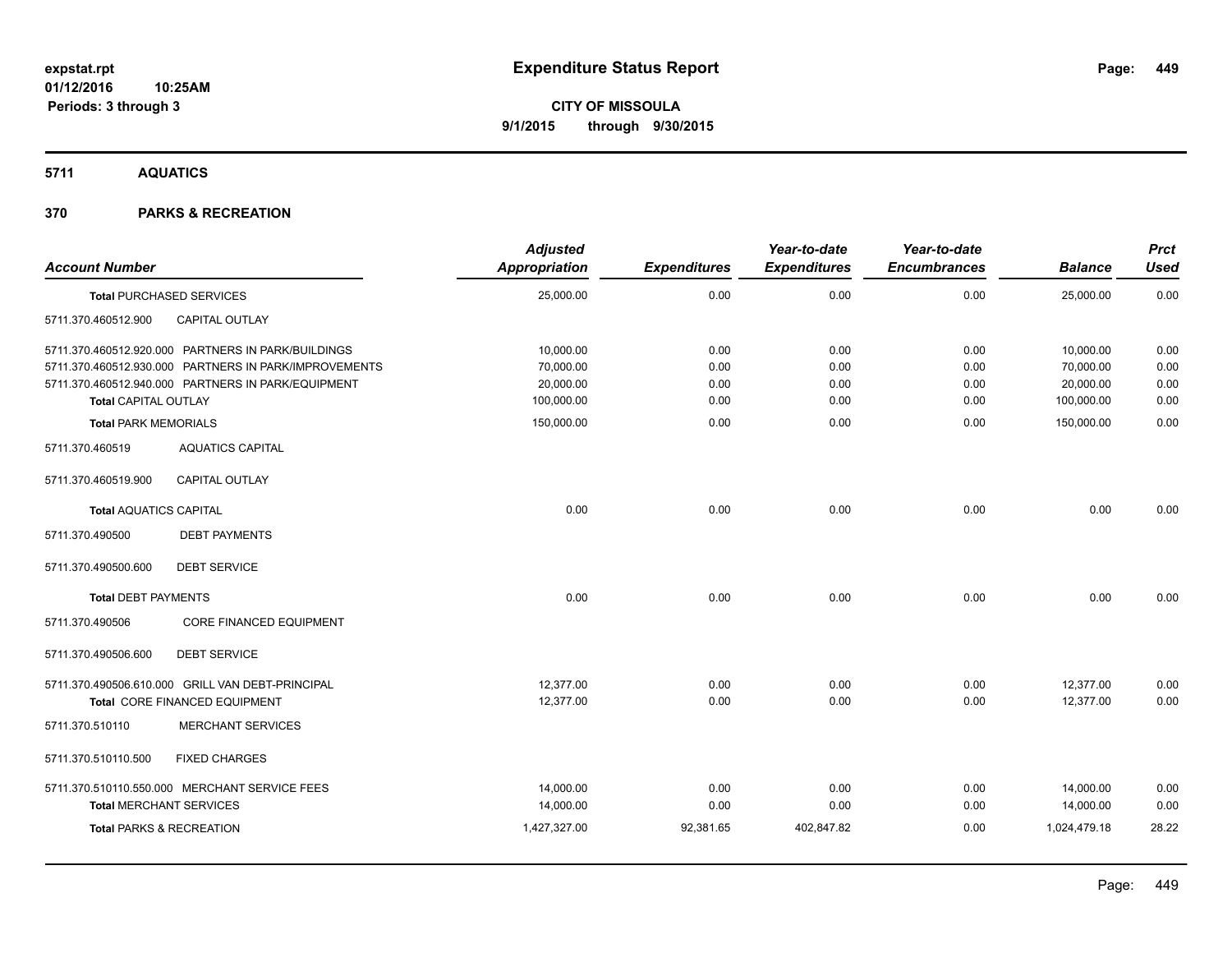**5711 AQUATICS**

# **371 AQUATICS SALARIES**

| <b>Account Number</b>          |                                 | <b>Adjusted</b><br><b>Appropriation</b> | <b>Expenditures</b> | Year-to-date<br><b>Expenditures</b> | Year-to-date<br><b>Encumbrances</b> | <b>Balance</b> | <b>Prct</b><br><b>Used</b> |
|--------------------------------|---------------------------------|-----------------------------------------|---------------------|-------------------------------------|-------------------------------------|----------------|----------------------------|
| 5711.371.460000                | <b>CULTURE &amp; RECREATION</b> |                                         |                     |                                     |                                     |                |                            |
| 5711.371.460000.100            | PERSONAL SERVICES               |                                         |                     |                                     |                                     |                |                            |
|                                | Total CULTURE & RECREATION      | 0.00                                    | 0.00                | 0.00                                | 0.00                                | 0.00           | 0.00                       |
| 5711.371.460477                | <b>GRILL VAN</b>                |                                         |                     |                                     |                                     |                |                            |
| 5711.371.460477.100            | PERSONAL SERVICES               |                                         |                     |                                     |                                     |                |                            |
| <b>Total GRILL VAN</b>         |                                 | 0.00                                    | 0.00                | 0.00                                | 0.00                                | 0.00           | 0.00                       |
| 5711.371.460490                | <b>CURRENTS POOL EXPENSES</b>   |                                         |                     |                                     |                                     |                |                            |
| 5711.371.460490.100            | PERSONAL SERVICES               |                                         |                     |                                     |                                     |                |                            |
|                                | Total CURRENTS POOL EXPENSES    | 0.00                                    | 0.00                | 0.00                                | 0.00                                | 0.00           | 0.00                       |
| 5711.371.460491                | SPLASH POOLS EXPENSES           |                                         |                     |                                     |                                     |                |                            |
| 5711.371.460491.100            | PERSONAL SERVICES               |                                         |                     |                                     |                                     |                |                            |
| <b>Total AQUATICS SALARIES</b> |                                 | 0.00                                    | 0.00                | 0.00                                | 0.00                                | 0.00           | 0.00                       |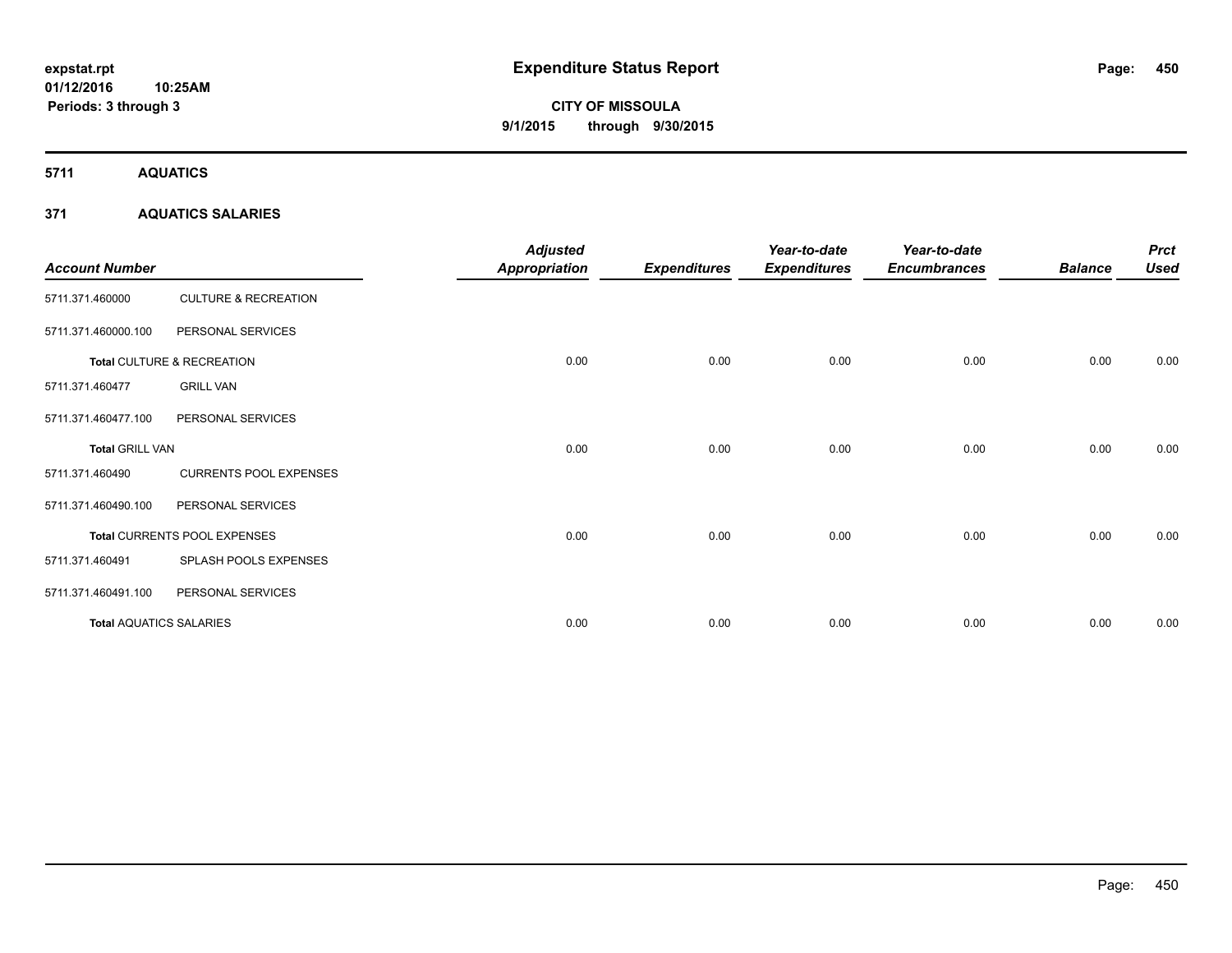**5711 AQUATICS**

# **390 NON-DEPARTMENTAL**

| <b>Account Number</b>         |                       | <b>Adjusted</b><br>Appropriation | <b>Expenditures</b> | Year-to-date<br><b>Expenditures</b> | Year-to-date<br><b>Encumbrances</b> | <b>Balance</b> | <b>Prct</b><br><b>Used</b> |
|-------------------------------|-----------------------|----------------------------------|---------------------|-------------------------------------|-------------------------------------|----------------|----------------------------|
| 5711.390.510000               | <b>MISCELLANEOUS</b>  |                                  |                     |                                     |                                     |                |                            |
| 5711.390.510000.800           | OTHER OBJECTS         |                                  |                     |                                     |                                     |                |                            |
| <b>Total OTHER OBJECTS</b>    |                       | 0.00                             | 0.00                | 0.00                                | 0.00                                | 0.00           | 0.00                       |
| 5711.390.510000.900           | <b>CAPITAL OUTLAY</b> |                                  |                     |                                     |                                     |                |                            |
| <b>Total MISCELLANEOUS</b>    |                       | 0.00                             | 0.00                | 0.00                                | 0.00                                | 0.00           | 0.00                       |
| <b>Total NON-DEPARTMENTAL</b> |                       | 0.00                             | 0.00                | 0.00                                | 0.00                                | 0.00           | 0.00                       |
| <b>Total AQUATICS</b>         |                       | 1,427,327.00                     | 92,381.65           | 402,847.82                          | 0.00                                | 1,024,479.18   | 28.22                      |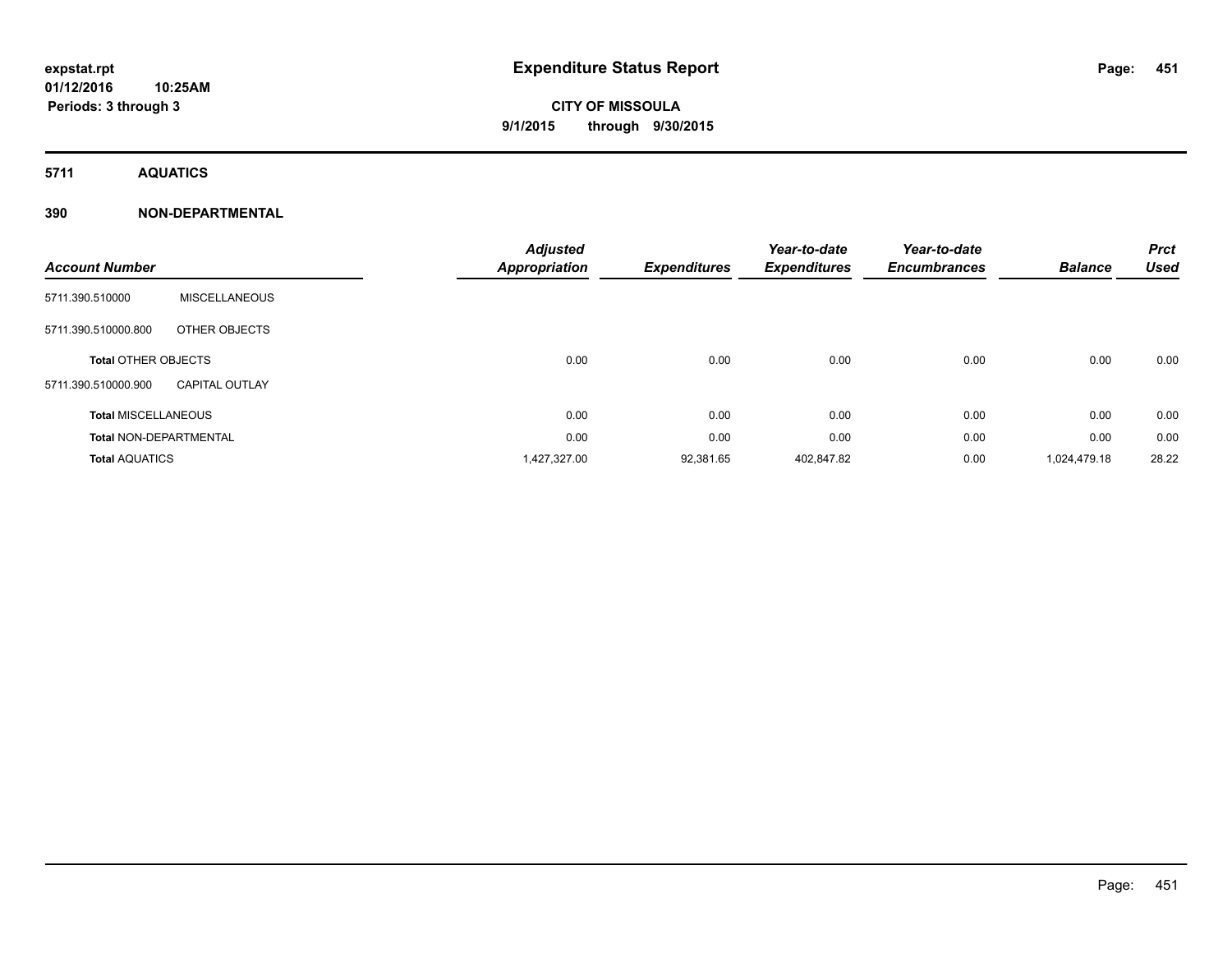# **6050 EMPLOYEE BENEFIT PLAN FUND**

# **390 NON-DEPARTMENTAL**

| <b>Account Number</b>           |                                                          | <b>Adjusted</b><br><b>Appropriation</b> | <b>Expenditures</b> | Year-to-date<br><b>Expenditures</b> | Year-to-date<br><b>Encumbrances</b> | <b>Balance</b> | <b>Prct</b><br><b>Used</b> |
|---------------------------------|----------------------------------------------------------|-----------------------------------------|---------------------|-------------------------------------|-------------------------------------|----------------|----------------------------|
| 6050.390.510110                 | <b>MERCHANT SERVICES</b>                                 |                                         |                     |                                     |                                     |                |                            |
|                                 |                                                          |                                         |                     |                                     |                                     |                |                            |
| 6050.390.510110.500             | <b>FIXED CHARGES</b>                                     |                                         |                     |                                     |                                     |                |                            |
| <b>Total MERCHANT SERVICES</b>  |                                                          | 0.00                                    | 0.00                | 0.00                                | 0.00                                | 0.00           | 0.00                       |
| 6050.390.520800                 | <b>EMPLOYEE BENEFITS</b>                                 |                                         |                     |                                     |                                     |                |                            |
| 6050.390.520800.300             | <b>PURCHASED SERVICES</b>                                |                                         |                     |                                     |                                     |                |                            |
| 6050.390.520800.350.000         | <b>PROFESSIONAL SERVICES</b>                             | 50,340.00                               | 0.00                | 0.00                                | 0.00                                | 50,340.00      | 0.00                       |
|                                 | 6050.390.520800.351.000 INSURANCE CLAIMS                 | 5,156,229.00                            | 350,151.50          | 704.786.78                          | 0.00                                | 4,451,442.22   | 13.67                      |
|                                 | 6050.390.520800.352.000 HEALTH PROGRAMS                  | 94,500.00                               | 710.54              | 3,684.83                            | 0.00                                | 90.815.17      | 3.90                       |
|                                 | 6050.390.520800.353.000 ADMINISTRATION EXPENDITURES      | 757.888.00                              | 111,622.87          | 226,880.46                          | 0.00                                | 531.007.54     | 29.94                      |
|                                 | 6050.390.520800.354.000 TRANSITIONAL REINSURANCE PROGRAM | 78,280.00                               | 0.00                | 0.00                                | 0.00                                | 78,280.00      | 0.00                       |
| <b>Total PURCHASED SERVICES</b> |                                                          | 6,137,237.00                            | 462,484.91          | 935,352.07                          | 0.00                                | 5,201,884.93   | 15.24                      |
| 6050.390.520800.700             | <b>GRANTS &amp; CONTRIBUTIONS</b>                        |                                         |                     |                                     |                                     |                |                            |
|                                 | <b>Total GRANTS &amp; CONTRIBUTIONS</b>                  | 0.00                                    | 0.00                | 0.00                                | 0.00                                | 0.00           | 0.00                       |
| 6050.390.520800.800             | OTHER OBJECTS                                            |                                         |                     |                                     |                                     |                |                            |
| <b>Total OTHER OBJECTS</b>      |                                                          | 0.00                                    | 0.00                | 0.00                                | 0.00                                | 0.00           | 0.00                       |
|                                 | Total EMPLOYEE BENEFIT PLAN FUND                         | 6,137,237.00                            | 462,484.91          | 935,352.07                          | 0.00                                | 5,201,884.93   | 15.24                      |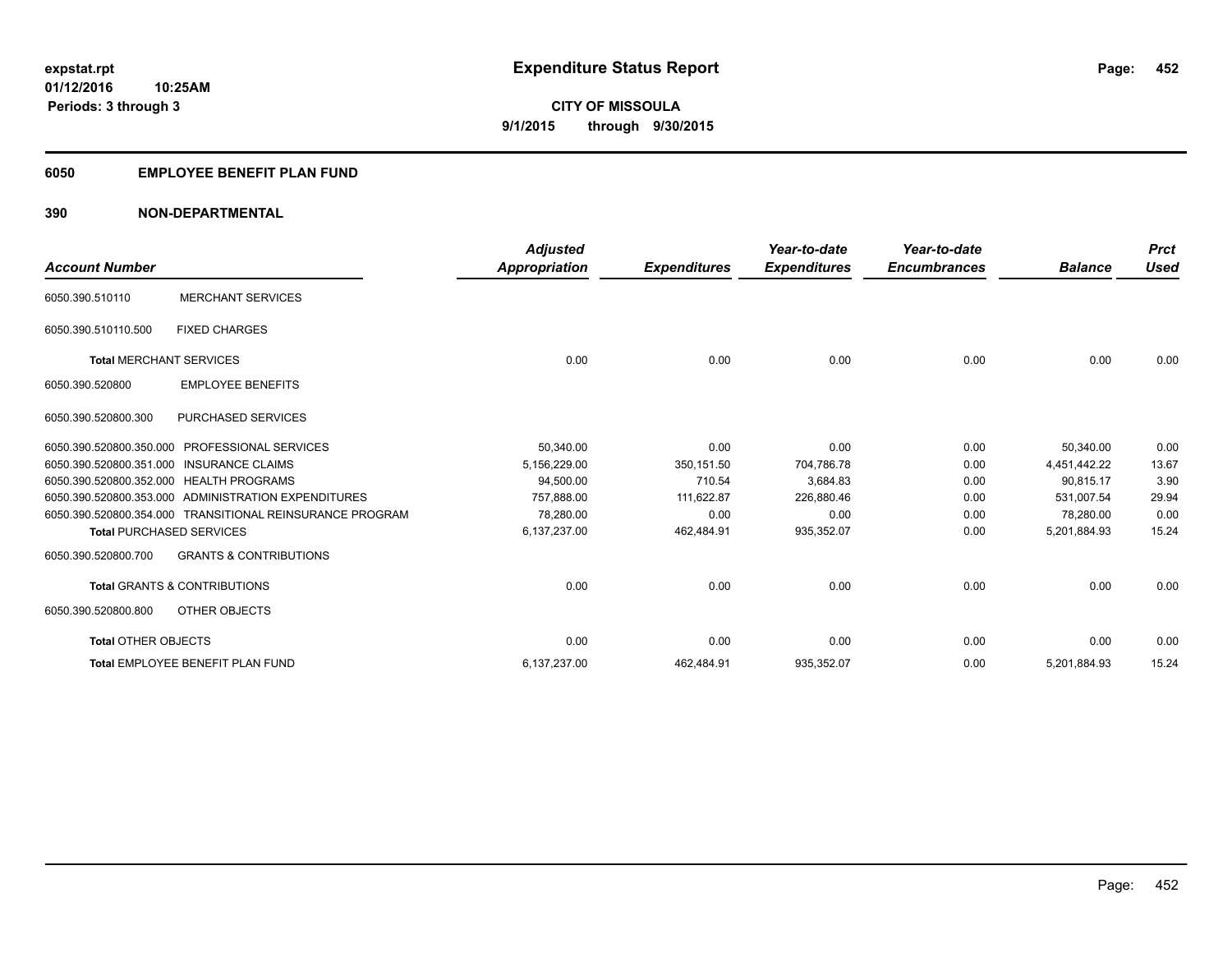**01/12/2016 10:25AM Periods: 3 through 3**

**CITY OF MISSOULA 9/1/2015 through 9/30/2015**

### **7370 PARKING COMMISSION FUND**

|                                           |                                                         | <b>Adjusted</b> |                     | Year-to-date        | Year-to-date        |                | <b>Prct</b> |
|-------------------------------------------|---------------------------------------------------------|-----------------|---------------------|---------------------|---------------------|----------------|-------------|
| <b>Account Number</b>                     |                                                         | Appropriation   | <b>Expenditures</b> | <b>Expenditures</b> | <b>Encumbrances</b> | <b>Balance</b> | <b>Used</b> |
| 7370.395.430266                           | PARKING DIVISION                                        |                 |                     |                     |                     |                |             |
| 7370.395.430266.100                       | PERSONAL SERVICES                                       |                 |                     |                     |                     |                |             |
|                                           | 7370.395.430266.110.000 SALARIES AND WAGES              | 436,749.00      | 28,508.82           | 85,754.18           | 0.00                | 350,994.82     | 19.63       |
|                                           | 7370.395.430266.120.000 OVERTIME/TERMINATION            | 7,234.00        | 2.16                | 32.42               | 0.00                | 7,201.58       | 0.45        |
|                                           | 7370.395.430266.140.000 EMPLOYER CONTRIBUTIONS          | 197.972.00      | 13,043.25           | 48,501.04           | 0.00                | 149,470.96     | 24.50       |
|                                           | 7370.395.430266.141.000 STATE RETIREMENT CONTRIBUTIONS  | 0.00            | 0.00                | 57.25               | 0.00                | $-57.25$       | 0.00        |
| <b>Total PERSONAL SERVICES</b>            |                                                         | 641,955.00      | 41,554.23           | 134,344.89          | 0.00                | 507,610.11     | 20.93       |
| 7370.395.430266.200                       | <b>SUPPLIES</b>                                         |                 |                     |                     |                     |                |             |
| 7370.395.430266.210.000 OFFICE SUPPLIES   |                                                         | 5,400.00        | 72.99               | 996.86              | 0.00                | 4,403.14       | 18.46       |
|                                           | 7370.395.430266.220.000 OPERATING SUPPLIES              | 15,000.00       | 35.95               | 114.55              | 0.00                | 14.885.45      | 0.76        |
| 7370.395.430266.220.311 CLOTHING SUPPLIES |                                                         | 0.00            | 136.16              | 696.14              | 0.00                | $-696.14$      | 0.00        |
| 7370.395.430266.230.000                   | REPAIR/MAINTENANCE                                      | 18,000.00       | 181.34              | 367.35              | 0.00                | 17,632.65      | 2.04        |
| 7370.395.430266.231.000 GASOLINE          |                                                         | 8,000.00        | 194.52              | 505.68              | 0.00                | 7,494.32       | 6.32        |
| <b>Total SUPPLIES</b>                     |                                                         | 46,400.00       | 620.96              | 2,680.58            | 0.00                | 43,719.42      | 5.78        |
| 7370.395.430266.300                       | <b>PURCHASED SERVICES</b>                               |                 |                     |                     |                     |                |             |
| 7370.395.430266.310.000 COMMUNICATIONS    |                                                         | 17,338.00       | 675.20              | 1,851.45            | 0.00                | 15,486.55      | 10.68       |
|                                           | 7370.395.430266.320.000 PRINTING & DUPLICATING          | 10,000.00       | 0.00                | 0.00                | 0.00                | 10,000.00      | 0.00        |
|                                           | 7370.395.430266.330.000 PUBLICITY, SUBSCRIPTIONS & DUES | 5,000.00        | 243.92              | 782.66              | 0.00                | 4,217.34       | 15.65       |
| 7370.395.430266.340.000 SEWER             |                                                         | 137.00          | 0.00                | 70.25               | 0.00                | 66.75          | 51.28       |
|                                           | 7370.395.430266.341.000 ELECTRICITY & NATURAL GAS       | 36,440.00       | 4,315.87            | 6,388.69            | 0.00                | 30,051.31      | 17.53       |
| 7370.395.430266.343.000                   | <b>WATER CHARGES</b>                                    | 4,000.00        | 411.92              | 1,274.53            | 0.00                | 2,725.47       | 31.86       |
|                                           | 7370.395.430266.343.717 MARKET ON FRONT WATER CHARGES   | 0.00            | 202.96              | 405.92              | 0.00                | $-405.92$      | 0.00        |
| 7370.395.430266.344.000                   | <b>TELEPHONE SERVICE</b>                                | 5,200.00        | 344.60              | 695.22              | 0.00                | 4,504.78       | 13.37       |
| 7370.395.430266.345.000 GARBAGE           |                                                         | 3,000.00        | 245.27              | 739.65              | 0.00                | 2,260.35       | 24.66       |
| 7370.395.430266.345.717                   | GARBAGE                                                 | 0.00            | 146.80              | 425.92              | 0.00                | $-425.92$      | 0.00        |
|                                           | 7370.395.430266.350.000 PROFESSIONAL SERVICES           | 61,250.00       | 0.00                | 0.00                | 0.00                | 61,250.00      | 0.00        |
| 7370.395.430266.350.700 ACCOUNTING        |                                                         | 0.00            | 0.00                | 1,434.00            | 0.00                | $-1,434.00$    | 0.00        |
|                                           | 7370.395.430266.350.702 SECURITY FOR GARAGES            | 0.00            | 1,197.00            | 2.475.00            | 0.00                | $-2.475.00$    | 0.00        |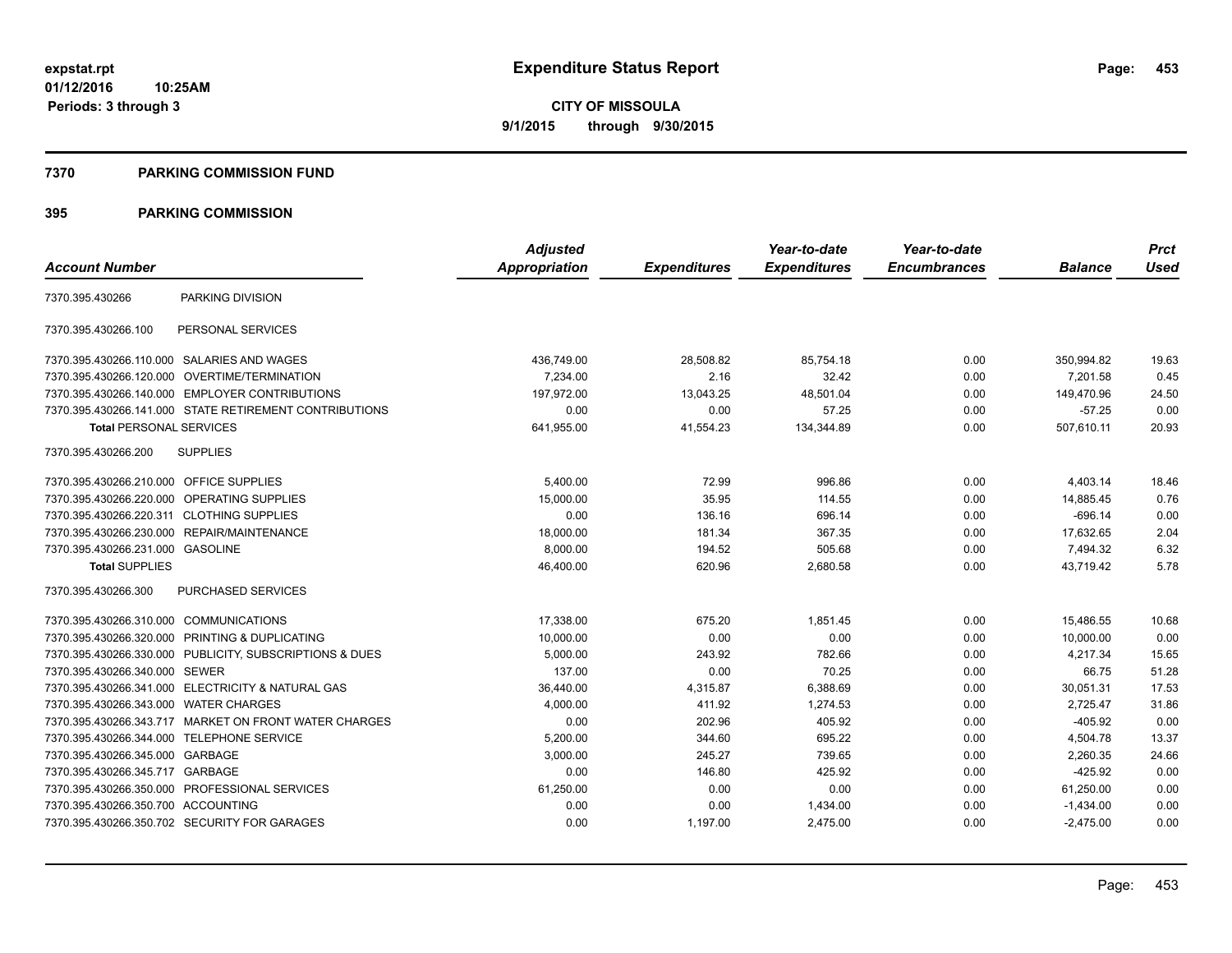### **7370 PARKING COMMISSION FUND**

|                                                          | <b>Adjusted</b>      |                     | Year-to-date        | Year-to-date        |                | <b>Prct</b> |
|----------------------------------------------------------|----------------------|---------------------|---------------------|---------------------|----------------|-------------|
| <b>Account Number</b>                                    | <b>Appropriation</b> | <b>Expenditures</b> | <b>Expenditures</b> | <b>Encumbrances</b> | <b>Balance</b> | <b>Used</b> |
| 7370.395.430266.350.703 STATE LICENSE INQUIRY            | 0.00                 | 67.44               | 67.44               | 0.00                | $-67.44$       | 0.00        |
| 7370.395.430266.360.000 REPAIR & MAINTENANCE             | 72,500.00            | 804.89              | 1,109.21            | 0.00                | 71,390.79      | 1.53        |
| 7370.395.430266.360.712 REPAIR & MAINTENANCE             | 0.00                 | 945.00              | 945.00              | 0.00                | $-945.00$      | 0.00        |
| 7370.395.430266.360.713 REPAIR & MAINTENANCE             | 0.00                 | 1,725.73            | 2,217.09            | 0.00                | $-2,217.09$    | 0.00        |
| 7370.395.430266.360.714 BANK ST/REPAIR & MAINTENANCE     | 0.00                 | 1,551.00            | 1,879.75            | 0.00                | $-1,879.75$    | 0.00        |
| 7370.395.430266.360.715 REPAIR & MAINTENANCE             | 0.00                 | 100.00              | 761.77              | 0.00                | $-761.77$      | 0.00        |
| 7370.395.430266.360.716 REPAIR & MAINTENANCE             | 0.00                 | 85.59               | 156.69              | 0.00                | $-156.69$      | 0.00        |
| 7370.395.430266.370.000 TRAVEL                           | 1,600.00             | 0.00                | 1,900.30            | 0.00                | $-300.30$      | 118.77      |
| 7370.395.430266.380.000 TRAINING                         | 1,900.00             | 0.00                | 0.00                | 0.00                | 1,900.00       | 0.00        |
| 7370.395.430266.390.000 OTHER PURCHASED SERVICES         | 188,805.00           | 0.00                | 0.00                | 0.00                | 188,805.00     | 0.00        |
| 7370.395.430266.390.044 JANITORIAL                       | 0.00                 | 190.96              | 1,206.93            | 0.00                | $-1,206.93$    | 0.00        |
| <b>Total PURCHASED SERVICES</b>                          | 407,170.00           | 13,254.15           | 26,787.47           | 0.00                | 380,382.53     | 6.58        |
| <b>BUILDING MATERIALS</b><br>7370.395.430266.400         |                      |                     |                     |                     |                |             |
| <b>Total BUILDING MATERIALS</b>                          | 0.00                 | 0.00                | 0.00                | 0.00                | 0.00           | 0.00        |
| <b>FIXED CHARGES</b><br>7370.395.430266.500              |                      |                     |                     |                     |                |             |
| 7370.395.430266.500.000 FIXED CHARGES                    | 168.621.00           | 0.00                | 0.00                | 0.00                | 168,621.00     | 0.00        |
| 7370.395.430266.500.733 FIXED CHARGES                    | 0.00                 | 1,650.00            | 3,300.00            | 0.00                | $-3,300.00$    | 0.00        |
| <b>Total FIXED CHARGES</b>                               | 168,621.00           | 1,650.00            | 3,300.00            | 0.00                | 165,321.00     | 1.96        |
| 7370.395.430266.600<br><b>DEBT SERVICE</b>               |                      |                     |                     |                     |                |             |
| 7370.395.430266.620.000 LEASE INTEREST                   | 0.00                 | 0.00                | 4,500.00            | 0.00                | $-4,500.00$    | 0.00        |
| <b>Total DEBT SERVICE</b>                                | 0.00                 | 0.00                | 4,500.00            | 0.00                | $-4,500.00$    | 0.00        |
| 7370.395.430266.700<br><b>GRANTS &amp; CONTRIBUTIONS</b> |                      |                     |                     |                     |                |             |
| 7370.395.430266.700.000 GRANTS & CONTRIBUTIONS           | 74,000.00            | 2,500.00            | 23,500.00           | 0.00                | 50,500.00      | 31.76       |
| <b>Total GRANTS &amp; CONTRIBUTIONS</b>                  | 74,000.00            | 2,500.00            | 23,500.00           | 0.00                | 50.500.00      | 31.76       |
| 7370.395.430266.800<br>OTHER OBJECTS                     |                      |                     |                     |                     |                |             |
| 7370.395.430266.820.000 TRANSFERS TO OTHER FUNDS         | 311,194.00           | 22,971.25           | 68,913.75           | 0.00                | 242,280.25     | 22.14       |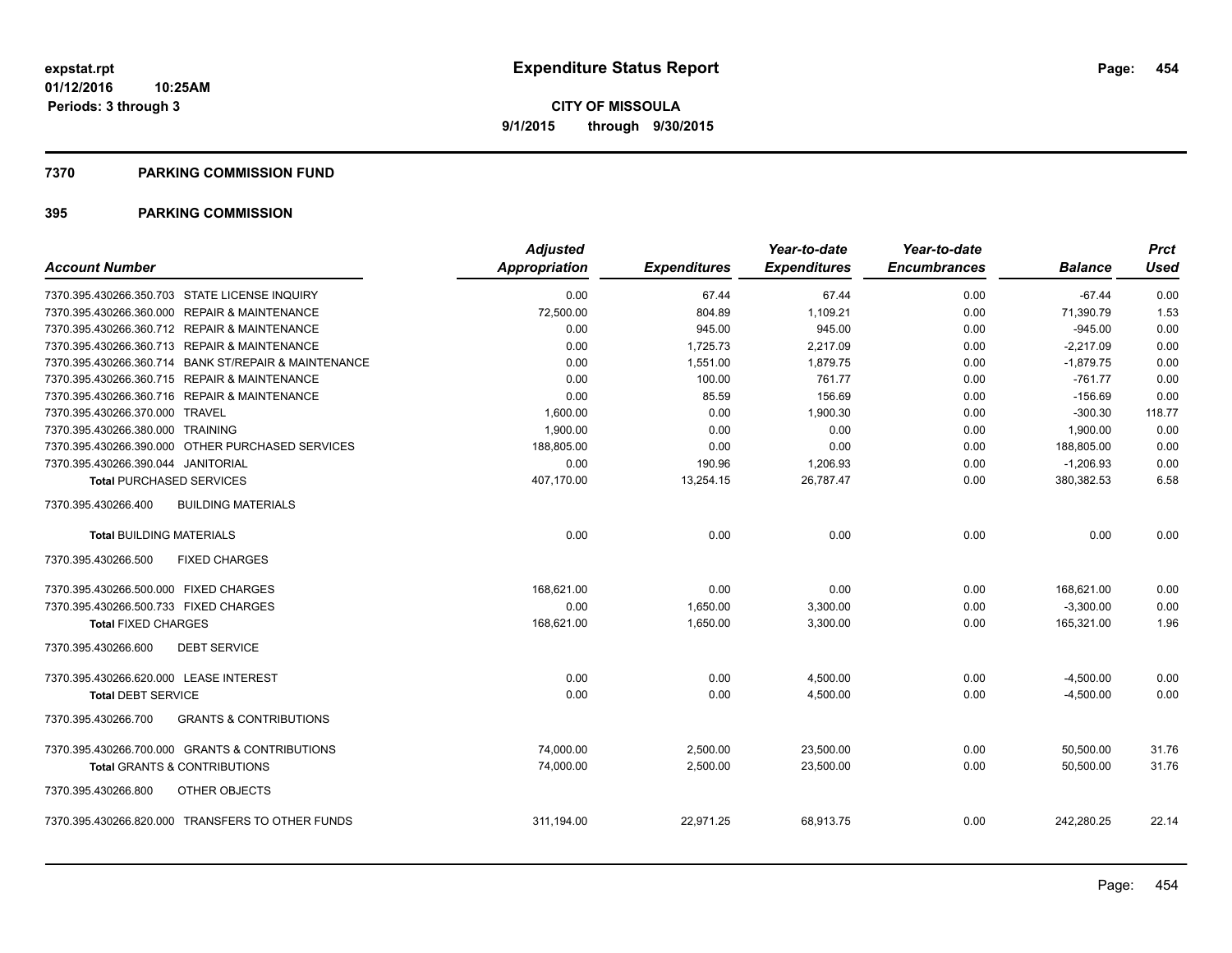### **7370 PARKING COMMISSION FUND**

| <b>Account Number</b>               |                                                    | <b>Adjusted</b><br>Appropriation | <b>Expenditures</b> | Year-to-date<br><b>Expenditures</b> | Year-to-date<br><b>Encumbrances</b> | <b>Balance</b>  | <b>Prct</b><br><b>Used</b> |
|-------------------------------------|----------------------------------------------------|----------------------------------|---------------------|-------------------------------------|-------------------------------------|-----------------|----------------------------|
| 7370.395.430266.845.000 CONTINGENCY |                                                    | 48,965.00                        | 0.00                | 0.00                                | 0.00                                | 48,965.00       | 0.00                       |
| <b>Total OTHER OBJECTS</b>          |                                                    | 360,159.00                       | 22,971.25           | 68,913.75                           | 0.00                                | 291,245.25      | 19.13                      |
| 7370.395.430266.900                 | CAPITAL OUTLAY                                     |                                  |                     |                                     |                                     |                 |                            |
|                                     | 7370.395.430266.940.000 MACHINERY & EQUIPMENT      | 160,506.00                       | 0.00                | 0.00                                | 0.00                                | 160,506.00      | 0.00                       |
| <b>Total CAPITAL OUTLAY</b>         |                                                    | 160,506.00                       | 0.00                | 0.00                                | 0.00                                | 160,506.00      | 0.00                       |
| <b>Total PARKING DIVISION</b>       |                                                    | 1,858,811.00                     | 82,550.59           | 264,026.69                          | 0.00                                | 1,594,784.31    | 14.20                      |
| 7370.395.430267                     | FY16 METER INSTALL PROJECT                         |                                  |                     |                                     |                                     |                 |                            |
| 7370.395.430267.900                 | <b>CAPITAL OUTLAY</b>                              |                                  |                     |                                     |                                     |                 |                            |
|                                     | 7370.395.430267.940.000 FY16 METER INSTALL PROJECT | 0.00                             | 1,151,714.60        | 1,151,714.60                        | 0.00                                | $-1,151,714.60$ | 0.00                       |
|                                     | Total FY16 METER INSTALL PROJECT                   | 0.00                             | 1,151,714.60        | 1,151,714.60                        | 0.00                                | $-1,151,714.60$ | 0.00                       |
| 7370.395.430271                     | <b>TICKET DIVISION</b>                             |                                  |                     |                                     |                                     |                 |                            |
| 7370.395.430271.100                 | PERSONAL SERVICES                                  |                                  |                     |                                     |                                     |                 |                            |
| <b>Total TICKET DIVISION</b>        |                                                    | 0.00                             | 0.00                | 0.00                                | 0.00                                | 0.00            | 0.00                       |
| 7370.395.430622                     | <b>REVISED STEP SEWER DESIGN</b>                   |                                  |                     |                                     |                                     |                 |                            |
| 7370.395.430622.200                 | <b>SUPPLIES</b>                                    |                                  |                     |                                     |                                     |                 |                            |
|                                     | Total REVISED STEP SEWER DESIGN                    | 0.00                             | 0.00                | 0.00                                | 0.00                                | 0.00            | 0.00                       |
| 7370.395.499999                     | <b>NEW REQUESTS</b>                                |                                  |                     |                                     |                                     |                 |                            |
| 7370.395.499999.100                 | PERSONAL SERVICES                                  |                                  |                     |                                     |                                     |                 |                            |
| <b>Total NEW REQUESTS</b>           |                                                    | 0.00                             | 0.00                | 0.00                                | 0.00                                | 0.00            | 0.00                       |
| 7370.395.510110                     | <b>MERCHANT SERVICES</b>                           |                                  |                     |                                     |                                     |                 |                            |
| 7370.395.510110.500                 | <b>FIXED CHARGES</b>                               |                                  |                     |                                     |                                     |                 |                            |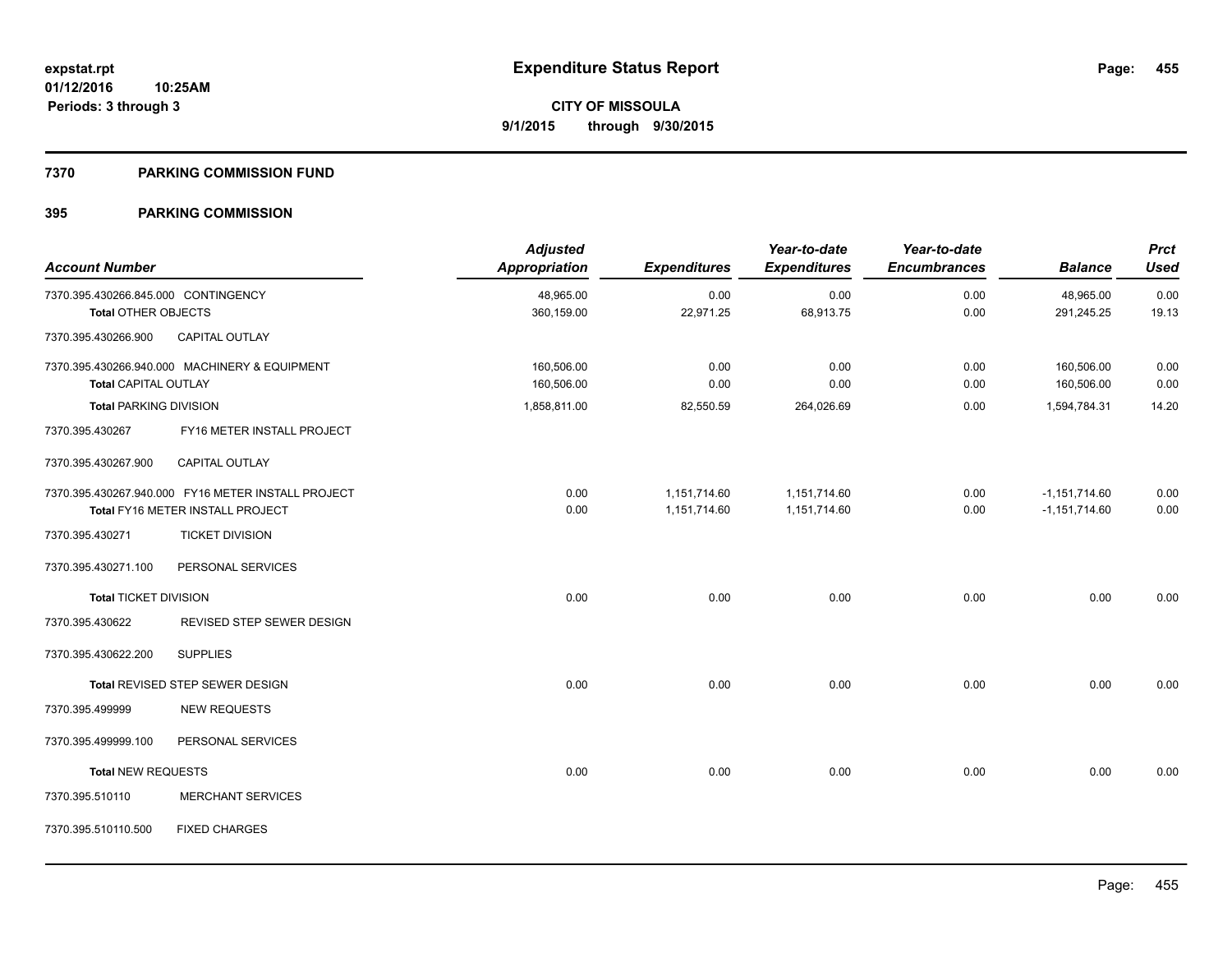# **7370 PARKING COMMISSION FUND**

| <b>Account Number</b>                                                           | <b>Adjusted</b><br><b>Appropriation</b> | <i><b>Expenditures</b></i> | Year-to-date<br><i><b>Expenditures</b></i> | Year-to-date<br><b>Encumbrances</b> | Balance                | Prct<br>Used |
|---------------------------------------------------------------------------------|-----------------------------------------|----------------------------|--------------------------------------------|-------------------------------------|------------------------|--------------|
| 7370.395.510110.550.000 MERCHANT SERVICE FEES<br><b>Total MERCHANT SERVICES</b> | 21,500.00<br>21,500.00                  | 0.00<br>0.00               | 0.00<br>0.00                               | 0.00<br>0.00                        | 21.500.00<br>21,500.00 | 0.00<br>0.00 |
| <b>Total PARKING COMMISSION</b>                                                 | 1,880,311.00                            | 1.234.265.19               | 1.415.741.29                               | 0.00                                | 464.569.71             | 75.29        |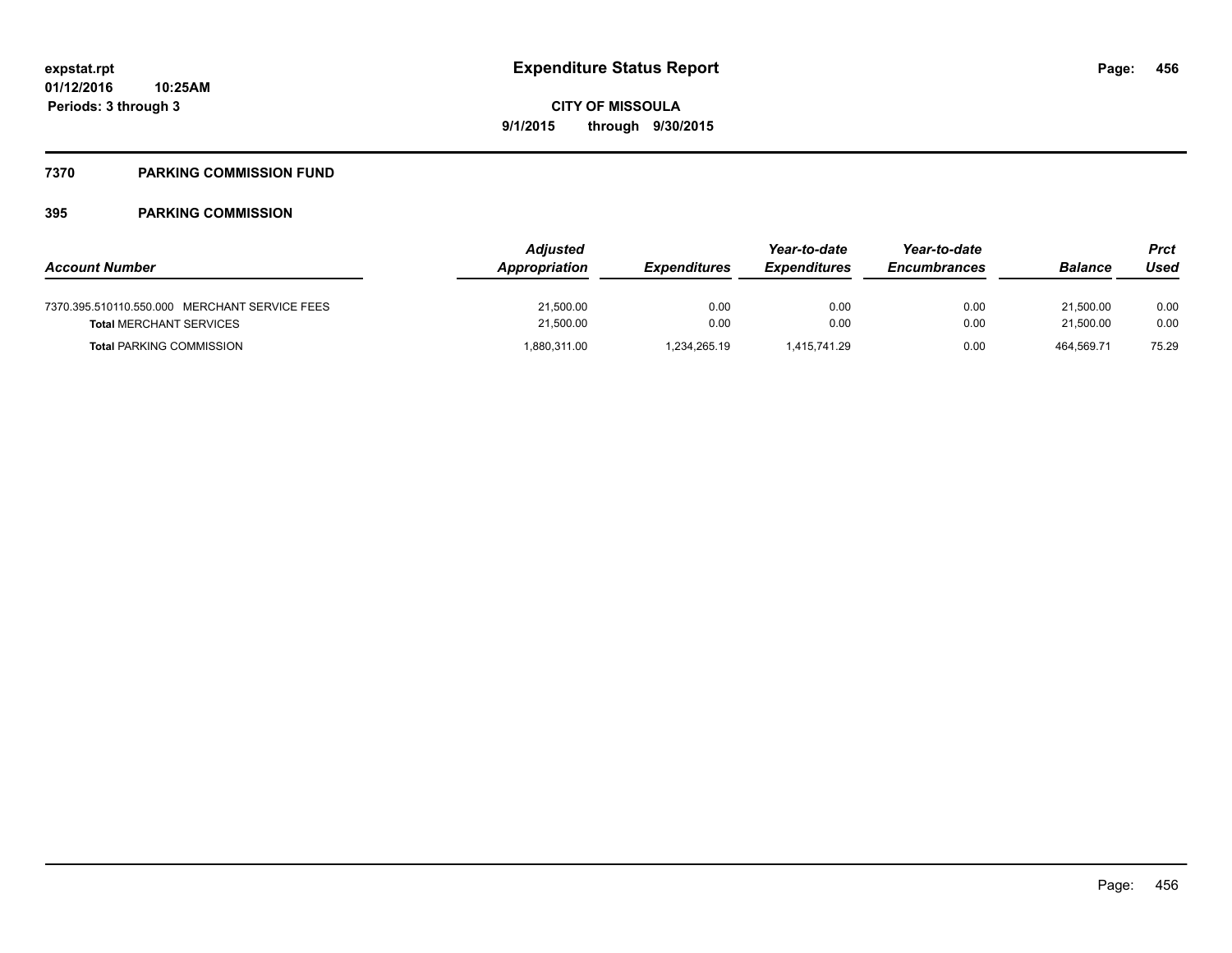# **7370 PARKING COMMISSION FUND**

# **900 DEPRECIATION**

| <b>Account Number</b>      |                                      | <b>Adjusted</b><br><b>Appropriation</b> | <b>Expenditures</b> | Year-to-date<br><b>Expenditures</b> | Year-to-date<br><b>Encumbrances</b> | <b>Balance</b> | <b>Prct</b><br><b>Used</b> |
|----------------------------|--------------------------------------|-----------------------------------------|---------------------|-------------------------------------|-------------------------------------|----------------|----------------------------|
|                            |                                      |                                         |                     |                                     |                                     |                |                            |
| 7370.900.510000            | <b>MISCELLANEOUS</b>                 |                                         |                     |                                     |                                     |                |                            |
| 7370.900.510000.800        | OTHER OBJECTS                        |                                         |                     |                                     |                                     |                |                            |
| <b>Total OTHER OBJECTS</b> |                                      | 0.00                                    | 0.00                | 0.00                                | 0.00                                | 0.00           | 0.00                       |
| 7370.900.510000.900        | <b>CAPITAL OUTLAY</b>                |                                         |                     |                                     |                                     |                |                            |
| <b>Total DEPRECIATION</b>  |                                      | 0.00                                    | 0.00                | 0.00                                | 0.00                                | 0.00           | 0.00                       |
|                            | <b>Total PARKING COMMISSION FUND</b> | 1,880,311.00                            | 1.234.265.19        | 1,415,741.29                        | 0.00                                | 464.569.71     | 75.29                      |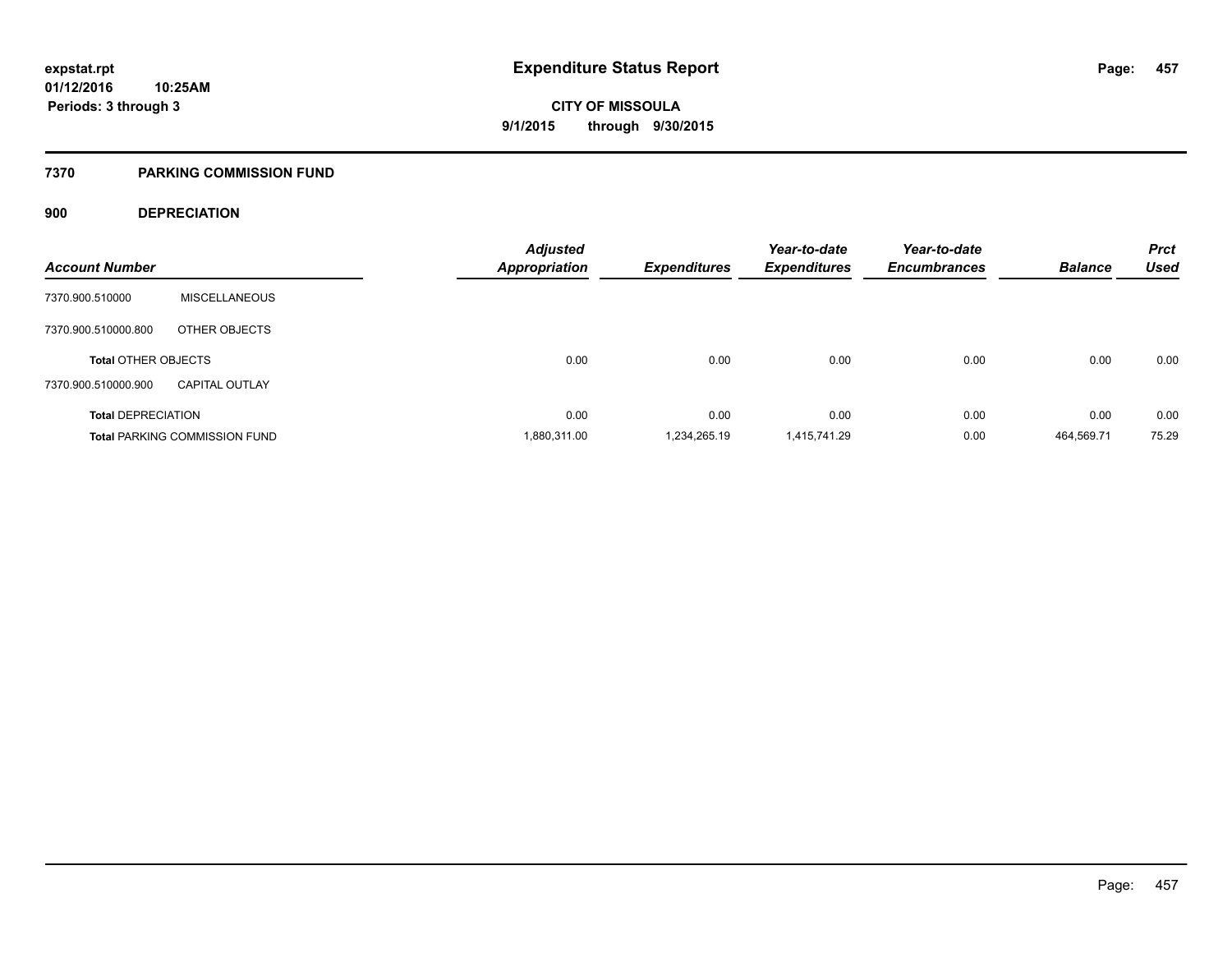# **7371 FRONT STREET PARKING BONDS**

| <b>Account Number</b>         |                                                                                    | <b>Adjusted</b><br><b>Appropriation</b> | <b>Expenditures</b>      | Year-to-date<br><b>Expenditures</b> | Year-to-date<br><b>Encumbrances</b> | <b>Balance</b>           | <b>Prct</b><br><b>Used</b> |
|-------------------------------|------------------------------------------------------------------------------------|-----------------------------------------|--------------------------|-------------------------------------|-------------------------------------|--------------------------|----------------------------|
| 7371.395.430266               | PARKING DIVISION                                                                   |                                         |                          |                                     |                                     |                          |                            |
| 7371.395.430266.800           | <b>OTHER OBJECTS</b>                                                               |                                         |                          |                                     |                                     |                          |                            |
| <b>Total PARKING DIVISION</b> |                                                                                    | 0.00                                    | 0.00                     | 0.00                                | 0.00                                | 0.00                     | 0.00                       |
| 7371.395.490200               | REVENUE BOND DEBT SERVICE                                                          |                                         |                          |                                     |                                     |                          |                            |
| 7371.395.490200.600           | <b>DEBT SERVICE</b>                                                                |                                         |                          |                                     |                                     |                          |                            |
|                               | 7371.395.490200.620.000 INTEREST / SERVICE FEES<br>Total REVENUE BOND DEBT SERVICE | 0.00<br>0.00                            | 0.00<br>0.00             | $-67,852.34$<br>$-67,852.34$        | 0.00<br>0.00                        | 67,852.34<br>67,852.34   | 0.00<br>0.00               |
| 7371.395.490201               | SERIES 2014 MPC DEBT                                                               |                                         |                          |                                     |                                     |                          |                            |
| 7371.395.490201.600           | <b>DEBT SERVICE</b>                                                                |                                         |                          |                                     |                                     |                          |                            |
|                               | 7371.395.490201.620.000 INTEREST / SERVICE FEES<br>Total SERIES 2014 MPC DEBT      | 272,925.00<br>272,925.00                | 137,212.50<br>137,212.50 | 137,212.50<br>137,212.50            | 0.00<br>0.00                        | 135.712.50<br>135,712.50 | 50.27<br>50.27             |
| 7371.395.490202               | *** Title Not Found ***                                                            |                                         |                          |                                     |                                     |                          |                            |
| 7371.395.490202.600           | <b>DEBT SERVICE</b>                                                                |                                         |                          |                                     |                                     |                          |                            |
| Total *** Title Not Found *** |                                                                                    | 0.00                                    | 0.00                     | 0.00                                | 0.00                                | 0.00                     | 0.00                       |
| 7371.395.510110               | <b>MERCHANT SERVICES</b>                                                           |                                         |                          |                                     |                                     |                          |                            |
| 7371.395.510110.500           | <b>FIXED CHARGES</b>                                                               |                                         |                          |                                     |                                     |                          |                            |
|                               | <b>Total MERCHANT SERVICES</b>                                                     | 0.00                                    | 0.00                     | 0.00                                | 0.00                                | 0.00                     | 0.00                       |
|                               | <b>Total FRONT STREET PARKING BONDS</b>                                            | 272,925.00                              | 137,212.50               | 69,360.16                           | 0.00                                | 203,564.84               | 25.41                      |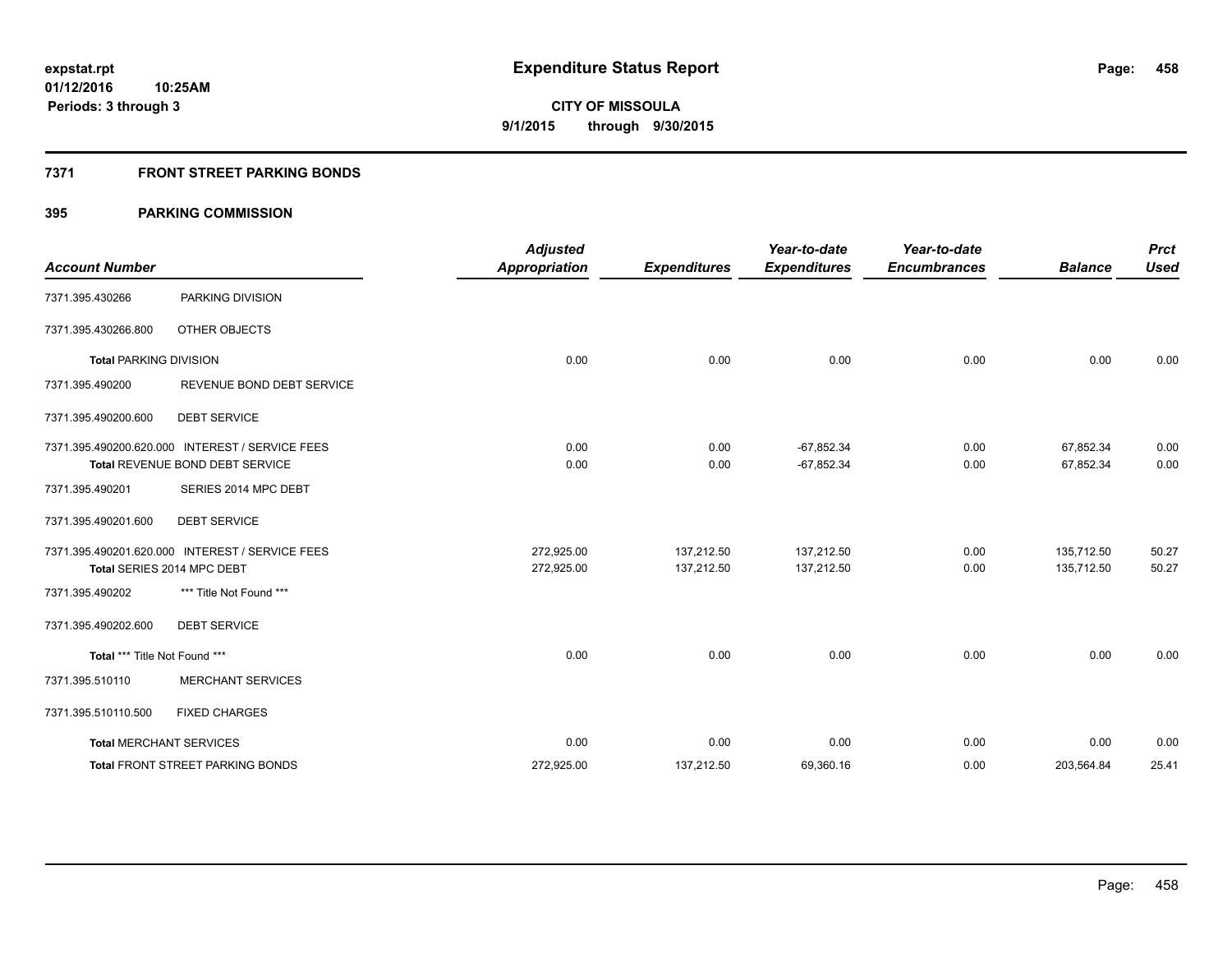**Periods: 3 through 3**

**CITY OF MISSOULA 9/1/2015 through 9/30/2015**

# **7372 SINKING FUND/FRONT ST PARKING BONDS**

# **395 PARKING COMMISSION**

**10:25AM**

| <b>Account Number</b>         |                                                    | <b>Adjusted</b><br>Appropriation | <b>Expenditures</b> | Year-to-date<br><b>Expenditures</b> | Year-to-date<br><b>Encumbrances</b> | <b>Balance</b> | <b>Prct</b><br><b>Used</b> |
|-------------------------------|----------------------------------------------------|----------------------------------|---------------------|-------------------------------------|-------------------------------------|----------------|----------------------------|
| 7372.395.430266               | PARKING DIVISION                                   |                                  |                     |                                     |                                     |                |                            |
| 7372.395.430266.800           | <b>OTHER OBJECTS</b>                               |                                  |                     |                                     |                                     |                |                            |
| <b>Total PARKING DIVISION</b> |                                                    | 0.00                             | 0.00                | 0.00                                | 0.00                                | 0.00           | 0.00                       |
| 7372.395.490200               | REVENUE BOND DEBT SERVICE                          |                                  |                     |                                     |                                     |                |                            |
| 7372.395.490200.600           | <b>DEBT SERVICE</b>                                |                                  |                     |                                     |                                     |                |                            |
|                               | Total REVENUE BOND DEBT SERVICE                    | 0.00                             | 0.00                | 0.00                                | 0.00                                | 0.00           | 0.00                       |
| 7372.395.490201               | SERIES 2014 MPC DEBT                               |                                  |                     |                                     |                                     |                |                            |
| 7372.395.490201.600           | <b>DEBT SERVICE</b>                                |                                  |                     |                                     |                                     |                |                            |
|                               | 7372.395.490201.610.000 SERIES 2014 BOND-PRINCIPAL | 185,000.00                       | 185,000.00          | 185,000.00                          | 0.00                                | 0.00           | 100.00                     |
|                               | Total SERIES 2014 MPC DEBT                         | 185,000.00                       | 185,000.00          | 185,000.00                          | 0.00                                | 0.00           | 100.00                     |
| 7372.395.510110               | <b>MERCHANT SERVICES</b>                           |                                  |                     |                                     |                                     |                |                            |
| 7372.395.510110.500           | <b>FIXED CHARGES</b>                               |                                  |                     |                                     |                                     |                |                            |
|                               | <b>Total MERCHANT SERVICES</b>                     | 0.00                             | 0.00                | 0.00                                | 0.00                                | 0.00           | 0.00                       |
|                               | <b>Total SINKING FUND/FRONT ST PARKING BONDS</b>   | 185,000.00                       | 185,000.00          | 185,000.00                          | 0.00                                | 0.00           | 100.00                     |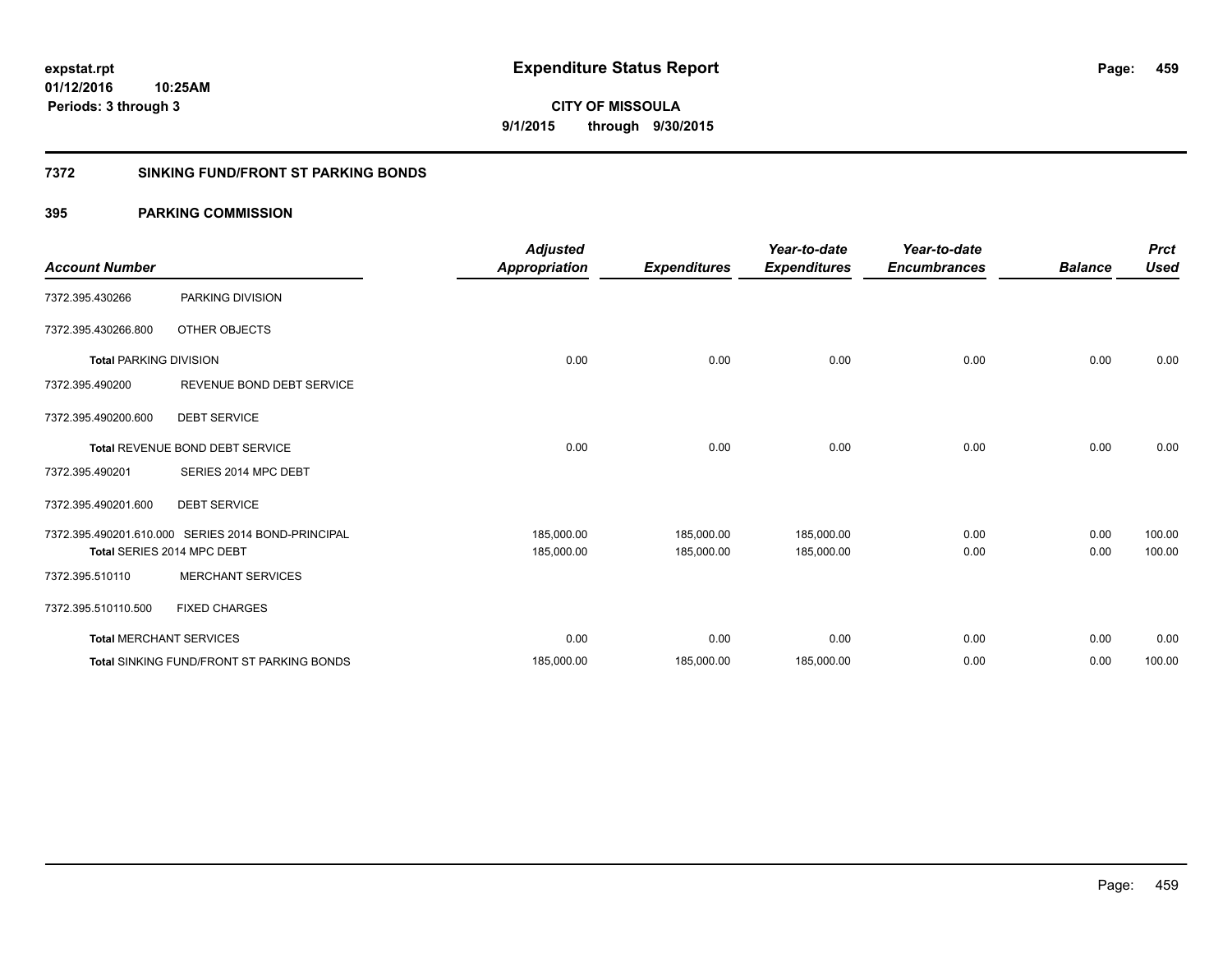# **7373 MPC SERIES 2010B CONSTRUCTION**

| <b>Account Number</b>         |                                 | <b>Adjusted</b><br><b>Appropriation</b> | <b>Expenditures</b> | Year-to-date<br><b>Expenditures</b> | Year-to-date<br><b>Encumbrances</b> | <b>Balance</b> | <b>Prct</b><br><b>Used</b> |
|-------------------------------|---------------------------------|-----------------------------------------|---------------------|-------------------------------------|-------------------------------------|----------------|----------------------------|
| 7373.395.430266               | PARKING DIVISION                |                                         |                     |                                     |                                     |                |                            |
| 7373.395.430266.600           | <b>DEBT SERVICE</b>             |                                         |                     |                                     |                                     |                |                            |
| <b>Total DEBT SERVICE</b>     |                                 | 0.00                                    | 0.00                | 0.00                                | 0.00                                | 0.00           | 0.00                       |
| 7373.395.430266.800           | OTHER OBJECTS                   |                                         |                     |                                     |                                     |                |                            |
| <b>Total PARKING DIVISION</b> |                                 | 0.00                                    | 0.00                | 0.00                                | 0.00                                | 0.00           | 0.00                       |
| 7373.395.430273               | PARKING STRUCTURES              |                                         |                     |                                     |                                     |                |                            |
| 7373.395.430273.300           | PURCHASED SERVICES              |                                         |                     |                                     |                                     |                |                            |
|                               | <b>Total PURCHASED SERVICES</b> | 0.00                                    | 0.00                | 0.00                                | 0.00                                | 0.00           | 0.00                       |
| 7373.395.430273.900           | CAPITAL OUTLAY                  |                                         |                     |                                     |                                     |                |                            |
|                               | <b>Total PARKING STRUCTURES</b> | 0.00                                    | 0.00                | 0.00                                | 0.00                                | 0.00           | 0.00                       |
| 7373.395.490200               | REVENUE BOND DEBT SERVICE       |                                         |                     |                                     |                                     |                |                            |
| 7373.395.490200.300           | PURCHASED SERVICES              |                                         |                     |                                     |                                     |                |                            |
|                               | <b>Total PURCHASED SERVICES</b> | 0.00                                    | 0.00                | 0.00                                | 0.00                                | 0.00           | 0.00                       |
| 7373.395.490200.600           | <b>DEBT SERVICE</b>             |                                         |                     |                                     |                                     |                |                            |
|                               | Total REVENUE BOND DEBT SERVICE | 0.00                                    | 0.00                | 0.00                                | 0.00                                | 0.00           | 0.00                       |
| 7373.395.499999               | <b>NEW REQUESTS</b>             |                                         |                     |                                     |                                     |                |                            |
| 7373.395.499999.900           | <b>CAPITAL OUTLAY</b>           |                                         |                     |                                     |                                     |                |                            |
| <b>Total NEW REQUESTS</b>     |                                 | 0.00                                    | 0.00                | 0.00                                | 0.00                                | 0.00           | 0.00                       |
| 7373.395.510110               | <b>MERCHANT SERVICES</b>        |                                         |                     |                                     |                                     |                |                            |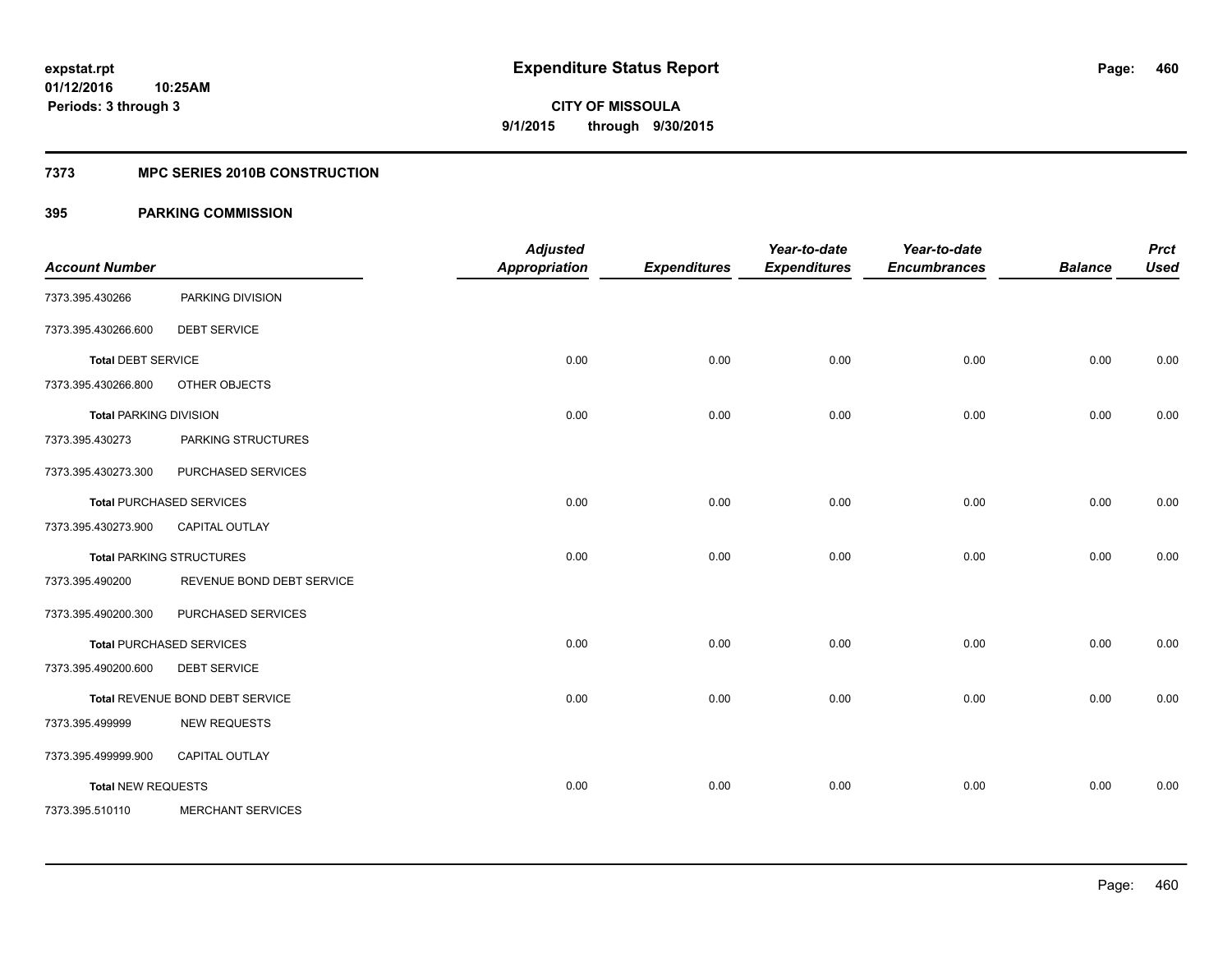# **7373 MPC SERIES 2010B CONSTRUCTION**

| <b>Account Number</b>          |                                 | <b>Adjusted</b><br><b>Appropriation</b> | <b>Expenditures</b> | Year-to-date<br><b>Expenditures</b> | Year-to-date<br><b>Encumbrances</b> | <b>Balance</b> | <b>Prct</b><br><b>Used</b> |
|--------------------------------|---------------------------------|-----------------------------------------|---------------------|-------------------------------------|-------------------------------------|----------------|----------------------------|
| 7373.395.510110.500            | <b>FIXED CHARGES</b>            |                                         |                     |                                     |                                     |                |                            |
| <b>Total MERCHANT SERVICES</b> |                                 | 0.00                                    | 0.00                | 0.00                                | 0.00                                | 0.00           | 0.00                       |
| 7373.395.520000                | OTHER FINANCING USES            |                                         |                     |                                     |                                     |                |                            |
| 7373.395.520000.600            | <b>DEBT SERVICE</b>             |                                         |                     |                                     |                                     |                |                            |
|                                | <b>Total PARKING COMMISSION</b> | 0.00                                    | 0.00                | 0.00                                | 0.00                                | 0.00           | 0.00                       |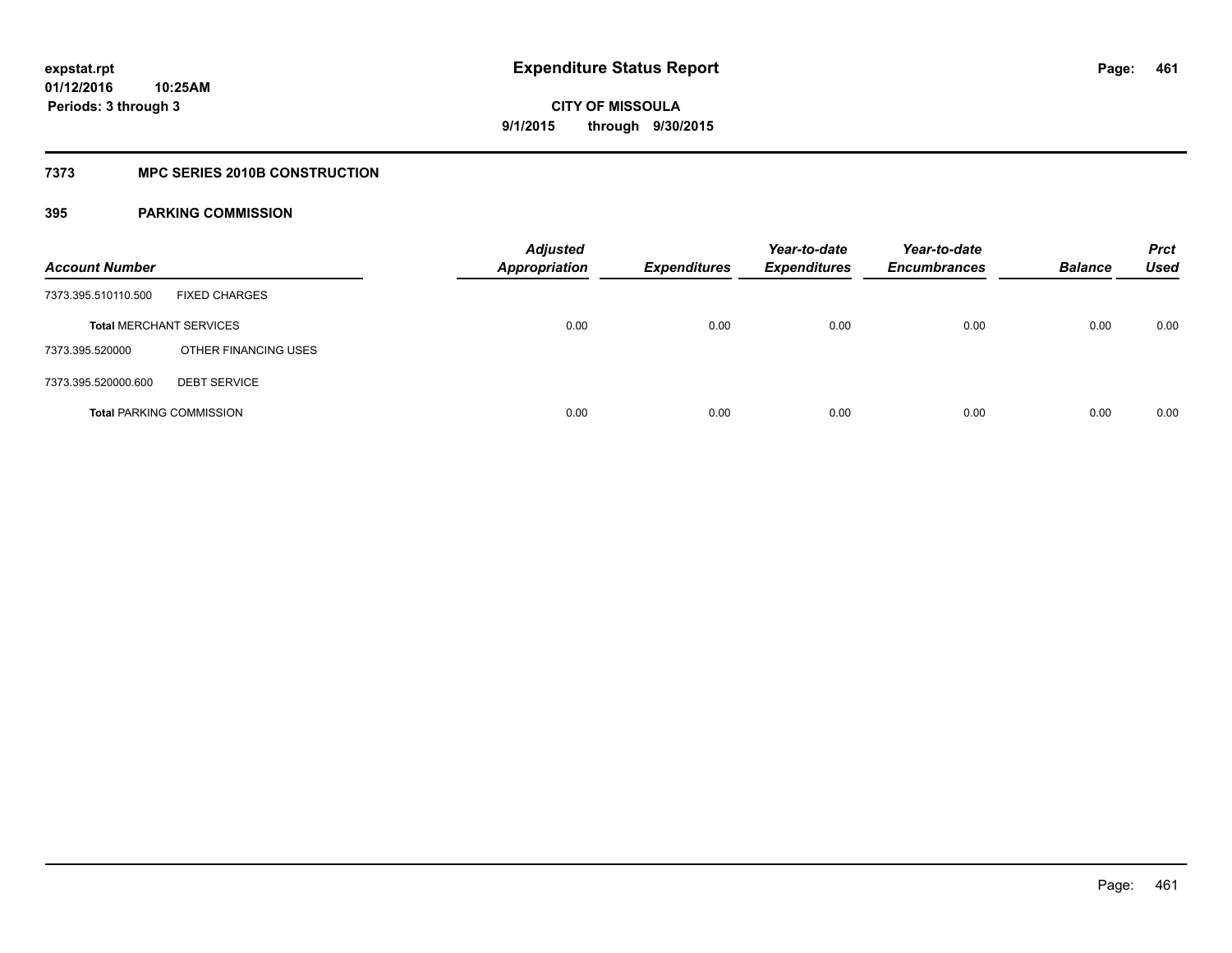# **01/12/2016 10:25AM Periods: 3 through 3**

**CITY OF MISSOULA 9/1/2015 through 9/30/2015**

# **7373 MPC SERIES 2010B CONSTRUCTION**

# **900 DEPRECIATION**

| <b>Account Number</b>      |                                     | <b>Adjusted</b><br><b>Appropriation</b> | <b>Expenditures</b> | Year-to-date<br><b>Expenditures</b> | Year-to-date<br><b>Encumbrances</b> | <b>Balance</b> | <b>Prct</b><br><b>Used</b> |
|----------------------------|-------------------------------------|-----------------------------------------|---------------------|-------------------------------------|-------------------------------------|----------------|----------------------------|
| 7373.900.510000            | <b>MISCELLANEOUS</b>                |                                         |                     |                                     |                                     |                |                            |
| 7373.900.510000.800        | OTHER OBJECTS                       |                                         |                     |                                     |                                     |                |                            |
| <b>Total MISCELLANEOUS</b> |                                     | 0.00                                    | 0.00                | 0.00                                | 0.00                                | 0.00           | 0.00                       |
| 7373.900.510110            | <b>MERCHANT SERVICES</b>            |                                         |                     |                                     |                                     |                |                            |
| 7373.900.510110.500        | <b>FIXED CHARGES</b>                |                                         |                     |                                     |                                     |                |                            |
|                            | Total MPC SERIES 2010B CONSTRUCTION | 0.00                                    | 0.00                | 0.00                                | 0.00                                | 0.00           | 0.00                       |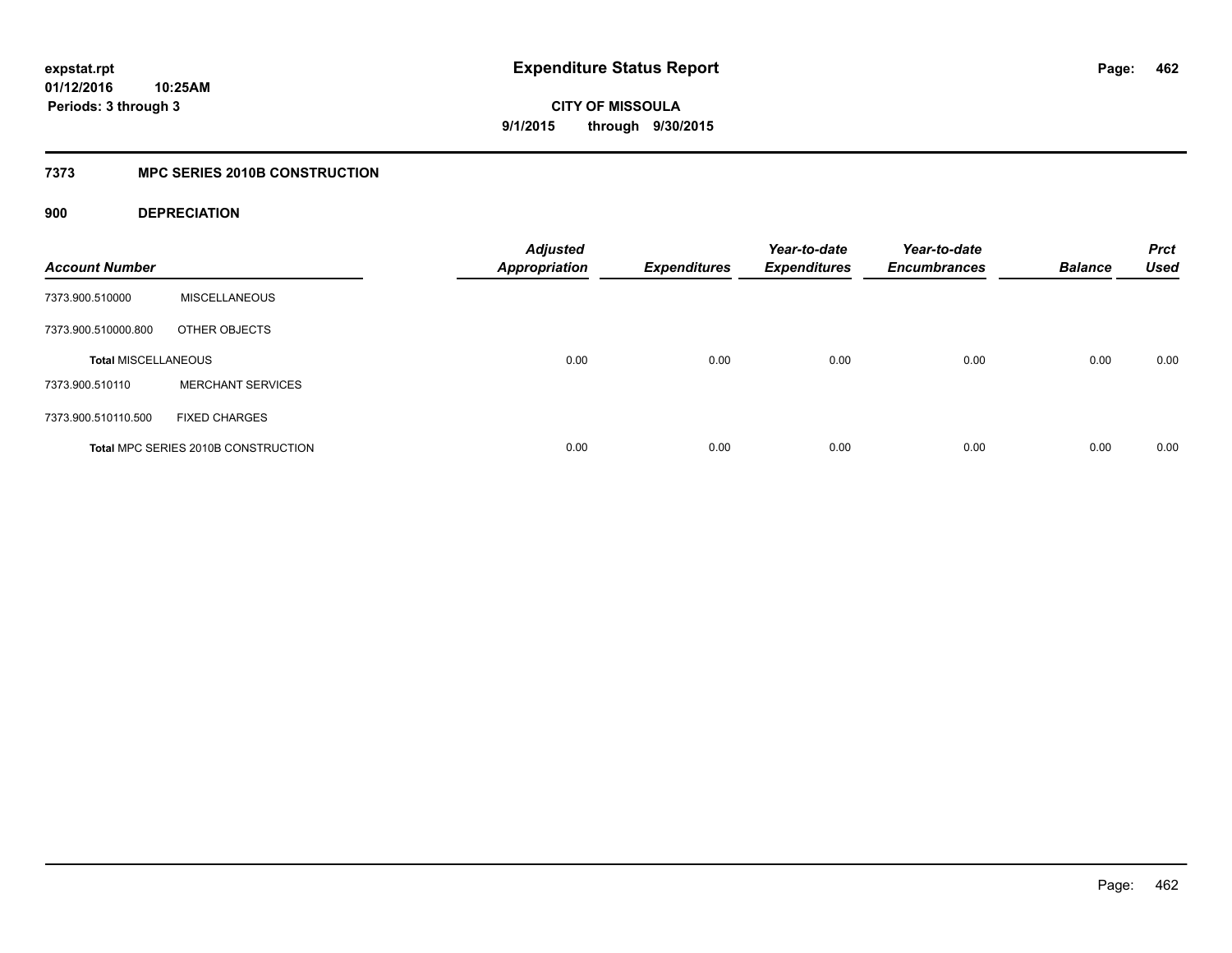# **7374 RESERVE FUND-PARKING BONDS**

| <b>Account Number</b> |                                         | <b>Adjusted</b><br><b>Appropriation</b> | <b>Expenditures</b> | Year-to-date<br><b>Expenditures</b> | Year-to-date<br><b>Encumbrances</b> | <b>Balance</b> | <b>Prct</b><br><b>Used</b> |
|-----------------------|-----------------------------------------|-----------------------------------------|---------------------|-------------------------------------|-------------------------------------|----------------|----------------------------|
| 7374.395.430273       | PARKING STRUCTURES                      |                                         |                     |                                     |                                     |                |                            |
| 7374.395.430273.900   | <b>CAPITAL OUTLAY</b>                   |                                         |                     |                                     |                                     |                |                            |
|                       | <b>Total PARKING STRUCTURES</b>         | 0.00                                    | 0.00                | 0.00                                | 0.00                                | 0.00           | 0.00                       |
| 7374.395.510110       | <b>MERCHANT SERVICES</b>                |                                         |                     |                                     |                                     |                |                            |
| 7374.395.510110.500   | <b>FIXED CHARGES</b>                    |                                         |                     |                                     |                                     |                |                            |
|                       | <b>Total MERCHANT SERVICES</b>          | 0.00                                    | 0.00                | 0.00                                | 0.00                                | 0.00           | 0.00                       |
|                       | <b>Total RESERVE FUND-PARKING BONDS</b> | 0.00                                    | 0.00                | 0.00                                | 0.00                                | 0.00           | 0.00                       |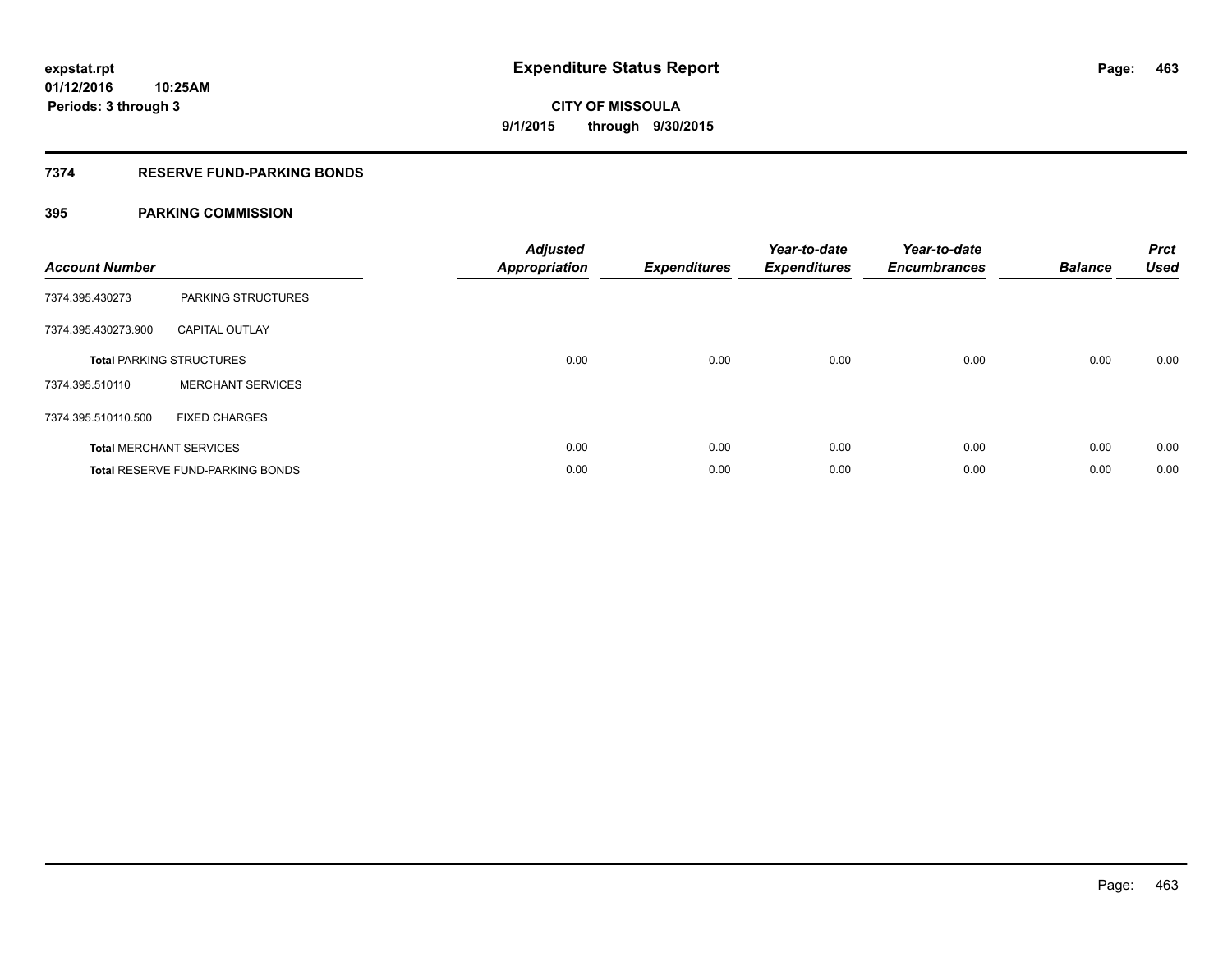**464**

**01/12/2016 10:25AM Periods: 3 through 3**

# **CITY OF MISSOULA 9/1/2015 through 9/30/2015**

### **7375 PLEDGED TAX INCREMENT-2010B BOND**

|                                |                                                      | <b>Adjusted</b>      |                     | Year-to-date        | Year-to-date        |                | <b>Prct</b> |
|--------------------------------|------------------------------------------------------|----------------------|---------------------|---------------------|---------------------|----------------|-------------|
| <b>Account Number</b>          |                                                      | <b>Appropriation</b> | <b>Expenditures</b> | <b>Expenditures</b> | <b>Encumbrances</b> | <b>Balance</b> | <b>Used</b> |
| 7375.395.430266                | PARKING DIVISION                                     |                      |                     |                     |                     |                |             |
| 7375.395.430266.800            | OTHER OBJECTS                                        |                      |                     |                     |                     |                |             |
|                                | 7375.395.430266.820.000 TRANSFERS TO OTHER FUNDS     | 146,731.00           | 0.00                | 0.00                | 0.00                | 146,731.00     | 0.00        |
| <b>Total PARKING DIVISION</b>  |                                                      | 146,731.00           | 0.00                | 0.00                | 0.00                | 146,731.00     | 0.00        |
| 7375.395.490200                | REVENUE BOND DEBT SERVICE                            |                      |                     |                     |                     |                |             |
| 7375.395.490200.300            | PURCHASED SERVICES                                   |                      |                     |                     |                     |                |             |
|                                | 7375.395.490200.390.000 EXCESS PLEDGED TAX INCREMENT | 121,431.00           | 0.00                | 0.00                | 0.00                | 121,431.00     | 0.00        |
|                                | <b>Total REVENUE BOND DEBT SERVICE</b>               | 121,431.00           | 0.00                | 0.00                | 0.00                | 121,431.00     | 0.00        |
| 7375.395.510110                | <b>MERCHANT SERVICES</b>                             |                      |                     |                     |                     |                |             |
| 7375.395.510110.500            | <b>FIXED CHARGES</b>                                 |                      |                     |                     |                     |                |             |
| <b>Total MERCHANT SERVICES</b> |                                                      | 0.00                 | 0.00                | 0.00                | 0.00                | 0.00           | 0.00        |
|                                | Total PLEDGED TAX INCREMENT-2010B BOND               | 268,162.00           | 0.00                | 0.00                | 0.00                | 268,162.00     | 0.00        |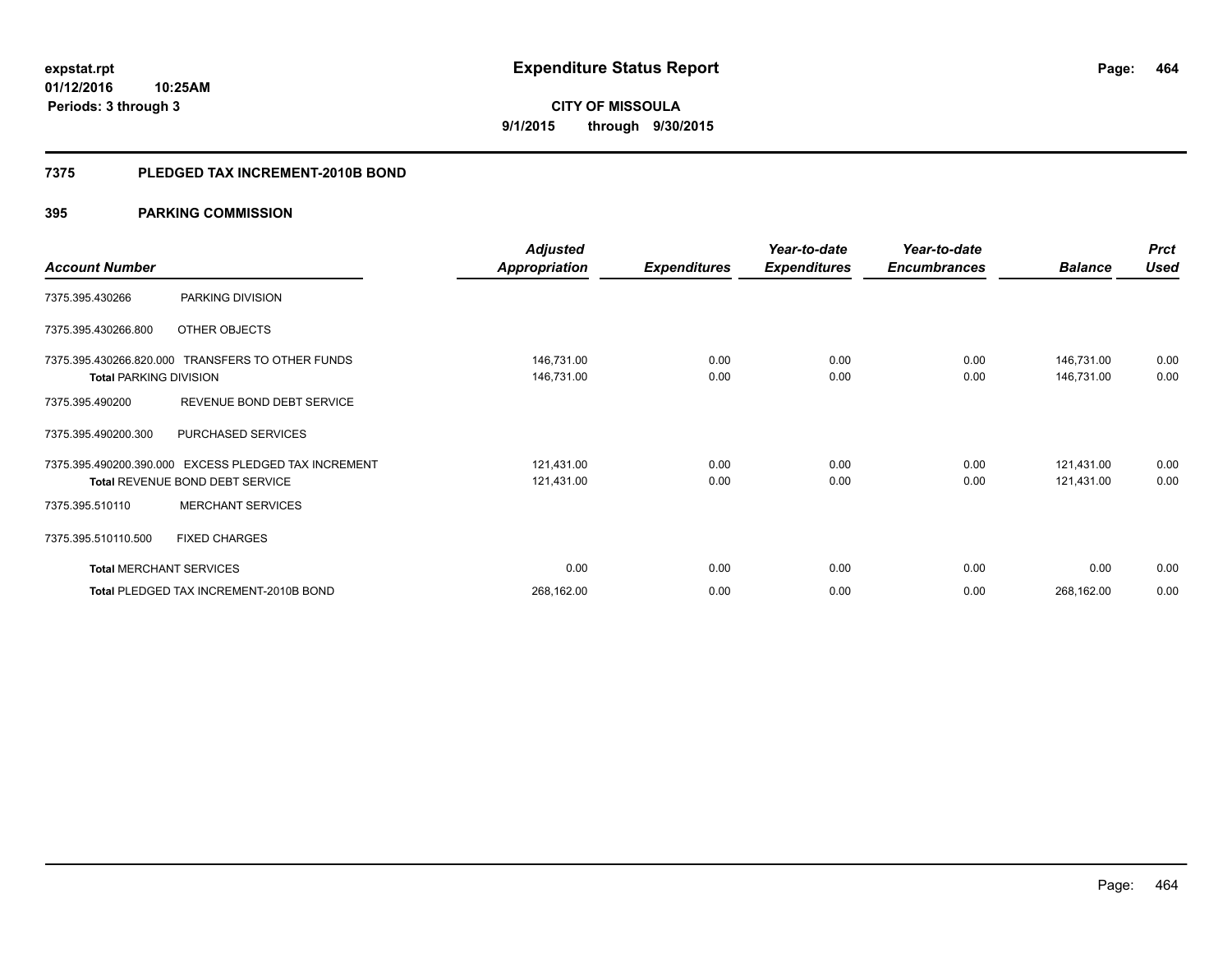# **7376 MPC 2010A BONDS DEBT INTEREST**

| <b>Account Number</b>         |                                        | <b>Adjusted</b><br><b>Appropriation</b> | <b>Expenditures</b> | Year-to-date<br><b>Expenditures</b> | Year-to-date<br><b>Encumbrances</b> | <b>Balance</b> | <b>Prct</b><br><b>Used</b> |
|-------------------------------|----------------------------------------|-----------------------------------------|---------------------|-------------------------------------|-------------------------------------|----------------|----------------------------|
| 7376.395.430266               | PARKING DIVISION                       |                                         |                     |                                     |                                     |                |                            |
| 7376.395.430266.800           | OTHER OBJECTS                          |                                         |                     |                                     |                                     |                |                            |
| <b>Total PARKING DIVISION</b> |                                        | 0.00                                    | 0.00                | 0.00                                | 0.00                                | 0.00           | 0.00                       |
| 7376.395.490200               | REVENUE BOND DEBT SERVICE              |                                         |                     |                                     |                                     |                |                            |
| 7376.395.490200.600           | <b>DEBT SERVICE</b>                    |                                         |                     |                                     |                                     |                |                            |
|                               | <b>Total REVENUE BOND DEBT SERVICE</b> | 0.00                                    | 0.00                | 0.00                                | 0.00                                | 0.00           | 0.00                       |
| 7376.395.510110               | <b>MERCHANT SERVICES</b>               |                                         |                     |                                     |                                     |                |                            |
| 7376.395.510110.500           | <b>FIXED CHARGES</b>                   |                                         |                     |                                     |                                     |                |                            |
|                               | <b>Total MERCHANT SERVICES</b>         | 0.00                                    | 0.00                | 0.00                                | 0.00                                | 0.00           | 0.00                       |
|                               | Total MPC 2010A BONDS DEBT INTEREST    | 0.00                                    | 0.00                | 0.00                                | 0.00                                | 0.00           | 0.00                       |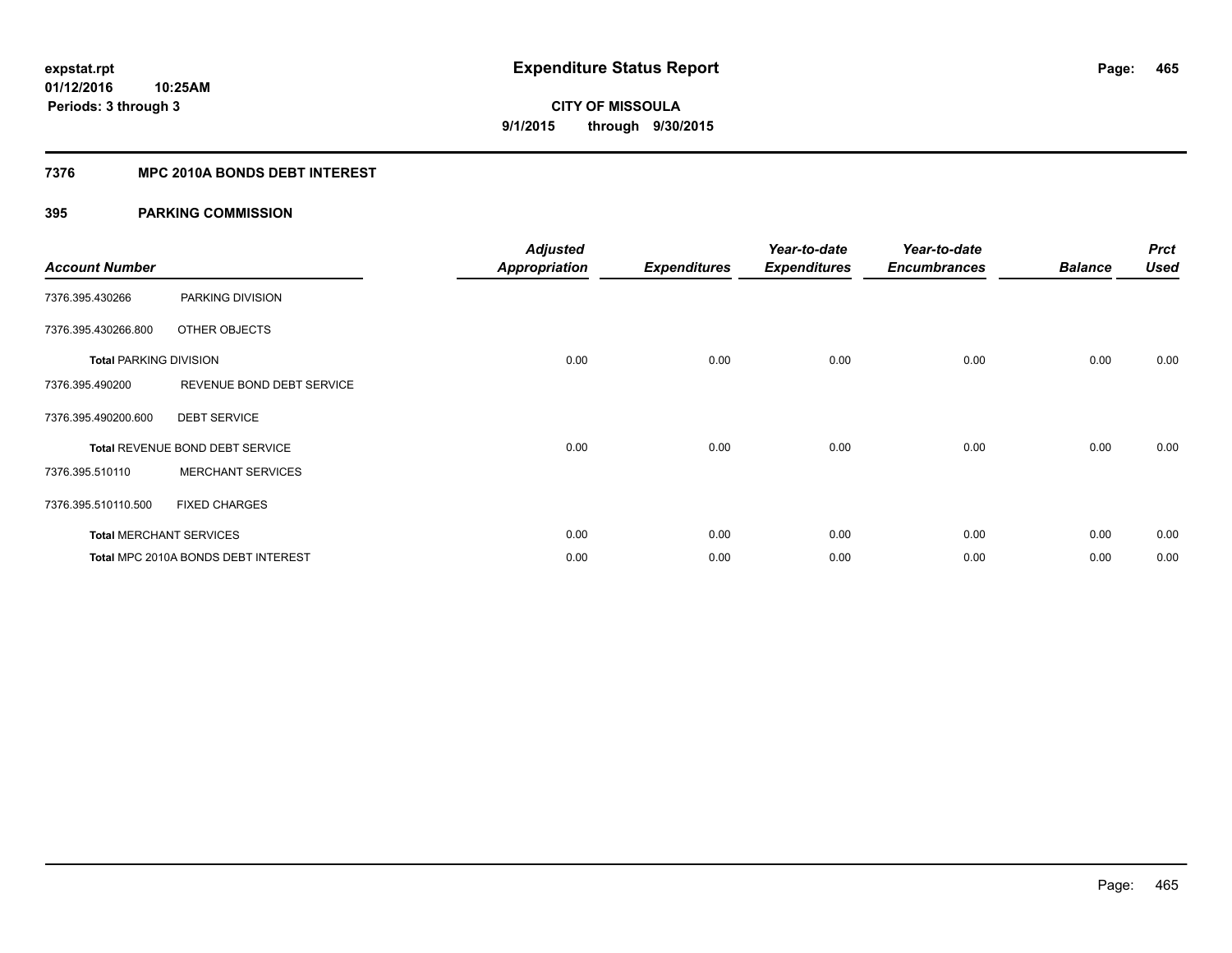# **7377 MPC 2010A BONDS SINKING FUND**

| <b>Account Number</b>         |                                    | <b>Adjusted</b><br><b>Appropriation</b> | <b>Expenditures</b> | Year-to-date<br><b>Expenditures</b> | Year-to-date<br><b>Encumbrances</b> | <b>Balance</b> | <b>Prct</b><br><b>Used</b> |
|-------------------------------|------------------------------------|-----------------------------------------|---------------------|-------------------------------------|-------------------------------------|----------------|----------------------------|
| 7377.395.430266               | PARKING DIVISION                   |                                         |                     |                                     |                                     |                |                            |
| 7377.395.430266.800           | OTHER OBJECTS                      |                                         |                     |                                     |                                     |                |                            |
| <b>Total PARKING DIVISION</b> |                                    | 0.00                                    | 0.00                | 0.00                                | 0.00                                | 0.00           | 0.00                       |
| 7377.395.490200               | REVENUE BOND DEBT SERVICE          |                                         |                     |                                     |                                     |                |                            |
| 7377.395.490200.600           | <b>DEBT SERVICE</b>                |                                         |                     |                                     |                                     |                |                            |
|                               | Total REVENUE BOND DEBT SERVICE    | 0.00                                    | 0.00                | 0.00                                | 0.00                                | 0.00           | 0.00                       |
| 7377.395.510110               | <b>MERCHANT SERVICES</b>           |                                         |                     |                                     |                                     |                |                            |
| 7377.395.510110.500           | <b>FIXED CHARGES</b>               |                                         |                     |                                     |                                     |                |                            |
|                               | <b>Total MERCHANT SERVICES</b>     | 0.00                                    | 0.00                | 0.00                                | 0.00                                | 0.00           | 0.00                       |
|                               | Total MPC 2010A BONDS SINKING FUND | 0.00                                    | 0.00                | 0.00                                | 0.00                                | 0.00           | 0.00                       |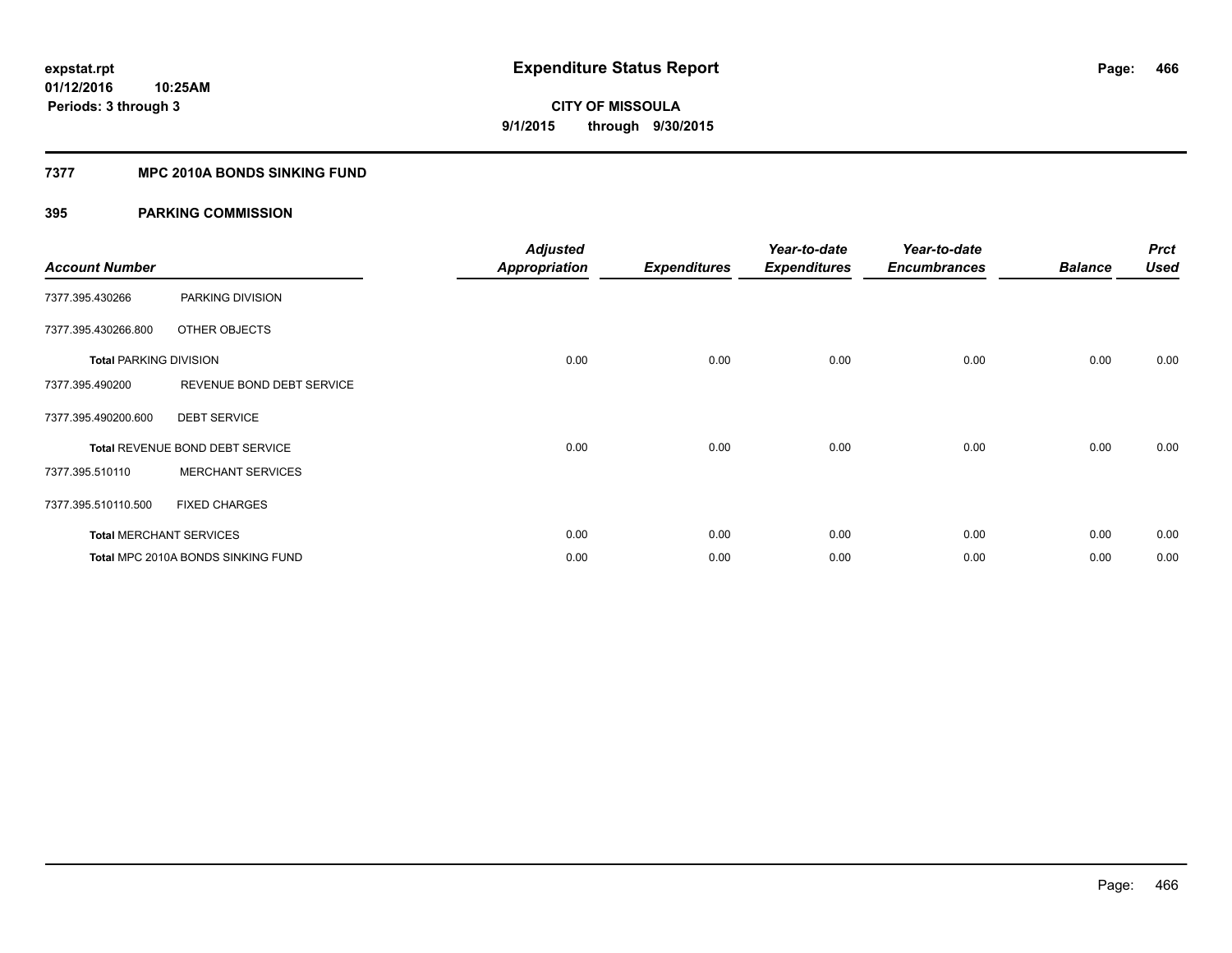## **7378 MPC 2010A BOND RESERVE**

| <b>Account Number</b>         |                                 | <b>Adjusted</b><br><b>Appropriation</b> | <b>Expenditures</b> | Year-to-date<br><b>Expenditures</b> | Year-to-date<br><b>Encumbrances</b> | <b>Balance</b> | <b>Prct</b><br><b>Used</b> |
|-------------------------------|---------------------------------|-----------------------------------------|---------------------|-------------------------------------|-------------------------------------|----------------|----------------------------|
| 7378.395.430266               | PARKING DIVISION                |                                         |                     |                                     |                                     |                |                            |
| 7378.395.430266.800           | OTHER OBJECTS                   |                                         |                     |                                     |                                     |                |                            |
| <b>Total PARKING DIVISION</b> |                                 | 0.00                                    | 0.00                | 0.00                                | 0.00                                | 0.00           | 0.00                       |
| 7378.395.430273               | PARKING STRUCTURES              |                                         |                     |                                     |                                     |                |                            |
| 7378.395.430273.900           | <b>CAPITAL OUTLAY</b>           |                                         |                     |                                     |                                     |                |                            |
|                               | <b>Total PARKING STRUCTURES</b> | 0.00                                    | 0.00                | 0.00                                | 0.00                                | 0.00           | 0.00                       |
| 7378.395.510110               | <b>MERCHANT SERVICES</b>        |                                         |                     |                                     |                                     |                |                            |
| 7378.395.510110.500           | <b>FIXED CHARGES</b>            |                                         |                     |                                     |                                     |                |                            |
|                               | Total MPC 2010A BOND RESERVE    | 0.00                                    | 0.00                | 0.00                                | 0.00                                | 0.00           | 0.00                       |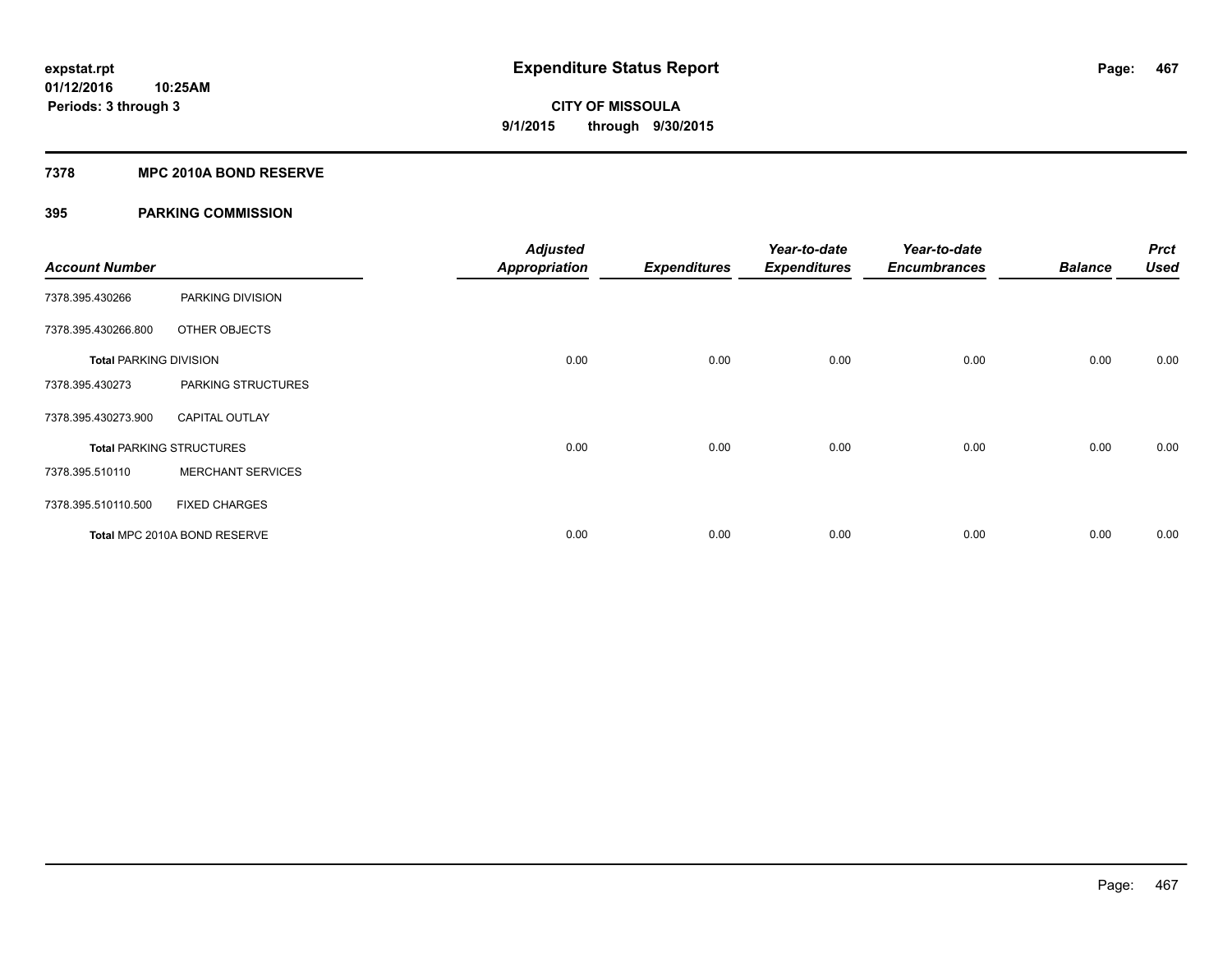**468**

**01/12/2016 10:25AM Periods: 3 through 3**

**CITY OF MISSOULA 9/1/2015 through 9/30/2015**

## **7380 BUSINESS IMPROVEMENT DISTRICT**

# **375 BUSINESS IMPROVEMENT DISTRICT**

|                                                            | <b>Adjusted</b>      |                     | Year-to-date        | Year-to-date        |                | <b>Prct</b> |
|------------------------------------------------------------|----------------------|---------------------|---------------------|---------------------|----------------|-------------|
| <b>Account Number</b>                                      | <b>Appropriation</b> | <b>Expenditures</b> | <b>Expenditures</b> | <b>Encumbrances</b> | <b>Balance</b> | <b>Used</b> |
| <b>BUSINESS IMPROVEMENT DISTRICT</b><br>7380.375.471210    |                      |                     |                     |                     |                |             |
| PURCHASED SERVICES<br>7380.375.471210.300                  |                      |                     |                     |                     |                |             |
| 7380.375.471210.350.000 PROFESSIONAL SERVICES              | 327,200.00           | 0.00                | 0.00                | 0.00                | 327,200.00     | 0.00        |
| <b>Total PURCHASED SERVICES</b>                            | 327,200.00           | 0.00                | 0.00                | 0.00                | 327,200.00     | 0.00        |
| 7380.375.471210.800<br>OTHER OBJECTS                       |                      |                     |                     |                     |                |             |
| <b>Total OTHER OBJECTS</b>                                 | 0.00                 | 0.00                | 0.00                | 0.00                | 0.00           | 0.00        |
| <b>Total BUSINESS IMPROVEMENT DISTRICT</b>                 | 327,200.00           | 0.00                | 0.00                | 0.00                | 327,200.00     | 0.00        |
| <b>BID MARKETING</b><br>7380.375.471220                    |                      |                     |                     |                     |                |             |
| 7380.375.471220.300<br>PURCHASED SERVICES                  |                      |                     |                     |                     |                |             |
| 7380.375.471220.350.000 PROFESSIONAL SERVICES              | 45,100.00            | 0.00                | 0.00                | 0.00                | 45,100.00      | 0.00        |
| <b>Total BID MARKETING</b>                                 | 45,100.00            | 0.00                | 0.00                | 0.00                | 45,100.00      | 0.00        |
| STREETSCAPE MAINTENANCE-BID<br>7380.375.471230             |                      |                     |                     |                     |                |             |
| PURCHASED SERVICES<br>7380.375.471230.300                  |                      |                     |                     |                     |                |             |
| 7380.375.471230.350.000 PROFESSIONAL SERVICES              | 67,500.00            | 0.00                | 0.00                | 0.00                | 67,500.00      | 0.00        |
| Total STREETSCAPE MAINTENANCE-BID                          | 67,500.00            | 0.00                | 0.00                | 0.00                | 67,500.00      | 0.00        |
| 7380.375.471240<br>SAFETY-BID                              |                      |                     |                     |                     |                |             |
| PURCHASED SERVICES<br>7380.375.471240.300                  |                      |                     |                     |                     |                |             |
| 7380.375.471240.350.000 PROFESSIONAL SERVICES - BID SAFETY | 0.00                 | 0.00                | 110,000.00          | 0.00                | $-110,000.00$  | 0.00        |
| <b>Total SAFETY-BID</b>                                    | 0.00                 | 0.00                | 110,000.00          | 0.00                | $-110,000.00$  | 0.00        |
| <b>MERCHANT SERVICES</b><br>7380.375.510110                |                      |                     |                     |                     |                |             |
| 7380.375.510110.500<br><b>FIXED CHARGES</b>                |                      |                     |                     |                     |                |             |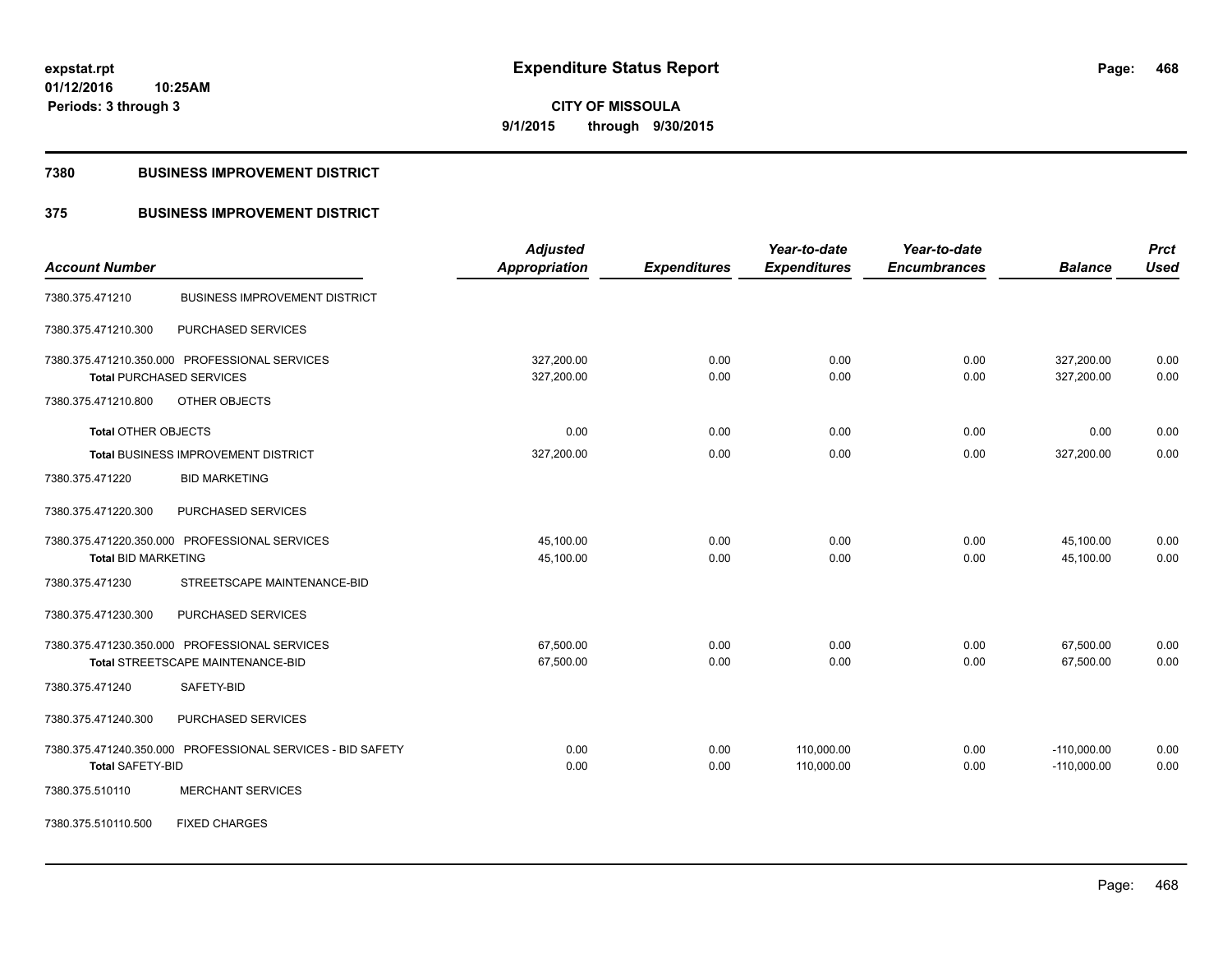# **CITY OF MISSOULA 9/1/2015 through 9/30/2015**

## **7380 BUSINESS IMPROVEMENT DISTRICT**

## **375 BUSINESS IMPROVEMENT DISTRICT**

| <b>Account Number</b>                      | Adjusted<br>Appropriation | <b>Expenditures</b> | Year-to-date<br><i><b>Expenditures</b></i> | Year-to-date<br><b>Encumbrances</b> | <b>Balance</b> | Prct<br>Used |
|--------------------------------------------|---------------------------|---------------------|--------------------------------------------|-------------------------------------|----------------|--------------|
| <b>Total MERCHANT SERVICES</b>             | 0.00                      | 0.00                | 0.00                                       | 0.00                                | 0.00           | 0.00         |
| <b>Total BUSINESS IMPROVEMENT DISTRICT</b> | 439,800.00                | 0.00                | 110,000.00                                 | 0.00                                | 329,800.00     | 25.01        |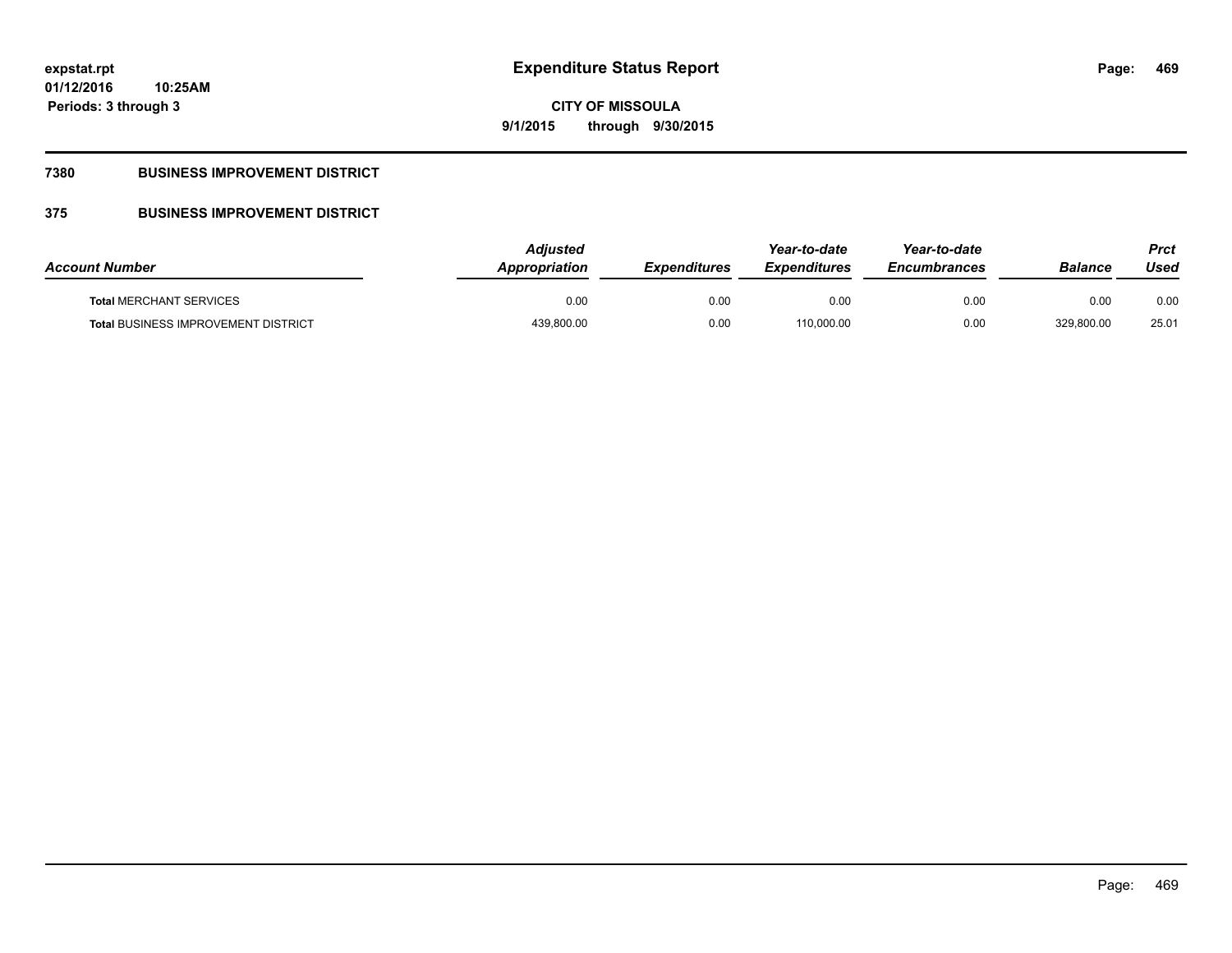**CITY OF MISSOULA 9/1/2015 through 9/30/2015**

#### **7381 TOURISM BUSINESS IMPROVEMENT DISTRICT**

### **375 BUSINESS IMPROVEMENT DISTRICT**

| <b>Account Number</b>          |                                                                                                | <b>Adjusted</b><br><b>Appropriation</b> | <b>Expenditures</b> | Year-to-date<br><b>Expenditures</b> | Year-to-date<br><b>Encumbrances</b> | <b>Balance</b>           | <b>Prct</b><br><b>Used</b> |
|--------------------------------|------------------------------------------------------------------------------------------------|-----------------------------------------|---------------------|-------------------------------------|-------------------------------------|--------------------------|----------------------------|
| 7381.375.471210                | <b>BUSINESS IMPROVEMENT DISTRICT</b>                                                           |                                         |                     |                                     |                                     |                          |                            |
| 7381.375.471210.300            | PURCHASED SERVICES                                                                             |                                         |                     |                                     |                                     |                          |                            |
|                                | 7381.375.471210.390.000 OTHER PURCHASED SERVICES<br><b>Total BUSINESS IMPROVEMENT DISTRICT</b> | 680,350.00<br>680,350.00                | 0.00<br>0.00        | 0.00<br>0.00                        | 0.00<br>0.00                        | 680,350.00<br>680,350.00 | 0.00<br>0.00               |
| 7381.375.510110                | <b>MERCHANT SERVICES</b>                                                                       |                                         |                     |                                     |                                     |                          |                            |
| 7381.375.510110.500            | <b>FIXED CHARGES</b>                                                                           |                                         |                     |                                     |                                     |                          |                            |
| <b>Total MERCHANT SERVICES</b> |                                                                                                | 0.00                                    | 0.00                | 0.00                                | 0.00                                | 0.00                     | 0.00                       |
|                                | <b>Total TOURISM BUSINESS IMPROVEMENT DISTRICT</b>                                             | 680,350.00                              | 0.00                | 0.00                                | 0.00                                | 680.350.00               | 0.00                       |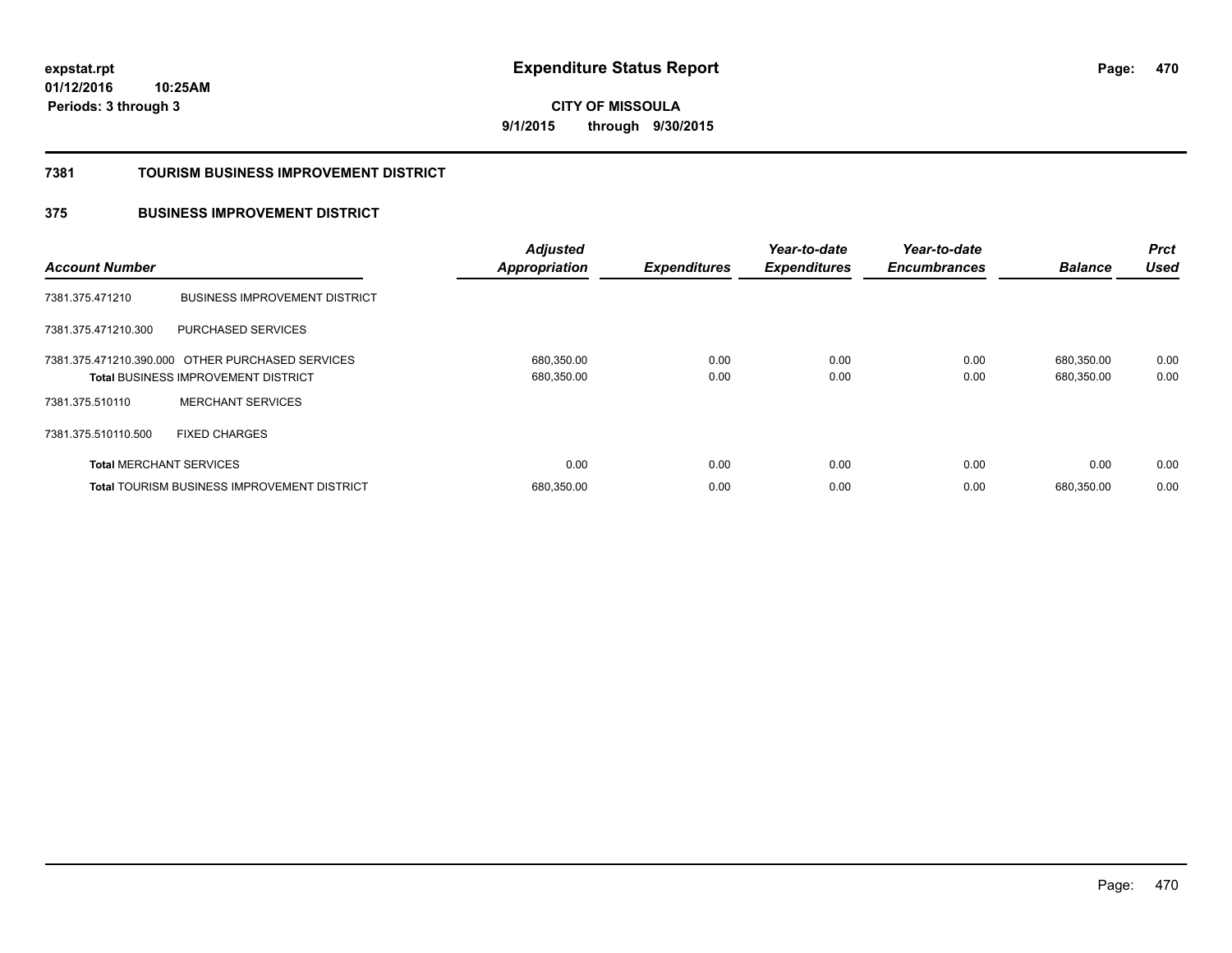### **7382 5.75M TIF RESERVE**

| <b>Account Number</b>   |                                | <b>Adjusted</b><br>Appropriation | <b>Expenditures</b> | Year-to-date<br><b>Expenditures</b> | Year-to-date<br><b>Encumbrances</b> | <b>Balance</b> | Prct<br><b>Used</b> |
|-------------------------|--------------------------------|----------------------------------|---------------------|-------------------------------------|-------------------------------------|----------------|---------------------|
| 7382.390.490607         | <b>TRANSFERS TO BROWNFIELD</b> |                                  |                     |                                     |                                     |                |                     |
| 7382.390.490607.800     | OTHER OBJECTS                  |                                  |                     |                                     |                                     |                |                     |
| Total 5.75M TIF RESERVE |                                | 0.00                             | 0.00                | 0.00                                | 0.00                                | 0.00           | 0.00                |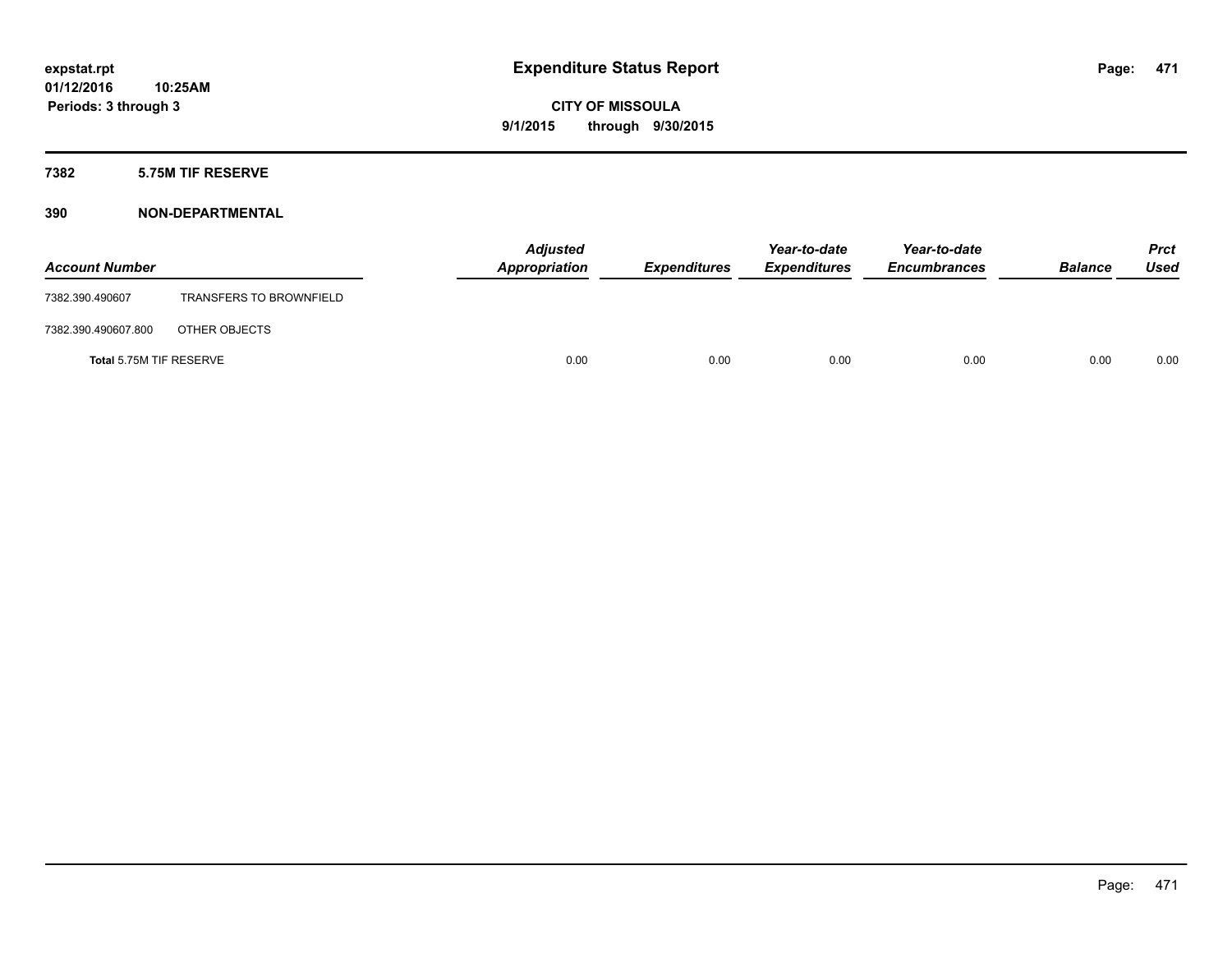**Periods: 3 through 3**

**CITY OF MISSOULA 9/1/2015 through 9/30/2015**

#### **7383 RIVERFRONT TRIANGLE URD**

| <b>Account Number</b>                                           |                                                | <b>Adjusted</b><br><b>Appropriation</b> | <b>Expenditures</b> | Year-to-date<br><b>Expenditures</b> | Year-to-date<br><b>Encumbrances</b> | <b>Balance</b>         | <b>Prct</b><br><b>Used</b> |
|-----------------------------------------------------------------|------------------------------------------------|-----------------------------------------|---------------------|-------------------------------------|-------------------------------------|------------------------|----------------------------|
| 7383.385.470210                                                 | <b>ADMINISTRATION</b>                          |                                         |                     |                                     |                                     |                        |                            |
| 7383.385.470210.800                                             | OTHER OBJECTS                                  |                                         |                     |                                     |                                     |                        |                            |
| <b>Total ADMINISTRATION</b>                                     |                                                | 0.00                                    | 0.00                | 0.00                                | 0.00                                | 0.00                   | 0.00                       |
| 7383.385.470230                                                 | PW FACILITY                                    |                                         |                     |                                     |                                     |                        |                            |
| 7383.385.470230.700                                             | <b>GRANTS &amp; CONTRIBUTIONS</b>              |                                         |                     |                                     |                                     |                        |                            |
|                                                                 | <b>Total GRANTS &amp; CONTRIBUTIONS</b>        | 0.00                                    | 0.00                | 0.00                                | 0.00                                | 0.00                   | 0.00                       |
| 7383.385.470230.800                                             | OTHER OBJECTS                                  |                                         |                     |                                     |                                     |                        |                            |
| 7383.385.470230.845.000 CONTINGENCY<br><b>Total PW FACILITY</b> |                                                | 11,862.00<br>11,862.00                  | 0.00<br>0.00        | 0.00<br>0.00                        | 0.00<br>0.00                        | 11,862.00<br>11,862.00 | 0.00<br>0.00               |
| 7383.385.470260                                                 | <b>PLANNING &amp; MGMT</b>                     |                                         |                     |                                     |                                     |                        |                            |
| 7383.385.470260.300                                             | PURCHASED SERVICES                             |                                         |                     |                                     |                                     |                        |                            |
|                                                                 | <b>Total PURCHASED SERVICES</b>                | 0.00                                    | 0.00                | 0.00                                | 0.00                                | 0.00                   | 0.00                       |
| 7383.385.470260.700                                             | <b>GRANTS &amp; CONTRIBUTIONS</b>              |                                         |                     |                                     |                                     |                        |                            |
| <b>Total PLANNING &amp; MGMT</b>                                | 7383.385.470260.700.000 GRANTS & CONTRIBUTIONS | 15,000.00<br>15,000.00                  | 0.00<br>0.00        | 0.00<br>0.00                        | 0.00<br>0.00                        | 15,000.00<br>15,000.00 | 0.00<br>0.00               |
| 7383.385.510110                                                 | <b>MERCHANT SERVICES</b>                       |                                         |                     |                                     |                                     |                        |                            |
| 7383.385.510110.500                                             | <b>FIXED CHARGES</b>                           |                                         |                     |                                     |                                     |                        |                            |
|                                                                 | <b>Total MERCHANT SERVICES</b>                 | 0.00                                    | 0.00                | 0.00                                | 0.00                                | 0.00                   | 0.00                       |
|                                                                 | Total RIVERFRONT TRIANGLE URD                  | 26,862.00                               | 0.00                | 0.00                                | 0.00                                | 26,862.00              | 0.00                       |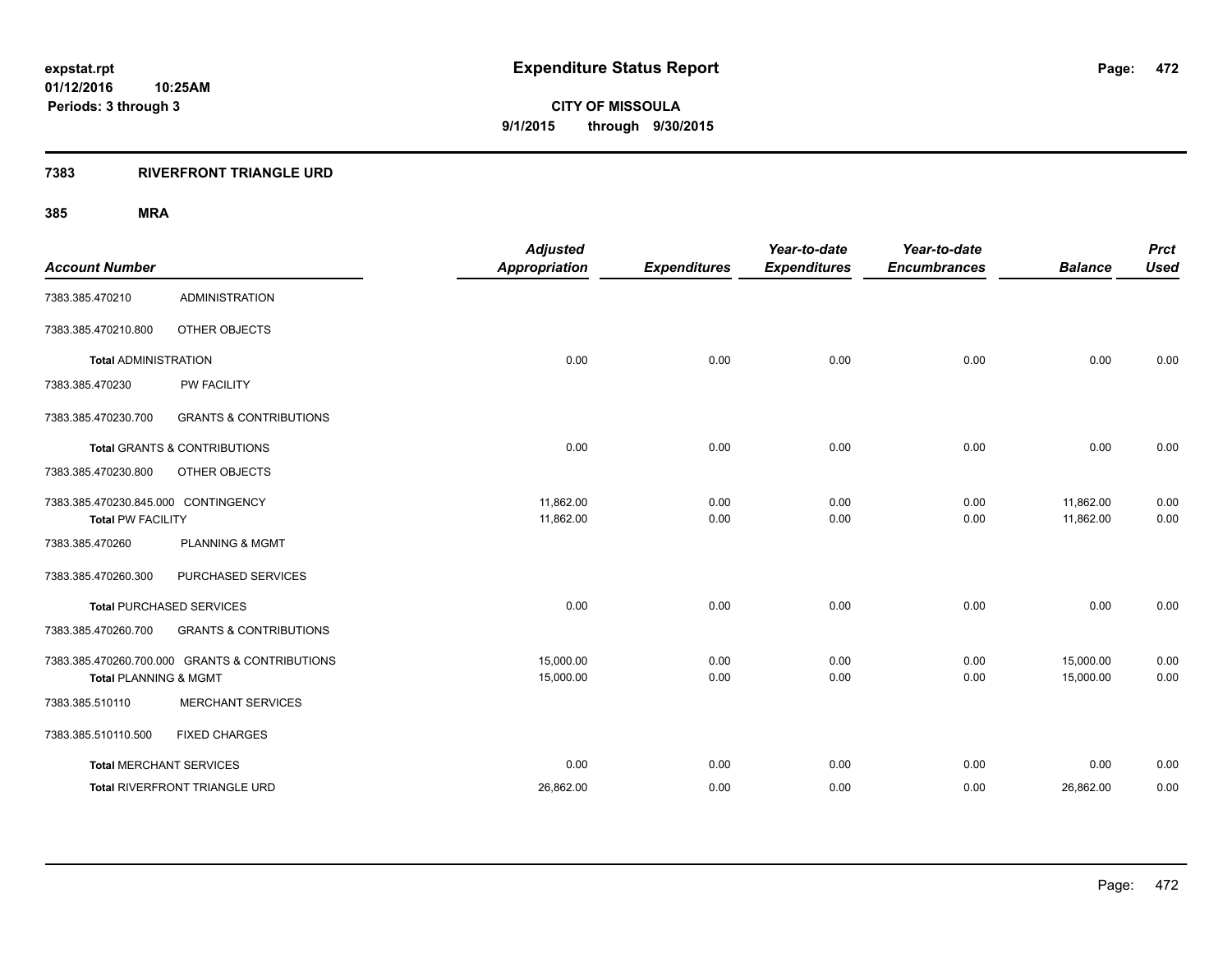### **7384 NRSS DEBT SERVICE CLEARING**

| <b>Account Number</b> |                                            | <b>Adjusted</b><br><b>Appropriation</b> | <b>Expenditures</b> | Year-to-date<br><b>Expenditures</b> | Year-to-date<br><b>Encumbrances</b> | <b>Balance</b> | <b>Prct</b><br><b>Used</b> |
|-----------------------|--------------------------------------------|-----------------------------------------|---------------------|-------------------------------------|-------------------------------------|----------------|----------------------------|
| 7384.385.521000       | INTERFUND OPERATING TRANSFERS              |                                         |                     |                                     |                                     |                |                            |
| 7384.385.521000.800   | OTHER OBJECTS                              |                                         |                     |                                     |                                     |                |                            |
|                       | <b>Total INTERFUND OPERATING TRANSFERS</b> | 0.00                                    | 0.00                | 0.00                                | 0.00                                | 0.00           | 0.00                       |
| 7384.385.521009       | TRANFERS TO DEBT SERVICE                   |                                         |                     |                                     |                                     |                |                            |
| 7384.385.521009.800   | OTHER OBJECTS                              |                                         |                     |                                     |                                     |                |                            |
|                       | <b>Total TRANFERS TO DEBT SERVICE</b>      | 0.00                                    | 0.00                | 0.00                                | 0.00                                | 0.00           | 0.00                       |
|                       | <b>Total NRSS DEBT SERVICE CLEARING</b>    | 0.00                                    | 0.00                | 0.00                                | 0.00                                | 0.00           | 0.00                       |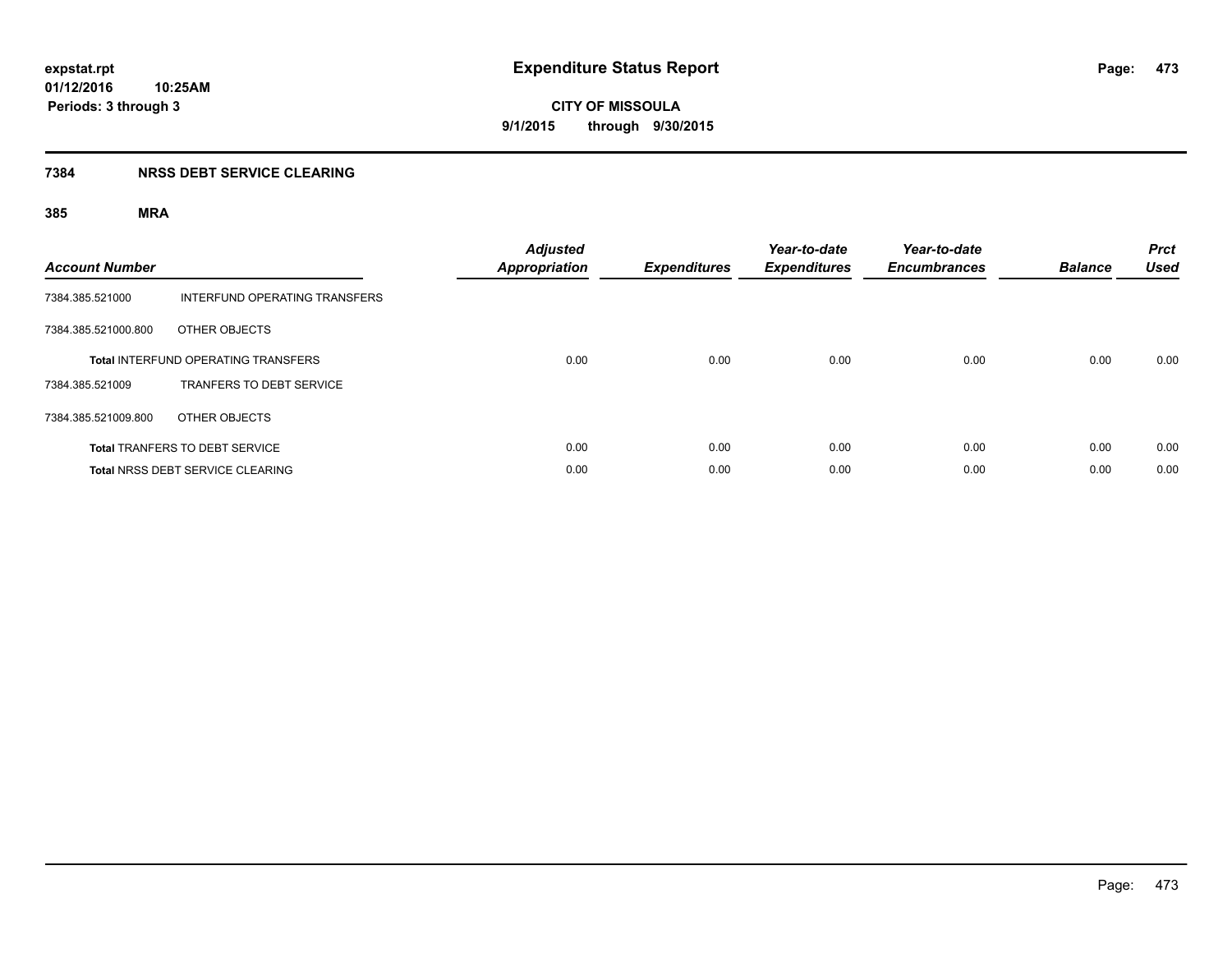**CITY OF MISSOULA 9/1/2015 through 9/30/2015**

### **7385 FRONT STREET URD**

| <b>Account Number</b>                                             |                                                                                                           | <b>Adjusted</b><br><b>Appropriation</b> | <b>Expenditures</b> | Year-to-date<br><b>Expenditures</b> | Year-to-date<br><b>Encumbrances</b> | <b>Balance</b>           | <b>Prct</b><br><b>Used</b> |
|-------------------------------------------------------------------|-----------------------------------------------------------------------------------------------------------|-----------------------------------------|---------------------|-------------------------------------|-------------------------------------|--------------------------|----------------------------|
| 7385.385.460436                                                   | <b>TENNIS COURT REBUILD</b>                                                                               |                                         |                     |                                     |                                     |                          |                            |
| 7385.385.460436.300                                               | PURCHASED SERVICES                                                                                        |                                         |                     |                                     |                                     |                          |                            |
| <b>Total TENNIS COURT REBUILD</b>                                 |                                                                                                           | 0.00                                    | 0.00                | 0.00                                | 0.00                                | 0.00                     | 0.00                       |
| 7385.385.470230                                                   | PW FACILITY                                                                                               |                                         |                     |                                     |                                     |                          |                            |
| 7385.385.470230.300                                               | PURCHASED SERVICES                                                                                        |                                         |                     |                                     |                                     |                          |                            |
| <b>Total PURCHASED SERVICES</b>                                   |                                                                                                           | 0.00                                    | 0.00                | 0.00                                | 0.00                                | 0.00                     | 0.00                       |
| 7385.385.470230.700                                               | <b>GRANTS &amp; CONTRIBUTIONS</b>                                                                         |                                         |                     |                                     |                                     |                          |                            |
|                                                                   | 7385.385.470230.700.000 PROJECT EXPENSE-PUBLIC WORKS<br><b>Total GRANTS &amp; CONTRIBUTIONS</b>           | 164,560.00<br>164,560.00                | 0.00<br>0.00        | 0.00<br>0.00                        | 0.00<br>0.00                        | 164,560.00<br>164,560.00 | 0.00<br>0.00               |
| 7385.385.470230.800                                               | OTHER OBJECTS                                                                                             |                                         |                     |                                     |                                     |                          |                            |
| 7385.385.470230.845.000 CONTINGENCY<br><b>Total OTHER OBJECTS</b> |                                                                                                           | 303,524.00<br>303,524.00                | 0.00<br>0.00        | 0.00<br>0.00                        | 0.00<br>0.00                        | 303,524.00<br>303,524.00 | 0.00<br>0.00               |
| <b>Total PW FACILITY</b>                                          |                                                                                                           | 468,084.00                              | 0.00                | 0.00                                | 0.00                                | 468,084.00               | 0.00                       |
| 7385.385.470260                                                   | <b>PLANNING &amp; MGMT</b>                                                                                |                                         |                     |                                     |                                     |                          |                            |
| 7385.385.470260.300                                               | PURCHASED SERVICES                                                                                        |                                         |                     |                                     |                                     |                          |                            |
| <b>Total PURCHASED SERVICES</b>                                   | 7385.385.470260.350.000 PROFESSIONAL SERVICES                                                             | 2.168.00<br>2,168.00                    | 0.00<br>0.00        | 0.00<br>0.00                        | 0.00<br>0.00                        | 2,168.00<br>2,168.00     | 0.00<br>0.00               |
| 7385.385.470260.700                                               | <b>GRANTS &amp; CONTRIBUTIONS</b>                                                                         |                                         |                     |                                     |                                     |                          |                            |
|                                                                   | 7385.385.470260.700.000 PLANNING & MGMT/GRANTS & CONTRIBUTIONS<br><b>Total GRANTS &amp; CONTRIBUTIONS</b> | 10,000.00<br>10,000.00                  | 0.00<br>0.00        | 0.00<br>0.00                        | 0.00<br>0.00                        | 10,000.00<br>10,000.00   | 0.00<br>0.00               |
| <b>Total PLANNING &amp; MGMT</b>                                  |                                                                                                           | 12,168.00                               | 0.00                | 0.00                                | 0.00                                | 12,168.00                | 0.00                       |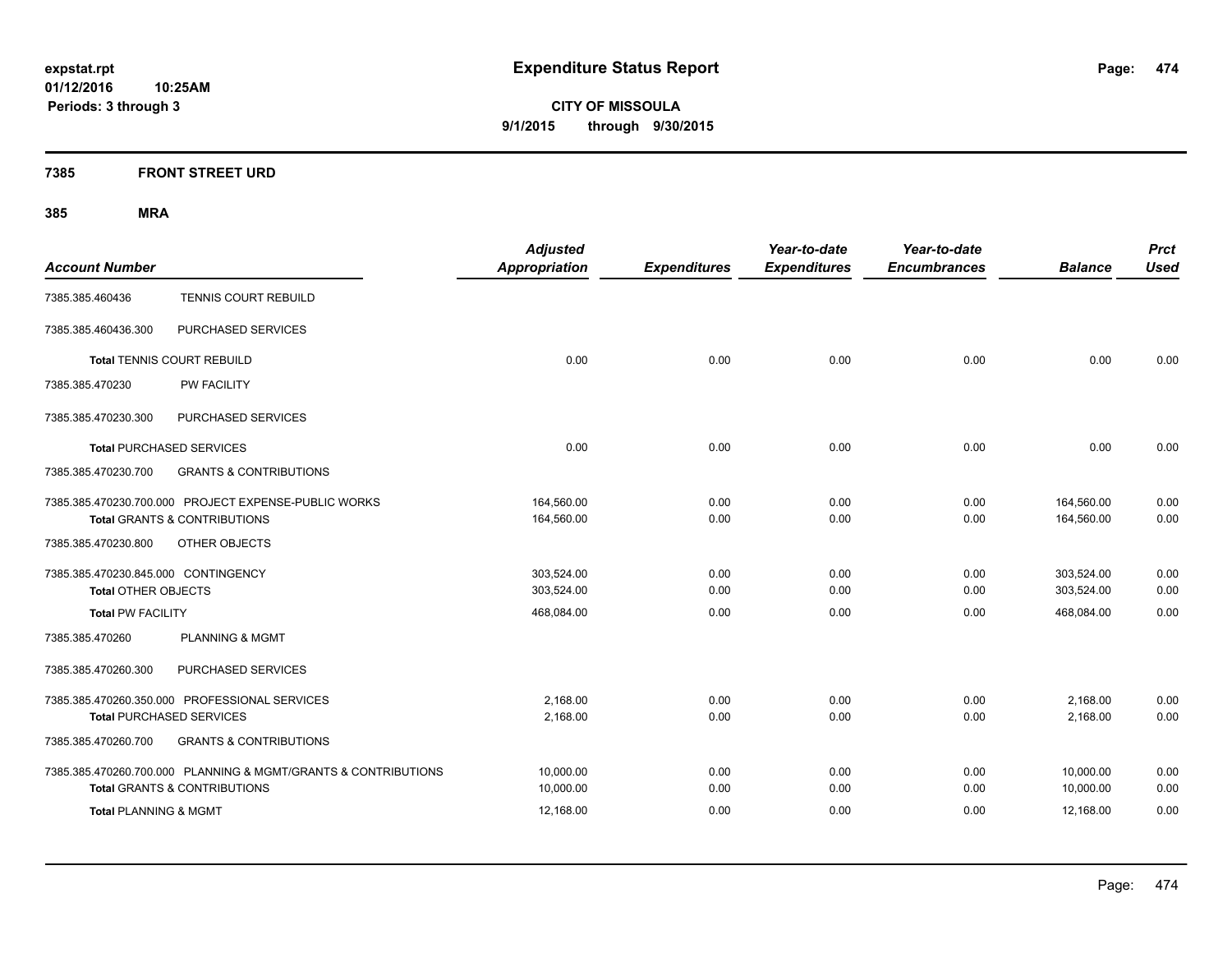**CITY OF MISSOULA 9/1/2015 through 9/30/2015**

### **7385 FRONT STREET URD**

| <b>Account Number</b>               |                                         | <b>Adjusted</b><br><b>Appropriation</b> | <b>Expenditures</b> | Year-to-date<br><b>Expenditures</b> | Year-to-date<br><b>Encumbrances</b> | <b>Balance</b> | <b>Prct</b><br><b>Used</b> |
|-------------------------------------|-----------------------------------------|-----------------------------------------|---------------------|-------------------------------------|-------------------------------------|----------------|----------------------------|
| 7385.385.470270                     | <b>CLEARING &amp; DEMO</b>              |                                         |                     |                                     |                                     |                |                            |
| 7385.385.470270.700                 | <b>GRANTS &amp; CONTRIBUTIONS</b>       |                                         |                     |                                     |                                     |                |                            |
|                                     | <b>Total GRANTS &amp; CONTRIBUTIONS</b> | 0.00                                    | 0.00                | 0.00                                | 0.00                                | 0.00           | 0.00                       |
| 7385.385.470270.800                 | OTHER OBJECTS                           |                                         |                     |                                     |                                     |                |                            |
| 7385.385.470270.845.000 CONTINGENCY |                                         | 50,000.00                               | 0.00                | 0.00                                | 0.00                                | 50,000.00      | 0.00                       |
| Total CLEARING & DEMO               |                                         | 50,000.00                               | 0.00                | 0.00                                | 0.00                                | 50,000.00      | 0.00                       |
| 7385.385.470281                     | FRONT STREET PARKING STRUCTURE          |                                         |                     |                                     |                                     |                |                            |
| 7385.385.470281.900                 | <b>CAPITAL OUTLAY</b>                   |                                         |                     |                                     |                                     |                |                            |
|                                     | Total FRONT STREET PARKING STRUCTURE    | 0.00                                    | 0.00                | 0.00                                | 0.00                                | 0.00           | 0.00                       |
| 7385.385.510110                     | <b>MERCHANT SERVICES</b>                |                                         |                     |                                     |                                     |                |                            |
| 7385.385.510110.500                 | <b>FIXED CHARGES</b>                    |                                         |                     |                                     |                                     |                |                            |
| <b>Total MERCHANT SERVICES</b>      |                                         | 0.00                                    | 0.00                | 0.00                                | 0.00                                | 0.00           | 0.00                       |
| <b>Total FRONT STREET URD</b>       |                                         | 530,252.00                              | 0.00                | 0.00                                | 0.00                                | 530,252.00     | 0.00                       |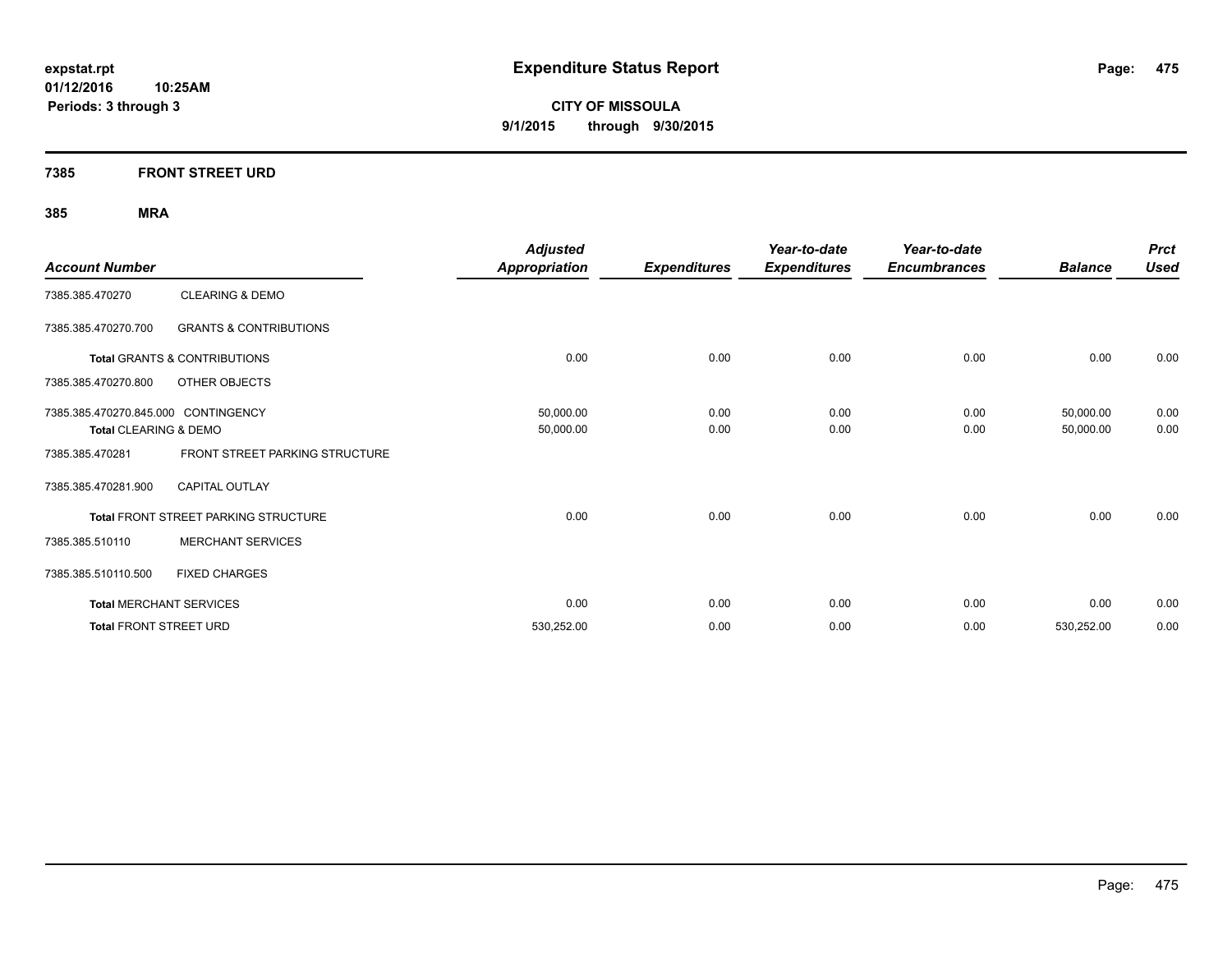**CITY OF MISSOULA 9/1/2015 through 9/30/2015**

#### **7386 DEBT SERVICE-SAFEWAY/ST PAT 1.5M**

| <b>Account Number</b> |                                   | <b>Adjusted</b><br><b>Appropriation</b> | <b>Expenditures</b> | Year-to-date<br><b>Expenditures</b> | Year-to-date<br><b>Encumbrances</b> | <b>Balance</b> | <b>Prct</b><br><b>Used</b> |
|-----------------------|-----------------------------------|-----------------------------------------|---------------------|-------------------------------------|-------------------------------------|----------------|----------------------------|
| 7386.385.470220       | PROPERTY ACQUISITION              |                                         |                     |                                     |                                     |                |                            |
| 7386.385.470220.900   | <b>CAPITAL OUTLAY</b>             |                                         |                     |                                     |                                     |                |                            |
|                       | <b>Total PROPERTY ACQUISITION</b> | 0.00                                    | 0.00                | 0.00                                | 0.00                                | 0.00           | 0.00                       |
| 7386.385.510110       | <b>MERCHANT SERVICES</b>          |                                         |                     |                                     |                                     |                |                            |
| 7386.385.510110.500   | <b>FIXED CHARGES</b>              |                                         |                     |                                     |                                     |                |                            |
| <b>Total MRA</b>      |                                   | 0.00                                    | 0.00                | 0.00                                | 0.00                                | 0.00           | 0.00                       |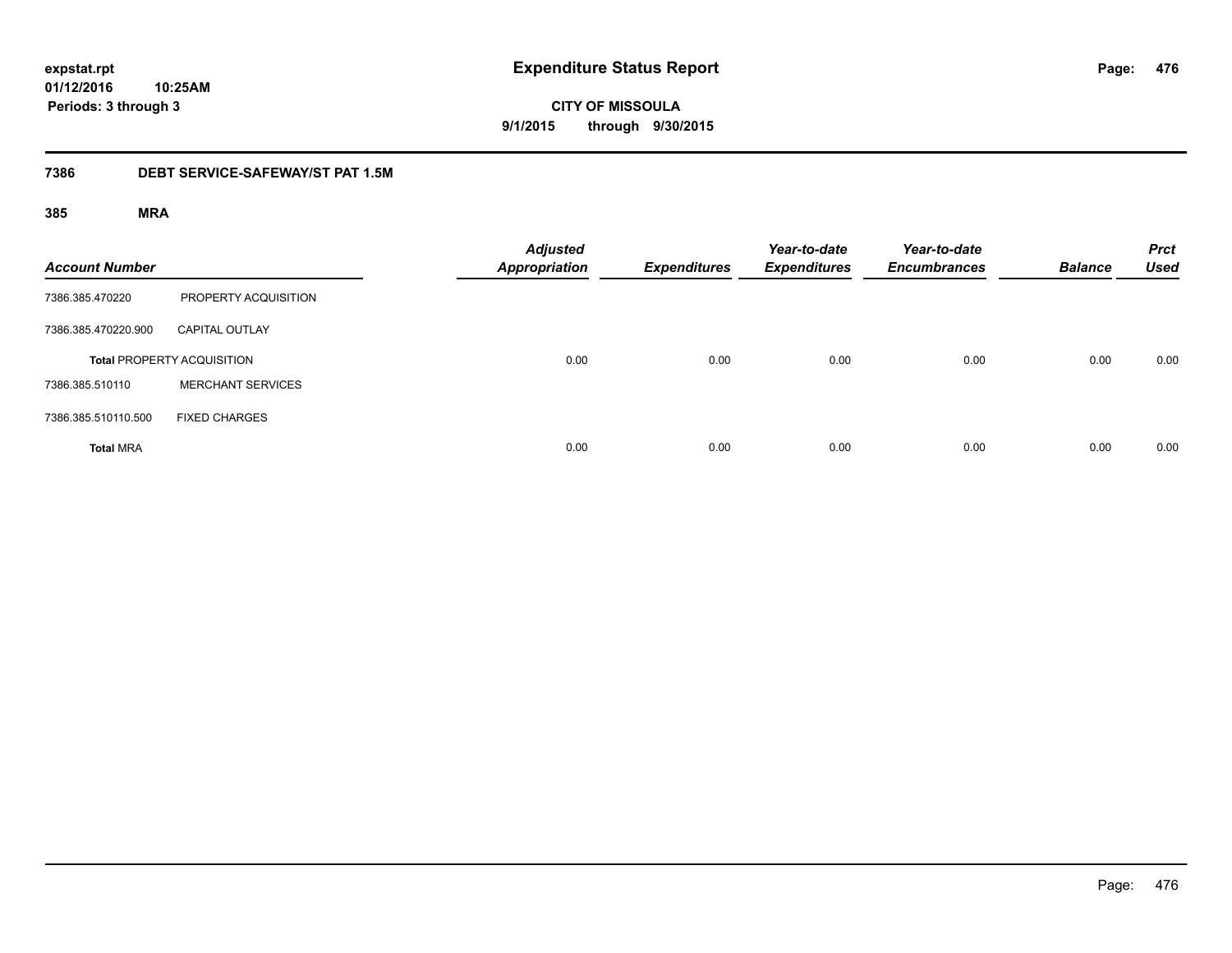**CITY OF MISSOULA 9/1/2015 through 9/30/2015**

#### **7386 DEBT SERVICE-SAFEWAY/ST PAT 1.5M**

|                                |                                                 | <b>Adjusted</b> |                     | Year-to-date        | Year-to-date        |                | <b>Prct</b><br><b>Used</b> |
|--------------------------------|-------------------------------------------------|-----------------|---------------------|---------------------|---------------------|----------------|----------------------------|
| <b>Account Number</b>          |                                                 | Appropriation   | <b>Expenditures</b> | <b>Expenditures</b> | <b>Encumbrances</b> | <b>Balance</b> |                            |
| 7386.390.490200                | DEBT SERVICE-SAFEWAY/ST PAT 1.5M                |                 |                     |                     |                     |                |                            |
| 7386.390.490200.600            | <b>DEBT SERVICE</b>                             |                 |                     |                     |                     |                |                            |
| 7386.390.490200.610.000        | PRINCIPAL                                       | 40,000.00       | 0.00                | 25,000.00           | 0.00                | 15,000.00      | 62.50                      |
| 7386.390.490200.620.000        | <b>INTEREST / SERVICE FEES</b>                  | 0.00            | 0.00                | 46,946.25           | 0.00                | $-46,946.25$   | 0.00                       |
|                                | Total DEBT SERVICE-SAFEWAY/ST PAT 1.5M          | 40,000.00       | 0.00                | 71,946.25           | 0.00                | $-31,946.25$   | 179.87                     |
| 7386.390.490510                | DS PAYMENTS TO GUARANTOR                        |                 |                     |                     |                     |                |                            |
| 7386.390.490510.600            | <b>DEBT SERVICE</b>                             |                 |                     |                     |                     |                |                            |
| 7386.390.490510.610.000        | PRINCIPAL                                       | 94,728.00       | 0.00                | 3,011.26            | 0.00                | 91,716.74      | 3.18                       |
|                                | 7386.390.490510.620.000 INTEREST / SERVICE FEES | 21,147.00       | 0.00                | 0.00                | 0.00                | 21.147.00      | 0.00                       |
|                                | <b>Total DS PAYMENTS TO GUARANTOR</b>           | 115,875.00      | 0.00                | 3,011.26            | 0.00                | 112,863.74     | 2.60                       |
| 7386.390.510110                | <b>MERCHANT SERVICES</b>                        |                 |                     |                     |                     |                |                            |
| 7386.390.510110.500            | <b>FIXED CHARGES</b>                            |                 |                     |                     |                     |                |                            |
| <b>Total MERCHANT SERVICES</b> |                                                 | 0.00            | 0.00                | 0.00                | 0.00                | 0.00           | 0.00                       |
|                                | Total DEBT SERVICE-SAFEWAY/ST PAT 1.5M          | 155.875.00      | 0.00                | 74,957.51           | 0.00                | 80,917.49      | 48.09                      |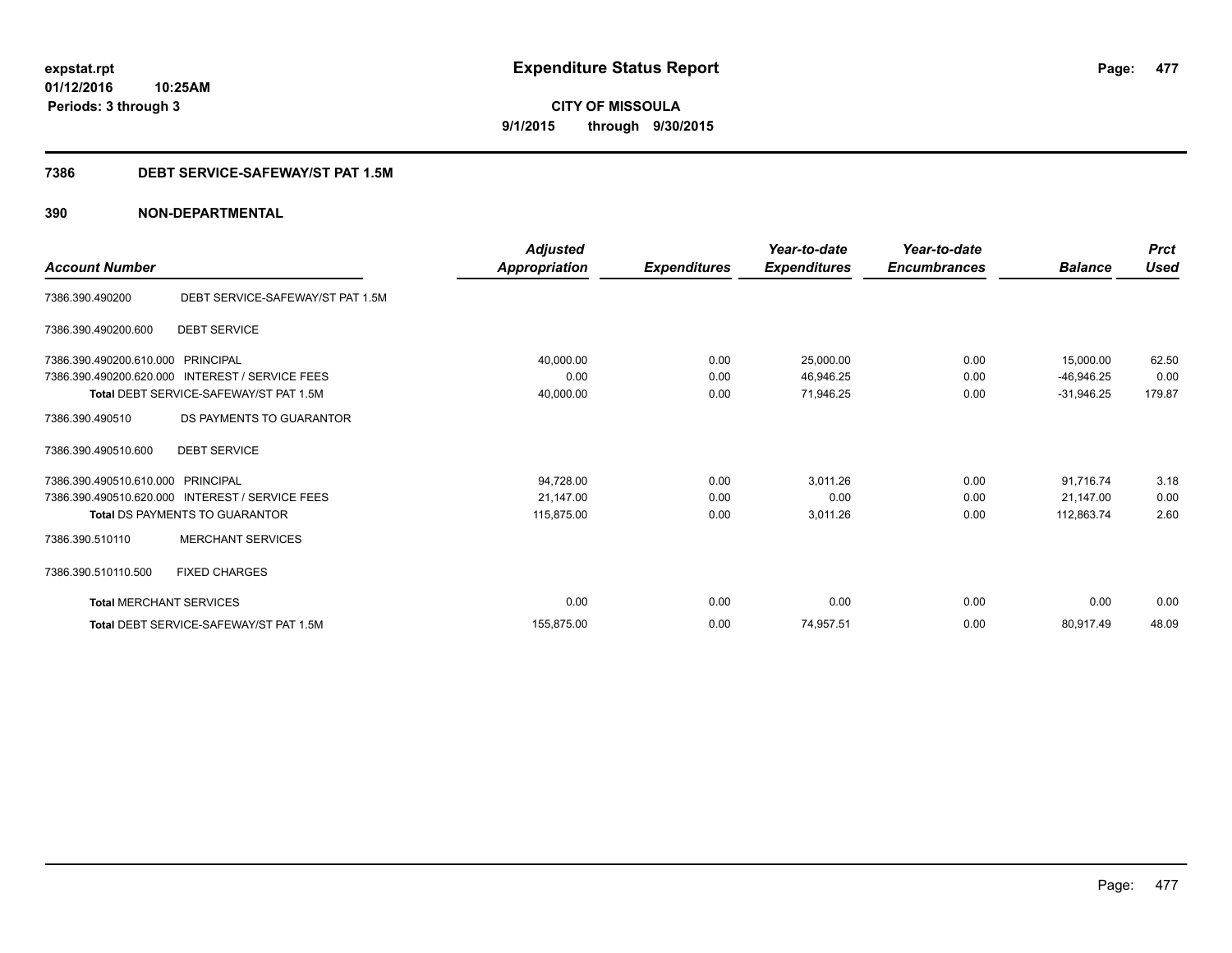**CITY OF MISSOULA 9/1/2015 through 9/30/2015**

#### **7387 DEBT SERVICE-BROWNFIELD RLF 1.125M**

|                                   |                                                 | <b>Adjusted</b>      |                     | Year-to-date        | Year-to-date        |                | <b>Prct</b> |
|-----------------------------------|-------------------------------------------------|----------------------|---------------------|---------------------|---------------------|----------------|-------------|
| <b>Account Number</b>             |                                                 | <b>Appropriation</b> | <b>Expenditures</b> | <b>Expenditures</b> | <b>Encumbrances</b> | <b>Balance</b> | <b>Used</b> |
| 7387.390.490200                   | DEBT SERVICE-BROWNFIELD RLF 1.125M              |                      |                     |                     |                     |                |             |
| 7387.390.490200.600               | <b>DEBT SERVICE</b>                             |                      |                     |                     |                     |                |             |
| 7387.390.490200.610.000 PRINCIPAL |                                                 | 26,625.00            | 0.00                | 0.00                | 0.00                | 26.625.00      | 0.00        |
|                                   | 7387.390.490200.620.000 INTEREST / SERVICE FEES | 5,316.00             | 0.00                | $-2,196.50$         | 0.00                | 7,512.50       | 41.32       |
|                                   | Total DEBT SERVICE-BROWNFIELD RLF 1.125M        | 31,941.00            | 0.00                | $-2,196.50$         | 0.00                | 34,137.50      | 0.00        |
| 7387.390.510110                   | <b>MERCHANT SERVICES</b>                        |                      |                     |                     |                     |                |             |
| 7387.390.510110.500               | <b>FIXED CHARGES</b>                            |                      |                     |                     |                     |                |             |
| <b>Total MERCHANT SERVICES</b>    |                                                 | 0.00                 | 0.00                | 0.00                | 0.00                | 0.00           | 0.00        |
|                                   | Total DEBT SERVICE-BROWNFIELD RLF 1.125M        | 31.941.00            | 0.00                | $-2,196.50$         | 0.00                | 34,137.50      | 0.00        |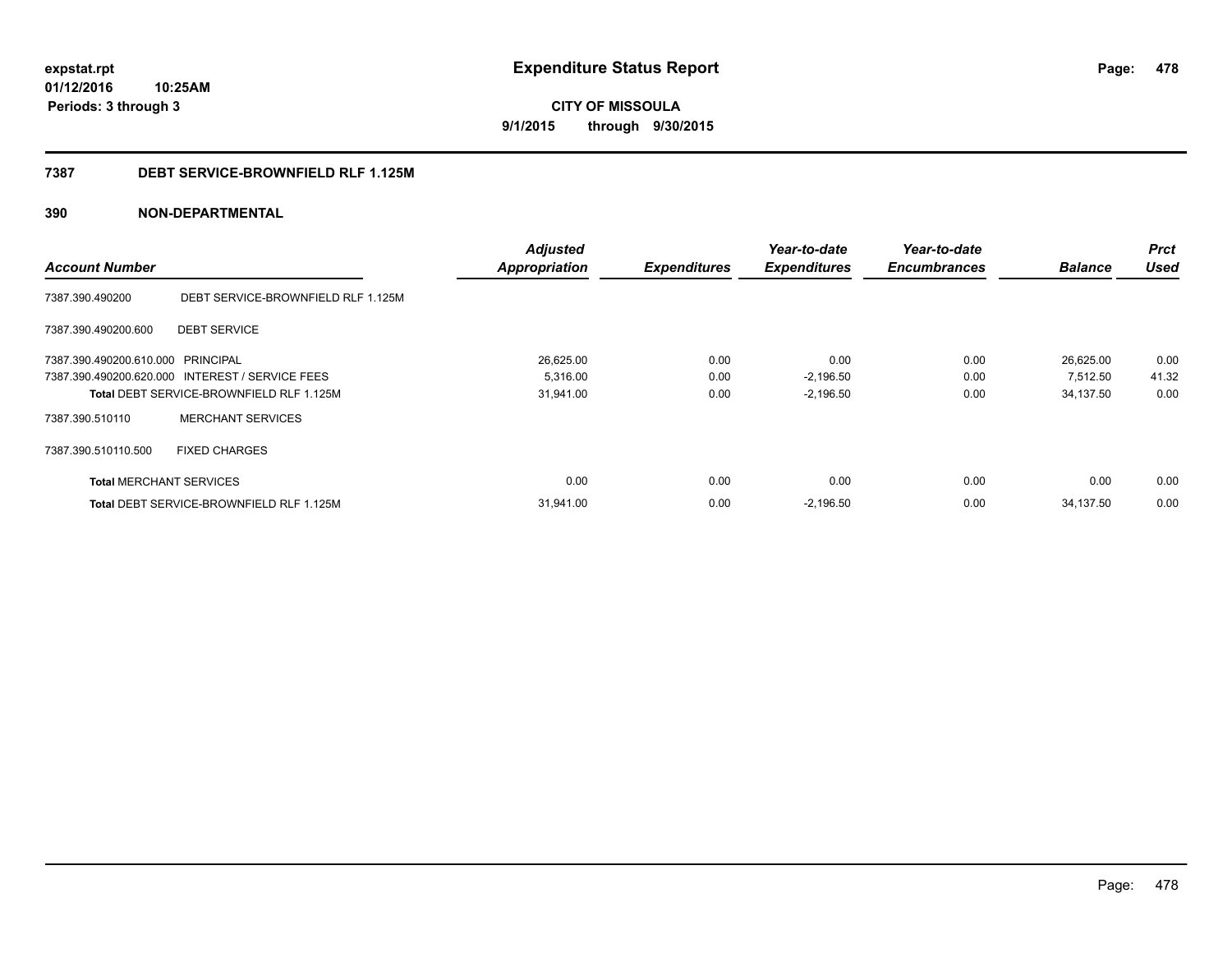**7388 RESERVE-3.6m TIF**

| <b>Account Number</b>  |                                      | <b>Adjusted</b><br><b>Appropriation</b> | <b>Expenditures</b> | Year-to-date<br><b>Expenditures</b> | Year-to-date<br><b>Encumbrances</b> | <b>Balance</b> | <b>Prct</b><br><b>Used</b> |
|------------------------|--------------------------------------|-----------------------------------------|---------------------|-------------------------------------|-------------------------------------|----------------|----------------------------|
| 7388.390.490607        | <b>TRANSFERS TO BROWNFIELD</b>       |                                         |                     |                                     |                                     |                |                            |
| 7388.390.490607.800    | OTHER OBJECTS                        |                                         |                     |                                     |                                     |                |                            |
|                        | <b>Total TRANSFERS TO BROWNFIELD</b> | 0.00                                    | 0.00                | 0.00                                | 0.00                                | 0.00           | 0.00                       |
| 7388.390.510110        | <b>MERCHANT SERVICES</b>             |                                         |                     |                                     |                                     |                |                            |
| 7388.390.510110.500    | <b>FIXED CHARGES</b>                 |                                         |                     |                                     |                                     |                |                            |
| Total RESERVE-3.6m TIF |                                      | 0.00                                    | 0.00                | 0.00                                | 0.00                                | 0.00           | 0.00                       |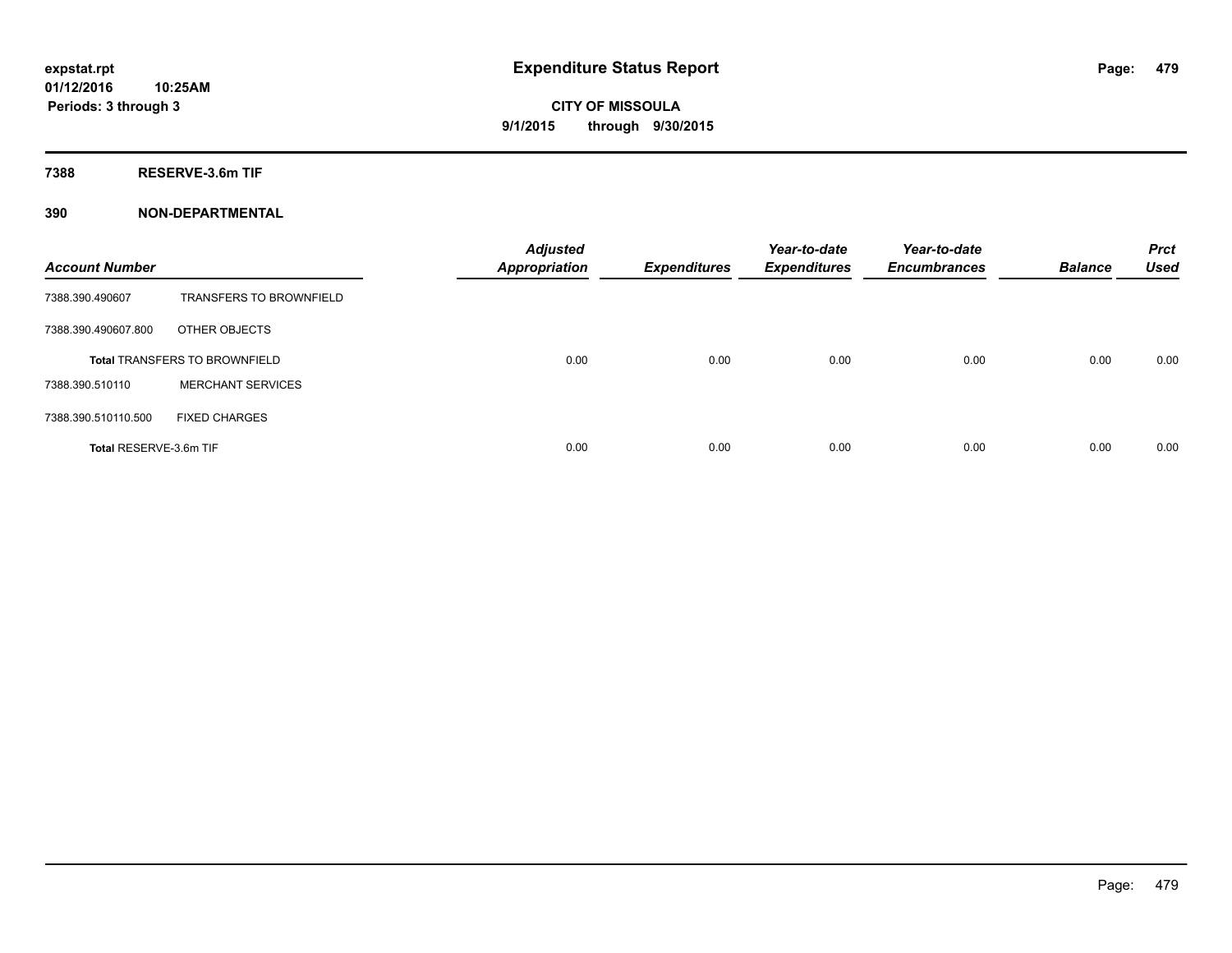### **7389 DEBT SERVICE - 3.6M/5.75M**

| <b>Account Number</b>             |                                   | <b>Adjusted</b><br><b>Appropriation</b> | <b>Expenditures</b> | Year-to-date<br><b>Expenditures</b> | Year-to-date<br><b>Encumbrances</b> | <b>Balance</b>           | <b>Prct</b><br><b>Used</b> |
|-----------------------------------|-----------------------------------|-----------------------------------------|---------------------|-------------------------------------|-------------------------------------|--------------------------|----------------------------|
| 7389.385.470220                   | PROPERTY ACQUISITION              |                                         |                     |                                     |                                     |                          |                            |
| 7389.385.470220.600               | <b>DEBT SERVICE</b>               |                                         |                     |                                     |                                     |                          |                            |
| 7389.385.470220.610.000 PRINCIPAL | <b>Total PROPERTY ACQUISITION</b> | 500,000.00<br>500,000.00                | 0.00<br>0.00        | 0.00<br>0.00                        | 0.00<br>0.00                        | 500,000.00<br>500,000.00 | 0.00<br>0.00               |
| 7389.385.470250                   | <b>RELOCATION PAYMENTS</b>        |                                         |                     |                                     |                                     |                          |                            |
| 7389.385.470250.700               | <b>GRANTS &amp; CONTRIBUTIONS</b> |                                         |                     |                                     |                                     |                          |                            |
|                                   | <b>Total RELOCATION PAYMENTS</b>  | 0.00                                    | 0.00                | 0.00                                | 0.00                                | 0.00                     | 0.00                       |
| 7389.385.510110                   | <b>MERCHANT SERVICES</b>          |                                         |                     |                                     |                                     |                          |                            |
| 7389.385.510110.500               | <b>FIXED CHARGES</b>              |                                         |                     |                                     |                                     |                          |                            |
|                                   | <b>Total MERCHANT SERVICES</b>    | 0.00                                    | 0.00                | 0.00                                | 0.00                                | 0.00                     | 0.00                       |
| <b>Total MRA</b>                  |                                   | 500,000.00                              | 0.00                | 0.00                                | 0.00                                | 500,000.00               | 0.00                       |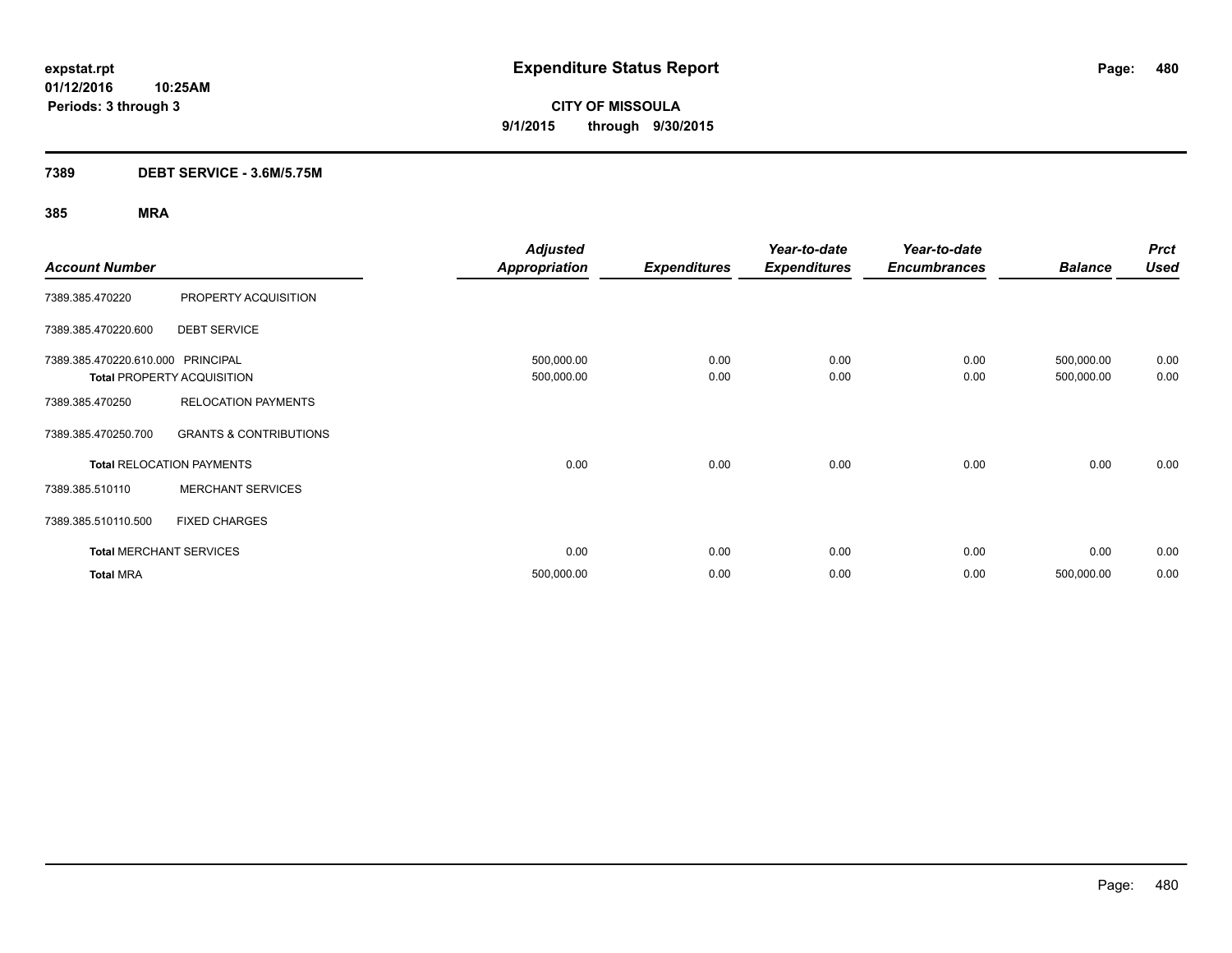#### **7389 DEBT SERVICE - 3.6M/5.75M**

| <b>Account Number</b>          |                                                       | <b>Adjusted</b><br>Appropriation | <b>Expenditures</b> | Year-to-date<br><b>Expenditures</b> | Year-to-date<br><b>Encumbrances</b> | <b>Balance</b> | <b>Prct</b><br>Used |
|--------------------------------|-------------------------------------------------------|----------------------------------|---------------------|-------------------------------------|-------------------------------------|----------------|---------------------|
| 7389.390.490200                | REVENUE BOND DEBT SERVICE                             |                                  |                     |                                     |                                     |                |                     |
| 7389.390.490200.600            | <b>DEBT SERVICE</b>                                   |                                  |                     |                                     |                                     |                |                     |
| 7389.390.490200.610.000        | PRINCIPAL                                             | 110,000.00                       | 0.00                | 0.00                                | 0.00                                | 110.000.00     | 0.00                |
| 7389.390.490200.620.000        | <b>INTEREST / SERVICE FEES</b>                        | 135,850.00                       | 350.00              | 350.00                              | 0.00                                | 135,500.00     | 0.26                |
|                                | <b>Total REVENUE BOND DEBT SERVICE</b>                | 245,850.00                       | 350.00              | 350.00                              | 0.00                                | 245,500.00     | 0.14                |
| 7389.390.490210                | FY13 \$5.75M DEBT SERVICE                             |                                  |                     |                                     |                                     |                |                     |
| 7389.390.490210.600            | <b>DEBT SERVICE</b>                                   |                                  |                     |                                     |                                     |                |                     |
|                                | 7389.390.490210.610.000 FY13 5.75M DEBT SVS/PRINCIPAL | 252,000.00                       | 0.00                | 0.00                                | 0.00                                | 252,000.00     | 0.00                |
|                                | 7389.390.490210.620.000 INTEREST / SERVICE FEES       | 174,066.00                       | 0.00                | 0.00                                | 0.00                                | 174.066.00     | 0.00                |
|                                | Total FY13 \$5.75M DEBT SERVICE                       | 426,066.00                       | 0.00                | 0.00                                | 0.00                                | 426,066.00     | 0.00                |
| 7389.390.510110                | <b>MERCHANT SERVICES</b>                              |                                  |                     |                                     |                                     |                |                     |
| 7389.390.510110.500            | <b>FIXED CHARGES</b>                                  |                                  |                     |                                     |                                     |                |                     |
| <b>Total MERCHANT SERVICES</b> |                                                       | 0.00                             | 0.00                | 0.00                                | 0.00                                | 0.00           | 0.00                |
| <b>Total NON-DEPARTMENTAL</b>  |                                                       | 671,916.00                       | 350.00              | 350.00                              | 0.00                                | 671.566.00     | 0.05                |
|                                | Total DEBT SERVICE - 3.6M/5.75M                       | 1,171,916.00                     | 350.00              | 350.00                              | 0.00                                | 1,171,566.00   | 0.03                |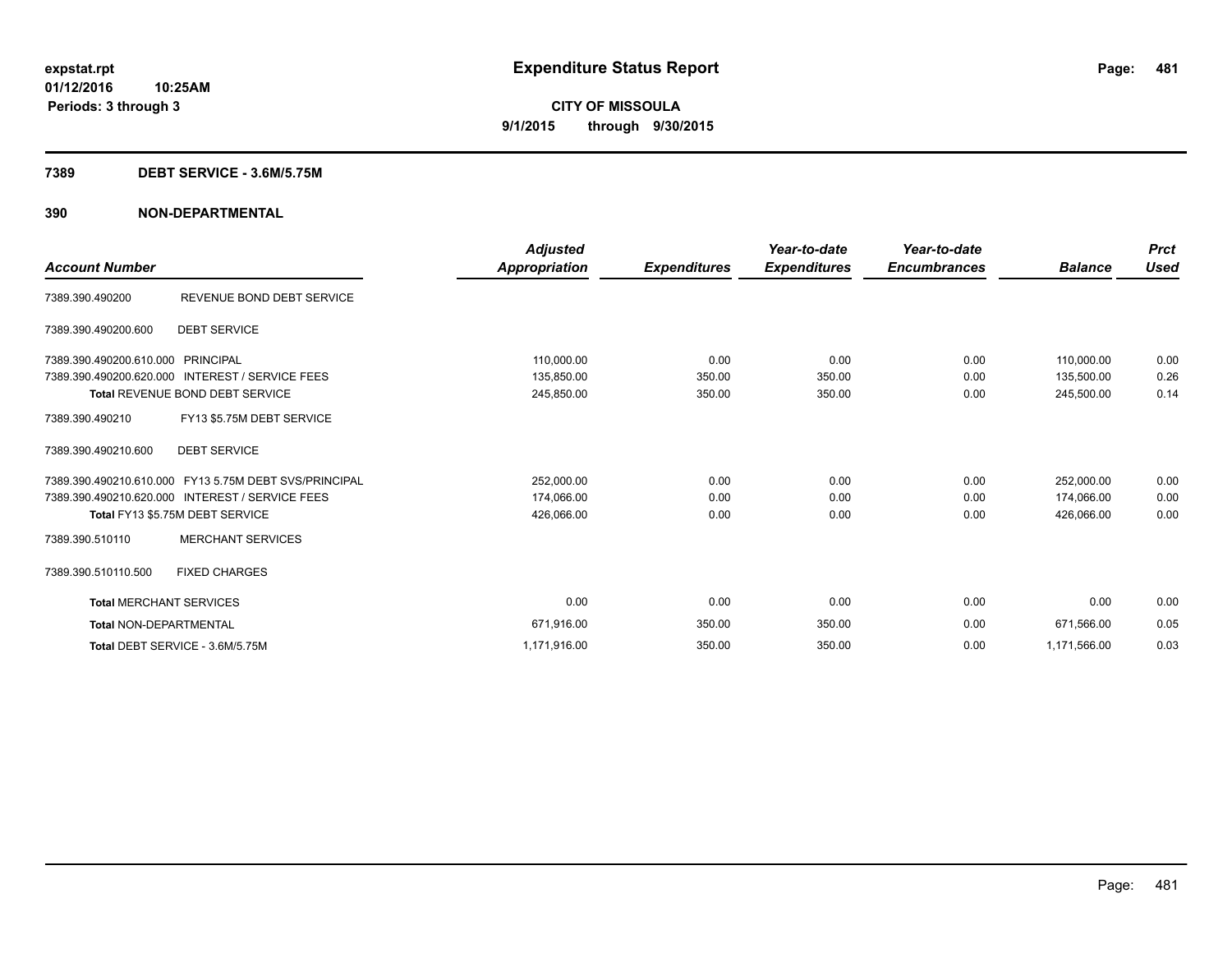**CITY OF MISSOULA 9/1/2015 through 9/30/2015**

### **7390 URDII CLEARING - 3.6M TIF**

| <b>Account Number</b> |                                      | Adjusted<br><b>Appropriation</b> | <b>Expenditures</b> | Year-to-date<br><b>Expenditures</b> | Year-to-date<br><b>Encumbrances</b> | <b>Balance</b> | <b>Prct</b><br><b>Used</b> |
|-----------------------|--------------------------------------|----------------------------------|---------------------|-------------------------------------|-------------------------------------|----------------|----------------------------|
| 7390.385.490607       | <b>TRANSFERS TO BROWNFIELD</b>       |                                  |                     |                                     |                                     |                |                            |
| 7390.385.490607.800   | OTHER OBJECTS                        |                                  |                     |                                     |                                     |                |                            |
|                       | <b>Total TRANSFERS TO BROWNFIELD</b> | 0.00                             | 0.00                | 0.00                                | 0.00                                | 0.00           | 0.00                       |
| 7390.385.510110       | <b>MERCHANT SERVICES</b>             |                                  |                     |                                     |                                     |                |                            |
| 7390.385.510110.500   | <b>FIXED CHARGES</b>                 |                                  |                     |                                     |                                     |                |                            |
| <b>Total MRA</b>      |                                      | 0.00                             | 0.00                | 0.00                                | 0.00                                | 0.00           | 0.00                       |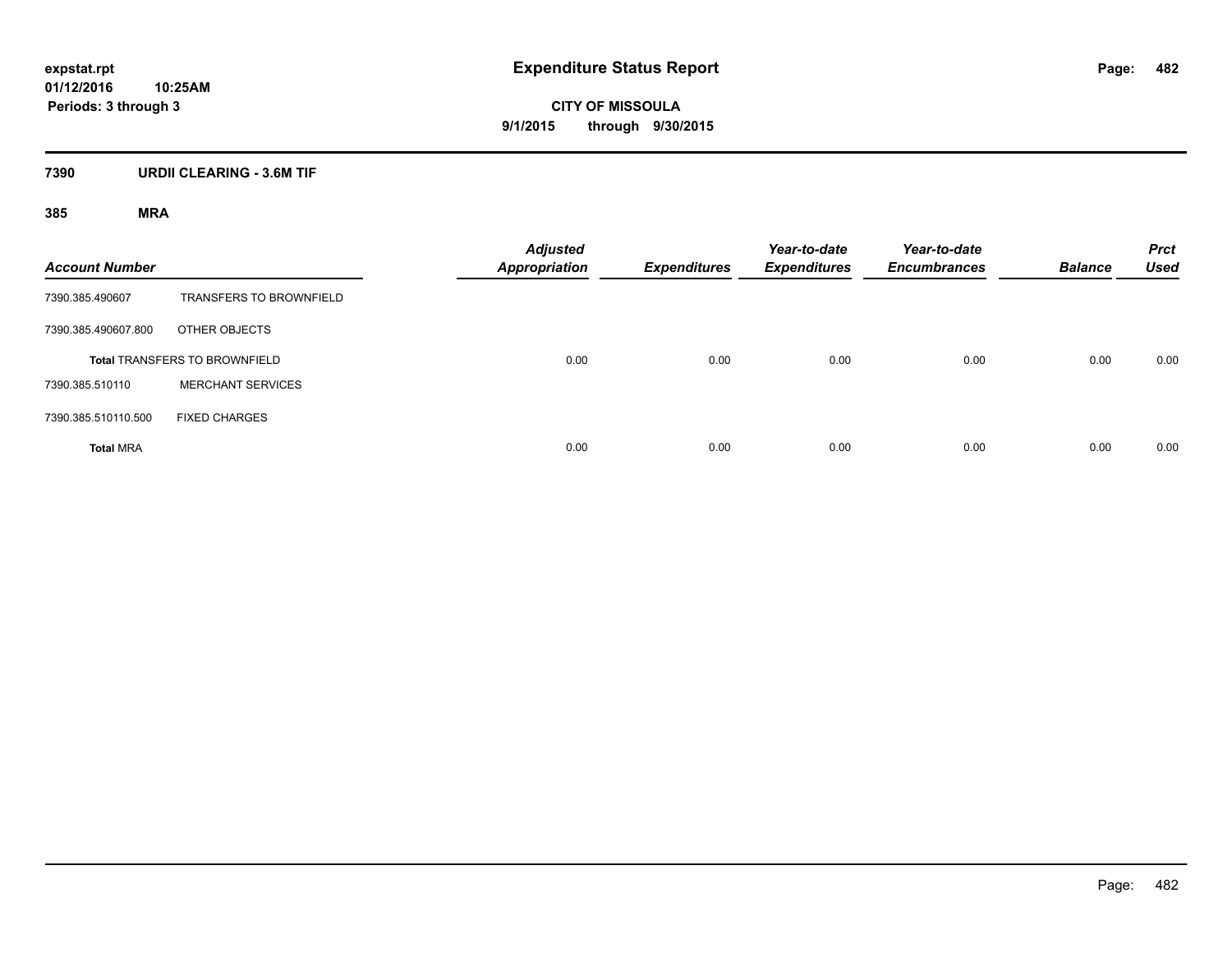#### **7390 URDII CLEARING - 3.6M TIF**

| <b>Account Number</b>         |                                                                | <b>Adjusted</b><br><b>Appropriation</b> | <b>Expenditures</b> | Year-to-date<br><b>Expenditures</b> | Year-to-date<br><b>Encumbrances</b> | <b>Balance</b> | <b>Prct</b><br><b>Used</b> |
|-------------------------------|----------------------------------------------------------------|-----------------------------------------|---------------------|-------------------------------------|-------------------------------------|----------------|----------------------------|
| 7390.390.490601               | TI BOND CLEARING                                               |                                         |                     |                                     |                                     |                |                            |
| 7390.390.490601.800           | OTHER OBJECTS                                                  |                                         |                     |                                     |                                     |                |                            |
| <b>Total TI BOND CLEARING</b> |                                                                | 0.00                                    | 0.00                | 0.00                                | 0.00                                | 0.00           | 0.00                       |
| 7390.390.490604               | TI BOND RESERVE                                                |                                         |                     |                                     |                                     |                |                            |
| 7390.390.490604.800           | OTHER OBJECTS                                                  |                                         |                     |                                     |                                     |                |                            |
|                               | 7390.390.490604.820.000 TRANSFER TO INTERMOUNTAIN BOND DS 7399 | 146,788.00                              | 0.00                | 0.00                                | 0.00                                | 146,788.00     | 0.00                       |
| Total TI BOND RESERVE         |                                                                | 146,788.00                              | 0.00                | 0.00                                | 0.00                                | 146,788.00     | 0.00                       |
| 7390.390.490605               | TRANSFER TO DEBT SERVICE 7389                                  |                                         |                     |                                     |                                     |                |                            |
| 7390.390.490605.800           | OTHER OBJECTS                                                  |                                         |                     |                                     |                                     |                |                            |
|                               | 7390.390.490605.820.000 TRANSFERS TO DEBT SERVICE              | 921,916.00                              | 0.00                | 0.00                                | 0.00                                | 921,916.00     | 0.00                       |
|                               | Total TRANSFER TO DEBT SERVICE 7389                            | 921,916.00                              | 0.00                | 0.00                                | 0.00                                | 921,916.00     | 0.00                       |
| 7390.390.490606               | DEVELOPMENT TRANSFERS                                          |                                         |                     |                                     |                                     |                |                            |
| 7390.390.490606.800           | OTHER OBJECTS                                                  |                                         |                     |                                     |                                     |                |                            |
|                               | 7390.390.490606.820.000 TRANSFERS TO URD II DEVELOPMENT        | 616,365.00                              | 0.00                | 0.00                                | 0.00                                | 616,365.00     | 0.00                       |
|                               | <b>Total DEVELOPMENT TRANSFERS</b>                             | 616,365.00                              | 0.00                | 0.00                                | 0.00                                | 616,365.00     | 0.00                       |
| 7390.390.490607               | <b>TRANSFERS TO BROWNFIELD</b>                                 |                                         |                     |                                     |                                     |                |                            |
| 7390.390.490607.800           | OTHER OBJECTS                                                  |                                         |                     |                                     |                                     |                |                            |
|                               | 7390.390.490607.820.000 TRANSFERS TO OTHER FUNDS               | 31,941.00                               | 0.00                | 0.00                                | 0.00                                | 31,941.00      | 0.00                       |
|                               | <b>Total TRANSFERS TO BROWNFIELD</b>                           | 31,941.00                               | 0.00                | 0.00                                | 0.00                                | 31,941.00      | 0.00                       |
| 7390.390.490608               | TRANSFERS TO SAFEWA/ST PAT                                     |                                         |                     |                                     |                                     |                |                            |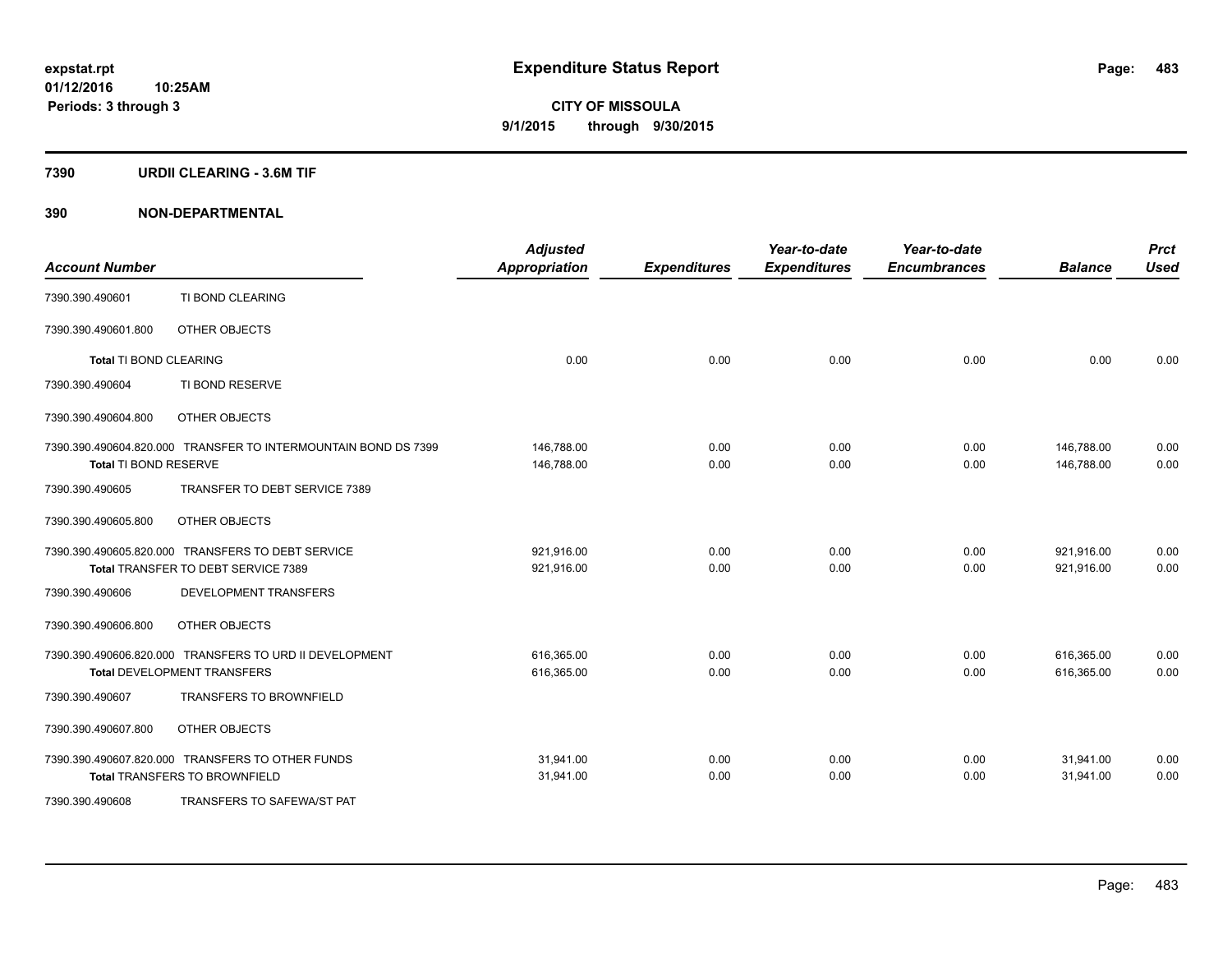#### **7390 URDII CLEARING - 3.6M TIF**

| <b>Account Number</b>                                                                                       | <b>Adjusted</b><br><b>Appropriation</b> | <b>Expenditures</b> | Year-to-date<br><b>Expenditures</b> | Year-to-date<br><b>Encumbrances</b> | <b>Balance</b>           | <b>Prct</b><br><b>Used</b> |
|-------------------------------------------------------------------------------------------------------------|-----------------------------------------|---------------------|-------------------------------------|-------------------------------------|--------------------------|----------------------------|
| 7390.390.490608.800<br>OTHER OBJECTS                                                                        |                                         |                     |                                     |                                     |                          |                            |
| 7390.390.490608.820.000 TRANSFERS TO OTHER FUNDS-SAFEWAY/ST PATS<br><b>Total TRANSFERS TO SAFEWA/ST PAT</b> | 155.875.00<br>155,875.00                | 0.00<br>0.00        | 0.00<br>0.00                        | 0.00<br>0.00                        | 155.875.00<br>155,875.00 | 0.00<br>0.00               |
| <b>MERCHANT SERVICES</b><br>7390.390.510110                                                                 |                                         |                     |                                     |                                     |                          |                            |
| 7390.390.510110.500<br><b>FIXED CHARGES</b>                                                                 |                                         |                     |                                     |                                     |                          |                            |
| <b>Total FIXED CHARGES</b>                                                                                  | 0.00                                    | 0.00                | 0.00                                | 0.00                                | 0.00                     | 0.00                       |
| <b>Total MERCHANT SERVICES</b>                                                                              | 0.00                                    | 0.00                | 0.00                                | 0.00                                | 0.00                     | 0.00                       |
| <b>Total URDII CLEARING - 3.6M TIF</b>                                                                      | 1.872.885.00                            | 0.00                | 0.00                                | 0.00                                | 1.872.885.00             | 0.00                       |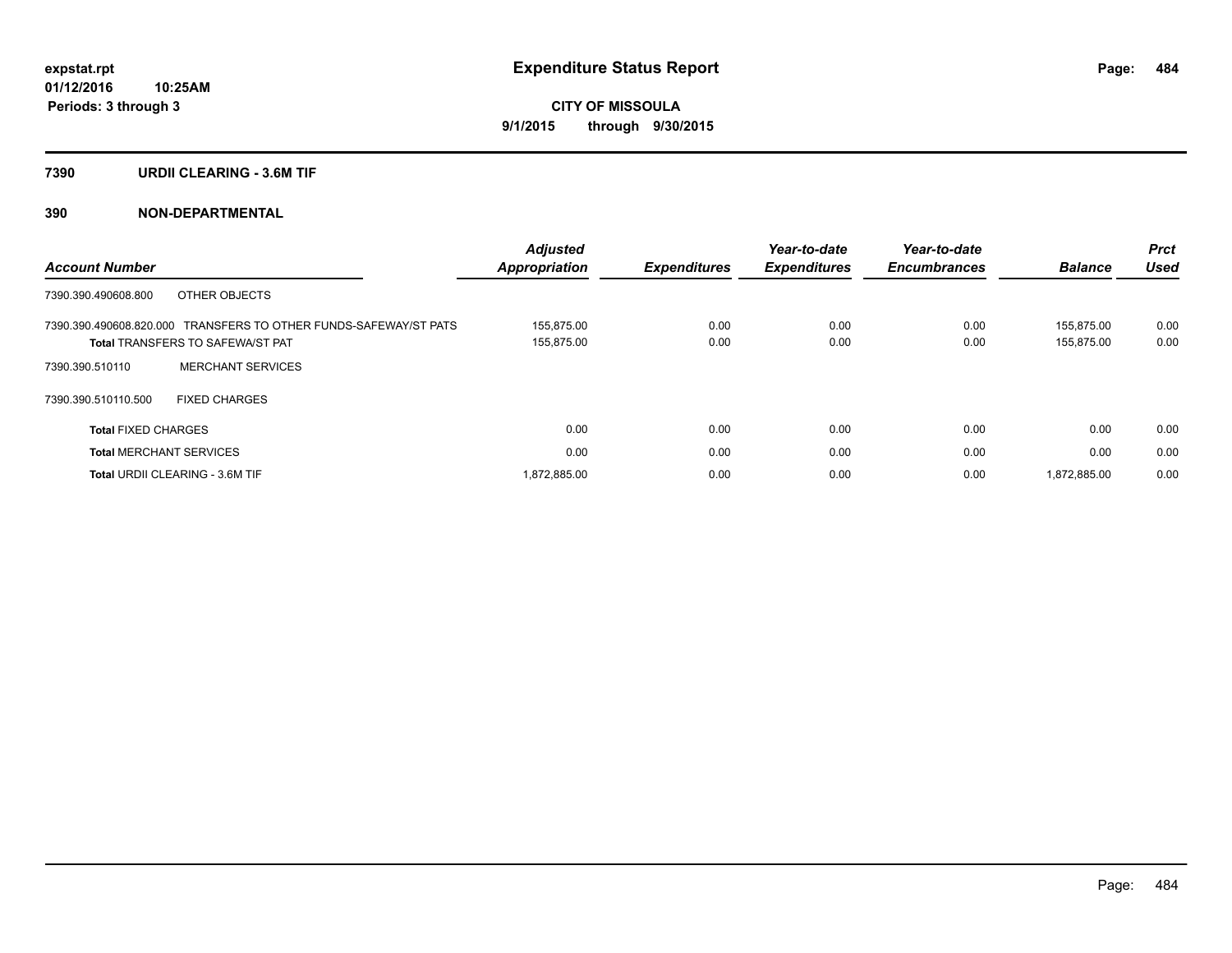**CITY OF MISSOULA 9/1/2015 through 9/30/2015**

**7391 MRA - URD I FUND**

| <b>Account Number</b>      |                          | <b>Adjusted</b><br><b>Appropriation</b> | <b>Expenditures</b> | Year-to-date<br><b>Expenditures</b> | Year-to-date<br><b>Encumbrances</b> | <b>Balance</b> | <b>Prct</b><br><b>Used</b> |
|----------------------------|--------------------------|-----------------------------------------|---------------------|-------------------------------------|-------------------------------------|----------------|----------------------------|
| 7391.385.510110            | <b>MERCHANT SERVICES</b> |                                         |                     |                                     |                                     |                |                            |
| 7391.385.510110.500        | <b>FIXED CHARGES</b>     |                                         |                     |                                     |                                     |                |                            |
| <b>Total FIXED CHARGES</b> |                          | 0.00                                    | 0.00                | 0.00                                | 0.00                                | 0.00           | 0.00                       |
| <b>Total MRA</b>           |                          | 0.00                                    | 0.00                | 0.00                                | 0.00                                | 0.00           | 0.00                       |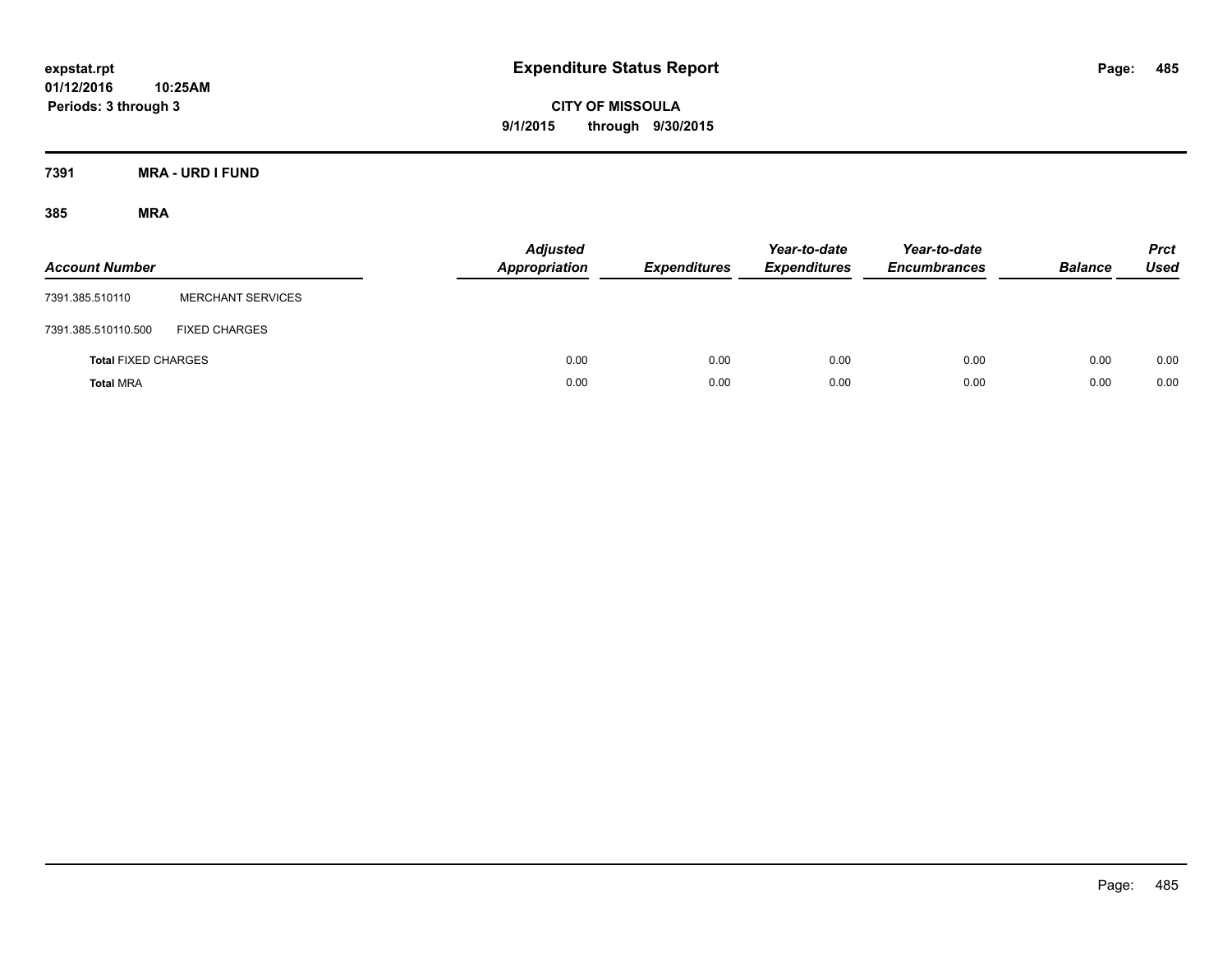**CITY OF MISSOULA 9/1/2015 through 9/30/2015**

**7391 MRA - URD I FUND**

**900 DEPRECIATION**

| <b>Account Number</b>  |                          | <b>Adjusted</b><br>Appropriation | <b>Expenditures</b> | Year-to-date<br><b>Expenditures</b> | Year-to-date<br><b>Encumbrances</b> | <b>Balance</b> | <b>Prct</b><br><b>Used</b> |
|------------------------|--------------------------|----------------------------------|---------------------|-------------------------------------|-------------------------------------|----------------|----------------------------|
| 7391.900.510110        | <b>MERCHANT SERVICES</b> |                                  |                     |                                     |                                     |                |                            |
| 7391.900.510110.500    | <b>FIXED CHARGES</b>     |                                  |                     |                                     |                                     |                |                            |
| Total MRA - URD I FUND |                          | 0.00                             | 0.00                | 0.00                                | 0.00                                | 0.00           | 0.00                       |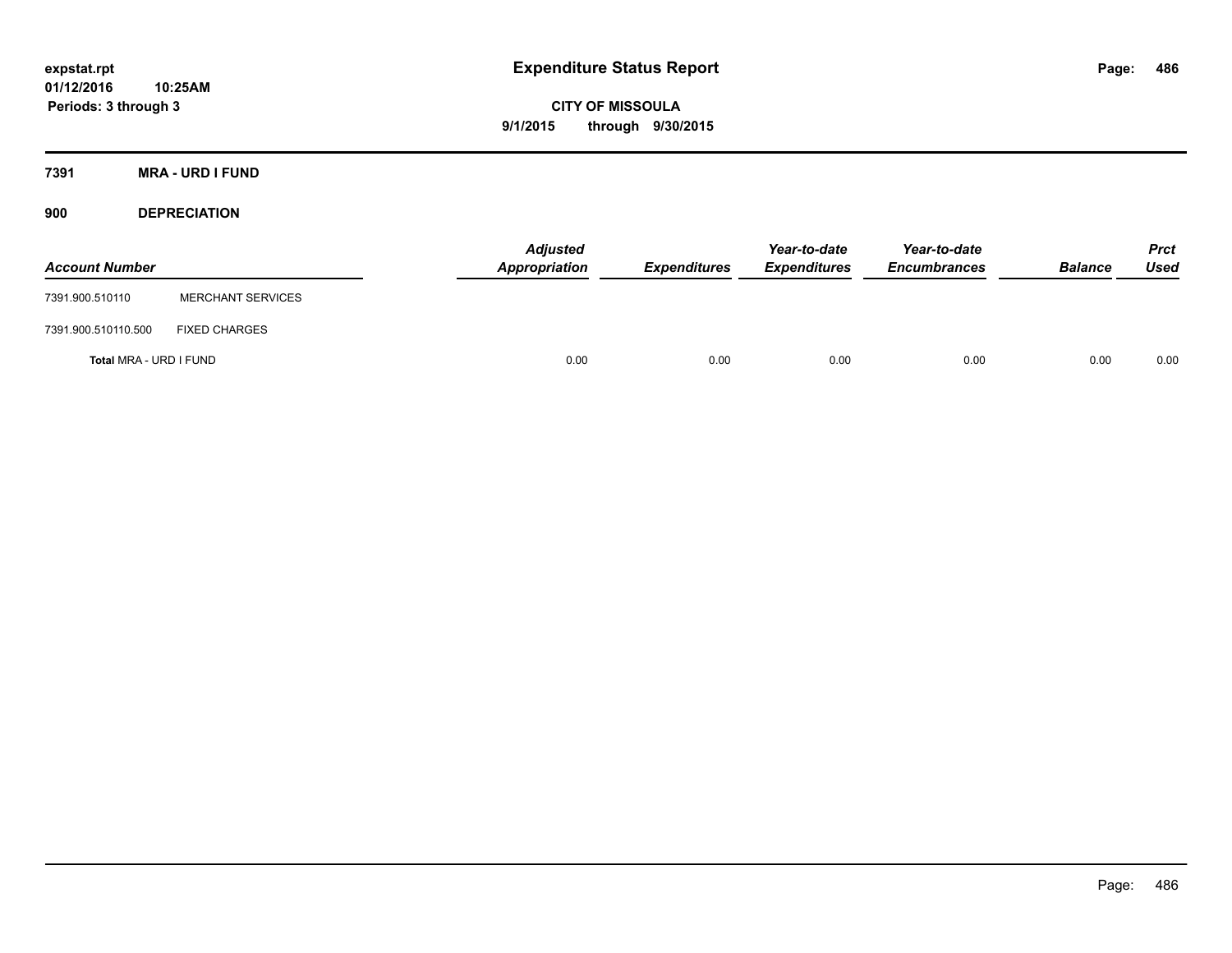**CITY OF MISSOULA 9/1/2015 through 9/30/2015**

**7392 MRA - URD II FUND**

| <b>Account Number</b>                                             |                                                  | <b>Adjusted</b><br><b>Appropriation</b> | <b>Expenditures</b> | Year-to-date<br><b>Expenditures</b> | Year-to-date<br><b>Encumbrances</b> | <b>Balance</b>           | <b>Prct</b><br><b>Used</b> |
|-------------------------------------------------------------------|--------------------------------------------------|-----------------------------------------|---------------------|-------------------------------------|-------------------------------------|--------------------------|----------------------------|
| 7392.385.460436                                                   | <b>MRA CTEP/CMAQ</b>                             |                                         |                     |                                     |                                     |                          |                            |
| 7392.385.460436.300                                               | PURCHASED SERVICES                               |                                         |                     |                                     |                                     |                          |                            |
|                                                                   | <b>Total PURCHASED SERVICES</b>                  | 0.00                                    | 0.00                | 0.00                                | 0.00                                | 0.00                     | 0.00                       |
| 7392.385.460436.900                                               | CAPITAL OUTLAY                                   |                                         |                     |                                     |                                     |                          |                            |
| <b>Total MRA CTEP/CMAQ</b>                                        |                                                  | 0.00                                    | 0.00                | 0.00                                | 0.00                                | 0.00                     | 0.00                       |
| 7392.385.470210                                                   | <b>ADMINISTRATION</b>                            |                                         |                     |                                     |                                     |                          |                            |
| 7392.385.470210.300                                               | PURCHASED SERVICES                               |                                         |                     |                                     |                                     |                          |                            |
|                                                                   | <b>Total PURCHASED SERVICES</b>                  | 0.00                                    | 0.00                | 0.00                                | 0.00                                | 0.00                     | 0.00                       |
| 7392.385.470210.800                                               | <b>OTHER OBJECTS</b>                             |                                         |                     |                                     |                                     |                          |                            |
| <b>Total ADMINISTRATION</b>                                       | 7392.385.470210.820.000 TRANSFERS TO OTHER FUNDS | 250,000.00<br>250,000.00                | 0.00<br>0.00        | 0.00<br>0.00                        | 0.00<br>0.00                        | 250,000.00<br>250,000.00 | 0.00<br>0.00               |
| 7392.385.470220                                                   | PROPERTY ACQUISITION                             |                                         |                     |                                     |                                     |                          |                            |
| 7392.385.470220.800                                               | OTHER OBJECTS                                    |                                         |                     |                                     |                                     |                          |                            |
| 7392.385.470220.845.000 CONTINGENCY<br><b>Total OTHER OBJECTS</b> |                                                  | 50,000.00<br>50,000.00                  | 0.00<br>0.00        | 0.00<br>0.00                        | 0.00<br>0.00                        | 50,000.00<br>50,000.00   | 0.00<br>0.00               |
| 7392.385.470220.900                                               | CAPITAL OUTLAY                                   |                                         |                     |                                     |                                     |                          |                            |
| <b>Total CAPITAL OUTLAY</b>                                       |                                                  | 0.00                                    | 0.00                | 0.00                                | 0.00                                | 0.00                     | 0.00                       |
|                                                                   | <b>Total PROPERTY ACQUISITION</b>                | 50,000.00                               | 0.00                | 0.00                                | 0.00                                | 50,000.00                | 0.00                       |
| 7392.385.470230                                                   | PW FACILITY                                      |                                         |                     |                                     |                                     |                          |                            |
| 7392.385.470230.300                                               | PURCHASED SERVICES                               |                                         |                     |                                     |                                     |                          |                            |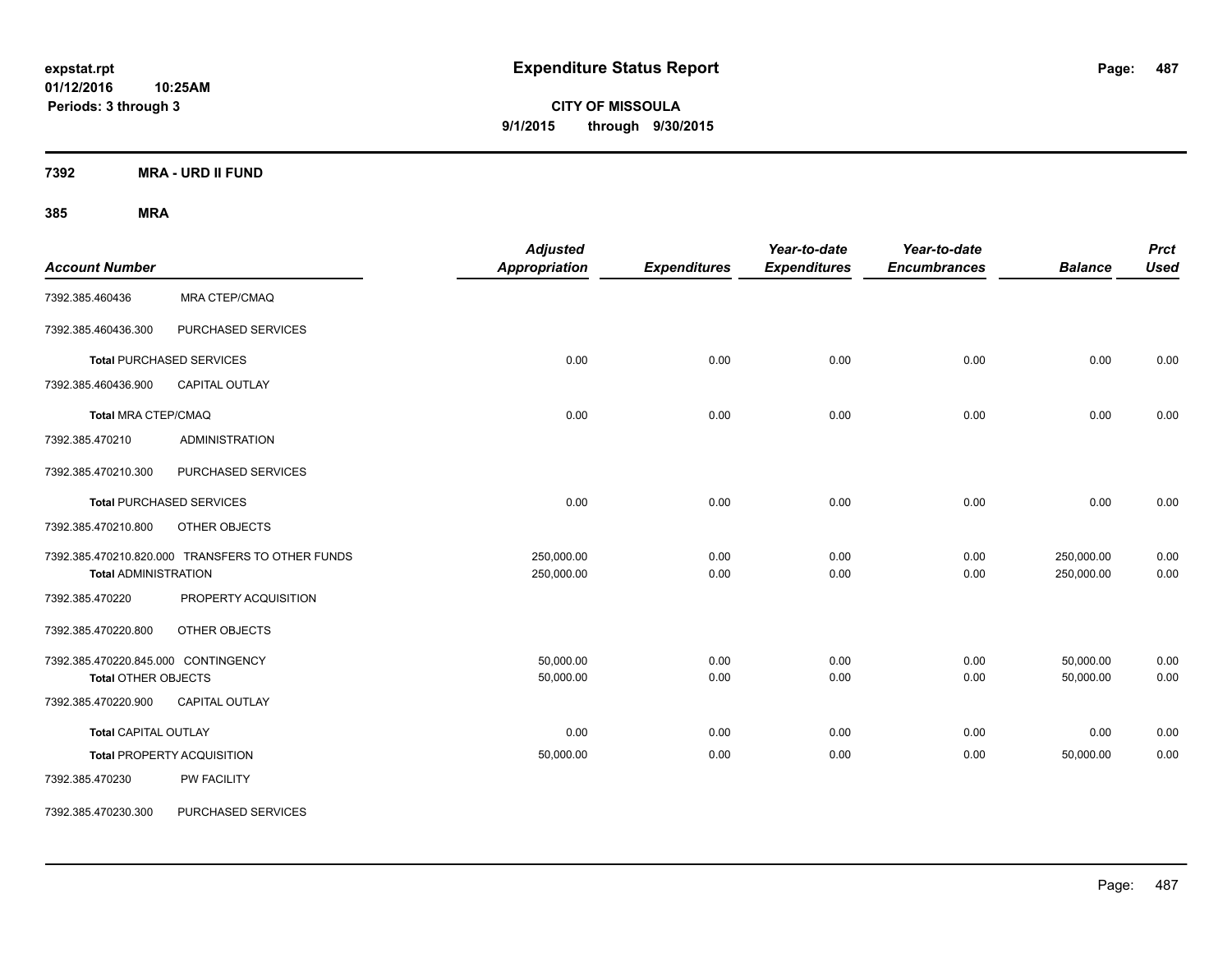**CITY OF MISSOULA 9/1/2015 through 9/30/2015**

**7392 MRA - URD II FUND**

| <b>Account Number</b>                                    | <b>Adjusted</b><br><b>Appropriation</b> | <b>Expenditures</b> | Year-to-date<br><b>Expenditures</b> | Year-to-date<br><b>Encumbrances</b> | <b>Balance</b> | <b>Prct</b><br><b>Used</b> |
|----------------------------------------------------------|-----------------------------------------|---------------------|-------------------------------------|-------------------------------------|----------------|----------------------------|
| 7392.385.470230.350.000 PROFESSIONAL SERVICES            | 159,272.00                              | 34,780.77           | 43,383.27                           | 0.00                                | 115,888.73     | 27.24                      |
| <b>Total PURCHASED SERVICES</b>                          | 159,272.00                              | 34,780.77           | 43,383.27                           | 0.00                                | 115,888.73     | 27.24                      |
| 7392.385.470230.700<br><b>GRANTS &amp; CONTRIBUTIONS</b> |                                         |                     |                                     |                                     |                |                            |
| 7392.385.470230.700.000 GRANTS & CONTRIBUTIONS           | 6,207.00                                | 0.00                | 3,000.00                            | 0.00                                | 3,207.00       | 48.33                      |
| <b>Total GRANTS &amp; CONTRIBUTIONS</b>                  | 6,207.00                                | 0.00                | 3,000.00                            | 0.00                                | 3,207.00       | 48.33                      |
| 7392.385.470230.800<br>OTHER OBJECTS                     |                                         |                     |                                     |                                     |                |                            |
| 7392.385.470230.845.000 CONTINGENCY                      | 411,369.00                              | 0.00                | 0.00                                | 0.00                                | 411,369.00     | 0.00                       |
| <b>Total OTHER OBJECTS</b>                               | 411,369.00                              | 0.00                | 0.00                                | 0.00                                | 411,369.00     | 0.00                       |
| <b>CAPITAL OUTLAY</b><br>7392.385.470230.900             |                                         |                     |                                     |                                     |                |                            |
| 7392.385.470230.930.000 IMPROVEMENTS                     | 680,000.00                              | 162,454.37          | 224.426.02                          | 0.00                                | 455.573.98     | 33.00                      |
| Total CAPITAL OUTLAY                                     | 680,000.00                              | 162,454.37          | 224,426.02                          | 0.00                                | 455,573.98     | 33.00                      |
| <b>Total PW FACILITY</b>                                 | 1,256,848.00                            | 197,235.14          | 270,809.29                          | 0.00                                | 986,038.71     | 21.55                      |
| 7392.385.470240<br><b>REHAB LOANS</b>                    |                                         |                     |                                     |                                     |                |                            |
| <b>GRANTS &amp; CONTRIBUTIONS</b><br>7392.385.470240.700 |                                         |                     |                                     |                                     |                |                            |
| 7392.385.470240.700.000 GRANTS & CONTRIBUTIONS           | 75,000.00                               | 0.00                | 0.00                                | 0.00                                | 75,000.00      | 0.00                       |
| <b>Total REHAB LOANS</b>                                 | 75,000.00                               | 0.00                | 0.00                                | 0.00                                | 75,000.00      | 0.00                       |
| 7392.385.470241<br>*** Title Not Found ***               |                                         |                     |                                     |                                     |                |                            |
| PURCHASED SERVICES<br>7392.385.470241.300                |                                         |                     |                                     |                                     |                |                            |
| <b>Total PURCHASED SERVICES</b>                          | 0.00                                    | 0.00                | 0.00                                | 0.00                                | 0.00           | 0.00                       |
| <b>GRANTS &amp; CONTRIBUTIONS</b><br>7392.385.470241.700 |                                         |                     |                                     |                                     |                |                            |
| <b>Total GRANTS &amp; CONTRIBUTIONS</b>                  | 0.00                                    | 0.00                | 0.00                                | 0.00                                | 0.00           | 0.00                       |
| 7392.385.470241.800<br>OTHER OBJECTS                     |                                         |                     |                                     |                                     |                |                            |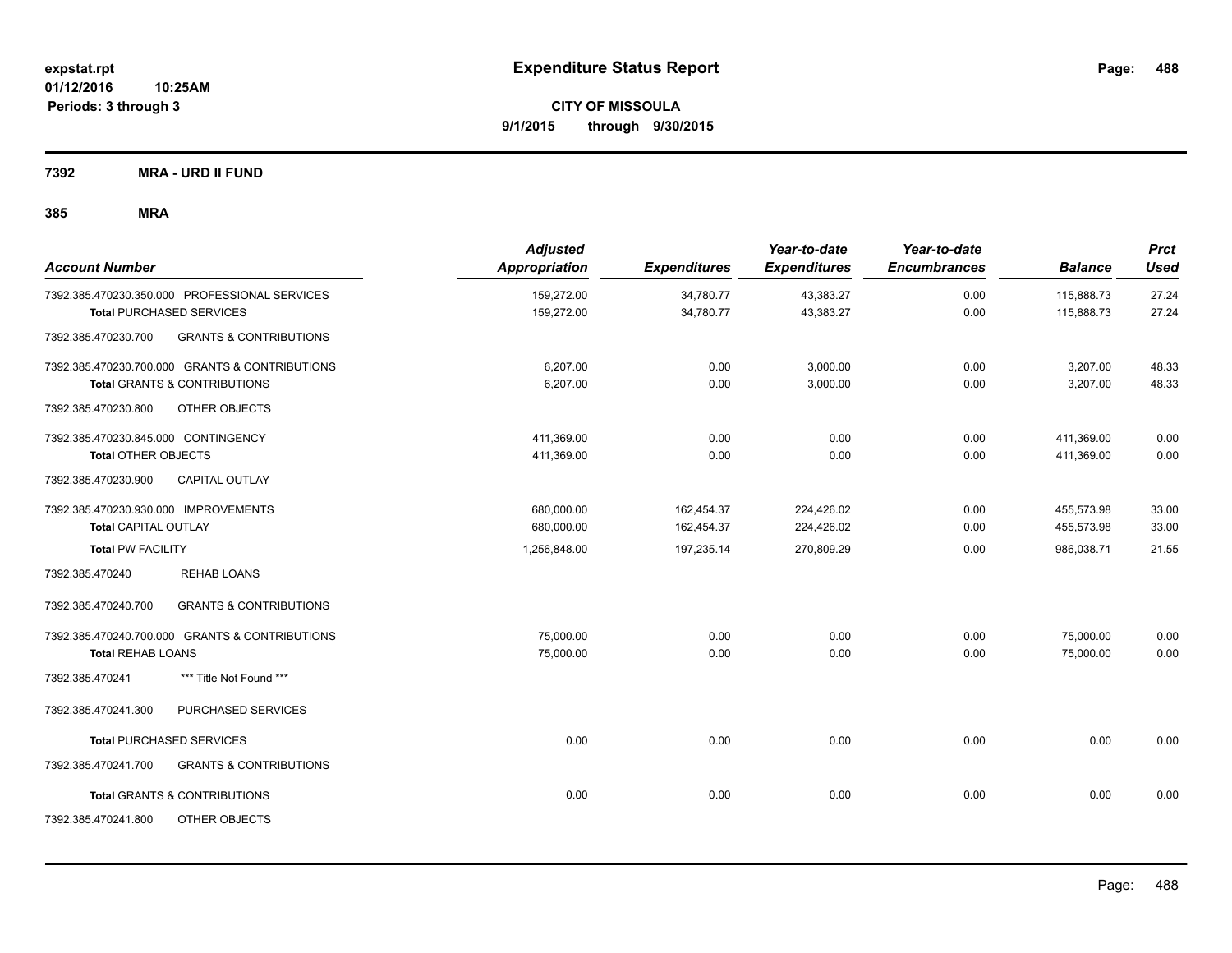**CITY OF MISSOULA 9/1/2015 through 9/30/2015**

**7392 MRA - URD II FUND**

**385 MRA**

| <b>Account Number</b>               |                                               | <b>Adjusted</b><br>Appropriation | <b>Expenditures</b> | Year-to-date<br><b>Expenditures</b> | Year-to-date<br><b>Encumbrances</b> | <b>Balance</b> | <b>Prct</b><br><b>Used</b> |
|-------------------------------------|-----------------------------------------------|----------------------------------|---------------------|-------------------------------------|-------------------------------------|----------------|----------------------------|
| <b>Total OTHER OBJECTS</b>          |                                               | 0.00                             | 0.00                | 0.00                                | 0.00                                | 0.00           | 0.00                       |
| 7392.385.470241.900                 | <b>CAPITAL OUTLAY</b>                         |                                  |                     |                                     |                                     |                |                            |
| Total *** Title Not Found ***       |                                               | 0.00                             | 0.00                | 0.00                                | 0.00                                | 0.00           | 0.00                       |
| 7392.385.470250                     | <b>RELOCATION PAYMENTS</b>                    |                                  |                     |                                     |                                     |                |                            |
| 7392.385.470250.700                 | <b>GRANTS &amp; CONTRIBUTIONS</b>             |                                  |                     |                                     |                                     |                |                            |
|                                     | <b>Total GRANTS &amp; CONTRIBUTIONS</b>       | 0.00                             | 0.00                | 0.00                                | 0.00                                | 0.00           | 0.00                       |
| 7392.385.470250.800                 | OTHER OBJECTS                                 |                                  |                     |                                     |                                     |                |                            |
|                                     | <b>Total RELOCATION PAYMENTS</b>              | 0.00                             | 0.00                | 0.00                                | 0.00                                | 0.00           | 0.00                       |
| 7392.385.470260                     | <b>PLANNING &amp; MGMT</b>                    |                                  |                     |                                     |                                     |                |                            |
| 7392.385.470260.300                 | PURCHASED SERVICES                            |                                  |                     |                                     |                                     |                |                            |
|                                     | 7392.385.470260.350.000 PROFESSIONAL SERVICES | 10,000.00                        | 0.00                | 0.00                                | 0.00                                | 10,000.00      | 0.00                       |
|                                     | <b>Total PURCHASED SERVICES</b>               | 10,000.00                        | 0.00                | 0.00                                | 0.00                                | 10,000.00      | 0.00                       |
| 7392.385.470260.700                 | <b>GRANTS &amp; CONTRIBUTIONS</b>             |                                  |                     |                                     |                                     |                |                            |
|                                     | <b>Total GRANTS &amp; CONTRIBUTIONS</b>       | 0.00                             | 0.00                | 0.00                                | 0.00                                | 0.00           | 0.00                       |
| 7392.385.470260.800                 | OTHER OBJECTS                                 |                                  |                     |                                     |                                     |                |                            |
| 7392.385.470260.845.000 CONTINGENCY |                                               | 50,000.00                        | 0.00                | 0.00                                | 0.00                                | 50,000.00      | 0.00                       |
| <b>Total OTHER OBJECTS</b>          |                                               | 50,000.00                        | 0.00                | 0.00                                | 0.00                                | 50,000.00      | 0.00                       |
| <b>Total PLANNING &amp; MGMT</b>    |                                               | 60,000.00                        | 0.00                | 0.00                                | 0.00                                | 60,000.00      | 0.00                       |
| 7392.385.470270                     | <b>CLEARING &amp; DEMO</b>                    |                                  |                     |                                     |                                     |                |                            |

7392.385.470270.700 GRANTS & CONTRIBUTIONS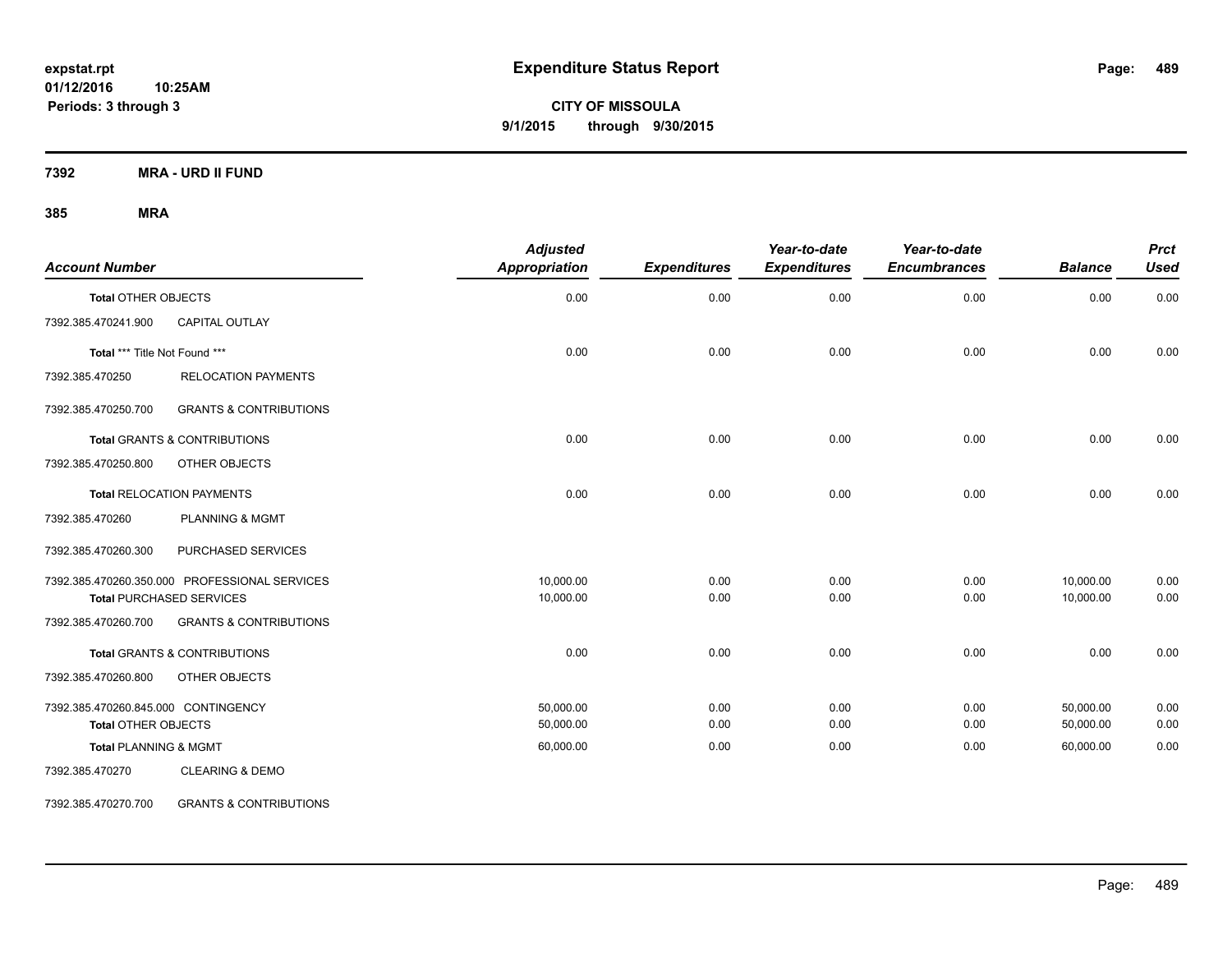**7392 MRA - URD II FUND**

| <b>Account Number</b>               |                                                | <b>Adjusted</b><br>Appropriation | <b>Expenditures</b> | Year-to-date<br><b>Expenditures</b> | Year-to-date<br><b>Encumbrances</b> | <b>Balance</b> | <b>Prct</b><br><b>Used</b> |
|-------------------------------------|------------------------------------------------|----------------------------------|---------------------|-------------------------------------|-------------------------------------|----------------|----------------------------|
|                                     | 7392.385.470270.700.000 GRANTS & CONTRIBUTIONS | 17,400.00                        | 0.00                | 0.00                                | 0.00                                | 17,400.00      | 0.00                       |
|                                     | <b>Total GRANTS &amp; CONTRIBUTIONS</b>        | 17,400.00                        | 0.00                | 0.00                                | 0.00                                | 17,400.00      | 0.00                       |
| 7392.385.470270.800                 | OTHER OBJECTS                                  |                                  |                     |                                     |                                     |                |                            |
| 7392.385.470270.845.000 CONTINGENCY |                                                | 100,000.00                       | 0.00                | 0.00                                | 0.00                                | 100,000.00     | 0.00                       |
| <b>Total OTHER OBJECTS</b>          |                                                | 100,000.00                       | 0.00                | 0.00                                | 0.00                                | 100,000.00     | 0.00                       |
| 7392.385.470270.900                 | <b>CAPITAL OUTLAY</b>                          |                                  |                     |                                     |                                     |                |                            |
| <b>Total CAPITAL OUTLAY</b>         |                                                | 0.00                             | 0.00                | 0.00                                | 0.00                                | 0.00           | 0.00                       |
| Total CLEARING & DEMO               |                                                | 117,400.00                       | 0.00                | 0.00                                | 0.00                                | 117,400.00     | 0.00                       |
| 7392.385.470280                     | 5M SOUTH RESERVE CROSSING                      |                                  |                     |                                     |                                     |                |                            |
| 7392.385.470280.900                 | CAPITAL OUTLAY                                 |                                  |                     |                                     |                                     |                |                            |
|                                     | Total 5M SOUTH RESERVE CROSSING                | 0.00                             | 0.00                | 0.00                                | 0.00                                | 0.00           | 0.00                       |
| 7392.385.470290                     | BROWNFIELD RLF 1.125M                          |                                  |                     |                                     |                                     |                |                            |
| 7392.385.470290.700                 | <b>GRANTS &amp; CONTRIBUTIONS</b>              |                                  |                     |                                     |                                     |                |                            |
|                                     | <b>Total GRANTS &amp; CONTRIBUTIONS</b>        | 0.00                             | 0.00                | 0.00                                | 0.00                                | 0.00           | 0.00                       |
| 7392.385.470290.900                 | <b>CAPITAL OUTLAY</b>                          |                                  |                     |                                     |                                     |                |                            |
|                                     | Total BROWNFIELD RLF 1.125M                    | 0.00                             | 0.00                | 0.00                                | 0.00                                | 0.00           | 0.00                       |
| 7392.385.470300                     | SAFEWAY/ST PAT 1.5M                            |                                  |                     |                                     |                                     |                |                            |
| 7392.385.470300.900                 | <b>CAPITAL OUTLAY</b>                          |                                  |                     |                                     |                                     |                |                            |
| Total SAFEWAY/ST PAT 1.5M           |                                                | 0.00                             | 0.00                | 0.00                                | 0.00                                | 0.00           | 0.00                       |
| 7392.385.470301                     | 5.75M SILVER PARK/WYOMIN/MRL                   |                                  |                     |                                     |                                     |                |                            |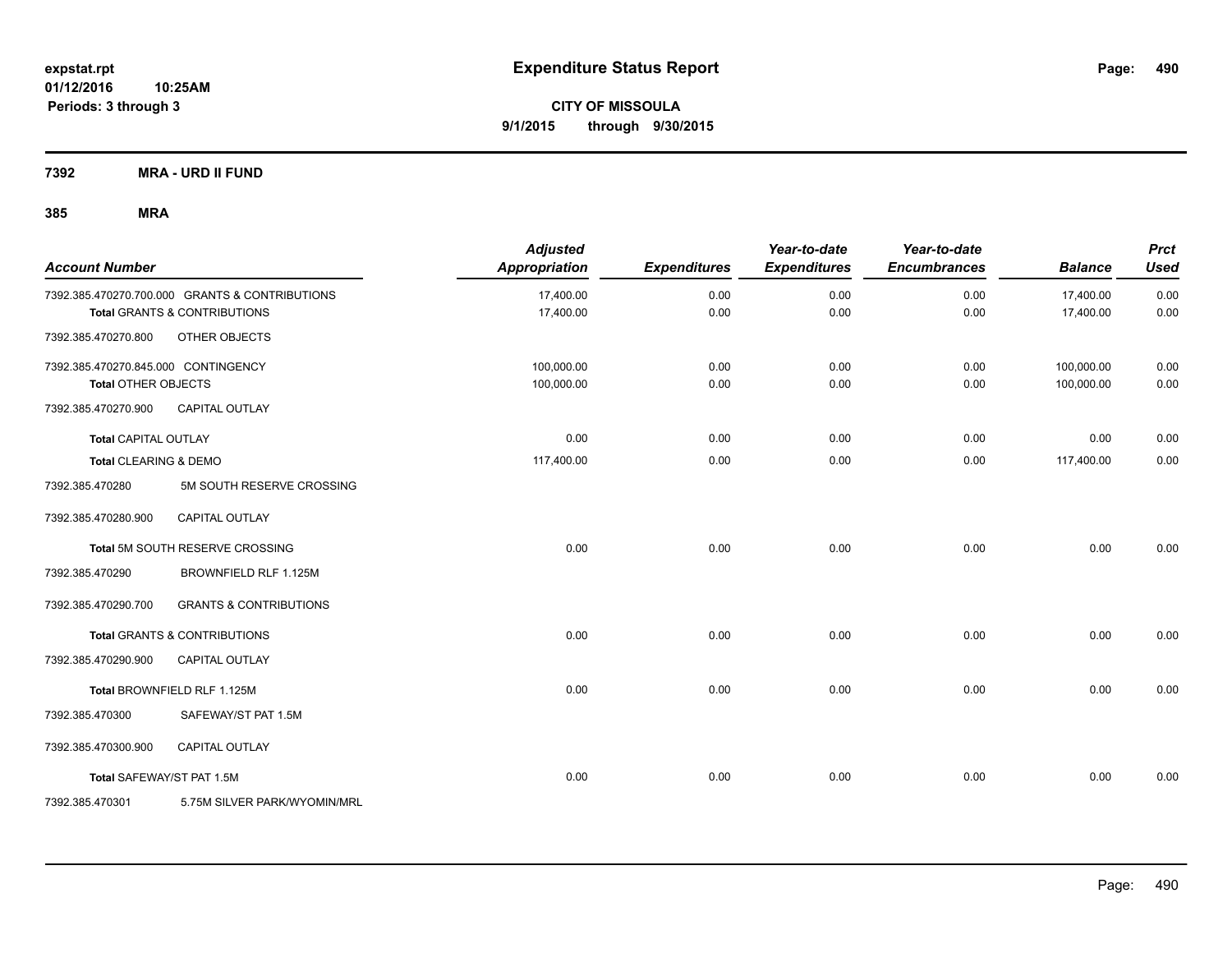**CITY OF MISSOULA 9/1/2015 through 9/30/2015**

**7392 MRA - URD II FUND**

|                            |                                         | <b>Adjusted</b>      |                     | Year-to-date        | Year-to-date        |                | <b>Prct</b> |
|----------------------------|-----------------------------------------|----------------------|---------------------|---------------------|---------------------|----------------|-------------|
| <b>Account Number</b>      |                                         | <b>Appropriation</b> | <b>Expenditures</b> | <b>Expenditures</b> | <b>Encumbrances</b> | <b>Balance</b> | <b>Used</b> |
| 7392.385.470301.300        | PURCHASED SERVICES                      |                      |                     |                     |                     |                |             |
|                            | <b>Total PURCHASED SERVICES</b>         | 0.00                 | 0.00                | 0.00                | 0.00                | 0.00           | 0.00        |
| 7392.385.470301.700        | <b>GRANTS &amp; CONTRIBUTIONS</b>       |                      |                     |                     |                     |                |             |
|                            | <b>Total GRANTS &amp; CONTRIBUTIONS</b> | 0.00                 | 0.00                | 0.00                | 0.00                | 0.00           | 0.00        |
| 7392.385.470301.800        | OTHER OBJECTS                           |                      |                     |                     |                     |                |             |
| <b>Total OTHER OBJECTS</b> |                                         | 0.00                 | 0.00                | 0.00                | 0.00                | 0.00           | 0.00        |
| 7392.385.470301.900        | <b>CAPITAL OUTLAY</b>                   |                      |                     |                     |                     |                |             |
|                            | Total 5.75M SILVER PARK/WYOMIN/MRL      | 0.00                 | 0.00                | 0.00                | 0.00                | 0.00           | 0.00        |
| 7392.385.510110            | <b>MERCHANT SERVICES</b>                |                      |                     |                     |                     |                |             |
| 7392.385.510110.500        | <b>FIXED CHARGES</b>                    |                      |                     |                     |                     |                |             |
|                            | <b>Total MERCHANT SERVICES</b>          | 0.00                 | 0.00                | 0.00                | 0.00                | 0.00           | 0.00        |
| Total MRA - URD II FUND    |                                         | 1,809,248.00         | 197,235.14          | 270,809.29          | 0.00                | 1,538,438.71   | 14.97       |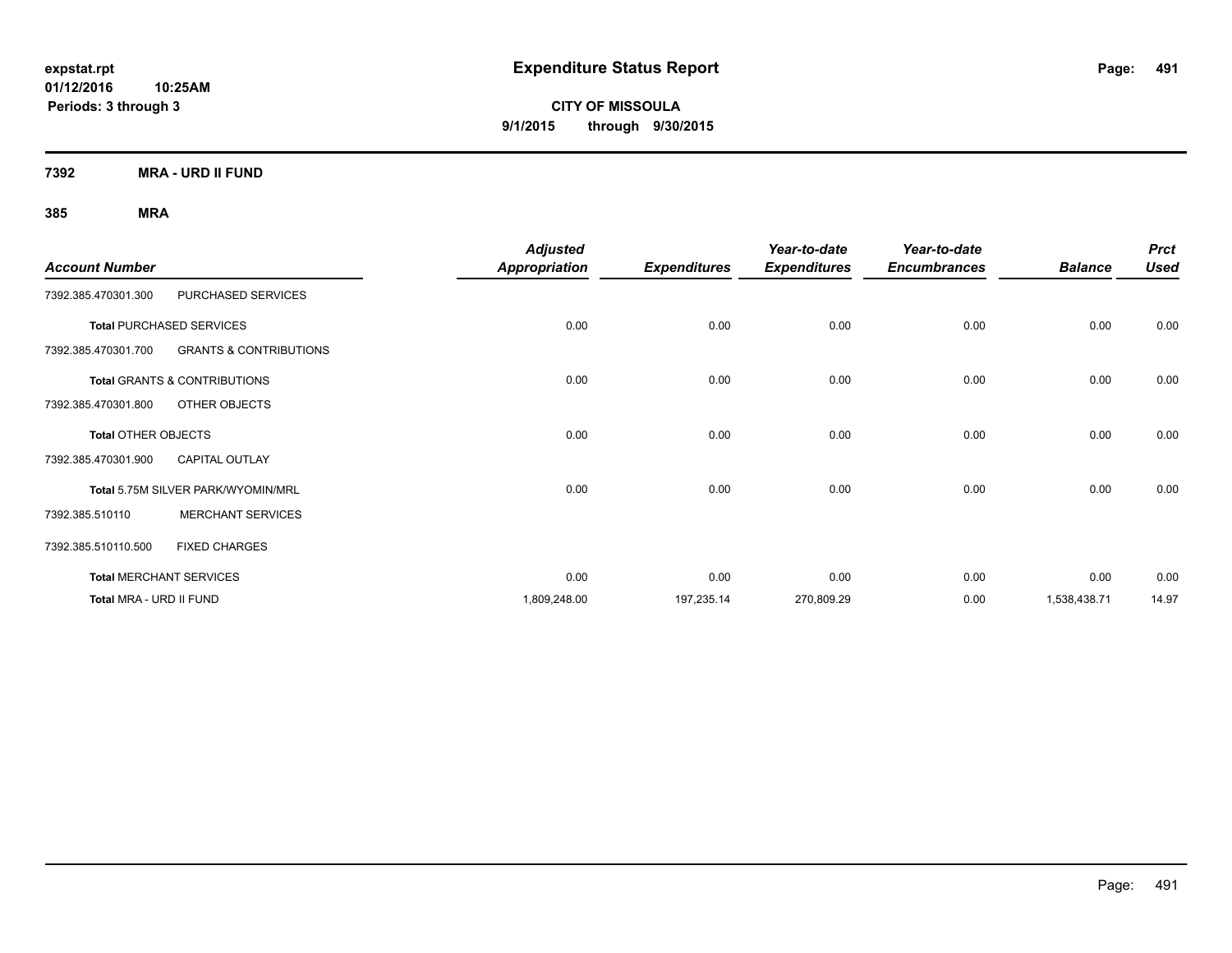**CITY OF MISSOULA 9/1/2015 through 9/30/2015**

**7393 MRA - URD III FUND**

**385 MRA**

| <b>Account Number</b>                   |                                                         | <b>Adjusted</b><br><b>Appropriation</b> | <b>Expenditures</b> | Year-to-date<br><b>Expenditures</b> | Year-to-date<br><b>Encumbrances</b> | <b>Balance</b> | <b>Prct</b><br><b>Used</b> |
|-----------------------------------------|---------------------------------------------------------|-----------------------------------------|---------------------|-------------------------------------|-------------------------------------|----------------|----------------------------|
| 7393.385.470210                         | <b>ADMINISTRATION</b>                                   |                                         |                     |                                     |                                     |                |                            |
| 7393.385.470210.100                     | PERSONAL SERVICES                                       |                                         |                     |                                     |                                     |                |                            |
|                                         | 7393.385.470210.110.000 SALARIES AND WAGES              | 372,712.00                              | 25,251.64           | 69,082.35                           | 0.00                                | 303,629.65     | 18.54                      |
|                                         | 7393.385.470210.120.000 OVERTIME/TERMINATION            | 5.000.00                                | 0.00                | 144.37                              | 0.00                                | 4.855.63       | 2.89                       |
|                                         | 7393.385.470210.140.000 EMPLOYER CONTRIBUTIONS          | 123,117.00                              | 8,234.18            | 26,250.12                           | 0.00                                | 96.866.88      | 21.32                      |
|                                         | 7393.385.470210.141.000 STATE RETIREMENT CONTRIBUTIONS  | 0.00                                    | 0.00                | 43.83                               | 0.00                                | $-43.83$       | 0.00                       |
| <b>Total PERSONAL SERVICES</b>          |                                                         | 500,829.00                              | 33,485.82           | 95,520.67                           | 0.00                                | 405,308.33     | 19.07                      |
| 7393.385.470210.200                     | <b>SUPPLIES</b>                                         |                                         |                     |                                     |                                     |                |                            |
| 7393.385.470210.210.000 OFFICE SUPPLIES |                                                         | 4,000.00                                | 679.39              | 823.22                              | 0.00                                | 3,176.78       | 20.58                      |
|                                         | 7393.385.470210.220.000 OPERATING SUPPLIES              | 500.00                                  | 0.00                | 135.96                              | 0.00                                | 364.04         | 27.19                      |
| 7393.385.470210.230.000                 | REPAIR/MAINTENANCE                                      | 828.00                                  | 0.00                | 0.00                                | 0.00                                | 828.00         | 0.00                       |
| 7393.385.470210.231.000                 | <b>GASOLINE</b>                                         | 400.00                                  | 0.00                | 39.40                               | 0.00                                | 360.60         | 9.85                       |
| 7393.385.470210.240.000 OTHER SUPPLIES  |                                                         | 3,398.00                                | 0.00                | 0.00                                | 0.00                                | 3,398.00       | 0.00                       |
| <b>Total SUPPLIES</b>                   |                                                         | 9,126.00                                | 679.39              | 998.58                              | 0.00                                | 8,127.42       | 10.94                      |
| 7393.385.470210.300                     | <b>PURCHASED SERVICES</b>                               |                                         |                     |                                     |                                     |                |                            |
| 7393.385.470210.310.000 COMMUNICATIONS  |                                                         | 800.00                                  | 36.26               | 44.92                               | 0.00                                | 755.08         | 5.62                       |
| 7393.385.470210.320.000                 | PRINTING & DUPLICATING                                  | 3,000.00                                | 30.86               | 134.95                              | 0.00                                | 2,865.05       | 4.50                       |
|                                         | 7393.385.470210.330.000 PUBLICITY, SUBSCRIPTIONS & DUES | 3,000.00                                | 100.00              | 656.00                              | 0.00                                | 2,344.00       | 21.87                      |
| 7393.385.470210.344.000                 | TELEPHONE SERVICE                                       | 1,300.00                                | 58.99               | 117.95                              | 0.00                                | 1,182.05       | 9.07                       |
| 7393.385.470210.345.000 GARBAGE         |                                                         | 565.00                                  | 43.26               | 129.57                              | 0.00                                | 435.43         | 22.93                      |
|                                         | 7393.385.470210.350.000 PROFESSIONAL SERVICES           | 138.879.00                              | 950.00              | 950.00                              | 0.00                                | 137,929.00     | 0.68                       |
|                                         | 7393.385.470210.360.000 REPAIR & MAINTENANCE            | 6,990.00                                | 326.97              | 653.94                              | 0.00                                | 6,336.06       | 9.36                       |
| 7393.385.470210.370.000 TRAVEL          |                                                         | 3,500.00                                | 0.00                | 0.00                                | 0.00                                | 3,500.00       | 0.00                       |
| 7393.385.470210.380.000 TRAINING        |                                                         | 4,500.00                                | 229.18              | 229.18                              | 0.00                                | 4,270.82       | 5.09                       |
|                                         | 7393.385.470210.390.000 OTHER PURCHASED SERVICES        | 500.00                                  | 0.00                | 0.00                                | 0.00                                | 500.00         | 0.00                       |
| <b>Total PURCHASED SERVICES</b>         |                                                         | 163,034.00                              | 1,775.52            | 2,916.51                            | 0.00                                | 160,117.49     | 1.79                       |

7393.385.470210.700 GRANTS & CONTRIBUTIONS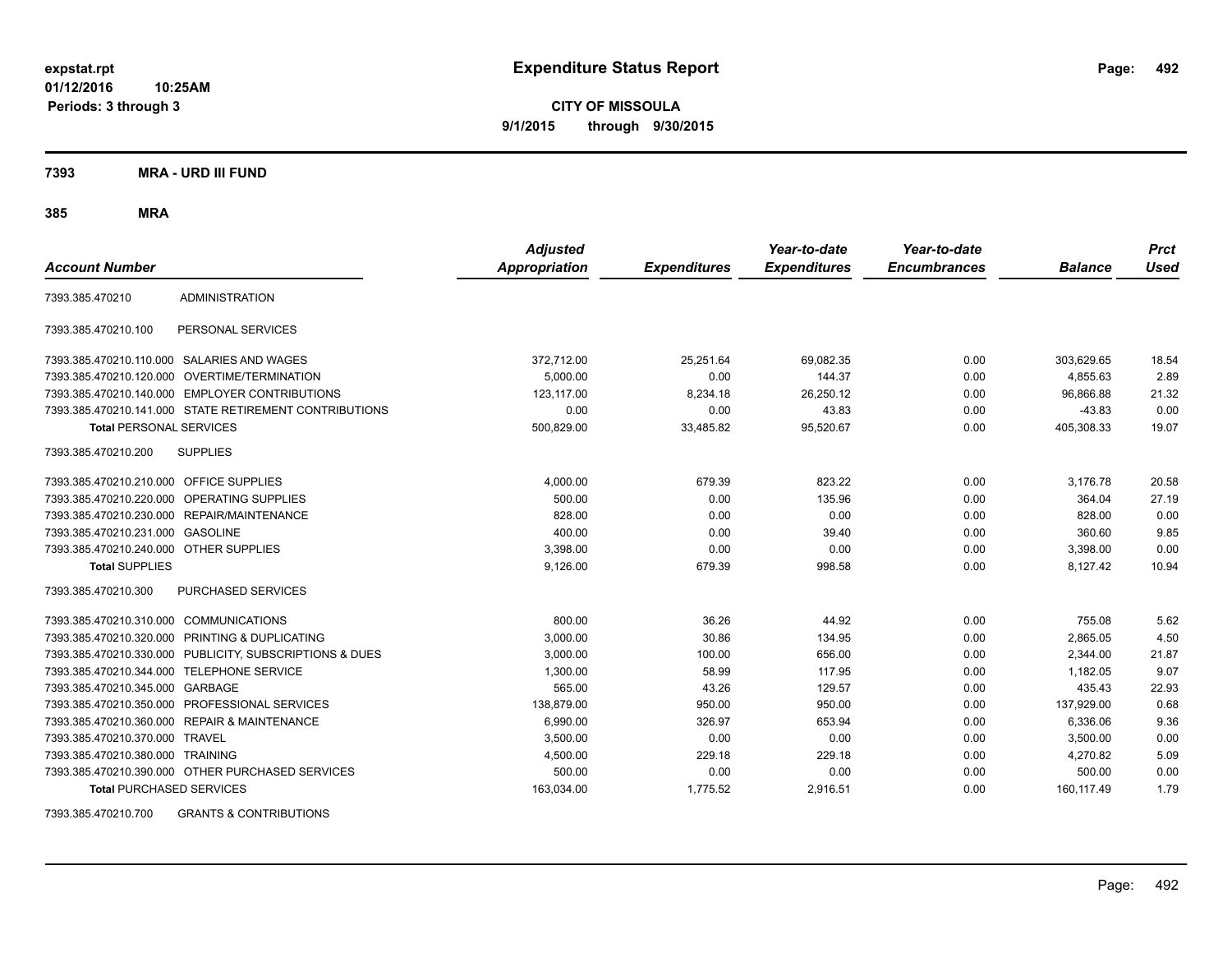**CITY OF MISSOULA 9/1/2015 through 9/30/2015**

**7393 MRA - URD III FUND**

| <b>Account Number</b>                |                                                | <b>Adjusted</b><br><b>Appropriation</b> | <b>Expenditures</b> | Year-to-date<br><b>Expenditures</b> | Year-to-date<br><b>Encumbrances</b> | <b>Balance</b> | Prct<br><b>Used</b> |
|--------------------------------------|------------------------------------------------|-----------------------------------------|---------------------|-------------------------------------|-------------------------------------|----------------|---------------------|
|                                      | <b>Total GRANTS &amp; CONTRIBUTIONS</b>        | 0.00                                    | 0.00                | 0.00                                | 0.00                                | 0.00           | 0.00                |
| 7393.385.470210.800                  | OTHER OBJECTS                                  |                                         |                     |                                     |                                     |                |                     |
| <b>Total OTHER OBJECTS</b>           |                                                | 0.00                                    | 0.00                | 0.00                                | 0.00                                | 0.00           | 0.00                |
| 7393.385.470210.900                  | CAPITAL OUTLAY                                 |                                         |                     |                                     |                                     |                |                     |
| <b>Total CAPITAL OUTLAY</b>          |                                                | 0.00                                    | 0.00                | 0.00                                | 0.00                                | 0.00           | 0.00                |
| <b>Total ADMINISTRATION</b>          |                                                | 672,989.00                              | 35,940.73           | 99,435.76                           | 0.00                                | 573,553.24     | 14.78               |
| 7393.385.470220                      | PROPERTY ACQUISITION                           |                                         |                     |                                     |                                     |                |                     |
| 7393.385.470220.800                  | OTHER OBJECTS                                  |                                         |                     |                                     |                                     |                |                     |
|                                      | <b>Total PROPERTY ACQUISITION</b>              | 0.00                                    | 0.00                | 0.00                                | 0.00                                | 0.00           | 0.00                |
| 7393.385.470230                      | PW FACILITY                                    |                                         |                     |                                     |                                     |                |                     |
| 7393.385.470230.300                  | PURCHASED SERVICES                             |                                         |                     |                                     |                                     |                |                     |
|                                      | 7393.385.470230.350.000 PROFESSIONAL SERVICES  | 233,117.00                              | 7,928.93            | 143,274.03                          | 0.00                                | 89,842.97      | 61.46               |
|                                      | Total PURCHASED SERVICES                       | 233,117.00                              | 7,928.93            | 143,274.03                          | 0.00                                | 89,842.97      | 61.46               |
| 7393.385.470230.700                  | <b>GRANTS &amp; CONTRIBUTIONS</b>              |                                         |                     |                                     |                                     |                |                     |
|                                      | 7393.385.470230.700.000 GRANTS & CONTRIBUTIONS | 1,857,624.00                            | 0.00                | 0.00                                | 0.00                                | 1,857,624.00   | 0.00                |
|                                      | <b>Total GRANTS &amp; CONTRIBUTIONS</b>        | 1,857,624.00                            | 0.00                | 0.00                                | 0.00                                | 1,857,624.00   | 0.00                |
| 7393.385.470230.800                  | OTHER OBJECTS                                  |                                         |                     |                                     |                                     |                |                     |
| 7393.385.470230.845.000 CONTINGENCY  |                                                | 534,332.00                              | 0.00                | 0.00                                | 0.00                                | 534,332.00     | 0.00                |
| <b>Total OTHER OBJECTS</b>           |                                                | 534,332.00                              | 0.00                | 0.00                                | 0.00                                | 534,332.00     | 0.00                |
| 7393.385.470230.900                  | <b>CAPITAL OUTLAY</b>                          |                                         |                     |                                     |                                     |                |                     |
| 7393.385.470230.930.000 IMPROVEMENTS |                                                | 2,115,956.00                            | 8,470.50            | 8,658.00                            | 0.00                                | 2,107,298.00   | 0.41                |
| <b>Total CAPITAL OUTLAY</b>          |                                                | 2,115,956.00                            | 8,470.50            | 8,658.00                            | 0.00                                | 2,107,298.00   | 0.41                |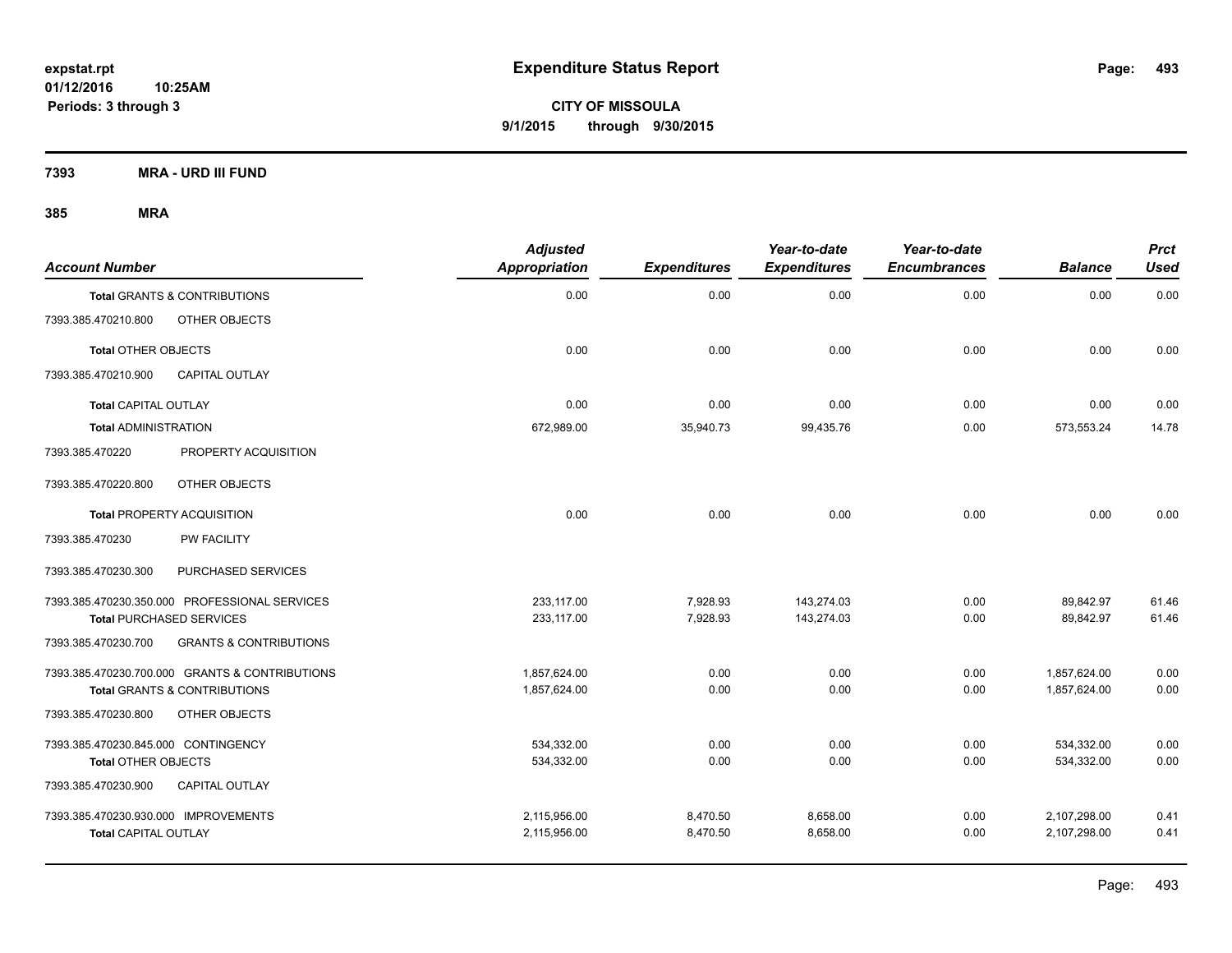**CITY OF MISSOULA 9/1/2015 through 9/30/2015**

**7393 MRA - URD III FUND**

| <b>Account Number</b>                                             |                                                                                  | <b>Adjusted</b><br><b>Appropriation</b> | <b>Expenditures</b>    | Year-to-date<br><b>Expenditures</b> | Year-to-date<br><b>Encumbrances</b> | <b>Balance</b>           | <b>Prct</b><br><b>Used</b> |
|-------------------------------------------------------------------|----------------------------------------------------------------------------------|-----------------------------------------|------------------------|-------------------------------------|-------------------------------------|--------------------------|----------------------------|
| <b>Total PW FACILITY</b>                                          |                                                                                  | 4,741,029.00                            | 16,399.43              | 151,932.03                          | 0.00                                | 4,589,096.97             | 3.20                       |
| 7393.385.470240                                                   | <b>REHAB LOANS</b>                                                               |                                         |                        |                                     |                                     |                          |                            |
| 7393.385.470240.700                                               | <b>GRANTS &amp; CONTRIBUTIONS</b>                                                |                                         |                        |                                     |                                     |                          |                            |
| <b>Total REHAB LOANS</b>                                          | 7393.385.470240.700.000 GRANTS & CONTRIBUTIONS                                   | 300,000.00<br>300,000.00                | 0.00<br>0.00           | 0.00<br>0.00                        | 0.00<br>0.00                        | 300,000.00<br>300,000.00 | 0.00<br>0.00               |
| 7393.385.470250                                                   | <b>RELOCATION PAYMENTS</b>                                                       |                                         |                        |                                     |                                     |                          |                            |
| 7393.385.470250.800                                               | OTHER OBJECTS                                                                    |                                         |                        |                                     |                                     |                          |                            |
| 7393.385.470250.845.000 CONTINGENCY                               | <b>Total RELOCATION PAYMENTS</b>                                                 | 50,000.00<br>50,000.00                  | 0.00<br>0.00           | 0.00<br>0.00                        | 0.00<br>0.00                        | 50,000.00<br>50,000.00   | 0.00<br>0.00               |
| 7393.385.470260                                                   | <b>PLANNING &amp; MGMT</b>                                                       |                                         |                        |                                     |                                     |                          |                            |
| 7393.385.470260.300                                               | PURCHASED SERVICES                                                               |                                         |                        |                                     |                                     |                          |                            |
|                                                                   | 7393.385.470260.350.000 PROFESSIONAL SERVICES<br><b>Total PURCHASED SERVICES</b> | 134.867.00<br>134,867.00                | 24,659.83<br>24,659.83 | 31,120.78<br>31,120.78              | 0.00<br>0.00                        | 103,746.22<br>103,746.22 | 23.08<br>23.08             |
| 7393.385.470260.700                                               | <b>GRANTS &amp; CONTRIBUTIONS</b>                                                |                                         |                        |                                     |                                     |                          |                            |
|                                                                   | <b>Total GRANTS &amp; CONTRIBUTIONS</b>                                          | 0.00                                    | 0.00                   | 0.00                                | 0.00                                | 0.00                     | 0.00                       |
| 7393.385.470260.800                                               | OTHER OBJECTS                                                                    |                                         |                        |                                     |                                     |                          |                            |
| 7393.385.470260.845.000 CONTINGENCY<br><b>Total OTHER OBJECTS</b> |                                                                                  | 100,000.00<br>100,000.00                | 0.00<br>0.00           | 0.00<br>0.00                        | 0.00<br>0.00                        | 100,000.00<br>100,000.00 | 0.00<br>0.00               |
| <b>Total PLANNING &amp; MGMT</b>                                  |                                                                                  | 234,867.00                              | 24,659.83              | 31,120.78                           | 0.00                                | 203,746.22               | 13.25                      |
| 7393.385.470270                                                   | <b>CLEARING &amp; DEMO</b>                                                       |                                         |                        |                                     |                                     |                          |                            |
| 7393.385.470270.300                                               | PURCHASED SERVICES                                                               |                                         |                        |                                     |                                     |                          |                            |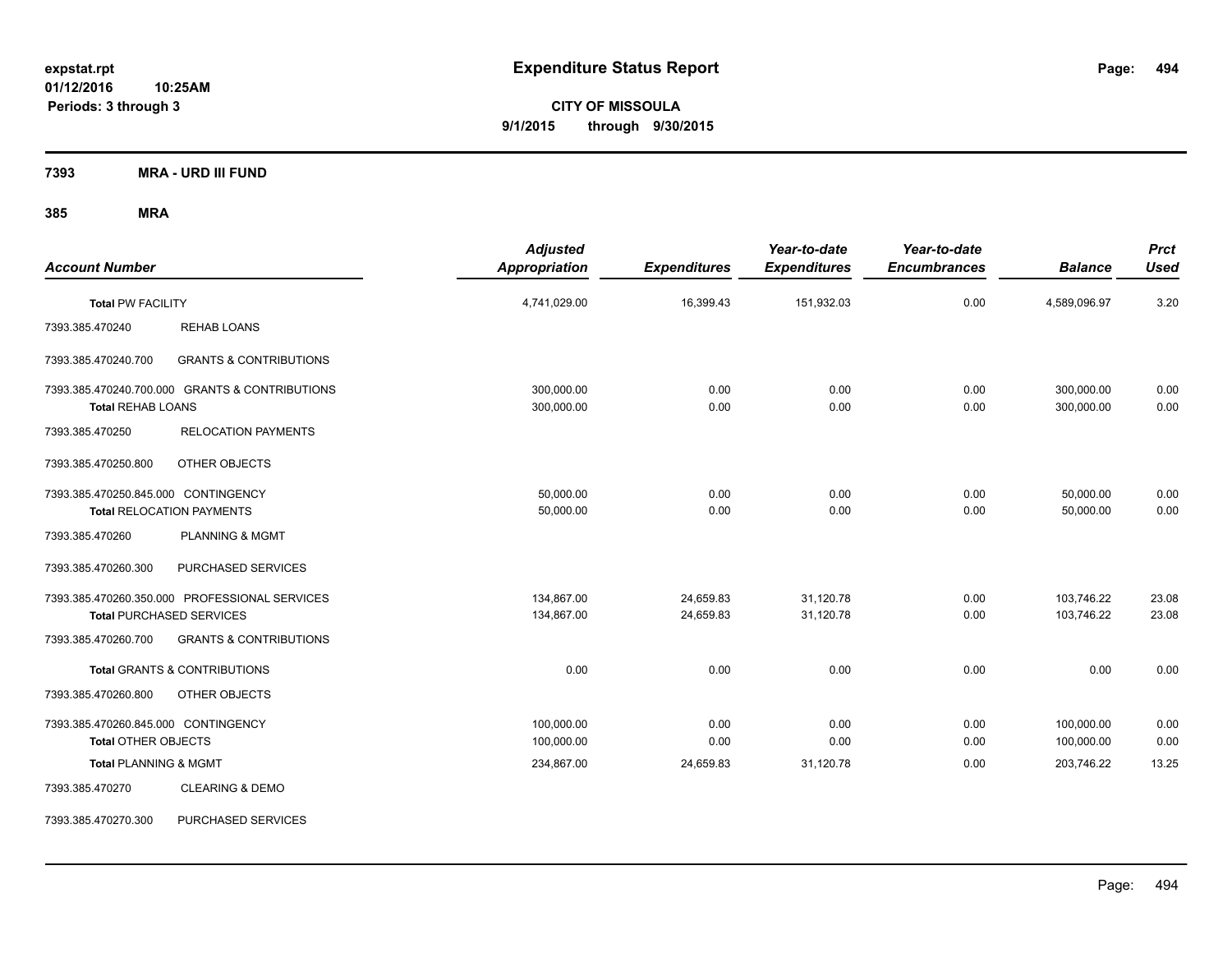**CITY OF MISSOULA 9/1/2015 through 9/30/2015**

**7393 MRA - URD III FUND**

| <b>Account Number</b>               |                                                | <b>Adjusted</b><br>Appropriation | <b>Expenditures</b> | Year-to-date<br><b>Expenditures</b> | Year-to-date<br><b>Encumbrances</b> | <b>Balance</b> | <b>Prct</b><br><b>Used</b> |
|-------------------------------------|------------------------------------------------|----------------------------------|---------------------|-------------------------------------|-------------------------------------|----------------|----------------------------|
|                                     | <b>Total PURCHASED SERVICES</b>                | 0.00                             | 0.00                | 0.00                                | 0.00                                | 0.00           | 0.00                       |
| 7393.385.470270.700                 | <b>GRANTS &amp; CONTRIBUTIONS</b>              |                                  |                     |                                     |                                     |                |                            |
|                                     | 7393.385.470270.700.000 GRANTS & CONTRIBUTIONS | 40.800.00                        | 0.00                | 0.00                                | 0.00                                | 40.800.00      | 0.00                       |
|                                     | <b>Total GRANTS &amp; CONTRIBUTIONS</b>        | 40,800.00                        | 0.00                | 0.00                                | 0.00                                | 40,800.00      | 0.00                       |
| 7393.385.470270.800                 | OTHER OBJECTS                                  |                                  |                     |                                     |                                     |                |                            |
| 7393.385.470270.845.000 CONTINGENCY |                                                | 100,000.00                       | 0.00                | 0.00                                | 0.00                                | 100,000.00     | 0.00                       |
| <b>Total OTHER OBJECTS</b>          |                                                | 100,000.00                       | 0.00                | 0.00                                | 0.00                                | 100,000.00     | 0.00                       |
| <b>Total CLEARING &amp; DEMO</b>    |                                                | 140,800.00                       | 0.00                | 0.00                                | 0.00                                | 140,800.00     | 0.00                       |
| 7393.385.470280                     | 5M SOUTH RESERVE CROSSING                      |                                  |                     |                                     |                                     |                |                            |
| 7393.385.470280.300                 | PURCHASED SERVICES                             |                                  |                     |                                     |                                     |                |                            |
|                                     | <b>Total PURCHASED SERVICES</b>                | 0.00                             | 0.00                | 0.00                                | 0.00                                | 0.00           | 0.00                       |
| 7393.385.470280.800                 | OTHER OBJECTS                                  |                                  |                     |                                     |                                     |                |                            |
| <b>Total OTHER OBJECTS</b>          |                                                | 0.00                             | 0.00                | 0.00                                | 0.00                                | 0.00           | 0.00                       |
| 7393.385.470280.900                 | <b>CAPITAL OUTLAY</b>                          |                                  |                     |                                     |                                     |                |                            |
|                                     | Total 5M SOUTH RESERVE CROSSING                | 0.00                             | 0.00                | 0.00                                | 0.00                                | 0.00           | 0.00                       |
| 7393.385.510110                     | <b>MERCHANT SERVICES</b>                       |                                  |                     |                                     |                                     |                |                            |
| 7393.385.510110.500                 | <b>FIXED CHARGES</b>                           |                                  |                     |                                     |                                     |                |                            |
| <b>Total MERCHANT SERVICES</b>      |                                                | 0.00                             | 0.00                | 0.00                                | 0.00                                | 0.00           | 0.00                       |
| <b>Total MRA</b>                    |                                                | 6,139,685.00                     | 76,999.99           | 282,488.57                          | 0.00                                | 5,857,196.43   | 4.60                       |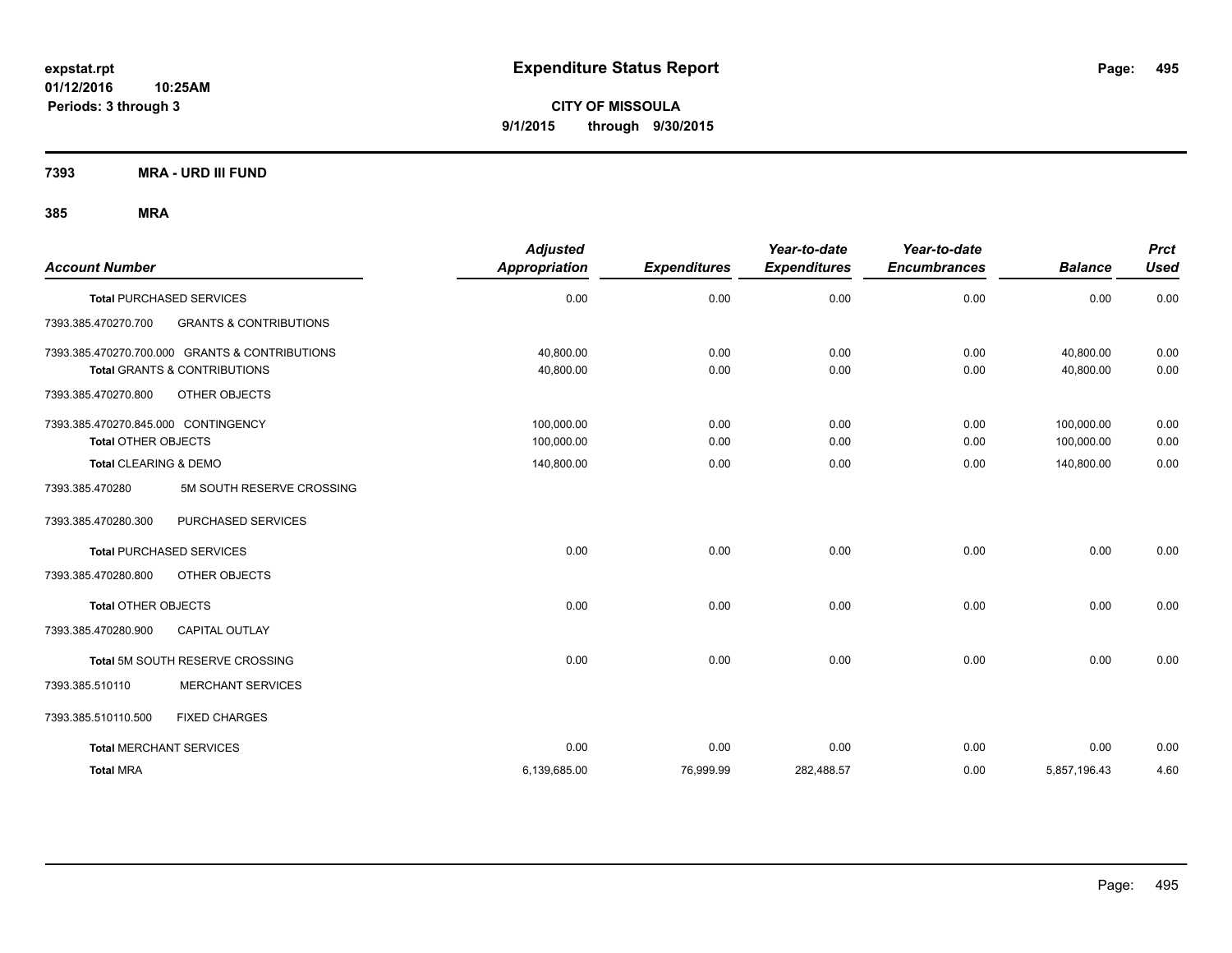**Periods: 3 through 3**

**CITY OF MISSOULA 9/1/2015 through 9/30/2015**

**7393 MRA - URD III FUND**

### **395 PARKING COMMISSION**

**10:25AM**

| <b>Account Number</b>           |                   | <b>Adjusted</b><br>Appropriation | <b>Expenditures</b> | Year-to-date<br><b>Expenditures</b> | Year-to-date<br><b>Encumbrances</b> | <b>Balance</b> | <b>Prct</b><br><b>Used</b> |
|---------------------------------|-------------------|----------------------------------|---------------------|-------------------------------------|-------------------------------------|----------------|----------------------------|
| 7393.395.470210                 | ADMINISTRATION    |                                  |                     |                                     |                                     |                |                            |
| 7393.395.470210.100             | PERSONAL SERVICES |                                  |                     |                                     |                                     |                |                            |
| <b>Total PARKING COMMISSION</b> |                   | 0.00                             | 0.00                | 0.00                                | 0.00                                | 0.00           | 0.00                       |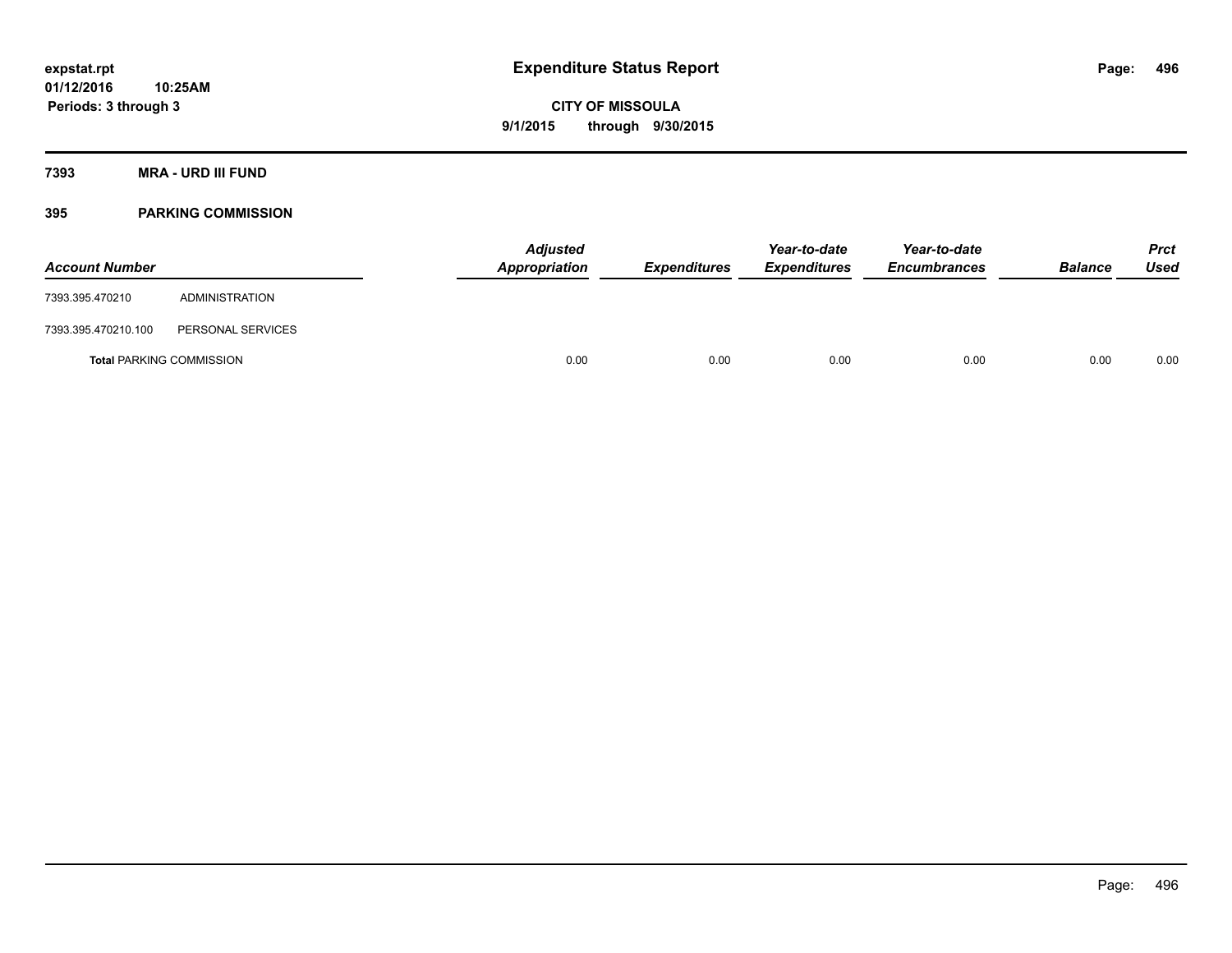**CITY OF MISSOULA 9/1/2015 through 9/30/2015**

**7393 MRA - URD III FUND**

**900 DEPRECIATION**

| <b>Account Number</b>      |                          | <b>Adjusted</b><br><b>Appropriation</b> | <b>Expenditures</b> | Year-to-date<br><b>Expenditures</b> | Year-to-date<br><b>Encumbrances</b> | <b>Balance</b> | <b>Prct</b><br><b>Used</b> |
|----------------------------|--------------------------|-----------------------------------------|---------------------|-------------------------------------|-------------------------------------|----------------|----------------------------|
| 7393.900.510000            | <b>MISCELLANEOUS</b>     |                                         |                     |                                     |                                     |                |                            |
| 7393.900.510000.800        | OTHER OBJECTS            |                                         |                     |                                     |                                     |                |                            |
| <b>Total MISCELLANEOUS</b> |                          | 0.00                                    | 0.00                | 0.00                                | 0.00                                | 0.00           | 0.00                       |
| 7393.900.510110            | <b>MERCHANT SERVICES</b> |                                         |                     |                                     |                                     |                |                            |
| 7393.900.510110.500        | <b>FIXED CHARGES</b>     |                                         |                     |                                     |                                     |                |                            |
| <b>Total DEPRECIATION</b>  |                          | 0.00                                    | 0.00                | 0.00                                | 0.00                                | 0.00           | 0.00                       |
| Total MRA - URD III FUND   |                          | 6,139,685.00                            | 76.999.99           | 282,488.57                          | 0.00                                | 5,857,196.43   | 4.60                       |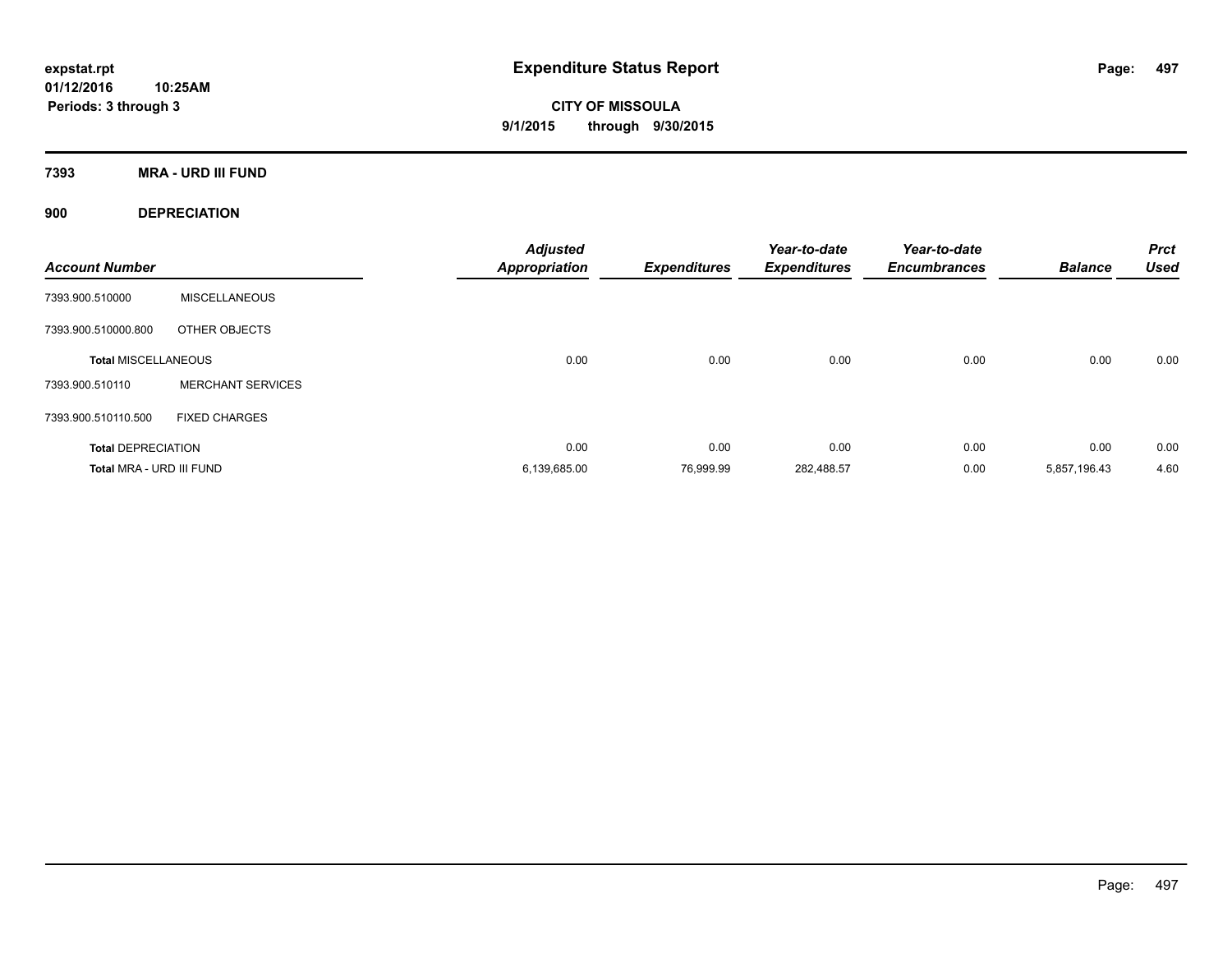**CITY OF MISSOULA 9/1/2015 through 9/30/2015**

### **7394 MRA URD III TI DEBT CLEARING FUND**

| <b>Account Number</b>         |                                         | <b>Adjusted</b><br><b>Appropriation</b> | <b>Expenditures</b> | Year-to-date<br><b>Expenditures</b> | Year-to-date<br><b>Encumbrances</b> | <b>Balance</b> | <b>Prct</b><br><b>Used</b> |
|-------------------------------|-----------------------------------------|-----------------------------------------|---------------------|-------------------------------------|-------------------------------------|----------------|----------------------------|
| 7394.385.470280               | 5M SOUTH RESERVE CROSSING               |                                         |                     |                                     |                                     |                |                            |
| 7394.385.470280.800           | OTHER OBJECTS                           |                                         |                     |                                     |                                     |                |                            |
|                               | Total 5M SOUTH RESERVE CROSSING         | 0.00                                    | 0.00                | 0.00                                | 0.00                                | 0.00           | 0.00                       |
| 7394.385.521000               | <b>INTERFUND OPERATING TRANSFERS</b>    |                                         |                     |                                     |                                     |                |                            |
| 7394.385.521000.800           | OTHER OBJECTS                           |                                         |                     |                                     |                                     |                |                            |
|                               | Total INTERFUND OPERATING TRANSFERS     | 0.00                                    | 0.00                | 0.00                                | 0.00                                | 0.00           | 0.00                       |
| 7394.385.521009               | TRANFERS TO DEBT SERVICE                |                                         |                     |                                     |                                     |                |                            |
| 7394.385.521009.800           | OTHER OBJECTS                           |                                         |                     |                                     |                                     |                |                            |
|                               | Total TRANFERS TO DEBT SERVICE          | 0.00                                    | 0.00                | 0.00                                | 0.00                                | 0.00           | 0.00                       |
| 7394.385.521010               | TRANSFERS TO MRA                        |                                         |                     |                                     |                                     |                |                            |
| 7394.385.521010.800           | OTHER OBJECTS                           |                                         |                     |                                     |                                     |                |                            |
| <b>Total TRANSFERS TO MRA</b> |                                         | 0.00                                    | 0.00                | 0.00                                | 0.00                                | 0.00           | 0.00                       |
|                               | Total MRA URD III TI DEBT CLEARING FUND | 0.00                                    | 0.00                | 0.00                                | 0.00                                | 0.00           | 0.00                       |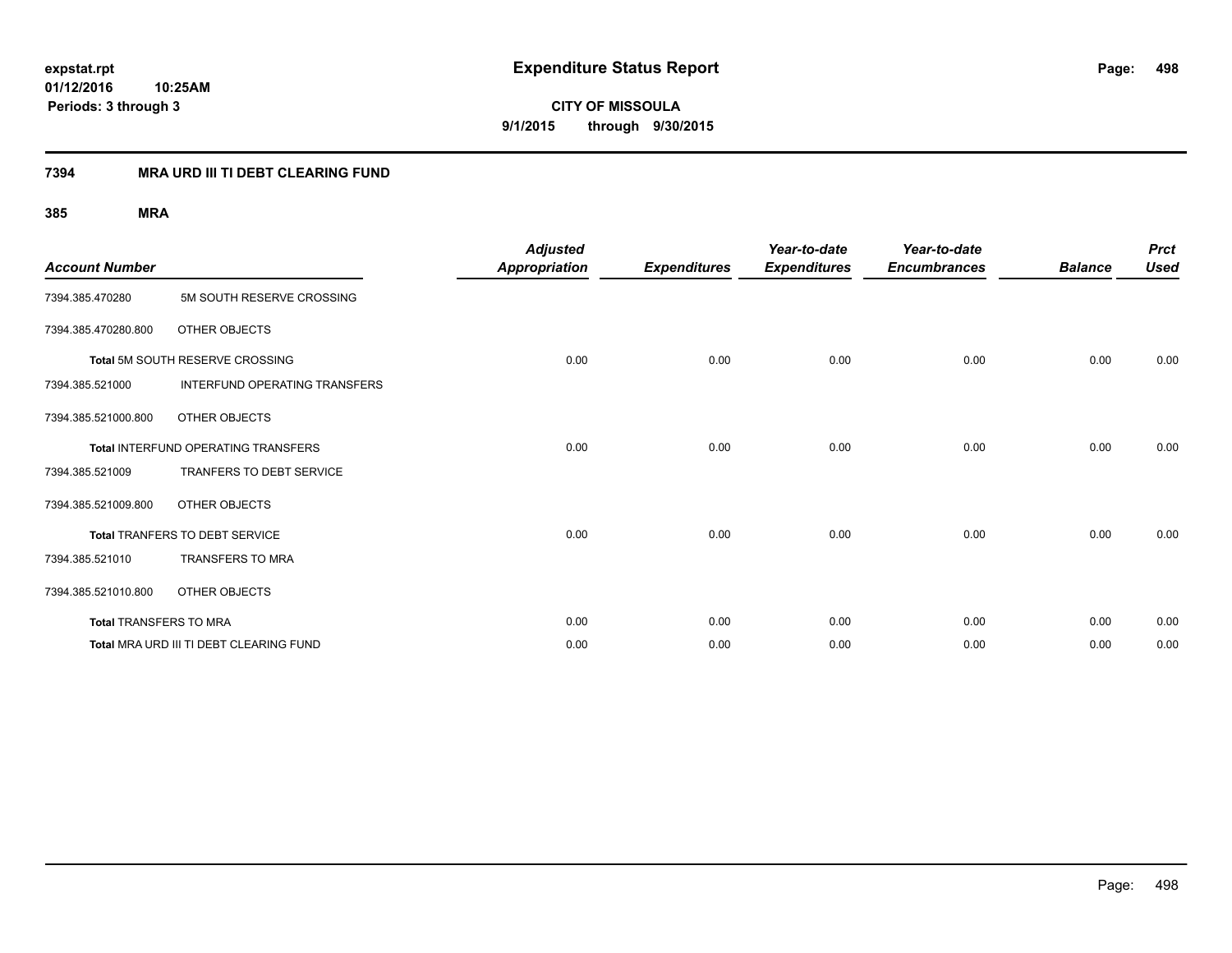**CITY OF MISSOULA 9/1/2015 through 9/30/2015**

### **7395 MRA TAX INCREMENT DEBT SERVICE**

| <b>Account Number</b> |                                             | <b>Adjusted</b><br>Appropriation | <b>Expenditures</b> | Year-to-date<br><b>Expenditures</b> | Year-to-date<br><b>Encumbrances</b> | <b>Balance</b> | <b>Prct</b><br><b>Used</b> |
|-----------------------|---------------------------------------------|----------------------------------|---------------------|-------------------------------------|-------------------------------------|----------------|----------------------------|
| 7395.385.490200       | REVENUE BOND DEBT SERVICE                   |                                  |                     |                                     |                                     |                |                            |
| 7395.385.490200.600   | <b>DEBT SERVICE</b>                         |                                  |                     |                                     |                                     |                |                            |
|                       | Total REVENUE BOND DEBT SERVICE             | 0.00                             | 0.00                | 0.00                                | 0.00                                | 0.00           | 0.00                       |
|                       | <b>Total MRA TAX INCREMENT DEBT SERVICE</b> | 0.00                             | 0.00                | 0.00                                | 0.00                                | 0.00           | 0.00                       |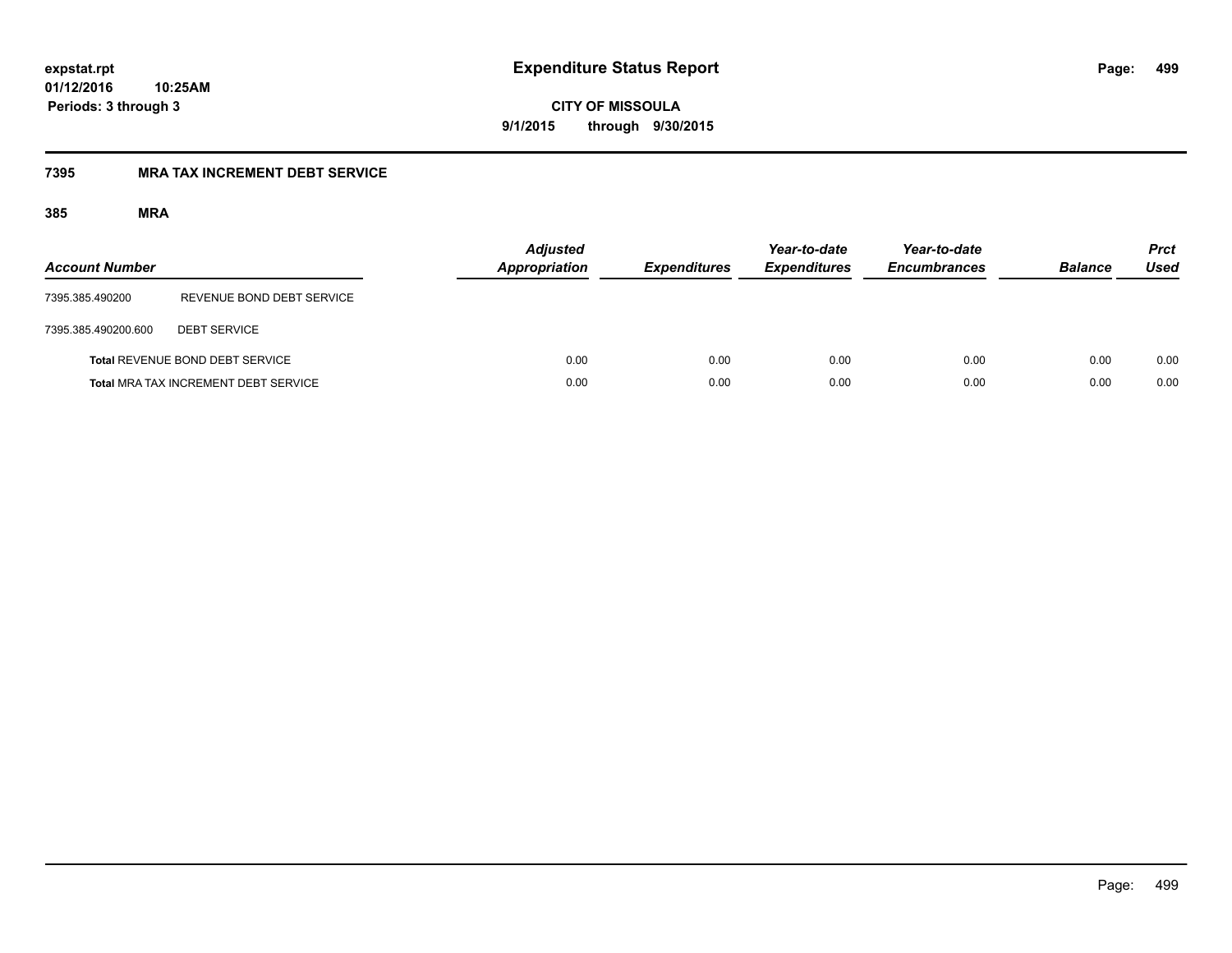**CITY OF MISSOULA 9/1/2015 through 9/30/2015**

### **7396 NRSS DEBT SERVICE SINKING FUND**

| <b>Account Number</b>     |                     | <b>Adjusted</b><br>Appropriation | <b>Expenditures</b> | Year-to-date<br><b>Expenditures</b> | Year-to-date<br><b>Encumbrances</b> | <b>Balance</b> | <b>Prct</b><br><b>Used</b> |
|---------------------------|---------------------|----------------------------------|---------------------|-------------------------------------|-------------------------------------|----------------|----------------------------|
| 7396.385.490603           | TI BOND SINKING     |                                  |                     |                                     |                                     |                |                            |
| 7396.385.490603.600       | <b>DEBT SERVICE</b> |                                  |                     |                                     |                                     |                |                            |
| <b>Total DEBT SERVICE</b> |                     | 0.00                             | 0.00                | 0.00                                | 0.00                                | 0.00           | 0.00                       |
| 7396.385.490603.800       | OTHER OBJECTS       |                                  |                     |                                     |                                     |                |                            |
| <b>Total MRA</b>          |                     | 0.00                             | 0.00                | 0.00                                | 0.00                                | 0.00           | 0.00                       |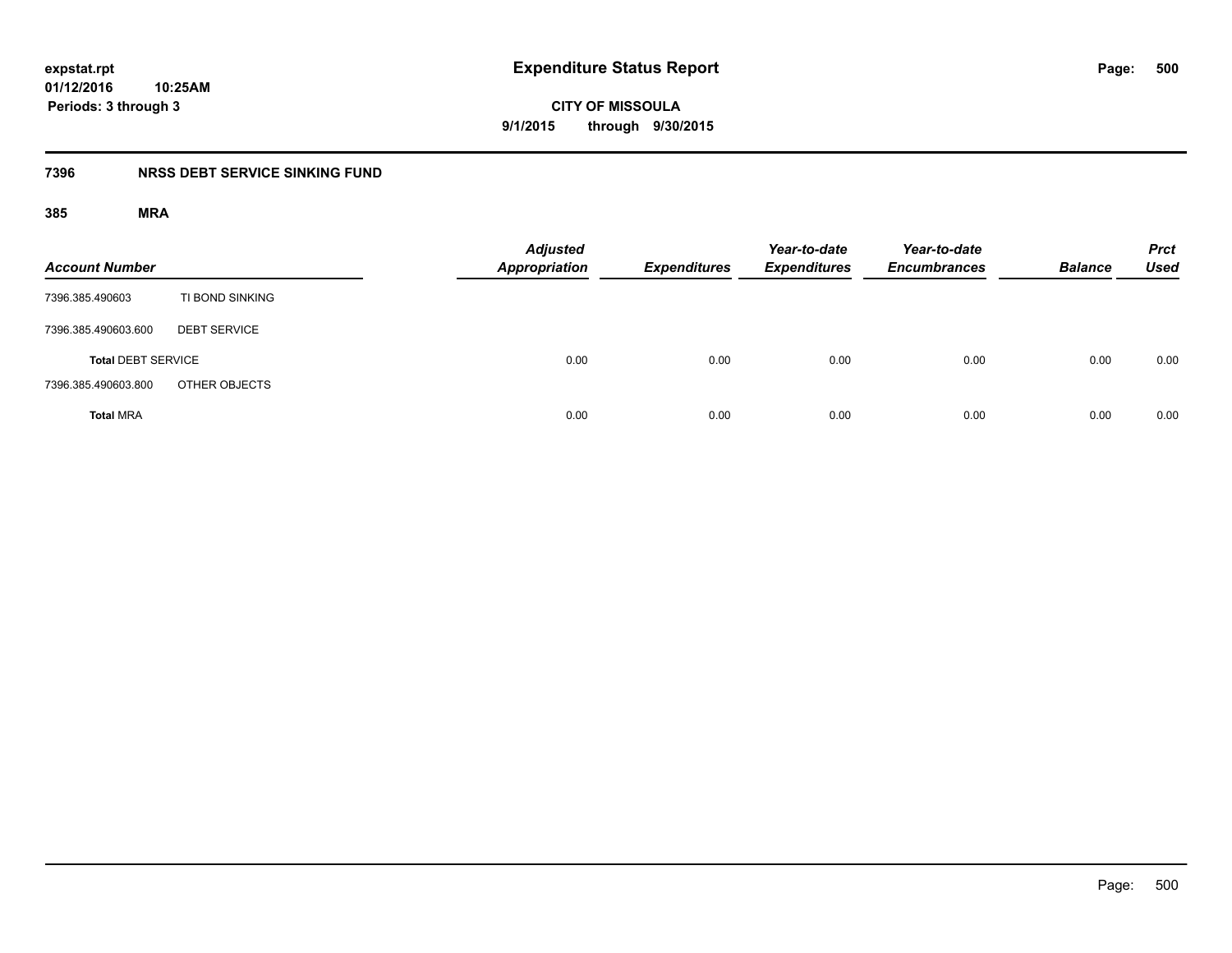**CITY OF MISSOULA 9/1/2015 through 9/30/2015**

### **7396 NRSS DEBT SERVICE SINKING FUND**

| <b>Account Number</b> |                                             | <b>Adjusted</b><br><b>Appropriation</b> | <b>Expenditures</b> | Year-to-date<br><b>Expenditures</b> | Year-to-date<br><b>Encumbrances</b> | <b>Balance</b> | <b>Prct</b><br>Used |
|-----------------------|---------------------------------------------|-----------------------------------------|---------------------|-------------------------------------|-------------------------------------|----------------|---------------------|
| 7396.390.490200       | REVENUE BOND DEBT SERVICE                   |                                         |                     |                                     |                                     |                |                     |
| 7396.390.490200.600   | <b>DEBT SERVICE</b>                         |                                         |                     |                                     |                                     |                |                     |
|                       | <b>Total NRSS DEBT SERVICE SINKING FUND</b> | 0.00                                    | 0.00                | 0.00                                | 0.00                                | 0.00           | 0.00                |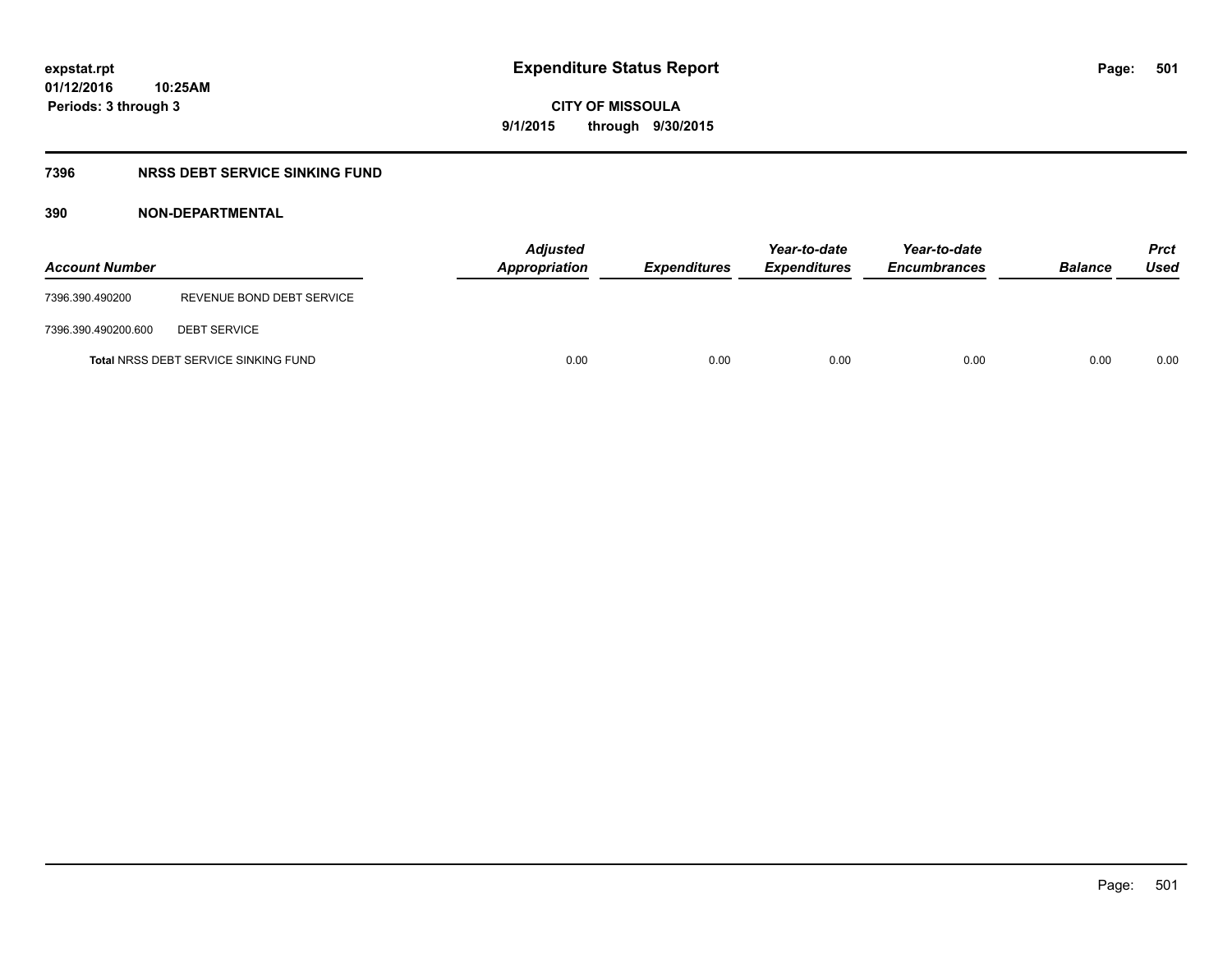### **7397 NORTH RESERVE/SCOTT ST URD**

| <b>Account Number</b>          |                                         | <b>Adjusted</b><br><b>Appropriation</b> | <b>Expenditures</b> | Year-to-date<br><b>Expenditures</b> | Year-to-date<br><b>Encumbrances</b> | <b>Balance</b> | <b>Prct</b><br><b>Used</b> |
|--------------------------------|-----------------------------------------|-----------------------------------------|---------------------|-------------------------------------|-------------------------------------|----------------|----------------------------|
| 7397.385.470210                | <b>ADMINISTRATION</b>                   |                                         |                     |                                     |                                     |                |                            |
| 7397.385.470210.100            | PERSONAL SERVICES                       |                                         |                     |                                     |                                     |                |                            |
| <b>Total PERSONAL SERVICES</b> |                                         | 0.00                                    | 0.00                | 0.00                                | 0.00                                | 0.00           | 0.00                       |
| 7397.385.470210.200            | <b>SUPPLIES</b>                         |                                         |                     |                                     |                                     |                |                            |
| <b>Total SUPPLIES</b>          |                                         | 0.00                                    | 0.00                | 0.00                                | 0.00                                | 0.00           | 0.00                       |
| 7397.385.470210.300            | PURCHASED SERVICES                      |                                         |                     |                                     |                                     |                |                            |
|                                | <b>Total PURCHASED SERVICES</b>         | 0.00                                    | 0.00                | 0.00                                | 0.00                                | 0.00           | 0.00                       |
| 7397.385.470210.700            | <b>GRANTS &amp; CONTRIBUTIONS</b>       |                                         |                     |                                     |                                     |                |                            |
| <b>Total ADMINISTRATION</b>    |                                         | 0.00                                    | 0.00                | 0.00                                | 0.00                                | 0.00           | 0.00                       |
| 7397.385.470230                | <b>PW FACILITY</b>                      |                                         |                     |                                     |                                     |                |                            |
| 7397.385.470230.300            | PURCHASED SERVICES                      |                                         |                     |                                     |                                     |                |                            |
|                                | <b>Total PURCHASED SERVICES</b>         | 0.00                                    | 0.00                | 0.00                                | 0.00                                | 0.00           | 0.00                       |
| 7397.385.470230.700            | <b>GRANTS &amp; CONTRIBUTIONS</b>       |                                         |                     |                                     |                                     |                |                            |
|                                | <b>Total GRANTS &amp; CONTRIBUTIONS</b> | 0.00                                    | 0.00                | 0.00                                | 0.00                                | 0.00           | 0.00                       |
| 7397.385.470230.800            | OTHER OBJECTS                           |                                         |                     |                                     |                                     |                |                            |
| <b>Total PW FACILITY</b>       |                                         | 0.00                                    | 0.00                | 0.00                                | 0.00                                | 0.00           | 0.00                       |
| 7397.385.470231                | BRETZ RV & MARINE IMPROVEMENTS          |                                         |                     |                                     |                                     |                |                            |
| 7397.385.470231.300            | PURCHASED SERVICES                      |                                         |                     |                                     |                                     |                |                            |
|                                | <b>Total PURCHASED SERVICES</b>         | 0.00                                    | 0.00                | 0.00                                | 0.00                                | 0.00           | 0.00                       |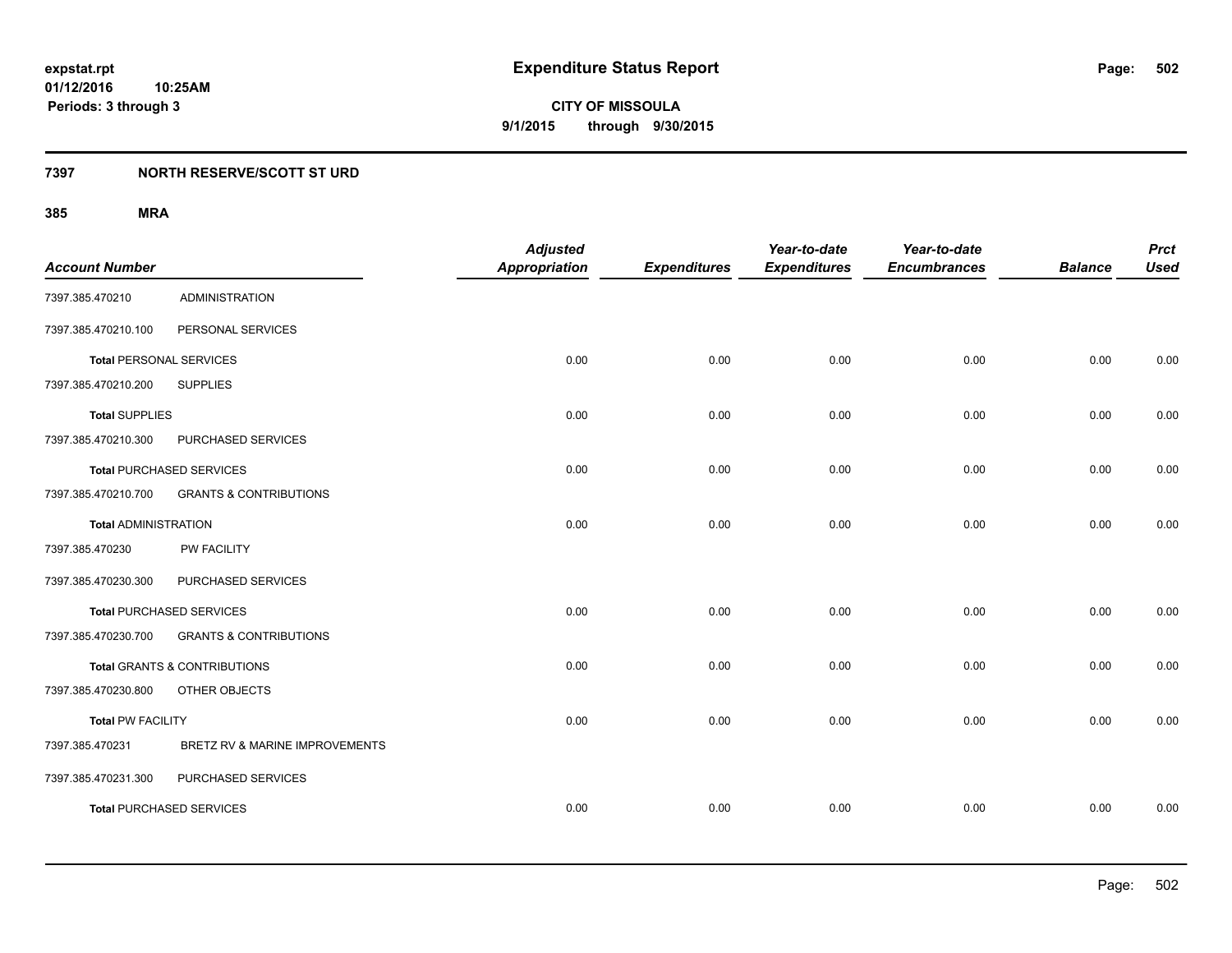### **7397 NORTH RESERVE/SCOTT ST URD**

| <b>Account Number</b>    |                                      | <b>Adjusted</b><br><b>Appropriation</b> | <b>Expenditures</b> | Year-to-date<br><b>Expenditures</b> | Year-to-date<br><b>Encumbrances</b> | <b>Balance</b> | <b>Prct</b><br><b>Used</b> |
|--------------------------|--------------------------------------|-----------------------------------------|---------------------|-------------------------------------|-------------------------------------|----------------|----------------------------|
| 7397.385.470231.700      | <b>GRANTS &amp; CONTRIBUTIONS</b>    |                                         |                     |                                     |                                     |                |                            |
|                          | Total BRETZ RV & MARINE IMPROVEMENTS | 0.00                                    | 0.00                | 0.00                                | 0.00                                | 0.00           | 0.00                       |
| 7397.385.470232          | CONSUMER DIRECT IMPROVEMENTS         |                                         |                     |                                     |                                     |                |                            |
| 7397.385.470232.300      | PURCHASED SERVICES                   |                                         |                     |                                     |                                     |                |                            |
|                          | <b>Total PURCHASED SERVICES</b>      | 0.00                                    | 0.00                | 0.00                                | 0.00                                | 0.00           | 0.00                       |
| 7397.385.470232.800      | OTHER OBJECTS                        |                                         |                     |                                     |                                     |                |                            |
|                          | Total CONSUMER DIRECT IMPROVEMENTS   | 0.00                                    | 0.00                | 0.00                                | 0.00                                | 0.00           | 0.00                       |
| 7397.385.470233          | SCOTT ST VILLAGE IMPROVEMENTS        |                                         |                     |                                     |                                     |                |                            |
| 7397.385.470233.300      | PURCHASED SERVICES                   |                                         |                     |                                     |                                     |                |                            |
|                          | <b>Total PURCHASED SERVICES</b>      | 0.00                                    | 0.00                | 0.00                                | 0.00                                | 0.00           | 0.00                       |
| 7397.385.470233.800      | OTHER OBJECTS                        |                                         |                     |                                     |                                     |                |                            |
|                          | Total SCOTT ST VILLAGE IMPROVEMENTS  | 0.00                                    | 0.00                | 0.00                                | 0.00                                | 0.00           | 0.00                       |
| 7397.385.470240          | <b>REHAB LOANS</b>                   |                                         |                     |                                     |                                     |                |                            |
| 7397.385.470240.700      | <b>GRANTS &amp; CONTRIBUTIONS</b>    |                                         |                     |                                     |                                     |                |                            |
| <b>Total REHAB LOANS</b> |                                      | 0.00                                    | 0.00                | 0.00                                | 0.00                                | 0.00           | 0.00                       |
| 7397.385.470250          | <b>RELOCATION PAYMENTS</b>           |                                         |                     |                                     |                                     |                |                            |
| 7397.385.470250.800      | OTHER OBJECTS                        |                                         |                     |                                     |                                     |                |                            |
|                          | <b>Total RELOCATION PAYMENTS</b>     | 0.00                                    | 0.00                | 0.00                                | 0.00                                | 0.00           | 0.00                       |
| 7397.385.470260          | <b>PLANNING &amp; MGMT</b>           |                                         |                     |                                     |                                     |                |                            |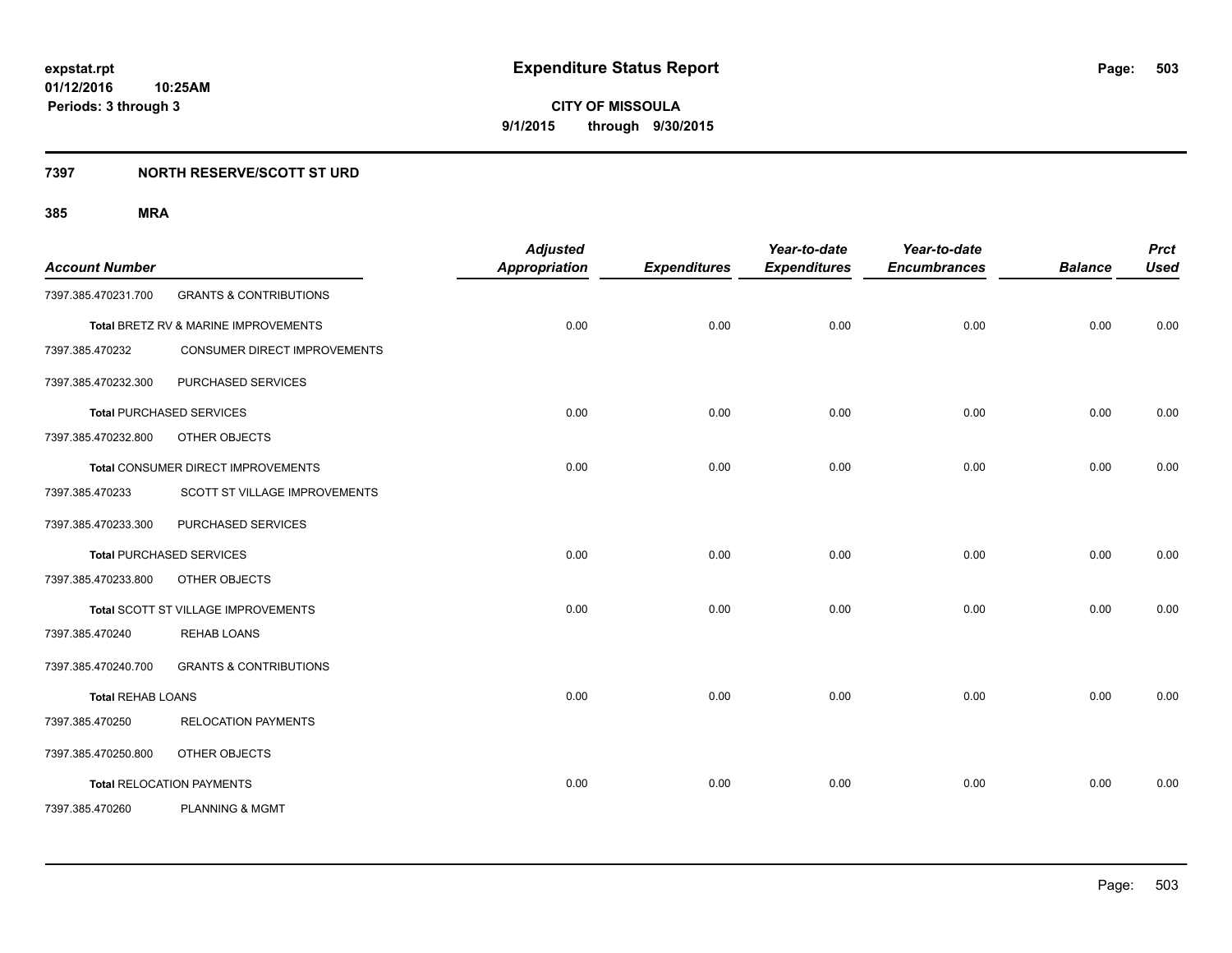### **7397 NORTH RESERVE/SCOTT ST URD**

| <b>Account Number</b>            |                                         | <b>Adjusted</b><br>Appropriation | <b>Expenditures</b> | Year-to-date<br><b>Expenditures</b> | Year-to-date<br><b>Encumbrances</b> | <b>Balance</b> | <b>Prct</b><br><b>Used</b> |
|----------------------------------|-----------------------------------------|----------------------------------|---------------------|-------------------------------------|-------------------------------------|----------------|----------------------------|
| 7397.385.470260.300              | PURCHASED SERVICES                      |                                  |                     |                                     |                                     |                |                            |
|                                  | <b>Total PURCHASED SERVICES</b>         | 0.00                             | 0.00                | 0.00                                | 0.00                                | 0.00           | 0.00                       |
| 7397.385.470260.800              | OTHER OBJECTS                           |                                  |                     |                                     |                                     |                |                            |
| <b>Total PLANNING &amp; MGMT</b> |                                         | 0.00                             | 0.00                | 0.00                                | 0.00                                | 0.00           | 0.00                       |
| 7397.385.470270                  | <b>CLEARING &amp; DEMO</b>              |                                  |                     |                                     |                                     |                |                            |
| 7397.385.470270.700              | <b>GRANTS &amp; CONTRIBUTIONS</b>       |                                  |                     |                                     |                                     |                |                            |
|                                  | Total GRANTS & CONTRIBUTIONS            | 0.00                             | 0.00                | 0.00                                | 0.00                                | 0.00           | 0.00                       |
| 7397.385.470270.800              | OTHER OBJECTS                           |                                  |                     |                                     |                                     |                |                            |
| Total CLEARING & DEMO            |                                         | 0.00                             | 0.00                | 0.00                                | 0.00                                | 0.00           | 0.00                       |
| 7397.385.510110                  | <b>MERCHANT SERVICES</b>                |                                  |                     |                                     |                                     |                |                            |
| 7397.385.510110.500              | <b>FIXED CHARGES</b>                    |                                  |                     |                                     |                                     |                |                            |
|                                  | <b>Total MERCHANT SERVICES</b>          | 0.00                             | 0.00                | 0.00                                | 0.00                                | 0.00           | 0.00                       |
|                                  | <b>Total NORTH RESERVE/SCOTT ST URD</b> | 0.00                             | 0.00                | 0.00                                | 0.00                                | 0.00           | 0.00                       |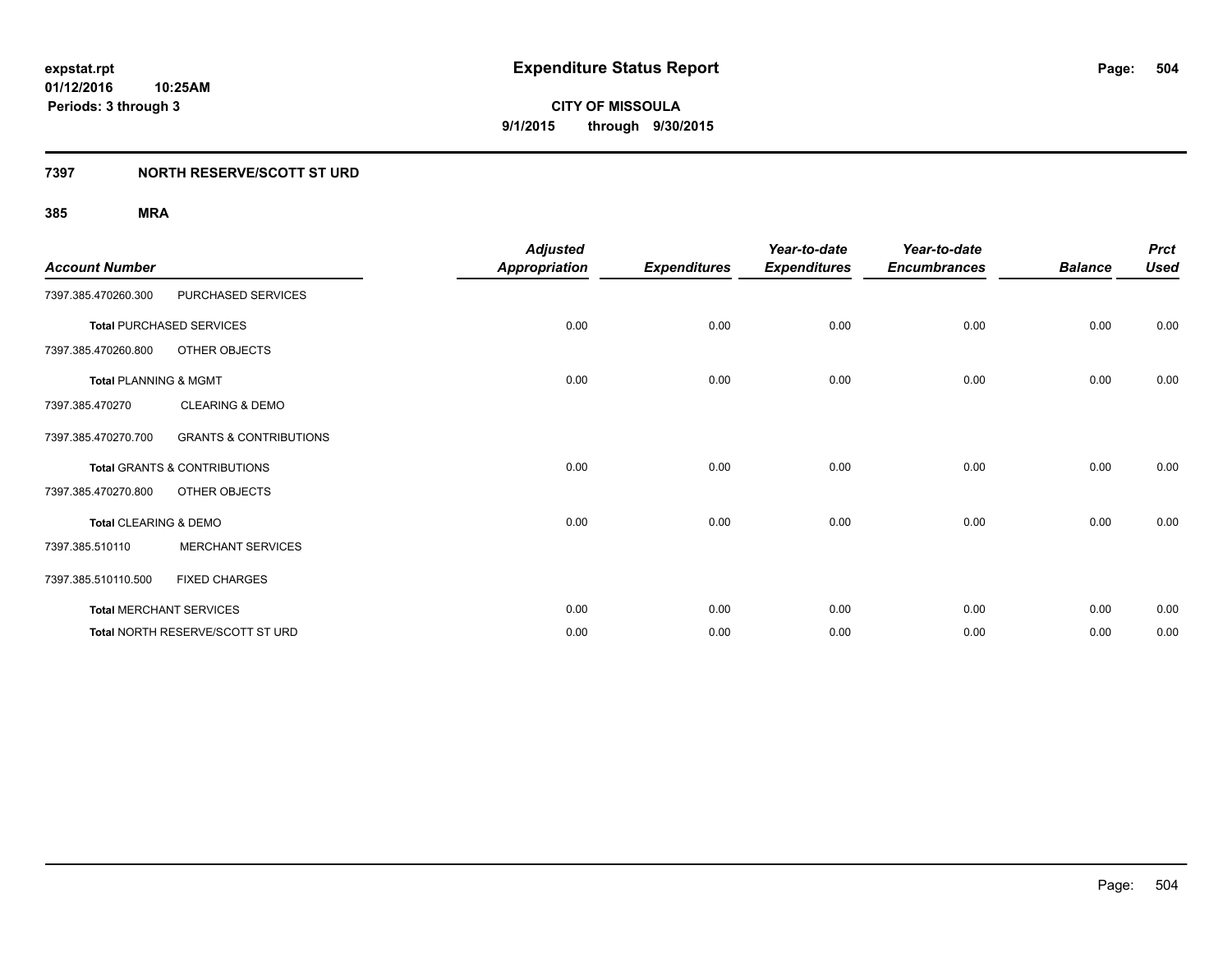**CITY OF MISSOULA 9/1/2015 through 9/30/2015**

**7398 HELLGATE URD**

| <b>Account Number</b>      |                                         | <b>Adjusted</b><br><b>Appropriation</b> | <b>Expenditures</b> | Year-to-date<br><b>Expenditures</b> | Year-to-date<br><b>Encumbrances</b> | <b>Balance</b> | <b>Prct</b><br><b>Used</b> |
|----------------------------|-----------------------------------------|-----------------------------------------|---------------------|-------------------------------------|-------------------------------------|----------------|----------------------------|
| 7398.385.470220            | PROPERTY ACQUISITION                    |                                         |                     |                                     |                                     |                |                            |
| 7398.385.470220.900        | CAPITAL OUTLAY                          |                                         |                     |                                     |                                     |                |                            |
|                            | Total PROPERTY ACQUISITION              | 0.00                                    | 0.00                | 0.00                                | 0.00                                | 0.00           | 0.00                       |
| 7398.385.470230            | PW FACILITY                             |                                         |                     |                                     |                                     |                |                            |
| 7398.385.470230.300        | PURCHASED SERVICES                      |                                         |                     |                                     |                                     |                |                            |
|                            | <b>Total PURCHASED SERVICES</b>         | 0.00                                    | 0.00                | 0.00                                | 0.00                                | 0.00           | 0.00                       |
| 7398.385.470230.700        | <b>GRANTS &amp; CONTRIBUTIONS</b>       |                                         |                     |                                     |                                     |                |                            |
|                            | <b>Total GRANTS &amp; CONTRIBUTIONS</b> | 0.00                                    | 0.00                | 0.00                                | 0.00                                | 0.00           | 0.00                       |
| 7398.385.470230.800        | OTHER OBJECTS                           |                                         |                     |                                     |                                     |                |                            |
| <b>Total OTHER OBJECTS</b> |                                         | 0.00                                    | 0.00                | 0.00                                | 0.00                                | 0.00           | 0.00                       |
| 7398.385.470230.900        | CAPITAL OUTLAY                          |                                         |                     |                                     |                                     |                |                            |
| <b>Total PW FACILITY</b>   |                                         | 0.00                                    | 0.00                | 0.00                                | 0.00                                | 0.00           | 0.00                       |
| 7398.385.470240            | <b>REHAB LOANS</b>                      |                                         |                     |                                     |                                     |                |                            |
| 7398.385.470240.700        | <b>GRANTS &amp; CONTRIBUTIONS</b>       |                                         |                     |                                     |                                     |                |                            |
|                            | <b>Total GRANTS &amp; CONTRIBUTIONS</b> | 0.00                                    | 0.00                | 0.00                                | 0.00                                | 0.00           | 0.00                       |
| 7398.385.470240.800        | OTHER OBJECTS                           |                                         |                     |                                     |                                     |                |                            |
| <b>Total REHAB LOANS</b>   |                                         | 0.00                                    | 0.00                | 0.00                                | 0.00                                | 0.00           | 0.00                       |
| 7398.385.470250            | <b>RELOCATION PAYMENTS</b>              |                                         |                     |                                     |                                     |                |                            |
| 7398.385.470250.700        | <b>GRANTS &amp; CONTRIBUTIONS</b>       |                                         |                     |                                     |                                     |                |                            |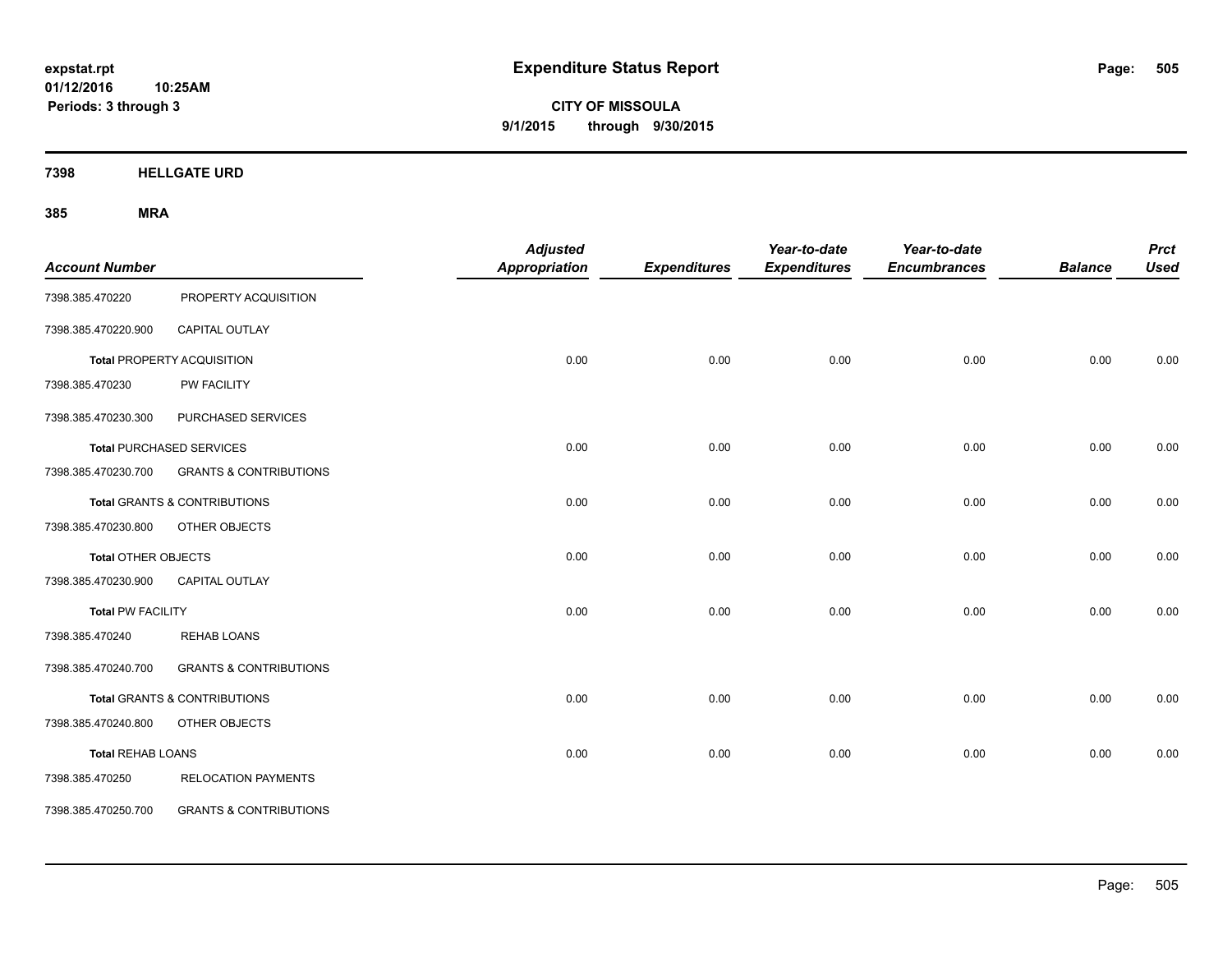**CITY OF MISSOULA 9/1/2015 through 9/30/2015**

**7398 HELLGATE URD**

| <b>Account Number</b>     |                                   | <b>Adjusted</b><br><b>Appropriation</b> | <b>Expenditures</b> | Year-to-date<br><b>Expenditures</b> | Year-to-date<br><b>Encumbrances</b> | <b>Balance</b> | <b>Prct</b><br><b>Used</b> |
|---------------------------|-----------------------------------|-----------------------------------------|---------------------|-------------------------------------|-------------------------------------|----------------|----------------------------|
|                           | Total GRANTS & CONTRIBUTIONS      | 0.00                                    | 0.00                | 0.00                                | 0.00                                | 0.00           | 0.00                       |
| 7398.385.470250.800       | OTHER OBJECTS                     |                                         |                     |                                     |                                     |                |                            |
|                           | <b>Total RELOCATION PAYMENTS</b>  | 0.00                                    | 0.00                | 0.00                                | 0.00                                | 0.00           | 0.00                       |
| 7398.385.470260           | <b>PLANNING &amp; MGMT</b>        |                                         |                     |                                     |                                     |                |                            |
| 7398.385.470260.300       | PURCHASED SERVICES                |                                         |                     |                                     |                                     |                |                            |
|                           | <b>Total PURCHASED SERVICES</b>   | 0.00                                    | 0.00                | 0.00                                | 0.00                                | 0.00           | 0.00                       |
| 7398.385.470260.700       | <b>GRANTS &amp; CONTRIBUTIONS</b> |                                         |                     |                                     |                                     |                |                            |
|                           | Total GRANTS & CONTRIBUTIONS      | 0.00                                    | 0.00                | 0.00                                | 0.00                                | 0.00           | 0.00                       |
| 7398.385.470260.800       | OTHER OBJECTS                     |                                         |                     |                                     |                                     |                |                            |
| Total PLANNING & MGMT     |                                   | 0.00                                    | 0.00                | 0.00                                | 0.00                                | 0.00           | 0.00                       |
| 7398.385.470270           | <b>CLEARING &amp; DEMO</b>        |                                         |                     |                                     |                                     |                |                            |
| 7398.385.470270.300       | PURCHASED SERVICES                |                                         |                     |                                     |                                     |                |                            |
|                           | <b>Total PURCHASED SERVICES</b>   | 0.00                                    | 0.00                | 0.00                                | 0.00                                | 0.00           | 0.00                       |
| 7398.385.470270.700       | <b>GRANTS &amp; CONTRIBUTIONS</b> |                                         |                     |                                     |                                     |                |                            |
|                           | Total GRANTS & CONTRIBUTIONS      | 0.00                                    | 0.00                | 0.00                                | 0.00                                | 0.00           | 0.00                       |
| 7398.385.470270.800       | OTHER OBJECTS                     |                                         |                     |                                     |                                     |                |                            |
| Total OTHER OBJECTS       |                                   | 0.00                                    | 0.00                | 0.00                                | 0.00                                | 0.00           | 0.00                       |
| 7398.385.470270.900       | <b>CAPITAL OUTLAY</b>             |                                         |                     |                                     |                                     |                |                            |
| Total CLEARING & DEMO     |                                   | 0.00                                    | 0.00                | 0.00                                | 0.00                                | 0.00           | 0.00                       |
| <b>Total HELLGATE URD</b> |                                   | 0.00                                    | 0.00                | 0.00                                | 0.00                                | 0.00           | 0.00                       |
|                           |                                   |                                         |                     |                                     |                                     |                |                            |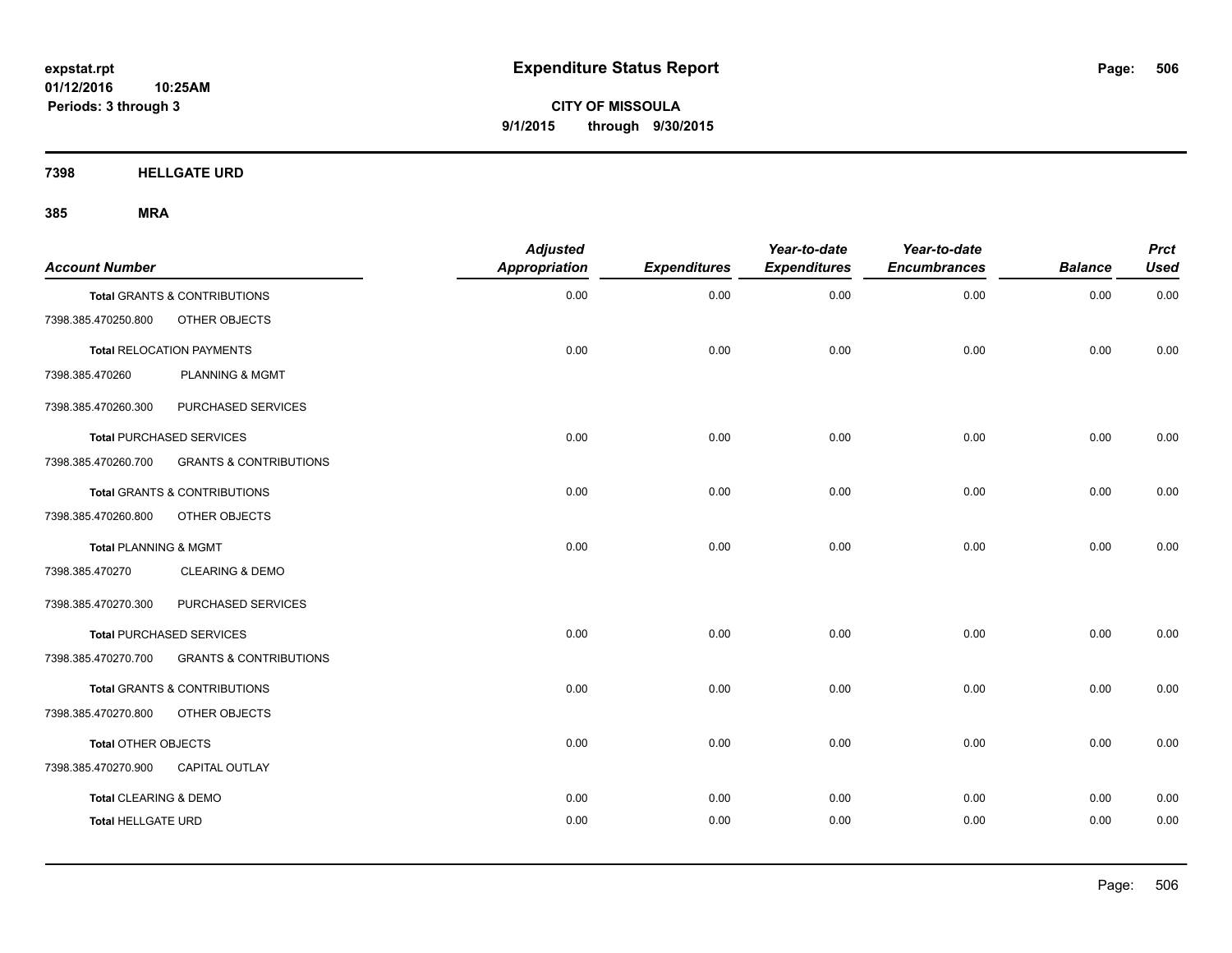**CITY OF MISSOULA 9/1/2015 through 9/30/2015**

#### **7399 INTERMOUNTAIN BOND DEBT SERVICE**

| <b>Account Number</b>             |                                        | <b>Adjusted</b><br><b>Appropriation</b> | <b>Expenditures</b> | Year-to-date<br><b>Expenditures</b> | Year-to-date<br><b>Encumbrances</b> | <b>Balance</b> | <b>Prct</b><br><b>Used</b> |
|-----------------------------------|----------------------------------------|-----------------------------------------|---------------------|-------------------------------------|-------------------------------------|----------------|----------------------------|
| 7399.385.490200                   | REVENUE BOND DEBT SERVICE              |                                         |                     |                                     |                                     |                |                            |
| 7399.385.490200.600               | <b>DEBT SERVICE</b>                    |                                         |                     |                                     |                                     |                |                            |
| 7399.385.490200.610.000 PRINCIPAL |                                        | 72,000.00                               | 0.00                | 0.00                                | 0.00                                | 72,000.00      | 0.00                       |
| 7399.385.490200.620.000 INTEREST  |                                        | 73,769.00                               | 0.00                | 600.00                              | 0.00                                | 73,169.00      | 0.81                       |
|                                   | <b>Total REVENUE BOND DEBT SERVICE</b> | 145,769.00                              | 0.00                | 600.00                              | 0.00                                | 145,169.00     | 0.41                       |
| 7399.385.510110                   | <b>MERCHANT SERVICES</b>               |                                         |                     |                                     |                                     |                |                            |
| 7399.385.510110.500               | <b>FIXED CHARGES</b>                   |                                         |                     |                                     |                                     |                |                            |
| <b>Total MERCHANT SERVICES</b>    |                                        | 0.00                                    | 0.00                | 0.00                                | 0.00                                | 0.00           | 0.00                       |
| <b>Total MRA</b>                  |                                        | 145,769.00                              | 0.00                | 600.00                              | 0.00                                | 145.169.00     | 0.41                       |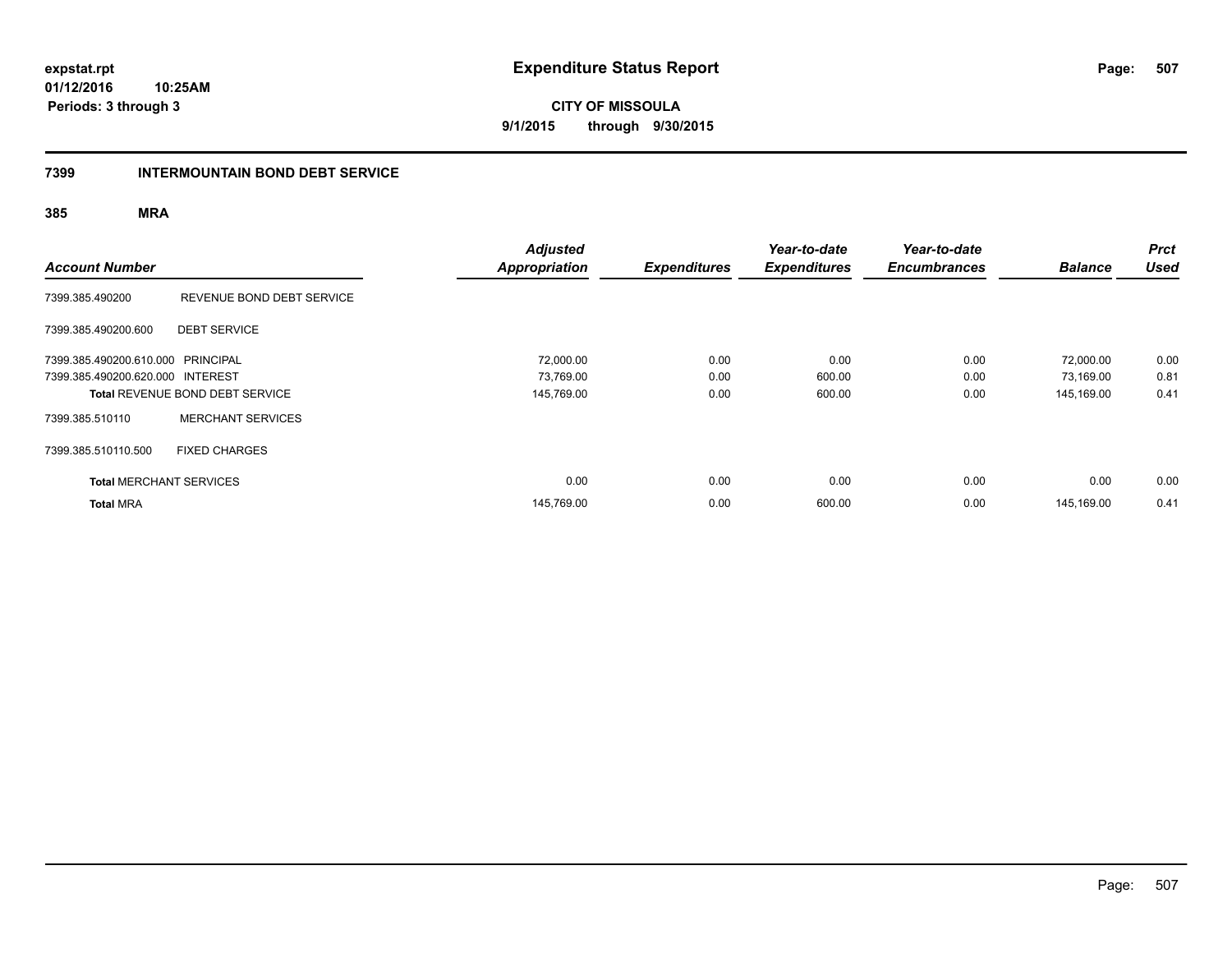### **7399 INTERMOUNTAIN BOND DEBT SERVICE**

### **390 NON-DEPARTMENTAL**

| <b>Account Number</b>         |                                              | <b>Adjusted</b><br><b>Appropriation</b> | <b>Expenditures</b> | Year-to-date<br><b>Expenditures</b> | Year-to-date<br><b>Encumbrances</b> | <b>Balance</b> | <b>Prct</b><br>Used |
|-------------------------------|----------------------------------------------|-----------------------------------------|---------------------|-------------------------------------|-------------------------------------|----------------|---------------------|
| 7399.390.490604               | TI BOND RESERVE                              |                                         |                     |                                     |                                     |                |                     |
| 7399.390.490604.800           | OTHER OBJECTS                                |                                         |                     |                                     |                                     |                |                     |
| <b>Total NON-DEPARTMENTAL</b> |                                              | 0.00                                    | 0.00                | 0.00                                | 0.00                                | 0.00           | 0.00                |
|                               | <b>Total INTERMOUNTAIN BOND DEBT SERVICE</b> | 145,769.00                              | 0.00                | 600.00                              | 0.00                                | 145.169.00     | 0.41                |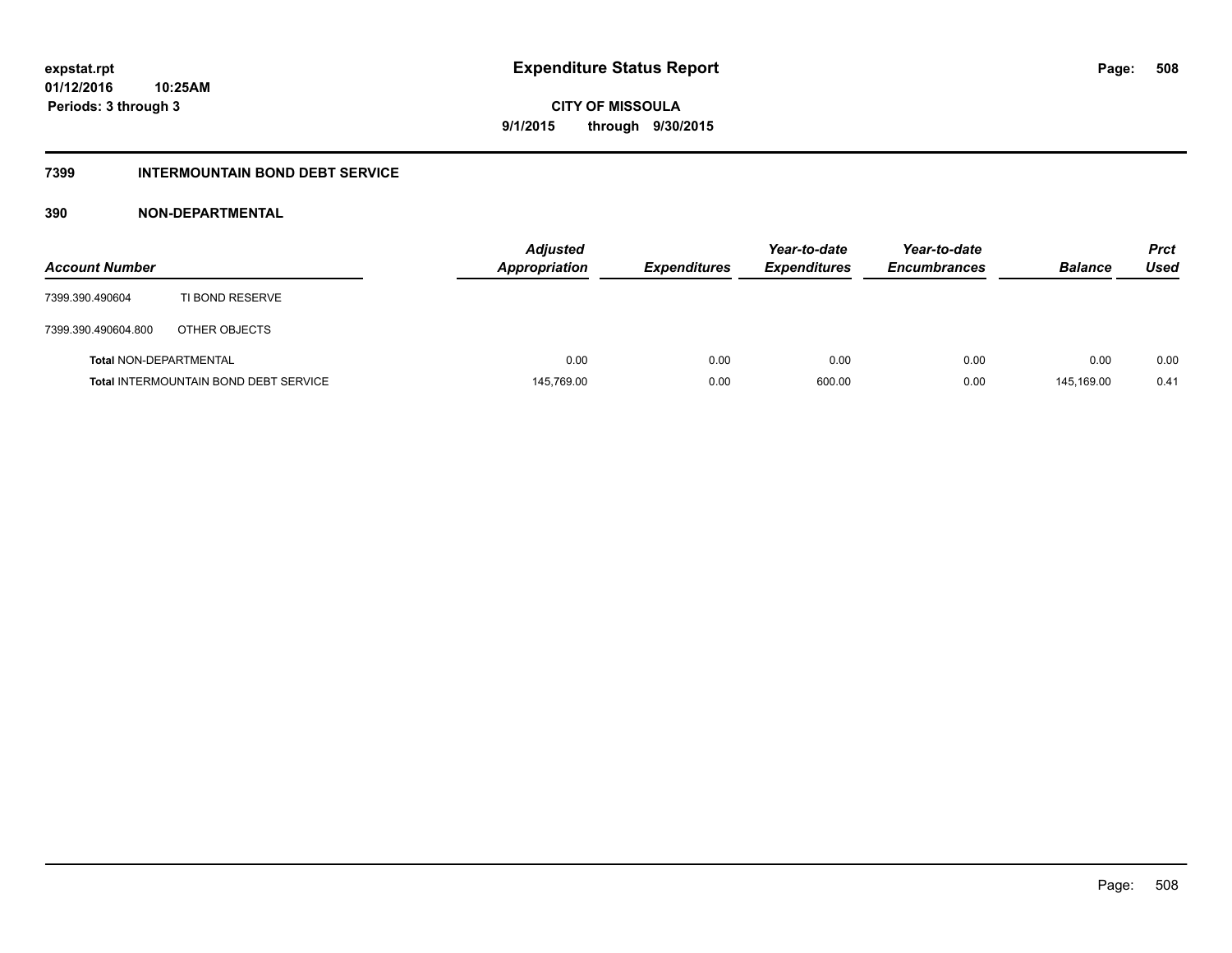### **7400 FRONT ST BOND CLEARING**

| <b>Account Number</b>            |                                                  | Adjusted<br><b>Appropriation</b> | <b>Expenditures</b> | Year-to-date<br><b>Expenditures</b> | Year-to-date<br><b>Encumbrances</b> | <b>Balance</b> | <b>Prct</b><br><b>Used</b> |
|----------------------------------|--------------------------------------------------|----------------------------------|---------------------|-------------------------------------|-------------------------------------|----------------|----------------------------|
| 7400.385.470210                  | <b>ADMINISTRATION</b>                            |                                  |                     |                                     |                                     |                |                            |
| 7400.385.470210.800              | OTHER OBJECTS                                    |                                  |                     |                                     |                                     |                |                            |
| 7400.385.470210.820.603          | <b>TRANSFERS TO OTHER FUNDS</b>                  | 146,472.00                       | 0.00                | 0.00                                | 0.00                                | 146,472.00     | 0.00                       |
| 7400.385.470210.820.604          | <b>TRANSFERS TO OTHER FUNDS</b>                  | 142,630.00                       | 0.00                | 0.00                                | 0.00                                | 142,630.00     | 0.00                       |
|                                  | 7400.385.470210.820.605 TRANSFERS TO OTHER FUNDS | 164,160.00                       | 0.00                | 0.00                                | 0.00                                | 164,160.00     | 0.00                       |
| <b>Total ADMINISTRATION</b>      |                                                  | 453,262.00                       | 0.00                | 0.00                                | 0.00                                | 453,262.00     | 0.00                       |
| 7400.385.470260                  | PLANNING & MGMT                                  |                                  |                     |                                     |                                     |                |                            |
| 7400.385.470260.700              | <b>GRANTS &amp; CONTRIBUTIONS</b>                |                                  |                     |                                     |                                     |                |                            |
| <b>Total PLANNING &amp; MGMT</b> |                                                  | 0.00                             | 0.00                | 0.00                                | 0.00                                | 0.00           | 0.00                       |
| 7400.385.510110                  | <b>MERCHANT SERVICES</b>                         |                                  |                     |                                     |                                     |                |                            |
| 7400.385.510110.500              | <b>FIXED CHARGES</b>                             |                                  |                     |                                     |                                     |                |                            |
| <b>Total MERCHANT SERVICES</b>   |                                                  | 0.00                             | 0.00                | 0.00                                | 0.00                                | 0.00           | 0.00                       |
|                                  | Total FRONT ST BOND CLEARING                     | 453,262.00                       | 0.00                | 0.00                                | 0.00                                | 453,262.00     | 0.00                       |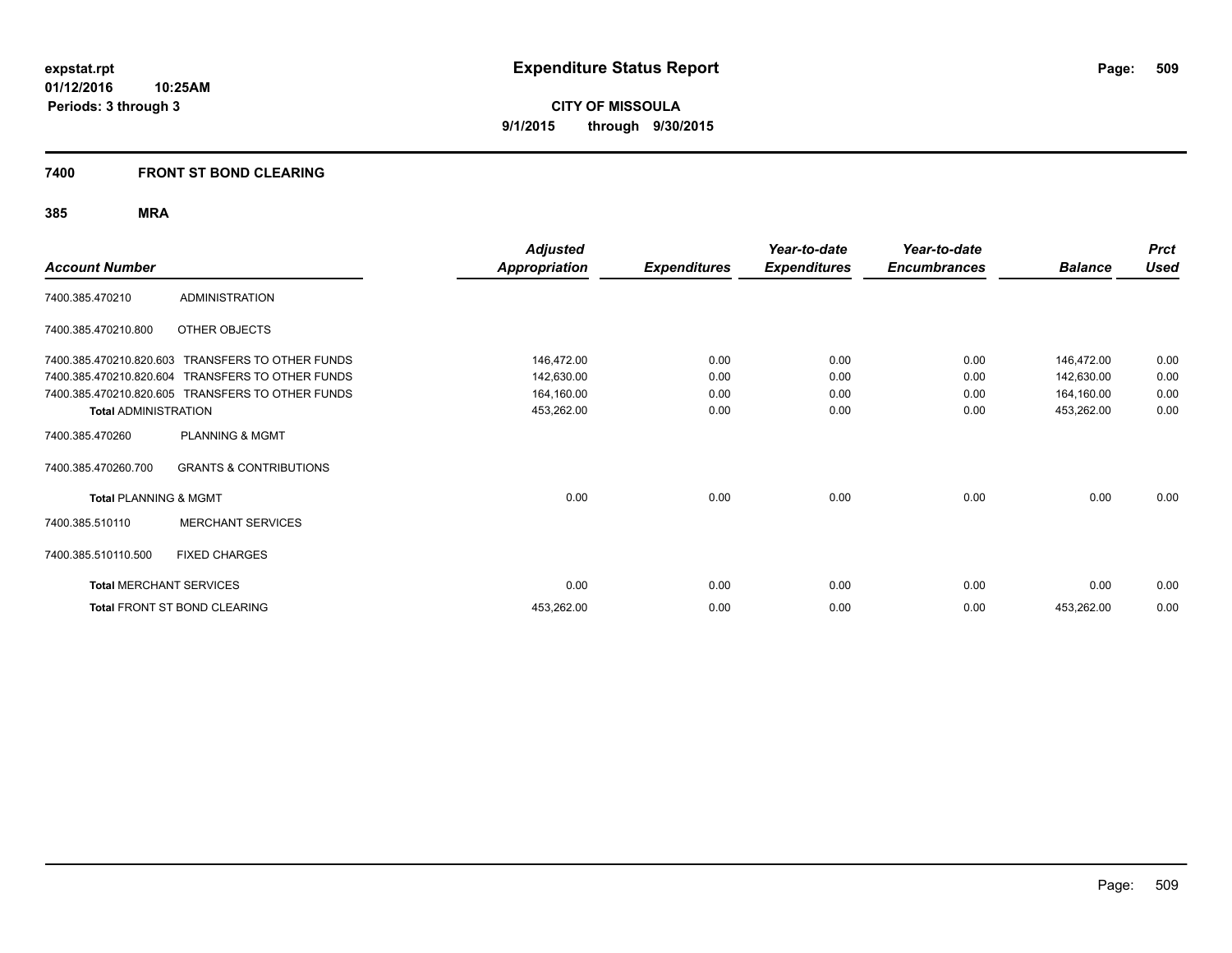### **7401 FRONT ST PARKING STRUCTURE**

| <b>Account Number</b>             |                                                 | <b>Adjusted</b>      |                     | Year-to-date<br><b>Expenditures</b> | Year-to-date<br><b>Encumbrances</b> | <b>Balance</b> | <b>Prct</b><br><b>Used</b> |
|-----------------------------------|-------------------------------------------------|----------------------|---------------------|-------------------------------------|-------------------------------------|----------------|----------------------------|
|                                   |                                                 | <b>Appropriation</b> | <b>Expenditures</b> |                                     |                                     |                |                            |
| 7401.385.470210                   | <b>ADMINISTRATION</b>                           |                      |                     |                                     |                                     |                |                            |
| 7401.385.470210.800               | OTHER OBJECTS                                   |                      |                     |                                     |                                     |                |                            |
| <b>Total ADMINISTRATION</b>       |                                                 | 0.00                 | 0.00                | 0.00                                | 0.00                                | 0.00           | 0.00                       |
| 7401.385.490000                   | <b>DEBT SERVICE</b>                             |                      |                     |                                     |                                     |                |                            |
| 7401.385.490000.600               | <b>DEBT SERVICE</b>                             |                      |                     |                                     |                                     |                |                            |
| 7401.385.490000.610.000 PRINCIPAL |                                                 | 30,000.00            | 74,000.00           | 74,000.00                           | 0.00                                | $-44,000.00$   | 246.67                     |
|                                   | 7401.385.490000.620.000 INTEREST / SERVICE FEES | 0.00                 | 54,885.00           | 54,885.00                           | 0.00                                | $-54,885.00$   | 0.00                       |
| <b>Total DEBT SERVICE</b>         |                                                 | 30,000.00            | 128,885.00          | 128,885.00                          | 0.00                                | $-98,885.00$   | 429.62                     |
| 7401.385.510110                   | <b>MERCHANT SERVICES</b>                        |                      |                     |                                     |                                     |                |                            |
| 7401.385.510110.500               | <b>FIXED CHARGES</b>                            |                      |                     |                                     |                                     |                |                            |
|                                   | 7401.385.510110.550.000 MERCHANT SERVICE FEES   | 116,134.00           | 0.00                | 0.00                                | 0.00                                | 116.134.00     | 0.00                       |
| <b>Total MERCHANT SERVICES</b>    |                                                 | 116,134.00           | 0.00                | 0.00                                | 0.00                                | 116,134.00     | 0.00                       |
| 7401.385.522000                   | PTI PAYMENT TO MPC                              |                      |                     |                                     |                                     |                |                            |
| 7401.385.522000.300               | PURCHASED SERVICES                              |                      |                     |                                     |                                     |                |                            |
| <b>Total PTI PAYMENT TO MPC</b>   |                                                 | 0.00                 | 0.00                | 0.00                                | 0.00                                | 0.00           | 0.00                       |
|                                   | <b>Total FRONT ST PARKING STRUCTURE</b>         | 146,134.00           | 128,885.00          | 128,885.00                          | 0.00                                | 17,249.00      | 88.20                      |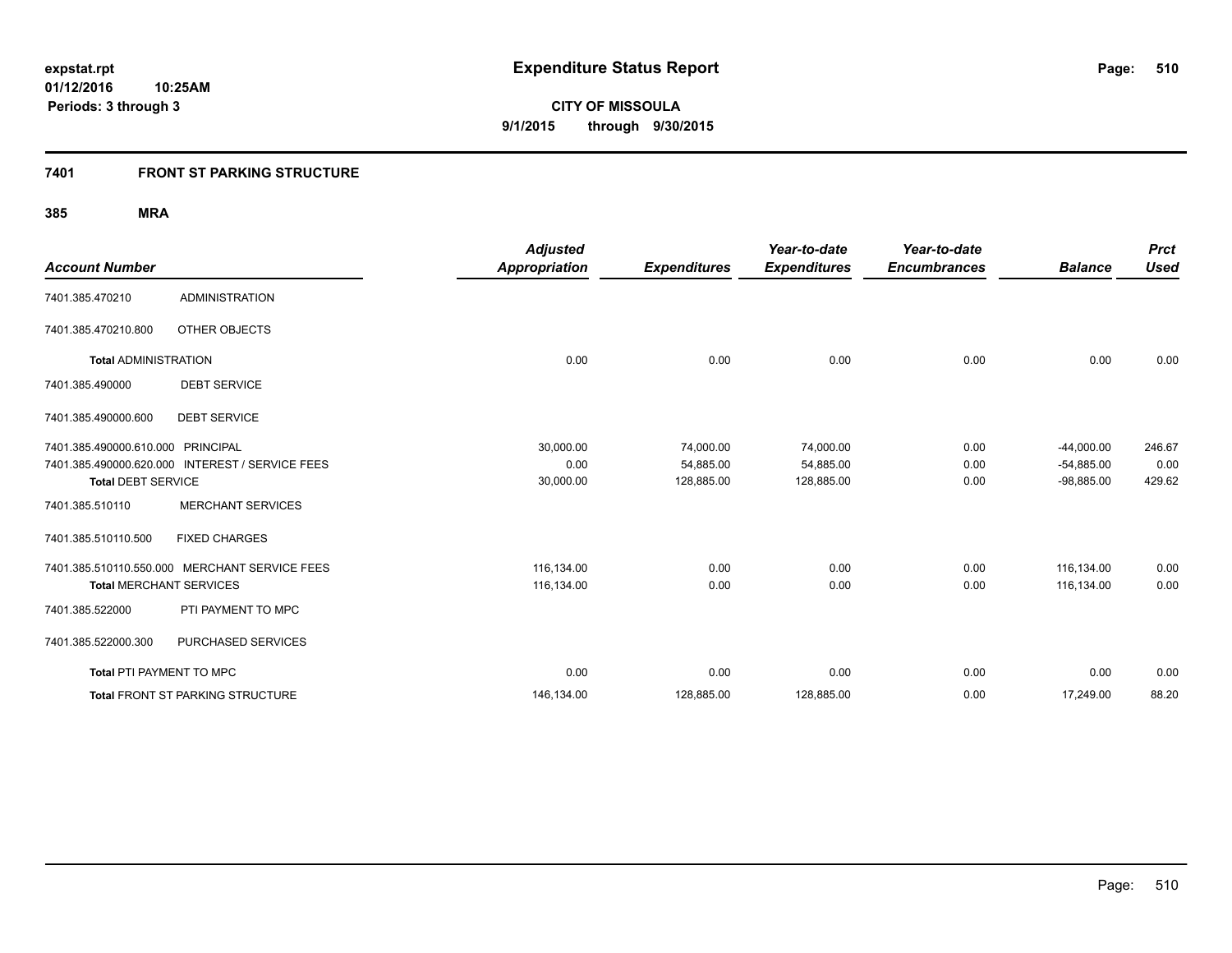**511**

**01/12/2016 10:25AM Periods: 3 through 3**

**CITY OF MISSOULA 9/1/2015 through 9/30/2015**

#### **7402 FRONT ST SUBORDINATE LIEN NOTE**

**385 MRA**

| <b>Account Number</b>       |                                                              | <b>Adjusted</b><br><b>Appropriation</b> | <b>Expenditures</b> | Year-to-date<br><b>Expenditures</b> | Year-to-date<br><b>Encumbrances</b> | <b>Balance</b> | <b>Prct</b><br><b>Used</b> |
|-----------------------------|--------------------------------------------------------------|-----------------------------------------|---------------------|-------------------------------------|-------------------------------------|----------------|----------------------------|
| 7402.385.470210             | <b>ADMINISTRATION</b>                                        |                                         |                     |                                     |                                     |                |                            |
| 7402.385.470210.800         | OTHER OBJECTS                                                |                                         |                     |                                     |                                     |                |                            |
| <b>Total ADMINISTRATION</b> |                                                              | 0.00                                    | 0.00                | 0.00                                | 0.00                                | 0.00           | 0.00                       |
| 7402.385.470333             | THE WILMA NOTE                                               |                                         |                     |                                     |                                     |                |                            |
| 7402.385.470333.600         | <b>DEBT SERVICE</b>                                          |                                         |                     |                                     |                                     |                |                            |
|                             | 7402.385.470333.610.000 WILMA NOTE/PRINCIPAL                 | 34,526.00                               | 0.00                | 0.00                                | 0.00                                | 34,526.00      | 0.00                       |
|                             | 7402.385.470333.620.000 WILMA NOTE/NTEREST / SERVICE FEES    | 725.00                                  | 0.00                | 0.00                                | 0.00                                | 725.00         | 0.00                       |
| <b>Total DEBT SERVICE</b>   |                                                              | 35,251.00                               | 0.00                | 0.00                                | 0.00                                | 35,251.00      | 0.00                       |
| 7402.385.470333.700         | <b>GRANTS &amp; CONTRIBUTIONS</b>                            |                                         |                     |                                     |                                     |                |                            |
|                             | <b>Total GRANTS &amp; CONTRIBUTIONS</b>                      | 0.00                                    | 0.00                | 0.00                                | 0.00                                | 0.00           | 0.00                       |
| <b>Total THE WILMA NOTE</b> |                                                              | 35,251.00                               | 0.00                | 0.00                                | 0.00                                | 35,251.00      | 0.00                       |
| 7402.385.470334             | <b>CARAS PARK OBLIGATION</b>                                 |                                         |                     |                                     |                                     |                |                            |
| 7402.385.470334.700         | <b>GRANTS &amp; CONTRIBUTIONS</b>                            |                                         |                     |                                     |                                     |                |                            |
|                             | <b>Total CARAS PARK OBLIGATION</b>                           | 0.00                                    | 0.00                | 0.00                                | 0.00                                | 0.00           | 0.00                       |
| 7402.385.490507             | FIB SUBORDINATE LIEN NOTE PARKING STRUCT                     |                                         |                     |                                     |                                     |                |                            |
| 7402.385.490507.600         | <b>DEBT SERVICE</b>                                          |                                         |                     |                                     |                                     |                |                            |
|                             | 7402.385.490507.610.000 FIB SUB LIEN NOTE-PRINCIPAL          | 32,783.00                               | 0.00                | 0.00                                | 0.00                                | 32,783.00      | 0.00                       |
|                             | 7402.385.490507.620.000 FIB SUB LIEN NOTE-INTEREST/ SVS FEES | 98,523.00                               | 0.00                | 0.00                                | 0.00                                | 98,523.00      | 0.00                       |
|                             | Total FIB SUBORDINATE LIEN NOTE PARKING STRUCT               | 131,306.00                              | 0.00                | 0.00                                | 0.00                                | 131,306.00     | 0.00                       |
| 7402.385.490509             | WILMA NOTE DEBT SERVICE                                      |                                         |                     |                                     |                                     |                |                            |

7402.385.490509.600 DEBT SERVICE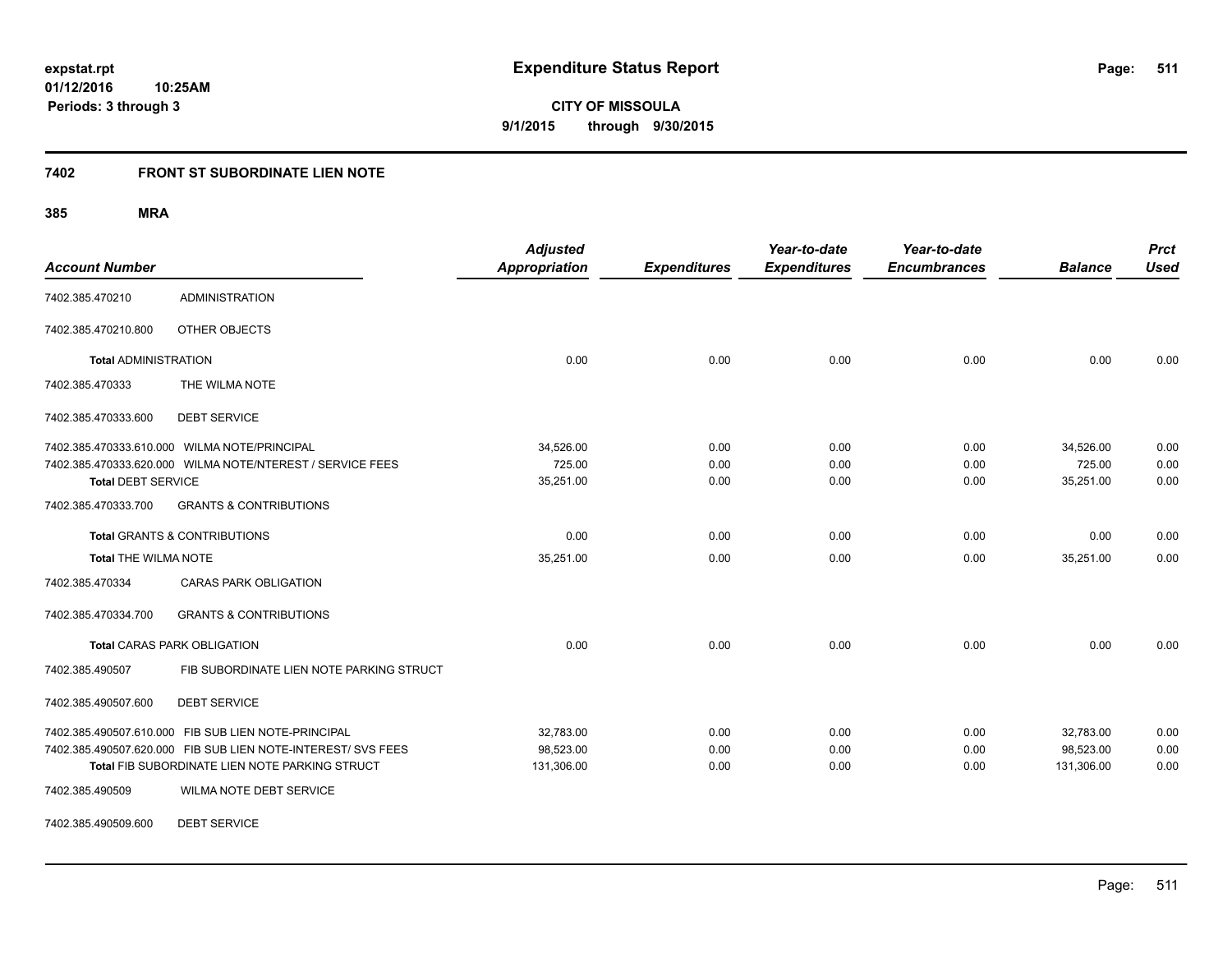**CITY OF MISSOULA 9/1/2015 through 9/30/2015**

# **7402 FRONT ST SUBORDINATE LIEN NOTE**

| <b>Account Number</b> |                                             | <b>Adjusted</b><br>Appropriation | <b>Expenditures</b> | Year-to-date<br><b>Expenditures</b> | Year-to-date<br><b>Encumbrances</b> | <b>Balance</b> | <b>Prct</b><br><b>Used</b> |
|-----------------------|---------------------------------------------|----------------------------------|---------------------|-------------------------------------|-------------------------------------|----------------|----------------------------|
|                       | <b>Total WILMA NOTE DEBT SERVICE</b>        | 0.00                             | 0.00                | 0.00                                | 0.00                                | 0.00           | 0.00                       |
| 7402.385.510110       | <b>MERCHANT SERVICES</b>                    |                                  |                     |                                     |                                     |                |                            |
| 7402.385.510110.500   | <b>FIXED CHARGES</b>                        |                                  |                     |                                     |                                     |                |                            |
|                       | <b>Total MERCHANT SERVICES</b>              | 0.00                             | 0.00                | 0.00                                | 0.00                                | 0.00           | 0.00                       |
|                       | <b>Total FRONT ST SUBORDINATE LIEN NOTE</b> | 166,557.00                       | 0.00                | 0.00                                | 0.00                                | 166.557.00     | 0.00                       |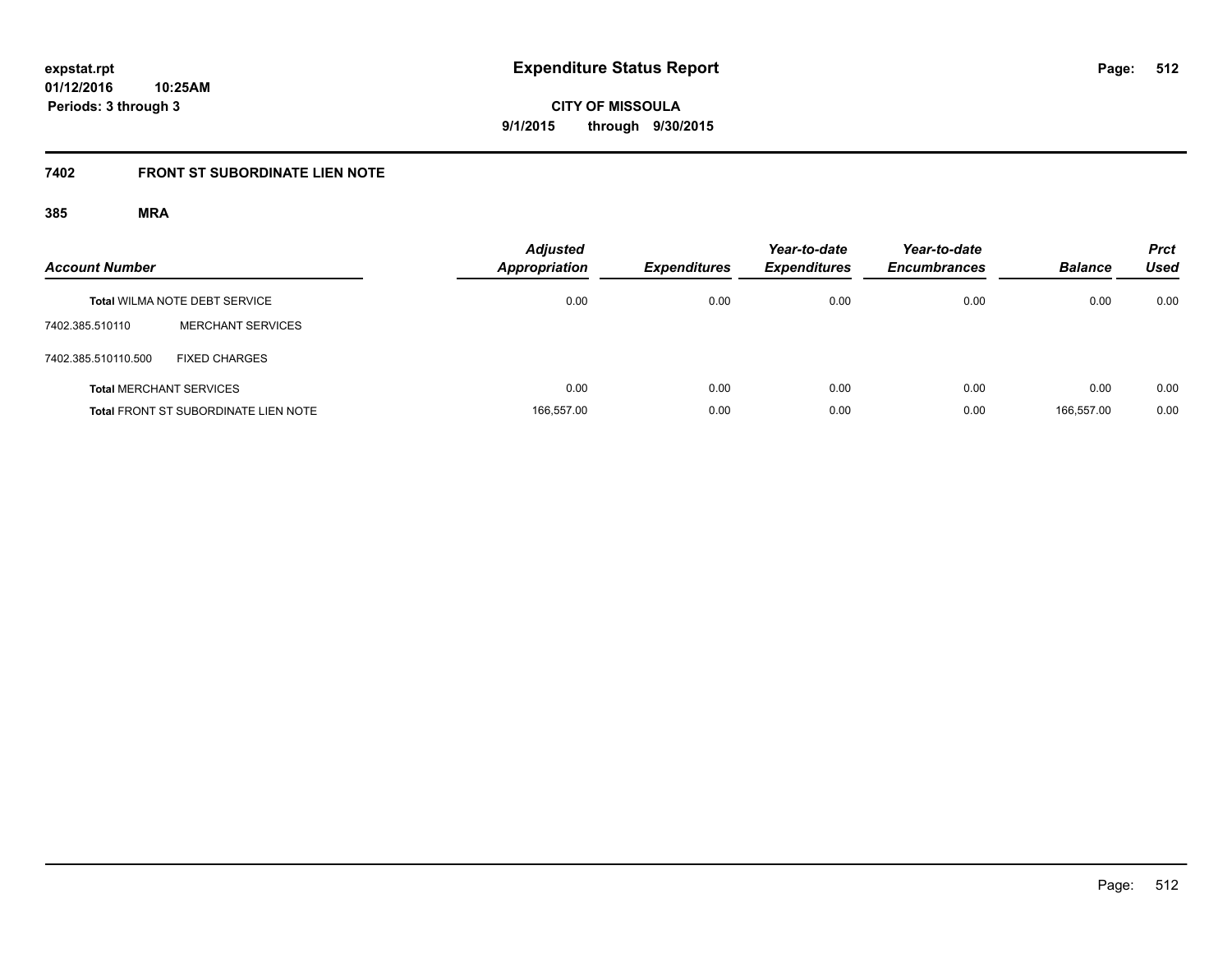**513**

**01/12/2016 10:25AM Periods: 3 through 3**

**CITY OF MISSOULA 9/1/2015 through 9/30/2015**

### **7447 COURT COLLECTED PARKING FINES**

### **230 MUNICIPAL COURT**

| <b>Account Number</b> |                                            | <b>Adjusted</b><br>Appropriation | <b>Expenditures</b> | Year-to-date<br><b>Expenditures</b> | Year-to-date<br><b>Encumbrances</b> | <b>Balance</b> | <b>Prct</b><br><b>Used</b> |
|-----------------------|--------------------------------------------|----------------------------------|---------------------|-------------------------------------|-------------------------------------|----------------|----------------------------|
| 7447.230.410360       | CITY/MUNICIPAL COURT                       |                                  |                     |                                     |                                     |                |                            |
| 7447.230.410360.500   | <b>FIXED CHARGES</b>                       |                                  |                     |                                     |                                     |                |                            |
|                       | <b>Total CITY/MUNICIPAL COURT</b>          | 0.00                             | 0.00                | 0.00                                | 0.00                                | 0.00           | 0.00                       |
| 7447.230.510110       | <b>MERCHANT SERVICES</b>                   |                                  |                     |                                     |                                     |                |                            |
| 7447.230.510110.500   | <b>FIXED CHARGES</b>                       |                                  |                     |                                     |                                     |                |                            |
|                       | <b>Total MERCHANT SERVICES</b>             | 0.00                             | 0.00                | 0.00                                | 0.00                                | 0.00           | 0.00                       |
|                       | <b>Total COURT COLLECTED PARKING FINES</b> | 0.00                             | 0.00                | 0.00                                | 0.00                                | 0.00           | 0.00                       |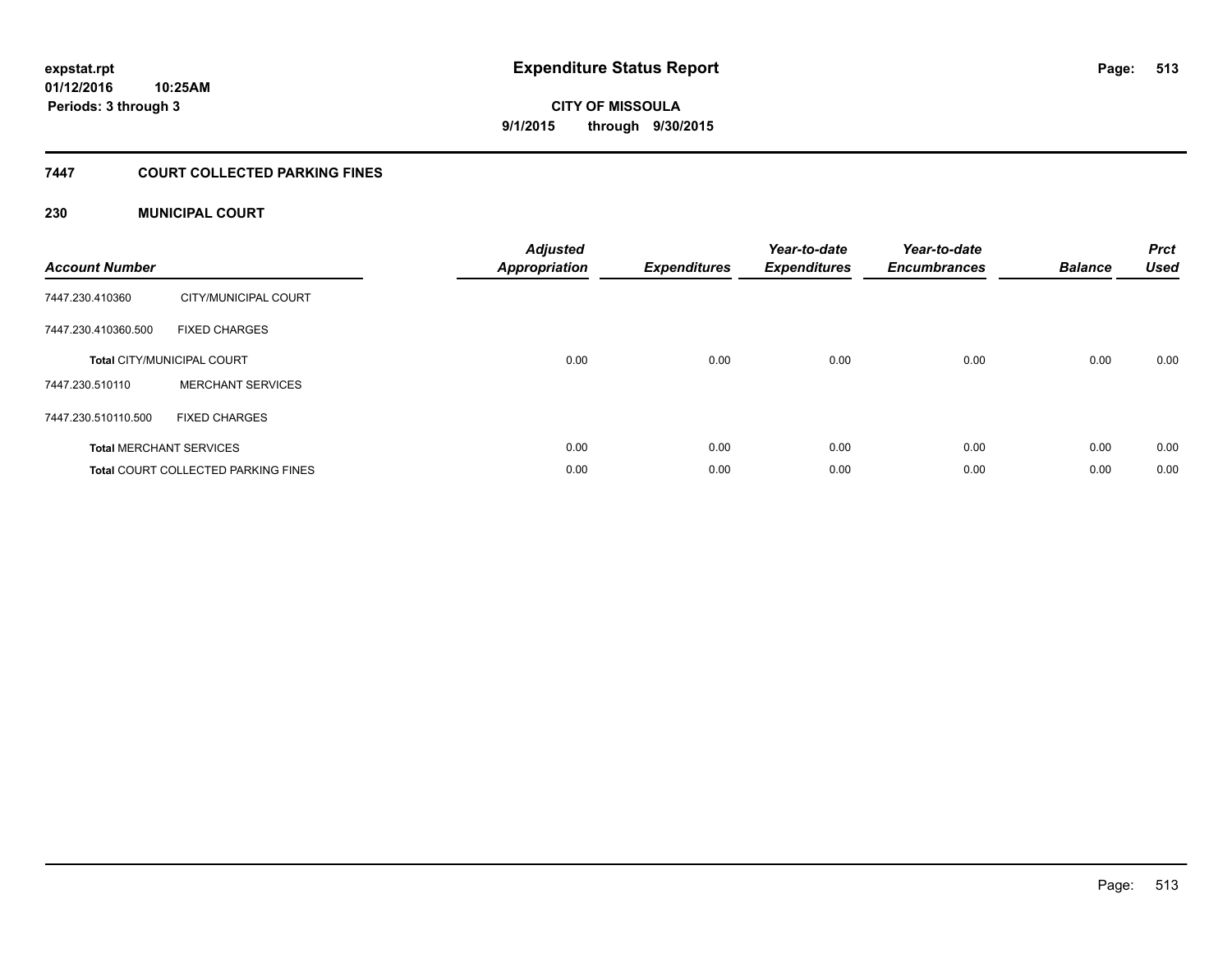**Periods: 3 through 3**

**CITY OF MISSOULA 9/1/2015 through 9/30/2015**

## **7458 COURT SURCHARGE**

### **230 MUNICIPAL COURT**

| <b>Account Number</b>        |                                   | <b>Adjusted</b><br><b>Appropriation</b> | <b>Expenditures</b> | Year-to-date<br><b>Expenditures</b> | Year-to-date<br><b>Encumbrances</b> | <b>Balance</b> | <b>Prct</b><br><b>Used</b> |
|------------------------------|-----------------------------------|-----------------------------------------|---------------------|-------------------------------------|-------------------------------------|----------------|----------------------------|
| 7458.230.410360              | CITY/MUNICIPAL COURT              |                                         |                     |                                     |                                     |                |                            |
| 7458.230.410360.500          | <b>FIXED CHARGES</b>              |                                         |                     |                                     |                                     |                |                            |
|                              | <b>Total CITY/MUNICIPAL COURT</b> | 0.00                                    | 0.00                | 0.00                                | 0.00                                | 0.00           | 0.00                       |
| 7458.230.510110              | <b>MERCHANT SERVICES</b>          |                                         |                     |                                     |                                     |                |                            |
| 7458.230.510110.500          | <b>FIXED CHARGES</b>              |                                         |                     |                                     |                                     |                |                            |
|                              | <b>Total MERCHANT SERVICES</b>    | 0.00                                    | 0.00                | 0.00                                | 0.00                                | 0.00           | 0.00                       |
| <b>Total COURT SURCHARGE</b> |                                   | 0.00                                    | 0.00                | 0.00                                | 0.00                                | 0.00           | 0.00                       |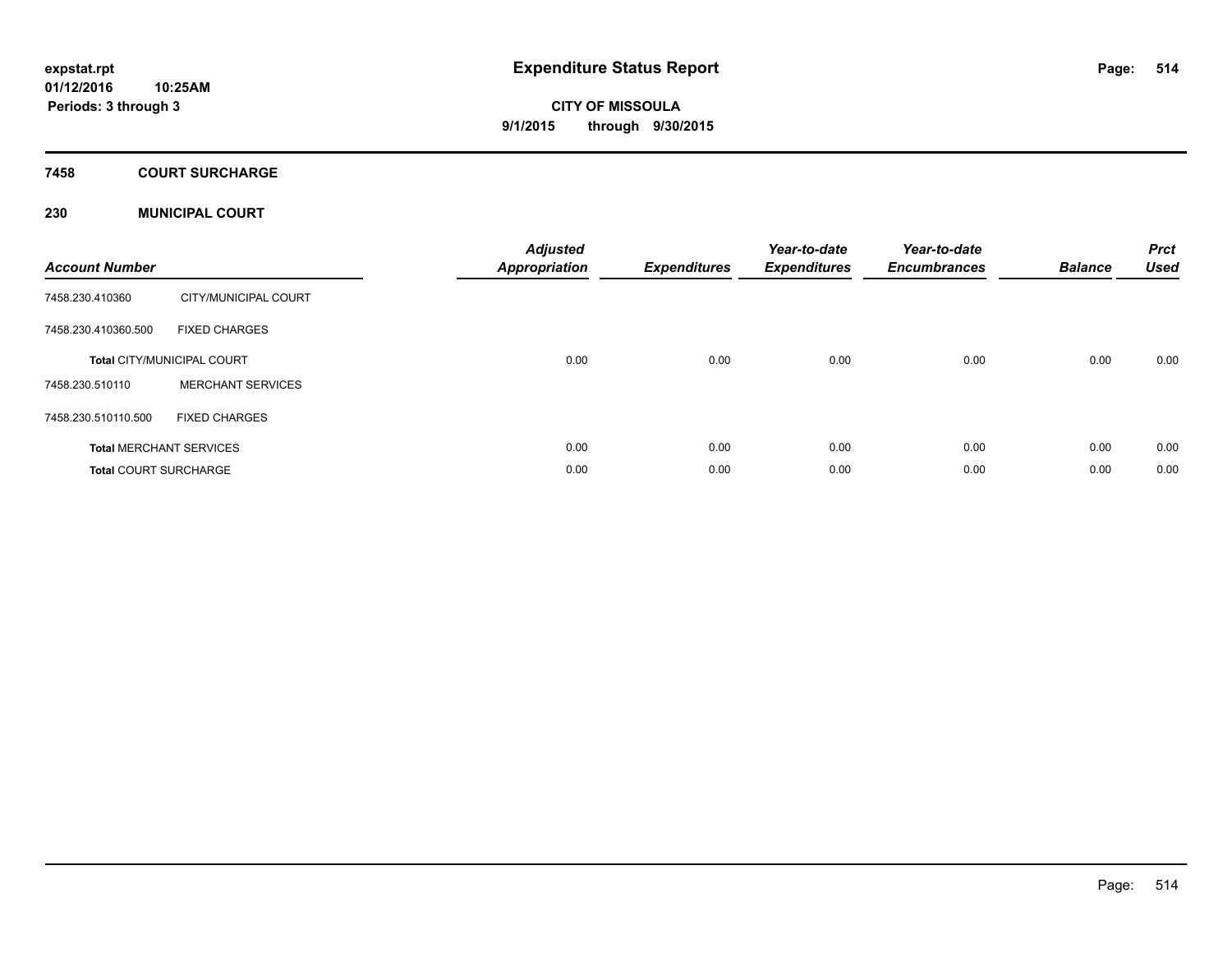#### **7469 PUBLIC DEFENDER FEES**

### **230 MUNICIPAL COURT**

| <b>Account Number</b> |                                   | <b>Adjusted</b><br><b>Appropriation</b> | <b>Expenditures</b> | Year-to-date<br><b>Expenditures</b> | Year-to-date<br><b>Encumbrances</b> | <b>Balance</b> | <b>Prct</b><br><b>Used</b> |
|-----------------------|-----------------------------------|-----------------------------------------|---------------------|-------------------------------------|-------------------------------------|----------------|----------------------------|
| 7469.230.410360       | CITY/MUNICIPAL COURT              |                                         |                     |                                     |                                     |                |                            |
| 7469.230.410360.500   | <b>FIXED CHARGES</b>              |                                         |                     |                                     |                                     |                |                            |
|                       | <b>Total CITY/MUNICIPAL COURT</b> | 0.00                                    | 0.00                | 0.00                                | 0.00                                | 0.00           | 0.00                       |
| 7469.230.510110       | <b>MERCHANT SERVICES</b>          |                                         |                     |                                     |                                     |                |                            |
| 7469.230.510110.500   | <b>FIXED CHARGES</b>              |                                         |                     |                                     |                                     |                |                            |
|                       | <b>Total PUBLIC DEFENDER FEES</b> | 0.00                                    | 0.00                | 0.00                                | 0.00                                | 0.00           | 0.00                       |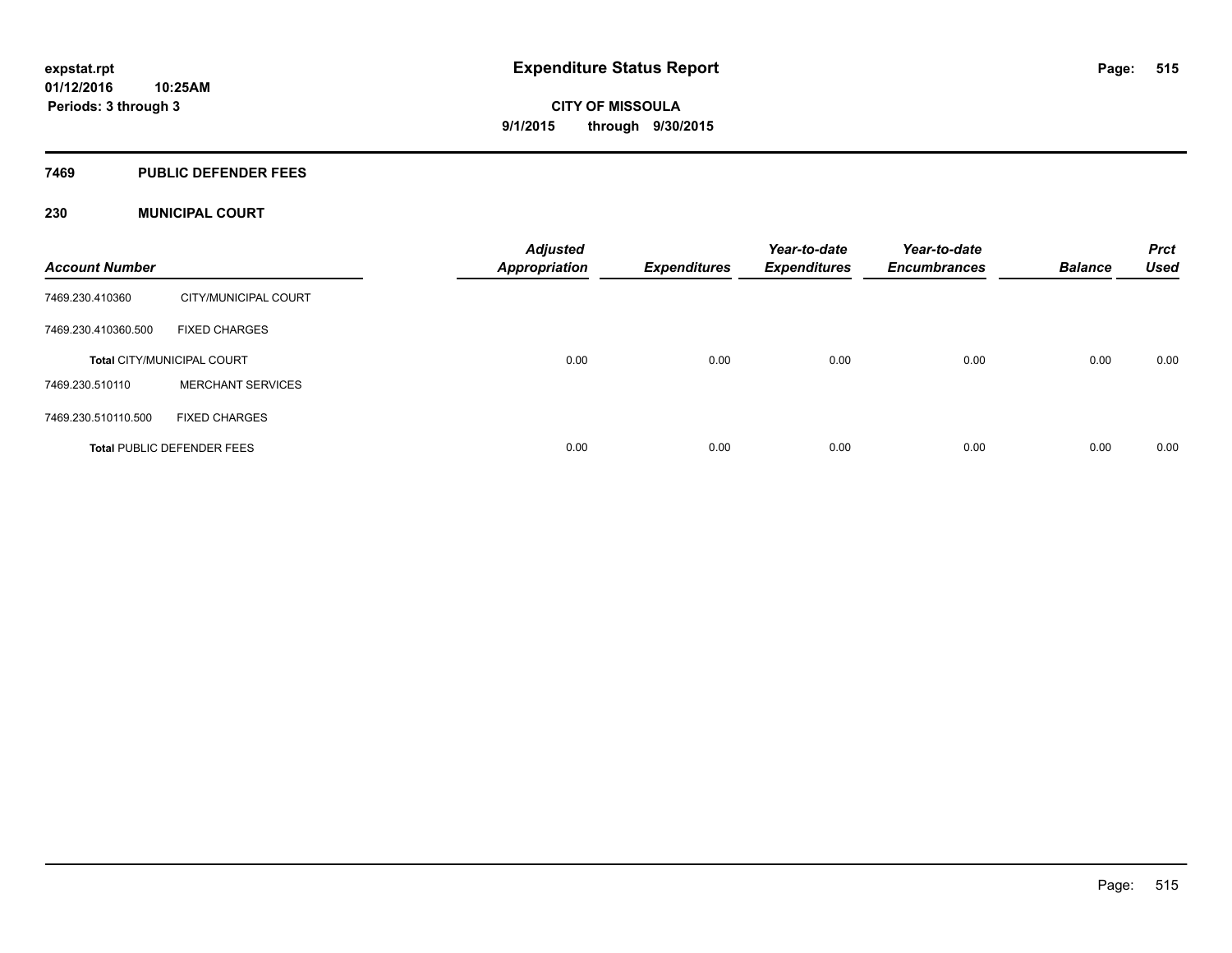**7903 COUNTY CLEARING**

### **390 NON-DEPARTMENTAL**

| <b>Account Number</b>          |                                                                                            | <b>Adjusted</b><br><b>Appropriation</b> | <b>Expenditures</b>  | Year-to-date<br><b>Expenditures</b> | Year-to-date<br><b>Encumbrances</b> | <b>Balance</b>             | Prct<br><b>Used</b> |
|--------------------------------|--------------------------------------------------------------------------------------------|-----------------------------------------|----------------------|-------------------------------------|-------------------------------------|----------------------------|---------------------|
| 7903.390.440600                | ANIMAL CONTROL SERVICES                                                                    |                                         |                      |                                     |                                     |                            |                     |
| 7903.390.440600.800            | OTHER OBJECTS                                                                              |                                         |                      |                                     |                                     |                            |                     |
|                                | 7903.390.440600.845.000 CONTINGENCY - DOG LICENSES<br><b>Total ANIMAL CONTROL SERVICES</b> | 0.00<br>0.00                            | 1,001.00<br>1,001.00 | 1,001.00<br>1,001.00                | 0.00<br>0.00                        | $-1,001.00$<br>$-1,001.00$ | 0.00<br>0.00        |
| 7903.390.510110                | <b>MERCHANT SERVICES</b>                                                                   |                                         |                      |                                     |                                     |                            |                     |
| 7903.390.510110.500            | <b>FIXED CHARGES</b>                                                                       |                                         |                      |                                     |                                     |                            |                     |
| <b>Total MERCHANT SERVICES</b> |                                                                                            | 0.00                                    | 0.00                 | 0.00                                | 0.00                                | 0.00                       | 0.00                |
| <b>Total COUNTY CLEARING</b>   |                                                                                            | 0.00                                    | 1,001.00             | 1.001.00                            | 0.00                                | $-1.001.00$                | 0.00                |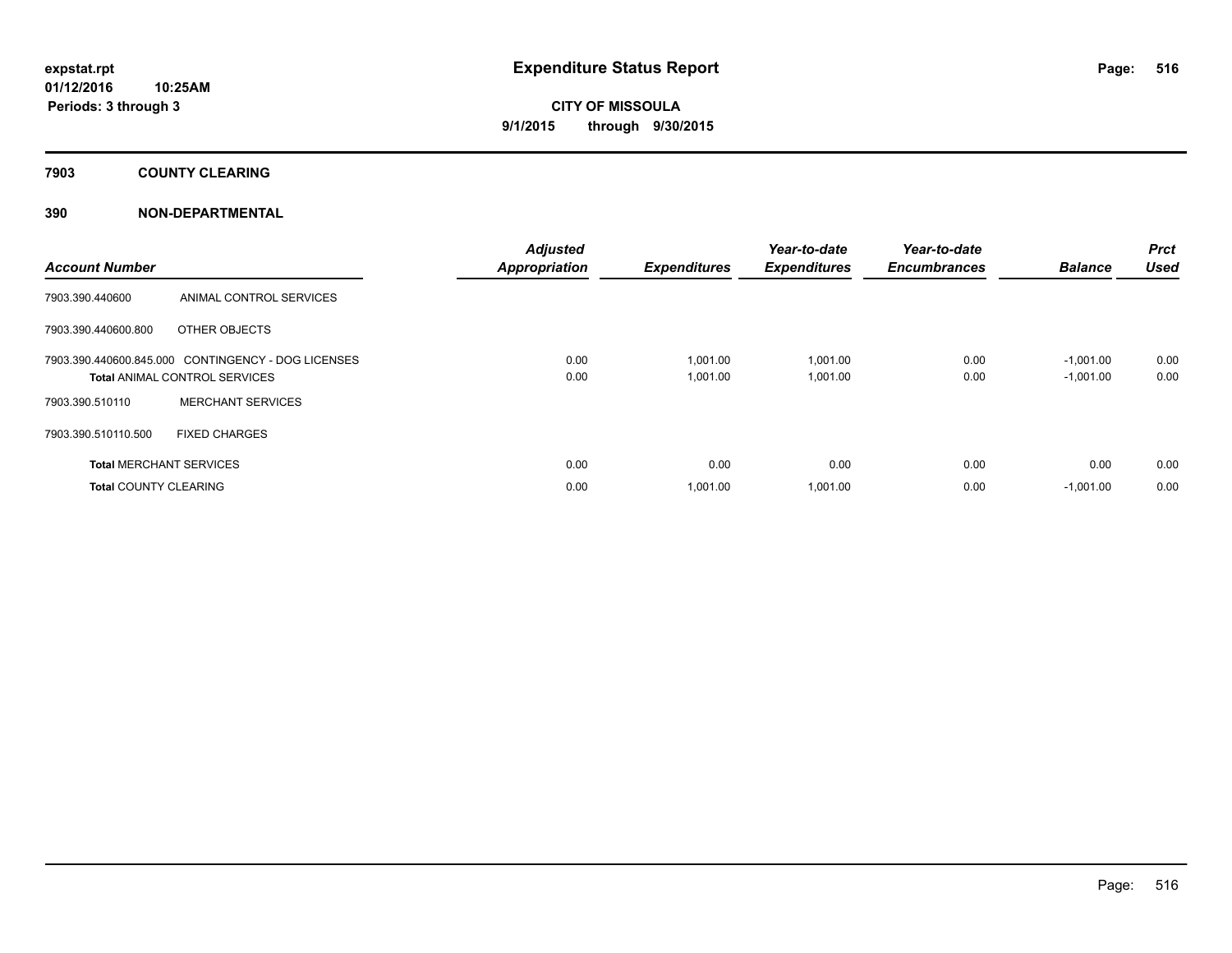### **7904 SEWER REBATE**

### **280 PUBLIC WORKS OPERATIONS**

| <b>Account Number</b>          |                          | <b>Adjusted</b><br><b>Appropriation</b> | <b>Expenditures</b> | Year-to-date<br><b>Expenditures</b> | Year-to-date<br><b>Encumbrances</b> | <b>Balance</b> | <b>Prct</b><br><b>Used</b> |
|--------------------------------|--------------------------|-----------------------------------------|---------------------|-------------------------------------|-------------------------------------|----------------|----------------------------|
| 7904.280.430600                | <b>SEWER UTILITIES</b>   |                                         |                     |                                     |                                     |                |                            |
| 7904.280.430600.500            | <b>FIXED CHARGES</b>     |                                         |                     |                                     |                                     |                |                            |
| <b>Total FIXED CHARGES</b>     |                          | 0.00                                    | 0.00                | 0.00                                | 0.00                                | 0.00           | 0.00                       |
| 7904.280.430600.800            | OTHER OBJECTS            |                                         |                     |                                     |                                     |                |                            |
| <b>Total SEWER UTILITIES</b>   |                          | 0.00                                    | 0.00                | 0.00                                | 0.00                                | 0.00           | 0.00                       |
| 7904.280.510110                | <b>MERCHANT SERVICES</b> |                                         |                     |                                     |                                     |                |                            |
| 7904.280.510110.500            | <b>FIXED CHARGES</b>     |                                         |                     |                                     |                                     |                |                            |
| <b>Total MERCHANT SERVICES</b> |                          | 0.00                                    | 0.00                | 0.00                                | 0.00                                | 0.00           | 0.00                       |
| <b>Total SEWER REBATE</b>      |                          | 0.00                                    | 0.00                | 0.00                                | 0.00                                | 0.00           | 0.00                       |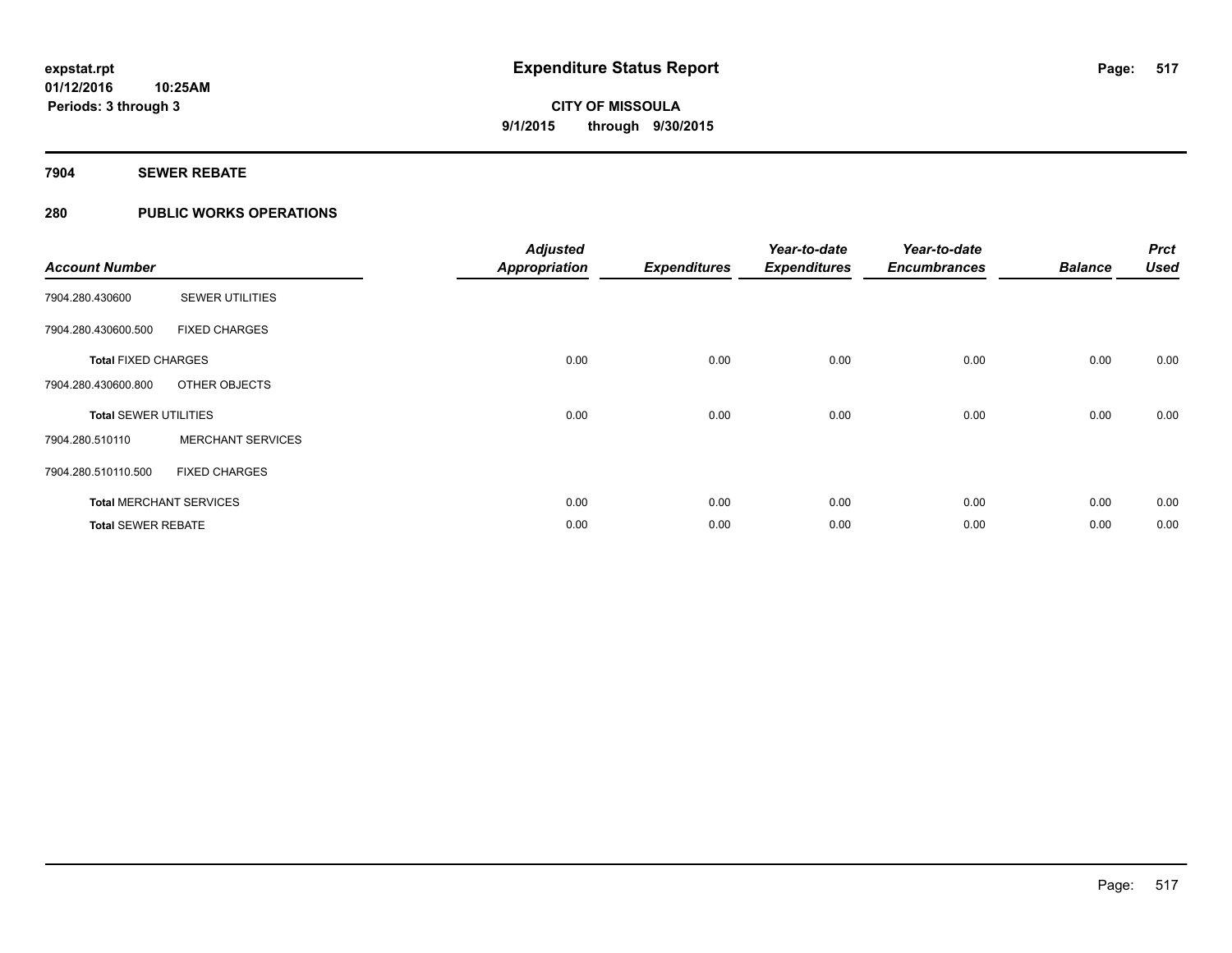#### **7905 WYE SEWER RSID 8489**

### **280 PUBLIC WORKS OPERATIONS**

| <b>Account Number</b>        |                          | <b>Adjusted</b><br><b>Appropriation</b> | <b>Expenditures</b> | Year-to-date<br><b>Expenditures</b> | Year-to-date<br><b>Encumbrances</b> | <b>Balance</b> | <b>Prct</b><br><b>Used</b> |
|------------------------------|--------------------------|-----------------------------------------|---------------------|-------------------------------------|-------------------------------------|----------------|----------------------------|
| 7905.280.430600              | <b>SEWER UTILITIES</b>   |                                         |                     |                                     |                                     |                |                            |
| 7905.280.430600.500          | <b>FIXED CHARGES</b>     |                                         |                     |                                     |                                     |                |                            |
| <b>Total SEWER UTILITIES</b> |                          | 0.00                                    | 0.00                | 0.00                                | 0.00                                | 0.00           | 0.00                       |
| 7905.280.510110              | <b>MERCHANT SERVICES</b> |                                         |                     |                                     |                                     |                |                            |
| 7905.280.510110.500          | <b>FIXED CHARGES</b>     |                                         |                     |                                     |                                     |                |                            |
| Total WYE SEWER RSID 8489    |                          | 0.00                                    | 0.00                | 0.00                                | 0.00                                | 0.00           | 0.00                       |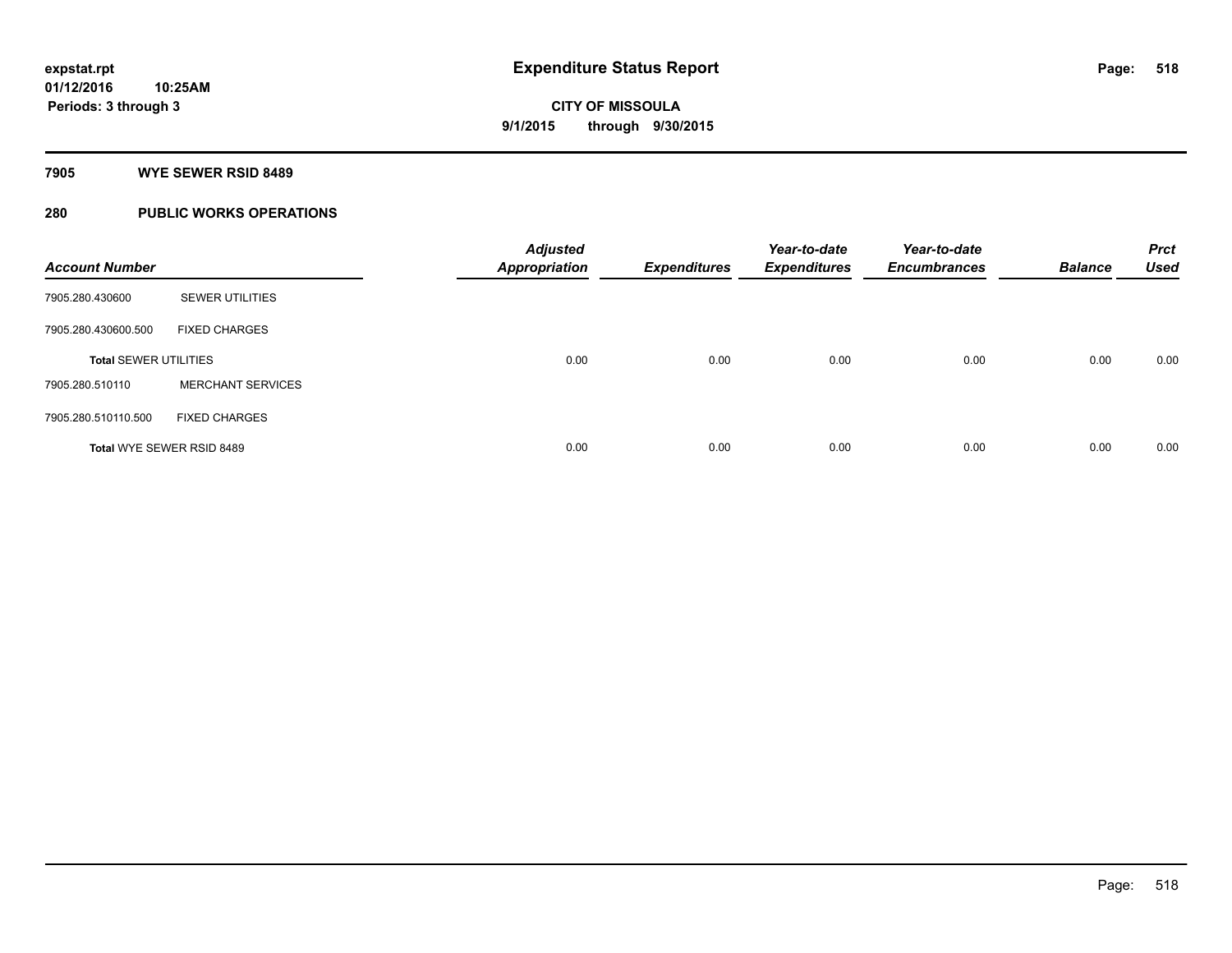#### **7911 RESIDENTIAL INSPECTION FUND**

### **310 BUILDING INSPECTION**

| <b>Account Number</b>                        |                                        | <b>Adjusted</b><br><b>Appropriation</b> | <b>Expenditures</b> | Year-to-date<br><b>Expenditures</b> | Year-to-date<br><b>Encumbrances</b> | <b>Balance</b> | <b>Prct</b><br><b>Used</b> |
|----------------------------------------------|----------------------------------------|-----------------------------------------|---------------------|-------------------------------------|-------------------------------------|----------------|----------------------------|
| 7911.310.420501                              | CONTRACTUAL SERVICE AGRMNTS - BUILDING |                                         |                     |                                     |                                     |                |                            |
| 7911.310.420501.200                          | <b>SUPPLIES</b>                        |                                         |                     |                                     |                                     |                |                            |
| <b>Total SUPPLIES</b>                        |                                        | 0.00                                    | 0.00                | 0.00                                | 0.00                                | 0.00           | 0.00                       |
| 7911.310.420501.300                          | PURCHASED SERVICES                     |                                         |                     |                                     |                                     |                |                            |
| Total CONTRACTUAL SERVICE AGRMNTS - BUILDING |                                        | 0.00                                    | 0.00                | 0.00                                | 0.00                                | 0.00           | 0.00                       |
| 7911.310.420502                              | *** Title Not Found ***                |                                         |                     |                                     |                                     |                |                            |
| 7911.310.420502.200                          | <b>SUPPLIES</b>                        |                                         |                     |                                     |                                     |                |                            |
| Total *** Title Not Found ***                |                                        | 0.00                                    | 0.00                | 0.00                                | 0.00                                | 0.00           | 0.00                       |
| 7911.310.510110                              | <b>MERCHANT SERVICES</b>               |                                         |                     |                                     |                                     |                |                            |
| 7911.310.510110.500                          | <b>FIXED CHARGES</b>                   |                                         |                     |                                     |                                     |                |                            |
| Total RESIDENTIAL INSPECTION FUND            |                                        | 0.00                                    | 0.00                | 0.00                                | 0.00                                | 0.00           | 0.00                       |